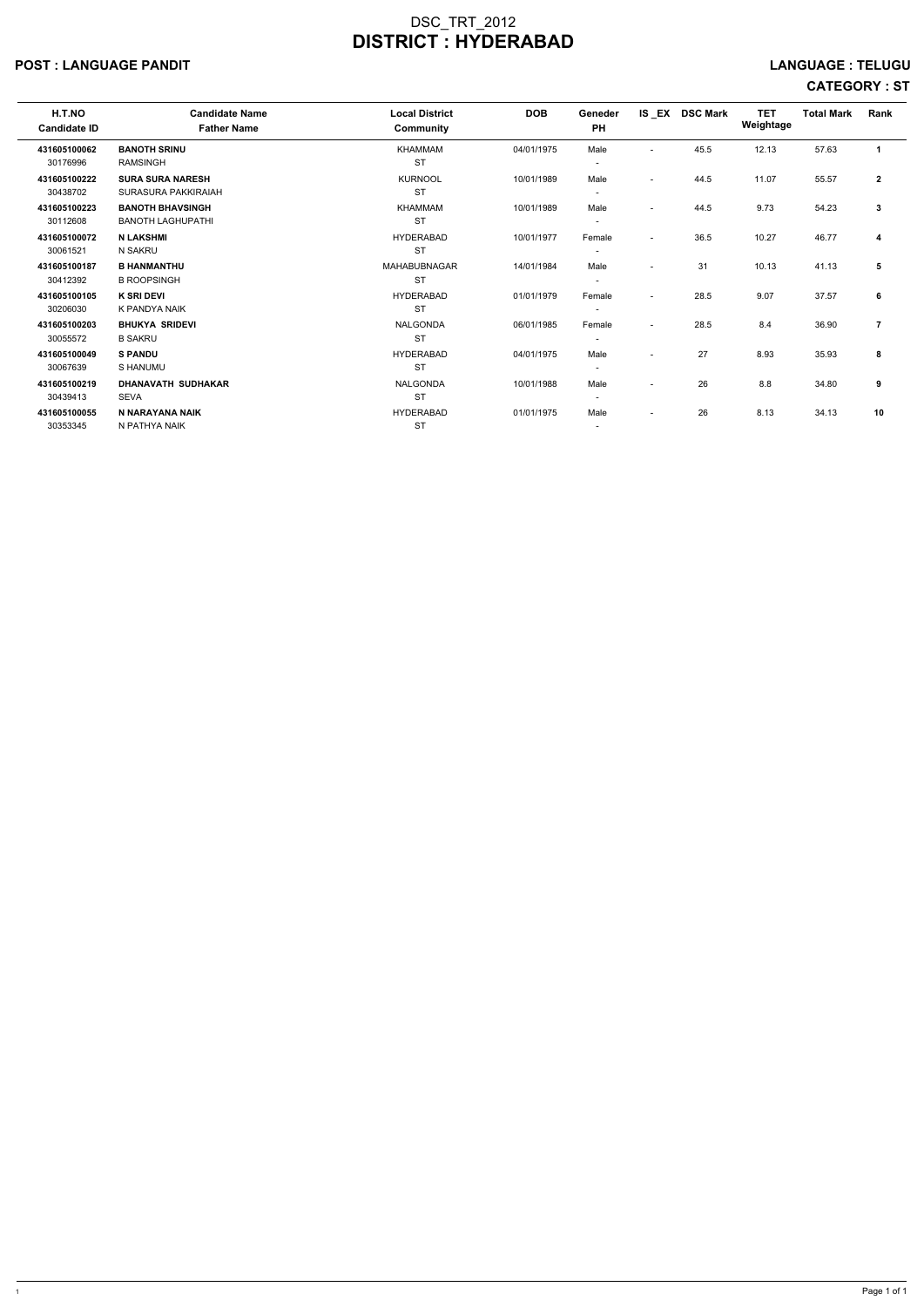#### POST : LANGUAGE PANDIT LANGUAGE : TELUGU

| H.T.NO<br><b>Candidate ID</b> | <b>Candidate Name</b><br><b>Father Name</b>    | <b>Local District</b><br>Community               | <b>DOB</b> | Geneder<br>PH                      |                          | IS EX DSC Mark | <b>TET</b><br>Weightage | <b>Total Mark</b> | Rank           |
|-------------------------------|------------------------------------------------|--------------------------------------------------|------------|------------------------------------|--------------------------|----------------|-------------------------|-------------------|----------------|
| 431605100200<br>30162645      | ANIL KUMAR TELAGATHOTI<br><b>HARI BABU</b>     | PRAKASAM<br>$\operatorname{\textsf{SC}}$         | 05/01/1985 | Male<br>$\sim$                     | $\overline{\phantom{a}}$ | 55.5           | 13.6                    | 69.10             | $\mathbf{1}$   |
| 431605100140<br>30121456      | <b>SAIDULUV</b><br><b>RAMULU</b>               | <b>HYDERABAD</b><br>$\operatorname{\textsf{SC}}$ | 07/01/1981 | Male<br>$\overline{\phantom{a}}$   | $\overline{\phantom{a}}$ | 55.5           | 13.33                   | 68.83             | $\mathbf{2}$   |
| 431605100148<br>30434991      | <b>MIRIYALA RAJU</b>                           | KHAMMAM<br>$\operatorname{\textsf{SC}}$          | 02/01/1982 | Male                               | $\overline{\phantom{a}}$ | 47             | 12.27                   | 59.27             | 3              |
| 431605100137                  | <b>JANESU</b><br><b>BANDI SRINIVASARAO</b>     | KHAMMAM                                          | 10/01/1981 | $\overline{\phantom{a}}$<br>Male   | $\overline{\phantom{a}}$ | 47             | 10.53                   | 57.53             | 4              |
| 30193272<br>431605100013      | SAIBU<br><b>TJ SRIDHAR</b>                     | SC<br><b>HYDERABAD</b>                           | 16/01/1972 | OH<br>Male                         | $\overline{\phantom{a}}$ | 44             | 10.67                   | 54.67             | 5              |
| 30076598<br>431605100097      | T J JANGAIAH<br>N NIRMALAKUMARI                | $\operatorname{\textsf{SC}}$<br><b>KHAMMAM</b>   | 20/01/1978 | $\overline{\phantom{a}}$<br>Female | $\overline{\phantom{a}}$ | 43.5           | 10.67                   | 54.17             | 6              |
| 30277841<br>431605100085      | <b>VEERAIAH</b><br><b>MEKA VENKATA MARAIAH</b> | SC<br><b>KHAMMAM</b>                             | 16/01/1978 | Male                               | $\blacksquare$           | 43.5           | 10.4                    | 53.90             | $\overline{7}$ |
| 30309266<br>431605100157      | RAMULU<br><b>MENDA MALYADRI</b>                | SC<br><b>PRAKASAM</b>                            | 27/01/1982 | $\sim$<br>Male                     | $\overline{\phantom{a}}$ | 43.5           | 10.4                    | 53.90             | 8              |
| 30235634                      | <b>KONDAIAH</b>                                | $\operatorname{\textsf{SC}}$                     |            | $\overline{\phantom{a}}$           |                          |                |                         |                   |                |
| 431605100182<br>30363558      | POORNACHANDRA RAO NEELA<br>SUDHAKARARAO        | <b>KRISHNA</b><br>$\operatorname{\textsf{SC}}$   | 01/01/1984 | Male<br>$\overline{\phantom{a}}$   | $\overline{\phantom{a}}$ | 43             | 10.53                   | 53.53             | 9              |
| 431605100146<br>30076456      | <b>G SHIVA SHANTHI</b><br>G JANARDHAN RAO      | <b>HYDERABAD</b><br>$\operatorname{\textsf{SC}}$ | 23/01/1982 | Female                             | $\overline{\phantom{a}}$ | 40.5           | 12                      | 52.50             | 10             |
| 431605100145<br>30168257      | <b>S PRAMEELA</b><br>S DEVADAS                 | <b>HYDERABAD</b><br>$\operatorname{\textsf{SC}}$ | 15/01/1982 | Female                             | $\overline{\phantom{a}}$ | 43             | 9.33                    | 52.33             | 11             |
| 431605100139<br>30099800      | <b>SWAPNA MUKKU</b><br>M AMMANARAJU            | <b>KRISHNA</b><br>$\operatorname{\textsf{SC}}$   | 20/01/1981 | Female<br>$\sim$                   | $\overline{\phantom{a}}$ | 39.5           | 11.87                   | 51.37             | 12             |
| 431605100007<br>30406751      | P PADMAVATHI DEVI<br>LATE P GANGAIAH           | <b>HYDERABAD</b><br>SC                           | 23/01/1970 | Female                             | $\overline{\phantom{a}}$ | 38             | 12.4                    | 50.40             | 13             |
| 431605100001<br>30216282      | <b>CH RAVI BABU</b><br>JAYAPAL                 | KHAMMAM<br>$\operatorname{\textsf{SC}}$          | 16/01/1969 | Male                               | $\overline{\phantom{a}}$ | 39.5           | 10.67                   | 50.17             | 14             |
| 431605100184                  | <b>SANDYARANI B</b>                            | <b>HYDERABAD</b>                                 | 15/01/1984 | $\sim$<br>Female                   | $\overline{\phantom{a}}$ | 38.5           | 11.33                   | 49.83             | 15             |
| 30433422<br>431605100074      | <b>B BAL RAJ</b><br><b>G VIJAYA LAXMI</b>      | SC<br><b>HYDERABAD</b>                           | 18/01/1977 | Female                             | $\overline{\phantom{a}}$ | 40.5           | 9.2                     | 49.70             | 16             |
| 30191983<br>431605100165      | <b>G VENKAIAH</b><br><b>BHEEMALA RAMESH</b>    | SC<br>KHAMMAM                                    | 24/01/1983 | $\overline{\phantom{a}}$<br>Male   | $\overline{\phantom{a}}$ | 39             | 10.67                   | 49.67             | 17             |
| 30315958<br>431605100114      | <b>VENKATESWARA RAO</b><br>R SHIVA RANJINI     | SC<br><b>HYDERABAD</b>                           | 23/01/1980 | Female                             | $\sim$                   | 37.5           | 11.73                   | 49.23             | 18             |
| 30286782<br>431605100216      | R GOPAL<br><b>B SRAVANTHI</b>                  | SC<br><b>HYDERABAD</b>                           | 20/01/1987 | Female                             | $\overline{\phantom{a}}$ | 40             | 8.67                    | 48.67             | 19             |
| 30326172                      | <b>B NARSING RAO</b>                           | SC<br><b>HYDERABAD</b>                           | 15/01/1975 | $\sim$                             |                          |                |                         |                   |                |
| 431605100052<br>30224334      | <b>SURESHY</b><br>Y BHEEMAIAH                  | <b>SC</b>                                        |            | Male<br>$\sim$                     | $\overline{\phantom{a}}$ | 38.5           | 10.13                   | 48.63             | 20             |
| 431605100023<br>30334815      | <b>R ANITHA</b><br>R GOPAL RAO                 | <b>HYDERABAD</b><br>SC                           | 23/01/1973 | Female<br>$\sim$                   | $\overline{\phantom{a}}$ | 39             | 9.6                     | 48.60             | 21             |
| 431605100210<br>30247836      | <b>G LATHA</b><br><b>G ASHAIAH</b>             | <b>HYDERABAD</b><br>SC                           | 10/01/1986 | Female                             | $\blacksquare$           | 38             | 10.27                   | 48.27             | 22             |
| 431605100115<br>30167707      | <b>RAMADEVIA</b><br>RAMAIAH A                  | <b>HYDERABAD</b><br>SC                           | 08/01/1980 | Female<br>$\sim$                   | $\overline{\phantom{a}}$ | 37.5           | 10.67                   | 48.17             | 23             |
| 431605100046<br>30276555      | P VENKATAPPA<br>P KANAKAPPA                    | MAHABUBNAGAR<br><b>SC</b>                        | 09/01/1975 | Male<br>$\overline{\phantom{a}}$   | $\overline{\phantom{a}}$ | 40             | 8.13                    | 48.13             | 24             |
| 431605100051<br>30038978      | <b>MALLEPAKA NAGARAJU</b><br><b>MADHU</b>      | <b>KRISHNA</b><br>SC                             | 15/01/1975 | Male<br>$\overline{\phantom{a}}$   | $\sim$                   | 37.5           | 10.4                    | 47.90             | 25             |
| 431605100181                  | <b>KOTTE RAMAKRISHNA</b>                       | PRAKASAM                                         | 15/01/1984 | Male                               | $\blacksquare$           | 37             | 10.67                   | 47.67             | 26             |
| 30176908<br>431605100186      | <b>RAMAIAH</b><br><b>M HEMALATHA</b>           | SC<br><b>HYDERABAD</b>                           | 30/01/1984 | $\sim$<br>Female                   | $\overline{\phantom{a}}$ | 37.5           | 10                      | 47.50             | 27             |
| 30304819<br>431605100138      | JOHNBABU M<br><b>TURAGANTI GOPAL RAO</b>       | <b>SC</b><br><b>KHAMMAM</b>                      | 28/01/1981 | Male                               | $\overline{\phantom{a}}$ | 37             | 10.4                    | 47.40             | 28             |
| 30260951<br>431605100201      | RAMULU<br><b>G VIJAY KUMAR</b>                 | <b>SC</b><br><b>HYDERABAD</b>                    | 04/01/1985 | $\sim$<br>Male                     | $\overline{\phantom{a}}$ | 38             | 8.93                    | 46.93             | 29             |
| 30253659<br>431605100101      | <b>G TIRUMALAIAH</b><br>L KUMARI KAITHEPALLI   | <b>SC</b><br><b>KRISHNA</b>                      | 04/01/1979 | $\sim$<br>Female                   | $\blacksquare$           | 36             | 10.27                   | 46.27             | 30             |
| 30274453<br>431605100045      | K SANJEEVA RAO<br><b>ANNAPURNA MASA</b>        | SC<br><b>HYDERABAD</b>                           | 14/01/1974 | $\sim$<br>Female                   | $\blacksquare$           | 34             | 11.33                   | 45.33             | 31             |
| 30023405                      | M YELLAIAH                                     | SC                                               |            |                                    |                          |                |                         |                   |                |
| 431605100005<br>30025471      | A JAYASREE<br>A NARSAIAH                       | <b>HYDERABAD</b><br>SC                           | 26/01/1970 | Female                             | $\overline{\phantom{a}}$ | 35.5           | 9.33                    | 44.83             | 32             |
| 431605100207<br>30301690      | <b>RENUKA G</b><br>SAILU G                     | <b>HYDERABAD</b><br>$\operatorname{\textsf{SC}}$ | 10/01/1986 | Female<br>$\overline{\phantom{a}}$ | $\overline{\phantom{a}}$ | 34.5           | 9.6                     | 44.10             | 33             |
| 531605100001<br>30329508      | <b>K PRAMEELA</b><br>K RAJESHWAR               | <b>HYDERABAD</b><br>$\operatorname{\textsf{SC}}$ | 05/01/1974 | Female                             | $\overline{\phantom{a}}$ | 34.5           | 8.93                    | 43.43             | 34             |
| 431605100129<br>30468842      | <b>G SAI KUMAR</b><br><b>THALPA SAI</b>        | <b>GUNTUR</b><br>$\operatorname{\textsf{SC}}$    | 06/01/1980 | Male<br>OH                         | $\blacksquare$           | 31             | 9.73                    | 40.73             | 35             |
| 431605100044<br>30329834      | PADAVALA GEETHA RANI<br>PADAVALA ANJAIAH       | <b>HYDERABAD</b><br>$\operatorname{\textsf{SC}}$ | 30/01/1974 | Female<br>$\sim$                   | $\overline{\phantom{a}}$ | 30.5           | 9.87                    | 40.37             | 36             |
| 431605100142<br>30226550      | <b>SREEDEVIN</b><br>N NARSING RAO              | <b>HYDERABAD</b><br>$\operatorname{\textsf{SC}}$ | 15/01/1982 | Female<br>$\sim$                   | $\overline{\phantom{a}}$ | 30             | 10.27                   | 40.27             | 37             |
| 431605100119<br>30247408      | P SANJEEVA RAO<br>PAPAIAH                      | KHAMMAM<br>$\operatorname{\textsf{SC}}$          | 15/01/1980 | Male<br>$\overline{\phantom{a}}$   | $\overline{\phantom{a}}$ | 29.5           | 9.47                    | 38.97             | 38             |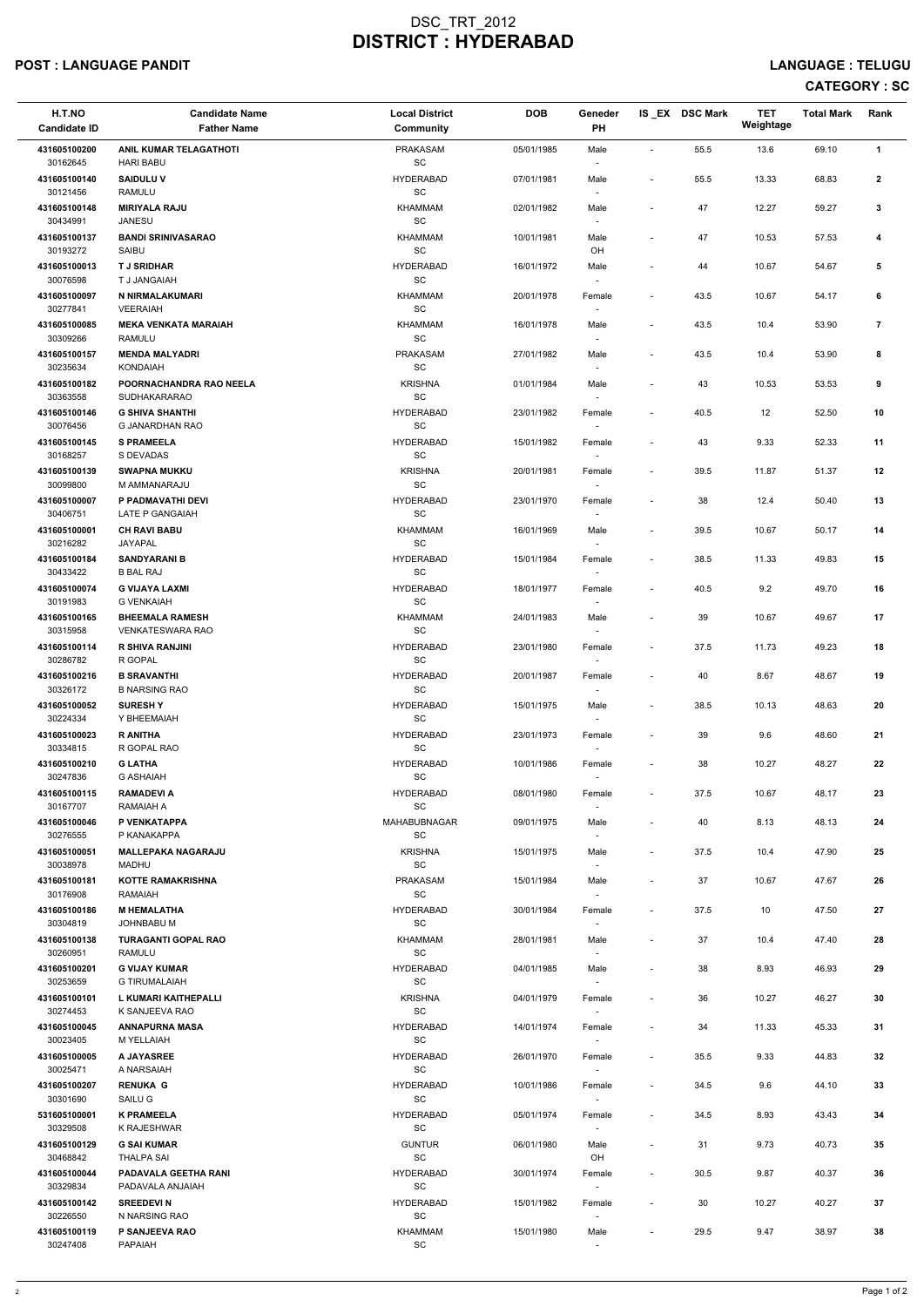#### POST : LANGUAGE PANDIT LANGUAGE : TELUGU

| H.T.NO<br><b>Candidate ID</b> | <b>Candidate Name</b><br><b>Father Name</b> | <b>Local District</b><br>Community | <b>DOB</b> | Geneder<br><b>PH</b>     |                          | IS EX DSC Mark | <b>TET</b><br>Weightage | <b>Total Mark</b> | Rank |
|-------------------------------|---------------------------------------------|------------------------------------|------------|--------------------------|--------------------------|----------------|-------------------------|-------------------|------|
| 431605100176                  | RAVIRAKULA SWARNALATHA                      | <b>HYDERABAD</b>                   | 10/01/1984 | Female                   |                          | 30.5           | 8.4                     | 38.90             | 39   |
| 30289232                      | MUTHELUDASU                                 | SC                                 |            |                          |                          |                |                         |                   |      |
| 431605100199                  | <b>SURESH SATURI</b>                        | <b>KRISHNA</b>                     | 25/01/1985 | Male                     | $\overline{\phantom{a}}$ | 29.5           | 9.07                    | 38.57             | 40   |
| 30436529                      | VENKATESWARARAO                             | SC                                 |            | $\overline{\phantom{a}}$ |                          |                |                         |                   |      |
| 431605100197                  | <b>SANAM PADMAJA</b>                        | <b>GUNTUR</b>                      | 01/01/1985 | Female                   | $\sim$                   | 28.5           | 10                      | 38.50             | 41   |
| 30316185                      | <b>CHANDRAMOULI</b>                         | <b>SC</b>                          |            |                          |                          |                |                         |                   |      |
| 431605100034                  | <b>S SHIVA KUMARI</b>                       | <b>HYDERABAD</b>                   | 05/01/1974 | Female                   |                          | 29             | 9.33                    | 38.33             | 42   |
| 30310693                      | <b>S MALLESH</b>                            | SC                                 |            |                          |                          |                |                         |                   |      |
| 431605100196                  | <b>K PARVATHAMMA</b>                        | <b>HYDERABAD</b>                   | 27/01/1985 | Female                   | $\sim$                   | 29.5           | 8.8                     | 38.30             | 43   |
| 30182878                      | K LAXMAN                                    | SC                                 |            | $\overline{\phantom{a}}$ |                          |                |                         |                   |      |
| 431605100143                  | <b>J SUNITHA</b>                            | <b>HYDERABAD</b>                   | 17/01/1982 | Female                   |                          | 28.5           | 9.47                    | 37.97             | 44   |
| 30189859                      | J BIKSHAPATHI                               | SC                                 |            |                          |                          |                |                         |                   |      |
| 431605100039                  | A HYMAVATHI                                 | <b>HYDERABAD</b>                   | 21/01/1974 | Female                   |                          | 28             | 9.73                    | 37.73             | 45   |
| 30300540                      | <b>EASHWER</b>                              | SC                                 |            | $\sim$                   |                          |                |                         |                   |      |
| 431605100116                  | <b>K SUJATHA</b>                            | <b>HYDERABAD</b>                   | 26/01/1980 | Female                   | $\blacksquare$           | 28.5           | 8.93                    | 37.43             | 46   |
| 30409679                      | K CHANDRAIAH                                | SC                                 |            | $\overline{\phantom{a}}$ |                          |                |                         |                   |      |
| 431605100183                  | P MANJULA DEVI                              | <b>HYDERABAD</b>                   | 01/01/1984 | Female                   | $\blacksquare$           | 27.5           | 9.73                    | 37.23             | 47   |
| 30084349                      | P NARSIMULU                                 | SC                                 |            |                          |                          |                |                         |                   |      |
| 431605100128                  | <b>B SUJATHA</b>                            | <b>HYDERABAD</b>                   | 19/01/1980 | Female                   | $\sim$                   | 28.5           | 8.53                    | 37.03             | 48   |
| 30242796                      | <b>B RAMULU</b>                             | SC                                 |            |                          |                          |                |                         |                   |      |
| 431605100030                  | <b>M R VINOD KUMAR</b>                      | <b>HYDERABAD</b>                   | 07/01/1974 | Male                     |                          | 28             | 8.93                    | 36.93             | 49   |
| 30387644                      | M R RATHNAIAH                               | SC                                 |            | $\overline{\phantom{a}}$ |                          |                |                         |                   |      |
| 431605100113                  | <b>T MAHESHWARI</b>                         | <b>HYDERABAD</b>                   | 07/01/1980 | Female                   |                          | 26             | 8                       | 34.00             | 50   |
| 30353426                      | T KANTHA RAO                                | <b>SC</b>                          |            |                          |                          |                |                         |                   |      |
| 431605100164                  | <b>S PREMA</b>                              | <b>HYDERABAD</b>                   | 14/01/1983 | Female                   |                          | 25.5           | 8.4                     | 33.90             | 51   |
| 30355454                      | S NARSIMMA                                  | SC                                 |            |                          |                          |                |                         |                   |      |
| 431605100029                  | <b>R SHOBA RANI</b>                         | <b>HYDERABAD</b>                   | 10/01/1974 | Female                   |                          | 22.5           | 8.13                    | 30.63             | 52   |
| 30198546                      | R BALAIAH                                   | SC                                 |            | $\overline{\phantom{a}}$ |                          |                |                         |                   |      |
| 431605100213                  | <b>B MANIKYAM</b>                           | <b>HYDERABAD</b>                   | 26/01/1986 | Male                     |                          | 21             | 8.67                    | 29.67             | 53   |
| 30401204                      | LAXMAIAH                                    | SC                                 |            |                          |                          |                |                         |                   |      |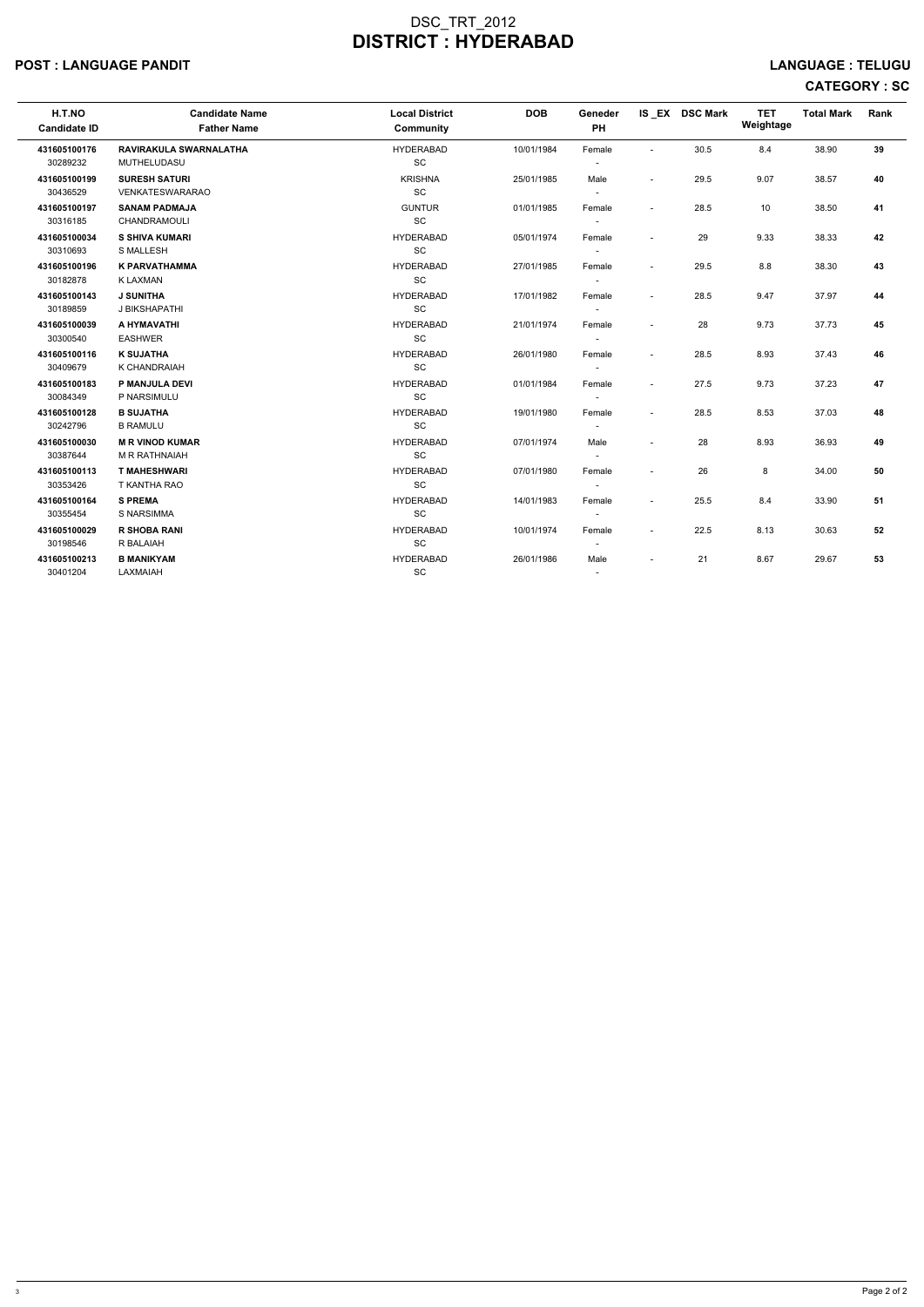#### POST : LANGUAGE PANDIT EXAMPLE TRANSMITHING THE SERVICE OF THE SERVICE OF THE SERVICE OF THE SERVICE OF THE SERVICE OF THE SERVICE OF THE SERVICE OF THE SERVICE OF THE SERVICE OF THE SERVICE OF THE SERVICE OF THE SERVICE O

# CATEGORY : BC-A

| H.T.NO<br><b>Candidate ID</b> | <b>Candidate Name</b><br><b>Father Name</b>               | <b>Local District</b><br><b>Community</b> | <b>DOB</b> | Geneder<br>PH                      |                          | IS EX DSC Mark | <b>TET</b><br>Weightage | <b>Total Mark</b> | Rank           |
|-------------------------------|-----------------------------------------------------------|-------------------------------------------|------------|------------------------------------|--------------------------|----------------|-------------------------|-------------------|----------------|
| 431605100076<br>30334435      | <b>GUVVADI BHAKTAVASTALAM</b><br><b>GUVVADI GURUSWAMI</b> | PRAKASAM<br>BC-A                          | 01/01/1977 | Male                               |                          | 50.5           | 12                      | 62.50             | $\mathbf{1}$   |
| 431605100107<br>30310878      | <b>ANNEPU RAJANI</b><br>ANNEPU APPALA NAIDU               | SRIKAKULAM<br>BC-A                        | 01/01/1979 | Female<br>$\overline{\phantom{a}}$ |                          | 49             | 12.4                    | 61.40             | $\mathbf{2}$   |
| 431605100006<br>30434924      | <b>G ANITHA</b><br><b>G KANAKAIAH</b>                     | <b>HYDERABAD</b><br>BC-A                  | 08/01/1970 | Female                             | $\overline{\phantom{a}}$ | 48.5           | 11.47                   | 59.97             | 3              |
| 431605100224<br>30291377      | <b>MANCHURU KISHORE</b><br><b>M RATHNM</b>                | <b>CHITTOOR</b><br>BC-A                   | 17/01/1990 | Male                               | $\sim$                   | 48.5           | 10.4                    | 58.90             | 4              |
| 431605100109<br>30040044      | <b>S SWARNALATHA</b><br>S CHANDER                         | <b>HYDERABAD</b><br>BC-A                  | 25/01/1979 | Female<br>$\sim$                   |                          | 45             | 11.73                   | 56.73             | 5              |
| 431605100152<br>30045347      | <b>YARRAMMA KOTA</b><br><b>SURYANARAYANA</b>              | SRIKAKULAM<br>BC-A                        | 01/01/1982 | Female<br>$\overline{\phantom{a}}$ | $\overline{\phantom{a}}$ | 41             | 11.6                    | 52.60             | 6              |
| 431605100090<br>30036815      | <b>K SHIVASHANKAR</b><br><b>HAIALAN</b>                   | <b>MAHABUBNAGAR</b><br>BC-A               | 10/01/1978 | Male<br>$\overline{\phantom{a}}$   | $\overline{\phantom{a}}$ | 40             | 10.93                   | 50.93             | $\overline{7}$ |
| 431605100188<br>30404538      | <b>KOLLURU VENU BABU</b><br>ANJANEYULU                    | <b>PRAKASAM</b><br>BC-A                   | 01/01/1985 | Male                               | $\sim$                   | 38.5           | 11.33                   | 49.83             | 8              |
| 431605100163<br>30260383      | <b>SANDHYA RANI MARRIPALLY</b><br>SOMAYYA M               | <b>HYDERABAD</b><br>BC-A                  | 11/01/1983 | Female                             | $\overline{\phantom{a}}$ | 39             | 10.27                   | 49.27             | 9              |
| 431605100120<br>30365448      | <b>C KALYANI</b><br>C M RAMA SWMAY                        | <b>HYDERABAD</b><br>BC-A                  | 03/01/1980 | Female                             |                          | 37.5           | 11.33                   | 48.83             | 10             |
| 431605100125<br>30429787      | <b>GUNNU SYAMA SUNDARA RAO</b><br><b>GUNNU APPARAO</b>    | SRIKAKULAM<br>BC-A                        | 26/01/1980 | Male<br>$\overline{\phantom{a}}$   | $\overline{\phantom{a}}$ | 35.5           | 12.27                   | 47.77             | 11             |
| 431605100012<br>30265782      | <b>B NIRMALA</b><br><b>B NAGABHUSHANAM</b>                | <b>HYDERABAD</b><br>BC-A                  | 12/01/1972 | Female                             |                          | 35             | 11.6                    | 46.60             | 12             |
| 431605100067<br>30447678      | K CHANDRAKALA<br>K KRISHNA KUMAR                          | <b>HYDERABAD</b><br>BC-A                  | 26/01/1976 | Female                             | $\sim$                   | 35             | 10.8                    | 45.80             | 13             |
| 431605100179<br>30062660      | KAMARAJUGADDA VARALAKSHMI<br>K SUBBA RAO                  | <b>GUNTUR</b><br>BC-A                     | 15/01/1984 | Female<br>$\overline{\phantom{a}}$ | $\overline{\phantom{a}}$ | 33.5           | 10.53                   | 44.03             | 14             |
| 431605100084<br>30273369      | SATTENAPALLI KUTUMBARAO<br>NARASIMHULU                    | <b>KHAMMAM</b><br>BC-A                    | 05/01/1978 | Male                               | $\overline{\phantom{a}}$ | 34             | 10                      | 44.00             | 15             |
| 431605100206<br>30419409      | <b>M RAJANI</b><br><b>M SHANKER</b>                       | <b>HYDERABAD</b><br>BC-A                  | 19/01/1986 | Female                             |                          | 32.5           | 11.33                   | 43.83             | 16             |
| 431605100103<br>30009286      | <b>KURUMAIAH N</b><br><b>BICHANNA</b>                     | MAHABUBNAGAR<br>BC-A                      | 04/01/1979 | Male<br>OH                         |                          | 34             | 9.47                    | 43.47             | 17             |
| 431605100080<br>30198143      | <b>J NAGA VARALAKSHMI DEVI</b><br>J BUCHAPPA              | <b>HYDERABAD</b><br>BC-A                  | 20/01/1977 | Female<br>$\sim$                   | $\sim$                   | 32             | 10                      | 42.00             | 18             |
| 431605100061<br>30171050      | <b>SUJATHAT</b><br><b>SHAMBUSINGHT</b>                    | <b>HYDERABAD</b><br>BC-A                  | 23/01/1975 | Female                             |                          | 31             | 10.53                   | 41.53             | 19             |
| 431605100185<br>30445217      | <b>BHUJANGA RAO BODDEPALLI</b><br><b>POLAYYA</b>          | SRIKAKULAM<br>BC-A                        | 20/01/1984 | Male                               |                          | 28             | 10.53                   | 38.53             | 20             |
| 431605100069<br>30043524      | <b>K RAMADEVI</b><br><b>VEERAIAH</b>                      | <b>HYDERABAD</b><br>BC-A                  | 07/01/1976 | Female                             |                          | 28             | 9.07                    | 37.07             | 21             |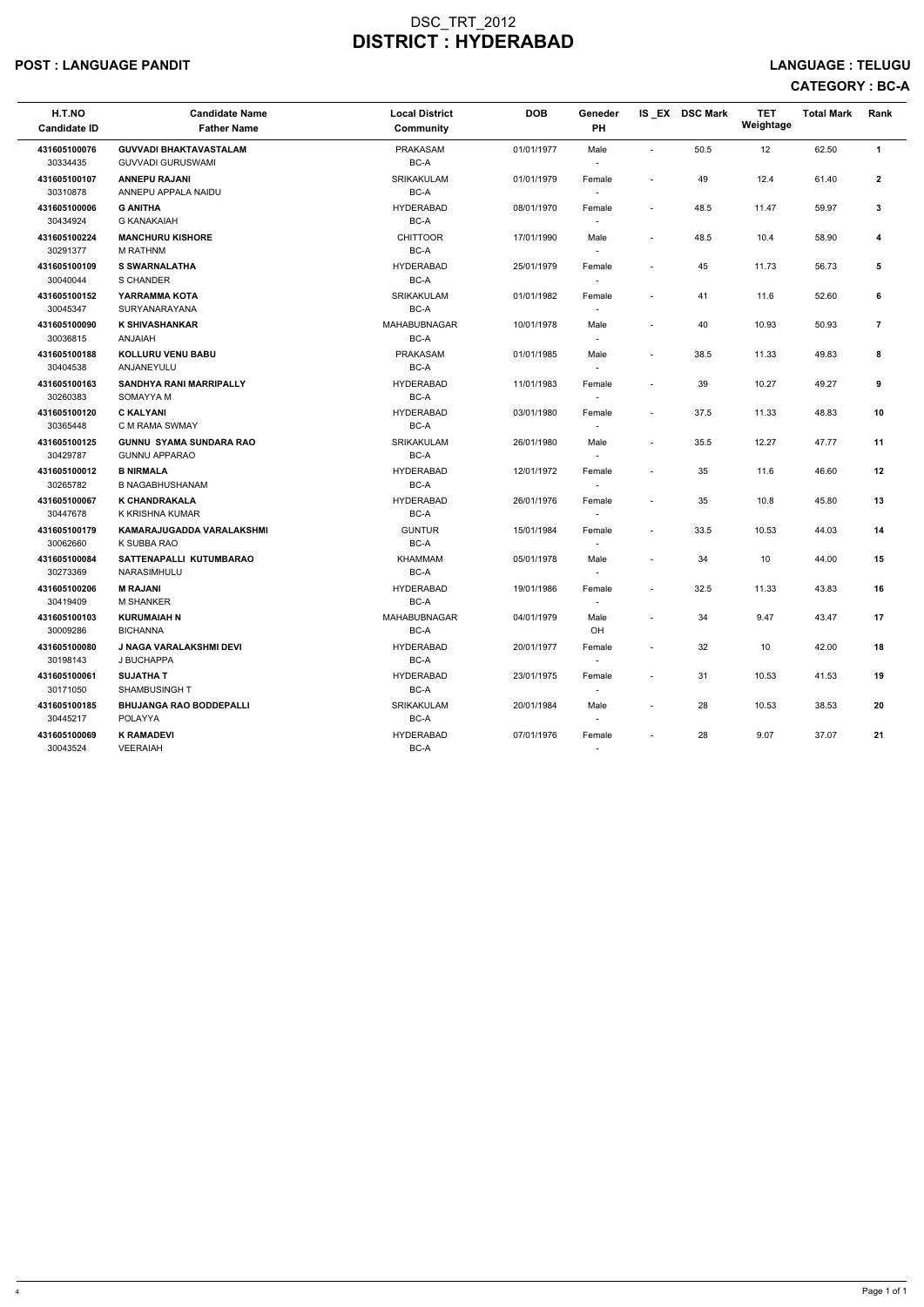# POST : LANGUAGE PANDIT LANGUAGE : TELUGU

# CATEGORY : BC-B

| H.T.NO<br><b>Candidate ID</b> | <b>Candidate Name</b><br><b>Father Name</b>             | <b>Local District</b><br>Community | <b>DOB</b> | Geneder<br>PH                      |                          | IS EX DSC Mark | <b>TET</b><br>Weightage | <b>Total Mark</b> | Rank           |
|-------------------------------|---------------------------------------------------------|------------------------------------|------------|------------------------------------|--------------------------|----------------|-------------------------|-------------------|----------------|
| 431605100077                  | <b>T SREENIVASA RAO</b>                                 | KHAMMAM                            | 05/01/1977 | Male                               | $\sim$                   | 55.5           | 14.8                    | 70.30             | $\mathbf{1}$   |
| 30069821<br>431605100087      | <b>VENKATRAMAIAH</b><br><b>K BALAKRISHNA</b>            | BC-B<br>MAHABUBNAGAR               | 04/01/1978 | $\sim$<br>Male                     | $\overline{\phantom{a}}$ | 55.5           | 14                      | 69.50             | $\mathbf{2}$   |
| 30101866<br>431605100189      | K RAMCHANDRAIAH<br>KONGARI ANJANEYULU                   | BC-B<br>NALGONDA                   | 01/01/1985 | $\overline{\phantom{a}}$<br>Male   | $\overline{\phantom{a}}$ | 53.5           | 12.67                   | 66.17             | 3              |
| 30418638<br>431605100154      | <b>SATHAIAH</b><br><b>BARLA RAMESHWAR</b>               | $BC-B$<br>MAHABUBNAGAR             | 09/01/1982 | $\overline{\phantom{a}}$<br>Male   | $\overline{\phantom{a}}$ | 52             | 10.8                    | 62.80             | 4              |
| 30047664                      | <b>BARLA MALLAIAH</b>                                   | BC-B                               |            | $\overline{\phantom{a}}$           |                          |                |                         |                   |                |
| 431605100169<br>30065618      | <b>B URMILA</b><br><b>B ANJANEYULU</b>                  | <b>HYDERABAD</b><br>BC-B           | 18/01/1983 | Female<br>$\sim$                   | $\blacksquare$           | 50.5           | 12.27                   | 62.77             | 5              |
| 431605100063<br>30159919      | A LATA<br>A DATTATREYA                                  | <b>HYDERABAD</b><br>BC-B           | 17/01/1975 | Female<br>$\sim$                   | $\blacksquare$           | 48.5           | 12.93                   | 61.43             | 6              |
| 431605100153<br>30025318      | <b>K NARSIMHA CHARY</b><br>K CHANDRA SHEKAR             | <b>HYDERABAD</b><br>BC-B           | 13/01/1982 | Male<br>$\overline{\phantom{a}}$   | $\overline{\phantom{a}}$ | 49             | 12.13                   | 61.13             | $\overline{7}$ |
| 431605100024<br>30064998      | <b>SREEMANTHULA BHARGAVI</b><br>S PURUSHOTHAMA CHARI    | <b>HYDERABAD</b><br>BC-B           | 10/01/1973 | Female<br>$\sim$                   | $\overline{\phantom{a}}$ | 48             | 12.8                    | 60.80             | 8              |
| 431605100095<br>30089645      | <b>RAJESWARI MIRIYALA</b><br><b>KRISHNAIAH</b>          | <b>GUNTUR</b><br>BC-B              | 25/01/1978 | Female<br>$\overline{\phantom{a}}$ | $\blacksquare$           | 48.5           | 11.6                    | 60.10             | 9              |
| 431605100174                  | <b>B JAYA LAKSHMI</b>                                   | <b>EAST GODAVARI</b>               | 28/01/1983 | Female                             | $\blacksquare$           | 46.5           | 12.67                   | 59.17             | $10$           |
| 30401891<br>431605100192      | VENKATESWARLU<br><b>HARIBABU M</b>                      | BC-B<br><b>KARIMNAGAR</b>          | 25/01/1985 | $\overline{\phantom{a}}$<br>Male   | $\overline{\phantom{a}}$ | 46.5           | 10.53                   | 57.03             | 11             |
| 30251997<br>431605100117      | LAKSHMINARAYANA<br>P SHAIK RAMZAN BI                    | BC-B<br><b>HYDERABAD</b>           | 08/01/1980 | Female                             | $\blacksquare$           | 43.5           | 12.27                   | 55.77             | 12             |
| 30150514                      | P SHAIK SHAVALI                                         | BC-B                               |            | $\overline{\phantom{a}}$           |                          |                |                         |                   |                |
| 431605100017<br>30114212      | <b>T SAVITHA</b><br><b>T SHANKER</b>                    | <b>HYDERABAD</b><br>BC-B           | 12/01/1973 | Female<br>$\sim$                   | $\sim$                   | 43             | 11.87                   | 54.87             | 13             |
| 431605100147<br>30255217      | <b>M DEVENDRA</b><br><b>BRAHMAM</b>                     | <b>MEDAK</b><br>BC-B               | 25/01/1982 | Female<br>$\overline{\phantom{a}}$ | $\overline{\phantom{a}}$ | 44             | 10.8                    | 54.80             | 14             |
| 431605100136<br>30286673      | <b>R SARITA</b><br>R NARSING RAO                        | <b>HYDERABAD</b><br>BC-B           | 30/01/1981 | Female                             | $\blacksquare$           | 43.5           | 10.13                   | 53.63             | 15             |
| 431605100110<br>30120451      | <b>S BHAGYAMMA</b><br>S VENKAIAH                        | <b>HYDERABAD</b><br>BC-B           | 30/01/1979 | Female                             | $\blacksquare$           | 43.5           | 10                      | 53.50             | 16             |
| 431605100099                  | <b>GODA LAVANYA</b>                                     | KHAMMAM                            | 02/01/1978 | $\sim$<br>Female                   | $\overline{\phantom{a}}$ | 42.5           | 10.67                   | 53.17             | 17             |
| 30115848<br>431605100133      | <b>RAMARAO</b><br><b>ANITHA DEVI T</b>                  | BC-B<br><b>HYDERABAD</b>           | 20/01/1981 | $\sim$<br>Female                   | $\overline{\phantom{a}}$ | 42             | 10.67                   | 52.67             | 18             |
| 30095843<br>431605100130      | T NARAYAN BHAN SINGH<br><b>D MADHAVI LATHA</b>          | BC-B<br><b>HYDERABAD</b>           | 01/01/1981 | Female                             | $\overline{\phantom{a}}$ | 42.5           | 10.13                   | 52.63             | 19             |
| 30183804                      | D NARSIMHULU                                            | BC-B                               |            | $\sim$                             |                          |                |                         |                   |                |
| 431605100205<br>30115146      | V HARITHA<br>V NARAYANA                                 | <b>HYDERABAD</b><br>BC-B           | 13/01/1986 | Female<br>$\overline{\phantom{a}}$ | $\overline{\phantom{a}}$ | 42             | 10                      | 52.00             | 20             |
| 431605100132<br>30088833      | <b>ANDRA USHA RANI</b><br>ANDRA APPA RAO                | <b>WEST GODAVARI</b><br>BC-B       | 25/01/1981 | Female<br>$\sim$                   | $\blacksquare$           | 39.5           | 12.27                   | 51.77             | 21             |
| 431605100004<br>30049498      | <b>G RAVINDER</b><br><b>G CHANDRAIAH</b>                | <b>HYDERABAD</b><br>BC-B           | 10/01/1970 | Male<br>$\sim$                     | $\sim$                   | 41.5           | 10.13                   | 51.63             | 22             |
| 431605100010                  | <b>M LEELAVATI</b>                                      | KHAMMAM                            | 15/01/1972 | Female                             | $\overline{\phantom{a}}$ | 39.5           | 11.33                   | 50.83             | 23             |
| 30135842<br>431605100083      | MMALLACHARY<br><b>M SUNITA</b>                          | BC-B<br><b>HYDERABAD</b>           | 28/01/1977 | Female                             | $\blacksquare$           | 40.5           | 10.27                   | 50.77             | 24             |
| 30421401<br>431605100104      | M YADAIAH<br><b>M SANDHYA RANI</b>                      | BC-B<br><b>HYDERABAD</b>           | 15/01/1979 | $\sim$<br>Female                   | $\blacksquare$           | 38.5           | 12.27                   | 50.77             | 25             |
| 30454967                      | M DAMODAR RAO                                           | BC-B                               |            | $\sim$                             |                          |                |                         |                   |                |
| 431605100053<br>30186027      | <b>B SWAROOPA RANI</b><br><b>B SIVANARAYANA</b>         | <b>HYDERABAD</b><br>BC-B           | 16/01/1975 | Female<br>$\sim$                   | $\sim$                   | 39.5           | 10.93                   | 50.43             | 26             |
| 431605100204<br>30000940      | <b>VENKATA VARA PRASAD CHILLAPALLI</b><br>SAMBASIVA RAO | <b>GUNTUR</b><br>BC-B              | 08/01/1986 | Male                               | $\overline{\phantom{a}}$ | 39.5           | 10.8                    | 50.30             | 27             |
| 431605100016<br>30086604      | <b>M SRI VANI</b><br>M BRAHMANANDAM                     | <b>HYDERABAD</b><br>BC-B           | 11/01/1973 | Female<br>$\sim$                   | $\overline{\phantom{a}}$ | 39.5           | 10.4                    | 49.90             | 28             |
| 431605100081                  | KAMARAJU ANJANEE KUMARI                                 | <b>PRAKASAM</b>                    | 26/01/1977 | Female                             | $\overline{\phantom{a}}$ | 38             | 11.33                   | 49.33             | 29             |
| 30178723<br>431605100112      | K SANJEEVAIAH<br><b>MANJULA ANGIREKULA</b>              | BC-B<br>NALGONDA                   | 25/01/1979 | $\sim$<br>Female                   | $\blacksquare$           | 38             | 10.93                   | 48.93             | 30             |
| 30272788<br>431605100042      | <b>GOPAL</b><br>P SHANTA KUMARI                         | BC-B<br><b>HYDERABAD</b>           | 15/01/1974 | $\sim$<br>Female                   | $\sim$                   | 37             | 10.93                   | 47.93             | 31             |
| 30224119<br>431605100141      | P SOMAIAH                                               | BC-B<br><b>HYDERABAD</b>           |            |                                    |                          |                |                         |                   |                |
| 30288510                      | <b>D JYOTHI</b><br>D GOPAIAH                            | BC-B                               | 12/01/1981 | Female                             | $\sim$                   | 37.5           | 10.4                    | 47.90             | 32             |
| 431605100071<br>30093342      | <b>G KAVITHA RANI</b><br><b>GOVIND BABU</b>             | <b>HYDERABAD</b><br>BC-B           | 14/01/1976 | Female<br>$\sim$                   | $\sim$                   | 36             | 11.2                    | 47.20             | 33             |
| 431605100150<br>30144998      | <b>S RENUKA</b><br>S SATHYANARAYANA                     | <b>HYDERABAD</b><br>BC-B           | 22/01/1982 | Female<br>$\overline{\phantom{a}}$ | $\overline{\phantom{a}}$ | 37             | 10.13                   | 47.13             | 34             |
| 431605100022<br>30196612      | <b>B PADMAJA</b><br><b>B JANARDHAN</b>                  | <b>HYDERABAD</b><br>BC-B           | 30/01/1973 | Female<br>$\sim$                   | $\sim$                   | 37             | 10                      | 47.00             | 35             |
| 431605100217                  | PRAVALLIKA JAKKA                                        | <b>HYDERABAD</b>                   | 03/01/1988 | Female                             | $\overline{\phantom{a}}$ | 36             | 10.93                   | 46.93             | 36             |
| 30036513<br>431605100100      | MURALIDHAR JAKKA<br><b>R PRASHANT CHARY</b>             | BC-B<br><b>HYDERABAD</b>           | 15/01/1979 | $\overline{\phantom{a}}$<br>Male   | $\blacksquare$           | 36.5           | 10                      | 46.50             | 37             |
| 30382819<br>431605100215      | R DAMODAR CHARY<br><b>VELLANKI SANTHOSH</b>             | BC-B<br>KHAMMAM                    | 01/01/1987 | $\sim$<br>Male                     | $\overline{\phantom{a}}$ | 36             | 10.27                   | 46.27             | 38             |
| 30180047                      | <b>KRISHNA MURTHY</b>                                   | $BC-B$                             |            | OH                                 |                          |                |                         |                   |                |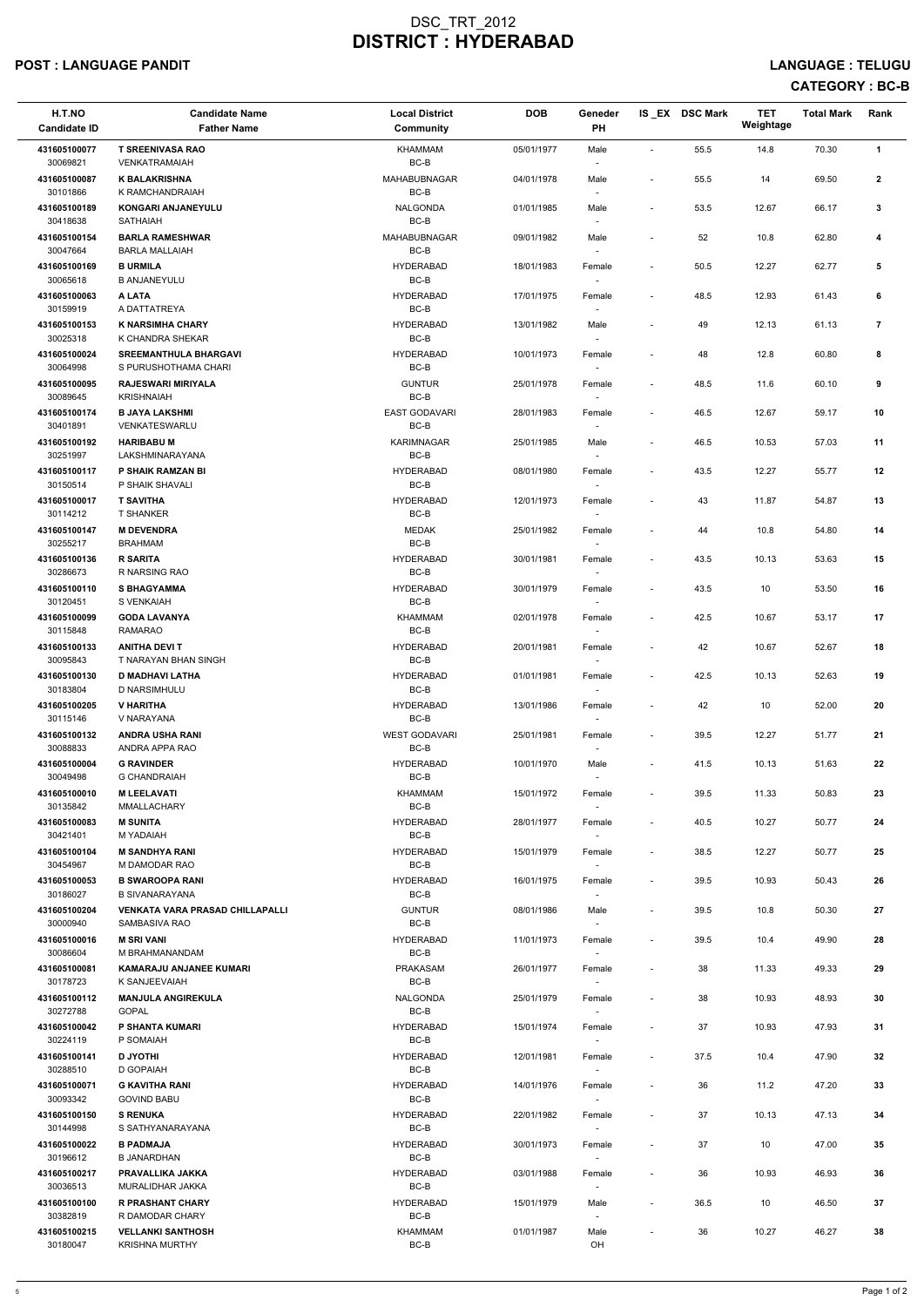#### POST : LANGUAGE PANDIT LANGUAGE : TELUGU

# CATEGORY : BC-B

| H.T.NO<br><b>Candidate ID</b> | <b>Candidate Name</b><br><b>Father Name</b>                  | <b>Local District</b><br>Community | <b>DOB</b> | <b>Geneder</b><br><b>PH</b>        |                          | IS EX DSC Mark | <b>TET</b><br>Weightage | <b>Total Mark</b> | Rank |
|-------------------------------|--------------------------------------------------------------|------------------------------------|------------|------------------------------------|--------------------------|----------------|-------------------------|-------------------|------|
| 431605100054<br>30025909      | <b>BHAGYALAXMIM</b><br><b>RAJANNA</b>                        | <b>HYDERABAD</b><br>$BC-B$         | 10/01/1975 | Female<br>$\overline{\phantom{a}}$ | $\sim$                   | 34.5           | 11.6                    | 46.10             | 39   |
| 431605100171<br>30162419      | <b>JOGIPARTHI BASHEERA</b><br>J KASAIAH                      | <b>PRAKASAM</b><br>BC-B            | 25/01/1983 | Female<br>$\sim$                   | $\sim$                   | 35.5           | 10.27                   | 45.77             | 40   |
| 431605100066<br>30436942      | <b>K SUMATHI</b><br>ANANTHAM GOUD K                          | <b>HYDERABAD</b><br>$BC-B$         | 11/01/1976 | Female                             |                          | 35             | 10.27                   | 45.27             | 41   |
| 431605100008<br>30076593      | <b>VARAGANTI SREELAKSHMI</b><br><b>VARAGANTI PANDURANGAM</b> | <b>HYDERABAD</b><br>BC-B           | 05/01/1971 | Female                             |                          | 34             | 11.07                   | 45.07             | 42   |
| 431605100202<br>30096177      | <b>SWAPNAD</b><br>D VIJAY KUMAR                              | <b>HYDERABAD</b><br>BC-B           | 25/01/1985 | Female<br>$\overline{\phantom{a}}$ | $\overline{\phantom{a}}$ | 33.5           | 11.07                   | 44.57             | 43   |
| 431605100009<br>30219901      | <b>R LATHA</b><br>R YADAGIRI                                 | <b>HYDERABAD</b><br>BC-B           | 08/01/1971 | Female                             |                          | 34.5           | 10                      | 44.50             | 44   |
| 431605100073<br>30287146      | <b>K JAYASREE</b><br><b>K ANANDAM</b>                        | <b>HYDERABAD</b><br>$BC-B$         | 25/01/1977 | Female<br>$\overline{\phantom{a}}$ |                          | 34             | 10.13                   | 44.13             | 45   |
| 431605100151<br>30239162      | <b>K SUVARNARANI</b><br><b>K KRISHNAIAH</b>                  | <b>HYDERABAD</b><br>BC-B           | 01/01/1982 | Female<br>$\overline{\phantom{a}}$ |                          | 34             | 10.13                   | 44.13             | 46   |
| 431605100038<br>30048812      | <b>T VIJAYA LAXMI</b><br><b>T ANJAIAH GOUD</b>               | <b>HYDERABAD</b><br>BC-B           | 10/01/1974 | Female<br>$\overline{a}$           |                          | 32             | 10.53                   | 42.53             | 47   |
| 431605100149<br>30412449      | <b>C VENKATARAMANA</b><br>CHINTALURU SATTIRAJU               | <b>VIZIANAGARAM</b><br>BC-B        | 05/01/1982 | Male<br>$\overline{\phantom{a}}$   |                          | 31.5           | 10.8                    | 42.30             | 48   |
| 431605100159<br>30415997      | <b>T DURGA BHAVANI</b><br>T NAGESWAR RAO                     | <b>HYDERABAD</b><br>BC-B           | 12/01/1982 | Female<br>$\sim$                   |                          | 31             | 10.93                   | 41.93             | 49   |
| 431605100068<br>30335986      | <b>C SANKARAIAH</b><br>C PULLAIAH                            | <b>HYDERABAD</b><br>BC-B           | 06/01/1976 | Male<br>$\overline{\phantom{a}}$   | $\overline{\phantom{a}}$ | 31.5           | 10.4                    | 41.90             | 50   |
| 431605100018<br>30274563      | <b>B INDRANI</b><br><b>B SRINIVASULU</b>                     | <b>HYDERABAD</b><br>$BC-B$         | 26/01/1973 | Female<br>$\overline{\phantom{a}}$ | $\overline{\phantom{a}}$ | 31.5           | 10.27                   | 41.77             | 51   |
| 431605100096<br>30114413      | <b>RAJA RAJESHWARI B</b><br><b>B ANJANEYULU</b>              | <b>HYDERABAD</b><br>BC-B           | 14/01/1978 | Female                             | $\overline{a}$           | 30             | 10.67                   | 40.67             | 52   |
| 431605100111<br>30350712      | P SREELATHA<br>P VENKATRAJ                                   | <b>HYDERABAD</b><br>BC-B           | 07/01/1979 | Female<br>$\overline{\phantom{a}}$ |                          | 28             | 10.13                   | 38.13             | 53   |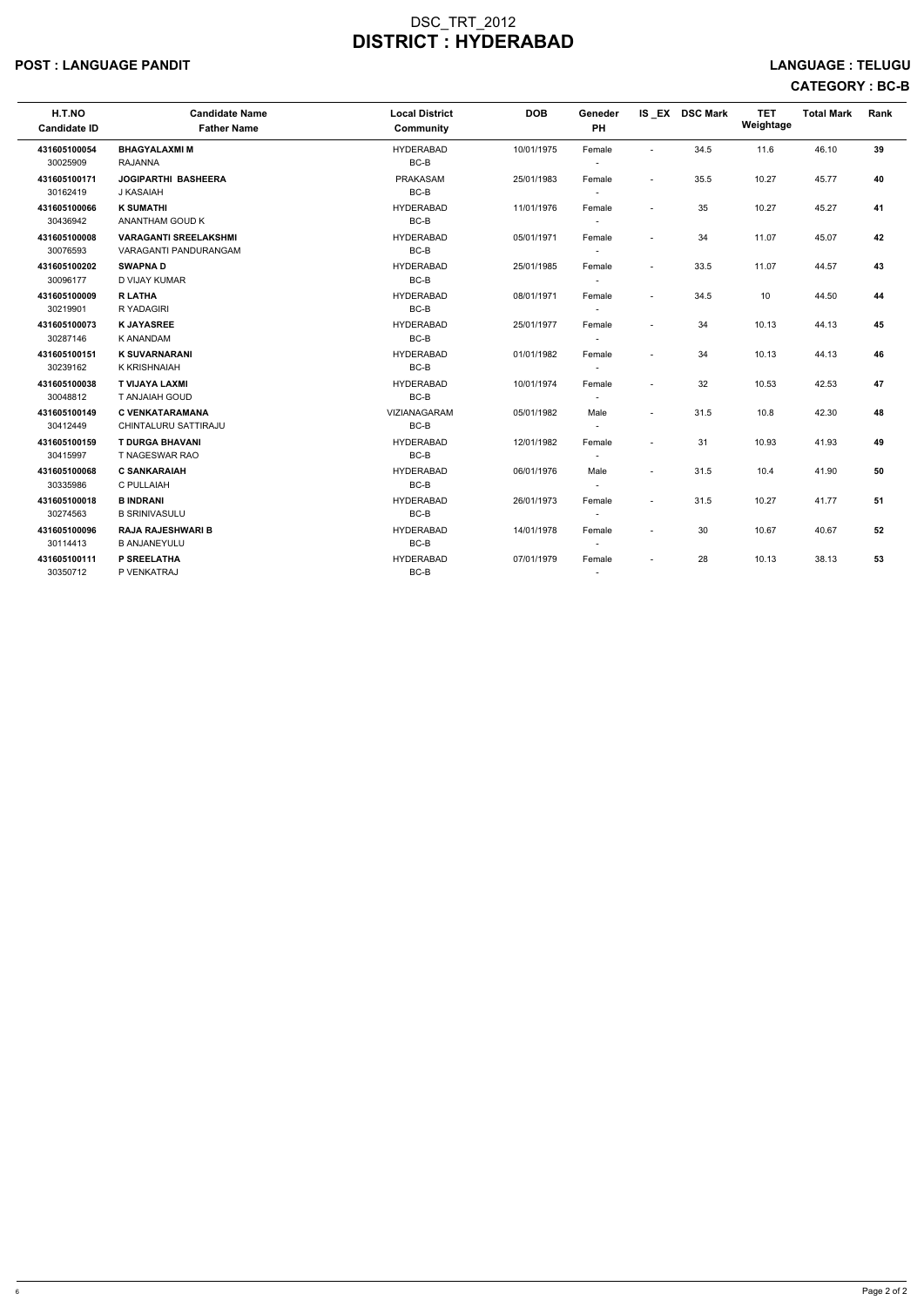## POST : LANGUAGE PANDIT LANGUAGE : TELUGU

# CATEGORY : BC-C

| <b>H.T.NO</b><br><b>Candidate ID</b> | <b>Candidate Name</b><br><b>Father Name</b> | <b>Local District</b><br>Community | <b>DOB</b> | Geneder<br><b>PH</b> | EX<br>IS.                | <b>DSC Mark</b> | <b>TET</b><br>Weightage | <b>Total Mark</b> | <b>Rank</b>  |
|--------------------------------------|---------------------------------------------|------------------------------------|------------|----------------------|--------------------------|-----------------|-------------------------|-------------------|--------------|
| 431605100021<br>30390042             | B VIJAYA KUMARI<br>B YESSAIAH               | <b>PRAKASAM</b><br>BC-C            | 04/01/1973 | Female               | $\overline{\phantom{0}}$ | 43              | 11.2                    | 54.20             |              |
| 431605100175<br>30182020             | <b>M RAJU</b><br>YELLAPPA                   | <b>HYDERABAD</b><br>BC-C           | 25/01/1984 | Male                 | $\overline{\phantom{0}}$ | 38              | 10.13                   | 48.13             | $\mathbf{2}$ |
| 431605100002<br>30406129             | <b>TODETI YENUKA</b><br>T YESHAIAH          | <b>GUNTUR</b><br>BC-C              | 15/01/1969 | Male                 | $\overline{\phantom{0}}$ | 35              | 10                      | 45.00             | 3            |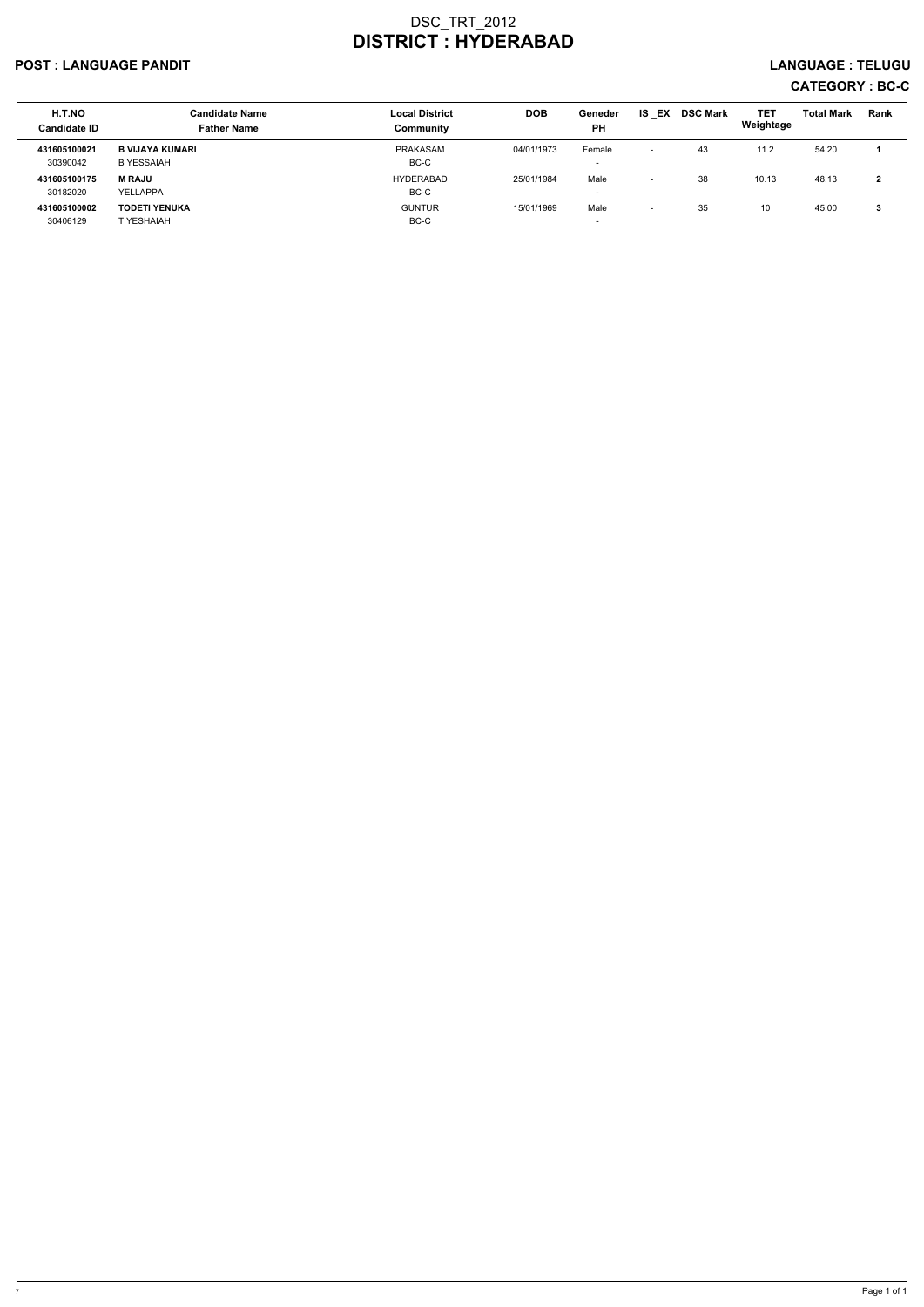# POST : LANGUAGE PANDIT LANGUAGE : TELUGU

# CATEGORY : BC-D

| H.T.NO<br><b>Candidate ID</b> | <b>Candidate Name</b><br><b>Father Name</b>          | <b>Local District</b><br>Community | <b>DOB</b> | Geneder<br>PH                      |                          | IS EX DSC Mark | <b>TET</b><br>Weightage | <b>Total Mark</b> | Rank           |
|-------------------------------|------------------------------------------------------|------------------------------------|------------|------------------------------------|--------------------------|----------------|-------------------------|-------------------|----------------|
| 431605100037<br>30043509      | <b>HARI LEELA G</b><br>SHANTAPPA G                   | <b>HYDERABAD</b><br>BC-D           | 20/01/1974 | Female<br>$\overline{\phantom{a}}$ | $\blacksquare$           | 55.5           | 14.27                   | 69.77             | $\mathbf{1}$   |
| 431605100166<br>30226065      | <b>C SRINIVASULU</b><br>C BALASWAMY                  | MAHABUBNAGAR<br>BC-D               | 02/01/1983 | Male                               | $\overline{\phantom{a}}$ | 55             | 12.8                    | 67.80             | $\mathbf{2}$   |
| 431605100178<br>30291555      | <b>KOLLI NARENDRA</b><br>ANKAMMA                     | <b>PRAKASAM</b><br>BC-D            | 10/01/1984 | Male<br>$\overline{\phantom{a}}$   | $\overline{\phantom{a}}$ | 53.5           | 12.53                   | 66.03             | $\mathbf{3}$   |
| 431605100086<br>30225749      | <b>M CHANDRAKALA</b><br><b>M SHANKER</b>             | <b>HYDERABAD</b><br>BC-D           | 22/01/1978 | Female<br>$\overline{\phantom{a}}$ | $\overline{\phantom{a}}$ | 51.5           | 14.4                    | 65.90             | 4              |
| 431605100218<br>30228977      | <b>CHETI NAIDU CHALLA</b><br>APPALA NAIDU            | <b>VIZIANAGARAM</b><br>BC-D        | 08/01/1988 | Male<br>$\overline{\phantom{a}}$   | $\blacksquare$           | 49.5           | 13.33                   | 62.83             | 5              |
| 431605100003<br>30162774      | <b>C S JAYA</b><br>SATHYANARAYANA                    | KHAMMAM<br>BC-D                    | 14/01/1970 | Female                             | $\overline{\phantom{a}}$ | 50             | 12.53                   | 62.53             | 6              |
| 431605100177<br>30335215      | <b>G SUDHAKAR</b><br><b>G GOURAIAH</b>               | <b>MAHABUBNAGAR</b><br>BC-D        | 14/01/1984 | Male<br>$\sim$                     | $\overline{\phantom{a}}$ | 50.5           | 11.07                   | 61.57             | $\overline{7}$ |
| 431605100195<br>30261955      | SATYANNARAYANA POLA<br>APPALA NAIDU                  | VIZIANAGARAM<br>BC-D               | 04/01/1985 | Male                               | $\overline{\phantom{a}}$ | 47             | 13.47                   | 60.47             | 8              |
| 431605100158                  | <b>BOHINI PADMA</b>                                  | <b>HYDERABAD</b>                   | 10/01/1982 | $\sim$<br>Female                   | $\blacksquare$           | 46.5           | 13.47                   | 59.97             | 9              |
| 30034137<br>431605100048      | <b>BOHINI KISTAPPA</b><br><b>B SAILU</b>             | BC-D<br>NALGONDA                   | 04/01/1975 | $\overline{\phantom{a}}$<br>Male   | $\overline{\phantom{a}}$ | 47             | 12.67                   | 59.67             | $10$           |
| 30453602<br>431605100193      | <b>B RAMULU</b><br>YALLA PALAVELLI                   | BC-D<br><b>VISAKHAPATNAM</b>       | 30/01/1985 | $\sim$<br>Male                     |                          | 48             | 10.93                   | 58.93             | 11             |
| 30304809<br>431605100162      | SATYAM<br><b>T NIRJA</b>                             | BC-D<br><b>MEDAK</b>               | 23/01/1983 | Female                             | $\tilde{\phantom{a}}$    | 45             | 13.87                   | 58.87             | 12             |
| 30052065<br>431605100025      | T VENKAT DAS<br><b>G RAVI KUMAR</b>                  | BC-D<br>MAHABUBNAGAR               | 17/01/1973 | $\overline{\phantom{a}}$<br>Male   | $\overline{\phantom{a}}$ | 47             | 11.47                   | 58.47             | 13             |
| 30219494<br>431605100075      | <b>G KRISHNAIAH</b><br><b>CHUDURU VIGNESWARA RAO</b> | BC-D<br>KHAMMAM                    | 01/01/1977 | $\overline{\phantom{a}}$<br>Male   | $\blacksquare$           | 46.5           | 11.07                   | 57.57             | 14             |
| 30043631<br>431605100026      | <b>RAMA RAO</b><br><b>CHEERISHETTY HEMALATHA</b>     | BC-D<br><b>HYDERABAD</b>           | 20/01/1973 | $\overline{\phantom{a}}$<br>Female | $\overline{\phantom{a}}$ | 43.5           | 11.6                    | 55.10             | 15             |
| 30390031<br>431605100064      | <b>CH GANGARAM</b><br><b>NOMULA MADHU</b>            | BC-D<br><b>HYDERABAD</b>           | 10/01/1975 | Male                               | $\overline{\phantom{a}}$ | 43.5           | 11.47                   | 54.97             | 16             |
| 30065454<br>431605100089      | N LAXMINARAYANA<br><b>G UMA MAHESHWARI</b>           | BC-D<br><b>HYDERABAD</b>           | 06/01/1978 | $\overline{\phantom{a}}$<br>Female | $\overline{\phantom{a}}$ | 43.5           | 11.47                   | 54.97             | 17             |
| 30109658<br>431605100118      | <b>G SRIRAMULU</b><br><b>G YADAGIRI</b>              | BC-D<br><b>HYDERABAD</b>           | 10/01/1980 | $\sim$<br>Male                     | $\blacksquare$           | 40.5           | 14                      | 54.50             | 18             |
| 30279081<br>431605100168      | <b>G LAXMAIAH</b><br><b>D MALLESH</b>                | BC-D<br>MAHABUBNAGAR               | 15/01/1983 | $\overline{\phantom{a}}$<br>Male   | $\overline{\phantom{a}}$ | 44.5           | 10                      | 54.50             | 19             |
| 30335178<br>431605100131      | D VENKATAIAH<br><b>KASARABADA SANDHYA</b>            | BC-D<br><b>HYDERABAD</b>           | 24/01/1981 | $\sim$<br>Female                   | $\sim$                   | 43.5           | 10.8                    | 54.30             | 20             |
| 30445888<br>431605100040      | <b>NARSAIAH</b><br><b>T SRIHARI</b>                  | BC-D<br>NALGONDA                   | 16/01/1974 | $\sim$<br>Male                     | $\overline{\phantom{a}}$ | 43             | 10.67                   | 53.67             | 21             |
| 30463242<br>431605100127      | T SATHAIAH<br><b>JETTI SHANKER</b>                   | BC-D<br><b>KARIMNAGAR</b>          | 20/01/1980 | $\sim$<br>Male                     | $\overline{\phantom{a}}$ | 42.5           | 10.67                   | 53.17             | 22             |
| 30250856<br>431605100093      | RAMULU<br><b>VENKATARAMUDU C</b>                     | BC-D<br>MAHABUBNAGAR               | 20/01/1978 | $\overline{\phantom{a}}$<br>Male   | $\sim$                   | 42.5           | 10.4                    | 52.90             | 23             |
| 30245420<br>431605100124      | <b>VENKATASWAMY C</b><br>CHUKKA NARAYANAMMA          | BC-D<br>VIZIANAGARAM               | 15/01/1980 | $\overline{\phantom{a}}$<br>Female | $\overline{\phantom{a}}$ | 40             | 12.67                   | 52.67             | 24             |
| 30461021<br>431605100180      | <b>APPARAO</b><br>A RADHA                            | BC-D<br><b>HYDERABAD</b>           | 24/01/1984 | $\sim$<br>Female                   | $\overline{\phantom{a}}$ | 42             | 10.13                   | 52.13             | 25             |
| 30245046<br>431605100020      | A SATHYANARAYANA<br><b>SUREKHA BIJARAM</b>           | BC-D<br><b>HYDERABAD</b>           | 11/01/1973 | $\sim$<br>Female                   | $\sim$                   | 41.5           | 10.13                   | 51.63             | 26             |
| 30258560<br>431605100108      | <b>KISHTAIAH</b><br><b>JYOTHI VANGAPANDU</b>         | BC-D<br>VIZIANAGARAM               | 01/01/1979 | $\sim$<br>Female                   | $\blacksquare$           | 37.5           | 13.73                   | 51.23             | 27             |
| 30424145<br>431605100209      | SIVUNNAIDU VANGAPANDU<br><b>GURANA LAKSHMANA RAO</b> | BC-D<br>VIZIANAGARAM               | 02/01/1986 | Male                               | $\overline{\phantom{a}}$ | 40             | 11.2                    | 51.20             | 28             |
| 30286410<br>431605100082      | APPALASWAMY<br>LAKSHMI PRASUNA SARIKONDA             | BC-D<br><b>GUNTUR</b>              | 10/01/1977 | $\sim$                             | $\overline{\phantom{a}}$ | 39.5           | 11.6                    | 51.10             |                |
| 30404040                      | <b>VENKATESWARA RAJU</b>                             | BC-D                               |            | Female<br>$\overline{\phantom{a}}$ |                          |                |                         |                   | 29             |
| 431605100033<br>30198637      | <b>G N SRI VIDYA</b><br><b>NARAYANA</b>              | <b>HYDERABAD</b><br>BC-D           | 22/01/1974 | Female<br>$\sim$                   | $\blacksquare$           | 38.5           | 12.53                   | 51.03             | 30             |
| 431605100019<br>30037203      | <b>BHANDARI PRASANNA</b><br><b>GOPINATH RAO</b>      | NIZAMABAD<br>BC-D                  | 03/01/1973 | Female                             | $\sim$                   | 39.5           | 11.33                   | 50.83             | 31             |
| 431605100156<br>30306939      | <b>SWAMY V</b><br>SAVARAIAH V                        | <b>HYDERABAD</b><br>BC-D           | 13/01/1982 | Male                               | $\sim$                   | 38.5           | 12.13                   | 50.63             | 32             |
| 431605100123<br>30269548      | <b>MANJULA VEMULAVADA</b><br>V SEETHA RAMAIAH        | <b>HYDERABAD</b><br>BC-D           | 05/01/1980 | Female<br>$\sim$                   | $\sim$                   | 40             | 10.27                   | 50.27             | 33             |
| 431605100035<br>30235704      | V K ANITHA KUMARI<br>V KISTAIAH                      | <b>HYDERABAD</b><br>BC-D           | 05/01/1974 | Female<br>$\overline{\phantom{a}}$ | $\overline{\phantom{a}}$ | 38.5           | 11.73                   | 50.23             | 34             |
| 431605100031<br>30067298      | P INDUMATHI<br>P S NAIDU                             | <b>HYDERABAD</b><br>BC-D           | 01/01/1974 | Female<br>$\sim$                   | $\overline{\phantom{a}}$ | 39             | 11.2                    | 50.20             | 35             |
| 431605100173<br>30442111      | <b>RADHIKA G</b><br><b>CHANDRAPPA G</b>              | <b>HYDERABAD</b><br>BC-D           | 19/01/1983 | Female<br>$\overline{\phantom{a}}$ | $\overline{\phantom{a}}$ | 38             | 10.93                   | 48.93             | 36             |
| 431605100057<br>30213042      | P RAMA DEVI<br>P RAGHUNATHAM                         | <b>HYDERABAD</b><br>BC-D           | 24/01/1975 | Female<br>$\sim$                   | $\blacksquare$           | 37.5           | 10.67                   | 48.17             | 37             |
| 431605100036<br>30120071      | <b>CH NAGESWARA RAO</b><br><b>VENKATA RAO</b>        | KHAMMAM<br>BC-D                    | 10/01/1974 | Male<br>$\overline{\phantom{a}}$   |                          | 37             | 11.07                   | 48.07             | ${\bf 38}$     |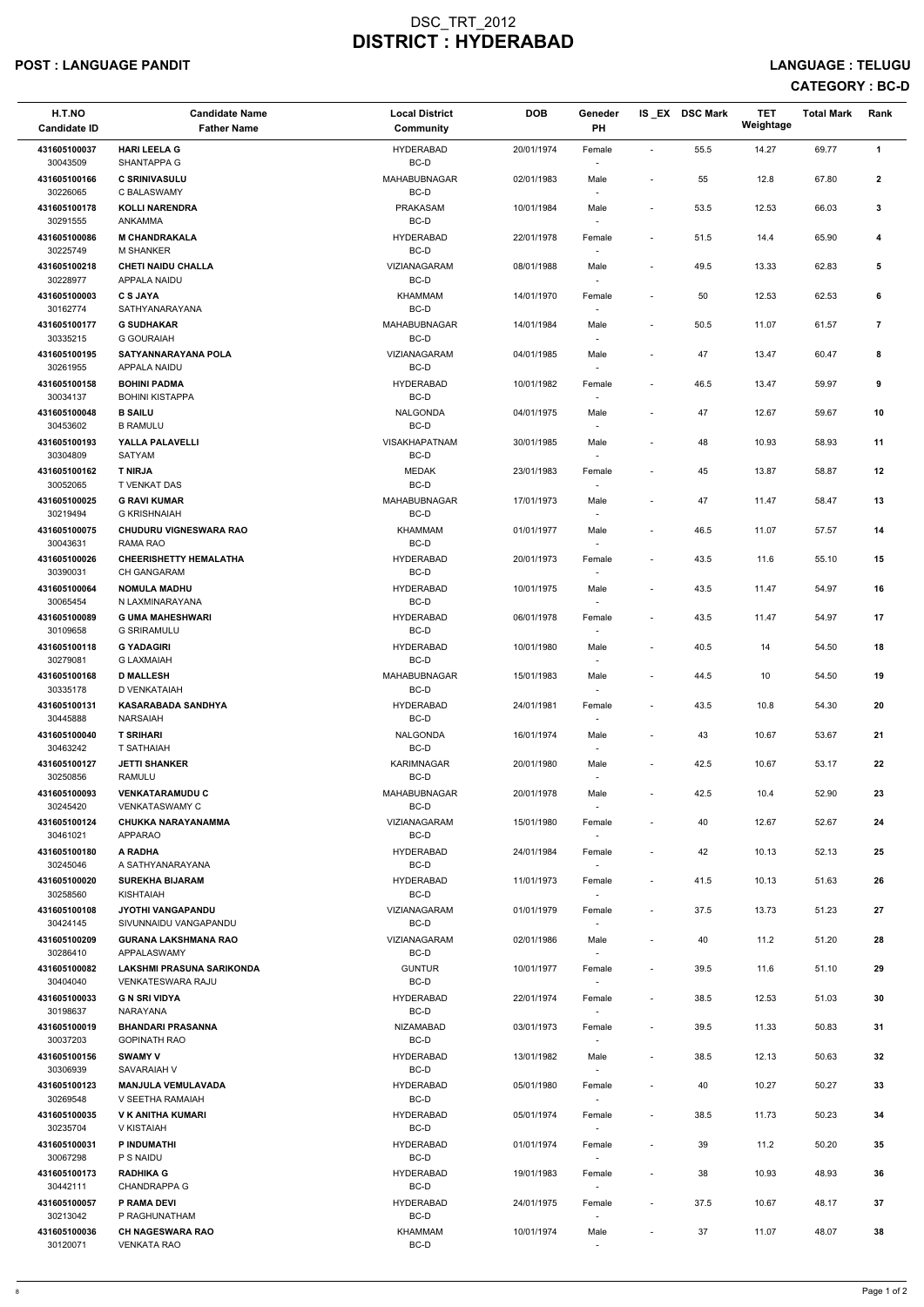#### POST : LANGUAGE PANDIT LANGUAGE : TELUGU

# CATEGORY : BC-D

| H.T.NO              | <b>Candidate Name</b>           | <b>Local District</b> | <b>DOB</b> | Geneder                  |                          | IS EX DSC Mark | <b>TET</b> | <b>Total Mark</b> | Rank |
|---------------------|---------------------------------|-----------------------|------------|--------------------------|--------------------------|----------------|------------|-------------------|------|
| <b>Candidate ID</b> | <b>Father Name</b>              | Community             |            | <b>PH</b>                |                          |                | Weightage  |                   |      |
| 431605100155        | <b>PUTCHAKAYALA S ESWARARAO</b> | <b>PRAKASAM</b>       | 10/01/1982 | Male                     | $\overline{\phantom{a}}$ | 36.5           | 11.47      | 47.97             | 39   |
| 30298235            | <b>SUBBARAO</b>                 | BC-D                  |            | $\overline{\phantom{a}}$ |                          |                |            |                   |      |
| 431605100027        | <b>CH MADHUSHALINI</b>          | <b>HYDERABAD</b>      | 01/01/1974 | Female                   | $\overline{\phantom{a}}$ | 36.5           | 11.2       | 47.70             | 40   |
| 30386277            | SADANAND CH                     | BC-D                  |            | $\overline{\phantom{0}}$ |                          |                |            |                   |      |
| 431605100014        | <b>C MADHAVI</b>                | <b>HYDERABAD</b>      | 20/01/1972 | Female                   | $\overline{\phantom{a}}$ | 37.5           | 10         | 47.50             | 41   |
| 30028658            | C SRIRAMULU                     | BC-D                  |            | $\overline{\phantom{a}}$ |                          |                |            |                   |      |
| 431605100041        | <b>K RADHA KUMARI</b>           | <b>HYDERABAD</b>      | 03/01/1974 | Female                   | $\overline{\phantom{a}}$ | 37             | 10         | 47.00             | 42   |
| 30038072            | K V RAJU                        | BC-D                  |            | $\overline{\phantom{a}}$ |                          |                |            |                   |      |
| 431605100098        | <b>RARUNA</b>                   | <b>HYDERABAD</b>      | 08/01/1978 | Female                   | $\overline{\phantom{0}}$ | 35             | 10.4       | 45.40             | 43   |
| 30170184            | R MALLAIAH                      | BC-D                  |            | $\overline{\phantom{0}}$ |                          |                |            |                   |      |
| 431605100088        | <b>RESU RAMADEVI</b>            | <b>NALGONDA</b>       | 05/01/1978 | Female                   | $\overline{\phantom{a}}$ | 32.5           | 11.07      | 43.57             | 44   |
| 30467949            | PITCHAIAH                       | BC-D                  |            | $\overline{\phantom{a}}$ |                          |                |            |                   |      |
| 431605100170        | <b>GUMMA VENKATESWARLU</b>      | <b>PRAKASAM</b>       | 16/01/1983 | Male                     | $\overline{\phantom{a}}$ | 32             | 11.07      | 43.07             | 45   |
| 30437352            | KHADARAIAH                      | BC-D                  |            | $\overline{\phantom{a}}$ |                          |                |            |                   |      |
| 431605100106        | <b>HEMALATHA KASHABOINA</b>     | <b>HYDERABAD</b>      | 15/01/1979 | Female                   | $\overline{\phantom{a}}$ | 29             | 10.27      | 39.27             | 46   |
| 30387508            | K BHIKSHAPATHI                  | BC-D                  |            | $\overline{\phantom{a}}$ |                          |                |            |                   |      |
| 431605100043        | <b>VINATHI R</b>                | <b>HYDERABAD</b>      | 30/01/1974 | Female                   | $\sim$                   | 28.5           | 10.4       | 38.90             | 47   |
| 30335502            | <b>RAMA MURTHY</b>              | BC-D                  |            | $\overline{\phantom{a}}$ |                          |                |            |                   |      |
| 431605100060        | <b>DATTI SARADA</b>             | <b>KRISHNA</b>        | 06/01/1975 | Female                   | $\overline{\phantom{a}}$ | 28.5           | 10.4       | 38.90             | 48   |
| 30232464            | <b>RANGARAO</b>                 | BC-D                  |            | $\overline{\phantom{a}}$ |                          |                |            |                   |      |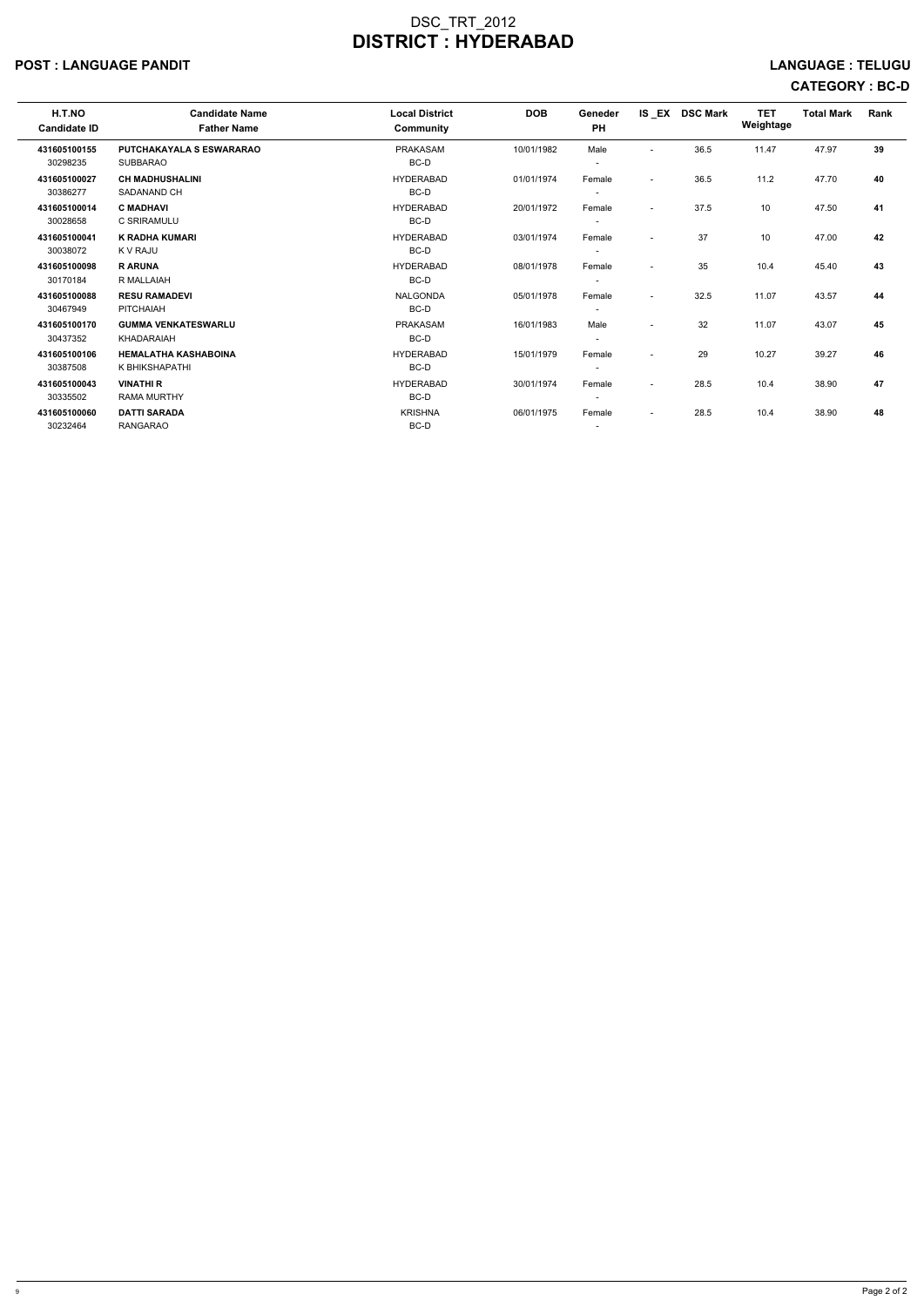## POST : LANGUAGE PANDIT LANGUAGE : TELUGU

# CATEGORY : BC-E

| H.T.NO<br>Candidate ID   | <b>Candidate Name</b><br><b>Father Name</b>   | <b>Local District</b><br>Community | <b>DOB</b> | Geneder<br><b>PH</b>               | <b>IS EX</b>             | <b>DSC Mark</b> | <b>TET</b><br>Weightage | <b>Total Mark</b> | <b>Rank</b>  |
|--------------------------|-----------------------------------------------|------------------------------------|------------|------------------------------------|--------------------------|-----------------|-------------------------|-------------------|--------------|
| 431605100079<br>30087167 | <b>MD AKTHARI BEGUM</b><br>MD MAHAMOOD ALI    | HYDERABAD<br>BC-E                  | 07/01/1977 | Female<br>$\overline{\phantom{0}}$ |                          | 54.5            | 13.6                    | 68.10             |              |
| 431605100011<br>30445063 | <b>SHAIK MAHAMMAD FAYAZ</b><br>S ABDUL GAFOOR | <b>KURNOOL</b><br>BC-E             | 10/01/1972 | Male<br>$\overline{\phantom{a}}$   | $\overline{\phantom{0}}$ | 34              | 10.53                   | 44.53             | $\mathbf{2}$ |
| 431605100015<br>30086034 | <b>REHANA BEE</b><br><b>SHAIK MAHBOOB</b>     | <b>HYDERABAD</b><br>BC-E           | 15/01/1973 | Female<br>$\overline{\phantom{a}}$ | $\sim$                   | 30              | 10.93                   | 40.93             | 3            |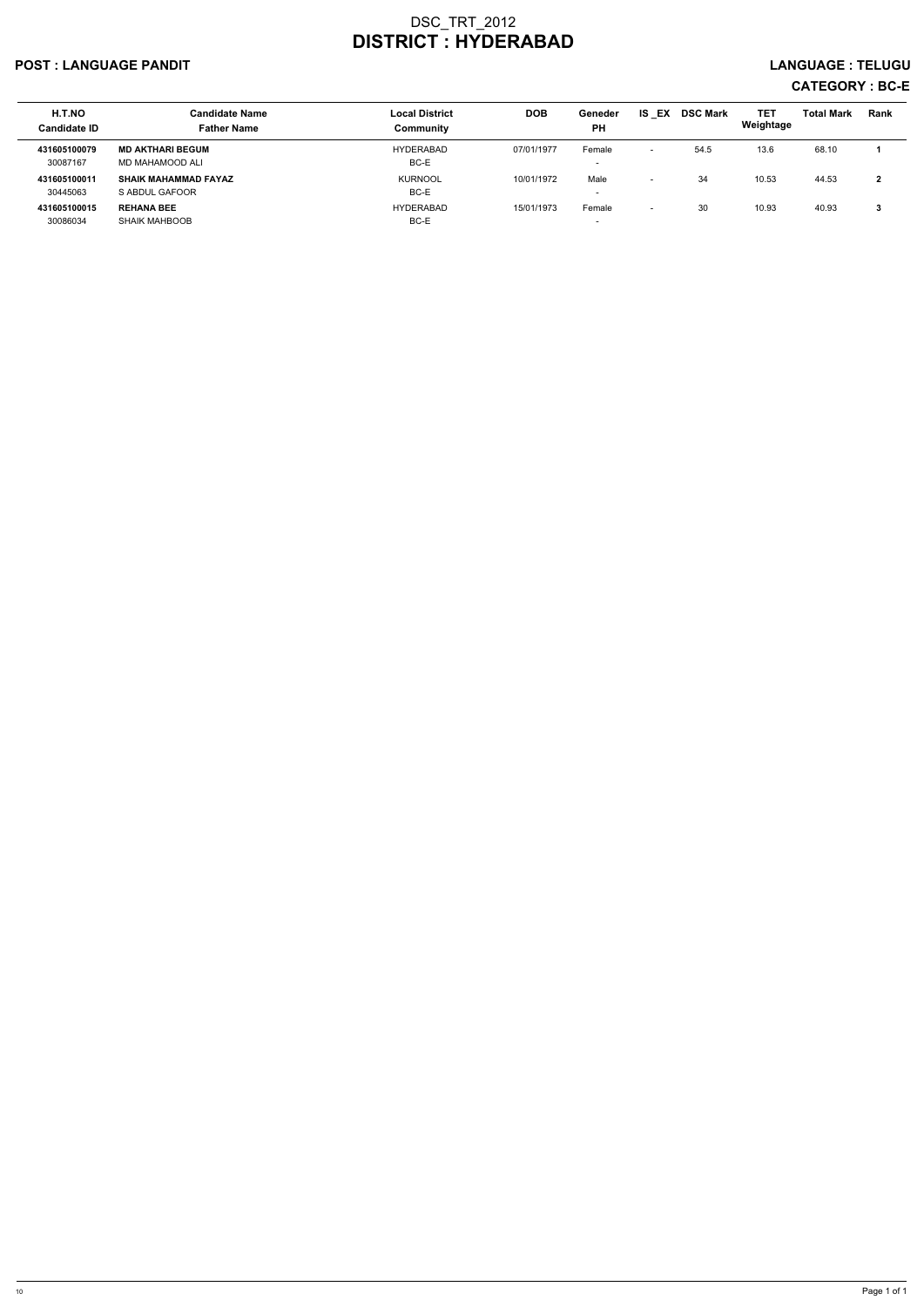### POST : LANGUAGE PANDIT LANGUAGE : URDU

# CATEGORY : BC-B

| H.T.NO<br><b>Candidate ID</b> | <b>Candidate Name</b><br><b>Father Name</b> | <b>Local District</b><br>Community | <b>DOB</b> | Geneder<br><b>PH</b>     |                          | IS_EX DSC Mark | <b>TET</b><br>Weightage | <b>Total Mark</b> | Rank           |
|-------------------------------|---------------------------------------------|------------------------------------|------------|--------------------------|--------------------------|----------------|-------------------------|-------------------|----------------|
| 431606100097                  | <b>ASMA SIDDIQUA</b>                        | WARANGAL                           | 13/01/1987 | Female                   | $\blacksquare$           | 50.5           | 10                      | 60.50             |                |
| 30266350                      | <b>MOHD VALI HYDER</b>                      | BC-B                               |            | $\overline{\phantom{a}}$ |                          |                |                         |                   |                |
| 431606100059                  | <b>MOHD RASHED</b>                          | <b>HYDERABAD</b>                   | 20/01/1981 | Male                     | $\overline{\phantom{a}}$ | 47             | 12.27                   | 59.27             | $\overline{2}$ |
| 30397813                      | <b>MOHD KHAJA</b>                           | BC-B                               |            |                          |                          |                |                         |                   |                |
| 431606100083                  | <b>SAFDAR SIDDIQUA</b>                      | <b>HYDERABAD</b>                   | 15/01/1984 | Female                   | $\overline{\phantom{a}}$ | 48             | 10.67                   | 58.67             | 3              |
| 30292697                      | <b>MD SHAREEF</b>                           | BC-B                               |            |                          |                          |                |                         |                   |                |
| 431606100071                  | <b>MOHD KHAJA MOINUDDIN</b>                 | <b>HYDERABAD</b>                   | 04/01/1983 | Male                     | $\overline{\phantom{0}}$ | 45.5           | 12.67                   | 58.17             | 4              |
| 30056248                      | MOHD ALAUDDIN                               | BC-B                               |            | $\overline{\phantom{a}}$ |                          |                |                         |                   |                |
| 431606100010                  | <b>WASEEM BEGUM</b>                         | <b>HYDERABAD</b>                   | 05/01/1974 | Female                   | $\overline{\phantom{0}}$ | 42             | 11.6                    | 53.60             | 5              |
| 30293588                      | LATE GULAM MOHAMMED                         | BC-B                               |            |                          |                          |                |                         |                   |                |
| 431606100033                  | <b>MD ZAMEERUDDIN</b>                       | NALGONDA                           | 20/01/1977 | Male                     | $\overline{\phantom{a}}$ | 35.5           | 10.53                   | 46.03             | 6              |
| 30122395                      | MD HUSAMUDDIN                               | BC-B                               |            |                          |                          |                |                         |                   |                |
| 431606100025                  | <b>SHABANA ANJUM</b>                        | NALGONDA                           | 10/01/1976 | Female                   | $\overline{\phantom{a}}$ | 34             | 10.27                   | 44.27             | 7              |
| 30334067                      | MOHAMMED OSMAN                              | BC-B                               |            |                          |                          |                |                         |                   |                |
| 431606100070                  | <b>MD SAJID</b>                             | <b>HYDERABAD</b>                   | 16/01/1982 | Male                     | $\overline{\phantom{0}}$ | 33             | 10                      | 43.00             | 8              |
| 30392099                      | <b>MD KHAJA</b>                             | BC-B                               |            |                          |                          |                |                         |                   |                |
| 431606100085                  | <b>FATIMA BEGUM</b>                         | RANGAREDDY                         | 23/01/1984 | Female                   | $\overline{\phantom{a}}$ | 32             | 10.4                    | 42.40             | 9              |
| 30452269                      | <b>ABDUL JABBAR</b>                         | BC-B                               |            |                          |                          |                |                         |                   |                |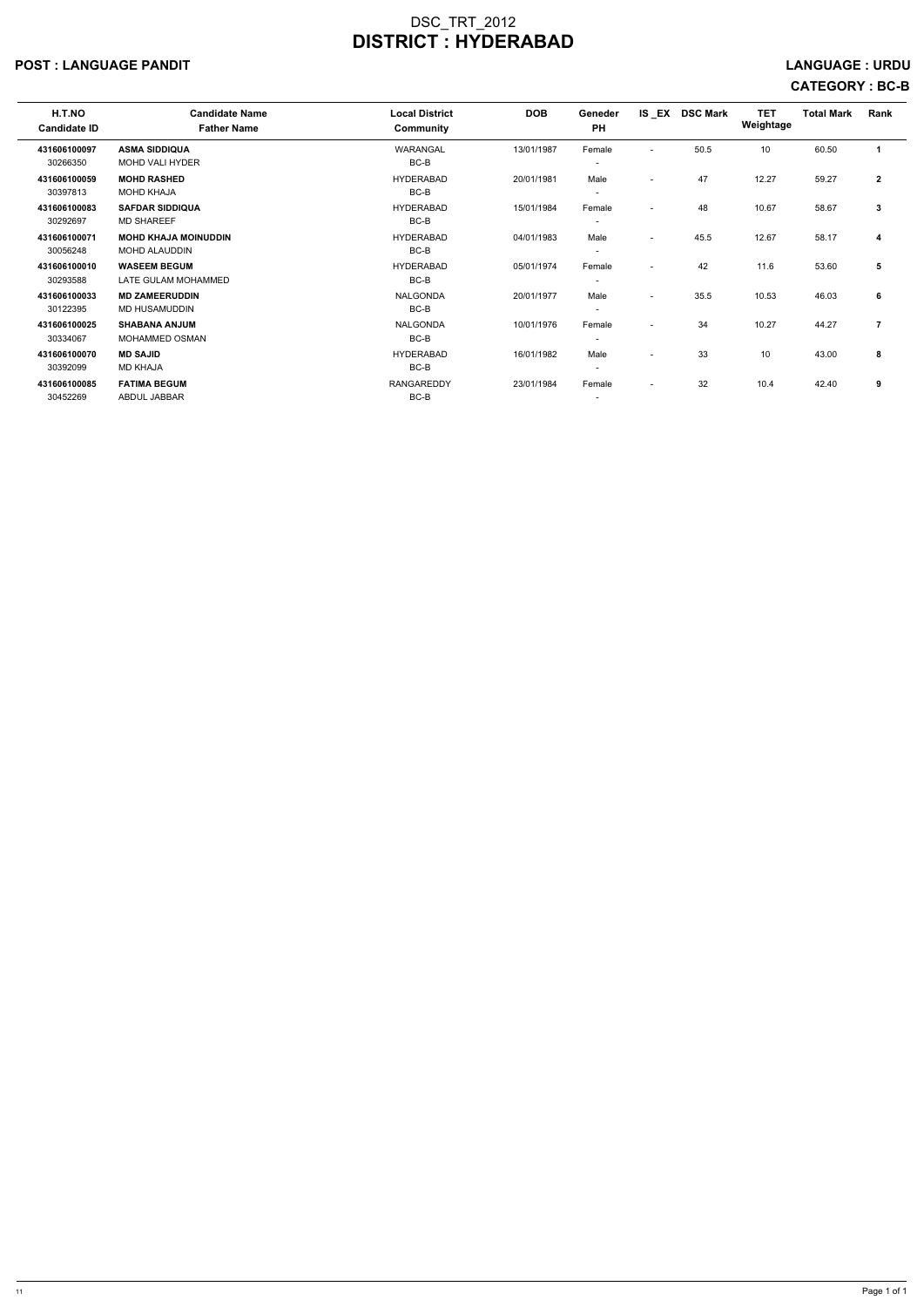## POST : LANGUAGE PANDIT LANGUAGE : URDU

| H.T.NO<br><b>Candidate ID</b>            | <b>Candidate Name</b><br><b>Father Name</b>                                          | <b>Local District</b><br><b>Community</b>    | <b>DOB</b>               | Geneder<br>PH                      |                                            | IS EX DSC Mark | <b>TET</b><br>Weightage | <b>Total Mark</b> | Rank           |
|------------------------------------------|--------------------------------------------------------------------------------------|----------------------------------------------|--------------------------|------------------------------------|--------------------------------------------|----------------|-------------------------|-------------------|----------------|
| 431606100082<br>30266643                 | <b>SHAIK YAKUB BASHA</b><br><b>CHAND BASHA</b>                                       | POTTI SREERAMULU NELLORE<br>BC-E             | 09/01/1984               | Male<br>$\overline{\phantom{a}}$   | $\sim$                                     | 57.5           | 12.53                   | 70.03             | $\mathbf{1}$   |
| 431606100022<br>30261707                 | <b>MOHD WAHEEDUDDIN</b><br><b>MOHD FAREEDUDDIN</b>                                   | <b>HYDERABAD</b><br>BC-E                     | 07/01/1975               | Male<br>$\overline{\phantom{a}}$   | $\overline{\phantom{a}}$                   | 58             | 11.6                    | 69.60             | $\mathbf{2}$   |
| 431606100005<br>30204246                 | <b>RAHATH UNNISA</b><br>MOHD ABDUL RASHEED                                           | <b>HYDERABAD</b><br>BC-E                     | 24/01/1973               | Female<br>$\sim$                   | $\blacksquare$                             | 55.5           | 12.67                   | 68.17             | 3              |
| 431606100045<br>30321987                 | <b>MOHAMMAD SALAM</b><br>MOHAMMAD MOULANA                                            | <b>HYDERABAD</b><br>BC-E                     | 05/01/1979               | Male<br>$\overline{\phantom{a}}$   | $\blacksquare$                             | 54             | 12.93                   | 66.93             | 4              |
| 431606100077<br>30268229                 | <b>SAFIYA BEGUM</b><br>MD YOUSUF SHAREEF                                             | <b>HYDERABAD</b><br>BC-E                     | 28/01/1983               | Female<br>$\overline{\phantom{a}}$ | $\sim$                                     | 51             | 13.87                   | 64.87             | 5              |
| 431606100065<br>30326526                 | <b>NUSRATH FATHIMA</b><br><b>GULAM MOHAMMAD HAFEZ</b>                                | <b>MEDAK</b><br>BC-E                         | 24/01/1981               | Female                             | $\overline{\phantom{a}}$                   | 52.5           | 12                      | 64.50             | 6              |
| 431606100031<br>30442077                 | <b>AISHA SIDDIQA</b><br>MA AZEEZ                                                     | <b>KARIMNAGAR</b><br>BC-E                    | 02/01/1977               | Female<br>$\overline{\phantom{a}}$ | $\blacksquare$                             | 52.5           | 10.8                    | 63.30             | $\overline{7}$ |
| 431606100028<br>30069644                 | <b>FIRDOUS ARA</b><br><b>SULTAN MAHMOOD</b>                                          | <b>HYDERABAD</b><br>BC-E                     | 04/01/1977               | Female<br>$\sim$                   | $\overline{\phantom{a}}$                   | 50             | 12.67                   | 62.67             | 8              |
| 431606100050<br>30331778                 | <b>NUSRATH TABASSUM</b><br>MD WAHAB UDDIN SARWARI                                    | <b>HYDERABAD</b><br>BC-E                     | 25/01/1979               | Female<br>$\sim$                   | $\overline{\phantom{a}}$                   | 50             | 12.67                   | 62.67             | 9              |
| 431606100030<br>30054341                 | <b>MOHD AZMATHULLA KHAN</b><br>MOHD YASEEN KHAN                                      | <b>HYDERABAD</b><br>BC-E                     | 05/01/1977               | Male<br>$\sim$                     | $\overline{\phantom{a}}$                   | 50.5           | 11.47                   | 61.97             | 10             |
| 431606100046<br>30198475                 | K ASIA TAHSEEN ANJUMARA<br>K RAFIUDDIN                                               | <b>KURNOOL</b><br>BC-E                       | 01/01/1979               | Female                             | $\overline{\phantom{a}}$                   | 50             | 11.33                   | 61.33             | 11             |
| 431606100038<br>30083971                 | <b>GHOUSIA BEGUM</b><br><b>MOHD OSMAN</b>                                            | <b>HYDERABAD</b><br>BC-E                     | 16/01/1978               | Female<br>$\sim$                   | $\blacksquare$                             | 48.5           | 12.8                    | 61.30             | 12             |
| 431606100016<br>30281567                 | <b>SHABANA YASMEEN</b><br>MOHD SHAREEF UDDIN                                         | <b>MEDAK</b><br>BC-E                         | 08/01/1975               | Female<br>$\overline{\phantom{a}}$ | $\sim$                                     | 50             | 11.2                    | 61.20             | 13             |
| 431606100079<br>30265762<br>431606100012 | <b>MOHD ABDUL HAMEED</b><br>ABDUL LATEEF SHAREEF<br><b>MOHD ABDUL QADER SIDDIQUI</b> | <b>HYDERABAD</b><br>BC-E<br><b>HYDERABAD</b> | 02/01/1983               | Male<br>$\sim$                     | $\overline{\phantom{a}}$                   | 47.5           | 13.07                   | 60.57             | 14             |
| 30419621                                 | M A SALEEM SIDDIQUI                                                                  | BC-E                                         | 06/01/1974               | Male                               | $\overline{\phantom{a}}$                   | 46.5           | 12.53                   | 59.03             | 15             |
| 431606100090<br>30325962                 | <b>NAJMA SULTANA</b><br>MD ABDUL RAHEEM                                              | <b>HYDERABAD</b><br>BC-E                     | 15/01/1985               | Female<br>$\sim$                   | $\overline{\phantom{a}}$                   | 45             | 12.93                   | 57.93             | 16             |
| 431606100078<br>30464120<br>431606100036 | <b>RAFATH BEGUM</b><br><b>MOHD FAQERUDDIN</b><br><b>ARSHIYA TABASSUM</b>             | <b>HYDERABAD</b><br>BC-E<br><b>HYDERABAD</b> | 15/01/1983               | Female<br>$\overline{\phantom{a}}$ | $\overline{\phantom{a}}$<br>$\blacksquare$ | 46.5<br>45.5   | 10.13<br>10.93          | 56.63<br>56.43    | 17<br>18       |
| 30325432<br>431606100068                 | <b>SHAIK BANDE ALI</b><br><b>FARHATH JABEEN</b>                                      | BC-E<br><b>HYDERABAD</b>                     | 05/01/1978<br>08/01/1981 | Female<br>Female                   | $\overline{\phantom{a}}$                   | 44             | 12.4                    | 56.40             | 19             |
| 30268786<br>431606100051                 | <b>MOHAMMED IQBAL</b><br><b>BISMILLAH BEGUM</b>                                      | BC-E<br><b>HYDERABAD</b>                     | 28/01/1979               | $\sim$<br>Female                   | $\blacksquare$                             | 44.5           | 11.73                   | 56.23             | 20             |
| 30317900<br>431606100081                 | ABDUL RAHEEM<br><b>ANJUM BEGUM</b>                                                   | BC-E<br><b>HYDERABAD</b>                     | 30/01/1984               | $\sim$<br>Female                   | $\sim$                                     | 46             | 10.13                   | 56.13             | 21             |
| 30329230<br>431606100087                 | MD KHAJA PASHA<br><b>MOHAMMED FEROZ</b>                                              | BC-E<br>ADILABAD                             | 10/01/1985               | $\sim$<br>Male                     | $\overline{\phantom{a}}$                   | 44             | 12.13                   | 56.13             | 22             |
| 30320836<br>431606100039                 | MD AYOOB<br><b>ISHRATH FATIMA</b>                                                    | BC-E<br><b>HYDERABAD</b>                     | 04/01/1978               | Female                             | $\overline{\phantom{a}}$                   | 44.5           | 11.07                   | 55.57             | 23             |
| 30081151<br>431606100096                 | M A SATTAR<br><b>AYESHA SIDDIQUA</b>                                                 | BC-E<br>WARANGAL                             | 04/01/1987               | $\sim$<br>Female                   | $\overline{\phantom{a}}$                   | 45             | 10.4                    | 55.40             | 24             |
| 30228615<br>431606100034                 | MOHD HAFEEZUDDIN<br><b>RUQIYA BEGUM</b>                                              | BC-E<br><b>HYDERABAD</b>                     | 10/01/1977               | $\sim$<br>Female                   | $\sim$                                     | 44             | 11.33                   | 55.33             | 25             |
| 30437366<br>431606100041                 | KHAJA ANWAR HUSSAIN<br><b>UZMA ANJUM</b>                                             | BC-E<br><b>HYDERABAD</b>                     | 01/01/1979               | $\sim$<br>Female                   | $\sim$                                     | 44.5           | 10.8                    | 55.30             | 26             |
| 30193449<br>431606100066                 | MOHD YOUSUF ALI<br><b>ASMA FARHEEN FATIMA</b>                                        | BC-E<br><b>HYDERABAD</b>                     | 03/01/1981               | Female                             | $\overline{\phantom{a}}$                   | 43.5           | 11.6                    | 55.10             | 27             |
| 30301905<br>431606100017                 | <b>MOHD HAMZA</b><br><b>SAYERA BEGUM</b>                                             | BC-E<br><b>HYDERABAD</b>                     | 10/01/1975               | Female                             | $\sim$                                     | 43.5           | 11.2                    | 54.70             | 28             |
| 30394681<br>431606100061                 | MOHD ALI<br><b>REHANA BEGUM</b>                                                      | BC-E<br><b>KRISHNA</b>                       | 03/01/1981               | $\sim$<br>Female                   | $\sim$                                     | 43.5           | 11.2                    | 54.70             | 29             |
| 30393297                                 | ABDUL BAREE                                                                          | BC-E                                         |                          | $\sim$                             |                                            |                |                         |                   |                |

| 431606100008 | <b>SHAIKA ZUBEDA</b>        | <b>HYDERABAD</b>    | 13/01/1973 | Female                   |                          | 44.5 | 10    | 54.50 | 30 |
|--------------|-----------------------------|---------------------|------------|--------------------------|--------------------------|------|-------|-------|----|
| 30088883     | SK ABDUL KHADER             | BC-E                |            |                          |                          |      |       |       |    |
| 431606100099 | <b>SADIYA FATIMA</b>        | <b>HYDERABAD</b>    | 16/01/1989 | Female                   | $\overline{\phantom{a}}$ | 42.5 | 11.47 | 53.97 | 31 |
| 30295742     | <b>MOHD ZAHOOR</b>          | BC-E                |            |                          |                          |      |       |       |    |
| 431606100004 | <b>FAZELA SULTANA</b>       | HYDERABAD           | 10/01/1971 | Female                   | $\overline{\phantom{a}}$ | 42.5 | 11.33 | 53.83 | 32 |
| 30315571     | MD BAHAUDDIN                | BC-E                |            |                          |                          |      |       |       |    |
| 431606100042 | <b>SYED MUSTAFA HUSSAIN</b> | <b>HYDERABAD</b>    | 02/01/1979 | Male                     |                          | 43   | 10.8  | 53.80 | 33 |
| 30393027     | SYED MUQTHAR HUSSAIN        | BC-E                |            |                          |                          |      |       |       |    |
| 431606100073 | <b>FARHEEN UNNISA BEGUM</b> | <b>MAHABUBNAGAR</b> | 12/01/1983 | Female                   | ٠                        | 42.5 | 10.8  | 53.30 | 34 |
| 30317039     | MD RUKUNUDDIN               | BC-E                |            |                          |                          |      |       |       |    |
| 431606100007 | <b>KHUTEJUL KUBRA</b>       | NALGONDA            | 05/01/1973 | Female                   | $\overline{\phantom{a}}$ | 41.5 | 11.73 | 53.23 | 35 |
| 30435756     | <b>MD JABBAR</b>            | BC-E                |            |                          |                          |      |       |       |    |
| 431606100035 | <b>SAFIA SULTANA</b>        | <b>HYDERABAD</b>    | 25/01/1978 | Female                   | ٠                        | 42   | 10.67 | 52.67 | 36 |
| 30245254     | MD MOINUDDIN                | BC-E                |            | $\overline{\phantom{a}}$ |                          |      |       |       |    |
| 431606100049 | <b>AISHA NISHAT</b>         | <b>MAHABUBNAGAR</b> | 18/01/1979 | Female                   | $\overline{\phantom{a}}$ | 42.5 | 10.13 | 52.63 | 37 |
| 30311969     | MD ABDUL MAJEED             | BC-E                |            |                          |                          |      |       |       |    |
| 431606100019 | <b>TAJ UNNISA</b>           | <b>HYDERABAD</b>    | 18/01/1975 | Female                   | $\overline{\phantom{0}}$ | 41   | 11.6  | 52.60 | 38 |
| 30083187     | <b>MOHD MOULANA</b>         | BC-E                |            |                          |                          |      |       |       |    |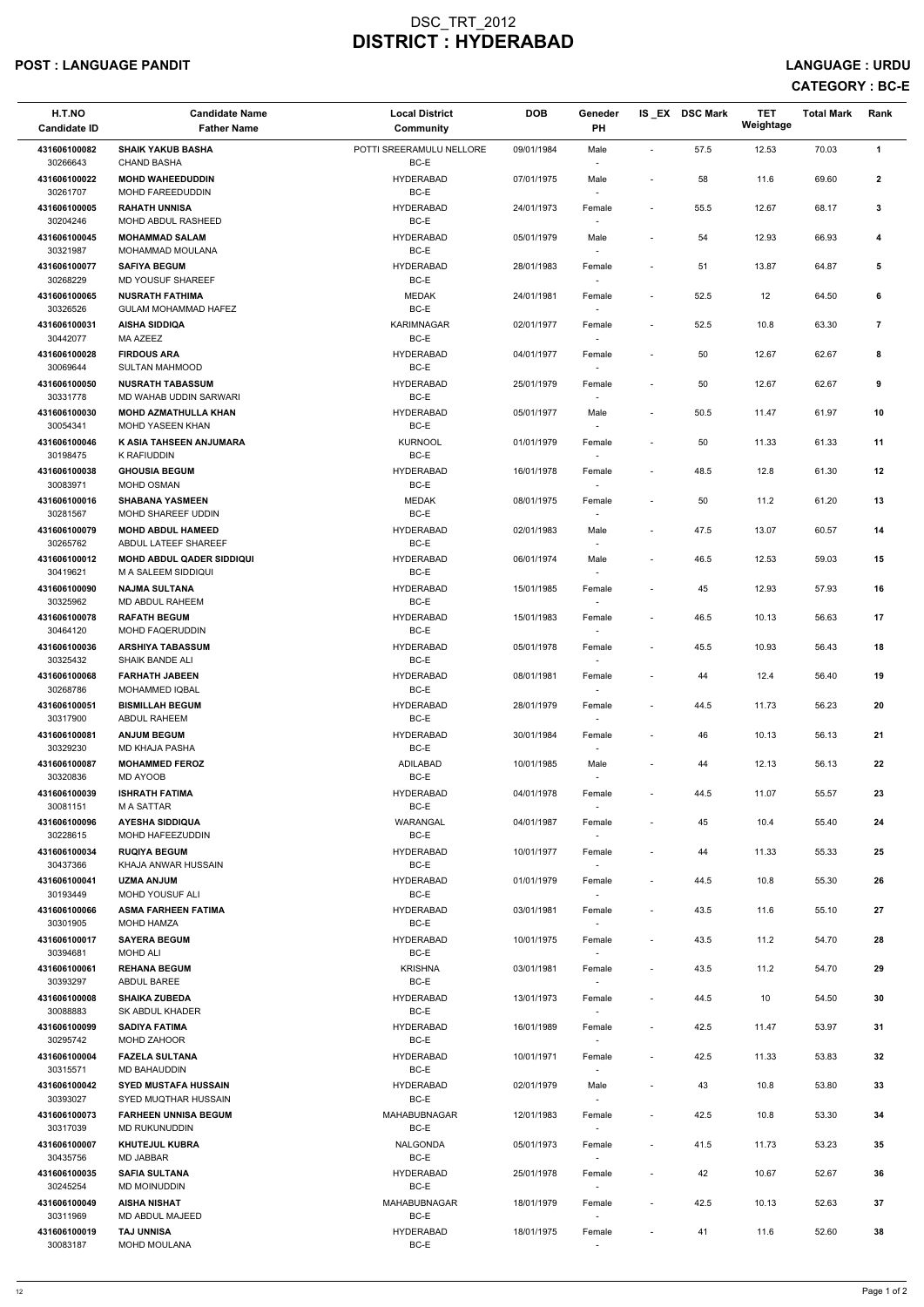# POST : LANGUAGE PANDIT LANGUAGE : URDU

| H.T.NO<br><b>Candidate ID</b> | <b>Candidate Name</b><br><b>Father Name</b>           | <b>Local District</b><br>Community | <b>DOB</b> | Geneder<br><b>PH</b>               |                          | IS EX DSC Mark | <b>TET</b><br>Weightage | <b>Total Mark</b> | Rank |
|-------------------------------|-------------------------------------------------------|------------------------------------|------------|------------------------------------|--------------------------|----------------|-------------------------|-------------------|------|
| 431606100009<br>30464828      | <b>MD AKRAM TAYYEB</b><br>MD TAYYEB ALI RAZVI         | <b>HYDERABAD</b><br>BC-E           | 08/01/1974 | Male<br>OH                         | $\sim$                   | 41             | 11.33                   | 52.33             | 39   |
| 431606100024<br>30422377      | <b>FAHEEM SULTANA</b><br>MOHD ZAHOOR ALI              | <b>HYDERABAD</b><br>BC-E           | 01/01/1976 | Female                             | $\overline{\phantom{a}}$ | 40.5           | 11.73                   | 52.23             | 40   |
| 431606100040<br>30445683      | <b>SHEERIN PARVEEN</b><br><b>MA WAHEED</b>            | <b>KARIMNAGAR</b><br>BC-E          | 02/01/1978 | Female                             | $\overline{\phantom{a}}$ | 41             | 11.2                    | 52.20             | 41   |
| 431606100002<br>30090322      | <b>SHAJAHAN BEGUM</b><br><b>D A RASHEED</b>           | <b>KURNOOL</b><br>BC-E             | 04/01/1969 | Female<br>$\overline{\phantom{a}}$ | $\sim$                   | 41.5           | 10.67                   | 52.17             | 42   |
| 431606100026<br>30405133      | <b>MAJIDA SULTANA</b><br>MOHD ZAHEER AHMED            | <b>HYDERABAD</b><br>BC-E           | 24/01/1976 | Female<br>$\sim$                   | $\blacksquare$           | 42             | 10.13                   | 52.13             | 43   |
| 431606100057<br>30252817      | <b>AYESHA BEGUM</b><br>LATE HASSAN UDDIN              | <b>HYDERABAD</b><br>BC-E           | 06/01/1980 | Female<br>$\sim$                   | $\overline{\phantom{a}}$ | 40             | 11.73                   | 51.73             | 44   |
| 431606100013<br>30286750      | <b>SHAIK MOHD ISMAIL</b><br><b>SHAIK ABDUL KAREEM</b> | <b>HYDERABAD</b><br>BC-E           | 08/01/1974 | Male<br>$\overline{\phantom{a}}$   | $\overline{\phantom{a}}$ | 41.5           | 10                      | 51.50             | 45   |
| 431606100062<br>30460974      | <b>MD MAHMOOD HUSSAIN</b><br>MD MAQDOOM HUSSAIN       | <b>HYDERABAD</b><br>BC-E           | 15/01/1981 | Male<br>$\sim$                     | $\overline{\phantom{a}}$ | 40             | 11.47                   | 51.47             | 46   |
| 431606100044<br>30313741      | <b>NUZHAT SULTANA</b><br>MD ATA UR RAHMAN             | WARANGAL<br>BC-E                   | 23/01/1979 | Female<br>$\overline{\phantom{a}}$ | $\overline{\phantom{a}}$ | 41             | 10.27                   | 51.27             | 47   |
| 431606100074<br>30025533      | <b>MOHAMMED MUSHTAQ AHMED</b><br>MOHAMMED HAKIMUDDIN  | <b>HYDERABAD</b><br>BC-E           | 20/01/1983 | Male<br>$\sim$                     | $\sim$                   | 40             | 11.2                    | 51.20             | 48   |
| 431606100091<br>30157499      | <b>NAZMUNNISA</b><br>S KHADER BASHA                   | <b>KURNOOL</b><br>BC-E             | 14/01/1986 | Female<br>OH                       | $\sim$                   | 39             | 10.67                   | 49.67             | 49   |
| 431606100021<br>30059268      | <b>HAFEEZUDDIN</b><br>YOUSUF UDDIN                    | <b>HYDERABAD</b><br>BC-E           | 12/01/1975 | Male<br>$\sim$                     | $\blacksquare$           | 38             | 11.33                   | 49.33             | 50   |
| 431606100053<br>30332462      | <b>SHAHINSHA BEGUM</b><br>MD FAREED UDDIN             | <b>HYDERABAD</b><br>BC-E           | 20/01/1980 | Female<br>$\sim$                   | $\sim$                   | 38             | 11.2                    | 49.20             | 51   |
| 431606100080<br>30099984      | <b>RAHELA BEGUM</b><br>MD YAQOOB                      | <b>HYDERABAD</b><br>BC-E           | 15/01/1984 | Female<br>$\overline{\phantom{a}}$ | $\overline{\phantom{a}}$ | 39             | 9.87                    | 48.87             | 52   |
| 431606100089<br>30332533      | <b>AMENA BEGUM</b><br>MOHD GHOUSE                     | <b>HYDERABAD</b><br>BC-E           | 08/01/1985 | Female                             | $\blacksquare$           | 38             | 10.4                    | 48.40             | 53   |
| 431606100006<br>30244456      | <b>MOHD INTESARUDDIN</b><br><b>MOHD ATEEQUDDIN</b>    | <b>HYDERABAD</b><br>BC-E           | 10/01/1973 | Male<br>$\sim$                     | $\blacksquare$           | 37             | 11.33                   | 48.33             | 54   |
| 431606100054<br>30463407      | <b>NAJMA SULTANA</b><br>MOHD YOUSUF ALI               | MAHABUBNAGAR<br>BC-E               | 20/01/1980 | Female<br>$\sim$                   | $\overline{\phantom{a}}$ | 37             | 10.67                   | 47.67             | 55   |
| 431606100095<br>30447030      | <b>KAUSER BEGUM</b><br>AHMED HUSSAIN                  | <b>HYDERABAD</b><br>BC-E           | 16/01/1987 | Female                             | $\sim$                   | 37             | 10.67                   | 47.67             | 56   |
| 431606100029<br>30169381      | <b>HAJERA BEGUM</b><br>LATE MOHD HASSAN UDDIN         | <b>HYDERABAD</b><br>BC-E           | 05/01/1977 | Female<br>$\sim$                   | $\blacksquare$           | 36.5           | 10.13                   | 46.63             | 57   |
| 431606100056<br>30283453      | <b>ASIYA SULTANA</b><br><b>MOHD SARWAR AHMED</b>      | <b>HYDERABAD</b><br>BC-E           | 14/01/1980 | Female<br>$\sim$                   | $\overline{\phantom{a}}$ | 36.5           | 10.13                   | 46.63             | 58   |
| 431606100020<br>30446486      | <b>MUJEEB FATIMA</b><br>AGHA AHMED ALI                | <b>HYDERABAD</b><br>BC-E           | 13/01/1975 | Female<br>$\sim$                   | $\blacksquare$           | 35             | 10.53                   | 45.53             | 59   |
| 431606100055<br>30247635      | <b>AMENA BEGUM</b><br>YOUSUF ALI                      | <b>HYDERABAD</b><br>BC-E           | 16/01/1980 | Female                             | $\sim$                   | 34             | 10.8                    | 44.80             | 60   |
| 431606100037<br>30405692      | <b>JAMSHEED SULTANA</b><br>MOHD ZAHEER AHMED          | <b>HYDERABAD</b><br>BC-E           | 12/01/1978 | Female                             | $\overline{\phantom{a}}$ | 34.5           | 10.13                   | 44.63             | 61   |
| 431606100058<br>30331137      | <b>HAJERA MAHEEN</b><br>MD SAYEEDUDDIN                | <b>HYDERABAD</b><br>BC-E           | 20/01/1980 | Female<br>$\sim$                   | $\sim$                   | 33.5           | 11.07                   | 44.57             | 62   |
| 431606100069<br>30332707      | <b>YASMEEN BEGUM</b><br><b>BABU MIYAN</b>             | <b>HYDERABAD</b><br>BC-E           | 16/01/1982 | Female<br>$\sim$                   | $\blacksquare$           | 34.5           | 10                      | 44.50             | 63   |
| 431606100011<br>30066343      | <b>SHAMEEM BEGUM</b><br>HAYATH ALI                    | <b>HYDERABAD</b><br>BC-E           | 03/01/1974 | Female<br>$\sim$                   | $\blacksquare$           | 32             | 12.4                    | 44.40             | 64   |
| 431606100072<br>30334064      | <b>TABASSUM KAUSER</b><br>MOHD MAHMOOD HUSSAIN        | <b>HYDERABAD</b><br>BC-E           | 20/01/1983 | Female                             | $\sim$                   | 34             | 10.13                   | 44.13             | 65   |
| 431606100093<br>30468003      | <b>SMD FAIZULLAH</b><br>SHAIK ABDUL WAHAB             | <b>KURNOOL</b><br>BC-E             | 05/01/1986 | Male<br>$\sim$                     | $\overline{\phantom{a}}$ | 33             | 10.53                   | 43.53             | 66   |
| 431606100098<br>30098500      | HAFIZA SAFOORA NIKHATH<br>MOHD SUBHAN GHORI           | <b>HYDERABAD</b><br>BC-E           | 04/01/1988 | Female<br>$\sim$                   | $\overline{\phantom{a}}$ | 33             | 10.27                   | 43.27             | 67   |

| 431606100027 | <b>ARSHIYA ANJUM</b>       | <b>HYDERABAD</b> | 01/01/1976 | Female | $\overline{\phantom{0}}$ | 32.5 | 10.67 | 43.17 | 68 |
|--------------|----------------------------|------------------|------------|--------|--------------------------|------|-------|-------|----|
| 30459921     | MIRZA MUSTAFA ALI BAIG     | BC-E             |            |        |                          |      |       |       |    |
| 431606100086 | <b>SHABINA</b>             | <b>GUNTUR</b>    | 17/01/1984 | Female | $\overline{\phantom{0}}$ | 33   | 10    | 43.00 | 69 |
| 30400770     | <b>MUNEER SHARIEF</b>      | BC-E             |            |        |                          |      |       |       |    |
| 431606100014 | <b>ASMA SULTANA</b>        | WARANGAL         | 19/01/1974 | Female | $\overline{\phantom{a}}$ | 30.5 | 11.33 | 41.83 | 70 |
| 30339208     | <b>MOHD ISMAIL</b>         | BC-E             |            |        |                          |      |       |       |    |
| 431606100064 | <b>MOHD ATAUR RAHMAN</b>   | <b>HYDERABAD</b> | 20/01/1981 | Male   | $\overline{\phantom{0}}$ | 33   | 8     | 41.00 | 71 |
| 30468819     | MOHD ABDUL RAHMAN          | BC-E             |            |        |                          |      |       |       |    |
| 431606100067 | <b>REHAMATHUNNISA</b>      | <b>KRISHNA</b>   | 06/01/1981 | Female | $\overline{\phantom{a}}$ | 30   | 10.53 | 40.53 | 72 |
| 30456638     | ABDUL GAFOOR               | BC-E             |            |        |                          |      |       |       |    |
| 431606100048 | <b>MASARATH UNNISA</b>     | <b>HYDERABAD</b> | 09/01/1979 | Female | $\overline{\phantom{0}}$ | 27   | 10.13 | 37.13 | 73 |
| 30293712     | KHAJA MOINUDDIN            | BC-E             |            |        |                          |      |       |       |    |
| 431606100023 | <b>KAREEM UNNISA BEGUM</b> | <b>HYDERABAD</b> | 18/01/1976 | Female | $\overline{\phantom{0}}$ | 25   | 10    | 35.00 | 74 |
| 30064085     | M A HAFEEZ                 | BC-E             |            |        |                          |      |       |       |    |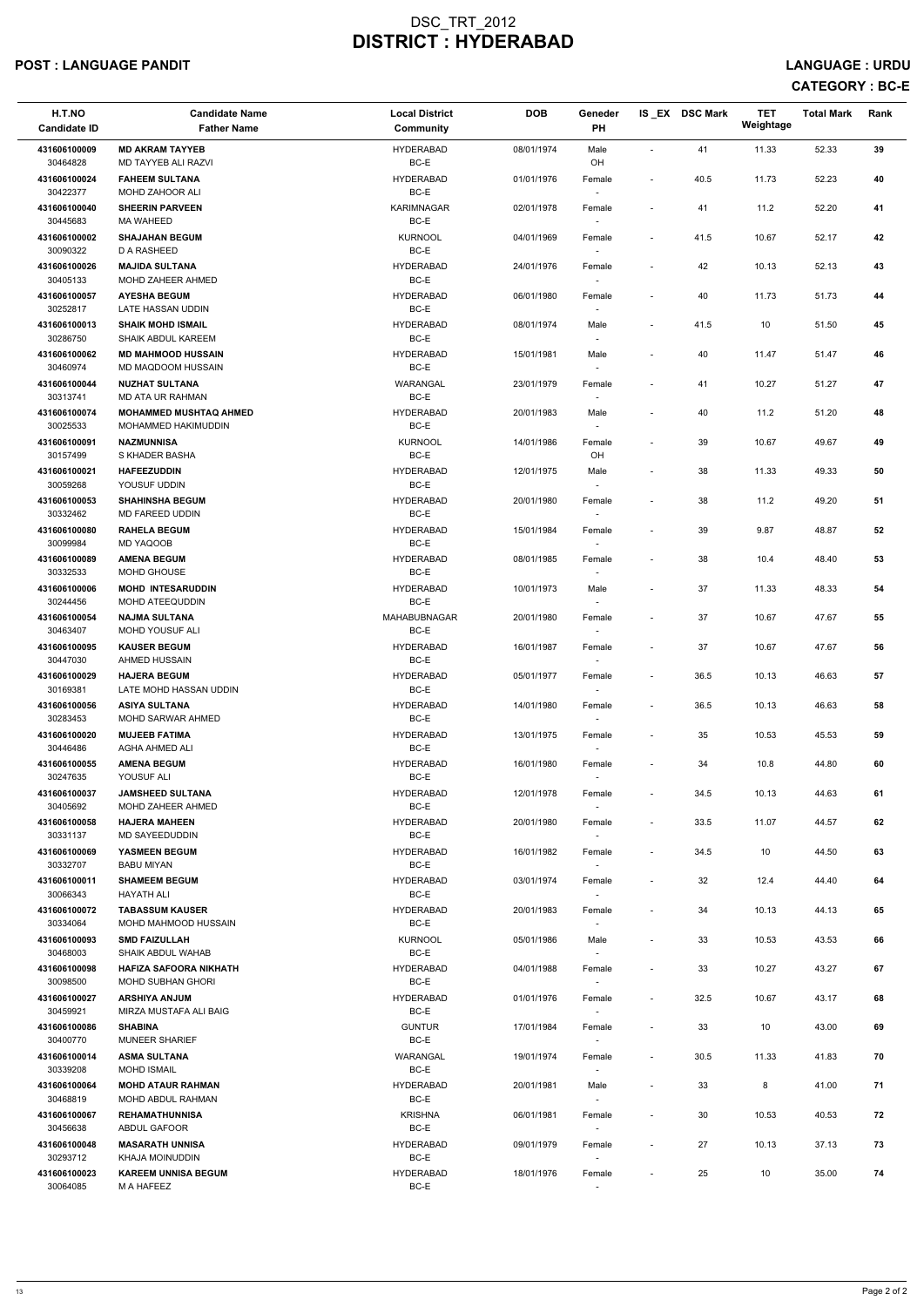# POST : PHYSICAL EDUCATION TEACHER MEDIUM : TELUGU

| H.T.NO<br><b>Candidate ID</b> | <b>Candidate Name</b><br><b>Father Name</b>    | <b>Local District</b><br>Community | <b>DOB</b> | Geneder<br>PH                      |                          | IS EX DSC Mark | <b>TET</b><br>Weightage | <b>Total Mark</b> | Rank           |
|-------------------------------|------------------------------------------------|------------------------------------|------------|------------------------------------|--------------------------|----------------|-------------------------|-------------------|----------------|
| 451699010260<br>30441850      | <b>B RAVI NAIK</b><br><b>B GOPI NAIK</b>       | <b>HYDERABAD</b><br><b>ST</b>      | 10/01/1990 | Male<br>$\blacksquare$             | $\sim$                   | 56             | $\mathbf 0$             | 56.00             | $\mathbf{1}$   |
| 451699010072<br>30446536      | <b>THIRUPTHAIAH KAMPA</b><br>RAMAIAH           | <b>MAHABUBNAGAR</b><br><b>ST</b>   | 05/01/1978 | Male<br>$\overline{\phantom{a}}$   | $\overline{\phantom{a}}$ | 49.5           | $\mathsf{O}$            | 49.50             | $\overline{2}$ |
| 451699010273<br>30443948      | <b>AZMEERA SUSMITHA</b><br>PADITHYA            | <b>KHAMMAM</b><br><b>ST</b>        | 27/01/1991 | Female<br>$\overline{\phantom{a}}$ | L,                       | 49             | $\mathsf{O}$            | 49.00             | $\mathbf{3}$   |
| 451699010217<br>30400977      | <b>ANIL K</b><br><b>JEMLA</b>                  | MAHABUBNAGAR<br><b>ST</b>          | 08/01/1987 | Male<br>$\blacksquare$             | $\overline{\phantom{a}}$ | 47             | $\mathsf{O}$            | 47.00             | 4              |
| 451699010020<br>30314131      | <b>JARPULA SEETHARAM</b><br><b>LINGYA</b>      | <b>KHAMMAM</b><br><b>ST</b>        | 08/01/1971 | Male<br>$\blacksquare$             | $\overline{a}$           | 41             | 0                       | 41.00             | 5              |
| 451699010110<br>30109369      | <b>VANKUDOTHU KISHAN</b><br>V BHANGYA          | <b>NALGONDA</b><br><b>ST</b>       | 10/01/1981 | Male<br>$\overline{\phantom{a}}$   | $\overline{\phantom{a}}$ | 41             | 0                       | 41.00             | 6              |
| 451699010196<br>30157134      | <b>PAMULA PULLAIAH</b><br>P YELLAPPA           | <b>KURNOOL</b><br><b>ST</b>        | 01/01/1986 | Male<br>$\overline{\phantom{a}}$   | $\overline{\phantom{a}}$ | 40             | $\mathbf 0$             | 40.00             | $\overline{7}$ |
| 451699010210<br>30268637      | <b>VENKATRAM BANOTH</b><br><b>BICHYA</b>       | <b>WARANGAL</b><br><b>ST</b>       | 17/01/1986 | Male<br>$\blacksquare$             | ÷,                       | 40             | $\mathsf{O}$            | 40.00             | 8              |
| 451699010150<br>30428437      | <b>K LEELA</b><br><b>K SAMBAIAH</b>            | <b>HYDERABAD</b><br><b>ST</b>      | 19/01/1983 | Female<br>$\overline{\phantom{a}}$ | $\overline{a}$           | 39             | $\mathsf{O}$            | 39.00             | 9              |
| 451699010276<br>30426990      | <b>KANITHI NAGAMANI</b><br><b>BABU RAO</b>     | KHAMMAM<br><b>ST</b>               | 06/01/1992 | Female<br>$\overline{\phantom{a}}$ | ÷,                       | 37             | $\mathsf{O}$            | 37.00             | 10             |
| 451699010223<br>30416588      | <b>GOGGALA MORALI</b><br>GOGGALA SWAMY         | KHAMMAM<br><b>ST</b>               | 21/01/1987 | Male<br>$\blacksquare$             | $\overline{a}$           | 36.5           | $\mathsf{O}$            | 36.50             | 11             |
| 451699010268<br>30427092      | <b>GORAM RAMAMMA</b><br><b>BAZARU</b>          | <b>KHAMMAM</b><br><b>ST</b>        | 11/01/1991 | Female<br>$\overline{\phantom{a}}$ | $\sim$                   | 36.5           | $\mathbf 0$             | 36.50             | 12             |
| 451699010143<br>30323240      | <b>SRINIVASA RAO SUNNAM</b><br>POTHURAJU       | <b>WEST GODAVARI</b><br><b>ST</b>  | 16/01/1983 | Male<br>$\overline{\phantom{a}}$   | $\overline{a}$           | 35             | $\mathbf 0$             | 35.00             | 13             |
| 451699010212<br>30272381      | <b>NARENDER L</b><br><b>CHANDUL</b>            | <b>HYDERABAD</b><br><b>ST</b>      | 12/01/1987 | Male<br>$\overline{\phantom{a}}$   | $\tilde{\phantom{a}}$    | 34.5           | 0                       | 34.50             | 14             |
| 451699010141<br>30151929      | <b>CHINNADOMBRUDHAR SWABHI</b><br><b>BOJJA</b> | VISAKHAPATNAM<br><b>ST</b>         | 02/01/1983 | Male<br>$\overline{\phantom{a}}$   | $\overline{\phantom{a}}$ | 33.5           | 0                       | 33.50             | 15             |
| 451699010245<br>30307215      | <b>KISHAN GUGULOTH</b><br><b>RAMA</b>          | <b>KHAMMAM</b><br><b>ST</b>        | 24/01/1988 | Male<br>$\overline{\phantom{a}}$   |                          | 28             | 0                       | 28.00             | 16             |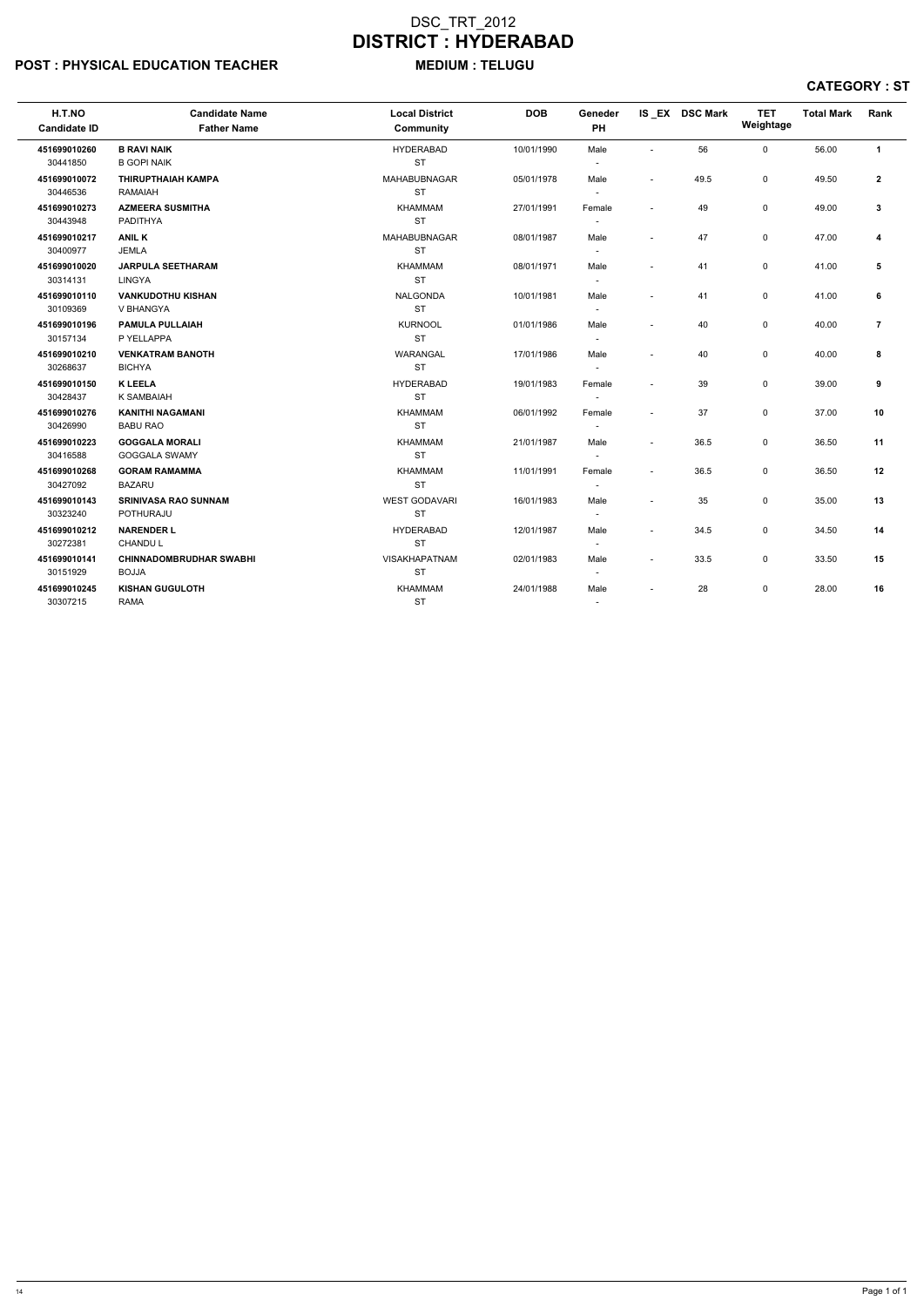# POST : PHYSICAL EDUCATION TEACHER MEDIUM : TELUGU

| H.T.NO<br><b>Candidate ID</b> | <b>Candidate Name</b><br><b>Father Name</b>         | <b>Local District</b><br>Community                   | <b>DOB</b> | Geneder<br>PH                      |                          | IS_EX DSC Mark | <b>TET</b><br>Weightage | <b>Total Mark</b> | Rank           |  |
|-------------------------------|-----------------------------------------------------|------------------------------------------------------|------------|------------------------------------|--------------------------|----------------|-------------------------|-------------------|----------------|--|
| 451699010111                  | <b>S KIRAN PRASAD</b>                               | <b>KHAMMAM</b>                                       | 03/01/1981 | Male                               | $\blacksquare$           | 69             | 0                       | 69.00             | $\mathbf{1}$   |  |
| 30250652<br>451699010237      | S PRAKASHA RAO<br><b>BABU NESHA</b>                 | $\operatorname{\textsf{SC}}$<br><b>KURNOOL</b>       | 02/01/1988 | $\overline{\phantom{a}}$<br>Male   | ÷,                       | 65.5           | 0                       | 65.50             | $\mathbf{2}$   |  |
| 30039644                      | <b>BALARAJU N</b>                                   | $\operatorname{\textsf{SC}}$                         |            |                                    |                          |                |                         |                   |                |  |
| 451699010183<br>30232265      | OM MADHU PRASAD<br>OM PRAKASH                       | <b>HYDERABAD</b><br>$\operatorname{\textsf{SC}}$     | 20/01/1985 | Male                               | $\overline{\phantom{a}}$ | 63.5           | 0                       | 63.50             | 3              |  |
| 451699010170                  | <b>NALLABALLE RATNA RAJU</b>                        | <b>KADAPA</b>                                        | 07/01/1985 | Male                               | $\blacksquare$           | 63             | 0                       | 63.00             | 4              |  |
| 30232601<br>451699010195      | N BHUSHANAM<br>A SAI LATHA                          | $\operatorname{\textsf{SC}}$<br><b>HYDERABAD</b>     | 28/01/1986 | $\overline{\phantom{a}}$<br>Female | ÷,                       | 62             | 0                       | 62.00             | 5              |  |
| 30083911                      | A TIRUPATHY                                         | SC                                                   |            | $\overline{\phantom{a}}$           |                          |                |                         |                   |                |  |
| 451699010242<br>30108883      | Y NAVEEN KUMAR<br>Y NARSIMHA                        | <b>HYDERABAD</b><br>$\operatorname{\textsf{SC}}$     | 15/01/1988 | Male<br>$\overline{\phantom{a}}$   | $\overline{a}$           | 59             | 0                       | 59.00             | 6              |  |
| 451699010192<br>30181020      | P TEJESHWAR<br>P RAJAIAH                            | <b>HYDERABAD</b><br>SC                               | 12/01/1986 | Male                               | $\overline{\phantom{a}}$ | 56.5           | 0                       | 56.50             | $\overline{7}$ |  |
| 451699010191                  | <b>M KIRAN KUMAR</b>                                | <b>HYDERABAD</b>                                     | 03/01/1986 | Male                               | $\overline{\phantom{a}}$ | 55.5           | 0                       | 55.50             | 8              |  |
| 30395399<br>451699010234      | M YADAIAH<br><b>KASIMALLA TULASI</b>                | $\operatorname{\textsf{SC}}$<br><b>KHAMMAM</b>       | 13/01/1988 | $\overline{\phantom{a}}$<br>Female | ÷,                       | 54             | 0                       | 54.00             | 9              |  |
| 30282465<br>451699010074      | KASIMALLA CHAKRAM<br>POTTIPOGU SREENIVASA RAO       | SC<br><b>HYDERABAD</b>                               | 22/01/1978 | $\overline{\phantom{a}}$<br>Male   | $\overline{\phantom{a}}$ | 53             | 0                       | 53.00             | 10             |  |
| 30042369                      | P PRABHU DASU                                       | SC                                                   |            | $\sim$                             |                          |                |                         |                   |                |  |
| 451699010201<br>30033656      | <b>B YESAIAH</b><br><b>DEVAIAH</b>                  | <b>KURNOOL</b><br>$\operatorname{\textsf{SC}}$       | 13/01/1986 | Male                               | ÷,                       | 52.5           | 0                       | 52.50             | 11             |  |
| 451699010261                  | <b>BELLAM MARTHAMMA</b>                             | <b>KADAPA</b>                                        | 08/01/1990 | Female                             | $\overline{a}$           | 52.5           | 0                       | 52.50             | 12             |  |
| 30412618<br>451699010053      | <b>B CHENDRAYUDU</b><br><b>VADDI SURESHKUMAR</b>    | SC<br><b>VISAKHAPATNAM</b>                           | 18/01/1976 | $\overline{\phantom{a}}$<br>Male   |                          | 51.5           | 0                       | 51.50             | 13             |  |
| 30093041                      | V RAMESH BABU                                       | $\operatorname{\textsf{SC}}$                         |            | $\overline{\phantom{a}}$           |                          |                |                         |                   |                |  |
| 451699010082<br>30440534      | <b>S SWAMULU</b><br><b>EDANNA</b>                   | MAHABUBNAGAR<br>SC                                   | 06/01/1979 | Male<br>$\overline{\phantom{a}}$   | $\overline{\phantom{a}}$ | 51.5           | 0                       | 51.50             | 14             |  |
| 451699010203<br>30320186      | <b>JASMIN GALIMUTI</b><br>JOHNSON PAUL              | <b>PRAKASAM</b><br>$\operatorname{\textsf{SC}}$      | 01/01/1986 | Female                             | $\overline{\phantom{a}}$ | 51.5           | 0                       | 51.50             | 15             |  |
| 451699010158                  | <b>C SURESH</b>                                     | <b>CHITTOOR</b>                                      | 10/01/1984 | Male                               | $\overline{\phantom{a}}$ | 50             | 0                       | 50.00             | 16             |  |
| 30420279<br>451699010156      | C VENKATRAMANA<br><b>MANIRATNAM MARKAPUDI</b>       | SC<br><b>KRISHNA</b>                                 | 10/01/1984 | $\overline{\phantom{a}}$<br>Female | $\overline{a}$           | 48.5           | 0                       | 48.50             | 17             |  |
| 30130029<br>451699010127      | <b>DASU MARKAPUDI</b><br><b>C RAGHU</b>             | $\operatorname{\textsf{SC}}$<br><b>CHITTOOR</b>      | 06/01/1982 | $\overline{\phantom{a}}$           |                          | 48             | 0                       | 48.00             | 18             |  |
| 30447972                      | C CHINNADORAI                                       | SC                                                   |            | Male                               | $\overline{\phantom{a}}$ |                |                         |                   |                |  |
| 451699010028<br>30440338      | <b>VANNEPOGU NATHANIEL</b><br>V YESEPU              | <b>KURNOOL</b><br>SC                                 | 04/01/1972 | Male<br>$\sim$                     | $\overline{\phantom{a}}$ | 47.5           | 0                       | 47.50             | 19             |  |
| 451699010239<br>30398623      | <b>KOTA NARESH</b><br><b>NAGESHWAR RAO</b>          | <b>KHAMMAM</b><br>SC                                 | 03/01/1988 | Male                               | $\blacksquare$           | 47.5           | 0                       | 47.50             | 20             |  |
| 451699010228                  | <b>BARRE RAJIV</b>                                  | <b>KRISHNA</b>                                       | 08/01/1987 | $\overline{\phantom{a}}$<br>Male   | $\blacksquare$           | 46.5           | 0                       | 46.50             | 21             |  |
| 30288826<br>451699010100      | RAJU<br><b>G R JEEVAN JYOTHI</b>                    | SC<br><b>HYDERABAD</b>                               | 14/01/1980 | $\overline{\phantom{a}}$<br>Female |                          | 46             | 0                       | 46.00             | 22             |  |
| 30437941                      | G S RAJALINGAM                                      | $\operatorname{\textsf{SC}}$                         |            |                                    |                          |                |                         |                   |                |  |
| 451699010169<br>30258029      | <b>LINGALA LALITHA</b><br><b>ASEERWADAM</b>         | <b>KHAMMAM</b><br>SC                                 | 06/01/1985 | Female                             | $\overline{\phantom{a}}$ | 46             | 0                       | 46.00             | 23             |  |
| 451699010174<br>30305136      | <b>SARIPALLI PULLAIAH</b><br>CHINNA VENKATA RATHNAM | <b>KHAMMAM</b><br>SC                                 | 17/01/1985 | Male<br>$\overline{\phantom{a}}$   | $\overline{\phantom{a}}$ | 45.5           | 0                       | 45.50             | 24             |  |
| 451699010005                  | <b>BANDARI SHANTHI RAJU</b>                         | <b>KURNOOL</b>                                       | 01/01/1969 | Male                               | $\overline{\phantom{a}}$ | 45             | 0                       | 45.00             | 25             |  |
| 30108484<br>451699010213      | <b>B ISMAIL</b><br>E PUNYAVATHI                     | <b>SC</b><br><b>HYDERABAD</b>                        | 14/01/1987 | $\overline{\phantom{a}}$<br>Female | $\overline{\phantom{a}}$ | 45             | 0                       | 45.00             | 26             |  |
| 30076307                      | E MUTHYALU                                          | SC                                                   |            | $\overline{\phantom{a}}$           |                          |                |                         |                   |                |  |
| 451699010015<br>30148375      | <b>MALLIPUDI SRINIVASU</b><br><b>VENKANNA</b>       | <b>WEST GODAVARI</b><br>SC                           | 15/01/1971 | Male                               | $\overline{a}$           | 44.5           | 0                       | 44.50             | 27             |  |
| 451699010117<br>30274409      | <b>SAGINELA SUBBANNA</b><br>S CHENNAIAH             | <b>KURNOOL</b><br>SC                                 | 01/01/1981 | Male<br>$\overline{\phantom{a}}$   | $\overline{a}$           | 44             | 0                       | 44.00             | 28             |  |
| 451699010280                  | <b>SALADI SABITA</b>                                | <b>CHITTOOR</b>                                      | 25/01/1993 | Female                             |                          | 44             | 0                       | 44.00             | 29             |  |
| 30406493<br>451699010277      | S RAMAKRISHNA<br><b>DADEPOGU RIBCA</b>              | SC<br><b>KURNOOL</b>                                 | 08/01/1992 | $\overline{\phantom{a}}$<br>Female | $\overline{\phantom{a}}$ | 43.5           | 0                       | 43.50             | 30             |  |
| 30411460                      | D NALLANNA                                          | <b>SC</b>                                            |            | $\overline{\phantom{a}}$           |                          |                |                         |                   |                |  |
| 451699010209<br>30441501      | <b>UBBALA VENKATA KRISHNA</b><br>NAGESWARA RAO      | <b>KRISHNA</b><br>SC                                 | 10/01/1986 | Male                               | $\overline{\phantom{a}}$ | 42.5           | 0                       | 42.50             | 31             |  |
| 451699010236<br>30158726      | <b>G K SWATHI PRIYANKA</b><br><b>G KRISHNA</b>      | <b>HYDERABAD</b><br>SC                               | 29/01/1988 | Female                             | $\overline{\phantom{a}}$ | 41.5           | 0                       | 41.50             | 32             |  |
| 451699010052                  | P CHINNA SUBBARAYUDU                                | KADAPA                                               | 10/01/1976 | Male                               | $\overline{\phantom{a}}$ | 41             | 0                       | 41.00             | 33             |  |
| 30234584<br>451699010215      | P NAGANNA<br><b>G KRISHNA</b>                       | SC<br><b>HYDERABAD</b>                               | 12/01/1987 | $\overline{\phantom{a}}$<br>Male   | $\overline{\phantom{a}}$ | 40.5           | 0                       | 40.50             | 34             |  |
| 30108483                      | <b>G BASVARAJ</b>                                   | SC                                                   |            | $\overline{\phantom{a}}$           |                          |                |                         |                   |                |  |
| 451699010030<br>30323370      | <b>M VENKATESH</b><br><b>M NAGULU</b>               | <b>WEST GODAVARI</b><br>$\operatorname{\textsf{SC}}$ | 01/01/1972 | Male<br>$\overline{\phantom{a}}$   | $\overline{\phantom{a}}$ | 40             | 0                       | 40.00             | 35             |  |
| 451699010136<br>30228838      | <b>OM PRATAP</b><br>OM PRAKASH                      | <b>HYDERABAD</b><br>$\operatorname{\textsf{SC}}$     | 23/01/1983 | Male<br>$\sim$                     | $\overline{\phantom{a}}$ | 39.5           | 0                       | 39.50             | 36             |  |
| 451699010107                  | P VEERENDER RAO                                     | <b>HYDERABAD</b>                                     | 23/01/1981 | Male                               | $\overline{a}$           | 39             | 0                       | 39.00             | 37             |  |
| 30452774<br>451699010197      | P RATNAIAH<br><b>CHILUVURU RAVI</b>                 | SC<br><b>GUNTUR</b>                                  | 06/01/1986 | $\sim$<br>Male                     |                          | 39             | 0                       | 39.00             | 38             |  |
| 30252953                      | MOHAN                                               | $\operatorname{\textsf{SC}}$                         |            | $\overline{\phantom{a}}$           |                          |                |                         |                   |                |  |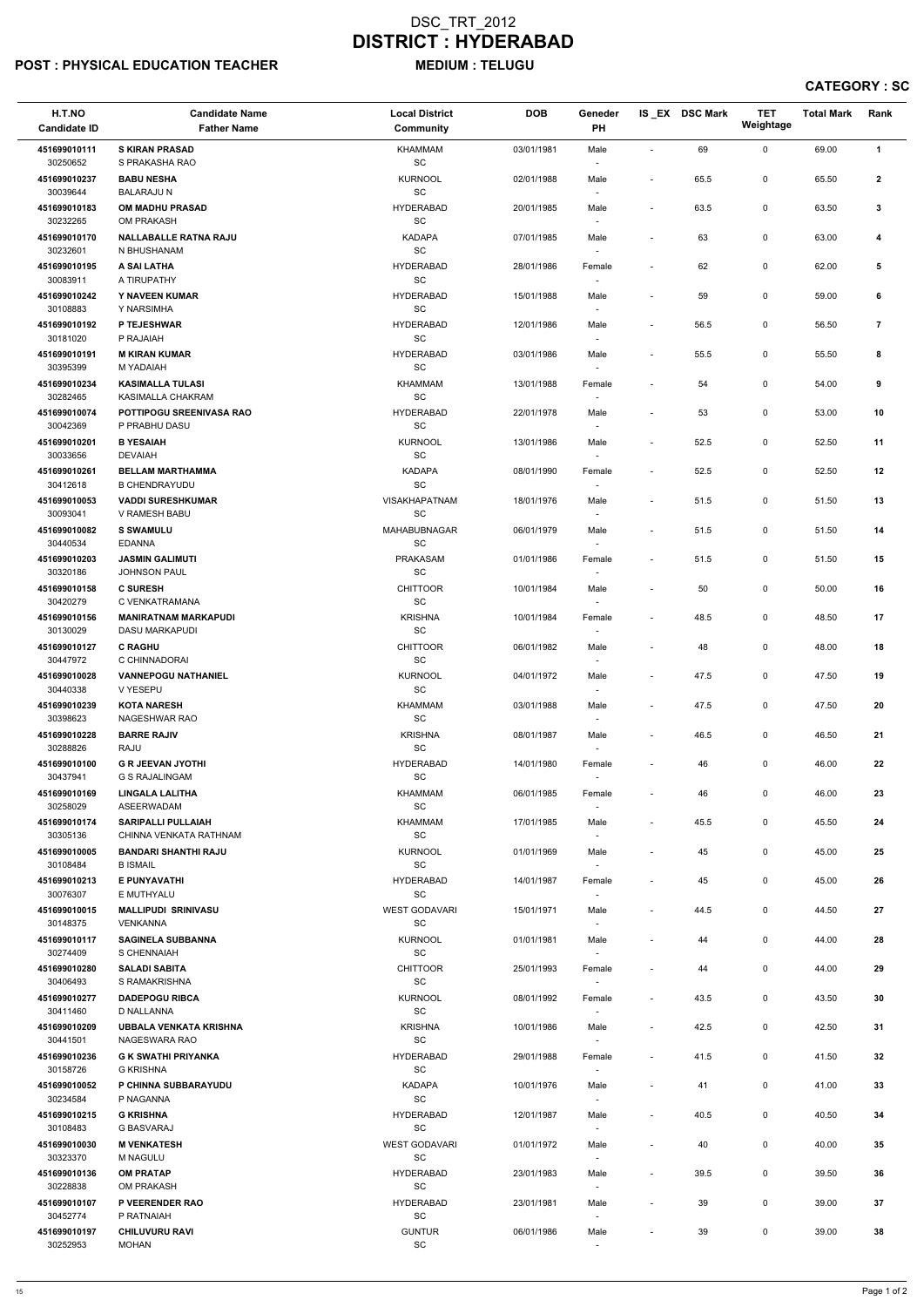# POST : PHYSICAL EDUCATION TEACHER MEDIUM : TELUGU

| H.T.NO<br><b>Candidate ID</b>        | <b>Candidate Name</b><br><b>Father Name</b>            | <b>Local District</b><br>Community       | <b>DOB</b> | Geneder<br>PH                      |                          | IS EX DSC Mark | <b>TET</b><br>Weightage | <b>Total Mark</b> | Rank |
|--------------------------------------|--------------------------------------------------------|------------------------------------------|------------|------------------------------------|--------------------------|----------------|-------------------------|-------------------|------|
| 451699010173<br>30182283             | <b>RAJANI BABU K</b><br>PRASAD K                       | <b>KHAMMAM</b><br>SC                     | 15/01/1985 | Male<br>$\overline{\phantom{a}}$   | $\sim$                   | 38.5           | $\mathsf{O}$            | 38.50             | 39   |
| 451699010008                         | <b>BANDI RAJAKUMAR</b>                                 | <b>KADAPA</b>                            | 08/01/1969 | Male                               | $\sim$                   | 37.5           | 0                       | 37.50             | 40   |
| 30267301                             | <b>B SWAMIDASS</b>                                     | <b>SC</b>                                |            |                                    |                          |                |                         |                   |      |
| 451699010186                         | <b>SAILAJA BURGULA</b>                                 | <b>KHAMMAM</b>                           | 31/01/1985 | Female                             | $\overline{\phantom{0}}$ | 37             | 0                       | 37.00             | 41   |
| 30329533<br>451699010054<br>30426494 | <b>B PARASURAM</b><br><b>N P SUNANDA</b><br>N PAUL     | <b>SC</b><br><b>KURNOOL</b><br><b>SC</b> | 01/01/1976 | Female                             | $\overline{\phantom{0}}$ | 36             | 0                       | 36.00             | 42   |
| 451699010147<br>30039320             | <b>I SRIKANTH</b><br><b>IYTHA RAMASWAMY</b>            | <b>HYDERABAD</b><br><b>SC</b>            | 20/01/1983 | Male<br>$\overline{\phantom{a}}$   |                          | 36             | $\mathsf{O}$            | 36.00             | 43   |
| 451699010159<br>30422430             | <b>MUNISEKHAR M</b><br>M MUNIVELU                      | <b>CHITTOOR</b><br>SC                    | 10/01/1984 | Male<br>$\overline{\phantom{a}}$   | $\overline{\phantom{a}}$ | 34.5           | 0                       | 34.50             | 44   |
| 451699010165<br>30245255             | <b>MANCHALA RAVIKUMAR</b><br><b>SWAMY</b>              | <b>KHAMMAM</b><br><b>SC</b>              | 25/01/1984 | Male<br>$\overline{\phantom{a}}$   | $\overline{\phantom{a}}$ | 34             | $\mathbf 0$             | 34.00             | 45   |
| 451699010062<br>30234791             | A MANJU MAHESHWARI<br>A J RAYAPPA                      | <b>HYDERABAD</b><br><b>SC</b>            | 01/01/1977 | Female<br>$\overline{\phantom{a}}$ | $\sim$                   | 33.5           | $\mathbf 0$             | 33.50             | 46   |
| 451699010019<br>30223446             | <b>KRISHNA DUMPALA</b><br>D SHANKARAIAH                | <b>MEDAK</b><br>SC                       | 18/01/1971 | Male                               | $\blacksquare$           | 33             | $\mathsf{O}$            | 33.00             | 47   |
| 451699010233<br>30183548             | A INDUJA<br>A RAMULU                                   | <b>HYDERABAD</b><br><b>SC</b>            | 10/01/1988 | Female<br>$\overline{\phantom{a}}$ | $\sim$                   | 33             | 0                       | 33.00             | 48   |
| 451699010270<br>30210403             | <b>RAMALA RAMASUDHA</b><br>RAMAL CHINNA VENKATA RATNAM | <b>KHAMMAM</b><br><b>SC</b>              | 10/01/1991 | Female                             | $\overline{\phantom{a}}$ | 33             | $\mathbf 0$             | 33.00             | 49   |
| 451699010003<br>30187864             | <b>NAMBURI CHINA BAJEE RAO</b><br><b>BALA KOTAIAH</b>  | <b>WEST GODAVARI</b><br><b>SC</b>        | 13/01/1969 | Male                               | $\overline{\phantom{a}}$ | 31.5           | $\mathbf 0$             | 31.50             | 50   |
| 451699010126<br>30406968             | <b>M LAKSHMI NARAYANA</b><br><b>M VENKATESH</b>        | <b>KADAPA</b><br>SC                      | 01/01/1982 | Male<br>$\overline{a}$             |                          | 28             | $\mathbf 0$             | 28.00             | 51   |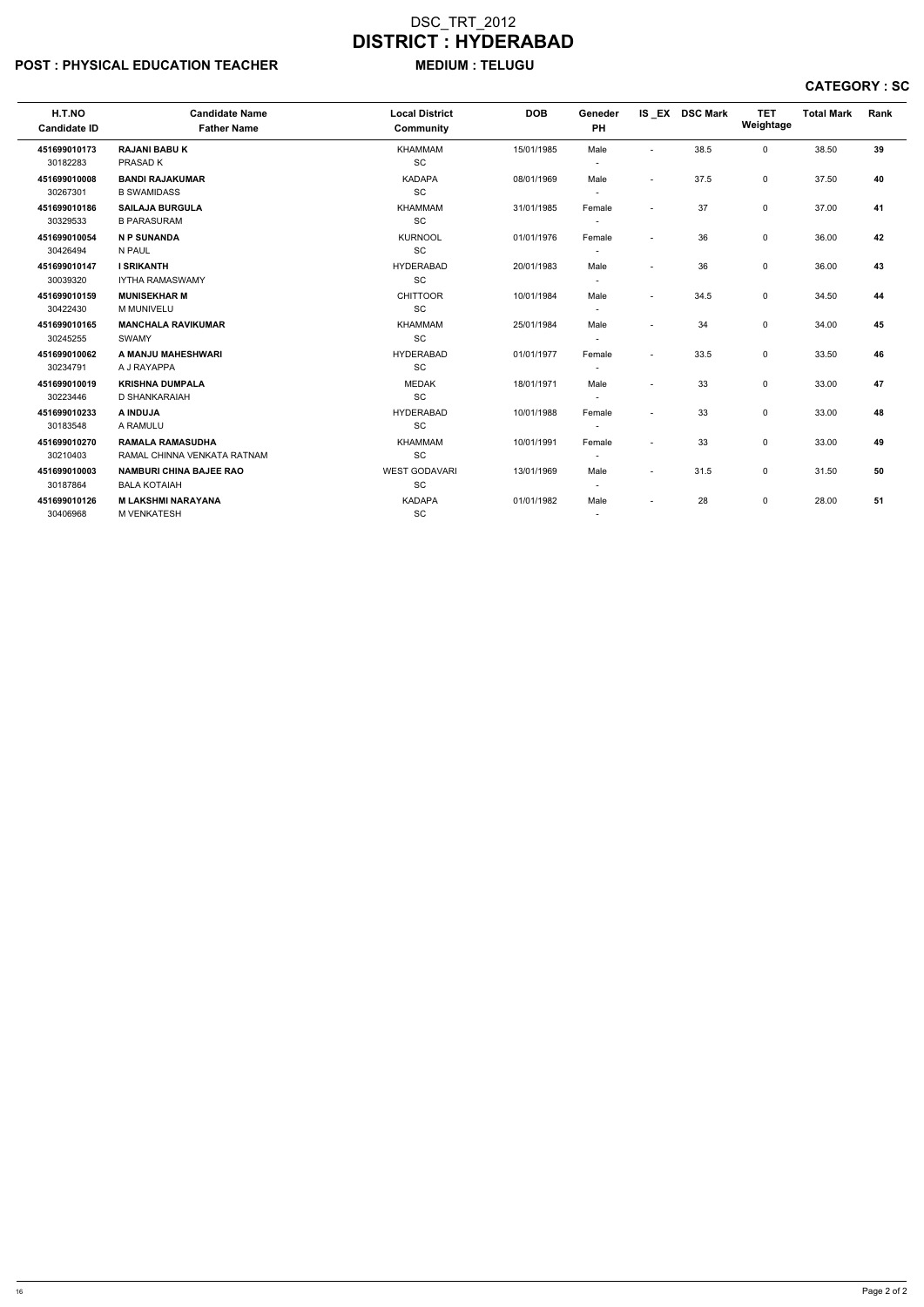# POST : PHYSICAL EDUCATION TEACHER MEDIUM : TELUGU

CATEGORY : BC-A

| H.T.NO<br><b>Candidate ID</b> | <b>Candidate Name</b><br><b>Father Name</b>                     | <b>Local District</b><br><b>Community</b> | <b>DOB</b> | Geneder<br>PH                      |                          | IS_EX DSC Mark | <b>TET</b><br>Weightage | <b>Total Mark</b> | Rank         |
|-------------------------------|-----------------------------------------------------------------|-------------------------------------------|------------|------------------------------------|--------------------------|----------------|-------------------------|-------------------|--------------|
| 451699010087<br>30253312      | <b>PRATAP BYRI</b><br><b>B C MUNISWAMY</b>                      | POTTI SREERAMULU NELLORE<br>BC-A          | 26/01/1979 | Male<br>$\overline{\phantom{a}}$   | $\sim$                   | 62.5           | 0                       | 62.50             | $\mathbf{1}$ |
| 451699010176<br>30423813      | <b>D PAVITHRA</b><br>D KRISHNAMURTHI                            | <b>ADILABAD</b><br>BC-A                   | 27/01/1985 | Female                             | $\overline{\phantom{a}}$ | 59.5           | 0                       | 59.50             | $\mathbf{2}$ |
| 451699010092<br>30401414      | <b>S KUSHWANT SINGH</b><br>S SHAMSHER SINGH                     | <b>HYDERABAD</b><br>BC-A                  | 04/01/1979 | Male<br>$\overline{\phantom{a}}$   | $\blacksquare$           | 57             | 0                       | 57.00             | 3            |
| 451699010102<br>30095554      | <b>GULSHAN KOUR</b><br>SARDAR KAMAL SINGH                       | <b>HYDERABAD</b><br>BC-A                  | 14/01/1980 | Female<br>$\overline{\phantom{a}}$ |                          | 56.5           | 0                       | 56.50             | 4            |
| 451699010096<br>30053023      | <b>S ROOPENDAR</b><br>S SURESH                                  | <b>HYDERABAD</b><br>BC-A                  | 03/01/1980 | Male<br>$\overline{\phantom{a}}$   | $\blacksquare$           | 54             | 0                       | 54.00             | 5            |
| 451699010090<br>30206419      | <b>TURAKA GOPINATH</b><br>T CHINNAIAH                           | POTTI SREERAMULU NELLORE<br>BC-A          | 01/01/1979 | Male                               | $\blacksquare$           | 53.5           | 0                       | 53.50             | 6            |
| 451699010108<br>30391225      | <b>B RAMESH</b><br><b>B NAGESAM</b>                             | <b>ANANTHAPUR</b><br>BC-A                 | 03/01/1981 | Male<br>$\blacksquare$             | $\overline{a}$           | 51.5           | 0                       | 51.50             | 7            |
| 451699010021<br>30423770      | <b>CHAKALA RAMAKRISHNA</b><br>C VENKATRAMANA                    | <b>CHITTOOR</b><br>BC-A                   | 15/01/1971 | Male<br>$\overline{\phantom{a}}$   |                          | 51             | 0                       | 51.00             | 8            |
| 451699010246<br>30432106      | K VENKATA LAKSHMI<br>K BALAIAH                                  | <b>HYDERABAD</b><br>BC-A                  | 02/01/1988 | Female<br>$\overline{\phantom{a}}$ | $\overline{\phantom{a}}$ | 51             | 0                       | 51.00             | 9            |
| 451699010063<br>30386942      | S JAYAVARDHANA RAJU<br>S SUBBARAMARAJU                          | <b>KADAPA</b><br>BC-A                     | 01/01/1977 | Male<br>$\sim$                     | $\overline{\phantom{a}}$ | 49.5           | 0                       | 49.50             | 10           |
| 451699010061<br>30448559      | <b>V SANGAMESHWAR</b><br>V CHANDRAPPA                           | <b>HYDERABAD</b><br>BC-A                  | 20/01/1977 | Male                               | $\overline{a}$           | 48.5           | 0                       | 48.50             | 11           |
| 451699010240<br>30191388      | <b>P SRUJANA</b><br><b>HARINATH</b>                             | <b>HYDERABAD</b><br>BC-A                  | 03/01/1988 | Female<br>$\overline{\phantom{a}}$ |                          | 48.5           | 0                       | 48.50             | 12           |
| 451699010113<br>30265263      | <b>T KRISHNAVENI</b><br>T SUBRAMANYM                            | <b>HYDERABAD</b><br>BC-A                  | 05/01/1981 | Female<br>$\overline{\phantom{a}}$ |                          | 47.5           | 0                       | 47.50             | 13           |
| 451699010142<br>30453139      | <b>HARISH KUMAR S</b><br><b>MUNASWAMY S</b>                     | <b>CHITTOOR</b><br>BC-A                   | 11/01/1983 | Male<br>$\sim$                     | $\overline{\phantom{a}}$ | 47.5           | 0                       | 47.50             | 14           |
| 451699010098<br>30336173      | <b>B G CHANDRA PRASAD VARMA</b><br><b>B CHANDRASEKHAR VARMA</b> | <b>CHITTOOR</b><br>BC-A                   | 25/01/1980 | Male                               | $\overline{a}$           | 45.5           | 0                       | 45.50             | 15           |
| 451699010071<br>30431559      | <b>S SRILATHA</b><br>S KURMAIAH                                 | <b>MAHABUBNAGAR</b><br>BC-A               | 09/01/1978 | Female<br>$\sim$                   | $\overline{\phantom{a}}$ | 44.5           | 0                       | 44.50             | 16           |
| 451699010093<br>30467505      | <b>B PRAVEEN</b><br><b>B ABHIMANYA</b>                          | <b>HYDERABAD</b><br>BC-A                  | 13/01/1979 | Male<br>$\overline{\phantom{a}}$   | $\blacksquare$           | 44.5           | 0                       | 44.50             | 17           |
| 451699010151<br>30114539      | <b>D HEMALATHA</b><br>D SHANKAR                                 | <b>HYDERABAD</b><br>BC-A                  | 10/01/1983 | Female                             | $\overline{\phantom{a}}$ | 44.5           | 0                       | 44.50             | 18           |
| 451699010253<br>30464998      | <b>KAMBHAM RAMU</b><br>KAMBHAM NAGESWARA RAO                    | <b>KHAMMAM</b><br>BC-A                    | 19/01/1989 | Male<br>$\sim$                     | $\overline{\phantom{a}}$ | 42.5           | 0                       | 42.50             | 19           |
| 451699010269<br>30401452      | THURAKA SREENIVASULU<br>T VENKATAIAH                            | <b>KADAPA</b><br>BC-A                     | 04/01/1991 | Male<br>$\sim$                     |                          | 42             | 0                       | 42.00             | 20           |
| 451699010178<br>30165566      | <b>GURRAM LEELAVATHI</b><br>LAKSHMAIAH                          | <b>PRAKASAM</b><br>BC-A                   | 15/01/1985 | Female<br>$\sim$                   | $\overline{\phantom{a}}$ | 41.5           | 0                       | 41.50             | 21           |
| 451699010275<br>30396474      | C LAKSHMI NARAYANA<br>C GUNDAIAH                                | <b>KURNOOL</b><br>BC-A                    | 01/01/1992 | Male<br>$\overline{\phantom{a}}$   | $\blacksquare$           | 41.5           | 0                       | 41.50             | 22           |
| 451699010044<br>30212490      | <b>R JAYA CHANDRAN</b><br>T RAJA GOPAL                          | <b>CHITTOOR</b><br>BC-A                   | 08/01/1975 | Male<br>$\overline{\phantom{a}}$   | $\overline{\phantom{a}}$ | 41             | 0                       | 41.00             | 23           |
| 451699010066<br>30429832      | <b>K JANGAIAH</b><br><b>RAMULU</b>                              | <b>HYDERABAD</b><br>BC-A                  | 15/01/1977 | Male<br>$\overline{\phantom{a}}$   | $\blacksquare$           | 38             | 0                       | 38.00             | 24           |
| 451699010259<br>30398982      | <b>C SRILATHA</b><br>C NARSIMHULU                               | RANGAREDDY<br>BC-A                        | 15/01/1989 | Female<br>$\sim$                   | $\overline{\phantom{a}}$ | 38             | 0                       | 38.00             | 25           |
| 451699010218<br>30283842      | <b>BOYA VENKATESU</b><br><b>BOYA THIMMAPPA</b>                  | <b>KURNOOL</b><br>BC-A                    | 01/01/1987 | Male<br>$\overline{\phantom{a}}$   | $\overline{\phantom{a}}$ | 37.5           | 0                       | 37.50             | 26           |
| 451699010226<br>30084727      | <b>PAMPARE SANDHYA RANI</b><br>VENKATACHALAM                    | <b>HYDERABAD</b><br>BC-A                  | 20/01/1987 | Female                             |                          | 33             | 0                       | 33.00             | 27           |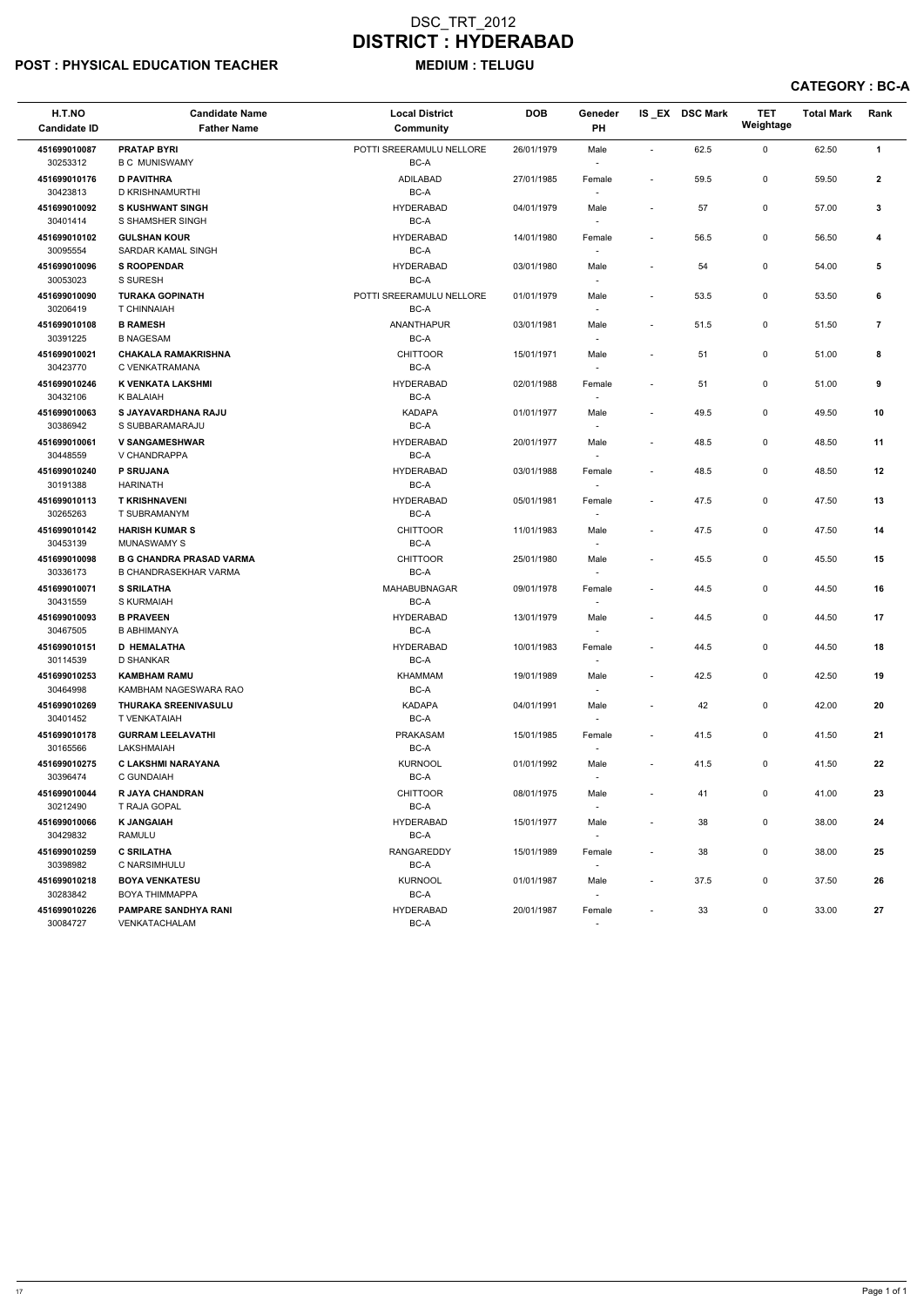# POST : PHYSICAL EDUCATION TEACHER MEDIUM : TELUGU

CATEGORY : BC-B

| H.T.NO<br><b>Candidate ID</b> | <b>Candidate Name</b><br><b>Father Name</b>            | <b>Local District</b><br><b>Community</b> | <b>DOB</b> | Geneder<br>PH                      |                          | IS_EX DSC Mark | <b>TET</b><br>Weightage | <b>Total Mark</b> | Rank           |
|-------------------------------|--------------------------------------------------------|-------------------------------------------|------------|------------------------------------|--------------------------|----------------|-------------------------|-------------------|----------------|
| 451699010133                  | <b>E VANAJA</b>                                        | <b>HYDERABAD</b>                          | 17/01/1982 | Female                             |                          | 58             | 0                       | 58.00             | $\mathbf{1}$   |
| 30433103                      | E CHINNAIAH                                            | BC-B                                      |            |                                    |                          |                |                         |                   |                |
| 451699010031                  | <b>P RAMU</b>                                          | <b>GUNTUR</b>                             | 16/01/1973 | Male                               |                          | 56             | 0                       | 56.00             | $\mathbf{2}$   |
| 30430743<br>451699010094      | P KASULU<br><b>AJAY SINGH</b>                          | BC-B<br><b>HYDERABAD</b>                  | 24/01/1980 | Male                               | $\overline{\phantom{a}}$ | 55.5           | 0                       | 55.50             | 3              |
| 30416265                      | <b>MUNNA SINGH</b>                                     | BC-B                                      |            |                                    |                          |                |                         |                   |                |
| 451699010034                  | <b>ANDOJI LATHA</b>                                    | <b>HYDERABAD</b>                          | 28/01/1974 | Female                             |                          | 55             | 0                       | 55.00             | 4              |
| 30076063<br>451699010079      | ANDOJI CHIDANANDAM<br><b>SREENIVASULU P</b>            | BC-B<br><b>MAHABUBNAGAR</b>               | 25/01/1979 | Male                               |                          | 55             | 0                       | 55.00             | 5              |
| 30249904                      | P HANMANTHU                                            | BC-B                                      |            | $\overline{\phantom{a}}$           |                          |                |                         |                   |                |
| 451699010105                  | A VEERANARAPPA                                         | <b>ANANTHAPUR</b>                         | 04/01/1981 | Male                               | $\overline{\phantom{a}}$ | 54.5           | 0                       | 54.50             | 6              |
| 30457117<br>451699010109      | A PAPANNA<br><b>V ANJANEYULU</b>                       | BC-B<br>PRAKASAM                          | 10/01/1981 | $\overline{\phantom{a}}$<br>Male   |                          | 53             | 0                       | 53.00             | $\overline{7}$ |
| 30335379                      | V KOTASUBBAIAH                                         | $BC-B$                                    |            |                                    |                          |                |                         |                   |                |
| 451699010018                  | NUNEMUNTHALA SHIVA KUMAR                               | WARANGAL                                  | 11/01/1971 | Male                               | $\overline{\phantom{a}}$ | 52.5           | 0                       | 52.50             | 8              |
| 30058687<br>451699010049      | N BHUJANGAM<br><b>L SAILAJA</b>                        | $BC-B$<br>PRAKASAM                        | 23/01/1975 | Female                             |                          | 51             | 0                       | 51.00             | 9              |
| 30185126                      | L KOTESWAR RAO                                         | BC-B                                      |            |                                    |                          |                |                         |                   |                |
| 451699010161                  | <b>KAMMARA VEERESHA</b>                                | <b>KURNOOL</b>                            | 15/01/1984 | Male                               |                          | 51             | 0                       | 51.00             | 10             |
| 30431781<br>451699010010      | K DEVENDRAPPA<br><b>DORNALA VENKATESHAM</b>            | BC-B<br><b>NALGONDA</b>                   | 18/01/1970 | Male                               |                          | 50.5           | 0                       | 50.50             | 11             |
| 30154241                      | DORNALA JANARDHAN                                      | $BC-B$                                    |            |                                    |                          |                |                         |                   |                |
| 451699010188                  | <b>B KUMARBABU</b>                                     | <b>ANANTHAPUR</b>                         | 14/01/1985 | Male                               | $\overline{\phantom{a}}$ | 50             | 0                       | 50.00             | 12             |
| 30236663<br>451699010211      | <b>B YERRINAGAPPA</b><br><b>L SURESH CHARY</b>         | $BC-B$<br><b>HYDERABAD</b>                | 24/01/1986 | Male                               |                          | 49.5           | 0                       | 49.50             | 13             |
| 30181002                      | L SATYANARAYAN CHARY                                   | BC-B                                      |            | $\sim$                             |                          |                |                         |                   |                |
| 451699010248                  | <b>MEKALA NAGASHANKARKUMAR</b>                         | <b>KHAMMAM</b>                            | 12/01/1988 | Male                               | $\overline{\phantom{a}}$ | 49.5           | 0                       | 49.50             | 14             |
| 30300751<br>451699010250      | <b>VENKATESWARLU</b><br><b>KAMUNI SRIKANTH</b>         | BC-B<br>KHAMMAM                           | 15/01/1988 | $\overline{\phantom{a}}$<br>Male   | $\overline{\phantom{a}}$ | 49.5           | 0                       | 49.50             | 15             |
| 30225655                      | <b>TIRUPATHIRAO</b>                                    | BC-B                                      |            |                                    |                          |                |                         |                   |                |
| 451699010073                  | Y DILIP KUMAR                                          | <b>CHITTOOR</b>                           | 10/01/1978 | Male                               |                          | 49             | 0                       | 49.00             | 16             |
| 30399297<br>451699010162      | Y GANGADHARAM ACHARY<br><b>SHAKSHAVALI P</b>           | BC-B<br><b>KURNOOL</b>                    | 20/01/1984 | Male                               |                          | 48.5           | 0                       | 48.50             | 17             |
| 30413397                      | <b>HUSSAINI P</b>                                      | BC-B                                      |            | $\overline{\phantom{a}}$           |                          |                |                         |                   |                |
| 451699010271<br>30201785      | <b>RAYACHOTI CHENCHU LAKSHMI</b><br>RAYACHOTI NARAYANA | <b>CHITTOOR</b><br>BC-B                   | 10/01/1991 | Female                             |                          | 46.5           | 0                       | 46.50             | 18             |
| 451699010069                  | <b>SREE VANIO</b>                                      | <b>CHITTOOR</b>                           | 01/01/1978 | Female                             |                          | 44             | 0                       | 44.00             | 19             |
| 30326145                      | <b>VENKATRAMNAN O</b>                                  | BC-B                                      |            |                                    |                          |                |                         |                   |                |
| 451699010139<br>30414285      | <b>BASETTY CHANDRA MOHAN</b><br><b>B SREENIVASULU</b>  | ANANTHAPUR<br>BC-B                        | 08/01/1983 | Male                               | $\overline{\phantom{a}}$ | 43.5           | 0                       | 43.50             | 20             |
| 451699010022                  | <b>DUVVALA RAVI</b>                                    | <b>KHAMMAM</b>                            | 09/01/1971 | Male                               |                          | 43             | 0                       | 43.00             | 21             |
| 30028411                      | POLESWARRAO                                            | BC-B                                      |            | $\sim$                             |                          |                |                         |                   |                |
| 451699010265<br>30466495      | <b>SHAIK SHABANA</b><br><b>SHAIK JAMAL</b>             | KHAMMAM<br>BC-B                           | 05/01/1990 | Female                             | $\overline{\phantom{a}}$ | 41.5           | 0                       | 41.50             | 22             |
| 451699010086                  | <b>G PREETHI</b>                                       | <b>HYDERABAD</b>                          | 21/01/1979 | Female                             | $\overline{\phantom{a}}$ | 40.5           | 0                       | 40.50             | 23             |
| 30314308                      | <b>SRINIVAS GOUD</b>                                   | BC-B                                      |            |                                    |                          |                |                         |                   |                |
| 451699010221<br>30122609      | <b>V NAGESWARI</b><br><b>GANDHI</b>                    | <b>WEST GODAVARI</b><br>$BC-B$            | 10/01/1987 | Female                             | $\overline{\phantom{a}}$ | 40             | 0                       | 40.00             | 24             |
| 451699010083                  | <b>AGRAHARAM HEMAKUMAR</b>                             | <b>CHITTOOR</b>                           | 01/01/1979 | Male                               |                          | 39.5           | 0                       | 39.50             | 25             |
| 30315200                      | A KRISHNAIAH                                           | BC-B                                      |            |                                    |                          |                |                         |                   |                |
| 451699010026<br>30183251      | <b>AVALA VENKATASRINIVAS</b><br>A ROSAIAH              | <b>HYDERABAD</b><br>BC-B                  | 01/01/1972 | Male                               | $\overline{\phantom{a}}$ | 39             | 0                       | 39.00             | 26             |
| 451699010163                  | <b>S LAKSHMIPATHI</b>                                  | <b>CHITTOOR</b>                           | 25/01/1984 | Male                               |                          | 38.5           | 0                       | 38.50             | 27             |
| 30330747<br>451699010013      | V SREENIVASULU<br>A KALIKI MURTHY                      | BC-B<br><b>WEST GODAVARI</b>              | 15/01/1970 | Male                               |                          | 38             | 0                       | 38.00             | 28             |
| 30332133                      | A R V SURYA NARAYANA                                   | BC-B                                      |            |                                    |                          |                |                         |                   |                |
| 451699010207                  | <b>M SARANYA</b>                                       | <b>HYDERABAD</b>                          | 25/01/1986 | Female                             |                          | 37             | 0                       | 37.00             | 29             |
| 30151085<br>451699010051      | M ASHOK GOUD<br><b>B NAGAMANI</b>                      | BC-B<br><b>MAHABUBNAGAR</b>               | 10/01/1976 | $\overline{\phantom{a}}$<br>Female | $\overline{\phantom{a}}$ | 36             | 0                       | 36.00             | 30             |
| 30315752                      | B LACHANNA GOUD                                        | BC-B                                      |            |                                    |                          |                |                         |                   |                |
| 451699010097                  | <b>POLU SUBHASINI</b>                                  | <b>KADAPA</b>                             | 12/01/1980 | Female                             | $\overline{\phantom{a}}$ | 36             | 0                       | 36.00             | 31             |
| 30034688<br>451699010202      | P VENKATARAMANA<br><b>KANDIBOINA PRAKASH</b>           | BC-B<br><b>KHAMMAM</b>                    | 15/01/1986 | Male                               | $\overline{\phantom{a}}$ | 34.5           | 0                       | 34.50             | 32             |
| 30055855                      | PALLAMSETTY                                            | BC-B                                      |            |                                    |                          |                |                         |                   |                |
| 451699010278                  | <b>EMANDI APPALARAJU</b>                               | <b>VISAKHAPATNAM</b>                      | 01/01/1992 | Male                               | $\overline{\phantom{a}}$ | 34             | 0                       | 34.00             | 33             |
| 30310074<br>451699010267      | E RAMANA<br>P SRILATHA                                 | BC-B<br>ADILABAD                          | 02/01/1991 | $\overline{\phantom{a}}$<br>Female |                          | 32.5           | 0                       | 32.50             | 34             |
| 30209597                      | <b>MALLAIAH</b>                                        | $BC-B$                                    |            |                                    |                          |                |                         |                   |                |
| 451699010121<br>30267244      | <b>J SANTOSH KUMAR</b><br>J DAMODAR                    | <b>HYDERABAD</b><br>$BC-B$                | 11/01/1981 | Male                               | $\overline{\phantom{a}}$ | 31.5           | 0                       | 31.50             | 35             |
|                               |                                                        |                                           |            |                                    |                          |                |                         |                   |                |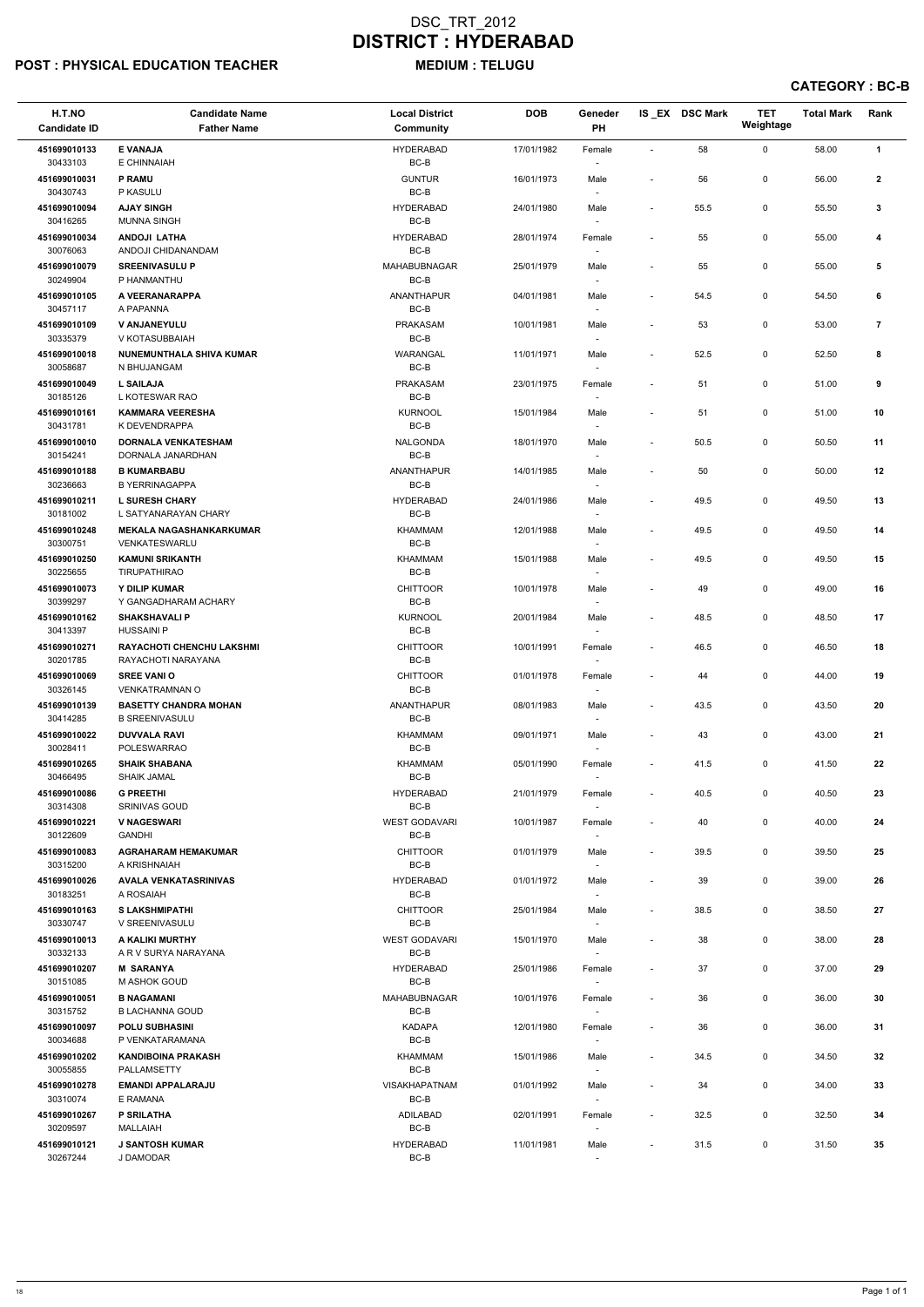# POST : PHYSICAL EDUCATION TEACHER MEDIUM : TELUGU

# CATEGORY : BC-C

| H.T.NO<br><b>Candidate ID</b> | <b>Candidate Name</b><br><b>Father Name</b>            | <b>Local District</b><br>Community | <b>DOB</b> | Geneder<br><b>PH</b>               | IS EX                    | <b>DSC Mark</b> | <b>TET</b><br>Weightage | <b>Total Mark</b> | <b>Rank</b>  |
|-------------------------------|--------------------------------------------------------|------------------------------------|------------|------------------------------------|--------------------------|-----------------|-------------------------|-------------------|--------------|
| 451699010025<br>30332403      | <b>KL KARUNAKAR</b><br>K V LEANDER                     | MAHABUBNAGAR<br>BC-C               | 22/01/1972 | Male<br>$\overline{\phantom{0}}$   | $\overline{\phantom{0}}$ | 48.5            | $\Omega$                | 48.50             |              |
| 451699010056<br>30041348      | <b>J AJAY KUMAR</b><br>J RICHARDSON                    | <b>HYDERABAD</b><br>BC-C           | 09/01/1976 | Male<br>$\overline{\phantom{0}}$   | $\overline{\phantom{0}}$ | 48.5            | 0                       | 48.50             | $\mathbf{2}$ |
| 451699010059<br>30390673      | <b>B SANJAY PRASHANTH</b><br><b>B DEVARAJ</b>          | <b>MEDAK</b><br>BC-C               | 25/01/1977 | Male<br>$\overline{\phantom{0}}$   | $\sim$                   | 48.5            | $\Omega$                | 48.50             | 3            |
| 451699010045<br>30234689      | <b>KOUMJU RAJUBABU</b><br><b>PAUL</b>                  | <b>WEST GODAVARI</b><br>BC-C       | 04/01/1975 | Male<br>$\overline{\phantom{0}}$   | $\sim$                   | 43.5            | $\Omega$                | 43.50             | 4            |
| 451699010007<br>30282162      | <b>KOMMU BULA SWARUPA RANI</b><br>KOMMU JYOTHI RAJU    | <b>KHAMMAM</b><br>BC-C             | 07/01/1969 | Female<br>$\overline{\phantom{0}}$ | $\sim$                   | 38              | $\Omega$                | 38.00             | 5            |
| 451699010042<br>30137210      | <b>B NAVEEN CHAKRAVARTHY</b><br><b>CECIL B GARDNER</b> | <b>HYDERABAD</b><br>BC-C           | 01/01/1974 | Male<br>$\overline{\phantom{0}}$   | $\overline{\phantom{a}}$ | 36.5            | 0                       | 36.50             | 6            |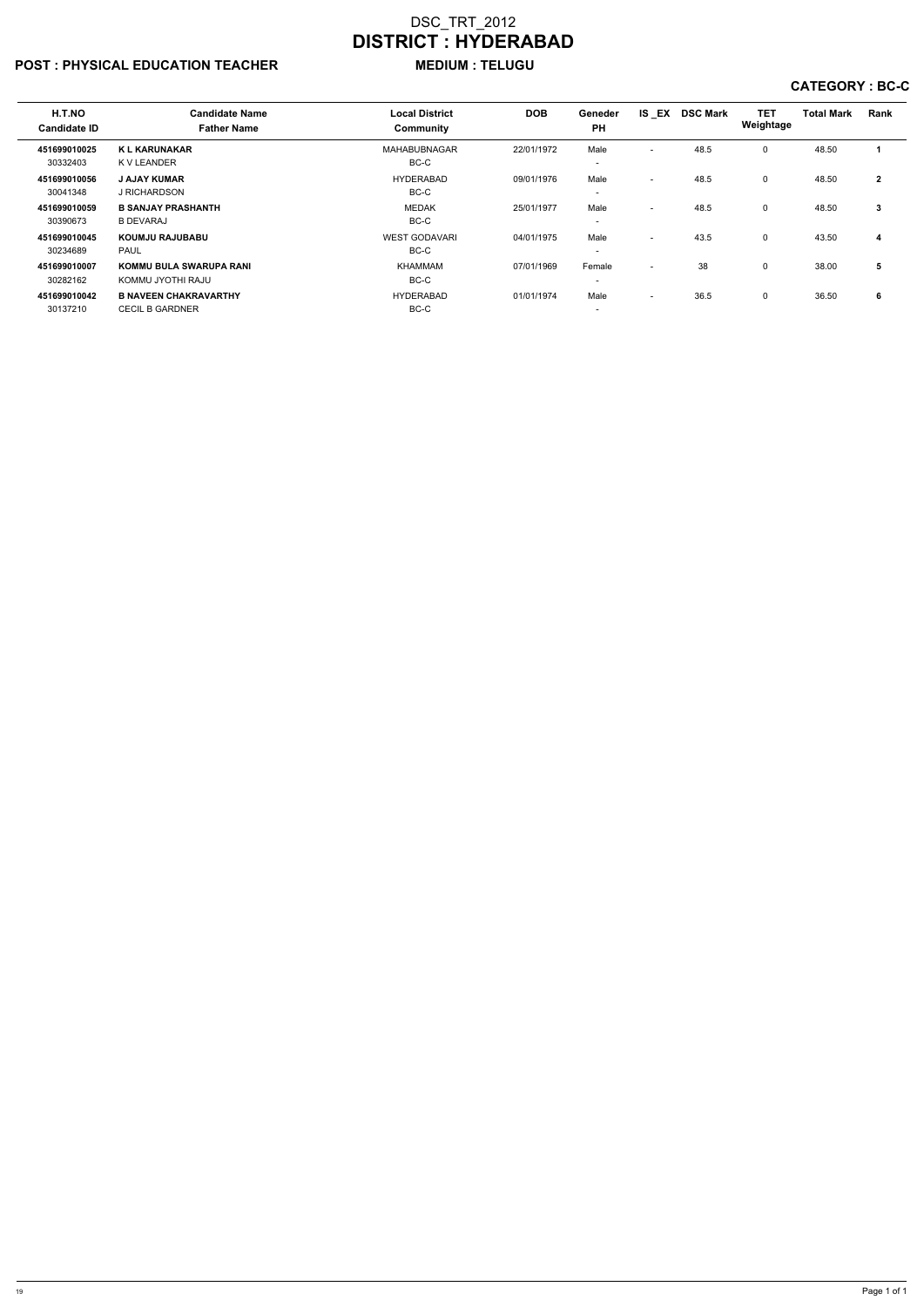## POST : PHYSICAL EDUCATION TEACHER MEDIUM : TELUGU

CATEGORY : BC-D

| H.T.NO<br><b>Candidate ID</b> | <b>Candidate Name</b><br><b>Father Name</b>            | <b>Local District</b><br><b>Community</b> | <b>DOB</b> | Geneder<br>PH                      |                          | IS_EX DSC Mark | <b>TET</b><br>Weightage | <b>Total Mark</b> | Rank           |
|-------------------------------|--------------------------------------------------------|-------------------------------------------|------------|------------------------------------|--------------------------|----------------|-------------------------|-------------------|----------------|
| 451699010164<br>30081091      | <b>T A RAJANI</b><br>T M ARJUN KUMAR                   | <b>HYDERABAD</b><br>BC-D                  | 17/01/1984 | Female                             | $\overline{\phantom{a}}$ | 69.5           | $\mathbf 0$             | 69.50             | $\mathbf{1}$   |
| 451699010149<br>30154630      | <b>G MACHAGIRI</b><br><b>G KRISHNA</b>                 | <b>HYDERABAD</b><br>BC-D                  | 02/01/1983 | Male                               |                          | 60.5           | 0                       | 60.50             | $\mathbf{2}$   |
| 451699010187<br>30388373      | <b>T A RANJEETA</b><br>TM ARJUN KUMAR                  | <b>HYDERABAD</b><br>BC-D                  | 24/01/1985 | Female                             |                          | 60.5           | 0                       | 60.50             | 3              |
| 451699010067<br>30227193      | <b>D RAVIKUMAR</b><br>NARASAIAH                        | <b>KHAMMAM</b><br>BC-D                    | 10/01/1977 | Male                               |                          | 60             | 0                       | 60.00             | 4              |
| 451699010128<br>30321985      | <b>M PRASANNA LAKSHMI</b><br>M JAYARAMAIAH             | <b>CHITTOOR</b><br>BC-D                   | 27/01/1982 | Female                             |                          | 59             | 0                       | 59.00             | 5              |
| 451699010032<br>30070425      | <b>T KAMALAKAR</b><br><b>TVSINGARAYA SURI</b>          | <b>KRISHNA</b><br>$BC-D$                  | 05/01/1973 | Male                               |                          | 56             | 0                       | 56.00             | 6              |
| 451699010171<br>30103572      | <b>S CHINNA</b><br>S NARANNAIDU                        | SRIKAKULAM<br>BC-D                        | 30/01/1985 | Female                             | $\overline{\phantom{a}}$ | 53.5           | 0                       | 53.50             | $\overline{7}$ |
| 451699010001<br>30237273      | <b>SRINIVASA RAO GULLIPALLI</b><br>RAMINAIDU           | VIZIANAGARAM<br>BC-D                      | 20/01/1968 | Male                               | $\overline{\phantom{a}}$ | 52.5           | 0                       | 52.50             | 8              |
| 451699010040<br>30102094      | <b>VEERABOINA VENKAIAH</b><br>SYDULU                   | KHAMMAM<br>BC-D                           | 09/01/1974 | Male                               |                          | 51.5           | 0                       | 51.50             | 9              |
| 451699010017<br>30468202      | Y SRINIVAS MOHAN<br>Y V RAMANA MOHAN                   | <b>HYDERABAD</b><br>BC-D                  | 27/01/1971 | Male                               | $\sim$                   | 50.5           | 0                       | 50.50             | 10             |
| 451699010262<br>30134052      | <b>UMADHI DEVIKA</b><br>UMADHI ANANDAIAH               | <b>CHITTOOR</b><br>BC-D                   | 10/01/1990 | Female                             |                          | 50.5           | 0                       | 50.50             | 11             |
| 451699010144<br>30266415      | <b>CH NEELIMA</b><br><b>GANGU NAIDU</b>                | VIZIANAGARAM<br>BC-D                      | 25/01/1983 | Female                             |                          | 49.5           | 0                       | 49.50             | 12             |
| 451699010009<br>30432844      | A SHOBHA<br>A SRINIVAS RAO                             | KHAMMAM<br>BC-D                           | 08/01/1970 | Female<br>$\overline{\phantom{a}}$ |                          | 47.5           | 0                       | 47.50             | 13             |
| 451699010068<br>30252755      | A SURESH BABU<br>A VENKAPPA                            | <b>KURNOOL</b><br>BC-D                    | 01/01/1978 | Male                               | $\overline{\phantom{a}}$ | 47.5           | 0                       | 47.50             | 14             |
| 451699010095<br>30251842      | <b>M THIRUPATHI</b><br>M CHANDRA MOGILI                | <b>KHAMMAM</b><br>BC-D                    | 25/01/1980 | Male                               | $\overline{\phantom{a}}$ | 47.5           | 0                       | 47.50             | 15             |
| 451699010241<br>30461752      | <b>BATTU NAGARAJU</b><br><b>BATTU KRISHNA</b>          | <b>KHAMMAM</b><br>BC-D                    | 10/01/1988 | Male<br>$\overline{\phantom{a}}$   |                          | 45             | 0                       | 45.00             | 16             |
| 451699010214<br>30255472      | <b>VENKATARAMANA LAVETI</b><br>RAMU                    | <b>SRIKAKULAM</b><br>BC-D                 | 08/01/1987 | Male<br>$\overline{\phantom{a}}$   |                          | 44             | 0                       | 44.00             | 17             |
| 451699010175<br>30053138      | P ANAND KUMAR<br>P SHANKAR LATE                        | <b>HYDERABAD</b><br>BC-D                  | 23/01/1985 | Male                               |                          | 42.5           | 0                       | 42.50             | 18             |
| 451699010274<br>30412720      | <b>AGGIBADHALA NAGA SHIVA</b><br>AGGIBADHALA VENKANNA  | <b>WEST GODAVARI</b><br>BC-D              | 10/01/1992 | Male                               | $\overline{\phantom{a}}$ | 40.5           | 0                       | 40.50             | 19             |
| 451699010116<br>30471389      | <b>V SAILAJA</b><br>V HARICHANDRA DAS                  | <b>MAHABUBNAGAR</b><br>BC-D               | 21/01/1981 | Female                             |                          | 40             | 0                       | 40.00             | 20             |
| 451699010043<br>30171032      | <b>GOVIND VIJAYALAXMY</b><br><b>RAMAIAH</b>            | <b>NIZAMABAD</b><br>BC-D                  | 01/01/1975 | Female                             | $\overline{\phantom{a}}$ | 39.5           | 0                       | 39.50             | 21             |
| 451699010266<br>30181597      | <b>G LAXMAN</b><br><b>G POCHAIAH</b>                   | <b>HYDERABAD</b><br>BC-D                  | 12/01/1990 | Male                               |                          | 37             | 0                       | 37.00             | 22             |
| 451699010012<br>30210342      | <b>VARALA SRINIVAS</b><br>RAMAKRISHNAIAH               | NALGONDA<br>BC-D                          | 10/01/1970 | Male                               | $\overline{\phantom{a}}$ | 36.5           | 0                       | 36.50             | 23             |
| 451699010104<br>30424298      | A MANIKRAJ<br>A SHANKAR                                | <b>RANGAREDDY</b><br>BC-D                 | 20/01/1980 | Male<br>$\overline{\phantom{a}}$   | $\overline{\phantom{a}}$ | 36.5           | 0                       | 36.50             | 24             |
| 451699010244<br>30438795      | <b>T JYOTHISHWAR</b><br>T BYRAJ                        | <b>HYDERABAD</b><br>BC-D                  | 09/01/1988 | Male<br>$\overline{\phantom{a}}$   |                          | 35             | 0                       | 35.00             | 25             |
| 451699010254<br>30056123      | <b>S MAHESHWARI</b><br>S YETTAIAH                      | <b>HYDERABAD</b><br>BC-D                  | 12/01/1989 | Female<br>$\overline{\phantom{a}}$ | $\sim$                   | 34.5           | 0                       | 34.50             | 26             |
| 451699010255<br>30464672      | <b>CHINNAM RAJESHWARA RAO</b><br>CHINNAM VENKATESWARLU | <b>KHAMMAM</b><br>BC-D                    | 13/01/1989 | Male                               |                          | 33             | 0                       | 33.00             | 27             |
| 451699010085<br>30462634      | <b>V SRAVAN KUMAR</b><br>CHANDRAPPA                    | <b>HYDERABAD</b><br>BC-D                  | 10/01/1979 | Male<br>$\overline{\phantom{a}}$   | <b>YES</b>               | 32.5           | 0                       | 32.50             | 28             |
| 451699010200<br>30442685      | A R BHUPAL<br>A A RAMALINGAM                           | <b>CHITTOOR</b><br>BC-D                   | 07/01/1986 | Male                               |                          | 29             | 0                       | 29.00             | 29             |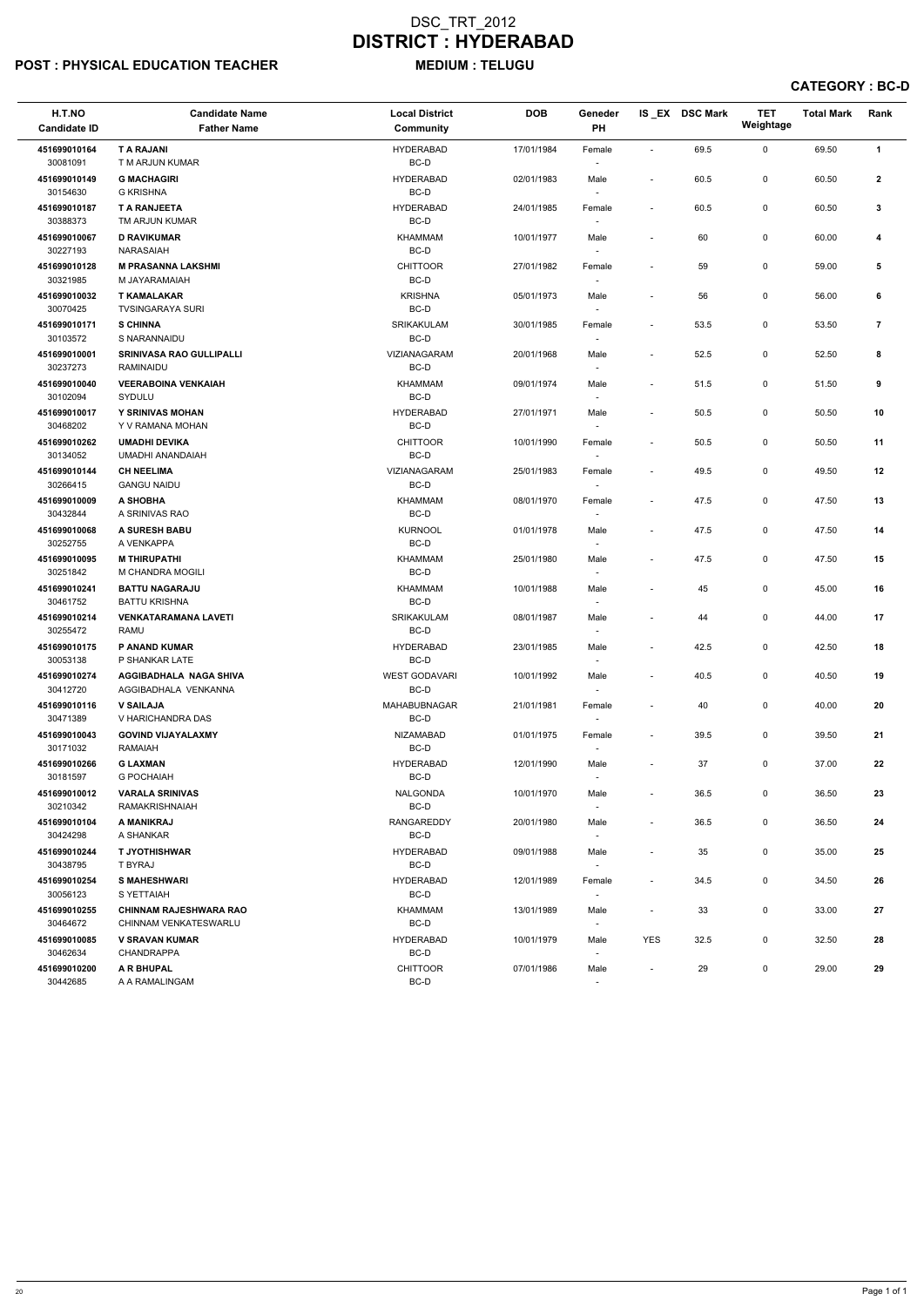# POST : PHYSICAL EDUCATION TEACHER MEDIUM : TELUGU

# CATEGORY : BC-E

| H.T.NO<br><b>Candidate ID</b> | <b>Candidate Name</b><br><b>Father Name</b>        | <b>Local District</b><br>Community | <b>DOB</b> | Geneder<br><b>PH</b>               | IS EX                    | <b>DSC Mark</b> | <b>TET</b><br>Weightage | <b>Total Mark</b> | Rank         |
|-------------------------------|----------------------------------------------------|------------------------------------|------------|------------------------------------|--------------------------|-----------------|-------------------------|-------------------|--------------|
| 451699010219<br>30441120      | <b>HAFEEZA</b><br>MD GHOUSE                        | <b>HYDERABAD</b><br>BC-E           | 01/01/1987 | Female<br>$\overline{\phantom{0}}$ | $\overline{\phantom{a}}$ | 54.5            | 0                       | 54.50             |              |
| 451699010060<br>30159619      | <b>MOHAMMED ALIKHAN</b><br>MD M UMAR KHAN          | <b>WEST GODAVARI</b><br>BC-E       | 19/01/1977 | Male<br>$\overline{\phantom{0}}$   | $\overline{\phantom{0}}$ | 53              | 0                       | 53.00             | $\mathbf{2}$ |
| 451699010251<br>30469838      | <b>FATHIMA MUSHARAF JAHAN</b><br><b>MD GHOUSE</b>  | <b>HYDERABAD</b><br>BC-E           | 10/01/1989 | Female<br>$\overline{\phantom{0}}$ | $\overline{\phantom{0}}$ | 42.5            | 0                       | 42.50             | 3            |
| 451699010205<br>30411282      | <b>KAMITIDAR SHARMASHUSSAIN</b><br><b>K ISMAIL</b> | <b>KURNOOL</b><br>BC-E             | 18/01/1986 | Male<br>$\overline{\phantom{0}}$   | $\sim$                   | 42              | 0                       | 42.00             | 4            |
| 451699010264<br>30439790      | <b>SHAIK ABDUL ROUF</b><br>S BASHA                 | <b>HYDERABAD</b><br>BC-E           | 12/01/1990 | Male<br>$\overline{\phantom{0}}$   | $\overline{\phantom{0}}$ | 33.5            | 0                       | 33.50             | 5            |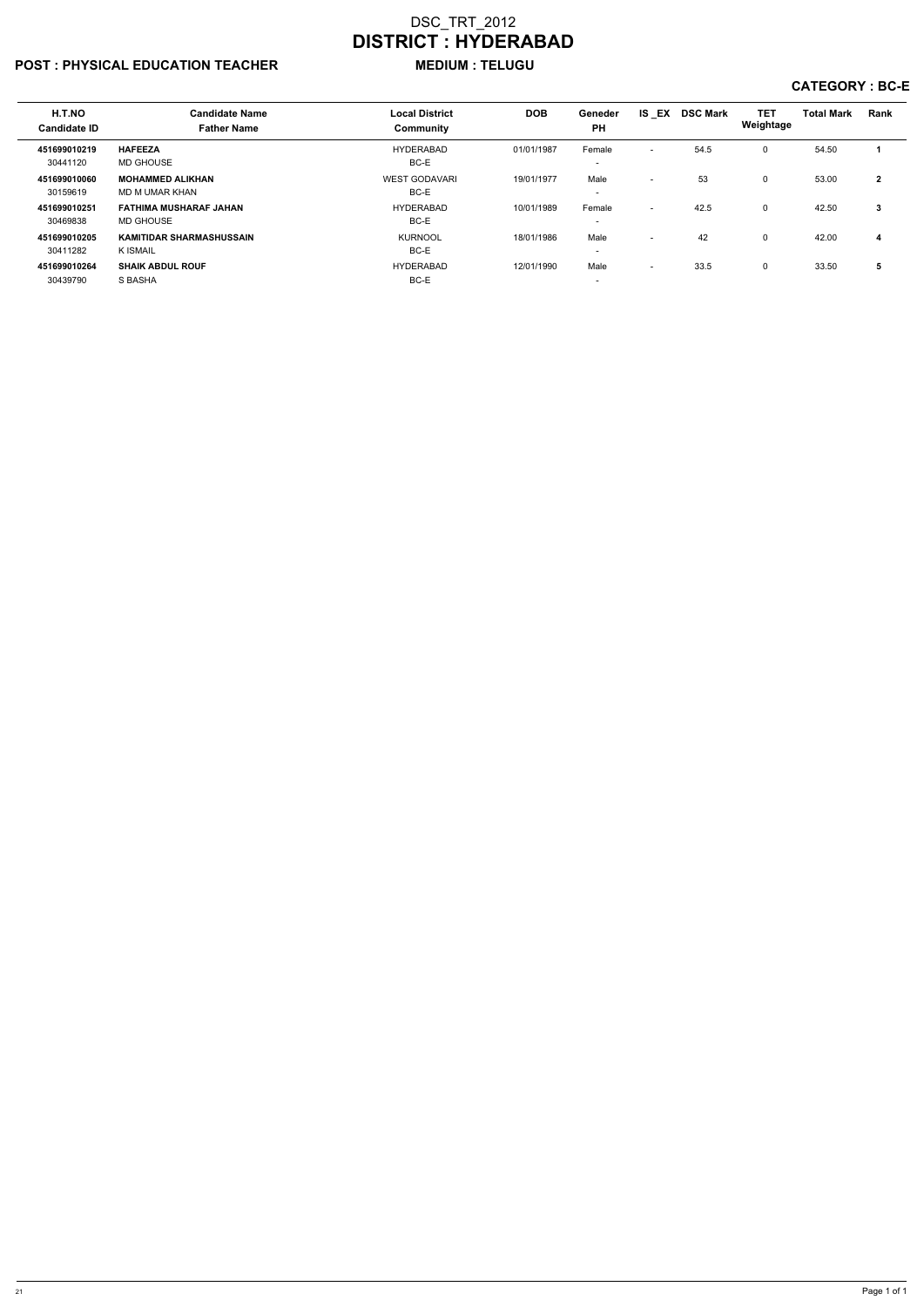# POST : PHYSICAL EDUCATION TEACHER MEDIUM : URDU

#### CATEGORY : BC-E

| H.T.NO              | <b>Candidate Name</b>        | <b>Local District</b> | <b>DOB</b> | Geneder                  | IS EX                    | <b>DSC Mark</b> | <b>TET</b>   | <b>Total Mark</b> | Rank         |
|---------------------|------------------------------|-----------------------|------------|--------------------------|--------------------------|-----------------|--------------|-------------------|--------------|
| <b>Candidate ID</b> | <b>Father Name</b>           | Community             |            | <b>PH</b>                |                          |                 | Weightage    |                   |              |
| 451699020011        | <b>VAHID ALI MOHD</b>        | <b>HYDERABAD</b>      | 18/01/1983 | Male                     | $\overline{\phantom{0}}$ | 63              | $\Omega$     | 63.00             | 1            |
| 30408705            | <b>MANSOOR ALI</b>           | BC-E                  |            | $\overline{\phantom{0}}$ |                          |                 |              |                   |              |
| 451699020016        | <b>MOHD OMER ALI</b>         | <b>MEDAK</b>          | 21/01/1988 | Male                     | $\overline{\phantom{0}}$ | 63              | $\Omega$     | 63.00             | $\mathbf{2}$ |
| 30451821            | <b>MOHD BIN AWAD</b>         | BC-E                  |            | $\overline{\phantom{0}}$ |                          |                 |              |                   |              |
| 451699020006        | <b>MOHAMMED SAMIUDDIN</b>    | <b>HYDERABAD</b>      | 10/01/1980 | Male                     | $\overline{\phantom{a}}$ | 59.5            | 0            | 59.50             | 3            |
| 30070568            | <b>MOHAMMED ALAUDDIN</b>     | BC-E                  |            | $\overline{\phantom{0}}$ |                          |                 |              |                   |              |
| 451699020015        | <b>ABDUL MAJEED</b>          | ADILABAD              | 10/01/1988 | Male                     | $\overline{\phantom{0}}$ | 55.5            | $\Omega$     | 55.50             | 4            |
| 30088780            | <b>ABDUL AZEEZ</b>           | BC-E                  |            | $\overline{\phantom{0}}$ |                          |                 |              |                   |              |
| 451699020007        | <b>SHAIZIA SULTANA</b>       | <b>HYDERABAD</b>      | 24/01/1980 | Female                   | $\overline{\phantom{0}}$ | 50.5            | $\mathbf{0}$ | 50.50             | 5            |
| 30465882            | <b>MOHD KHAJA</b>            | BC-E                  |            | $\overline{\phantom{a}}$ |                          |                 |              |                   |              |
| 451699020001        | <b>MOHD MASIH MALIK</b>      | <b>HYDERABAD</b>      | 25/01/1973 | Male                     | $\overline{\phantom{0}}$ | 47              | 0            | 47.00             | 6            |
| 30156953            | <b>MALIK MOHD SHAFIUDDIN</b> | BC-E                  |            | $\overline{\phantom{0}}$ |                          |                 |              |                   |              |
| 451699020014        | <b>MOHAMMED HASAN UDDIN</b>  | <b>HYDERABAD</b>      | 15/01/1988 | Male                     | $\overline{\phantom{0}}$ | 40.5            | $\Omega$     | 40.50             | 7            |
| 30280988            | <b>MOHD RAYEES ALAM</b>      | BC-E                  |            | $\overline{\phantom{0}}$ |                          |                 |              |                   |              |
|                     |                              |                       |            |                          |                          |                 |              |                   |              |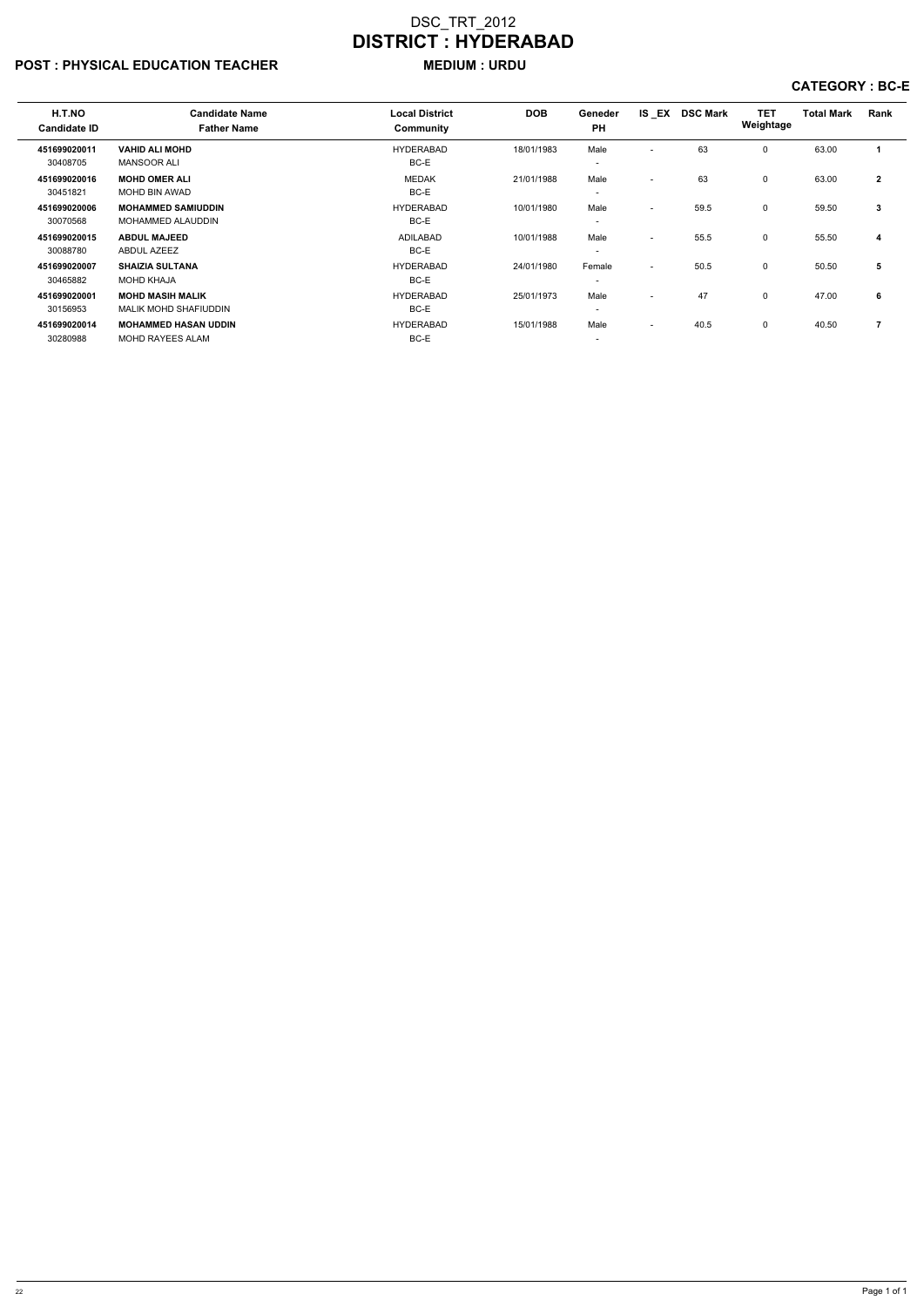# POST : SCHOOL ASSISTANT (LANGUAGE) And the state of the state of the state of the state of the state of the state of the state of the state of the state of the state of the state of the state of the state of the state of t

| H.T.NO<br><b>Candidate ID</b> | <b>Candidate Name</b><br><b>Father Name</b> | <b>Local District</b><br>Community | <b>DOB</b> | Geneder<br><b>PH</b>     |                          | IS EX DSC Mark | <b>TET</b><br>Weightage | <b>Total Mark</b> | Rank         |
|-------------------------------|---------------------------------------------|------------------------------------|------------|--------------------------|--------------------------|----------------|-------------------------|-------------------|--------------|
| 411612100424                  | <b>B RAMESH</b>                             | <b>HYDERABAD</b>                   | 10/01/1982 | Male                     | $\overline{\phantom{a}}$ | 48             | 11.73                   | 59.73             |              |
| 30047428                      | <b>BADHRU</b>                               | <b>ST</b>                          |            | $\overline{\phantom{a}}$ |                          |                |                         |                   |              |
| 411612100213                  | <b>B KAMSI BAI</b>                          | <b>HYDERABAD</b>                   | 12/01/1977 | Female                   | $\overline{\phantom{a}}$ | 43.5           | 9.6                     | 53.10             | $\mathbf{2}$ |
| 30197396                      | <b>B SHANKER</b>                            | <b>ST</b>                          |            | $\overline{\phantom{a}}$ |                          |                |                         |                   |              |
| 411612100479                  | <b>POORNIMA MANIKALA</b>                    | <b>HYDERABAD</b>                   | 18/01/1983 | Female                   | $\overline{\phantom{a}}$ | 40             | 12.67                   | 52.67             | 3            |
| 30299347                      | <b>MANIKALA SAMBAIAH</b>                    | <b>ST</b>                          |            | $\overline{\phantom{a}}$ |                          |                |                         |                   |              |
| 411612100510                  | <b>B SUVARNA</b>                            | <b>NIZAMABAD</b>                   | 20/01/1984 | Female                   | $\overline{\phantom{a}}$ | 41             | 9.6                     | 50.60             | 4            |
| 30062091                      | <b>B MOTILAL</b>                            | <b>ST</b>                          |            | $\overline{\phantom{a}}$ |                          |                |                         |                   |              |
| 411612100389                  | <b>M VENKATESH NAIK</b>                     | <b>HYDERABAD</b>                   | 09/01/1981 | Male                     | $\overline{\phantom{a}}$ | 35.5           | 12                      | 47.50             | 5            |
| 30079579                      | <b>M VENKOJI</b>                            | <b>ST</b>                          |            | $\overline{\phantom{a}}$ |                          |                |                         |                   |              |
| 411612100124                  | NENAVATH SHIVAPAVANRAJ                      | <b>MAHABUBNAGAR</b>                | 15/01/1975 | Male                     | $\overline{\phantom{a}}$ | 32.5           | 10.4                    | 42.90             | 6            |
| 30455363                      | RAMULU                                      | <b>ST</b>                          |            | $\overline{\phantom{a}}$ |                          |                |                         |                   |              |
| 411612100322                  | J VANITHA                                   | <b>HYDERABAD</b>                   | 08/01/1979 | Female                   | $\overline{\phantom{0}}$ | 32.5           | 8.67                    | 41.17             | 7            |
| 30421201                      | J RAMESH                                    | <b>ST</b>                          |            | $\overline{\phantom{a}}$ |                          |                |                         |                   |              |
| 411612100584                  | <b>DHANAVATH RAVINDER NAIK</b>              | <b>HYDERABAD</b>                   | 15/01/1986 | Male                     | $\overline{\phantom{a}}$ | 30.5           | 8.67                    | 39.17             | 8            |
| 30224114                      | POTTA NAIK                                  | <b>ST</b>                          |            | $\overline{\phantom{a}}$ |                          |                |                         |                   |              |
| 411612100521                  | <b>DEVIG</b>                                | <b>HYDERABAD</b>                   | 11/01/1984 | Female                   | $\overline{\phantom{a}}$ | 25             | 10.27                   | 35.27             | 9            |
| 30321537                      | <b>THANSING</b>                             | <b>ST</b>                          |            | $\overline{\phantom{a}}$ |                          |                |                         |                   |              |
|                               |                                             |                                    |            |                          |                          |                |                         |                   |              |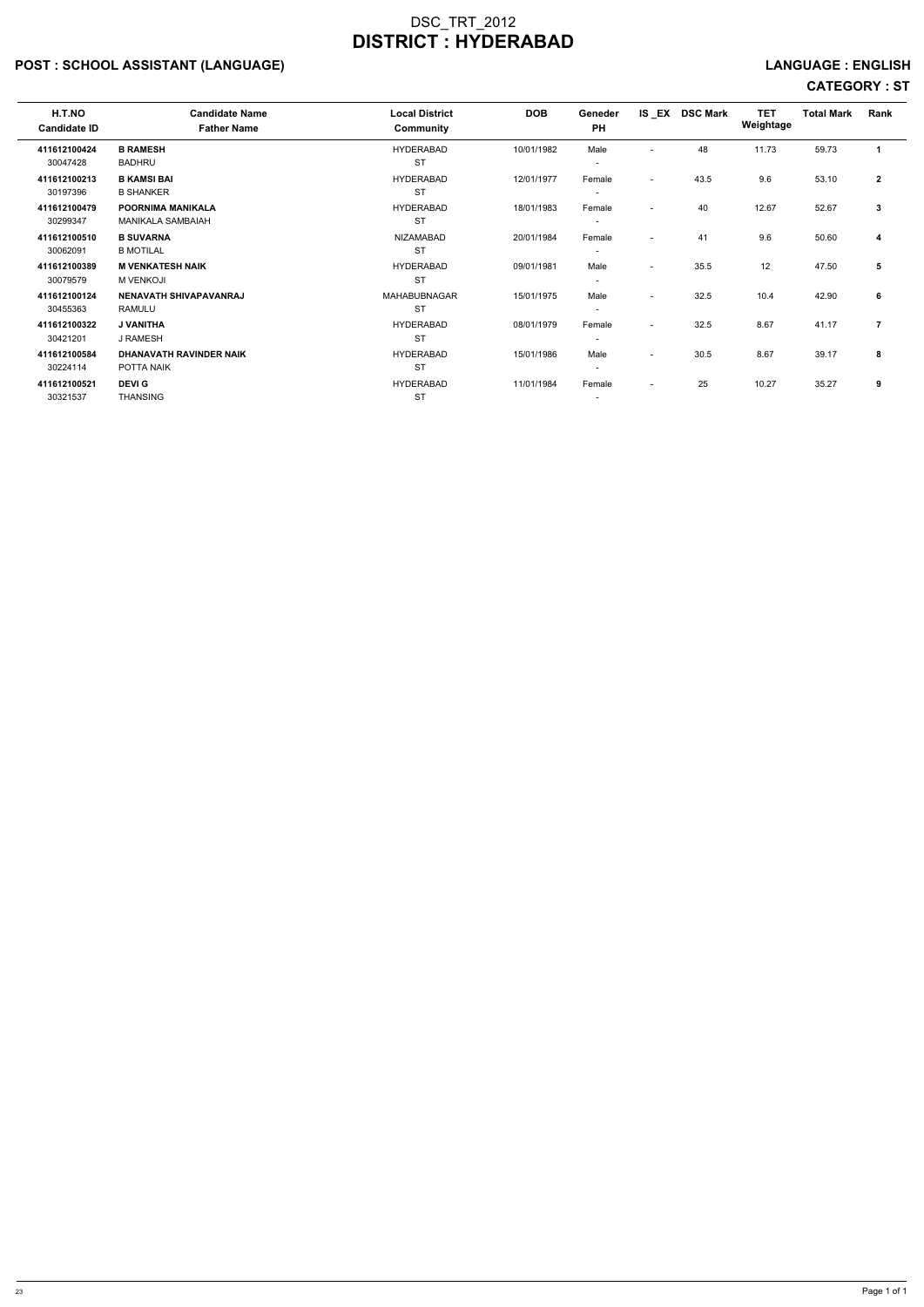# POST : SCHOOL ASSISTANT (LANGUAGE) And the state of the state of the state of the state of the state of the state of the state of the state of the state of the state of the state of the state of the state of the state of t

| H.T.NO                   | <b>Candidate Name</b>                                    | <b>Local District</b>                            | <b>DOB</b> | Geneder                            |                          | IS_EX DSC Mark | TET<br>Weightage | <b>Total Mark</b> | Rank           |
|--------------------------|----------------------------------------------------------|--------------------------------------------------|------------|------------------------------------|--------------------------|----------------|------------------|-------------------|----------------|
| <b>Candidate ID</b>      | <b>Father Name</b>                                       | <b>Community</b>                                 |            | <b>PH</b>                          |                          |                |                  |                   |                |
| 411612100548<br>30396022 | <b>MANDA NARESH KUMAR</b><br><b>NAGAIAH</b>              | <b>PRAKASAM</b><br><b>SC</b>                     | 08/01/1985 | Male                               |                          | 53             | 12.27            | 65.27             | $\mathbf{1}$   |
| 411612100052<br>30424381 | <b>J SWAROOPA RANI</b><br>SUNDER RAJ                     | <b>HYDERABAD</b><br>$\operatorname{\textsf{SC}}$ | 28/01/1972 | Female                             | $\blacksquare$           | 53             | 11.87            | 64.87             | $\overline{2}$ |
| 411612100258<br>30201370 | <b>B JAYASHREE</b><br><b>B DEVENDER KUMAR</b>            | <b>HYDERABAD</b><br>SC                           | 06/01/1978 | Female                             | $\overline{\phantom{a}}$ | 51.5           | 13.2             | 64.70             | 3              |
| 411612100412<br>30064586 | <b>S R RAJESHWARI</b><br>S RAJAIAH                       | <b>HYDERABAD</b><br>SC                           | 28/01/1981 | Female                             | $\overline{\phantom{a}}$ | 53             | 11.2             | 64.20             | 4              |
| 411612100283<br>30296089 | <b>M JAGADISHWAR</b><br>M GYANESHWAR                     | <b>HYDERABAD</b><br>SC                           | 23/01/1978 | Male                               |                          | 50             | 13.2             | 63.20             | 5              |
| 411612100020<br>30268674 | <b>G RAVIKANTH</b><br><b>G J NELSON</b>                  | <b>HYDERABAD</b><br>SC                           | 04/01/1970 | Male<br>$\sim$                     | $\overline{\phantom{a}}$ | 48.5           | 13.2             | 61.70             | 6              |
| 411612100006<br>30394458 | A SRINIVAS RAO<br>A MOGLAIAH                             | <b>HYDERABAD</b><br>SC                           | 22/01/1969 | Male                               |                          | 49             | 11.07            | 60.07             | 7              |
| 411612100625<br>30471184 | R HARIKA PRIYADARSHINI<br>R RAJU                         | <b>HYDERABAD</b><br>SC                           | 01/01/1989 | Female                             | $\overline{\phantom{a}}$ | 47.5           | 12.27            | 59.77             | 8              |
| 411612100093<br>30170294 | <b>G M ARCHANA PRIYADARSHINI</b><br><b>G VINOD KUMAR</b> | <b>HYDERABAD</b><br>SC                           | 22/01/1974 | Female<br>$\overline{\phantom{a}}$ |                          | 49             | 9.73             | 58.73             | 9              |
| 411612100066<br>30332266 | <b>B SUMAN LATHA</b><br><b>B DURGA SWAMY</b>             | <b>HYDERABAD</b><br>SC                           | 04/01/1973 | Female<br>$\overline{\phantom{a}}$ | $\overline{\phantom{a}}$ | 44.5           | 12.67            | 57.17             | 10             |
| 411612100419<br>30101530 | <b>G C MADHU BALA</b><br><b>CHANDRA SEKHAR</b>           | <b>HYDERABAD</b><br>SC                           | 12/01/1981 | Female                             |                          | 44             | 12               | 56.00             | 11             |
| 411612100263<br>30115276 | <b>G YOGITHA</b><br>G LAXMINARAYANA                      | <b>HYDERABAD</b><br><b>SC</b>                    | 26/01/1978 | Female                             | $\overline{\phantom{a}}$ | 43             | 12.13            | 55.13             | 12             |
| 411612100566<br>30326899 | <b>D ASHOK KUMAR</b><br>D POCHAIAH                       | <b>HYDERABAD</b><br>SC                           | 05/01/1986 | Male<br>$\sim$                     | $\overline{\phantom{a}}$ | 42.5           | 12.4             | 54.90             | 13             |
| 411612100200<br>30140650 | <b>RUPA RANI G</b><br><b>G VICTOR</b>                    | <b>HYDERABAD</b><br><b>SC</b>                    | 17/01/1976 | Female<br>$\overline{\phantom{a}}$ | $\overline{\phantom{a}}$ | 44.5           | 10.13            | 54.63             | 14             |
| 411612100428<br>30187100 | <b>S ARUNA</b><br>S SHARABANNA                           | <b>HYDERABAD</b><br>SC                           | 01/01/1982 | Female                             | $\overline{\phantom{a}}$ | 43             | 11.47            | 54.47             | 15             |
| 411612100368<br>30102127 | <b>BR VANAJAKSHI</b><br><b>B RAMULOO</b>                 | <b>HYDERABAD</b><br>SC                           | 01/01/1980 | Female                             | $\overline{\phantom{a}}$ | 42.5           | 11.47            | 53.97             | 16             |
| 411612100502<br>30128911 | P DEEPIKA<br>P PRABHAKER                                 | <b>HYDERABAD</b><br>SC                           | 27/01/1983 | Female<br>$\sim$                   | $\overline{\phantom{a}}$ | 41.5           | 12.4             | 53.90             | 17             |
| 411612100128<br>30047337 | <b>G SAVITHA</b><br><b>VISHWANATH G</b>                  | <b>HYDERABAD</b><br><b>SC</b>                    | 10/01/1975 | Female                             | $\overline{\phantom{a}}$ | 42.5           | 11.33            | 53.83             | 18             |
| 411612100301<br>30419531 | <b>K SUREKHA</b><br>K SATYANARAYANA                      | <b>HYDERABAD</b><br><b>SC</b>                    | 07/01/1979 | Female                             | $\overline{\phantom{a}}$ | 44.5           | 9.2              | 53.70             | 19             |
| 411612100496<br>30102578 | <b>SUJATHA S</b><br><b>BABUS</b>                         | <b>HYDERABAD</b><br>SC                           | 20/01/1983 | Female<br>$\sim$                   | $\blacksquare$           | 44             | 9.6              | 53.60             | 20             |
| 411612100312<br>30099782 | <b>K RENUKA</b><br>K BASLINGAPPA                         | <b>HYDERABAD</b><br>SC                           | 22/01/1979 | Female<br>$\overline{\phantom{a}}$ | $\overline{\phantom{a}}$ | 41.5           | 11.87            | 53.37             | 21             |
| 411612100463<br>30284643 | <b>M KASHIRAM</b><br><b>MUDAM BALAIAH</b>                | <b>HYDERABAD</b><br><b>SC</b>                    | 10/01/1982 | Male<br>$\overline{\phantom{a}}$   | $\overline{\phantom{a}}$ | 41.5           | 9.87             | 51.37             | 22             |
| 411612100009<br>30393882 | J VINOD KHANNA<br>SOUBEER                                | WARANGAL<br>SC                                   | 22/01/1969 | Male                               |                          | 42             | 9.33             | 51.33             | 23             |
| 411612100056<br>30079528 | <b>A R MADHAVI</b><br>A RAMGOPAL                         | <b>HYDERABAD</b><br>SC                           | 31/01/1973 | Female<br>$\sim$                   | $\overline{\phantom{a}}$ | 40.5           | 10.8             | 51.30             | 24             |
| 411612100470<br>30461316 | Y S PRIYADARSHINI<br>Y DEVADANAM                         | <b>HYDERABAD</b><br>SC                           | 28/01/1983 | Female<br>$\overline{\phantom{a}}$ |                          | 40.5           | 10.8             | 51.30             | 25             |
| 411612100305<br>30186673 | ARCHANASHAILAJA MUTUKURI<br>M DAVID RAJU                 | <b>HYDERABAD</b><br><b>SC</b>                    | 28/01/1979 | Female<br>$\sim$                   | $\overline{\phantom{a}}$ | 39.5           | 11.47            | 50.97             | 26             |
| 411612100117<br>30054032 | A JYOSTNA<br>A PENTAIAH                                  | <b>HYDERABAD</b><br>SC                           | 27/01/1975 | Female                             | $\blacksquare$           | 39.5           | 10.53            | 50.03             | 27             |
| 411612100212<br>30103678 | <b>M R ANITHA</b><br><b>M R RAMAKRISHNA</b>              | <b>HYDERABAD</b><br>SC                           | 07/01/1977 | Female                             | $\overline{\phantom{a}}$ | 39.5           | 10.53            | 50.03             | 28             |
| 411612100058<br>30226219 | <b>D K SUNITHA RANI</b><br>D R KRISHNA RAO               | <b>HYDERABAD</b><br>SC                           | 24/01/1973 | Female<br>$\sim$                   | $\overline{\phantom{a}}$ | 40             | 10               | 50.00             | 29             |

| 411612100423 | <b>D VASANTHA KUMARI</b>   | <b>HYDERABAD</b>  | 13/01/1982 | Female                   | $\overline{\phantom{0}}$ | 40.5 | 9.33  | 49.83 | 30 |
|--------------|----------------------------|-------------------|------------|--------------------------|--------------------------|------|-------|-------|----|
| 30467981     | D BHASKAR RAO              | SC                |            |                          |                          |      |       |       |    |
| 411612100441 | <b>AREPALLY DHARMARAJU</b> | <b>HYDERABAD</b>  | 23/01/1982 | Male                     | $\overline{\phantom{0}}$ | 38.5 | 11.33 | 49.83 | 31 |
| 30311977     | A YELLAPPA                 | SC                |            | $\overline{\phantom{a}}$ |                          |      |       |       |    |
| 411612100504 | <b>HIMA BINDU N</b>        | <b>HYDERABAD</b>  | 18/01/1984 | Female                   | $\overline{\phantom{0}}$ | 40   | 9.07  | 49.07 | 32 |
| 30304165     | N SOWKSHAJEE               | SC                |            |                          |                          |      |       |       |    |
| 411612100192 | <b>JELLA VIMALA</b>        | <b>HYDERABAD</b>  | 29/01/1976 | Female                   | $\overline{\phantom{0}}$ | 39   | 10    | 49.00 | 33 |
| 30209927     | J JOHN                     | SC                |            |                          |                          |      |       |       |    |
| 411612100206 | <b>E SUJATHA</b>           | <b>HYDERABAD</b>  | 18/01/1976 | Female                   | $\sim$                   | 38.5 | 10    | 48.50 | 34 |
| 30247754     | <b>EMEENAIAH</b>           | SC                |            | $\overline{\phantom{a}}$ |                          |      |       |       |    |
| 411612100433 | <b>ERUGU HEMALATHA</b>     | <b>HYDERABAD</b>  | 21/01/1982 | Female                   | $\sim$                   | 37.5 | 10.93 | 48.43 | 35 |
| 30274855     | <b>ERUGU NARSIMHA</b>      | SC                |            | $\overline{\phantom{a}}$ |                          |      |       |       |    |
| 411612100492 | <b>B JYOTHI</b>            | <b>HYDERABAD</b>  | 25/01/1983 | Female                   | $\sim$                   | 38   | 9.87  | 47.87 | 36 |
| 30293648     | <b>B CHANDRAIAH</b>        | SC                |            |                          |                          |      |       |       |    |
| 411612100035 | <b>G SUNITHA</b>           | <b>RANGAREDDY</b> | 01/01/1972 | Female                   | $\sim$                   | 37   | 10.4  | 47.40 | 37 |
| 30047859     | <b>G DHARAMPAL</b>         | SC                |            |                          |                          |      |       |       |    |
| 411612100371 | <b>B JYOTHI</b>            | <b>HYDERABAD</b>  | 20/01/1980 | Female                   | $\overline{\phantom{a}}$ | 36   | 10.93 | 46.93 | 38 |
| 30324985     | <b>B ADINARAYANA</b>       | SC                |            |                          |                          |      |       |       |    |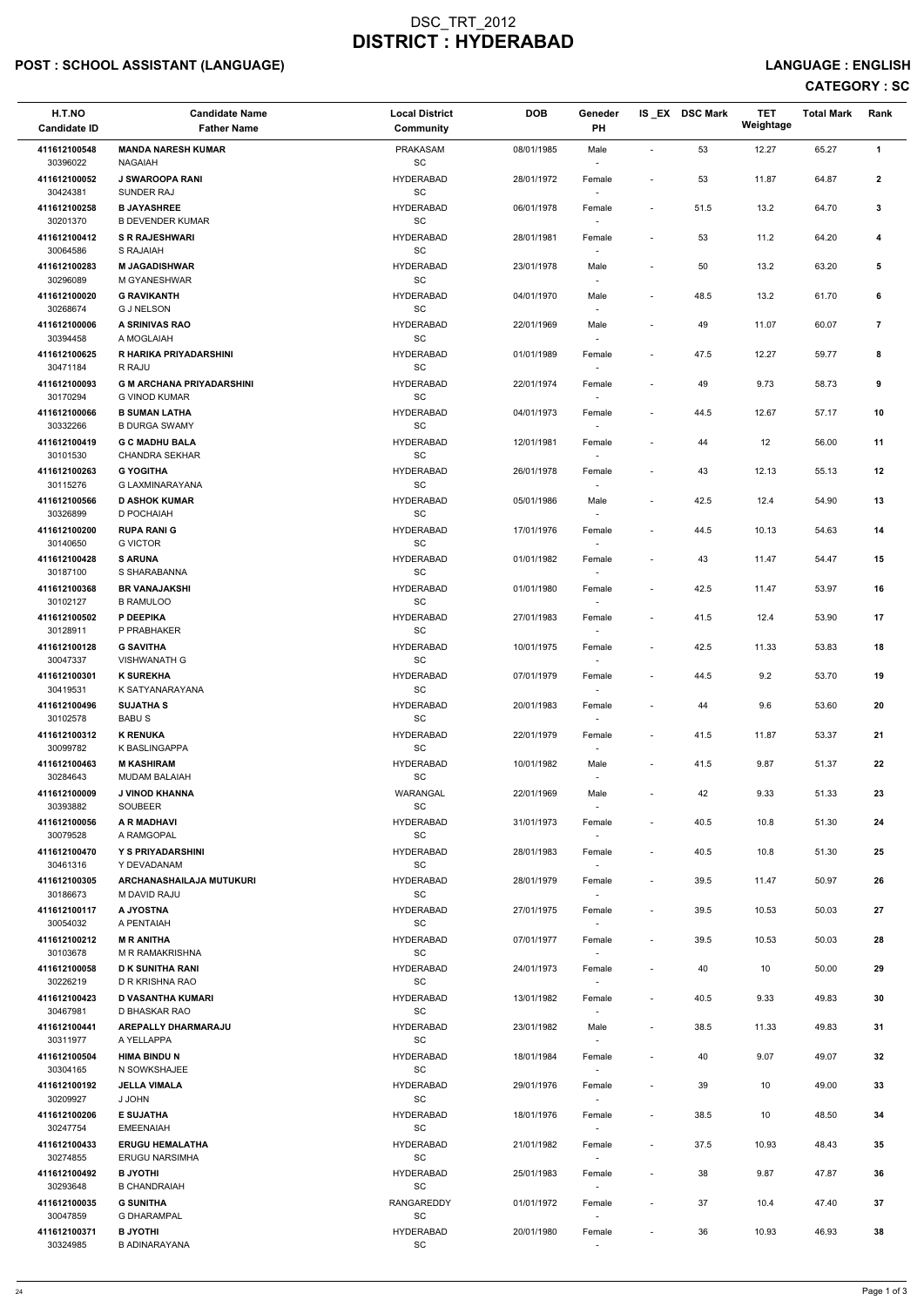# POST : SCHOOL ASSISTANT (LANGUAGE) And the state of the state of the state of the state of the state of the state of the state of the state of the state of the state of the state of the state of the state of the state of t

| H.T.NO<br><b>Candidate ID</b> | <b>Candidate Name</b><br><b>Father Name</b>    | <b>Local District</b><br>Community | <b>DOB</b> | Geneder<br><b>PH</b>               |                          | IS EX DSC Mark | <b>TET</b><br>Weightage | <b>Total Mark</b> | Rank       |
|-------------------------------|------------------------------------------------|------------------------------------|------------|------------------------------------|--------------------------|----------------|-------------------------|-------------------|------------|
| 411612100354<br>30194069      | <b>S BHAGYA LAXMI</b><br><b>NARSAIAH</b>       | <b>HYDERABAD</b><br>SC             | 13/01/1980 | Female                             | $\blacksquare$           | 34.5           | 12                      | 46.50             | 39         |
| 411612100397<br>30115035      | <b>K JAYA SHANTHI</b><br>K SRINIVASA RAO       | <b>HYDERABAD</b><br>SC             | 12/01/1981 | Female<br>$\overline{\phantom{a}}$ | $\overline{\phantom{a}}$ | 36             | 10.13                   | 46.13             | 40         |
| 411612100072<br>30257332      | <b>M R KAVITHA</b><br>M R RAMAKRISHNA RAO      | <b>HYDERABAD</b><br>SC             | 17/01/1973 | Female                             | $\overline{\phantom{a}}$ | 37             | 8.93                    | 45.93             | 41         |
| 411612100092<br>30185634      | <b>K SWARNA LATHA</b><br>K SWAMY               | <b>HYDERABAD</b><br>SC             | 04/01/1974 | Female<br>$\sim$                   | $\overline{\phantom{a}}$ | 37             | 8.8                     | 45.80             | 42         |
| 411612100427<br>30243933      | <b>N R BHARGAVI</b><br>N RAMASWAMY             | <b>HYDERABAD</b><br>SC             | 31/01/1982 | Female                             | $\tilde{\phantom{a}}$    | 36             | 9.73                    | 45.73             | 43         |
| 411612100606<br>30030993      | A SAROJA<br>A S BASAVA RAJU                    | <b>HYDERABAD</b><br>SC             | 14/01/1987 | Female<br>$\sim$                   | $\overline{\phantom{a}}$ | 34             | 11.47                   | 45.47             | 44         |
| 411612100085<br>30447952      | <b>TV RADHIKA</b><br>T K VISHWANADHAN          | <b>HYDERABAD</b><br><b>SC</b>      | 18/01/1974 | Female                             | $\overline{\phantom{a}}$ | 35             | 10.4                    | 45.40             | 45         |
| 411612100387<br>30330792      | <b>E KAVITHA RANI</b><br>E NARSING RAO         | <b>HYDERABAD</b><br>SC             | 06/01/1981 | Female                             | $\blacksquare$           | 36.5           | 8.8                     | 45.30             | 46         |
| 411612100138<br>30321674      | <b>RAVI KUMAR V</b><br>SUBBAIAH V              | <b>HYDERABAD</b><br>SC             | 20/01/1975 | Male<br>$\sim$                     | $\overline{\phantom{a}}$ | 33             | 12.27                   | 45.27             | 47         |
| 411612100421<br>30063454      | A SIREESHA<br>A NAGESHWAR RAO                  | <b>HYDERABAD</b><br>SC             | 01/01/1982 | Female<br>$\sim$                   | $\blacksquare$           | 34.5           | 10.67                   | 45.17             | 48         |
| 411612100404<br>30399228      | <b>C DEEPAVENI</b><br>C RAMAIAH                | <b>HYDERABAD</b><br><b>SC</b>      | 20/01/1981 | Female                             | $\overline{\phantom{a}}$ | 35             | 9.87                    | 44.87             | 49         |
| 411612100222<br>30100742      | A JAYASREE<br>A PENTAIAH                       | <b>HYDERABAD</b><br>SC             | 05/01/1977 | Female                             | $\blacksquare$           | 34.5           | 10.13                   | 44.63             | 50         |
| 411612100089<br>30338815      | <b>S MANJULA DEVI</b><br>S RAMACHANDER RAO     | <b>HYDERABAD</b><br>SC             | 25/01/1974 | Female<br>$\sim$                   | $\overline{\phantom{a}}$ | 33.5           | 10.53                   | 44.03             | 51         |
| 411612100435<br>30090799      | <b>NUKATHOTI SUDHA</b><br>NUKATHOTI MACHERLA   | <b>HYDERABAD</b><br>SC             | 03/01/1982 | Female<br>$\overline{\phantom{a}}$ | $\overline{\phantom{a}}$ | 34.5           | 9.33                    | 43.83             | 52         |
| 411612100505<br>30091029      | <b>G PRASANNA RANI</b><br><b>JANAIAH</b>       | <b>HYDERABAD</b><br>SC             | 02/01/1984 | Female                             | $\overline{\phantom{a}}$ | 33             | 10.67                   | 43.67             | 53         |
| 411612100583<br>30115206      | <b>RODDA ASHA DEEPTHI</b><br>RODDA ANANDAM     | <b>HYDERABAD</b><br>SC             | 08/01/1986 | Female                             | $\overline{\phantom{a}}$ | 33             | 10.27                   | 43.27             | 54         |
| 411612100482<br>30105055      | <b>K SASIKALA</b><br>K SIDDAIAH                | <b>HYDERABAD</b><br>SC             | 15/01/1983 | Female<br>$\sim$                   | $\overline{\phantom{a}}$ | 33             | 10.13                   | 43.13             | 55         |
| 411612100543<br>30027321      | <b>RAJITHA ALLIBILLI</b><br>NARAYANA           | <b>HYDERABAD</b><br><b>SC</b>      | 03/01/1985 | Female<br>$\sim$                   | $\sim$                   | 32.5           | 10.4                    | 42.90             | 56         |
| 411612100027<br>30455516      | <b>B SUWARNALA SUNIYAM</b><br><b>B RAJARAM</b> | <b>HYDERABAD</b><br><b>SC</b>      | 10/01/1971 | Female                             | $\sim$                   | 33.5           | 9.33                    | 42.83             | ${\bf 57}$ |
| 411612100261<br>30428303      | <b>UMAMAHESHWARI C</b><br>YADAGIRI C           | <b>HYDERABAD</b><br><b>SC</b>      | 23/01/1978 | Female<br>$\sim$                   | $\sim$                   | 33.5           | 9.2                     | 42.70             | 58         |
| 411612100581<br>30277936      | K DIVYA<br>K SUNKANNA                          | <b>HYDERABAD</b><br><b>SC</b>      | 16/01/1986 | Female<br>$\sim$                   | $\blacksquare$           | 32             | 10.53                   | 42.53             | 59         |
| 411612100544<br>30148540      | <b>G RAJITHA</b><br>G NEERIKISHANKUMAR         | <b>HYDERABAD</b><br>SC             | 12/01/1985 | Female<br>$\sim$                   | $\blacksquare$           | 30.5           | 11.87                   | 42.37             | 60         |
| 411612100562<br>30272069      | <b>T SANGEETA</b><br>T SADANANDAM              | <b>HYDERABAD</b><br>SC             | 07/01/1985 | Female                             | $\overline{\phantom{a}}$ | 32.5           | 9.87                    | 42.37             | 61         |
| 411612100014<br>30470808      | <b>G DEVAKALA RANI</b><br><b>G MUTHAIAH</b>    | <b>HYDERABAD</b><br><b>SC</b>      | 14/01/1969 | Female<br>$\sim$                   | $\overline{\phantom{a}}$ | 33.5           | 8.8                     | 42.30             | 62         |
| 411612100327<br>30061743      | <b>ESTHER PRATHIMA K</b><br>EDWARD K           | <b>HYDERABAD</b><br><b>SC</b>      | 26/01/1979 | Female<br>$\sim$                   |                          | 33             | 9.2                     | 42.20             | 63         |
| 411612100390<br>30450329      | <b>P SUSHMA</b><br>P NARSING RAO               | <b>HYDERABAD</b><br>SC             | 09/01/1981 | Female<br>$\sim$                   | $\overline{\phantom{a}}$ | 32             | 9.33                    | 41.33             | 64         |
| 411612100226<br>30042695      | <b>BINDU D</b><br><b>JOSEPH</b>                | <b>HYDERABAD</b><br><b>SC</b>      | 04/01/1977 | Female<br>$\sim$                   | $\sim$                   | 30.5           | 10.67                   | 41.17             | 65         |
| 411612100080<br>30269559      | <b>C M NEERAJA RANI</b><br>C MADHAVA RAO       | <b>HYDERABAD</b><br><b>SC</b>      | 26/01/1974 | Female                             | $\overline{\phantom{a}}$ | 31.5           | 9.47                    | 40.97             | 66         |
| 411612100070<br>30182528      | A BHAGYA REKHA<br>A PENTAIAH                   | <b>HYDERABAD</b><br>SC             | 15/01/1973 | Female<br>$\sim$                   |                          | 31             | 9.2                     | 40.20             | 67         |

| 411612100233 | <b>SURESH BABU DEVATHOTI</b> | <b>PRAKASAM</b>  | 15/01/1977 | Male                     |                          | 28   | 12.13 | 40.13 | 68 |
|--------------|------------------------------|------------------|------------|--------------------------|--------------------------|------|-------|-------|----|
| 30178407     | APPAIAH DEVATHOTI            | <b>SC</b>        |            |                          |                          |      |       |       |    |
| 411612100108 | <b>S R DURGA BHAVANI</b>     | <b>HYDERABAD</b> | 31/01/1974 | Female                   | ٠                        | 31   | 8.93  | 39.93 | 69 |
| 30293952     | S R BALNARSIAH               | <b>SC</b>        |            |                          |                          |      |       |       |    |
| 411612100228 | <b>KAVITHA K</b>             | <b>HYDERABAD</b> | 06/01/1977 | Female                   | ٠                        | 30   | 9.87  | 39.87 | 70 |
| 30158975     | K R ANJAIAH                  | SC               |            | -                        |                          |      |       |       |    |
| 411612100541 | N JAYAKUMAR                  | <b>HYDERABAD</b> | 10/01/1985 | Male                     |                          | 31   | 8.67  | 39.67 | 71 |
| 30410309     | BANAIAH                      | SC               |            |                          |                          |      |       |       |    |
| 411612100478 | <b>M ARUN JYOTHI</b>         | <b>HYDERABAD</b> | 15/01/1983 | Female                   | $\overline{\phantom{a}}$ | 31   | 8.4   | 39.40 | 72 |
| 30307126     | M VENKAT RAO                 | <b>SC</b>        |            |                          |                          |      |       |       |    |
| 411612100500 | <b>JAYA GEETHA</b>           | <b>HYDERABAD</b> | 01/01/1983 | Female                   | $\overline{\phantom{a}}$ | 31   | 8.13  | 39.13 | 73 |
| 30272217     | L RAMAIAH                    | <b>SC</b>        |            |                          |                          |      |       |       |    |
| 411612100460 | <b>D RENUKA</b>              | <b>HYDERABAD</b> | 08/01/1982 | Female                   | ٠                        | 30.5 | 8.13  | 38.63 | 74 |
| 30437571     | D SWAMY                      | <b>SC</b>        |            | $\overline{\phantom{a}}$ |                          |      |       |       |    |
| 411612100091 | <b>B PRABHAKAR</b>           | <b>HYDERABAD</b> | 02/01/1974 | Male                     | $\overline{\phantom{a}}$ | 27   | 11.33 | 38.33 | 75 |
| 30254427     | <b>B VENKATAIAH</b>          | SC               |            |                          |                          |      |       |       |    |
| 411612100592 | <b>M SOWJANYA</b>            | <b>HYDERABAD</b> | 09/01/1986 | Female                   | $\sim$                   | 28.5 | 9.47  | 37.97 | 76 |
| 30444037     | M SATYANARAYANA              | SC               |            |                          |                          |      |       |       |    |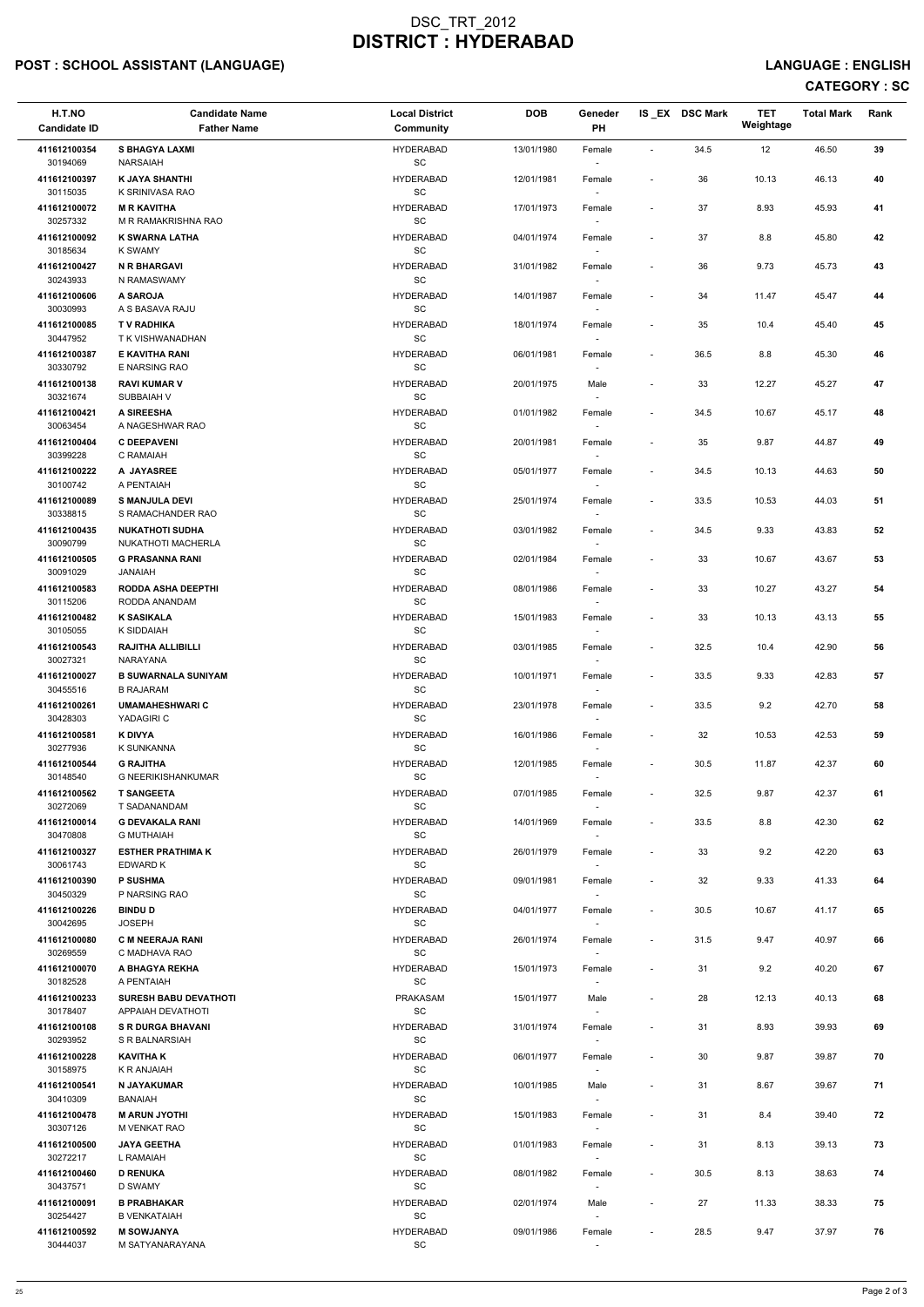# POST : SCHOOL ASSISTANT (LANGUAGE) And the state of the state of the state of the state of the state of the state of the state of the state of the state of the state of the state of the state of the state of the state of t

| H.T.NO<br><b>Candidate ID</b> | <b>Candidate Name</b><br><b>Father Name</b>    | <b>Local District</b><br>Community | <b>DOB</b> | Geneder<br><b>PH</b>               |                          | IS EX DSC Mark | <b>TET</b><br>Weightage | <b>Total Mark</b> | Rank |
|-------------------------------|------------------------------------------------|------------------------------------|------------|------------------------------------|--------------------------|----------------|-------------------------|-------------------|------|
| 411612100590<br>30253980      | <b>V PREMALATHA</b><br>V ILAIAH                | <b>HYDERABAD</b><br>SC             | 07/01/1986 | Female<br>$\overline{\phantom{a}}$ | $\overline{\phantom{0}}$ | 28             | 9.07                    | 37.07             | 77   |
| 411612100519<br>30310598      | <b>D UMA DEVI</b><br><b>D RAMULU</b>           | <b>HYDERABAD</b><br>SC             | 07/01/1984 | Female<br>$\overline{\phantom{a}}$ | $\overline{\phantom{a}}$ | 28.5           | 8.13                    | 36.63             | 78   |
| 411612100545<br>30401692      | <b>G DURGA</b><br><b>G LAXMAIAH</b>            | <b>NALGONDA</b><br>SC              | 25/01/1985 | Female<br>$\overline{\phantom{a}}$ | $\overline{\phantom{a}}$ | 24             | 9.73                    | 33.73             | 79   |
| 411612100296<br>30412333      | <b>D VIJAYA LAXMI</b><br>D R YADAGIRI          | <b>RANGAREDDY</b><br>SC            | 06/01/1979 | Female<br>$\overline{\phantom{a}}$ | $\overline{\phantom{0}}$ | 25.5           | 8                       | 33.50             | 80   |
| 411612100614<br>30338440      | <b>GORANTHA SANTHOSHA</b><br><b>SRI RAMULU</b> | <b>NALGONDA</b><br>SC              | 19/01/1988 | Female<br>$\overline{\phantom{a}}$ | $\overline{\phantom{a}}$ | 25             | 8.27                    | 33.27             | 81   |
| 411612100068<br>30440648      | <b>G HEMALATHA</b><br><b>VENKAT RAMULU</b>     | <b>HYDERABAD</b><br>SC             | 12/01/1973 | Female<br>$\overline{\phantom{a}}$ | $\overline{\phantom{a}}$ | 23.5           | 8.8                     | 32.30             | 82   |
| 411612100154<br>30033995      | <b>SANGEETA DESHAMANIA</b><br>D HANUMATA RAO   | <b>HYDERABAD</b><br>SC             | 02/01/1975 | Female<br>$\overline{\phantom{a}}$ | $\overline{\phantom{0}}$ | 23             | 8.4                     | 31.40             | 83   |
| 411612100553<br>30211958      | <b>SUHASINI RODDA</b><br><b>NARSINGRAO R</b>   | <b>HYDERABAD</b><br>SC             | 05/01/1985 | Female<br>$\overline{\phantom{a}}$ | $\overline{\phantom{0}}$ | 22.5           | 8.53                    | 31.03             | 84   |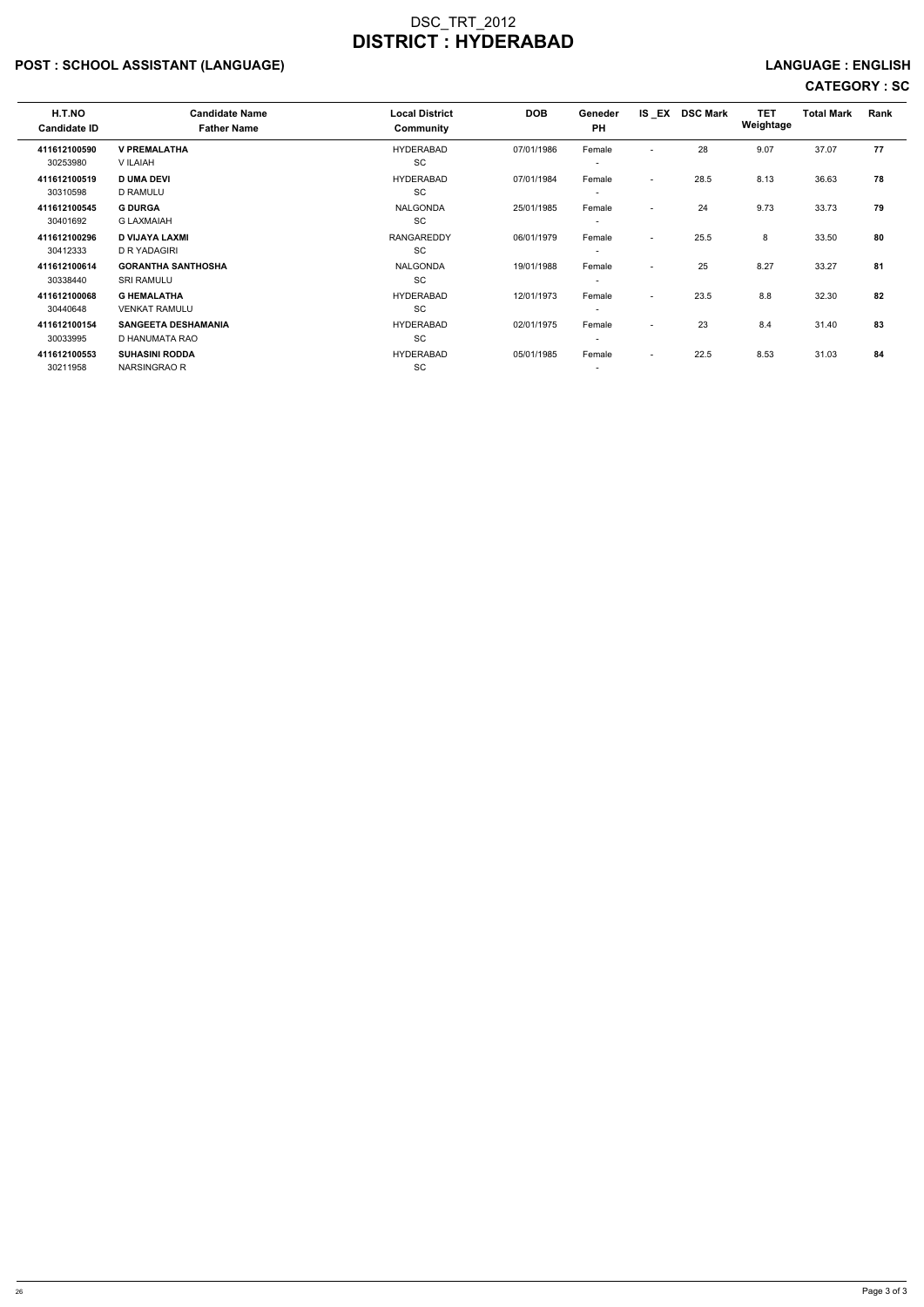# POST : SCHOOL ASSISTANT (LANGUAGE) And the state of the state of the state of the state of the state of the state of the state of the state of the state of the state of the state of the state of the state of the state of t

# CATEGORY : BC-A

| H.T.NO<br><b>Candidate ID</b> | <b>Candidate Name</b><br><b>Father Name</b>            | <b>Local District</b><br>Community | <b>DOB</b> | Geneder<br>PH                      |                          | IS_EX DSC Mark | <b>TET</b><br>Weightage | <b>Total Mark</b> | Rank           |
|-------------------------------|--------------------------------------------------------|------------------------------------|------------|------------------------------------|--------------------------|----------------|-------------------------|-------------------|----------------|
| 411612100411<br>30230199      | <b>M RAMESHWARI</b><br><b>M SHANKER</b>                | <b>HYDERABAD</b><br>BC-A           | 21/01/1981 | Female                             | $\overline{\phantom{a}}$ | 52.5           | 14                      | 66.50             | $\mathbf{1}$   |
| 411612100331<br>30255073      | <b>M SNEHA LAKSHMI</b><br>M VENKATAIAH                 | <b>HYDERABAD</b><br>BC-A           | 20/01/1979 | Female                             | $\overline{\phantom{a}}$ | 52.5           | 11.07                   | 63.57             | $\mathbf{2}$   |
| 411612100567                  | <b>B SUKANYA</b>                                       | <b>HYDERABAD</b>                   | 07/01/1986 | Female                             | $\overline{\phantom{a}}$ | 50             | 13.33                   | 63.33             | 3              |
| 30265061<br>411612100158      | <b>B PRAHALAD</b><br>P BALAMANI                        | BC-A<br><b>HYDERABAD</b>           | 04/01/1976 | Female                             | $\overline{\phantom{a}}$ | 49.5           | 12                      | 61.50             | 4              |
| 30134238<br>411612100297      | P KRISHNARAO<br><b>V SIRISHA</b>                       | BC-A<br><b>HYDERABAD</b>           | 03/01/1979 | Female                             | $\overline{\phantom{a}}$ | 48             | 12.27                   | 60.27             | 5              |
| 30270800<br>411612100403      | V BALA RAJU<br><b>K SHANTHI SREE</b>                   | BC-A<br><b>HYDERABAD</b>           | 11/01/1981 | $\sim$<br>Female                   | $\overline{\phantom{a}}$ | 47.5           | 12.27                   | 59.77             | 6              |
| 30138395                      | K NARASIMHA RAO                                        | BC-A                               |            |                                    |                          |                |                         |                   |                |
| 411612100321<br>30128558      | <b>RESHAM SABITHA</b><br><b>RESHAM RAMAKRISHNA</b>     | <b>HYDERABAD</b><br>BC-A           | 24/01/1979 | Female                             | $\overline{\phantom{a}}$ | 46.5           | 13.07                   | 59.57             | $\overline{7}$ |
| 411612100399<br>30036642      | REDDIRAJULA LALITHA<br><b>BIXAPATHI</b>                | <b>HYDERABAD</b><br>BC-A           | 25/01/1981 | Female<br>$\sim$                   | $\overline{\phantom{a}}$ | 47.5           | 11.87                   | 59.37             | 8              |
| 411612100316<br>30073795      | K MADHAVI<br><b>K RAMCHANDER</b>                       | <b>HYDERABAD</b><br>BC-A           | 17/01/1979 | Female<br>$\overline{\phantom{a}}$ | $\overline{\phantom{a}}$ | 46.5           | 12                      | 58.50             | 9              |
| 411612100061<br>30033375      | <b>M MANJULA</b><br><b>M VITTAL RAO</b>                | <b>HYDERABAD</b><br>BC-A           | 14/01/1973 | Female                             | $\overline{\phantom{a}}$ | 45             | 12.53                   | 57.53             | 10             |
| 411612100249                  | <b>INDIRAL</b>                                         | <b>HYDERABAD</b><br>$BC-A$         | 19/01/1977 | Female                             | $\blacksquare$           | 44             | 13.07                   | 57.07             | 11             |
| 30321702<br>411612100293      | <b>SATTAIAH</b><br><b>V SREENIVAS</b>                  | <b>HYDERABAD</b>                   | 02/01/1979 | Male                               | $\overline{\phantom{m}}$ | 44             | 12.53                   | 56.53             | 12             |
| 30053835<br>411612100023      | V ANJAIAH<br>A S MANJULA BAI                           | $BC-A$<br><b>HYDERABAD</b>         | 21/01/1971 | $\overline{\phantom{a}}$<br>Female | $\overline{\phantom{a}}$ | 45.5           | 10.4                    | 55.90             | 13             |
| 30316812<br>411612100007      | A SRI RAMULU<br><b>V UMA</b>                           | BC-A<br><b>HYDERABAD</b>           | 08/01/1969 | Female                             | $\overline{\phantom{a}}$ | 43             | 12.67                   | 55.67             | 14             |
| 30396086                      | V YADAGIRI                                             | BC-A                               |            |                                    |                          |                |                         |                   |                |
| 411612100450<br>30084513      | <b>L SWAPNA</b><br><b>CHANDRA SEKHAR</b>               | <b>HYDERABAD</b><br>BC-A           | 11/01/1982 | Female                             | $\overline{\phantom{a}}$ | 43             | 12                      | 55.00             | 15             |
| 411612100295<br>30162745      | <b>NAVANEETHA KOTHURI</b><br><b>KLINGAM</b>            | <b>HYDERABAD</b><br>BC-A           | 26/01/1979 | Female<br>$\overline{\phantom{a}}$ | $\overline{\phantom{a}}$ | 44             | 10.93                   | 54.93             | 16             |
| 411612100332<br>30107404      | <b>G NAGA RANI</b><br><b>G MUTHYALU</b>                | <b>HYDERABAD</b><br>BC-A           | 24/01/1979 | Female                             | $\overline{\phantom{a}}$ | 43.5           | 11.33                   | 54.83             | 17             |
| 411612100409<br>30152367      | <b>KANRAJ BHAVANI</b><br>KANRAJ YELLAIAH               | <b>HYDERABAD</b><br>BC-A           | 29/01/1981 | Female                             | $\overline{\phantom{a}}$ | 42             | 12.53                   | 54.53             | 18             |
| 411612100215<br>30048235      | <b>BUDDAVARM MADHAVILATHA</b><br><b>B BRAHMANANDAM</b> | <b>HYDERABAD</b><br>BC-A           | 06/01/1977 | Female<br>$\sim$                   | $\overline{\phantom{a}}$ | 40.5           | 14                      | 54.50             | 19             |
| 411612100525<br>30460858      | <b>D S JAI MAHALAXMI</b><br><b>D S SHAMLAL</b>         | <b>HYDERABAD</b><br>BC-A           | 17/01/1984 | Female                             | $\overline{\phantom{a}}$ | 42             | 10.13                   | 52.13             | 20             |
| 411612100169<br>30465494      | <b>GURPREET KAUR SHANKER S</b><br>S SHANKER SINGH      | <b>HYDERABAD</b><br>BC-A           | 06/01/1976 | Female<br>$\sim$                   | $\overline{\phantom{a}}$ | 39.5           | 11.87                   | 51.37             | 21             |
| 411612100071                  | <b>B INDIRA</b>                                        | HYDERABAD                          | 23/01/1973 | Female                             | $\overline{\phantom{a}}$ | 37             | 12                      | 49.00             | 22             |
| 30064972<br>411612100361      | <b>B KRISHNA</b><br><b>G MADHURI</b>                   | BC-A<br><b>HYDERABAD</b>           | 06/01/1980 | Female                             | $\overline{\phantom{a}}$ | 37             | 11.2                    | 48.20             | 23             |
| 30326080<br>411612100191      | <b>G NARASIMHA</b><br><b>V R SUREKHA</b>               | BC-A<br><b>HYDERABAD</b>           | 24/01/1976 | Female                             | $\overline{\phantom{a}}$ | 37             | 11.07                   | 48.07             | 24             |
| 30298371                      | V RAJALINGAM                                           | BC-A                               |            | $\overline{\phantom{a}}$           |                          |                |                         |                   |                |
| 411612100197<br>30169512      | <b>GUNTI E ANURADHA</b><br><b>G EASHWARAIAH</b>        | <b>HYDERABAD</b><br>BC-A           | 28/01/1976 | Female<br>$\sim$                   | $\overline{\phantom{a}}$ | 37             | 10.67                   | 47.67             | 25             |
| 411612100143<br>30250448      | <b>T SHESHA RANI</b><br>T RISHI KUMAR                  | <b>HYDERABAD</b><br>BC-A           | 12/01/1975 | Female                             | $\overline{\phantom{a}}$ | 36.5           | 10.8                    | 47.30             | 26             |
| 411612100309<br>30139548      | <b>VANITHA JYOTHI BHATTU</b><br><b>B SATYANARAYANA</b> | <b>HYDERABAD</b><br>BC-A           | 10/01/1979 | Female                             | $\overline{\phantom{a}}$ | 35.5           | 11.73                   | 47.23             | 27             |
| 411612100190<br>30175668      | <b>R MANJULA</b><br>R RAMANJANEYULU                    | <b>HYDERABAD</b><br>BC-A           | 19/01/1976 | Female<br>$\sim$                   | $\overline{\phantom{a}}$ | 36.5           | 10.67                   | 47.17             | 28             |
| 411612100299                  | <b>RAMAB</b>                                           | <b>HYDERABAD</b>                   | 17/01/1979 | Female                             | $\overline{\phantom{a}}$ | 36             | 10.4                    | 46.40             | 29             |
| 30179028<br>411612100248      | PRABHU B<br>P RADHIKA                                  | BC-A<br><b>HYDERABAD</b>           | 17/01/1977 | Female                             | $\overline{\phantom{a}}$ | 35             | 10.67                   | 45.67             | 30             |
| 30432936<br>411612100175      | P M JAYARAMULU<br><b>B HEMAVATHI</b>                   | BC-A<br><b>HYDERABAD</b>           | 10/01/1976 | Female                             | $\overline{\phantom{a}}$ | 35.5           | 10.13                   | 45.63             | 31             |
| 30103858<br>411612100133      | <b>B SRIHARI</b><br><b>B PRAVEENA</b>                  | BC-A<br><b>HYDERABAD</b>           | 15/01/1975 | Female                             | $\overline{\phantom{a}}$ | 35             | 10.27                   | 45.27             | 32             |
| 30172559                      | <b>BRAMCHANDER</b>                                     | BC-A                               |            |                                    |                          |                |                         |                   |                |
| 411612100571<br>30089510      | <b>T KALYANI</b><br>T VENKATARAMULU                    | <b>HYDERABAD</b><br>$BC-A$         | 21/01/1986 | Female<br>$\overline{\phantom{a}}$ | $\overline{\phantom{a}}$ | 32             | 10.53                   | 42.53             | 33             |
| 411612100549<br>30198357      | <b>K SHAILAJA</b><br>K VIJAYSAI                        | <b>HYDERABAD</b><br>BC-A           | 12/01/1985 | Female                             | $\overline{a}$           | 30             | 10.67                   | 40.67             | 34             |
| 411612100443<br>30291619      | <b>CHUKKA MAYURI</b><br>VENKATAIAH                     | <b>HYDERABAD</b><br>BC-A           | 04/01/1982 | Female<br>$\overline{\phantom{a}}$ | $\overline{\phantom{a}}$ | $30.5\,$       | 10                      | 40.50             | 35             |
| 411612100440<br>30239077      | <b>BEERAM VISHWAPUPA</b><br><b>B RAJESHWAR</b>         | <b>HYDERABAD</b><br>BC-A           | 12/01/1982 | Female<br>$\sim$                   | $\overline{\phantom{a}}$ | 27.5           | 10.93                   | 38.43             | 36             |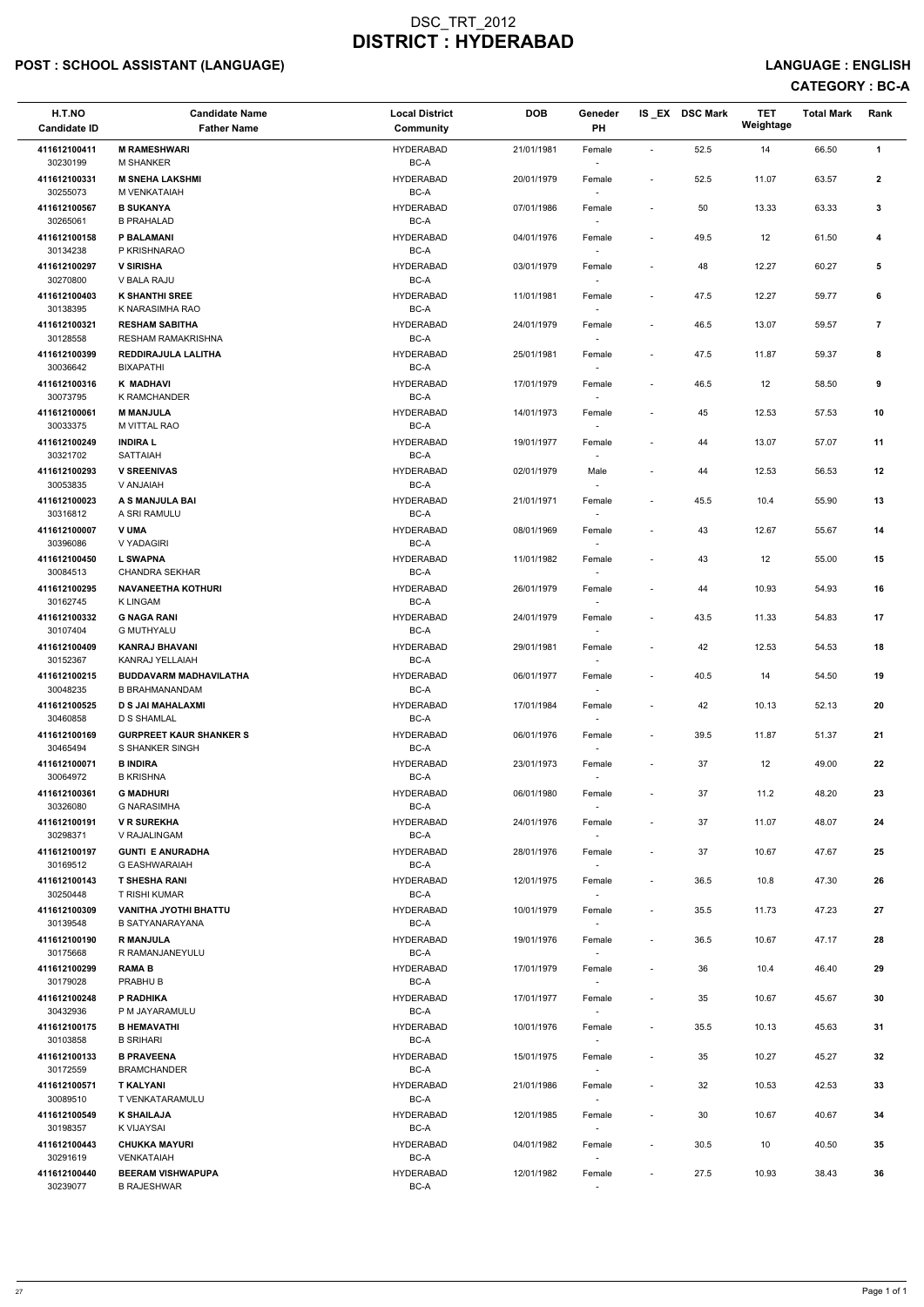# POST : SCHOOL ASSISTANT (LANGUAGE) And the state of the state of the state of the state of the state of the state of the state of the state of the state of the state of the state of the state of the state of the state of t

-

| H.T.NO<br><b>Candidate ID</b>            | <b>Candidate Name</b><br><b>Father Name</b>                            | <b>Local District</b><br><b>Community</b>    | <b>DOB</b>               | Geneder<br>PH                      |                          | IS_EX DSC Mark | <b>TET</b><br>Weightage | <b>Total Mark</b> | Rank           |
|------------------------------------------|------------------------------------------------------------------------|----------------------------------------------|--------------------------|------------------------------------|--------------------------|----------------|-------------------------|-------------------|----------------|
| 411612100447<br>30075316                 | <b>B M S JOSEPHEENA</b><br><b>B BALASHOWREELU</b>                      | <b>HYDERABAD</b><br>BC-B                     | 07/01/1982               | Female<br>$\overline{\phantom{a}}$ | $\sim$                   | 57.5           | 14.27                   | 71.77             | $\mathbf{1}$   |
| 411612100618<br>30303035                 | C L NAGA VENKATA SOWMYA<br>C SHYAM KUMAR                               | <b>HYDERABAD</b><br>BC-B                     | 14/01/1988               | Female                             | $\overline{\phantom{a}}$ | 57.5           | 12.8                    | 70.30             | $\mathbf{2}$   |
| 411612100050<br>30333780                 | <b>AMBATI SHOBHA RANI</b><br>SOMAIAH AMBATI                            | <b>HYDERABAD</b><br>$BC-B$                   | 27/01/1972               | Female<br>$\sim$                   | $\overline{\phantom{a}}$ | 54.5           | 13.47                   | 67.97             | $\mathbf{3}$   |
| 411612100084<br>30176913                 | <b>VLNKUMARI</b><br>V ANAND                                            | <b>HYDERABAD</b><br>BC-B                     | 07/01/1974               | Female<br>$\sim$                   | $\overline{\phantom{a}}$ | 52.5           | 14.53                   | 67.03             | 4              |
| 411612100323<br>30119153                 | <b>S SARITHA</b><br>S SUDERSHAN RAO                                    | <b>HYDERABAD</b><br>BC-B                     | 11/01/1979               | Female<br>$\sim$                   | $\overline{\phantom{a}}$ | 52.5           | 14.27                   | 66.77             | 5              |
| 411612100465<br>30271227                 | <b>M SARITHA</b><br><b>M DEVENDAR</b>                                  | <b>HYDERABAD</b><br>BC-B                     | 07/01/1983               | Female                             | $\overline{\phantom{a}}$ | 53.5           | 12.27                   | 65.77             | 6              |
| 411612100024<br>30028949                 | K SIVA PRASAD RAO<br>K KRISHNA                                         | <b>HYDERABAD</b><br>$BC-B$                   | 03/01/1971               | Male<br>$\sim$                     | $\overline{\phantom{a}}$ | 51             | 13.07                   | 64.07             | $\overline{7}$ |
| 411612100161<br>30409435                 | <b>K ROJA</b><br><b>K B RAMULU</b>                                     | <b>HYDERABAD</b><br>BC-B                     | 15/01/1976               | Female<br>$\sim$                   |                          | 50.5           | 13.2                    | 63.70             | 8              |
| 411612100313<br>30030182                 | <b>D VASANTHA</b><br><b>D LAXMAN</b>                                   | <b>HYDERABAD</b><br>BC-B                     | 25/01/1979               | Female<br>$\sim$                   | $\overline{\phantom{a}}$ | 52             | 11.33                   | 63.33             | 9              |
| 411612100256<br>30094422                 | <b>SASHIKALA Y</b><br>Y MALLIKARJUN                                    | <b>HYDERABAD</b><br>BC-B                     | 29/01/1978               | Female<br>$\overline{\phantom{a}}$ | $\overline{\phantom{a}}$ | 50.5           | 12.27                   | 62.77             | 10             |
| 411612100087<br>30130428                 | DACHEPALLY VENKATESHWARLU<br>SOMAIAH                                   | <b>NALGONDA</b><br>$BC-B$                    | 01/01/1974               | Male                               | $\overline{\phantom{a}}$ | 49             | 12.8                    | 61.80             | 11             |
| 411612100227<br>30044028                 | <b>GOONDLA RAVI</b><br><b>G S RANGAIAH</b>                             | <b>HYDERABAD</b><br>BC-B                     | 05/01/1977               | Male<br>$\sim$                     | $\overline{\phantom{a}}$ | 47.5           | 13.73                   | 61.23             | 12             |
| 411612100099<br>30237832                 | <b>M CHANDRA KALA</b><br>M NARASIMHA                                   | <b>HYDERABAD</b><br>BC-B                     | 05/01/1974               | Female<br>$\sim$                   |                          | 47             | 12.4                    | 59.40             | 13             |
| 411612100121<br>30402952                 | <b>UPPU BHAGYA LAKSHMI</b><br>UPPU SUBBA RAYUDU                        | ANANTHAPUR<br>BC-B                           | 02/01/1975               | Female<br>$\overline{\phantom{a}}$ | $\overline{\phantom{a}}$ | 46             | 13.2                    | 59.20             | 14             |
| 411612100036<br>30074302                 | <b>K KAVITHA</b><br><b>K RAMESH</b>                                    | <b>HYDERABAD</b><br>BC-B                     | 14/01/1972               | Female                             | $\overline{\phantom{a}}$ | 47             | 12                      | 59.00             | 15             |
| 411612100106<br>30469973                 | <b>D RAJANI KUMARI</b><br>D RAJANARAYANA                               | <b>HYDERABAD</b><br>BC-B                     | 10/01/1974               | Female<br>$\overline{\phantom{a}}$ | $\overline{\phantom{a}}$ | 46             | 11.87                   | 57.87             | 16             |
| 411612100187<br>30263940                 | <b>NASREEN SULTANA</b><br>KHAJA MOINUDDIN                              | <b>HYDERABAD</b><br>BC-B                     | 15/01/1976               | Female<br>$\overline{\phantom{a}}$ |                          | 47             | 10.8                    | 57.80             | 17             |
| 411612100103<br>30204997                 | <b>K SUDHA RANI</b><br>K RAJA LINGAM                                   | <b>HYDERABAD</b><br>BC-B<br><b>HYDERABAD</b> | 14/01/1974<br>24/01/1978 | Female                             | $\overline{\phantom{a}}$ | 46.5           | 10.67                   | 57.17             | 18             |
| 411612100270<br>30428800                 | <b>V SHIVA KUMAR</b><br>V KASHANNA                                     | BC-B                                         |                          | Male<br>$\sim$                     | $\overline{\phantom{a}}$ | 43             | 13.6                    | 56.60             | 19             |
| 411612100376<br>30174783                 | <b>REHANA BEGUM</b><br>MOHD SULEMAN                                    | <b>HYDERABAD</b><br>BC-B<br><b>HYDERABAD</b> | 09/01/1980               | Female<br>$\sim$                   | $\overline{\phantom{a}}$ | 42.5           | 13.87                   | 56.37             | 20             |
| 411612100029<br>30109107                 | A VIJAYA LAXMI<br>ANJANACHARY                                          | BC-B                                         | 17/01/1971               | Female<br>$\sim$                   | $\overline{\phantom{a}}$ | 45             | 11.2                    | 56.20             | 21             |
| 411612100178<br>30074894<br>411612100360 | <b>D SUJATHA DEVI</b><br>D SRINIVASA RAO<br><b>VUTTARAPALLI VANAJA</b> | <b>HYDERABAD</b><br>BC-B<br><b>HYDERABAD</b> | 17/01/1976<br>29/01/1980 | Female                             | $\overline{\phantom{a}}$ | 44.5           | 11.6                    | 56.10<br>56.03    | 22<br>23       |
| 30179259<br>411612100120                 | V RAMA CHARY<br><b>B DHANUJA</b>                                       | BC-B<br><b>HYDERABAD</b>                     | 01/01/1975               | Female<br>$\overline{\phantom{a}}$ | $\overline{\phantom{a}}$ | 43.5<br>45     | 12.53<br>10.8           | 55.80             | 24             |
| 30047769<br>411612100205                 | <b>B BHEEMAIAH</b><br>PARIJATHAM TUMMA                                 | BC-B<br><b>HYDERABAD</b>                     | 17/01/1976               | Female<br>$\sim$                   | $\overline{\phantom{a}}$ |                |                         |                   | 25             |
| 30043385                                 | <b>T YADAGIRI</b>                                                      | BC-B                                         |                          | Female<br>$\sim$                   | $\overline{\phantom{a}}$ | 44.5           | 11.2                    | 55.70             |                |
| 411612100252<br>30433342                 | <b>SUREKHA B</b><br><b>BAGAIAH B C</b>                                 | <b>HYDERABAD</b><br>BC-B                     | 05/01/1977               | Female<br>$\sim$                   | $\overline{\phantom{a}}$ | 44.5           | 11.2                    | 55.70             | 26             |
| 411612100129<br>30438221                 | <b>NIRUPA RANI</b><br><b>DEVI SINGH</b>                                | <b>HYDERABAD</b><br>BC-B                     | 10/01/1975               | Female                             | $\overline{\phantom{a}}$ | 42.5           | 12.67                   | 55.17             | 27             |
| 411612100417<br>30103861                 | <b>K SRINIVAS</b><br>K NARSIMHULU                                      | <b>HYDERABAD</b><br>BC-B                     | 20/01/1981               | Male<br>$\sim$                     | $\sim$                   | 42.5           | 12.67                   | 55.17             | 28             |
| 411612100326<br>30084865                 | <b>G RAVI KUMAR</b><br><b>G PAPAIAH</b>                                | <b>HYDERABAD</b><br>BC-B                     | 25/01/1979               | Male                               |                          | 44             | 10.67                   | 54.67             | 29             |

| 411612100042 | A RAJESHWARI            | <b>HYDERABAD</b> | 17/01/1972 | Female                   |        | 42   | 12    | 54.00 | 30 |
|--------------|-------------------------|------------------|------------|--------------------------|--------|------|-------|-------|----|
| 30032066     | A VISHWANATHAM          | BC-B             |            |                          |        |      |       |       |    |
| 411612100025 | T VIJAYALAKSHMI         | <b>HYDERABAD</b> | 18/01/1971 | Female                   | $\sim$ | 42.5 | 11.47 | 53.97 | 31 |
| 30076401     | T RAJA RAO              | BC-B             |            | $\overline{\phantom{a}}$ |        |      |       |       |    |
| 411612100458 | <b>B ARCHANA</b>        | <b>HYDERABAD</b> | 01/01/1982 | Female                   | $\sim$ | 40.5 | 12.93 | 53.43 | 32 |
| 30389718     | <b>B DAYANAND</b>       | BC-B             |            |                          |        |      |       |       |    |
| 411612100032 | <b>P THULASI</b>        | <b>HYDERABAD</b> | 31/01/1971 | Female                   | $\sim$ | 41   | 11.73 | 52.73 | 33 |
| 30136204     | P GOPAL                 | BC-B             |            |                          |        |      |       |       |    |
| 411612100444 | <b>PRAVEEN KUMAR P</b>  | <b>HYDERABAD</b> | 15/01/1982 | Male                     | $\sim$ | 41   | 10.67 | 51.67 | 34 |
| 30293690     | <b>MADHUSUDHAN P</b>    | BC-B             |            | $\overline{\phantom{a}}$ |        |      |       |       |    |
| 411612100559 | <b>B BHASKER</b>        | <b>HYDERABAD</b> | 25/01/1985 | Male                     |        | 41   | 10.67 | 51.67 | 35 |
| 30163520     | <b>B MAISAIAH</b>       | BC-B             |            | $\overline{\phantom{a}}$ |        |      |       |       |    |
| 411612100054 | <b>P JAYASREE</b>       | <b>HYDERABAD</b> | 05/01/1972 | Female                   | $\sim$ | 40   | 11.6  | 51.60 | 36 |
| 30065103     | P NARAYANA              | BC-B             |            | $\overline{\phantom{a}}$ |        |      |       |       |    |
| 411612100118 | <b>K SUNITHA</b>        | <b>HYDERABAD</b> | 29/01/1975 | Female                   | $\sim$ | 40   | 11.47 | 51.47 | 37 |
| 30142887     | <b>K RAMESH</b>         | BC-B             |            |                          |        |      |       |       |    |
| 411612100223 | <b>BINGEE BHAGYAMMA</b> | <b>HYDERABAD</b> | 18/01/1977 | Female                   | $\sim$ | 39   | 12.13 | 51.13 | 38 |
| 30207360     | <b>B MALLESHAM</b>      | BC-B             |            |                          |        |      |       |       |    |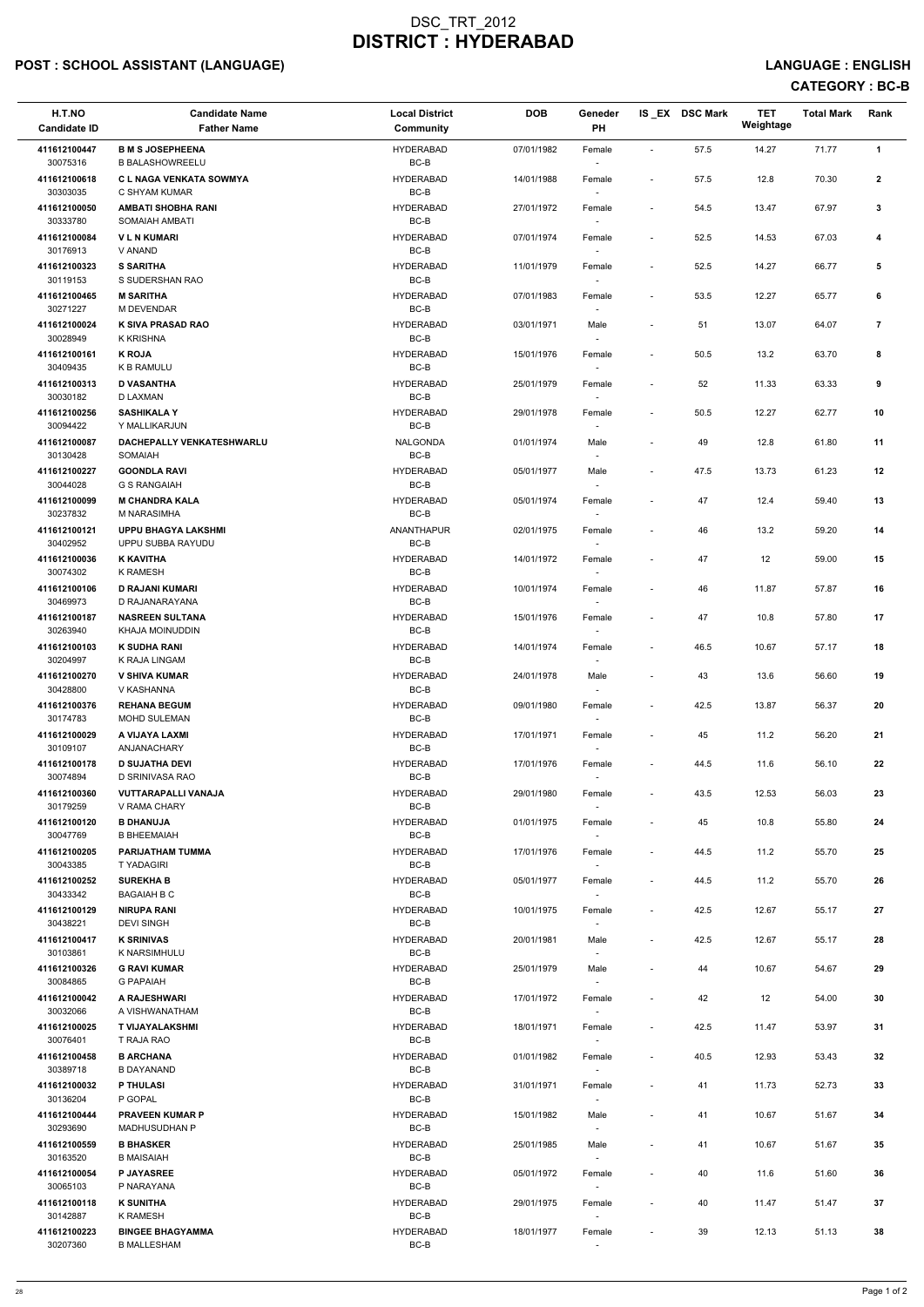# POST : SCHOOL ASSISTANT (LANGUAGE) And the state of the state of the state of the state of the state of the state of the state of the state of the state of the state of the state of the state of the state of the state of t

# CATEGORY : BC-B

| H.T.NO<br><b>Candidate ID</b> | <b>Candidate Name</b><br><b>Father Name</b>           | <b>Local District</b><br><b>Community</b> | <b>DOB</b> | Geneder<br><b>PH</b>               |                          | IS_EX DSC Mark | <b>TET</b><br>Weightage | <b>Total Mark</b> | Rank |
|-------------------------------|-------------------------------------------------------|-------------------------------------------|------------|------------------------------------|--------------------------|----------------|-------------------------|-------------------|------|
| 411612100127<br>30056296      | ANNAM MADHAVI LATHA<br>AP BHASAKAR RAO                | <b>ADILABAD</b><br>$BC-B$                 | 10/01/1975 | Female                             | $\sim$                   | 39.5           | 11.6                    | 51.10             | 39   |
| 411612100242<br>30280237      | <b>SARIKA SINGH T</b><br>PRAKASH SINGH T              | <b>HYDERABAD</b><br>$BC-B$                | 28/01/1977 | Female                             | $\overline{\phantom{a}}$ | 40.5           | 10.53                   | 51.03             | 40   |
| 411612100123<br>30418635      | <b>T SIVARANJANI</b><br><b>T KAMALAIAH</b>            | <b>HYDERABAD</b><br>$BC-B$                | 12/01/1975 | Female<br>$\overline{\phantom{a}}$ | $\overline{\phantom{a}}$ | 40.5           | 10.4                    | 50.90             | 41   |
| 411612100016<br>30099639      | <b>KAVITHA KUMAR SWAMY</b><br>M KUMARASWAMY           | <b>HYDERABAD</b><br>BC-B                  | 11/01/1970 | Female<br>$\overline{\phantom{a}}$ |                          | 39             | 11.47                   | 50.47             | 42   |
| 411612100265<br>30432937      | <b>SANDHYA RANI M</b><br>DAYANAND                     | <b>HYDERABAD</b><br>BC-B                  | 18/01/1978 | Female<br>$\overline{\phantom{a}}$ |                          | 39             | 11.47                   | 50.47             | 43   |
| 411612100045<br>30141901      | <b>MACHAN JYOTHI</b><br>M PANDURANGAM                 | <b>HYDERABAD</b><br>$BC-B$                | 30/01/1972 | Female                             | $\overline{\phantom{a}}$ | 38.5           | 11.33                   | 49.83             | 44   |
| 411612100151<br>30389487      | YASULA MANJULAVANI<br>Y BALAKRISHNA                   | <b>HYDERABAD</b><br>BC-B                  | 19/01/1975 | Female                             | $\blacksquare$           | 38.5           | 11.2                    | 49.70             | 45   |
| 411612100122<br>30061534      | <b>GS UMA MAHESHWARI</b><br>G SANJEEVA RAO            | <b>HYDERABAD</b><br>BC-B                  | 12/01/1975 | Female<br>$\overline{\phantom{a}}$ |                          | 37             | 12.27                   | 49.27             | 46   |
| 411612100195<br>30423850      | <b>M RAJI</b><br>M SUDHAKAR                           | <b>HYDERABAD</b><br>BC-B                  | 22/01/1976 | Female<br>$\sim$                   |                          | 39             | 10.27                   | 49.27             | 47   |
| 411612100246<br>30103269      | <b>B SARITHA</b><br><b>B SRINIVAS GOUD</b>            | <b>HYDERABAD</b><br>$BC-B$                | 30/01/1977 | Female<br>$\overline{\phantom{a}}$ | $\blacksquare$           | 37.5           | 11.2                    | 48.70             | 48   |
| 411612100333<br>30242626      | <b>SWARNALATHA G</b><br>RAGHAVULU G                   | <b>HYDERABAD</b><br>BC-B                  | 15/01/1979 | Female                             |                          | 37.5           | 10.8                    | 48.30             | 49   |
| 411612100062<br>30269492      | J THARAKALAKSHMI<br>J MUNI RAO                        | <b>HYDERABAD</b><br>BC-B                  | 16/01/1973 | Female<br>$\overline{\phantom{a}}$ | $\overline{\phantom{a}}$ | 38             | 10.27                   | 48.27             | 50   |
| 411612100125<br>30353596      | <b>B MADHURI</b><br><b>B SREERAMULU</b>               | <b>HYDERABAD</b><br>$BC-B$                | 23/01/1975 | Female<br>$\overline{\phantom{a}}$ |                          | 36             | 12.27                   | 48.27             | 51   |
| 411612100142<br>30451183      | <b>MOHD ABDUL SHAHID BABA</b><br>MAJEED               | <b>NALGONDA</b><br>BC-B                   | 05/01/1975 | Male<br>$\overline{\phantom{a}}$   | $\blacksquare$           | 36.5           | 10.8                    | 47.30             | 52   |
| 411612100186<br>30299490      | <b>B ARUNA</b><br><b>B SUBRAMANYAM</b>                | <b>HYDERABAD</b><br>$BC-B$                | 14/01/1976 | Female                             |                          | 37             | 10.27                   | 47.27             | 53   |
| 411612100008<br>30286580      | <b>ATTELLI RAMA DEVI</b><br><b>KRISHNAMURTHY GOUD</b> | <b>HYDERABAD</b><br>BC-B                  | 10/01/1969 | Female<br>$\overline{\phantom{a}}$ | $\overline{\phantom{a}}$ | 35.5           | 11.47                   | 46.97             | 54   |
| 411612100325<br>30046384      | <b>D RAJANI</b><br>D RAJAIAH                          | <b>HYDERABAD</b><br>BC-B                  | 20/01/1979 | Female<br>$\sim$                   |                          | 35             | 11.47                   | 46.47             | 55   |
| 411612100286<br>30409610      | <b>MADHAVIS</b><br><b>RAMAIAH S</b>                   | <b>HYDERABAD</b><br>BC-B                  | 02/01/1978 | Female                             | $\overline{\phantom{a}}$ | 36             | 10                      | 46.00             | 56   |
| 411612100064<br>30157742      | <b>M B ARCHANA</b><br>M V BALABHADRA RAO              | <b>HYDERABAD</b><br>BC-B                  | 27/01/1973 | Female<br>$\sim$                   | $\overline{\phantom{a}}$ | 34.5           | 11.07                   | 45.57             | 57   |
| 411612100420<br>30466540      | A PAVANI<br>A KRISHNA                                 | <b>HYDERABAD</b><br>BC-B                  | 28/01/1981 | Female<br>$\sim$                   |                          | 35             | 10.27                   | 45.27             | 58   |
| 411612100338<br>30435030      | <b>EDAM PADMAJA</b><br><b>EDAM VAIKUNTAM</b>          | <b>HYDERABAD</b><br>BC-B                  | 26/01/1980 | Female<br>$\sim$                   | $\overline{\phantom{a}}$ | 35             | 10.13                   | 45.13             | 59   |
| 411612100051<br>30123121      | <b>SHAKERA BIBI</b><br><b>MD ISMAIL</b>               | <b>HYDERABAD</b><br>BC-B                  | 16/01/1972 | Female                             | $\overline{\phantom{a}}$ | 33             | 11.33                   | 44.33             | 60   |
| 411612100461<br>30453494      | <b>B RADHIKA GOUD</b><br><b>B TIRUPATAHIAH GOUD</b>   | <b>HYDERABAD</b><br>BC-B                  | 10/01/1982 | Female                             | $\overline{\phantom{a}}$ | 34             | 10.27                   | 44.27             | 61   |
| 411612100236<br>30441433      | <b>M SWARNA LATHA</b><br>M VENKATAIAH                 | <b>HYDERABAD</b><br>BC-B                  | 07/01/1977 | Female<br>$\sim$                   | $\overline{\phantom{a}}$ | 32.5           | 10.4                    | 42.90             | 62   |
| 411612100556<br>30374813      | U V LAKSHMI KUMARI VODUGU<br>V SAI NAGESHWARA RAO     | <b>WEST GODAVARI</b><br>BC-B              | 06/01/1985 | Female<br>$\sim$                   | $\overline{\phantom{a}}$ | 32             | 10.53                   | 42.53             | 63   |
| 411612100434<br>30226567      | <b>B PRASANNA KUMARI</b><br><b>B PULLAIAH</b>         | <b>HYDERABAD</b><br>BC-B                  | 30/01/1982 | Female<br>$\sim$                   | $\overline{\phantom{a}}$ | 32             | 10.13                   | 42.13             | 64   |
| 411612100083<br>30364312      | <b>MEKALA ANUPAMA</b><br>M KATAMAIAH                  | <b>HYDERABAD</b><br>BC-B                  | 07/01/1974 | Female                             |                          | 31             | 10.93                   | 41.93             | 65   |
| 411612100350<br>30413953      | <b>G SAI LEELA</b><br><b>G JANGAIAH</b>               | <b>HYDERABAD</b><br>BC-B                  | 02/01/1980 | Female<br>$\sim$                   | $\overline{\phantom{a}}$ | 31             | 10.27                   | 41.27             | 66   |
| 411612100599<br>30326644      | <b>AFSHAN ROOHI</b><br>MD ABDUL ALI                   | <b>HYDERABAD</b><br>BC-B                  | 15/01/1987 | Female                             |                          | 29.5           | 10.67                   | 40.17             | 67   |

| 411612100278 | <b>B K NAGA JYOTHI</b> | HYDERABAD            | 03/01/1978 | Female | 28   | 11.87 | 39.87 | 68 |
|--------------|------------------------|----------------------|------------|--------|------|-------|-------|----|
| 30319268     | B K NAGAPPA            | BC-B                 |            |        |      |       |       |    |
| 411612100506 | KADALI KASI ANNAPURNA  | <b>EAST GODAVARI</b> | 03/01/1984 | Female | 26.5 | 11.07 | 37.57 | 69 |
| 30056170     | KADALI SURYANARAYANA   | BC-B                 |            |        |      |       |       |    |
| 411612100598 | K VISHNU VARDHAN       | HYDERABAD            | 01/01/1987 | Male   | 23.5 | 11.07 | 34.57 | 70 |
| 30430535     | <b>SATTAIAH</b>        | BC-B                 |            |        |      |       |       |    |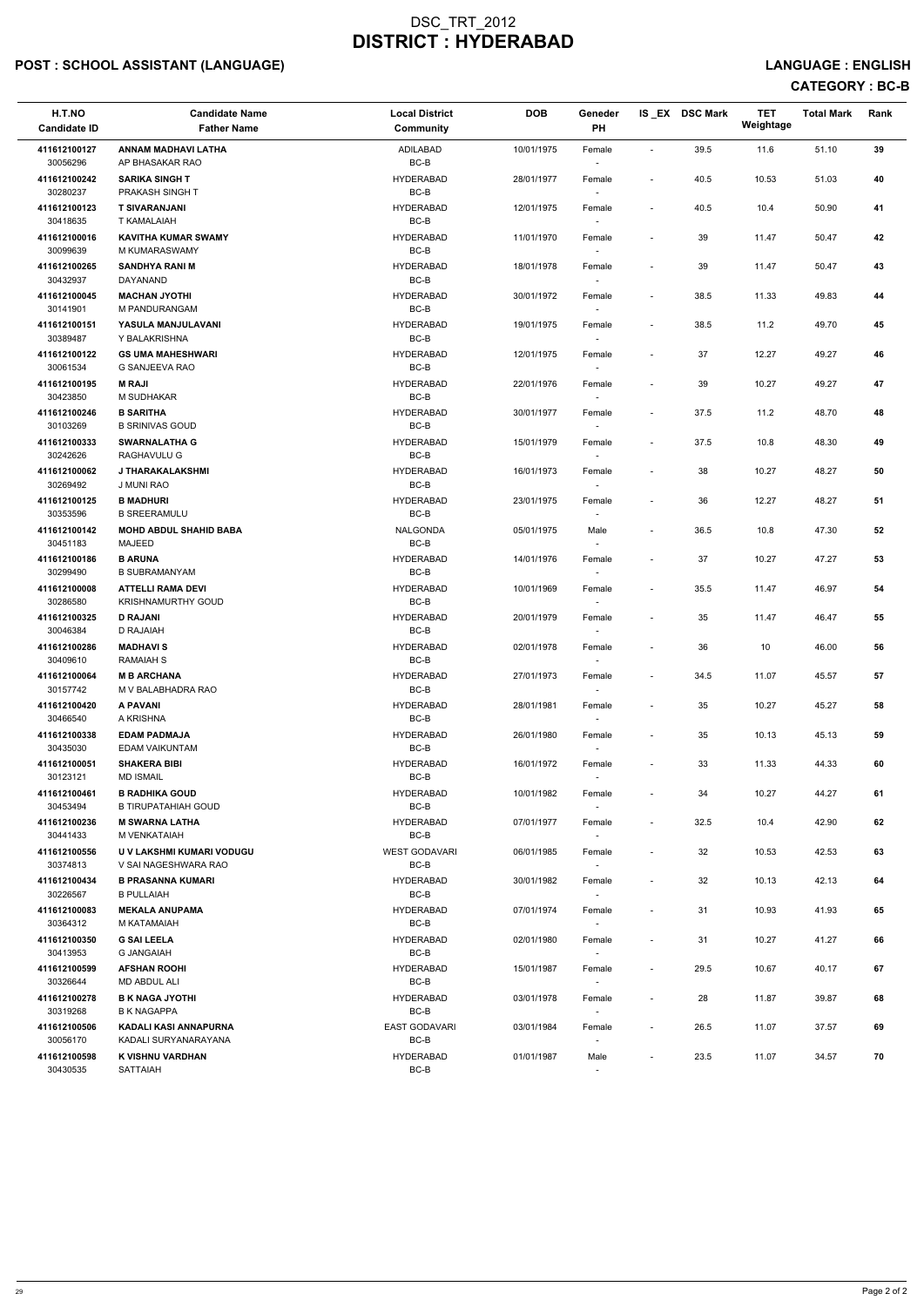# POST : SCHOOL ASSISTANT (LANGUAGE) And the state of the state of the state of the state of the state of the state of the state of the state of the state of the state of the state of the state of the state of the state of t

# CATEGORY : BC-C

| H.T.NO<br><b>Candidate ID</b>        | <b>Candidate Name</b><br><b>Father Name</b>           | <b>Local District</b><br><b>Community</b> | <b>DOB</b> | Geneder<br>PH                      |                          | IS EX DSC Mark | <b>TET</b><br>Weightage | <b>Total Mark</b> | Rank           |
|--------------------------------------|-------------------------------------------------------|-------------------------------------------|------------|------------------------------------|--------------------------|----------------|-------------------------|-------------------|----------------|
| 411612100018<br>30070477             | <b>M P SAMUEL VARAPRASAD</b><br>M P YESURATHNAM       | <b>HYDERABAD</b><br>BC-C                  | 27/01/1970 | Male<br>$\sim$                     | $\sim$                   | 57             | 13.47                   | 70.47             | $\mathbf{1}$   |
| 411612100105<br>30275684             | <b>B LAVANYA</b><br><b>B J AMRUTH</b>                 | <b>HYDERABAD</b><br>$BC-C$                | 06/01/1974 | Female                             | $\sim$                   | 54.5           | 13.2                    | 67.70             | $\mathbf{2}$   |
| 411612100520<br>30104267             | <b>G GLORIA</b><br>WILLIAM                            | <b>HYDERABAD</b><br>$BC-C$                | 10/01/1984 | Female                             | $\overline{\phantom{a}}$ | 52.5           | 12.4                    | 64.90             | 3              |
| 411612100237                         | <b>MARTHA GRACE G S</b>                               | <b>HYDERABAD</b>                          | 23/01/1977 | Female                             | $\blacksquare$           | 51.5           | 12.4                    | 63.90             | 4              |
| 30067959<br>411612100148             | G I SUDERSHANAM<br>P FLORA KIRAN KUMARI               | BC-C<br><b>HYDERABAD</b>                  | 22/01/1975 | Female                             | $\overline{\phantom{a}}$ | 49.5           | 13.2                    | 62.70             | 5              |
| 30170666                             | P DANIEL                                              | BC-C                                      |            | $\overline{\phantom{a}}$           |                          |                |                         |                   |                |
| 411612100281<br>30424774             | <b>MADHURIT</b><br>T SAMUEL SUDHAKAR                  | <b>HYDERABAD</b><br>$BC-C$                | 02/01/1978 | Female                             |                          | 49             | 12.27                   | 61.27             | 6              |
| 411612100391<br>30056881             | <b>BOTTU BLESSY HEPSIBAH</b><br><b>BISAAC</b>         | <b>HYDERABAD</b><br>$BC-C$                | 11/01/1981 | Female                             | $\blacksquare$           | 47.5           | 13.73                   | 61.23             | $\overline{7}$ |
| 411612100041<br>30296001             | <b>M SUREKHA</b><br><b>M P GABRIEL</b>                | <b>HYDERABAD</b><br>BC-C                  | 27/01/1972 | Female<br>$\sim$                   |                          | 49             | 12                      | 61.00             | 8              |
| 411612100328<br>30326619             | <b>M S SANGEETA</b><br><b>MBVSKUMAR</b>               | OTHER THAN AP<br>BC-C                     | 31/01/1979 | Female<br>$\sim$                   | $\overline{\phantom{a}}$ | 47             | 13.73                   | 60.73             | 9              |
| 411612100401<br>30333132             | <b>J LAVANYA D BURIGI</b><br><b>B ASI BABU</b>        | <b>HYDERABAD</b><br>BC-C                  | 02/01/1981 | Female                             |                          | 49             | 11.2                    | 60.20             | 10             |
| 411612100057                         | <b>T GRACE RAJA KUMARI</b>                            | <b>HYDERABAD</b><br>$BC-C$                | 03/01/1973 | Female                             |                          | 47.5           | $12 \overline{ }$       | 59.50             | 11             |
| 30440428<br>411612100152             | <b>TBSRV PRASAD</b><br><b>SADEGOPU PADMAKAR</b>       | <b>HYDERABAD</b>                          | 21/01/1975 | Male                               |                          | 47             | 12.27                   | 59.27             | 12             |
| 30431506<br>411612100059             | S DEVADANAM<br><b>P MARY SARALA</b>                   | BC-C<br><b>HYDERABAD</b>                  | 07/01/1973 | $\overline{\phantom{a}}$<br>Female | $\overline{\phantom{a}}$ | 46.5           | 12.13                   | 58.63             | 13             |
| 30441498                             | P SAMUEL PREM SAGAR                                   | BC-C                                      |            | $\sim$                             |                          |                |                         |                   |                |
| 411612100220<br>30403617             | <b>V HIMABINDU</b><br>V SOLOMON                       | <b>HYDERABAD</b><br>BC-C                  | 10/01/1977 | Female<br>$\sim$                   | $\overline{\phantom{a}}$ | 47             | 10.93                   | 57.93             | 14             |
| 411612100282<br>30127698             | <b>R SUHASINI</b><br>R PRABHU DASS                    | <b>HYDERABAD</b><br>BC-C                  | 17/01/1978 | Female                             |                          | 47             | 10.8                    | 57.80             | 15             |
| 411612100063<br>30156331             | N D S SHUSHMA KUMARI<br>N M DAVID                     | <b>HYDERABAD</b><br>BC-C                  | 25/01/1973 | Female<br>$\overline{\phantom{a}}$ |                          | 45             | 12.67                   | 57.67             | 16             |
| 411612100086<br>30200136             | <b>M RAJINI VICTORIA</b><br>M R VANDANAM              | <b>HYDERABAD</b><br>BC-C                  | 25/01/1974 | Female<br>$\overline{\phantom{a}}$ | $\overline{\phantom{a}}$ | 44.5           | 10.93                   | 55.43             | 17             |
| 411612100279<br>30269183             | <b>D KIRAN KUMAR</b><br>D CHARLES WESLEY              | <b>HYDERABAD</b><br>BC-C                  | 28/01/1978 | Male                               | $\overline{\phantom{a}}$ | 43             | 12.4                    | 55.40             | 18             |
| 411612100022                         | <b>K ANITHA KUMARI</b><br>K BHAKTHAVATASALA RAO       | <b>HYDERABAD</b><br>BC-C                  | 10/01/1970 | Female                             |                          | 44             | 11.07                   | 55.07             | 19             |
| 30047995<br>411612100164<br>30071294 | <b>P JASMINE SHARON</b><br>P PREMANANDAM              | <b>HYDERABAD</b><br>BC-C                  | 02/01/1976 | $\sim$<br>Female                   | $\overline{\phantom{a}}$ | 43.5           | 11.07                   | 54.57             | 20             |
| 411612100096                         | <b>G MANJARI MANO LATHA</b>                           | <b>HYDERABAD</b>                          | 15/01/1974 | Female                             | $\overline{\phantom{a}}$ | 43             | 11.2                    | 54.20             | 21             |
| 30136822<br>411612100287             | <b>G RAJSAMUEL</b><br>N FRIDA NIRUPAMA JAMES          | BC-C<br><b>HYDERABAD</b>                  | 09/01/1978 | $\sim$<br>Female                   | $\overline{\phantom{a}}$ | 42.5           | 11.07                   | 53.57             | 22             |
| 30259478<br>411612100003             | N J SURYA KUMAR<br><b>SP MOUNIKA SRI</b>              | BC-C<br><b>HYDERABAD</b>                  | 19/01/1968 | Female                             | $\overline{\phantom{a}}$ | 43             | 10.53                   | 53.53             | 23             |
| 30271566                             | S A PRABHUDAS                                         | BC-C                                      |            |                                    |                          |                |                         |                   |                |
| 411612100167<br>30103992             | <b>K P JYOTHI EVENGLINE</b><br>K N PRAKASHAM          | <b>HYDERABAD</b><br>BC-C                  | 19/01/1976 | Female<br>$\sim$                   | $\overline{\phantom{a}}$ | 41.5           | 11.47                   | 52.97             | 24             |
| 411612100065<br>30156216             | <b>K ANITHA RAJINI</b><br>K B ASHIRVADAM              | <b>HYDERABAD</b><br>BC-C                  | 30/01/1973 | Female<br>$\sim$                   | $\blacksquare$           | 42.5           | 10.4                    | 52.90             | 25             |
| 411612100509<br>30229631             | ARUNA ANANDA PRIYA<br><b>THOMAS JOSEPH</b>            | <b>HYDERABAD</b><br>BC-C                  | 11/01/1984 | Female<br>$\sim$                   | $\overline{\phantom{a}}$ | 42.5           | 10.13                   | 52.63             | 26             |
| 411612100210<br>30068850             | <b>NUKATHOTI SHAILAJA</b><br>NUKATHOTI VEERARAGHAVULU | <b>HYDERABAD</b><br>BC-C                  | 21/01/1977 | Female                             | $\overline{\phantom{a}}$ | 41.5           | 11.07                   | 52.57             | 27             |
| 411612100021<br>30420480             | <b>JANTHIKA HEBRON</b><br>J ASEERVADAM                | <b>HYDERABAD</b><br>BC-C                  | 26/01/1970 | Male                               | $\overline{\phantom{a}}$ | 40.5           | 11.87                   | 52.37             | 28             |
| 411612100457                         | <b>CH LEENA SUMALIKA</b>                              | <b>HYDERABAD</b>                          | 28/01/1982 | $\sim$<br>Female                   | $\overline{\phantom{a}}$ | 40.5           | 11.87                   | 52.37             | 29             |
| 30040970<br>411612100150             | <b>CH SUKUMAR</b><br><b>CH YESUMANI</b>               | BC-C<br><b>HYDERABAD</b>                  | 14/01/1975 | $\sim$<br>Female                   | $\overline{\phantom{a}}$ | 41             | 11.33                   | 52.33             | 30             |
| 30437183                             | CH CHANDRAIAH                                         | BC-C                                      |            |                                    |                          |                |                         |                   |                |
| 411612100467<br>30138363             | <b>S ANITHA KUMARI</b><br>S DAVID                     | <b>HYDERABAD</b><br>BC-C                  | 16/01/1983 | Female                             | $\overline{\phantom{a}}$ | 41             | 11.33                   | 52.33             | 31             |
| 411612100240<br>30454117             | <b>B SUNITHA</b><br><b>B DEVANANDAM</b>               | <b>HYDERABAD</b><br>BC-C                  | 06/01/1977 | Female                             | $\overline{\phantom{a}}$ | 39.5           | 12.8                    | 52.30             | 32             |
| 411612100374                         | <b>M SREELATHA</b>                                    | <b>HYDERABAD</b>                          | 24/01/1980 | Female                             |                          | 41.5           | 10.8                    | 52.30             | 33             |
| 30400589<br>411612100432             | M ROOSEVELT<br><b>PRASHANTHI G</b>                    | BC-C<br><b>HYDERABAD</b>                  | 20/01/1982 | $\overline{\phantom{a}}$<br>Female |                          | 41             | 11.07                   | 52.07             | 34             |
| 30338312                             | G NOBLE DEV RAJ                                       | BC-C                                      |            | $\sim$                             |                          |                |                         |                   |                |
| 411612100030<br>30441946             | <b>K RUTH NISCHALA</b><br>K L VIJJAI                  | <b>HYDERABAD</b><br>BC-C                  | 02/01/1971 | Female<br>$\sim$                   | $\overline{\phantom{a}}$ | 41.5           | 10.27                   | 51.77             | 35             |
| 411612100308<br>30052848             | <b>P S ANN GLORY</b><br>PG SATYANANDAM                | <b>HYDERABAD</b><br>BC-C                  | 09/01/1979 | Female<br>$\sim$                   | $\overline{\phantom{a}}$ | 41.5           | 10                      | 51.50             | 36             |
| 411612100140<br>30254811             | <b>G KARPAGAM</b><br>R GOPALAN                        | <b>HYDERABAD</b><br>BC-C                  | 08/01/1975 | Female<br>$\sim$                   | $\sim$                   | 38.5           | 12.93                   | 51.43             | 37             |
| 411612100485<br>30117061             | P PERSIS<br>P NEHEMIAH                                | <b>HYDERABAD</b><br>BC-C                  | 07/01/1983 | Female                             |                          | 41             | 10.27                   | 51.27             | 38             |
|                                      |                                                       |                                           |            |                                    |                          |                |                         |                   |                |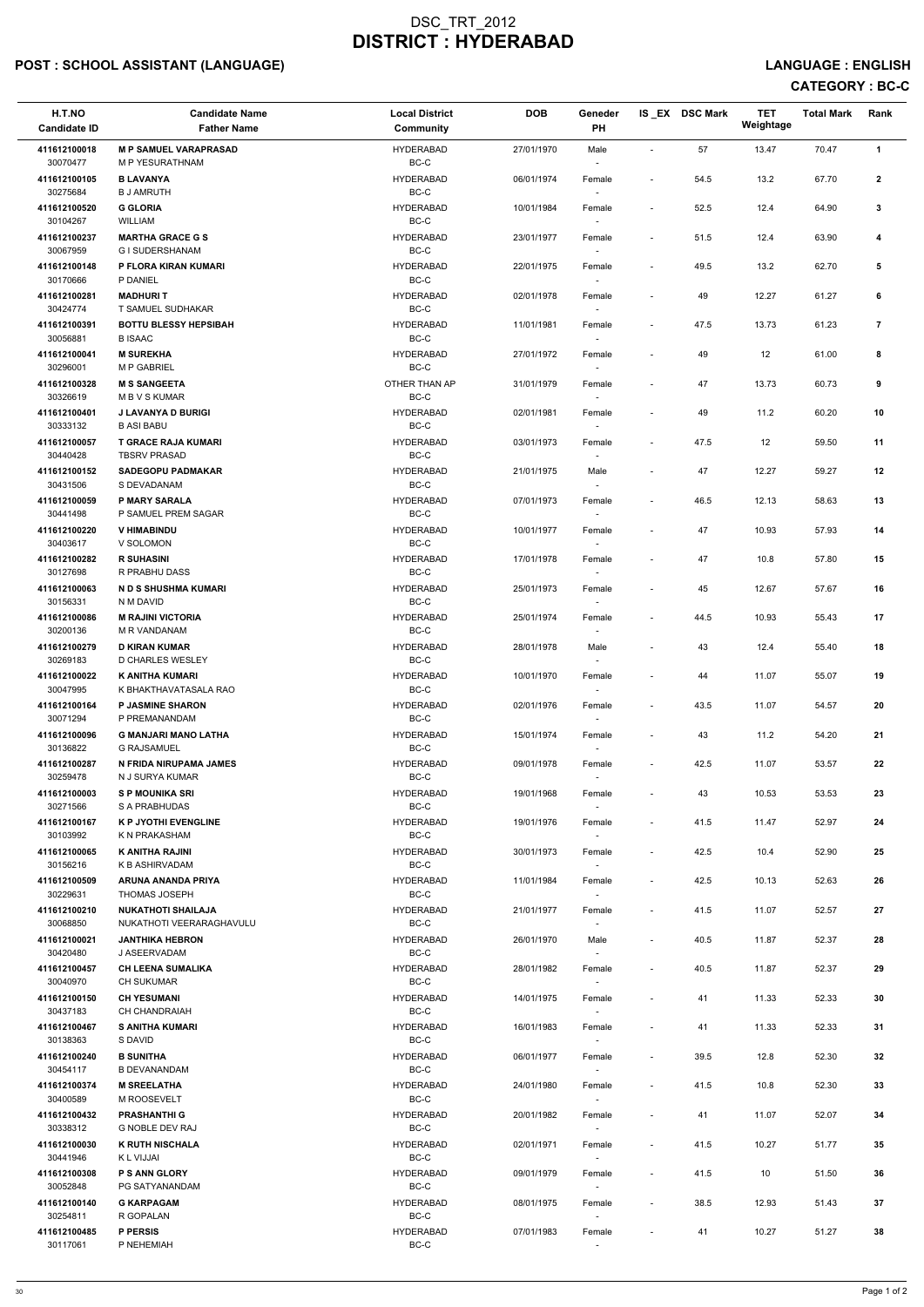# POST : SCHOOL ASSISTANT (LANGUAGE) And the state of the state of the state of the state of the state of the state of the state of the state of the state of the state of the state of the state of the state of the state of t

| H.T.NO<br><b>Candidate ID</b>            | <b>Candidate Name</b><br><b>Father Name</b>                        | <b>Local District</b><br>Community   | <b>DOB</b>               | Geneder<br>PH                      |                                    | IS_EX DSC Mark | <b>TET</b><br>Weightage | <b>Total Mark</b> | Rank     |
|------------------------------------------|--------------------------------------------------------------------|--------------------------------------|--------------------------|------------------------------------|------------------------------------|----------------|-------------------------|-------------------|----------|
| 411612100429<br>30231040                 | <b>J ANNIE</b><br><b>JILLELLA LAZARUS</b>                          | <b>HYDERABAD</b><br>BC-C             | 14/01/1982               | Female<br>$\sim$                   | $\sim$                             | 40.5           | 10.53                   | 51.03             | 39       |
| 411612100362<br>30246781                 | <b>H AUGUSTINA ESTHER</b><br><b>H S SRINIVAS</b>                   | <b>HYDERABAD</b><br>BC-C             | 03/01/1980               | Female                             | $\sim$                             | 39.5           | 11.47                   | 50.97             | 40       |
| 411612100532<br>30255010                 | P NIREEKSHANA<br>P C EMMANUEL                                      | <b>HYDERABAD</b><br>$BC-C$           | 17/01/1985               | Female                             | $\overline{\phantom{a}}$           | 38.5           | 12.4                    | 50.90             | 41       |
| 411612100394<br>30190600                 | <b>B THABITHA</b><br><b>B CHANDRA SHEKAR</b>                       | <b>HYDERABAD</b><br>$BC-C$           | 15/01/1981               | Female<br>$\sim$                   | $\overline{\phantom{a}}$           | 39             | 11.73                   | 50.73             | 42       |
| 411612100523<br>30325853                 | H MANJULATHA<br>H PREM DAS                                         | <b>HYDERABAD</b><br>$BC-C$           | 01/01/1984               | Female<br>$\sim$                   | $\overline{\phantom{a}}$           | 40             | 10.67                   | 50.67             | 43       |
| 411612100517<br>30400133                 | <b>DIANA PEREJI</b><br>P YESUDAYAKAR RAO                           | <b>HYDERABAD</b><br>BC-C             | 04/01/1984               | Female<br>$\sim$                   | $\sim$                             | 39             | 11.6                    | 50.60             | 44       |
| 411612100079<br>30419950                 | P JOHN BABU<br>P ABRAHAM SREENIVAS                                 | <b>HYDERABAD</b><br>$BC-C$           | 25/01/1974               | Male                               | $\overline{\phantom{a}}$           | 36.5           | 13.2                    | 49.70             | 45       |
| 411612100176<br>30422633                 | <b>KODAVALLI SRIDEVI</b><br>K SOMAIAH                              | <b>HYDERABAD</b><br>$BC-C$           | 11/01/1976               | Female<br>$\sim$                   | $\overline{\phantom{a}}$           | 37.5           | 12.13                   | 49.63             | 46       |
| 411612100384<br>30451744                 | <b>M MARY NALINI</b><br>M MANIKYA RAO                              | <b>HYDERABAD</b><br>BC-C             | 15/01/1981               | Female<br>$\sim$                   | $\overline{\phantom{a}}$           | 37.5           | 11.6                    | 49.10             | 47       |
| 411612100232<br>30306554                 | <b>JERUSHA</b><br>PRASANNA KUMAR                                   | <b>KARIMNAGAR</b><br>BC-C            | 11/01/1977               | Female<br>$\sim$                   | $\overline{\phantom{a}}$           | 37             | 10.93                   | 47.93             | 48       |
| 411612100075<br>30045002                 | <b>GAJJAPAGU KEGIYA</b><br><b>G CHINNA RAMUDU</b>                  | <b>HYDERABAD</b><br>BC-C             | 01/01/1973               | Female                             | $\sim$                             | 37.5           | 10.27                   | 47.77             | 49       |
| 411612100272<br>30331381                 | <b>KANNIE C</b><br><b>CJ LIVINGSTONE</b>                           | <b>HYDERABAD</b><br>$BC-C$           | 03/01/1978               | Female                             | $\sim$                             | 36.5           | 10.93                   | 47.43             | 50       |
| 411612100483<br>30447426                 | <b>SPENCERS LADY DIANA</b><br>C ENOCH DAVID                        | <b>HYDERABAD</b><br>BC-C             | 30/01/1983               | Female<br>$\sim$                   | $\overline{\phantom{a}}$           | 37             | 10.4                    | 47.40             | 51       |
| 411612100028<br>30305363<br>411612100131 | PADMAJA BEULAH DURGAM<br>PADMA RAO D<br><b>T SHERLEY MADHULIKA</b> | ADILABAD<br>BC-C<br><b>HYDERABAD</b> | 04/01/1971<br>25/01/1975 | Female<br>$\sim$<br>Female         | $\overline{\phantom{a}}$<br>$\sim$ | 36<br>36       | 11.07<br>11.07          | 47.07<br>47.07    | 52<br>53 |
| 30219005                                 | T V AMBROSE                                                        | BC-C                                 |                          | $\sim$                             |                                    |                |                         |                   |          |
| 411612100254<br>30326915                 | <b>K BUELAH SUSAN</b><br>K CH BABU RAO                             | <b>HYDERABAD</b><br>BC-C             | 04/01/1978               | Female<br>$\sim$                   | $\overline{\phantom{a}}$           | 36             | 10.8                    | 46.80             | 54       |
| 411612100170<br>30169927                 | <b>M ANITHA</b><br>M PRABHAKER                                     | <b>HYDERABAD</b><br>BC-C             | 08/01/1976               | Female<br>$\sim$                   | $\overline{\phantom{a}}$           | 36.5           | 10.13                   | 46.63             | 55       |
| 411612100407<br>30335658                 | K SUVARTHA SUSHMITHA<br><b>K B PRASAD</b>                          | <b>HYDERABAD</b><br>BC-C             | 14/01/1981               | Female                             | $\overline{\phantom{a}}$           | 35.5           | 10.13                   | 45.63             | 56       |
| 411612100609<br>30299789                 | <b>D C LAVANYA</b><br>D CALEB                                      | <b>HYDERABAD</b><br>BC-C             | 12/01/1987               | Female<br>$\sim$                   | $\sim$                             | 35.5           | 10.13                   | 45.63             | 57       |
| 411612100209<br>30296726                 | <b>ROSELINE PRISCILLA K</b><br>K CH BABU RAO                       | <b>HYDERABAD</b><br>BC-C             | 19/01/1977               | Female<br>$\overline{\phantom{a}}$ | $\overline{\phantom{a}}$           | 34             | 11.47                   | 45.47             | 58       |
| 411612100381<br>30253783                 | <b>B JAYANTHI</b><br><b>B PRABHAKAR RAO</b>                        | <b>HYDERABAD</b><br>BC-C             | 01/01/1981               | Female<br>$\sim$                   | $\sim$                             | 33             | 12.4                    | 45.40             | 59       |
| 411612100145<br>30254931                 | I ARUNA KUMARI<br>I JAYA RAO                                       | <b>HYDERABAD</b><br>BC-C             | 13/01/1975               | Female<br>$\sim$                   | $\sim$                             | 35             | 10                      | 45.00             | 60       |
| 411612100608<br>30334293                 | <b>SHARON RUTH ROSHINI</b><br>J K JOHNSON                          | <b>HYDERABAD</b><br>BC-C             | 26/01/1987               | Female                             | $\sim$                             | 33.5           | 11.07                   | 44.57             | 61       |
| 411612100437<br>30241120                 | <b>CH VERONICA PRIYADARSHINI</b><br>CH PETER PRASAD                | <b>HYDERABAD</b><br>BC-C             | 17/01/1982               | Female<br>$\sim$                   | $\sim$                             | 33.5           | 10.93                   | 44.43             | 62       |
| 411612100264<br>30059226                 | <b>SUDHAM</b><br>PRAKASHAM M                                       | <b>HYDERABAD</b><br>BC-C             | 02/01/1978               | Female<br>$\sim$                   | $\overline{\phantom{a}}$           | 34             | 10.4                    | 44.40             | 63       |
| 411612100339<br>30057112                 | <b>M JACINTH</b><br>VIJAYAKUMAR                                    | <b>HYDERABAD</b><br>BC-C             | 27/01/1980               | Female<br>$\sim$                   | $\sim$                             | 32             | 11.2                    | 43.20             | 64       |
| 411612100207<br>30314151                 | <b>MARY MANIKYA VEENA</b><br><b>ISRAEL MA</b>                      | <b>HYDERABAD</b><br>BC-C             | 21/01/1976               | Female<br>$\overline{\phantom{a}}$ | $\sim$                             | 32.5           | 10.27                   | 42.77             | 65       |
| 411612100199<br>30301827                 | <b>CH SWATHI JAYA KUMARI</b><br>CH JAGADEESH BABU                  | <b>HYDERABAD</b><br>BC-C             | 15/01/1976               | Female<br>$\sim$                   | $\sim$                             | 32             | 10.27                   | 42.27             | 66       |
| 411612100507<br>30102247                 | K VIJAYA KUMARI<br>K PRAKASHAM                                     | <b>HYDERABAD</b><br>BC-C             | 12/01/1984               | Female<br>$\sim$                   | $\sim$                             | 31             | 10.67                   | 41.67             | 67       |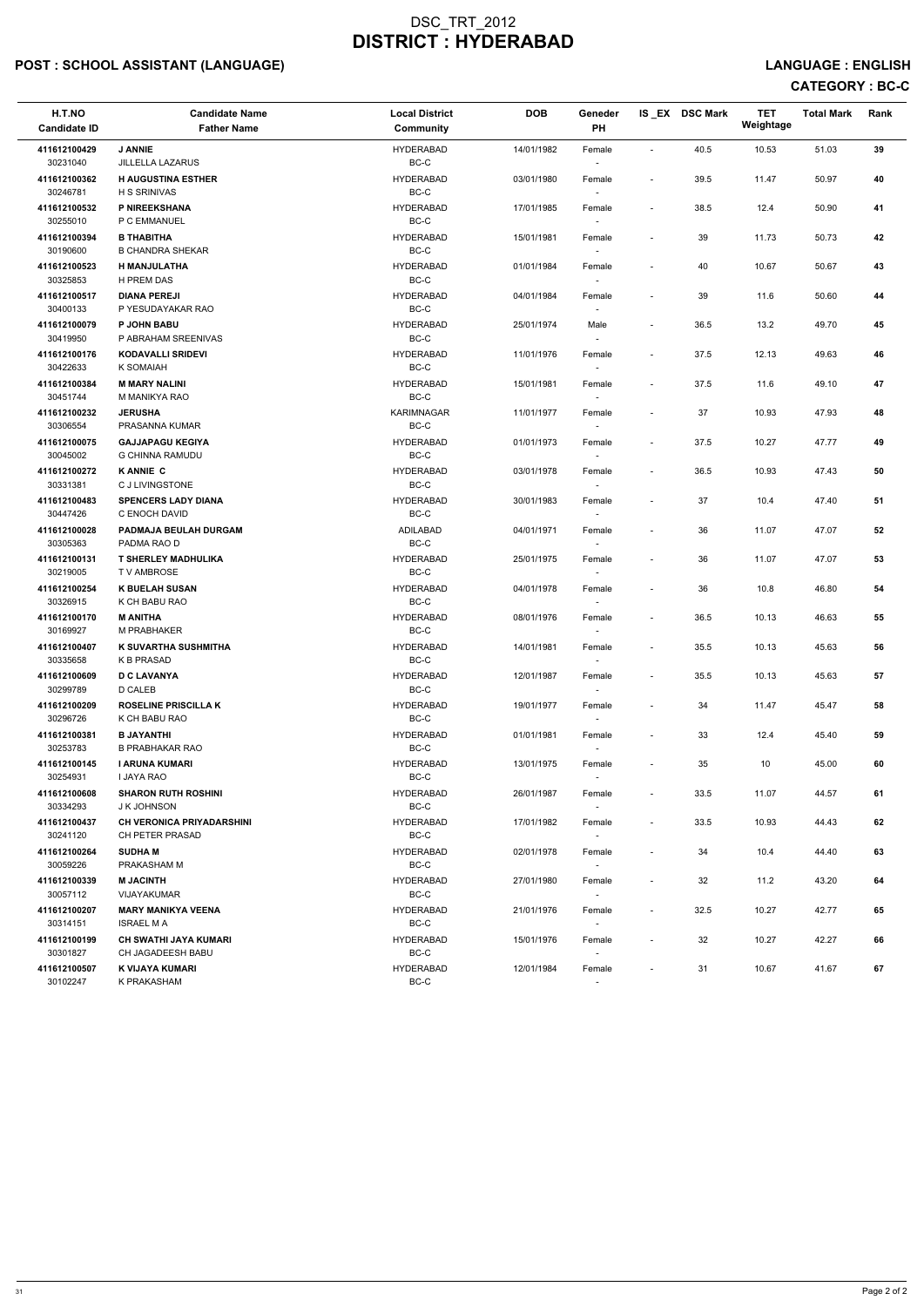# POST : SCHOOL ASSISTANT (LANGUAGE) And the state of the state of the state of the state of the state of the state of the state of the state of the state of the state of the state of the state of the state of the state of t

# CATEGORY : BC-D

| H.T.NO<br><b>Candidate ID</b> | <b>Candidate Name</b><br><b>Father Name</b>          | <b>Local District</b><br><b>Community</b> | <b>DOB</b> | Geneder<br>PH                      |                          | IS_EX DSC Mark | <b>TET</b><br>Weightage | <b>Total Mark</b> | Rank           |
|-------------------------------|------------------------------------------------------|-------------------------------------------|------------|------------------------------------|--------------------------|----------------|-------------------------|-------------------|----------------|
| 411612100413                  | <b>NARAM SRIDEVI</b>                                 | <b>HYDERABAD</b>                          | 01/01/1981 | Female                             |                          | 54             | 13.73                   | 67.73             | $\mathbf{1}$   |
| 30188270                      | NARAM SATHYANARAYANA                                 | BC-D                                      |            | $\overline{\phantom{a}}$           |                          |                |                         |                   |                |
| 411612100149<br>30088251      | <b>RK PADMAPRIYA</b><br>R KANDA SWAMY                | <b>HYDERABAD</b><br>BC-D                  | 31/01/1975 | Female                             |                          | 53             | 14.53                   | 67.53             | $\mathbf{2}$   |
| 411612100564<br>30414562      | <b>E MALLESHAM</b><br>E VEERAIAH                     | <b>HYDERABAD</b><br>BC-D                  | 12/01/1985 | Male                               | $\overline{\phantom{a}}$ | 56             | 11.2                    | 67.20             | 3              |
| 411612100345<br>30088143      | <b>SETTY KALYANI</b><br>S SHASHI BHUSHAN             | <b>HYDERABAD</b><br>BC-D                  | 20/01/1980 | Female                             |                          | 55.5           | 10.8                    | 66.30             | 4              |
| 411612100162                  | V INDIRA MUDIRAJ                                     | <b>HYDERABAD</b>                          | 15/01/1976 | Female                             |                          | 52             | 13.07                   | 65.07             | 5              |
| 30164284<br>411612100135      | V NARAYANA<br><b>GUJJULA VIJAYA LAXMI</b>            | BC-D<br><b>HYDERABAD</b>                  | 31/01/1975 | $\sim$<br>Female                   |                          | 51             | 12.13                   | 63.13             | 6              |
| 30249791<br>411612100038      | <b>GUJJULA YADAIAH</b><br><b>G MEENA BAI</b>         | BC-D<br><b>HYDERABAD</b>                  | 10/01/1972 | Female                             | $\overline{\phantom{a}}$ | 50.5           | 12.27                   | 62.77             | $\overline{7}$ |
| 30134941<br>411612100076      | <b>G RAMULU</b><br><b>S PRATHIMA</b>                 | BC-D<br><b>HYDERABAD</b>                  | 06/01/1973 | Female                             | $\overline{\phantom{a}}$ | 50             | 12.67                   | 62.67             | 8              |
| 30157556<br>411612100046      | S PANDURANGAM                                        | BC-D<br><b>HYDERABAD</b>                  |            | $\sim$                             |                          |                |                         |                   |                |
| 30404408                      | <b>G RAJANI</b><br><b>G SATYAM</b>                   | BC-D                                      | 02/01/1972 | Female<br>$\overline{\phantom{a}}$ |                          | 49.5           | 12                      | 61.50             | 9              |
| 411612100026                  | <b>VINUTHA</b>                                       | <b>HYDERABAD</b>                          | 22/01/1971 | Female                             | $\overline{\phantom{a}}$ | 48             | 13.33                   | 61.33             | 10             |
| 30346137<br>411612100348      | S LAXMIPATHI<br><b>THONUPUNOORI LOHITH</b>           | BC-D<br><b>NALGONDA</b>                   | 10/01/1980 | $\overline{\phantom{a}}$<br>Male   |                          | 48             | 13.33                   | 61.33             | 11             |
| 30155027                      | <b>ANJAIAH</b>                                       | BC-D                                      |            |                                    |                          |                |                         |                   |                |
| 411612100219<br>30085532      | <b>K S SUNEETHA</b><br>K SATHYANARAYANA              | <b>HYDERABAD</b><br>BC-D                  | 09/01/1977 | Female<br>$\overline{\phantom{a}}$ | $\overline{\phantom{a}}$ | 47.5           | 13.33                   | 60.83             | 12             |
| 411612100294<br>30298477      | <b>K ARUNDHATI</b><br><b>PUNNAM</b>                  | <b>HYDERABAD</b><br>BC-D                  | 05/01/1979 | Female<br>$\overline{\phantom{a}}$ |                          | 47.5           | 13.33                   | 60.83             | 13             |
| 411612100244                  | <b>D GIRIJA KUMARI</b>                               | <b>HYDERABAD</b>                          | 04/01/1977 | Female                             | $\overline{\phantom{a}}$ | 48             | 12.8                    | 60.80             | 14             |
| 30176720<br>411612100477      | D V SAIBABA<br><b>ANURADHA V</b>                     | BC-D<br><b>HYDERABAD</b>                  | 11/01/1983 | Female                             | $\overline{\phantom{a}}$ | 48             | 12.13                   | 60.13             | 15             |
| 30126344<br>411612100490      | SOMARAJU V<br>N NAVANEETHA                           | BC-D<br><b>HYDERABAD</b>                  | 18/01/1983 | Female                             |                          | 47.5           | 11.6                    | 59.10             | 16             |
| 30173690<br>411612100414      | N DASS<br>K VIJAYA LAXMI                             | BC-D<br><b>HYDERABAD</b>                  | 06/01/1981 | $\overline{\phantom{a}}$<br>Female | $\overline{\phantom{a}}$ | 47.5           | 11.33                   | 58.83             | 17             |
| 30099077                      | K VEERANNA<br><b>MANILA YENUGUDHATI</b>              | BC-D<br><b>HYDERABAD</b>                  |            | $\sim$                             |                          |                |                         |                   |                |
| 411612100136<br>30038451      | RAMA RAJU YENUGUDHATI                                | BC-D                                      | 31/01/1975 | Female                             |                          | 46.5           | 12.27                   | 58.77             | 18             |
| 411612100406<br>30212239      | <b>S YASHODA</b><br>S GATTAIAH                       | <b>HYDERABAD</b><br>BC-D                  | 13/01/1981 | Female                             | $\overline{\phantom{a}}$ | 46             | 12.27                   | 58.27             | 19             |
| 411612100203<br>30228744      | P SUDHA MADHURI<br>P PRAHALAD                        | <b>MAHABUBNAGAR</b><br>BC-D               | 04/01/1976 | Female                             | $\overline{\phantom{a}}$ | 46.5           | 11.73                   | 58.23             | 20             |
| 411612100575<br>30183086      | <b>ARCHANA N</b><br>YADAGIRI N                       | <b>HYDERABAD</b><br>BC-D                  | 08/01/1986 | Female<br>$\sim$                   |                          | 46             | 12                      | 58.00             | 21             |
| 411612100302<br>30292989      | <b>S MAYURI</b><br>S SURESH                          | <b>HYDERABAD</b><br>BC-D                  | 08/01/1979 | Female                             |                          | 45.5           | 12.13                   | 57.63             | 22             |
| 411612100383<br>30045305      | <b>C.CHANDRA SHEKAR.</b><br>C SANJEEVA               | <b>HYDERABAD</b><br>BC-D                  | 20/01/1981 | Male                               | $\overline{\phantom{a}}$ | 43.5           | 14                      | 57.50             | 23             |
| 411612100183                  | <b>P ANITHA</b>                                      | <b>HYDERABAD</b>                          | 31/01/1976 | Female                             | $\overline{\phantom{a}}$ | 45             | 12.13                   | 57.13             | 24             |
| 30395867<br>411612100486      | P KRISHNA<br><b>V HEMALATHA</b>                      | BC-D<br><b>CHITTOOR</b>                   | 10/01/1983 | $\sim$<br>Female                   |                          | 47             | 10.13                   | 57.13             | 25             |
| 30390860                      | V NAGARAJU                                           | BC-D                                      |            | $\sim$                             |                          |                |                         |                   |                |
| 411612100475<br>30073502      | <b>GAJULA SWARNA LATHA</b><br><b>G NARSING RAO</b>   | <b>HYDERABAD</b><br>BC-D                  | 03/01/1983 | Female<br>$\sim$                   | $\overline{\phantom{a}}$ | 44.5           | 12.53                   | 57.03             | 26             |
| 411612100288<br>30266699      | <b>CD ARCHANA</b><br>C DAYANAND                      | <b>HYDERABAD</b><br>BC-D                  | 16/01/1978 | Female                             | $\overline{\phantom{a}}$ | 46.5           | 10.4                    | 56.90             | 27             |
| 411612100385<br>30025372      | <b>J SRI VANI</b><br>V GNANESHWAR                    | <b>HYDERABAD</b><br>BC-D                  | 14/01/1981 | Female<br>$\overline{\phantom{a}}$ | $\overline{\phantom{a}}$ | 46.5           | 10.13                   | 56.63             | 28             |
| 411612100251<br>30325101      | <b>MAYA BHARGAVI MADHAM</b><br><b>BADRI NARAYANA</b> | <b>HYDERABAD</b><br>BC-D                  | 23/01/1977 | Female<br>$\overline{\phantom{a}}$ |                          | 44.5           | 11.73                   | 56.23             | 29             |
| 411612100037                  | <b>GADAM VIJAYA LAKSHMI</b>                          | <b>HYDERABAD</b>                          | 26/01/1972 | Female                             | $\overline{\phantom{a}}$ | 45             | 11.07                   | 56.07             | 30             |
| 30069488<br>411612100102      | <b>G MALLAIAH</b><br>A SUREKHA                       | BC-D<br><b>HYDERABAD</b>                  | 10/01/1974 | $\sim$<br>Female                   |                          | 45             | 10.4                    | 55.40             | 31             |
| 30388930                      | A MANOHAR RAO                                        | BC-D                                      |            |                                    |                          |                |                         |                   |                |
| 411612100097<br>30027983      | <b>K ROOPA</b><br>V KODHANDA RAMAN                   | <b>HYDERABAD</b><br>BC-D                  | 19/01/1974 | Female                             | $\overline{\phantom{a}}$ | 45             | 10.27                   | 55.27             | 32             |
| 411612100179                  | <b>B PRASHANTHI</b>                                  | <b>HYDERABAD</b>                          | 19/01/1976 | Female                             |                          | 43             | 11.6                    | 54.60             | 33             |
| 30298968<br>411612100114      | <b>B KRISHNAKUMAR</b><br><b>SHREE LATA CHINTALA</b>  | BC-D<br><b>HYDERABAD</b>                  | 16/01/1975 | $\blacksquare$<br>Female           | $\overline{\phantom{a}}$ | 42.5           | 11.87                   | 54.37             | 34             |
| 30336230<br>411612100402      | <b>NARSIMHA C</b><br><b>G S SWAPNA</b>               | BC-D<br><b>HYDERABAD</b>                  | 08/01/1981 | $\overline{\phantom{a}}$<br>Female | $\overline{\phantom{a}}$ | 42.5           | 11.87                   | 54.37             | 35             |
| 30163012                      | <b>G S RAVENDAR</b>                                  | BC-D                                      |            | $\sim$                             |                          |                |                         |                   |                |
| 411612100526<br>30109645      | P SOWJANYA<br>P KISTAPPA                             | <b>HYDERABAD</b><br>BC-D                  | 20/01/1984 | Female<br>$\sim$                   | $\overline{\phantom{a}}$ | 42.5           | 11.73                   | 54.23             | 36             |
| 411612100194<br>30174468      | <b>CHEKKA LALITHA</b><br>CH YADAIAH                  | <b>HYDERABAD</b><br>BC-D                  | 06/01/1976 | Female<br>$\overline{\phantom{a}}$ | $\overline{\phantom{a}}$ | 42.5           | 11.6                    | 54.10             | 37             |
| 411612100343<br>30240302      | <b>P SUNITHA</b><br>P ANJILAL                        | <b>HYDERABAD</b><br>BC-D                  | 14/01/1980 | Female                             |                          | 40.5           | 13.6                    | 54.10             | 38             |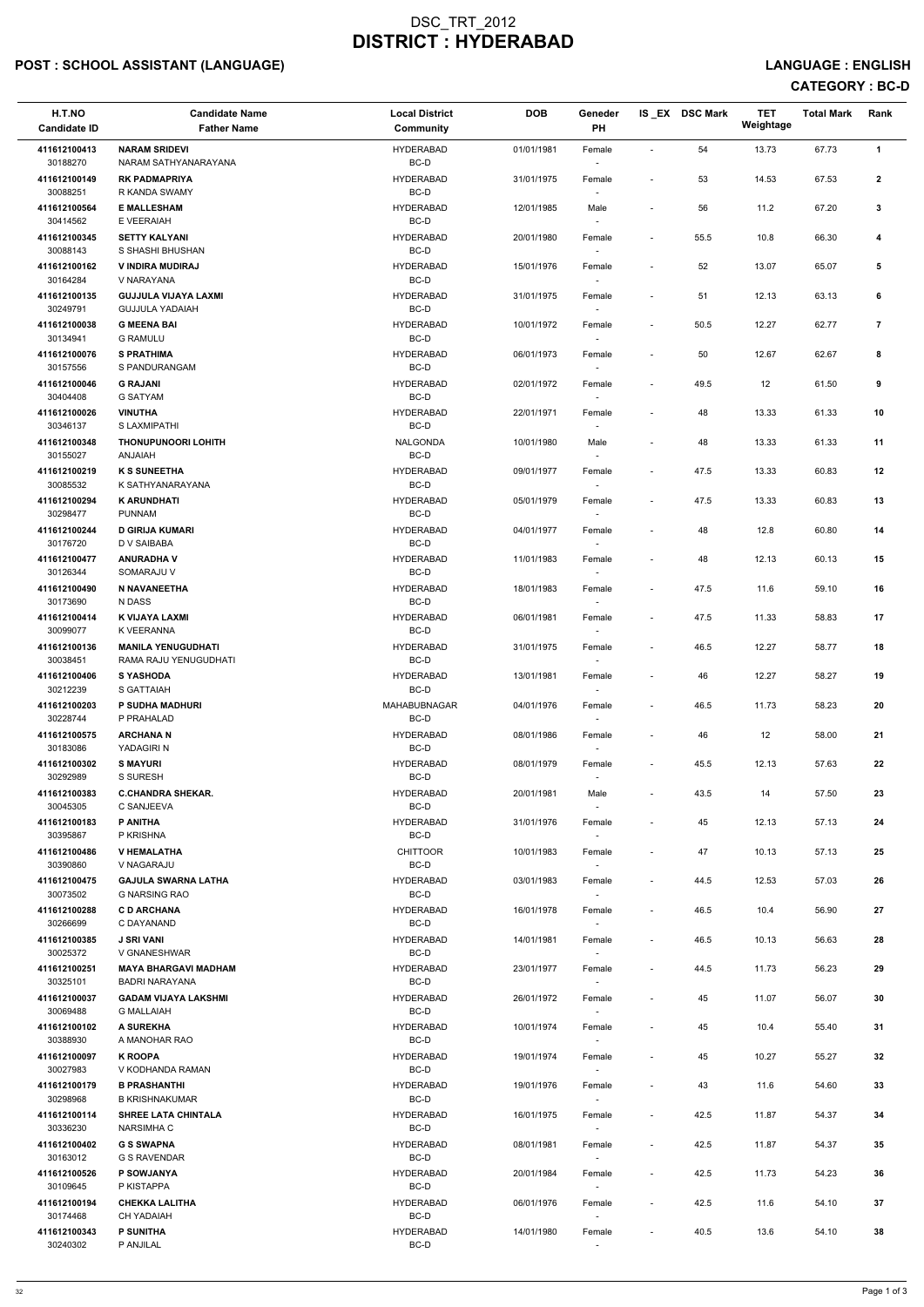# POST : SCHOOL ASSISTANT (LANGUAGE) And the state of the state of the state of the state of the state of the state of the state of the state of the state of the state of the state of the state of the state of the state of t

# CATEGORY : BC-D

| H.T.NO<br><b>Candidate ID</b> | <b>Candidate Name</b><br><b>Father Name</b>        | <b>Local District</b><br>Community | <b>DOB</b> | Geneder<br>PH                      |                          | IS_EX DSC Mark | <b>TET</b><br>Weightage | <b>Total Mark</b> | Rank |
|-------------------------------|----------------------------------------------------|------------------------------------|------------|------------------------------------|--------------------------|----------------|-------------------------|-------------------|------|
| 411612100494                  | <b>B RADHIKA</b>                                   | <b>HYDERABAD</b>                   | 29/01/1983 | Female                             | $\sim$                   | 43             | 10.8                    | 53.80             | 39   |
| 30309974                      | <b>B CHANDRASHEKAR</b>                             | BC-D                               |            | $\sim$                             |                          |                |                         |                   |      |
| 411612100033<br>30326779      | <b>VEENA</b><br>LATE                               | <b>HYDERABAD</b><br>BC-D           | 14/01/1971 | Female                             |                          | 42             | 11.47                   | 53.47             | 40   |
| 411612100349<br>30035639      | <b>ANAMIKA SHARMA</b><br>RAJENDRA PRASAD SHARMA    | <b>HYDERABAD</b><br>BC-D           | 25/01/1980 | Female                             | $\overline{\phantom{a}}$ | 40             | 13.47                   | 53.47             | 41   |
| 411612100300<br>30123760      | A RAJITA<br>A SRISAILAM                            | <b>HYDERABAD</b><br>BC-D           | 29/01/1979 | Female                             | $\overline{a}$           | 42.5           | 10.8                    | 53.30             | 42   |
| 411612100573                  | N ANURADHA                                         | <b>HYDERABAD</b>                   | 27/01/1986 | Female                             | $\overline{\phantom{a}}$ | 42.5           | 10.67                   | 53.17             | 43   |
| 30113881<br>411612100002      | SATYANARAYANA<br><b>ALLADI ASHA LATHA</b>          | BC-D<br><b>HYDERABAD</b>           | 24/01/1968 | $\sim$<br>Female                   | $\overline{\phantom{a}}$ | 42.5           | 10.53                   | 53.03             | 44   |
| 30177836<br>411612100280      | A BABU RAO<br><b>T ARCHANA</b>                     | BC-D<br><b>HYDERABAD</b>           | 31/01/1978 | Female                             | $\overline{\phantom{a}}$ | 41.5           | 11.2                    | 52.70             | 45   |
| 30395091                      | T NARAYAN                                          | BC-D                               |            |                                    |                          |                |                         |                   |      |
| 411612100304<br>30075800      | <b>KANDI MEENA KUMARI</b><br>KANDI ANANTHA RAO     | <b>HYDERABAD</b><br>BC-D           | 18/01/1979 | Female<br>$\sim$                   | $\overline{\phantom{a}}$ | 41             | 11.33                   | 52.33             | 46   |
| 411612100231<br>30147556      | <b>C ASHWANI YADAV</b><br>C PARAMESHWAR RAO        | <b>HYDERABAD</b><br>BC-D           | 11/01/1977 | Female                             | $\overline{a}$           | 41             | 10.67                   | 51.67             | 47   |
| 411612100451                  | <b>J SUKANYA</b>                                   | <b>HYDERABAD</b>                   | 14/01/1982 | Female                             | $\overline{\phantom{a}}$ | 40             | 11.6                    | 51.60             | 48   |
| 30307517<br>411612100055      | J MALLESH<br><b>H BRINDA</b>                       | BC-D<br><b>HYDERABAD</b>           | 12/01/1972 | $\overline{\phantom{a}}$<br>Female | $\overline{a}$           | 39.5           | 12                      | 51.50             | 49   |
| 30202141                      | <b>H BANSILAL</b>                                  | BC-D                               |            |                                    |                          |                |                         |                   |      |
| 411612100298                  | YELURU GEETHA                                      | <b>HYDERABAD</b>                   | 16/01/1979 | Female                             | $\overline{\phantom{a}}$ | 41.5           | 10                      | 51.50             | 50   |
| 30140149<br>411612100132      | LATE Y PANDU RANGA RAO<br>T K MARIA ROSYLENEJOSEPH | BC-D<br><b>HYDERABAD</b>           | 10/01/1975 | Female                             | $\overline{a}$           | 40.5           | 10.93                   | 51.43             | 51   |
| 30039692<br>411612100247      | T K KRISHNA RAO<br>P PREMLATA PRIYADARSHINI        | BC-D<br><b>HYDERABAD</b>           | 04/01/1977 | $\sim$<br>Female                   | $\overline{\phantom{a}}$ | 39.5           | 11.33                   | 50.83             | 52   |
| 30166108                      | P ATMA RAO                                         | BC-D                               |            |                                    |                          |                |                         |                   |      |
| 411612100010<br>30359060      | <b>P ARUNA</b><br>P NAGABUSHANAM                   | <b>HYDERABAD</b><br>BC-D           | 28/01/1969 | Female                             | $\overline{\phantom{a}}$ | 40             | 10                      | 50.00             | 53   |
| 411612100378<br>30449583      | <b>G MAMATHA</b><br>G SUDHARSHAN                   | <b>HYDERABAD</b><br>BC-D           | 25/01/1980 | Female<br>$\overline{\phantom{a}}$ | $\overline{\phantom{a}}$ | 39.5           | 10.27                   | 49.77             | 54   |
| 411612100173<br>30451316      | <b>K ANITHA RANI</b><br>K YADAGIRI                 | <b>HYDERABAD</b><br>BC-D           | 03/01/1976 | Female<br>$\sim$                   | $\overline{a}$           | 38.5           | 11.2                    | 49.70             | 55   |
| 411612100119<br>30057393      | <b>TK SRILATHA</b><br>T K JAGAN MOHAN              | <b>HYDERABAD</b><br>BC-D           | 07/01/1975 | Female                             | $\overline{\phantom{a}}$ | 39             | 10.53                   | 49.53             | 56   |
| 411612100382                  | <b>G ANNAPURNA</b>                                 | <b>HYDERABAD</b><br>BC-D           | 01/01/1981 | Female                             | $\overline{\phantom{a}}$ | 36             | 13.47                   | 49.47             | 57   |
| 30170494<br>411612100365      | <b>G VENKATAIAH</b><br><b>B SARITHA</b>            | <b>HYDERABAD</b>                   | 14/01/1980 | Female                             | $\overline{a}$           | 37.5           | 11.47                   | 48.97             | 58   |
| 30298432<br>411612100260      | <b>BBALRAJ</b><br><b>D LALITHA</b>                 | BC-D<br><b>HYDERABAD</b>           | 21/01/1978 | Female                             | $\overline{a}$           | 37.5           | 11.07                   | 48.57             | 59   |
| 30038509<br>411612100196      | D BALRAJ<br><b>P MYTHILI</b>                       | BC-D<br><b>HYDERABAD</b>           | 25/01/1976 | $\sim$<br>Female                   | $\overline{\phantom{a}}$ | 37.5           | 10.93                   | 48.43             | 60   |
| 30089331                      | P SIVA RAMA PRASAD                                 | BC-D                               |            |                                    |                          |                |                         |                   |      |
| 411612100034<br>30444831      | <b>M BHAGYA SHEELA</b><br><b>VENKAT SWAMY M</b>    | <b>HYDERABAD</b><br>BC-D           | 19/01/1971 | Female                             | $\overline{\phantom{a}}$ | 35             | 13.33                   | 48.33             | 61   |
| 411612100318<br>30283407      | <b>C SREE JYOTHI</b><br>C JAYA PRAKASH             | <b>HYDERABAD</b><br>BC-D           | 11/01/1979 | Female<br>$\sim$                   | $\overline{\phantom{a}}$ | 37             | 11.2                    | 48.20             | 62   |
| 411612100039<br>30428619      | <b>G RAJINI</b><br>M GOVIND RAJ                    | <b>HYDERABAD</b><br>BC-D           | 27/01/1972 | Female<br>$\overline{\phantom{a}}$ | $\overline{\phantom{a}}$ | 37.5           | 10.67                   | 48.17             | 63   |
| 411612100488<br>30428896      | <b>M SOWSHILYA SAGAR</b><br>M OMPRAKASH            | <b>HYDERABAD</b><br>BC-D           | 08/01/1983 | Female<br>$\sim$                   | $\overline{\phantom{a}}$ | 37.5           | 10.27                   | 47.77             | 64   |
| 411612100555<br>30316887      | <b>K SHARAVAN KUMAR</b><br>K PARSHU RAMULU         | <b>HYDERABAD</b><br>BC-D           | 09/01/1985 | Male                               | $\overline{\phantom{a}}$ | 35.5           | 12                      | 47.50             | 65   |
| 411612100284<br>30348813      | <b>K SUVARNA</b><br>K CHANDRAIAH                   | <b>HYDERABAD</b><br>BC-D           | 14/01/1978 | Female                             | $\overline{a}$           | 36.5           | 10.8                    | 47.30             | 66   |
| 411612100416                  | <b>P MANJULA</b>                                   | <b>HYDERABAD</b>                   | 17/01/1981 | Female                             |                          | 36             | 10.8                    | 46.80             | 67   |
| 30294324                      | P LINGAM                                           | BC-D                               |            | $\overline{\phantom{a}}$           |                          |                |                         |                   |      |
| 411612100335<br>30335904      | <b>KOTLA SWAPNA</b><br>K PRHABHAKAR                | <b>HYDERABAD</b><br>BC-D           | 15/01/1980 | Female<br>$\sim$                   | $\overline{\phantom{a}}$ | 36.5           | 10                      | 46.50             | 68   |
| 411612100369<br>30038672      | J VIJAYA LAKSHMI<br>J RAMAIAH                      | <b>HYDERABAD</b><br>BC-D           | 01/01/1980 | Female                             | $\overline{a}$           | 36             | 10.4                    | 46.40             | 69   |
| 411612100201                  | <b>D VENI</b>                                      | <b>HYDERABAD</b>                   | 30/01/1976 | Female                             | $\overline{\phantom{a}}$ | 34.5           | 11.33                   | 45.83             | 70   |
| 30267746                      | D ANJAIAH                                          | BC-D                               |            |                                    |                          |                |                         |                   |      |
| 411612100582<br>30199777      | <b>P MADHURI</b><br>SHIVA SHANKAR                  | <b>HYDERABAD</b><br>BC-D           | 24/01/1986 | Female<br>$\sim$                   | $\sim$                   | 33             | 12.8                    | 45.80             | 71   |
| 411612100633<br>30197295      | <b>AARTI YADAV</b><br>RAMASHANKAR YADAV            | OTHER THAN AP<br>BC-D              | 07/01/1990 | Female                             | $\overline{a}$           | 35.5           | 10.27                   | 45.77             | 72   |
| 411612100049<br>30310611      | <b>JP SHREEVENI</b><br>J R PANDU                   | <b>HYDERABAD</b><br>BC-D           | 08/01/1972 | Female<br>$\sim$                   | $\blacksquare$           | 34.5           | 11.2                    | 45.70             | 73   |
| 411612100011<br>30162078      | <b>G HEMALATHA</b><br><b>G KRISHNA</b>             | <b>HYDERABAD</b><br>BC-D           | 10/01/1969 | Female<br>$\sim$                   | $\overline{\phantom{a}}$ | 33.5           | 12.13                   | 45.63             | 74   |
| 411612100314<br>30408573      | <b>N SARITHA</b><br>N NARSING RAO                  | <b>HYDERABAD</b><br>BC-D           | 11/01/1979 | Female<br>$\overline{\phantom{a}}$ | $\overline{a}$           | 34             | 11.2                    | 45.20             | 75   |
| 411612100334<br>30391609      | <b>KIRANMAYEE J</b><br>RAMA KRISHNA RAO            | <b>VISAKHAPATNAM</b><br>$BC-D$     | 28/01/1979 | Female                             | $\overline{a}$           | 34.5           | 10.4                    | 44.90             | 76   |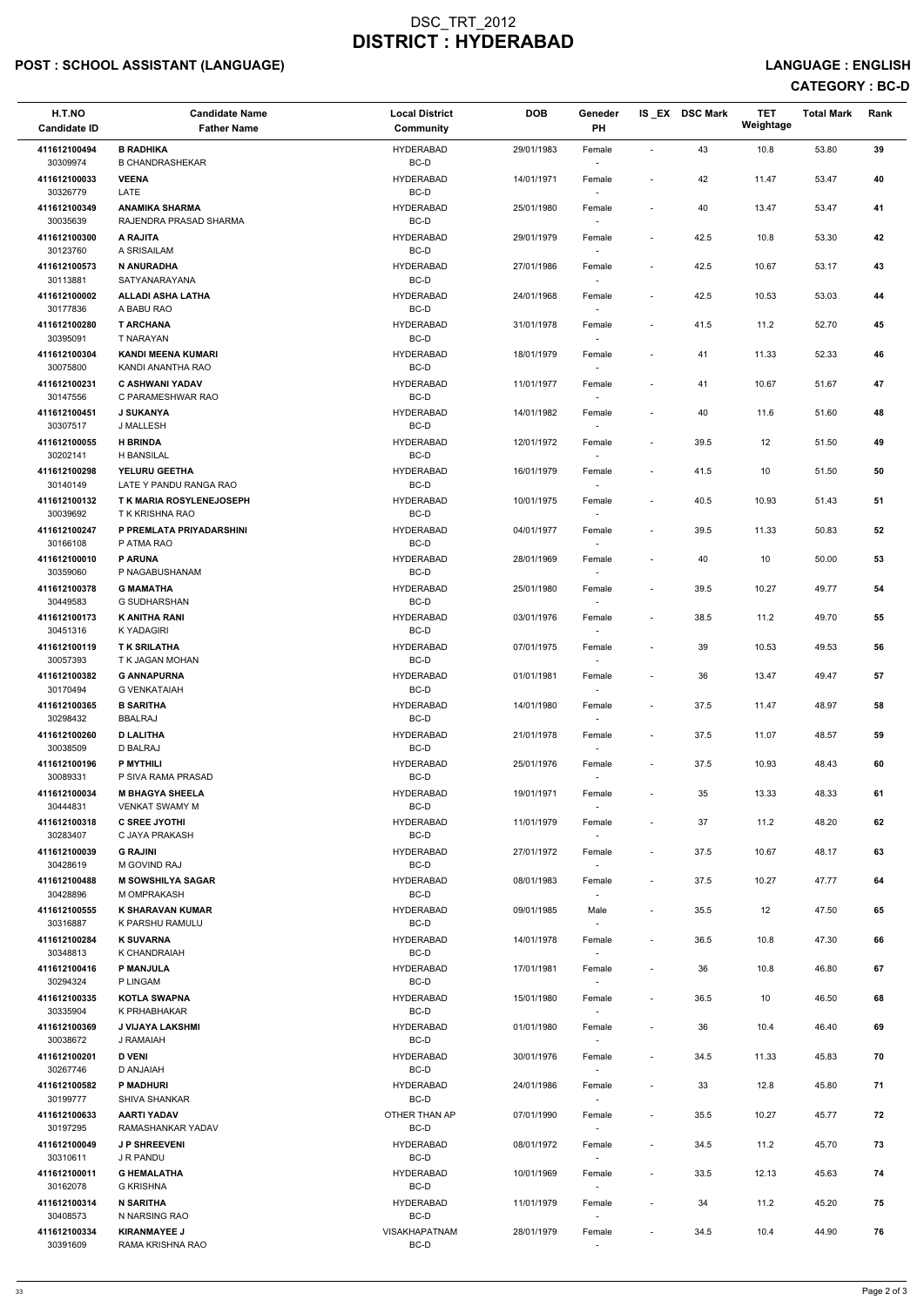# POST : SCHOOL ASSISTANT (LANGUAGE) AND EXAMPLE THE SERVICE OF SERVICE OF SERVICE OF SERVICE OF SERVICE : ENGLISH

| H.T.NO<br><b>Candidate ID</b> | <b>Candidate Name</b><br><b>Father Name</b>        | <b>Local District</b><br>Community | <b>DOB</b> | Geneder<br><b>PH</b>               |                          | IS EX DSC Mark | <b>TET</b><br>Weightage | <b>Total Mark</b> | Rank |
|-------------------------------|----------------------------------------------------|------------------------------------|------------|------------------------------------|--------------------------|----------------|-------------------------|-------------------|------|
| 411612100185<br>30231581      | <b>VIJAYALAKSHMIT</b><br>PANDURANGACHARIT          | <b>HYDERABAD</b><br>BC-D           | 13/01/1976 | Female                             | $\sim$                   | 33.5           | 11.33                   | 44.83             | 77   |
| 411612100098<br>30354442      | <b>KALERU SAROJA</b><br>KALERU RAMULU              | <b>HYDERABAD</b><br>BC-D           | 25/01/1974 | Female<br>$\sim$                   | $\sim$                   | 34             | 10.67                   | 44.67             | 78   |
| 411612100259<br>30239836      | <b>T SREELATHA DEVI</b><br>T PANDARINATH SWAMY     | <b>HYDERABAD</b><br>BC-D           | 08/01/1978 | Female<br>OH                       | $\overline{\phantom{a}}$ | 34.5           | 10                      | 44.50             | 79   |
| 411612100422<br>30109750      | <b>BALRAJ AVITI</b><br><b>MAHADEV</b>              | <b>HYDERABAD</b><br>BC-D           | 02/01/1982 | Male<br>$\sim$                     | $\overline{\phantom{a}}$ | 34             | 10.27                   | 44.27             | 80   |
| 411612100188<br>30220813      | <b>PESARU ANITHA</b><br>PESARU LAXMINARAYANA       | <b>HYDERABAD</b><br>BC-D           | 17/01/1976 | Female<br>$\sim$                   | $\sim$                   | 33             | 10.27                   | 43.27             | 81   |
| 411612100632<br>30158354      | L JYOTSHNA<br>L SAMBAIAH                           | <b>HYDERABAD</b><br>BC-D           | 07/01/1989 | Female<br>$\sim$                   | $\overline{\phantom{a}}$ | 33             | 10.27                   | 43.27             | 82   |
| 411612100631<br>30390889      | <b>S SWETHA KIRAN</b><br>S SATYANARAYANA           | <b>HYDERABAD</b><br>BC-D           | 04/01/1989 | Female<br>$\sim$                   | $\overline{\phantom{a}}$ | 32             | 11.2                    | 43.20             | 83   |
| 411612100540<br>30024934      | <b>VALASANI KALPANA</b><br>SRIRAMULU               | <b>HYDERABAD</b><br>BC-D           | 27/01/1985 | Female                             | $\sim$                   | 32.5           | 10.53                   | 43.03             | 84   |
| 411612100593<br>30093303      | <b>SWETHA JADAV</b><br><b>CHANDRA PRAKASH J</b>    | <b>HYDERABAD</b><br>BC-D           | 17/01/1986 | Female<br>$\overline{\phantom{a}}$ | $\sim$                   | 33             | 10                      | 43.00             | 85   |
| 411612100455<br>30460927      | <b>J SUDERSHAN</b><br>J RAMA KRISHNA               | <b>HYDERABAD</b><br>BC-D           | 05/01/1982 | Male<br>$\overline{\phantom{a}}$   | $\sim$                   | 32             | 10.93                   | 42.93             | 86   |
| 411612100104<br>30195389      | <b>SARITHA MACHERLA</b><br>M BALAKRISHNA           | <b>HYDERABAD</b><br>BC-D           | 15/01/1974 | Female<br>$\sim$                   | $\overline{\phantom{a}}$ | 32.5           | 10                      | 42.50             | 87   |
| 411612100060<br>30259106      | <b>A SRILATHA</b><br>A YADAGIRI                    | <b>HYDERABAD</b><br>BC-D           | 08/01/1973 | Female                             | $\overline{\phantom{a}}$ | 31.5           | 10.53                   | 42.03             | 88   |
| 411612100005<br>30459773      | <b>N GEETHA</b><br>N VENKATESHWAR RAO              | <b>HYDERABAD</b><br>BC-D           | 23/01/1968 | Female                             | $\sim$                   | 32             | 10                      | 42.00             | 89   |
| 411612100630<br>30040642      | <b>J SANTHOSHI RANI</b><br>J RAMESH                | <b>MAHABUBNAGAR</b><br>BC-D        | 29/01/1989 | Female<br>$\sim$                   | $\overline{\phantom{a}}$ | 30.5           | 11.47                   | 41.97             | 90   |
| 411612100082<br>30300482      | <b>V BHAVANI</b><br>V ANANDAM                      | <b>HYDERABAD</b><br>BC-D           | 31/01/1974 | Female                             | $\overline{\phantom{a}}$ | 31             | 10.67                   | 41.67             | 91   |
| 411612100110<br>30079156      | <b>V DEEPAJA</b><br>V SATYANARAYANA                | <b>HYDERABAD</b><br>BC-D           | 17/01/1975 | Female<br>$\overline{\phantom{a}}$ |                          | 31             | 10.67                   | 41.67             | 92   |
| 411612100613<br>30092969      | <b>LAKSHMI J</b><br>J CHANDRA PRAKASH              | <b>HYDERABAD</b><br>BC-D           | 22/01/1988 | Female                             | $\blacksquare$           | 30.5           | 10.53                   | 41.03             | 93   |
| 411612100235<br>30121890      | <b>SIRISHAD</b><br>DEVANNA D                       | <b>HYDERABAD</b><br>BC-D           | 03/01/1977 | Female<br>$\sim$                   | $\sim$                   | 30.5           | 10                      | 40.50             | 94   |
| 411612100497<br>30267522      | <b>S NAGAMANI</b><br>S LAXMAN                      | <b>HYDERABAD</b><br>BC-D           | 04/01/1983 | Female                             | $\overline{\phantom{a}}$ | 26.5           | 11.2                    | 37.70             | 95   |
| 411612100239<br>30152718      | <b>P SHIVALEELA</b><br>P BASVARAJ                  | <b>HYDERABAD</b><br>BC-D           | 02/01/1977 | Female<br>$\overline{\phantom{a}}$ | $\overline{\phantom{a}}$ | 27             | 10.4                    | 37.40             | 96   |
| 411612100515<br>30449075      | <b>G SOMALATHA</b><br>G PRABHU                     | <b>HYDERABAD</b><br>BC-D           | 25/01/1984 | Female<br>$\sim$                   | $\overline{\phantom{a}}$ | 26.5           | 10.4                    | 36.90             | 97   |
| 411612100044<br>30231367      | <b>RANDHI R P ANURADHA</b><br>RANDHI KALIKA MURTHY | <b>HYDERABAD</b><br>BC-D           | 06/01/1972 | Female<br>$\sim$                   | $\overline{\phantom{a}}$ | 26             | 10                      | 36.00             | 98   |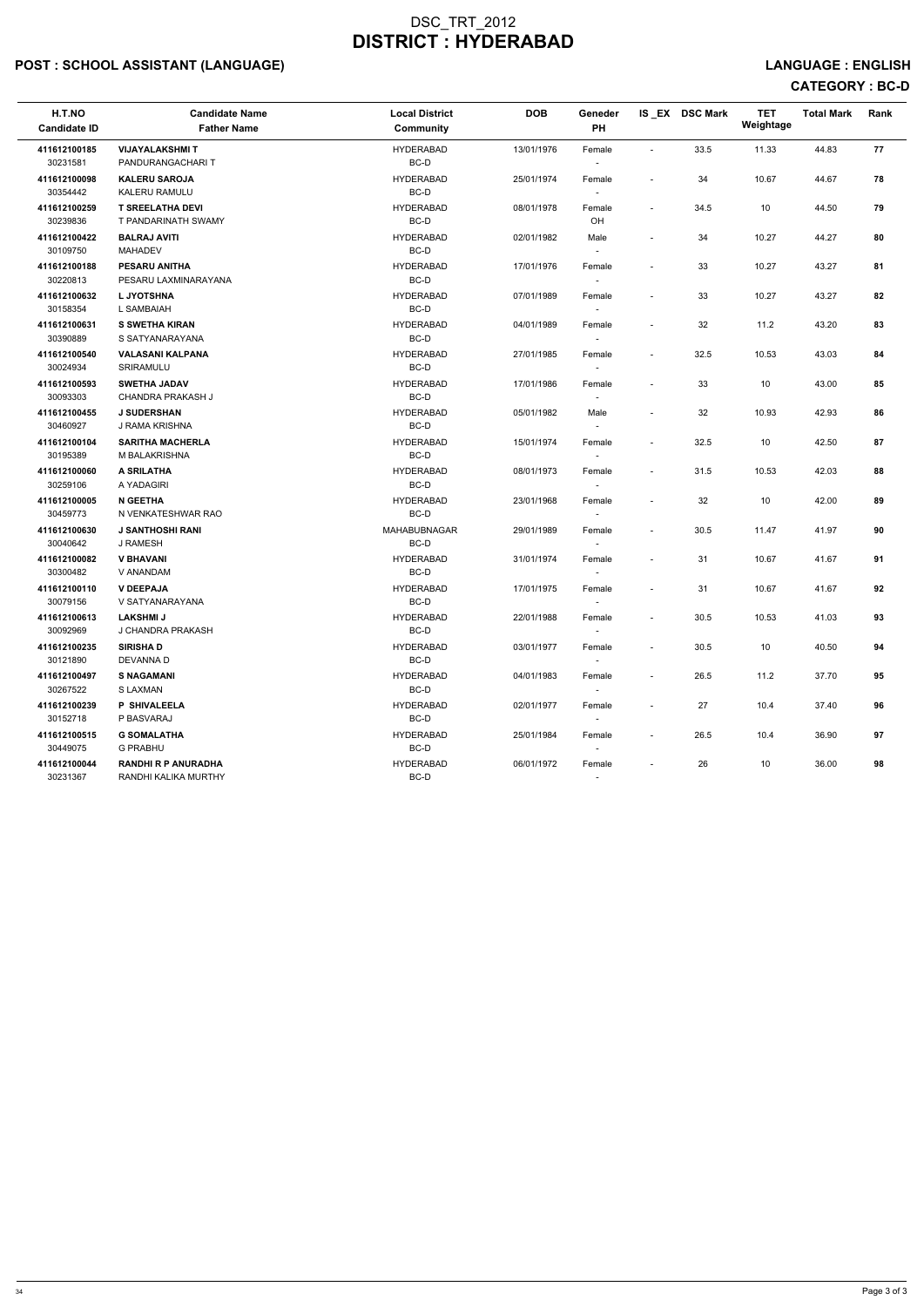# POST : SCHOOL ASSISTANT (LANGUAGE) And the state of the state of the state of the state of the state of the state of the state of the state of the state of the state of the state of the state of the state of the state of t

# CATEGORY : BC-E

| H.T.NO<br><b>Candidate ID</b> | <b>Candidate Name</b><br><b>Father Name</b>       | <b>Local District</b><br><b>Community</b> | <b>DOB</b> | Geneder<br><b>PH</b>               |                          | IS_EX DSC Mark | <b>TET</b><br>Weightage | <b>Total Mark</b> | Rank           |
|-------------------------------|---------------------------------------------------|-------------------------------------------|------------|------------------------------------|--------------------------|----------------|-------------------------|-------------------|----------------|
| 411612100366                  | <b>ASMATHUNNISA BEGUM</b>                         | <b>HYDERABAD</b>                          | 25/01/1980 | Female                             | $\blacksquare$           | 48.5           | 15.33                   | 63.83             | $\mathbf{1}$   |
| 30038708                      | S K AHMED                                         | BC-E                                      |            |                                    |                          |                |                         |                   |                |
| 411612100255<br>30049487      | <b>MOHD RAFI</b><br>MOHD IBRAHIM                  | <b>HYDERABAD</b><br>BC-E                  | 16/01/1978 | Male                               | $\overline{\phantom{a}}$ | 49.5           | 12.67                   | 62.17             | $\mathbf{2}$   |
| 411612100398<br>30059714      | <b>TABASSUM FATIMA</b><br>M A RAHMAN              | <b>HYDERABAD</b><br>BC-E                  | 24/01/1981 | Female                             | $\overline{\phantom{a}}$ | 47             | 14.53                   | 61.53             | $\mathbf{3}$   |
| 411612100493                  | <b>ASMA NIKHAT</b>                                | NALGONDA                                  | 27/01/1983 | Female                             | $\overline{\phantom{a}}$ | 47.5           | 13.87                   | 61.37             | 4              |
| 30389060<br>411612100157      | MD YOUSUFUDDIN<br><b>SHAH JAHAN BEGUM</b>         | BC-E<br><b>RANGAREDDY</b>                 | 01/01/1976 | Female                             | $\overline{\phantom{a}}$ | 48             | 12.8                    | 60.80             | 5              |
| 30333786                      | <b>MOHAMMED ILYAS</b>                             | BC-E                                      |            | $\sim$                             |                          |                |                         |                   |                |
| 411612100290<br>30255501      | ARJUMAND SIDDIQA FATIMA<br>MD VIQAR UDDIN SIDDIQI | <b>HYDERABAD</b><br>BC-E                  | 03/01/1978 | Female                             | $\blacksquare$           | 46             | 14.67                   | 60.67             | 6              |
| 411612100198<br>30406633      | <b>SABA IMROZE</b><br>MOHD ISHAQ HUSSAIN          | <b>HYDERABAD</b><br>BC-E                  | 07/01/1976 | Female                             | $\overline{\phantom{a}}$ | 47.5           | 13.07                   | 60.57             | $\overline{7}$ |
| 411612100001<br>30329786      | <b>ASRA JABEEN</b><br>M A QADEER                  | <b>HYDERABAD</b><br>BC-E                  | 29/01/1968 | Female<br>$\sim$                   | $\overline{\phantom{a}}$ | 47             | 13.33                   | 60.33             | 8              |
| 411612100144                  | <b>ASIA SULTANA</b>                               | <b>HYDERABAD</b>                          | 13/01/1975 | Female                             | $\overline{\phantom{a}}$ | 47.5           | 12.67                   | 60.17             | 9              |
| 30022196<br>411612100624      | <b>MOHD SULAIMAN</b><br><b>SUMAYYA FATHIMA</b>    | BC-E<br><b>HYDERABAD</b>                  | 14/01/1988 | Female                             | $\overline{\phantom{a}}$ | 45             | 14.67                   | 59.67             | 10             |
| 30213629                      | MOHD ZAKIUDDIN ALI                                | BC-E                                      |            | $\sim$                             |                          |                |                         |                   |                |
| 411612100174<br>30122246      | <b>GAZALA YASMEEN</b><br>MOHAMMED AKBAR           | <b>HYDERABAD</b><br>BC-E                  | 04/01/1976 | Female                             |                          | 46             | 13.33                   | 59.33             | 11             |
| 411612100469                  | <b>NUDRATH BEGUM</b>                              | <b>HYDERABAD</b>                          | 28/01/1983 | Female                             | $\overline{\phantom{a}}$ | 45             | 14.13                   | 59.13             | 12             |
| 30428335                      | <b>JAHANGIR</b>                                   | BC-E                                      |            |                                    |                          |                |                         |                   |                |
| 411612100053<br>30446795      | <b>Y RIZWANA</b><br>MD YOUSUFF SHARIFF            | <b>HYDERABAD</b><br>BC-E                  | 04/01/1972 | Female<br>$\sim$                   |                          | 46             | 11.73                   | 57.73             | 13             |
| 411612100319                  | <b>RAHILA TARANUM</b>                             | <b>KARIMNAGAR</b><br>BC-E                 | 20/01/1979 | Female                             | $\overline{\phantom{a}}$ | 46.5           | 11.2                    | 57.70             | 14             |
| 30436306<br>411612100112      | <b>MD ARIFUDDIN</b><br><b>MD FATHIMA BEGUM</b>    | <b>HYDERABAD</b>                          | 22/01/1975 | Female                             | $\overline{\phantom{a}}$ | 46             | 11.47                   | 57.47             | 15             |
| 30310381<br>411612100546      | M D SARDAR ALI<br><b>PARVEEN UNNISA BEGUM</b>     | BC-E<br><b>HYDERABAD</b>                  | 25/01/1985 | Female                             | $\overline{\phantom{a}}$ | 45.5           | 11.6                    | 57.10             | 16             |
| 30347453<br>411612100177      | MD SHAFI UDDIN<br><b>FAHIMUNISSA BEGUM</b>        | BC-E<br><b>HYDERABAD</b>                  | 15/01/1976 | $\overline{\phantom{a}}$<br>Female | $\overline{a}$           | 46             | 11.07                   | 57.07             | 17             |
| 30405674                      | <b>MD ABDUL RASHEED</b>                           | BC-E                                      |            | $\sim$                             |                          |                |                         |                   |                |
| 411612100536<br>30185701      | <b>SURAIYAH JAHAN</b><br><b>MOHD ISHAQ</b>        | <b>HYDERABAD</b><br>BC-E                  | 25/01/1985 | Female                             | $\overline{\phantom{a}}$ | 44             | 11.73                   | 55.73             | 18             |
| 411612100626<br>30028045      | <b>RUBINA FAZAL</b><br>MD FAZAL UDDIN             | <b>HYDERABAD</b><br>BC-E                  | 05/01/1989 | Female                             | $\overline{\phantom{a}}$ | 44.5           | 11.07                   | 55.57             | 19             |
| 411612100466<br>30471324      | <b>AZMATH BEGUM</b><br>MD FAROOQ ALI              | <b>HYDERABAD</b><br>BC-E                  | 08/01/1983 | Female                             | $\overline{\phantom{a}}$ | 44             | 11.33                   | 55.33             | 20             |
| 411612100557                  | <b>M A HAMEED</b>                                 | ADILABAD                                  | 10/01/1985 | Male                               | $\overline{\phantom{a}}$ | 42.5           | 12.8                    | 55.30             | 21             |
| 30445802<br>411612100388      | M A KAREEM<br><b>NASHRAH KAUSER</b>               | BC-E<br><b>MEDAK</b>                      | 07/01/1981 | $\sim$<br>Female                   | $\overline{\phantom{a}}$ | 42.5           | 12.53                   | 55.03             | 22             |
| 30293562                      | <b>GULAM MOHAMMED</b>                             | BC-E                                      |            |                                    |                          |                |                         |                   |                |
| 411612100386<br>30292656      | <b>SAMIYA SULTANA</b><br><b>QHADIR UR REHAMAN</b> | <b>HYDERABAD</b><br>BC-E                  | 18/01/1981 | Female                             | $\overline{\phantom{a}}$ | 42.5           | 12.4                    | 54.90             | 23             |
| 411612100531<br>30335968      | <b>SHABANA BEGUM</b><br><b>MOHD JAHANGIR</b>      | <b>HYDERABAD</b><br>BC-E                  | 05/01/1985 | Female<br>$\sim$                   | $\overline{\phantom{a}}$ | 43.5           | 10.93                   | 54.43             | 24             |
| 411612100425<br>30463423      | <b>FARHEEN SULTHANA</b><br>ABU TALHA ALI          | <b>KARIMNAGAR</b><br>BC-E                 | 22/01/1982 | Female<br>$\overline{\phantom{a}}$ | $\overline{\phantom{a}}$ | 41             | 12.93                   | 53.93             | 25             |
| 411612100484                  | <b>NIKHAT</b>                                     | <b>HYDERABAD</b><br>BC-E                  | 03/01/1983 | Female                             | $\overline{\phantom{a}}$ | 41             | 12.4                    | 53.40             | 26             |
| 30284528<br>411612100628      | HAJI MOHD MOOSA KHASIM<br><b>HUMERA JAHAN</b>     | <b>HYDERABAD</b>                          | 27/01/1989 | $\sim$<br>Female                   | $\overline{\phantom{a}}$ | 41             | 12.4                    | 53.40             | 27             |
| 30038954                      | MOHD ABDULLAH                                     | BC-E<br><b>HYDERABAD</b>                  |            |                                    |                          |                |                         |                   |                |
| 411612100171<br>30195978      | <b>SHAIK KARIM UNNISA</b><br><b>SHAIK RASOOL</b>  | BC-E                                      | 15/01/1976 | Female<br>$\sim$                   | $\overline{\phantom{a}}$ | 40.5           | 12.8                    | 53.30             | 28             |
| 411612100622<br>30158602      | <b>ASMA BEGUM</b><br><b>MOHD SALEEM</b>           | <b>HYDERABAD</b><br>BC-E                  | 21/01/1988 | Female<br>$\sim$                   | $\overline{\phantom{a}}$ | 40             | 13.2                    | 53.20             | 29             |
| 411612100134<br>30460172      | <b>FAHMEEDA SULTANA</b><br><b>MOHD AFZAL</b>      | <b>HYDERABAD</b><br>BC-E                  | 15/01/1975 | Female<br>$\sim$                   | $\overline{\phantom{a}}$ | 40.5           | 12.4                    | 52.90             | 30             |
| 411612100611                  | <b>AYESHA BEGUM</b>                               | <b>HYDERABAD</b>                          | 12/01/1987 | Female                             | $\overline{\phantom{a}}$ | 42             | 10.53                   | 52.53             | 31             |
| 30097973<br>411612100262      | SHAIK JANIMIYA<br><b>HUMERA ANJUM</b>             | BC-E<br><b>HYDERABAD</b>                  | 25/01/1978 | Female                             | $\overline{\phantom{a}}$ | 40.5           | 11.73                   | 52.23             | 32             |
| 30134437                      | MOHD QUTUBUDDIN                                   | BC-E                                      |            |                                    |                          |                |                         |                   |                |
| 411612100336<br>30399996      | <b>TAYYABA BEGUM</b><br><b>MOHD ISMAIL</b>        | <b>HYDERABAD</b><br>BC-E                  | 15/01/1980 | Female<br>$\sim$                   | $\overline{\phantom{a}}$ | 39.5           | 11.87                   | 51.37             | 33             |
| 411612100273<br>30063861      | <b>ASFIA FATIMA</b><br>MD QADER MOHIUDDIN         | HYDERABAD<br>BC-E                         | 11/01/1978 | Female                             | $\overline{\phantom{0}}$ | 39             | 12.13                   | 51.13             | 34             |
| 411612100047<br>30277758      | <b>AMTUL MALIK</b><br>MIR SHAMSUDDIN ALI          | <b>HYDERABAD</b><br>BC-E                  | 19/01/1972 | Female<br>$\sim$                   | $\overline{\phantom{a}}$ | 40.5           | 10.4                    | 50.90             | 35             |
| 411612100499                  | <b>REHANA BEGUM</b>                               | <b>HYDERABAD</b>                          | 02/01/1983 | Female                             | $\overline{\phantom{a}}$ | 39             | 11.87                   | 50.87             | 36             |
| 30405096<br>411612100563      | M A RAOOF<br><b>ASRA FATIMA</b>                   | BC-E<br><b>HYDERABAD</b>                  | 03/01/1985 | $\sim$<br>Female                   | $\overline{\phantom{a}}$ | 39             | 11.87                   | 50.87             | 37             |
| 30056193                      | MOHD YOUSUF                                       | BC-E                                      |            | $\sim$                             |                          |                |                         |                   |                |
| 411612100377<br>30057172      | <b>SHAHANA QURSHEED</b><br>MD QURSHEED PASHA      | HYDERABAD<br>BC-E                         | 19/01/1980 | Female                             | $\overline{\phantom{a}}$ | 38.5           | 11.73                   | 50.23             | 38             |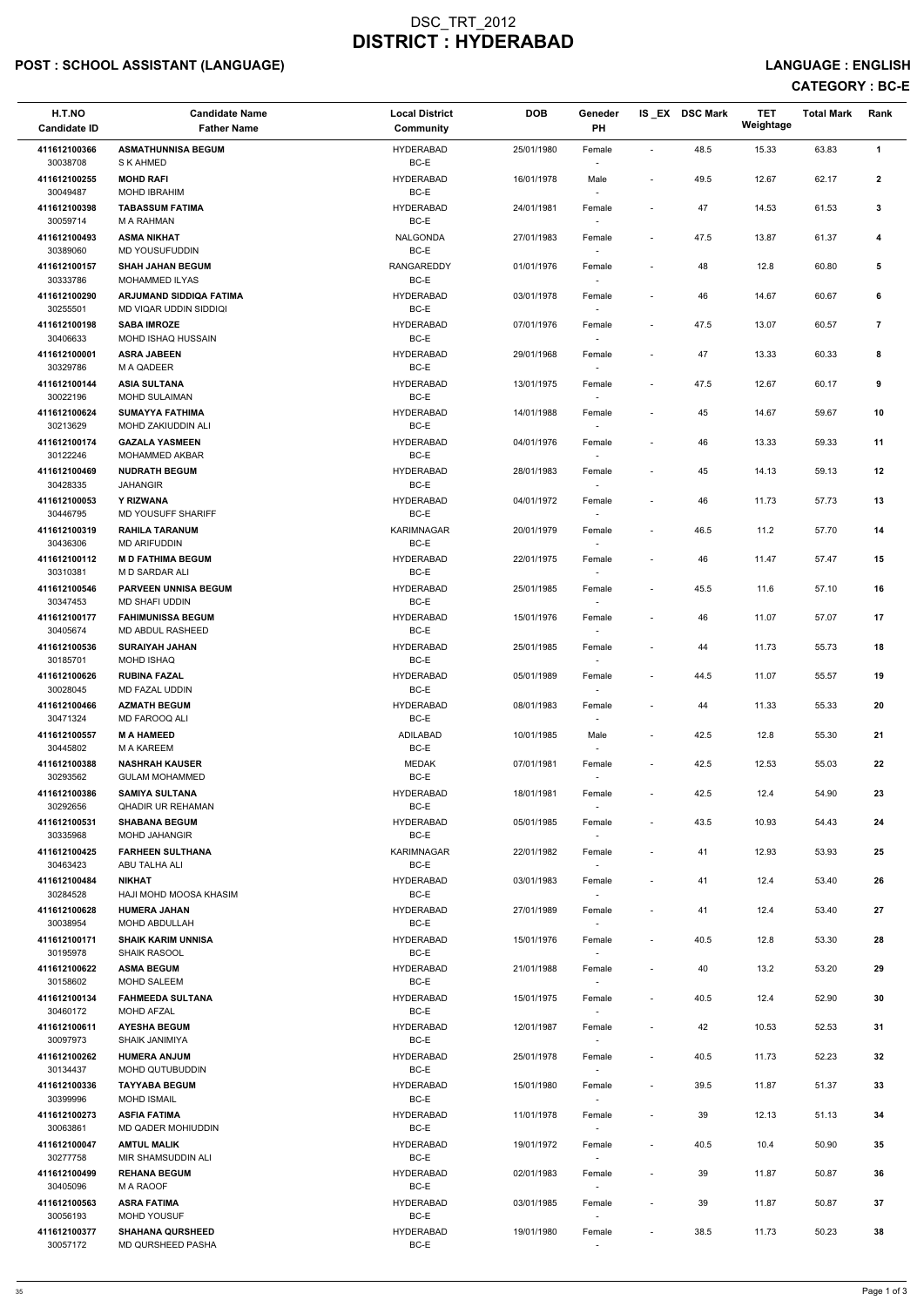# POST : SCHOOL ASSISTANT (LANGUAGE) And the state of the state of the state of the state of the state of the state of the state of the state of the state of the state of the state of the state of the state of the state of t

| H.T.NO<br><b>Candidate ID</b> | <b>Candidate Name</b><br><b>Father Name</b>             | <b>Local District</b><br>Community | <b>DOB</b> | Geneder<br>PH                      |                          | IS_EX DSC Mark | <b>TET</b><br>Weightage | <b>Total Mark</b> | Rank       |
|-------------------------------|---------------------------------------------------------|------------------------------------|------------|------------------------------------|--------------------------|----------------|-------------------------|-------------------|------------|
| 411612100364<br>30041521      | <b>SHABANA S</b><br><b>SK MOHAMMED</b>                  | <b>WARANGAL</b><br>BC-E            | 19/01/1980 | Female                             | $\sim$                   | 38             | 11.87                   | 49.87             | 39         |
| 411612100317<br>30196800      | <b>SYEEDUNNISA</b><br><b>MEHBOOB ALI</b>                | <b>HYDERABAD</b><br>BC-E           | 03/01/1979 | Female                             | $\sim$                   | 38.5           | 11.33                   | 49.83             | 40         |
| 411612100141<br>30451292      | <b>TABASSUM FATIMA</b><br><b>SHAIK MOULANA</b>          | OTHER THAN AP<br>BC-E              | 19/01/1975 | Female                             | $\overline{\phantom{a}}$ | 39.5           | 10                      | 49.50             | 41         |
| 411612100452<br>30186425      | <b>NOOR UNISSA BEGUM</b><br>MOHD FAREED UDDIN AHMED     | <b>HYDERABAD</b><br>BC-E           | 20/01/1982 | Female                             | $\blacksquare$           | 37.5           | 12                      | 49.50             | 42         |
| 411612100578<br>30073977      | <b>ASIMA BATOOL</b><br>MOHD INTESARUDDIN NAYEEM         | <b>HYDERABAD</b><br>BC-E           | 12/01/1986 | Female<br>$\overline{\phantom{a}}$ | $\overline{\phantom{a}}$ | 36             | 13.2                    | 49.20             | 43         |
| 411612100600<br>30336024      | <b>ARJUMAN</b><br><b>MOHD ISMAIL</b>                    | <b>HYDERABAD</b><br>BC-E           | 16/01/1987 | Female                             |                          | 38             | 11.07                   | 49.07             | 44         |
| 411612100588<br>30421481      | <b>BUSHRA BEGUM</b><br><b>MOHD ZAHOOR UDDDIN</b>        | <b>HYDERABAD</b><br>BC-E           | 05/01/1986 | Female                             | $\blacksquare$           | 37.5           | 11.47                   | 48.97             | 45         |
| 411612100245<br>30387689      | <b>FAKEHA JABEEN</b><br>ABUL FAZAL MD FAZLULLAH         | <b>HYDERABAD</b><br>BC-E           | 28/01/1977 | Female<br>$\overline{\phantom{a}}$ | $\overline{\phantom{a}}$ | 38.5           | 10.4                    | 48.90             | 46         |
| 411612100015<br>30444872      | <b>SHAIK YOUSUF BASHA</b><br><b>SHAIK ABDUL SUBHAN</b>  | <b>KURNOOL</b><br>BC-E             | 01/01/1970 | Male<br>$\sim$                     | $\overline{\phantom{a}}$ | 38             | 10.53                   | 48.53             | 47         |
| 411612100012<br>30421215      | <b>SHAHNAZ PARVEEN</b><br><b>ABDUL HADI</b>             | <b>HYDERABAD</b><br>BC-E           | 12/01/1969 | Female                             | $\overline{\phantom{a}}$ | 38.5           | 10                      | 48.50             | 48         |
| 411612100204<br>30471725      | <b>BIBI FATIMA NAAZ</b><br>MD MANZOOR AHMED             | <b>HYDERABAD</b><br>BC-E           | 12/01/1976 | Female                             | $\overline{\phantom{a}}$ | 37.5           | 10.8                    | 48.30             | 49         |
| 411612100289<br>30451431      | <b>SUGRA SAQUIB</b><br>MD AMAN ALI SAQUIB               | <b>HYDERABAD</b><br>BC-E           | 17/01/1978 | Female                             | $\blacksquare$           | 37.5           | 10.8                    | 48.30             | ${\bf 50}$ |
| 411612100094<br>30468671      | <b>HABEEB UR RAHMAN ZUBAIR</b><br><b>MA SATTAR</b>      | <b>NALGONDA</b><br>BC-E            | 30/01/1974 | Male<br>$\overline{\phantom{a}}$   | $\overline{\phantom{a}}$ | 36.5           | 11.33                   | 47.83             | 51         |
| 411612100445<br>30446933      | <b>SHAZIA FATIMA</b><br>MOHD ABDUL HADI                 | <b>HYDERABAD</b><br>BC-E           | 15/01/1982 | Female<br>$\sim$                   | $\overline{\phantom{a}}$ | 36.5           | 10.93                   | 47.43             | 52         |
| 411612100257<br>30066346      | <b>RAHIMUNNISA BEGUM</b><br>MOHAMAD JANIMIYA            | <b>HYDERABAD</b><br>BC-E           | 02/01/1978 | Female                             |                          | 37             | 10.27                   | 47.27             | 53         |
| 411612100462<br>30430050      | <b>SHAIK SHAHEED ALI</b><br><b>SHAIK SADIQ</b>          | ADILABAD<br>BC-E                   | 02/01/1982 | Male<br>$\sim$                     | $\blacksquare$           | 35             | 12.27                   | 47.27             | 54         |
| 411612100619<br>30133447      | <b>KAREEM UNNISA BEGUM</b><br>MD ESA                    | <b>HYDERABAD</b><br>BC-E           | 17/01/1988 | Female<br>$\sim$                   |                          | 37             | 10.27                   | 47.27             | 55         |
| 411612100040<br>30195520      | <b>NAFEES SULTANA</b><br>MD SUBHANUDDIN                 | <b>HYDERABAD</b><br>BC-E           | 07/01/1972 | Female                             | $\overline{\phantom{a}}$ | 36             | 11.2                    | 47.20             | 56         |
| 411612100552<br>30163975      | <b>AMATHUL MATHEEN FOUZIYA</b><br>MOHAMMED ABDUL JABBAR | <b>NALGONDA</b><br>BC-E            | 04/01/1985 | Female<br>$\sim$                   | $\sim$                   | 35.5           | 11.2                    | 46.70             | 57         |
| 411612100224<br>30321861      | <b>SAFINA AHMED</b><br><b>SHAIK MASTHAN</b>             | <b>KHAMMAM</b><br>BC-E             | 10/01/1977 | Female                             | <b>YES</b>               | 36             | 10.67                   | 46.67             | 58         |
| 411612100472<br>30283467      | <b>MD NADEEM ADIL</b><br><b>MASATTAR</b>                | <b>HYDERABAD</b><br>BC-E           | 05/01/1983 | Male<br>$\sim$                     | $\blacksquare$           | 34.5           | 12.13                   | 46.63             | 59         |
| 411612100109<br>30429767      | <b>TASNEEM FATIMA</b><br>NIZAM MOHIUDDIN                | <b>HYDERABAD</b><br>BC-E           | 13/01/1975 | Female                             |                          | 36             | 10.53                   | 46.53             | 60         |
| 411612100616<br>30067716      | <b>NASREEN</b><br>ABDUL JABBAR                          | <b>HYDERABAD</b><br>BC-E           | 16/01/1988 | Female                             | $\overline{\phantom{a}}$ | 35.5           | 10.8                    | 46.30             | 61         |
| 411612100585<br>30249534      | <b>SAFIA SIDDIQUA</b><br>MOHD SADEQ SHAREEF             | <b>HYDERABAD</b><br>BC-E           | 29/01/1986 | Female<br>$\sim$                   |                          | 34             | 12.27                   | 46.27             | 62         |
| 411612100100<br>30153004      | <b>WASEEM AQTAR</b><br><b>MD LATEEFULLA</b>             | <b>KHAMMAM</b><br>BC-E             | 25/01/1974 | Female<br>$\sim$                   | $\sim$                   | 34.5           | 11.73                   | 46.23             | 63         |
| 411612100446<br>30325181      | <b>NOUSHEEN SULTANA</b><br>MOHD AHMED ALI               | <b>HYDERABAD</b><br>BC-E           | 19/01/1982 | Female<br>$\sim$                   | $\overline{\phantom{a}}$ | 34.5           | 11.6                    | 46.10             | 64         |
| 411612100530<br>30287849      | <b>GAZALA TARANNUM</b><br><b>FAREED AHMED SHARIEF</b>   | <b>HYDERABAD</b><br>BC-E           | 25/01/1984 | Female                             |                          | 35             | 10.8                    | 45.80             | 65         |
| 411612100430<br>30069713      | <b>ATIYA AKHTER</b><br>MD RIAZUR RAHEEM                 | <b>HYDERABAD</b><br>BC-E           | 15/01/1982 | Female<br>$\sim$                   |                          | 34             | 11.6                    | 45.60             | 66         |
| 411612100078<br>30435065      | <b>SHAHEEN SULTHANA</b><br><b>MD HUSSAIN</b>            | <b>HYDERABAD</b><br>BC-E           | 02/01/1974 | Female                             |                          | 35             | 10.4                    | 45.40             | 67         |

| 411612100612 | <b>RIZWANA BEGUM</b>    | <b>HYDERABAD</b>    | 02/01/1988 | Female | $\overline{\phantom{0}}$ | 33.5 | 11.6  | 45.10 | 68 |
|--------------|-------------------------|---------------------|------------|--------|--------------------------|------|-------|-------|----|
| 30089041     | <b>MOHAMMED AYUB</b>    | BC-E                |            |        |                          |      |       |       |    |
| 411612100512 | <b>FAHMIDA SHIREEN</b>  | <b>HYDERABAD</b>    | 01/01/1984 | Female | $\overline{\phantom{0}}$ | 35   | 10    | 45.00 | 69 |
| 30417628     | MOHD GHOUSE             | BC-E                |            |        |                          |      |       |       |    |
| 411612100591 | <b>AMTUL HAFEEZ</b>     | <b>HYDERABAD</b>    | 25/01/1986 | Female | ٠                        | 34   | 10.93 | 44.93 | 70 |
| 30040438     | <b>G K HAMEEDUDDIN</b>  | BC-E                |            |        |                          |      |       |       |    |
| 411612100359 | <b>ARSHIYA SULTANA</b>  | <b>HYDERABAD</b>    | 29/01/1980 | Female | ٠                        | 34.5 | 10.4  | 44.90 | 71 |
| 30121979     | <b>MA ALEEM</b>         | BC-E                |            |        |                          |      |       |       |    |
| 411612100358 | <b>NASREEN BEGUM</b>    | <b>HYDERABAD</b>    | 15/01/1980 | Female | $\overline{\phantom{0}}$ | 32.5 | 12.27 | 44.77 | 72 |
| 30440263     | KHAJA YASEEN            | BC-E                |            |        |                          |      |       |       |    |
| 411612100274 | <b>IFFATH TASNEEM</b>   | <b>HYDERABAD</b>    | 27/01/1978 | Female |                          | 34   | 10.53 | 44.53 | 73 |
| 30471839     | MD ABDUL MAJEED         | BC-E                |            |        |                          |      |       |       |    |
| 411612100351 | <b>MOHD BAQAR ALI</b>   | <b>MAHABUBNAGAR</b> | 05/01/1980 | Male   | ٠                        | 30.5 | 13.47 | 43.97 | 74 |
| 30447876     | MOHD ABBAS ALI          | BC-E                |            |        |                          |      |       |       |    |
| 411612100373 | <b>SHAKEELA PARVEEN</b> | WARANGAL            | 20/01/1980 | Female | $\sim$                   | 32.5 | 11.33 | 43.83 | 75 |
| 30278349     | M A WAHAB               | BC-E                |            |        |                          |      |       |       |    |
| 411612100315 | <b>SAYEEDA BEGUM</b>    | <b>KARIMNAGAR</b>   | 12/01/1979 | Female | ٠                        | 31.5 | 12.13 | 43.63 | 76 |
| 30129098     | MOHD RAHAMATHULLA KHAN  | BC-E                |            |        |                          |      |       |       |    |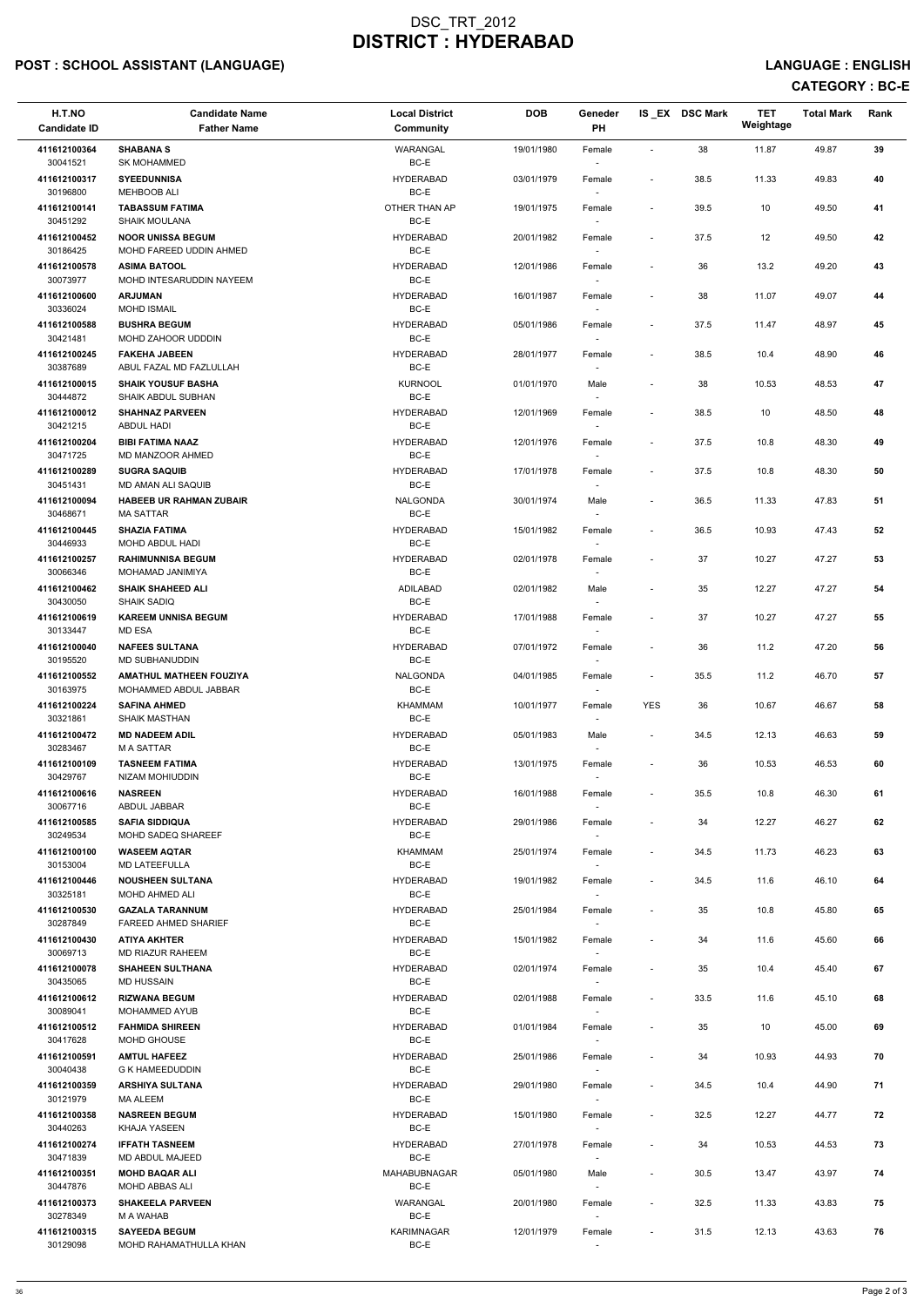## POST : SCHOOL ASSISTANT (LANGUAGE) And the state of the state of the state of the state of the state of the state of the state of the state of the state of the state of the state of the state of the state of the state of t

| H.T.NO<br><b>Candidate ID</b>            | <b>Candidate Name</b><br><b>Father Name</b>                                | <b>Local District</b><br><b>Community</b>    | <b>DOB</b>               | Geneder<br>PH                      |                                                      | IS_EX DSC Mark | <b>TET</b><br>Weightage | <b>Total Mark</b> | Rank     |
|------------------------------------------|----------------------------------------------------------------------------|----------------------------------------------|--------------------------|------------------------------------|------------------------------------------------------|----------------|-------------------------|-------------------|----------|
| 411612100511<br>30333371                 | <b>MOHAMMED NAYEEM ATHER</b><br>MOHAMMED ABDUL SALEEM                      | <b>HYDERABAD</b><br>BC-E                     | 01/01/1984               | Male<br>$\sim$                     | $\sim$                                               | 31             | 11.87                   | 42.87             | 77       |
| 411612100561<br>30451222                 | <b>AFROZUNISA BEGUM</b><br><b>FATHE MOHD</b>                               | <b>HYDERABAD</b><br>BC-E                     | 06/01/1985               | Female                             |                                                      | 32.5           | 10.27                   | 42.77             | 78       |
| 411612100550<br>30109439                 | <b>HUMERA SULTANA</b><br>SAMAD ULLAH SHAREEF                               | <b>HYDERABAD</b><br>BC-E                     | 24/01/1985               | Female                             | $\overline{\phantom{a}}$                             | 32.5           | 10                      | 42.50             | 79       |
| 411612100271<br>30325817                 | <b>MOHAMMED ANWER</b><br><b>SHAIK CHAND</b>                                | <b>HYDERABAD</b><br>BC-E                     | 01/01/1978               | Male<br>$\overline{\phantom{a}}$   | $\overline{\phantom{a}}$                             | 30.5           | 11.87                   | 42.37             | 80       |
| 411612100594<br>30455030                 | <b>SABA FTIMA</b><br><b>MOHD AMEEN UDDIN</b>                               | <b>HYDERABAD</b><br>BC-E                     | 30/01/1986               | Female<br>$\sim$                   | $\overline{\phantom{a}}$                             | 31             | 11.33                   | 42.33             | 81       |
| 411612100379<br>30457326                 | <b>ISHRATH UNNISA</b><br><b>MOHD SHAREEF</b>                               | <b>HYDERABAD</b><br>BC-E                     | 26/01/1980               | Female                             | $\overline{\phantom{a}}$                             | 30.5           | 11.73                   | 42.23             | 82       |
| 411612100352<br>30085806                 | <b>AYESHA KHADER</b><br>MOHD ABDUL KHADER                                  | <b>HYDERABAD</b><br>BC-E                     | 08/01/1980               | Female                             | $\blacksquare$                                       | 32             | 10.13                   | 42.13             | 83       |
| 411612100503<br>30352462                 | <b>MAHJABEEN FATIMA</b><br>MOHD MUBEEN UDDIN                               | <b>HYDERABAD</b><br>BC-E                     | 12/01/1984               | Female<br>OH                       |                                                      | 33             | 9.07                    | 42.07             | 84       |
| 411612100539<br>30060768                 | <b>NABILA FATIMA</b><br><b>ZAHID HUSSAIN</b>                               | <b>HYDERABAD</b><br>BC-E                     | 14/01/1985               | Female<br>$\sim$                   | $\blacksquare$                                       | 31             | 10.53                   | 41.53             | 85       |
| 411612100568<br>30406574                 | P HASEENA BEGUM<br>P HUSSAIN                                               | <b>HYDERABAD</b><br>BC-E                     | 15/01/1986               | Female<br>$\sim$                   | $\overline{\phantom{a}}$                             | 31.5           | 10                      | 41.50             | 86       |
| 411612100468<br>30025036                 | <b>MUNA BEGUM</b><br>YAHYA BIN HUSSAIN                                     | <b>HYDERABAD</b><br>BC-E                     | 27/01/1983               | Female                             |                                                      | 29             | 12.27                   | 41.27             | 87       |
| 411612100019<br>30186702                 | <b>VAZIR SULTANA</b><br>MOHD AHMED                                         | <b>HYDERABAD</b><br>BC-E                     | 01/01/1970               | Female<br>$\overline{\phantom{a}}$ | $\overline{\phantom{a}}$                             | 31             | 10.13                   | 41.13             | 88       |
| 411612100355<br>30038190                 | <b>AFSAR BEGUM</b><br>MD QASIM TAJ                                         | <b>HYDERABAD</b><br>BC-E                     | 03/01/1980               | Female<br>$\sim$                   |                                                      | 30.5           | 10.53                   | 41.03             | 89       |
| 411612100576<br>30167999                 | <b>FARHEEN KAUSER</b><br>MOHAMMED KHAJA HASANUDDIN                         | <b>HYDERABAD</b><br>BC-E                     | 09/01/1986               | Female                             | $\overline{\phantom{a}}$                             | 31             | 10                      | 41.00             | 90       |
| 411612100031<br>30116824                 | <b>M NAHEEMUNISSA M ALI</b><br><b>MOHD ALI</b>                             | <b>HYDERABAD</b><br>BC-E                     | 19/01/1971               | Female                             | $\overline{\phantom{a}}$                             | 30.5           | 10                      | 40.50             | 91       |
| 411612100516<br>30444173                 | <b>FATIMA SHAHBAZ</b><br>KHAJA SHAHABAZUDDIN                               | <b>HYDERABAD</b><br>BC-E                     | 13/01/1984               | Female<br>$\sim$                   | $\blacksquare$                                       | 29             | 11.33                   | 40.33             | 92       |
| 411612100456<br>30257710                 | <b>SHAIK RAHEEM UNNISA</b><br>SHAIK BASHU                                  | <b>HYDERABAD</b><br>BC-E                     | 01/01/1982               | Female<br>$\sim$                   |                                                      | 30             | 10.27                   | 40.27             | 93       |
| 411612100522<br>30434701                 | <b>FAIYAZ UDDIN</b><br>MOHD SADUDDIN                                       | <b>HYDERABAD</b><br>BC-E<br><b>HYDERABAD</b> | 01/01/1984               | Male                               | $\sim$                                               | 28.5           | 10.67                   | 39.17             | 94       |
| 411612100617<br>30254889                 | <b>SHANAZ BEGUM</b><br><b>WALI MOHAMMED</b>                                | BC-E                                         | 20/01/1988               | Female                             | $\sim$                                               | 26.5           | 12.67                   | 39.17             | 95       |
| 411612100396<br>30408881<br>411612100229 | <b>AFREEN AMENA</b><br>KHAJA SHAFI UR RAHMAN                               | <b>HYDERABAD</b><br>BC-E<br><b>HYDERABAD</b> | 03/01/1981<br>10/01/1977 | Female                             | $\overline{\phantom{a}}$                             | 29             | 10                      | 39.00             | 96       |
| 30256380<br>411612100357                 | <b>KHUTUJA SULTANA</b><br><b>IFTHAQAR MOHIUDDIN</b><br><b>MUJEEBUNNISA</b> | BC-E<br><b>HYDERABAD</b>                     |                          | Female<br>OH                       | $\overline{\phantom{a}}$<br>$\overline{\phantom{a}}$ | 29<br>27.5     | 9.73                    | 38.73<br>38.17    | 97<br>98 |
| 30256548<br>411612100560                 | <b>MA BASITH QURESHI</b><br><b>AMENA BEGUM</b>                             | BC-E<br><b>HYDERABAD</b>                     | 08/01/1980<br>02/01/1985 | Female                             | $\blacksquare$                                       | 28             | 10.67<br>10             | 38.00             | 99       |
| 30405681<br>411612100621                 | <b>GULAM JEELANI</b><br><b>MEHAR SULTANA</b>                               | BC-E<br><b>HYDERABAD</b>                     | 03/01/1988               | Female<br>Female                   | $\overline{\phantom{a}}$                             | 27             | 10.27                   | 37.27             | 100      |
| 30103600<br>411612100473                 | SYED QUTBUDDIN<br><b>FARHEEN SULTANA</b>                                   | BC-E<br>NALGONDA                             | 16/01/1983               | $\sim$<br>Female                   | $\blacksquare$                                       | 27             | 9.47                    | 36.47             | 101      |
| 30455100<br>411612100163                 | MOHAMMED KHALEELUDDIN<br><b>FAHMEEDA BEGUM</b>                             | BC-E<br><b>HYDERABAD</b>                     | 02/01/1976               | OH<br>Female                       | $\overline{\phantom{a}}$                             | 25             | 11.2                    | 36.20             | 102      |
| 30322617<br>411612100603                 | T SHAFI UDDIN<br><b>SAMEERA PARVEEN</b>                                    | BC-E<br><b>HYDERABAD</b>                     | 01/01/1987               | $\sim$                             | $\sim$                                               | 25.5           | 10.67                   | 36.17             | 103      |
| 30056251<br>411612100595                 | MOHD KHAJA ALI<br><b>SHAHEEN FATIMA</b>                                    | BC-E<br><b>HYDERABAD</b>                     | 18/01/1987               | Female<br>Female                   | $\overline{\phantom{a}}$                             | 26             | 10.13                   | 36.13             | 104      |
| 30333446<br>411612100537                 | MUMTAZ AHMED<br><b>NAAZ TAMKANATH</b>                                      | BC-E<br><b>HYDERABAD</b>                     | 07/01/1985               | $\sim$                             | $\overline{\phantom{a}}$                             | 25             | 10.4                    | 35.40             | 105      |
| 30427659                                 | <b>MA SHUKOOR</b>                                                          | BC-E                                         |                          | Female                             |                                                      |                |                         |                   |          |

| 411612100620 | <b>MD ATEEQULLAH</b>     | <b>HYDERABAD</b> | 25/01/1988 | Male                     |                          | 25   | 8.8   | 33.80 | 106 |
|--------------|--------------------------|------------------|------------|--------------------------|--------------------------|------|-------|-------|-----|
| 30128305     | <b>MD ALAUDDIN</b>       | BC-E             |            | OH                       |                          |      |       |       |     |
| 411612100597 | <b>ARIFA BEGUM</b>       | HYDERABAD        | 01/01/1987 | Female                   | $\overline{\phantom{a}}$ | 20.5 | 10.8  | 31.30 | 107 |
| 30454093     | <b>WALI MOHAMMED</b>     | BC-E             |            | $\overline{\phantom{0}}$ |                          |      |       |       |     |
| 411612100436 | <b>MA BASIT SIDDIQUI</b> | ADILABAD         | 10/01/1982 | Male                     |                          | 21   | 10.27 | 31.27 | 108 |
| 30338129     | MA MUJEEB SIDDIQUI       | BC-E             |            | $\overline{\phantom{0}}$ |                          |      |       |       |     |
| 411612100601 | <b>MEHROZ SULTANA</b>    | HYDERABAD        | 22/01/1987 | Female                   | $\overline{\phantom{0}}$ | 19.5 | 10.8  | 30.30 | 109 |
| 30388798     | LATE ABDUL SATTAR        | BC-E             |            | $\overline{\phantom{0}}$ |                          |      |       |       |     |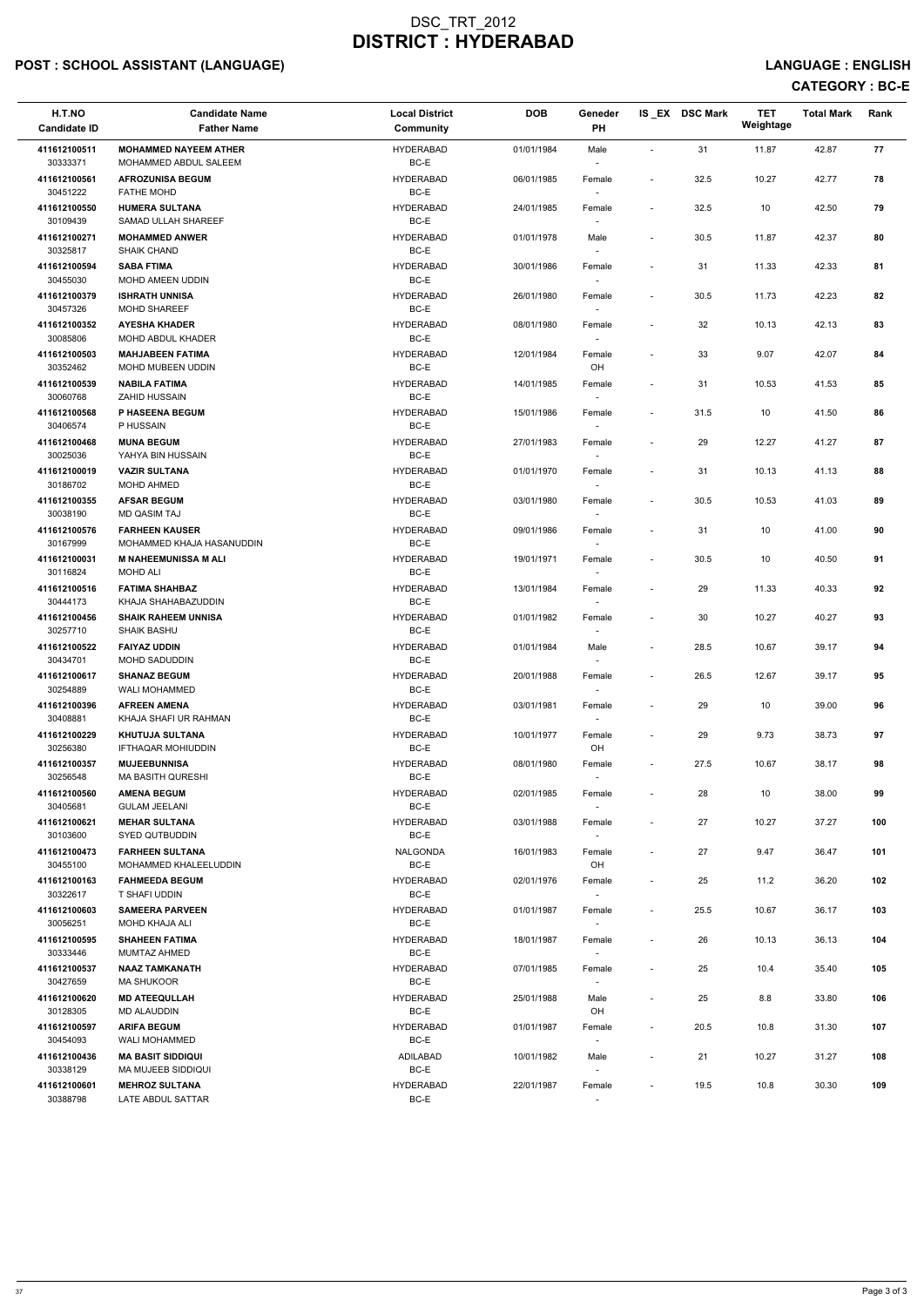## POST : SCHOOL ASSISTANT (LANGUAGE) And the set of the set of the set of the set of the set of the set of the set of the set of the set of the set of the set of the set of the set of the set of the set of the set of the set

| <b>H.T.NO</b><br><b>Candidate ID</b> | <b>Candidate Name</b><br><b>Father Name</b> | <b>Local District</b><br>Community | <b>DOB</b> | Geneder<br><b>PH</b>     | IS_EX                    | <b>DSC Mark</b> | <b>TET</b><br>Weightage | <b>Total Mark</b> | Rank           |
|--------------------------------------|---------------------------------------------|------------------------------------|------------|--------------------------|--------------------------|-----------------|-------------------------|-------------------|----------------|
| 411607100273                         | <b>DEEPAC</b>                               | <b>HYDERABAD</b>                   | 14/01/1988 | Female                   | $\overline{\phantom{a}}$ | 61              | 14.4                    | 75.40             |                |
| 30032069                             | C BALASUBRAMANYAM                           | <b>ST</b>                          |            | -                        |                          |                 |                         |                   |                |
| 411607100131                         | <b>SITHARAM RATHOD</b>                      | <b>MAHABUBNAGAR</b>                | 10/01/1979 | Male                     | $\overline{\phantom{a}}$ | 49              | 10.4                    | 59.40             | $\mathbf{2}$   |
| 30433865                             | LAXMAN                                      | <b>ST</b>                          |            | $\overline{\phantom{a}}$ |                          |                 |                         |                   |                |
| 411607100111                         | <b>B ANASUYA</b>                            | <b>HYDERABAD</b>                   | 02/01/1978 | Female                   | $\overline{\phantom{a}}$ | 47              | 11.33                   | 58.33             | 3              |
| 30101255                             | <b>KASI RAM</b>                             | <b>ST</b>                          |            | $\overline{\phantom{a}}$ |                          |                 |                         |                   |                |
| 411607100242                         | N MANGAMMA BAI                              | <b>HYDERABAD</b>                   | 10/01/1985 | Female                   | $\overline{\phantom{0}}$ | 47              | 9.73                    | 56.73             | 4              |
| 30066197                             | N FAKIRA NAIK                               | <b>ST</b>                          |            | $\overline{\phantom{a}}$ |                          |                 |                         |                   |                |
| 411607100226                         | <b>B NEELABAI</b>                           | <b>HYDERABAD</b>                   | 18/01/1983 | Female                   | $\overline{\phantom{a}}$ | 42              | 9.33                    | 51.33             | 5              |
| 30061384                             | <b>B RAMULU</b>                             | <b>ST</b>                          |            |                          |                          |                 |                         |                   |                |
| 411607100277                         | <b>SWATI DALAI</b>                          | OTHER THAN AP                      | 30/01/1989 | Female                   | $\overline{\phantom{a}}$ | 41              | 9.47                    | 50.47             | 6              |
| 30242466                             | <b>B R DALAI</b>                            | <b>ST</b>                          |            | $\overline{\phantom{a}}$ |                          |                 |                         |                   |                |
| 411607100256                         | <b>GANESH KUMAR P</b>                       | <b>HYDERABAD</b>                   | 05/01/1986 | Male                     | $\overline{\phantom{a}}$ | 39              | 10.8                    | 49.80             | $\overline{7}$ |
| 30413948                             | <b>BHADRAIAH</b>                            | <b>ST</b>                          |            | $\overline{\phantom{a}}$ |                          |                 |                         |                   |                |
| 411607100194                         | <b>R PUSHPALATHA</b>                        | <b>HYDERABAD</b>                   | 12/01/1981 | Female                   | $\overline{\phantom{a}}$ | 35              | 9.33                    | 44.33             | 8              |
| 30198460                             | <b>R MARUTHI</b>                            | <b>ST</b>                          |            | $\overline{\phantom{a}}$ |                          |                 |                         |                   |                |
| 411607100238                         | <b>G AMARAVATHI</b>                         | <b>HYDERABAD</b>                   | 07/01/1984 | Female                   | $\overline{\phantom{a}}$ | 23.5            | 8                       | 31.50             | 9              |
| 30409459                             | <b>G AMAR SINGH</b>                         | <b>ST</b>                          |            | $\overline{\phantom{a}}$ |                          |                 |                         |                   |                |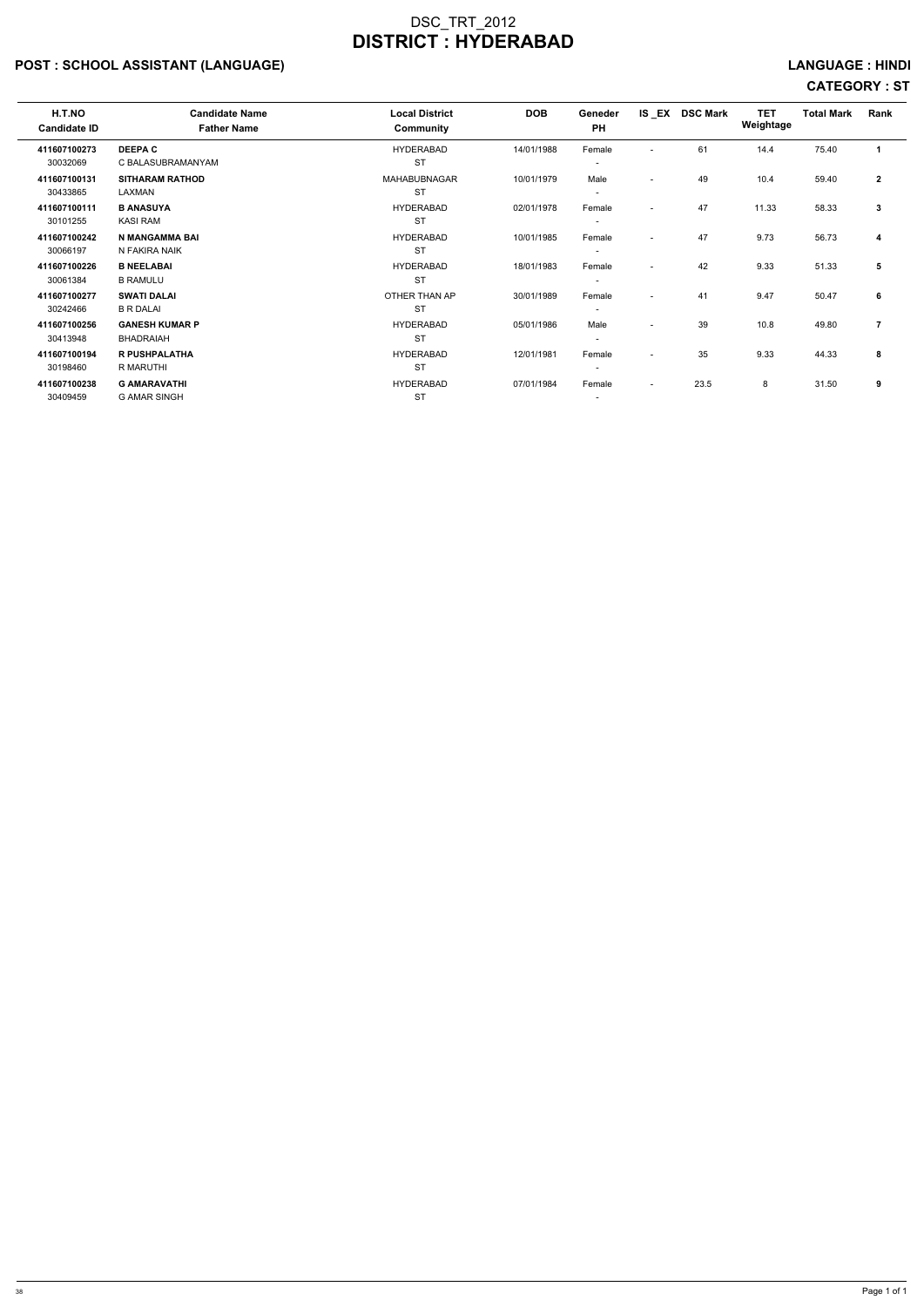## POST : SCHOOL ASSISTANT (LANGUAGE) And the state of the state of the state of the state of the state of the state of the state of the state of the state of the state of the state of the state of the state of the state of t

| <b>Candidate Name</b><br><b>Father Name</b>         | <b>Local District</b><br>Community                                                                                                                                                                                                                                                                                                                                                                                 | <b>DOB</b>                                                                                                                                                        | Geneder<br>PH    |                                                                            |      | <b>TET</b><br>Weightage | <b>Total Mark</b> | Rank           |
|-----------------------------------------------------|--------------------------------------------------------------------------------------------------------------------------------------------------------------------------------------------------------------------------------------------------------------------------------------------------------------------------------------------------------------------------------------------------------------------|-------------------------------------------------------------------------------------------------------------------------------------------------------------------|------------------|----------------------------------------------------------------------------|------|-------------------------|-------------------|----------------|
| <b>DANESHWARI</b>                                   | <b>HYDERABAD</b>                                                                                                                                                                                                                                                                                                                                                                                                   | 26/01/1982                                                                                                                                                        | Female           | $\overline{\phantom{a}}$                                                   | 51.5 | 10.93                   | 62.43             | 1              |
| <b>A GANESH</b>                                     | <b>HYDERABAD</b>                                                                                                                                                                                                                                                                                                                                                                                                   | 26/01/1977                                                                                                                                                        | Male             | $\overline{\phantom{a}}$                                                   | 49.5 | 11.33                   | 60.83             | $\overline{2}$ |
| <b>SADHANA</b>                                      | <b>HYDERABAD</b>                                                                                                                                                                                                                                                                                                                                                                                                   | 15/01/1982                                                                                                                                                        | Female           | $\overline{\phantom{a}}$                                                   | 50   | 9.6                     | 59.60             | 3              |
| <b>K JAYA</b>                                       | <b>HYDERABAD</b>                                                                                                                                                                                                                                                                                                                                                                                                   | 07/01/1984                                                                                                                                                        | Female           | $\overline{\phantom{a}}$                                                   | 48   | 10                      | 58.00             | 4              |
| <b>LAVANYA RAVULA</b>                               | <b>HYDERABAD</b>                                                                                                                                                                                                                                                                                                                                                                                                   | 03/01/1976                                                                                                                                                        | Female           | $\overline{\phantom{a}}$                                                   | 46.5 | 10.93                   | 57.43             | 5              |
| <b>B SUJATHA</b>                                    | <b>HYDERABAD</b>                                                                                                                                                                                                                                                                                                                                                                                                   | 05/01/1972                                                                                                                                                        | Female           | $\overline{\phantom{a}}$                                                   | 47.5 | 9.33                    | 56.83             | 6              |
| <b>D KAVITHA</b>                                    | <b>HYDERABAD</b>                                                                                                                                                                                                                                                                                                                                                                                                   | 21/01/1984                                                                                                                                                        | Female           | $\overline{\phantom{a}}$                                                   | 45.5 | 10.8                    | 56.30             | $\overline{7}$ |
| <b>G RAJASREE</b>                                   | <b>HYDERABAD</b>                                                                                                                                                                                                                                                                                                                                                                                                   | 29/01/1984                                                                                                                                                        | Female           | $\overline{\phantom{a}}$                                                   | 45   | 11.07                   | 56.07             | 8              |
| <b>KESHAPAGA JYOTHI LAKSHMI</b>                     | <b>HYDERABAD</b>                                                                                                                                                                                                                                                                                                                                                                                                   | 10/01/1970                                                                                                                                                        | Female           | $\overline{\phantom{0}}$                                                   | 45   | 10.67                   | 55.67             | 9              |
| <b>SANGEETA RANI</b>                                | OTHER THAN AP                                                                                                                                                                                                                                                                                                                                                                                                      | 02/01/1977                                                                                                                                                        | Female           | $\overline{\phantom{a}}$                                                   | 46   | 9.47                    | 55.47             | 10             |
| <b>L LAXMI DEVI</b>                                 | <b>HYDERABAD</b>                                                                                                                                                                                                                                                                                                                                                                                                   | 03/01/1982                                                                                                                                                        | Female           | $\overline{\phantom{a}}$                                                   | 45   | 10.4                    | 55.40             | 11             |
| K VENU MADHAVI                                      | <b>HYDERABAD</b>                                                                                                                                                                                                                                                                                                                                                                                                   | 04/01/1977                                                                                                                                                        | Female           | $\overline{\phantom{a}}$                                                   | 45   | 10                      | 55.00             | 12             |
| <b>VIJAYLAXMI</b>                                   | <b>HYDERABAD</b>                                                                                                                                                                                                                                                                                                                                                                                                   | 26/01/1976                                                                                                                                                        | Female           | $\overline{\phantom{a}}$                                                   | 44   | 10.93                   | 54.93             | 13             |
| <b>P UMA DEVI</b>                                   | <b>HYDERABAD</b>                                                                                                                                                                                                                                                                                                                                                                                                   | 12/01/1974                                                                                                                                                        | Female           | $\overline{\phantom{0}}$                                                   | 45   | 9.87                    | 54.87             | 14             |
| <b>KARUNAKUMARI ANCHULA</b>                         | <b>HYDERABAD</b>                                                                                                                                                                                                                                                                                                                                                                                                   | 20/01/1980                                                                                                                                                        | Female           | $\overline{\phantom{a}}$                                                   | 44   | 9.87                    | 53.87             | 15             |
| <b>SAPNA</b>                                        | <b>HYDERABAD</b>                                                                                                                                                                                                                                                                                                                                                                                                   | 10/01/1989                                                                                                                                                        | Female           | $\overline{\phantom{a}}$                                                   | 43.5 | 9.87                    | 53.37             | 16             |
| <b>RAMCHANDER</b>                                   | <b>HYDERABAD</b>                                                                                                                                                                                                                                                                                                                                                                                                   | 25/01/1970                                                                                                                                                        | Male             | $\overline{\phantom{0}}$                                                   | 44   | 8.93                    | 52.93             | 17             |
| <b>SAVITRI D</b>                                    | <b>HYDERABAD</b>                                                                                                                                                                                                                                                                                                                                                                                                   | 14/01/1972                                                                                                                                                        | Female           | $\overline{\phantom{a}}$                                                   | 43   | 9.6                     | 52.60             | 18             |
| <b>KURIL JYOTHI DHARAMDAS</b>                       | OTHER THAN AP                                                                                                                                                                                                                                                                                                                                                                                                      | 03/01/1980                                                                                                                                                        | Female           | $\overline{\phantom{a}}$                                                   | 42.5 | 9.73                    | 52.23             | 19             |
| <b>T SUBHASHINI</b>                                 | <b>HYDERABAD</b>                                                                                                                                                                                                                                                                                                                                                                                                   | 08/01/1980                                                                                                                                                        | Female           | $\overline{\phantom{a}}$                                                   | 41.5 | 10.67                   | 52.17             | 20             |
| <b>KURUVINDA LATHA RANI</b>                         | <b>HYDERABAD</b>                                                                                                                                                                                                                                                                                                                                                                                                   | 05/01/1972                                                                                                                                                        | Female           | $\overline{\phantom{a}}$                                                   | 43   | 8.8                     | 51.80             | 21             |
| <b>R SAPNA</b>                                      | <b>HYDERABAD</b>                                                                                                                                                                                                                                                                                                                                                                                                   | 14/01/1985                                                                                                                                                        | Female           | $\overline{\phantom{a}}$                                                   | 41.5 | 9.87                    | 51.37             | 22             |
| <b>CHEPURWAR NANDINI ASHOKRAO</b>                   | OTHER THAN AP                                                                                                                                                                                                                                                                                                                                                                                                      | 23/01/1987                                                                                                                                                        | Female           | $\overline{\phantom{a}}$                                                   | 41.5 | 9.73                    | 51.23             | 23             |
| <b>GEETA B A</b><br><b>B G ANAND KUMAR</b>          | <b>HYDERABAD</b><br><b>SC</b>                                                                                                                                                                                                                                                                                                                                                                                      | 08/01/1981                                                                                                                                                        | Female           | $\overline{\phantom{a}}$                                                   | 41   | 10                      | 51.00             | 24             |
| <b>ROOP RANI CHANDEL</b><br><b>TULSIRAM CHANDEL</b> | <b>HYDERABAD</b>                                                                                                                                                                                                                                                                                                                                                                                                   | 20/01/1976                                                                                                                                                        | Female<br>$\sim$ | $\blacksquare$                                                             | 40   | 10.93                   | 50.93             | 25             |
| <b>G SAKUNTHALA</b><br><b>G BALRAM</b>              | <b>HYDERABAD</b><br>SC                                                                                                                                                                                                                                                                                                                                                                                             | 06/01/1981                                                                                                                                                        | Female<br>$\sim$ | $\overline{\phantom{a}}$                                                   | 41.5 | 9.2                     | 50.70             | 26             |
| <b>B SARITHA</b><br><b>B TEJBHAN</b>                | <b>HYDERABAD</b><br><b>SC</b>                                                                                                                                                                                                                                                                                                                                                                                      | 18/01/1980                                                                                                                                                        | Female<br>$\sim$ | $\overline{\phantom{a}}$                                                   | 40.5 | 9.87                    | 50.37             | 27             |
| <b>V VIJAYA LAKSHMI</b><br>V MAHANKALI              | <b>HYDERABAD</b><br><b>SC</b>                                                                                                                                                                                                                                                                                                                                                                                      | 16/01/1980                                                                                                                                                        | Female           | $\overline{\phantom{a}}$                                                   | 39.5 | 10.4                    | 49.90             | 28             |
| A BHAGYA LATHA<br>A RAMULU                          | <b>HYDERABAD</b><br><b>SC</b>                                                                                                                                                                                                                                                                                                                                                                                      | 16/01/1975                                                                                                                                                        | Female<br>$\sim$ | $\overline{\phantom{a}}$                                                   | 40   | 9.87                    | 49.87             | 29             |
| P SWARNALATHA<br><b>NARSIMHA</b>                    | <b>HYDERABAD</b><br>SC                                                                                                                                                                                                                                                                                                                                                                                             | 30/01/1980                                                                                                                                                        | Female<br>$\sim$ |                                                                            | 41   | 8.67                    | 49.67             | 30             |
| <b>AJAY KUMAR</b><br>SURESH JI                      | <b>HYDERABAD</b><br>SC                                                                                                                                                                                                                                                                                                                                                                                             | 12/01/1981                                                                                                                                                        | Male<br>$\sim$   | $\overline{\phantom{a}}$                                                   | 40.5 | 8.93                    | 49.43             | 31             |
| <b>G C REENA RANI</b><br>G C LAXMAN                 | <b>HYDERABAD</b><br>SC                                                                                                                                                                                                                                                                                                                                                                                             | 14/01/1979                                                                                                                                                        | Female           | $\overline{\phantom{a}}$                                                   | 40   | 9.2                     | 49.20             | 32             |
| A SULOCHANA DEVI<br>A RAMULU                        | <b>HYDERABAD</b><br>SC                                                                                                                                                                                                                                                                                                                                                                                             | 16/01/1971                                                                                                                                                        | Female<br>$\sim$ | $\overline{\phantom{a}}$                                                   | 39.5 | 9.6                     | 49.10             | 33             |
| <b>U JAYASREE</b><br>U CHANNAYA                     | <b>HYDERABAD</b><br>SC                                                                                                                                                                                                                                                                                                                                                                                             | 14/01/1978                                                                                                                                                        | Female<br>$\sim$ | $\qquad \qquad \blacksquare$                                               | 38   | 11.07                   | 49.07             | 34             |
| <b>D VIDYULLATHA</b><br><b>D SATYAM</b>             | <b>HYDERABAD</b><br>SC                                                                                                                                                                                                                                                                                                                                                                                             | 04/01/1976                                                                                                                                                        | Female           | $\overline{\phantom{a}}$                                                   | 38.5 | 10                      | 48.50             | 35             |
| <b>B KALYANI</b><br><b>VENKAT RAO LATE</b>          | <b>HYDERABAD</b><br>SC                                                                                                                                                                                                                                                                                                                                                                                             | 05/01/1983                                                                                                                                                        | Female<br>$\sim$ | $\overline{\phantom{a}}$                                                   | 38   | 10.27                   | 48.27             | 36             |
| <b>SANDHYA</b><br><b>DHARAMSINGH</b>                | <b>HYDERABAD</b><br>SC                                                                                                                                                                                                                                                                                                                                                                                             | 17/01/1975                                                                                                                                                        | Female<br>$\sim$ | $\overline{\phantom{a}}$                                                   | 38.5 | 9.73                    | 48.23             | 37             |
| <b>MALATHIK</b><br>K RAMESH BABU                    | <b>HYDERABAD</b><br>SC                                                                                                                                                                                                                                                                                                                                                                                             | 10/01/1975                                                                                                                                                        | Female<br>$\sim$ | $\overline{\phantom{a}}$                                                   | 38.5 | 9.6                     | 48.10             | 38             |
|                                                     | <b>NARSING RAO</b><br>A HANUMANTHU<br><b>RAMESHWAR</b><br><b>K PANDARI</b><br><b>MOHAN RAO</b><br><b>B SHAM RAO</b><br><b>D SAMUEL</b><br><b>G SATYANARAYANA</b><br><b>K RAMULU</b><br><b>BUDH PRAKASH</b><br>L JANGAIAH<br>K SADANAND<br>CHAMANLAL<br>P BABU RAO<br>SAMUEL<br>JOGINDER SINGH<br>V KESHALU<br><b>DURGARAJ</b><br>KURIL DHARAMDAS<br>T SHIVA RAM<br>K VENKATAIAH<br>R SUBHASH<br>ASHOKRAO CHEPURWAR | SC<br>SC<br>SC<br>SC<br>SC<br><b>SC</b><br>SC<br>SC<br>SC<br>SC<br>SC<br>SC<br>SC<br>SC<br>SC<br>SC<br>SC<br>SC<br><b>SC</b><br><b>SC</b><br>SC<br>SC<br>SC<br>SC |                  | $\sim$<br>$\sim$<br>$\overline{\phantom{a}}$<br>$\sim$<br>$\sim$<br>$\sim$ |      | IS EX DSC Mark          |                   |                |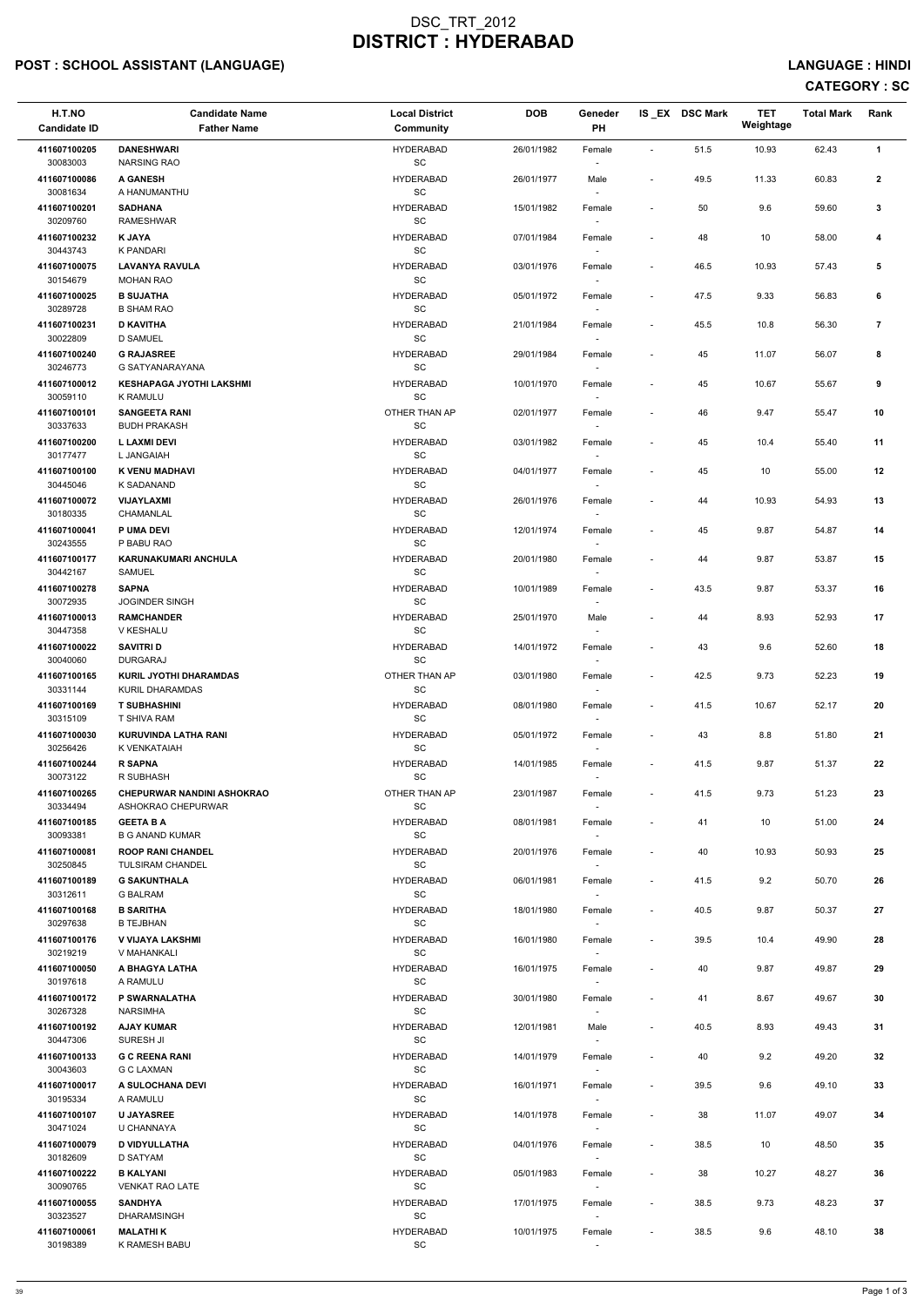## POST : SCHOOL ASSISTANT (LANGUAGE) And the state of the state of the state of the state of the state of the state of the state of the state of the state of the state of the state of the state of the state of the state of t

| H.T.NO<br><b>Candidate ID</b> | <b>Candidate Name</b><br><b>Father Name</b>        | <b>Local District</b><br><b>Community</b>        | <b>DOB</b> | Geneder<br>PH                      |                              | IS_EX DSC Mark | <b>TET</b><br>Weightage | <b>Total Mark</b> | Rank |
|-------------------------------|----------------------------------------------------|--------------------------------------------------|------------|------------------------------------|------------------------------|----------------|-------------------------|-------------------|------|
| 411607100063                  | <b>G S RAJANI</b>                                  | <b>HYDERABAD</b>                                 | 28/01/1975 | Female                             | $\blacksquare$               | 36.5           | 11.47                   | 47.97             | 39   |
| 30057659<br>411607100090      | G SATYANARAYANA<br><b>B INDUMATHI</b>              | SC<br><b>HYDERABAD</b>                           | 12/01/1977 | Female                             | $\overline{\phantom{a}}$     | 39.5           | 8.4                     | 47.90             | 40   |
| 30269373                      | <b>B NARAYANA SWAMY</b>                            | $\operatorname{\textsf{SC}}$                     |            |                                    |                              |                |                         |                   |      |
| 411607100214<br>30318995      | <b>KASTURI</b><br>A HANMANTHU                      | <b>HYDERABAD</b><br>$\operatorname{\textsf{SC}}$ | 21/01/1982 | Female                             | $\overline{\phantom{a}}$     | 37.5           | 10.4                    | 47.90             | 41   |
| 411607100023                  | <b>GE SULBHA</b>                                   | <b>HYDERABAD</b>                                 | 26/01/1972 | Female                             | $\overline{\phantom{a}}$     | 36.5           | 11.07                   | 47.57             | 42   |
| 30193639<br>411607100179      | <b>G R ESHWAR</b><br><b>KOMALA</b>                 | SC<br><b>HYDERABAD</b>                           | 21/01/1981 | $\overline{\phantom{a}}$<br>Female | $\overline{\phantom{a}}$     | 36.5           | 11.07                   | 47.57             | 43   |
| 30089657                      | SATYANARAYANA                                      | SC                                               |            |                                    |                              |                |                         |                   |      |
| 411607100217<br>30285810      | <b>G VINOD KUMAR</b><br><b>G PRABHAKAR</b>         | <b>HYDERABAD</b><br>$\operatorname{\textsf{SC}}$ | 11/01/1983 | Male                               | $\overline{\phantom{a}}$     | 36.5           | 11.07                   | 47.57             | 44   |
| 411607100057<br>30038038      | <b>G RAJ KUMAR</b><br><b>G NARSIMHA</b>            | <b>HYDERABAD</b><br>$\operatorname{\textsf{SC}}$ | 05/01/1975 | Male                               | $\overline{\phantom{a}}$     | 37             | 10.4                    | 47.40             | 45   |
| 411607100246                  | <b>MEENAKSHI SONOWANE</b>                          | <b>HYDERABAD</b>                                 | 09/01/1985 | Female                             | $\overline{\phantom{a}}$     | 37.5           | 9.87                    | 47.37             | 46   |
| 30307307<br>411607100120      | HARIVITHAL SONOWANE<br><b>B SHYAMALA</b>           | $\operatorname{\textsf{SC}}$<br><b>HYDERABAD</b> | 05/01/1978 | $\overline{\phantom{a}}$<br>Female | $\overline{\phantom{a}}$     | 37             | 10.27                   | 47.27             | 47   |
| 30325925                      | <b>B VENKAT SWAMY</b>                              | SC                                               |            |                                    |                              |                |                         |                   |      |
| 411607100029<br>30167113      | <b>J INDIRA DEVI</b><br>J NARASIMHA                | <b>HYDERABAD</b><br>$\operatorname{\textsf{SC}}$ | 29/01/1972 | Female<br>$\sim$                   | $\overline{\phantom{a}}$     | 35.5           | 11.2                    | 46.70             | 48   |
| 411607100263<br>30154850      | <b>B SHAKUNTALA</b><br><b>B SEELAIAH</b>           | <b>HYDERABAD</b><br>SC                           | 18/01/1986 | Female                             | $\overline{\phantom{a}}$     | 36.5           | 10.13                   | 46.63             | 49   |
| 411607100155                  | <b>B RAJANI</b>                                    | <b>HYDERABAD</b>                                 | 28/01/1980 | Female                             | $\overline{\phantom{a}}$     | 38.5           | 8                       | 46.50             | 50   |
| 30050992<br>411607100187      | <b>B KISHAN RAO</b><br><b>G C SARASWATHI</b>       | SC<br><b>HYDERABAD</b>                           | 28/01/1981 | Female                             |                              | 36             | 9.73                    | 45.73             | 51   |
| 30048651                      | <b>G C LAXMAN</b>                                  | SC                                               |            | $\sim$                             |                              |                |                         |                   |      |
| 411607100236<br>30408474      | <b>KATHI VASUNDARA DEVI</b><br>KATHI KISHORE KUMAR | PRAKASAM<br>$\operatorname{\textsf{SC}}$         | 10/01/1984 | Female                             | $\overline{\phantom{a}}$     | 36.5           | 8.4                     | 44.90             | 52   |
| 411607100080<br>30044643      | <b>B PUSHPA</b><br><b>B SRI RAMULU</b>             | <b>HYDERABAD</b><br>$\operatorname{\textsf{SC}}$ | 07/01/1976 | Female                             | $\overline{\phantom{a}}$     | 35             | 9.87                    | 44.87             | 53   |
| 411607100106                  | <b>B RUKMINI BAI</b>                               | <b>HYDERABAD</b>                                 | 30/01/1978 | Female                             | $\overline{\phantom{a}}$     | 35             | 9.47                    | 44.47             | 54   |
| 30335156<br>411607100138      | <b>B PREAM DASS</b><br><b>JAYA KAVITHA</b>         | SC<br><b>HYDERABAD</b>                           | 02/01/1979 | $\overline{\phantom{a}}$<br>Female | $\qquad \qquad \blacksquare$ | 35.5           | 8.93                    | 44.43             | 55   |
| 30262989                      | H P MANIK                                          | SC                                               |            | $\overline{\phantom{a}}$           |                              |                |                         |                   |      |
| 411607100118<br>30453165      | <b>G KIRAN SAGAR</b><br>G VIDYA SAGAR              | <b>HYDERABAD</b><br>SC                           | 08/01/1978 | Male                               | $\overline{\phantom{a}}$     | 34             | 10.13                   | 44.13             | 56   |
| 411607100047<br>30211966      | R VIDYA VATHI<br>R SWAMY                           | <b>HYDERABAD</b><br>SC                           | 01/01/1974 | Female<br>$\sim$                   | $\overline{\phantom{a}}$     | 34.5           | 9.47                    | 43.97             | 57   |
| 411607100104                  | <b>ANUPA BALRAJ</b>                                | <b>HYDERABAD</b>                                 | 02/01/1978 | Female                             | $\qquad \qquad \blacksquare$ | 35             | 8.8                     | 43.80             | 58   |
| 30120262<br>411607100126      | <b>B BALRAJ</b><br><b>C ARUNA</b>                  | SC<br><b>HYDERABAD</b>                           | 20/01/1979 | Female                             | $\overline{\phantom{a}}$     | 34.5           | 8.93                    | 43.43             | 59   |
| 30249824                      | C KASHAIAH<br><b>NARMADA S</b>                     | SC<br><b>HYDERABAD</b>                           |            | $\sim$                             |                              | 35             |                         |                   | 60   |
| 411607100163<br>30408807      | YADAIAH S                                          | SC                                               | 23/01/1980 | Female                             | $\overline{\phantom{a}}$     |                | 8.27                    | 43.27             |      |
| 411607100274<br>30182252      | <b>S PRADUSHA</b><br>S SAMUEL                      | <b>HYDERABAD</b><br>SC                           | 22/01/1988 | Female                             | $\overline{\phantom{a}}$     | 33.5           | 9.2                     | 42.70             | 61   |
| 411607100196                  | <b>D SUJATHA</b>                                   | <b>HYDERABAD</b>                                 | 24/01/1981 | Female                             | $\overline{\phantom{a}}$     | 34             | 8.53                    | 42.53             | 62   |
| 30300888<br>411607100146      | D VENKATAIAH<br>V NAVANEETHA                       | SC<br><b>HYDERABAD</b>                           | 13/01/1979 | $\sim$<br>Female                   | $\qquad \qquad \blacksquare$ | 32             | 9.73                    | 41.73             | 63   |
| 30330492                      | V VENKATASWAMY                                     | SC                                               |            | $\sim$                             |                              |                |                         |                   |      |
| 411607100089<br>30215598      | <b>BAGYAREKHA C</b><br><b>VISHWANATAM C</b>        | <b>HYDERABAD</b><br><b>SC</b>                    | 11/01/1977 | Female<br>$\sim$                   | $\overline{\phantom{a}}$     | 32.5           | 8.93                    | 41.43             | 64   |
| 411607100173<br>30421433      | <b>S SANTHOSHI KUMARI</b><br>S ALLAMAIAH           | <b>HYDERABAD</b><br>SC                           | 24/01/1980 | Female                             | $\qquad \qquad \blacksquare$ | 32             | 9.33                    | 41.33             | 65   |
| 411607100208<br>30282953      | <b>M PARAMESHWAR</b><br>M PENTAIAH                 | <b>HYDERABAD</b><br>SC                           | 26/01/1982 | Male                               | $\overline{\phantom{a}}$     | 31             | 10.13                   | 41.13             | 66   |
| 411607100093                  | <b>C SANTOSH</b>                                   | <b>HYDERABAD</b>                                 | 22/01/1977 | $\sim$<br>Female                   | $\overline{\phantom{a}}$     | 32             | 8.67                    | 40.67             | 67   |
| 30396796<br>411607100193      | C BHUPAL<br><b>P SARITHA BAI</b>                   | SC<br><b>HYDERABAD</b>                           | 04/01/1981 | Female                             | $\overline{\phantom{a}}$     | 30             | 10.27                   | 40.27             | 68   |
| 30366547                      | P VENKATESHAM                                      | SC                                               |            | $\overline{\phantom{a}}$           |                              |                |                         |                   |      |
| 411607100003<br>30239547      | <b>VASKULA KATTAIAH</b><br><b>UPPALAIAH</b>        | WARANGAL<br>SC                                   | 16/01/1968 | Male                               | $\overline{\phantom{a}}$     | 30.5           | 8.8                     | 39.30             | 69   |
| 411607100105                  | <b>D SRIDEVI</b>                                   | <b>HYDERABAD</b>                                 | 14/01/1978 | Female                             | $\overline{\phantom{a}}$     | 30             | 9.2                     | 39.20             | 70   |
| 30329576<br>411607100008      | D LAXMAIAH<br><b>K VANAJA</b>                      | SC<br><b>HYDERABAD</b>                           | 20/01/1969 | Female                             | $\overline{\phantom{a}}$     | 31             | 8.13                    | 39.13             | 71   |
| 30342222                      | K VANAMAIAH                                        | $\operatorname{\textsf{SC}}$                     |            | $\sim$                             |                              |                |                         |                   |      |
| 411607100068<br>30025400      | <b>V LALITHA</b><br>V R NARSIMHA                   | <b>HYDERABAD</b><br>SC                           | 06/01/1976 | Female                             | $\qquad \qquad \blacksquare$ | 27             | 11.2                    | 38.20             | 72   |
| 411607100245<br>30257222      | <b>RAJESH KUMAR B</b><br>RATHNAM B                 | <b>HYDERABAD</b><br>SC                           | 19/01/1985 | Male<br>$\sim$                     | $\overline{\phantom{a}}$     | 28             | 10                      | 38.00             | 73   |
| 411607100024                  | <b>P SHEELA</b>                                    | <b>HYDERABAD</b>                                 | 03/01/1972 | Female                             | $\overline{\phantom{a}}$     | 29.5           | 8.4                     | 37.90             | 74   |
| 30327369<br>411607100048      | P LAXMINARAYANA<br><b>G SANGEETHA</b>              | SC<br><b>HYDERABAD</b>                           | 20/01/1974 | $\sim$<br>Female                   | $\overline{\phantom{a}}$     | 29.5           | 8                       | 37.50             | 75   |
| 30341331                      | <b>G NARSIMHA</b>                                  | SC                                               |            | $\sim$                             |                              |                |                         |                   |      |
| 411607100010<br>30244107      | <b>CLPADMAVENI</b><br>C A LAXMI NARAYANA           | <b>HYDERABAD</b><br>SC                           | 10/01/1969 | Female                             | $\qquad \qquad \blacksquare$ | 28.5           | 8.53                    | 37.03             | 76   |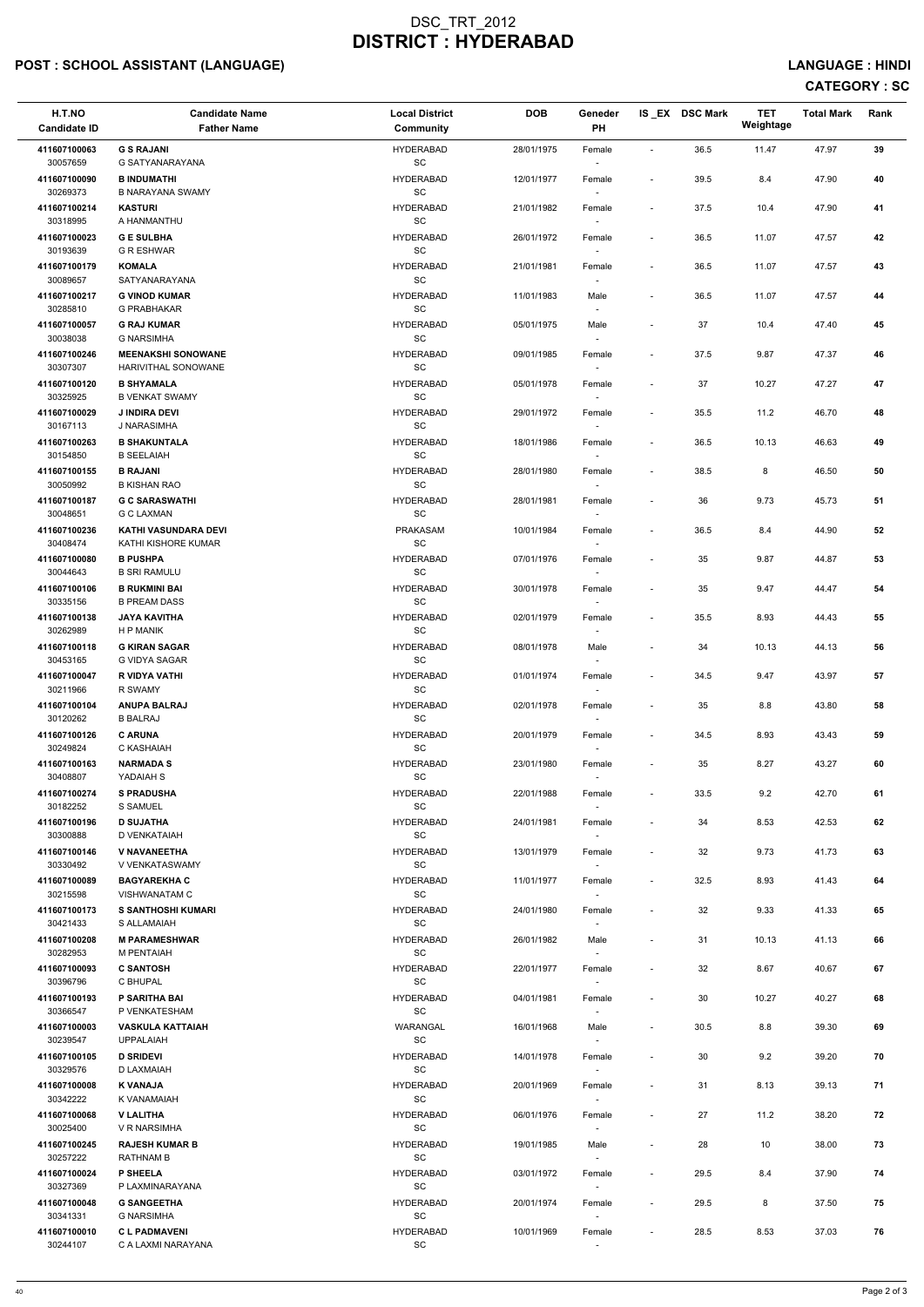## POST : SCHOOL ASSISTANT (LANGUAGE) And the set of the set of the set of the set of the set of the set of the set of the set of the set of the set of the set of the set of the set of the set of the set of the set of the set

| H.T.NO<br><b>Candidate ID</b> | <b>Candidate Name</b><br><b>Father Name</b>         | <b>Local District</b><br>Community | <b>DOB</b> | Geneder<br><b>PH</b>               | $IS$ $EX$                | <b>DSC Mark</b> | <b>TET</b><br>Weightage | <b>Total Mark</b> | Rank |
|-------------------------------|-----------------------------------------------------|------------------------------------|------------|------------------------------------|--------------------------|-----------------|-------------------------|-------------------|------|
| 411607100174<br>30430336      | N SUJATHA<br>N CHINNAIAH                            | <b>HYDERABAD</b><br>SC             | 06/01/1980 | Female<br>$\overline{\phantom{0}}$ | $\sim$                   | 28.5            | 8.13                    | 36.63             | 77   |
| 411607100178<br>30188123      | <b>G LAKSHMI KANTHAM</b><br><b>G CHERANJEEVI</b>    | <b>HYDERABAD</b><br><b>SC</b>      | 25/01/1980 | Female                             | $\overline{\phantom{a}}$ | 26              | 9.73                    | 35.73             | 78   |
| 411607100247<br>30280356      | A USHA RANI<br>A VEERAIAH                           | HYDERABAD<br><b>SC</b>             | 24/01/1985 | Female                             | $\overline{a}$           | 26.5            | 8.8                     | 35.30             | 79   |
| 411607100042<br>30392739      | <b>CHILUKA PADMA</b><br>VANKAIAH                    | HYDERABAD<br><b>SC</b>             | 15/01/1974 | Female<br>$\overline{\phantom{a}}$ | $\overline{a}$           | 24.5            | 8                       | 32.50             | 80   |
| 411607100239<br>30334300      | <b>BALAGANGADHAR THILAK E M S</b><br><b>MARAIAH</b> | <b>NALGONDA</b><br>SC              | 15/01/1984 | Male<br>$\overline{\phantom{0}}$   | $\overline{\phantom{a}}$ | 22.5            | 9.2                     | 31.70             | 81   |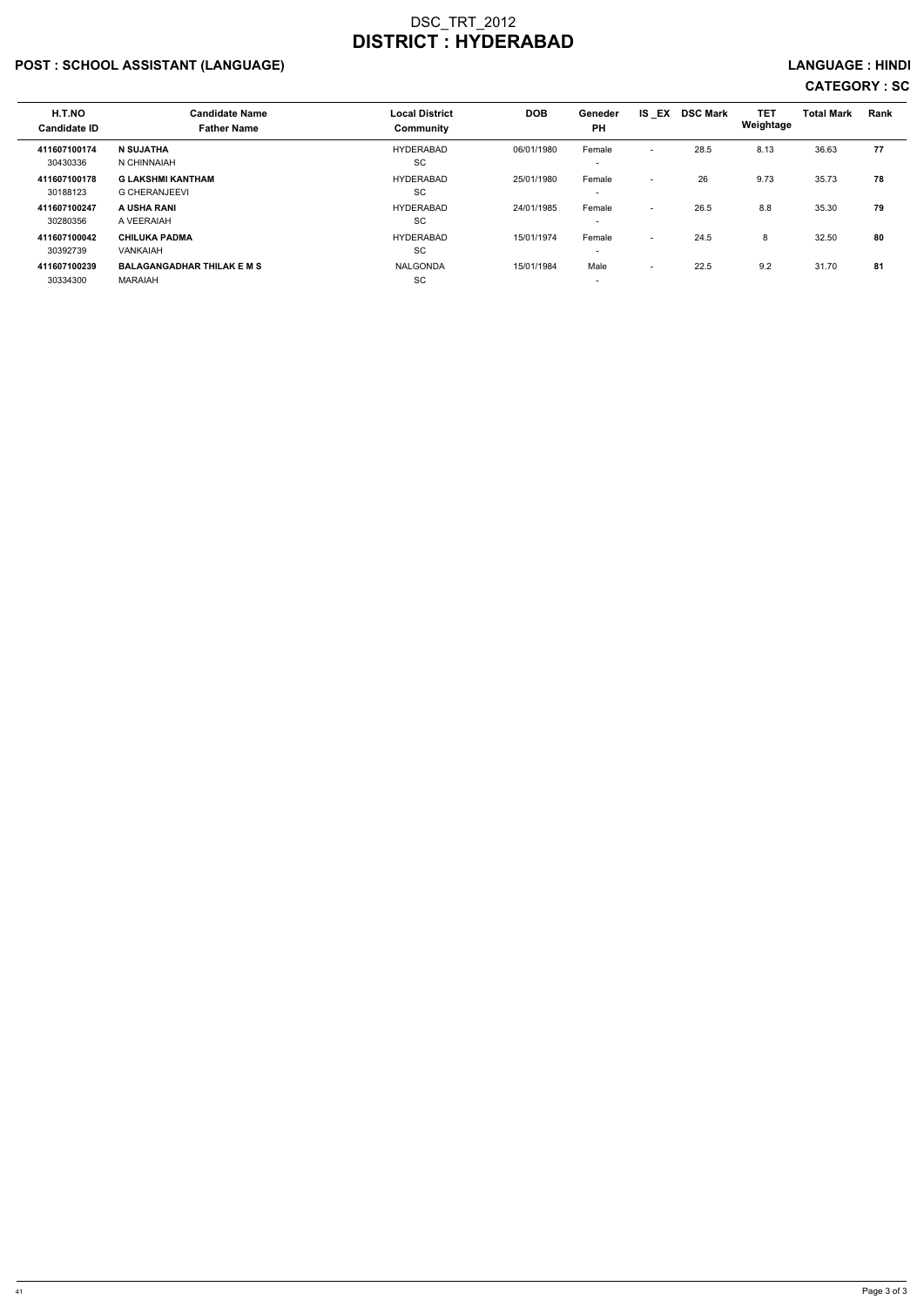## POST : SCHOOL ASSISTANT (LANGUAGE) And the set of the set of the set of the set of the set of the set of the set of the set of the set of the set of the set of the set of the set of the set of the set of the set of the set

# CATEGORY : BC-A

| H.T.NO<br><b>Candidate ID</b> | <b>Candidate Name</b><br><b>Father Name</b>      | <b>Local District</b><br>Community | <b>DOB</b> | Geneder<br>PH                      |                          | IS_EX DSC Mark | <b>TET</b><br>Weightage | <b>Total Mark</b> | Rank           |
|-------------------------------|--------------------------------------------------|------------------------------------|------------|------------------------------------|--------------------------|----------------|-------------------------|-------------------|----------------|
| 411607100218<br>30311101      | A MADHAVI<br>A LAXMAN                            | <b>HYDERABAD</b><br>BC-A           | 13/01/1983 | Female                             |                          | 57             | 11.87                   | 68.87             | $\mathbf{1}$   |
| 411607100026<br>30279549      | <b>B TIRUMALA DEVI</b><br>SATHYANARAYANA MURTHY  | <b>HYDERABAD</b><br>BC-A           | 17/01/1972 | Female<br>$\overline{\phantom{a}}$ | $\overline{\phantom{a}}$ | 54             | 12.27                   | 66.27             | $\overline{2}$ |
| 411607100147<br>30059645      | <b>THAKUR ARTI DEVI</b><br><b>T SHANTI SINGH</b> | <b>HYDERABAD</b><br>BC-A           | 22/01/1979 | Female                             |                          | 53.5           | 11.87                   | 65.37             | 3              |
| 411607100276<br>30224078      | <b>S ANURADHA</b><br>S RAM CHANDER               | <b>HYDERABAD</b><br>BC-A           | 25/01/1989 | Female<br>$\overline{\phantom{a}}$ | $\overline{\phantom{a}}$ | 53             | 12.27                   | 65.27             | 4              |
| 411607100053<br>30042019      | <b>M SAVITHA</b><br><b>M PANDU</b>               | <b>HYDERABAD</b><br>BC-A           | 14/01/1975 | Female                             |                          | 53             | 12.13                   | 65.13             | 5              |
| 411607100038<br>30056200      | <b>K SHYAM SUNDER</b><br>K VENKATA RAO           | <b>HYDERABAD</b><br>BC-A           | 10/01/1974 | Male<br>$\overline{\phantom{a}}$   |                          | 52             | 10.93                   | 62.93             | 6              |
| 411607100213<br>30080007      | <b>KAVITHA THAKUR</b><br><b>TRAJA SINGH</b>      | <b>HYDERABAD</b><br>BC-A           | 12/01/1982 | Female                             |                          | 52             | 10                      | 62.00             | $\overline{7}$ |
| 411607100020<br>30097725      | <b>MANJULA RANIS</b><br>SHANKARAIAH              | <b>HYDERABAD</b><br>BC-A           | 07/01/1971 | Female                             | $\overline{\phantom{a}}$ | 49             | 12.93                   | 61.93             | 8              |
| 411607100032<br>30238728      | <b>K SHOBHA</b><br>K PRATHAP                     | <b>HYDERABAD</b><br>BC-A           | 15/01/1973 | Female                             | $\overline{\phantom{a}}$ | 50             | 11.07                   | 61.07             | 9              |
| 411607100088<br>30413139      | P RAJANI KUMARI<br>P MADHAVA RAO                 | <b>HYDERABAD</b><br>BC-A           | 10/01/1977 | Female                             |                          | 50             | 11.07                   | 61.07             | 10             |
| 411607100074<br>30032134      | <b>REENA DEVI</b><br><b>KEDARNATH SINGH</b>      | <b>HYDERABAD</b><br>BC-A           | 02/01/1976 | Female<br>$\overline{\phantom{a}}$ | $\overline{\phantom{a}}$ | 48.5           | 11.87                   | 60.37             | 11             |
| 411607100195<br>30265245      | <b>JAGAJIVAN KOUR</b><br><b>CHATAR SINGH</b>     | <b>HYDERABAD</b><br>BC-A           | 01/01/1981 | Female                             |                          | 49.5           | 10.8                    | 60.30             | 12             |
| 411607100212<br>30276321      | <b>A SRIDEVI</b><br>A RAMULU                     | <b>HYDERABAD</b><br>BC-A           | 06/01/1982 | Female<br>$\overline{\phantom{a}}$ | <b>YES</b>               | 46             | 12                      | 58.00             | 13             |
| 411607100098<br>30064068      | <b>S SUNITHA</b><br>S BALA LINGAM                | <b>HYDERABAD</b><br>BC-A           | 10/01/1977 | Female                             | $\overline{\phantom{a}}$ | 44.5           | 11.73                   | 56.23             | 14             |
| 411607100210<br>30221248      | <b>M MADHU KIRAN</b><br><b>M PANDU</b>           | <b>HYDERABAD</b><br>BC-A           | 19/01/1982 | Male                               |                          | 44             | 11.73                   | 55.73             | 15             |
| 411607100158<br>30403229      | <b>H SUHASINI</b><br>H JAGADISH                  | <b>HYDERABAD</b><br>BC-A           | 10/01/1980 | Female<br>$\overline{\phantom{a}}$ |                          | 44             | 11.6                    | 55.60             | 16             |
| 411607100199<br>30442477      | <b>M NEERAJA</b><br><b>B SOMALINGAM</b>          | <b>HYDERABAD</b><br>BC-A           | 16/01/1982 | Female<br>$\overline{\phantom{a}}$ | $\sim$                   | 44.5           | 10.8                    | 55.30             | 17             |
| 411607100183<br>30283449      | A SOWJANYA<br>A NAGESHWAR RAO                    | <b>HYDERABAD</b><br>BC-A           | 22/01/1981 | Female<br>$\overline{\phantom{a}}$ | $\overline{\phantom{a}}$ | 42.5           | 12.53                   | 55.03             | 18             |
| 411607100237<br>30060437      | <b>SWARUPA H</b><br>SIDHRAM H                    | <b>HYDERABAD</b><br>BC-A           | 01/01/1984 | Female                             |                          | 43.5           | 10.13                   | 53.63             | 19             |
| 411607100198<br>30214391      | <b>DURGA</b><br>HEERALAL                         | <b>HYDERABAD</b><br>BC-A           | 14/01/1982 | Female<br>$\overline{\phantom{a}}$ | $\sim$                   | 40.5           | 12                      | 52.50             | 20             |
| 411607100031<br>30244363      | A GOURI LAXMI<br>A SRINIVAS RAO                  | <b>HYDERABAD</b><br>BC-A           | 25/01/1973 | Female<br>$\overline{\phantom{a}}$ |                          | 41.5           | 10.53                   | 52.03             | 21             |
| 411607100162<br>30164202      | <b>D MEENAKSHI</b><br>D PRAKASH                  | <b>HYDERABAD</b><br>BC-A           | 21/01/1980 | Female<br>$\overline{\phantom{a}}$ | $\overline{\phantom{a}}$ | 41             | 10.8                    | 51.80             | 22             |
| 411607100166<br>30095554      | <b>GULSHAN KOUR</b><br>SARDAR KAMAL SINGH        | <b>HYDERABAD</b><br>BC-A           | 14/01/1980 | Female                             | $\overline{\phantom{a}}$ | 39.5           | 11.73                   | 51.23             | 23             |
| 411607100248<br>30268083      | <b>RAJESH PRASAD</b><br><b>BISHWANATH PRASAD</b> | <b>HYDERABAD</b><br>BC-A           | 07/01/1985 | Male<br>$\overline{\phantom{a}}$   | $\sim$                   | 38             | 10.13                   | 48.13             | 24             |
| 411607100258<br>30182670      | <b>SARITA BAI</b><br>RAVINDRA SINGH              | <b>HYDERABAD</b><br>BC-A           | 05/01/1986 | Female<br>$\sim$                   | $\sim$                   | 36             | 10.4                    | 46.40             | 25             |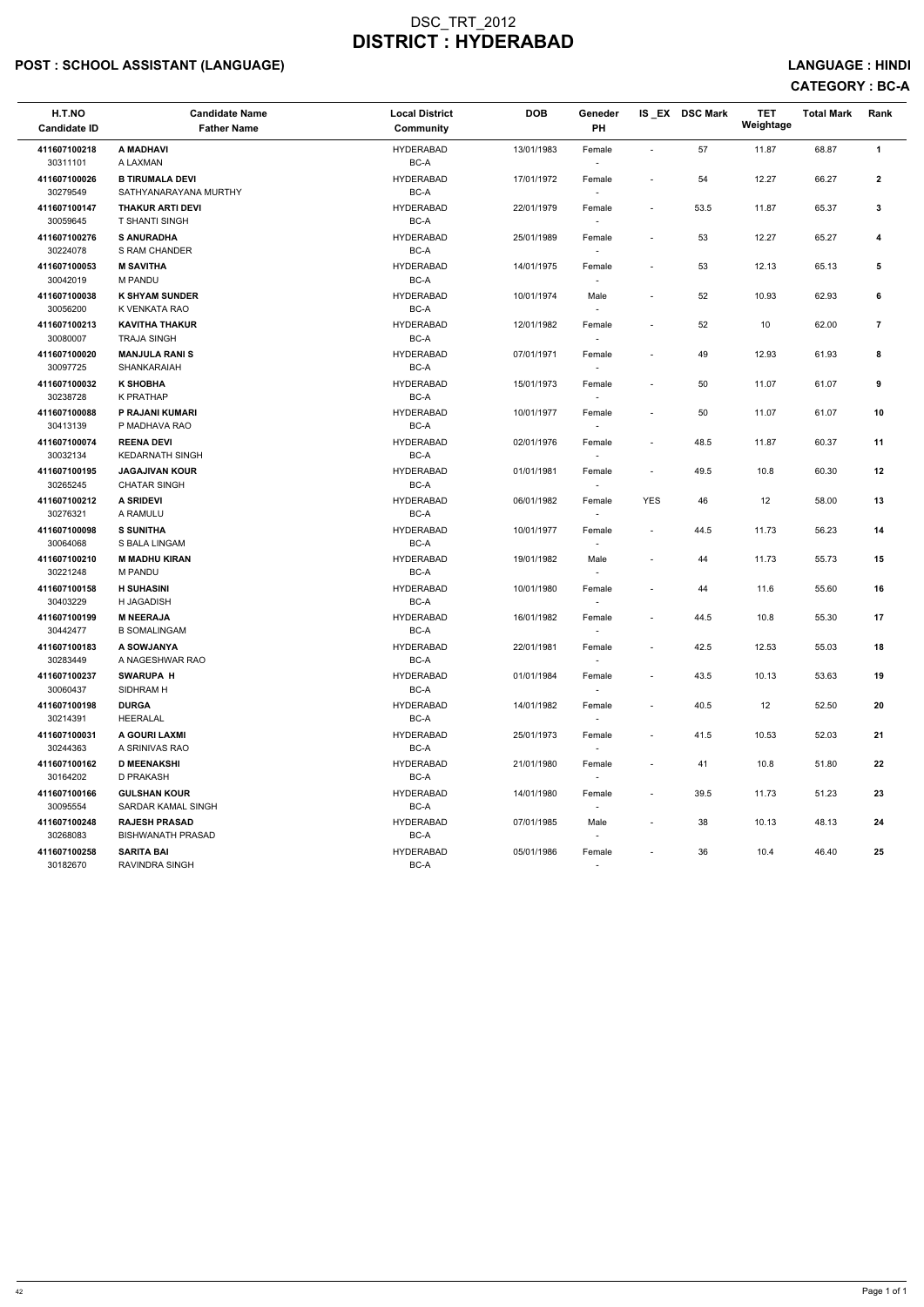## POST : SCHOOL ASSISTANT (LANGUAGE) And the set of the set of the set of the set of the set of the set of the set of the set of the set of the set of the set of the set of the set of the set of the set of the set of the set

| H.T.NO<br><b>Candidate ID</b> | <b>Candidate Name</b><br><b>Father Name</b>      | <b>Local District</b><br><b>Community</b> | <b>DOB</b> | Geneder<br>PH                      |                          | IS EX DSC Mark | <b>TET</b><br>Weightage | <b>Total Mark</b> | Rank                    |
|-------------------------------|--------------------------------------------------|-------------------------------------------|------------|------------------------------------|--------------------------|----------------|-------------------------|-------------------|-------------------------|
| 411607100154<br>30389885      | <b>MALLIKHARJUN MANTA</b><br>LAXMAIAH            | <b>HYDERABAD</b><br>BC-B                  | 18/01/1980 | Male<br>$\sim$                     | $\overline{\phantom{a}}$ | 58.5           | 12.53                   | 71.03             | $\mathbf{1}$            |
| 411607100148                  | CH VANI VIJAYALAKSHMI                            | <b>HYDERABAD</b>                          | 16/01/1980 | Female                             | $\overline{\phantom{a}}$ | 58.5           | 12                      | 70.50             | $\mathbf{2}$            |
| 30068672<br>411607100153      | SURYANARAYANA MURTHY<br><b>MANISHA KALE</b>      | BC-B<br><b>HYDERABAD</b>                  | 15/01/1980 | Female                             | $\overline{\phantom{a}}$ | 57             | 12.13                   | 69.13             | 3                       |
| 30202539<br>411607100180      | DATTATREYA KALE<br><b>DURUSHETTI ARCHANA</b>     | $BC-B$<br><b>HYDERABAD</b>                | 21/01/1981 | Female                             |                          | 54             | 13.87                   | 67.87             | 4                       |
| 30306828<br>411607100141      | D LAKSHMAIAH<br><b>B MADHAVI</b>                 | BC-B<br><b>HYDERABAD</b>                  | 20/01/1979 | $\sim$<br>Female                   | $\overline{\phantom{a}}$ | 56             | 11.73                   | 67.73             | 5                       |
| 30193713<br>411607100259      | <b>B BALRAM KUMAR</b><br><b>D SHAREEFA</b>       | BC-B<br><b>HYDERABAD</b>                  | 14/01/1986 | $\sim$<br>Female                   | $\overline{\phantom{a}}$ | 53             | 12.67                   | 65.67             | 6                       |
| 30118393<br>411607100135      | D KABEERDASU<br><b>B SANTHOSHIBAI</b>            | BC-B<br><b>HYDERABAD</b>                  | 12/01/1979 | $\overline{\phantom{a}}$<br>Female | $\overline{\phantom{a}}$ | 53.5           | 11.47                   | 64.97             | $\overline{\mathbf{r}}$ |
| 30057270<br>411607100112      | <b>B MAHENDERSINGH</b><br>P VENKATA RAMANI       | $BC-B$<br><b>HYDERABAD</b>                | 05/01/1978 | Female                             | $\overline{\phantom{a}}$ | 52             | 12.13                   | 64.13             | 8                       |
| 30188767<br>411607100234      | P NARASAIAH<br><b>HASINA</b>                     | BC-B<br><b>HYDERABAD</b>                  | 30/01/1984 | $\sim$<br>Female                   | $\overline{\phantom{a}}$ | 52.5           | 11.07                   | 63.57             | 9                       |
| 30035352<br>411607100060      | YAKUB ALI<br><b>D MADHAVI LATHA</b>              | BC-B<br><b>HYDERABAD</b>                  | 06/01/1975 | $\overline{\phantom{a}}$           | $\overline{\phantom{a}}$ | 49             | 13.2                    | 62.20             | 10                      |
| 30277702                      | D RAMCHANDER                                     | BC-B                                      |            | Female<br>$\sim$                   |                          |                |                         |                   |                         |
| 411607100056<br>30253330      | <b>P RAMADEVI</b><br>P YADAGIRI                  | <b>HYDERABAD</b><br>$BC-B$                | 01/01/1975 | Female                             | $\blacksquare$           | 50.5           | 11.6                    | 62.10             | 11                      |
| 411607100039<br>30039945      | <b>S VANDANA</b><br>DAYANAND CHOUHAN             | <b>HYDERABAD</b><br>$BC-B$                | 02/01/1974 | Female                             | $\overline{\phantom{a}}$ | 50.5           | 11.47                   | 61.97             | 12                      |
| 411607100019<br>30120625      | <b>B PUSHPA LATHA</b><br><b>B VENKANNA</b>       | <b>HYDERABAD</b><br>BC-B                  | 09/01/1971 | Female<br>$\sim$                   | $\overline{\phantom{a}}$ | 50.5           | 11.2                    | 61.70             | 13                      |
| 411607100221<br>30229943      | <b>S SARALA</b><br>PRAKASH                       | <b>HYDERABAD</b><br>BC-B                  | 14/01/1983 | Female<br>$\overline{\phantom{a}}$ | $\overline{\phantom{a}}$ | 48             | 13.2                    | 61.20             | 14                      |
| 411607100096<br>30253470      | <b>T VIKRAM SINGH</b><br>T SHEETAL SINGH         | <b>HYDERABAD</b><br>BC-B                  | 28/01/1977 | Male                               | $\overline{\phantom{a}}$ | 49.5           | 10.8                    | 60.30             | 15                      |
| 411607100117<br>30357977      | <b>ANITA RANI</b><br>NP SATAYANARAYANA           | <b>HYDERABAD</b><br>BC-B                  | 07/01/1978 | Female<br>$\overline{\phantom{a}}$ | $\overline{\phantom{a}}$ | 49.5           | 10.53                   | 60.03             | 16                      |
| 411607100116<br>30288867      | <b>L RAKESH</b><br>L NARSING RAO                 | <b>HYDERABAD</b><br>BC-B                  | 04/01/1978 | Male<br>$\sim$                     | $\overline{\phantom{a}}$ | 48.5           | 11.47                   | 59.97             | 17                      |
| 411607100235<br>30303034      | <b>SANABOINA DEVI</b><br>SANABOINA SATYANARAYANA | <b>HYDERABAD</b><br>BC-B                  | 02/01/1984 | Female                             | $\overline{\phantom{a}}$ | 48.5           | 10.67                   | 59.17             | 18                      |
| 411607100191<br>30037323      | A SUREKHA<br>A KRISHNA                           | <b>HYDERABAD</b><br>BC-B                  | 01/01/1981 | Female                             | $\overline{\phantom{a}}$ | 49             | 10.13                   | 59.13             | 19                      |
| 411607100152<br>30183142      | N NAVANITHA<br>N JAGANNATH                       | <b>HYDERABAD</b><br>BC-B                  | 03/01/1980 | Female<br>$\overline{\phantom{a}}$ | $\blacksquare$           | 47.5           | 11.6                    | 59.10             | 20                      |
| 411607100001<br>30430728      | <b>CHAVAN VEENA KUMARI</b><br>CH VITTAL RAO      | <b>HYDERABAD</b><br>BC-B                  | 06/01/1968 | Female<br>$\sim$                   | $\overline{\phantom{a}}$ | 48             | 11.07                   | 59.07             | 21                      |
| 411607100121<br>30046914      | <b>RENU SONI</b><br><b>RAGHUBIR SONI</b>         | <b>HYDERABAD</b><br>BC-B                  | 18/01/1979 | Female<br>$\overline{\phantom{a}}$ | $\overline{\phantom{a}}$ | 48             | 11.07                   | 59.07             | 22                      |
| 411607100143                  | <b>T SUNITHA</b><br>T PRUTHVI SINGH              | <b>HYDERABAD</b><br>BC-B                  | 09/01/1979 | Female                             | $\overline{\phantom{a}}$ | 48             | 10.67                   | 58.67             | 23                      |
| 30085855<br>411607100097      | P VENKATA RAMANA                                 | <b>HYDERABAD</b>                          | 30/01/1977 | Male                               | $\overline{\phantom{a}}$ | 47.5           | 10.67                   | 58.17             | 24                      |
| 30298663<br>411607100027      | P RANGAIAH<br><b>G AMBICA</b>                    | BC-B<br><b>HYDERABAD</b>                  | 19/01/1972 | $\sim$<br>Female                   | $\overline{\phantom{a}}$ | 47             | 11.07                   | 58.07             | 25                      |
| 30399609<br>411607100252      | <b>G EASHWAR RAO</b><br><b>MADHURI M</b>         | BC-B<br><b>HYDERABAD</b>                  | 12/01/1985 | $\overline{\phantom{a}}$<br>Female | $\overline{\phantom{a}}$ | 47.5           | 10.53                   | 58.03             | 26                      |
| 30168915<br>411607100113      | <b>MANOHAR SINGH</b><br><b>PUSHPA LATHA R</b>    | BC-B<br><b>HYDERABAD</b>                  | 13/01/1978 | $\sim$<br>Female                   | $\overline{\phantom{a}}$ | 45.5           | 12                      | 57.50             | 27                      |
| 30210417<br>411607100037      | <b>VENKAIAH CHARY</b><br><b>UMA DEVI JADHAV</b>  | BC-B<br><b>HYDERABAD</b>                  | 06/01/1973 | Female                             | $\overline{\phantom{a}}$ | 46             | 10.8                    | 56.80             | 28                      |
| 30332852<br>411607100007      | <b>VENKAT RAO</b><br><b>T VANAJARANI</b>         | BC-B<br><b>HYDERABAD</b>                  | 10/01/1969 | $\overline{\phantom{a}}$<br>Female | $\blacksquare$           | 44             | 11.6                    | 55.60             | 29                      |
| 30333458<br>411607100206      | T BRAHMAIAH<br><b>KALPANA DEVI</b>               | BC-B<br><b>HYDERABAD</b>                  | 02/01/1982 | $\sim$<br>Female                   | $\overline{\phantom{a}}$ | 44.5           | 11.07                   | 55.57             | 30                      |
| 30443874<br>411607100132      | LATE RAJ BALI SINGH<br><b>PADMAVATHI</b>         | BC-B<br><b>HYDERABAD</b>                  | 01/01/1979 | $\sim$<br>Female                   | $\overline{\phantom{a}}$ | 45             | 10.13                   | 55.13             | 31                      |
| 30148288<br>411607100202      | RAM MILAN YADAV<br>R VIJAYA LAXMI                | BC-B<br><b>HYDERABAD</b>                  | 22/01/1982 | Female                             | $\overline{\phantom{a}}$ | 44             | 10.8                    | 54.80             | 32                      |
| 30436491<br>411607100069      | R YETTAIAH<br><b>SHAILENDER SINGH</b>            | BC-B<br><b>HYDERABAD</b>                  | 27/01/1976 | Male                               | $\overline{\phantom{a}}$ | 42             | 12.67                   | 54.67             | 33                      |
| 30257100<br>411607100161      | <b>RAM SINGH</b><br>A SUHASINI                   | BC-B<br><b>HYDERABAD</b>                  | 19/01/1980 | $\sim$                             |                          | 43             | 11.2                    | 54.20             | 34                      |
| 30032640                      | A KRISHNA                                        | BC-B                                      |            | Female<br>$\overline{\phantom{a}}$ |                          |                |                         |                   |                         |
| 411607100004<br>30301351      | <b>SUPRIYA</b><br>S RAJULAL                      | <b>HYDERABAD</b><br>BC-B                  | 19/01/1968 | Female<br>$\sim$                   | $\overline{\phantom{a}}$ | 43.5           | 10.13                   | 53.63             | 35                      |
| 411607100102<br>30042148      | <b>SATYANJALI MANTHA</b><br>LAKSHMAIAH           | <b>HYDERABAD</b><br>BC-B                  | 31/01/1977 | Female<br>$\sim$                   |                          | 42             | 10.27                   | 52.27             | 36                      |
| 411607100082<br>30409096      | <b>RAMADEVI DUSARI</b><br><b>NARAHARI</b>        | <b>HYDERABAD</b><br>BC-B                  | 24/01/1976 | Female<br>$\overline{\phantom{a}}$ | $\overline{\phantom{a}}$ | 40             | 11.07                   | 51.07             | 37                      |
| 411607100109<br>30256134      | <b>N LEELA</b><br>N MEGHANATH                    | <b>HYDERABAD</b><br>$BC-B$                | 19/01/1978 | Female<br>$\sim$                   | $\blacksquare$           | 40             | 11.07                   | 51.07             | 38                      |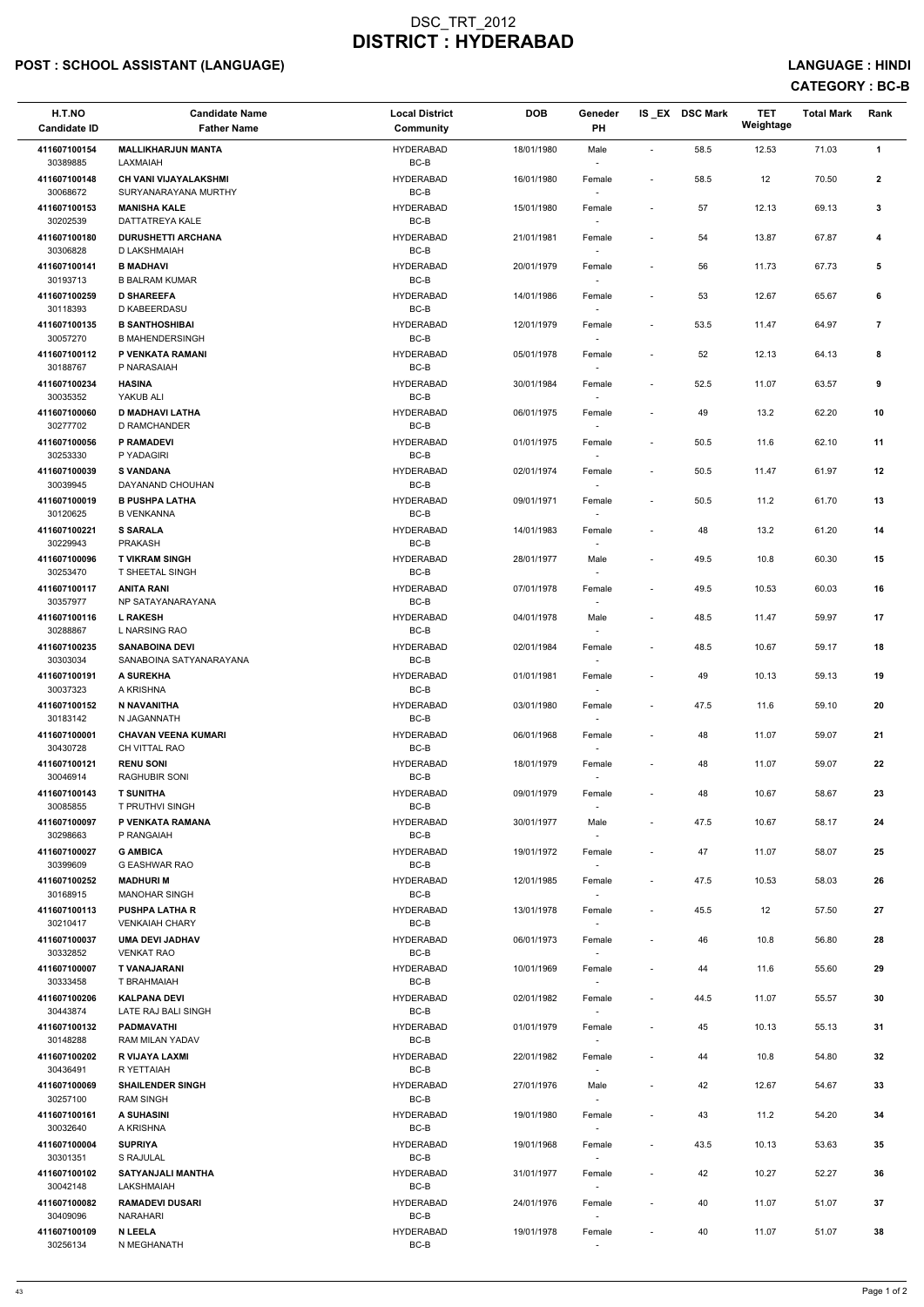## POST : SCHOOL ASSISTANT (LANGUAGE) And the set of the set of the set of the set of the set of the set of the set of the set of the set of the set of the set of the set of the set of the set of the set of the set of the set

# CATEGORY : BC-B

| H.T.NO<br><b>Candidate ID</b> | <b>Candidate Name</b><br><b>Father Name</b> | <b>Local District</b><br>Community | <b>DOB</b> | Geneder<br>PH            |                          | IS EX DSC Mark | <b>TET</b><br>Weightage | <b>Total Mark</b> | Rank |
|-------------------------------|---------------------------------------------|------------------------------------|------------|--------------------------|--------------------------|----------------|-------------------------|-------------------|------|
| 411607100046                  | <b>G ANITHA</b>                             | <b>HYDERABAD</b>                   | 21/01/1974 | Female                   | $\sim$                   | 40.5           | 10.53                   | 51.03             | 39   |
| 30161306                      | <b>G VENKATAIAH</b>                         | BC-B                               |            | $\sim$                   |                          |                |                         |                   |      |
| 411607100028                  | <b>VANDANA JAISWAL</b>                      | <b>HYDERABAD</b>                   | 05/01/1972 | Female                   | $\overline{\phantom{a}}$ | 39.5           | 11.2                    | 50.70             | 40   |
| 30287645                      | <b>NARENDER PRASAD</b>                      | $BC-B$                             |            |                          |                          |                |                         |                   |      |
| 411607100225                  | <b>AFROZE BEGUM</b>                         | <b>WARANGAL</b>                    | 05/01/1983 | Female                   | $\blacksquare$           | 39.5           | 11.07                   | 50.57             | 41   |
| 30040182                      | <b>MOHD ANKUSH</b>                          | $BC-B$                             |            | $\overline{\phantom{a}}$ |                          |                |                         |                   |      |
| 411607100257                  | P SHOBHA RANI                               | <b>HYDERABAD</b>                   | 20/01/1986 | Female                   | $\blacksquare$           | 40             | 10.4                    | 50.40             | 42   |
| 30329337                      | P JANGACHARY                                | BC-B                               |            | $\sim$                   |                          |                |                         |                   |      |
| 411607100215                  | P RAJITHA                                   | <b>HYDERABAD</b>                   | 07/01/1983 | Female                   | $\blacksquare$           | 38             | 11.07                   | 49.07             | 43   |
| 30227625                      | P SADANANDAM                                | $BC-B$                             |            | $\sim$                   |                          |                |                         |                   |      |
| 411607100011                  | <b>D MANJULA RANI</b>                       | <b>HYDERABAD</b>                   | 12/01/1970 | Female                   | $\overline{a}$           | 39             | 10                      | 49.00             | 44   |
| 30137222                      | <b>D RUSHI</b>                              | $BC-B$                             |            |                          |                          |                |                         |                   |      |
| 411607100062                  | <b>T SANDHYARANI</b>                        | <b>HYDERABAD</b>                   | 23/01/1975 | Female                   | $\blacksquare$           | 38.5           | 10                      | 48.50             | 45   |
| 30421262                      | <b>T CHANDULAL</b>                          | BC-B                               |            | $\sim$                   |                          |                |                         |                   |      |
| 411607100110                  | <b>ROOPA</b>                                | <b>HYDERABAD</b>                   | 26/01/1978 | Female                   | $\blacksquare$           | 37.5           | 10.4                    | 47.90             | 46   |
| 30287871                      | D JAI PRAKASH                               | BC-B                               |            | $\sim$                   |                          |                |                         |                   |      |
| 411607100266                  | <b>C NAVANEETHA</b>                         | <b>HYDERABAD</b>                   | 24/01/1987 | Female                   | $\blacksquare$           | 34             | 10.4                    | 44.40             | 47   |
| 30257970                      | C RAMESH                                    | BC-B                               |            | $\sim$                   |                          |                |                         |                   |      |
| 411607100211                  | <b>SRINIVAS CHARY P</b>                     | <b>HYDERABAD</b>                   | 24/01/1982 | Male                     | $\overline{\phantom{a}}$ | 33.5           | 10.13                   | 43.63             | 48   |
| 30335988                      | SATHYA NARAYANA P                           | BC-B                               |            | $\overline{\phantom{a}}$ |                          |                |                         |                   |      |
| 411607100190                  | <b>K SUDHA</b>                              | <b>HYDERABAD</b>                   | 07/01/1981 | Female                   | $\blacksquare$           | 35             | 8.53                    | 43.53             | 49   |
| 30441760                      | <b>K RAGHURAM</b>                           | $BC-B$                             |            | OH                       |                          |                |                         |                   |      |
| 411607100018                  | <b>SANGEETA RANI</b>                        | <b>HYDERABAD</b>                   | 17/01/1971 | Female                   | $\sim$                   | 34             | 8.27                    | 42.27             | 50   |
| 30440570                      | PRATAP JEEVAN                               | BC-B                               |            | $\sim$                   |                          |                |                         |                   |      |
| 411607100070                  | <b>DEVIB</b>                                | <b>HYDERABAD</b>                   | 10/01/1976 | Female                   | $\blacksquare$           | 30.5           | 10.27                   | 40.77             | 51   |
| 30239127                      | <b>SOMRAJ</b>                               | BC-B                               |            | $\sim$                   |                          |                |                         |                   |      |
| 411607100058                  | <b>N NAGAMANI</b>                           | <b>HYDERABAD</b>                   | 09/01/1975 | Female                   | $\blacksquare$           | 29             | 10.53                   | 39.53             | 52   |
| 30067937                      | N KRISHNA MURTY                             | $BC-B$                             |            | $\sim$                   |                          |                |                         |                   |      |
| 411607100122                  | <b>GEETA</b>                                | <b>HYDERABAD</b>                   | 04/01/1979 | Female                   | $\overline{\phantom{a}}$ | 21.5           | 10.67                   | 32.17             | 53   |
| 30183893                      | <b>HANUMAN SINGH</b>                        | $BC-B$                             |            | $\overline{\phantom{a}}$ |                          |                |                         |                   |      |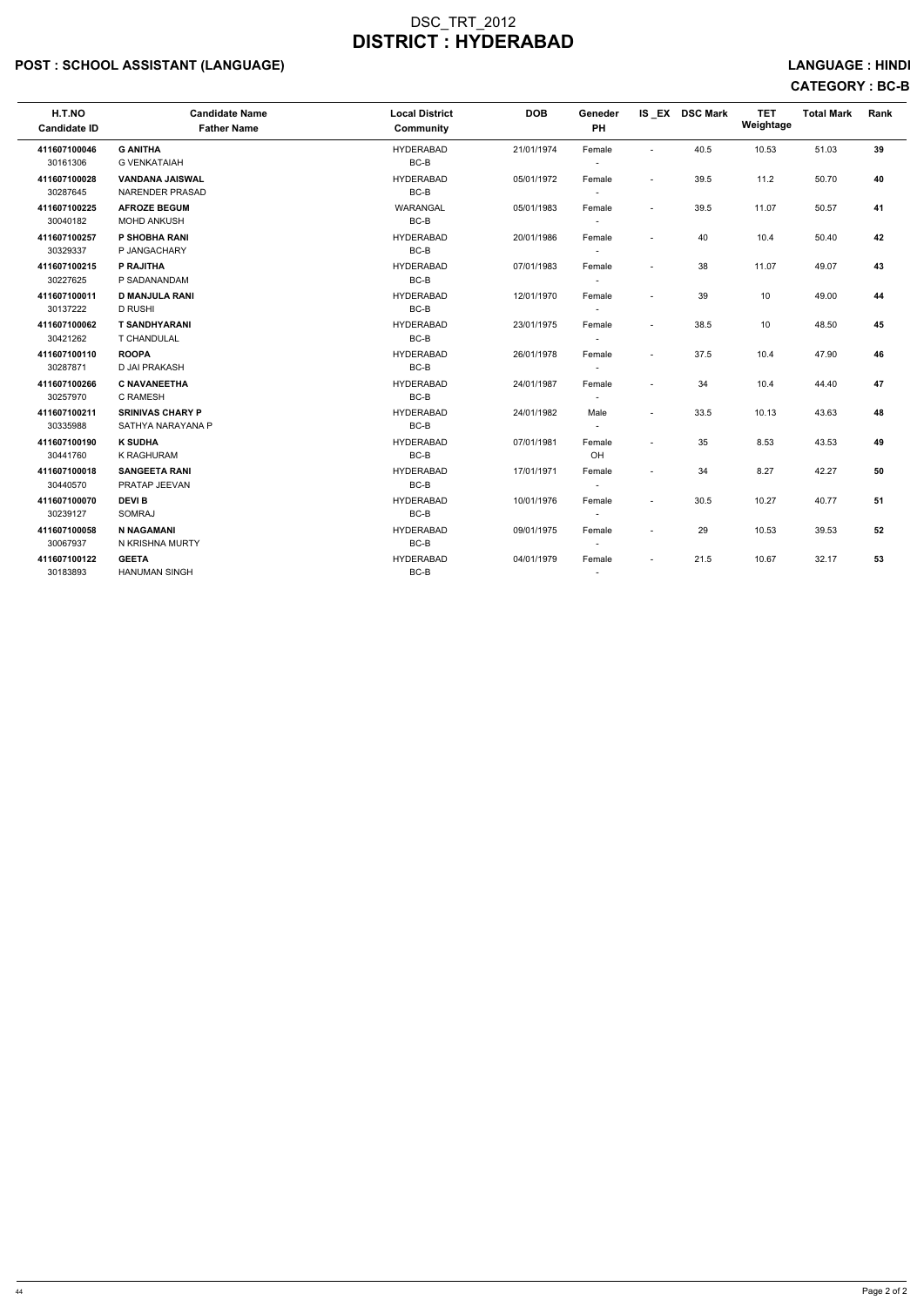## POST : SCHOOL ASSISTANT (LANGUAGE) And the state of the state of the state of the state of the state of the state of the state of the state of the state of the state of the state of the state of the state of the state of t

# CATEGORY : BC-C

| H.T.NO<br><b>Candidate ID</b> | <b>Candidate Name</b><br><b>Father Name</b> | <b>Local District</b><br>Community | <b>DOB</b> | Geneder<br><b>PH</b>     | IS EX                    | <b>DSC Mark</b> | <b>TET</b><br>Weightage | <b>Total Mark</b> | Rank                 |
|-------------------------------|---------------------------------------------|------------------------------------|------------|--------------------------|--------------------------|-----------------|-------------------------|-------------------|----------------------|
| 411607100099                  | <b>JAGADHEESH KUMAR K</b>                   | <b>HYDERABAD</b>                   | 22/01/1977 | Male                     | $\overline{a}$           | 53.5            | 12                      | 65.50             | $\blacktriangleleft$ |
| 30043100                      | K SADANANDAM                                | BC-C                               |            | $\overline{\phantom{0}}$ |                          |                 |                         |                   |                      |
| 411607100033                  | <b>JYOTHIP</b>                              | <b>HYDERABAD</b>                   | 28/01/1973 | Female                   | $\overline{a}$           | 50              | 10.4                    | 60.40             | $\mathbf{2}$         |
| 30215107                      | P JAYARAJU                                  | BC-C                               |            | $\overline{\phantom{0}}$ |                          |                 |                         |                   |                      |
| 411607100220                  | <b>NAGELLI VINAY SHEELA</b>                 | <b>HYDERABAD</b>                   | 04/01/1983 | Female                   | $\overline{\phantom{a}}$ | 40              | 11.87                   | 51.87             | $\mathbf{3}$         |
| 30426151                      | N RAMAIAH                                   | BC-C                               |            | $\overline{\phantom{0}}$ |                          |                 |                         |                   |                      |
| 411607100182                  | <b>N NISSI GRACE</b>                        | <b>KURNOOL</b>                     | 10/01/1981 | Female                   | $\overline{\phantom{0}}$ | 41              | 10                      | 51.00             | 4                    |
| 30070939                      | <b>G VEDANAYAKAM</b>                        | BC-C                               |            |                          |                          |                 |                         |                   |                      |
| 411607100015                  | <b>G MARIA ANITHA</b>                       | OTHER THAN AP                      | 04/01/1971 | Female                   | $\overline{\phantom{0}}$ | 38              | 10.4                    | 48.40             | 5                    |
| 30323205                      | <b>G JOHN SAMUEL</b>                        | BC-C                               |            | $\overline{\phantom{0}}$ |                          |                 |                         |                   |                      |
| 411607100282                  | <b>M SHOBHA RANI</b>                        | <b>HYDERABAD</b>                   | 23/01/1990 | Female                   | $\overline{\phantom{0}}$ | 37              | 11.33                   | 48.33             | 6                    |
| 30055761                      | L MANOHAR                                   | BC-C                               |            | $\overline{\phantom{0}}$ |                          |                 |                         |                   |                      |
| 411607100115                  | <b>MS SUMAN</b>                             | <b>VISAKHAPATNAM</b>               | 30/01/1978 | Female                   | $\overline{\phantom{0}}$ | 35.5            | 10.8                    | 46.30             | 7                    |
| 30227154                      | <b>MBVSKUMAR</b>                            | BC-C                               |            | $\overline{\phantom{0}}$ |                          |                 |                         |                   |                      |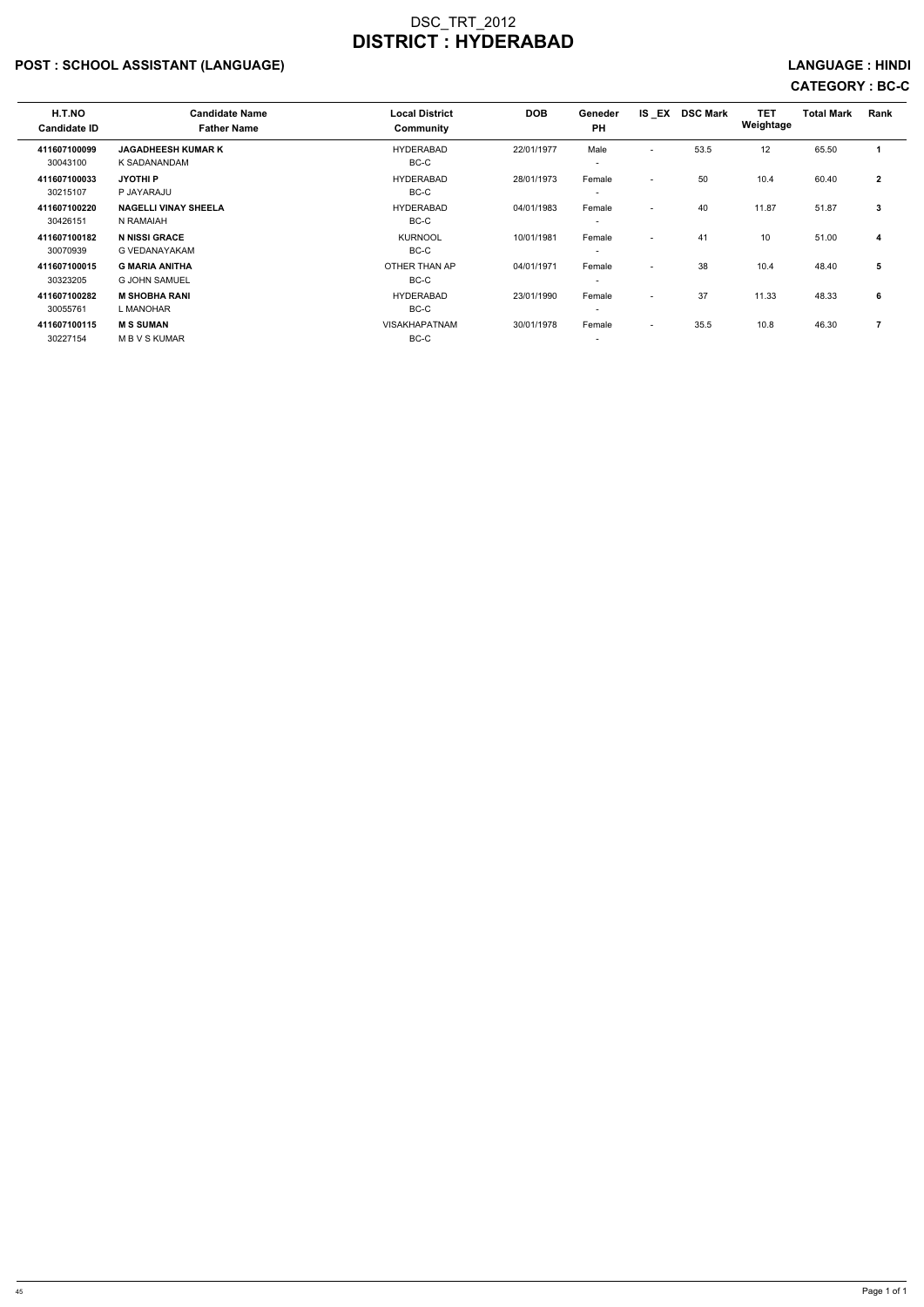## POST : SCHOOL ASSISTANT (LANGUAGE) And the set of the set of the set of the set of the set of the set of the set of the set of the set of the set of the set of the set of the set of the set of the set of the set of the set

# CATEGORY : BC-D

| H.T.NO<br><b>Candidate ID</b> | <b>Candidate Name</b><br><b>Father Name</b>             | <b>Local District</b><br><b>Community</b> | <b>DOB</b> | Geneder<br>PH                      |                              | IS EX DSC Mark | <b>TET</b><br>Weightage | <b>Total Mark</b> | Rank           |
|-------------------------------|---------------------------------------------------------|-------------------------------------------|------------|------------------------------------|------------------------------|----------------|-------------------------|-------------------|----------------|
| 411607100066                  | <b>K VISHALATHA</b>                                     | <b>HYDERABAD</b>                          | 10/01/1976 | Female                             | $\blacksquare$               | 62.5           | 15.33                   | 77.83             | $\mathbf{1}$   |
| 30043304                      | K V RAMANA RAJU                                         | BC-D                                      |            | $\overline{\phantom{a}}$           |                              |                |                         |                   |                |
| 411607100129<br>30404395      | <b>H RAMA DEVI</b><br><b>TULSI RAM</b>                  | <b>HYDERABAD</b><br>BC-D                  | 21/01/1979 | Female                             | $\overline{\phantom{a}}$     | 60             | 12                      | 72.00             | $\mathbf{2}$   |
| 411607100136<br>30401966      | <b>ANJUTA RANI</b><br><b>JAYAPRAKASH</b>                | <b>HYDERABAD</b><br>BC-D                  | 30/01/1979 | Female                             | $\overline{\phantom{a}}$     | 59.5           | 12.27                   | 71.77             | 3              |
| 411607100076<br>30203197      | <b>G LAXMI NARSAMMA</b><br><b>G SOMAIAH</b>             | <b>HYDERABAD</b><br>BC-D                  | 14/01/1976 | Female<br>$\overline{\phantom{a}}$ | $\qquad \qquad \blacksquare$ | 55.5           | 13.07                   | 68.57             | 4              |
| 411607100186                  | <b>VARSHAD</b>                                          | <b>HYDERABAD</b>                          | 16/01/1981 | Female                             | $\overline{\phantom{a}}$     | 55.5           | 12.13                   | 67.63             | 5              |
| 30122539<br>411607100207      | D SWATANTRA KUMAR<br><b>T S ANIL KUMAR</b>              | BC-D<br><b>HYDERABAD</b>                  | 14/01/1982 | Male                               | $\overline{\phantom{a}}$     | 54.5           | 12.93                   | 67.43             | 6              |
| 30074771                      | T S SATISH KUMAR                                        | BC-D                                      |            | $\overline{\phantom{a}}$           |                              |                |                         |                   |                |
| 411607100078<br>30096663      | <b>VIDYA</b><br><b>RAMESHWAR</b>                        | <b>HYDERABAD</b><br>BC-D                  | 22/01/1976 | Female                             | $\overline{\phantom{a}}$     | 55             | 12.4                    | 67.40             | $\overline{7}$ |
| 411607100167<br>30215765      | <b>B SREELATHA</b><br><b>B CHANDRAIAH</b>               | <b>HYDERABAD</b><br>BC-D                  | 16/01/1980 | Female<br>$\overline{\phantom{a}}$ | $\overline{\phantom{a}}$     | 54             | 11.87                   | 65.87             | 8              |
| 411607100253                  | <b>RAJANI M</b>                                         | <b>HYDERABAD</b>                          | 17/01/1985 | Female                             | $\qquad \qquad \blacksquare$ | 51.5           | 13.87                   | 65.37             | 9              |
| 30340369<br>411607100184      | <b>GURUDAS M</b><br><b>M MADHAVI</b>                    | BC-D<br><b>HYDERABAD</b>                  | 02/01/1981 | $\sim$<br>Female                   | $\overline{\phantom{a}}$     | 52.5           | 12.53                   | 65.03             | 10             |
| 30296615                      | M DASARATH                                              | BC-D                                      |            | $\overline{\phantom{a}}$           |                              |                |                         |                   |                |
| 411607100125<br>30227839      | <b>K SUMAN</b><br>K SHIVAJI CHOWDARY                    | <b>HYDERABAD</b><br>BC-D                  | 04/01/1979 | Female                             | $\tilde{\phantom{a}}$        | 53.5           | 10.8                    | 64.30             | 11             |
| 411607100254                  | <b>M LAVANYA</b>                                        | <b>HYDERABAD</b>                          | 14/01/1986 | Female                             | $\overline{\phantom{a}}$     | 53             | 10                      | 63.00             | 12             |
| 30238033                      | M TULSIDAS                                              | BC-D                                      |            |                                    |                              |                |                         |                   |                |
| 411607100139<br>30324695      | <b>M SRIRAM MURTHY</b><br>M K B SRIHARI                 | <b>HYDERABAD</b><br>BC-D                  | 13/01/1979 | Male<br>$\sim$                     | $\qquad \qquad \blacksquare$ | 50             | 12.13                   | 62.13             | 13             |
| 411607100095                  | <b>SONI KUMARI</b>                                      | <b>HYDERABAD</b>                          | 30/01/1977 | Female                             | $\overline{\phantom{a}}$     | 49.5           | 11.6                    | 61.10             | 14             |
| 30272685<br>411607100272      | C HARI KISHAN<br><b>P JAYA</b>                          | BC-D<br><b>HYDERABAD</b>                  | 23/01/1988 | $\overline{\phantom{a}}$<br>Female | $\overline{\phantom{a}}$     | 48.5           | 12                      | 60.50             | 15             |
| 30296363                      | P VITHAL RAO                                            | BC-D                                      | 28/01/1979 |                                    |                              |                |                         |                   |                |
| 411607100130<br>30102582      | <b>SANTOSH KUMARI</b><br><b>D SHANKER JI</b>            | <b>HYDERABAD</b><br>BC-D                  |            | Female<br>$\overline{\phantom{a}}$ | $\overline{\phantom{a}}$     | 49             | 11.07                   | 60.07             | 16             |
| 411607100223<br>30161932      | <b>HEEREKAR MAMTA RANI</b><br><b>HEEREKAR ARJUN LAL</b> | <b>HYDERABAD</b><br>BC-D                  | 10/01/1983 | Female<br>$\sim$                   | $\overline{\phantom{a}}$     | 47.5           | 12                      | 59.50             | 17             |
| 411607100170                  | <b>RENUKA K</b>                                         | <b>HYDERABAD</b>                          | 20/01/1980 | Female                             | $\overline{\phantom{a}}$     | 47.5           | 11.73                   | 59.23             | 18             |
| 30289219<br>411607100224      | K RAJESHWAR<br><b>M SNEHALATHA</b>                      | BC-D<br><b>HYDERABAD</b>                  | 03/01/1983 | Female                             | $\overline{\phantom{a}}$     | 47.5           | 10.93                   | 58.43             | 19             |
| 30186168                      | M SIDDANNA                                              | BC-D                                      |            |                                    |                              |                |                         |                   |                |
| 411607100142<br>30433709      | <b>G RANJANA</b><br><b>G GOVIND RAJ</b>                 | <b>HYDERABAD</b><br>BC-D                  | 30/01/1979 | Female<br>$\sim$                   | $\overline{\phantom{a}}$     | 46.5           | 11.33                   | 57.83             | 20             |
| 411607100204<br>30295521      | <b>JYOTI</b><br>P VITTHAL RAO                           | <b>HYDERABAD</b><br>BC-D                  | 18/01/1982 | Female<br>$\sim$                   | $\overline{\phantom{a}}$     | 46             | 11.6                    | 57.60             | 21             |
| 411607100188                  | L DEVENDRA BAI                                          | <b>HYDERABAD</b>                          | 30/01/1981 | Female                             | $\overline{\phantom{a}}$     | 45.5           | 12                      | 57.50             | 22             |
| 30260888<br>411607100140      | RAJAIAH<br><b>SUNITA B</b>                              | BC-D<br><b>HYDERABAD</b>                  | 17/01/1979 | $\sim$<br>Female                   | $\overline{\phantom{a}}$     | 46.5           | 10.93                   | 57.43             | 23             |
| 30192967                      | <b>BALKISHAN JADHAV</b>                                 | BC-D                                      |            |                                    |                              |                |                         |                   |                |
| 411607100005<br>30264521      | K SHIVA KANYA<br>LATE SRI BANSILAL                      | <b>HYDERABAD</b><br>BC-D                  | 16/01/1969 | Female<br>$\sim$                   | $\overline{\phantom{a}}$     | 47             | 10.4                    | 57.40             | 24             |
| 411607100067<br>30121086      | <b>RAMA DEVIL</b><br><b>DASARATHJIL</b>                 | <b>HYDERABAD</b><br>BC-D                  | 01/01/1976 | Female<br>$\overline{\phantom{a}}$ | $\overline{\phantom{a}}$     | 45             | 11.73                   | 56.73             | 25             |
| 411607100229                  | <b>BALA MURALI KRISHNA</b>                              | <b>HYDERABAD</b>                          | 19/01/1984 | Male                               | $\overline{\phantom{a}}$     | 45.5           | 11.2                    | 56.70             | 26             |
| 30439209<br>411607100145      | <b>KRISHNA MURTHY</b><br><b>J SHAILENDER</b>            | BC-D<br><b>HYDERABAD</b>                  | 20/01/1979 | $\overline{\phantom{a}}$<br>Male   | $\overline{\phantom{a}}$     | 45.5           | 11.07                   | 56.57             | 27             |
| 30417495                      | J NARSOJI                                               | BC-D                                      |            |                                    |                              |                |                         |                   |                |
| 411607100228<br>30204586      | <b>SUKESHINI V</b><br><b>VENKATA RAO V</b>              | <b>HYDERABAD</b><br>BC-D                  | 03/01/1984 | Female                             | $\overline{\phantom{a}}$     | 45.5           | 11.07                   | 56.57             | 28             |
| 411607100230                  | <b>K MALATHI</b>                                        | <b>HYDERABAD</b>                          | 10/01/1984 | Female                             | $\overline{\phantom{a}}$     | 43.5           | 12.13                   | 55.63             | 29             |
| 30028106<br>411607100094      | K RANGADAS<br><b>A SRIVENI</b>                          | BC-D<br><b>HYDERABAD</b>                  | 14/01/1977 | $\sim$<br>Female                   | $\overline{\phantom{a}}$     | 44             | 11.47                   | 55.47             | 30             |
| 30196390                      | A VISHWANATHAM                                          | BC-D                                      |            | $\overline{\phantom{a}}$           |                              |                |                         |                   |                |
| 411607100268<br>30445532      | <b>DEVI PAVANI PATNAIKUNI</b><br><b>PVSRAMARAO</b>      | <b>VISAKHAPATNAM</b><br>BC-D              | 26/01/1987 | Female<br>$\sim$                   | $\overline{\phantom{a}}$     | 44             | 11.07                   | 55.07             | 31             |
| 411607100064                  | <b>DANDU JYOTHI</b>                                     | <b>HYDERABAD</b>                          | 01/01/1976 | Female                             | $\overline{\phantom{a}}$     | 45             | 10                      | 55.00             | 32             |
| 30185375<br>411607100085      | D NARSIMULU<br><b>SUMAN</b>                             | BC-D<br><b>HYDERABAD</b>                  | 21/01/1977 | Female                             | $\overline{\phantom{a}}$     | 45             | 10                      | 55.00             | 33             |
| 30469681                      | <b>G BABU RAO</b>                                       | BC-D                                      |            | $\sim$                             |                              |                |                         |                   |                |
| 411607100034<br>30340636      | N DEVANAYAKAN<br>N SRINIVASAIAH                         | <b>HYDERABAD</b><br>BC-D                  | 20/01/1973 | Male<br>$\overline{\phantom{a}}$   | $\qquad \qquad \blacksquare$ | 44.5           | 10.4                    | 54.90             | 34             |
| 411607100151<br>30423897      | <b>HEERAKAR ANITHA</b><br>H ASHOK KUMAR                 | <b>HYDERABAD</b><br>BC-D                  | 21/01/1980 | Female<br>$\overline{\phantom{a}}$ | $\qquad \qquad \blacksquare$ | 44             | 10.8                    | 54.80             | 35             |
| 411607100175                  | <b>I SANTOSHNI</b>                                      | <b>HYDERABAD</b>                          | 03/01/1980 | Female                             | $\overline{\phantom{a}}$     | 44             | 10.4                    | 54.40             | 36             |
| 30210297<br>411607100071      | NARSAIAH<br><b>B VANDANA</b>                            | BC-D<br><b>HYDERABAD</b>                  | 24/01/1976 | $\overline{\phantom{a}}$<br>Female | $\overline{\phantom{a}}$     | 42             | 11.33                   | 53.33             | 37             |
| 30217623                      | <b>B BHIKSHAPATHI</b>                                   | BC-D                                      |            | $\sim$                             |                              |                |                         |                   |                |
| 411607100059<br>30269769      | <b>N RAJANI</b><br>PRUTHVIRAJ                           | <b>HYDERABAD</b><br>BC-D                  | 15/01/1975 | Female<br>$\overline{\phantom{a}}$ | $\overline{\phantom{a}}$     | 42             | 11.07                   | 53.07             | 38             |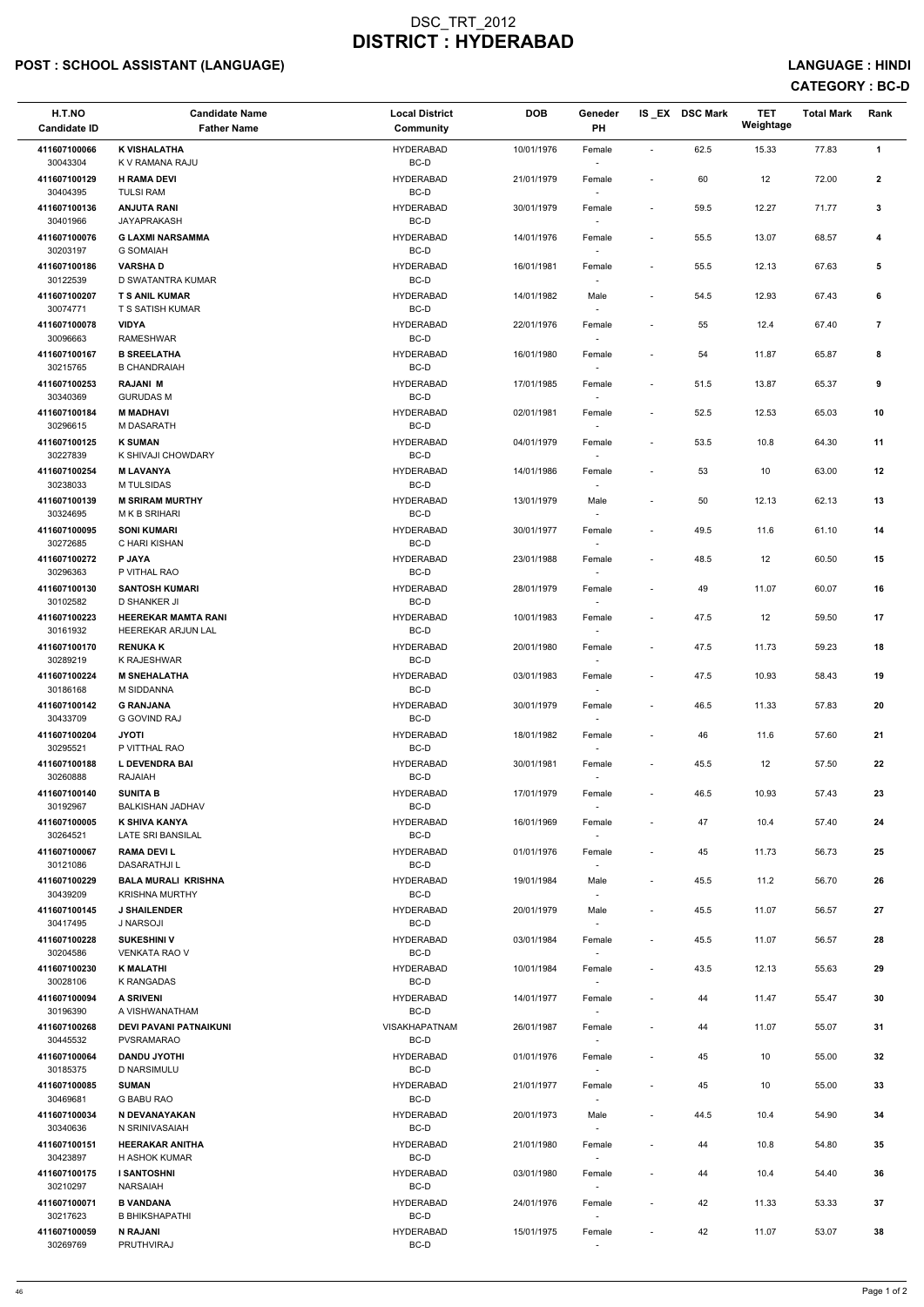## POST : SCHOOL ASSISTANT (LANGUAGE) And the set of the set of the set of the set of the set of the set of the set of the set of the set of the set of the set of the set of the set of the set of the set of the set of the set

# CATEGORY : BC-D

| H.T.NO<br><b>Candidate ID</b> | <b>Candidate Name</b><br><b>Father Name</b> | <b>Local District</b><br><b>Community</b> | <b>DOB</b> | Geneder<br>PH                      |                          | IS EX DSC Mark | <b>TET</b><br>Weightage | <b>Total Mark</b> | Rank |
|-------------------------------|---------------------------------------------|-------------------------------------------|------------|------------------------------------|--------------------------|----------------|-------------------------|-------------------|------|
| 411607100251<br>30193786      | <b>T RUPA BAI</b><br><b>T AMAR SINGH</b>    | <b>HYDERABAD</b><br>BC-D                  | 24/01/1985 | Female<br>$\sim$                   | $\overline{a}$           | 41.5           | 11.47                   | 52.97             | 39   |
| 411607100127<br>30292419      | <b>LALITA</b><br><b>SATYANARAYANA</b>       | <b>HYDERABAD</b><br>BC-D                  | 09/01/1979 | Female<br>$\sim$                   | $\blacksquare$           | 42             | 10.8                    | 52.80             | 40   |
| 411607100267<br>30327915      | <b>V SARALESHWARI</b><br>V BADHILAL         | <b>HYDERABAD</b><br>BC-D                  | 18/01/1987 | Female<br>$\sim$                   | $\sim$                   | 41.5           | 11.2                    | 52.70             | 41   |
| 411607100051<br>30064941      | <b>ARUNA KUMARI B</b><br>SATHYANARAYANA B   | <b>HYDERABAD</b><br>BC-D                  | 18/01/1975 | Female<br>$\sim$                   | $\tilde{\phantom{a}}$    | 40             | 11.2                    | 51.20             | 42   |
| 411607100054<br>30229433      | <b>ARCHANA</b><br><b>BANSILAL</b>           | <b>HYDERABAD</b><br>BC-D                  | 04/01/1975 | Female<br>$\overline{\phantom{a}}$ | $\tilde{\phantom{a}}$    | 40.5           | 10.4                    | 50.90             | 43   |
| 411607100103<br>30155348      | <b>KUM NISHA</b><br>LAXMINARAYAN            | <b>HYDERABAD</b><br>BC-D                  | 11/01/1978 | Female<br>$\overline{\phantom{a}}$ | $\sim$                   | 40.5           | 10.4                    | 50.90             | 44   |
| 411607100077<br>30195192      | <b>MADHAVIT</b><br>SATYANARAYANA T          | <b>HYDERABAD</b><br>BC-D                  | 18/01/1976 | Female<br>$\sim$                   | $\overline{a}$           | 40             | 10.53                   | 50.53             | 45   |
| 411607100156<br>30195758      | <b>K SANDHYA RANI</b><br>K SATHYA NARAYANA  | <b>HYDERABAD</b><br>BC-D                  | 07/01/1980 | Female<br>$\sim$                   | $\blacksquare$           | 39.5           | 10.13                   | 49.63             | 46   |
| 411607100203<br>30427947      | <b>D SRILAXMI</b><br><b>D RAMESH</b>        | <b>HYDERABAD</b><br>BC-D                  | 30/01/1982 | Female<br>$\overline{\phantom{a}}$ | $\overline{a}$           | 40             | 8.93                    | 48.93             | 47   |
| 411607100049<br>30076374      | <b>B PRASHANTI</b><br>PANDU RANGARAO        | <b>HYDERABAD</b><br>BC-D                  | 24/01/1974 | Female<br>$\sim$                   | $\sim$                   | 38.5           | 10.4                    | 48.90             | 48   |
| 411607100128<br>30328403      | <b>T JAYASREE</b><br>T VENKATA NARASAIAH    | <b>HYDERABAD</b><br>BC-D                  | 12/01/1979 | Female<br>$\sim$                   | $\sim$                   | 35.5           | 12.4                    | 47.90             | 49   |
| 411607100264<br>30169166      | <b>P AMRUTHA</b><br>P ASHOK                 | <b>HYDERABAD</b><br>BC-D                  | 19/01/1986 | Female<br>$\sim$                   | $\overline{a}$           | 36.5           | 10.93                   | 47.43             | 50   |
| 411607100280<br>30244821      | <b>T PRIYANKA</b><br><b>T NARSIMHA</b>      | <b>HYDERABAD</b><br>BC-D                  | 18/01/1989 | Female<br>$\overline{\phantom{a}}$ | $\overline{a}$           | 36             | 11.33                   | 47.33             | 51   |
| 411607100016<br>30049500      | <b>O LALITHA SRI</b><br>O YADAGIRI          | <b>HYDERABAD</b><br>BC-D                  | 13/01/1971 | Female<br>$\sim$                   | $\overline{\phantom{a}}$ | 36.5           | 10.53                   | 47.03             | 52   |
| 411607100073<br>30427457      | <b>KUM KAVITHA</b><br>SRI SHANKERAPPA       | <b>HYDERABAD</b><br>BC-D                  | 01/01/1976 | Female<br>$\overline{\phantom{a}}$ | $\blacksquare$           | 36.5           | 10.27                   | 46.77             | 53   |
| 411607100275<br>30330549      | <b>UJWALA</b><br>KASHINATH                  | <b>HYDERABAD</b><br>BC-D                  | 06/01/1988 | Female<br>$\sim$                   |                          | 36.5           | 10                      | 46.50             | 54   |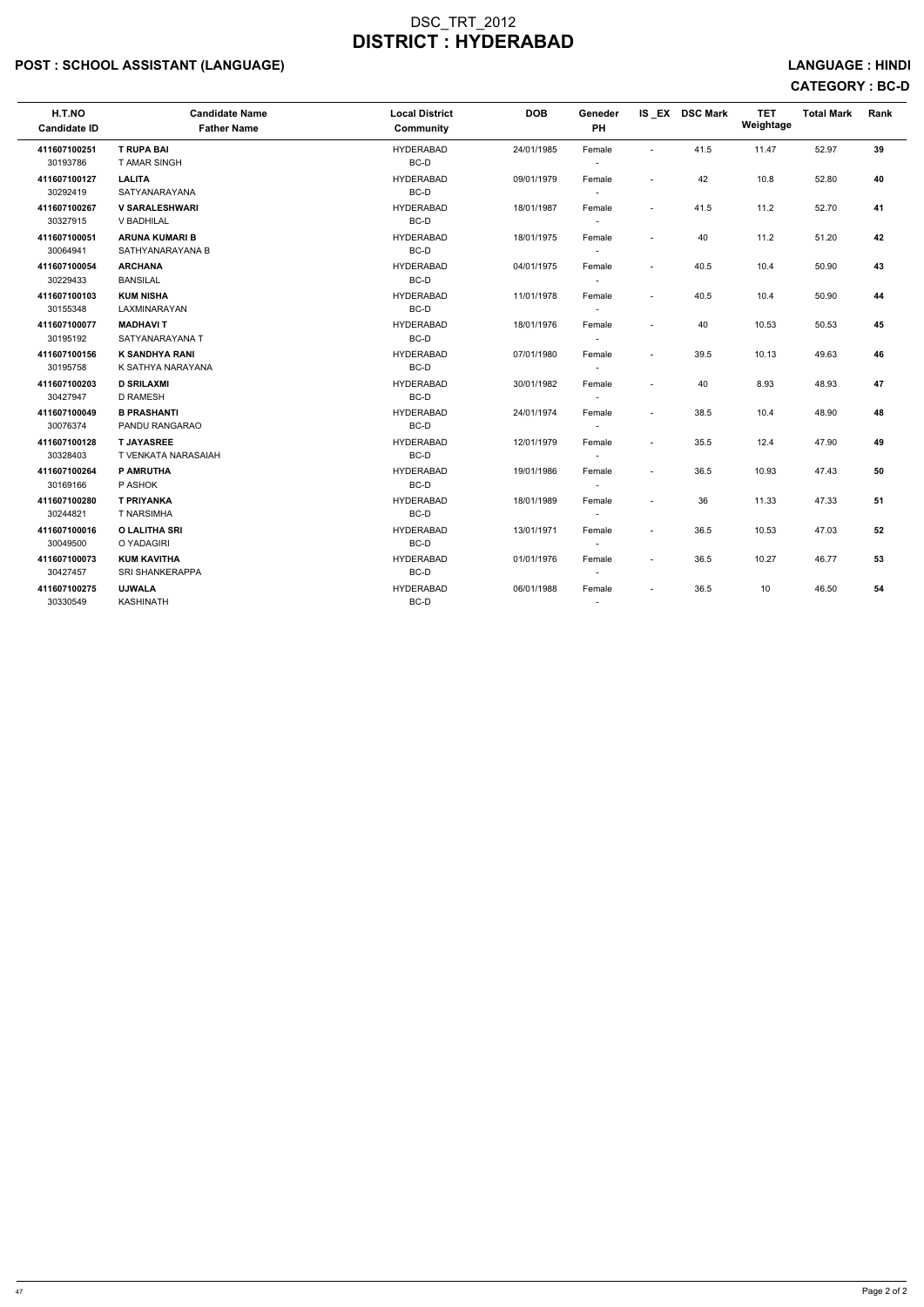## POST : SCHOOL ASSISTANT (LANGUAGE) And the set of the set of the set of the set of the set of the set of the set of the set of the set of the set of the set of the set of the set of the set of the set of the set of the set

# CATEGORY : BC-E

| H.T.NO<br><b>Candidate ID</b> | <b>Candidate Name</b><br><b>Father Name</b>             | <b>Local District</b><br><b>Community</b> | <b>DOB</b> | Geneder<br>PH                      |                          | IS EX DSC Mark | <b>TET</b><br>Weightage | <b>Total Mark</b> | Rank           |
|-------------------------------|---------------------------------------------------------|-------------------------------------------|------------|------------------------------------|--------------------------|----------------|-------------------------|-------------------|----------------|
| 411607100269<br>30055353      | <b>SHAIK AAMER</b><br><b>SHAIK OMER</b>                 | <b>HYDERABAD</b><br>BC-E                  | 01/01/1987 | Male                               | $\sim$                   | 55.5           | 13.33                   | 68.83             | $\mathbf{1}$   |
| 411607100044<br>30467742      | <b>SHABANA BEGUM</b><br>M A RAZZAK                      | <b>RANGAREDDY</b><br>BC-E                 | 15/01/1974 | Female                             | $\overline{\phantom{a}}$ | 49             | 11.73                   | 60.73             | $\mathbf{2}$   |
| 411607100009<br>30296810      | <b>AYESHA BEGUM</b><br><b>B SHANKARAIAH</b>             | <b>HYDERABAD</b><br>BC-E                  | 22/01/1969 | Female<br>$\overline{\phantom{a}}$ | $\sim$                   | 49.5           | 10.53                   | 60.03             | $\mathbf{3}$   |
| 411607100260<br>30252493      | <b>NAZIA UNNISSA BEGUM</b><br><b>SHAIK OMER</b>         | <b>HYDERABAD</b><br>BC-E                  | 18/01/1986 | Female<br>$\overline{\phantom{a}}$ | $\overline{\phantom{a}}$ | 46.5           | 12.93                   | 59.43             | 4              |
| 411607100036<br>30176166      | <b>MD JAHANGIR</b><br><b>MD YOUSUF</b>                  | <b>HYDERABAD</b><br>BC-E                  | 01/01/1973 | Male<br>$\sim$                     | $\blacksquare$           | 46.5           | 12.27                   | 58.77             | 5              |
| 411607100262<br>30041727      | <b>SHAMSHAD BEGUM</b><br><b>MOHD RUKMUDIN</b>           | OTHER THAN AP<br>BC-E                     | 02/01/1986 | Female                             | <b>YES</b>               | 46             | 10.27                   | 56.27             | 6              |
| 411607100045<br>30076477      | <b>NAYEEMUDDIN</b><br><b>MD YOUSUFUDDIN</b>             | <b>HYDERABAD</b><br>BC-E                  | 20/01/1974 | Male<br>$\overline{\phantom{a}}$   | $\blacksquare$           | 43             | 13.07                   | 56.07             | $\overline{7}$ |
| 411607100233<br>30059038      | <b>AFSHA ANJUM</b><br>AHMED ALI                         | <b>HYDERABAD</b><br>BC-E                  | 23/01/1984 | Female<br>$\overline{\phantom{a}}$ | $\overline{\phantom{a}}$ | 43.5           | 12.13                   | 55.63             | 8              |
| 411607100283<br>30435547      | <b>NISHATH AZMI</b><br>MOHAMMED AZAM ALI                | <b>HYDERABAD</b><br>BC-E                  | 23/01/1990 | Female<br>$\sim$                   | $\blacksquare$           | 42.5           | 12.93                   | 55.43             | 9              |
| 411607100243<br>30041283      | <b>DILSHAD BEGUM</b><br><b>MOHD RUKMUDIN</b>            | OTHER THAN AP<br>BC-E                     | 10/01/1985 | Female                             | <b>YES</b>               | 44             | 10.4                    | 54.40             | 10             |
| 411607100092<br>30086315      | <b>ANJUMARA BEGUM</b><br><b>MA HAFEEZ</b>               | <b>HYDERABAD</b><br>BC-E                  | 12/01/1977 | Female                             | $\sim$                   | 42.5           | 11.47                   | 53.97             | 11             |
| 411607100134<br>30299629      | <b>NAHEED SULTANA</b><br>ABDUL SATTAR                   | <b>HYDERABAD</b><br>BC-E                  | 15/01/1979 | Female<br>$\sim$                   | $\overline{\phantom{a}}$ | 43             | 10.8                    | 53.80             | 12             |
| 411607100006<br>30420108      | <b>GULAM AHMED</b><br><b>GULAM RASOOL</b>               | <b>HYDERABAD</b><br>BC-E                  | 07/01/1969 | Male<br>$\sim$                     | $\blacksquare$           | 42.5           | 10.93                   | 53.43             | 13             |
| 411607100271<br>30161364      | <b>MD RAEEZ FATIMA</b><br><b>IMAM NAIK</b>              | <b>HYDERABAD</b><br>BC-E                  | 02/01/1987 | Female<br>$\sim$                   | $\overline{\phantom{a}}$ | 41             | 11.07                   | 52.07             | 14             |
| 411607100087<br>30444768      | <b>ARIFA SULTANA</b><br><b>MA SALAR</b>                 | <b>NALGONDA</b><br>BC-E                   | 03/01/1977 | Female                             | $\blacksquare$           | 41.5           | 10.13                   | 51.63             | 15             |
| 411607100083<br>30234248      | <b>HABEEBA BEGUM</b><br>MD ABDUL HAMEED                 | <b>HYDERABAD</b><br>BC-E                  | 30/01/1976 | Female<br>$\overline{\phantom{a}}$ | $\overline{\phantom{a}}$ | 39             | 10.27                   | 49.27             | 16             |
| 411607100114<br>30088982      | <b>MOHD MUKARRAM</b><br><b>MA NAFAY</b>                 | <b>HYDERABAD</b><br>BC-E                  | 15/01/1978 | Male<br>$\overline{\phantom{a}}$   |                          | 38             | 10.13                   | 48.13             | 17             |
| 411607100270<br>30464548      | <b>MD MANZOOR ALI</b><br>MD MUZAFFAR ALI                | <b>HYDERABAD</b><br>BC-E                  | 04/01/1987 | Male<br>$\sim$                     | $\blacksquare$           | 36.5           | 11.6                    | 48.10             | 18             |
| 411607100281<br>30052648      | <b>TASNEEM UNNISA</b><br><b>MOHD NOORUDDIN SIDDIQUI</b> | <b>HYDERABAD</b><br>BC-E                  | 05/01/1990 | Female<br>$\sim$                   | $\overline{\phantom{a}}$ | 33.5           | 10.8                    | 44.30             | 19             |
| 411607100164<br>30306994      | <b>ESHRATH JAHAN</b><br><b>MAHMOOD ALI</b>              | <b>HYDERABAD</b><br>BC-E                  | 27/01/1980 | Female<br>$\sim$                   | $\overline{\phantom{a}}$ | 33.5           | 10.27                   | 43.77             | 20             |
| 411607100035<br>30409749      | <b>SHAHNA TASNEEM</b><br>MOHD ABDUL QADAR               | <b>KARIMNAGAR</b><br>BC-E                 | 20/01/1973 | Female<br>$\overline{\phantom{a}}$ | $\overline{\phantom{a}}$ | 32.5           | 10.4                    | 42.90             | 21             |
| 411607100209<br>30287393      | <b>SEEMA KOUSER</b><br>MD KHADER MOHIUDDIN              | <b>HYDERABAD</b><br>BC-E                  | 19/01/1982 | Female                             | $\overline{\phantom{a}}$ | 31.5           | 10                      | 41.50             | 22             |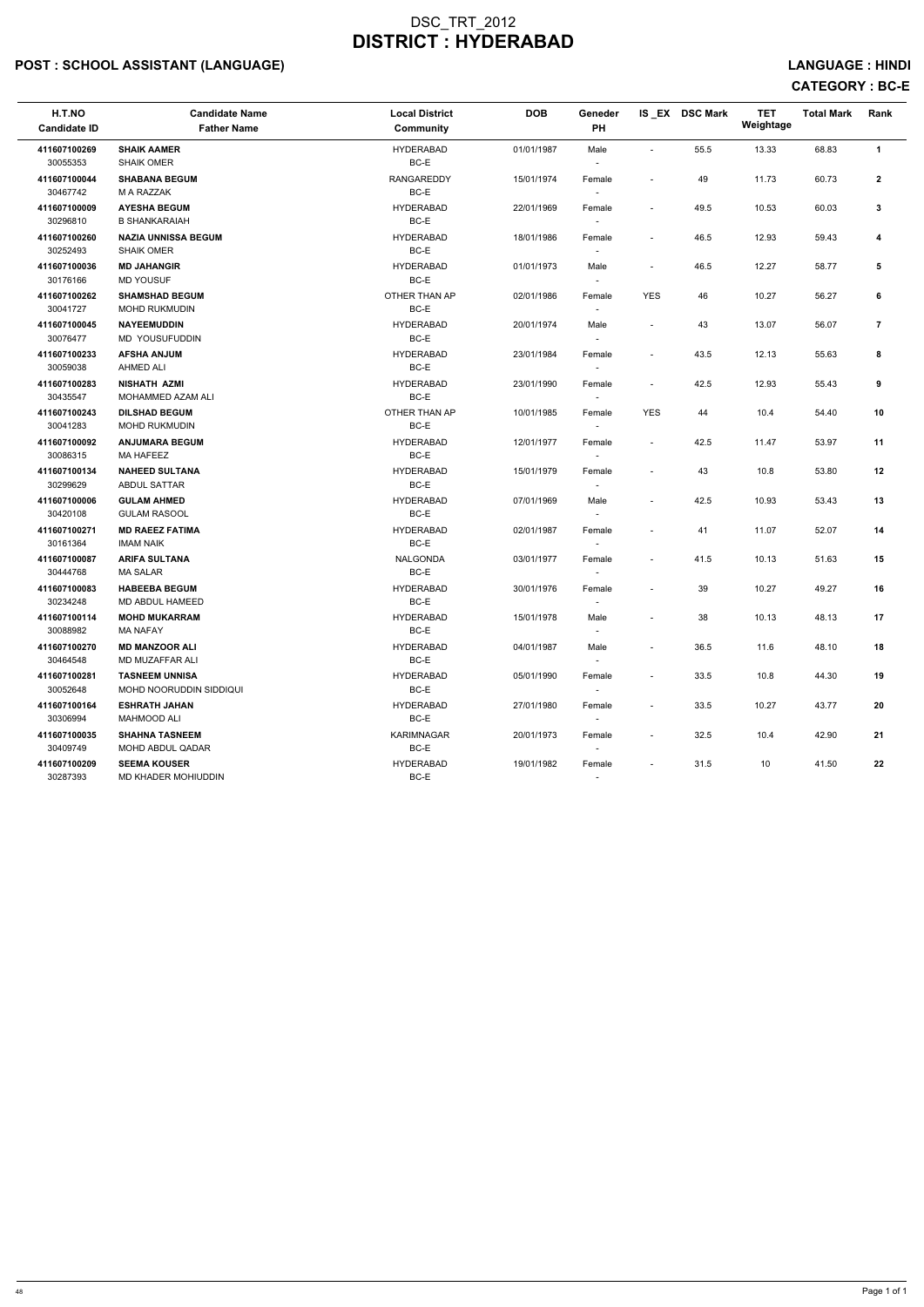## POST : SCHOOL ASSISTANT (LANGUAGE) LANGUAGE : TELUGU

| H.T.NO<br><b>Candidate ID</b> | <b>Candidate Name</b><br><b>Father Name</b>      | <b>Local District</b><br>Community | <b>DOB</b> | Geneder<br><b>PH</b>               | IS EX                    | <b>DSC Mark</b> | <b>TET</b><br>Weightage | <b>Total Mark</b> | Rank         |
|-------------------------------|--------------------------------------------------|------------------------------------|------------|------------------------------------|--------------------------|-----------------|-------------------------|-------------------|--------------|
| 411605100065<br>30061521      | <b>N LAKSHMI</b><br>N SAKRU                      | <b>HYDERABAD</b><br><b>ST</b>      | 10/01/1977 | Female                             | $\overline{\phantom{a}}$ | 37              | 10.27                   | 47.27             |              |
| 411605100155<br>30389418      | <b>K MOHAN</b><br>K JAWAHARLAL                   | <b>HYDERABAD</b><br><b>ST</b>      | 07/01/1986 | Male<br>$\overline{\phantom{0}}$   | $\overline{\phantom{a}}$ | 32              | 10.13                   | 42.13             | $\mathbf{2}$ |
| 411605100044<br>30067390      | <b>S PANDU</b><br>S HANUMU                       | <b>HYDERABAD</b><br><b>ST</b>      | 04/01/1975 | Male                               | $\overline{\phantom{0}}$ | 31              | 8.93                    | 39.93             | 3            |
| 411605100095<br>30458189      | <b>KETHAVATH MOHAN NAIK</b><br><b>DASRU NAIK</b> | <b>HYDERABAD</b><br><b>ST</b>      | 15/01/1979 | Male<br>$\overline{\phantom{0}}$   | $\overline{\phantom{a}}$ | 28.5            | 8                       | 36.50             | 4            |
| 411605100086<br>30204951      | <b>K SRI DEVI</b><br>K PANDYA NAIK               | <b>HYDERABAD</b><br><b>ST</b>      | 01/01/1979 | Female<br>$\overline{\phantom{0}}$ | $\overline{\phantom{a}}$ | 24.5            | 9.07                    | 33.57             | 5            |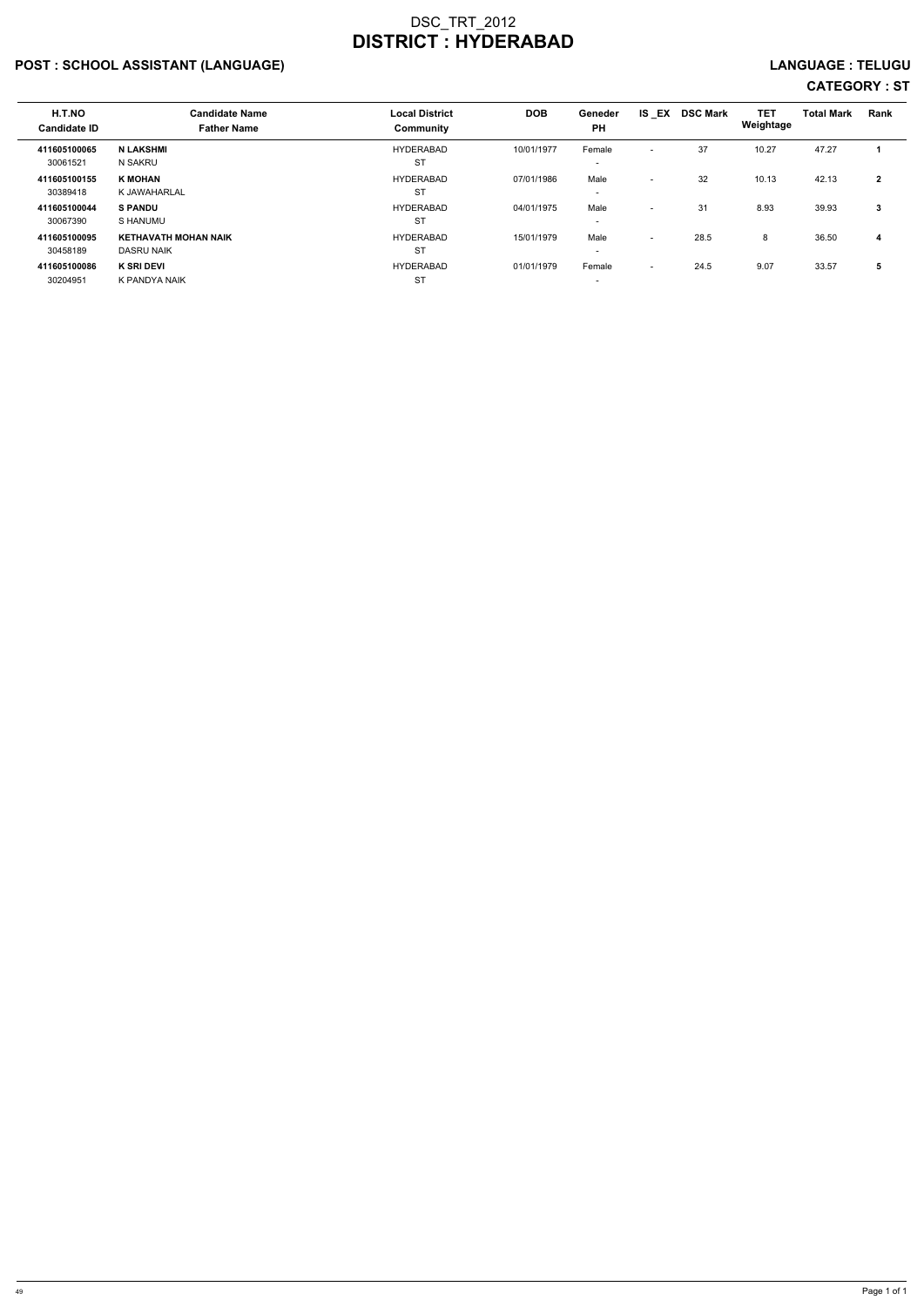## POST : SCHOOL ASSISTANT (LANGUAGE) And the set of the set of the set of the set of the set of the set of the set of the set of the set of the set of the set of the set of the set of the set of the set of the set of the set

| H.T.NO<br><b>Candidate ID</b> | <b>Candidate Name</b><br><b>Father Name</b>       | <b>Local District</b><br><b>Community</b>        | <b>DOB</b> | Geneder<br>PH                      |                          | IS_EX DSC Mark | <b>TET</b><br>Weightage | <b>Total Mark</b> | Rank           |
|-------------------------------|---------------------------------------------------|--------------------------------------------------|------------|------------------------------------|--------------------------|----------------|-------------------------|-------------------|----------------|
| 411605100114<br>30121456      | <b>SAIDULUV</b><br>RAMULU                         | <b>HYDERABAD</b><br>$\operatorname{\textsf{SC}}$ | 07/01/1981 | Male                               | L,                       | 56             | 13.33                   | 69.33             | $\mathbf{1}$   |
| 411605100122<br>30434991      | <b>MIRIYALA RAJU</b><br><b>JANESU</b>             | KHAMMAM<br>SC                                    | 02/01/1982 | Male                               | $\overline{a}$           | 46             | 12.27                   | 58.27             | $\overline{2}$ |
| 411605100008<br>30301803      | <b>T MAHESHWAR</b><br>T PRASAD                    | <b>HYDERABAD</b><br>$\operatorname{\textsf{SC}}$ | 05/01/1971 | Male                               | $\overline{a}$           | 44             | 11.33                   | 55.33             | 3              |
| 411605100068<br>30191983      | <b>G VIJAYA LAXMI</b><br><b>G VENKAIAH</b>        | <b>HYDERABAD</b><br>$\operatorname{\textsf{SC}}$ | 18/01/1977 | Female                             |                          | 45.5           | 9.2                     | 54.70             | 4              |
| 411605100015<br>30287417      | <b>TJ SRIDHAR</b><br>T J JANGAIAH                 | <b>HYDERABAD</b><br>SC                           | 16/01/1972 | Male<br>$\overline{\phantom{a}}$   | $\overline{a}$           | 43             | 10.67                   | 53.67             | 5              |
| 411605100007<br>30406751      | P PADMAVATHI DEVI<br>LATE P GANGAIAH              | <b>HYDERABAD</b><br>$\operatorname{\textsf{SC}}$ | 23/01/1970 | Female                             | $\overline{\phantom{a}}$ | 40             | 12.4                    | 52.40             | 6              |
| 411605100119                  | <b>G SHIVA SHANTHI</b><br>G JANARDHAN RAO         | <b>HYDERABAD</b><br>$\operatorname{\textsf{SC}}$ | 23/01/1982 | Female                             | $\overline{\phantom{a}}$ | 39.5           | 12                      | 51.50             | $\overline{7}$ |
| 30076456<br>411605100118      | <b>S PRAMEELA</b>                                 | <b>HYDERABAD</b>                                 | 15/01/1982 | Female                             | $\overline{\phantom{a}}$ | 42             | 9.33                    | 51.33             | 8              |
| 30168257<br>411605100158      | S DEVADAS<br><b>G LATHA</b>                       | SC<br><b>HYDERABAD</b>                           | 10/01/1986 | $\sim$<br>Female                   | $\overline{a}$           | 41             | 10.27                   | 51.27             | 9              |
| 30247836<br>411605100042      | <b>G ASHAIAH</b><br><b>ANNAPURNA MASA</b>         | $\operatorname{\textsf{SC}}$<br><b>HYDERABAD</b> | 14/01/1974 | Female                             | $\overline{\phantom{a}}$ | 39.5           | 11.33                   | 50.83             | 10             |
| 30023405<br>411605100023      | M YELLAIAH<br><b>R ANITHA</b>                     | $\operatorname{\textsf{SC}}$<br><b>HYDERABAD</b> | 23/01/1973 | $\overline{\phantom{a}}$<br>Female | $\overline{a}$           | 41             | 9.6                     | 50.60             | 11             |
| 30334815<br>411605100045      | R GOPAL RAO<br><b>MALLEPAKA NAGARAJU</b>          | $\operatorname{\textsf{SC}}$<br><b>KRISHNA</b>   | 15/01/1975 | Male                               | $\overline{a}$           | 40             | 10.4                    | 50.40             | 12             |
| 30038978<br>411605100144      | MADHU<br><b>SANDYARANI B</b>                      | $\operatorname{\textsf{SC}}$<br><b>HYDERABAD</b> | 15/01/1984 | $\overline{\phantom{a}}$<br>Female |                          | 38.5           | 11.33                   | 49.83             | 13             |
| 30433422<br>411605100149      | <b>B BAL RAJ</b><br><b>V CHANDRAKALA</b>          | SC<br><b>HYDERABAD</b>                           | 16/01/1985 | $\overline{\phantom{a}}$<br>Female | $\overline{a}$           | 38             | 11.47                   | 49.47             | 14             |
| 30111294<br>411605100030      | <b>CHARLES</b><br><b>S SHIVA KUMARI</b>           | SC<br><b>HYDERABAD</b>                           | 05/01/1974 | Female                             | $\overline{a}$           | 40             | 9.33                    | 49.33             | 15             |
| 30303902<br>411605100146      | S MALLESH<br><b>M HEMALATHA</b>                   | $\operatorname{\textsf{SC}}$<br><b>HYDERABAD</b> | 30/01/1984 | Female                             | $\overline{\phantom{a}}$ | 38.5           | 10                      | 48.50             | 16             |
| 30289556<br>411605100047      | JOHNBABU M<br><b>SURESHY</b>                      | SC<br><b>HYDERABAD</b>                           | 15/01/1975 | $\overline{\phantom{a}}$<br>Male   | $\overline{\phantom{a}}$ | 37.5           | 10.13                   | 47.63             | 17             |
| 30224334<br>411605100063      | Y BHEEMAIAH<br><b>M SRINIVAS</b>                  | SC<br><b>HYDERABAD</b>                           | 28/01/1976 | $\overline{\phantom{a}}$<br>Male   | $\overline{\phantom{a}}$ | 37             | 9.87                    | 46.87             | 18             |
| 30389991<br>411605100005      | M BALAIAH<br>A JAYASREE                           | SC<br><b>HYDERABAD</b>                           | 26/01/1970 | Female                             | $\overline{\phantom{a}}$ | 36.5           | 9.33                    | 45.83             | 19             |
| 30025471<br>411605100034      | A NARSAIAH<br>A HYMAVATHI                         | SC<br><b>HYDERABAD</b>                           | 21/01/1974 | $\overline{\phantom{a}}$<br>Female | $\overline{\phantom{a}}$ | 36             | 9.73                    | 45.73             | 20             |
| 30300540<br>411605100127      | <b>EASHWER</b><br><b>NAGESWARA RAO MULPURU</b>    | SC<br><b>GUNTUR</b>                              | 20/01/1983 | Male                               | $\overline{a}$           | 37             | 8.53                    | 45.53             | 21             |
| 30209681<br>411605100152      | M NAGAIAH<br><b>G VIJAY KUMAR</b>                 | SC<br><b>HYDERABAD</b>                           | 04/01/1985 | $\sim$<br>Male                     | $\overline{\phantom{a}}$ | 36             | 8.93                    | 44.93             | 22             |
| 30253659<br>411605100142      | <b>G TIRUMALAIAH</b><br>P MANJULA DEVI            | SC<br><b>HYDERABAD</b>                           | 01/01/1984 | Female                             | $\overline{\phantom{m}}$ | 35             | 9.73                    | 44.73             | 23             |
| 30084349<br>411605100097      | P NARSIMULU<br><b>K SUJATHA</b>                   | <b>SC</b><br><b>HYDERABAD</b>                    | 26/01/1980 | Female                             | $\overline{\phantom{a}}$ | 34             | 8.93                    | 42.93             | 24             |
| 30434805                      | K CHANDRAIAH                                      | SC                                               |            | $\sim$                             |                          |                |                         |                   |                |
| 411605100141<br>30419585      | <b>G HEMALATHA</b><br><b>G PARMESHWAR RAO</b>     | <b>HYDERABAD</b><br>SC                           | 03/01/1984 | Female<br>$\sim$                   | $\overline{\phantom{a}}$ | 30.5           | 12.13                   | 42.63             | 25             |
| 411605100130<br>30355454      | <b>S PREMA</b><br>S NARSIMMA                      | <b>HYDERABAD</b><br>SC                           | 14/01/1983 | Female<br>$\overline{\phantom{a}}$ | $\overline{\phantom{a}}$ | 34             | 8.4                     | 42.40             | 26             |
| 411605100096<br>30353426      | <b>T MAHESHWARI</b><br>T KANTHA RAO               | <b>HYDERABAD</b><br><b>SC</b>                    | 07/01/1980 | Female                             | $\overline{a}$           | 34             | 8                       | 42.00             | 27             |
| 411605100159<br>30401204      | <b>B MANIKYAM</b><br>LAXMAIAH                     | <b>HYDERABAD</b><br>SC                           | 26/01/1986 | Male<br>$\sim$                     | $\overline{\phantom{a}}$ | 33             | 8.67                    | 41.67             | 28             |
| 411605100033<br>30276788      | <b>PRAMEELAK</b><br>K RAJESHWAR                   | <b>HYDERABAD</b><br>SC                           | 05/01/1974 | Female<br>$\sim$                   |                          | 32             | 8.93                    | 40.93             | 29             |
| 411605100138<br>30305452      | <b>K BINDU PRIYA</b><br>K JAGANNADHAM             | <b>HYDERABAD</b><br>SC                           | 22/01/1984 | Female<br>$\sim$                   | $\overline{a}$           | 31             | 9.47                    | 40.47             | 30             |
| 411605100163<br>30038491      | <b>GUNDLA SWAPNA</b><br><b>GUNDLA BIKSHAPATHI</b> | <b>HYDERABAD</b><br>SC                           | 25/01/1988 | Female                             | $\overline{a}$           | 30.5           | 9.87                    | 40.37             | 31             |
| 411605100117<br>30226550      | <b>SREEDEVIN</b><br>N NARSING RAO                 | <b>HYDERABAD</b><br>SC                           | 15/01/1982 | Female                             | $\overline{a}$           | 30             | 10.27                   | 40.27             | 32             |
| 411605100106<br>30242796      | <b>B SUJATHA</b><br><b>B RAMULU</b>               | <b>HYDERABAD</b><br>$\operatorname{\textsf{SC}}$ | 19/01/1980 | Female<br>$\overline{\phantom{a}}$ | $\overline{\phantom{a}}$ | 31.5           | 8.53                    | 40.03             | 33             |
| 411605100140<br>30300782      | P SWAPNA<br>P RAMULU                              | <b>HYDERABAD</b><br>$\operatorname{\textsf{SC}}$ | 27/01/1984 | Female                             | $\overline{\phantom{a}}$ | 31             | 8.67                    | 39.67             | 34             |
| 411605100003<br>30101850      | <b>G PUSHPA LATHA</b><br><b>G GOPALA SWAMY</b>    | <b>HYDERABAD</b><br>SC                           | 26/01/1970 | Female<br>$\sim$                   | $\overline{\phantom{a}}$ | 30             | 8.93                    | 38.93             | 35             |
| 411605100157<br>30302419      | <b>RENUKA G</b><br>SAILU G                        | <b>HYDERABAD</b><br>SC                           | 10/01/1986 | Female<br>$\overline{\phantom{a}}$ | $\overline{\phantom{a}}$ | 29             | 9.6                     | 38.60             | 36             |
| 411605100035<br>30101574      | <b>I MANJULAMMA</b><br>I DEVADATHU                | <b>HYDERABAD</b><br>SC                           | 14/01/1974 | Female<br>$\sim$                   | $\overline{\phantom{a}}$ | 30             | 8.13                    | 38.13             | 37             |
| 411605100143<br>30404079      | <b>CH SUNITHA</b><br>CH JOHN                      | KHAMMAM<br>$\operatorname{\textsf{SC}}$          | 13/01/1984 | Female                             |                          | 30             | 8                       | 38.00             | 38             |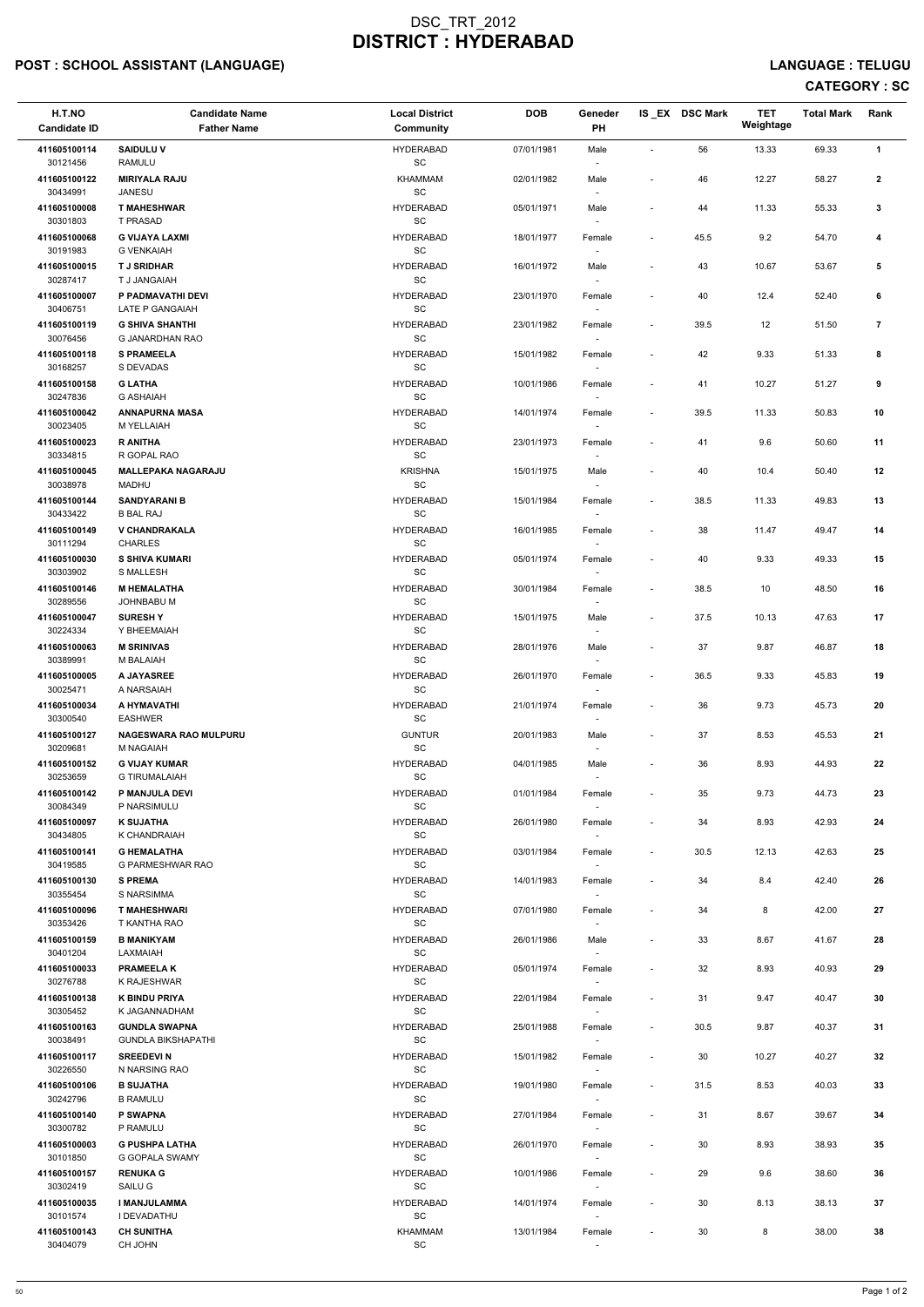## POST : SCHOOL ASSISTANT (LANGUAGE) And the set of the set of the set of the set of the set of the set of the set of the set of the set of the set of the set of the set of the set of the set of the set of the set of the set

| H.T.NO<br><b>Candidate ID</b> | <b>Candidate Name</b><br><b>Father Name</b>     | <b>Local District</b><br>Community | <b>DOB</b> | Geneder<br><b>PH</b>               |                          | IS EX DSC Mark | <b>TET</b><br>Weightage | <b>Total Mark</b> | Rank |
|-------------------------------|-------------------------------------------------|------------------------------------|------------|------------------------------------|--------------------------|----------------|-------------------------|-------------------|------|
| 411605100084<br>30093697      | P RANI BAI<br>P NARAYANA                        | <b>HYDERABAD</b><br>SC             | 10/01/1979 | Female<br>$\overline{\phantom{a}}$ | $\overline{\phantom{0}}$ | 29             | 8.27                    | 37.27             | 39   |
| 411605100162<br>30425156      | <b>T SWARNALEKHA</b><br><b>TJ JANGAIAH</b>      | <b>HYDERABAD</b><br>SC             | 20/01/1988 | Female<br>$\overline{\phantom{a}}$ | $\overline{\phantom{0}}$ | 29             | 8                       | 37.00             | 40   |
| 411605100027<br>30198546      | <b>R SHOBA RANI</b><br>R BALAIAH                | <b>HYDERABAD</b><br>SC             | 10/01/1974 | Female<br>$\overline{\phantom{a}}$ | $\overline{\phantom{0}}$ | 28.5           | 8.13                    | 36.63             | 41   |
| 411605100160<br>30263366      | <b>DEEPTHI TADLAPALLY</b><br>DAYANAND           | <b>HYDERABAD</b><br><b>SC</b>      | 23/01/1987 | Female<br>$\overline{\phantom{a}}$ | $\overline{\phantom{a}}$ | 27             | 8.4                     | 35.40             | 42   |
| 411605100041<br>30329209      | <b>PADAVALA GEETHA RANI</b><br>PADAVALA ANJAIAH | <b>HYDERABAD</b><br><b>SC</b>      | 30/01/1974 | Female<br>$\overline{\phantom{a}}$ | $\overline{\phantom{0}}$ | 24.5           | 9.87                    | 34.37             | 43   |
| 411605100137<br>30289232      | RAVIRAKULA SWARNALATHA<br>MUTHELUDASU           | <b>HYDERABAD</b><br><b>SC</b>      | 10/01/1984 | Female<br>$\overline{\phantom{a}}$ | $\overline{\phantom{a}}$ | 24             | 8.4                     | 32.40             | 44   |
| 411605100070<br>30234791      | A MANJU MAHESHWARI<br>A J RAYAPPA               | <b>HYDERABAD</b><br>SC             | 01/01/1977 | Female<br>$\overline{\phantom{a}}$ | $\sim$                   | 21.5           | 10                      | 31.50             | 45   |
| 411605100037<br>30469708      | <b>GUDISE ARUNA</b><br><b>G BALA SWAMY</b>      | <b>HYDERABAD</b><br>SC             | 25/01/1974 | Female<br>$\overline{\phantom{a}}$ | $\sim$                   | 22.5           | 8.93                    | 31.43             | 46   |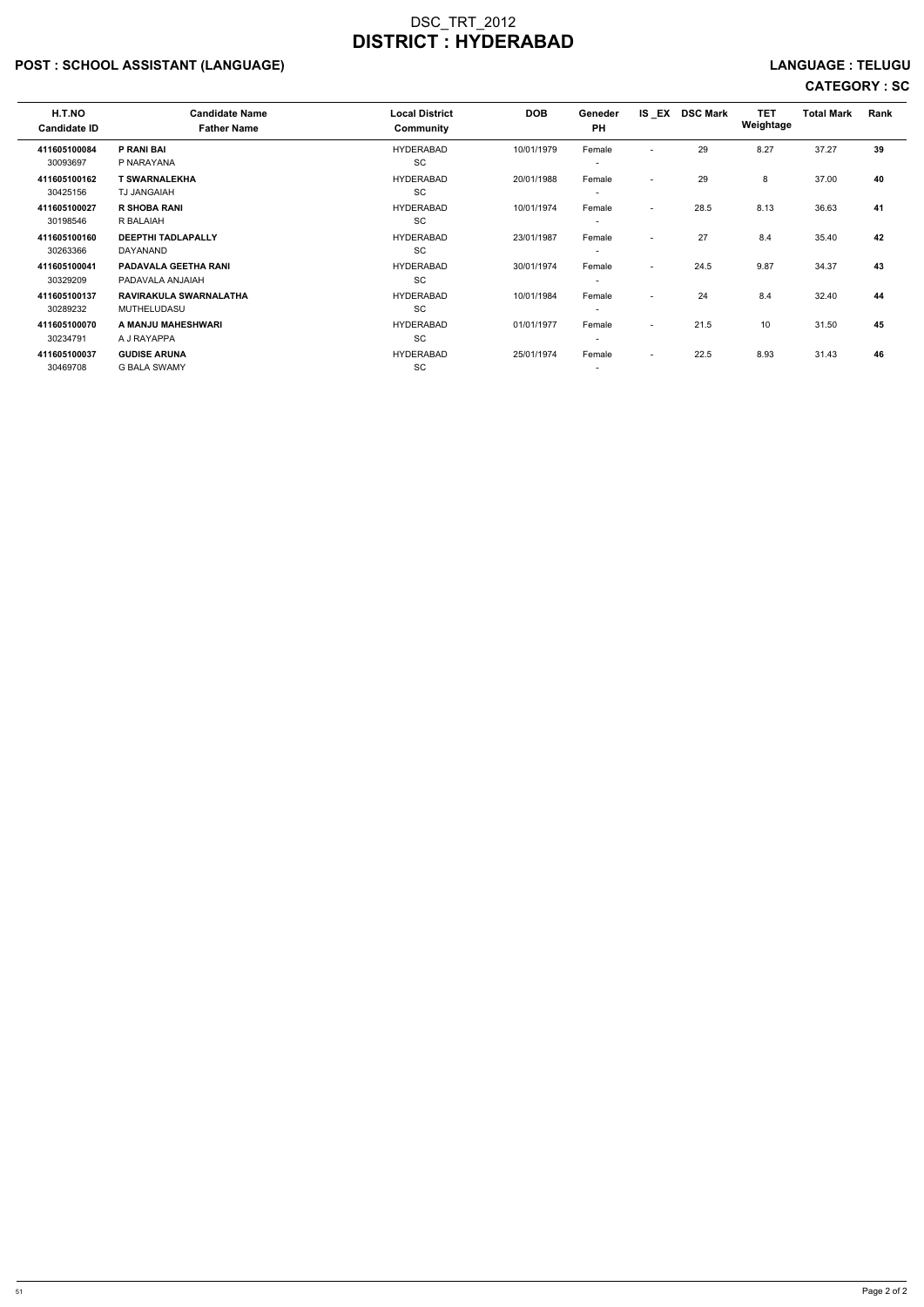## POST : SCHOOL ASSISTANT (LANGUAGE) And the set of the set of the set of the set of the set of the set of the set of the set of the set of the set of the set of the set of the set of the set of the set of the set of the set

# CATEGORY : BC-A

| H.T.NO<br><b>Candidate ID</b> | <b>Candidate Name</b><br><b>Father Name</b>    | <b>Local District</b><br><b>Community</b> | <b>DOB</b> | Geneder<br><b>PH</b>               |                          | IS_EX DSC Mark | <b>TET</b><br>Weightage | <b>Total Mark</b> | Rank           |
|-------------------------------|------------------------------------------------|-------------------------------------------|------------|------------------------------------|--------------------------|----------------|-------------------------|-------------------|----------------|
| 411605100089<br>30040044      | <b>S SWARNALATHA</b><br>S CHANDER              | <b>HYDERABAD</b><br>BC-A                  | 25/01/1979 | Female                             |                          | 51.5           | 11.73                   | 63.23             | $\mathbf{1}$   |
| 411605100088<br>30183927      | <b>ANNEPU RAJANI</b><br>ANNEPU APPALA NAIDU    | <b>SRIKAKULAM</b><br>BC-A                 | 01/01/1979 | Female                             | $\sim$                   | 47.5           | 12.4                    | 59.90             | $\overline{2}$ |
| 411605100014<br>30265782      | <b>B NIRMALA</b><br><b>B NAGABHUSHANAM</b>     | <b>HYDERABAD</b><br>BC-A                  | 12/01/1972 | Female                             | $\overline{\phantom{a}}$ | 44             | 11.6                    | 55.60             | 3              |
| 411605100129<br>30260383      | <b>SANDHYA RANI MARRIPALLY</b><br>SOMAYYA M    | <b>HYDERABAD</b><br>BC-A                  | 11/01/1983 | Female                             | $\overline{\phantom{a}}$ | 42             | 10.27                   | 52.27             | 4              |
| 411605100156<br>30419409      | <b>M RAJANI</b><br><b>M SHANKER</b>            | <b>HYDERABAD</b><br>BC-A                  | 19/01/1986 | Female<br>$\overline{\phantom{a}}$ | $\sim$                   | 38.5           | 11.33                   | 49.83             | 5              |
| 411605100120<br>30069684      | <b>GURRAM RAJASREE</b><br><b>G JAIHIND RAO</b> | <b>HYDERABAD</b><br>BC-A                  | 10/01/1982 | Female                             | $\overline{\phantom{a}}$ | 38             | 11.47                   | 49.47             | 6              |
| 411605100100<br>30365448      | <b>C KALYANI</b><br>C M RAMA SWMAY             | <b>HYDERABAD</b><br>BC-A                  | 03/01/1980 | Female<br>$\overline{\phantom{a}}$ | $\overline{\phantom{a}}$ | 38             | 11.33                   | 49.33             | $\overline{7}$ |
| 411605100053<br>30171050      | <b>SUJATHA T</b><br><b>SHAMBUSINGHT</b>        | <b>HYDERABAD</b><br>BC-A                  | 23/01/1975 | Female                             | $\sim$                   | 37             | 10.53                   | 47.53             | 8              |
| 411605100046<br>30434445      | <b>S SUREKHA</b><br>S NARAYANA                 | <b>HYDERABAD</b><br>BC-A                  | 18/01/1975 | Female                             | $\overline{\phantom{a}}$ | 37             | 10.13                   | 47.13             | 9              |
| 411605100147<br>30404346      | <b>KOLLURU VENU BABU</b><br>ANJANEYULU         | <b>PRAKASAM</b><br>BC-A                   | 01/01/1985 | Male<br>$\overline{\phantom{a}}$   | $\overline{\phantom{a}}$ | 35.5           | 11.33                   | 46.83             | 10             |
| 411605100073<br>30198143      | <b>J NAGA VARALAKSHMI DEVI</b><br>J BUCHAPPA   | <b>HYDERABAD</b><br>BC-A                  | 20/01/1977 | Female                             | $\sim$                   | 36             | 10                      | 46.00             | 11             |
| 411605100060<br>30043524      | <b>K RAMADEVI</b><br><b>VEERAIAH</b>           | <b>HYDERABAD</b><br>BC-A                  | 07/01/1976 | Female                             | $\sim$                   | 35.5           | 9.07                    | 44.57             | 12             |
| 411605100145<br>30445146      | <b>BHUJANGA RAO BODDEPALLI</b><br>POLAYYA      | <b>SRIKAKULAM</b><br>BC-A                 | 20/01/1984 | Male                               | $\sim$                   | 30.5           | 10.53                   | 41.03             | 13             |
| 411605100148<br>30461977      | <b>V S MANJULA</b><br>V S THIRUMALAIAH         | <b>HYDERABAD</b><br>BC-A                  | 25/01/1985 | Female<br>$\overline{\phantom{a}}$ | $\overline{\phantom{a}}$ | 29.5           | 11.33                   | 40.83             | 14             |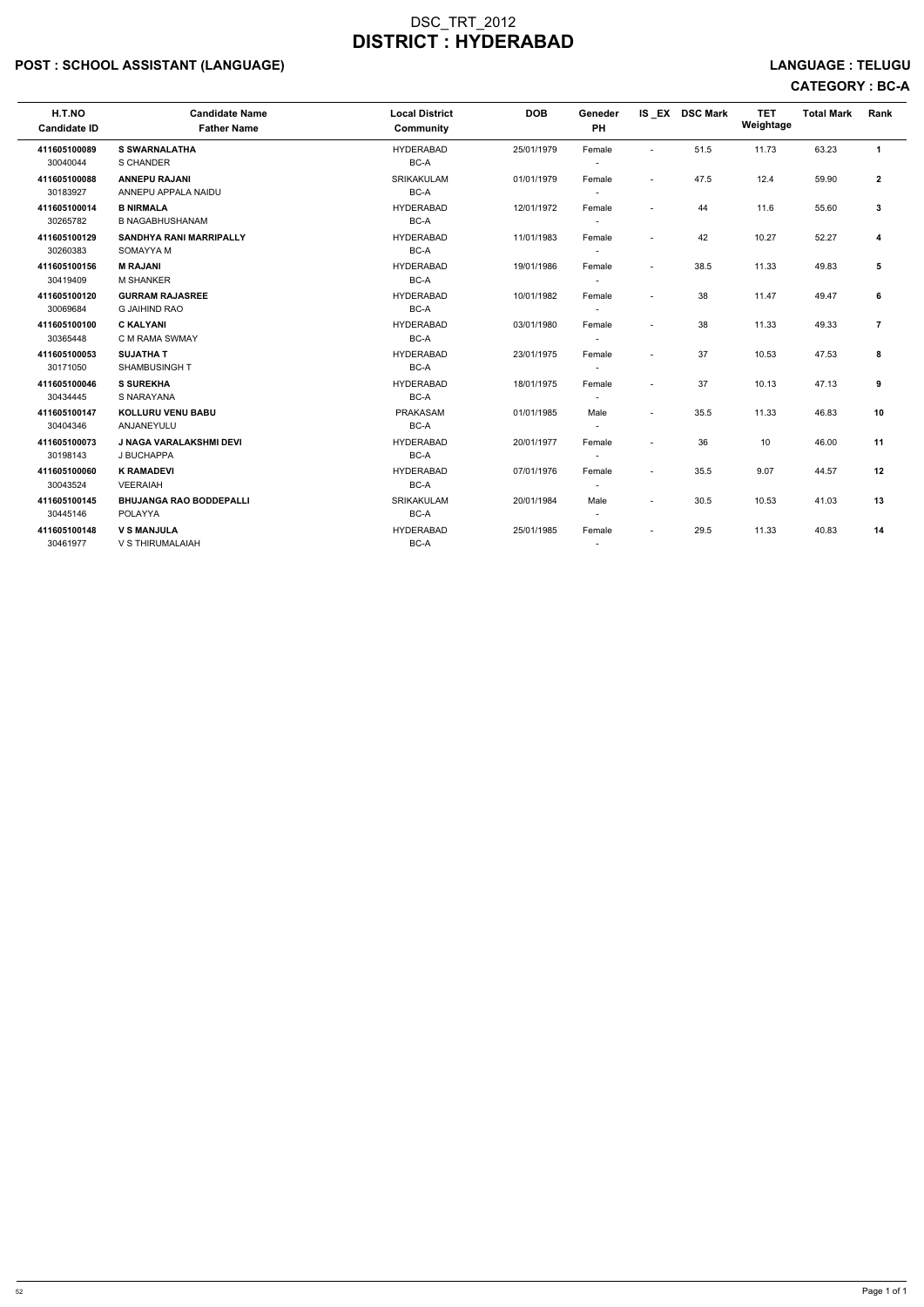## POST : SCHOOL ASSISTANT (LANGUAGE) And the set of the set of the set of the set of the set of the set of the set of the set of the set of the set of the set of the set of the set of the set of the set of the set of the set

## CATEGORY : BC-B

| H.T.NO<br><b>Candidate ID</b> | <b>Candidate Name</b><br><b>Father Name</b>           | <b>Local District</b><br><b>Community</b> | <b>DOB</b> | Geneder<br>PH                      |                          | IS_EX DSC Mark | <b>TET</b><br>Weightage | <b>Total Mark</b> | Rank           |
|-------------------------------|-------------------------------------------------------|-------------------------------------------|------------|------------------------------------|--------------------------|----------------|-------------------------|-------------------|----------------|
| 411605100054                  | A LATA                                                | <b>HYDERABAD</b>                          | 17/01/1975 | Female                             |                          | 55             | 12.93                   | 67.93             | $\mathbf{1}$   |
| 30159434<br>411605100013      | A DATTATREYA<br><b>G BALRAJ</b>                       | BC-B<br><b>HYDERABAD</b>                  | 20/01/1972 | $\overline{\phantom{a}}$<br>Male   | $\overline{\phantom{a}}$ | 52.5           | 12.4                    | 64.90             | $\mathbf{2}$   |
| 30354330<br>411605100002      | <b>G BALAIAH</b><br><b>ANKEM SUDHA</b>                | $BC-B$<br><b>HYDERABAD</b>                | 22/01/1969 | $\overline{\phantom{a}}$<br>Female | $\overline{\phantom{a}}$ | 50             | 12.4                    | 62.40             | 3              |
| 30093180                      | SANAKARA RAO ANKEM                                    | $BC-B$                                    |            |                                    |                          |                |                         |                   |                |
| 411605100098<br>30150514      | P SHAIK RAMZAN BI<br>P SHAIK SHAVALI                  | <b>HYDERABAD</b><br>BC-B                  | 08/01/1980 | Female                             | $\blacksquare$           | 50             | 12.27                   | 62.27             | 4              |
| 411605100124<br>30025318      | <b>K NARSIMHA CHARY</b><br>K CHANDRA SHEKAR           | <b>HYDERABAD</b><br>BC-B                  | 13/01/1982 | Male<br>$\sim$                     | $\overline{\phantom{a}}$ | 49.5           | 12.13                   | 61.63             | 5              |
| 411605100079<br>30069430      | <b>K MANJULA</b><br>K VITTALAIAH                      | <b>HYDERABAD</b><br>BC-B                  | 15/01/1978 | Female<br>$\sim$                   | $\overline{\phantom{a}}$ | 48             | 12.27                   | 60.27             | 6              |
| 411605100024<br>30064998      | <b>SREEMANTHULA BHARGAVI</b><br>S PURUSHOTHAMA CHARI  | <b>HYDERABAD</b><br>BC-B                  | 10/01/1973 | Female                             |                          | 47             | 12.8                    | 59.80             | $\overline{7}$ |
| 411605100133<br>30065618      | <b>B URMILA</b><br><b>B ANJANEYULU</b>                | <b>HYDERABAD</b><br>BC-B                  | 18/01/1983 | Female<br>$\overline{\phantom{a}}$ | $\overline{\phantom{a}}$ | 47.5           | 12.27                   | 59.77             | 8              |
| 411605100090<br>30120451      | <b>S BHAGYAMMA</b><br>S VENKAIAH                      | <b>HYDERABAD</b><br>BC-B                  | 30/01/1979 | Female<br>$\overline{\phantom{a}}$ | $\blacksquare$           | 49             | 10                      | 59.00             | 9              |
| 411605100108                  | <b>KAVETI SABITHA</b>                                 | <b>HYDERABAD</b>                          | 20/01/1981 | Female                             |                          | 47             | 12                      | 59.00             | 10             |
| 30395612<br>411605100112      | K VISHWANATHAM<br><b>R SARITA</b>                     | BC-B<br><b>HYDERABAD</b>                  | 30/01/1981 | $\overline{\phantom{a}}$<br>Female | $\overline{\phantom{a}}$ | 47.5           | 10.13                   | 57.63             | 11             |
| 30221772<br>411605100048      | R NARSING RAO<br><b>B SWAROOPA RANI</b>               | BC-B<br><b>HYDERABAD</b>                  | 16/01/1975 | Female                             | $\overline{\phantom{a}}$ | 46             | 10.93                   | 56.93             | 12             |
| 30186027                      | <b>B SIVANARAYANA</b>                                 | BC-B                                      |            | $\overline{\phantom{a}}$           |                          |                |                         |                   |                |
| 411605100085<br>30098579      | <b>M SANDHYA RANI</b><br>M DAMODAR RAO                | <b>HYDERABAD</b><br>BC-B                  | 15/01/1979 | Female<br>$\sim$                   | $\overline{\phantom{a}}$ | 43.5           | 12.27                   | 55.77             | 13             |
| 411605100092<br>30057481      | <b>C SHYAMALA</b><br>C MANIKYAM                       | <b>HYDERABAD</b><br>BC-B                  | 08/01/1979 | Female<br>$\overline{\phantom{a}}$ | $\overline{\phantom{a}}$ | 44             | 11.2                    | 55.20             | 14             |
| 411605100022<br>30196612      | <b>B PADMAJA</b><br><b>B JANARDHAN</b>                | <b>HYDERABAD</b><br>BC-B                  | 30/01/1973 | Female                             | $\overline{\phantom{a}}$ | 45             | 10                      | 55.00             | 15             |
| 411605100074<br>30421401      | <b>M SUNITA</b><br>M YADAIAH                          | <b>HYDERABAD</b><br>BC-B                  | 28/01/1977 | Female<br>$\overline{\phantom{a}}$ | $\overline{\phantom{a}}$ | 44.5           | 10.27                   | 54.77             | 16             |
| 411605100132<br>30335014      | <b>ALAGANI ARUNA</b><br>A CHAKRAPANI                  | <b>HYDERABAD</b><br>BC-B                  | 05/01/1983 | Female<br>$\sim$                   | $\overline{\phantom{a}}$ | 42.5           | 12.27                   | 54.77             | 17             |
| 411605100107<br>30183804      | <b>D MADHAVI LATHA</b><br>D NARSIMHULU                | <b>HYDERABAD</b><br>BC-B                  | 01/01/1981 | Female                             | $\overline{\phantom{a}}$ | 44.5           | 10.13                   | 54.63             | 18             |
| 411605100071<br>30180832      | <b>V JYOTHI</b>                                       | <b>HYDERABAD</b><br>BC-B                  | 17/01/1977 | Female                             | $\overline{\phantom{a}}$ | 43             | 11.6                    | 54.60             | 19             |
| 411605100012                  | V SANJEEVA CHARY<br><b>D RADHA JYOTHI</b>             | <b>HYDERABAD</b>                          | 19/01/1972 | Female                             | $\blacksquare$           | 42.5           | 11.33                   | 53.83             | 20             |
| 30184183<br>411605100110      | SAILY GOUD<br><b>ANDRA USHA RANI</b>                  | BC-B<br><b>WEST GODAVARI</b>              | 25/01/1981 | OH<br>Female                       | $\overline{\phantom{a}}$ | 40.5           | 12.27                   | 52.77             | 21             |
| 30088833<br>411605100123      | ANDRA APPA RAO<br><b>S RENUKA</b>                     | BC-B<br><b>HYDERABAD</b>                  | 22/01/1982 | $\sim$<br>Female                   | $\overline{\phantom{a}}$ | 42             | 10.13                   | 52.13             | 22             |
| 30144998<br>411605100161      | S SATHYANARAYANA<br>PRAVALLIKA JAKKA                  | BC-B<br><b>HYDERABAD</b>                  | 03/01/1988 | $\sim$<br>Female                   | $\overline{\phantom{a}}$ | 41             | 10.93                   | 51.93             | 23             |
| 30281615                      | MURALIDHAR JAKKA                                      | BC-B                                      |            |                                    |                          |                |                         |                   |                |
| 411605100153<br>30231569      | <b>BHAVANIJ</b><br>CHIRANJEEVI J                      | <b>HYDERABAD</b><br>BC-B                  | 03/01/1985 | Female<br>$\sim$                   | $\overline{\phantom{a}}$ | 41             | 10.53                   | 51.53             | 24             |
| 411605100019<br>30086604      | <b>M SRI VANI</b><br>M BRAHMANANDAM                   | <b>HYDERABAD</b><br>BC-B                  | 11/01/1973 | Female<br>$\sim$                   | $\overline{\phantom{a}}$ | 40.5           | 10.4                    | 50.90             | 25             |
| 411605100116<br>30288510      | <b>D JYOTHI</b><br>D GOPAIAH                          | <b>HYDERABAD</b><br>BC-B                  | 12/01/1981 | Female<br>$\sim$                   | $\overline{\phantom{a}}$ | 39.5           | 10.4                    | 49.90             | 26             |
| 411605100001<br>30390703      | <b>EGGIDI SWARNA LATHA</b><br><b>EGGIDI SAILU</b>     | <b>HYDERABAD</b><br>BC-B                  | 05/01/1969 | Female                             | $\overline{\phantom{a}}$ | 38.5           | 11.33                   | 49.83             | 27             |
| 411605100026                  | <b>C PADMALATHA</b>                                   | <b>HYDERABAD</b>                          | 10/01/1974 | Female                             | $\overline{\phantom{a}}$ | 38.5           | 11.07                   | 49.57             | 28             |
| 30083860<br>411605100154      | C MANIKYAM<br>V HARITHA                               | BC-B<br><b>HYDERABAD</b>                  | 13/01/1986 | $\overline{\phantom{a}}$<br>Female | $\blacksquare$           | 39.5           | 10                      | 49.50             | 29             |
| 30115146<br>411605100038      | V NARAYANA<br><b>P SHANTA KUMARI</b>                  | BC-B<br><b>HYDERABAD</b>                  | 15/01/1974 | $\sim$<br>Female                   | $\overline{\phantom{a}}$ | 38.5           | 10.93                   | 49.43             | 30             |
| 30224119                      | P SOMAIAH                                             | BC-B                                      |            | $\sim$                             |                          |                |                         |                   |                |
| 411605100064<br>30093342      | <b>G KAVITHA RANI</b><br><b>GOVIND BABU</b>           | <b>HYDERABAD</b><br>BC-B                  | 14/01/1976 | Female<br>$\sim$                   | $\overline{\phantom{a}}$ | 38             | 11.2                    | 49.20             | 31             |
| 411605100080<br>30114413      | <b>RAJA RAJESHWARI B</b><br><b>B ANJANEYULU</b>       | <b>HYDERABAD</b><br>BC-B                  | 14/01/1978 | Female                             | $\overline{\phantom{a}}$ | 38             | 10.67                   | 48.67             | 32             |
| 411605100111                  | <b>ANITHA DEVIT</b>                                   | <b>HYDERABAD</b>                          | 20/01/1981 | Female                             | $\overline{\phantom{a}}$ | 37             | 10.67                   | 47.67             | 33             |
| 30095843<br>411605100049      | T NARAYAN BHAN SINGH<br><b>BHAGYALAXMI M</b>          | BC-B<br><b>HYDERABAD</b>                  | 10/01/1975 | $\sim$<br>Female                   |                          | 36             | 11.6                    | 47.60             | 34             |
| 30025909<br>411605100081      | RAJANNA<br>P GOURIKUMARI                              | BC-B<br><b>HYDERABAD</b>                  | 20/01/1979 | $\overline{\phantom{a}}$<br>Female | $\overline{\phantom{a}}$ | 36             | 10.93                   | 46.93             | 35             |
| 30216223                      | P ANJANEYULU                                          | BC-B                                      |            | $\sim$                             |                          |                |                         |                   |                |
| 411605100004<br>30049498      | <b>G RAVINDER</b><br><b>G CHANDRAIAH</b>              | <b>HYDERABAD</b><br>BC-B                  | 10/01/1970 | Male<br>$\overline{\phantom{a}}$   | $\overline{\phantom{a}}$ | 36.5           | 10.13                   | 46.63             | 36             |
| 411605100010<br>30076593      | <b>VARAGANTI SREELAKSHMI</b><br>VARAGANTI PANDURANGAM | <b>HYDERABAD</b><br>BC-B                  | 05/01/1971 | Female<br>$\overline{\phantom{a}}$ |                          | 35             | 11.07                   | 46.07             | 37             |
| 411605100113<br>30437901      | <b>MEERA BEE</b><br>SHAIK KHASIM SAHEB                | <b>HYDERABAD</b><br>BC-B                  | 21/01/1981 | Female<br>$\overline{\phantom{a}}$ |                          | 36             | 10                      | 46.00             | 38             |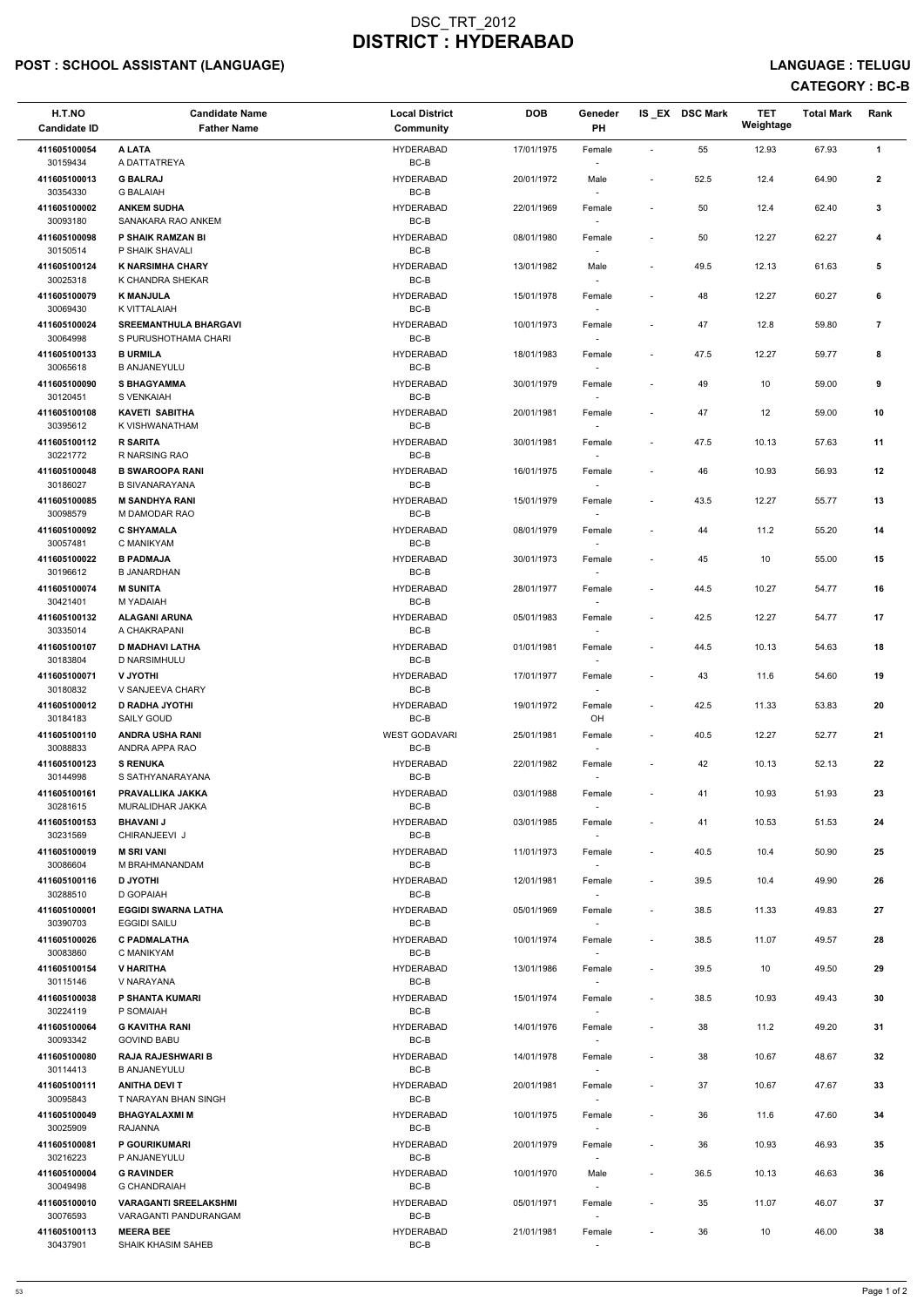## POST : SCHOOL ASSISTANT (LANGUAGE) LANGUAGE : TELUGU

# CATEGORY : BC-B

| H.T.NO<br><b>Candidate ID</b> | <b>Candidate Name</b><br><b>Father Name</b> | <b>Local District</b><br>Community | <b>DOB</b> | Geneder<br><b>PH</b>               | IS EX                    | <b>DSC Mark</b> | <b>TET</b><br>Weightage | <b>Total Mark</b> | Rank |
|-------------------------------|---------------------------------------------|------------------------------------|------------|------------------------------------|--------------------------|-----------------|-------------------------|-------------------|------|
| 411605100091<br>30350712      | P SREELATHA<br>P VENKATRAJ                  | <b>HYDERABAD</b><br>$BC-B$         | 07/01/1979 | Female<br>$\overline{\phantom{a}}$ | $\overline{\phantom{0}}$ | 35.5            | 10.13                   | 45.63             | 39   |
| 411605100059<br>30336011      | <b>C SANKARAIAH</b><br>C PULLAIAH           | <b>HYDERABAD</b><br>BC-B           | 06/01/1976 | Male<br>$\overline{\phantom{a}}$   | $\overline{\phantom{0}}$ | 34              | 10.4                    | 44.40             | 40   |
| 411605100011<br>30189140      | <b>C SHOBHA RANI</b><br>C RAMAIAH           | <b>HYDERABAD</b><br>$BC-B$         | 20/01/1971 | Female<br>$\overline{\phantom{a}}$ | $\overline{\phantom{a}}$ | 31.5            | 12.27                   | 43.77             | 41   |
| 411605100067<br>30287146      | <b>K JAYASREE</b><br>K ANANDAM              | <b>HYDERABAD</b><br>BC-B           | 25/01/1977 | Female<br>$\overline{\phantom{a}}$ | $\overline{\phantom{0}}$ | 32.5            | 10.13                   | 42.63             | 42   |
| 411605100126<br>30420520      | T DUGRA BHAVANI<br>T NAGESWAR RAO           | <b>HYDERABAD</b><br>BC-B           | 12/01/1982 | Female<br>$\overline{\phantom{a}}$ | $\overline{\phantom{0}}$ | 31.5            | 10.93                   | 42.43             | 43   |
| 411605100082<br>30383760      | <b>R PRASHANT CHARY</b><br>R DAMODAR CHARY  | <b>HYDERABAD</b><br>BC-B           | 15/01/1979 | Male<br>$\overline{\phantom{a}}$   | $\overline{\phantom{0}}$ | 31              | 10                      | 41.00             | 44   |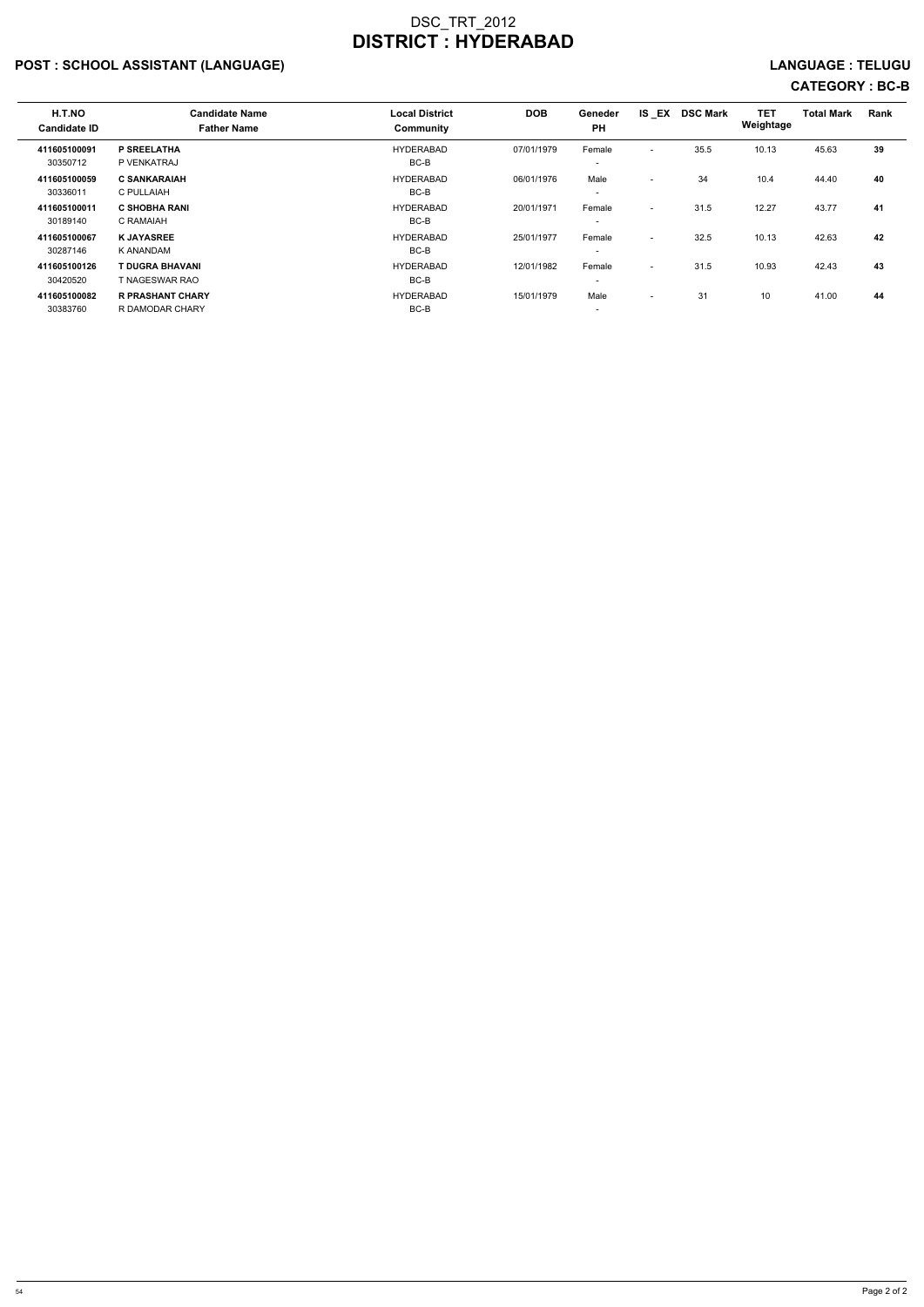## POST : SCHOOL ASSISTANT (LANGUAGE) LANGUAGE : TELUGU

# CATEGORY : BC-C

| H.T.NO<br><b>Candidate ID</b> | <b>Candidate Name</b><br><b>Father Name</b> | <b>Local District</b><br>Community | <b>DOB</b> | Geneder<br><b>PH</b> | IS<br>EX | <b>DSC Mark</b> | TE <sub>1</sub><br>Weightage | <b>Total Mark</b> | Rank |
|-------------------------------|---------------------------------------------|------------------------------------|------------|----------------------|----------|-----------------|------------------------------|-------------------|------|
| 411605100136<br>30182020      | <b>M RAJU</b><br>YELLAPPA                   | <b>HYDERABAD</b><br>BC-C           | 25/01/1984 | Male                 |          | 40.5            | 10.13                        | 50.63             |      |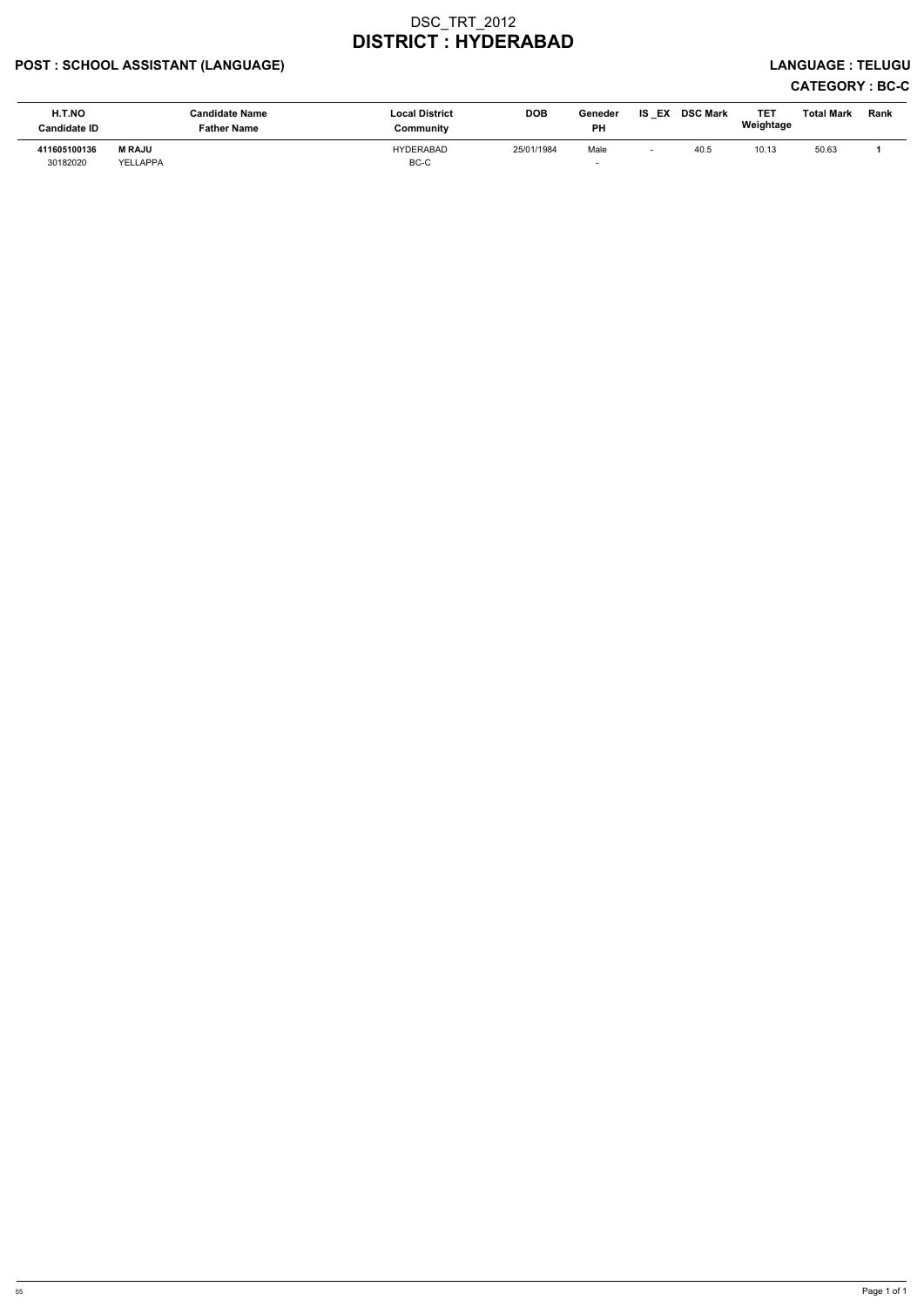## POST : SCHOOL ASSISTANT (LANGUAGE) And the set of the set of the set of the set of the set of the set of the set of the set of the set of the set of the set of the set of the set of the set of the set of the set of the set

## CATEGORY : BC-D

| H.T.NO<br><b>Candidate ID</b>        | <b>Candidate Name</b><br><b>Father Name</b>                 | <b>Local District</b><br><b>Community</b> | <b>DOB</b> | Geneder<br>PH                      |                          | IS_EX DSC Mark | <b>TET</b><br>Weightage | <b>Total Mark</b> | Rank           |
|--------------------------------------|-------------------------------------------------------------|-------------------------------------------|------------|------------------------------------|--------------------------|----------------|-------------------------|-------------------|----------------|
| 411605100076<br>30225749             | <b>M CHANDRAKALA</b><br><b>M SHANKER</b>                    | <b>HYDERABAD</b><br>BC-D                  | 22/01/1978 | Female<br>$\overline{\phantom{a}}$ | $\overline{\phantom{a}}$ | 57.5           | 14.4                    | 71.90             | $\mathbf{1}$   |
| 411605100032<br>30043509             | <b>HARI LEELA G</b><br>SHANTAPPA G                          | <b>HYDERABAD</b><br>BC-D                  | 20/01/1974 | Female<br>$\sim$                   | $\overline{\phantom{a}}$ | 55             | 14.27                   | 69.27             | $\mathbf{2}$   |
| 411605100125<br>30034137             | <b>BOHINI PADMA</b><br><b>BOHINI KISTAPPA</b>               | <b>HYDERABAD</b><br>BC-D                  | 10/01/1982 | Female                             |                          | 54             | 13.47                   | 67.47             | 3              |
| 411605100131<br>30261666             | <b>C SRINIVASULU</b><br>C BALASWAMY                         | <b>MAHABUBNAGAR</b><br>BC-D               | 02/01/1983 | Male<br>$\overline{\phantom{a}}$   | $\blacksquare$           | 54.5           | 12.8                    | 67.30             | 4              |
| 411605100055<br>30049733             | <b>NOMULA MADHU</b><br>N LAXMI NARAYANA                     | <b>HYDERABAD</b><br>BC-D                  | 10/01/1975 | Male<br>$\overline{\phantom{a}}$   | $\blacksquare$           | 51             | 11.47                   | 62.47             | 5              |
| 411605100025<br>30390031             | <b>CHEERISHETTY HEMALATHA</b><br><b>CH GANGARAM</b>         | <b>HYDERABAD</b><br>BC-D                  | 20/01/1973 | Female<br>$\sim$                   | $\overline{\phantom{a}}$ | 48             | 11.6                    | 59.60             | 6              |
| 411605100109<br>30433870             | <b>KASARABADA SANDHYA</b><br><b>NARSAIAH</b>                | <b>HYDERABAD</b><br>BC-D                  | 24/01/1981 | Female<br>$\overline{\phantom{a}}$ | $\overline{\phantom{a}}$ | 48             | 10.8                    | 58.80             | $\overline{7}$ |
| 411605100021<br>30258560             | <b>SUREKHA BIJARAM</b><br>KISHTAIAH                         | <b>HYDERABAD</b><br>BC-D                  | 11/01/1973 | Female                             | $\blacksquare$           | 48             | 10.13                   | 58.13             | 8              |
| 411605100028<br>30067298             | P INDUMATHI<br>P S NAIDU                                    | <b>HYDERABAD</b><br>BC-D                  | 01/01/1974 | Female<br>$\sim$                   | $\overline{\phantom{a}}$ | 45.5           | 11.2                    | 56.70             | 9              |
| 411605100094<br>30441321             | <b>GANGASANI SRIHARSHA</b><br><b>GANGASANI NARAYANA</b>     | <b>HYDERABAD</b><br>BC-D                  | 29/01/1979 | Female<br>$\overline{\phantom{a}}$ | $\overline{\phantom{a}}$ | 46             | 10.4                    | 56.40             | 10             |
| 411605100020<br>30037203             | <b>BHANDARI PRASANNA</b><br><b>GOPINATH RAO</b>             | <b>NIZAMABAD</b><br>BC-D                  | 03/01/1973 | Female<br>$\sim$                   | $\blacksquare$           | 45             | 11.33                   | 56.33             | 11             |
| 411605100051<br>30211980             | P RAMA DEVI<br>P RAGHUNATHAM                                | <b>HYDERABAD</b><br>BC-D                  | 24/01/1975 | Female                             | $\blacksquare$           | 45.5           | 10.67                   | 56.17             | 12             |
| 411605100139<br>30245046             | A RADHA<br>A SATHYANARAYANA                                 | <b>HYDERABAD</b><br>BC-D                  | 24/01/1984 | Female<br>$\overline{\phantom{a}}$ | $\overline{\phantom{a}}$ | 44.5           | 10.13                   | 54.63             | 13             |
| 411605100006<br>30181446             | <b>S SUMAN</b><br>S LAXMAN RAO                              | <b>HYDERABAD</b><br>BC-D                  | 17/01/1970 | Female<br>$\overline{\phantom{a}}$ | $\overline{\phantom{a}}$ | 44             | 10.4                    | 54.40             | 14             |
| 411605100029<br>30198630             | <b>G N SRI VIDYA</b><br>NARAYANA                            | <b>HYDERABAD</b><br>BC-D                  | 22/01/1974 | Female                             | $\overline{\phantom{a}}$ | 41             | 12.53                   | 53.53             | 15             |
| 411605100099<br>30278778             | <b>G YADAGIRI</b><br><b>G LAXMAIAH</b>                      | <b>HYDERABAD</b><br>BC-D                  | 10/01/1980 | Male<br>$\overline{\phantom{a}}$   |                          | 39             | 14                      | 53.00             | 16             |
| 411605100039<br>30062926             | P NARASAVENI<br>P THRIMURTHULU                              | <b>HYDERABAD</b><br>BC-D                  | 25/01/1974 | Female<br>$\sim$                   | $\overline{\phantom{a}}$ | 40.5           | 10.13                   | 50.63             | 17             |
| 411605100036<br>30037961             | K RADHA KUMARI<br>K V RAJU                                  | <b>HYDERABAD</b><br>BC-D                  | 03/01/1974 | Female<br>$\sim$                   | $\overline{\phantom{a}}$ | 40.5           | 10                      | 50.50             | 18             |
| 411605100104<br>30256036             | <b>MANJULA VEMULAVADA</b><br>V SEETHARAMAIAH                | <b>HYDERABAD</b><br>BC-D                  | 05/01/1980 | Female                             | $\overline{\phantom{a}}$ | 40             | 10.27                   | 50.27             | 19             |
| 411605100009<br>30443454             | <b>R SUVARNA</b><br>R SATYANARAYANA                         | <b>HYDERABAD</b><br>BC-D                  | 15/01/1971 | Female                             | $\overline{\phantom{a}}$ | 40             | 10                      | 50.00             | 20             |
| 411605100040<br>30335502             | <b>VINATHI R</b><br><b>RAMA MURTHY</b>                      | <b>HYDERABAD</b><br>BC-D                  | 30/01/1974 | Female                             | $\overline{\phantom{a}}$ | 37             | 10.4                    | 47.40             | 21             |
| 411605100058                         | A SUKANYA                                                   | <b>HYDERABAD</b>                          | 25/01/1976 | $\overline{\phantom{a}}$<br>Female | $\overline{\phantom{a}}$ | 36             | 10.53                   | 46.53             | 22             |
| 30446603<br>411605100016             | A GOPAL<br><b>C MADHAVI</b>                                 | BC-D<br><b>HYDERABAD</b>                  | 20/01/1972 | $\sim$<br>Female                   | $\sim$                   | 35.5           | 10                      | 45.50             | 23             |
| 30300938<br>411605100135             | C SRIRAMULU<br><b>G RADHIKA</b>                             | BC-D<br><b>HYDERABAD</b>                  | 19/01/1983 | Female                             | $\overline{\phantom{a}}$ | 34.5           | 10.27                   | 44.77             | 24             |
| 30271840<br>411605100062             | <b>CHANDRAPPA G</b><br><b>RADHIKA MARISETTI</b>             | BC-D<br><b>HYDERABAD</b>                  | 15/01/1976 | $\sim$<br>Female                   | $\overline{\phantom{a}}$ | 33             | 11.6                    | 44.60             | 25             |
| 30324943<br>411605100087<br>30387318 | M VEERAIAH<br><b>HEMALATHA KASHABOINA</b><br>K BHIKSHAPATHI | BC-D<br><b>HYDERABAD</b><br>BC-D          | 15/01/1979 | $\sim$<br>Female<br>$\sim$         | $\overline{\phantom{a}}$ | 30             | 10.27                   | 40.27             | 26             |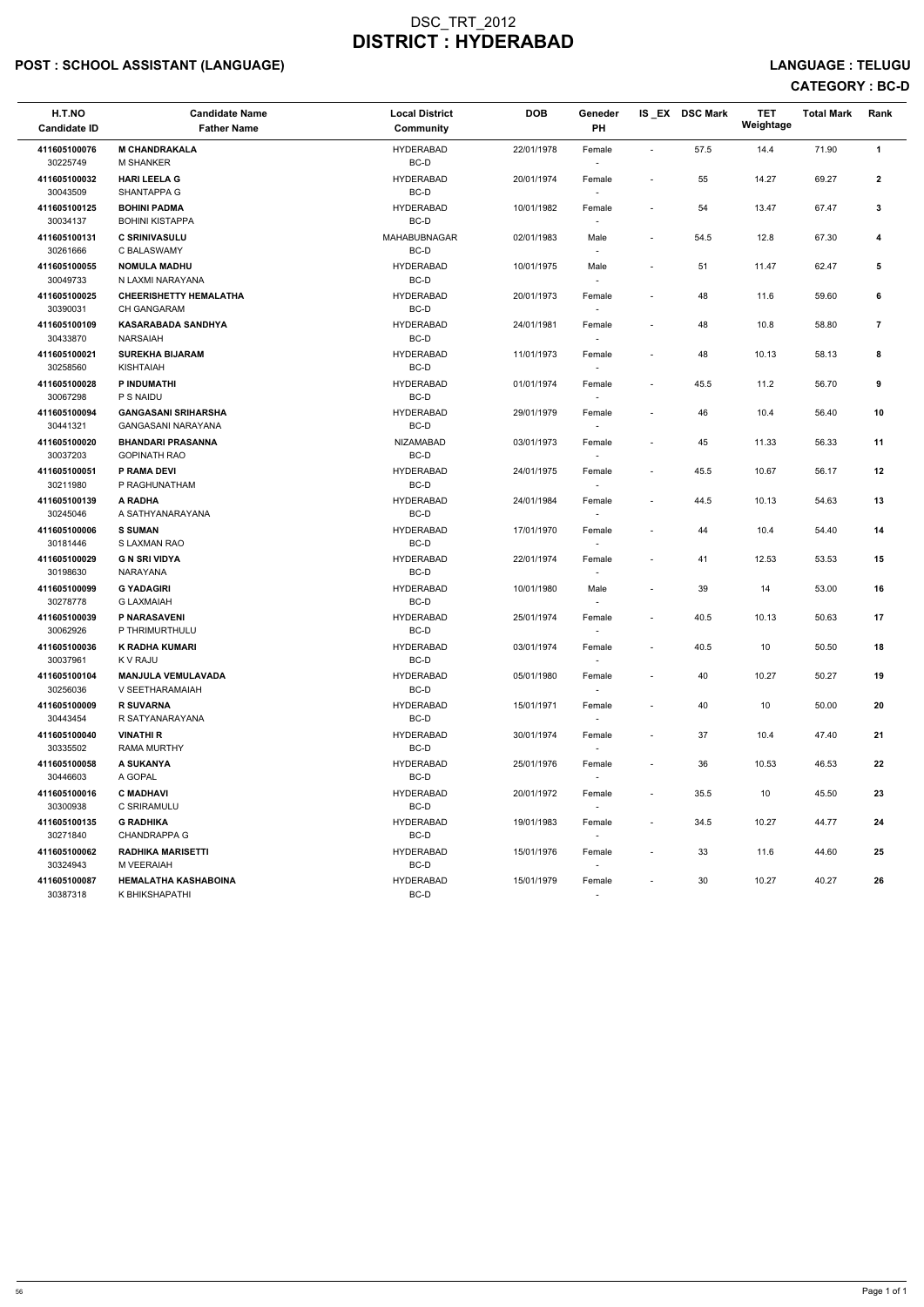## POST : SCHOOL ASSISTANT (LANGUAGE) And the set of the set of the set of the set of the set of the set of the set of the set of the set of the set of the set of the set of the set of the set of the set of the set of the set

# CATEGORY : BC-E

| H.T.NO<br><b>Candidate ID</b> | <b>Candidate Name</b><br><b>Father Name</b> | <b>Local District</b><br>Community | <b>DOB</b> | Geneder<br><b>PH</b> | EX<br>IS                 | <b>DSC Mark</b> | TET<br>Weightage | Total Mark | Rank |
|-------------------------------|---------------------------------------------|------------------------------------|------------|----------------------|--------------------------|-----------------|------------------|------------|------|
| 411605100072<br>30087167      | <b>MD AKTHARI BEGUM</b><br>MD MAHAMOOD ALI  | HYDERABAD<br>BC-E                  | 07/01/1977 | Female<br>-          | $\overline{\phantom{0}}$ | 56              | 13.6             | 69.60      |      |
| 411605100018<br>30086034      | <b>REHANA BEE</b><br><b>SHAIK MAHBOOB</b>   | <b>HYDERABAD</b><br>BC-E           | 15/01/1973 | Female               | $\overline{\phantom{0}}$ | 30              | 10.93            | 40.93      |      |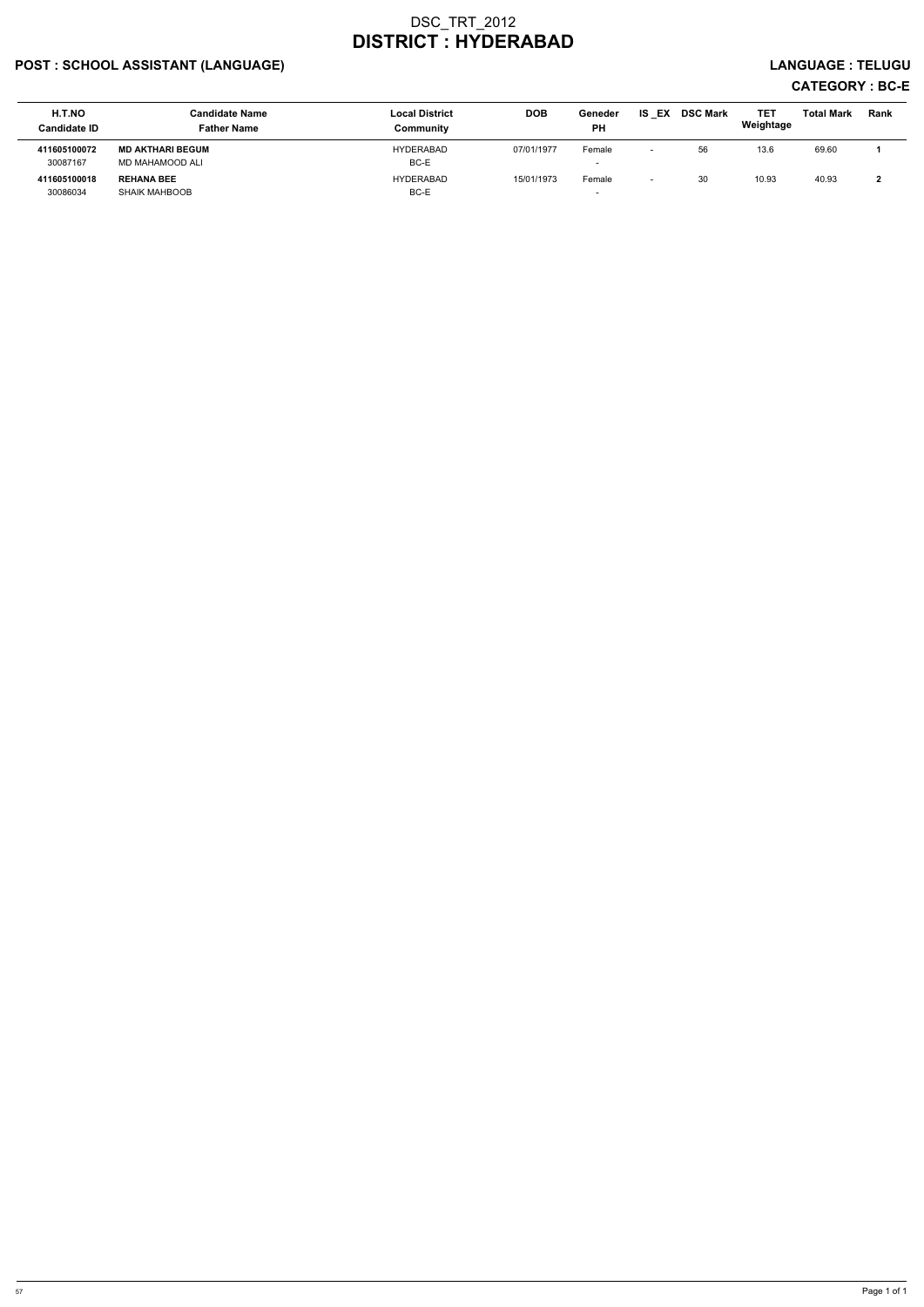## POST : SCHOOL ASSISTANT (LANGUAGE) And the set of the set of the set of the set of the set of the set of the set of the set of the set of the set of the set of the set of the set of the set of the set of the set of the set

# CATEGORY : BC-B

| H.T.NO<br><b>Candidate ID</b> | <b>Candidate Name</b><br><b>Father Name</b> | <b>Local District</b><br>Community | <b>DOB</b> | Geneder<br>PH            |                          | IS EX DSC Mark | <b>TET</b><br>Weightage | <b>Total Mark</b> | Rank           |  |
|-------------------------------|---------------------------------------------|------------------------------------|------------|--------------------------|--------------------------|----------------|-------------------------|-------------------|----------------|--|
| 411606100062                  | <b>MOHD RASHED</b>                          | <b>HYDERABAD</b>                   | 20/01/1981 | Male                     | $\overline{\phantom{a}}$ | 53.5           | 12.27                   | 65.77             | -1             |  |
| 30397813                      | <b>MOHD KHAJA</b>                           | BC-B                               |            | $\overline{\phantom{a}}$ |                          |                |                         |                   |                |  |
| 411606100083                  | <b>MD ABDUL RAZZAK</b>                      | <b>MEDAK</b>                       | 24/01/1983 | Male                     | $\overline{\phantom{a}}$ | 52             | 12.4                    | 64.40             | $\overline{2}$ |  |
| 30454028                      | <b>ABDUL SAMAD</b>                          | BC-B                               |            | $\overline{\phantom{a}}$ |                          |                |                         |                   |                |  |
| 411606100084                  | <b>MOHD KHAJA MOINUDDIN</b>                 | <b>HYDERABAD</b>                   | 04/01/1983 | Male                     | $\overline{\phantom{a}}$ | 51.5           | 12.67                   | 64.17             | 3              |  |
| 30056248                      | <b>MOHD ALAUDDIN</b>                        | BC-B                               |            | $\overline{\phantom{a}}$ |                          |                |                         |                   |                |  |
| 411606100124                  | <b>ASMA SIDDIQUA</b>                        | <b>WARANGAL</b>                    | 13/01/1987 | Female                   | $\blacksquare$           | 53.5           | 10                      | 63.50             | 4              |  |
| 30266350                      | <b>MOHD VALI HYDER</b>                      | BC-B                               |            | $\overline{\phantom{a}}$ |                          |                |                         |                   |                |  |
| 411606100024                  | <b>TEHSEEN AHMEDI</b>                       | <b>HYDERABAD</b>                   | 01/01/1976 | Female                   | $\overline{\phantom{a}}$ | 51             | 12.4                    | 63.40             | 5              |  |
| 30423734                      | <b>VIQUAR AHMED</b>                         | BC-B                               |            |                          |                          |                |                         |                   |                |  |
| 411606100097                  | <b>SAFDAR SIDDIQUA</b>                      | <b>HYDERABAD</b>                   | 15/01/1984 | Female                   | $\overline{\phantom{a}}$ | 52.5           | 10.67                   | 63.17             | 6              |  |
| 30292697                      | <b>MD SHAREEF</b>                           | BC-B                               |            | $\overline{\phantom{a}}$ |                          |                |                         |                   |                |  |
| 411606100011                  | <b>WASEEM BEGUM</b>                         | <b>HYDERABAD</b>                   | 05/01/1974 | Female                   |                          | 50             | 11.6                    | 61.60             | $\overline{7}$ |  |
| 30249699                      | LATE GULAM MOHAMMED                         | $BC-B$                             |            | $\overline{\phantom{a}}$ |                          |                |                         |                   |                |  |
| 411606100021                  | <b>TAYYABA NASREEN</b>                      | <b>HYDERABAD</b>                   | 01/01/1975 | Female                   | $\overline{\phantom{a}}$ | 40.5           | 10.67                   | 51.17             | 8              |  |
| 30445623                      | KHURSHEED ALI                               | BC-B                               |            | $\overline{\phantom{a}}$ |                          |                |                         |                   |                |  |
| 411606100080                  | <b>MD SAJID</b>                             | <b>HYDERABAD</b>                   | 16/01/1982 | Male                     | $\overline{\phantom{a}}$ | 40             | 10                      | 50.00             | 9              |  |
| 30392099                      | <b>MD KHAJA</b>                             | BC-B                               |            | ٠                        |                          |                |                         |                   |                |  |
| 411606100047                  | <b>ATEKA KAUSAR</b>                         | <b>KARIMNAGAR</b>                  | 05/01/1979 | Female                   | $\overline{\phantom{a}}$ | 33.5           | 10.93                   | 44.43             | 10             |  |
| 30168589                      | <b>MOINUDDIN AHMED</b>                      | BC-B                               |            | $\overline{\phantom{a}}$ |                          |                |                         |                   |                |  |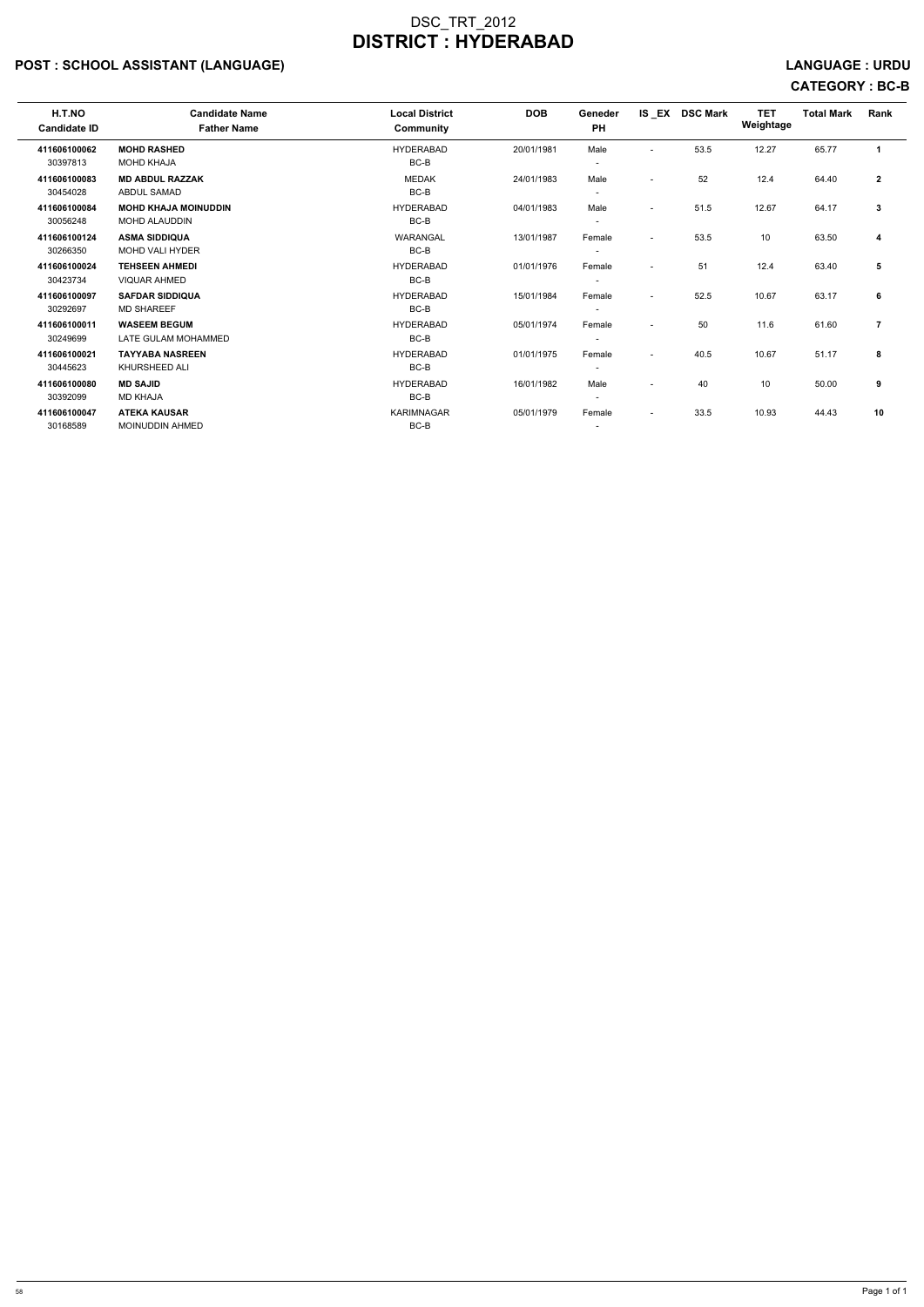## POST : SCHOOL ASSISTANT (LANGUAGE) And the set of the set of the set of the set of the set of the set of the set of the set of the set of the set of the set of the set of the set of the set of the set of the set of the set

CATEGORY : BC-E

| H.T.NO<br><b>Candidate ID</b> | <b>Candidate Name</b><br><b>Father Name</b>             | <b>Local District</b><br>Community | <b>DOB</b> | Geneder<br>PH                      |                          | IS EX DSC Mark | <b>TET</b><br>Weightage | <b>Total Mark</b> | Rank           |
|-------------------------------|---------------------------------------------------------|------------------------------------|------------|------------------------------------|--------------------------|----------------|-------------------------|-------------------|----------------|
| 411606100061<br>30422826      | <b>ASAD MOHAMMED</b><br><b>MAHTABALAM MD</b>            | <b>GUNTUR</b><br>BC-E              | 14/01/1980 | Male<br>$\overline{\phantom{a}}$   | $\sim$                   | 63             | 11.47                   | 74.47             | $\mathbf{1}$   |
| 411606100096<br>30266643      | <b>SHAIK YAKUB BASHA</b><br><b>CHAND BASHA</b>          | POTTI SREERAMULU NELLORE<br>BC-E   | 09/01/1984 | Male                               | $\overline{\phantom{a}}$ | 61.5           | 12.53                   | 74.03             | $\mathbf{2}$   |
| 411606100046<br>30321987      | <b>MOHAMMAD SALAM</b><br>MOHAMMAD MOULANA               | <b>HYDERABAD</b><br>BC-E           | 05/01/1979 | Male                               | $\overline{\phantom{a}}$ | 60             | 12.93                   | 72.93             | 3              |
| 411606100022<br>30261707      | <b>MOHD WAHEEDUDDIN</b><br>MOHD FAREEDUDDIN             | <b>HYDERABAD</b><br>BC-E           | 07/01/1975 | Male<br>$\overline{\phantom{a}}$   | $\overline{\phantom{a}}$ | 59.5           | 11.6                    | 71.10             | 4              |
| 411606100033<br>30054341      | <b>MOHD AZMATHULLA KHAN</b><br><b>MOHD YASEEN KHAN</b>  | <b>HYDERABAD</b><br>$BC-E$         | 05/01/1977 | Male<br>$\sim$                     | $\blacksquare$           | 59             | 11.47                   | 70.47             | 5              |
| 411606100007<br>30058884      | <b>RAHATH UNNISA</b><br>MOHD ABDUL RASHEED              | <b>HYDERABAD</b><br>BC-E           | 24/01/1973 | Female                             |                          | 57             | 12.67                   | 69.67             | 6              |
| 411606100091<br>30268229      | <b>SAFIYA BEGUM</b><br>MD YOUSUF SHAREEF                | <b>HYDERABAD</b><br>BC-E           | 28/01/1983 | Female                             | $\overline{\phantom{a}}$ | 55             | 13.87                   | 68.87             | $\overline{7}$ |
| 411606100070<br>30326526      | <b>NUSRATH FATHIMA</b><br><b>GULAM MOHAMMAD HAFEZ</b>   | <b>MEDAK</b><br>BC-E               | 24/01/1981 | Female<br>$\overline{\phantom{a}}$ | $\blacksquare$           | 56.5           | 12                      | 68.50             | 8              |
| 411606100093<br>30264268      | <b>MOHD ABDUL HAMEED</b><br>ABDUL LATEEF SHAREEF        | <b>HYDERABAD</b><br>BC-E           | 02/01/1983 | Male<br>$\overline{\phantom{a}}$   | $\overline{\phantom{a}}$ | 55             | 13.07                   | 68.07             | 9              |
| 411606100018<br>30434838      | <b>SHABANA YASMEEN</b><br>MOHD SHAREEFUDDIN             | <b>MEDAK</b><br>BC-E               | 08/01/1975 | Female                             | $\overline{\phantom{a}}$ | 56.5           | 11.2                    | 67.70             | 10             |
| 411606100005<br>30463081      | <b>MOHAMMADI BEGUM</b><br><b>MOHD SABER</b>             | <b>HYDERABAD</b><br>BC-E           | 08/01/1972 | Female                             | $\overline{\phantom{a}}$ | 55             | 12.53                   | 67.53             | 11             |
| 411606100120<br>30331729      | <b>SIDDIQUA MUBEEN</b><br>MOHD ABDUL RAHEEM             | <b>HYDERABAD</b><br>$BC-E$         | 12/01/1987 | Female<br>$\sim$                   | $\overline{\phantom{a}}$ | 53.5           | 13.73                   | 67.23             | 12             |
| 411606100063<br>30249854      | <b>AMTHUR RAHMAN</b><br>MOHD ABDUL MAJEED               | <b>HYDERABAD</b><br>BC-E           | 11/01/1981 | Female<br>$\sim$                   | $\overline{\phantom{a}}$ | 53.5           | 13.47                   | 66.97             | 13             |
| 411606100109<br>30448483      | <b>FAREEDA UNNISA</b><br>MD GHOUSE MOHIUDDIN SHARIF     | <b>HYDERABAD</b><br>BC-E           | 28/01/1986 | Female<br>$\sim$                   | $\overline{\phantom{a}}$ | 55             | 11.87                   | 66.87             | 14             |
| 411606100027<br>30069644      | <b>FIRDOUS ARA</b><br><b>SULTAN MAHMOOD</b>             | <b>HYDERABAD</b><br>BC-E           | 04/01/1977 | Female                             | $\blacksquare$           | 54             | 12.67                   | 66.67             | 15             |
| 411606100119<br>30271321      | <b>MOHD SHAHID ALI</b><br><b>MOHD YOUSUF ALI</b>        | <b>KARIMNAGAR</b><br>BC-E          | 06/01/1987 | Male<br>$\overline{\phantom{a}}$   | $\sim$                   | 55             | 10.67                   | 65.67             | 16             |
| 411606100010<br>30407907      | <b>SHAIKA ZUBEDA</b><br>SK ABDUL KHADER                 | <b>HYDERABAD</b><br>BC-E           | 13/01/1973 | Female<br>$\overline{\phantom{a}}$ |                          | 55.5           | 10                      | 65.50             | 17             |
| 411606100053<br>30037002      | <b>NUSRAT UNISA</b><br>MOHD GHOUSUDDIN                  | <b>HYDERABAD</b><br>BC-E           | 25/01/1979 | Female                             | $\overline{\phantom{a}}$ | 54.5           | 10.93                   | 65.43             | 18             |
| 411606100004<br>30315206      | <b>FAZELA SULTANA</b><br><b>MD BAHAUDDIN</b>            | <b>HYDERABAD</b><br>BC-E           | 10/01/1971 | Female<br>$\sim$                   | $\overline{\phantom{a}}$ | 54             | 11.33                   | 65.33             | 19             |
| 411606100115<br>30472030      | <b>RAHAMATH BI KOSUVARIPALLI</b><br>K SATTAR SAHEB      | <b>CHITTOOR</b><br>BC-E            | 22/01/1986 | Female<br>$\sim$                   | $\overline{\phantom{a}}$ | 54             | 11.07                   | 65.07             | 20             |
| 411606100042<br>30083971      | <b>GHOUSIA BEGUM</b><br><b>MOHD OSMAN</b>               | <b>HYDERABAD</b><br>BC-E           | 16/01/1978 | Female<br>$\sim$                   | $\overline{\phantom{a}}$ | 51.5           | 12.8                    | 64.30             | 21             |
| 411606100112<br>30264849      | <b>FARHAT PARVEEN</b><br><b>MOHD JAHANGIR</b>           | <b>HYDERABAD</b><br>BC-E           | 10/01/1986 | Female                             | $\overline{\phantom{a}}$ | 51.5           | 12.8                    | 64.30             | 22             |
| 411606100130<br>30295742      | <b>SADIYA FATIMA</b><br><b>MOHD ZAHOOR</b>              | <b>HYDERABAD</b><br>BC-E           | 16/01/1989 | Female<br>$\sim$                   | $\sim$                   | 52.5           | 11.47                   | 63.97             | 23             |
| 411606100014<br>30419621      | <b>MOHD ABDUL QADER SIDDIQUI</b><br>M A SALEEM SIDDIQUI | <b>HYDERABAD</b><br>BC-E           | 06/01/1974 | Male<br>$\overline{\phantom{a}}$   | $\overline{\phantom{a}}$ | 50.5           | 12.53                   | 63.03             | 24             |
| 411606100040<br>30467817      | <b>ARSHIYA TABASSUM</b><br><b>SHAIK BANDE ALI</b>       | <b>HYDERABAD</b><br>BC-E           | 05/01/1978 | Female<br>$\sim$                   | $\overline{\phantom{a}}$ | 52             | 10.93                   | 62.93             | 25             |
| 411606100081<br>30471926      | <b>AMENA HAFEEZ</b><br>MOHD ABDUL HAFEEZ                | <b>HYDERABAD</b><br>BC-E           | 05/01/1982 | Female                             | $\overline{\phantom{a}}$ | 50.5           | 12.4                    | 62.90             | 26             |
| 411606100060<br>30252817      | <b>AYESHA BEGUM</b><br>LATE HASSAN UDDIN                | <b>HYDERABAD</b><br>BC-E           | 06/01/1980 | Female<br>$\sim$                   | $\sim$                   | 51             | 11.73                   | 62.73             | 27             |
| 411606100104<br>30320836      | <b>MOHAMMED FEROZ</b><br>MD AYOOB                       | ADILABAD<br>BC-E                   | 10/01/1985 | Male<br>$\sim$                     | $\overline{\phantom{a}}$ | 50.5           | 12.13                   | 62.63             | 28             |
| 411606100073<br>30222138      | <b>FARHATH JABEEN</b><br><b>MOHAMMED IQBAL</b>          | <b>HYDERABAD</b><br>BC-E           | 08/01/1981 | Female<br>$\sim$                   | $\overline{\phantom{a}}$ | 49.5           | 12.4                    | 61.90             | 29             |

| 411606100057<br>30332317 | <b>SHAHINSHA BEGUM</b><br><b>MD FAREED UDDIN</b>     | <b>HYDERABAD</b><br>BC-E  | 20/01/1980 | Female |        | 50   | 11.2  | 61.20 | 30 |
|--------------------------|------------------------------------------------------|---------------------------|------------|--------|--------|------|-------|-------|----|
| 411606100064<br>30052490 | <b>REHANA BEGUM</b><br>ABDUL BAREE                   | <b>KRISHNA</b><br>BC-E    | 03/01/1981 | Female | $\sim$ | 48.5 | 11.2  | 59.70 | 31 |
| 411606100002<br>30090322 | <b>SHAJAHAN BEGUM</b><br>D A RASHEED                 | <b>KURNOOL</b><br>BC-E    | 04/01/1969 | Female | ٠      | 49   | 10.67 | 59.67 | 32 |
| 411606100043<br>30324967 | <b>SHEERIN PARVEEN</b><br>MA WAHEED                  | <b>KARIMNAGAR</b><br>BC-E | 02/01/1978 | Female |        | 48   | 11.2  | 59.20 | 33 |
| 411606100086<br>30025533 | <b>MOHAMMED MUSHTAQ AHMED</b><br>MOHAMMED HAKIMUDDIN | <b>HYDERABAD</b><br>BC-E  | 20/01/1983 | Male   |        | 48   | 11.2  | 59.20 | 34 |
| 411606100126<br>30040104 | <b>AKTER UNNISA</b><br>SK MEHBOOB                    | <b>HYDERABAD</b><br>BC-E  | 15/01/1988 | Female | $\sim$ | 45.5 | 13.6  | 59.10 | 35 |
| 411606100066<br>30024691 | N MAHAMMED SHAREEF<br>N BADA BASHU                   | <b>KADAPA</b><br>BC-E     | 10/01/1981 | Male   | ٠      | 46.5 | 12.27 | 58.77 | 36 |
| 411606100052<br>30317900 | <b>BISMILLAH BEGUM</b><br>ABDUL RAHEEM               | <b>HYDERABAD</b><br>BC-E  | 28/01/1979 | Female | $\sim$ | 47   | 11.73 | 58.73 | 37 |
| 411606100039<br>30245254 | <b>SAFIA SULTANA</b><br>MD MOINUDDIN                 | <b>HYDERABAD</b><br>BC-E  | 25/01/1978 | Female |        | 48   | 10.67 | 58.67 | 38 |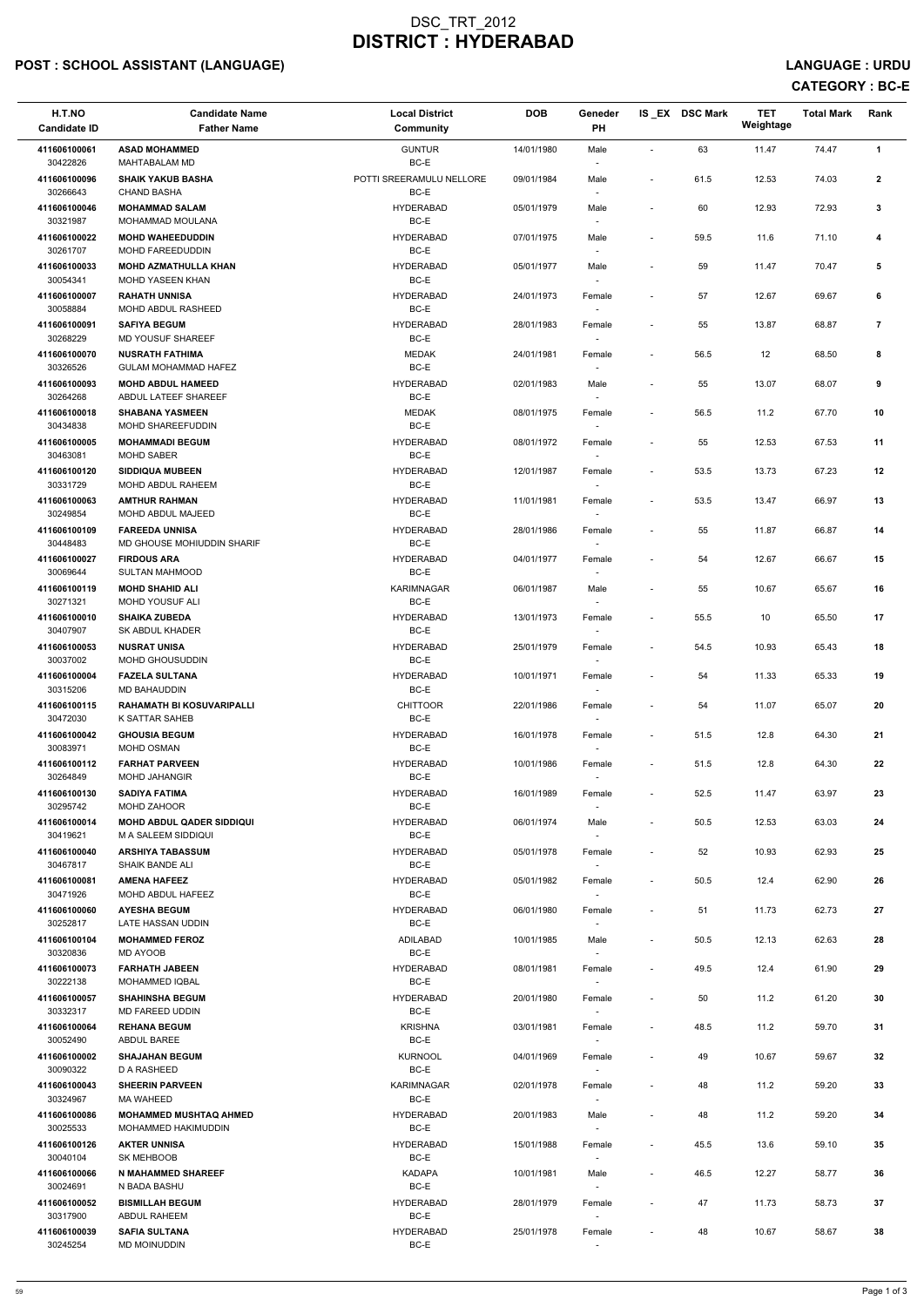## POST : SCHOOL ASSISTANT (LANGUAGE) And the set of the set of the set of the set of the set of the set of the set of the set of the set of the set of the set of the set of the set of the set of the set of the set of the set

| H.T.NO<br><b>Candidate ID</b>            | <b>Candidate Name</b><br><b>Father Name</b>                           | <b>Local District</b><br>Community           | <b>DOB</b>               | Geneder<br>PH                              |                          | IS EX DSC Mark | <b>TET</b><br>Weightage | <b>Total Mark</b> | Rank             |
|------------------------------------------|-----------------------------------------------------------------------|----------------------------------------------|--------------------------|--------------------------------------------|--------------------------|----------------|-------------------------|-------------------|------------------|
| 411606100049<br>30111410                 | <b>PARVEEN SULTANA</b><br>MOHD CHAND                                  | <b>HYDERABAD</b><br>BC-E                     | 06/01/1979               | Female                                     | $\sim$                   | 47             | 11.6                    | 58.60             | 39               |
| 411606100129<br>30450822                 | <b>AHMEDI BEGUM</b><br>MOHAMMED NAZEER AHMED                          | <b>HYDERABAD</b><br>BC-E                     | 29/01/1988               | Female                                     | $\sim$                   | 45.5           | 12.8                    | 58.30             | 40               |
| 411606100059<br>30271978                 | <b>ASIYA SULTANA</b><br>MOHD SARWAR AHMED                             | <b>HYDERABAD</b><br>BC-E                     | 14/01/1980               | Female                                     | $\overline{\phantom{a}}$ | 48             | 10.13                   | 58.13             | 41               |
| 411606100100<br>30329261                 | <b>SAFIA BEGUM</b><br><b>MOHD TAQI</b>                                | <b>HYDERABAD</b><br>BC-E                     | 29/01/1984               | Female                                     | $\blacksquare$           | 46.5           | 11.2                    | 57.70             | 42               |
| 411606100116<br>30332674                 | <b>KAUSER BEGUM</b><br>AHMED HUSSAIN                                  | <b>HYDERABAD</b><br>BC-E                     | 16/01/1987               | Female<br>$\overline{\phantom{a}}$         | $\overline{\phantom{a}}$ | 47             | 10.67                   | 57.67             | 43               |
| 411606100071<br>30342933                 | <b>AYESHA IRFANA</b><br><b>MOHAMMAD YOUSUF</b>                        | <b>HYDERABAD</b><br>BC-E                     | 01/01/1981               | Female                                     |                          | 47             | 10.53                   | 57.53             | 44               |
| 411606100125<br>30272367                 | <b>SHAH JEHAN</b><br><b>SHAIK SALEEM</b>                              | <b>HYDERABAD</b><br>BC-E                     | 17/01/1987               | Female                                     | $\blacksquare$           | 46.5           | 10.93                   | 57.43             | 45               |
| 411606100107<br>30336644                 | <b>AMENA BEGUM</b><br>MOHD GHOUSE                                     | <b>HYDERABAD</b><br>BC-E                     | 08/01/1985               | Female<br>$\sim$                           |                          | 47             | 10.4                    | 57.40             | 46               |
| 411606100072<br>30300183                 | <b>ASMA FARHEEN FATIMA</b><br>MOHD HAMZA                              | <b>HYDERABAD</b><br>BC-E                     | 03/01/1981               | Female<br>$\overline{\phantom{a}}$         | $\blacksquare$           | 45.5           | 11.6                    | 57.10             | 47               |
| 411606100015<br>30286750                 | <b>SHAIK MOHD ISMAIL</b><br><b>SHAIK ABDUL KAREEM</b>                 | <b>HYDERABAD</b><br>BC-E                     | 08/01/1974               | Male                                       | $\blacksquare$           | 46.5           | 10                      | 56.50             | 48               |
| 411606100026<br>30422377<br>411606100065 | <b>FAHEEM SULTANA</b><br>MOHD ZAHOOR ALI<br><b>MD MAHMOOD HUSSAIN</b> | <b>HYDERABAD</b><br>BC-E<br><b>HYDERABAD</b> | 01/01/1976               | Female                                     |                          | 44.5           | 11.73                   | 56.23             | 49               |
| 30331919<br>411606100076                 | MD MAQDOOM HUSSAIN<br><b>ASIYA BEGUN</b>                              | BC-E<br><b>HYDERABAD</b>                     | 15/01/1981<br>03/01/1982 | Male<br>$\overline{\phantom{a}}$<br>Female | $\overline{\phantom{a}}$ | 44.5<br>44     | 11.47<br>11.73          | 55.97<br>55.73    | ${\bf 50}$<br>51 |
| 30295861<br>411606100019                 | MOHD YOUSUF<br><b>SAYERA BEGUM</b>                                    | BC-E<br><b>HYDERABAD</b>                     | 10/01/1975               | $\sim$<br>Female                           | $\blacksquare$           | 44.5           | 11.2                    | 55.70             | 52               |
| 30399632                                 | MOHD ALI                                                              | BC-E                                         |                          | $\sim$                                     |                          |                |                         |                   |                  |
| 411606100031<br>30169381                 | <b>HAJERA BEGUM</b><br>LATE MOHD HASSAN UDDIN                         | <b>HYDERABAD</b><br>BC-E                     | 05/01/1977               | Female                                     | $\overline{\phantom{a}}$ | 45.5           | 10.13                   | 55.63             | 53               |
| 411606100077<br>30326120                 | <b>RAHMATH REHANA</b><br><b>ABDUL LATEEF</b>                          | <b>HYDERABAD</b><br>BC-E                     | 22/01/1982               | Female<br>$\sim$                           | $\blacksquare$           | 44.5           | 10.93                   | 55.43             | 54               |
| 411606100074<br>30408195                 | <b>SALEHA KAUSER</b><br><b>MOHD SUBHAN GHORI</b>                      | <b>HYDERABAD</b><br>BC-E                     | 07/01/1982               | Female<br>$\sim$                           | $\overline{\phantom{a}}$ | 44.5           | 10.8                    | 55.30             | 55               |
| 411606100006<br>30034071                 | <b>MAZHER FARHANA</b><br>SHAIK AHMED                                  | <b>HYDERABAD</b><br>BC-E                     | 12/01/1973               | Female                                     | $\overline{\phantom{a}}$ | 44.5           | 10.67                   | 55.17             | 56               |
| 411606100032<br>30315406                 | <b>AMENA BEGUM</b><br>KHAJA MAQSOOD AHMED                             | <b>HYDERABAD</b><br>BC-E                     | 01/01/1977               | Female<br>$\sim$                           |                          | 43             | 11.87                   | 54.87             | 57               |
| 411606100037<br>30437366                 | <b>RUQIYA BEGUM</b><br>KHAJA ANWAR HUSSAIN                            | <b>HYDERABAD</b><br>BC-E                     | 10/01/1977               | Female                                     | $\overline{\phantom{a}}$ | 43.5           | 11.33                   | 54.83             | 58               |
| 411606100121<br>30472128<br>411606100106 | <b>NAZIA BEGUM</b><br>SHAIK NAZEER AHMED<br><b>ASIA BEGUM</b>         | <b>HYDERABAD</b><br>BC-E<br><b>HYDERABAD</b> | 27/01/1987<br>10/01/1985 | Female<br>$\sim$<br>Female                 | $\overline{\phantom{a}}$ | 44<br>44       | 10.53<br>10.4           | 54.53<br>54.40    | 59<br>60         |
| 30139664                                 | MOHD ABDUL WAHAB                                                      | BC-E                                         |                          |                                            |                          |                |                         |                   |                  |
| 411606100067<br>30313336                 | <b>FOUZIA BEGUM</b><br><b>MOHD SULTAN</b>                             | <b>HYDERABAD</b><br>BC-E                     | 12/01/1981               | Female                                     | $\overline{\phantom{a}}$ | 42             | 12.27                   | 54.27             | 61               |
| 411606100110<br>30157499                 | <b>NAZMUNNISA</b><br>S KHADER BASHA                                   | <b>KURNOOL</b><br>BC-E                       | 14/01/1986               | Female<br>OH                               | $\overline{\phantom{a}}$ | 43.5           | 10.67                   | 54.17             | 62               |
| 411606100038<br>30070345                 | <b>RAFATH NADEEM</b><br><b>ABDUL ALEEM</b>                            | <b>HYDERABAD</b><br>BC-E                     | 12/01/1978               | Female<br>$\sim$                           | $\overline{\phantom{a}}$ | 43.5           | 10.53                   | 54.03             | 63               |
| 411606100058<br>30455831                 | <b>MD AIJAZ UDDIN</b><br>MD ALAUDDIN                                  | <b>HYDERABAD</b><br>BC-E                     | 15/01/1980               | Male<br>$\sim$                             | $\overline{\phantom{a}}$ | 43             | 10.93                   | 53.93             | 64               |
| 411606100095<br>30347573                 | <b>AHMED ALI</b><br>MOHD AFZAL ALI                                    | <b>HYDERABAD</b><br>BC-E                     | 05/01/1984               | Male                                       | $\overline{\phantom{a}}$ | 42.5           | 11.2                    | 53.70             | 65               |
| 411606100101<br>30047698                 | <b>RAFIYA SULTANA</b><br>MOHAMMED SHOUKATH ALI                        | <b>HYDERABAD</b><br>BC-E                     | 01/01/1984               | Female<br>$\sim$                           |                          | 42             | 11.33                   | 53.33             | 66               |
| 411606100003<br>30320686                 | <b>AYESHA FATIMA</b><br><b>SHAIK AHMED</b>                            | <b>HYDERABAD</b><br>BC-E                     | 22/01/1969               | Female                                     |                          | 42             | 10.8                    | 52.80             | 67               |

| 411606100127 | <b>RAFIYA BEGUM</b>         | <b>HYDERABAD</b>  | 20/01/1988 | Female                   | $\overline{\phantom{0}}$ | 40.5 | 12.27 | 52.77 | 68 |
|--------------|-----------------------------|-------------------|------------|--------------------------|--------------------------|------|-------|-------|----|
| 30339097     | <b>MD SALEEM</b>            | BC-E              |            |                          |                          |      |       |       |    |
| 411606100050 | <b>RAHATH KHANAM</b>        | <b>KARIMNAGAR</b> | 23/01/1979 | Female                   | $\sim$                   | 40   | 12.53 | 52.53 | 69 |
| 30295541     | <b>GHOUSE MOHAMMED KHAN</b> | BC-E              |            |                          |                          |      |       |       |    |
| 411606100020 | <b>HAFEEZUDDIN</b>          | <b>HYDERABAD</b>  | 12/01/1975 | Male                     | $\sim$                   | 41   | 11.33 | 52.33 | 70 |
| 30091829     | YOUSUF UDDIN                | BC-E              |            |                          |                          |      |       |       |    |
| 411606100123 | <b>AFREEN BEGUM</b>         | <b>HYDERABAD</b>  | 30/01/1987 | Female                   | $\sim$                   | 40.5 | 11.73 | 52.23 | 71 |
| 30469420     | <b>ABDUL KHADER</b>         | BC-E              |            |                          |                          |      |       |       |    |
| 411606100078 | <b>RUBEENA FATHIMA</b>      | <b>MEDAK</b>      | 03/01/1982 | Female                   |                          | 42   | 10    | 52.00 | 72 |
| 30026170     | FAREEDUDDIN AHMED           | BC-E              |            |                          |                          |      |       |       |    |
| 411606100029 | <b>UMME SALMA</b>           | ADILABAD          | 25/01/1977 | Female                   | $\overline{\phantom{a}}$ | 41.5 | 10.4  | 51.90 | 73 |
| 30196969     | YOUSOUF UDDIN               | BC-E              |            |                          |                          |      |       |       |    |
| 411606100009 | <b>MOHD INTESARUDDIN</b>    | <b>HYDERABAD</b>  | 10/01/1973 | Male                     | $\sim$                   | 40.5 | 11.33 | 51.83 | 74 |
| 30244456     | MOHD ATEEQUDDIN             | BC-E              |            | $\overline{\phantom{a}}$ |                          |      |       |       |    |
| 411606100016 | <b>ZAREENA BEGUM</b>        | <b>HYDERABAD</b>  | 28/01/1974 | Female                   | $\overline{\phantom{a}}$ | 41   | 10.53 | 51.53 | 75 |
| 30034569     | MOHD ABDUL SAMAD            | BC-E              |            |                          |                          |      |       |       |    |
| 411606100131 | <b>FOUZIA FATIMA</b>        | <b>HYDERABAD</b>  | 18/01/1989 | Female                   | $\overline{\phantom{a}}$ | 41   | 10    | 51.00 | 76 |
| 30317307     | <b>MOHAMMED ZAKIR</b>       | BC-E              |            |                          |                          |      |       |       |    |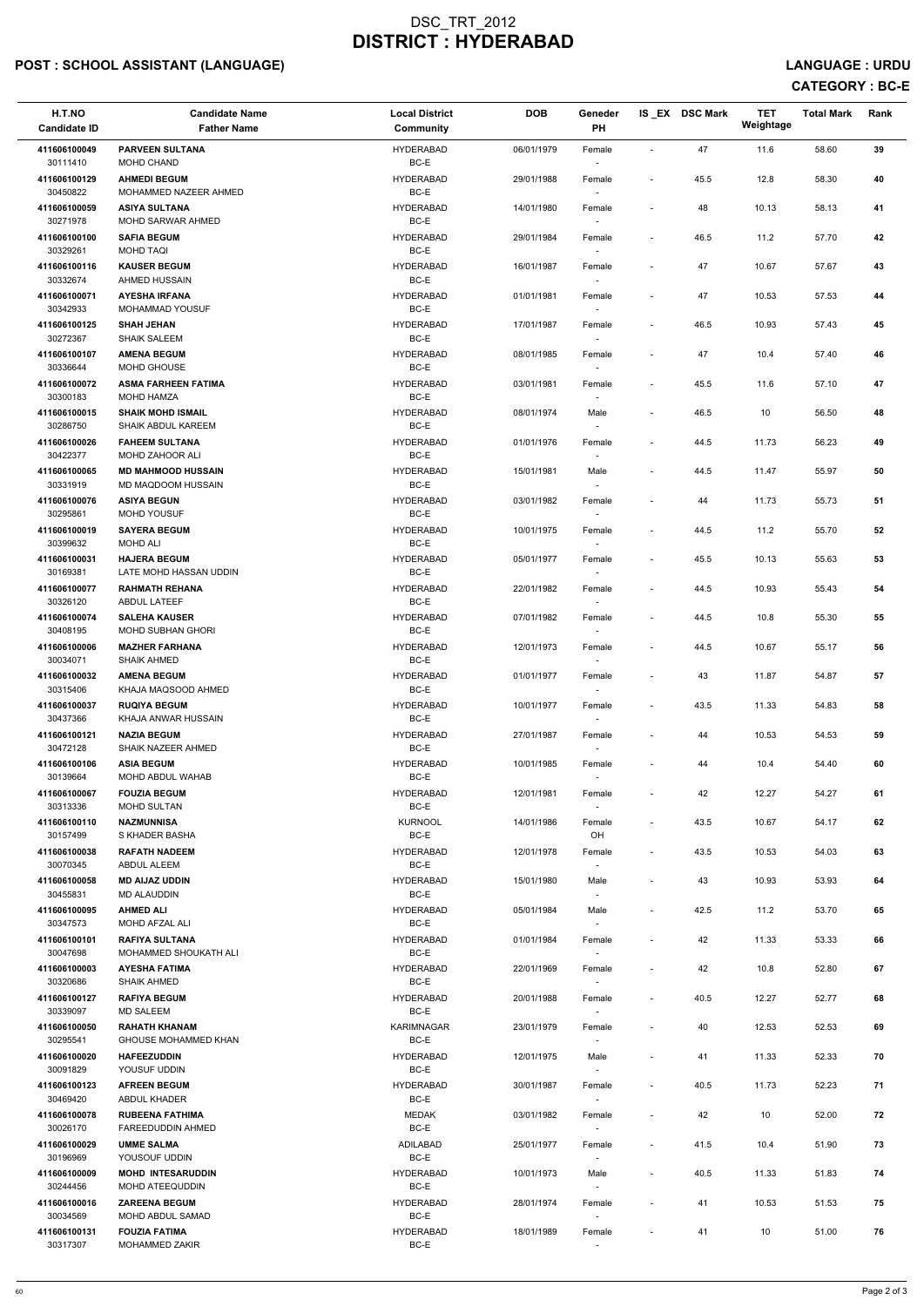## POST : SCHOOL ASSISTANT (LANGUAGE) And the set of the set of the set of the set of the set of the set of the set of the set of the set of the set of the set of the set of the set of the set of the set of the set of the set

# CATEGORY : BC-E

| H.T.NO<br><b>Candidate ID</b> | <b>Candidate Name</b><br><b>Father Name</b>            | <b>Local District</b><br>Community | <b>DOB</b> | Geneder<br>PH                      |                          | IS_EX DSC Mark | <b>TET</b><br>Weightage | <b>Total Mark</b> | Rank |
|-------------------------------|--------------------------------------------------------|------------------------------------|------------|------------------------------------|--------------------------|----------------|-------------------------|-------------------|------|
| 411606100132<br>30247454      | <b>T SOGAIRA BANU</b><br>T MOHAMMD SHAFI               | <b>ANANTHAPUR</b><br>BC-E          | 30/01/1989 | Female                             | $\blacksquare$           | 40             | 10.67                   | 50.67             | 77   |
| 411606100075<br>30409689      | <b>NUSRATH UL LATEEF</b><br><b>SYED SARWAR</b>         | <b>HYDERABAD</b><br>BC-E           | 22/01/1982 | Female<br>$\overline{\phantom{a}}$ | $\overline{\phantom{a}}$ | 40             | 10.27                   | 50.27             | 78   |
| 411606100114<br>30221170      | <b>SHAIK RABIYA BASRI</b><br><b>SHAIK ABDUL JABBAR</b> | <b>PRAKASAM</b><br>BC-E            | 20/01/1986 | Female<br>$\overline{\phantom{a}}$ | $\blacksquare$           | 37.5           | 11.07                   | 48.57             | 79   |
| 411606100013<br>30099119      | <b>ZAREENA BEGUM</b><br><b>NASER ABAS</b>              | <b>HYDERABAD</b><br>BC-E           | 10/01/1974 | Female                             | $\blacksquare$           | 38.5           | 10                      | 48.50             | 80   |
| 411606100025<br>30297701      | <b>SHABANA</b><br><b>MAQDUM ALI</b>                    | <b>HYDERABAD</b><br>BC-E           | 01/01/1976 | Female                             | $\overline{\phantom{a}}$ | 37.5           | 10.13                   | 47.63             | 81   |
| 411606100118<br>30049335      | <b>SABA FATIMA</b><br><b>KAZAM HUSSAIN</b>             | <b>MEDAK</b><br>BC-E               | 02/01/1987 | Female<br>$\overline{\phantom{a}}$ | $\overline{\phantom{a}}$ | 37.5           | 10                      | 47.50             | 82   |
| 411606100113<br>30143840      | <b>MOHAMMED SAAD</b><br><b>MOHAMMED AYAZ</b>           | <b>HYDERABAD</b><br>BC-E           | 16/01/1986 | Male<br>$\overline{\phantom{a}}$   | $\blacksquare$           | 36             | 10.93                   | 46.93             | 83   |
| 411606100105<br>30369054      | <b>BASHEER UNNISA BEGUM</b><br>MOHD HYDER ALI KHAN     | <b>HYDERABAD</b><br>BC-E           | 31/01/1985 | Female<br>$\overline{\phantom{a}}$ | $\overline{\phantom{a}}$ | 36.5           | 10.4                    | 46.90             | 84   |
| 411606100069<br>30468819      | <b>MOHD ATAUR RAHMAN</b><br><b>MOHD ABDUL RAHMAN</b>   | <b>HYDERABAD</b><br>BC-E           | 20/01/1981 | Male                               | $\blacksquare$           | 38             | 8                       | 46.00             | 85   |
| 411606100128<br>30222284      | <b>YASMEEN</b><br><b>MD NASEERUDDIN</b>                | WARANGAL<br>BC-E                   | 23/01/1988 | Female<br>$\overline{\phantom{a}}$ | $\blacksquare$           | 35.5           | 10.27                   | 45.77             | 86   |
| 411606100048<br>30331179      | <b>MOHD SHAMS UDDIN</b><br><b>KHAJA MOINUDDIN</b>      | <b>HYDERABAD</b><br>BC-E           | 06/01/1979 | Male<br>$\sim$                     | $\blacksquare$           | 33.5           | 10.8                    | 44.30             | 87   |
| 411606100051<br>30293712      | <b>MASARATH UNNISA</b><br><b>KHAJA MOINUDDIN</b>       | <b>HYDERABAD</b><br>BC-E           | 09/01/1979 | Female<br>$\overline{\phantom{a}}$ | $\overline{\phantom{a}}$ | 34             | 10.13                   | 44.13             | 88   |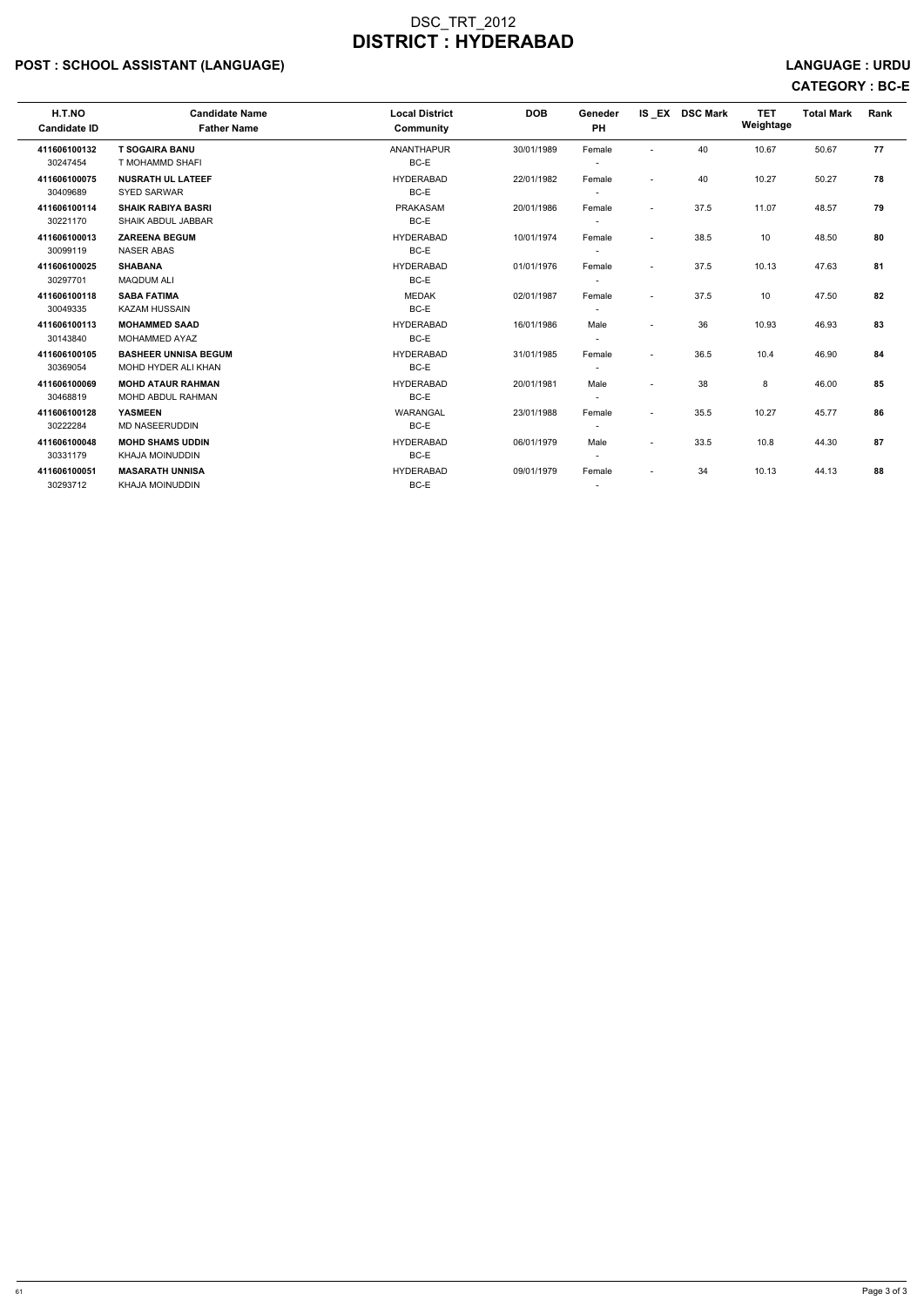## POST : SCHOOL ASSISTANT (NON-LANGUAGE) MEDIUM : ENGLISH LANGUAGE : BIOLOGICAL SCIENCE

| H.T.NO<br><b>Candidate ID</b> | <b>Candidate Name</b><br><b>Father Name</b> | <b>Local District</b><br>Community | <b>DOB</b> | Geneder<br>PH            |                          | IS EX DSC Mark | <b>TET</b><br>Weightage | <b>Total Mark</b> | Rank         |
|-------------------------------|---------------------------------------------|------------------------------------|------------|--------------------------|--------------------------|----------------|-------------------------|-------------------|--------------|
| 421603080798                  | <b>R AMRUTHA</b>                            | ADILABAD                           | 23/01/1986 | Female                   | $\sim$                   | 45.5           | 10.4                    | 55.90             | $\mathbf{1}$ |
| 30402734                      | R BABU                                      | <b>ST</b>                          |            |                          |                          |                |                         |                   |              |
| 421603080724                  | <b>N RAJ KUMAR</b>                          | RANGAREDDY                         | 14/01/1986 | Male                     | $\overline{\phantom{a}}$ | 40.5           | 11.2                    | 51.70             | $\mathbf{2}$ |
| 30228590                      | N SHANKAR                                   | ST                                 |            | $\sim$                   |                          |                |                         |                   |              |
| 421603081041                  | <b>M RAJU</b>                               | <b>RANGAREDDY</b>                  | 05/01/1989 | Male                     | $\overline{\phantom{a}}$ | 39.5           | 11.6                    | 51.10             | 3            |
| 30086827                      | M LOKYA NAIK                                | ST                                 |            | $\sim$                   |                          |                |                         |                   |              |
| 421603080854                  | <b>ATHRAM CHAITHANYA</b>                    | ADILABAD                           | 20/01/1987 | Female                   | $\sim$                   | 39             | 10.27                   | 49.27             | 4            |
| 30470541                      | A CHANDRAIA                                 | <b>ST</b>                          |            |                          |                          |                |                         |                   |              |
| 421603080527                  | <b>SWAPNAK</b>                              | <b>HYDERABAD</b>                   | 29/01/1982 | Female                   | $\sim$                   | 38.5           | 10.4                    | 48.90             | 5            |
| 30342416                      | LATE K MALLESH                              | <b>ST</b>                          |            |                          |                          |                |                         |                   |              |
| 421603080766                  | <b>VANKUDOTH DAYAKAR BABU</b>               | <b>RANGAREDDY</b>                  | 16/01/1986 | Male                     |                          | 38             | 10.27                   | 48.27             | 6            |
| 30294690                      | <b>BHADRU NAIK</b>                          | ST                                 |            | $\overline{\phantom{a}}$ |                          |                |                         |                   |              |
| 421603080152                  | <b>D Y UMA DEVI</b>                         | <b>HYDERABAD</b>                   | 30/01/1976 | Female                   | $\overline{\phantom{a}}$ | 38             | 9.87                    | 47.87             | 7            |
| 30042235                      | D P YELLIAH                                 | <b>ST</b>                          |            | $\overline{\phantom{a}}$ |                          |                |                         |                   |              |
| 421603081085                  | <b>K RADHA</b>                              | <b>RANGAREDDY</b>                  | 29/01/1989 | Female                   | $\overline{\phantom{a}}$ | 35.5           | 9.2                     | 44.70             | 8            |
| 30327830                      | K DEVUJA                                    | <b>ST</b>                          |            |                          |                          |                |                         |                   |              |
| 421603080646                  | <b>LOHRI SAIDAMMA</b>                       | <b>RANGAREDDY</b>                  | 15/01/1984 | Female                   | $\blacksquare$           | 33             | 11.47                   | 44.47             | 9            |
| 30098236                      | L CHENNAIAH                                 | <b>ST</b>                          |            |                          |                          |                |                         |                   |              |
| 421603080272                  | <b>M VIJAY KUMAR</b>                        | <b>HYDERABAD</b>                   | 26/01/1978 | Male                     |                          | 36             | 8.27                    | 44.27             | 10           |
| 30325738                      | M G VASANTHA RAO                            | <b>ST</b>                          |            | $\overline{\phantom{a}}$ |                          |                |                         |                   |              |
| 421603081005                  | <b>NENAVAT SWATI</b>                        | <b>RANGAREDDY</b>                  | 14/01/1988 | Female                   | $\overline{\phantom{a}}$ | 34             | 9.07                    | 43.07             | 11           |
| 30163398                      | N SANGAIAH                                  | <b>ST</b>                          |            | $\overline{\phantom{a}}$ |                          |                |                         |                   |              |
| 421603080567                  | <b>B RENUKA DEVI</b>                        | <b>HYDERABAD</b>                   | 04/01/1983 | Female                   | $\overline{\phantom{a}}$ | 33             | 9.47                    | 42.47             | 12           |
| 30246478                      | <b>B KISHAN</b>                             | <b>ST</b>                          |            | $\sim$                   |                          |                |                         |                   |              |
| 421603080728                  | <b>B SANDHYA</b>                            | <b>HYDERABAD</b>                   | 30/01/1986 | Female                   |                          | 32             | 10.27                   | 42.27             | 13           |
| 30034131                      | <b>B GNANESHWAR</b>                         | <b>ST</b>                          |            |                          |                          |                |                         |                   |              |
| 421603081000                  | <b>KONTI REKHA</b>                          | <b>KARIMNAGAR</b>                  | 20/01/1988 | Female                   | $\overline{\phantom{a}}$ | 32.5           | 9.6                     | 42.10             | 14           |
| 30144919                      | <b>WILLIAM</b>                              | <b>ST</b>                          |            | $\overline{\phantom{a}}$ |                          |                |                         |                   |              |
| 421603080781                  | <b>VISLAVAT PUSHPALATHA</b>                 | <b>HYDERABAD</b><br><b>ST</b>      | 22/01/1986 | Female                   | $\overline{\phantom{a}}$ | 29             | 9.33                    | 38.33             | 15           |
| 30466920                      | V KRISHNA KUMAR                             |                                    |            |                          |                          |                |                         |                   |              |
| 421603080425<br>30189772      | <b>K MOTHILAL</b><br>K VITTAL               | <b>MEDAK</b><br><b>ST</b>          | 02/01/1981 | Male                     |                          | 28.5           | 8.67                    | 37.17             | 16           |
|                               |                                             |                                    |            | $\overline{\phantom{a}}$ |                          |                |                         |                   |              |
| 421603080487<br>30235926      | <b>HARITHA DEVARA</b><br>DHARMARAJU         | WARANGAL<br>ST                     | 07/01/1982 | Female                   |                          | 27.5           | 9.47                    | 36.97             | 17           |
| 421603080920                  | <b>P SONI</b>                               |                                    |            |                          |                          |                |                         |                   |              |
| 30439093                      | P HARI RAM                                  | ADILABAD<br>ST                     | 20/01/1988 | Female<br>$\sim$         | $\sim$                   | 27.5           | 9.33                    | 36.83             | 18           |
| 421603081096                  | <b>P SHANKER</b>                            | <b>HYDERABAD</b>                   | 01/01/1989 |                          |                          |                | 8.53                    | 36.53             | 19           |
| 30219166                      | P WALYA                                     | ST                                 |            | Male<br>$\sim$           | $\sim$                   | 28             |                         |                   |              |
| 421603080435                  | <b>K SUJATHA</b>                            | <b>HYDERABAD</b>                   | 21/01/1981 | Female                   | $\overline{\phantom{a}}$ | 27.5           | 8.4                     | 35.90             | 20           |
| 30315535                      | <b>K RAMULU</b>                             | <b>ST</b>                          |            |                          |                          |                |                         |                   |              |
| 421603080873                  | PUSHPALATHA ESLAVATH                        | NALGONDA                           | 21/01/1987 |                          |                          | 26             | 9.6                     | 35.60             | 21           |
| 30225068                      | SAIDA NAIK                                  | <b>ST</b>                          |            | Female                   |                          |                |                         |                   |              |
| 421603080935                  | <b>NITHIN J</b>                             | ADILABAD                           | 05/01/1988 | Male                     |                          | 25.5           | 9.87                    | 35.37             | 22           |
| 30050202                      | NOORSING J                                  | ST                                 |            |                          |                          |                |                         |                   |              |
| 421603080909                  | <b>KONTI ROSY</b>                           | <b>KARIMNAGAR</b>                  | 31/01/1988 | Female                   | $\sim$                   | 26.5           | 8.13                    | 34.63             | 23           |
| 30145792                      | <b>WILLIAM</b>                              | <b>ST</b>                          |            | $\overline{\phantom{a}}$ |                          |                |                         |                   |              |
|                               |                                             |                                    |            |                          |                          |                |                         |                   |              |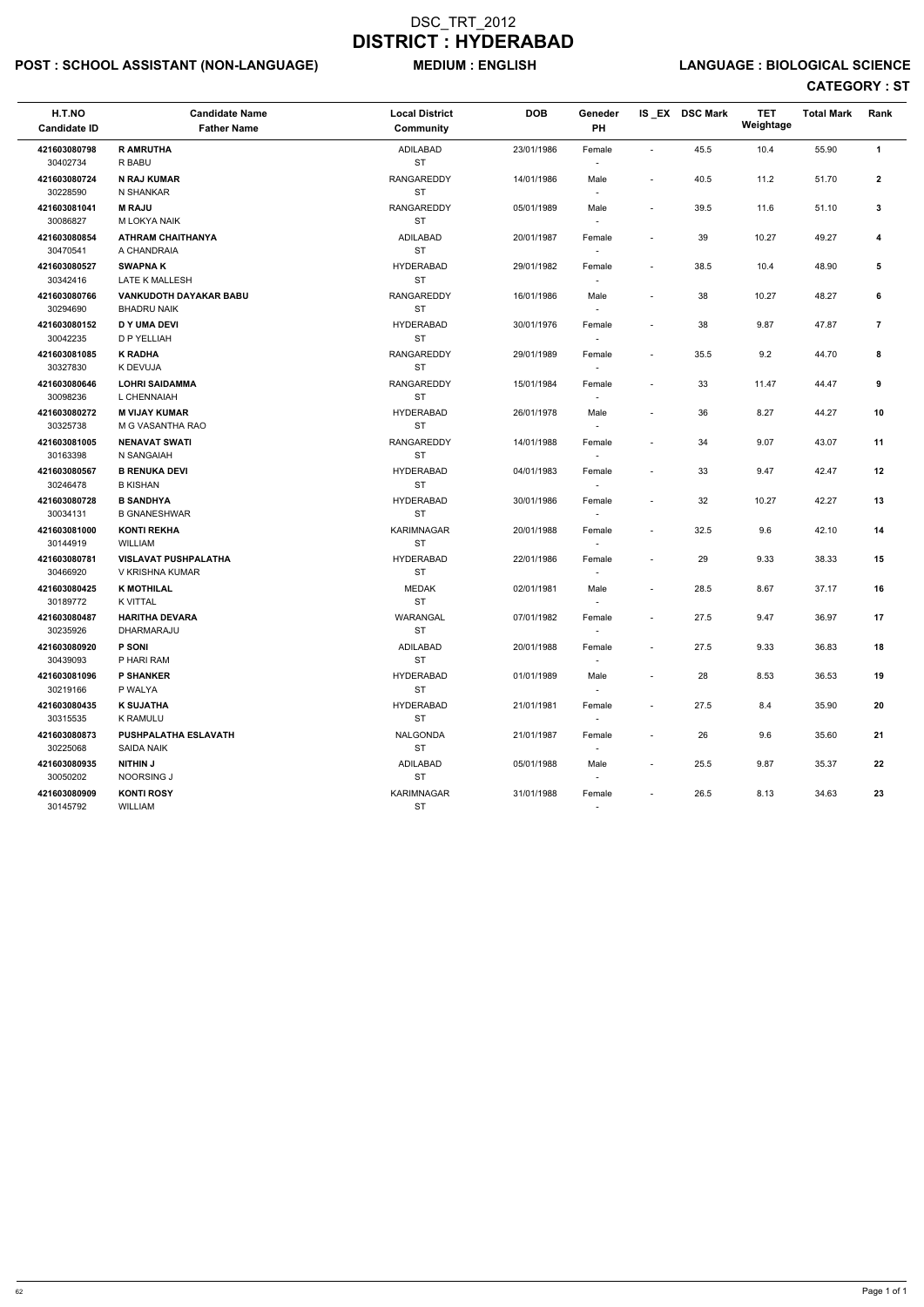## POST : SCHOOL ASSISTANT (NON-LANGUAGE) MEDIUM : ENGLISH LANGUAGE : BIOLOGICAL SCIENCE

| H.T.NO<br><b>Candidate ID</b> | <b>Candidate Name</b><br><b>Father Name</b>        | <b>Local District</b><br><b>Community</b>         | <b>DOB</b> | Geneder<br><b>PH</b>               |                          | IS_EX DSC Mark | <b>TET</b><br>Weightage | <b>Total Mark</b> | Rank           |
|-------------------------------|----------------------------------------------------|---------------------------------------------------|------------|------------------------------------|--------------------------|----------------|-------------------------|-------------------|----------------|
| 421603080808                  | <b>SPANDANA ALUGU</b>                              | OTHER THAN AP                                     | 22/01/1986 | Female                             | $\overline{\phantom{a}}$ | 51             | 15.07                   | 66.07             | $\mathbf{1}$   |
| 30284302<br>421603080790      | ALUGU VIJAY KUMAR<br><b>SANDEEP KUMAR N</b>        | SC<br><b>HYDERABAD</b>                            | 20/01/1986 | Male                               |                          | 52             | 12.53                   | 64.53             | $\mathbf{2}$   |
| 30102410<br>421603080085      | SADHASHIV<br><b>V M ROHINI</b>                     | SC<br><b>HYDERABAD</b>                            | 13/01/1975 | Female                             | $\overline{\phantom{a}}$ | 51.5           | 12.27                   | 63.77             | 3              |
| 30470276                      | V M SHENOY                                         | SC                                                |            |                                    |                          |                |                         |                   |                |
| 421603080579<br>30283513      | <b>J SARITHA</b><br>R JEEVAN KUMAR                 | <b>HYDERABAD</b><br>$\operatorname{\textsf{SC}}$  | 24/01/1983 | Female<br>$\sim$                   | $\overline{\phantom{a}}$ | 50             | 11.6                    | 61.60             | 4              |
| 421603080975<br>30463506      | <b>NANDIGAMA SANDHYA</b><br>PAPAIAH                | <b>NALGONDA</b><br>SC                             | 05/01/1988 | Female<br>$\sim$                   | $\blacksquare$           | 48.5           | 12.93                   | 61.43             | 5              |
| 421603080202<br>30070150      | <b>D S SRIDEVI</b><br><b>D SATHYAHARI</b>          | <b>HYDERABAD</b><br>SC                            | 13/01/1977 | Female                             | $\overline{\phantom{a}}$ | 50.5           | 10.4                    | 60.90             | 6              |
| 421603080400                  | <b>D SHIRISHA</b>                                  | <b>ADILABAD</b><br>SC                             | 08/01/1980 | Female                             | $\overline{\phantom{a}}$ | 47.5           | 13.07                   | 60.57             | $\overline{7}$ |
| 30390636<br>421603080170      | D SWAMY<br><b>N USHA</b>                           | <b>HYDERABAD</b>                                  | 10/01/1976 | Female                             | $\overline{\phantom{a}}$ | 48             | 12.13                   | 60.13             | 8              |
| 30274411<br>421603080770      | N NARSIMHA<br><b>SREE RAMA JASINTA RANI</b>        | SC<br><b>MEDAK</b>                                | 27/01/1986 | Female                             |                          | 49.5           | 10                      | 59.50             | 9              |
| 30455778<br>421603080299      | SREE RAMA DANAM<br><b>K HARI KRISHNA</b>           | SC<br><b>KARIMNAGAR</b>                           | 13/01/1979 | Male                               | $\overline{\phantom{a}}$ | 47             | 12.4                    | 59.40             | 10             |
| 30270294                      | K LAXMINARSAIAH                                    | SC                                                |            |                                    |                          |                |                         |                   |                |
| 421603080360<br>30341593      | <b>RAJANI MOPARTHY</b><br>RAJA RAO                 | PRAKASAM<br>$\operatorname{\textsf{SC}}$          | 22/01/1980 | Female                             |                          | 46             | 12.93                   | 58.93             | 11             |
| 421603080177<br>30211687      | <b>KAVITA WAGHMARE</b><br>ROHIDAS WAGHMARE         | <b>HYDERABAD</b><br>SC                            | 30/01/1976 | Female                             | $\blacksquare$           | 45             | 13.73                   | 58.73             | 12             |
| 421603080582                  | P DEEPIKA                                          | <b>HYDERABAD</b>                                  | 27/01/1983 | Female                             |                          | 46             | 12.4                    | 58.40             | 13             |
| 30181392<br>421603080575      | P PRABHAKER<br><b>K BHARATHI</b>                   | SC<br><b>HYDERABAD</b>                            | 15/01/1983 | $\sim$<br>Female                   | $\blacksquare$           | 45.5           | 12.67                   | 58.17             | 14             |
| 30186193<br>421603080269      | K DORASWAMY<br><b>SUDHEESHNA J</b>                 | SC<br><b>HYDERABAD</b>                            | 18/01/1978 | Female                             | $\blacksquare$           | 44.5           | 13.33                   | 57.83             | 15             |
| 30027277<br>421603080825      | <b>SWAMY JY</b><br>DUBASHI VIJAYA LAXMI            | $\operatorname{\textsf{SC}}$<br>WARANGAL          | 06/01/1987 | Female                             |                          | 45             | 12.8                    | 57.80             | 16             |
| 30305821                      | PADMA RAO                                          | SC                                                |            | $\overline{\phantom{a}}$           |                          |                |                         |                   |                |
| 421603080390<br>30237532      | <b>MYSA MANJULA RAJARAM</b><br><b>MYSA RAJARAM</b> | OTHER THAN AP<br>$\operatorname{\textsf{SC}}$     | 10/01/1980 | Female<br>$\overline{\phantom{a}}$ | $\blacksquare$           | 46             | 11.73                   | 57.73             | 17             |
| 421603080973<br>30076396      | <b>KONDURI RAMBABU</b><br><b>JANARDHAN</b>         | <b>KHAMMAM</b><br>$\operatorname{\textsf{SC}}$    | 04/01/1988 | Male                               |                          | 46             | 11.33                   | 57.33             | 18             |
| 421603080578<br>30390794      | <b>GE SUKUMAR</b><br><b>LATE G ISRAEL</b>          | <b>RANGAREDDY</b><br>SC                           | 22/01/1983 | Male                               | $\overline{\phantom{a}}$ | 44.5           | 12.67                   | 57.17             | 19             |
| 421603080477                  | <b>M MANIKUMARI</b>                                | <b>MEDAK</b><br>$\operatorname{\textsf{SC}}$      | 03/01/1981 | Female                             | $\overline{\phantom{a}}$ | 46.5           | 10.53                   | 57.03             | 20             |
| 30227166<br>421603080239      | M BHAGYA RAO<br><b>T SUKANYA</b>                   | <b>HYDERABAD</b>                                  | 10/01/1978 | $\sim$<br>Female                   | $\blacksquare$           | 45.5           | 11.47                   | 56.97             | 21             |
| 30428840<br>421603080033      | T YELLAIAH<br><b>SULOCHANA V</b>                   | SC<br><b>HYDERABAD</b>                            | 27/01/1972 | $\sim$<br>Female                   | $\overline{\phantom{a}}$ | 44.5           | 12.4                    | 56.90             | 22             |
| 30314809<br>421603080921      | MUSALAYYA V<br><b>REKHA KARINI</b>                 | SC<br><b>WEST GODAVARI</b>                        | 24/01/1988 | $\overline{\phantom{a}}$<br>Female | $\overline{\phantom{a}}$ | 45             | 11.87                   | 56.87             | 23             |
| 30336346                      | K CHITTI RAJU                                      | SC                                                |            |                                    |                          |                |                         |                   |                |
| 421603080011<br>30254816      | A V PRASANNA RANI<br>P VENKAT SWAMY                | <b>HYDERABAD</b><br>SC                            | 23/01/1970 | Female                             | $\blacksquare$           | 44.5           | 12.27                   | 56.77             | 24             |
| 421603080621<br>30198541      | <b>NAVEEN VERPULA</b><br>NAGESHWAR RAO             | NALGONDA<br>SC                                    | 10/01/1984 | Male                               | $\sim$                   | 47             | 9.73                    | 56.73             | 25             |
| 421603080850<br>30458424      | <b>PALA MAHESH</b><br>PALA NARSAIAH                | WARANGAL<br>SC                                    | 22/01/1987 | Male<br>$\overline{\phantom{a}}$   | $\blacksquare$           | 43.5           | 12.93                   | 56.43             | 26             |
| 421603080543<br>30248717      | <b>BHAGYALAKSHMI THUDUMU</b><br>YADAGIRI           | <b>HYDERABAD</b><br>SC                            | 02/01/1983 | Female                             |                          | 44.5           | 11.87                   | 56.37             | 27             |
| 421603080331                  | <b>VINEETHA G</b>                                  | POTTI SREERAMULU NELLORE                          | 15/01/1979 | Female                             | $\overline{\phantom{a}}$ | 45             | 11.07                   | 56.07             | 28             |
| 30313755<br>421603080443      | YOSEPH G<br><b>NUTAKKI SARITHA JOY</b>             | <b>SC</b><br><b>ADILABAD</b>                      | 06/01/1981 | Female                             |                          | 44             | 11.6                    | 55.60             | 29             |
| 30169896<br>421603080173      | N ANANDA RAO<br><b>K L KIRANKUMAR</b>              | SC<br><b>NALGONDA</b>                             | 12/01/1976 | $\sim$<br>Male                     | $\blacksquare$           | 44.5           | 11.07                   | 55.57             | 30             |
| 30302607                      | K LATCHAIAH                                        | SC                                                |            | $\sim$                             |                          |                |                         |                   |                |
| 421603080833<br>30432669      | <b>D PRASHANTHI</b><br>D VIJAYA PRAKASH            | RANGAREDDY<br>$\operatorname{\textsf{SC}}$        | 15/01/1987 | Female                             | $\overline{\phantom{a}}$ | 43             | 12.13                   | 55.13             | 31             |
| 421603080431<br>30464805      | <b>BANDA ARCHANA</b><br><b>B HANUMANTHARAO</b>     | <b>RANGAREDDY</b><br>SC                           | 28/01/1981 | Female                             | $\overline{\phantom{a}}$ | 43.5           | 11.6                    | 55.10             | 32             |
| 421603080640                  | <b>B SHIVANI</b>                                   | <b>HYDERABAD</b>                                  | 21/01/1984 | Female                             | $\blacksquare$           | 43.5           | 11.07                   | 54.57             | 33             |
| 30470068<br>421603080683      | <b>B SRISAILAM</b><br>KODIREKKA SWETHA             | SC<br><b>HYDERABAD</b>                            | 10/01/1985 | $\sim$<br>Female                   | $\blacksquare$           | 44.5           | 9.73                    | 54.23             | 34             |
| 30409681<br>421603080680      | <b>GURUVAIAH</b><br>K PADMA LATHA                  | $\operatorname{\textsf{SC}}$<br>MAHABUBNAGAR      | 08/01/1985 | Female                             | $\overline{\phantom{a}}$ | 42             | 12.13                   | 54.13             | 35             |
| 30062391<br>421603080339      | K MANYAM BABU<br><b>K UMADEVI</b>                  | SC<br>WARANGAL                                    | 05/01/1979 | $\sim$<br>Female                   | $\overline{\phantom{a}}$ | 42.5           | 11.6                    | 54.10             | 36             |
| 30100508                      | K RAJALINGAM                                       | SC                                                |            | $\sim$                             |                          |                |                         |                   |                |
| 421603080254<br>30467710      | BHANU PRAKASH NARAYANA A<br>RAJAGOPAL A            | <b>HYDERABAD</b><br>SC                            | 01/01/1978 | Male<br>$\sim$                     | $\overline{\phantom{a}}$ | 41             | 13.07                   | 54.07             | 37             |
| 421603080424<br>30368033      | PITTALA SWAPNA<br><b>PGOPAIAH</b>                  | <b>KARIMNAGAR</b><br>$\operatorname{\textsf{SC}}$ | 27/01/1981 | Female<br>$\overline{\phantom{a}}$ | $\overline{\phantom{a}}$ | 41.5           | 12.27                   | 53.77             | 38             |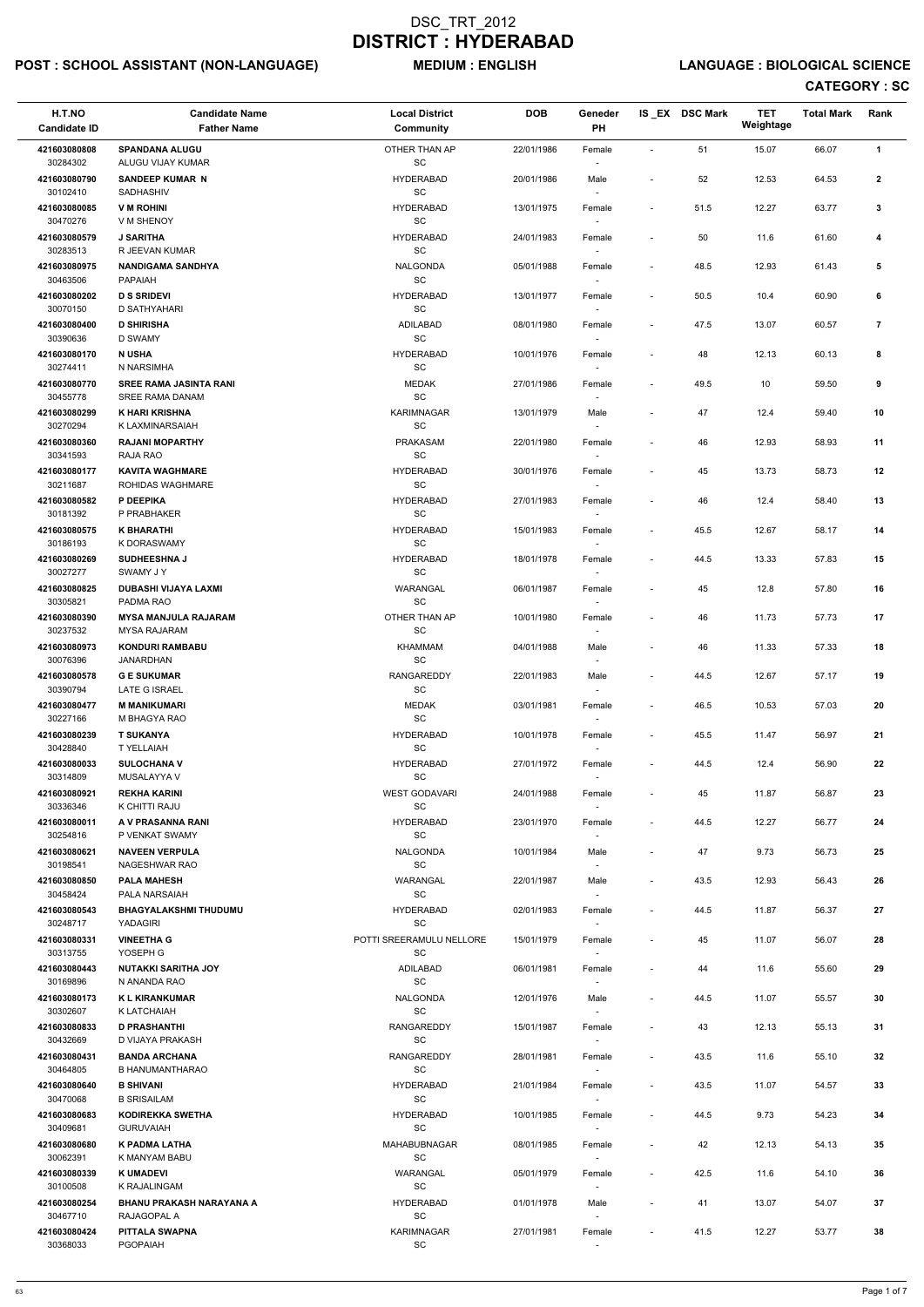## POST : SCHOOL ASSISTANT (NON-LANGUAGE) MEDIUM : ENGLISH LANGUAGE : BIOLOGICAL SCIENCE

| H.T.NO<br><b>Candidate ID</b>        | <b>Candidate Name</b><br><b>Father Name</b>                       | <b>Local District</b><br><b>Community</b>        | <b>DOB</b> | Geneder<br>PH                      |                          | IS EX DSC Mark | <b>TET</b><br>Weightage | <b>Total Mark</b> | Rank |
|--------------------------------------|-------------------------------------------------------------------|--------------------------------------------------|------------|------------------------------------|--------------------------|----------------|-------------------------|-------------------|------|
| 421603080810<br>30421074             | <b>RENTALA USHA DEVI</b><br><b>MANIKYA RAO</b>                    | <b>KHAMMAM</b><br>SC                             | 30/01/1986 | Female                             | $\overline{\phantom{a}}$ | 44.5           | 9.2                     | 53.70             | 39   |
| 421603081073<br>30134952             | <b>VENNEMALLA SWAPNA</b><br><b>VENNEMALLA DEVAIAH</b>             | <b>NALGONDA</b><br>SC                            | 02/01/1989 | Female                             | $\blacksquare$           | 41.5           | 12.13                   | 53.63             | 40   |
| 421603080220                         | P ANDREWS MUKTHESWAR                                              | <b>MEDAK</b>                                     | 26/01/1977 | Male                               | $\overline{\phantom{a}}$ | 43.5           | 10                      | 53.50             | 41   |
| 30228532<br>421603080522             | P JAYAPRAKASHAM<br><b>AKUMARTI ANAND KUMAR</b>                    | SC<br><b>WEST GODAVARI</b>                       | 23/01/1982 | Male                               | $\overline{\phantom{a}}$ | 43             | 10.4                    | 53.40             | 42   |
| 30075686<br>421603080811             | AKUMARTI MEERA SAHEB<br><b>JYOTHSNA G</b>                         | SC<br>RANGAREDDY                                 | 01/01/1987 | $\overline{\phantom{a}}$<br>Female | $\overline{\phantom{a}}$ | 43             | 10.4                    | 53.40             | 43   |
| 30123463                             | <b>G AMARNATH</b>                                                 | $\operatorname{\textsf{SC}}$                     |            |                                    |                          |                |                         |                   |      |
| 421603081021<br>30326856             | <b>MIRJAPURAM RADHIKA RANI</b><br>M DEVADAS                       | <b>HYDERABAD</b><br>SC                           | 01/01/1989 | Female                             | $\blacksquare$           | 43             | 10.4                    | 53.40             | 44   |
| 421603080643<br>30463553             | <b>BANDI VENKATA SHRAVAN KUMAR</b><br>PRASADA RAO                 | PRAKASAM<br>SC                                   | 25/01/1984 | Male                               | $\blacksquare$           | 43             | 10                      | 53.00             | 45   |
| 421603080712<br>30191714             | <b>GAIKWAD SUDARSHAN SUDAMRAO</b><br>SUDAMRAO HANUMANTRAO GAIKWAD | OTHER THAN AP<br><b>SC</b>                       | 10/01/1985 | Male                               | $\overline{\phantom{a}}$ | 42.5           | 10.4                    | 52.90             | 46   |
| 421603080837<br>30137237             | <b>TATTIPATTI MUNESHWARI</b><br><b>T SAYANNA</b>                  | <b>HYDERABAD</b><br>SC                           | 07/01/1987 | Female<br>$\overline{\phantom{a}}$ | $\overline{\phantom{a}}$ | 40.5           | 12.4                    | 52.90             | 47   |
| 421603080569                         | <b>R KAVITA</b>                                                   | <b>HYDERABAD</b>                                 | 09/01/1983 | Female                             |                          | 41.5           | 11.33                   | 52.83             | 48   |
| 30134365<br>421603081032<br>30333720 | R RAMAIAH<br><b>SANGAM SAMPURNA SUHASINI</b><br>S SANJEEVAIAH     | SC<br><b>MEDAK</b><br>SC                         | 17/01/1989 | Female                             | $\overline{\phantom{a}}$ | 41.5           | 11.2                    | 52.70             | 49   |
| 421603080737                         | <b>S S CHANDRIKA DEVI</b>                                         | <b>HYDERABAD</b>                                 | 14/01/1986 | Female                             | $\overline{\phantom{a}}$ | 40.5           | 12.13                   | 52.63             | 50   |
| 30061305<br>421603080316             | S R SURI BABU<br><b>KANCHARLA MARIYA JYOTI</b>                    | SC<br>OTHER THAN AP                              | 15/01/1979 | $\sim$<br>Female                   | $\overline{\phantom{a}}$ | 41.5           | 10.93                   | 52.43             | 51   |
| 30070189<br>421603080664             | K PRAKASH RAO<br>SWAPNA DEEPTHI VARAKA                            | SC<br><b>KRISHNA</b>                             | 02/01/1985 | Female                             | $\overline{\phantom{a}}$ | 40.5           | 11.73                   | 52.23             | 52   |
| 30320554                             | PREM KUMAR                                                        | SC                                               |            |                                    |                          |                |                         |                   |      |
| 421603080601<br>30180573             | P MADHAVI<br><b>BALAJI RAO</b>                                    | NALGONDA<br>SC                                   | 11/01/1984 | Female                             | $\overline{\phantom{a}}$ | 41             | 11.2                    | 52.20             | 53   |
| 421603080407<br>30210430             | <b>BHAVANI KALANAKUNTLA</b><br>K NARASAIAH                        | <b>HYDERABAD</b><br>SC                           | 13/01/1980 | Female                             | $\overline{\phantom{a}}$ | 42.5           | 9.47                    | 51.97             | 54   |
| 421603080532<br>30260981             | <b>K SWAPNA SUDHA</b><br>K RAVI VARAM                             | RANGAREDDY<br><b>SC</b>                          | 20/01/1982 | Female                             | $\overline{\phantom{a}}$ | 41.5           | 10.27                   | 51.77             | 55   |
| 421603080240<br>30103751             | <b>RAKHAM INDUMATHI</b><br>RAKHAM SAILOO                          | OTHER THAN AP<br><b>SC</b>                       | 15/01/1978 | Female                             | $\overline{\phantom{a}}$ | 39.5           | 12.13                   | 51.63             | 56   |
| 421603080048<br>30257332             | <b>M R KAVITHA</b><br>M R RAMAKRISHNA RAO                         | <b>HYDERABAD</b><br>SC                           | 17/01/1973 | Female<br>$\overline{\phantom{a}}$ | $\overline{\phantom{a}}$ | 42.5           | 8.93                    | 51.43             | 57   |
| 421603080856<br>30455150             | <b>SRAVANTHY G</b><br>SWAMINATH G                                 | <b>HYDERABAD</b><br>SC                           | 20/01/1987 | Female<br>$\sim$                   | $\overline{\phantom{a}}$ | 41             | 10                      | 51.00             | 58   |
| 421603080742<br>30406247             | <b>JAMMALAMUDI JHANSI</b><br>J VIJAYABHASKAR                      | <b>KRISHNA</b><br>SC                             | 25/01/1986 | Female<br>$\sim$                   | $\overline{\phantom{a}}$ | 40.5           | 10.27                   | 50.77             | 59   |
| 421603080234                         | <b>G V BALA SHALINI</b>                                           | <b>HYDERABAD</b>                                 | 19/01/1977 | Female                             | $\overline{\phantom{a}}$ | 37.5           | 13.07                   | 50.57             | 60   |
| 30450224<br>421603080867             | <b>G E VISHWANATHAM</b><br>A SAROJA                               | <b>SC</b><br><b>HYDERABAD</b>                    | 14/01/1987 | Female                             | $\sim$                   | 39             | 11.47                   | 50.47             | 61   |
| 30030993<br>421603080944             | A S BASAVA RAJU<br><b>SHAILAJA CHAKKA</b>                         | <b>SC</b><br><b>MEDAK</b>                        | 01/01/1988 | Female                             | $\overline{\phantom{a}}$ | 39             | 11.47                   | 50.47             | 62   |
| 30429981                             | PRABHAKER CH                                                      | SC                                               |            |                                    |                          |                |                         |                   |      |
| 421603080938<br>30047175             | <b>KADAS SHASHANKA</b><br>KISTAIAH                                | <b>KARIMNAGAR</b><br><b>SC</b>                   | 11/01/1988 | Female<br>$\sim$                   | $\overline{\phantom{a}}$ | 38             | 12.4                    | 50.40             | 63   |
| 421603080555<br>30287640             | Y MARINA JAMES<br>Y JAMES                                         | <b>HYDERABAD</b><br><b>SC</b>                    | 21/01/1983 | Female                             | $\overline{\phantom{a}}$ | 39.5           | 10.67                   | 50.17             | 64   |
| 421603080979<br>30307966             | <b>GURALLA VINAYKUMAR</b><br><b>GURALLA JEEVARATHNAM</b>          | <b>RANGAREDDY</b><br><b>SC</b>                   | 10/01/1988 | Male                               | $\overline{\phantom{a}}$ | 39.5           | 10.67                   | 50.17             | 65   |
| 421603080253<br>30226303             | <b>M SUDHA RANI</b><br><b>M BALRAM</b>                            | <b>HYDERABAD</b><br>SC                           | 30/01/1978 | Female<br>$\sim$                   | $\blacksquare$           | 39             | 10.93                   | 49.93             | 66   |
| 421603080617                         | <b>J S SEEMA</b>                                                  | <b>HYDERABAD</b>                                 | 19/01/1984 | Female                             | $\overline{\phantom{a}}$ | 39             | 10.93                   | 49.93             | 67   |
| 30217823<br>421603080794             | J M SHIVARAM<br><b>K PUSHPANJALI</b>                              | SC<br><b>RANGAREDDY</b>                          | 12/01/1986 | $\sim$<br>Female                   | $\overline{\phantom{a}}$ | 38.5           | 11.33                   | 49.83             | 68   |
| 30256925<br>421603080783             | K DURGAIAH<br><b>LILLY PUSHPA V</b>                               | <b>SC</b><br><b>HYDERABAD</b>                    | 28/01/1986 | Female                             | $\overline{\phantom{a}}$ | 39.5           | 10.27                   | 49.77             | 69   |
| 30130145<br>421603080922             | ANAND V<br><b>BODDU SWETHA MUKHERJEE</b>                          | <b>SC</b><br><b>HYDERABAD</b>                    | 26/01/1988 | Female                             | $\overline{\phantom{a}}$ | 38             | 11.73                   | 49.73             | 70   |
| 30320005                             | <b>B S P MUKHERJEE</b>                                            | SC                                               |            |                                    |                          |                |                         |                   |      |
| 421603080006<br>30217404             | AKKI PAVAN JYOTHI<br>AKKI VIJAY CHANDRA                           | <b>HYDERABAD</b><br>$\operatorname{\textsf{SC}}$ | 07/01/1969 | Female<br>$\overline{\phantom{a}}$ |                          | 39             | 10.67                   | 49.67             | 71   |
| 421603080055<br>30098488             | <b>P ARUNA</b><br>LATE P CHENNAIAH                                | <b>HYDERABAD</b><br>SC                           | 28/01/1974 | Female                             | $\overline{\phantom{a}}$ | 39.5           | 10.13                   | 49.63             | 72   |
| 421603080199<br>30100742             | A JAYASREE<br>A PENTAIAH                                          | <b>HYDERABAD</b><br>SC                           | 05/01/1977 | Female                             | $\overline{\phantom{a}}$ | 39.5           | 10.13                   | 49.63             | 73   |
| 421603080311<br>30186673             | ARCHANASHAILAJA MUTUKURI<br>M DAVID RAJU                          | <b>HYDERABAD</b><br>SC                           | 28/01/1979 | Female<br>$\sim$                   | $\blacksquare$           | 38             | 11.47                   | 49.47             | 74   |
| 421603080430<br>30454518             | <b>G DEEPTI</b><br>G VIDYA BHUSHAN                                | <b>HYDERABAD</b><br>$\operatorname{\textsf{SC}}$ | 20/01/1981 | Female                             | $\overline{\phantom{a}}$ | 38             | 11.47                   | 49.47             | 75   |
| 421603080600                         | P VANITHA                                                         | <b>NIZAMABAD</b>                                 | 06/01/1984 | Female                             | $\overline{\phantom{a}}$ | 40             | 9.47                    | 49.47             | 76   |
| 30093244                             | P RAMULU                                                          | SC                                               |            | $\sim$                             |                          |                |                         |                   |      |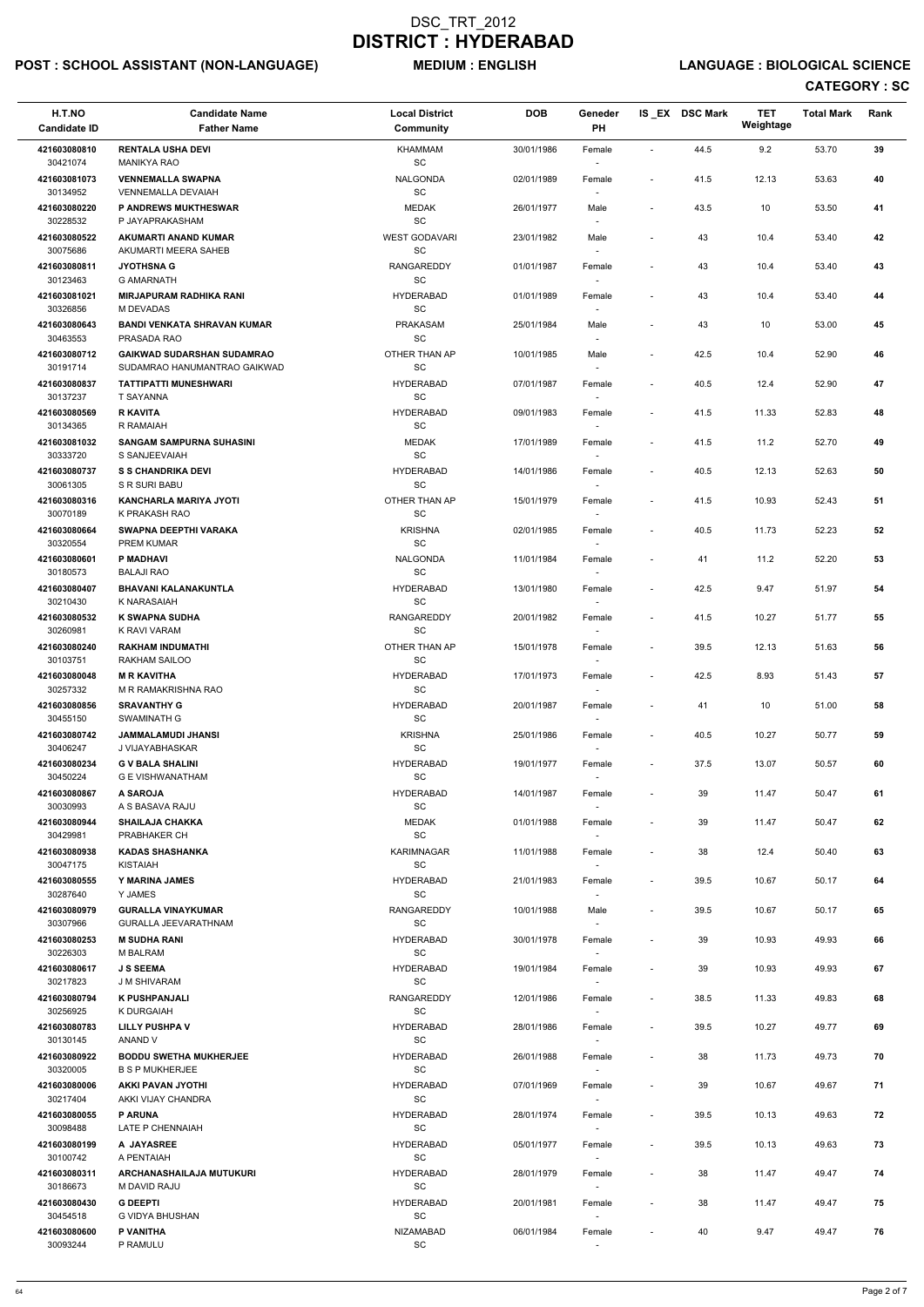## POST : SCHOOL ASSISTANT (NON-LANGUAGE) MEDIUM : ENGLISH LANGUAGE : BIOLOGICAL SCIENCE

| H.T.NO<br><b>Candidate ID</b>        | <b>Candidate Name</b><br><b>Father Name</b>                 | <b>Local District</b><br><b>Community</b>        | <b>DOB</b> | Geneder<br>PH                      |                          | IS_EX DSC Mark | <b>TET</b><br>Weightage | <b>Total Mark</b> | Rank |
|--------------------------------------|-------------------------------------------------------------|--------------------------------------------------|------------|------------------------------------|--------------------------|----------------|-------------------------|-------------------|------|
| 421603080881<br>30120255             | <b>VIJAYA NIRMALA E</b><br>ABRAHAM                          | <b>NALGONDA</b><br>$\operatorname{\textsf{SC}}$  | 14/01/1987 | Female                             | $\sim$                   | 39             | 10.4                    | 49.40             | 77   |
| 421603080968<br>30454612             | <b>S SWARNA SAYUDHA</b><br>SUGANDA ANAND KUMAR              | <b>KHAMMAM</b><br>SC                             | 20/01/1988 | Female                             | $\overline{\phantom{a}}$ | 39             | 10.4                    | 49.40             | 78   |
| 421603080547                         | <b>B NAVANEETHA</b>                                         | <b>HYDERABAD</b>                                 | 05/01/1983 | Female                             | $\overline{\phantom{a}}$ | 37.5           | 11.6                    | 49.10             | 79   |
| 30005658<br>421603081095             | <b>B MUTHIYALU</b><br><b>V SRUTHI</b>                       | SC<br><b>RANGAREDDY</b>                          | 30/01/1989 | $\overline{\phantom{a}}$<br>Female | $\overline{\phantom{a}}$ | 39.5           | 9.6                     | 49.10             | 80   |
| 30138172                             | V B SATISH CHANDRA                                          | SC                                               |            |                                    |                          |                |                         |                   |      |
| 421603080465<br>30472087             | A B SANGEETHA<br>A S BABU RAO                               | RANGAREDDY<br>$\operatorname{\textsf{SC}}$       | 17/01/1981 | Female<br>$\sim$                   | $\overline{\phantom{a}}$ | 40             | 9.07                    | 49.07             | 81   |
| 421603080696<br>30160433             | <b>SPANDANA S</b><br><b>PRAKASH</b>                         | KARIMNAGAR<br>SC                                 | 08/01/1985 | Female                             | $\overline{\phantom{a}}$ | 37.5           | 11.47                   | 48.97             | 82   |
| 421603080562<br>30248158             | <b>ELIZABETH RANI K</b><br>PEDDIRAJU K                      | <b>MEDAK</b><br>SC                               | 08/01/1983 | Female                             | $\overline{\phantom{a}}$ | 39             | 9.87                    | 48.87             | 83   |
| 421603080323<br>30426965             | <b>B SUSHMITA</b><br><b>B GOVINDA RAO</b>                   | <b>HYDERABAD</b><br>SC                           | 28/01/1979 | Female<br>$\overline{\phantom{a}}$ | $\overline{\phantom{a}}$ | 37.5           | 11.33                   | 48.83             | 84   |
| 421603080684<br>30169891             | <b>BATTU SIRISHA</b><br><b>BATTU SUBRAMANI</b>              | <b>HYDERABAD</b><br>SC                           | 12/01/1985 | Female<br>$\sim$                   | $\overline{\phantom{a}}$ | 36.5           | 12.13                   | 48.63             | 85   |
| 421603080147<br>30468047             | <b>BATHULA SUCHITRA</b><br><b>B GANGADHAR</b>               | <b>HYDERABAD</b><br>SC                           | 09/01/1976 | Female                             | $\overline{\phantom{a}}$ | 37.5           | 11.07                   | 48.57             | 86   |
| 421603080168<br>30139268             | <b>J SRIRANJANI</b><br>J VENKAT RAO                         | <b>HYDERABAD</b><br>SC                           | 27/01/1976 | Female                             | $\overline{\phantom{a}}$ | 39.5           | 9.07                    | 48.57             | 87   |
| 421603080458<br>30317476             | <b>DARA RAJANI</b><br>RAJAIAH                               | KHAMMAM<br>SC                                    | 12/01/1981 | Female<br>$\sim$                   | $\overline{\phantom{a}}$ | 37.5           | 11.07                   | 48.57             | 88   |
| 421603080597<br>30055465             | <b>M YOGESHWARI</b><br><b>M NARSING RAO</b>                 | <b>HYDERABAD</b><br>SC                           | 23/01/1984 | Female                             | $\overline{\phantom{a}}$ | 39.5           | 9.07                    | 48.57             | 89   |
| 421603080278<br>30061956             | <b>K GLORYRUTH</b><br><b>K RATHNAM</b>                      | <b>HYDERABAD</b><br>$\operatorname{\textsf{SC}}$ | 13/01/1978 | Female                             | $\overline{\phantom{a}}$ | 39.5           | 8.93                    | 48.43             | 90   |
| 421603080587                         | <b>SARASWATHI</b>                                           | <b>HYDERABAD</b>                                 | 01/01/1984 | Female                             | $\overline{\phantom{a}}$ | 39.5           | 8.93                    | 48.43             | 91   |
| 30182763<br>421603080685<br>30296607 | VENKATAIAH<br>CHILAKAMARI NAVANEETHA<br>CHILAKAMARI DANAIAH | $\operatorname{\textsf{SC}}$<br>RANGAREDDY<br>SC | 20/01/1985 | Female                             | $\overline{\phantom{a}}$ | 37             | 11.33                   | 48.33             | 92   |
| 421603080012<br>30033764             | <b>D MAMATHA</b><br>D V RATNAM                              | <b>HYDERABAD</b><br>SC                           | 01/01/1970 | Female                             | $\overline{\phantom{a}}$ | 37.5           | 10.67                   | 48.17             | 93   |
| 421603080769<br>30460502             | <b>M GRACE PALLAVI</b><br>M ANANDAM                         | <b>HYDERABAD</b><br><b>SC</b>                    | 26/01/1986 | Female                             | $\overline{\phantom{a}}$ | 37.5           | 10.53                   | 48.03             | 94   |
| 421603080972<br>30432829             | <b>B DEEPIKA</b><br><b>B VENKAT RAO</b>                     | <b>HYDERABAD</b><br>SC                           | 02/01/1988 | Female<br>$\sim$                   | $\overline{\phantom{a}}$ | 37.5           | 10.27                   | 47.77             | 95   |
| 421603080831<br>30218590             | <b>P ARUNA SREE</b><br>P BABU RAO                           | <b>HYDERABAD</b><br><b>SC</b>                    | 30/01/1987 | Female                             | $\overline{\phantom{a}}$ | 37.5           | 10.13                   | 47.63             | 96   |
| 421603080262<br>30435708             | <b>SUMA SATYALA</b><br>S SURYANARAYANA                      | <b>HYDERABAD</b><br><b>SC</b>                    | 21/01/1978 | Female<br>OH                       | $\blacksquare$           | 37.5           | 10                      | 47.50             | 97   |
| 421603080456<br>30301345             | <b>VIJAYA K</b><br><b>VENKATA RAO</b>                       | <b>WEST GODAVARI</b><br>SC                       | 01/01/1981 | Female                             | $\overline{\phantom{a}}$ | 38.5           | 8.93                    | 47.43             | 98   |
| 421603081100<br>30439953             | <b>G SHARON ROSE</b><br><b>BENNY NOBLE BABU</b>             | <b>HYDERABAD</b><br><b>SC</b>                    | 02/01/1989 | Female                             | $\overline{\phantom{a}}$ | 38.5           | 8.93                    | 47.43             | 99   |
| 421603080248                         | <b>D S NAVEENA KUMARI</b>                                   | <b>HYDERABAD</b>                                 | 26/01/1978 | Female                             | $\overline{\phantom{a}}$ | 37.5           | 9.87                    | 47.37             | 100  |
| 30332649<br>421603080706             | D SURAIAH<br><b>GADDAM DHARMA DEVI</b>                      | SC<br><b>KARIMNAGAR</b>                          | 13/01/1985 | Female                             | $\overline{\phantom{a}}$ | 36             | 11.33                   | 47.33             | 101  |
| 30328541<br>421603080807             | G KANAKAIAH<br><b>SEEMA CHANDUS</b>                         | <b>SC</b><br><b>RANGAREDDY</b>                   | 19/01/1986 | Female                             | $\blacksquare$           | 36.5           | 10.8                    | 47.30             | 102  |
| 30226733                             | <b>GANGARAM S</b>                                           | SC                                               |            |                                    |                          |                |                         |                   |      |
| 421603080887<br>30230120             | <b>S PAVANI</b><br>S KRISHNAIAH                             | RANGAREDDY<br><b>SC</b>                          | 14/01/1987 | Female                             | $\overline{\phantom{a}}$ | 37             | 10.13                   | 47.13             | 103  |
| 421603081127<br>30403930             | <b>B JYOTHI</b><br><b>B KRISHNA</b>                         | <b>HYDERABAD</b><br><b>SC</b>                    | 01/01/1990 | Female                             | $\overline{\phantom{a}}$ | 37             | 10                      | 47.00             | 104  |
| 421603080179<br>30323802             | TIRUPATI VENKAIAH KANAPARTI<br><b>MUTHAIAH</b>              | KHAMMAM<br><b>SC</b>                             | 01/01/1977 | Male<br>$\sim$                     | $\overline{\phantom{a}}$ | 36             | 10.67                   | 46.67             | 105  |
| 421603080482<br>30063454             | A SIREESHA<br>A NAGESHWAR RAO                               | <b>HYDERABAD</b><br><b>SC</b>                    | 01/01/1982 | Female                             | $\overline{\phantom{a}}$ | 36             | 10.67                   | 46.67             | 106  |
| 421603080933<br>30457359             | <b>RASHVI CHALANTI</b><br>CH HENRY PAUL                     | <b>NALGONDA</b><br>SC                            | 01/01/1988 | Female                             | $\overline{\phantom{a}}$ | 36.5           | 10                      | 46.50             | 107  |
| 421603080091                         | R VIJAYA KUMARI                                             | <b>KARIMNAGAR</b>                                | 09/01/1975 | Female                             | $\overline{\phantom{a}}$ | 37             | 9.47                    | 46.47             | 108  |
| 30204161<br>421603080895             | <b>MEGHAIAH</b><br>KANCHANMALA                              | SC<br>ADILABAD                                   | 25/01/1987 | Female                             | $\overline{\phantom{a}}$ | 36             | 10.4                    | 46.40             | 109  |
| 30410734                             | <b>K RAMCHANDER</b>                                         | SC                                               |            | $\overline{\phantom{a}}$           |                          |                |                         |                   |      |
| 421603080065<br>30409011             | <b>RUMILA SITARAM KUMAR</b><br>S VIJAYA KUMAR               | <b>HYDERABAD</b><br>SC                           | 03/01/1974 | Female                             | $\overline{\phantom{a}}$ | 36             | 10.27                   | 46.27             | 110  |
| 421603080834<br>30055670             | <b>P DEENA</b><br>RAMACHANDRAIAH                            | RANGAREDDY<br>SC                                 | 16/01/1987 | Female<br>$\overline{\phantom{a}}$ | $\blacksquare$           | 36             | 10.27                   | 46.27             | 111  |
| 421603080760                         | <b>D MADHU SHEELA</b>                                       | <b>HYDERABAD</b>                                 | 07/01/1986 | Female                             | $\overline{\phantom{a}}$ | 36.5           | 9.73                    | 46.23             | 112  |
| 30046018<br>421603081130             | D YELIA<br><b>P SUJATHA</b>                                 | SC<br><b>HYDERABAD</b>                           | 05/01/1990 | $\overline{\phantom{a}}$<br>Female | $\overline{\phantom{a}}$ | 37             | 9.07                    | 46.07             | 113  |
| 30441128<br>421603080371             | P BIKSHAPATHI<br>RAVULA VENU MADHAV                         | SC<br><b>KHAMMAM</b>                             | 03/01/1980 | $\overline{\phantom{a}}$<br>Male   | $\overline{\phantom{a}}$ | 35.5           | 10.53                   | 46.03             | 114  |
| 30336514                             | RAMA CHANDRARAO                                             | $\operatorname{\textsf{SC}}$                     |            |                                    |                          |                |                         |                   |      |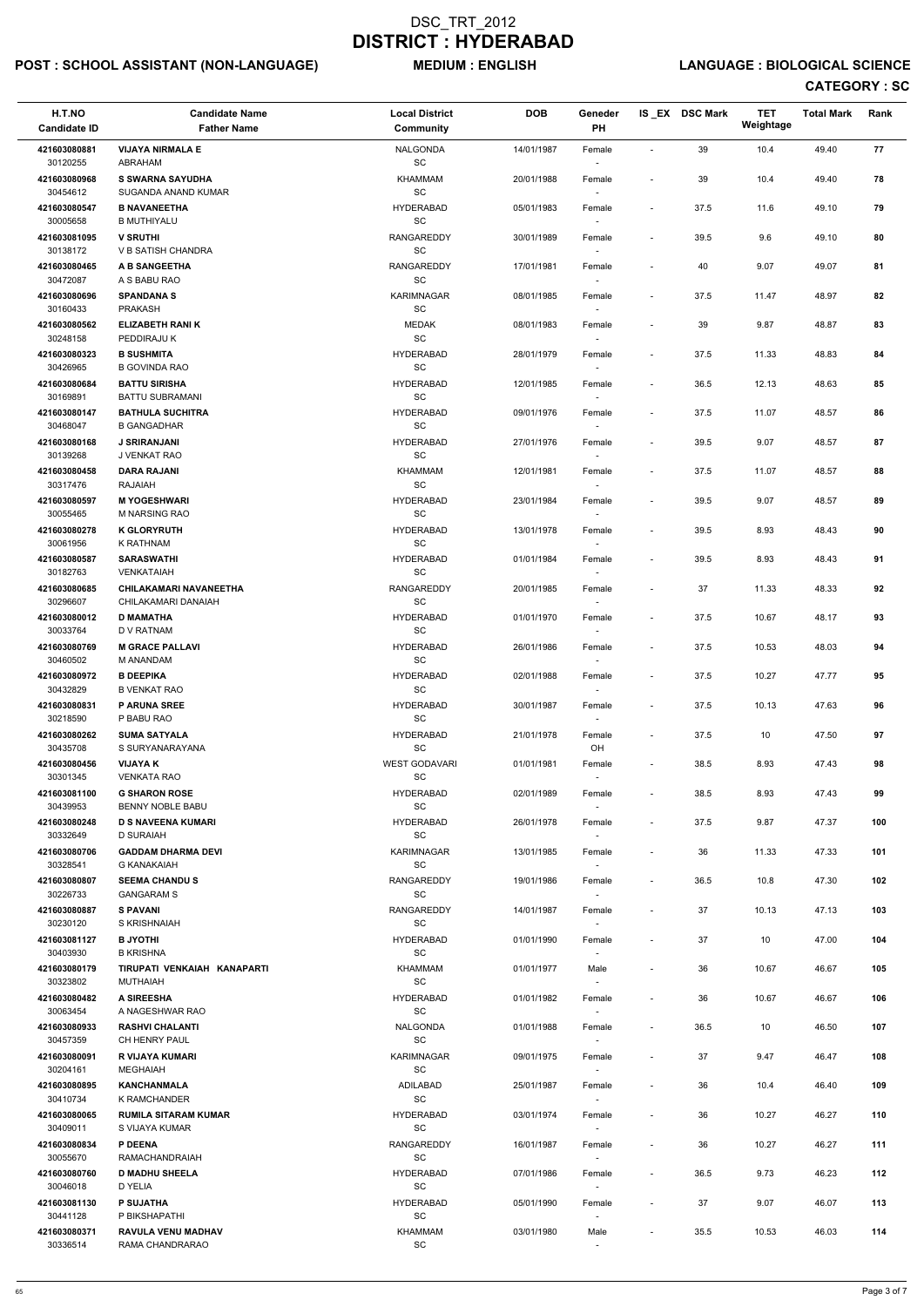## POST : SCHOOL ASSISTANT (NON-LANGUAGE) MEDIUM : ENGLISH LANGUAGE : BIOLOGICAL SCIENCE

| H.T.NO<br><b>Candidate ID</b>        | <b>Candidate Name</b><br><b>Father Name</b>                           | <b>Local District</b><br>Community                 | <b>DOB</b> | Geneder<br>PH                      |                              | IS_EX DSC Mark | <b>TET</b><br>Weightage | <b>Total Mark</b> | Rank |
|--------------------------------------|-----------------------------------------------------------------------|----------------------------------------------------|------------|------------------------------------|------------------------------|----------------|-------------------------|-------------------|------|
| 421603080273                         | <b>NEELIMA MUCHARLA</b>                                               | <b>HYDERABAD</b>                                   | 29/01/1978 | Female                             | $\overline{\phantom{a}}$     | 36             | 10                      | 46.00             | 115  |
| 30434938                             | MUCHARLA SURENDER                                                     | SC                                                 |            | $\overline{\phantom{a}}$           |                              |                |                         |                   |      |
| 421603081012<br>30053260             | <b>SALAKANEETI EPHSIBA</b><br>SALAKANEETI MOSHI                       | RANGAREDDY<br>SC                                   | 07/01/1988 | Female                             | $\qquad \qquad \blacksquare$ | 36             | 9.87                    | 45.87             | 116  |
| 421603080736<br>30429751             | <b>JYOTHIKUMARI N</b><br>N H V KUMAR                                  | <b>RANGAREDDY</b><br>SC                            | 28/01/1986 | Female                             | $\overline{\phantom{a}}$     | 37             | 8.8                     | 45.80             | 117  |
| 421603080797<br>30457432             | <b>P RANI</b><br>P SAIDULU                                            | <b>MEDAK</b><br>$\operatorname{\textsf{SC}}$       | 18/01/1986 | Female                             | $\overline{\phantom{a}}$     | 36             | 9.73                    | 45.73             | 118  |
| 421603080989                         | <b>M PRIYANKA</b>                                                     | <b>HYDERABAD</b>                                   | 25/01/1988 | Female                             | $\overline{\phantom{a}}$     | 36             | 9.73                    | 45.73             | 119  |
| 30060826<br>421603081150<br>30406696 | <b>M PRASAD</b><br><b>MOKARAM RINIPRIYA</b><br><b>MOKARAM YADAIAH</b> | SC<br><b>MEDAK</b><br>$\operatorname{\textsf{SC}}$ | 22/01/1991 | $\sim$<br>Female                   | $\qquad \qquad \blacksquare$ | 37             | 8.67                    | 45.67             | 120  |
| 421603080082<br>30292400             | <b>RADHIKA D</b><br>D VENKATA SWAMY                                   | WARANGAL<br>SC                                     | 01/01/1975 | Female                             | $\overline{\phantom{a}}$     | 35.5           | 10                      | 45.50             | 121  |
| 421603080094<br>30450914             | <b>S NEELAVENI</b><br>SANJEEVA RAO                                    | <b>HYDERABAD</b><br>$\operatorname{\textsf{SC}}$   | 03/01/1975 | Female<br>$\sim$                   | $\overline{\phantom{a}}$     | 33             | 12.4                    | 45.40             | 122  |
| 421603080533<br>30191846             | <b>DAMERA SHINY</b><br>DAMERA AUGUSTINE                               | WARANGAL<br>SC                                     | 14/01/1982 | Female<br>$\overline{\phantom{a}}$ | $\overline{\phantom{a}}$     | 36             | 9.33                    | 45.33             | 123  |
| 421603080858                         | <b>S MADHURI</b>                                                      | <b>HYDERABAD</b>                                   | 22/01/1987 | Female                             | $\overline{\phantom{a}}$     | 36.5           | $8.8\,$                 | 45.30             | 124  |
| 30431047<br>421603080165             | S NARSAIAH<br><b>C RAJYA LAKSHMI</b>                                  | SC<br><b>HYDERABAD</b>                             | 17/01/1976 | Female                             | $\qquad \qquad \blacksquare$ | 35             | 10.27                   | 45.27             | 125  |
| 30421368                             | C ESHWARIAH                                                           | SC                                                 |            |                                    |                              |                |                         |                   |      |
| 421603080507<br>30317390             | <b>VEDA PRABHAVATI</b><br><b>INDANNA K</b>                            | ADILABAD<br>SC                                     | 09/01/1982 | Female                             | $\overline{\phantom{a}}$     | 35             | 10.27                   | 45.27             | 126  |
| 421603080111<br>30465951             | <b>P S SUBHASHINI</b><br>P S SUKUMAR                                  | OTHER THAN AP<br>$\operatorname{\textsf{SC}}$      | 29/01/1975 | Female<br>$\sim$                   | $\overline{\phantom{a}}$     | 33.5           | 11.73                   | 45.23             | 127  |
| 421603080495                         | TK LAVANYA                                                            | <b>HYDERABAD</b>                                   | 16/01/1982 | Female                             | $\overline{\phantom{a}}$     | 36             | 9.2                     | 45.20             | 128  |
| 30387565<br>421603080552             | T D KRISHNA RAO<br><b>SANTHOSHROOPA KANDLE</b>                        | $\operatorname{\textsf{SC}}$<br><b>KARIMNAGAR</b>  | 08/01/1983 | Female                             | $\overline{\phantom{a}}$     | 33             | 12                      | 45.00             | 129  |
| 30220517<br>421603081024             | VENKATAIAH<br><b>D KAVITHA</b>                                        | $\operatorname{\textsf{SC}}$<br><b>HYDERABAD</b>   | 17/01/1989 | Female                             | $\overline{\phantom{a}}$     | 34             | 10.93                   | 44.93             | 130  |
| 30154284<br>421603080485             | D RATHNAIAH<br><b>D VASANTHA KUMARI</b>                               | SC<br><b>HYDERABAD</b>                             | 13/01/1982 | $\overline{\phantom{a}}$<br>Female | $\qquad \qquad \blacksquare$ | 35.5           | 9.33                    | 44.83             | 131  |
| 30467951<br>421603080715             | D BHASKAR RAO<br><b>CH SWATHI</b>                                     | SC<br><b>RANGAREDDY</b>                            | 20/01/1985 | $\sim$<br>Female                   | $\overline{\phantom{a}}$     | 35.5           | 9.33                    | 44.83             | 132  |
| 30097683<br>421603080474             | <b>CH VASU</b><br><b>SADHU SUMAN KALYAN</b>                           | SC<br>WARANGAL                                     | 15/01/1981 | Male                               | $\overline{\phantom{a}}$     | 34             | 10.67                   | 44.67             | 133  |
| 30312968                             | <b>SWAMY</b>                                                          | SC                                                 |            |                                    |                              |                |                         |                   |      |
| 421603080701<br>30141330             | <b>SUNITHA YALLA</b><br>Y SARANGAPANI                                 | WARANGAL<br>SC                                     | 18/01/1985 | Female                             | $\qquad \qquad \blacksquare$ | 36             | 8.67                    | 44.67             | 134  |
| 421603081077<br>30340307             | <b>KALPANA KANNURI</b><br><b>PRABHAKAR</b>                            | WARANGAL<br><b>SC</b>                              | 09/01/1989 | Female<br>$\overline{\phantom{a}}$ | $\overline{\phantom{a}}$     | 35             | 9.6                     | 44.60             | 135  |
| 421603080592<br>30025223             | <b>NEENA KALAKOTLA</b><br><b>K CHERALU</b>                            | WARANGAL<br>SC                                     | 11/01/1984 | Female                             | $\overline{\phantom{a}}$     | 33.5           | 11.07                   | 44.57             | 136  |
| 421603081039<br>30186563             | <b>CHERUKURI SRUJANA</b><br><b>CHERUKURI YESUDAS</b>                  | <b>GUNTUR</b><br>SC                                | 18/01/1989 | Female                             | $\overline{\phantom{a}}$     | 34             | 10.53                   | 44.53             | 137  |
| 421603080529<br>30315375             | <b>MR ASHWINI</b><br>M RAJESHWAR                                      | <b>NIZAMABAD</b><br>SC                             | 03/01/1982 | Female<br>$\sim$                   | $\overline{\phantom{a}}$     | 34.5           | 10                      | 44.50             | 138  |
| 421603080682<br>30315631             | <b>PRAMODINI A K</b><br>KUPPAIAH A L                                  | <b>HYDERABAD</b><br><b>SC</b>                      | 09/01/1985 | Female                             | $\overline{\phantom{a}}$     | 34.5           | 10                      | 44.50             | 139  |
| 421603081088<br>30434730             | <b>SUNITHA A</b><br>VIJAYA RAO A                                      | <b>HYDERABAD</b><br>SC                             | 23/01/1989 | Female<br>$\sim$                   | $\overline{\phantom{a}}$     | 34.5           | 10                      | 44.50             | 140  |
| 421603080537                         | <b>KARRY PRASHANTHA</b>                                               | <b>MEDAK</b>                                       | 06/01/1983 | Female                             | $\overline{\phantom{a}}$     | 35             | 9.47                    | 44.47             | 141  |
| 30058202<br>421603080452             | NARSIMULU<br><b>M SUMITHRA</b>                                        | $\operatorname{\textsf{SC}}$<br><b>HYDERABAD</b>   | 03/01/1981 | Female                             | $\overline{\phantom{a}}$     | 33.5           | 10.93                   | 44.43             | 142  |
| 30467675<br>421603081155             | M CHANDRA BANSI<br><b>KOTA SRILATHA</b>                               | SC<br>RANGAREDDY                                   | 18/01/1991 | Female                             | $\overline{\phantom{a}}$     | 34             | 10.4                    | 44.40             | 143  |
| 30471399<br>421603080870             | <b>KOTA MALLESH</b><br>PURAM DIVYA JYOTHI                             | SC<br><b>NALGONDA</b>                              | 16/01/1987 | $\sim$<br>Female                   | $\overline{\phantom{a}}$     | 34.5           | 9.73                    | 44.23             | 144  |
| 30430753                             | PURAM AMRUTHA RAJ                                                     | <b>SC</b>                                          |            | $\overline{\phantom{a}}$           |                              |                |                         |                   |      |
| 421603080754<br>30243913             | <b>PAVANI KODE</b><br><b>BALRAMK</b>                                  | <b>HYDERABAD</b><br>SC                             | 23/01/1986 | Female                             | $\overline{\phantom{a}}$     | 35.5           | 8.67                    | 44.17             | 145  |
| 421603080460                         | <b>JYOTHIM</b>                                                        | WARANGAL                                           | 16/01/1981 | Female                             | $\overline{\phantom{a}}$     | 34             | 10.13                   | 44.13             | 146  |
| 30323855<br>421603080480             | M SANJEEVAIAH<br><b>D PARVATHI DEVI</b>                               | SC<br><b>HYDERABAD</b>                             | 20/01/1981 | Female                             | $\blacksquare$               | 34.5           | 9.6                     | 44.10             | 147  |
| 30458861                             | D BHIMRAO                                                             | SC                                                 |            | $\sim$                             |                              |                |                         |                   |      |
| 421603080818<br>30277937             | <b>TANETY LILLYPUSHPA</b><br><b>T SURESH</b>                          | MEDAK<br>SC                                        | 23/01/1987 | Female                             | $\qquad \qquad \blacksquare$ | 32.5           | 11.6                    | 44.10             | 148  |
| 421603081079<br>30469119             | <b>GAIKWAD SUSMITHA</b><br><b>G RAMESH</b>                            | KHAMMAM<br>$\operatorname{\textsf{SC}}$            | 16/01/1989 | Female<br>$\sim$                   | $\blacksquare$               | 33             | 11.07                   | 44.07             | 149  |
| 421603080908<br>30042101             | R L KAMALA KUMARI<br>R THYAGARAJU                                     | <b>HYDERABAD</b><br>SC                             | 30/01/1988 | Female<br>$\overline{\phantom{a}}$ |                              | 34             | 9.87                    | 43.87             | 150  |
| 421603080785<br>30129325             | <b>ARROLLA BHAGYALAXMI</b><br><b>EADAIAH</b>                          | RANGAREDDY<br>SC                                   | 05/01/1986 | Female<br>$\overline{\phantom{a}}$ | $\overline{\phantom{a}}$     | 34.5           | 9.33                    | 43.83             | 151  |
| 421603080707<br>30037803             | <b>TELLAPURAM RENUKA</b><br>T YADAIAH                                 | <b>HYDERABAD</b><br>SC                             | 23/01/1985 | Female                             |                              | 33             | 10.8                    | 43.80             | 152  |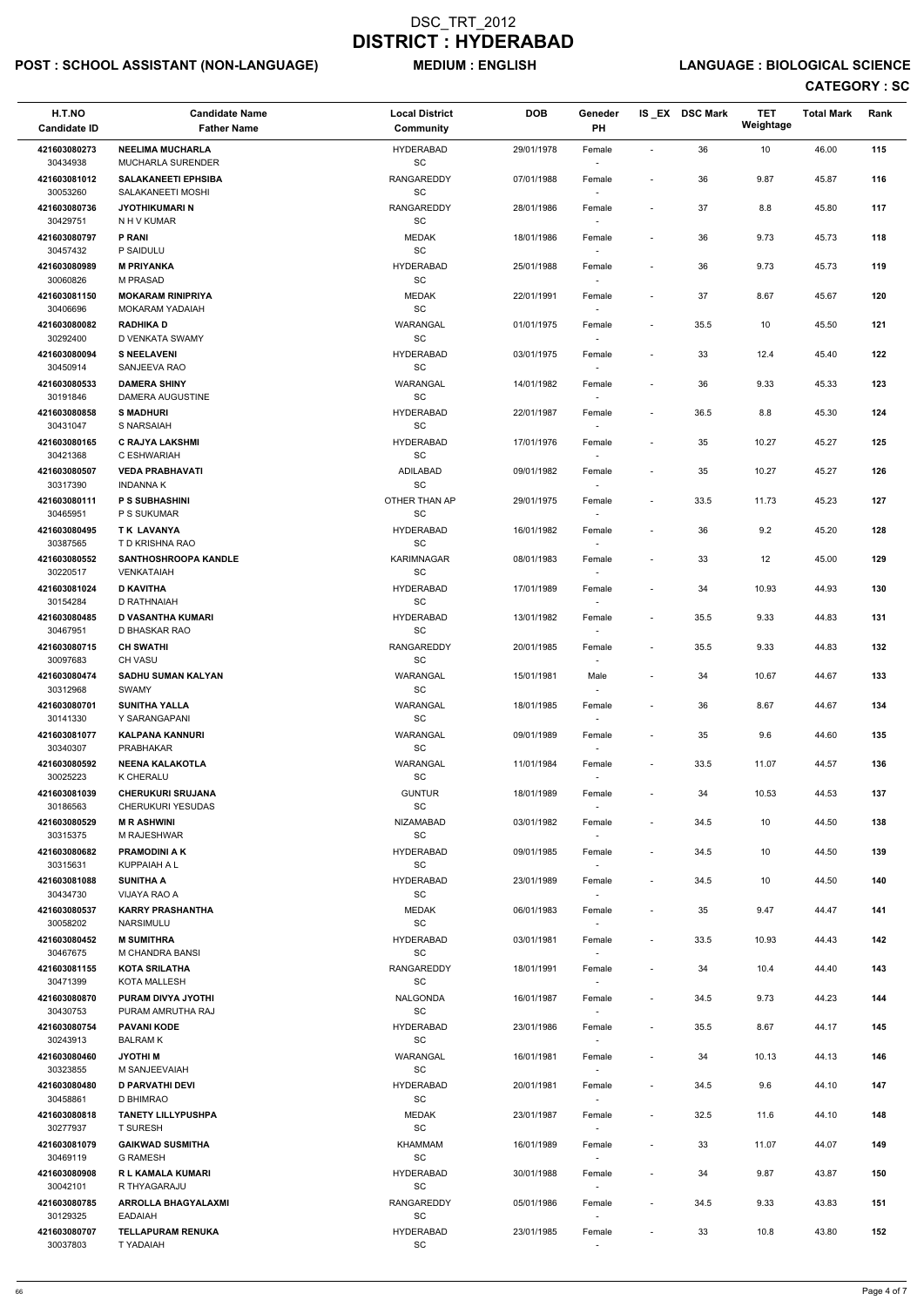## POST : SCHOOL ASSISTANT (NON-LANGUAGE) MEDIUM : ENGLISH LANGUAGE : BIOLOGICAL SCIENCE

| H.T.NO<br><b>Candidate ID</b> | <b>Candidate Name</b><br><b>Father Name</b>              | <b>Local District</b><br>Community                | <b>DOB</b> | Geneder<br>PH                      |                          | IS_EX DSC Mark | <b>TET</b><br>Weightage | <b>Total Mark</b> | Rank |
|-------------------------------|----------------------------------------------------------|---------------------------------------------------|------------|------------------------------------|--------------------------|----------------|-------------------------|-------------------|------|
| 421603080468                  | <b>K PRANITHA</b>                                        | WARANGAL                                          | 07/01/1981 | Female                             | $\overline{\phantom{a}}$ | 34             | 9.6                     | 43.60             | 153  |
| 30096783                      | <b>K RAMASWAMY</b>                                       | $\operatorname{\textsf{SC}}$                      |            |                                    |                          |                |                         |                   |      |
| 421603080564<br>30317611      | <b>D SARITHA</b><br><b>TYADAGIRI</b>                     | <b>HYDERABAD</b><br>$\operatorname{\textsf{SC}}$  | 22/01/1983 | Female                             | $\overline{\phantom{a}}$ | 34             | 9.6                     | 43.60             | 154  |
| 421603080934<br>30099495      | <b>W SARITHA BAI</b><br>W TULSI RAM                      | <b>MEDAK</b><br>$\operatorname{\textsf{sc}}$      | 04/01/1988 | Female                             | $\overline{\phantom{a}}$ | 33             | 10.53                   | 43.53             | 155  |
| 421603080857<br>30148050      | <b>R MANJULA</b><br>R SHANKARAIAH                        | <b>HYDERABAD</b><br>SC                            | 22/01/1987 | Female                             | $\overline{\phantom{a}}$ | 33.5           | 10                      | 43.50             | 156  |
| 421603081022                  | <b>GUGGILLA SANGEETHA</b>                                | <b>HYDERABAD</b>                                  | 03/01/1989 | Female                             | $\overline{\phantom{a}}$ | 35.5           | 8                       | 43.50             | 157  |
| 30466742<br>421603081124      | <b>G NARSIMHA</b><br><b>SUSHMITHA</b>                    | SC<br><b>HYDERABAD</b>                            | 25/01/1990 | $\sim$<br>Female                   | $\overline{\phantom{a}}$ | 34             | 9.47                    | 43.47             | 158  |
| 30191203<br>421603081072      | <b>KRISHNAIAH</b><br><b>ADURI RESHMA</b>                 | SC<br>KHAMMAM                                     | 29/01/1989 | Female                             | $\overline{\phantom{a}}$ | 33             | 10.4                    | 43.40             | 159  |
| 30454790                      | <b>PRAKASH</b>                                           | SC                                                |            |                                    |                          |                |                         |                   |      |
| 421603080830<br>30395774      | <b>J SHIRISHA</b><br><b>KISHORE KUMAR</b>                | <b>KARIMNAGAR</b><br>$\operatorname{\textsf{SC}}$ | 29/01/1987 | Female<br>$\sim$                   | $\overline{\phantom{a}}$ | 33.5           | 9.87                    | 43.37             | 160  |
| 421603080163<br>30150494      | <b>VANDANA KUMBALA</b><br>K N SWAMY                      | RANGAREDDY<br>SC                                  | 26/01/1976 | Female                             | $\overline{\phantom{a}}$ | 32             | 11.2                    | 43.20             | 161  |
| 421603080457<br>30466313      | <b>S NAGAMANI</b><br>S MOHAN RAO                         | <b>HYDERABAD</b><br>$\operatorname{\textsf{SC}}$  | 06/01/1981 | Female                             | $\overline{\phantom{a}}$ | 32.5           | 10.53                   | 43.03             | 162  |
| 421603080609                  | <b>KIRANMAI VEMU</b>                                     | <b>HYDERABAD</b>                                  | 10/01/1984 | Female                             | $\overline{a}$           | 34             | 8.93                    | 42.93             | 163  |
| 30458755                      | SUNDARA RAO                                              | SC                                                |            |                                    |                          |                |                         |                   |      |
| 421603080655<br>30439080      | <b>B JYOSTNA</b><br><b>B SATYANANDAM</b>                 | <b>HYDERABAD</b><br>SC                            | 16/01/1985 | Female                             | $\overline{\phantom{a}}$ | 32.5           | 10.27                   | 42.77             | 164  |
| 421603081078<br>30435691      | <b>SHAILAJA GODISELA</b><br><b>G BABURAO</b>             | <b>KARIMNAGAR</b><br>SC                           | 09/01/1989 | Female<br>$\sim$                   | $\overline{\phantom{a}}$ | 32.5           | 10.27                   | 42.77             | 165  |
| 421603080960                  | Y SHOBHA RANI                                            | <b>HYDERABAD</b>                                  | 05/01/1988 | Female                             | $\overline{\phantom{a}}$ | 32.5           | 10.13                   | 42.63             | 166  |
| 30305674<br>421603080841      | Y S RATHNAM<br><b>SUMALATHA B</b>                        | SC<br>WARANGAL                                    | 17/01/1987 | $\overline{\phantom{a}}$<br>Female | $\overline{\phantom{a}}$ | 32.5           | 9.87                    | 42.37             | 167  |
| 30286609<br>421603080188      | <b>B SOMAIAH</b><br><b>M R ANITHA</b>                    | $\operatorname{\textsf{SC}}$<br><b>HYDERABAD</b>  | 07/01/1977 | Female                             | $\overline{\phantom{a}}$ | 31.5           | 10.53                   | 42.03             | 168  |
| 30103678<br>421603080669      | M R RAMAKRISHNA<br><b>RAMA DEVI A N</b>                  | SC<br><b>HYDERABAD</b>                            | 17/01/1985 | $\overline{\phantom{a}}$<br>Female | $\overline{\phantom{a}}$ | 33.5           | 8.53                    | 42.03             | 169  |
| 30455684                      | A NARSIMHA                                               | SC                                                |            | $\sim$                             |                          |                |                         |                   |      |
| 421603080539<br>30210894      | <b>M SHYAMALA KUMARI</b><br><b>M NATHANIEL</b>           | <b>HYDERABAD</b><br>SC                            | 14/01/1983 | Female                             | $\overline{\phantom{a}}$ | 32.5           | 9.47                    | 41.97             | 170  |
| 421603080782<br>30399378      | <b>VINUKONDA SARALEELA</b><br>VINUKONDA PEDDANNA         | <b>HYDERABAD</b><br>SC                            | 27/01/1986 | Female                             | $\overline{\phantom{a}}$ | 32.5           | 9.47                    | 41.97             | 171  |
| 421603080314<br>30331630      | <b>RAJESHREE SHINDE</b><br>SHIVAJI                       | <b>HYDERABAD</b><br><b>SC</b>                     | 30/01/1979 | Female                             | $\overline{\phantom{a}}$ | 33             | 8.93                    | 41.93             | 172  |
| 421603080079<br>30444101      | <b>KAMIDI PRAMODHA</b><br>K GOVINDARAO                   | <b>HYDERABAD</b><br>SC                            | 08/01/1974 | Female<br>$\sim$                   | $\overline{\phantom{a}}$ | 31             | 10.8                    | 41.80             | 173  |
| 421603080926                  | YERPULA VASANTHA                                         | KHAMMAM                                           | 10/01/1988 | Female                             | $\overline{\phantom{a}}$ | 32             | 9.73                    | 41.73             | 174  |
| 30135218<br>421603081106      | <b>RAMAIAH</b><br><b>D JYOTHI</b>                        | $\operatorname{\textsf{SC}}$<br><b>MEDAK</b>      | 16/01/1989 | Female                             | $\overline{\phantom{a}}$ | 32             | 9.73                    | 41.73             | 175  |
| 30048521<br>421603080310      | <b>VITTAL</b><br><b>G RAJA SREE</b>                      | SC<br><b>HYDERABAD</b>                            | 20/01/1979 |                                    | $\overline{\phantom{a}}$ | 32             | 9.47                    | 41.47             | 176  |
| 30301791                      | <b>G SRIRAMULU</b>                                       | SC                                                |            | Female<br>$\sim$                   |                          |                |                         |                   |      |
| 421603080593<br>30326481      | <b>M JOSHNA</b><br><b>M KOMMALU</b>                      | KHAMMAM<br>SC                                     | 20/01/1984 | Female<br>$\overline{\phantom{a}}$ | $\overline{\phantom{a}}$ | 32.5           | 8.93                    | 41.43             | 177  |
| 421603080772<br>30412983      | PATHI VANAJAKSHI<br>PATHI YADAIAH                        | <b>MEDAK</b><br>$\operatorname{\textsf{SC}}$      | 01/01/1986 | Female<br>$\sim$                   | $\overline{\phantom{a}}$ | 33             | 8.4                     | 41.40             | 178  |
| 421603080800<br>30457900      | <b>SADGUNA JANNU</b><br><b>JANNU SWAMY</b>               | WARANGAL<br>SC                                    | 02/01/1986 | Female                             | $\overline{a}$           | 32             | 9.2                     | 41.20             | 179  |
| 421603080903                  | S SHRUTHI                                                | <b>RANGAREDDY</b>                                 | 13/01/1988 | Female                             | $\overline{\phantom{a}}$ | 32             | 9.2                     | 41.20             | 180  |
| 30240442<br>421603080358      | S APPA RAO<br><b>G LOKESHWARI</b>                        | SC<br><b>HYDERABAD</b>                            | 21/01/1980 | Female                             | $\overline{\phantom{a}}$ | 32.5           | 8.67                    | 41.17             | 181  |
| 30078038                      | <b>G KRISHNA</b>                                         | SC                                                |            | OH                                 |                          |                |                         |                   |      |
| 421603081107<br>30459608      | <b>I HARINI</b><br>JAYANTH                               | WARANGAL<br>SC                                    | 25/01/1989 | Female<br>$\sim$                   | $\overline{\phantom{a}}$ | 30             | 11.07                   | 41.07             | 182  |
| 421603080700<br>30283563      | <b>SOPHIA VIJAYA SUNDARI B</b><br><b>B VIJAYA SEKHAR</b> | <b>KARIMNAGAR</b><br>SC                           | 15/01/1985 | Female                             | $\blacksquare$           | 31             | 10                      | 41.00             | 183  |
| 421603080008                  | <b>G SRIKALA</b>                                         | <b>HYDERABAD</b>                                  | 12/01/1969 | Female                             | $\overline{\phantom{a}}$ | 31.5           | 9.47                    | 40.97             | 184  |
| 30462286                      | G VENKATESHWAR RAOQ                                      | SC                                                |            |                                    |                          |                |                         |                   |      |
| 421603080916<br>30084361      | <b>PRASANTHI M</b><br>MURTHY M V V S N                   | <b>HYDERABAD</b><br>SC                            | 05/01/1988 | Female<br>$\sim$                   | $\overline{\phantom{a}}$ | 32             | 8.93                    | 40.93             | 185  |
| 421603080869<br>30185344      | <b>MADASU VINEELA</b><br>M JANARDHANA RAO                | <b>GUNTUR</b><br>$\operatorname{\textsf{SC}}$     | 16/01/1987 | Female                             | $\overline{\phantom{a}}$ | 30.5           | 10.4                    | 40.90             | 186  |
| 421603081140<br>30085766      | P SABATEENA<br>P VARAPRASAD                              | <b>HYDERABAD</b><br>SC                            | 20/01/1990 | Female<br>$\sim$                   | $\overline{\phantom{a}}$ | 31.5           | 9.2                     | 40.70             | 187  |
| 421603080211                  | <b>B VIJAYA</b>                                          | <b>HYDERABAD</b>                                  | 05/01/1977 | Female                             | $\overline{\phantom{a}}$ | 31.5           | 9.07                    | 40.57             | 188  |
| 30444972<br>421603080373      | <b>B BHASKAR RAO</b><br>RAMESHWARAM PRATEEBA             | $\operatorname{\textsf{SC}}$<br>RANGAREDDY        | 12/01/1980 | $\sim$<br>Female                   | $\overline{\phantom{a}}$ | 31.5           | 8.8                     | 40.30             | 189  |
| 30272166<br>421603080888      | R BALRAJ<br><b>MERUGA HIMABINDU</b>                      | SC<br><b>HYDERABAD</b>                            | 15/01/1987 | $\sim$<br>Female                   | $\overline{a}$           | 32             | 8.13                    | 40.13             | 190  |
| 30449081                      | MERUGA PRAKASARAO                                        | SC                                                |            |                                    |                          |                |                         |                   |      |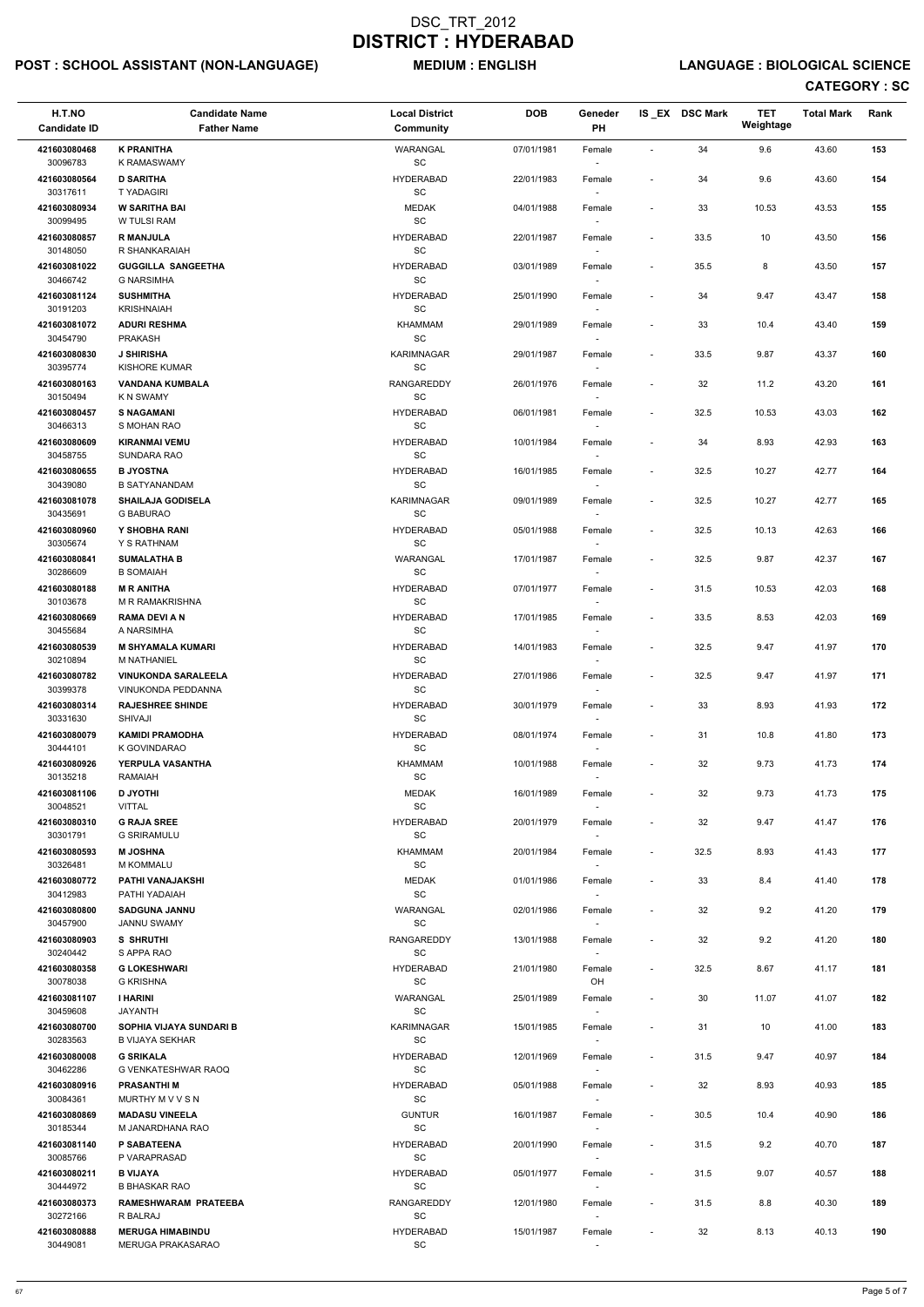## POST : SCHOOL ASSISTANT (NON-LANGUAGE) MEDIUM : ENGLISH LANGUAGE : BIOLOGICAL SCIENCE

| H.T.NO<br><b>Candidate ID</b> | <b>Candidate Name</b><br><b>Father Name</b>             | <b>Local District</b><br><b>Community</b>        | <b>DOB</b> | Geneder<br>PH                      |                              | IS EX DSC Mark | <b>TET</b><br>Weightage | <b>Total Mark</b> | Rank |
|-------------------------------|---------------------------------------------------------|--------------------------------------------------|------------|------------------------------------|------------------------------|----------------|-------------------------|-------------------|------|
| 421603081067<br>30074649      | P HIMA BINDU<br>P YADAIAH                               | <b>HYDERABAD</b><br>SC                           | 05/01/1989 | Female                             | $\blacksquare$               | 29.5           | 10.53                   | 40.03             | 191  |
| 421603080677<br>30393745      | <b>RAVISHANKAR GADDAM</b><br>MALLAIAH                   | WARANGAL<br>SC                                   | 02/01/1985 | Male                               | $\overline{\phantom{a}}$     | 30             | 9.87                    | 39.87             | 192  |
| 421603080648<br>30311495      | <b>KONDRU SRINAGAVALLI</b><br>KONDRU BABY               | <b>GUNTUR</b><br>$\operatorname{\textsf{SC}}$    | 05/01/1985 | Female                             | $\overline{\phantom{a}}$     | 30.5           | 9.33                    | 39.83             | 193  |
| 421603080889                  | <b>KALLEM RATHNA KUMARI</b>                             | RANGAREDDY                                       | 16/01/1987 | Female                             | $\overline{\phantom{a}}$     | 29.5           | 10.27                   | 39.77             | 194  |
| 30434720<br>421603080614      | K SAHADEVUDU<br><b>D SIRISHA KEERTHY</b>                | SC<br>HYDERABAD                                  | 13/01/1984 | Female                             | $\overline{\phantom{a}}$     | 30.5           | 9.2                     | 39.70             | 195  |
| 30083050<br>421603080121      | NAGESWARA RAO<br><b>S VINAY SHEELA</b>                  | SC<br>HYDERABAD                                  | 10/01/1975 | $\sim$<br>Female                   | $\overline{\phantom{a}}$     | 29.5           | 10                      | 39.50             | 196  |
| 30109254<br>421603080536      | S NARSING RAO<br>P JYOTHIRMAI                           | $\operatorname{\textsf{SC}}$<br><b>HYDERABAD</b> | 27/01/1982 | Female                             | $\overline{\phantom{a}}$     | 29.5           | 10                      | 39.50             | 197  |
| 30425890<br>421603080359      | P KANAKAIAH<br><b>K S RANI</b>                          | SC<br><b>KRISHNA</b>                             | 22/01/1980 | Female                             | $\overline{\phantom{a}}$     | 29             | 10.4                    | 39.40             | 198  |
| 30220897<br>421603080966      | <b>K SAMUEL</b><br><b>BALGAR PARIMALA</b>               | $\operatorname{\textsf{SC}}$<br>MAHABUBNAGAR     | 20/01/1988 | $\sim$<br>Female                   | $\overline{\phantom{a}}$     | 29.5           | 9.87                    | 39.37             | 199  |
| 30157284<br>421603080741      | <b>B NAGANNA</b><br><b>KONDETI LAVANYA</b>              | <b>SC</b><br><b>KRISHNA</b>                      | 24/01/1986 | $\sim$                             | $\overline{\phantom{a}}$     | 30.5           | 8.8                     | 39.30             | 200  |
| 30325784                      | K RAMARAO                                               | $\operatorname{\textsf{SC}}$                     |            | Female<br>$\sim$                   |                              |                |                         |                   |      |
| 421603080932<br>30250822      | <b>G JHANSI</b><br>G PADMA RAO                          | <b>HYDERABAD</b><br>SC                           | 30/01/1988 | Female                             | $\overline{\phantom{a}}$     | 29.5           | 9.73                    | 39.23             | 201  |
| 421603080591<br>30347162      | <b>CHILVERA LAKSHMI</b><br><b>CH BAGAIAH</b>            | <b>HYDERABAD</b><br>SC                           | 02/01/1984 | Female                             | $\overline{\phantom{a}}$     | 28.5           | 10.67                   | 39.17             | 202  |
| 421603080743<br>30149372      | <b>S THRISHANTHINI</b><br>SV MALLESHAM                  | <b>HYDERABAD</b><br>SC                           | 28/01/1986 | Female                             | $\qquad \qquad \blacksquare$ | 29.5           | 9.6                     | 39.10             | 203  |
| 421603080233<br>30096570      | <b>M MADHAVI LATHA</b><br>PRABHAKAR RAO                 | <b>MEDAK</b><br>SC                               | 18/01/1977 | Female<br>$\sim$                   | $\overline{\phantom{a}}$     | 31             | 8                       | 39.00             | 204  |
| 421603080550<br>30095449      | <b>K MADHAVI</b><br><b>KISHNA K</b>                     | NIZAMABAD<br>$\operatorname{\textsf{SC}}$        | 12/01/1983 | Female                             | $\overline{\phantom{a}}$     | 29.5           | 9.47                    | 38.97             | 205  |
| 421603081104<br>30194793      | <b>M KEERTHI</b><br>M VEERANANDAM                       | <b>RANGAREDDY</b><br>SC                          | 14/01/1989 | Female<br>$\overline{\phantom{a}}$ | $\overline{\phantom{a}}$     | 28             | 10.93                   | 38.93             | 206  |
| 421603081154                  | <b>J NAVYA</b>                                          | <b>GUNTUR</b>                                    | 30/01/1991 | Female                             |                              | 30             | 8.93                    | 38.93             | 207  |
| 30470813<br>421603080959      | J JAYA RAO<br><b>BUSSA SUNEETHA KUMARI</b>              | $\operatorname{\textsf{SC}}$<br><b>GUNTUR</b>    | 04/01/1988 | $\sim$<br>Female                   | $\overline{\phantom{a}}$     | 29.5           | 9.33                    | 38.83             | 208  |
| 30096067<br>421603081063      | <b>BUSSA VENKATA RAO</b><br><b>SOMA VANI PEIYANKA</b>   | SC<br>WARANGAL                                   | 29/01/1989 | Female                             | $\overline{\phantom{a}}$     | 28             | 10.53                   | 38.53             | 209  |
| 30335441<br>421603081033      | NAGESHWAR RAO<br><b>NALLAGANDLA PAVANI</b>              | SC<br><b>HYDERABAD</b>                           | 21/01/1989 | $\sim$<br>Female                   | $\overline{\phantom{a}}$     | 28.5           | 10                      | 38.50             | 210  |
| 30088804<br>421603081064      | N NEMILAIAH<br><b>HEMALATHA M</b>                       | SC<br>RANGAREDDY                                 | 30/01/1989 | $\overline{\phantom{a}}$<br>Female | $\overline{\phantom{a}}$     | 29.5           | 8.8                     | 38.30             | 211  |
| 30432410<br>421603081114      | <b>DANIEL M</b><br><b>VADLAKONDA LAXMI</b>              | SC<br><b>NALGONDA</b>                            | 27/01/1990 | $\sim$<br>Female                   | $\qquad \qquad \blacksquare$ | 30             | 8.27                    | 38.27             | 212  |
| 30431156<br>421603080363      | VADLAKONDA MAISAIAH<br><b>SH RISHILAL</b>               | SC<br>HYDERABAD                                  | 16/01/1980 | Male                               | $\overline{\phantom{a}}$     | 29             | 9.2                     | 38.20             | 213  |
| 30453623                      | S N HEERALAL                                            | <b>SC</b><br><b>HYDERABAD</b>                    |            |                                    |                              |                |                         |                   |      |
| 421603080397<br>30102865      | <b>GOLLAPALLI SNEHA LATHA</b><br>GOLLAPALLI SUNDARA RAO | SC                                               | 26/01/1980 | Female<br>$\sim$                   | $\blacksquare$               | 28             | 10.13                   | 38.13             | 214  |
| 421603080738<br>30143877      | <b>D S S DEVA PRIYA</b><br>SANJEEVA RAO                 | WARANGAL<br>SC                                   | 18/01/1986 | Female<br>$\sim$                   | $\overline{\phantom{a}}$     | 29             | 9.07                    | 38.07             | 215  |
| 421603080892<br>30270855      | <b>K SANDHYA</b><br><b>RAJASEKHAR</b>                   | <b>GUNTUR</b><br>$\operatorname{\textsf{SC}}$    | 24/01/1987 | Female<br>$\overline{\phantom{a}}$ | $\overline{\phantom{a}}$     | 27.5           | 10.13                   | 37.63             | 216  |
| 421603081061<br>30465224      | <b>MARAMULLA MANISHA</b><br>M BHAGYA RAO                | <b>MEDAK</b><br>SC                               | 26/01/1989 | Female                             | $\overline{\phantom{a}}$     | 28             | 9.6                     | 37.60             | 217  |
| 421603080827<br>30450126      | <b>MAGGIDI CHARAN</b><br>M GATTAIAH                     | WARANGAL<br>SC                                   | 12/01/1987 | Male<br>$\sim$                     | $\overline{\phantom{a}}$     | 26.5           | 10.67                   | 37.17             | 218  |
| 421603080131<br>30230488      | T REKHA RANI<br>T RAJA MOHAN RAO                        | <b>HYDERABAD</b><br>SC                           | 11/01/1975 | Female<br>$\sim$                   | $\overline{\phantom{a}}$     | 27.5           | 9.33                    | 36.83             | 219  |
| 421603080125<br>30023490      | <b>M MADHURA VANI</b><br><b>M SHIV RAJ</b>              | HYDERABAD<br>SC                                  | 13/01/1975 | Female<br>$\sim$                   | $\overline{\phantom{a}}$     | 28             | 8.8                     | 36.80             | 220  |
| 421603081120                  | <b>M YADAMMA</b>                                        | <b>HYDERABAD</b>                                 | 21/01/1990 | Female                             | $\qquad \qquad \blacksquare$ | 28             | 8.8                     | 36.80             | 221  |
| 30443320<br>421603080469      | M MALLESH<br><b>VIJAYASHEELA B</b>                      | SC<br><b>NALGONDA</b>                            | 09/01/1981 | Female                             | $\overline{\phantom{a}}$     | 27             | 9.2                     | 36.20             | 222  |
| 30466353<br>421603080763      | SAIDULU B<br><b>ANKALA SOWJANYA</b>                     | <b>SC</b><br><b>GUNTUR</b>                       | 10/01/1986 | Female                             | $\overline{\phantom{a}}$     | 27             | 9.07                    | 36.07             | 223  |
| 30470835<br>421603080662      | ANKALA PRASANNA KUMAR<br><b>GUMMADI DEEPIKA</b>         | SC<br>RANGAREDDY                                 | 23/01/1985 | $\sim$<br>Female                   | $\overline{\phantom{a}}$     | 27             | 8.93                    | 35.93             | 224  |
| 30063186<br>421603080840      | G BRAHMANANDAM<br><b>C NEERAJA</b>                      | SC<br>ADILABAD                                   | 15/01/1987 | Female                             | $\overline{\phantom{a}}$     | 27             | 8.93                    | 35.93             | 225  |
| 30470393<br>421603080127      | C LINGAIAH<br><b>GORRE PADMA YELLIAH</b>                | SC<br>OTHER THAN AP                              | 21/01/1975 | $\sim$<br>Female                   | $\overline{\phantom{a}}$     | 27.5           | 8.4                     | 35.90             | 226  |
| 30085069                      | YELLIAH GORRE                                           | SC                                               |            | $\sim$                             |                              |                |                         |                   |      |
| 421603080171<br>30238603      | T HYMAVATHY<br>T VENKATESWARA RAO                       | <b>HYDERABAD</b><br>SC                           | 10/01/1976 | Female<br>$\sim$                   | $\overline{\phantom{a}}$     | 27.5           | 8.13                    | 35.63             | 227  |
| 421603080349<br>30466837      | <b>K MANJULA</b><br>K RATHAIAH                          | NIZAMABAD<br>$\operatorname{\textsf{SC}}$        | 10/01/1979 | Female                             | $\qquad \qquad \blacksquare$ | 26             | 8.4                     | 34.40             | 228  |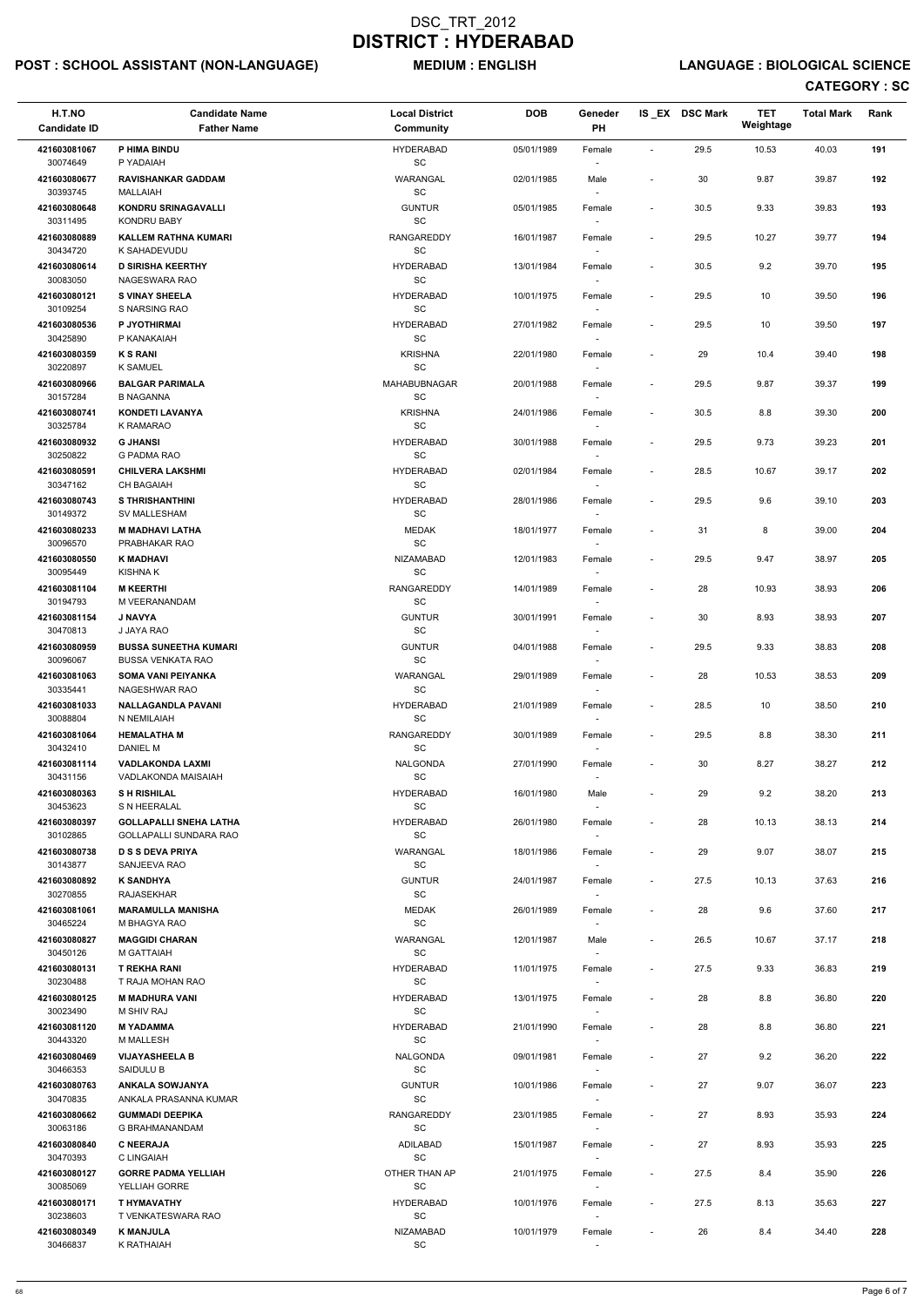## POST : SCHOOL ASSISTANT (NON-LANGUAGE) MEDIUM : ENGLISH LANGUAGE : BIOLOGICAL SCIENCE

| H.T.NO<br><b>Candidate ID</b> | <b>Candidate Name</b><br><b>Father Name</b> | <b>Local District</b><br><b>Community</b> | <b>DOB</b> | Geneder<br><b>PH</b>     |                          | IS EX DSC Mark | <b>TET</b><br>Weightage | <b>Total Mark</b> | Rank |
|-------------------------------|---------------------------------------------|-------------------------------------------|------------|--------------------------|--------------------------|----------------|-------------------------|-------------------|------|
| 421603080775                  | <b>SARITHAK</b>                             | RANGAREDDY                                | 11/01/1986 | Female                   | $\overline{\phantom{0}}$ | 25.5           | 8.67                    | 34.17             | 229  |
| 30236911                      | K SATHAIAH                                  | SC                                        |            | $\overline{\phantom{a}}$ |                          |                |                         |                   |      |
| 421603080607                  | <b>E N JYOTHIRMAI</b>                       | <b>HYDERABAD</b>                          | 07/01/1984 | Female                   | $\overline{\phantom{a}}$ | 26             | 8.13                    | 34.13             | 230  |
| 30419679                      | E N BABU RAO                                | <b>SC</b>                                 |            | $\overline{\phantom{a}}$ |                          |                |                         |                   |      |
| 421603080520                  | P RADHA                                     | HYDERABAD                                 | 12/01/1982 | Female                   | $\overline{\phantom{0}}$ | 25.5           | 8.53                    | 34.03             | 231  |
| 30400440                      | P LAXMAN                                    | <b>SC</b>                                 |            | $\overline{\phantom{a}}$ |                          |                |                         |                   |      |
| 421603080437                  | <b>JERIPOTULA RAJASHEKAR</b>                | <b>KARIMNAGAR</b>                         | 04/01/1981 | Male                     | $\sim$                   | 25.5           | 8.4                     | 33.90             | 232  |
| 30429339                      | <b>MYSAIAH</b>                              | <b>SC</b>                                 |            | $\overline{\phantom{a}}$ |                          |                |                         |                   |      |
| 421603080845                  | <b>K JHANSI RANI</b>                        | <b>RANGAREDDY</b>                         | 23/01/1987 | Female                   | $\sim$                   | 24             | 9.2                     | 33.20             | 233  |
| 30211395                      | K ASHOK KUMAR                               | <b>SC</b>                                 |            |                          |                          |                |                         |                   |      |
| 421603081111                  | <b>THUDUMU SWAPNA</b>                       | <b>WARANGAL</b>                           | 13/01/1990 | Female                   | $\sim$                   | 24.5           | 8                       | 32.50             | 234  |
| 30471799                      | LACHAIAH                                    | <b>SC</b>                                 |            | $\overline{\phantom{0}}$ |                          |                |                         |                   |      |
| 421603080444                  | P VINODHA                                   | HYDERABAD                                 | 06/01/1981 | Female                   | $\sim$                   | 21.5           | 8.4                     | 29.90             | 235  |
| 30438005                      | P BENJAMIN                                  | SC                                        |            | $\overline{\phantom{a}}$ |                          |                |                         |                   |      |
| 421603080985                  | <b>GURAJALA KRANTHI</b>                     | <b>KRISHNA</b>                            | 02/01/1988 | Female                   | $\sim$                   | 20             | 8                       | 28.00             | 236  |
| 30451359                      | <b>GURAJALA RAMA MURTHY</b>                 | <b>SC</b>                                 |            |                          |                          |                |                         |                   |      |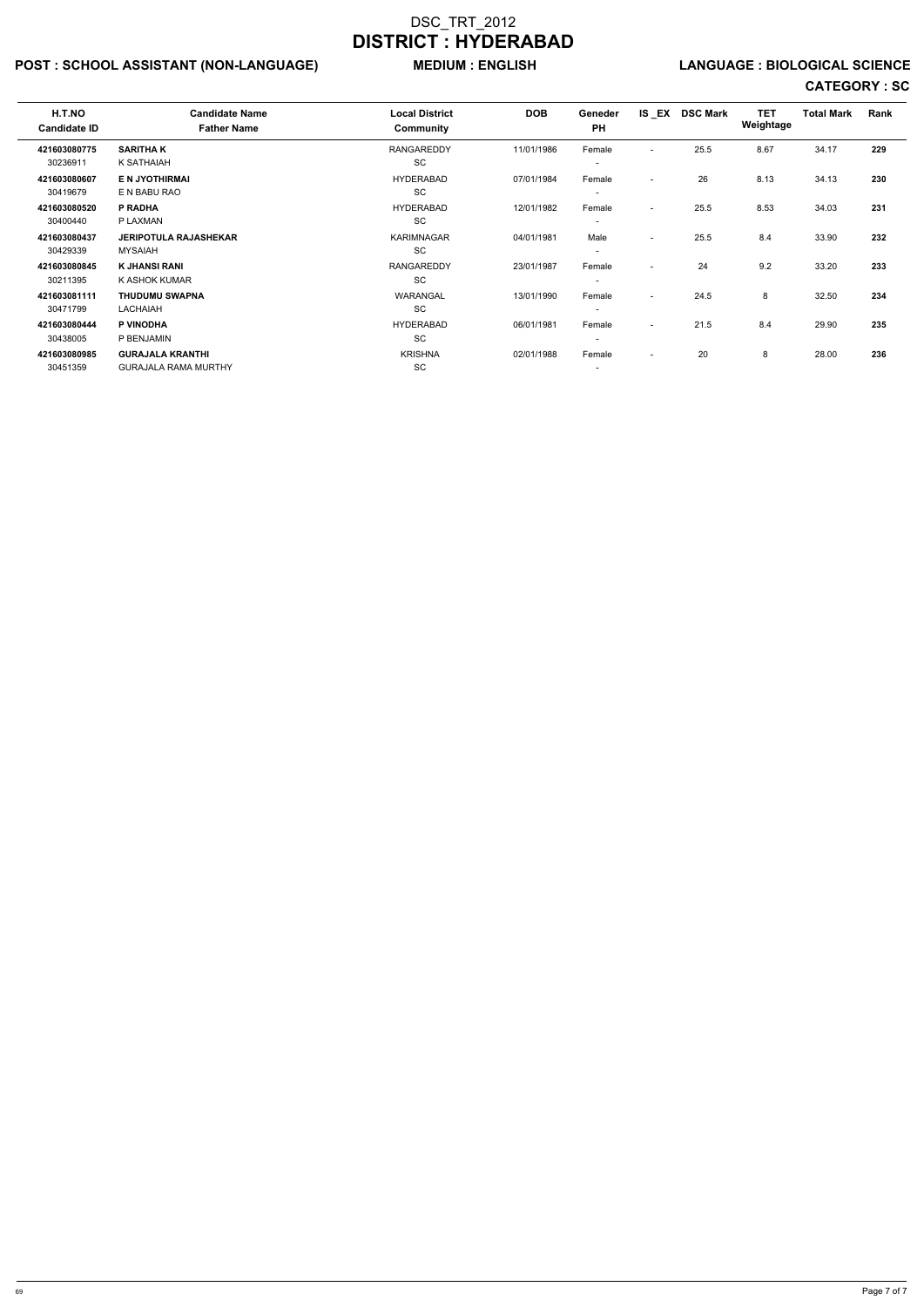## POST : SCHOOL ASSISTANT (NON-LANGUAGE) MEDIUM : ENGLISH LANGUAGE : BIOLOGICAL SCIENCE

## CATEGORY : BC-A

| H.T.NO<br><b>Candidate ID</b> | <b>Candidate Name</b><br><b>Father Name</b>       | <b>Local District</b><br>Community | <b>DOB</b> | Geneder<br>PH                      |                              | IS EX DSC Mark | <b>TET</b><br>Weightage | <b>Total Mark</b> | Rank           |
|-------------------------------|---------------------------------------------------|------------------------------------|------------|------------------------------------|------------------------------|----------------|-------------------------|-------------------|----------------|
| 421603080570                  | <b>G LAKSHMI PADMAVATHI</b>                       | <b>HYDERABAD</b>                   | 10/01/1983 | Female                             | $\sim$                       | 57             | 14                      | 71.00             | $\overline{1}$ |
| 30073205<br>421603080017      | G LAKSHMINARAYANA<br><b>C SWARNA LATHA</b>        | BC-A<br><b>HYDERABAD</b>           | 07/01/1971 | $\overline{\phantom{a}}$<br>Female | $\qquad \qquad \blacksquare$ | 57             | 13.6                    | 70.60             | $\mathbf{2}$   |
| 30261475<br>421603080455      | C BHUSHAN RAO<br>P S DHANDA BANI                  | BC-A<br><b>HYDERABAD</b>           | 25/01/1981 | Male                               | $\overline{\phantom{a}}$     | 54.5           | 11.73                   | 66.23             | 3              |
| 30332733<br>421603080019      | V P SUBRAHMANIAM                                  | BC-A<br><b>HYDERABAD</b>           |            |                                    |                              |                |                         |                   |                |
| 30046262                      | P SATHYANARAYANA<br>P RAMASWAMY                   | BC-A                               | 19/01/1971 | Male<br>$\overline{\phantom{a}}$   | $\overline{\phantom{a}}$     | 51.5           | 10                      | 61.50             | 4              |
| 421603080930<br>30465580      | <b>M TEJASWI</b><br><b>MALLAIAH</b>               | ADILABAD<br>BC-A                   | 18/01/1988 | Female<br>$\overline{\phantom{a}}$ | $\overline{\phantom{a}}$     | 48             | 13.33                   | 61.33             | 5              |
| 421603080271<br>30126268      | <b>R SRIDEVI</b><br>R NARAYANA DAS                | <b>HYDERABAD</b><br>BC-A           | 22/01/1978 | Female<br>$\sim$                   | $\overline{\phantom{a}}$     | 48.5           | 12.13                   | 60.63             | 6              |
| 421603080672<br>30291563      | <b>L KALPANA BAI</b><br>L ESHWAR LAL              | <b>HYDERABAD</b><br>BC-A           | 27/01/1985 | Female                             | $\overline{\phantom{a}}$     | 46             | 14.53                   | 60.53             | $\overline{7}$ |
| 421603080128                  | <b>VORUGANTI ARUNA</b>                            | <b>HYDERABAD</b>                   | 01/01/1975 | Female                             | $\overline{\phantom{a}}$     | 47             | 13.07                   | 60.07             | 8              |
| 30437548<br>421603080402      | V MADAN MOHAN RAO<br><b>B RAJA SHEKHAR</b>        | BC-A<br><b>HYDERABAD</b>           | 14/01/1980 | $\sim$<br>Male                     | $\overline{\phantom{a}}$     | 46             | 12.53                   | 58.53             | 9              |
| 30200040<br>421603081006      | M MUNNASWAMY<br><b>KARUNA KUMARI J</b>            | BC-A<br><b>HYDERABAD</b>           | 22/01/1988 | $\overline{\phantom{a}}$<br>Female | $\qquad \qquad \blacksquare$ | 44             | 14.27                   | 58.27             | 10             |
| 30394448                      | NARAYANA J                                        | BC-A                               |            | $\overline{\phantom{a}}$           |                              |                |                         |                   |                |
| 421603080824<br>30239217      | ADIVARAPU UMA DEVI<br>ADIVARAPU SURI BABU         | <b>VISAKHAPATNAM</b><br>BC-A       | 06/01/1987 | Female                             | $\overline{\phantom{a}}$     | 45.5           | 12.4                    | 57.90             | 11             |
| 421603080052<br>30302621      | <b>T RAJENDRA PRASAD</b><br>T RAJARAM             | WARANGAL<br>$BC-A$                 | 08/01/1973 | Male                               | $\overline{\phantom{a}}$     | 47             | 10.53                   | 57.53             | 12             |
| 421603080335                  | <b>RESHAM SABITHA</b>                             | <b>HYDERABAD</b>                   | 24/01/1979 | Female                             | $\overline{\phantom{a}}$     | 43.5           | 13.07                   | 56.57             | 13             |
| 30128558<br>421603080635      | <b>RESHAM RAMAKRISHNA</b><br><b>SUSHEEL KUMAR</b> | BC-A<br><b>HYDERABAD</b>           | 25/01/1984 | $\sim$<br>Male                     | $\overline{\phantom{a}}$     | 44.5           | 11.87                   | 56.37             | 14             |
| 30291048<br>421603080160      | S HARI RAO<br><b>LAKSHMIKALYANIPAKA</b>           | BC-A<br><b>HYDERABAD</b>           | 21/01/1976 | $\overline{\phantom{a}}$<br>Female | $\overline{\phantom{a}}$     | 45             | 11.2                    | 56.20             | 15             |
| 30070651                      | VENKATALAXMANPAKA                                 | BC-A                               |            |                                    |                              |                |                         |                   |                |
| 421603080229<br>30321702      | <b>INDIRAL</b><br>SATTAIAH                        | <b>HYDERABAD</b><br>BC-A           | 19/01/1977 | Female<br>$\overline{\phantom{a}}$ | $\overline{\phantom{a}}$     | 43             | 13.07                   | 56.07             | 16             |
| 421603080090<br>30065530      | N ANNAPURNA<br>N HARIBABU                         | <b>HYDERABAD</b><br>BC-A           | 27/01/1975 | Female<br>$\sim$                   | $\overline{\phantom{a}}$     | 42.5           | 13.07                   | 55.57             | 17             |
| 421603080158<br>30453600      | <b>K VINUTHA</b><br>K RAVI KUMAR                  | <b>HYDERABAD</b><br>BC-A           | 20/01/1976 | Female                             | $\overline{\phantom{a}}$     | 42.5           | 12.13                   | 54.63             | 18             |
| 421603080259<br>30459533      | <b>D SANGEETHA</b><br>D SRISAILAM                 | <b>HYDERABAD</b><br>BC-A           | 15/01/1978 | Female                             | $\overline{\phantom{a}}$     | 44             | 10.53                   | 54.53             | 19             |
| 421603080778                  | <b>SWATHI PRIYA P</b>                             | WARANGAL                           | 15/01/1986 | Female                             | $\overline{\phantom{a}}$     | 43             | 11.33                   | 54.33             | 20             |
| 30103863<br>421603080690      | YADAGIRI P<br><b>P SRAVANTHI</b>                  | BC-A<br>WARANGAL                   | 15/01/1985 | $\overline{\phantom{a}}$<br>Female | $\overline{\phantom{a}}$     | 42.5           | 11.6                    | 54.10             | 21             |
| 30128854<br>421603080510      | P RAMESH BABU<br><b>SUHARDRA P</b>                | BC-A<br>WARANGAL                   | 18/01/1982 | $\sim$<br>Female                   | $\overline{\phantom{a}}$     | 41             | 12.8                    | 53.80             | 22             |
| 30120723                      | <b>GURUMURTHY P</b>                               | BC-A                               |            | $\overline{\phantom{a}}$           |                              |                |                         |                   |                |
| 421603080016<br>30409420      | <b>K SUDHARANI</b><br>K PRABHAKAR                 | <b>HYDERABAD</b><br>BC-A           | 09/01/1971 | Female                             | $\overline{\phantom{a}}$     | 41             | 11.47                   | 52.47             | 23             |
| 421603080326<br>30073795      | K MADHAVI<br>K RAMCHANDER                         | <b>HYDERABAD</b><br>BC-A           | 17/01/1979 | Female<br>$\sim$                   | $\overline{\phantom{a}}$     | 40             | 12                      | 52.00             | 24             |
| 421603080255<br>30280446      | P RAJANI KUMARI<br>RAMANAIAH                      | PRAKASAM<br>BC-A                   | 06/01/1978 | Female<br>$\sim$                   | $\overline{\phantom{a}}$     | 41             | 10.53                   | 51.53             | 25             |
| 421603080375<br>30123810      | <b>DEEPAT</b><br><b>SREERAMULU T</b>              | <b>CHITTOOR</b><br>BC-A            | 01/01/1980 | Female<br>$\sim$                   | $\overline{\phantom{a}}$     | 40             | 11.07                   | 51.07             | 26             |
| 421603080162                  | <b>V R SUREKHA</b>                                | <b>HYDERABAD</b>                   | 24/01/1976 | Female                             | $\overline{\phantom{a}}$     | 39.5           | 11.07                   | 50.57             | 27             |
| 30297254<br>421603080302      | V RAJALINGAM<br><b>RACHAMALLA GEETA DEVI</b>      | BC-A<br><b>GUNTUR</b>              | 21/01/1979 | Female                             | $\overline{\phantom{a}}$     | 40             | 10.53                   | 50.53             | 28             |
| 30298326<br>421603080644      | R KOTESHWAR RAO<br><b>RADHIKA T</b>               | BC-A<br><b>HYDERABAD</b>           | 04/01/1984 | $\overline{\phantom{a}}$<br>Female | $\blacksquare$               | 40.5           | 10                      | 50.50             | 29             |
| 30467412                      | <b>RAM SINGH T</b>                                | BC-A                               |            | $\sim$                             |                              |                |                         |                   |                |
| 421603080382<br>30063170      | <b>VIJAYALAKSHMI</b><br>MALLESH                   | <b>KHAMMAM</b><br>BC-A             | 07/01/1980 | Female<br>$\sim$                   | $\overline{\phantom{a}}$     | 40             | 10.4                    | 50.40             | 30             |
| 421603080156<br>30175668      | <b>R MANJULA</b><br>R RAMANJANEYULU               | <b>HYDERABAD</b><br>BC-A           | 19/01/1976 | Female<br>$\overline{\phantom{a}}$ | $\overline{\phantom{a}}$     | 39.5           | 10.67                   | 50.17             | 31             |
| 421603080721<br>30405185      | <b>SRAVANTHI POKKULA</b><br>SAMBAMURTHY           | WARANGAL<br>BC-A                   | 25/01/1985 | Female                             | $\overline{\phantom{a}}$     | 38.5           | 10.53                   | 49.03             | 32             |
| 421603080740                  | <b>SOWJANYA D</b>                                 | POTTI SREERAMULU NELLORE           | 20/01/1986 | Female                             | $\overline{\phantom{a}}$     | 37.5           | 11.07                   | 48.57             | 33             |
| 30223800<br>421603080143      | PITCHAIAH<br>A SWARNALATHA                        | BC-A<br><b>HYDERABAD</b>           | 09/01/1976 | $\sim$<br>Female                   | $\qquad \qquad \blacksquare$ | 37.5           | 10.93                   | 48.43             | 34             |
| 30220614<br>421603080491      | A SHANKARAIAH<br><b>GURRAM RAJASREE</b>           | BC-A<br><b>HYDERABAD</b>           | 10/01/1982 | $\overline{\phantom{a}}$<br>Female | $\overline{\phantom{a}}$     | 36             | 11.47                   | 47.47             | 35             |
| 30069824<br>421603080553      | G JAIHIND RAO<br><b>M GHANSHYAM</b>               | BC-A<br><b>HYDERABAD</b>           | 17/01/1983 | $\sim$<br>Male                     | $\qquad \qquad \blacksquare$ | 37             | 10.13                   | 47.13             | 36             |
| 30149494                      | M RAJAIAH                                         | BC-A                               |            | $\sim$                             |                              |                |                         |                   |                |
| 421603080336<br>30054969      | P RAGA RAGINI<br>P LAXMAIAH                       | <b>HYDERABAD</b><br>BC-A           | 26/01/1979 | Female<br>$\overline{\phantom{a}}$ | $\qquad \qquad \blacksquare$ | 35             | 11.87                   | 46.87             | 37             |
| 421603080230<br>30133553      | <b>SABITA G</b><br>YADAIAH G                      | RANGAREDDY<br>BC-A                 | 23/01/1977 | Female<br>$\overline{\phantom{a}}$ | $\overline{\phantom{a}}$     | 35.5           | 10.93                   | 46.43             | 38             |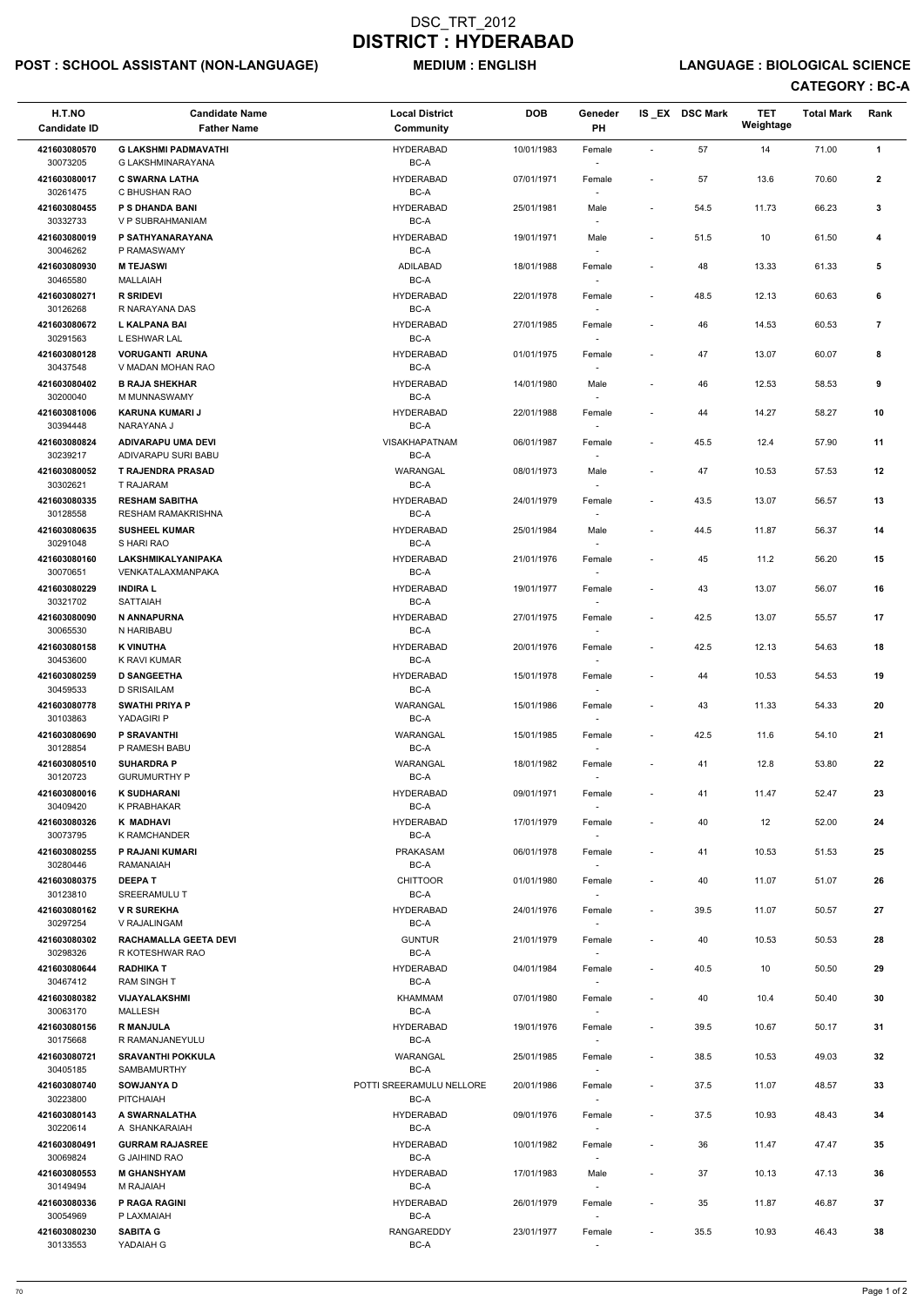## POST : SCHOOL ASSISTANT (NON-LANGUAGE) MEDIUM : ENGLISH LANGUAGE : BIOLOGICAL SCIENCE

# CATEGORY : BC-A

| H.T.NO<br><b>Candidate ID</b> | <b>Candidate Name</b><br><b>Father Name</b>        | <b>Local District</b><br><b>Community</b> | <b>DOB</b> | Geneder<br><b>PH</b>               |                          | IS EX DSC Mark | <b>TET</b><br>Weightage | <b>Total Mark</b> | Rank |
|-------------------------------|----------------------------------------------------|-------------------------------------------|------------|------------------------------------|--------------------------|----------------|-------------------------|-------------------|------|
| 421603080900<br>30402637      | <b>K SHIREESHA</b><br>K VENKATESHAM                | <b>HYDERABAD</b><br>BC-A                  | 08/01/1988 | Female                             |                          | 34             | 11.33                   | 45.33             | 39   |
| 421603080583<br>30324838      | <b>L VIJAI LAXMI</b><br>L NARASAIAH                | <b>HYDERABAD</b><br>BC-A                  | 01/01/1984 | Female                             | $\sim$                   | 34.5           | 10.8                    | 45.30             | 40   |
| 421603080978<br>30278945      | <b>B SWATHI</b><br><b>B SHIVA RAJ</b>              | <b>HYDERABAD</b><br>BC-A                  | 08/01/1988 | Female                             | $\sim$                   | 35             | 10.13                   | 45.13             | 41   |
| 421603080750<br>30430622      | <b>PRANITHA NADIGOTI</b><br><b>CHANDRA PRAKASH</b> | WARANGAL<br>BC-A                          | 27/01/1986 | Female                             | $\overline{\phantom{a}}$ | 34             | 10.4                    | 44.40             | 42   |
| 421603080556<br>30299728      | <b>SARGU SHIRISHA</b><br><b>SARGU SRINIVAS</b>     | WARANGAL<br>BC-A                          | 06/01/1983 | Female<br>$\overline{\phantom{a}}$ | $\overline{\phantom{a}}$ | 32             | 12                      | 44.00             | 43   |
| 421603080296<br>30162745      | <b>NAVANEETHA KOTHURI</b><br><b>K LINGAM</b>       | <b>HYDERABAD</b><br>BC-A                  | 26/01/1979 | Female<br>$\overline{\phantom{a}}$ | $\sim$                   | 32.5           | 10.93                   | 43.43             | 44   |
| 421603080661<br>30412431      | <b>B SUMALATHA</b><br><b>B SHIVA RAJ</b>           | <b>HYDERABAD</b><br>BC-A                  | 22/01/1985 | Female<br>$\overline{\phantom{a}}$ | $\sim$                   | 30.5           | 10.4                    | 40.90             | 45   |
| 421603080525<br>30312385      | <b>K JAYANTHI</b><br>K EDDAIAH                     | <b>HYDERABAD</b><br>BC-A                  | 31/01/1982 | Female<br>$\overline{\phantom{a}}$ | $\overline{\phantom{a}}$ | 30             | 10.8                    | 40.80             | 46   |
| 421603080405<br>30227623      | <b>K RENUKA DEVI</b><br><b>K NARSAIAH</b>          | <b>HYDERABAD</b><br>BC-A                  | 04/01/1980 | Female<br>$\overline{\phantom{a}}$ | $\sim$                   | 28.5           | 11.07                   | 39.57             | 47   |
| 421603080104<br>30395241      | <b>L SHAMA CHANDESHWARI</b><br>L SREE RAMULU       | <b>HYDERABAD</b><br>BC-A                  | 01/01/1975 | Female<br>$\overline{\phantom{a}}$ | $\sim$                   | 27.5           | 11.07                   | 38.57             | 48   |
| 421603080928<br>30443027      | <b>T SAMATHA</b><br>T SUDHIR BABU                  | <b>RANGAREDDY</b><br>BC-A                 | 15/01/1988 | Female<br>$\overline{\phantom{0}}$ | $\overline{\phantom{a}}$ | 25.5           | 10.27                   | 35.77             | 49   |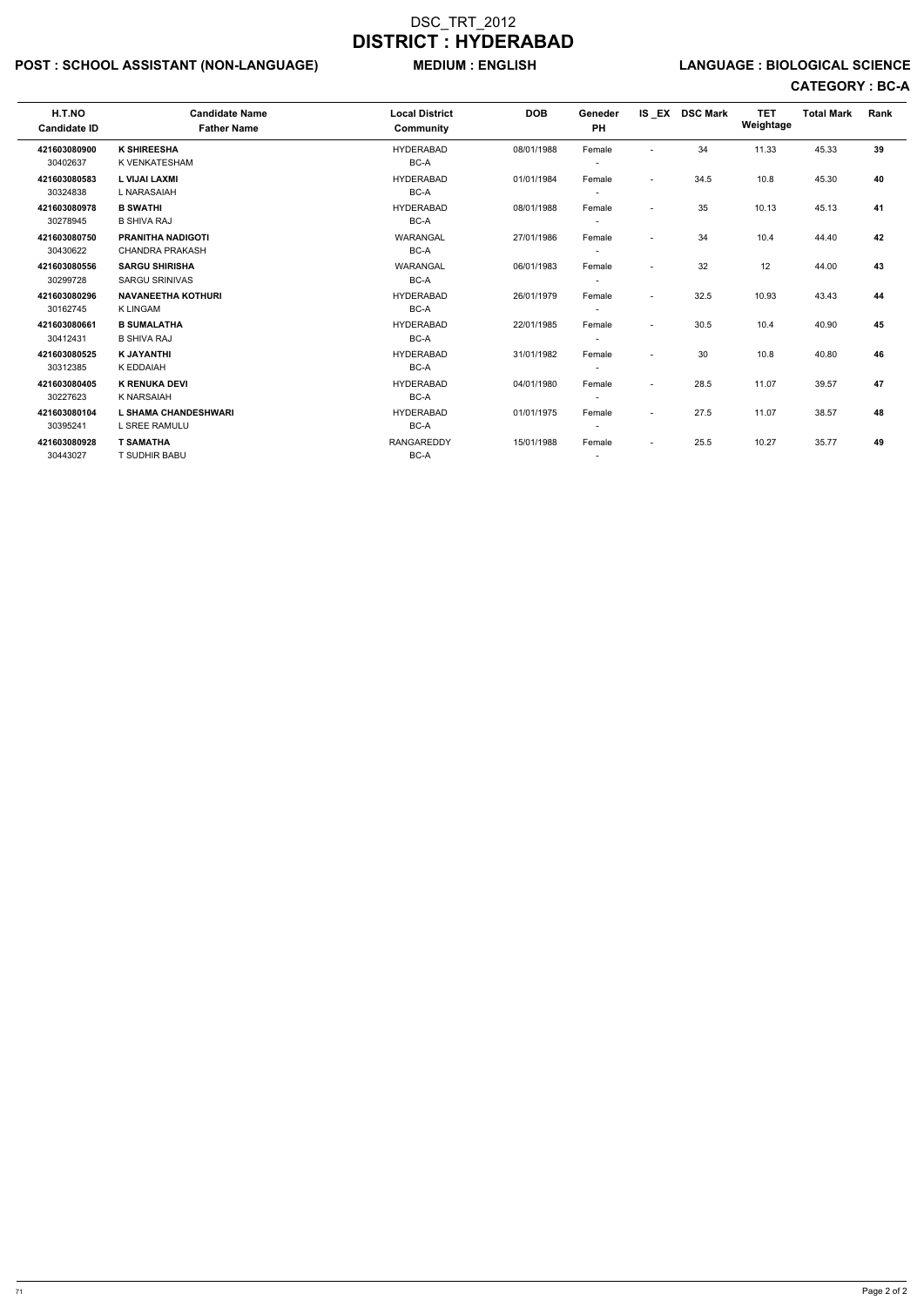## POST : SCHOOL ASSISTANT (NON-LANGUAGE) MEDIUM : ENGLISH LANGUAGE : BIOLOGICAL SCIENCE

## CATEGORY : BC-B

| H.T.NO<br><b>Candidate ID</b> | <b>Candidate Name</b><br><b>Father Name</b>           | <b>Local District</b><br>Community | <b>DOB</b> | Geneder<br>PH                      |                          | IS_EX DSC Mark | <b>TET</b><br>Weightage | <b>Total Mark</b> | Rank           |  |
|-------------------------------|-------------------------------------------------------|------------------------------------|------------|------------------------------------|--------------------------|----------------|-------------------------|-------------------|----------------|--|
| 421603080120                  | <b>D SRINIVAS</b>                                     | <b>HYDERABAD</b>                   | 26/01/1975 | Male                               | $\sim$                   | 60             | 14.4                    | 74.40             | $\mathbf{1}$   |  |
| 30443669                      | D GURUVAIAH                                           | BC-B                               |            |                                    |                          |                |                         |                   |                |  |
| 421603080049<br>30397633      | <b>MAMATHAS</b><br>SATYANARAYANA RAO S                | <b>HYDERABAD</b><br>BC-B           | 10/01/1973 | Female                             |                          | 56.5           | 15.73                   | 72.23             | $\mathbf{2}$   |  |
| 421603080193<br>30427491      | <b>PAVAN KUMAR A</b><br><b>NARSAIAH</b>               | <b>RANGAREDDY</b><br>$BC-B$        | 11/01/1977 | Male                               |                          | 55             | 13.47                   | 68.47             | 3              |  |
| 421603080483                  | <b>ARAVIND CHERUKU</b>                                | WARANGAL                           | 07/01/1982 | Male                               |                          | 55             | 12.13                   | 67.13             | 4              |  |
| 30317159<br>421603080256      | SATHYANARAYANA<br><b>D RAJINI</b>                     | BC-B<br><b>HYDERABAD</b>           | 07/01/1978 | $\overline{\phantom{a}}$<br>Female |                          | 52             | 13.87                   | 65.87             | 5              |  |
| 30409496                      | D YADAIAH GOUD                                        | BC-B                               |            |                                    |                          |                |                         |                   |                |  |
| 421603080015<br>30394430      | <b>BATHINI RADHA</b><br><b>BATHINI MALLAIAH</b>       | OTHER THAN AP<br>BC-B              | 25/01/1970 | Female                             |                          | 53             | 12.4                    | 65.40             | 6              |  |
| 421603080031<br>30180880      | <b>SANDHYA JAGTAP</b><br>PANDHARINATH JAGTAP          | <b>HYDERABAD</b><br>BC-B           | 04/01/1972 | Female                             | $\overline{\phantom{a}}$ | 53             | 11.07                   | 64.07             | $\overline{7}$ |  |
| 421603080290<br>30431945      | <b>K ARUDRA</b><br>K KIRTHI KUMAR                     | <b>RANGAREDDY</b><br>BC-B          | 08/01/1978 | Female<br>$\sim$                   | $\overline{\phantom{a}}$ | 50.5           | 12.53                   | 63.03             | 8              |  |
| 421603080472                  | <b>KOMALA N</b>                                       | <b>CHITTOOR</b>                    | 05/01/1981 | Female                             |                          | 50             | 12.67                   | 62.67             | 9              |  |
| 30075927<br>421603080284      | SUBRAMANYAM N<br><b>TELLABATI JYOTHIRMAI</b>          | BC-B<br><b>KRISHNA</b>             | 27/01/1978 | Female                             | $\sim$                   | 49.5           | 12.27                   | 61.77             | 10             |  |
| 30111163                      | <b>TELLABATI VENKATADRI</b>                           | BC-B                               |            |                                    |                          |                |                         |                   |                |  |
| 421603080963<br>30420904      | <b>CHITIMALLA SRAVANTHI</b><br>CHITIMALLA DAMODAR     | <b>HYDERABAD</b><br>BC-B           | 14/01/1988 | Female                             |                          | 48.5           | 13.2                    | 61.70             | 11             |  |
| 421603080848<br>30271632      | <b>ANUPAMA GUDALA</b><br>G SATYANARAYANA              | <b>WEST GODAVARI</b><br>BC-B       | 13/01/1987 | Female                             | $\overline{\phantom{a}}$ | 47.5           | 14.13                   | 61.63             | 12             |  |
| 421603081031                  | <b>P GAYATRI</b>                                      | <b>RANGAREDDY</b>                  | 06/01/1989 | Female                             |                          | 50.5           | 10.93                   | 61.43             | 13             |  |
| 30292373<br>421603080821      | P RAMU<br><b>BALE SAIDEEPIKA</b>                      | BC-B<br>KARIMNAGAR                 | 17/01/1987 | $\sim$<br>Female                   | $\sim$                   | 50.5           | 10.53                   | 61.03             | 14             |  |
| 30444482<br>421603080519      | GANESHAM<br><b>B M S JOSEPHEENA</b>                   | BC-B<br><b>HYDERABAD</b>           | 07/01/1982 | Female                             | $\sim$                   | 46.5           | 14.27                   | 60.77             | 15             |  |
| 30075316                      | <b>B BALASHOWREELU</b>                                | BC-B                               |            |                                    |                          |                |                         |                   |                |  |
| 421603080996<br>30116602      | <b>B SRILATHA</b><br><b>B NARSING RAO</b>             | <b>HYDERABAD</b><br>BC-B           | 11/01/1988 | Female<br>$\overline{\phantom{a}}$ |                          | 49             | 11.6                    | 60.60             | 16             |  |
| 421603080046<br>30165416      | <b>KENDYALA BHAVANI</b><br><b>GIRNI SATYANARAYANA</b> | <b>HYDERABAD</b><br>BC-B           | 29/01/1973 | Female<br>$\sim$                   | $\overline{\phantom{a}}$ | 47.5           | 13.07                   | 60.57             | 17             |  |
| 421603080428                  | <b>MUSHINI SHIREESHA</b>                              | <b>RANGAREDDY</b>                  | 09/01/1981 | Female                             | $\overline{\phantom{a}}$ | 46             | 14.27                   | 60.27             | 18             |  |
| 30421467<br>421603080406      | MUSHINI VENKATESWARARAO<br><b>SHARMILA GUPTA</b>      | BC-B<br>ADILABAD                   | 09/01/1980 | Female                             | $\overline{\phantom{a}}$ | 48             | 12.13                   | 60.13             | 19             |  |
| 30042593<br>421603080391      | <b>GHANSHYAM LAL GUPTA</b><br><b>S ANURADHA</b>       | $BC-B$<br><b>HYDERABAD</b>         | 10/01/1980 | Female                             | $\overline{\phantom{a}}$ | 46.5           | 13.47                   | 59.97             | 20             |  |
| 30025073                      | S MADAN MOHAN                                         | BC-B                               |            |                                    |                          |                |                         |                   |                |  |
| 421603080744<br>30066873      | <b>SRAVANTHI KONDABATHINI</b><br><b>UPENDER</b>       | <b>KHAMMAM</b><br>BC-B             | 01/01/1986 | Female<br>$\sim$                   | $\overline{\phantom{a}}$ | 48             | 11.87                   | 59.87             | 21             |  |
| 421603080368<br>30467824      | <b>BHAVANIM</b><br>M KUMARA SWAMY                     | WARANGAL<br>BC-B                   | 25/01/1980 | Female                             |                          | 47             | 12.8                    | 59.80             | 22             |  |
| 421603080004                  | A KALYANI                                             | <b>HYDERABAD</b>                   | 03/01/1969 | Female                             | $\overline{\phantom{a}}$ | 48             | 11.73                   | 59.73             | 23             |  |
| 30441479<br>421603080096      | A LAKSHMINARAYANA<br><b>UPPU BHAGYA LAKSHMI</b>       | BC-B<br><b>ANANTHAPUR</b>          | 02/01/1975 | Female                             | $\sim$                   | 46.5           | 13.2                    | 59.70             | 24             |  |
| 30402952                      | UPPU SUBBA RAYUDU                                     | BC-B                               |            | $\sim$                             |                          |                |                         |                   |                |  |
| 421603080941<br>30458914      | <b>FAHEEMUNNISA</b><br>MD MAHMOOD                     | <b>HYDERABAD</b><br>BC-B           | 24/01/1988 | Female<br>$\sim$                   | $\overline{\phantom{a}}$ | 48             | 11.6                    | 59.60             | 25             |  |
| 421603080092<br>30317947      | <b>G SANDHYA RANI</b><br>G SRINIVAS GOUD              | <b>HYDERABAD</b><br>BC-B           | 14/01/1975 | Female<br>$\sim$                   | $\sim$                   | 49             | 10.53                   | 59.53             | 26             |  |
| 421603080034                  | PARVATHY PETCHETTY                                    | <b>RANGAREDDY</b>                  | 18/01/1973 | Female                             |                          | 46             | 13.47                   | 59.47             | 27             |  |
| 30435367<br>421603080350      | P V V SATYANARAYANA MURTHY<br><b>SWARNALATHA G</b>    | BC-B<br><b>HYDERABAD</b>           | 15/01/1979 | Female                             | $\sim$                   | 48.5           | 10.8                    | 59.30             | 28             |  |
| 30242626                      | RAGHAVULU G                                           | BC-B                               |            | $\sim$                             |                          |                |                         |                   |                |  |
| 421603080053<br>30264580      | <b>M RUPA</b><br>M VIJAYA PRASADA RAO                 | <b>RANGAREDDY</b><br>BC-B          | 02/01/1974 | Female<br>$\overline{\phantom{a}}$ | $\overline{\phantom{a}}$ | 46.5           | 12.67                   | 59.17             | 29             |  |
| 421603080346                  | A SARITA                                              | <b>HYDERABAD</b>                   | 18/01/1979 | Female                             | $\overline{\phantom{a}}$ | 47.5           | 11.6                    | 59.10             | 30             |  |
| 30321843<br>421603080380      | A JAYA PRAKASH<br><b>DANTURI MANORAMA</b>             | BC-B<br><b>HYDERABAD</b>           | 22/01/1980 | $\sim$<br>Female                   | $\overline{\phantom{a}}$ | 46             | 12.8                    | 58.80             | 31             |  |
| 30152570                      | D BHIKSHAPATHI                                        | BC-B                               |            |                                    |                          |                |                         |                   |                |  |
| 421603080288<br>30426920      | <b>SAMALETI USHASREE</b><br><b>BHAGWANDASS</b>        | <b>HYDERABAD</b><br>BC-B           | 21/01/1978 | Female                             | $\sim$                   | 46.5           | 12                      | 58.50             | 32             |  |
| 421603080466                  | <b>VINAY SINGH</b>                                    | <b>HYDERABAD</b>                   | 26/01/1981 | Male                               | $\sim$                   | 47             | 11.07                   | 58.07             | 33             |  |
| 30462314<br>421603080548      | <b>MUNNA SINGH</b><br><b>BHAVANIP</b>                 | BC-B<br><b>RANGAREDDY</b>          | 11/01/1983 | $\sim$<br>Female                   |                          | 44.5           | 12.67                   | 57.17             | 34             |  |
| 30124334                      | P RAMULU                                              | BC-B                               |            |                                    |                          |                |                         |                   |                |  |
| 421603080506<br>30471551      | <b>T SAMEER SINGH</b><br>SRIDHAR SINGH                | <b>HYDERABAD</b><br>BC-B           | 09/01/1982 | Male<br>$\sim$                     | $\overline{\phantom{a}}$ | 43             | 13.33                   | 56.33             | 35             |  |
| 421603080836<br>30139850      | <b>G PRIYANKA</b><br><b>G UPENDER RAO</b>             | <b>HYDERABAD</b><br>BC-B           | 01/01/1987 | Female                             |                          | 44             | 12                      | 56.00             | 36             |  |
| 421603080039<br>30163987      | <b>S KATHYAYANI</b><br>S RAMA SATHAIAH                | <b>HYDERABAD</b><br>BC-B           | 08/01/1973 | Female<br>$\overline{\phantom{a}}$ | $\sim$                   | 43.5           | 12.27                   | 55.77             | 37             |  |
| 421603080756                  | <b>M SWATHI SUDHA</b>                                 | <b>HYDERABAD</b>                   | 30/01/1986 | Female                             |                          | 43             | 12.67                   | 55.67             | 38             |  |
| 30434797                      | M SUDHAKAR                                            | BC-B                               |            |                                    |                          |                |                         |                   |                |  |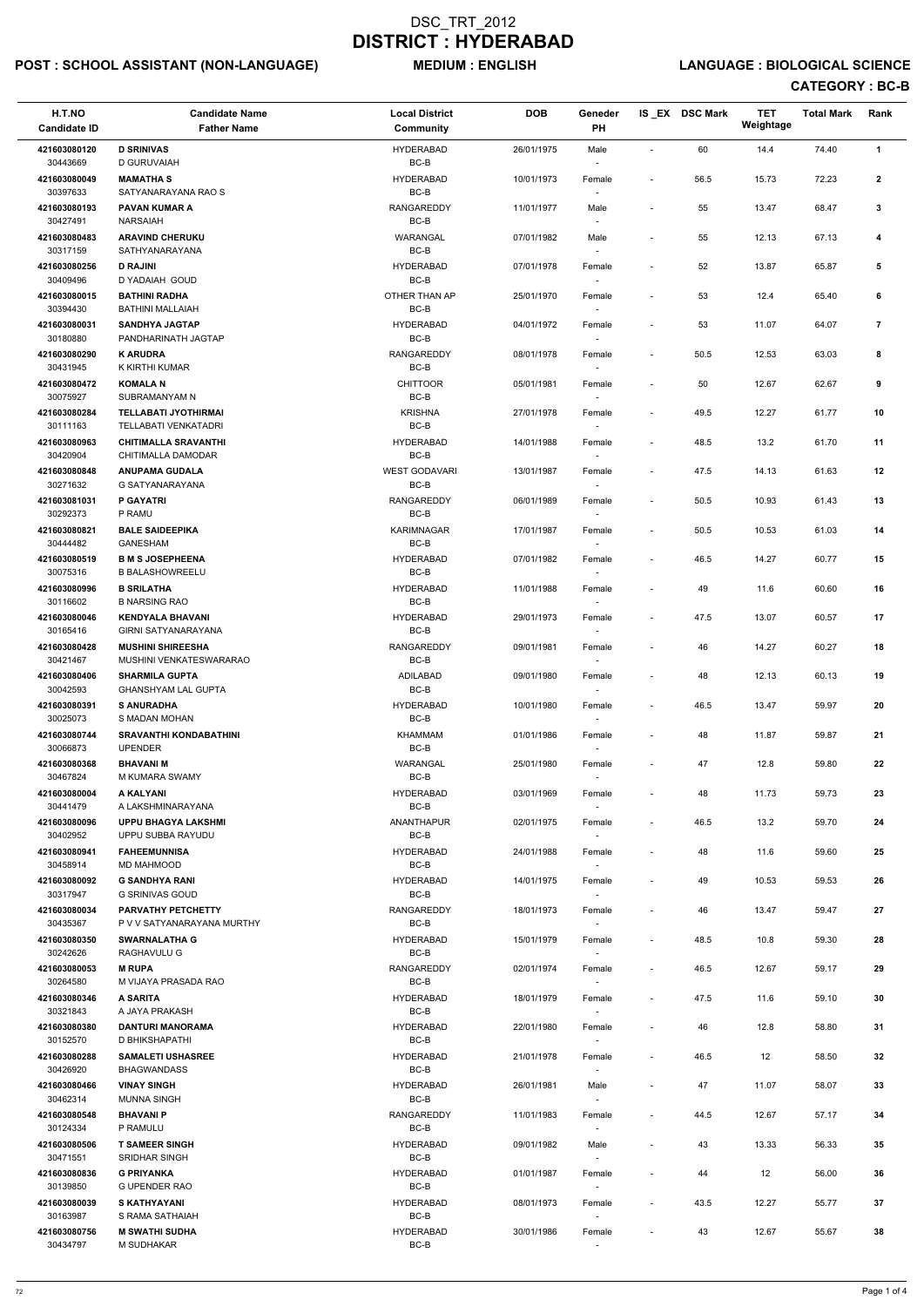# POST : SCHOOL ASSISTANT (NON-LANGUAGE) MEDIUM : ENGLISH LANGUAGE : BIOLOGICAL SCIENCE

| H.T.NO<br><b>Candidate ID</b> | <b>Candidate Name</b><br><b>Father Name</b>           | <b>Local District</b><br><b>Community</b> | <b>DOB</b> | Geneder<br><b>PH</b>               |                          | IS_EX DSC Mark | <b>TET</b><br>Weightage | <b>Total Mark</b> | Rank |
|-------------------------------|-------------------------------------------------------|-------------------------------------------|------------|------------------------------------|--------------------------|----------------|-------------------------|-------------------|------|
| 421603080045                  | <b>GOLI PREMA LATHA</b>                               | <b>ADILABAD</b>                           | 18/01/1973 | Female                             | $\blacksquare$           | 45.5           | 10                      | 55.50             | 39   |
| 30202081                      | <b>GOLI RAJESHAM</b>                                  | $BC-B$                                    |            | $\overline{\phantom{a}}$           |                          |                |                         |                   |      |
| 421603080951<br>30420940      | A MAMATHA<br>A SATYANAND GOUD                         | <b>HYDERABAD</b><br>BC-B                  | 15/01/1988 | Female                             | ÷,                       | 43.5           | 12                      | 55.50             | 40   |
| 421603080418<br>30175051      | <b>REHANA BEGUM</b><br><b>MOHD SULEMAN</b>            | <b>HYDERABAD</b><br>BC-B                  | 09/01/1980 | Female                             | $\overline{\phantom{a}}$ | 41.5           | 13.87                   | 55.37             | 41   |
| 421603080308                  | <b>V SRINIVAS</b>                                     | <b>HYDERABAD</b>                          | 13/01/1979 | Male                               |                          | 42.5           | 12.13                   | 54.63             | 42   |
| 30460976<br>421603080512      | V ANANDAM<br><b>B HEMALATHA</b>                       | BC-B<br><b>HYDERABAD</b>                  | 27/01/1982 | $\overline{\phantom{a}}$<br>Female | $\overline{\phantom{a}}$ | 43.5           | 11.07                   | 54.57             | 43   |
| 30435357                      | <b>B CHANDRAIAH</b>                                   | BC-B                                      |            | $\overline{\phantom{a}}$           |                          |                |                         |                   |      |
| 421603080395<br>30398503      | <b>B RAJITHA</b><br>RAMA NARSAIAH GOUD B              | <b>HYDERABAD</b><br>BC-B                  | 23/01/1980 | Female                             | $\overline{\phantom{a}}$ | 44             | 10.53                   | 54.53             | 44   |
| 421603080776<br>30266965      | <b>VAMSHI KRISHNA R</b><br><b>BHASKARA CHARY</b>      | KARIMNAGAR<br>BC-B                        | 12/01/1986 | Male                               | $\overline{\phantom{a}}$ | 42             | 12.27                   | 54.27             | 45   |
| 421603080100<br>30438028      | <b>NIRUPA RANI</b><br><b>DEVI SINGH</b>               | <b>HYDERABAD</b><br>BC-B                  | 10/01/1975 | Female<br>$\sim$                   | $\overline{\phantom{a}}$ | 41.5           | 12.67                   | 54.17             | 46   |
| 421603080403<br>30271150      | <b>M PRASANNA</b><br>M BALRAJ GOUD                    | <b>HYDERABAD</b><br>BC-B                  | 28/01/1980 | Female                             | $\overline{\phantom{a}}$ | 42.5           | 11.6                    | 54.10             | 47   |
| 421603080178                  | <b>M LALITHA</b>                                      | <b>HYDERABAD</b>                          | 01/01/1977 | $\overline{\phantom{a}}$<br>Female | $\overline{\phantom{a}}$ | 43.5           | 10.53                   | 54.03             | 48   |
| 30159045                      | MALLESHA                                              | BC-B                                      |            | $\sim$                             |                          |                |                         |                   |      |
| 421603080020<br>30400298      | P MAHESHWAR<br>LATE P ANJAIAH                         | <b>HYDERABAD</b><br>BC-B                  | 03/01/1971 | Male                               | $\blacksquare$           | 42             | 12                      | 54.00             | 49   |
| 421603080882                  | <b>KALYANI GURRAPU</b>                                | WARANGAL                                  | 15/01/1987 | Female                             | $\blacksquare$           | 42.5           | 11.47                   | 53.97             | 50   |
| 30181210                      | SADANANDAM                                            | BC-B                                      |            | $\overline{\phantom{a}}$           |                          |                |                         |                   |      |
| 421603080697<br>30208220      | <b>CH RAMYA</b><br>CH RAMULU                          | ADILABAD<br>BC-B                          | 11/01/1985 | Female<br>$\sim$                   |                          | 41             | 12.93                   | 53.93             | 51   |
| 421603081090<br>30212901      | <b>N SWATHI</b><br>HANMANTH GOUD NACHAGONI            | <b>RANGAREDDY</b><br>BC-B                 | 03/01/1989 | Female<br>$\overline{\phantom{a}}$ | $\overline{\phantom{a}}$ | 42             | 11.87                   | 53.87             | 52   |
| 421603080351<br>30458299      | <b>M ARUNA KUMARI</b><br><b>M NARSIMHA</b>            | RANGAREDDY<br>BC-B                        | 16/01/1979 | Female                             | $\overline{\phantom{a}}$ | 43             | 10.8                    | 53.80             | 53   |
| 421603080154                  | <b>POGU SRINIVAS</b>                                  | WARANGAL                                  | 05/01/1976 | Male                               | $\overline{\phantom{a}}$ | 42.5           | 11.2                    | 53.70             | 54   |
| 30405876<br>421603080572      | DAMODER<br><b>L USHA BHARGAVI</b>                     | BC-B<br><b>RANGAREDDY</b>                 | 14/01/1983 | $\sim$<br>Female                   | $\overline{\phantom{a}}$ | 42.5           | 11.2                    | 53.70             | 55   |
| 30444513<br>421603080145      | LAKSHMI NARAYANAPPA<br><b>MALATHIV</b>                | BC-B<br><b>WARANGAL</b>                   | 25/01/1976 | $\sim$<br>Female                   | $\overline{a}$           | 42             | 11.6                    | 53.60             | 56   |
| 30470390                      | V CHIRANJEEVI                                         | BC-B                                      |            |                                    |                          |                |                         |                   |      |
| 421603080747<br>30075866      | <b>K RANJITHA</b><br>K VEDA PRAKASH                   | MAHABUBNAGAR<br>BC-B                      | 16/01/1986 | Female<br>$\overline{\phantom{a}}$ | $\overline{\phantom{a}}$ | 42.5           | 10.93                   | 53.43             | 57   |
| 421603081105<br>30063462      | <b>GOSKA MAHESHWARI</b><br><b>G VENKATAIAH</b>        | MEDAK<br>BC-B                             | 15/01/1989 | Female<br>$\overline{\phantom{a}}$ | $\overline{a}$           | 41             | 12.27                   | 53.27             | 58   |
| 421603080623<br>30154855      | <b>ASMA BEGUM</b><br><b>MD KHASIM ALI</b>             | <b>HYDERABAD</b><br>BC-B                  | 18/01/1984 | Female<br>$\sim$                   | $\overline{a}$           | 41             | 12                      | 53.00             | 59   |
| 421603080915<br>30252782      | <b>AMATHUL MOAMIN</b><br><b>MOHD MOINUDDIN</b>        | <b>HYDERABAD</b><br>BC-B                  | 04/01/1988 | Female<br>$\overline{\phantom{a}}$ | $\blacksquare$           | 42             | 10.93                   | 52.93             | 60   |
| 421603080502                  | <b>RADHIKA M</b>                                      | <b>RANGAREDDY</b>                         | 18/01/1982 | Female                             | $\overline{\phantom{a}}$ | 42             | 10.8                    | 52.80             | 61   |
| 30278115<br>421603080238      | <b>CHARY MB</b><br><b>SASHIKALA Y</b>                 | BC-B<br><b>HYDERABAD</b>                  | 29/01/1978 | Female                             | $\overline{\phantom{a}}$ | 40             | 12.27                   | 52.27             | 62   |
| 30094422<br>421603080581      | Y MALLIKARJUN<br><b>RAJANI B</b>                      | BC-B<br><b>HYDERABAD</b>                  | 12/01/1983 | $\sim$<br>Female                   | $\overline{\phantom{a}}$ | 40             | 12.27                   | 52.27             | 63   |
| 30063604                      | SATHYANARAYANA B                                      | BC-B                                      |            | $\sim$                             |                          |                |                         |                   |      |
| 421603080228<br>30398742      | Y M GAYATRI<br>Y C MOHAN                              | <b>HYDERABAD</b><br>BC-B                  | 18/01/1977 | Female<br>$\sim$                   | $\overline{\phantom{a}}$ | 41             | 11.2                    | 52.20             | 64   |
| 421603080153<br>30233083      | <b>GATTU MADHAVI SAMBASIVA RAO</b><br>SAMBASIVA RAO   | OTHER THAN AP<br>BC-B                     | 31/01/1976 | Female                             | $\overline{\phantom{a}}$ | 39.5           | 12.67                   | 52.17             | 65   |
| 421603081050<br>30291844      | <b>ROHINI M</b><br><b>BRAHMACHARY</b>                 | WARANGAL<br>BC-B                          | 25/01/1989 | Female<br>$\overline{\phantom{a}}$ | $\overline{\phantom{a}}$ | 40             | 12                      | 52.00             | 66   |
| 421603081128<br>30407985      | <b>PALLE PRASHANTHI</b><br>PALLE VENKATESH            | RANGAREDDY<br>BC-B                        | 04/01/1990 | Female                             | $\blacksquare$           | 40.5           | 11.47                   | 51.97             | 67   |
| 421603080584                  | <b>M PRABHAVATHI</b>                                  | RANGAREDDY                                | 01/01/1984 | $\overline{\phantom{a}}$<br>Female | $\overline{\phantom{a}}$ | 41.5           | 10.4                    | 51.90             | 68   |
| 30435052                      | M HANUMANTHU                                          | BC-B                                      |            | $\sim$                             |                          |                |                         |                   |      |
| 421603080585<br>30332254      | <b>SALMA JABEEN</b><br>MOHD ABDUL KAREEM              | <b>HYDERABAD</b><br>BC-B                  | 01/01/1984 | Female                             | $\blacksquare$           | 40             | 11.33                   | 51.33             | 69   |
| 421603080247<br>30279638      | <b>SHAILAJA CHELMEL</b><br><b>CH GANGADHAR</b>        | <b>HYDERABAD</b><br>BC-B                  | 25/01/1978 | Female                             | $\blacksquare$           | 40.5           | 10.8                    | 51.30             | 70   |
| 421603080126                  | YASULA MANJULAVANI                                    | <b>HYDERABAD</b>                          | 19/01/1975 | Female                             | $\overline{\phantom{a}}$ | 40             | 11.2                    | 51.20             | 71   |
| 30389487<br>421603080376      | Y BALAKRISHNA<br><b>MOHAMMAD JAINLAUDDIN</b>          | BC-B<br><b>NALGONDA</b>                   | 05/01/1980 | $\overline{\phantom{a}}$<br>Male   | $\overline{\phantom{a}}$ | 40.5           | 10.67                   | 51.17             | 72   |
| 30450724<br>421603080352      | <b>MD FAKRUDDIN</b><br><b>POOJA KAUSHAL</b>           | BC-B<br>OTHER THAN AP                     | 27/01/1979 | $\overline{\phantom{a}}$<br>Female | $\overline{\phantom{a}}$ | 38.5           | 12.53                   | 51.03             | 73   |
| 30422605                      | NAND KISHOR KAUSHAL                                   | BC-B                                      |            | $\sim$                             |                          |                |                         |                   |      |
| 421603080180<br>30235598      | <b>M ANITHA</b><br>M PANDURANGA CHARY                 | <b>HYDERABAD</b><br>BC-B                  | 09/01/1977 | Female<br>$\sim$                   | $\overline{\phantom{a}}$ | 39.5           | 11.47                   | 50.97             | 74   |
| 421603080580<br>30453206      | <b>SHIRISHA MUPAVARAM</b><br><b>VIMALANANDA CHARY</b> | <b>HYDERABAD</b><br>BC-B                  | 22/01/1983 | Female<br>$\sim$                   | $\overline{\phantom{a}}$ | 39.5           | 11.2                    | 50.70             | 75   |
| 421603080260<br>30421118      | <b>K SAILAJA</b><br>K VENKATESHAM                     | RANGAREDDY<br>BC-B                        | 20/01/1978 | Female<br>$\overline{\phantom{a}}$ |                          | 39             | 11.33                   | 50.33             | 76   |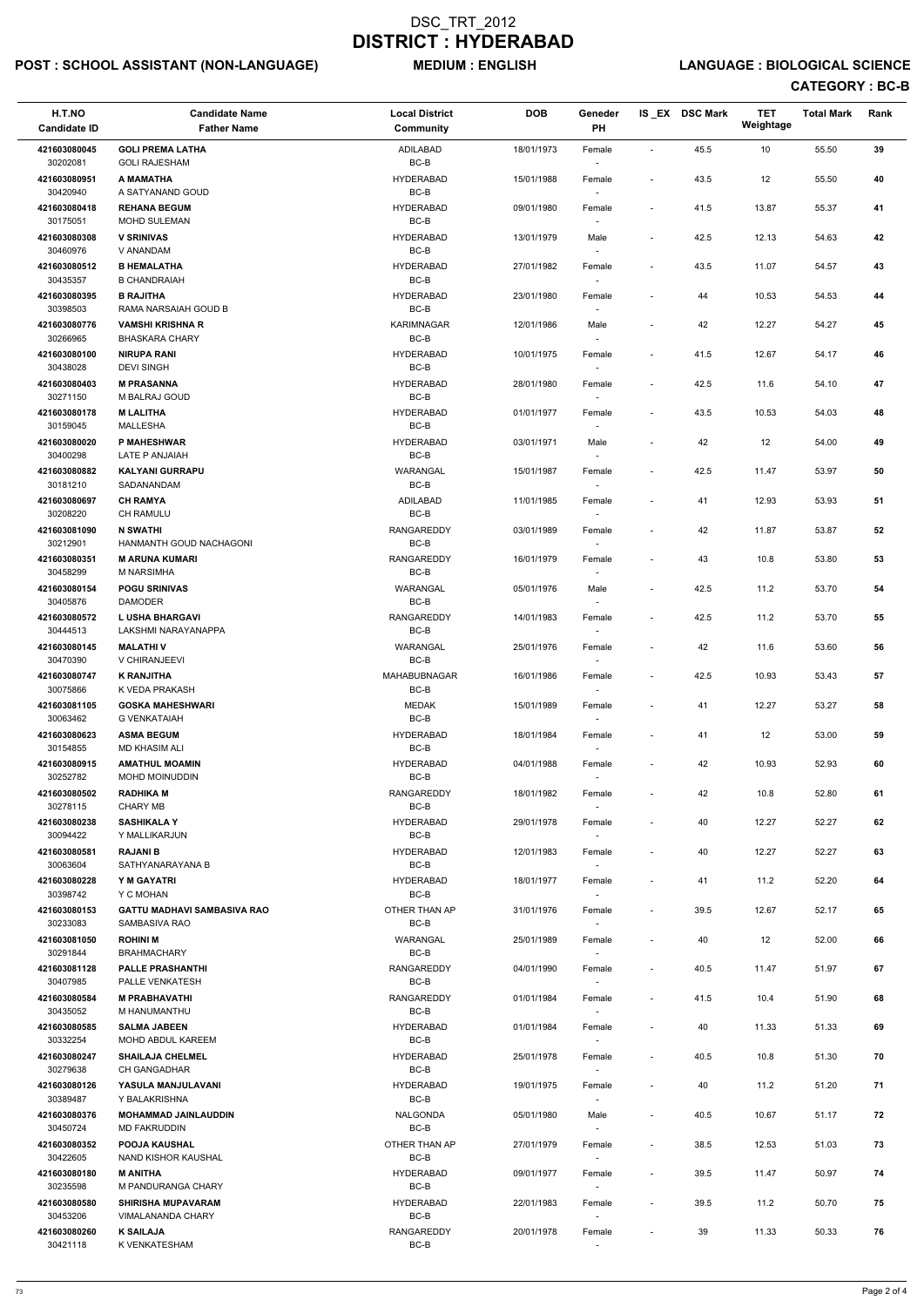# POST : SCHOOL ASSISTANT (NON-LANGUAGE) MEDIUM : ENGLISH LANGUAGE : BIOLOGICAL SCIENCE

| H.T.NO<br><b>Candidate ID</b> | <b>Candidate Name</b><br><b>Father Name</b>         | <b>Local District</b><br><b>Community</b> | <b>DOB</b> | Geneder<br>PH                      |                          | IS_EX DSC Mark | <b>TET</b><br>Weightage | <b>Total Mark</b> | Rank |
|-------------------------------|-----------------------------------------------------|-------------------------------------------|------------|------------------------------------|--------------------------|----------------|-------------------------|-------------------|------|
| 421603081152                  | <b>SIRAJ UNNISA BEGUM</b>                           | <b>HYDERABAD</b>                          | 02/01/1991 | Female                             | $\sim$                   | 40             | 10.13                   | 50.13             | 77   |
| 30105100                      | MOHD RAMZAN ALI                                     | BC-B                                      |            |                                    |                          |                |                         |                   |      |
| 421603080612<br>30358052      | <b>UMARANI GURRAM</b><br>RAJAMALLU                  | KARIMNAGAR<br>BC-B                        | 05/01/1984 | Female                             | $\overline{\phantom{a}}$ | 37.5           | 12                      | 49.50             | 78   |
| 421603080988<br>30396503      | <b>REENASINGH M</b><br><b>RAMSINGH M</b>            | <b>RANGAREDDY</b><br>$BC-B$               | 19/01/1988 | Female                             | $\overline{\phantom{a}}$ | 38.5           | 10.8                    | 49.30             | 79   |
| 421603080470<br>30298525      | <b>MAHESHWARAM BHARGAVI</b><br>RAVINDRANATH         | <b>MEDAK</b><br>$BC-B$                    | 13/01/1981 | Female<br>$\sim$                   | $\overline{\phantom{a}}$ | 37.5           | 11.73                   | 49.23             | 80   |
| 421603080113                  | <b>M CHANDANA</b>                                   | <b>HYDERABAD</b>                          | 02/01/1975 | Female                             | $\overline{\phantom{a}}$ | 38             | 11.07                   | 49.07             | 81   |
| 30446840                      | SIRIKONDA KRISHNA                                   | BC-B                                      |            | $\sim$                             |                          |                |                         |                   |      |
| 421603080479<br>30329273      | <b>V PADMAVATHI</b><br><b>VEERAPPA</b>              | <b>HYDERABAD</b><br>BC-B                  | 05/01/1981 | Female<br>$\overline{\phantom{a}}$ | $\overline{\phantom{a}}$ | 38             | 10.93                   | 48.93             | 82   |
| 421603081119<br>30390590      | <b>BHAVANI G</b><br><b>G S PRABHU</b>               | <b>HYDERABAD</b><br>BC-B                  | 20/01/1990 | Female                             | $\overline{\phantom{a}}$ | 37             | 11.6                    | 48.60             | 83   |
| 421603080574<br>30335603      | <b>T KAVITHA</b><br>T LAXMINARAYANA                 | <b>RANGAREDDY</b><br>$BC-B$               | 12/01/1983 | Female<br>$\overline{\phantom{a}}$ | $\overline{\phantom{a}}$ | 36.5           | 12                      | 48.50             | 84   |
| 421603080751<br>30405453      | <b>J NAVEEN KUMAR</b><br>J ESHWARLAL                | <b>MEDAK</b><br>BC-B                      | 05/01/1986 | Male<br>$\overline{\phantom{a}}$   | $\overline{\phantom{a}}$ | 37             | 11.47                   | 48.47             | 85   |
| 421603081052                  | <b>MOGULA MOUNIKA</b>                               | <b>NIZAMABAD</b>                          | 04/01/1989 | Female                             | $\overline{\phantom{a}}$ | 37             | 11.47                   | 48.47             | 86   |
| 30457870                      | <b>ASHOK GOUD</b>                                   | BC-B                                      |            | $\overline{\phantom{a}}$           |                          |                |                         |                   |      |
| 421603080021<br>30074302      | <b>K KAVITHA</b><br><b>K RAMESH</b>                 | <b>HYDERABAD</b><br>BC-B                  | 14/01/1972 | Female                             | $\blacksquare$           | 36             | 12                      | 48.00             | 87   |
| 421603080967                  | <b>CH ANUSHA</b>                                    | <b>HYDERABAD</b>                          | 20/01/1988 | Female                             | $\overline{\phantom{a}}$ | 36.5           | 11.33                   | 47.83             | 88   |
| 30468012                      | CH JOHNSON                                          | BC-B                                      |            |                                    |                          |                |                         |                   |      |
| 421603080001<br>30064938      | K J MANJU VANI<br>K JANARDHAN                       | <b>HYDERABAD</b><br>BC-B                  | 15/01/1966 | Female<br>OH                       | $\overline{\phantom{a}}$ | 38             | 9.73                    | 47.73             | 89   |
| 421603081081                  | <b>TANVEER FATHIMA</b>                              | <b>HYDERABAD</b>                          | 22/01/1989 | Female                             | $\overline{\phantom{a}}$ | 36             | 11.6                    | 47.60             | 90   |
| 30321275<br>421603080201      | <b>MOHD ABID ALI</b><br><b>DASARI PAVANA KUMARI</b> | BC-B<br>WARANGAL                          | 11/01/1977 | $\sim$<br>Female                   | $\overline{\phantom{a}}$ | 36.5           | 11.07                   | 47.57             | 91   |
| 30224409                      | D RAMASWAMY                                         | BC-B                                      |            |                                    |                          |                |                         |                   |      |
| 421603080024<br>30399237      | <b>M ROJA RAMANI</b><br>M PANDU                     | <b>HYDERABAD</b><br>BC-B                  | 05/01/1972 | Female<br>$\overline{\phantom{a}}$ | $\overline{\phantom{a}}$ | 36.5           | 10.13                   | 46.63             | 92   |
| 421603080815<br>30174242      | <b>KUMARASWAMY K</b><br><b>CHINNAIAH</b>            | WARANGAL<br>BC-B                          | 10/01/1987 | Male<br>OH                         | $\overline{\phantom{a}}$ | 36.5           | 10.13                   | 46.63             | 93   |
| 421603080213<br>30414491      | <b>M SWARNALATHA</b><br>M VENKATAIAH                | <b>HYDERABAD</b><br>BC-B                  | 07/01/1977 | Female                             | $\overline{\phantom{a}}$ | 36             | 10.4                    | 46.40             | 94   |
| 421603080862                  | <b>N NIHARIKA</b>                                   | <b>NIZAMABAD</b>                          | 01/01/1987 | Female                             | $\overline{\phantom{a}}$ | 35             | 11.2                    | 46.20             | 95   |
| 30410940                      | N GANGADHAR GOUD                                    | $BC-B$                                    |            |                                    |                          |                |                         |                   |      |
| 421603080647<br>30229131      | <b>GYANA PRASUNA BANDARY</b><br><b>SATISH B</b>     | <b>HYDERABAD</b><br>BC-B                  | 31/01/1984 | Female                             | $\blacksquare$           | 34.5           | 11.47                   | 45.97             | 96   |
| 421603080073<br>30173207      | <b>VINOD KUMAR N</b><br><b>MOHAN RAO N</b>          | <b>HYDERABAD</b><br>BC-B                  | 23/01/1974 | Male<br>$\overline{\phantom{a}}$   | $\overline{\phantom{a}}$ | 35.5           | 10.4                    | 45.90             | 97   |
| 421603080822                  | <b>M NAGARANI</b>                                   | <b>RANGAREDDY</b>                         | 03/01/1987 | Female                             | $\overline{\phantom{a}}$ | 35             | 10.67                   | 45.67             | 98   |
| 30068846                      | M SUDARSHAN CHARY                                   | BC-B                                      |            |                                    |                          |                |                         |                   |      |
| 421603080999<br>30444914      | <b>TEJASWI P</b><br>NAGABHUSHANAM P                 | <b>NIZAMABAD</b><br>BC-B                  | 18/01/1988 | Female                             | $\overline{\phantom{a}}$ | 35             | 10.67                   | 45.67             | 99   |
| 421603080594<br>30227927      | <b>T KEERTHI</b><br>T OMKAR                         | <b>ADILABAD</b><br>$BC-B$                 | 23/01/1984 | Female<br>$\sim$                   | $\overline{\phantom{a}}$ | 35.5           | 10.13                   | 45.63             | 100  |
| 421603080688<br>30446371      | <b>GAJULA DILIP</b><br>ANJANNA                      | ADILABAD<br>BC-B                          | 01/01/1985 | Male<br>$\sim$                     | $\overline{\phantom{a}}$ | 35.5           | 10.13                   | 45.63             | 101  |
| 421603080362<br>30205730      | <b>B SUSMITHA SINGH</b><br><b>B YUGANDAR SINGH</b>  | WARANGAL<br>BC-B                          | 02/01/1980 | Female<br>$\overline{\phantom{a}}$ | $\overline{\phantom{a}}$ | 35.5           | 10                      | 45.50             | 102  |
| 421603080720<br>30254079      | <b>EDULAKANTI SHOBHA</b><br>E JANGAIAH              | <b>RANGAREDDY</b><br>BC-B                 | 23/01/1985 | Female                             | $\overline{\phantom{a}}$ | 34.5           | 10.93                   | 45.43             | 103  |
| 421603080780                  | <b>K RAJA LAXMI</b>                                 | ADILABAD                                  | 16/01/1986 | Female                             | $\overline{\phantom{a}}$ | 34.5           | 10.93                   | 45.43             | 104  |
| 30468261                      | <b>KISTAIAH</b>                                     | $BC-B$                                    |            |                                    |                          |                |                         |                   |      |
| 421603080774                  | <b>G MAYA SANTHOSHI</b>                             | <b>RANGAREDDY</b>                         | 06/01/1986 | Female                             | $\blacksquare$           | 35             | 10                      | 45.00             | 105  |
| 30259691<br>421603080544      | <b>G VASANTH</b><br><b>S SWAPNA</b>                 | BC-B<br><b>HYDERABAD</b>                  | 16/01/1983 | $\overline{\phantom{a}}$<br>Female | $\overline{\phantom{a}}$ | 33.5           | 11.2                    | 44.70             | 106  |
| 30326885                      | S KRISHNA SWAMY                                     | BC-B                                      |            | $\sim$                             |                          |                |                         |                   |      |
| 421603081101<br>30109657      | <b>SRAVANTHI AKOJU</b><br>NAGABHUSHANAM             | <b>NIZAMABAD</b><br>BC-B                  | 03/01/1989 | Female                             | $\overline{\phantom{a}}$ | 34             | 10.67                   | 44.67             | 107  |
| 421603080410<br>30472049      | <b>KARANKI MADHAVI</b><br>KARANKI GUDARU            | <b>RANGAREDDY</b><br>BC-B                 | 02/01/1980 | Female                             | $\overline{\phantom{a}}$ | 34             | 10.4                    | 44.40             | 108  |
| 421603080014<br>30096962      | <b>SHASHI MUKHI</b><br>M SURYA PRAKASH RAO          | <b>HYDERABAD</b><br>BC-B                  | 12/01/1970 | Female<br>$\sim$                   | $\overline{\phantom{a}}$ | 32             | 11.33                   | 43.33             | 109  |
| 421603080727<br>30017234      | <b>KARTHIK V</b><br><b>GANGADHAR V</b>              | KARIMNAGAR<br>BC-B                        | 24/01/1986 | Male<br>$\overline{\phantom{a}}$   | $\overline{\phantom{a}}$ | 32             | 10.4                    | 42.40             | 110  |
| 421603080204                  | <b>MUSKARI SUDHARANI</b>                            | <b>HYDERABAD</b>                          | 22/01/1977 | Female                             | $\overline{\phantom{a}}$ | 32             | 10.13                   | 42.13             | 111  |
| 30304417<br>421603080348      | M SREERAMULU<br><b>SHANAZ PARVEEN BEGUM</b>         | BC-B<br><b>HYDERABAD</b>                  | 05/01/1979 | $\sim$<br>Female                   | $\blacksquare$           | 32             | 10                      | 42.00             | 112  |
| 30155935<br>421603081118      | <b>MOHD MUSTAFA</b><br><b>JASMINE POLISHETTI</b>    | BC-B<br><b>NALGONDA</b>                   | 16/01/1990 | $\sim$<br>Female                   | $\overline{\phantom{a}}$ | 30             | 11.73                   | 41.73             | 113  |
| 30415416                      | <b>MARRAIAH POLISHETTI</b>                          | BC-B                                      |            | $\sim$                             |                          |                |                         |                   |      |
| 421603081132<br>30468266      | POTHARAJU SUMALATHA<br>RAJAIAH                      | WARANGAL<br>BC-B                          | 10/01/1990 | Female<br>$\sim$                   | $\overline{\phantom{a}}$ | 31             | 10.67                   | 41.67             | 114  |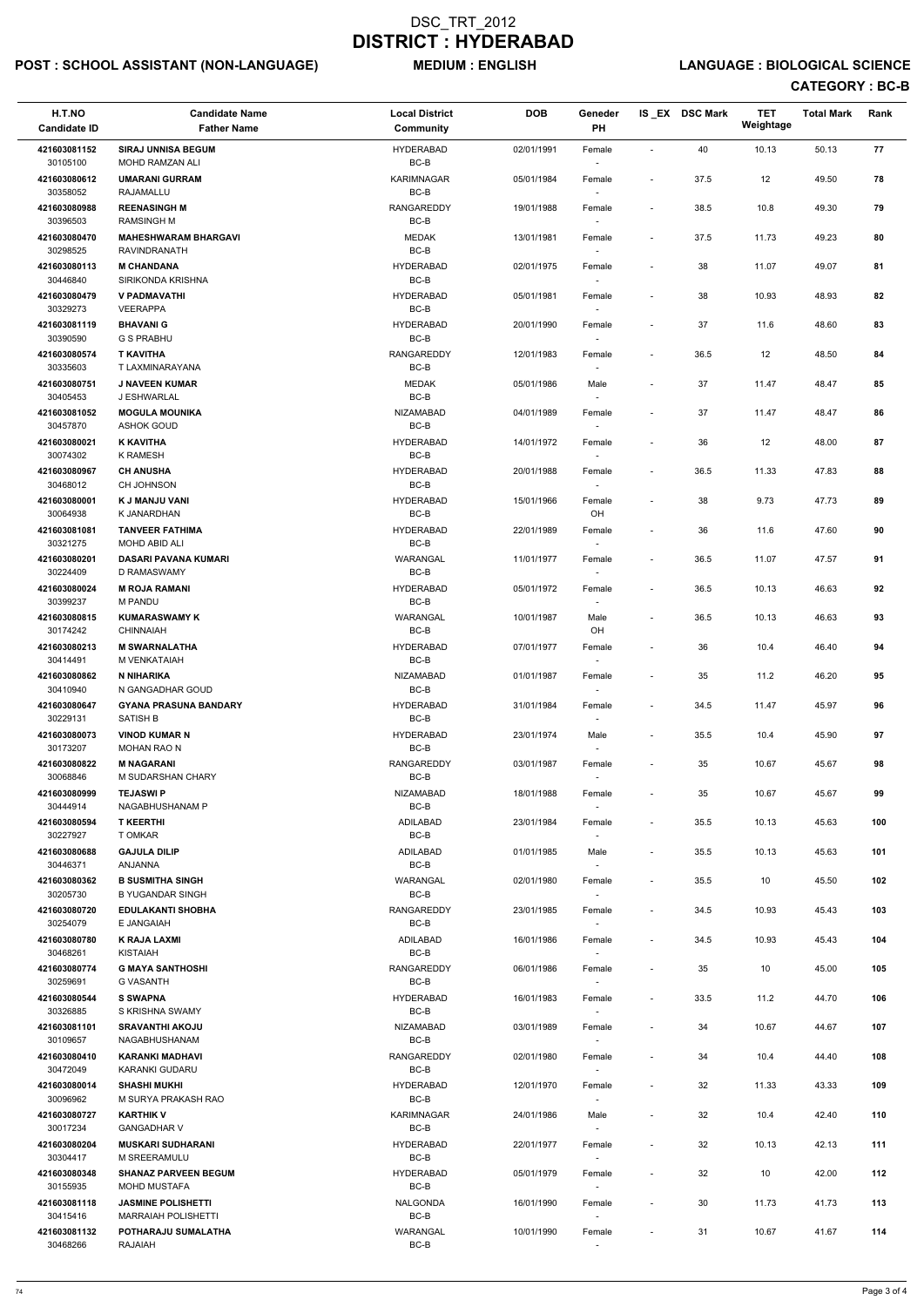# POST : SCHOOL ASSISTANT (NON-LANGUAGE) MEDIUM : ENGLISH LANGUAGE : BIOLOGICAL SCIENCE

| H.T.NO<br><b>Candidate ID</b> | <b>Candidate Name</b><br><b>Father Name</b>                    | <b>Local District</b><br><b>Community</b> | <b>DOB</b> | Geneder<br>PH                      |                          | IS EX DSC Mark | <b>TET</b><br>Weightage | <b>Total Mark</b> | Rank |
|-------------------------------|----------------------------------------------------------------|-------------------------------------------|------------|------------------------------------|--------------------------|----------------|-------------------------|-------------------|------|
| 421603080135<br>30118678      | <b>J NANDINI</b><br>J HARMOHAN PRASAD                          | <b>HYDERABAD</b><br>BC-B                  | 12/01/1976 | Female                             | $\sim$                   | 30.5           | 11.07                   | 41.57             | 115  |
| 421603081045<br>30268838      | <b>D RAMYA</b><br>D RAMESHWARA                                 | <b>HYDERABAD</b><br>BC-B                  | 28/01/1989 | Female                             | $\overline{\phantom{a}}$ | 31             | 10.53                   | 41.53             | 116  |
| 421603080839<br>30117055      | <b>VANITHA</b><br><b>VITTAL GOUD</b>                           | <b>HYDERABAD</b><br>BC-B                  | 12/01/1987 | Female<br>$\overline{\phantom{a}}$ | $\sim$                   | 31             | 10.4                    | 41.40             | 117  |
| 421603080409<br>30430076      | <b>S SUNITHA</b><br>S NARSIMHA                                 | <b>HYDERABAD</b><br>BC-B                  | 14/01/1980 | Female<br>$\sim$                   | $\overline{\phantom{a}}$ | 30.5           | 10.8                    | 41.30             | 118  |
| 421603080035<br>30098980      | T MADHURA VANI<br>T VISHWANATHAM                               | <b>HYDERABAD</b><br>BC-B                  | 04/01/1973 | Female                             | $\overline{\phantom{a}}$ | 30.5           | 10.67                   | 41.17             | 119  |
| 421603080991<br>30333710      | <b>NOKWAL RUCHIKA BHAGWANDAS</b><br>LATE SRI BHAGWANDAS NOKWAL | <b>HYDERABAD</b><br>BC-B                  | 27/01/1988 | Female<br>$\sim$                   |                          | 30             | 11.07                   | 41.07             | 120  |
| 421603080976<br>30296021      | <b>MD FAYAZ</b><br>LAL MOHAMMED                                | <b>KARIMNAGAR</b><br>BC-B                 | 07/01/1988 | Male<br>$\overline{\phantom{a}}$   | $\sim$                   | 31             | 10                      | 41.00             | 121  |
| 421603080983<br>30203831      | <b>O VYSHALI</b><br>O SHIVASHARNAPPA                           | <b>HYDERABAD</b><br>BC-B                  | 18/01/1988 | Female<br>$\sim$                   | $\overline{\phantom{a}}$ | 31             | 10                      | 41.00             | 122  |
| 421603080473<br>30297752      | <b>K NAVANEETHA</b><br>K GAJALAPPA                             | <b>HYDERABAD</b><br>BC-B                  | 13/01/1981 | Female<br>$\overline{\phantom{a}}$ | $\overline{\phantom{a}}$ | 30.5           | 10.27                   | 40.77             | 123  |
| 421603080306<br>30334645      | <b>KASSA SRINIVAS</b><br><b>KASSA BALKISHAN</b>                | <b>MAHABUBNAGAR</b><br>BC-B               | 05/01/1979 | Male<br>$\sim$                     | $\sim$                   | 30             | 10.4                    | 40.40             | 124  |
| 421603080732<br>30102595      | <b>RACHANA DASARI</b><br>DAMODHAR DASARI                       | <b>NIZAMABAD</b><br>BC-B                  | 09/01/1986 | Female<br>$\sim$                   | $\overline{\phantom{a}}$ | 30             | 10.4                    | 40.40             | 125  |
| 421603080312<br>30430249      | <b>B S JAYA SHREELATHA</b><br><b>B S SRISAILAM</b>             | <b>HYDERABAD</b><br>BC-B                  | 29/01/1979 | Female<br>$\sim$                   | $\overline{\phantom{a}}$ | 29.5           | 10.27                   | 39.77             | 126  |
| 421603080524<br>30199045      | <b>K SWATHI</b><br>K SUBBARAO                                  | <b>VISAKHAPATNAM</b><br>BC-B              | 23/01/1982 | Female<br>$\sim$                   | $\sim$                   | 29             | 10.27                   | 39.27             | 127  |
| 421603080462<br>30074694      | <b>SUMIRAN THAKUR</b><br><b>VIKRAM SINGH THAKUR</b>            | <b>HYDERABAD</b><br>BC-B                  | 22/01/1981 | Female<br>$\sim$                   | $\sim$                   | 28.5           | 10.27                   | 38.77             | 128  |
| 421603080026<br>30458234      | PETLA PRAVEEN KUMARI<br>P VENUGOPALAIAH                        | <b>KURNOOL</b><br>BC-B                    | 15/01/1972 | Female<br>$\sim$                   |                          | 28             | 10                      | 38.00             | 129  |
| 421603080598<br>30195001      | <b>T MRINALINI</b><br>T SATYANARAYANA                          | OTHER THAN AP<br>BC-B                     | 03/01/1984 | Female<br>$\overline{\phantom{a}}$ | $\overline{\phantom{a}}$ | 26             | 11.6                    | 37.60             | 130  |
| 421603080987<br>30471669      | <b>K UMA MAHESWARI</b><br>Y SATYANARAYANA                      | <b>VISAKHAPATNAM</b><br>BC-B              | 19/01/1988 | Female                             | $\overline{\phantom{a}}$ | 25.5           | 11.6                    | 37.10             | 131  |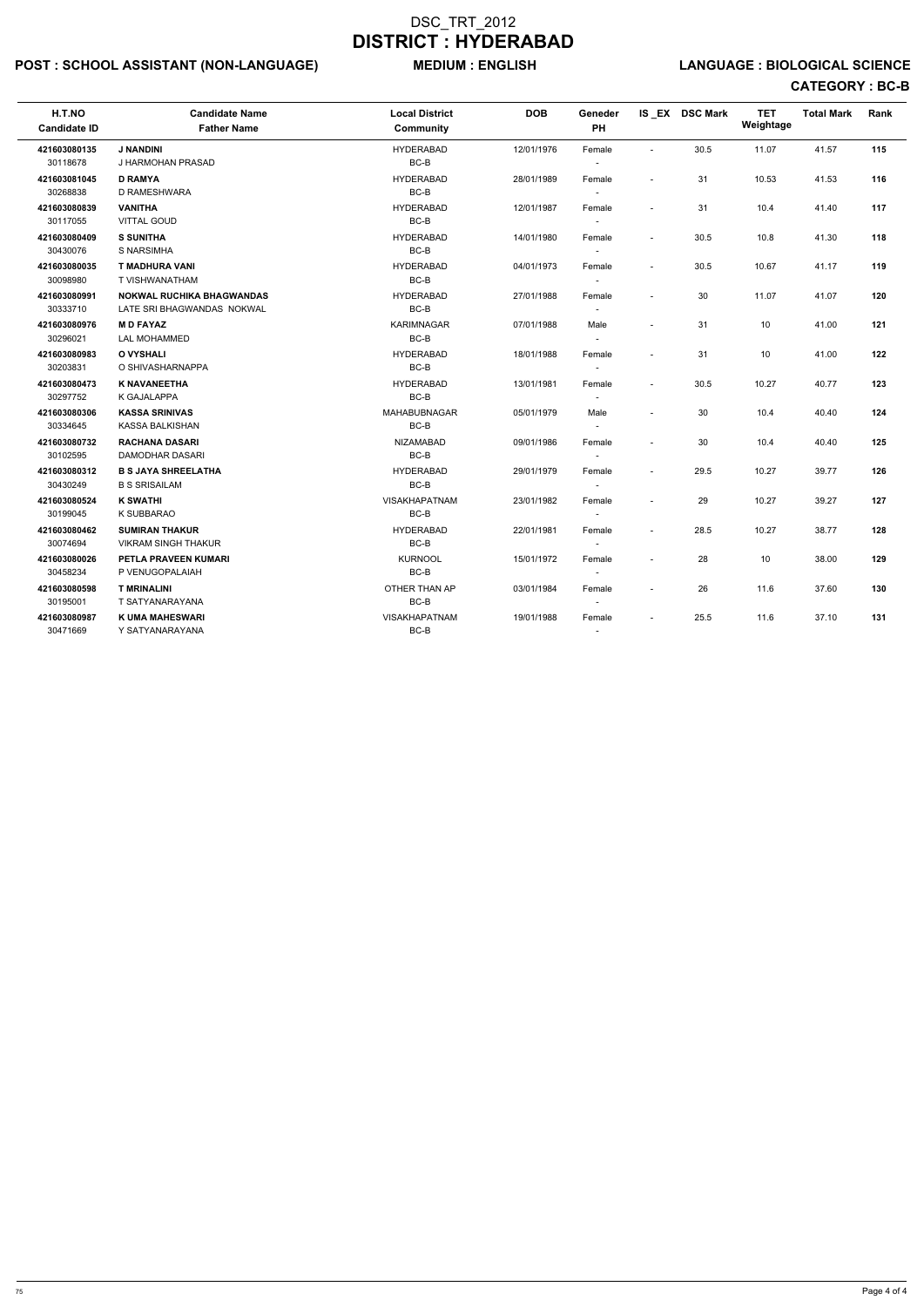# POST : SCHOOL ASSISTANT (NON-LANGUAGE) MEDIUM : ENGLISH LANGUAGE : BIOLOGICAL SCIENCE

| H.T.NO<br><b>Candidate ID</b> | <b>Candidate Name</b><br><b>Father Name</b>             | <b>Local District</b><br><b>Community</b> | <b>DOB</b> | Geneder<br>PH            |                          | IS EX DSC Mark | <b>TET</b><br>Weightage | <b>Total Mark</b> | Rank           |  |
|-------------------------------|---------------------------------------------------------|-------------------------------------------|------------|--------------------------|--------------------------|----------------|-------------------------|-------------------|----------------|--|
| 421603080705                  | <b>SUVARNARATNA Y</b>                                   | <b>RANGAREDDY</b>                         | 29/01/1985 | Female                   | $\sim$                   | 55             | 13.87                   | 68.87             | $\mathbf{1}$   |  |
| 30389923                      | JOSHI Y V                                               | BC-C                                      |            |                          |                          |                |                         |                   |                |  |
| 421603080398<br>30057217      | <b>PRIYADARSHINI B</b><br>JOHN B S                      | <b>HYDERABAD</b><br>BC-C                  | 27/01/1980 | Female                   | $\overline{\phantom{a}}$ | 52.5           | 12.93                   | 65.43             | $\mathbf{2}$   |  |
| 421603080823<br>30270810      | <b>N SUJITHA SIPHORA</b><br>N SUDHIR SUDHAKAR           | ADILABAD<br>$BC-C$                        | 05/01/1987 | Female                   | $\blacksquare$           | 51.5           | 13.2                    | 64.70             | $\mathbf{3}$   |  |
| 421603080148<br>30422633      | <b>KODAVALLI SRIDEVI</b><br>K SOMAIAH                   | <b>HYDERABAD</b><br>BC-C                  | 11/01/1976 | Female                   | $\overline{\phantom{a}}$ | 52.5           | 12.13                   | 64.63             | 4              |  |
| 421603081068<br>30461370      | <b>NISSI SHARON K</b><br><b>JOHNSON K B</b>             | <b>HYDERABAD</b><br>BC-C                  | 11/01/1989 | Female                   | $\overline{\phantom{a}}$ | 51             | 12.93                   | 63.93             | 5              |  |
| 421603080044<br>30447923      | P JYOTHI HEPSIBHA<br>PN PRABHAKER                       | <b>HYDERABAD</b><br>BC-C                  | 15/01/1973 | Female                   | $\blacksquare$           | 46             | 14.13                   | 60.13             | 6              |  |
| 421603080734<br>30434801      | <b>SANDHYA A</b><br><b>SAMUEL A</b>                     | <b>HYDERABAD</b><br>BC-C                  | 13/01/1986 | Female                   | $\blacksquare$           | 48             | 12.13                   | 60.13             | $\overline{7}$ |  |
| 421603080138<br>30195207      | <b>D ANAND KISHORE</b><br>D CHARLES WESLEY              | <b>HYDERABAD</b><br>BC-C                  | 15/01/1976 | Male                     | $\blacksquare$           | 47             | 12.4                    | 59.40             | 8              |  |
| 421603080530                  | <b>VUPPALA JENNIFER LEVIS</b>                           | <b>HYDERABAD</b>                          | 14/01/1982 | Female                   | $\blacksquare$           | 47.5           | 11.47                   | 58.97             | 9              |  |
| 30028677                      | V K AARON LEVIS                                         | BC-C                                      |            | $\overline{\phantom{a}}$ |                          |                |                         |                   |                |  |
| 421603080531<br>30124080      | <b>J M REBECCA</b><br>J JOHN                            | <b>HYDERABAD</b><br>BC-C                  | 18/01/1982 | Female                   | $\blacksquare$           | 44.5           | 14.27                   | 58.77             | 10             |  |
| 421603080027<br>30461151      | <b>MITTAGADAPULLA VANAJA</b><br>SOMESHWARA RAO          | <b>HYDERABAD</b><br>BC-C                  | 19/01/1972 | Female                   | $\overline{\phantom{a}}$ | 46             | 12.4                    | 58.40             | 11             |  |
| 421603080366<br>30061570      | <b>RAJITHA RAI</b><br>VIDYA PRABHAKAR KONYALA           | <b>HYDERABAD</b><br>$BC-C$                | 10/01/1980 | Female                   | $\overline{\phantom{a}}$ | 44             | 12.53                   | 56.53             | 12             |  |
| 421603080081<br>30251233      | <b>J B SREE VATSALA</b><br>J C SRINIVASA RAO            | ADILABAD<br>BC-C                          | 01/01/1975 | Female<br>$\sim$         | $\overline{\phantom{a}}$ | 43             | 13.07                   | 56.07             | 13             |  |
| 421603080652<br>30123526      | P NIREEKSHANA<br>P C EMMANUEL                           | <b>HYDERABAD</b><br>BC-C                  | 17/01/1985 | Female                   | $\blacksquare$           | 42.5           | 12.4                    | 54.90             | 14             |  |
| 421603080117<br>30214218      | <b>P SUNITHA</b><br>P DAVID RAJU                        | <b>HYDERABAD</b><br>BC-C                  | 12/01/1975 | Female                   | $\overline{\phantom{a}}$ | 44             | 10.67                   | 54.67             | 15             |  |
| 421603080223<br>30456832      | P GOLD MARY<br>P SUBHASH CHANDRA BOSE                   | RANGAREDDY<br>$BC-C$                      | 06/01/1977 | Female                   | $\blacksquare$           | 41.5           | 12.8                    | 54.30             | 16             |  |
| 421603080072                  | <b>GLORY T</b>                                          | <b>HYDERABAD</b>                          | 15/01/1974 | Female                   | $\overline{\phantom{a}}$ | 42.5           | 11.73                   | 54.23             | 17             |  |
| 30406260<br>421603081014      | PAUL T<br><b>CHINNAM SONIA RAJU</b>                     | BC-C<br><b>HYDERABAD</b>                  | 09/01/1988 | $\sim$<br>Female         |                          | 41             | 11.87                   | 52.87             | 18             |  |
| 30393630<br>421603080481      | CH GEORGE STEVENSON RAJU<br><b>GANDI SAILAJA</b>        | BC-C<br><b>MEDAK</b>                      | 24/01/1981 | Female                   | $\blacksquare$           | 40.5           | 12.27                   | 52.77             | 19             |  |
| 30315780                      | <b>GP THEOPHILUS</b><br>ALAMURY CHITRA ASHA RANI        | $BC-C$<br><b>MEDAK</b>                    |            |                          |                          |                |                         |                   |                |  |
| 421603080191<br>30088548      | A VIJAYA RANGAM                                         | $BC-C$                                    | 13/01/1977 | Female<br>$\sim$         | $\blacksquare$           | 41.5           | 11.2                    | 52.70             | 20             |  |
| 421603080206<br>30090553      | <b>D RAVITHA SHASHI</b><br>D KOTESWARA RAO              | <b>HYDERABAD</b><br>BC-C                  | 11/01/1977 | Female<br>$\sim$         | $\blacksquare$           | 41             | 11.33                   | 52.33             | 21             |  |
| 421603080605<br>30430870      | K KAMALA PRIYADARSHINI<br><b>BROWN SAMUEL K</b>         | RANGAREDDY<br>BC-C                        | 20/01/1984 | Female<br>$\sim$         | $\sim$                   | 40             | 11.6                    | 51.60             | 22             |  |
| 421603081099<br>30174161      | <b>B SHILPA</b><br><b>B SWAROOP KUMAR</b>               | <b>HYDERABAD</b><br>BC-C                  | 14/01/1989 | Female                   | $\blacksquare$           | 39.5           | 11.6                    | 51.10             | 23             |  |
| 421603080718<br>30212929      | <b>B RAMANA ESTHER</b><br><b>B RAM DAS</b>              | <b>HYDERABAD</b><br>BC-C                  | 03/01/1985 | Female                   | $\blacksquare$           | 40.5           | 10.27                   | 50.77             | 24             |  |
| 421603081084<br>30118074      | <b>VADAPALLI JAYASREE</b><br>V ISMAEL                   | <b>RANGAREDDY</b><br>BC-C                 | 28/01/1989 | Female<br>$\sim$         | $\overline{\phantom{a}}$ | 40             | 10.53                   | 50.53             | 25             |  |
| 421603080274<br>30438777      | <b>B S MARY STELLA</b><br><b>B S CHANDRA SHEKAR RAO</b> | <b>MEDAK</b><br>$BC-C$                    | 01/01/1978 | Female<br>$\sim$         | $\blacksquare$           | 39.5           | 10.67                   | 50.17             | 26             |  |
| 421603080298<br>30446779      | <b>SALOME G</b><br><b>G D VIJAY KUMAR</b>               | WARANGAL<br>BC-C                          | 03/01/1979 | Female                   | $\overline{\phantom{a}}$ | 40             | 10.13                   | 50.13             | 27             |  |
| 421603081001                  | <b>S SOWMYA</b>                                         | <b>HYDERABAD</b>                          | 21/01/1988 | Female                   | $\blacksquare$           | 39             | 11.07                   | 50.07             | 28             |  |
| 30427516<br>421603080912      | S JAYA RAJU<br><b>T EMIMA</b>                           | BC-C<br><b>HYDERABAD</b>                  | 14/01/1988 | Female                   | $\blacksquare$           | 39.5           | 10.53                   | 50.03             | 29             |  |
| 30401888                      | T PRABHUDAS                                             | BC-C                                      |            | $\sim$                   |                          |                |                         |                   |                |  |
| 421603080142<br>30169927      | <b>M ANITHA</b><br>M PRABHAKER                          | <b>HYDERABAD</b><br>BC-C                  | 08/01/1976 | Female<br>$\sim$         | $\blacksquare$           | 39.5           | 10.13                   | 49.63             | 30             |  |
| 421603080496<br>30435575      | <b>M DIVYA KRUPA</b><br><b>MDK DANAM</b>                | <b>EAST GODAVARI</b><br>BC-C              | 21/01/1982 | Female<br>$\sim$         | $\sim$                   | 38             | 10.13                   | 48.13             | 31             |  |
| 421603080708                  | <b>HEPHZIBAH PEDAPUDI</b>                               | <b>NIZAMABAD</b>                          | 26/01/1985 | Female                   | $\blacksquare$           | 38             | 10                      | 48.00             | 32             |  |
| 30434173<br>421603080338      | P PRABHAKARA RAO<br><b>SUHASINI MADUGULA</b>            | BC-C<br><b>HYDERABAD</b>                  | 28/01/1979 | Female                   | $\sim$                   | 35.5           | 12.4                    | 47.90             | 33             |  |
| 30468389<br>421603080940      | <b>M S DAVID</b><br><b>THALAMANCHIPATNAM SALOMI</b>     | BC-C<br><b>ANANTHAPUR</b>                 | 23/01/1988 | $\sim$<br>Female         |                          | 37             | 10.53                   | 47.53             | 34             |  |
| 30046238<br>421603080087      | T SATYA RAJ<br><b>G LEENA</b>                           | BC-C<br><b>HYDERABAD</b>                  | 14/01/1975 | Female                   | $\overline{\phantom{a}}$ | 36             | 11.47                   | 47.47             | 35             |  |
| 30046463<br>421603080986      | <b>G DANIEL</b><br><b>SUVARNA SMITHA BADUGU</b>         | BC-C<br>ADILABAD                          | 10/01/1988 | Female                   | $\blacksquare$           | 36             | 11.47                   | 47.47             | 36             |  |
| 30148613<br>421603080625      | <b>BADUGU SURYAPRAKASH</b><br><b>JYOTHSNA STELLA U</b>  | BC-C<br>ADILABAD                          | 06/01/1984 | $\sim$<br>Female         | $\overline{\phantom{a}}$ | 37             | 10.4                    | 47.40             | 37             |  |
| 30153376<br>421603080622      | PRABHAKER U<br><b>GALI PRANITHA</b>                     | BC-C<br><b>HYDERABAD</b>                  | 14/01/1984 | $\sim$<br>Female         | $\overline{\phantom{a}}$ | 36.5           | 10.53                   | 47.03             | 38             |  |
| 30117157                      | <b>G K N RAJU</b>                                       | BC-C                                      |            | $\sim$                   |                          |                |                         |                   |                |  |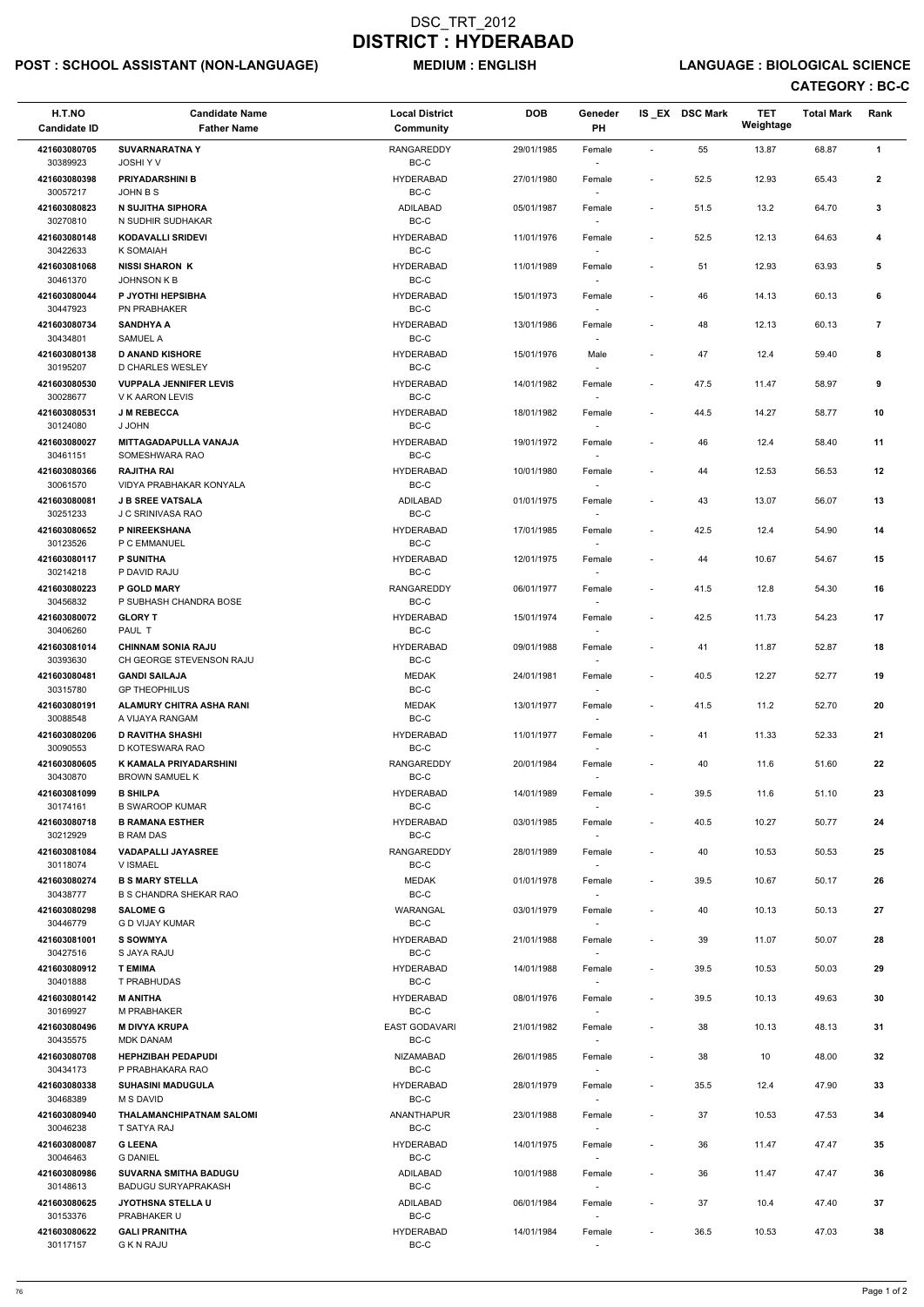# POST : SCHOOL ASSISTANT (NON-LANGUAGE) MEDIUM : ENGLISH LANGUAGE : BIOLOGICAL SCIENCE

| H.T.NO<br><b>Candidate ID</b> | <b>Candidate Name</b><br><b>Father Name</b>                       | <b>Local District</b><br>Community | <b>DOB</b> | Geneder<br>PH                      |                          | IS EX DSC Mark | <b>TET</b><br>Weightage | <b>Total Mark</b> | Rank       |
|-------------------------------|-------------------------------------------------------------------|------------------------------------|------------|------------------------------------|--------------------------|----------------|-------------------------|-------------------|------------|
| 421603080753<br>30323646      | <b>SHANTHI VINDYAVALI K</b><br>K S VIDYASAGAR                     | <b>RANGAREDDY</b><br>BC-C          | 16/01/1986 | Female                             | $\sim$                   | 36.5           | 10.13                   | 46.63             | 39         |
| 421603081136<br>30451283      | <b>DEVARAPALLI DEEPIKA</b><br>DEVARAPALLI SAMSON                  | <b>HYDERABAD</b><br>$BC-C$         | 05/01/1990 | Female                             | $\blacksquare$           | 36             | 10.53                   | 46.53             | 40         |
| 421603080103<br>30219005      | <b>T SHERLEY MADHULIKA</b><br>T V AMBROSE                         | <b>HYDERABAD</b><br>BC-C           | 25/01/1975 | Female<br>$\sim$                   | $\blacksquare$           | 34.5           | 11.07                   | 45.57             | 41         |
| 421603080493<br>30336367      | <b>KARYAMSETTY PAVANI FETOZA</b><br>KARYAMSETTY CHINNA DEVANANDAM | <b>GUNTUR</b><br>$BC-C$            | 14/01/1982 | Female<br>$\overline{\phantom{a}}$ | $\sim$                   | 35.5           | 10                      | 45.50             | 42         |
| 421603081108<br>30324909      | <b>B JENNIFER</b><br><b>B PREM KUMAR</b>                          | KARIMNAGAR<br>BC-C                 | 02/01/1990 | Female<br>$\sim$                   |                          | 34             | 11.33                   | 45.33             | 43         |
| 421603080249<br>30424074      | <b>M M JOY MERCY</b><br>MY MOSES                                  | <b>HYDERABAD</b><br>BC-C           | 30/01/1978 | Female                             | $\overline{\phantom{a}}$ | 34.5           | 10.67                   | 45.17             | 44         |
| 421603080604<br>30266722      | <b>D NEERAJA</b><br><b>D LAZAROUS</b>                             | <b>HYDERABAD</b><br>BC-C           | 16/01/1984 | Female                             | $\overline{\phantom{a}}$ | 34.5           | 10.67                   | 45.17             | 45         |
| 421603080074<br>30454231      | Y MARY HEMALATHA<br>YJOHN PRAKASHRAO                              | <b>HYDERABAD</b><br>BC-C           | 26/01/1974 | Female<br>$\overline{\phantom{a}}$ |                          | 34             | 10.93                   | 44.93             | 46         |
| 421603080879<br>30299789      | <b>D C LAVANYA</b><br>D CALEB                                     | <b>HYDERABAD</b><br>BC-C           | 12/01/1987 | Female<br>$\sim$                   | $\blacksquare$           | 34.5           | 10.13                   | 44.63             | 47         |
| 421603081142<br>30415214      | <b>J SHARON</b><br>J MANASHE                                      | <b>HYDERABAD</b><br>BC-C           | 20/01/1990 | Female                             | $\blacksquare$           | 33.5           | 10.8                    | 44.30             | 48         |
| 421603081037<br>30297608      | P REENA RAJA KUMARI<br>POTHEPOGU EPAPHRA RAO                      | PRAKASAM<br>BC-C                   | 14/01/1989 | Female                             | $\blacksquare$           | 32.5           | 11.33                   | 43.83             | 49         |
| 421603080803<br>30420733      | <b>Y GRACE SRAVANI</b><br>Y SAMUEL                                | <b>HYDERABAD</b><br>$BC-C$         | 24/01/1986 | Female<br>$\sim$                   |                          | 32             | 11.73                   | 43.73             | ${\bf 50}$ |
| 421603080436<br>30252764      | E KRANTHI KIRANMAI<br>E DEVADANAM                                 | <b>KHAMMAM</b><br>BC-C             | 03/01/1981 | Female                             | $\overline{\phantom{a}}$ | 33.5           | 10.13                   | 43.63             | 51         |
| 421603080513<br>30465677      | P GEETA PRIYADARSHINI<br>P SHYAM BABU                             | <b>HYDERABAD</b><br>BC-C           | 29/01/1982 | Female                             | $\overline{\phantom{a}}$ | 33             | 10.53                   | 43.53             | 52         |
| 421603080270<br>30251740      | <b>J ANUPAMA NIVEDITHA</b><br>J A CHARLES                         | <b>NALGONDA</b><br>BC-C            | 20/01/1978 | Female                             | $\overline{\phantom{a}}$ | 32             | 11.47                   | 43.47             | 53         |
| 421603080414<br>30400589      | <b>M SREELATHA</b><br>M ROOSEVELT                                 | <b>HYDERABAD</b><br>BC-C           | 24/01/1980 | Female<br>$\sim$                   | $\blacksquare$           | 32.5           | 10.8                    | 43.30             | 54         |
| 421603080463<br>30307024      | P P BARBARA PRATHIBA<br>P PRABHAKAR                               | <b>HYDERABAD</b><br>BC-C           | 06/01/1981 | Female<br>$\overline{\phantom{a}}$ |                          | 33             | 10.27                   | 43.27             | 55         |
| 421603080528<br>30457676      | A KEZIA<br>A ELIA                                                 | <b>HYDERABAD</b><br>BC-C           | 01/01/1982 | Female                             | $\blacksquare$           | 32.5           | 10.4                    | 42.90             | 56         |
| 421603080028<br>30409392      | <b>D ELIZABETH RANI</b><br>D ELIAS                                | <b>KURNOOL</b><br>BC-C             | 25/01/1972 | Female<br>$\sim$                   | $\overline{\phantom{a}}$ | 32.5           | 10.27                   | 42.77             | 57         |
| 421603080689<br>30262979      | <b>SANVALLY NANCY AMRITHA</b><br>SANVALLY GEORGE                  | RANGAREDDY<br>BC-C                 | 08/01/1985 | Female<br>$\sim$                   | $\sim$                   | 32.5           | 10                      | 42.50             | 58         |
| 421603080853<br>30177068      | <b>P N SHEBA SHARON</b><br>P Z NELSON                             | <b>MAHABUBNAGAR</b><br>BC-C        | 10/01/1987 | Female<br>$\sim$                   | $\sim$                   | 31.5           | 10.53                   | 42.03             | 59         |
| 421603080005<br>30250655      | <b>SATHISH KUMAR</b><br>JAYANANDAM                                | RANGAREDDY<br>BC-C                 | 05/01/1969 | Male                               | $\sim$                   | 30.5           | 10.13                   | 40.63             | 60         |
| 421603080042<br>30044639      | Y VASANTHA<br>Y BENJAMIN                                          | <b>HYDERABAD</b><br>BC-C           | 24/01/1973 | Female<br>$\sim$                   | $\overline{\phantom{a}}$ | 30.5           | 10.13                   | 40.63             | 61         |
| 421603080067<br>30196727      | <b>B SAMYUKTHA</b><br><b>B SANYASI RAO</b>                        | <b>MEDAK</b><br>BC-C               | 04/01/1974 | Female<br>$\sim$                   | $\overline{\phantom{a}}$ | 30             | 10.4                    | 40.40             | 62         |
| 421603080476<br>30235084      | <b>K RUTH GRACE</b><br>K MOHAN RAO                                | <b>HYDERABAD</b><br>BC-C           | 30/01/1981 | Female<br>$\sim$                   | $\sim$                   | 29.5           | 10.53                   | 40.03             | 63         |
| 421603080439<br>30449360      | <b>CHIDIPI DEEPIKA</b><br>CHIDIPI JAYAPAUL                        | KARIMNAGAR<br>$BC-C$               | 08/01/1981 | Female<br>$\sim$                   | $\overline{\phantom{a}}$ | 26             | 10.27                   | 36.27             | 64         |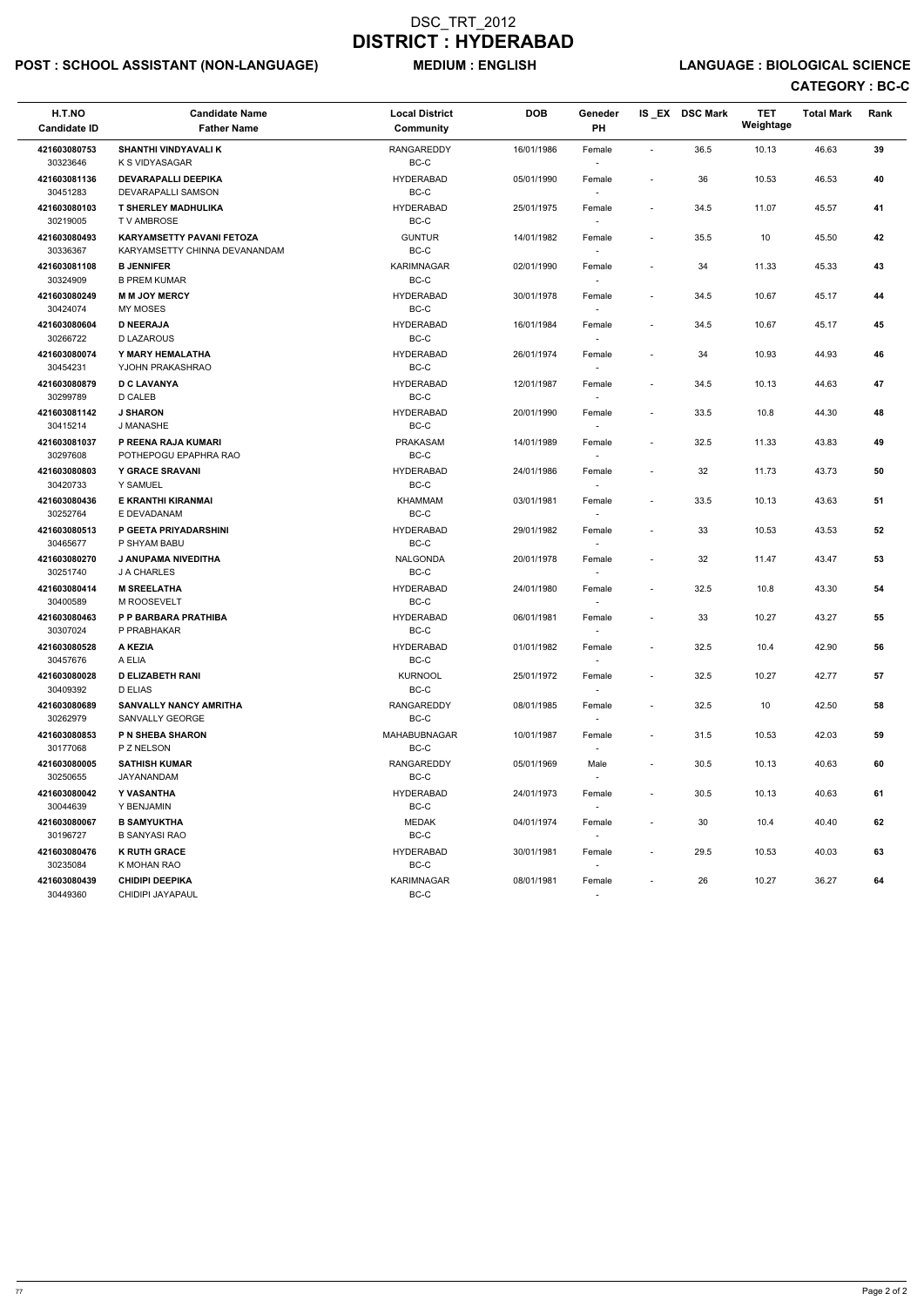# POST : SCHOOL ASSISTANT (NON-LANGUAGE) MEDIUM : ENGLISH LANGUAGE : BIOLOGICAL SCIENCE

| H.T.NO<br><b>Candidate ID</b> | <b>Candidate Name</b><br><b>Father Name</b>             | <b>Local District</b><br>Community | <b>DOB</b> | Geneder<br><b>PH</b>               |                          | IS EX DSC Mark | <b>TET</b><br>Weightage | <b>Total Mark</b> | Rank           |
|-------------------------------|---------------------------------------------------------|------------------------------------|------------|------------------------------------|--------------------------|----------------|-------------------------|-------------------|----------------|
| 421603080423                  | <b>C.CHANDRA SHEKAR.</b>                                | <b>HYDERABAD</b>                   | 20/01/1981 | Male                               |                          | 54             | 14                      | 68.00             | $\mathbf{1}$   |
| 30045305                      | C SANJEEVA                                              | BC-D                               |            |                                    |                          |                |                         |                   |                |
| 421603080354<br>30269810      | <b>C VEENADHARI</b><br>C HARIKUMAR                      | <b>HYDERABAD</b><br>BC-D           | 09/01/1980 | Female                             |                          | 54             | 13.33                   | 67.33             | $\mathbf{2}$   |
| 421603080942<br>30025080      | <b>RAJITHA DOGGALI</b><br>RAMCHANDER DOGGALI            | <b>HYDERABAD</b><br>BC-D           | 26/01/1988 | Female                             | $\sim$                   | 52             | 13.33                   | 65.33             | 3              |
| 421603080132                  | <b>SUNEETA</b><br>Y NAGABHUSHAN                         | <b>NIZAMABAD</b>                   | 01/01/1976 | Female                             |                          | 51             | 13.87                   | 64.87             | 4              |
| 30149444<br>421603080374      | <b>BONAGIRI CHANDRA SHEKAR</b>                          | BC-D<br><b>HYDERABAD</b>           | 22/01/1980 | Male                               | $\overline{\phantom{a}}$ | 51             | 13.73                   | 64.73             | 5              |
| 30060026<br>421603080175      | <b>BONAGIRI NARSING RAO</b><br><b>G LAKSHMI</b>         | BC-D<br><b>RANGAREDDY</b>          | 18/01/1976 | $\sim$<br>Female                   | $\blacksquare$           | 51             | 12.53                   | 63.53             | 6              |
| 30070235                      | <b>G KRISHNA</b>                                        | BC-D                               |            | $\sim$                             |                          |                |                         |                   |                |
| 421603081009<br>30076119      | <b>CHINTAKINDI POORNESHWARI</b><br>C KISTAIAH           | <b>MEDAK</b><br>BC-D               | 04/01/1988 | Female                             |                          | 50             | 12.4                    | 62.40             | $\overline{7}$ |
| 421603080558<br>30297844      | <b>VADDAPALLI GAYATHRI</b><br>VADDAPALLI VENKATA RAMANA | <b>VISAKHAPATNAM</b><br>BC-D       | 01/01/1983 | Female                             | $\blacksquare$           | 49.5           | 12.53                   | 62.03             | 8              |
| 421603080293                  | <b>K ARUNDHATI</b>                                      | <b>HYDERABAD</b><br>BC-D           | 05/01/1979 | Female                             | $\overline{\phantom{a}}$ | 48.5           | 13.33                   | 61.83             | 9              |
| 30298586<br>421603080036      | PUNNAM<br><b>S NEERAJA</b>                              | <b>HYDERABAD</b>                   | 13/01/1973 | $\sim$<br>Female                   | $\overline{\phantom{a}}$ | 50             | 11.73                   | 61.73             | 10             |
| 30225550                      | S RANGASWAMY                                            | BC-D                               |            | $\sim$                             |                          |                |                         |                   |                |
| 421603080925<br>30462461      | <b>JYOTSNAY</b><br>SURI DEVUDU Y                        | <b>HYDERABAD</b><br>BC-D           | 10/01/1988 | Female                             | $\overline{\phantom{a}}$ | 48.5           | 12.93                   | 61.43             | 11             |
| 421603080329<br>30470617      | <b>SIRISHA METTELA</b><br>RAMABRAHMAM                   | <b>KRISHNA</b><br>BC-D             | 14/01/1979 | Female                             | $\overline{\phantom{a}}$ | 50             | 10.53                   | 60.53             | 12             |
| 421603080197<br>30444603      | <b>K SUNEETHA</b><br>K SUDHAKAR                         | <b>KHAMMAM</b><br>BC-D             | 25/01/1977 | Female                             | $\blacksquare$           | 48.5           | 11.73                   | 60.23             | 13             |
| 421603080777                  | <b>ARCHANA NAVATHE</b>                                  | NIZAMABAD                          | 15/01/1986 | $\sim$<br>Female                   | $\blacksquare$           | 48.5           | 11.33                   | 59.83             | 14             |
| 30395993<br>421603080279      | NARSAIAH<br>A SRAVANTHI                                 | BC-D<br><b>HYDERABAD</b>           | 17/01/1978 | $\sim$<br>Female                   | $\blacksquare$           | 47             | 12                      | 59.00             | 15             |
| 30237118                      | A V RAMNARASAIAH                                        | BC-D                               |            |                                    |                          |                |                         |                   |                |
| 421603080545<br>30123321      | <b>B SRAVANTHI</b><br><b>B GAUTHAM BABU</b>             | <b>HYDERABAD</b><br>BC-D           | 19/01/1983 | Female                             |                          | 46.5           | 12.27                   | 58.77             | 16             |
| 421603081103<br>30011079      | <b>SWARUPA A</b><br>SAYANNA                             | NIZAMABAD<br>BC-D                  | 13/01/1989 | Female<br>$\sim$                   | $\overline{\phantom{a}}$ | 46.5           | 12.13                   | 58.63             | 17             |
| 421603080419<br>30062351      | <b>P SAIKUMARI</b><br>P M PARASHURAMAN                  | <b>HYDERABAD</b><br>BC-D           | 12/01/1980 | Female                             |                          | 47             | 11.6                    | 58.60             | 18             |
| 421603080307                  | <b>B PREM LATHA</b>                                     | <b>HYDERABAD</b>                   | 12/01/1979 | Female                             | $\blacksquare$           | 46.5           | 12                      | 58.50             | 19             |
| 30435656<br>421603080461      | <b>B SRINIVAS</b><br><b>P SUNITHA</b>                   | BC-D<br>KHAMMAM                    | 18/01/1981 | Female                             | $\overline{\phantom{a}}$ | 47.5           | 10.67                   | 58.17             | 20             |
| 30272249                      | <b>SEETHA RAMULU</b>                                    | BC-D                               |            | $\sim$                             |                          |                |                         |                   |                |
| 421603080676<br>30189631      | <b>DINESH BANDI</b><br><b>BHASKAR RAO</b>               | KHAMMAM<br>BC-D                    | 28/01/1985 | Male<br>$\sim$                     | $\blacksquare$           | 45             | 12.93                   | 57.93             | 21             |
| 421603080112<br>30038451      | <b>MANILA YENUGUDHATI</b><br>RAMA RAJU YENUGUDHATI      | <b>HYDERABAD</b><br>BC-D           | 31/01/1975 | Female<br>$\sim$                   | $\overline{\phantom{a}}$ | 45             | 12.27                   | 57.27             | 22             |
| 421603080221                  | <b>P DEVENDER</b>                                       | <b>HYDERABAD</b>                   | 29/01/1977 | Male                               | $\overline{\phantom{a}}$ | 46             | 10.67                   | 56.67             | 23             |
| 30388368<br>421603080056      | P RAVINDER<br><b>G RAMANI</b>                           | BC-D<br><b>HYDERABAD</b>           | 17/01/1974 | Female                             | $\blacksquare$           | 45             | 11.6                    | 56.60             | 24             |
| 30271991                      | M GOVIND RAJULU                                         | BC-D                               |            | $\sim$                             |                          |                |                         |                   |                |
| 421603080385<br>30305115      | <b>JYOTHI BEHARA</b><br>BEHARA KAILASA RAO PATNAIK      | VIZIANAGARAM<br>BC-D               | 25/01/1980 | Female<br>$\overline{\phantom{a}}$ | $\overline{\phantom{a}}$ | 43.5           | 12.93                   | 56.43             | 25             |
| 421603081092<br>30062224      | <b>T SRI JYOTHSNA</b><br><b>T MURALI</b>                | <b>RANGAREDDY</b><br>BC-D          | 10/01/1989 | Female<br>$\sim$                   | $\overline{\phantom{a}}$ | 45             | 11.2                    | 56.20             | 26             |
| 421603081093<br>30287642      | <b>G ASHWINI</b><br>G KRISHNA KUMAR                     | <b>HYDERABAD</b><br>BC-D           | 21/01/1989 | Female                             | $\overline{\phantom{a}}$ | 45.5           | 10.53                   | 56.03             | 27             |
| 421603080835                  | <b>B HIMA BINDU</b>                                     | MAHABUBNAGAR                       | 20/01/1987 | Female                             | $\blacksquare$           | 44.5           | 11.33                   | 55.83             | 28             |
| 30454444<br>421603081013      | <b>B HEMANTH KUMAR</b><br>A HIMABINDU                   | BC-D<br>RANGAREDDY                 | 08/01/1988 | Female                             | $\blacksquare$           | 44.5           | 11.33                   | 55.83             | 29             |
| 30196415                      | A SANKARARAO                                            | BC-D                               |            | $\sim$                             |                          |                |                         |                   |                |
| 421603080387<br>30435505      | K VIJAYA LAKSHMI<br>K S N PRASAD                        | <b>EAST GODAVARI</b><br>BC-D       | 01/01/1980 | Female<br>$\sim$                   | $\sim$                   | 44.5           | 10.93                   | 55.43             | 30             |
| 421603081102<br>30436842      | <b>TANDOORI SRIVANI</b><br>T LAXMAN                     | NIZAMABAD<br>BC-D                  | 12/01/1989 | Female<br>$\sim$                   | $\overline{\phantom{a}}$ | 44.5           | 10.93                   | 55.43             | 31             |
| 421603080619                  | <b>V S ROHINI</b>                                       | <b>RANGAREDDY</b>                  | 04/01/1984 | Female                             | $\overline{\phantom{a}}$ | 43.5           | 11.87                   | 55.37             | 32             |
| 30430744<br>421603080023      | V B SUDARSHAN<br>J UMA                                  | BC-D<br><b>HYDERABAD</b>           | 27/01/1972 | Female                             | $\sim$                   | 43.5           | 11.73                   | 55.23             | 33             |
| 30081261                      | J VENKATESHWER RAO                                      | BC-D                               |            | $\sim$                             |                          |                |                         |                   |                |
| 421603080749<br>30256446      | <b>S ARCHANA</b><br><b>SVS SRINIVAS MURTHY</b>          | <b>HYDERABAD</b><br>BC-D           | 20/01/1986 | Female                             |                          | 43.5           | 11.73                   | 55.23             | 34             |
| 421603080212<br>30255390      | <b>V KRISHNA VENI</b><br>V VINAY KUMAR                  | <b>HYDERABAD</b><br>BC-D           | 06/01/1977 | Female<br>$\sim$                   | $\overline{\phantom{a}}$ | 42.5           | 12.67                   | 55.17             | 35             |
| 421603080003<br>30177836      | <b>ALLADI ASHA LATHA</b><br>A BABU RAO                  | <b>HYDERABAD</b><br>BC-D           | 24/01/1968 | Female<br>$\sim$                   | $\overline{\phantom{a}}$ | 44.5           | 10.53                   | 55.03             | 36             |
| 421603080953                  | <b>PUSHPA LATHA R</b>                                   | MEDAK                              | 16/01/1988 | Female                             | $\blacksquare$           | 44.5           | 10.53                   | 55.03             | 37             |
| 30199787<br>421603080088      | <b>RAMCHANDER R</b><br><b>D USHA RANI</b>               | BC-D<br><b>HYDERABAD</b>           | 15/01/1975 | $\sim$<br>Female                   | $\overline{\phantom{a}}$ | 44             | 10.93                   | 54.93             | 38             |
| 30050798                      | <b>D MAHENDER</b>                                       | BC-D                               |            | $\sim$                             |                          |                |                         |                   |                |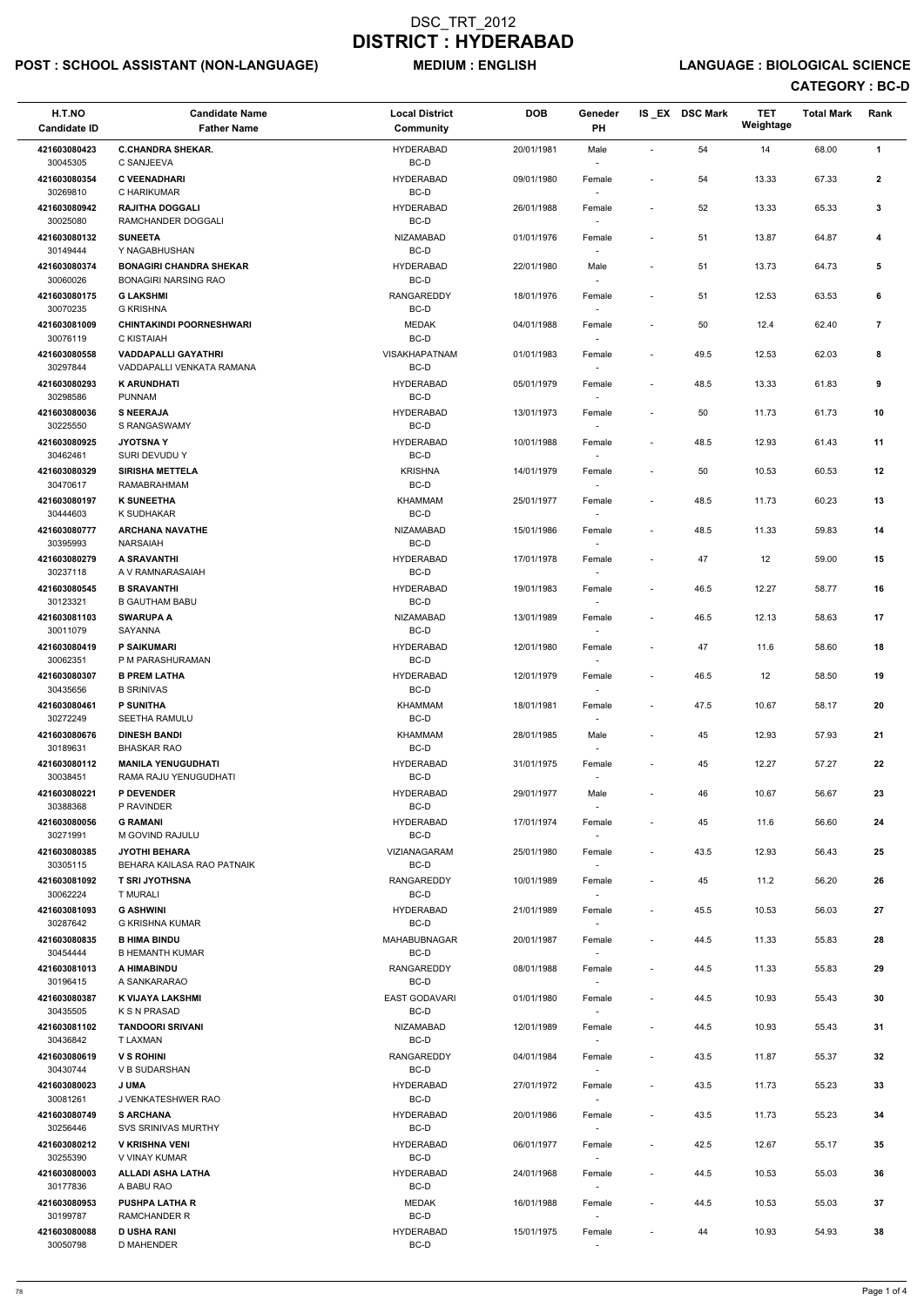# POST : SCHOOL ASSISTANT (NON-LANGUAGE) MEDIUM : ENGLISH LANGUAGE : BIOLOGICAL SCIENCE

| H.T.NO<br><b>Candidate ID</b> | <b>Candidate Name</b><br><b>Father Name</b>       | <b>Local District</b><br><b>Community</b> | <b>DOB</b> | Geneder<br><b>PH</b>               |                          | IS EX DSC Mark | <b>TET</b><br>Weightage | <b>Total Mark</b> | Rank |
|-------------------------------|---------------------------------------------------|-------------------------------------------|------------|------------------------------------|--------------------------|----------------|-------------------------|-------------------|------|
| 421603080526<br>30192859      | <b>G SUGUNA</b><br><b>G PENTAIAH</b>              | <b>HYDERABAD</b>                          | 14/01/1982 | Female                             | $\blacksquare$           | 42.5           | 12.4                    | 54.90             | 39   |
| 421603080198                  | <b>SHETTY ARUNA</b>                               | BC-D<br><b>HYDERABAD</b>                  | 25/01/1977 | $\overline{\phantom{a}}$<br>Female | $\blacksquare$           | 40             | 14.67                   | 54.67             | 40   |
| 30330814<br>421603080141      | SHETTY YELLAIAH<br><b>G KRISHNAVENI</b>           | BC-D<br><b>HYDERABAD</b>                  | 29/01/1976 | Female                             | $\overline{\phantom{a}}$ | 42.5           | 11.6                    | 54.10             | 41   |
| 30298378<br>421603080185      | LAKSHMAN<br><b>B SARIKA</b>                       | BC-D<br><b>HYDERABAD</b>                  | 22/01/1977 | Female                             | $\overline{a}$           | 42             | 12                      | 54.00             | 42   |
| 30467765<br>421603080509      | <b>BSUBHASH RAO</b><br><b>SRIVIDYA M</b>          | BC-D<br><b>HYDERABAD</b>                  | 18/01/1982 | $\overline{\phantom{a}}$<br>Female | $\overline{\phantom{a}}$ | 42.5           | 11.2                    | 53.70             | 43   |
| 30134835                      | <b>NARASING RAO</b>                               | BC-D                                      |            | $\overline{\phantom{a}}$           |                          |                |                         |                   |      |
| 421603080927<br>30203275      | <b>JYOTHILAXMI KADUDURI</b><br><b>BUCHI REDDY</b> | WARANGAL<br>BC-D                          | 13/01/1988 | Female<br>$\overline{\phantom{a}}$ | $\overline{\phantom{a}}$ | 43             | 10.53                   | 53.53             | 44   |
| 421603080653<br>30436401      | <b>ROHINI G</b><br><b>AIALIAH G</b>               | <b>RANGAREDDY</b><br>BC-D                 | 18/01/1985 | Female                             | $\overline{\phantom{a}}$ | 41             | 12                      | 53.00             | 45   |
| 421603081011<br>30190290      | <b>K SRIKANTH</b><br><b>K PRASAD</b>              | <b>RANGAREDDY</b><br>BC-D                 | 05/01/1988 | Male<br>$\overline{\phantom{a}}$   | $\overline{\phantom{a}}$ | 42             | 10.93                   | 52.93             | 46   |
| 421603080294<br>30073791      | <b>SMITHA GHANATHAY</b><br>PRABHAKAR GHANATHAY    | <b>RANGAREDDY</b><br>BC-D                 | 22/01/1979 | Female<br>$\overline{\phantom{a}}$ | $\overline{a}$           | 40.5           | 12.4                    | 52.90             | 47   |
| 421603081019                  | <b>CH RAJYALAKSHMI</b>                            | <b>HYDERABAD</b>                          | 20/01/1988 | Female                             | $\overline{\phantom{a}}$ | 40.5           | 12.4                    | 52.90             | 48   |
| 30459295<br>421603080768      | <b>CH KONDAIAH</b><br><b>MANDU JHANSI RANI</b>    | BC-D<br><b>NIZAMABAD</b>                  | 22/01/1986 | $\overline{\phantom{a}}$<br>Female | $\blacksquare$           | 41.5           | 11.2                    | 52.70             | 49   |
| 30183492                      | M PENTAIAH                                        | BC-D                                      |            |                                    |                          |                |                         |                   |      |
| 421603080097<br>30433898      | <b>PERKA SUNITHA</b><br>LAXMAIAH                  | <b>HYDERABAD</b><br>BC-D                  | 01/01/1975 | Female                             | $\overline{\phantom{a}}$ | 42             | 10.67                   | 52.67             | 50   |
| 421603080209<br>30331180      | <b>D SAILAJA</b><br>D ADISESHU                    | <b>HYDERABAD</b><br>BC-D                  | 22/01/1977 | Female<br>$\sim$                   | $\overline{\phantom{a}}$ | 40.5           | 12.13                   | 52.63             | 51   |
| 421603080735<br>30262838      | <b>ROHITH M</b><br><b>RAGHUPATHI</b>              | KARIMNAGAR<br>BC-D                        | 27/01/1986 | Male<br>$\sim$                     | $\overline{\phantom{a}}$ | 42.5           | 10                      | 52.50             | 52   |
| 421603080890<br>30225335      | <b>SRIKANTH PAWAR</b><br>P SANJAY PAWAR           | <b>NIZAMABAD</b><br>BC-D                  | 23/01/1987 | Male                               | $\overline{\phantom{a}}$ | 41.5           | 10.53                   | 52.03             | 53   |
| 421603080207                  | <b>MUKUNDA BOMMANA BOINA</b>                      | <b>HYDERABAD</b>                          | 26/01/1977 | Female                             | $\overline{\phantom{a}}$ | 40.5           | 11.33                   | 51.83             | 54   |
| 30447024<br>421603080971      | KOTAIAH BOMMANA BOINA<br><b>SUJATHA J</b>         | BC-D<br><b>HYDERABAD</b>                  | 22/01/1988 | $\overline{\phantom{a}}$<br>Female | $\overline{\phantom{a}}$ | 41             | 10.8                    | 51.80             | 55   |
| 30228159<br>421603080118      | <b>NARSIMULU J</b><br><b>JARATI SRINIVASA RAO</b> | BC-D<br>WARANGAL                          | 21/01/1975 | $\sim$<br>Male                     | $\overline{a}$           | 41.5           | 10.27                   | 51.77             | 56   |
| 30048577<br>421603081070      | J KEDARI<br><b>DANDU SREELATHA</b>                | BC-D<br><b>KHAMMAM</b>                    | 26/01/1989 | Female                             | $\overline{\phantom{a}}$ | 39.5           | 11.6                    | 51.10             | 57   |
| 30337306<br>421603080186      | DANDU BASANTH KUMAR<br><b>G SARITHA</b>           | BC-D<br>RANGAREDDY                        | 23/01/1977 | Female                             | $\blacksquare$           | 40             | 11.07                   | 51.07             | 58   |
| 30399543                      | <b>G VENKAT SWAMY</b>                             | BC-D                                      |            | $\overline{\phantom{a}}$           |                          |                |                         |                   |      |
| 421603080451<br>30031600      | <b>CHANDRAKALA J</b><br>SAIDULU J                 | <b>HYDERABAD</b><br>BC-D                  | 01/01/1981 | Female<br>$\sim$                   | $\overline{\phantom{a}}$ | 39.5           | 11.33                   | 50.83             | 59   |
| 421603081034<br>30452300      | <b>ANUSHA GUNDA</b><br>VENUGOPAL                  | NALGONDA<br>BC-D                          | 27/01/1989 | Female                             | $\overline{\phantom{a}}$ | 38             | 12.8                    | 50.80             | 60   |
| 421603080361<br>30328287      | <b>R KRISHNA CHAITANYA</b><br>R PRABHAKARA RAO    | <b>RANGAREDDY</b><br>BC-D                 | 23/01/1980 | Female                             | $\overline{\phantom{a}}$ | 40             | 10.67                   | 50.67             | 61   |
| 421603080367<br>30035639      | <b>ANAMIKA SHARMA</b><br>RAJENDRA PRASAD SHARMA   | <b>HYDERABAD</b><br>BC-D                  | 25/01/1980 | Female<br>$\sim$                   | $\blacksquare$           | 36.5           | 13.47                   | 49.97             | 62   |
| 421603080590                  | A VIJAYALAXMI                                     | <b>MEDAK</b>                              | 26/01/1984 | Female                             | $\overline{\phantom{a}}$ | 38             | 11.87                   | 49.87             | 63   |
| 30435101<br>421603080787      | A MANIKYAPPA<br><b>SHANMUKHA PRIYA KARNE</b>      | BC-D<br>WARANGAL                          | 06/01/1986 | $\sim$<br>Female                   | $\overline{\phantom{a}}$ | 38             | 11.87                   | 49.87             | 64   |
| 30293435<br>421603081003      | VENKATESHWARLU<br><b>LAHTIIA</b>                  | BC-D<br>WARANGAL                          | 30/01/1988 | $\sim$<br>Female                   | $\overline{\phantom{a}}$ | 38.5           | 11.33                   | 49.83             | 65   |
| 30465678<br>421603080745      | LAKSHMI NARAYANA J<br>PADMANABULA TARA            | BC-D<br><b>HYDERABAD</b>                  | 05/01/1986 | Female                             | $\overline{\phantom{a}}$ | 39.5           | 10.13                   | 49.63             | 66   |
| 30283790<br>421603081146      | CHANDRAIAHC<br><b>VEDAVELLI SHARATH CHANDRA</b>   | BC-D<br><b>NALGONDA</b>                   | 14/01/1990 | $\overline{\phantom{a}}$<br>Male   | $\overline{a}$           | 39.5           | 10                      | 49.50             | 67   |
| 30465718                      | <b>VEDAVELLI RAMMOHANRAO</b>                      | BC-D                                      |            | $\overline{\phantom{a}}$           |                          |                |                         |                   |      |
| 421603080315<br>30470691      | <b>SOPPARI PAVAN KUMAR</b><br><b>RAMULU</b>       | ADILABAD<br>BC-D                          | 06/01/1979 | Male<br>$\sim$                     | $\overline{\phantom{a}}$ | 38.5           | 10.93                   | 49.43             | 68   |
| 421603080133<br>30368459      | <b>K RAVINDER</b><br>K RAMJI                      | <b>HYDERABAD</b><br>BC-D                  | 16/01/1976 | Male<br>$\overline{\phantom{a}}$   | $\blacksquare$           | 38             | 11.2                    | 49.20             | 69   |
| 421603080467                  | <b>ASEELA SUKRUTHA</b>                            | <b>HYDERABAD</b>                          | 04/01/1981 | Female                             | $\overline{\phantom{a}}$ | 38             | 10.8                    | 48.80             | 70   |
| 30077181<br>421603080149      | A PARAMA NANDAM<br><b>B R MADHURI</b>             | BC-D<br><b>NIZAMABAD</b>                  | 01/01/1976 | Female                             | $\blacksquare$           | 37             | 11.73                   | 48.73             | 71   |
| 30440317<br>421603080009      | <b>GANESH CHANDER</b><br><b>G HEMALATHA</b>       | BC-D                                      |            | $\sim$                             |                          |                |                         |                   |      |
| 30162435                      | <b>G KRISHNA</b>                                  | <b>HYDERABAD</b><br>BC-D                  | 10/01/1969 | Female<br>$\overline{\phantom{a}}$ | $\overline{\phantom{a}}$ | 36.5           | 12.13                   | 48.63             | 72   |
| 421603080771<br>30338607      | <b>PRASANNA MUDIRAJ</b><br><b>PRAKASH</b>         | <b>HYDERABAD</b><br>BC-D                  | 29/01/1986 | Female<br>$\sim$                   | $\sim$                   | 38             | 10.53                   | 48.53             | 73   |
| 421603080252<br>30435359      | P SHIVA JYOTHI<br>P RAJMOULI                      | RANGAREDDY<br>BC-D                        | 27/01/1978 | Female<br>$\sim$                   | $\overline{\phantom{a}}$ | 37.5           | 10.8                    | 48.30             | 74   |
| 421603080184<br>30073160      | <b>PLUMA</b><br>P LAXMI NARAYANA                  | <b>RANGAREDDY</b><br>BC-D                 | 17/01/1977 | Female<br>$\overline{\phantom{a}}$ | $\overline{\phantom{a}}$ | 36.5           | 11.6                    | 48.10             | 75   |
| 421603080057<br>30037520      | <b>K SRINIVAS RAJ</b><br>K SHIVRAJ                | <b>HYDERABAD</b><br>BC-D                  | 01/01/1974 | Male<br>$\overline{\phantom{a}}$   | $\overline{\phantom{a}}$ | 37             | 10.93                   | 47.93             | 76   |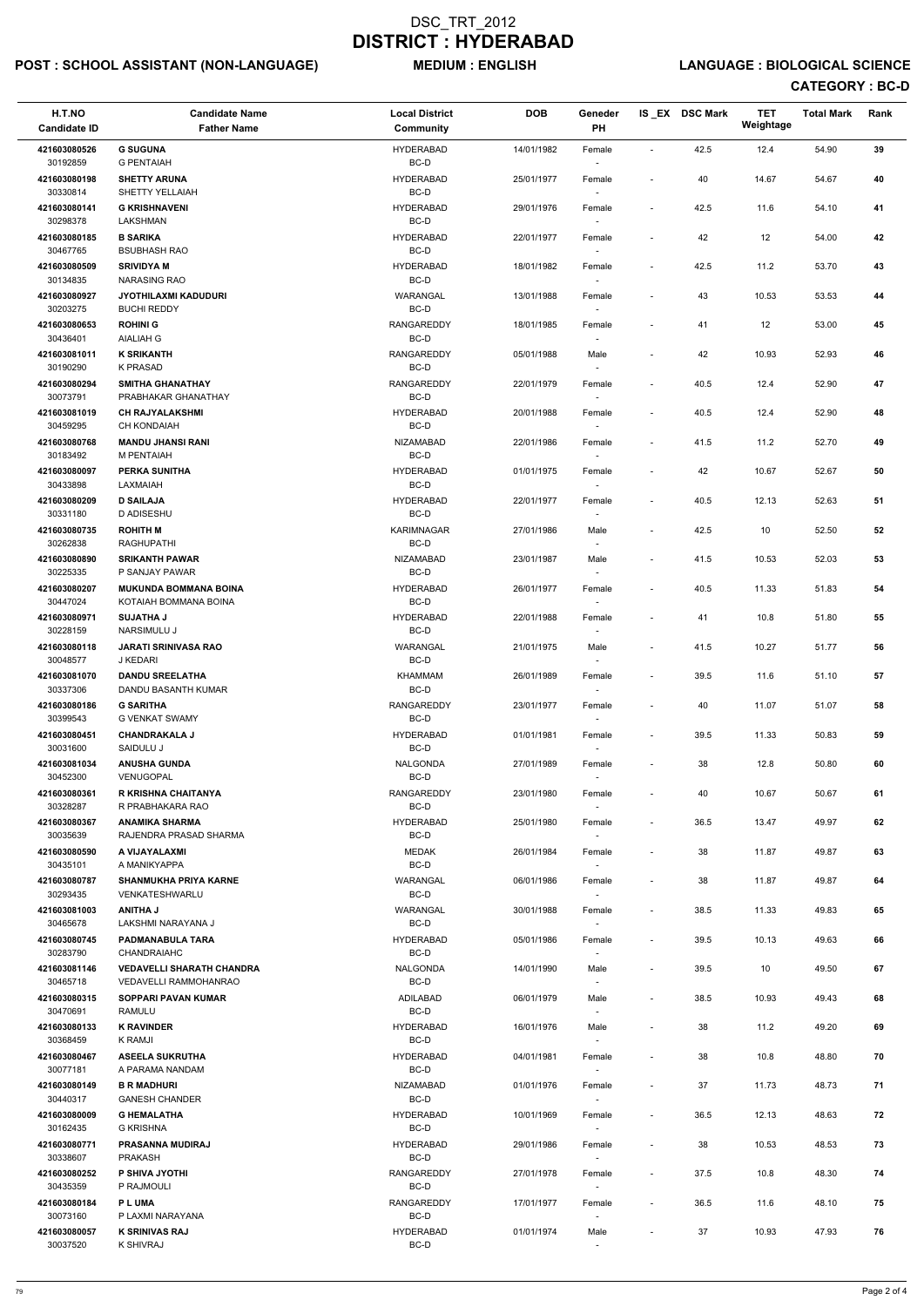# POST : SCHOOL ASSISTANT (NON-LANGUAGE) MEDIUM : ENGLISH LANGUAGE : BIOLOGICAL SCIENCE

| H.T.NO<br><b>Candidate ID</b> | <b>Candidate Name</b><br><b>Father Name</b>          | <b>Local District</b><br><b>Community</b> | <b>DOB</b> | Geneder<br><b>PH</b>               |                              | IS_EX DSC Mark | <b>TET</b><br>Weightage | <b>Total Mark</b> | Rank |  |
|-------------------------------|------------------------------------------------------|-------------------------------------------|------------|------------------------------------|------------------------------|----------------|-------------------------|-------------------|------|--|
| 421603080134                  | <b>K ANITHA BAI</b>                                  | <b>RANGAREDDY</b>                         | 04/01/1976 | Female                             | $\blacksquare$               | 37.5           | 10.4                    | 47.90             | 77   |  |
| 30334352<br>421603080241      | <b>K ESWAR RAO</b><br><b>D VEENA</b>                 | BC-D<br><b>RANGAREDDY</b>                 | 18/01/1978 | $\overline{\phantom{a}}$<br>Female | $\overline{\phantom{a}}$     | 37             | 10.8                    | 47.80             | 78   |  |
| 30213132<br>421603080341      | D ANJAIAH<br><b>R SHIRISHA VANI</b>                  | BC-D<br><b>HYDERABAD</b>                  | 08/01/1979 | Female                             | $\overline{\phantom{a}}$     | 36             | 11.47                   | 47.47             | 79   |  |
| 30062192                      | R NARASIMHA RAO                                      | BC-D                                      |            |                                    |                              |                |                         |                   |      |  |
| 421603080788<br>30293388      | <b>RAYAPPA NIRMALA</b><br>RAYAPPA ANTAYA             | OTHER THAN AP<br>BC-D                     | 10/01/1986 | Female<br>$\overline{\phantom{a}}$ | $\overline{\phantom{a}}$     | 36             | 11.33                   | 47.33             | 80   |  |
| 421603080139<br>30287632      | <b>M NEELIMA</b><br>M PANDU RANGA                    | <b>HYDERABAD</b><br>BC-D                  | 15/01/1976 | Female<br>$\sim$                   | $\overline{\phantom{a}}$     | 37             | 10.27                   | 47.27             | 81   |  |
| 421603080503                  | <b>S RAMA DEVI</b>                                   | <b>MEDAK</b>                              | 20/01/1982 | Female                             | $\qquad \qquad \blacksquare$ | 35             | 12.13                   | 47.13             | 82   |  |
| 30111784<br>421603081028      | S KRISHNA RAO<br><b>RANGAMMA</b>                     | $BC-D$<br><b>HYDERABAD</b>                | 25/01/1989 | Female                             | $\overline{\phantom{a}}$     | 35             | 11.73                   | 46.73             | 83   |  |
| 30004944                      | NARAYANDAS                                           | BC-D                                      |            |                                    |                              |                |                         |                   |      |  |
| 421603080232<br>30245439      | <b>S SIREESHA</b><br>LATE S BHAGWAN RAO              | <b>HYDERABAD</b><br>BC-D                  | 02/01/1977 | Female<br>$\sim$                   | $\overline{\phantom{a}}$     | 36             | 10.53                   | 46.53             | 84   |  |
| 421603080231<br>30355440      | <b>V NAVANEETHA</b><br><b>PITCHAIAH</b>              | <b>HYDERABAD</b><br>BC-D                  | 26/01/1977 | Female<br>$\sim$                   | $\overline{\phantom{a}}$     | 34.5           | 12                      | 46.50             | 85   |  |
| 421603080521                  | <b>THOUTI UMA DEVI</b>                               | WARANGAL                                  | 21/01/1982 | Female                             | $\overline{\phantom{a}}$     | 36             | 10.27                   | 46.27             | 86   |  |
| 30447401<br>421603081066      | THOUTI VEERA SWAMY<br><b>S SWETHA KIRAN</b>          | BC-D<br><b>HYDERABAD</b>                  | 04/01/1989 | $\sim$<br>Female                   | $\overline{\phantom{a}}$     | 35             | 11.2                    | 46.20             | 87   |  |
| 30390889<br>421603080394      | S SATYANARAYANA<br><b>B SHIVA JYOTHI</b>             | BC-D<br><b>HYDERABAD</b>                  | 21/01/1980 |                                    | $\overline{\phantom{a}}$     | 35.5           | 10.67                   | 46.17             | 88   |  |
| 30268725                      | B SATYANARAYANA YADAV                                | BC-D                                      |            | Female<br>$\overline{\phantom{a}}$ |                              |                |                         |                   |      |  |
| 421603080164<br>30400147      | <b>D CHANDRIKA</b><br>D MADHUSUDHAN RAO              | <b>HYDERABAD</b><br>BC-D                  | 29/01/1976 | Female<br>$\sim$                   | $\overline{\phantom{a}}$     | 36             | 10                      | 46.00             | 89   |  |
| 421603081047                  | <b>BABITHA KUMARI YADAV</b>                          | <b>ADILABAD</b>                           | 06/01/1989 | Female                             | $\overline{\phantom{a}}$     | 35             | 10.93                   | 45.93             | 90   |  |
| 30264889<br>421603080654      | DEVABALI YADAV<br><b>B TULASI BAI</b>                | BC-D<br><b>MEDAK</b>                      | 10/01/1985 | $\overline{\phantom{a}}$<br>Female | $\overline{\phantom{a}}$     | 35             | 10.8                    | 45.80             | 91   |  |
| 30432615<br>421603080051      | CHANDRAKANTH<br>K SHANTHA KUMARI                     | $BC-D$<br><b>HYDERABAD</b>                | 18/01/1973 | Female                             | $\overline{\phantom{a}}$     | 35             | 10.53                   | 45.53             | 92   |  |
| 30298004                      | ANNAPPA                                              | BC-D                                      |            | $\overline{\phantom{a}}$           |                              |                |                         |                   |      |  |
| 421603080950<br>30407622      | <b>ARCHANA NEEMKAR</b><br><b>RAJKUMAR</b>            | NALGONDA<br>BC-D                          | 14/01/1988 | Female<br>$\overline{\phantom{a}}$ | $\qquad \qquad \blacksquare$ | 33             | 12.53                   | 45.53             | 93   |  |
| 421603080041<br>30331579      | <b>K GOVIND RAJU</b><br>K VENKATAIAH                 | <b>RANGAREDDY</b><br>BC-D                 | 12/01/1973 | Male                               | $\overline{\phantom{a}}$     | 34.5           | 10.8                    | 45.30             | 94   |  |
| 421603080353                  | <b>DHARMAPURI SHIRISHA</b>                           | <b>MEDAK</b>                              | 04/01/1980 | Female                             | $\overline{\phantom{a}}$     | 34.5           | 10.8                    | 45.30             | 95   |  |
| 30337158<br>421603080050      | DHARMAPURI MADHUSUDHAN<br><b>S JAYASHREE</b>         | BC-D<br><b>HYDERABAD</b>                  | 17/01/1973 | $\sim$<br>Female                   | $\overline{\phantom{a}}$     | 34             | 11.2                    | 45.20             | 96   |  |
| 30467914                      | S B SATHYANARAYANA                                   | BC-D                                      |            | $\sim$                             |                              |                |                         |                   |      |  |
| 421603080955<br>30191860      | <b>SANDHYA RANI RAMARAM</b><br>KISHTAIAH R           | <b>MEDAK</b><br>BC-D                      | 25/01/1988 | Female<br>$\sim$                   | $\overline{\phantom{a}}$     | 34.5           | 10.67                   | 45.17             | 97   |  |
| 421603080110<br>30317222      | <b>G S ANNAPURNA DEVI</b><br><b>G R SREERAMULU</b>   | <b>HYDERABAD</b><br>BC-D                  | 19/01/1975 | Female                             | $\qquad \qquad \blacksquare$ | 34             | 11.07                   | 45.07             | 98   |  |
| 421603080805<br>30270504      | <b>H VIJETHA</b><br>H SHIVAJI                        | <b>HYDERABAD</b><br>BC-D                  | 01/01/1986 | Female<br>OH                       | $\overline{\phantom{a}}$     | 35.5           | 9.2                     | 44.70             | 99   |  |
| 421603080237                  | <b>PENDYALA SEEMA</b>                                | OTHER THAN AP                             | 23/01/1978 | Female                             | $\overline{\phantom{a}}$     | 31.5           | 13.07                   | 44.57             | 100  |  |
| 30461064<br>421603080089      | P LAXMI NARAYANA<br><b>V DEEPAJA</b>                 | BC-D<br><b>HYDERABAD</b>                  | 17/01/1975 | $\sim$<br>Female                   | $\overline{\phantom{a}}$     | 33.5           | 10.67                   | 44.17             | 101  |  |
| 30079414                      | V SATYANARAYANA                                      | BC-D                                      |            | $\sim$                             |                              |                |                         |                   |      |  |
| 421603080286<br>30323762      | <b>NAGARATHNA M</b><br>MALLAPPA                      | OTHER THAN AP<br>BC-D                     | 07/01/1978 | Female<br>$\sim$                   | $\overline{\phantom{a}}$     | 33             | 10.8                    | 43.80             | 102  |  |
| 421603080589<br>30442793      | <b>HARATHI DEVI NAMILAKONDA</b><br>RAMAKRISHNA REDDY | KARIMNAGAR<br>BC-D                        | 18/01/1984 | Female                             | $\overline{\phantom{a}}$     | 33.5           | 10.27                   | 43.77             | 103  |  |
| 421603081110                  | <b>K KARUNA</b>                                      | <b>RANGAREDDY</b>                         | 10/01/1990 | Female                             | $\overline{\phantom{a}}$     | 33             | 10.27                   | 43.27             | 104  |  |
| 30226213<br>421603080109      | K RAJU<br><b>ANITHA MAJJIGA</b>                      | BC-D<br><b>HYDERABAD</b>                  | 17/01/1975 | $\sim$<br>Female                   | $\overline{\phantom{a}}$     | 32.5           | 10.53                   | 43.03             | 105  |  |
| 30465877                      | <b>NARSIMHA</b>                                      | BC-D                                      |            | $\sim$                             |                              |                |                         |                   |      |  |
| 421603080634<br>30434193      | <b>V SANDHYA RANI</b><br>V NARSING RAO               | <b>HYDERABAD</b><br>BC-D                  | 22/01/1984 | Female<br>$\sim$                   | $\overline{\phantom{a}}$     | 32.5           | 10.4                    | 42.90             | 106  |  |
| 421603080136<br>30293739      | <b>RAJITA P</b><br><b>RAVINDER</b>                   | WARANGAL<br>BC-D                          | 12/01/1976 | Female                             | $\overline{\phantom{a}}$     | 31.5           | 11.33                   | 42.83             | 107  |  |
| 421603081074<br>30317686      | <b>S SRUJANA</b>                                     | <b>HYDERABAD</b>                          | 06/01/1989 | Female                             | $\overline{\phantom{a}}$     | 32.5           | 10                      | 42.50             | 108  |  |
| 421603081008                  | S JAYAPRAKASH<br><b>RAGHU NYPUNYA</b>                | BC-D<br><b>NALGONDA</b>                   | 02/01/1988 | Female                             | $\sim$                       | 32             | 10.27                   | 42.27             | 109  |  |
| 30470548<br>421603081026      | VENKATESHWARLU<br><b>S VARALAKSHMI</b>               | BC-D<br><b>HYDERABAD</b>                  | 19/01/1989 | $\sim$<br>Female                   | $\overline{\phantom{a}}$     | 32             | 10                      | 42.00             | 110  |  |
| 30429195                      | SATHYANARAYANA                                       | BC-D                                      |            | $\overline{\phantom{a}}$           |                              |                |                         |                   |      |  |
| 421603080227<br>30103935      | <b>BOBHADHI RADHA RANI</b><br>B JAGANNADHA RAO       | <b>MEDAK</b><br>BC-D                      | 10/01/1977 | Female<br>$\sim$                   | $\overline{\phantom{a}}$     | 31.5           | 10.13                   | 41.63             | 111  |  |
| 421603080866<br>30120847      | <b>UDAY MOUNIKA G</b><br>MADHUSUDHAN                 | KARIMNAGAR<br>BC-D                        | 13/01/1987 | Female<br>$\sim$                   | $\overline{\phantom{a}}$     | 31.5           | 10                      | 41.50             | 112  |  |
| 421603080032                  | <b>K GEETA BAI</b>                                   | <b>RANGAREDDY</b>                         | 24/01/1972 | Female                             | $\overline{\phantom{a}}$     | 31             | 10                      | 41.00             | 113  |  |
| 30447519<br>421603081036      | K ESWAR RAO<br><b>M ARUNA</b>                        | BC-D<br><b>HYDERABAD</b>                  | 10/01/1989 | $\sim$<br>Female                   | $\overline{\phantom{a}}$     | 30             | 10.67                   | 40.67             | 114  |  |
| 30321789                      | M SESHANNA                                           | BC-D                                      |            | $\overline{\phantom{a}}$           |                              |                |                         |                   |      |  |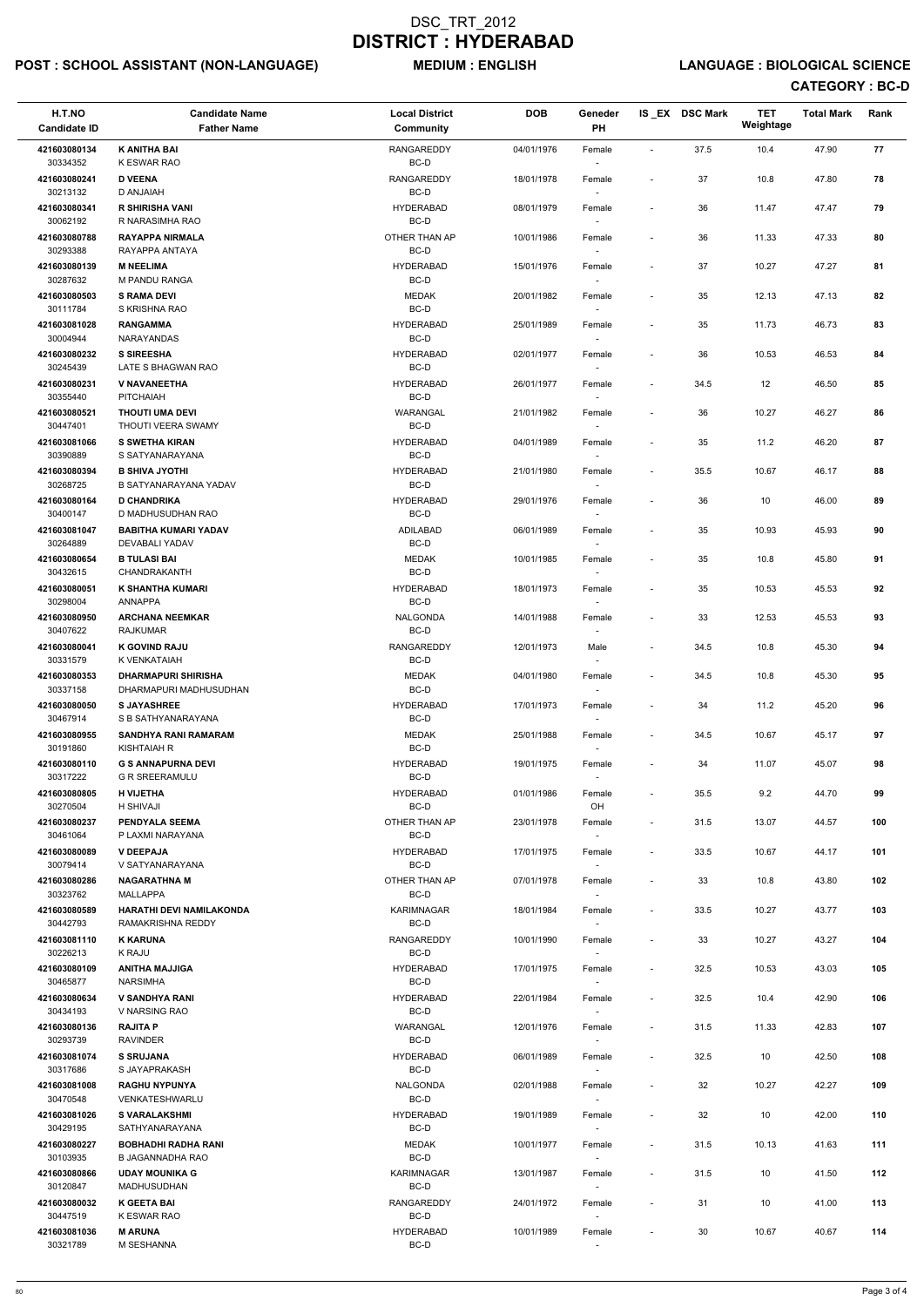# POST : SCHOOL ASSISTANT (NON-LANGUAGE) MEDIUM : ENGLISH LANGUAGE : BIOLOGICAL SCIENCE

| H.T.NO<br><b>Candidate ID</b> | <b>Candidate Name</b><br><b>Father Name</b>        | <b>Local District</b><br>Community | <b>DOB</b> | Geneder<br><b>PH</b>               |                          | IS EX DSC Mark | <b>TET</b><br>Weightage | <b>Total Mark</b> | Rank |
|-------------------------------|----------------------------------------------------|------------------------------------|------------|------------------------------------|--------------------------|----------------|-------------------------|-------------------|------|
| 421603080505<br>30450029      | <b>G MADHAVI</b><br><b>G RAMULU</b>                | <b>MEDAK</b><br>BC-D               | 30/01/1982 | Female<br>$\overline{\phantom{a}}$ |                          | 30.5           | 10                      | 40.50             | 115  |
| 421603080123<br>30388058      | <b>S SAVITHA</b><br>S SRIDHAR RAO                  | <b>HYDERABAD</b><br>BC-D           | 23/01/1975 | Female<br>$\sim$                   | $\overline{\phantom{0}}$ | 29.5           | 10.4                    | 39.90             | 116  |
| 421603080877<br>30348852      | <b>USHA KIRAN BARLA</b><br><b>B KRISHNA PRASAD</b> | KHAMMAM<br>BC-D                    | 28/01/1987 | Female<br>$\overline{\phantom{a}}$ | $\overline{\phantom{0}}$ | 28             | 11.33                   | 39.33             | 117  |
| 421603080828<br>30096989      | <b>M MAHESHWARI</b><br>M KRISHNA MURTHY            | <b>RANGAREDDY</b><br>BC-D          | 26/01/1987 | Female<br>$\overline{\phantom{a}}$ | $\overline{\phantom{0}}$ | 29             | 10.13                   | 39.13             | 118  |
| 421603080119<br>30396777      | SOWJANYA KAYATHI<br><b>K KRISHNA</b>               | <b>HYDERABAD</b><br>BC-D           | 24/01/1975 | Female<br>$\overline{\phantom{a}}$ | $\overline{\phantom{a}}$ | 27.5           | 10.93                   | 38.43             | 119  |
| 421603080568<br>30471417      | <b>M SOWSHILYA SAGAR</b><br>M OMPRAKASH            | <b>HYDERABAD</b><br>BC-D           | 08/01/1983 | Female<br>$\overline{\phantom{a}}$ | $\overline{\phantom{0}}$ | 27.5           | 10.27                   | 37.77             | 120  |
| 421603080919<br>30378762      | <b>SWAPNA V</b><br>V SHESHADRI                     | <b>HYDERABAD</b><br>BC-D           | 11/01/1988 | Female<br>$\overline{\phantom{a}}$ | $\overline{\phantom{a}}$ | 27             | 10.27                   | 37.27             | 121  |
| 421603080945<br>30189410      | P SWAPNA<br>P RAVI                                 | <b>NALGONDA</b><br>BC-D            | 02/01/1988 | Female<br>$\overline{\phantom{a}}$ | $\overline{\phantom{0}}$ | 26             | 10                      | 36.00             | 122  |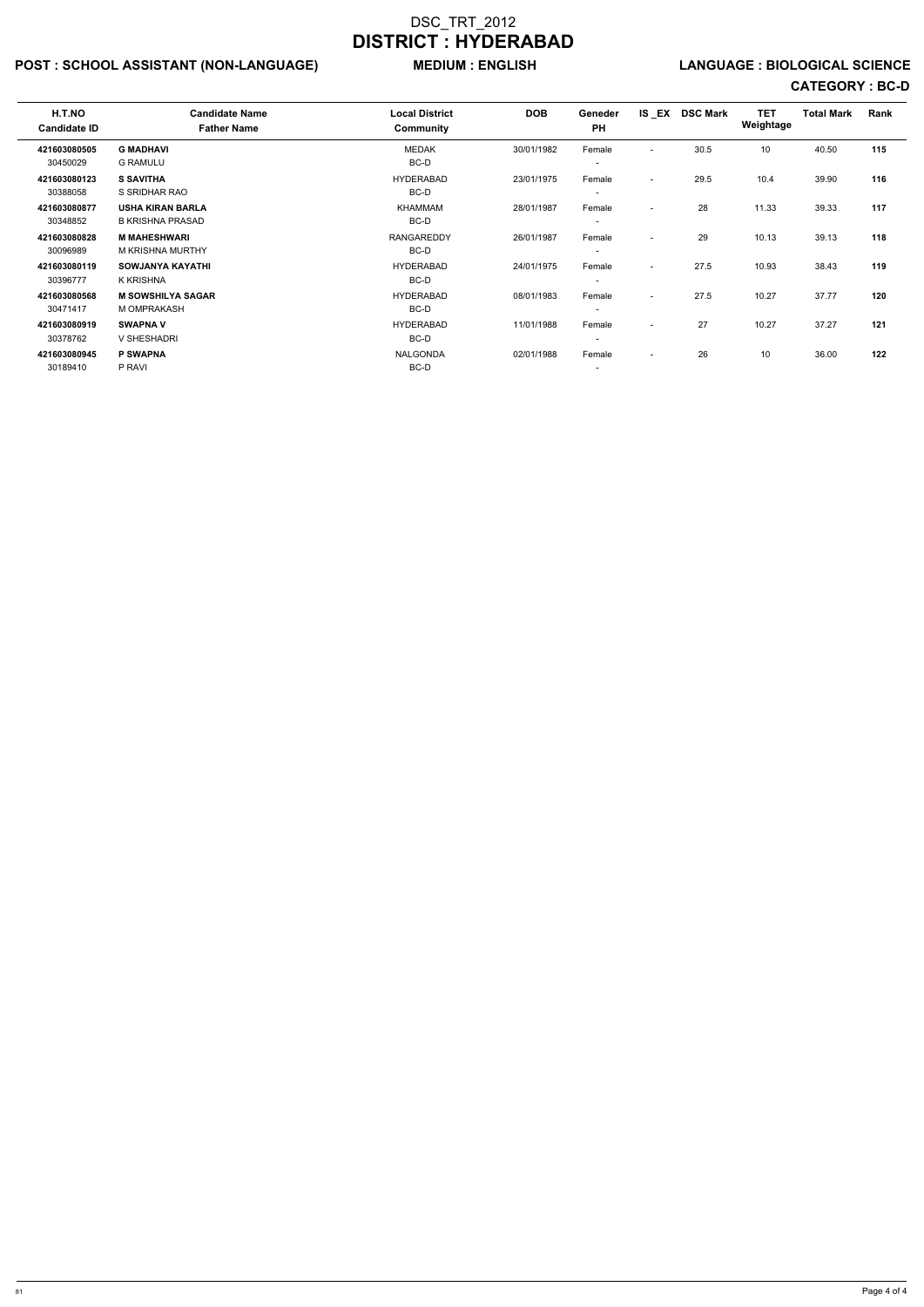# POST : SCHOOL ASSISTANT (NON-LANGUAGE) MEDIUM : ENGLISH LANGUAGE : BIOLOGICAL SCIENCE

| H.T.NO<br><b>Candidate ID</b> | <b>Candidate Name</b><br><b>Father Name</b>            | <b>Local District</b><br>Community | <b>DOB</b> | Geneder<br>PH                      |                          | IS_EX DSC Mark | <b>TET</b><br>Weightage | <b>Total Mark</b> | Rank                    |
|-------------------------------|--------------------------------------------------------|------------------------------------|------------|------------------------------------|--------------------------|----------------|-------------------------|-------------------|-------------------------|
| 421603080626<br>30191124      | <b>SHAIK AHMED MOHIUDDIN</b><br><b>SHAIK ZAKIUDDIN</b> | <b>NIZAMABAD</b><br>BC-E           | 10/01/1984 | Male                               | $\blacksquare$           | 53             | 13.2                    | 66.20             | $\mathbf{1}$            |
| 421603080327                  | <b>SALEHA FATIMA</b>                                   | <b>HYDERABAD</b>                   | 02/01/1979 | Female                             | $\overline{\phantom{a}}$ | 53             | 12.93                   | 65.93             | $\mathbf{2}$            |
| 30114127<br>421603080969      | <b>SHAIK MAHBOOB</b><br><b>ASMA BEGUM</b>              | BC-E<br><b>HYDERABAD</b>           | 21/01/1988 | Female                             | $\overline{\phantom{a}}$ | 52             | 13.2                    | 65.20             | 3                       |
| 30158602                      | <b>MOHD SALEEM</b>                                     | BC-E                               |            | $\sim$                             |                          |                |                         |                   |                         |
| 421603080730<br>30287884      | <b>JUVERIA HAFEEZ</b><br>MOHD ABDUL HAFEEZ SHAREEF     | <b>HYDERABAD</b><br>BC-E           | 04/01/1986 | Female                             |                          | 50             | 15.07                   | 65.07             | 4                       |
| 421603080029                  | <b>ISHRATH FATIMA</b>                                  | <b>HYDERABAD</b>                   | 29/01/1972 | Female                             | $\overline{\phantom{a}}$ | 49             | 14                      | 63.00             | 5                       |
| 30428476                      | <b>MOHD HAMID HUSSAIN</b>                              | BC-E                               |            | $\overline{\phantom{a}}$           |                          |                |                         |                   |                         |
| 421603080215<br>30122071      | <b>MD SHAKEEL AHMED</b><br><b>MD ABDUL KHADER</b>      | <b>HYDERABAD</b><br>BC-E           | 19/01/1977 | Male                               | $\overline{\phantom{a}}$ | 49.5           | 12.93                   | 62.43             | 6                       |
| 421603080200<br>30260137      | <b>NAGHMA PRAVEEN</b><br><b>MD FAREED</b>              | <b>HYDERABAD</b><br>BC-E           | 06/01/1977 | Female                             | $\blacksquare$           | 50             | 12.4                    | 62.40             | $\overline{\mathbf{r}}$ |
| 421603080415<br>30060674      | <b>HAZIRA BEE</b><br>MD ABDUL AZIZ                     | <b>RANGAREDDY</b><br>BC-E          | 25/01/1980 | Female                             | $\blacksquare$           | 48.5           | 13.73                   | 62.23             | 8                       |
| 421603080499                  | <b>MOHAMMED AZHER UDDIN</b>                            | <b>HYDERABAD</b>                   | 10/01/1982 | Male                               | $\overline{\phantom{a}}$ | 49             | 12.67                   | 61.67             | 9                       |
| 30104346<br>421603080263      | MOHD IBRAHIM<br><b>ATHIYA NAZNEEN</b>                  | BC-E<br><b>NALGONDA</b>            | 24/01/1978 | $\overline{\phantom{a}}$<br>Female | $\blacksquare$           | 49             | 12.53                   | 61.53             | 10                      |
| 30469287                      | MOHD ABDUL BARI                                        | BC-E                               |            | $\overline{\phantom{a}}$           |                          |                |                         |                   |                         |
| 421603080413<br>30095341      | <b>SAHERA BANU</b><br><b>VIKHAR AHMED</b>              | <b>HYDERABAD</b><br>BC-E           | 15/01/1980 | Female                             | $\overline{\phantom{a}}$ | 47.5           | 13.47                   | 60.97             | 11                      |
| 421603080897                  | <b>ATHER FATIMA</b>                                    | <b>HYDERABAD</b>                   | 29/01/1987 | Female                             | $\overline{\phantom{a}}$ | 48             | 12.8                    | 60.80             | 12                      |
| 30040615                      | MOHD ZULFAKER UDDIN<br><b>UZMA NIKHAT</b>              | $BC-E$<br><b>NALGONDA</b>          |            | $\sim$                             |                          |                |                         |                   |                         |
| 421603080806<br>30269465      | MOHD YOUSUFUDDIN                                       | BC-E                               | 16/01/1986 | Female<br>$\overline{\phantom{a}}$ | $\overline{\phantom{a}}$ | 47.5           | 12.67                   | 60.17             | 13                      |
| 421603081004                  | <b>LUBNA SIDDIQUA</b>                                  | MAHABUBNAGAR                       | 02/01/1988 | Female                             | $\overline{\phantom{a}}$ | 46             | 13.87                   | 59.87             | 14                      |
| 30402962<br>421603080874      | MD AMJED ULLAH<br><b>SHABANA BEGUM</b>                 | BC-E<br><b>HYDERABAD</b>           | 22/01/1987 | $\overline{\phantom{a}}$<br>Female |                          | 48             | 11.73                   | 59.73             | 15                      |
| 30186281                      | <b>IMAD UR RAHMAN</b>                                  | BC-E                               |            |                                    |                          |                |                         |                   |                         |
| 421603080448<br>30059532      | <b>TABASSUM FATIMA</b><br>M A RAHMAN                   | <b>HYDERABAD</b><br>BC-E           | 24/01/1981 | Female<br>$\overline{\phantom{a}}$ | $\overline{\phantom{a}}$ | 45             | 14.53                   | 59.53             | 16                      |
| 421603080464<br>30052545      | <b>AMTUL FATIR FARHEEN</b><br>MD FASIHUDDIN JUNAIDI    | RANGAREDDY<br>BC-E                 | 11/01/1981 | Female                             |                          | 46             | 13.2                    | 59.20             | 17                      |
| 421603080557<br>30075133      | <b>SHABANA NAZIA</b><br><b>MD SIDDIQUE</b>             | <b>HYDERABAD</b><br>BC-E           | 20/01/1983 | Female                             | $\overline{\phantom{a}}$ | 46             | 12.93                   | 58.93             | 18                      |
| 421603080453                  | <b>NOORI SULTANA</b>                                   | <b>HYDERABAD</b>                   | 10/01/1981 | Female                             | $\overline{\phantom{a}}$ | 47             | 11.73                   | 58.73             | 19                      |
| 30031582<br>421603080063      | <b>GHULAM RASOOL</b><br><b>AYESHA PARVEEN</b>          | BC-E<br><b>HYDERABAD</b>           | 09/01/1974 | $\sim$<br>Female                   | $\overline{\phantom{a}}$ | 44.5           | 13.73                   | 58.23             | 20                      |
| 30408280                      | MOHAMMED ABDUL ALEEM                                   | BC-E                               |            | $\sim$                             |                          |                |                         |                   |                         |
| 421603080225<br>30267669      | <b>RESHMA SULTANA</b><br><b>MD ISMAIL</b>              | <b>NIZAMABAD</b><br>BC-E           | 26/01/1977 | Female<br>$\sim$                   | $\overline{\phantom{a}}$ | 44             | 14.13                   | 58.13             | 21                      |
| 421603080901<br>30041950      | <b>HAMEEDA BANU</b><br>MD ALEEMUDDIN QURESHI           | <b>RANGAREDDY</b><br>BC-E          | 09/01/1988 | Female                             | $\overline{\phantom{a}}$ | 46.5           | 11.6                    | 58.10             | 22                      |
| 421603080166                  | <b>SABA IMROZE</b>                                     | <b>HYDERABAD</b>                   | 07/01/1976 | Female                             | $\overline{\phantom{a}}$ | 45             | 13.07                   | 58.07             | 23                      |
| 30406633<br>421603080433      | MOHD ISHAQ HUSSAIN<br><b>AMTHUR RAHMAN</b>             | BC-E<br><b>HYDERABAD</b>           | 11/01/1981 | $\overline{\phantom{a}}$<br>Female | $\overline{\phantom{a}}$ | 44.5           | 13.47                   | 57.97             | 24                      |
| 30249375                      | MOHD ABDUL MAJEED                                      | BC-E                               |            | $\overline{\phantom{a}}$           |                          |                |                         |                   |                         |
| 421603080018<br>30287943      | <b>AZIMUNNISA</b><br>ABDUL QUDDUS                      | <b>HYDERABAD</b><br>BC-E           | 15/01/1971 | Female<br>$\sim$                   | $\overline{\phantom{a}}$ | 45.5           | 11.73                   | 57.23             | 25                      |
| 421603080902<br>30408227      | <b>HASEENA BEGUM</b><br><b>SHAIK MAHBOOB</b>           | <b>HYDERABAD</b><br>BC-E           | 11/01/1988 | Female                             |                          | 44             | 13.2                    | 57.20             | 26                      |
| 421603080961                  | <b>SAFIA FARHEEN</b>                                   | <b>HYDERABAD</b>                   | 06/01/1988 | Female                             | $\overline{\phantom{a}}$ | 44.5           | 12.53                   | 57.03             | 27                      |
| 30139699                      | <b>MOHD IQBAL</b>                                      | BC-E                               |            |                                    |                          |                |                         |                   |                         |
| 421603081089<br>30446991      | <b>AFREEN SANA</b><br>SYED SAIFUDDIN KHALID            | <b>HYDERABAD</b><br>BC-E           | 02/01/1989 | Female<br>$\sim$                   | $\overline{\phantom{a}}$ | 46             | 10.93                   | 56.93             | 28                      |
| 421603080515                  | <b>TASNEEM SULTANA P</b>                               | <b>HYDERABAD</b>                   | 29/01/1982 | Female                             | $\blacksquare$           | 45             | 11.73                   | 56.73             | 29                      |
| 30058014<br>421603080948      | P ABDUL SUBHAN<br><b>AYESHA HUSSAIN</b>                | BC-E<br><b>HYDERABAD</b>           | 08/01/1988 | $\overline{\phantom{a}}$<br>Female | $\overline{\phantom{a}}$ | 45.5           | 11.2                    | 56.70             | 30                      |
| 30061031                      | <b>SHAIK HUSSAIN</b>                                   | BC-E                               |            | $\sim$                             |                          |                |                         |                   |                         |
| 421603080994<br>30045560      | <b>KANEEZ BEGUM</b><br>MOHD GHOUSE                     | <b>HYDERABAD</b><br>BC-E           | 04/01/1988 | Female                             | $\overline{\phantom{a}}$ | 44.5           | 11.2                    | 55.70             | 31                      |
| 421603080616                  | <b>FARHA NAZ</b>                                       | <b>HYDERABAD</b>                   | 15/01/1984 | Female                             | $\overline{\phantom{a}}$ | 43             | 12.67                   | 55.67             | 32                      |
| 30006081                      | MOHD OSMAN                                             | BC-E                               |            | $\overline{\phantom{a}}$           |                          |                |                         |                   |                         |
| 421603080576<br>30441764      | <b>AFSHAN JABEEN</b><br><b>SHAIK ANSAR</b>             | <b>HYDERABAD</b><br>BC-E           | 20/01/1983 | Female<br>$\overline{\phantom{a}}$ |                          | 44             | 11.6                    | 55.60             | 33                      |
| 421603081016<br>30008581      | <b>ZEESHAN FATIMA</b><br><b>KHAJA MOINUDDIN</b>        | <b>HYDERABAD</b><br>$BC-E$         | 15/01/1988 | Female<br>$\overline{\phantom{a}}$ |                          | 44             | 11.6                    | 55.60             | 34                      |
| 421603080649<br>30252083      | <b>AMTUL MUBEEN BUSHRA</b><br><b>MOHD AFSARUDDIN</b>   | <b>HYDERABAD</b><br>BC-E           | 07/01/1985 | Female<br>$\sim$                   | $\overline{\phantom{a}}$ | 43.5           | 11.87                   | 55.37             | 35                      |
| 421603080891<br>30461013      | <b>JUVERIA BATOOL</b><br><b>IQBAL PASHA</b>            | <b>RANGAREDDY</b><br>BC-E          | 24/01/1987 | Female                             | $\overline{\phantom{a}}$ | 43.5           | 11.87                   | 55.37             | 36                      |
| 421603080102                  | <b>MAHEMOODA TABASUM</b>                               | NIZAMABAD                          | 23/01/1975 | $\sim$<br>Female                   | $\overline{\phantom{a}}$ | 43.5           | 11.73                   | 55.23             | 37                      |
| 30263487<br>421603080337      | MOHD ABDUL QAVI<br><b>MEHER UNISA FAROOQUI</b>         | BC-E<br><b>HYDERABAD</b>           | 23/01/1979 | $\sim$<br>Female                   |                          | 41             | 14.13                   | 55.13             | 38                      |
| 30060242                      | H A KHAN FAROOQI                                       | BC-E                               |            | $\sim$                             |                          |                |                         |                   |                         |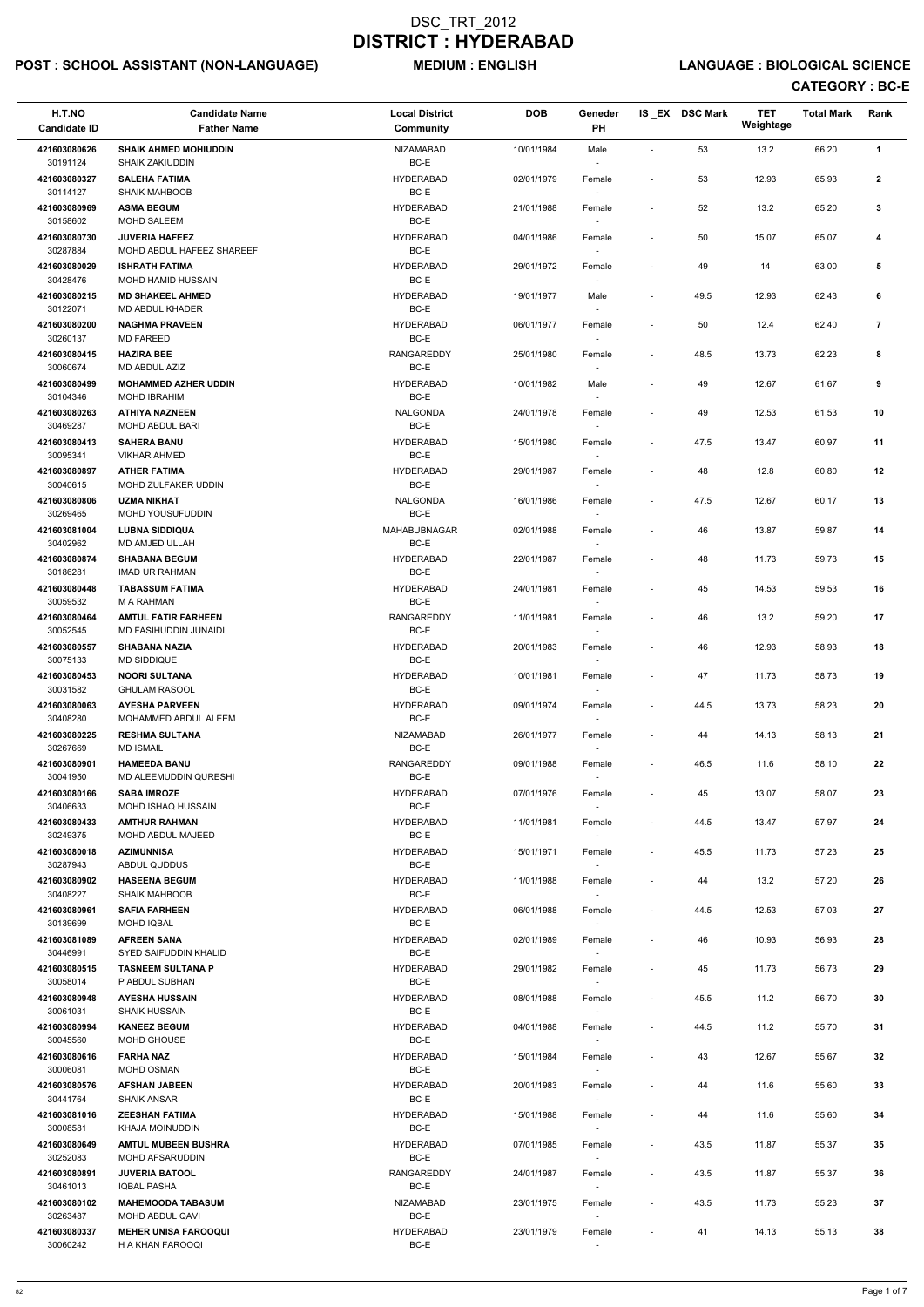# POST : SCHOOL ASSISTANT (NON-LANGUAGE) MEDIUM : ENGLISH LANGUAGE : BIOLOGICAL SCIENCE

| H.T.NO<br><b>Candidate ID</b> | <b>Candidate Name</b><br><b>Father Name</b>        | <b>Local District</b><br>Community | <b>DOB</b> | Geneder<br>PH                      |                          | IS EX DSC Mark | <b>TET</b><br>Weightage | <b>Total Mark</b> | Rank |
|-------------------------------|----------------------------------------------------|------------------------------------|------------|------------------------------------|--------------------------|----------------|-------------------------|-------------------|------|
| 421603081135<br>30414793      | <b>AYESHA UNNISA</b><br>MD MUQTHAR AHMED           | <b>RANGAREDDY</b><br>BC-E          | 15/01/1990 | Female                             | $\sim$                   | 44             | 11.07                   | 55.07             | 39   |
| 421603080851<br>30210048      | <b>AFREEN ZUBEEN</b><br>MOHD MAHAMOOD ALI          | <b>MEDAK</b><br>BC-E               | 26/01/1987 | Female                             | $\overline{\phantom{a}}$ | 44.5           | 10.4                    | 54.90             | 40   |
| 421603081040                  | <b>RAYEES FATHIMA</b>                              | <b>HYDERABAD</b>                   | 30/01/1989 | Female                             | $\overline{\phantom{a}}$ | 42.5           | 12.27                   | 54.77             | 41   |
| 30197047<br>421603080098      | MOHAMMED MASOOD ALI<br><b>MEHAR FATHIMA</b>        | BC-E<br><b>HYDERABAD</b>           | 08/01/1975 | $\sim$<br>Female                   | $\overline{\phantom{a}}$ | 43.5           | 11.07                   | 54.57             | 42   |
| 30128303                      | M A WAHAB                                          | BC-E                               |            | $\overline{\phantom{a}}$           |                          |                |                         |                   |      |
| 421603080812<br>30435525      | <b>FATIMA TABASSUM</b><br><b>M A KHADER</b>        | <b>HYDERABAD</b><br>BC-E           | 06/01/1987 | Female<br>$\sim$                   | $\overline{\phantom{a}}$ | 42             | 12.53                   | 54.53             | 43   |
| 421603081010<br>30434766      | <b>AYESHA JABEEN</b><br>MD ABDUL WAHEED            | <b>HYDERABAD</b><br>BC-E           | 05/01/1988 | Female                             |                          | 42             | 12.53                   | 54.53             | 44   |
| 421603080694<br>30024552      | <b>SHAHANA PARVEEN</b><br><b>ABDUL SALEEM</b>      | <b>HYDERABAD</b><br>BC-E           | 02/01/1985 | Female<br>$\overline{\phantom{a}}$ | $\overline{\phantom{a}}$ | 43             | 11.2                    | 54.20             | 45   |
| 421603081116<br>30447665      | <b>AISHA BEGUM</b><br>MAHAMMAD ABDUL SATTAR        | <b>MEDAK</b><br>BC-E               | 30/01/1990 | Female<br>$\overline{\phantom{a}}$ |                          | 43             | 11.07                   | 54.07             | 46   |
| 421603081143                  | <b>ZAKIA TABASSUM</b>                              | <b>HYDERABAD</b>                   | 24/01/1990 | Female                             | $\overline{\phantom{a}}$ | 41.5           | 12.53                   | 54.03             | 47   |
| 30429783<br>421603081062      | <b>MOHIUDDIN</b><br><b>AFREEN BEGUM</b>            | BC-E<br><b>HYDERABAD</b>           | 29/01/1989 | $\overline{\phantom{a}}$<br>Female | $\blacksquare$           | 43             | 10.93                   | 53.93             | 48   |
| 30332111<br>421603080459      | ABDUL HAMEED<br><b>ARSHIA AFREEN</b>               | BC-E<br>KARIMNAGAR                 | 14/01/1981 | Female                             | $\overline{\phantom{a}}$ | 41.5           | 12.13                   | 53.63             | 49   |
| 30438620                      | <b>SYED RAZIUDDIN</b>                              | BC-E                               |            |                                    |                          |                |                         |                   |      |
| 421603080977<br>30272717      | <b>NAUSHEEN MOHAMMED</b><br><b>MOHD KHAIRULLAH</b> | OTHER THAN AP<br>BC-E              | 07/01/1988 | Female<br>$\sim$                   | $\overline{\phantom{a}}$ | 41             | 12.4                    | 53.40             | 50   |
| 421603080498<br>30143159      | <b>AFSHAN JABEEN</b><br>MD HAMEED ALI              | <b>HYDERABAD</b><br>BC-E           | 10/01/1982 | Female                             | ÷,                       | 42             | 11.33                   | 53.33             | 51   |
| 421603081048                  | <b>MOHAMMED WAJIDUNNISA</b>                        | <b>KHAMMAM</b>                     | 12/01/1989 | $\overline{\phantom{a}}$<br>Female | $\overline{\phantom{a}}$ | 42             | 11.2                    | 53.20             | 52   |
| 30191998<br>421603080814      | MOHAMMED TAJUDDIN<br><b>AFROZ JAHAN</b>            | BC-E<br>RANGAREDDY                 | 10/01/1987 | $\sim$<br>Female                   | $\overline{\phantom{a}}$ | 41.5           | 11.47                   | 52.97             | 53   |
| 30365148<br>421603080656      | M M TAHER PASHA<br><b>SURAIYAH JAHAN</b>           | BC-E<br><b>HYDERABAD</b>           | 25/01/1985 | Female                             | $\blacksquare$           | 41             | 11.73                   | 52.73             | 54   |
| 30185701                      | <b>MOHD ISHAQ</b>                                  | BC-E                               |            | $\overline{\phantom{a}}$           |                          |                |                         |                   |      |
| 421603081046<br>30280367      | <b>AYESHA JABEEN</b><br>MOHD ABDUL QUADEER         | <b>HYDERABAD</b><br>BC-E           | 29/01/1989 | Female<br>$\overline{\phantom{a}}$ | $\overline{\phantom{a}}$ | 37.5           | 15.2                    | 52.70             | 55   |
| 421603081112<br>30261281      | <b>AAQUILA YASMEEN</b><br><b>MUJEEB ANWAR</b>      | <b>HYDERABAD</b><br>BC-E           | 16/01/1990 | Female                             | $\overline{\phantom{a}}$ | 39             | 13.6                    | 52.60             | 56   |
| 421603080893<br>30097973      | <b>AYESHA BEGUM</b><br><b>SHAIK JANIMIYA</b>       | <b>HYDERABAD</b><br>BC-E           | 12/01/1987 | Female                             | $\overline{\phantom{a}}$ | 42             | 10.53                   | 52.53             | 57   |
| 421603080340<br>30294203      | <b>SUGHRA YASMEEN</b><br>M A MATEEN                | <b>HYDERABAD</b><br>BC-E           | 05/01/1979 | $\overline{\phantom{a}}$<br>Female | $\overline{\phantom{a}}$ | 39             | 13.47                   | 52.47             | 58   |
| 421603080842                  | <b>ASMA AFREEN</b>                                 | <b>HYDERABAD</b>                   | 21/01/1987 | $\sim$<br>Female                   | $\blacksquare$           | 41.5           | 10.8                    | 52.30             | 59   |
| 30089088<br>421603080384      | ABDUL HAFEEZ MOHD<br><b>SAMEENA FIRDOUSE</b>       | BC-E<br><b>HYDERABAD</b>           | 14/01/1980 | $\sim$<br>Female                   | $\overline{\phantom{a}}$ | 40.5           | 11.73                   | 52.23             | 60   |
| 30028537                      | MOHD ABDUL SATTAR                                  | BC-E                               |            |                                    |                          |                |                         |                   |      |
| 421603080388<br>30237980      | <b>KAUSER SULTANA</b><br>MD NAYEEMUDDIN            | <b>HYDERABAD</b><br>BC-E           | 06/01/1980 | Female<br>$\sim$                   | $\overline{\phantom{a}}$ | 41             | 11.07                   | 52.07             | 61   |
| 421603080422<br>30023109      | <b>FAHMIDA NASREEN</b><br>MA ALEEM                 | <b>MEDAK</b><br>BC-E               | 19/01/1981 | Female<br>$\overline{\phantom{a}}$ | $\overline{a}$           | 39             | 13.07                   | 52.07             | 62   |
| 421603080820                  | <b>ZEHRA BEGUM</b>                                 | <b>HYDERABAD</b>                   | 09/01/1987 | Female                             | $\overline{\phantom{a}}$ | 39             | 13.07                   | 52.07             | 63   |
| 30194910<br>421603080586      | MOHD KHALEEL ULLAH<br><b>SARA FARHEEN</b>          | BC-E<br><b>HYDERABAD</b>           | 01/01/1984 | $\sim$<br>Female                   | $\blacksquare$           | 41.5           | 10.53                   | 52.03             | 64   |
| 30447883                      | AHMED ABDUL QAVI                                   | BC-E                               |            | $\overline{\phantom{a}}$           |                          |                |                         |                   |      |
| 421603080002<br>30329786      | <b>ASRA JABEEN</b><br>M A QADEER                   | <b>HYDERABAD</b><br>BC-E           | 29/01/1968 | Female                             | $\overline{\phantom{a}}$ | 38.5           | 13.33                   | 51.83             | 65   |
| 421603080070<br>30302907      | <b>NAHIDA KHAN</b><br>AIJAZAHMEDKHAN               | <b>HYDERABAD</b><br>BC-E           | 20/01/1974 | Female<br>$\sim$                   | $\overline{\phantom{a}}$ | 40             | 11.73                   | 51.73             | 66   |
| 421603080334<br>30435615      | <b>RAHILA TARANUM</b><br>MD ARIF UDDIN             | KARIMNAGAR<br>BC-E                 | 20/01/1979 | Female<br>$\sim$                   | $\overline{\phantom{a}}$ | 40.5           | 11.2                    | 51.70             | 67   |
| 421603081115                  | <b>SHIREEN BEGUM</b>                               | <b>HYDERABAD</b>                   | 28/01/1990 | Female                             | $\blacksquare$           | 41             | 10.53                   | 51.53             | 68   |
| 30448692<br>421603080146      | MOHAMMED SHAMSUDDIN<br><b>GAZALA YASMEEN</b>       | BC-E<br><b>HYDERABAD</b>           | 04/01/1976 | $\sim$<br>Female                   | $\overline{\phantom{a}}$ | 38             | 13.33                   | 51.33             | 69   |
| 30122246                      | MOHAMMED AKBAR                                     | BC-E                               |            |                                    |                          |                |                         |                   |      |
| 421603081018<br>30441984      | <b>ASHANA ANWAR</b><br>ANWAR SHAREFF               | <b>HYDERABAD</b><br>BC-E           | 19/01/1988 | Female<br>$\sim$                   | $\blacksquare$           | 40.5           | 10.8                    | 51.30             | 70   |
| 421603081059                  | <b>AFREEN NAWAZ</b>                                | <b>MEDAK</b>                       | 23/01/1989 | Female                             | $\overline{\phantom{a}}$ | 40.5           | 10.8                    | 51.30             | 71   |
| 30416608<br>421603080291      | MD BADRUDDIN<br><b>SYED ASIFA SULTANA</b>          | BC-E<br><b>HYDERABAD</b>           | 14/01/1978 | $\overline{\phantom{a}}$<br>Female |                          | 39             | 12.13                   | 51.13             | 72   |
| 30428048<br>421603080454      | SYED ZAHURUDDIN<br><b>SAYEDA FARHEEN</b>           | BC-E<br><b>HYDERABAD</b>           | 18/01/1981 | $\overline{\phantom{a}}$<br>Female | $\overline{\phantom{a}}$ | 39.5           | 11.47                   | 50.97             | 73   |
| 30409732<br>421603080155      | SYED ANWAR HUSSAIN<br><b>AYESHA TAZEEM</b>         | BC-E<br><b>HYDERABAD</b>           | 07/01/1976 | $\overline{\phantom{a}}$           | $\overline{\phantom{a}}$ | 38             | 12.93                   | 50.93             | 74   |
| 30084096                      | M A RASHEED PATEL                                  | BC-E                               |            | Female<br>$\sim$                   |                          |                |                         |                   |      |
| 421603080364<br>30214705      | <b>NASEEM SULTANA</b><br>AMJAD AHMED               | <b>HYDERABAD</b><br>BC-E           | 18/01/1980 | Female<br>$\overline{\phantom{a}}$ | $\overline{a}$           | 40             | 10.93                   | 50.93             | 75   |
| 421603080767<br>30194548      | <b>ANEES SULTANA</b><br>MOHD TAHER                 | <b>HYDERABAD</b><br>BC-E           | 21/01/1986 | Female<br>$\sim$                   | $\overline{\phantom{a}}$ | 40             | 10.93                   | 50.93             | 76   |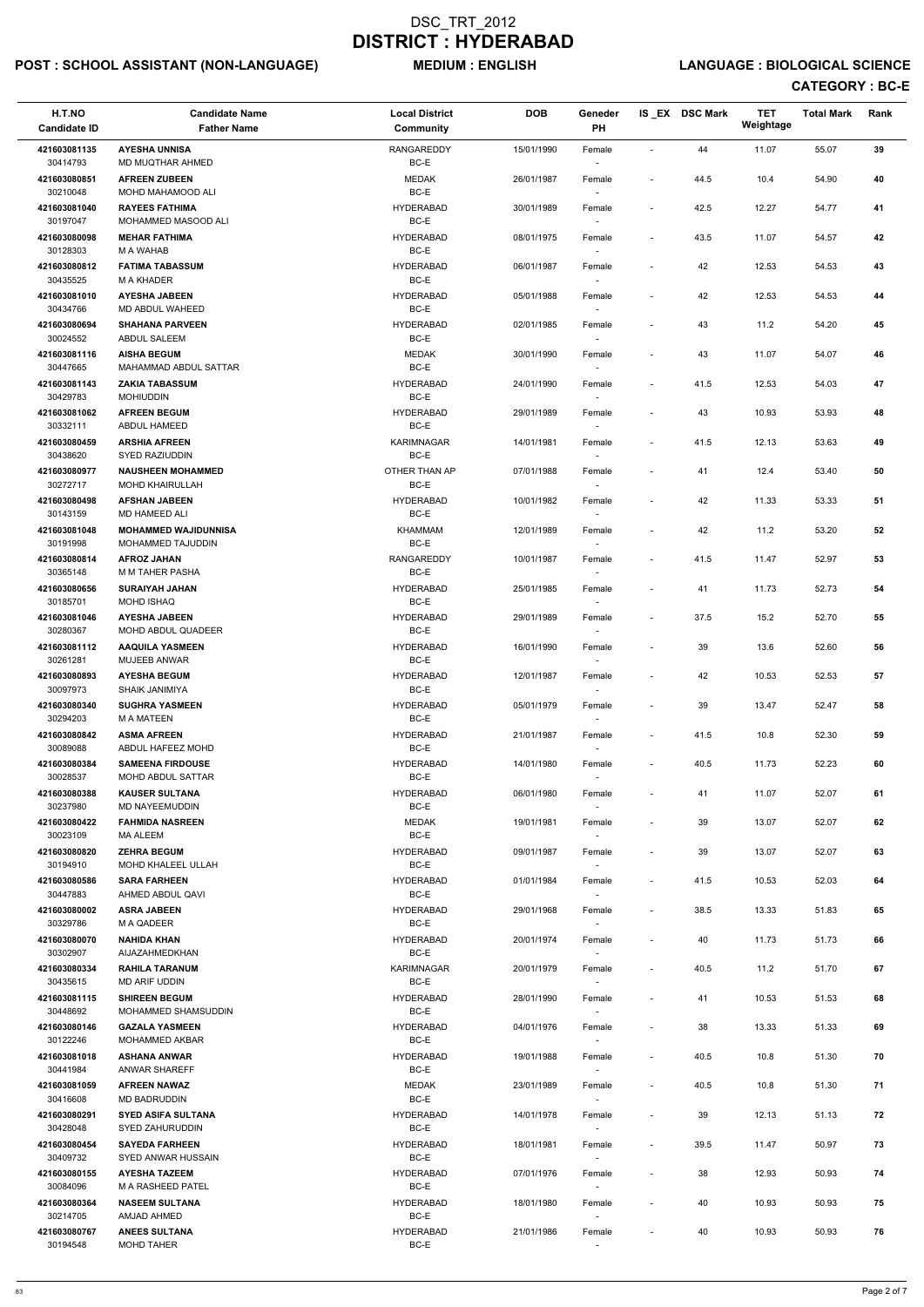# POST : SCHOOL ASSISTANT (NON-LANGUAGE) MEDIUM : ENGLISH LANGUAGE : BIOLOGICAL SCIENCE

| H.T.NO<br><b>Candidate ID</b> | <b>Candidate Name</b><br><b>Father Name</b>             | <b>Local District</b><br>Community | <b>DOB</b> | Geneder<br><b>PH</b>               |                              | IS EX DSC Mark | <b>TET</b><br>Weightage | <b>Total Mark</b> | Rank |
|-------------------------------|---------------------------------------------------------|------------------------------------|------------|------------------------------------|------------------------------|----------------|-------------------------|-------------------|------|
| 421603080813<br>30388280      | <b>MD MALEKA</b><br><b>MD YOUSUF</b>                    | <b>RANGAREDDY</b><br>BC-E          | 07/01/1987 | Female<br>$\sim$                   | $\blacksquare$               | 40             | 10.93                   | 50.93             | 77   |
| 421603080687                  | <b>AMTUL HABEEB FARHANA</b>                             | <b>RANGAREDDY</b><br>BC-E          | 28/01/1985 | Female                             | $\overline{\phantom{a}}$     | 39.5           | 11.33                   | 50.83             | 78   |
| 30323501<br>421603080379      | MOHD ABDUL MALIK<br><b>ZESHAN FATIMA</b>                | <b>HYDERABAD</b>                   | 10/01/1980 | Female                             | $\overline{\phantom{a}}$     | 39.5           | 11.2                    | 50.70             | 79   |
| 30221664<br>421603080194      | RAFEEQ AHMED<br><b>WASEEM RUKSANA</b>                   | BC-E<br><b>MEDAK</b>               | 17/01/1977 | $\sim$<br>Female                   | $\qquad \qquad \blacksquare$ | 40             | 10.53                   | 50.53             | 80   |
| 30435462                      | MOHD ABDUL BASHEER                                      | BC-E                               |            | $\overline{\phantom{a}}$           |                              |                |                         |                   |      |
| 421603080282<br>30109130      | <b>NIKHATH ATHER SULTANA</b><br><b>MD ISMAIL</b>        | <b>HYDERABAD</b><br>BC-E           | 27/01/1978 | Female<br>$\sim$                   | $\overline{\phantom{a}}$     | 40             | 10.53                   | 50.53             | 81   |
| 421603080957<br>30470539      | YASHMEEN RANA MA<br>MOHD ABDUL HAFEEZ                   | NALGONDA<br>BC-E                   | 30/01/1988 | Female                             | $\overline{\phantom{a}}$     | 38.5           | 11.87                   | 50.37             | 82   |
| 421603080936<br>30041520      | <b>RAFAT UNNISA BEGUM</b><br>MOHAMMED ISMAIL            | <b>HYDERABAD</b><br>BC-E           | 05/01/1988 | Female                             | $\overline{\phantom{a}}$     | 40             | 10.27                   | 50.27             | 83   |
| 421603080964<br>30405471      | <b>JUVERIA BEGUM</b><br>MD QUTUB UDDIN                  | <b>HYDERABAD</b><br>BC-E           | 15/01/1988 | Female<br>$\sim$                   | $\qquad \qquad \blacksquare$ | 39             | 11.2                    | 50.20             | 84   |
| 421603081117<br>30418185      | <b>RIZWANA BEGUM</b><br><b>MD SALEEM</b>                | <b>HYDERABAD</b><br>BC-E           | 02/01/1990 | Female                             | $\overline{\phantom{a}}$     | 40             | 10.13                   | 50.13             | 85   |
| 421603080549<br>30090855      | <b>JUVERIA FATIMA</b><br><b>MOHAMMED AKBAR</b>          | <b>HYDERABAD</b><br>BC-E           | 12/01/1983 | $\sim$<br>Female<br>$\sim$         | $\blacksquare$               | 37.5           | 12.53                   | 50.03             | 86   |
| 421603080261                  | <b>SAFIA BEGUM</b>                                      | <b>HYDERABAD</b>                   | 20/01/1978 | Female                             | $\overline{\phantom{a}}$     | 36             | 14                      | 50.00             | 87   |
| 30159193<br>421603080181      | MOHD MAQBOOL GORI                                       | BC-E<br><b>HYDERABAD</b>           |            |                                    |                              |                |                         |                   |      |
| 30330998                      | <b>ZEHARA ROOHI</b><br>MOHAMMED TAQUI                   | BC-E                               | 09/01/1977 | Female<br>$\sim$                   | $\overline{\phantom{a}}$     | 38.5           | 11.47                   | 49.97             | 88   |
| 421603080446<br>30393382      | <b>QUDSIA BINTE SAAD</b><br>SAAD BIN ALI                | <b>HYDERABAD</b><br>BC-E           | 15/01/1981 | Female<br>$\sim$                   | $\qquad \qquad \blacksquare$ | 39             | 10.8                    | 49.80             | 89   |
| 421603080611                  | <b>FASIHA ANJUM</b>                                     | <b>HYDERABAD</b>                   | 31/01/1984 | Female                             | $\overline{\phantom{a}}$     | 39             | 10.8                    | 49.80             | 90   |
| 30049020<br>421603080554      | <b>MOHD HASHIM</b><br><b>NIKHAT NAUSHEEN</b>            | BC-E<br><b>HYDERABAD</b>           | 21/01/1983 | $\sim$<br>Female                   | $\overline{\phantom{a}}$     | 39.5           | 10.27                   | 49.77             | 91   |
| 30153110<br>421603080420      | M A HAMEED<br><b>ISHRATH UNNISA</b>                     | BC-E<br><b>HYDERABAD</b>           | 26/01/1980 | Female                             | $\overline{\phantom{a}}$     | 38             | 11.73                   | 49.73             | 92   |
| 30457326<br>421603080809      | MOHD SHAREEF<br><b>IRFANA AYESHA</b>                    | BC-E<br><b>HYDERABAD</b>           | 28/01/1986 | $\sim$<br>Female                   | $\overline{\phantom{a}}$     | 38.5           | 11.2                    | 49.70             | 93   |
| 30400723<br>421603080318      | <b>MOHD KHAJA</b><br><b>FAHMIDA SHAHNAZ</b>             | BC-E<br><b>HYDERABAD</b>           | 21/01/1979 | $\sim$<br>Female                   | $\overline{\phantom{a}}$     | 39             | 10.67                   | 49.67             | 94   |
| 30139812<br>421603080801      | <b>SHAIK AFZAL</b><br><b>KANEEZ FATHIMA</b>             | BC-E<br><b>MAHABUBNAGAR</b>        | 06/01/1986 | Female                             | $\overline{\phantom{a}}$     | 39.5           | 10.13                   | 49.63             | 95   |
| 30112983<br>421603080872      | M FAYAZ AHMED<br><b>NAZIYA BEGUM</b>                    | BC-E<br><b>HYDERABAD</b>           | 17/01/1987 | $\sim$<br>Female                   | $\overline{\phantom{a}}$     | 39.5           | 10                      | 49.50             | 96   |
| 30450638                      | MOHD FAYYAZ                                             | BC-E                               |            | $\sim$                             |                              |                |                         |                   |      |
| 421603081134<br>30169356      | <b>SABA SHAZIA</b><br>MD MANZOOR AHMED                  | <b>HYDERABAD</b><br>BC-E           | 21/01/1990 | Female<br>$\sim$                   | $\overline{\phantom{a}}$     | 38             | 11.33                   | 49.33             | 97   |
| 421603080905<br>30450268      | <b>ARSHIYA FIRDOUS</b><br><b>SHAIK MADHAR</b>           | <b>NIZAMABAD</b><br>BC-E           | 15/01/1988 | Female<br>$\overline{\phantom{a}}$ | $\overline{\phantom{a}}$     | 38.5           | 10.67                   | 49.17             | 98   |
| 421603080226<br>30197323      | <b>TASMEENA YASMEEN</b><br>MOHD ANWARULLAH KHAN         | <b>HYDERABAD</b><br>BC-E           | 03/01/1977 | Female                             | $\overline{\phantom{a}}$     | 37.5           | 11.6                    | 49.10             | 99   |
| 421603080899<br>30089041      | <b>RIZWANA BEGUM</b><br>MOHAMMED AYUB                   | <b>HYDERABAD</b><br>BC-E           | 02/01/1988 | Female<br>$\sim$                   | $\overline{\phantom{a}}$     | 37.5           | 11.6                    | 49.10             | 100  |
| 421603081055<br>30320573      | <b>MD TABASSUM</b><br>MD ABDUL SAMAD                    | ADILABAD<br>BC-E                   | 16/01/1989 | Female<br>$\sim$                   | $\overline{\phantom{a}}$     | 37.5           | 11.6                    | 49.10             | 101  |
| 421603080535<br>30207948      | <b>RASHEEDA FIRDOUSE</b><br><b>MOHAMMED VAZEER</b>      | <b>HYDERABAD</b><br>BC-E           | 24/01/1982 | Female<br>$\sim$                   | $\overline{\phantom{a}}$     | 38             | 11.07                   | 49.07             | 102  |
| 421603080518<br>30224884      | <b>SHEHNAJ ANJUM</b><br>MOHD AHMED HUSSAIN              | <b>RANGAREDDY</b><br>BC-E          | 03/01/1982 | Female                             | $\overline{\phantom{a}}$     | 39             | 10                      | 49.00             | 103  |
| 421603080244<br>30228840      | <b>SAMIYA IMRANA</b><br>ABDUL HADI                      | <b>HYDERABAD</b><br>BC-E           | 09/01/1978 | Female<br>$\sim$                   | $\overline{\phantom{a}}$     | 37.5           | 11.33                   | 48.83             | 104  |
| 421603080686<br>30025742      | <b>SALMA BEGUM</b><br>MOHD RAZIUDDIN                    | <b>HYDERABAD</b><br>BC-E           | 22/01/1985 | Female<br>$\sim$                   | $\overline{\phantom{a}}$     | 36.5           | 12.27                   | 48.77             | 105  |
| 421603080894                  | <b>HENA FATIMA</b>                                      | <b>HYDERABAD</b>                   | 15/01/1987 | Female                             | $\overline{\phantom{a}}$     | 36.5           | 12.27                   | 48.77             | 106  |
| 30326594<br>421603080668      | KHAJA ZAHEER UDDIN<br><b>FIRDOUS JEHAN BEGUM</b>        | BC-E<br><b>HYDERABAD</b>           | 15/01/1985 | $\sim$<br>Female                   | $\overline{\phantom{a}}$     | 35.5           | 13.2                    | 48.70             | 107  |
| 30008664                      | ABDUL KHADER                                            | BC-E                               |            |                                    |                              |                |                         |                   |      |
| 421603080802<br>30433155      | <b>FARHATH BEGUM</b><br><b>SHAIK AZAM</b>               | <b>HYDERABAD</b><br>BC-E           | 20/01/1986 | Female                             | $\overline{\phantom{a}}$     | 37.5           | 10.93                   | 48.43             | 108  |
| 421603080896                  | <b>HUMERA</b>                                           | <b>HYDERABAD</b>                   | 26/01/1987 | Female                             | $\overline{\phantom{a}}$     | 38             | 10.4                    | 48.40             | 109  |
| 30438596<br>421603080675      | <b>KUTTUBUDDIN</b><br><b>FATIMA FAREESA SIDDIQUI</b>    | BC-E<br><b>HYDERABAD</b>           | 09/01/1985 | $\overline{\phantom{a}}$<br>Female | $\overline{\phantom{a}}$     | 37             | 11.33                   | 48.33             | 110  |
| 30458712<br>421603080010      | QAZI MOHD AMJAD SIDDIQUI<br><b>SHAIK YOUSUF BASHA</b>   | BC-E<br><b>KURNOOL</b>             | 01/01/1970 | $\overline{\phantom{a}}$<br>Male   | $\overline{\phantom{a}}$     | 37.5           | 10.53                   | 48.03             | 111  |
| 30444872                      | SHAIK ABDUL SUBHAN                                      | BC-E                               |            | $\sim$                             |                              |                |                         |                   |      |
| 421603080078<br>30421560      | <b>SHABANA TARANNUM</b><br>MOHD RASHEED AHMED ZAMA KHAN | OTHER THAN AP<br>BC-E              | 23/01/1974 | Female<br>$\sim$                   | $\overline{\phantom{a}}$     | 36.5           | 11.47                   | 47.97             | 112  |
| 421603080844<br>30325924      | <b>NUDRATH FATIMA</b><br>MD KHIZER ANSARI               | <b>HYDERABAD</b><br>BC-E           | 22/01/1987 | Female<br>$\sim$                   | $\overline{\phantom{a}}$     | 37.5           | 10.4                    | 47.90             | 113  |
| 421603081027<br>30035331      | <b>ARSHIYA MASARRATH</b><br>MOHD ZAHEERUDDIN            | <b>HYDERABAD</b><br>BC-E           | 22/01/1989 | Female<br>$\overline{\phantom{a}}$ | $\overline{\phantom{a}}$     | 35.5           | 12.4                    | 47.90             | 114  |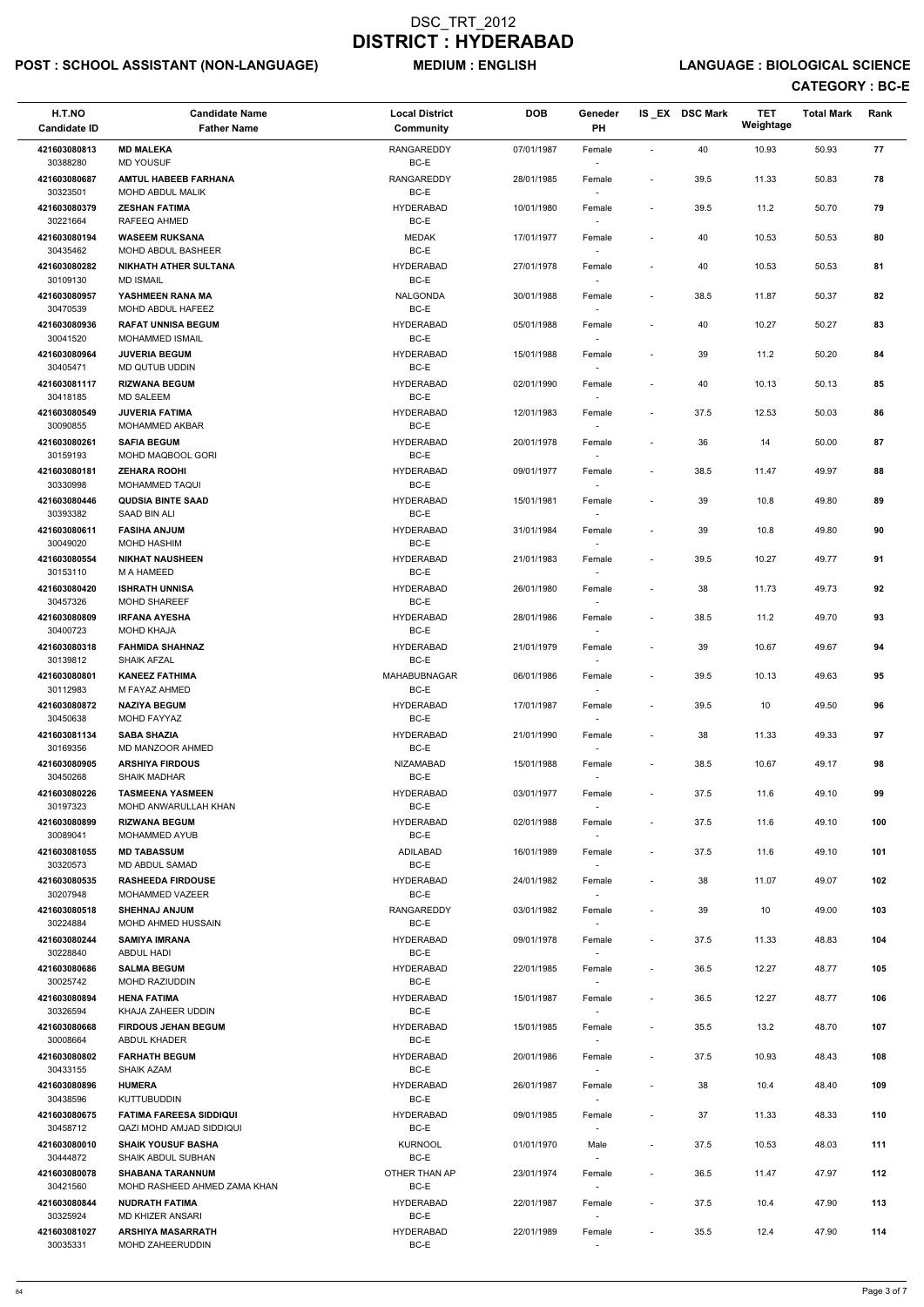# POST : SCHOOL ASSISTANT (NON-LANGUAGE) MEDIUM : ENGLISH LANGUAGE : BIOLOGICAL SCIENCE

| H.T.NO<br><b>Candidate ID</b> | <b>Candidate Name</b><br><b>Father Name</b>        | <b>Local District</b><br><b>Community</b> | <b>DOB</b> | Geneder<br>PH                      |                          | IS EX DSC Mark | <b>TET</b><br>Weightage | <b>Total Mark</b> | Rank |
|-------------------------------|----------------------------------------------------|-------------------------------------------|------------|------------------------------------|--------------------------|----------------|-------------------------|-------------------|------|
| 421603080069<br>30455683      | KHURSHEED BANU FARZANA<br><b>MKR SHAREEF</b>       | RANGAREDDY<br>$BC-E$                      | 19/01/1974 | Female                             | $\sim$                   | 36.5           | 11.33                   | 47.83             | 115  |
| 421603080914<br>30027799      | YASMEEN BANU<br><b>ABDUL GHANI</b>                 | <b>HYDERABAD</b><br>BC-E                  | 03/01/1988 | Female                             | $\overline{\phantom{a}}$ | 35             | 12.8                    | 47.80             | 116  |
| 421603080918                  | <b>AFTAB ALI MOHD</b>                              | NIZAMABAD                                 | 08/01/1988 | Male                               |                          | 37             | 10.8                    | 47.80             | 117  |
| 30051155<br>421603080871      | ABDUL ALI MOHD<br><b>SHAINAZ BEGUM</b>             | BC-E<br><b>HYDERABAD</b>                  | 16/01/1987 | $\overline{\phantom{a}}$<br>Female | $\blacksquare$           | 35.5           | 12.27                   | 47.77             | 118  |
| 30278017                      | <b>SHAIK NABI</b>                                  | BC-E                                      |            | $\overline{\phantom{a}}$           |                          |                |                         |                   |      |
| 421603081121                  | <b>RANA SIDDIQUA</b>                               | <b>NIZAMABAD</b>                          | 26/01/1990 | Female                             |                          | 37             | 10.67                   | 47.67             | 119  |
| 30227613<br>421603080538      | <b>M A MOIN SIDDIQUI</b><br><b>MASOODA SULTANA</b> | $BC-E$<br><b>RANGAREDDY</b>               | 08/01/1983 | $\overline{\phantom{a}}$<br>Female |                          | 37.5           | 10.13                   | 47.63             | 120  |
| 30471894                      | SYED SAIFULLA KHALID                               | BC-E                                      |            |                                    |                          |                |                         |                   |      |
| 421603080432<br>30293562      | <b>NASHRAH KAUSER</b><br><b>GULAM MOHAMMED</b>     | <b>MEDAK</b><br>BC-E                      | 07/01/1981 | Female                             | $\overline{\phantom{a}}$ | 35             | 12.53                   | 47.53             | 121  |
| 421603080642<br>30449230      | <b>SUHAIL AHMED</b><br>WAHEED JAWEED               | <b>HYDERABAD</b><br>BC-E                  | 24/01/1984 | Male<br>$\overline{\phantom{a}}$   |                          | 35.5           | 12                      | 47.50             | 122  |
| 421603080876                  | <b>SIDDIQUA FIRDOUS</b>                            | <b>HYDERABAD</b>                          | 25/01/1987 | Female                             |                          | 37             | 10.4                    | 47.40             | 123  |
| 30052267<br>421603080356      | ABID ALI<br><b>ATYA TABASSUM</b>                   | BC-E<br>WARANGAL                          | 13/01/1980 | $\overline{\phantom{a}}$<br>Female |                          | 36             | 11.33                   | 47.33             | 124  |
| 30265172                      | <b>MD SARWAR</b>                                   | BC-E                                      |            |                                    |                          |                |                         |                   |      |
| 421603080169<br>30435993      | <b>BIBI FATIMA NAAZ</b><br>MD MANZOOR AHMED        | <b>HYDERABAD</b><br>BC-E                  | 12/01/1976 | Female                             | $\blacksquare$           | 36.5           | 10.8                    | 47.30             | 125  |
| 421603080660                  | <b>ZEENATH SULTANA</b>                             | <b>HYDERABAD</b>                          | 16/01/1985 | Female                             |                          | 36.5           | 10.8                    | 47.30             | 126  |
| 30350820<br>421603080929      | MOHAMMED KHURSHEED                                 | BC-E<br><b>HYDERABAD</b>                  |            | $\sim$                             |                          | 36.5           |                         |                   |      |
| 30224539                      | <b>TAYYABA</b><br><b>MD SHARIEF</b>                | BC-E                                      | 17/01/1988 | Female<br>$\overline{\phantom{a}}$ |                          |                | 10.8                    | 47.30             | 127  |
| 421603081097<br>30426492      | <b>SANA BASITH</b><br><b>MA BASITH</b>             | <b>NIZAMABAD</b><br>BC-E                  | 03/01/1989 | Female<br>$\overline{\phantom{a}}$ | $\blacksquare$           | 37             | 10.27                   | 47.27             | 128  |
| 421603080442                  | <b>SAYEEDA FATIMA</b>                              | <b>HYDERABAD</b>                          | 05/01/1981 | Female                             | $\overline{\phantom{a}}$ | 34.5           | 12.67                   | 47.17             | 129  |
| 30334233<br>421603080907      | <b>MD ZAKIR ALI</b><br><b>RABIA FIRDOUSE</b>       | BC-E<br>KHAMMAM                           | 28/01/1988 | Female                             | $\blacksquare$           | 36.5           | 10.67                   | 47.17             | 130  |
| 30455379                      | <b>WAHEED AHMED</b>                                | BC-E                                      |            | $\overline{\phantom{a}}$           |                          |                |                         |                   |      |
| 421603080898<br>30353576      | <b>FARHA FATIMA</b><br>MOHD ABDUL JABBAR           | <b>HYDERABAD</b><br>BC-E                  | 02/01/1988 | Female                             |                          | 33.5           | 13.6                    | 47.10             | 131  |
| 421603080563<br>30158449      | <b>WASEEM BEGUM</b><br><b>MOHD MAQBOOL GHORI</b>   | <b>HYDERABAD</b><br>BC-E                  | 15/01/1983 | Female                             | $\overline{\phantom{a}}$ | 34.5           | 12.53                   | 47.03             | 132  |
| 421603080645                  | <b>TARANNUM FATIMA</b>                             | <b>HYDERABAD</b>                          | 05/01/1984 | Female                             | $\overline{\phantom{a}}$ | 34             | 12.93                   | 46.93             | 133  |
| 30459133<br>421603080992      | <b>MOHD KHALEEL</b><br><b>TAHSEEN NUSRATH</b>      | BC-E<br><b>HYDERABAD</b>                  | 02/01/1988 | $\sim$<br>Female                   | $\overline{\phantom{a}}$ | 35             | 11.87                   | 46.87             | 134  |
| 30008607<br>421603080061      | SHAIK MAQSOOD ALI<br><b>NASEEM NUSRATH JAHAN</b>   | BC-E<br><b>HYDERABAD</b>                  | 04/01/1974 | $\sim$<br>Female                   |                          | 34             | 12.8                    | 46.80             | 135  |
| 30033080                      | <b>MAHMOOD RASOOL</b>                              | BC-E                                      |            | $\sim$                             |                          |                |                         |                   |      |
| 421603080559<br>30332218      | <b>RIZWANA BEGUM</b><br><b>SHAIK ISMAIL</b>        | <b>HYDERABAD</b><br>BC-E                  | 03/01/1983 | Female                             | $\overline{\phantom{a}}$ | 36             | 10.8                    | 46.80             | 136  |
| 421603080997                  | <b>NAJMUS SAHER SALEEM</b>                         | <b>HYDERABAD</b>                          | 11/01/1988 | Female                             | $\overline{\phantom{a}}$ | 35             | 11.73                   | 46.73             | 137  |
| 30414785<br>421603080633      | SIRAJ UDDIN SALEEM<br><b>JUVERIA HUNAIN</b>        | BC-E<br><b>HYDERABAD</b>                  | 21/01/1984 | $\sim$<br>Female                   |                          | 36             | 10.67                   | 46.67             | 138  |
| 30408061                      | MOHD KHALID BABA                                   | BC-E                                      |            | $\overline{\phantom{a}}$           |                          |                |                         |                   |      |
| 421603080943<br>30090264      | <b>JUVERIA SULTANA</b><br><b>MD GHOUSE ALI</b>     | <b>HYDERABAD</b><br>BC-E                  | 01/01/1988 | Female<br>$\overline{\phantom{a}}$ | $\overline{\phantom{a}}$ | 36             | 10.67                   | 46.67             | 139  |
| 421603081083<br>30428685      | <b>ZAREENA FATHIMA</b><br>NAZEER AHMED             | MEDAK<br>BC-E                             | 27/01/1989 | Female                             |                          | 36             | 10.67                   | 46.67             | 140  |
| 421603080627                  | <b>RAYEESA BEGUM</b>                               | <b>HYDERABAD</b><br>BC-E                  | 17/01/1984 | Female                             | $\blacksquare$           | 36.5           | 10.13                   | 46.63             | 141  |
| 30053535<br>421603080214      | AHMED HUSSAIN<br><b>ZEENATH MOHAMMADI</b>          | <b>HYDERABAD</b>                          | 15/01/1977 | Female                             | $\overline{\phantom{a}}$ | 35.5           | 11.07                   | 46.57             | 142  |
| 30426078<br>421603080500      | MOHD FAYAZ ALI<br><b>AHAMADI PARVIN</b>            | BC-E<br><b>KARIMNAGAR</b>                 | 15/01/1982 | $\sim$<br>Female                   | $\overline{\phantom{a}}$ | 36             | 10.4                    | 46.40             | 143  |
| 30446764                      | <b>SALEEM PASHA</b>                                | BC-E                                      |            | $\overline{\phantom{a}}$           |                          |                |                         |                   |      |
| 421603080144<br>30042449      | <b>RASHEED OMERA MARIYAN</b><br>MOHD RASHEED UDDIN | <b>HYDERABAD</b><br>BC-E                  | 10/01/1976 | Female<br>$\overline{\phantom{a}}$ | $\overline{\phantom{a}}$ | 35             | 11.33                   | 46.33             | 144  |
| 421603080939                  | <b>KAREEM UNNISA BEGUM</b>                         | <b>HYDERABAD</b>                          | 17/01/1988 | Female                             | $\overline{\phantom{a}}$ | 36             | 10.27                   | 46.27             | 145  |
| 30133447                      | MD ESA                                             | BC-E                                      |            |                                    |                          |                |                         |                   |      |
| 421603081141<br>30467977      | <b>SALMA BEGUM</b><br>AZIZ UR RAHMAN               | MAHABUBNAGAR<br>BC-E                      | 28/01/1990 | Female<br>$\overline{\phantom{a}}$ | $\overline{\phantom{a}}$ | 36             | 10.27                   | 46.27             | 146  |
| 421603081147                  | YASEEN FATIMA                                      | <b>MEDAK</b>                              | 25/01/1990 | Female                             |                          | 35.5           | 10.4                    | 45.90             | 147  |
| 30100795<br>421603080847      | <b>MASOOD AHMED</b><br><b>BUSHRA YASMEEN</b>       | BC-E<br><b>HYDERABAD</b>                  | 09/01/1987 | $\overline{\phantom{a}}$<br>Female |                          | 35             | 10.53                   | 45.53             | 148  |
| 30040578<br>421603080678      | <b>HAMID UR RASHEED</b><br><b>SHAMEEM FATIMA</b>   | BC-E<br><b>HYDERABAD</b>                  | 03/01/1985 | Female                             |                          | 34             | 11.47                   | 45.47             | 149  |
| 30322019                      | MOHD TAJUDDIN                                      | BC-E                                      |            | $\overline{\phantom{a}}$           |                          |                |                         |                   |      |
| 421603080962<br>30227950      | <b>BUSHARA FIRDOUS</b><br><b>MA SUBHAN</b>         | NIZAMABAD<br>BC-E                         | 09/01/1988 | Female<br>$\overline{\phantom{a}}$ |                          | 35             | 10.4                    | 45.40             | 150  |
| 421603081029                  | <b>MAHMOODA PARVEEN</b>                            | <b>HYDERABAD</b>                          | 27/01/1989 | Female                             |                          | 34.5           | 10.8                    | 45.30             | 151  |
| 30053865<br>421603080196      | MOHD ZIA ULLAH SIDDIQUI<br><b>HAJIRA BEGUM</b>     | BC-E<br><b>HYDERABAD</b>                  | 25/01/1977 | $\overline{\phantom{a}}$<br>Female |                          | 33             | 12.27                   | 45.27             | 152  |
| 30131047                      | MOHD OSMAN ALI                                     | $BC-E$                                    |            | $\sim$                             |                          |                |                         |                   |      |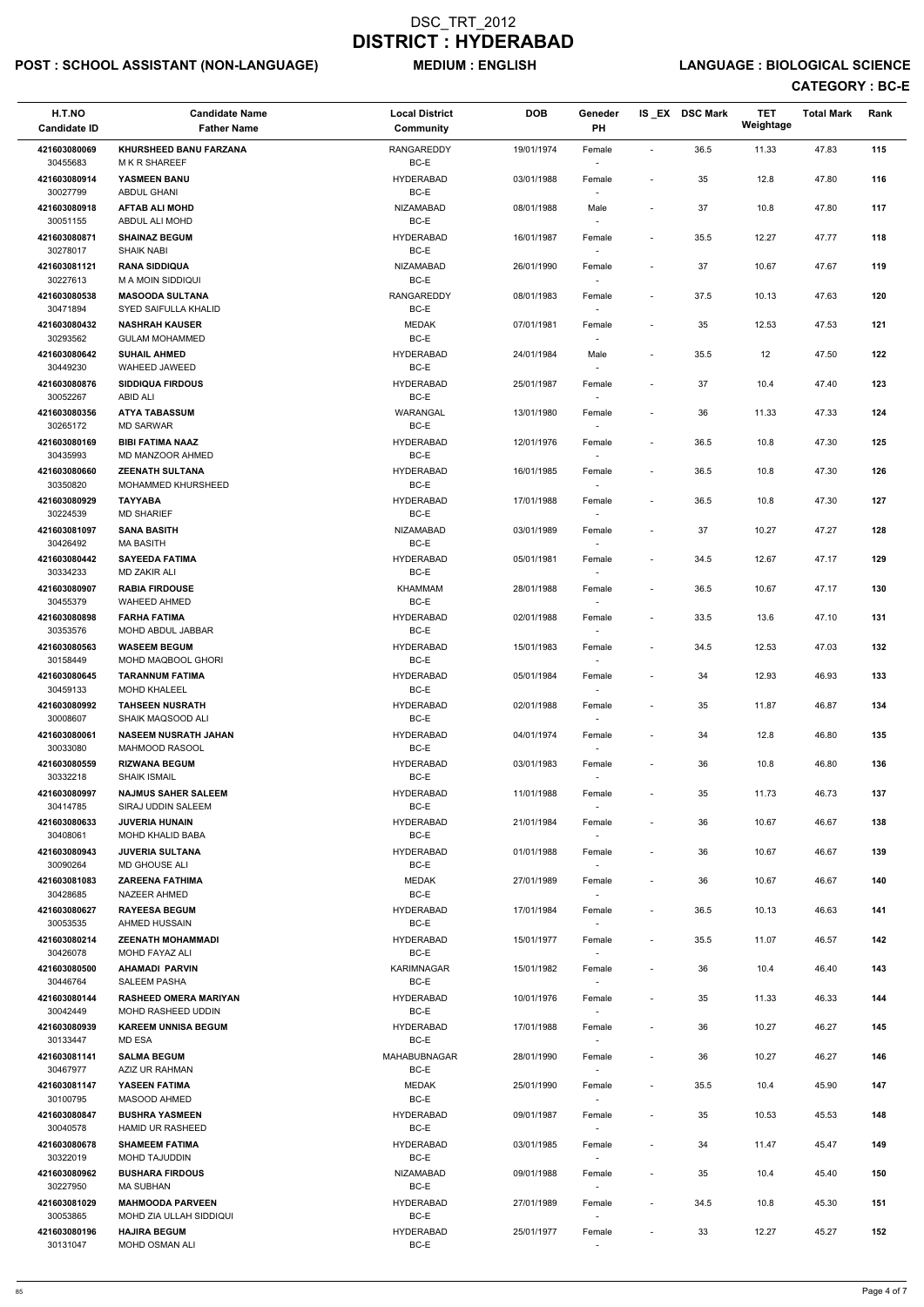# POST : SCHOOL ASSISTANT (NON-LANGUAGE) MEDIUM : ENGLISH LANGUAGE : BIOLOGICAL SCIENCE

| H.T.NO<br><b>Candidate ID</b>        | <b>Candidate Name</b><br><b>Father Name</b>                                      | <b>Local District</b><br><b>Community</b> | <b>DOB</b> | Geneder<br>PH                      |                          | IS_EX DSC Mark | <b>TET</b><br>Weightage | <b>Total Mark</b> | Rank |
|--------------------------------------|----------------------------------------------------------------------------------|-------------------------------------------|------------|------------------------------------|--------------------------|----------------|-------------------------|-------------------|------|
| 421603080710<br>30388491             | <b>AFROZUNISA BEGUM</b><br><b>FATHE MOHD</b>                                     | <b>HYDERABAD</b><br>BC-E                  | 06/01/1985 | Female                             | $\sim$                   | 35             | 10.27                   | 45.27             | 153  |
| 421603080952<br>30275378             | <b>TALATH FATIMA</b><br><b>MD AFZAL</b>                                          | <b>ADILABAD</b><br>BC-E                   | 15/01/1988 | Female                             | $\overline{\phantom{a}}$ | 33.5           | 11.73                   | 45.23             | 154  |
| 421603080305<br>30448309             | <b>ZAREENA JABEEN</b><br><b>MOHD ISMAIL</b>                                      | WARANGAL<br>BC-E                          | 28/01/1979 | Female                             | $\overline{\phantom{a}}$ | 34.5           | 10.67                   | 45.17             | 155  |
| 421603081144                         | <b>AFSHA JAHAN BEGUM</b>                                                         | <b>NIZAMABAD</b>                          | 14/01/1990 | $\overline{\phantom{a}}$<br>Female | $\overline{\phantom{a}}$ | 34.5           | 10.67                   | 45.17             | 156  |
| 30095378<br>421603080691             | MOHAMMED AHMED<br><b>MAIMOONA BEGUM</b>                                          | BC-E<br><b>HYDERABAD</b>                  | 20/01/1985 | $\sim$<br>Female                   | $\overline{\phantom{a}}$ | 34             | 11.07                   | 45.07             | 157  |
| 30113320                             | AHMED HUSSAIN                                                                    | BC-E                                      |            | $\overline{\phantom{a}}$           |                          |                |                         |                   |      |
| 421603080663<br>30253395             | <b>RAYEESA MAIRAJ</b><br>FAROOQ AHMED                                            | <b>HYDERABAD</b><br>$BC-E$                | 23/01/1985 | Female                             | $\overline{\phantom{m}}$ | 34             | 10.93                   | 44.93             | 158  |
| 421603080954<br>30070015             | <b>BASHEER UNNISA RUHINA</b><br>MIRZA MAHBOOB BAIG                               | <b>HYDERABAD</b><br>BC-E                  | 18/01/1988 | Female                             | $\overline{\phantom{a}}$ | 34.5           | 10.4                    | 44.90             | 159  |
| 421603080285<br>30459994             | <b>SUGRA BEE</b><br>MD PASHA KHAN                                                | <b>HYDERABAD</b><br>BC-E                  | 04/01/1978 | Female                             | $\overline{a}$           | 34             | 10.67                   | 44.67             | 160  |
| 421603080062                         | <b>MOHAMMED AZMATH ALI</b>                                                       | <b>HYDERABAD</b>                          | 05/01/1974 | Male                               | $\overline{\phantom{a}}$ | 32.5           | 12.13                   | 44.63             | 161  |
| 30303655<br>421603080025             | <b>MD OSMAN ALI</b><br><b>FARHANA ANJUM</b>                                      | BC-E<br><b>HYDERABAD</b>                  | 26/01/1972 | $\overline{\phantom{a}}$<br>Female | $\overline{a}$           | 34             | 10.4                    | 44.40             | 162  |
| 30056967<br>421603080283             | K ABDUL RAWOOF<br><b>TALHA MOBBEEN</b>                                           | BC-E<br><b>HYDERABAD</b>                  | 27/01/1978 | Female                             | $\overline{\phantom{a}}$ | 34             | 10.27                   | 44.27             | 163  |
| 30420649                             | YOUSUF SHARIFF                                                                   | BC-E                                      |            |                                    |                          |                |                         |                   |      |
| 421603080880<br>30464477             | YASMEEN BEGUM<br><b>SHAIK MUSTAFA</b>                                            | <b>HYDERABAD</b><br>BC-E                  | 13/01/1987 | Female<br>$\sim$                   | $\overline{\phantom{a}}$ | 34             | 10.27                   | 44.27             | 164  |
| 421603080713<br>30103035             | <b>AISHA SULTANA</b><br>MD AMIN UDDIN                                            | <b>HYDERABAD</b><br>BC-E                  | 15/01/1985 | Female                             | $\overline{\phantom{a}}$ | 33             | 11.2                    | 44.20             | 165  |
| 421603080565                         | <b>FARHEEN FATIMA</b>                                                            | <b>HYDERABAD</b>                          | 27/01/1983 | Female                             | $\overline{\phantom{a}}$ | 33.5           | 10.67                   | 44.17             | 166  |
| 30462276<br>421603080022             | ABDUL HAQ<br><b>SHAHANA ANJUM</b>                                                | BC-E<br>ADILABAD                          | 24/01/1972 | Female                             | $\overline{\phantom{a}}$ | 32             | 12.13                   | 44.13             | 167  |
| 30445906                             | MD AFZALUDDIN                                                                    | $BC-E$                                    |            |                                    |                          |                |                         |                   |      |
| 421603080099<br>30229966             | <b>NAJMA</b><br>M A WAHAB                                                        | <b>HYDERABAD</b><br>BC-E                  | 08/01/1975 | Female<br>$\overline{\phantom{a}}$ | $\overline{\phantom{a}}$ | 33.5           | 10.53                   | 44.03             | 168  |
| 421603081065<br>30010088             | <b>SALMA MOHAMMADI</b><br>M A HAQ                                                | <b>HYDERABAD</b><br>BC-E                  | 30/01/1989 | Female                             | $\overline{a}$           | 33.5           | 10.53                   | 44.03             | 169  |
| 421603080714<br>30469434             | <b>MINHAJ ANJUM</b><br><b>HAFEEZ ANJUM</b>                                       | <b>KARIMNAGAR</b><br>BC-E                 | 17/01/1985 | Female                             | $\overline{\phantom{a}}$ | 34             | 10                      | 44.00             | 170  |
| 421603080408                         | <b>RIFFAT SIDDIQUA</b>                                                           | <b>HYDERABAD</b>                          | 14/01/1980 | Female                             | $\blacksquare$           | 32.5           | 11.47                   | 43.97             | 171  |
| 30062018<br>421603080303<br>30446742 | <b>MOINUDDIN HASSAN</b><br><b>SYEDA SARWATH JAFRI</b><br>SYED SARDAR AHMED JAFRI | BC-E<br><b>MEDAK</b><br>BC-E              | 19/01/1979 | $\overline{\phantom{a}}$<br>Female | $\overline{\phantom{a}}$ | 33.5           | 10.4                    | 43.90             | 172  |
| 421603080865                         | YASMEEN FATHIMA                                                                  | <b>HYDERABAD</b><br>BC-E                  | 12/01/1987 | $\sim$<br>Female                   | $\overline{\phantom{a}}$ | 32.5           | 11.33                   | 43.83             | 173  |
| 30447364<br>421603080475             | <b>MA BARI</b><br><b>HAJIRA</b>                                                  | <b>NIZAMABAD</b>                          | 27/01/1981 | $\overline{\phantom{a}}$<br>Female | $\overline{\phantom{a}}$ | 33.5           | 10.27                   | 43.77             | 174  |
| 30235091<br>421603081113             | ABDUL JABBAR<br><b>UMME TOOBA TAMER</b>                                          | BC-E<br>MAHABUBNAGAR                      | 21/01/1990 | Female                             | $\overline{\phantom{a}}$ | 32.5           | 11.07                   | 43.57             | 175  |
| 30421040                             | MOHD ABDUL SAMI                                                                  | BC-E                                      |            |                                    |                          |                |                         |                   |      |
| 421603080804<br>30040438             | <b>AMTUL HAFEEZ</b><br><b>G K HAMEEDUDDIN</b>                                    | <b>HYDERABAD</b><br>BC-E                  | 25/01/1986 | Female<br>$\overline{\phantom{a}}$ | $\overline{\phantom{a}}$ | 32.5           | 10.93                   | 43.43             | 176  |
| 421603081071<br>30465263             | <b>ASRAFATHIMA</b><br><b>ABDUL GHANI</b>                                         | MAHABUBNAGAR<br>BC-E                      | 27/01/1989 | Female<br>$\overline{\phantom{a}}$ | $\overline{\phantom{a}}$ | 33             | 10.4                    | 43.40             | 177  |
| 421603080203<br>30038410             | <b>NUSRATH BEGUM</b><br>MOHAMMED ZAKAULLAH                                       | <b>HYDERABAD</b><br>BC-E                  | 20/01/1977 | Female                             | $\overline{\phantom{m}}$ | 33             | 10.27                   | 43.27             | 178  |
| 421603080883                         | <b>QUDSIA FATIMA</b>                                                             | <b>HYDERABAD</b>                          | 21/01/1987 | Female                             | $\overline{\phantom{a}}$ | 33             | 10.27                   | 43.27             | 179  |
| 30448785<br>421603081069             | MOHAMMED MOIZUDDIN<br><b>NISHATH FATHIMA</b>                                     | BC-E<br><b>NIZAMABAD</b>                  | 18/01/1989 | Female                             | $\overline{\phantom{a}}$ | 33             | 10.27                   | 43.27             | 180  |
| 30170257<br>421603081094             | <b>MIR ZAFFAR ALI</b><br><b>HAJRA NAVEED</b>                                     | BC-E<br><b>HYDERABAD</b>                  | 30/01/1989 | $\sim$<br>Female                   | $\overline{\phantom{a}}$ | 31             | 12.27                   | 43.27             | 181  |
| 30069937                             | MOHD ALEEMUDDIN                                                                  | BC-E                                      |            | $\sim$                             |                          |                |                         |                   |      |
| 421603080210<br>30071574             | <b>AYESHA FATIMA</b><br>MOHD MOAZZAM ALI KHAN                                    | <b>HYDERABAD</b><br>BC-E                  | 02/01/1977 | Female                             | $\overline{\phantom{a}}$ | 32             | 11.2                    | 43.20             | 182  |
| 421603081075<br>30439417             | <b>SHIREEN BEGUM</b><br><b>MOHD JANI</b>                                         | <b>HYDERABAD</b><br>BC-E                  | 06/01/1989 | Female                             | $\overline{\phantom{a}}$ | 32             | 11.07                   | 43.07             | 183  |
| 421603080101                         | <b>FOUZIA SULTANA</b>                                                            | <b>HYDERABAD</b>                          | 17/01/1975 | Female                             | $\overline{\phantom{a}}$ | 32.5           | 10.53                   | 43.03             | 184  |
| 30317720<br>421603080540             | ABDUL RAZAK<br><b>FATIMA NOUSHEEN</b>                                            | BC-E<br><b>HYDERABAD</b>                  | 16/01/1983 | Female                             | $\overline{\phantom{a}}$ | 32.5           | 10.4                    | 42.90             | 185  |
| 30265559                             | <b>M A GHANI</b>                                                                 | BC-E                                      |            | $\overline{\phantom{a}}$           |                          |                |                         |                   |      |
| 421603080638<br>30093105             | <b>ZAIBUNNISA BUGUM</b><br><b>MA HAKEEM</b>                                      | <b>HYDERABAD</b><br>$BC-E$                | 14/01/1984 | Female                             | $\overline{\phantom{m}}$ | 31.5           | 11.33                   | 42.83             | 186  |
| 421603080266<br>30470820             | <b>NISHAT FATIMA</b><br><b>MOHD AYOUB QUADRI</b>                                 | <b>HYDERABAD</b><br>BC-E                  | 04/01/1978 | Female                             | $\overline{\phantom{m}}$ | 32             | 10.8                    | 42.80             | 187  |
| 421603080970<br>30303543             | <b>AMREEN FATIMA</b><br><b>MD GIASUDDIN</b>                                      | <b>HYDERABAD</b><br>BC-E                  | 22/01/1988 | Female<br>$\sim$                   | $\overline{\phantom{a}}$ | 31.5           | 11.2                    | 42.70             | 188  |
| 421603080819                         | <b>FATIMA FARHEEN</b>                                                            | <b>HYDERABAD</b>                          | 24/01/1987 | Female                             | $\overline{\phantom{a}}$ | 30.5           | 12.13                   | 42.63             | 189  |
| 30129760<br>421603081056             | <b>IRSHAD AHMED ANSARI</b><br><b>FARHEEN BEGUM</b>                               | BC-E<br><b>HYDERABAD</b>                  | 18/01/1989 | $\overline{\phantom{a}}$<br>Female | $\overline{\phantom{a}}$ | 32.5           | 10                      | 42.50             | 190  |
| 30134531                             | MD MISKIN SHAREEF                                                                | BC-E                                      |            | $\sim$                             |                          |                |                         |                   |      |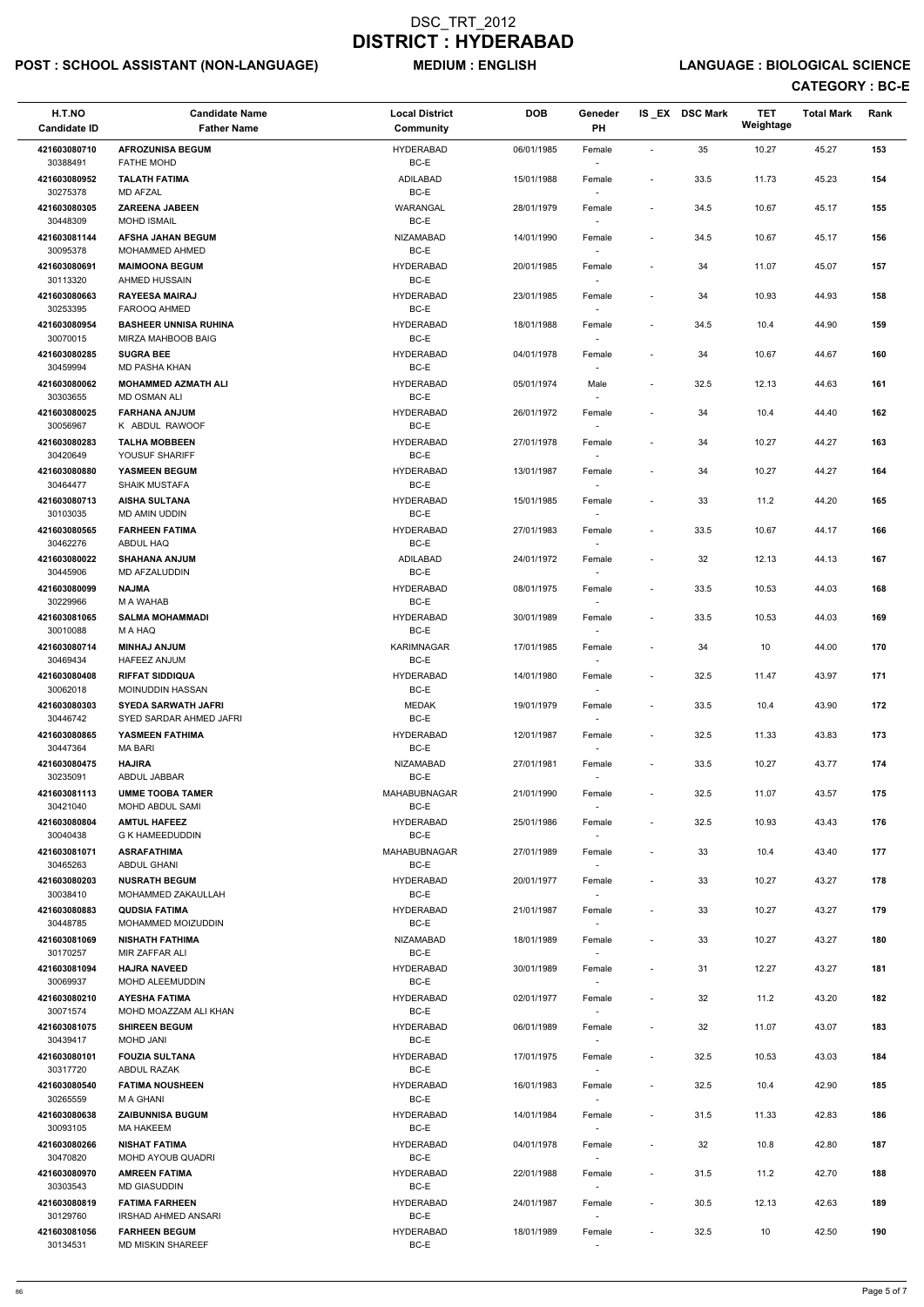# POST : SCHOOL ASSISTANT (NON-LANGUAGE) MEDIUM : ENGLISH LANGUAGE : BIOLOGICAL SCIENCE

| H.T.NO<br><b>Candidate ID</b> | <b>Candidate Name</b><br><b>Father Name</b>         | <b>Local District</b><br><b>Community</b> | <b>DOB</b> | Geneder<br>PH                      |                          | IS EX DSC Mark | <b>TET</b><br>Weightage | <b>Total Mark</b> | Rank |
|-------------------------------|-----------------------------------------------------|-------------------------------------------|------------|------------------------------------|--------------------------|----------------|-------------------------|-------------------|------|
| 421603080949<br>30378311      | <b>AMRIN FATHIMA</b><br><b>MD AKRAM</b>             | <b>RANGAREDDY</b><br>BC-E                 | 10/01/1988 | Female                             | $\blacksquare$           | 32             | 10.4                    | 42.40             | 191  |
| 421603080639<br>30429698      | <b>TAHREEM FATHIMA</b><br>MA SALEEM                 | <b>KARIMNAGAR</b><br>BC-E                 | 16/01/1984 | Female                             | $\blacksquare$           | 31             | 11.33                   | 42.33             | 192  |
| 421603080832                  | <b>RUBEENA TALAT</b>                                | <b>NIZAMABAD</b>                          | 05/01/1987 | Female                             | $\sim$                   | 32             | 10.13                   | 42.13             | 193  |
| 30036726<br>421603080657      | MOHD WAHEEDUDDIN<br><b>TABASSUM FATIMA</b>          | BC-E<br><b>HYDERABAD</b>                  | 04/01/1985 | Female                             | $\sim$                   | 31.5           | 10.53                   | 42.03             | 194  |
| 30030718<br>421603080729      | MD OMER<br><b>FAHMEEDA BEGUM</b>                    | BC-E<br><b>HYDERABAD</b>                  | 01/01/1986 | Female                             | $\blacksquare$           | 32             | 10                      | 42.00             | 195  |
| 30026952                      | MOHAMMED KHADER ALI                                 | BC-E                                      |            | $\sim$                             |                          |                |                         |                   |      |
| 421603081025<br>30447897      | <b>FOUZIA MUBEEN</b><br><b>MOHD KHAJA FASIUDDIN</b> | <b>HYDERABAD</b><br>BC-E                  | 19/01/1989 | Female                             |                          | 32             | 10                      | 42.00             | 196  |
| 421603080829<br>30445345      | <b>SAMEERA NAZNEEN</b><br>SHAKEEL HYDER             | <b>HYDERABAD</b><br>BC-E                  | 26/01/1987 | Female                             | $\overline{\phantom{a}}$ | 31.5           | 10.4                    | 41.90             | 197  |
| 421603080924<br>30442042      | <b>AYEISHA SIDDIQUA</b><br>ABDUL WAHEED             | <b>HYDERABAD</b><br>BC-E                  | 31/01/1988 | Female<br>$\sim$                   | $\overline{\phantom{a}}$ | 31.5           | 10.27                   | 41.77             | 198  |
| 421603080852<br>30317029      | <b>BIBI HAFSA AZRA</b><br><b>M A MALIK</b>          | <b>HYDERABAD</b><br>BC-E                  | 09/01/1987 | Female<br>$\sim$                   | $\blacksquare$           | 31             | 10.67                   | 41.67             | 199  |
| 421603080378<br>30163898      | <b>ZAIBUNNISA BEGUM</b><br>AYUB ALI                 | <b>NIZAMABAD</b><br>BC-E                  | 10/01/1980 | Female                             | $\overline{\phantom{a}}$ | 31.5           | 10                      | 41.50             | 200  |
| 421603080632                  | <b>AMATUL HANNAN</b>                                | <b>HYDERABAD</b>                          | 15/01/1984 | Female                             | $\blacksquare$           | 30             | 11.47                   | 41.47             | 201  |
| 30300220<br>421603080674      | M A MAJEED<br><b>AAIYSHA UNNISA</b>                 | BC-E<br><b>HYDERABAD</b>                  | 07/01/1985 | Female                             | $\overline{\phantom{a}}$ | 31             | 10.4                    | 41.40             | 202  |
| 30041224<br>421603081049      | MOHD ANWAR HUSSAIN<br><b>ASRA JABEEN</b>            | $BC-E$<br><b>NIZAMABAD</b>                | 17/01/1989 | $\sim$<br>Female                   | $\overline{\phantom{a}}$ | 31             | 10.4                    | 41.40             | 203  |
| 30164211                      | AYUB ALI                                            | BC-E                                      |            |                                    |                          |                |                         |                   |      |
| 421603080855<br>30027960      | <b>FARIHA YASMEEN</b><br>SHAIK MOUHIUDDIN           | <b>HYDERABAD</b><br>BC-E                  | 20/01/1987 | Female                             | $\overline{\phantom{a}}$ | 30.5           | 10.67                   | 41.17             | 204  |
| 421603080492<br>30331343      | <b>FARHA DEEBA</b><br>MD FAIYAZUDDIN                | <b>HYDERABAD</b><br>BC-E                  | 13/01/1982 | Female                             |                          | 31             | 10.13                   | 41.13             | 205  |
| 421603080381<br>30028496      | <b>HUMERA FATIMA</b><br>JAMALUDDIN                  | <b>HYDERABAD</b><br>$BC-E$                | 07/01/1980 | Female<br>$\overline{\phantom{a}}$ | $\overline{\phantom{a}}$ | 29.5           | 11.6                    | 41.10             | 206  |
| 421603080606<br>30460278      | <b>FOUZIA BEGUM</b><br><b>MOHD YOUSUF</b>           | <b>HYDERABAD</b><br>BC-E                  | 25/01/1984 | Female<br>$\overline{\phantom{a}}$ | $\blacksquare$           | 30.5           | 10.53                   | 41.03             | 207  |
| 421603081053                  | YASMEEN FATHIMA                                     | ADILABAD<br>BC-E                          | 15/01/1989 | Female                             | $\sim$                   | 30.5           | 10.53                   | 41.03             | 208  |
| 30333692<br>421603080861      | <b>MOHD RAZI HYDER</b><br><b>AFREEN FATIMA</b>      | <b>HYDERABAD</b>                          | 27/01/1987 | Female                             | $\sim$                   | 29.5           | 11.47                   | 40.97             | 209  |
| 30469619<br>421603080875      | ALI HUSSAIN<br><b>AYESHA FATIMA</b>                 | BC-E<br><b>HYDERABAD</b>                  | 25/01/1987 | $\sim$<br>Female                   | $\sim$                   | 29.5           | 11.33                   | 40.83             | 210  |
| 30304621<br>421603080665      | <b>HYDER HUSSAIN</b><br><b>AYESHA BEGUM</b>         | BC-E<br><b>HYDERABAD</b>                  | 07/01/1985 | $\sim$<br>Female                   | $\sim$                   | 29.5           | 11.2                    | 40.70             | 211  |
| 30103222<br>421603080108      | <b>SHAIK BANDI ALI</b><br><b>ASIYA SAYEED</b>       | BC-E<br><b>HYDERABAD</b>                  | 12/01/1975 | $\sim$<br>Female                   | $\blacksquare$           | 30.5           | 10.13                   | 40.63             | 212  |
| 30338270                      | HYDER SYED UL HAKEEM                                | BC-E                                      |            |                                    |                          |                |                         |                   |      |
| 421603081125<br>30324795      | <b>ZULEAQA SAMREEN</b><br><b>MD SHAMSUDDIN</b>      | <b>NIZAMABAD</b><br>BC-E                  | 02/01/1990 | Female                             | $\overline{\phantom{a}}$ | 30             | 10.53                   | 40.53             | 213  |
| 421603080816<br>30342679      | <b>NASEEM UNNISA</b><br>MOHD MOIN                   | <b>HYDERABAD</b><br>BC-E                  | 15/01/1987 | Female<br>$\sim$                   | $\overline{\phantom{a}}$ | 30.5           | 10                      | 40.50             | 214  |
| 421603080793<br>30169718      | <b>BUSHRA BEGUM</b><br>MOHD ZAHOOR UDDIN            | <b>HYDERABAD</b><br>BC-E                  | 05/01/1986 | Female<br>$\sim$                   | $\sim$                   | 29             | 11.47                   | 40.47             | 215  |
| 421603080679<br>30041245      | <b>JUVERIA BEGUM</b><br>MD KHALEEL UR RAHMAN        | <b>HYDERABAD</b><br>BC-E                  | 08/01/1985 | Female                             | $\sim$                   | 29.5           | 10.93                   | 40.43             | 216  |
| 421603080447<br>30407374      | <b>SHABANA BEGUM</b><br><b>MD JAFFAR</b>            | <b>HYDERABAD</b><br>BC-E                  | 18/01/1981 | Female                             | $\blacksquare$           | 30             | 10.13                   | 40.13             | 217  |
| 421603080658<br>30427659      | <b>NAAZ TAMKANATH</b><br><b>MA SHUKOOR</b>          | <b>HYDERABAD</b><br>BC-E                  | 07/01/1985 | Female<br>$\sim$                   | $\sim$                   | 29.5           | 10.4                    | 39.90             | 218  |
| 421603080843                  | <b>MEHROZ SULTANA</b>                               | <b>HYDERABAD</b>                          | 22/01/1987 | Female                             | $\overline{\phantom{a}}$ | 29             | 10.8                    | 39.80             | 219  |
| 30067949<br>421603080172      | LATE ABDUL SATTAR<br><b>FARHATH KOUSER</b>          | BC-E<br><b>HYDERABAD</b>                  | 12/01/1976 | $\sim$<br>Female                   | $\sim$                   | 28.5           | 11.2                    | 39.70             | 220  |
| 30444125                      | ABDUL GAHFOOR                                       | BC-E                                      |            |                                    |                          |                |                         |                   |      |
| 421603080956<br>30040778      | <b>JAVARIYA TAMKEEN</b><br><b>MA GAFOOR</b>         | <b>NIZAMABAD</b><br>BC-E                  | 27/01/1988 | Female                             | $\overline{\phantom{a}}$ | 29             | 10.53                   | 39.53             | 221  |
| 421603080107<br>30221189      | <b>ZEENATH JAMAL</b><br><b>JAMAL UDDIN HYDER</b>    | <b>HYDERABAD</b><br>BC-E                  | 10/01/1975 | Female                             | $\overline{\phantom{a}}$ | 28.5           | 10.93                   | 39.43             | 222  |
| 421603080345                  | <b>SAFIA NISHAT</b>                                 | <b>HYDERABAD</b>                          | 11/01/1979 | Female                             |                          | 29             | 10                      | 39.00             | 223  |
| 30444684<br>421603080484      | KHAJA NIZAMUDDIN<br><b>AMINA SIDDIQUA</b>           | BC-E<br><b>HYDERABAD</b>                  | 11/01/1982 | $\sim$<br>Female                   | $\blacksquare$           | 28.5           | 10.4                    | 38.90             | 224  |
| 30443623<br>421603080411      | M A HAMEED<br><b>MUMTAZ TAHSEEN</b>                 | BC-E<br><b>NIZAMABAD</b>                  | 04/01/1980 | $\overline{\phantom{a}}$<br>Female | $\sim$                   | 27.5           | 11.2                    | 38.70             | 225  |
| 30279962                      | <b>MA GANI</b>                                      | BC-E                                      |            | $\sim$                             |                          |                |                         |                   |      |
| 421603080733<br>30180610      | <b>LATEEF UNNISA</b><br><b>MD ISMAIL</b>            | <b>HYDERABAD</b><br>BC-E                  | 13/01/1986 | Female<br>$\sim$                   | $\sim$                   | 27             | 11.47                   | 38.47             | 226  |
| 421603080399<br>30262527      | <b>FATHIMA BUTOOL AAFREEN</b><br>M A NAYEEM RAHI    | RANGAREDDY<br>BC-E                        | 29/01/1980 | Female<br>$\sim$                   | $\overline{\phantom{a}}$ | 27.5           | 10.53                   | 38.03             | 227  |
| 421603080923<br>30082050      | <b>ASMA SULTANA</b><br><b>MD IQBAL</b>              | <b>HYDERABAD</b><br>$BC-E$                | 31/01/1988 | Female                             | $\overline{\phantom{a}}$ | 27.5           | 10.53                   | 38.03             | 228  |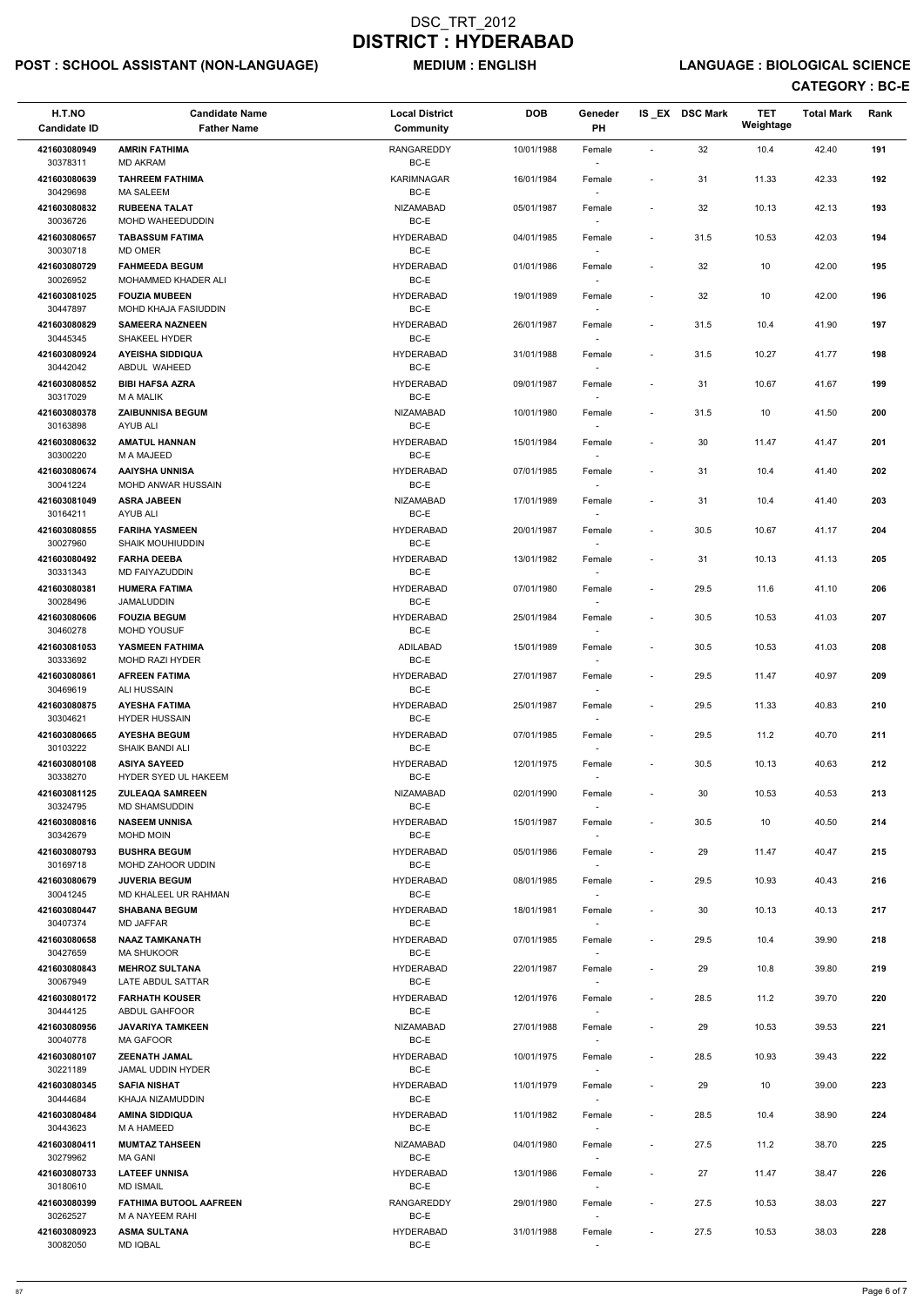# POST : SCHOOL ASSISTANT (NON-LANGUAGE) MEDIUM : ENGLISH LANGUAGE : BIOLOGICAL SCIENCE

| H.T.NO<br><b>Candidate ID</b> | <b>Candidate Name</b><br><b>Father Name</b> | <b>Local District</b><br>Community | <b>DOB</b> | Geneder<br><b>PH</b>     |                          | IS EX DSC Mark | <b>TET</b><br>Weightage | <b>Total Mark</b> | <b>Rank</b> |  |
|-------------------------------|---------------------------------------------|------------------------------------|------------|--------------------------|--------------------------|----------------|-------------------------|-------------------|-------------|--|
| 421603080182                  | <b>REZWANA FATIMA</b>                       | <b>HYDERABAD</b>                   | 10/01/1977 | Female                   | $\sim$                   | 28             | 10                      | 38.00             | 229         |  |
| 30309554                      | LATE MAHMOOD ABDUL AZIZ                     | BC-E                               |            |                          |                          |                |                         |                   |             |  |
| 421603080739                  | <b>ATKHYA FARNAZ</b>                        | <b>HYDERABAD</b>                   | 19/01/1986 | Female                   | $\sim$                   | 28             | 10                      | 38.00             | 230         |  |
| 30448096                      | <b>MA SATTAR</b>                            | BC-E                               |            | $\overline{\phantom{a}}$ |                          |                |                         |                   |             |  |
| 421603080434                  | <b>KAZIM FATIMA</b>                         | <b>HYDERABAD</b>                   | 12/01/1981 | Female                   | $\overline{\phantom{a}}$ | 27             | 10.53                   | 37.53             | 231         |  |
| 30105831                      | <b>MD ABDUL KHADER</b>                      | BC-E                               |            |                          |                          |                |                         |                   |             |  |
| 421603080786                  | <b>AYESHA NAAZ</b>                          | <b>HYDERABAD</b>                   | 05/01/1986 | Female                   | $\overline{\phantom{a}}$ | 27.5           | 10                      | 37.50             | 232         |  |
| 30236249                      | SIDDIQUE AHMED KHAN                         | BC-E                               |            |                          |                          |                |                         |                   |             |  |
| 421603080396                  | <b>SUMMAYA QUDDUSIA</b>                     | <b>NIZAMABAD</b>                   | 25/01/1980 | Female                   | $\overline{\phantom{a}}$ | 27             | 10.4                    | 37.40             | 233         |  |
| 30443062                      | M A QUDDUS                                  | BC-E                               |            |                          |                          |                |                         |                   |             |  |
| 421603080974                  | <b>ADILA FAHEEM</b>                         | <b>HYDERABAD</b>                   | 05/01/1988 | Female                   | $\overline{\phantom{a}}$ | 25             | 11.87                   | 36.87             | 234         |  |
| 30098328                      | ABDUL QADER ZAHID                           | BC-E                               |            | $\overline{\phantom{a}}$ |                          |                |                         |                   |             |  |
| 421603080671                  | <b>NASREEN FATIMA</b>                       | <b>HYDERABAD</b>                   | 22/01/1985 | Female                   | $\overline{\phantom{a}}$ | 26             | 10.53                   | 36.53             | 235         |  |
| 30229110                      | <b>MOHD ABDUL QADEER</b>                    | BC-E                               |            | $\overline{\phantom{a}}$ |                          |                |                         |                   |             |  |
| 421603080984                  | <b>PARVEEN TABASSUM</b>                     | <b>HYDERABAD</b>                   | 27/01/1988 | Female                   | $\blacksquare$           | 26             | 10.27                   | 36.27             | 236         |  |
| 30113445                      | <b>ABDUL GAFFAR</b>                         | BC-E                               |            | $\overline{\phantom{a}}$ |                          |                |                         |                   |             |  |
| 421603080659                  | <b>NABILA FATIMA</b>                        | <b>HYDERABAD</b>                   | 14/01/1985 | Female                   | $\overline{\phantom{a}}$ | 25.5           | 10.53                   | 36.03             | 237         |  |
| 30045921                      | <b>ZAHID HUSSAIN</b>                        | BC-E                               |            |                          |                          |                |                         |                   |             |  |
| 421603080846                  | <b>MUNAZZA ANJUM</b>                        | <b>HYDERABAD</b>                   | 25/01/1987 | Female                   | $\blacksquare$           | 25             | 10.53                   | 35.53             | 238         |  |
| 30305826                      | KHAJA ALEEM UDDIN                           | BC-E                               |            |                          |                          |                |                         |                   |             |  |
| 421603080321                  | <b>HUMMERA BUTOOL</b>                       | <b>HYDERABAD</b>                   | 07/01/1979 | Female                   | $\overline{\phantom{a}}$ | 24.5           | 10.13                   | 34.63             | 239         |  |
| 30325880                      | MOHD ABDUL QUADEER                          | BC-E                               |            | $\overline{\phantom{a}}$ |                          |                |                         |                   |             |  |
| 421603080438                  | <b>QAMER JAHAN</b>                          | <b>HYDERABAD</b>                   | 05/01/1981 | Female                   | $\overline{\phantom{a}}$ | 24             | 10.27                   | 34.27             | 240         |  |
| 30331884                      | <b>MOHD ZIKIRIA</b>                         | BC-E                               |            | $\overline{\phantom{a}}$ |                          |                |                         |                   |             |  |
|                               |                                             |                                    |            |                          |                          |                |                         |                   |             |  |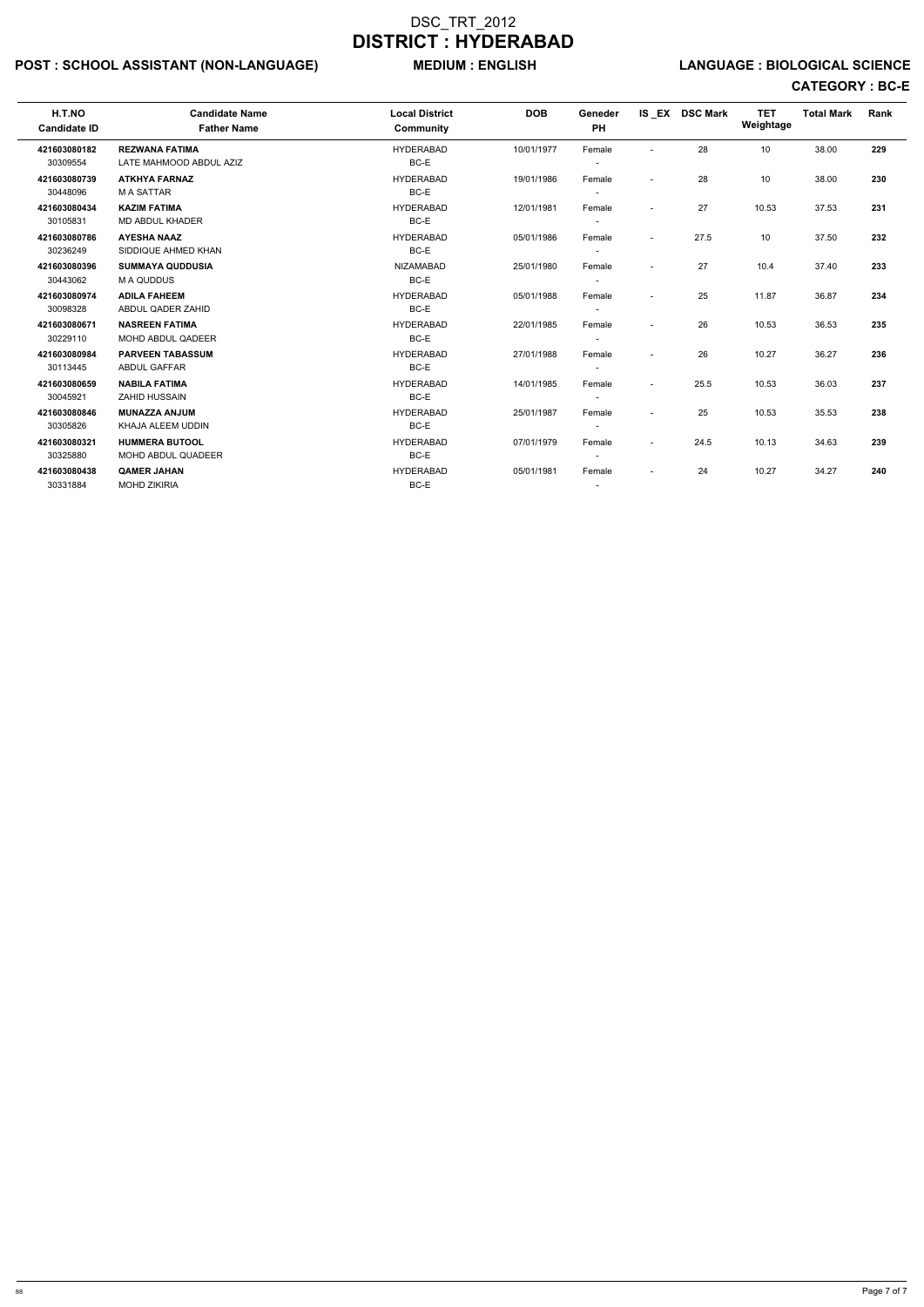# POST : SCHOOL ASSISTANT (NON-LANGUAGE) MEDIUM : MARATHI LANGUAGE : BIOLOGICAL SCIENCE

| H.T.NO<br><b>Candidate ID</b> | Candidate Name<br>Father Name   | <b>Local District</b><br>Community | <b>DOB</b> | Geneder<br><b>PH</b> | IS EX | <b>DSC Mark</b> | TE1<br>Weightage | Total Mark | <b>Rank</b> |
|-------------------------------|---------------------------------|------------------------------------|------------|----------------------|-------|-----------------|------------------|------------|-------------|
| 421603050001<br>30325450      | <b>DAM SUVARNA</b><br>MALLESHAM | OTHER THAN AP<br>BC-D              | 08/01/1975 | Female               |       | 26.5            | 11.2             | 37.70      |             |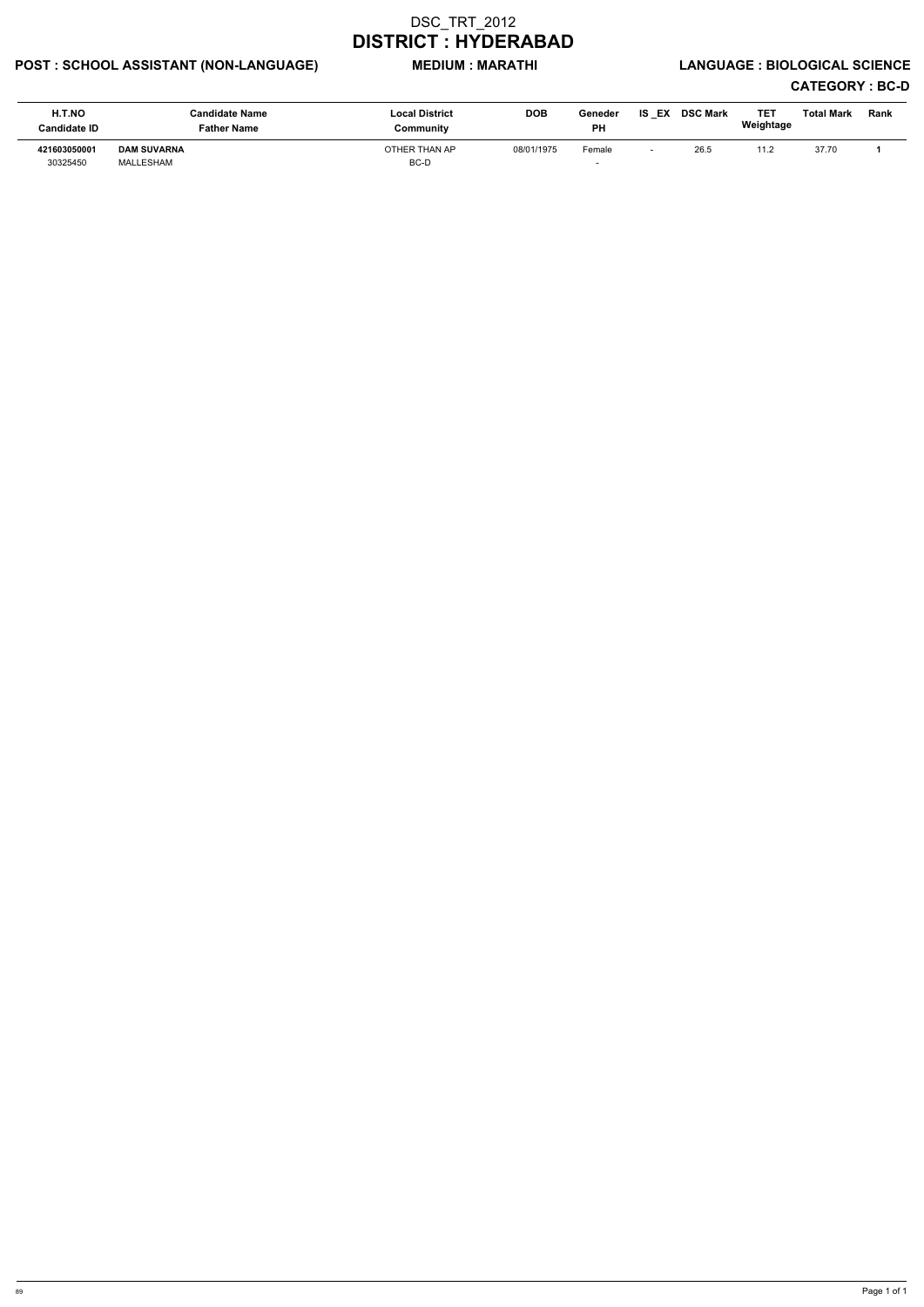# POST : SCHOOL ASSISTANT (NON-LANGUAGE) MEDIUM : TELUGU LANGUAGE : BIOLOGICAL SCIENCE

| H.T.NO<br><b>Candidate ID</b> | <b>Candidate Name</b><br><b>Father Name</b> | <b>Local District</b><br>Community | <b>DOB</b> | Geneder<br>PH            |                          | IS EX DSC Mark | <b>TET</b><br>Weightage | <b>Total Mark</b> | <b>Rank</b>  |
|-------------------------------|---------------------------------------------|------------------------------------|------------|--------------------------|--------------------------|----------------|-------------------------|-------------------|--------------|
| 421603010245                  | <b>K MOHAN</b>                              | <b>HYDERABAD</b>                   | 07/01/1986 | Male                     | $\overline{\phantom{a}}$ | 41             | 10.13                   | 51.13             | $\mathbf{1}$ |
| 30263289                      | K JAWAHAR LAL                               | <b>ST</b>                          |            |                          |                          |                |                         |                   |              |
| 421603010293                  | <b>K SWATHI</b>                             | <b>HYDERABAD</b>                   | 06/01/1988 | Female                   | $\overline{\phantom{a}}$ | 38.5           | 10.53                   | 49.03             | $\mathbf{2}$ |
| 30159846                      | <b>K RAMULU</b>                             | <b>ST</b>                          |            |                          |                          |                |                         |                   |              |
| 421603010297                  | <b>M SUREKHA</b>                            | <b>HYDERABAD</b>                   | 06/01/1988 | Female                   | $\sim$                   | 35.5           | 10.67                   | 46.17             | 3            |
| 30172858                      | <b>M LAXMAN</b>                             | <b>ST</b>                          |            |                          |                          |                |                         |                   |              |
| 421603010242                  | <b>M RAMESH NAIK</b>                        | <b>HYDERABAD</b>                   | 24/01/1985 | Male                     | $\overline{\phantom{a}}$ | 35.5           | 10.13                   | 45.63             | 4            |
| 30341151                      | <b>DEVUJINAIK</b>                           | <b>ST</b>                          |            |                          |                          |                |                         |                   |              |
| 421603010235                  | <b>K REENA</b>                              | <b>HYDERABAD</b>                   | 20/01/1985 | Female                   | $\overline{\phantom{a}}$ | 33.5           | 9.07                    | 42.57             | 5            |
| 30029577                      | <b>SHANKAR NAIK K</b>                       | <b>ST</b>                          |            |                          |                          |                |                         |                   |              |
| 421603010288                  | <b>KALPANA GUGULOTH</b>                     | WARANGAL                           | 14/01/1987 | Female                   |                          | 32             | 8.8                     | 40.80             | 6            |
| 30364501                      | CHANDRU                                     | <b>ST</b>                          |            |                          |                          |                |                         |                   |              |
| 421603010291                  | <b>R KRISHNASUDHA</b>                       | <b>HYDERABAD</b>                   | 23/01/1987 | Female                   | $\sim$                   | 28.5           | 10.53                   | 39.03             | 7            |
| 30164836                      | R RAMULU                                    | <b>ST</b>                          |            |                          |                          |                |                         |                   |              |
| 421603010321                  | <b>BANOTH JYOTHI</b>                        | <b>WARANGAL</b>                    | 05/01/1989 | Female                   | $\sim$                   | 29             | 8.8                     | 37.80             | 8            |
| 30465101                      | <b>MOHAN</b>                                | <b>ST</b>                          |            |                          |                          |                |                         |                   |              |
| 421603010259                  | <b>LAVUDI NAGENDER</b>                      | <b>HYDERABAD</b>                   | 21/01/1986 | Male                     | $\sim$                   | 28             | 8.8                     | 36.80             | 9            |
| 30199406                      | <b>MANGTHA</b>                              | <b>ST</b>                          |            |                          |                          |                |                         |                   |              |
| 421603010251                  | <b>KALYANIS</b>                             | <b>HYDERABAD</b>                   | 05/01/1986 | Female                   | $\overline{a}$           | 27             | 9.6                     | 36.60             | 10           |
| 30169793                      | <b>S SITARAM</b>                            | <b>ST</b>                          |            |                          |                          |                |                         |                   |              |
| 421603010218                  | <b>D VIJAYA RANI</b>                        | <b>NALGONDA</b>                    | 13/01/1984 | Female                   | $\sim$                   | 28             | 8.13                    | 36.13             | 11           |
| 30047568                      | D MADHU NAIK                                | <b>ST</b>                          |            |                          |                          |                |                         |                   |              |
| 421603010315                  | <b>RAMAVATH MUNI NAIK</b>                   | <b>HYDERABAD</b>                   | 10/01/1989 | Male                     | $\sim$                   | 27             | 8.8                     | 35.80             | 12           |
| 30260676                      | RAMAVATH LAKKE NAIK                         | <b>ST</b>                          |            | $\overline{\phantom{a}}$ |                          |                |                         |                   |              |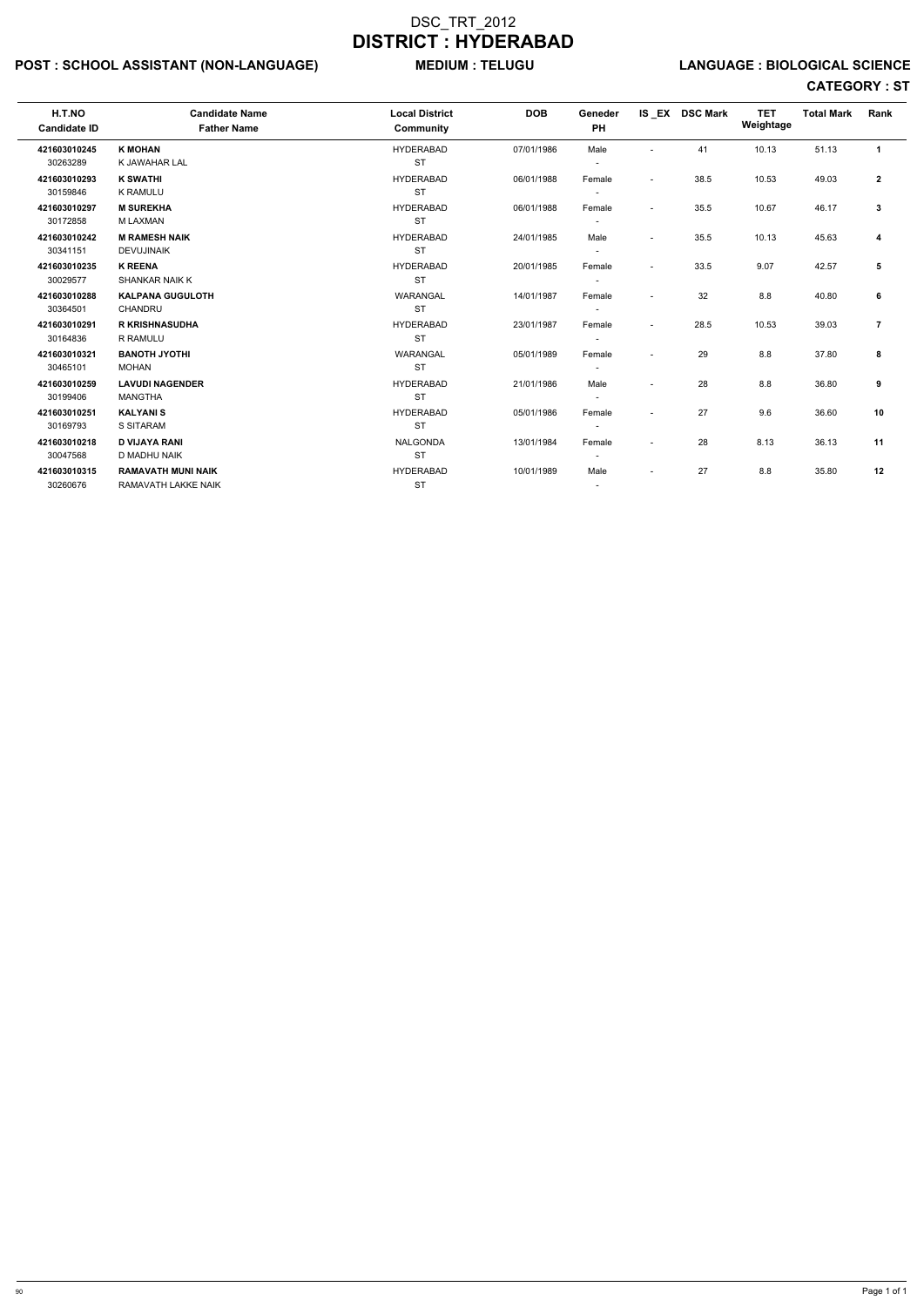# POST : SCHOOL ASSISTANT (NON-LANGUAGE) MEDIUM : TELUGU LANGUAGE : BIOLOGICAL SCIENCE

| H.T.NO<br><b>Candidate ID</b> | <b>Candidate Name</b><br><b>Father Name</b>                                | <b>Local District</b><br>Community               | <b>DOB</b> | Geneder<br>PH                      |                          | IS_EX DSC Mark | <b>TET</b><br>Weightage | <b>Total Mark</b> | Rank           |
|-------------------------------|----------------------------------------------------------------------------|--------------------------------------------------|------------|------------------------------------|--------------------------|----------------|-------------------------|-------------------|----------------|
| 421603010104                  | <b>K MAHESH</b>                                                            | <b>HYDERABAD</b>                                 | 28/01/1978 | Male                               | $\sim$                   | 52.5           | 11.2                    | 63.70             | $\mathbf{1}$   |
| 30046298<br>421603010187      | K NAGA RAJU<br>P PREM KISHORE KUMAR                                        | SC<br><b>HYDERABAD</b>                           | 01/01/1982 | Male                               | $\overline{\phantom{a}}$ | 48.5           | 11.07                   | 59.57             | $\mathbf{2}$   |
| 30240340<br>421603010178      | YELLESH KUMAR<br><b>T PRASHANTHA KUMARI</b>                                | SC<br><b>HYDERABAD</b>                           | 06/01/1981 | Female                             | $\overline{\phantom{a}}$ | 47.5           | 12                      | 59.50             | $\mathbf{3}$   |
| 30387962<br>421603010051      | <b>T VEERAIAH</b><br><b>RAVI KUMAR V</b>                                   | SC<br><b>HYDERABAD</b>                           | 20/01/1975 | Male                               |                          | 47             | 12.27                   | 59.27             | 4              |
| 30321215<br>421603010162      | SUBBAIAH V<br><b>K PADMA</b>                                               | SC<br><b>HYDERABAD</b>                           | 05/01/1981 | Female                             | $\blacksquare$           | 47             | 11.87                   | 58.87             | 5              |
| 30177970<br>421603010134      | <b>GANGARAM</b><br><b>V BHARATHI RANI</b>                                  | SC<br><b>HYDERABAD</b>                           | 13/01/1980 | $\overline{\phantom{a}}$<br>Female | $\blacksquare$           | 47.5           | 10.93                   | 58.43             | 6              |
| 30215464<br>421603010217      | V BALRAJ<br><b>E NAGARAJU</b>                                              | $\operatorname{\textsf{SC}}$<br><b>HYDERABAD</b> | 04/01/1984 | Male                               | $\blacksquare$           | 47.5           | 10.93                   | 58.43             | $\overline{7}$ |
| 30331362<br>421603010123      | <b>SHIVAIAH</b><br><b>GOPALA RAO GOLLAMANDALA</b><br>PULLAIAH GOLLAMANDALA | SC<br><b>KHAMMAM</b><br>SC                       | 28/01/1979 | Male                               | $\blacksquare$           | 45.5           | 11.47                   | 56.97             | 8              |
| 30430812<br>421603010303      | <b>G BALA SARASWATHI</b>                                                   | <b>HYDERABAD</b>                                 | 09/01/1988 | Female                             | $\sim$                   | 44.5           | 12.4                    | 56.90             | 9              |
| 30071418<br>421603010176      | G BAVANNA<br><b>SAIDULUV</b>                                               | SC<br><b>HYDERABAD</b>                           | 07/01/1981 | $\overline{\phantom{a}}$<br>Male   | $\overline{\phantom{a}}$ | 43.5           | 13.33                   | 56.83             | 10             |
| 30121456                      | <b>RAMULU</b>                                                              | <b>SC</b>                                        |            |                                    |                          |                |                         |                   |                |
| 421603010115<br>30111593      | <b>CHATLA CHANDRAKALA</b><br>CHATLA SAILOO                                 | <b>HYDERABAD</b><br>SC                           | 16/01/1979 | Female                             |                          | 45             | 11.07                   | 56.07             | 11             |
| 421603010281<br>30120913      | <b>V NIRMALA</b><br>VENKATAIAH                                             | <b>HYDERABAD</b><br>$\operatorname{\textsf{SC}}$ | 22/01/1987 | Female                             | $\overline{\phantom{a}}$ | 45             | 10.27                   | 55.27             | 12             |
| 421603010130<br>30191380      | P ESHWARAMMA<br>P EDAIAH                                                   | <b>HYDERABAD</b><br>SC                           | 01/01/1979 | Female<br>$\sim$                   |                          | 44.5           | 10.67                   | 55.17             | 13             |
| 421603010156<br>30170724      | <b>T SANDHYARANI</b><br><b>T SRI RAMULU</b>                                | <b>HYDERABAD</b><br>SC                           | 09/01/1980 | Female                             | $\blacksquare$           | 43             | 12.13                   | 55.13             | 14             |
| 421603010231<br>30356573      | <b>SRAVANTHI RAGAM</b><br>NAGESHWARA RAO R                                 | <b>HYDERABAD</b><br>$\operatorname{\textsf{SC}}$ | 23/01/1985 | Female                             | $\blacksquare$           | 44.5           | 10.13                   | 54.63             | 15             |
| 421603010280<br>30298502      | <b>NEERAJAKSHI M</b><br>LATE CHENNAIAH M                                   | <b>HYDERABAD</b><br>SC                           | 21/01/1987 | Female<br>$\overline{\phantom{a}}$ | $\overline{\phantom{a}}$ | 41             | 12.67                   | 53.67             | 16             |
| 421603010001<br>30394730      | A SRINIVAS RAO<br>A MOGLAIAH                                               | <b>HYDERABAD</b><br>SC                           | 22/01/1969 | Male<br>$\sim$                     | $\overline{\phantom{a}}$ | 42             | 11.07                   | 53.07             | 17             |
| 421603010202<br>30122114      | <b>INAPANURI SABITHA</b><br><b>INAPANURI VENKATA RATNAM</b>                | KHAMMAM<br>$\operatorname{\textsf{SC}}$          | 20/01/1983 | Female                             | $\overline{\phantom{a}}$ | 42.5           | 10.27                   | 52.77             | 18             |
| 421603010103<br>30227546      | <b>MERUGU UMA RANI</b><br><b>BALA SWAMY</b>                                | <b>HYDERABAD</b><br><b>SC</b>                    | 13/01/1978 | Female                             | $\overline{\phantom{a}}$ | 38.5           | 12.4                    | 50.90             | 19             |
| 421603010015<br>30051852      | <b>G MADHAVI</b><br><b>G PAPAIAH LATE</b>                                  | <b>HYDERABAD</b><br>SC                           | 02/01/1972 | Female                             |                          | 37             | 13.2                    | 50.20             | 20             |
| 421603010323<br>30039956      | <b>E DIVYA</b><br>E RAMULU                                                 | <b>HYDERABAD</b><br>SC                           | 05/01/1990 | Female<br>$\overline{\phantom{a}}$ | $\blacksquare$           | 38.5           | 11.6                    | 50.10             | 21             |
| 421603010143<br>30219033      | <b>BHAVANI K</b><br>SARVESHWAR RAO                                         | <b>HYDERABAD</b><br>SC                           | 30/01/1980 | Female                             |                          | 40             | 10                      | 50.00             | 22             |
| 421603010289<br>30061267      | <b>ATI ANITHA</b><br>ATI BALA POCHAIAH                                     | <b>HYDERABAD</b><br><b>SC</b>                    | 15/01/1987 | Female                             | $\overline{\phantom{a}}$ | 38.5           | 11.33                   | 49.83             | 23             |
| 421603010195<br>30112420      | <b>K NARESH</b><br><b>K RAMULU</b>                                         | <b>HYDERABAD</b><br><b>SC</b>                    | 19/01/1982 | Male<br>$\overline{\phantom{a}}$   | $\blacksquare$           | 38.5           | 10                      | 48.50             | 24             |
| 421603010318<br>30417249      | <b>B SUNITHA</b><br><b>B PADMA RAO</b>                                     | <b>HYDERABAD</b><br>SC                           | 23/01/1989 | Female<br>$\overline{\phantom{a}}$ |                          | 38             | 10.4                    | 48.40             | 25             |
| 421603010097<br>30183123      | <b>MUTHYALUK</b><br>SOMAIAH                                                | <b>HYDERABAD</b><br>SC                           | 06/01/1978 | Male<br>$\overline{\phantom{a}}$   | $\blacksquare$           | 37.5           | 10.8                    | 48.30             | 26             |
| 421603010107<br>30448191      | J PRAMELA KUMARI<br>J VINAY SAGAR                                          | HYDERABAD<br><b>SC</b>                           | 26/01/1979 | Female                             | $\overline{\phantom{a}}$ | 37.5           | 10.8                    | 48.30             | 27             |
| 421603010244<br>30253435      | <b>M VIJAY KUMAR</b><br>M JACOB                                            | <b>HYDERABAD</b><br>SC                           | 15/01/1986 | Male                               | $\overline{\phantom{a}}$ | 37.5           | 10.67                   | 48.17             | 28             |
| 421603010257<br>30265675      | P KUSUMA KUMARI<br>P CHENNAIAH                                             | <b>HYDERABAD</b><br>SC                           | 05/01/1986 | Female<br>$\overline{\phantom{a}}$ | $\overline{\phantom{a}}$ | 37.5           | 10.13                   | 47.63             | 29             |
| 421603010084<br>30454004      | <b>RAMESH PALVAI</b><br><b>DEVAIAH</b>                                     | <b>NALGONDA</b><br><b>SC</b>                     | 11/01/1978 | Male<br>$\sim$                     | $\blacksquare$           | 35.5           | 11.87                   | 47.37             | 30             |
| 421603010090                  | <b>R NEERAJA</b>                                                           | <b>KARIMNAGAR</b>                                | 05/01/1978 | Female                             | $\overline{\phantom{a}}$ | 38             | 8.67                    | 46.67             | 31             |
| 30435947<br>421603010173      | R SHANKARAIAH<br><b>P JYOTHI</b>                                           | SC<br><b>HYDERABAD</b>                           | 28/01/1981 | Female                             | $\overline{\phantom{a}}$ | 35             | 11.6                    | 46.60             | 32             |
| 30306790                      | P VIJAYA BHASKAR                                                           | SC                                               |            |                                    |                          |                |                         |                   |                |
| 421603010012<br>30441970      | <b>TENALI JALAJA</b><br><b>TENALI BULLAIAH</b>                             | <b>HYDERABAD</b><br>SC                           | 01/01/1971 | Female<br>$\overline{\phantom{a}}$ | $\blacksquare$           | 36.5           | 10                      | 46.50             | 33             |
| 421603010022<br>30075879      | <b>BANTU RAJA</b><br><b>BANTU YADAGIRI</b>                                 | <b>HYDERABAD</b><br>SC                           | 07/01/1973 | Male<br>$\overline{\phantom{a}}$   | $\blacksquare$           | 34.5           | 11.6                    | 46.10             | 34             |
| 421603010040<br>30038978      | <b>MALLEPAKA NAGARAJU</b><br>MADHU                                         | <b>KRISHNA</b><br>$\operatorname{\textsf{SC}}$   | 15/01/1975 | Male<br>$\overline{\phantom{a}}$   | $\overline{\phantom{a}}$ | 35.5           | 10.4                    | 45.90             | 35             |
| 421603010282<br>30170613      | <b>P ASWINI</b><br>P RAMULU                                                | <b>HYDERABAD</b><br>SC                           | 30/01/1987 | Female                             | $\overline{\phantom{a}}$ | 34.5           | 11.33                   | 45.83             | 36             |
| 421603010172<br>30423914      | <b>B SAILU</b><br><b>B LINGAIAH</b>                                        | <b>HYDERABAD</b><br>SC                           | 10/01/1981 | Male<br>$\sim$                     | $\overline{\phantom{a}}$ | 36.5           | 9.2                     | 45.70             | 37             |
| 421603010044                  | <b>N S S SHANTHI KUMARI</b>                                                | <b>HYDERABAD</b>                                 | 10/01/1975 | Female                             |                          | 35             | 10.67                   | 45.67             | ${\bf 38}$     |
| 30323050                      | N NARASIMHA MURTHY                                                         | SC                                               |            | $\sim$                             |                          |                |                         |                   |                |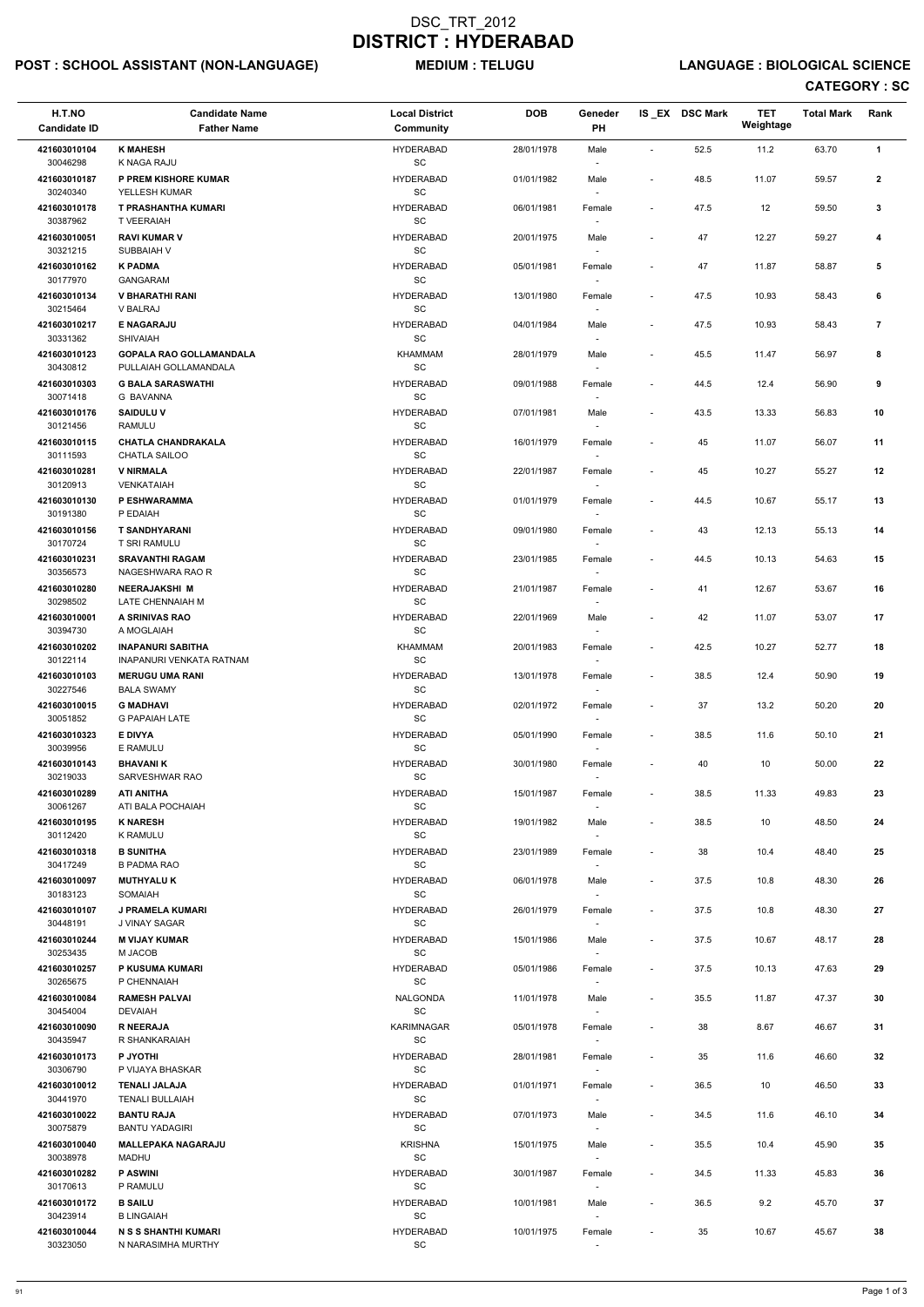# POST : SCHOOL ASSISTANT (NON-LANGUAGE) MEDIUM : TELUGU LANGUAGE : BIOLOGICAL SCIENCE

| H.T.NO<br><b>Candidate ID</b> | <b>Candidate Name</b><br><b>Father Name</b>      | <b>Local District</b><br><b>Community</b>         | <b>DOB</b> | Geneder<br>PH                      |                          | IS_EX DSC Mark | <b>TET</b><br>Weightage | <b>Total Mark</b> | Rank |
|-------------------------------|--------------------------------------------------|---------------------------------------------------|------------|------------------------------------|--------------------------|----------------|-------------------------|-------------------|------|
| 421603010161<br>30313767      | <b>G SATYA JYOTHI</b><br><b>G SATYAM</b>         | <b>HYDERABAD</b><br>SC                            | 01/01/1981 | Female                             | $\sim$                   | 34.5           | 11.07                   | 45.57             | 39   |
| 421603010246                  | <b>K SANGEETHA</b>                               | <b>HYDERABAD</b><br>SC                            | 01/01/1986 | Female                             | $\overline{\phantom{a}}$ | 35             | 10.27                   | 45.27             | 40   |
| 30001467<br>421603010193      | K VAMAN RAO<br><b>W VARA LAKSHMI</b>             | <b>HYDERABAD</b>                                  | 19/01/1982 | Female                             | $\overline{\phantom{a}}$ | 34             | 10.53                   | 44.53             | 41   |
| 30183751<br>421603010057      | W RAJENDER<br><b>G YADAIAH</b>                   | $\operatorname{\textsf{SC}}$<br><b>HYDERABAD</b>  | 04/01/1976 | Male                               | $\overline{\phantom{a}}$ | 34.5           | 10                      | 44.50             | 42   |
| 30422576<br>421603010227      | <b>G MANNEMAIAH</b><br><b>RAJITHA ALLIBILLI</b>  | SC<br><b>HYDERABAD</b>                            | 03/01/1985 | $\overline{\phantom{a}}$<br>Female | $\overline{\phantom{a}}$ | 34             | 10.4                    | 44.40             | 43   |
| 30027321<br>421603010174      | NARAYANA<br><b>R PUSHPANJALI</b>                 | SC<br>MAHABUBNAGAR                                | 25/01/1981 | $\overline{\phantom{a}}$<br>Female | $\overline{\phantom{a}}$ | 35             | 9.2                     | 44.20             | 44   |
| 30437132<br>421603010194      | R NARSIMULU<br><b>D SWAPNA KUMARI</b>            | SC<br><b>HYDERABAD</b>                            | 21/01/1982 | Female                             | $\overline{\phantom{a}}$ | 33.5           | 10.4                    | 43.90             | 45   |
| 30198492<br>421603010050      | D SAVARAIAH<br><b>V ANNAPURNA</b>                | SC<br><b>HYDERABAD</b>                            | 13/01/1975 | Female                             | $\blacksquare$           | 34             | 9.73                    | 43.73             | 46   |
| 30204515<br>421603010203      | V SRIRAMULU<br><b>GOLLA HIMA BINDU</b>           | $\operatorname{\textsf{SC}}$<br><b>GUNTUR</b>     | 30/01/1983 | Female                             | $\overline{\phantom{a}}$ | 32             | 11.47                   | 43.47             | 47   |
| 30153415                      | <b>GOLLA SHALEM RAJU</b>                         | SC                                                |            |                                    |                          |                |                         |                   |      |
| 421603010247<br>30330153      | YAGATI DURGA BHAVANI<br>YAGATI DALAIAH           | <b>HYDERABAD</b><br><b>SC</b>                     | 08/01/1986 | Female                             | $\overline{\phantom{a}}$ | 33             | 10.4                    | 43.40             | 48   |
| 421603010224<br>30045608      | <b>SHIREESHA C</b><br>C PULLAIAH                 | <b>HYDERABAD</b><br>$\operatorname{\textsf{SC}}$  | 11/01/1985 | Female                             | $\overline{a}$           | 33             | 10.13                   | 43.13             | 49   |
| 421603010287                  | <b>SHANIGARAPU RAJITHA</b>                       | <b>KARIMNAGAR</b><br>$\operatorname{\textsf{SC}}$ | 10/01/1987 | Female                             | $\overline{\phantom{a}}$ | 32             | 11.07                   | 43.07             | 50   |
| 30303398<br>421603010159      | SAMMAIAH<br><b>BODA YAMUNA</b>                   | <b>HYDERABAD</b>                                  | 06/01/1980 | Female                             | $\overline{\phantom{a}}$ | 32.5           | 10.53                   | 43.03             | 51   |
| 30263997<br>421603010294      | <b>BODA NARSIMHA</b><br><b>KALAKOTLA RENUKA</b>  | SC<br><b>HYDERABAD</b>                            | 02/01/1988 | $\sim$<br>Female                   | $\overline{\phantom{a}}$ | 33.5           | 9.47                    | 42.97             | 52   |
| 30408169<br>421603010201      | <b>SIVAIAH</b><br><b>MANJULA MEDEPALLI</b>       | SC<br><b>HYDERABAD</b>                            | 08/01/1983 | $\sim$<br>Female                   | $\overline{\phantom{a}}$ | 32.5           | 10.27                   | 42.77             | 53   |
| 30420668<br>421603010142      | <b>THIRUPATHAIAH</b><br>PANGA RAJAMANI           | $\operatorname{\textsf{SC}}$<br>ADILABAD          | 15/01/1980 | Female                             | $\overline{\phantom{a}}$ | 33.5           | 9.07                    | 42.57             | 54   |
| 30035287<br>421603010045      | PANGA LACHAIAH<br>A SHOBHA RANI                  | SC<br><b>HYDERABAD</b>                            | 28/01/1975 | $\overline{\phantom{a}}$<br>Female | $\overline{\phantom{a}}$ | 33.5           | 8.93                    | 42.43             | 55   |
| 30206494<br>521603010001      | A BABAIAH<br><b>GOTTE RAJITHA</b>                | SC<br><b>HYDERABAD</b>                            | 05/01/1981 | $\sim$<br>Female                   | $\overline{\phantom{a}}$ | 32.5           | 9.73                    | 42.23             | 56   |
| 30241102<br>421603010180      | <b>LINGAIAH</b><br><b>CH JYOTHI</b>              | SC<br><b>HYDERABAD</b>                            | 05/01/1982 | Female                             | $\overline{\phantom{a}}$ | 32.5           | 9.73                    | 42.23             | 57   |
| 30234105                      | <b>CH NARASIMHA</b>                              | <b>SC</b>                                         |            |                                    |                          |                |                         |                   |      |
| 421603010124<br>30288164      | <b>PALLI ARUNA</b><br>PALLI SUNDER RAJ           | <b>HYDERABAD</b><br><b>SC</b>                     | 03/01/1979 | Female                             | $\overline{\phantom{a}}$ | 33             | 9.2                     | 42.20             | 58   |
| 421603010138<br>30158785      | <b>K SHOBHA RANI</b><br>K LACHAIAH               | <b>HYDERABAD</b><br>SC                            | 15/01/1980 | Female<br>$\sim$                   | $\overline{\phantom{a}}$ | 32             | 10                      | 42.00             | 59   |
| 421603010076<br>30252156      | <b>ERUGU NEELAPURI KUMARI</b><br><b>VENKAIAH</b> | <b>HYDERABAD</b><br>SC                            | 02/01/1977 | Female                             | $\overline{\phantom{a}}$ | 31.5           | 10.27                   | 41.77             | 60   |
| 421603010065<br>30031198      | <b>BEULAH K</b><br>SUNDER RAO K                  | <b>HYDERABAD</b><br>SC                            | 11/01/1976 | Female                             | $\overline{\phantom{a}}$ | 32.5           | 9.2                     | 41.70             | 61   |
| 421603010310<br>30289492      | A BHAGYA LAXMI<br>A RAMULU                       | <b>HYDERABAD</b><br>SC                            | 22/01/1988 | Female<br>$\sim$                   | $\overline{\phantom{a}}$ | 30.5           | 10.67                   | 41.17             | 62   |
| 421603010258                  | <b>CH PADMA</b>                                  | <b>HYDERABAD</b>                                  | 15/01/1986 | Female                             | $\overline{\phantom{a}}$ | 31             | 9.87                    | 40.87             | 63   |
| 30146905<br>421603010112      | CH RAMULU<br><b>POTTA SWATHI</b>                 | SC<br><b>HYDERABAD</b>                            | 17/01/1979 | Female                             | $\overline{\phantom{a}}$ | 29             | 11.73                   | 40.73             | 64   |
| 30470299<br>421603010111      | VIJAYABHASKAR<br><b>RK TRIVENI</b>               | SC<br><b>HYDERABAD</b>                            | 09/01/1979 | $\sim$<br>Female                   | $\overline{\phantom{a}}$ | 31             | 9.6                     | 40.60             | 65   |
| 30152599<br>421603010003      | R KRISHNA<br><b>B SHREE LAXMI</b>                | SC<br><b>HYDERABAD</b>                            | 21/01/1969 | Female                             | $\overline{\phantom{a}}$ | 30.5           | 9.2                     | 39.70             | 66   |
| 30220818<br>421603010089      | <b>B MALLAIAH</b><br>E PUSHPALATHA               | <b>SC</b><br><b>HYDERABAD</b>                     | 24/01/1978 | Female                             | $\overline{a}$           | 29             | 10.67                   | 39.67             | 67   |
| 30195950                      | E NARSIMHA                                       | SC                                                |            | $\overline{\phantom{a}}$           |                          |                |                         |                   |      |
| 421603010223<br>30291452      | PIDATHALA JYOTHI<br>PIDATHLA SHOWRY              | <b>HYDERABAD</b><br>SC                            | 24/01/1984 | Female<br>$\sim$                   | $\overline{\phantom{a}}$ | 31             | 8.4                     | 39.40             | 68   |
| 421603010149<br>30217689      | <b>K PADMA</b><br>LAKSHMAIAH                     | <b>HYDERABAD</b><br>SC                            | 20/01/1980 | Female                             | $\overline{\phantom{a}}$ | 29.5           | 9.6                     | 39.10             | 69   |
| 421603010304                  | L DEVIMALLIKA                                    | <b>HYDERABAD</b>                                  | 16/01/1988 | Female                             | $\overline{\phantom{a}}$ | 30             | 9.07                    | 39.07             | 70   |
| 30269879<br>421603010230      | L BHASKER RAO<br><b>B TARAVANI</b>               | SC<br><b>HYDERABAD</b>                            | 12/01/1985 | Female                             | $\overline{\phantom{a}}$ | 28.5           | 10.27                   | 38.77             | 71   |
| 30343309                      | <b>B KEVAL RAO</b>                               | SC                                                |            | $\sim$                             |                          |                |                         |                   |      |
| 421603010316<br>30161258      | <b>KUMBAJADA SHIREESHA</b><br><b>VEERA SWAMY</b> | <b>HYDERABAD</b><br>SC                            | 12/01/1989 | Female                             | $\overline{\phantom{a}}$ | 28             | 10.53                   | 38.53             | 72   |
| 421603010060<br>30182609      | <b>D VIDYULLATHA</b><br><b>D SATYAM</b>          | <b>HYDERABAD</b><br>SC                            | 04/01/1976 | Female<br>$\sim$                   | $\overline{\phantom{a}}$ | 28.5           | 10                      | 38.50             | 73   |
| 421603010228<br>30065866      | <b>B GEETHA</b><br>SIDDIRAJULU                   | <b>HYDERABAD</b><br>SC                            | 04/01/1985 | Female<br>$\sim$                   | $\overline{\phantom{a}}$ | 29             | 9.2                     | 38.20             | 74   |
| 421603010300<br>30195454      | <b>TABITA CHATTUMALA</b><br><b>JOHNPETER</b>     | <b>HYDERABAD</b><br>SC                            | 01/01/1988 | Female<br>$\overline{\phantom{a}}$ | $\overline{\phantom{a}}$ | 29.5           | 8.67                    | 38.17             | 75   |
| 421603010120<br>30047236      | <b>MARAPAKA VASANTHA</b><br>MARAPAKA SALAMON     | <b>HYDERABAD</b><br>SC                            | 14/01/1979 | Female                             | $\overline{\phantom{a}}$ | 29             | 8.67                    | 37.67             | 76   |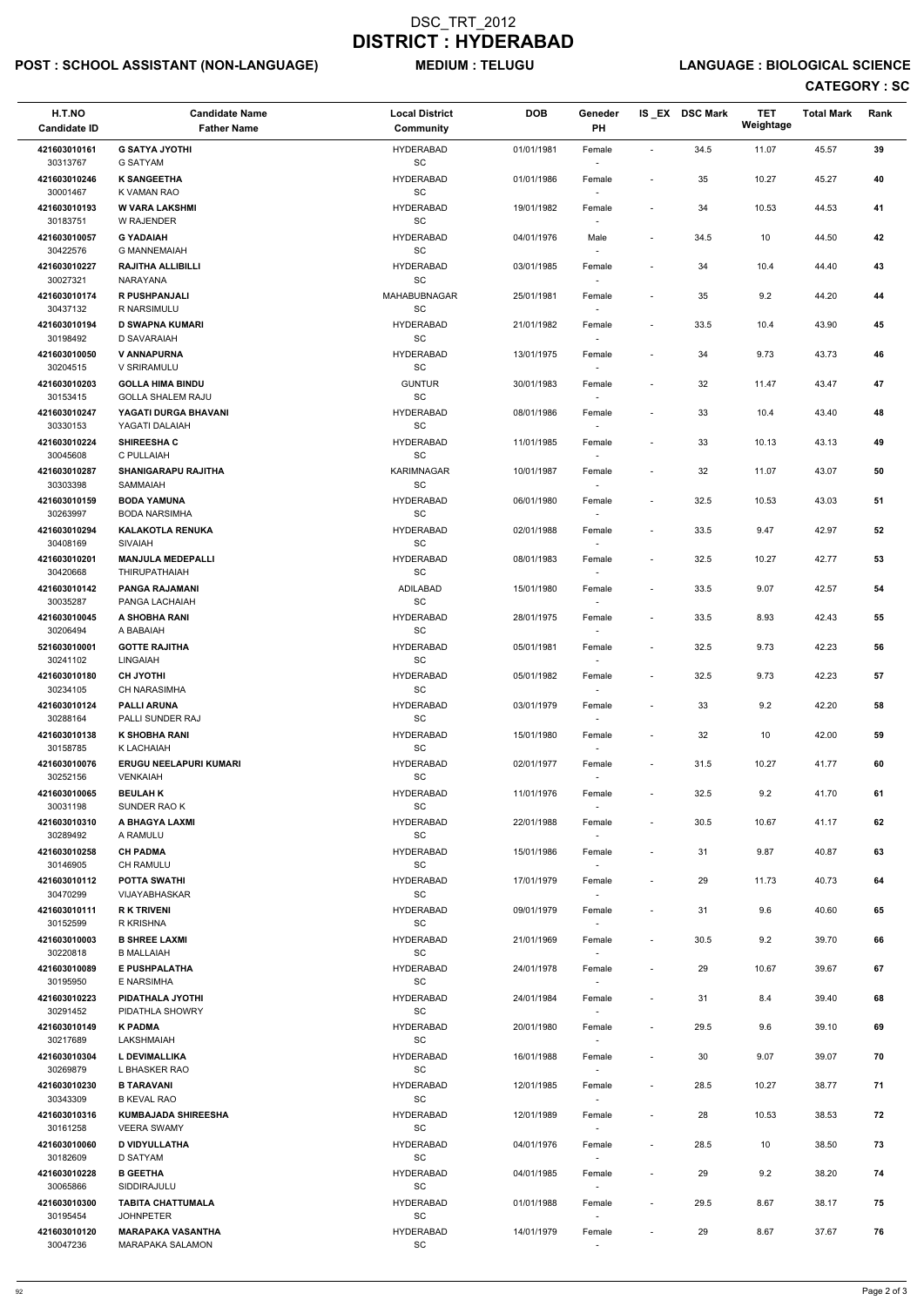# POST : SCHOOL ASSISTANT (NON-LANGUAGE) MEDIUM : TELUGU LANGUAGE : BIOLOGICAL SCIENCE

| H.T.NO<br><b>Candidate ID</b> | <b>Candidate Name</b><br><b>Father Name</b>              | <b>Local District</b><br><b>Community</b> | <b>DOB</b> | Geneder<br>PH                      |                          | IS EX DSC Mark | <b>TET</b><br>Weightage | <b>Total Mark</b> | Rank |
|-------------------------------|----------------------------------------------------------|-------------------------------------------|------------|------------------------------------|--------------------------|----------------|-------------------------|-------------------|------|
| 421603010043<br>30225564      | <b>JYOTHI J</b><br>J GEORGE RAO                          | <b>HYDERABAD</b><br>SC                    | 02/01/1975 | Female<br>$\sim$                   |                          | 28             | 9.47                    | 37.47             | 77   |
| 421603010148<br>30195268      | <b>J RAJITHA</b><br>J PAPAIAH                            | <b>HYDERABAD</b><br>SC                    | 20/01/1980 | Female<br>$\sim$                   | $\overline{\phantom{a}}$ | 27             | 10.27                   | 37.27             | 78   |
| 421603010108<br>30438335      | <b>J SRILATHA</b><br><b>BALRAM J</b>                     | <b>HYDERABAD</b><br>SC                    | 29/01/1979 | Female<br>$\sim$                   | $\sim$                   | 28.5           | 8.13                    | 36.63             | 79   |
| 421603010278<br>30197321      | <b>SWAPNA G</b><br>SWAMY G                               | <b>HYDERABAD</b><br><b>SC</b>             | 11/01/1987 | Female<br>$\sim$                   | $\overline{a}$           | 28             | 8.27                    | 36.27             | 80   |
| 421603010152<br>30326165      | <b>GORJA DIBAKAR RAO</b><br><b>GORJA PAPAYYA</b>         | <b>HYDERABAD</b><br>SC                    | 13/01/1980 | Male<br>$\sim$                     | $\overline{\phantom{a}}$ | 26.5           | 9.07                    | 35.57             | 81   |
| 421603010150<br>30120874      | <b>V VEENA KUMARI</b><br>V VENU GOPAL RAO                | <b>HYDERABAD</b><br><b>SC</b>             | 24/01/1980 | Female<br>$\overline{\phantom{a}}$ | $\overline{\phantom{a}}$ | 26             | 8.93                    | 34.93             | 82   |
| 421603010209<br>30174387      | <b>G SANGEETHA</b><br><b>G PRASAD RAO</b>                | <b>HYDERABAD</b><br>SC                    | 20/01/1983 | Female<br>$\sim$                   |                          | 26             | 8.67                    | 34.67             | 83   |
| 421603010198<br>30076606      | <b>M SWARNALATHA</b><br>M KONDAIAH                       | <b>HYDERABAD</b><br>SC                    | 12/01/1983 | Female<br>$\sim$                   | $\overline{\phantom{a}}$ | 23.5           | 10.53                   | 34.03             | 84   |
| 421603010226<br>30446970      | <b>BABBANAPALLI KUMARI</b><br>BABBANAPALLI KRISHNAMURTHY | <b>HYDERABAD</b><br>SC                    | 16/01/1985 | Female<br>$\overline{\phantom{a}}$ | $\overline{\phantom{a}}$ | 25.5           | 8.13                    | 33.63             | 85   |
| 421603010083<br>30054105      | <b>VENKATESHWARLU R</b><br><b>GURAVAIAH</b>              | <b>HYDERABAD</b><br>SC                    | 02/01/1977 | Male<br>$\mathbf{r}$               | $\overline{a}$           | 25             | 8.13                    | 33.13             | 86   |
| 421603010207<br>30118388      | <b>M MADHAVI</b><br>M RAMASWAMY                          | <b>HYDERABAD</b><br>SC                    | 03/01/1983 | Female                             | $\blacksquare$           | 24             | 9.07                    | 33.07             | 87   |
| 421603010285<br>30144020      | <b>GANTA DEEPIKA</b><br><b>G PARAMESH</b>                | <b>HYDERABAD</b><br>SC                    | 03/01/1987 | Female<br>$\sim$                   | $\overline{\phantom{a}}$ | 24             | 8.53                    | 32.53             | 88   |
| 421603010307<br>30253663      | <b>E SARITHA</b><br>E YADAGIRI                           | <b>HYDERABAD</b><br>SC                    | 13/01/1988 | Female<br>$\mathbf{r}$             |                          | 24             | 8.53                    | 32.53             | 89   |
| 421603010208<br>30260662      | <b>K SRILAXMI</b><br>K BHEEMAIAH                         | <b>HYDERABAD</b><br>SC                    | 09/01/1983 | Female<br>$\sim$                   | $\overline{\phantom{a}}$ | 21             | 10.4                    | 31.40             | 90   |
| 421603010079<br>30258333      | <b>EP RATNA SUGANDHINI</b><br>E PRABHU DAS               | <b>HYDERABAD</b><br>SC                    | 02/01/1977 | Female<br>$\sim$                   | $\blacksquare$           | 22             | 8.93                    | 30.93             | 91   |
| 421603010241<br>30270724      | <b>M GAYATHRI</b><br><b>MVENKATA NARSOO</b>              | <b>HYDERABAD</b><br>SC                    | 13/01/1985 | Female<br>$\sim$                   |                          | 22             | 8.67                    | 30.67             | 92   |
| 421603010269<br>30418979      | <b>DARA SHRAVANI</b><br><b>BHASKAR RAO</b>               | <b>KARIMNAGAR</b><br>SC                   | 12/01/1987 | Female<br>$\sim$                   | $\blacksquare$           | 20             | 10.27                   | 30.27             | 93   |
| 421603010268<br>30259264      | <b>CH KRUPA RANI</b><br><b>CH MUTHAIAH</b>               | <b>HYDERABAD</b><br>SC                    | 07/01/1987 | Female                             | $\overline{\phantom{a}}$ | 19             | 8.93                    | 27.93             | 94   |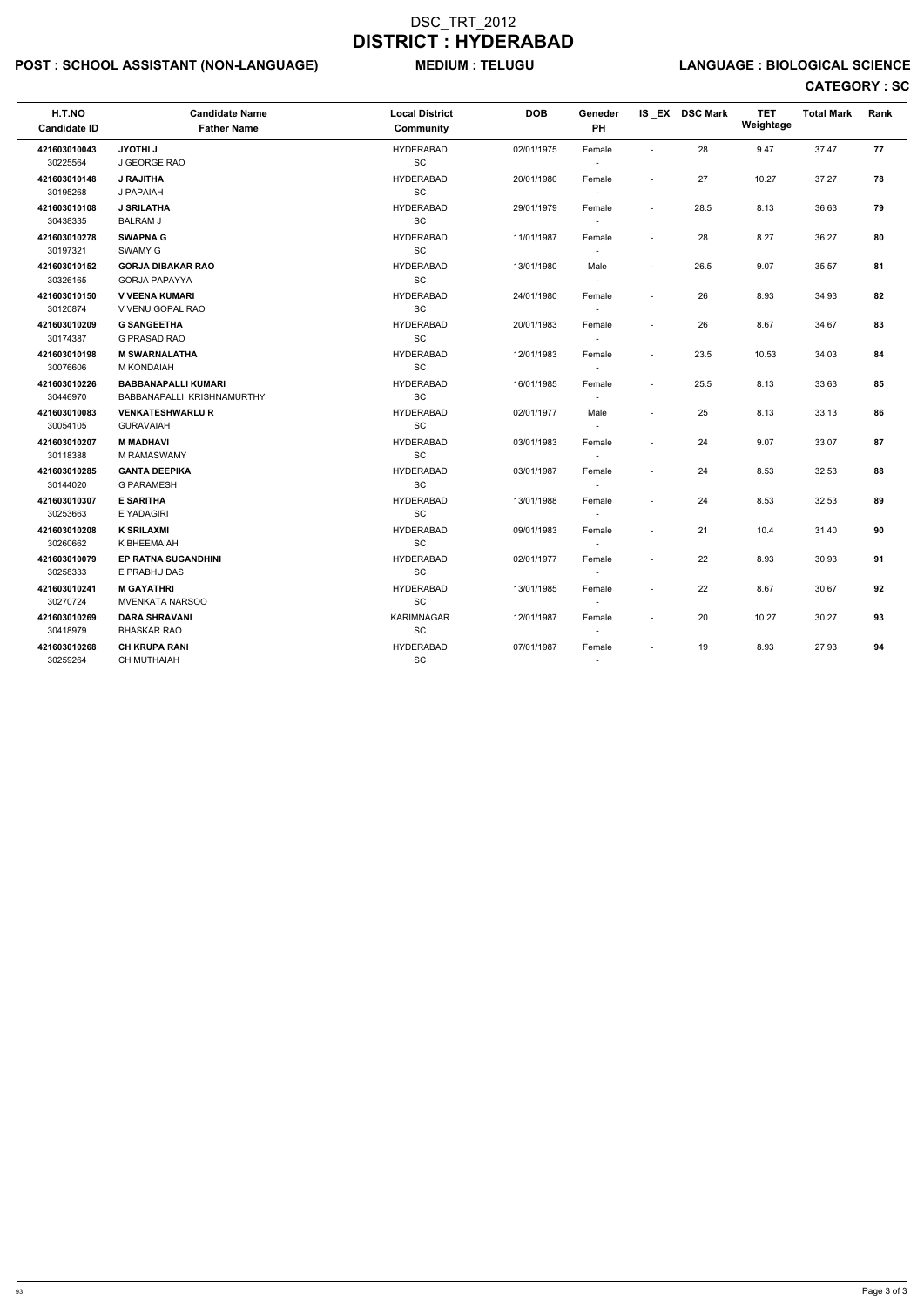# POST : SCHOOL ASSISTANT (NON-LANGUAGE) MEDIUM : TELUGU LANGUAGE : BIOLOGICAL SCIENCE

| H.T.NO<br><b>Candidate ID</b>            | <b>Candidate Name</b><br><b>Father Name</b>            | <b>Local District</b><br>Community           | <b>DOB</b>               | Geneder<br>PH                                |                                                      | IS_EX DSC Mark | <b>TET</b><br>Weightage | <b>Total Mark</b> | Rank           |
|------------------------------------------|--------------------------------------------------------|----------------------------------------------|--------------------------|----------------------------------------------|------------------------------------------------------|----------------|-------------------------|-------------------|----------------|
| 421603010125<br>30202182                 | <b>R YADAGIRI</b><br>R SATYANARAYANA                   | <b>HYDERABAD</b><br>BC-A                     | 06/01/1979               | Male                                         | $\overline{\phantom{a}}$                             | 47.5           | 13.33                   | 60.83             | $\mathbf{1}$   |
| 421603010018<br>30389389                 | <b>DAMERA SRIDEVI</b><br>D ILAIAH                      | <b>HYDERABAD</b><br>BC-A                     | 09/01/1973               | Female                                       |                                                      | 47             | 10.13                   | 57.13             | $\mathbf{2}$   |
| 421603010154<br>30138450                 | <b>JUPALLY SARITHA</b><br><b>JUPALLY BUCHALU</b>       | <b>HYDERABAD</b><br>BC-A                     | 25/01/1980               | Female                                       | $\overline{\phantom{a}}$                             | 44             | 10.8                    | 54.80             | 3              |
| 421603010118<br>30139548                 | <b>VANITHA JYOTHI BHATTU</b><br><b>B SATYANARAYANA</b> | <b>HYDERABAD</b><br>BC-A                     | 10/01/1979               | Female                                       | $\overline{\phantom{a}}$                             | 41             | 11.73                   | 52.73             | 4              |
| 421603010106<br>30313793                 | K PADMA PRIYA<br>K SATYANARAYANA                       | <b>HYDERABAD</b><br>BC-A                     | 06/01/1979               | Female<br>$\overline{\phantom{a}}$           | $\overline{\phantom{a}}$                             | 40.5           | 11.33                   | 51.83             | 5              |
| 421603010024<br>30275888                 | <b>K KALAVATHI</b><br>K VENKATESWARLU                  | <b>HYDERABAD</b><br>BC-A                     | 15/01/1973               | Female                                       | $\qquad \qquad \blacksquare$                         | 41             | 10.67                   | 51.67             | 6              |
| 421603010020<br>30220049                 | <b>M SRIVIDYA</b><br>M TIPPAYYA                        | <b>HYDERABAD</b><br>BC-A                     | 07/01/1973               | Female                                       | $\overline{\phantom{a}}$                             | 38             | 11.87                   | 49.87             | $\overline{7}$ |
| 421603010128<br>30307529                 | <b>MADHAVI SASU MANA</b><br>JAGANNAIKULU               | SRIKAKULAM<br>BC-A                           | 30/01/1979               | Female<br>$\overline{\phantom{a}}$           | $\overline{\phantom{a}}$                             | 38.5           | 11.33                   | 49.83             | 8              |
| 421603010200<br>30313615                 | RASAMALLA MAMATHA<br>R SATYANARAYANA                   | <b>HYDERABAD</b><br>BC-A                     | 05/01/1983               | Female<br>$\overline{\phantom{a}}$           | $\overline{\phantom{a}}$                             | 39             | 10.4                    | 49.40             | 9              |
| 421603010233<br>30184628                 | RAJESWARA RAO TAMMINENI<br><b>APPARAO</b>              | <b>SRIKAKULAM</b><br>BC-A                    | 05/01/1985               | Male                                         | $\qquad \qquad \blacksquare$                         | 39             | 10                      | 49.00             | 10             |
| 421603010306<br>30461359                 | <b>ORSU SOUJANYA DEVI</b><br>O VENKATESWARLU           | KHAMMAM<br>BC-A                              | 05/01/1988               | Female                                       | $\overline{\phantom{a}}$                             | 38             | 10.67                   | 48.67             | 11             |
| 421603010273<br>30102747                 | <b>C MALATHI</b><br>C PARWATHALU                       | <b>HYDERABAD</b><br>BC-A<br><b>HYDERABAD</b> | 09/01/1987               | Female                                       | $\overline{\phantom{a}}$                             | 37             | 11.6                    | 48.60             | 12             |
| 421603010184<br>30103107<br>421603010296 | <b>D ROJA</b><br>D BALASWAMY<br><b>S SANTOSHA</b>      | BC-A<br><b>HYDERABAD</b>                     | 02/01/1982<br>15/01/1988 | Female<br>$\overline{\phantom{a}}$<br>Female | $\overline{\phantom{a}}$<br>$\overline{\phantom{a}}$ | 38.5<br>38     | 10<br>10.13             | 48.50<br>48.13    | 13<br>14       |
| 30366914                                 | S YADAIAH                                              | BC-A                                         |                          |                                              |                                                      |                |                         |                   |                |
| 421603010265<br>30325281                 | <b>TM SUDHA RANI</b><br>T M ASHOK KUMAR                | <b>HYDERABAD</b><br>BC-A                     | 27/01/1986               | Female                                       | $\overline{\phantom{a}}$                             | 37             | 10.67                   | 47.67             | 15             |
| 421603010254<br>30156476                 | <b>B SANDYA RANI</b><br><b>B RAMACHANDER</b>           | <b>HYDERABAD</b><br>BC-A                     | 24/01/1986               | Female<br>$\sim$                             | $\overline{\phantom{a}}$                             | 37             | 10                      | 47.00             | 16             |
| 421603010322<br>30043834                 | <b>GOUTI SHYLAJA</b><br><b>NAGABHOOSHANAM</b>          | <b>HYDERABAD</b><br>BC-A                     | 01/01/1989               | Female<br>$\sim$                             | $\overline{\phantom{a}}$                             | 37             | 10                      | 47.00             | 17             |
| 421603010052<br>30340139                 | <b>GUREBELLI VANISREE</b><br>G KRISHNAYYA              | <b>HYDERABAD</b><br>BC-A                     | 20/01/1975               | Female                                       | $\overline{\phantom{a}}$                             | 35.5           | 10.13                   | 45.63             | 18             |
| 421603010075<br>30443691                 | <b>P SUGUNA</b><br>PJANGAIAH                           | <b>HYDERABAD</b><br>BC-A                     | 01/01/1977               | Female                                       | $\overline{\phantom{a}}$                             | 34.5           | 10                      | 44.50             | 19             |
| 421603010113<br>30334541                 | <b>K SUNITHA</b><br><b>K RAJAIAH</b>                   | <b>HYDERABAD</b><br>BC-A                     | 18/01/1979               | Female<br>$\overline{\phantom{a}}$           | $\overline{\phantom{a}}$                             | 33.5           | 10.67                   | 44.17             | 20             |
| 421603010168<br>30258581                 | <b>CH SWAPNA</b><br><b>CH OMPRAKASH</b>                | <b>HYDERABAD</b><br>BC-A                     | 20/01/1981               | Female<br>$\sim$                             | $\overline{\phantom{a}}$                             | 33.5           | 10.53                   | 44.03             | 21             |
| 421603010284<br>30418066                 | V KANAKA DURGA<br>V VENKATESHWARA RAO                  | <b>HYDERABAD</b><br>BC-A                     | 08/01/1987               | Female                                       | $\overline{\phantom{a}}$                             | 32.5           | 11.47                   | 43.97             | 22             |
| 421603010192<br>30341511                 | <b>P SRINIVAS</b><br>P CHANDRAIAH                      | <b>HYDERABAD</b><br>BC-A                     | 05/01/1982               | Male<br>$\overline{\phantom{a}}$             | $\overline{\phantom{a}}$                             | 33             | 10.27                   | 43.27             | 23             |
| 421603010221<br>30444893                 | <b>BHUJANGA RAO BODDEPALLI</b><br><b>POLAYYA</b>       | SRIKAKULAM<br>BC-A                           | 20/01/1984               | Male<br>$\sim$                               | $\overline{\phantom{a}}$                             | 31             | 10.53                   | 41.53             | 24             |
| 421603010320<br>30411037                 | <b>B JYOTHI</b><br>VANALAIAH                           | MAHABUBNAGAR<br>BC-A                         | 18/01/1989               | Female<br>$\sim$                             | $\overline{\phantom{a}}$                             | 31.5           | 10                      | 41.50             | 25             |
| 421603010292<br>30416464                 | <b>M VANISREE</b><br>M DEVASATYAM                      | <b>HYDERABAD</b><br>BC-A                     | 14/01/1987               | Female<br>$\sim$                             | $\overline{\phantom{a}}$                             | 29             | 10.67                   | 39.67             | 26             |
| 421603010311<br>30084245                 | P LATHA<br>P SHIVASHANKER                              | <b>HYDERABAD</b><br>BC-A                     | 14/01/1988               | Female                                       | $\overline{\phantom{a}}$                             | 22.5           | 10.27                   | 32.77             | 27             |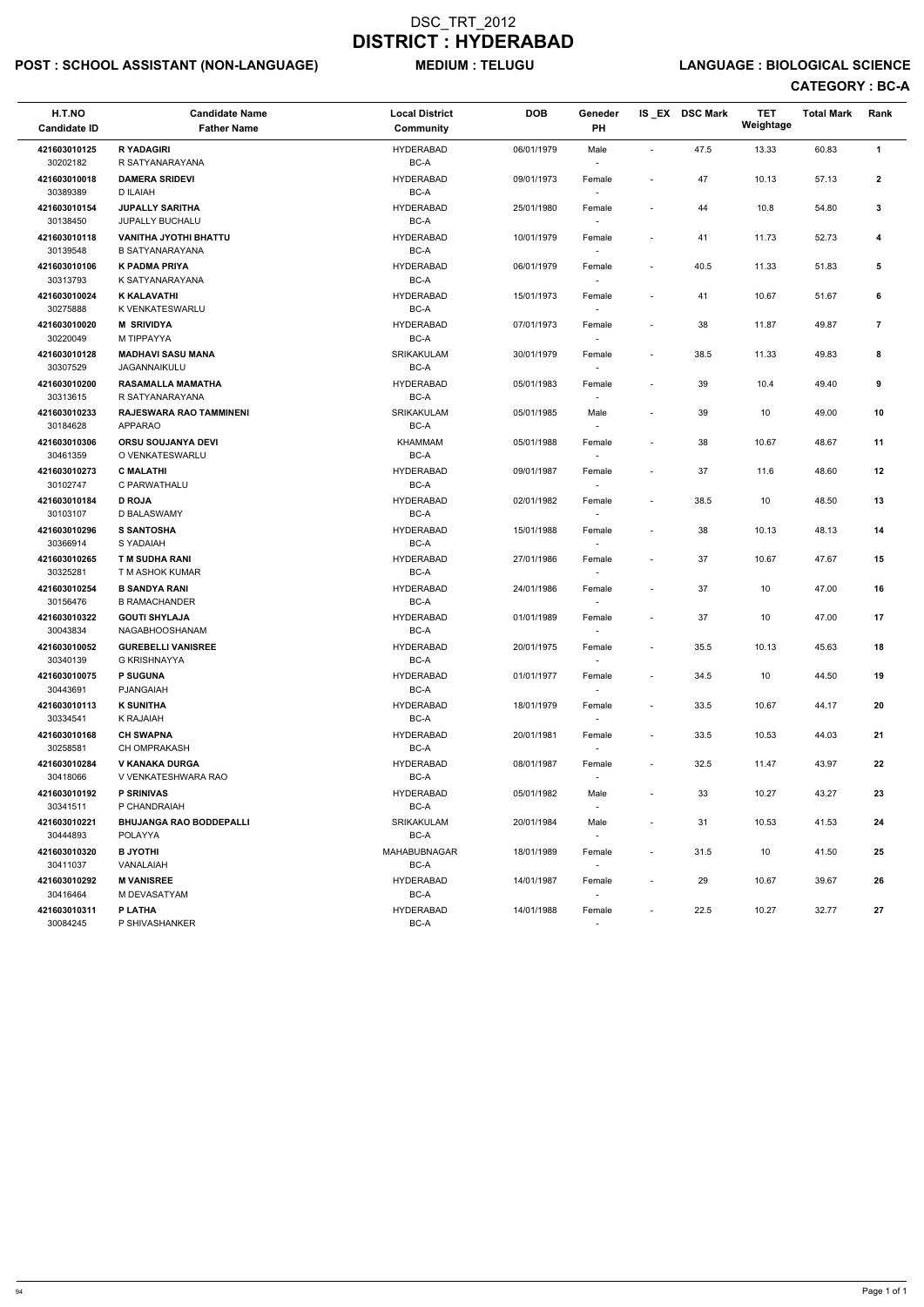# POST : SCHOOL ASSISTANT (NON-LANGUAGE) MEDIUM : TELUGU LANGUAGE : BIOLOGICAL SCIENCE

| H.T.NO<br><b>Candidate ID</b> | <b>Candidate Name</b><br><b>Father Name</b>               | <b>Local District</b><br><b>Community</b> | <b>DOB</b> | Geneder<br>PH                      |                          | IS EX DSC Mark | <b>TET</b><br>Weightage | <b>Total Mark</b> | Rank           |  |
|-------------------------------|-----------------------------------------------------------|-------------------------------------------|------------|------------------------------------|--------------------------|----------------|-------------------------|-------------------|----------------|--|
| 421603010253                  | <b>N MADHURI</b>                                          | <b>HYDERABAD</b>                          | 17/01/1986 | Female                             | $\overline{\phantom{a}}$ | 50.5           | 14.4                    | 64.90             | $\mathbf{1}$   |  |
| 30024965<br>421603010205      | <b>NALLA VARAPRASAD</b><br><b>DEVULAPALLI KRISHNAVENI</b> | BC-B<br>ADILABAD                          | 26/01/1983 | Female                             | $\overline{\phantom{a}}$ | 51.5           | 12                      | 63.50             | $\overline{2}$ |  |
| 30337169                      | JAGANNADHAM                                               | $BC-B$                                    |            |                                    |                          |                |                         |                   |                |  |
| 421603010286<br>30407472      | <b>VELIJALA SREE VASAVI</b><br>V VENKATA CHARY            | <b>HYDERABAD</b><br>BC-B                  | 09/01/1987 | Female                             | $\sim$                   | 51.5           | 11.6                    | 63.10             | $\mathbf{3}$   |  |
| 421603010029                  | <b>VLNKUMARI</b>                                          | <b>HYDERABAD</b>                          | 07/01/1974 | Female                             | $\overline{\phantom{a}}$ | 48.5           | 14.53                   | 63.03             | 4              |  |
| 30176913<br>421603010088      | V ANAND<br><b>M BHAGYA LAXMI</b>                          | BC-B<br><b>HYDERABAD</b>                  | 28/01/1978 | $\sim$<br>Female                   | $\overline{\phantom{a}}$ | 50.5           | 12.4                    | 62.90             | 5              |  |
| 30322286<br>421603010102      | M SIMHAIAH<br>P SURYA KUMARI                              | BC-B<br><b>HYDERABAD</b>                  | 03/01/1978 |                                    |                          | 50             | 11.87                   | 61.87             | 6              |  |
| 30018407                      | P RAMULU                                                  | BC-B                                      |            | Female                             |                          |                |                         |                   |                |  |
| 421603010105<br>30199306      | <b>B SEKHAR</b><br><b>B MALLAIAH</b>                      | <b>HYDERABAD</b><br>BC-B                  | 05/01/1979 | Male                               |                          | 50             | 11.73                   | 61.73             | $\overline{7}$ |  |
| 421603010064<br>30151403      | <b>T MALATHI</b><br>T JAYA RAM                            | <b>HYDERABAD</b><br>BC-B                  | 18/01/1976 | Female                             |                          | 49             | 11.87                   | 60.87             | 8              |  |
| 421603010100                  | <b>ALIMINATI RAJITHA</b>                                  | <b>HYDERABAD</b>                          | 07/01/1978 | Female                             |                          | 47.5           | 12.8                    | 60.30             | 9              |  |
| 30380675<br>421603010181      | ALIMINATI BUCHAIAH<br>N NAGA LAKSHMI                      | BC-B<br><b>HYDERABAD</b>                  | 18/01/1982 | $\sim$<br>Female                   | $\blacksquare$           | 47.5           | 12.8                    | 60.30             | 10             |  |
| 30080916                      | N SRI HARI                                                | BC-B                                      |            | $\sim$                             |                          |                |                         |                   |                |  |
| 421603010046<br>30353596      | <b>B MADHURI</b><br><b>B SREERAMULU</b>                   | <b>HYDERABAD</b><br>BC-B                  | 23/01/1975 | Female                             |                          | 48             | 12.27                   | 60.27             | 11             |  |
| 421603010214<br>30164020      | <b>SWAPNA B</b><br>SRIRAMULU                              | <b>HYDERABAD</b><br>BC-B                  | 04/01/1984 | Female                             | $\overline{\phantom{a}}$ | 48             | 10.53                   | 58.53             | 12             |  |
| 421603010160                  | <b>RACHURI RAMASWAMY</b>                                  | <b>HYDERABAD</b>                          | 05/01/1980 | Male                               |                          | 46.5           | 11.6                    | 58.10             | 13             |  |
| 30353753<br>421603010196      | R KARRENNA<br><b>B ARCHANA</b>                            | BC-B<br><b>HYDERABAD</b>                  | 01/01/1982 | $\sim$<br>Female                   | $\overline{\phantom{a}}$ | 44.5           | 12.93                   | 57.43             | 14             |  |
| 30389718                      | <b>B DAYANAND</b>                                         | BC-B                                      |            |                                    |                          |                |                         |                   |                |  |
| 421603010026<br>30121022      | <b>B SUNITHA</b><br><b>B BHOOMAIAH</b>                    | <b>HYDERABAD</b><br>BC-B                  | 13/01/1974 | Female                             | $\overline{\phantom{a}}$ | 44.5           | 12.67                   | 57.17             | 15             |  |
| 421603010068<br>30057147      | <b>LAGISHETTY SUNILA</b><br>LAXMINARAYANA                 | <b>HYDERABAD</b><br>BC-B                  | 20/01/1977 | Female                             |                          | 43.5           | 12                      | 55.50             | 16             |  |
| 421603010077                  | <b>I MADHAVI</b>                                          | <b>HYDERABAD</b>                          | 17/01/1977 | Female                             |                          | 44             | 10.8                    | 54.80             | 17             |  |
| 30046317<br>421603010032      | I SRI HARI<br><b>SHAMEEM</b>                              | BC-B<br>KARIMNAGAR                        | 01/01/1974 | $\overline{\phantom{a}}$<br>Female | $\overline{\phantom{a}}$ | 41.5           | 12.93                   | 54.43             | 18             |  |
| 30362114                      | <b>BASHU</b>                                              | $BC-B$                                    |            |                                    |                          |                |                         |                   |                |  |
| 421603010047<br>30335101      | <b>KARNATI SHEKARAIAH</b><br><b>RAMULU</b>                | NALGONDA<br>$BC-B$                        | 14/01/1975 | Male                               | $\overline{\phantom{a}}$ | 43             | 10.93                   | 53.93             | 19             |  |
| 421603010119<br>30119799      | <b>K R BALAKRISHNA</b><br>K RUKKAIAH                      | <b>HYDERABAD</b><br>BC-B                  | 10/01/1979 | Male<br>$\sim$                     | $\overline{\phantom{a}}$ | 43             | 10.8                    | 53.80             | 20             |  |
| 421603010141                  | <b>L MANJULA</b>                                          | <b>HYDERABAD</b>                          | 20/01/1980 | Female                             | $\overline{\phantom{a}}$ | 42             | 10.8                    | 52.80             | 21             |  |
| 30205055<br>421603010109      | L GOPAL GOUD<br><b>GOUDA SARITHA</b>                      | BC-B<br><b>HYDERABAD</b>                  | 06/01/1979 | $\sim$<br>Female                   | $\overline{\phantom{a}}$ | 41.5           | 11.2                    | 52.70             | 22             |  |
| 30409224                      | RAJAIAH                                                   | BC-B                                      |            | $\sim$                             |                          |                |                         |                   |                |  |
| 421603010135<br>30427318      | <b>C MAMATHA</b><br>C GNANESHWAR                          | <b>HYDERABAD</b><br>$BC-B$                | 02/01/1980 | Female                             | $\sim$                   | 38.5           | 14                      | 52.50             | 23             |  |
| 421603010256<br>30270027      | <b>AMBA CHANDRA SHEKAR</b><br>SANGAIAH                    | <b>MEDAK</b><br>$BC-B$                    | 26/01/1986 | Male                               |                          | 40             | 12.13                   | 52.13             | 24             |  |
| 421603010171                  | <b>CHILUVERU LINGA SWAMY</b>                              | NALGONDA                                  | 06/01/1981 | Male                               |                          | 41             | 10.93                   | 51.93             | 25             |  |
| 30471893<br>421603010008      | <b>NARSIMHA</b><br><b>LVN CHANDRA BHANU</b>               | BC-B<br><b>HYDERABAD</b>                  | 25/01/1970 | OH<br>Female                       | $\overline{\phantom{a}}$ | 39.5           | 12                      | 51.50             | 26             |  |
| 30224015<br>421603010005      | L V SUBBAIAH<br>POLOJU BRAHMACHARY                        | BC-B<br>NALGONDA                          | 20/01/1969 | $\sim$<br>Male                     |                          | 39             | 12.27                   | 51.27             | 27             |  |
| 30025443                      | <b>KONDAIAH</b>                                           | BC-B                                      |            |                                    |                          |                |                         |                   |                |  |
| 421603010021<br>30162228      | <b>PJAYASREE</b><br>P CHINNAPPA                           | <b>HYDERABAD</b><br>BC-B                  | 31/01/1973 | Female                             | $\sim$                   | 37.5           | 13.33                   | 50.83             | 28             |  |
| 421603010062<br>30117376      | <b>J VASANTHI</b><br>J GANPATH RAO                        | <b>HYDERABAD</b><br>BC-B                  | 14/01/1976 | Female                             |                          | 38             | 12.67                   | 50.67             | 29             |  |
| 421603010146                  | <b>D MANJULA</b>                                          | <b>HYDERABAD</b>                          | 08/01/1980 | $\sim$<br>Female                   | $\sim$                   | 37.5           | 12                      | 49.50             | 30             |  |
| 30434035<br>421603010129      | <b>SANKARA CHARI</b><br><b>G RAVI KUMAR</b>               | BC-B<br><b>HYDERABAD</b>                  | 25/01/1979 | $\sim$<br>Male                     | $\overline{\phantom{a}}$ | 38             | 10.67                   | 48.67             | 31             |  |
| 30084865                      | <b>G PAPAIAH</b>                                          | BC-B                                      |            |                                    |                          |                |                         |                   |                |  |
| 421603010204<br>30144742      | <b>I SARITHA</b><br><b>I AYYANNA</b>                      | <b>HYDERABAD</b><br>BC-B                  | 13/01/1983 | Female                             |                          | 38             | 10.53                   | 48.53             | 32             |  |
| 421603010237<br>30332171      | <b>O SWAPNA</b><br><b>DANAIAH</b>                         | <b>HYDERABAD</b><br>BC-B                  | 12/01/1985 | Female<br>$\sim$                   | $\overline{\phantom{a}}$ | 37             | 11.47                   | 48.47             | 33             |  |
| 421603010061                  | <b>T LAXMI</b>                                            | <b>HYDERABAD</b>                          | 04/01/1976 | Female                             |                          | 37.5           | 10.27                   | 47.77             | 34             |  |
| 30435078<br>421603010243      | T BUCHAIAH CHARY<br><b>AUSULA GAYATHRI</b>                | BC-B<br><b>NIZAMABAD</b>                  | 31/01/1985 | $\overline{\phantom{a}}$<br>Female | $\overline{\phantom{a}}$ | 37.5           | 10.27                   | 47.77             | 35             |  |
| 30175665                      | AUSULA MURALI                                             | BC-B                                      |            |                                    |                          |                |                         |                   |                |  |
| 421603010144<br>30376261      | <b>R KRISHNAVENI</b><br>R RAMDAS                          | <b>HYDERABAD</b><br>BC-B                  | 05/01/1980 | Female<br>$\sim$                   | $\overline{\phantom{a}}$ | 37             | 10.67                   | 47.67             | 36             |  |
| 421603010099<br>30209359      | <b>PUSHPA LATHA R</b><br><b>VENKAIAH CHARY</b>            | <b>HYDERABAD</b><br>BC-B                  | 13/01/1978 | Female<br>$\sim$                   | $\sim$                   | 35.5           | 12                      | 47.50             | 37             |  |
| 421603010011<br>30245868      | <b>M KAVITHA</b><br>M KRISHNA RAO                         | <b>HYDERABAD</b><br>BC-B                  | 01/01/1970 | Female                             |                          | 34             | 13.33                   | 47.33             | 38             |  |
|                               |                                                           |                                           |            | $\sim$                             |                          |                |                         |                   |                |  |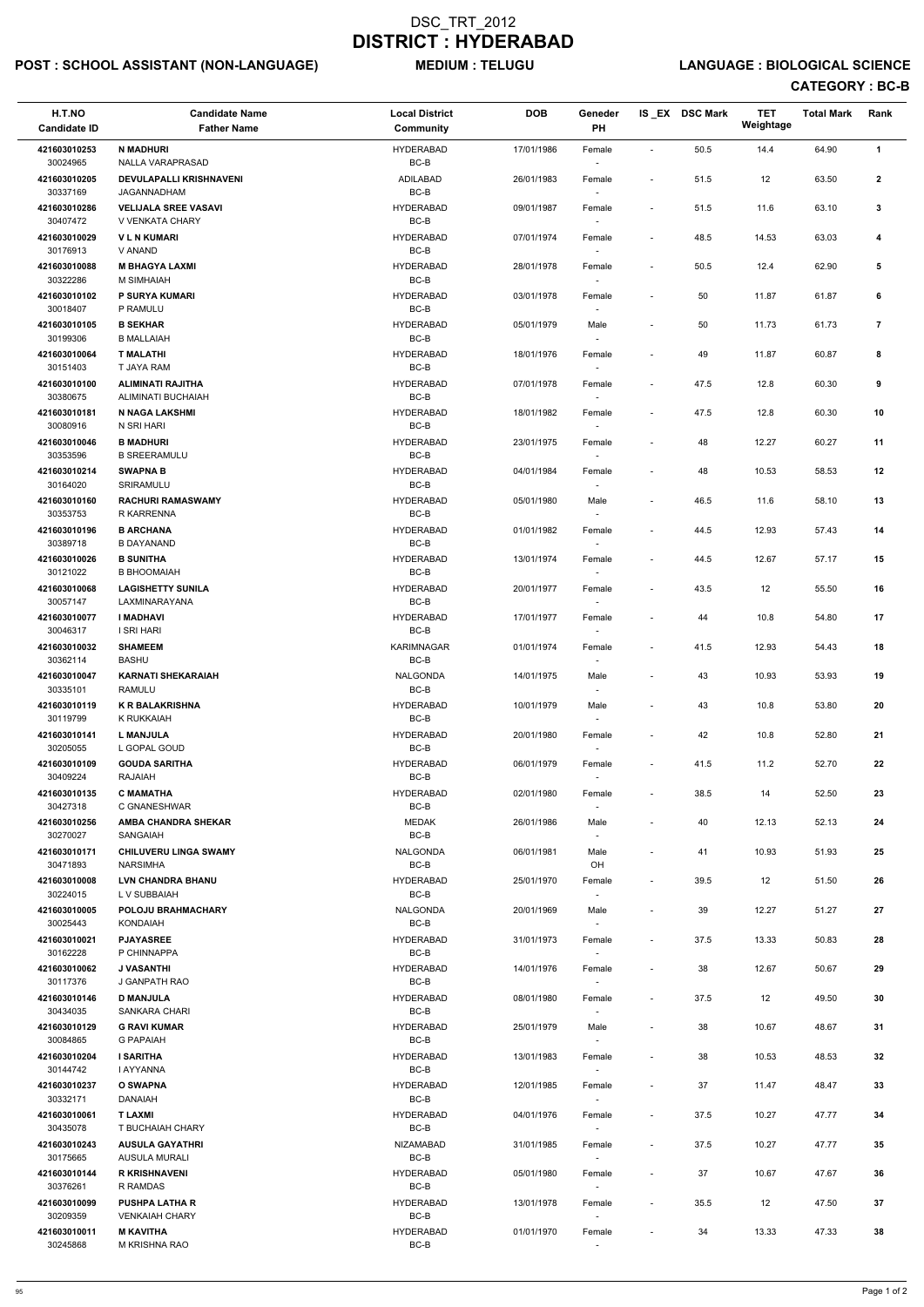# POST : SCHOOL ASSISTANT (NON-LANGUAGE) MEDIUM : TELUGU LANGUAGE : BIOLOGICAL SCIENCE

| H.T.NO<br><b>Candidate ID</b> | <b>Candidate Name</b><br><b>Father Name</b>           | <b>Local District</b><br><b>Community</b> | <b>DOB</b> | Geneder<br>PH                      |                          | IS EX DSC Mark | <b>TET</b><br>Weightage | <b>Total Mark</b> | Rank |
|-------------------------------|-------------------------------------------------------|-------------------------------------------|------------|------------------------------------|--------------------------|----------------|-------------------------|-------------------|------|
| 421603010298<br>30152678      | <b>NEELIMA KANDEPALLI</b><br>PRASADA RAO              | <b>HYDERABAD</b><br>BC-B                  | 19/01/1988 | Female                             | $\sim$                   | 36             | 11.2                    | 47.20             | 39   |
| 421603010004<br>30284709      | <b>ATTELLI RAMADEVI</b><br><b>KRISHNA MURTHY GOUD</b> | <b>HYDERABAD</b><br>BC-B                  | 10/01/1969 | Female                             | $\sim$                   | 35.5           | 11.47                   | 46.97             | 40   |
| 421603010114<br>30039849      | <b>M RENUKA JYOTHI</b><br><b>M NARSING RAO</b>        | <b>HYDERABAD</b><br>$BC-B$                | 10/01/1979 | Female                             | $\blacksquare$           | 36             | 10.93                   | 46.93             | 41   |
| 421603010213<br>30289227      | P GEETHA KUMARI<br>P BUCHANNA GOUD                    | <b>HYDERABAD</b><br>BC-B                  | 26/01/1984 | Female                             | $\overline{a}$           | 36             | 10.67                   | 46.67             | 42   |
| 421603010185<br>30088782      | <b>KALLURU JAINABI</b><br>K GANGAIAH                  | <b>KADAPA</b><br>BC-B                     | 02/01/1982 | Female<br>$\overline{\phantom{a}}$ | $\overline{a}$           | 34             | 11.6                    | 45.60             | 43   |
| 421603010319<br>30218577      | <b>SATILLI SOBHARANI</b><br>SATILLI MANMADHA RAO      | SRIKAKULAM<br>BC-B                        | 12/01/1989 | Female<br>$\sim$                   | $\overline{\phantom{a}}$ | 33.5           | 11.87                   | 45.37             | 44   |
| 421603010210<br>30451387      | <b>SARASWATHI DONTHAGANI</b><br><b>RAMULU</b>         | <b>NALGONDA</b><br>BC-B                   | 10/01/1984 | Female                             | $\overline{\phantom{a}}$ | 33             | 11.07                   | 44.07             | 45   |
| 421603010302<br>30408965      | <b>S KEERTHANA</b><br>S CHANDRA SHEKAR                | <b>HYDERABAD</b><br>BC-B                  | 19/01/1988 | Female<br>$\sim$                   | $\blacksquare$           | 31.5           | 12.27                   | 43.77             | 46   |
| 421603010312<br>30167498      | <b>B RAJITHA</b><br><b>B SATTAIAH</b>                 | <b>HYDERABAD</b><br>BC-B                  | 05/01/1989 | Female<br>$\sim$                   | $\blacksquare$           | 32             | 11.47                   | 43.47             | 47   |
| 421603010006<br>30434891      | P PADMA<br>P HAJARATHAIAH                             | <b>HYDERABAD</b><br>BC-B                  | 18/01/1969 | Female<br>$\sim$                   | $\overline{\phantom{a}}$ | 32.5           | 10.93                   | 43.43             | 48   |
| 421603010133<br>30420526      | <b>E GOURY DEVI</b><br>E RAMA CHARY                   | <b>HYDERABAD</b><br>BC-B                  | 05/01/1980 | Female<br>$\sim$                   | $\overline{\phantom{a}}$ | 32.5           | 10.93                   | 43.43             | 49   |
| 421603010070<br>30287146      | <b>K JAYASREE</b><br>K ANANDAM                        | <b>HYDERABAD</b><br>BC-B                  | 25/01/1977 | Female<br>$\sim$                   | $\blacksquare$           | 32.5           | 10.13                   | 42.63             | 50   |
| 421603010299<br>30182526      | <b>KADIRI SUMALATHA</b><br>SRINIVASULU                | PRAKASAM<br>BC-B                          | 13/01/1988 | Female<br>$\sim$                   | $\overline{a}$           | 32             | 10.4                    | 42.40             | 51   |
| 421603010276<br>30303833      | <b>LATHAV</b><br><b>SATHYAM V</b>                     | <b>NIZAMABAD</b><br>BC-B                  | 10/01/1987 | Female<br>$\sim$                   | $\blacksquare$           | 31.5           | 10                      | 41.50             | 52   |
| 421603010066<br>30451724      | <b>SUJATHA SIDDOJU</b><br>S RAJA MOULI                | <b>HYDERABAD</b><br>BC-B                  | 26/01/1977 | Female<br>$\sim$                   | $\blacksquare$           | 31             | 10.13                   | 41.13             | 53   |
| 421603010182<br>30300328      | <b>V RAJITHA</b><br>V BRAHMA CHARY                    | <b>HYDERABAD</b><br>BC-B                  | 01/01/1982 | Female<br>$\overline{a}$           | $\sim$                   | 30.5           | 10.4                    | 40.90             | 54   |
| 421603010277<br>30432729      | <b>V MAMATHA</b><br>V VENKATA NARSAIAH                | <b>HYDERABAD</b><br>BC-B                  | 12/01/1987 | Female<br>$\overline{\phantom{a}}$ | $\blacksquare$           | 29.5           | 10.4                    | 39.90             | 55   |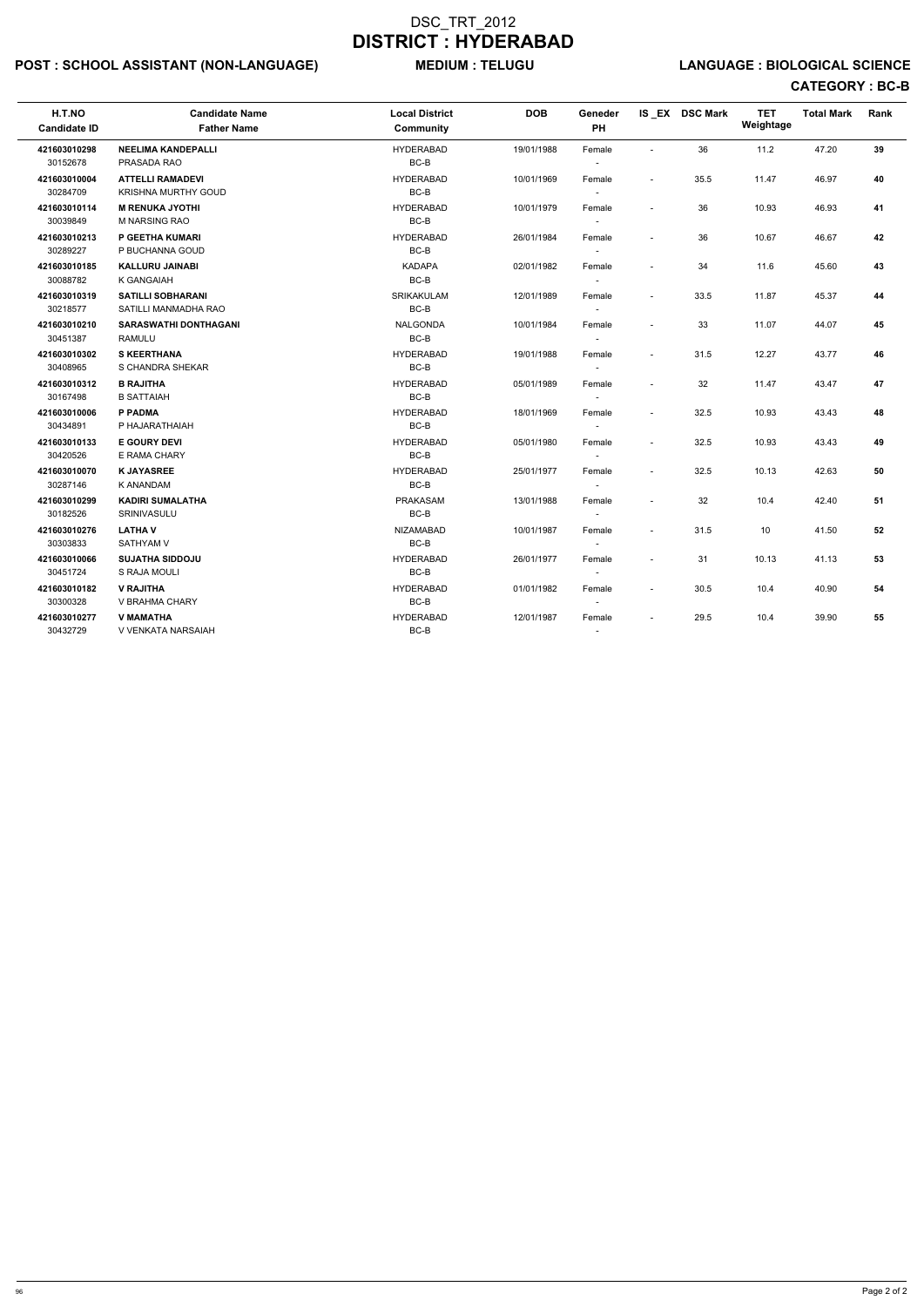# POST : SCHOOL ASSISTANT (NON-LANGUAGE) MEDIUM : TELUGU LANGUAGE : BIOLOGICAL SCIENCE

| H.T.NO<br><b>Candidate ID</b> | <b>Candidate Name</b><br><b>Father Name</b> | <b>Local District</b><br>Community | <b>DOB</b> | Geneder<br><b>PH</b>     |                          | IS EX DSC Mark | <b>TET</b><br>Weightage | <b>Total Mark</b> | Rank           |
|-------------------------------|---------------------------------------------|------------------------------------|------------|--------------------------|--------------------------|----------------|-------------------------|-------------------|----------------|
| 421603010175                  | <b>G SUNEETHA</b>                           | <b>HYDERABAD</b>                   | 07/01/1981 | Female                   | ٠                        | 48.5           | 11.47                   | 59.97             | $\mathbf{1}$   |
| 30415426                      | <b>G JOHN</b>                               | BC-C                               |            |                          |                          |                |                         |                   |                |
| 421603010222                  | <b>Y SUNNY</b>                              | <b>HYDERABAD</b>                   | 27/01/1984 | Male                     | $\overline{\phantom{a}}$ | 48             | 11.73                   | 59.73             | $\mathbf{2}$   |
| 30088786                      | Y YESUDAS                                   | BC-C                               |            |                          |                          |                |                         |                   |                |
| 421603010036                  | <b>B LAVANYA</b>                            | <b>HYDERABAD</b>                   | 06/01/1974 | Female                   | $\overline{\phantom{a}}$ | 37.5           | 13.2                    | 50.70             | 3              |
| 30275980                      | <b>B J AMRUTH</b>                           | BC-C                               |            |                          |                          |                |                         |                   |                |
| 421603010274                  | <b>ESTHER SUSAN V</b>                       | <b>HYDERABAD</b>                   | 18/01/1987 | Female                   | $\blacksquare$           | 39             | 11.6                    | 50.60             | 4              |
| 30459597                      | <b>ELISHAV</b>                              | BC-C                               |            |                          |                          |                |                         |                   |                |
| 421603010054                  | <b>SADEGOPU PADMAKAR</b>                    | <b>HYDERABAD</b>                   | 21/01/1975 | Male                     | $\blacksquare$           | 37             | 12.27                   | 49.27             | 5              |
| 30431506                      | S DEVADANAM                                 | BC-C                               |            |                          |                          |                |                         |                   |                |
| 421603010037                  | <b>VUTUKURI VIDYULATHA</b>                  | <b>HYDERABAD</b>                   | 16/01/1974 | Female                   | $\overline{\phantom{a}}$ | 35.5           | 10.67                   | 46.17             | 6              |
| 30464608                      | <b>VUTUKURI PRASADA RAO</b>                 | BC-C                               |            |                          |                          |                |                         |                   |                |
| 421603010211                  | <b>M RAJU</b>                               | <b>HYDERABAD</b>                   | 25/01/1984 | Male                     | $\overline{\phantom{0}}$ | 36             | 10.13                   | 46.13             | $\overline{7}$ |
| 30182020                      | YELLAPPA                                    | BC-C                               |            |                          |                          |                |                         |                   |                |
| 421603010188                  | <b>M SMARTY SULAXNA</b>                     | <b>HYDERABAD</b>                   | 09/01/1982 | Female                   | $\overline{\phantom{a}}$ | 31.5           | 10.93                   | 42.43             | 8              |
| 30316208                      | M PRASADA RAO                               | BC-C                               |            |                          |                          |                |                         |                   |                |
| 421603010058                  | <b>K P JYOTHI EVENGLINE</b>                 | <b>HYDERABAD</b>                   | 19/01/1976 | Female                   | $\sim$                   | 29.5           | 11.47                   | 40.97             | 9              |
| 30103992                      | K N PRAKASHAM                               | BC-C                               |            |                          |                          |                |                         |                   |                |
| 421603010019                  | <b>P MARY SARALA</b>                        | <b>HYDERABAD</b>                   | 07/01/1973 | Female                   | $\overline{\phantom{a}}$ | 27.5           | 12.13                   | 39.63             | 10             |
| 30441659                      | P SAMUEL PREM SAGAR                         | BC-C                               |            | $\overline{\phantom{a}}$ |                          |                |                         |                   |                |
| 421603010234                  | <b>SAKETI SUHASINI CHARLES</b>              | <b>HYDERABAD</b>                   | 15/01/1985 | Female                   | $\overline{\phantom{a}}$ | 27.5           | 8.67                    | 36.17             | 11             |
| 30190364                      | <b>SAKETI CHARLES BABULAL</b>               | BC-C                               |            | OH                       |                          |                |                         |                   |                |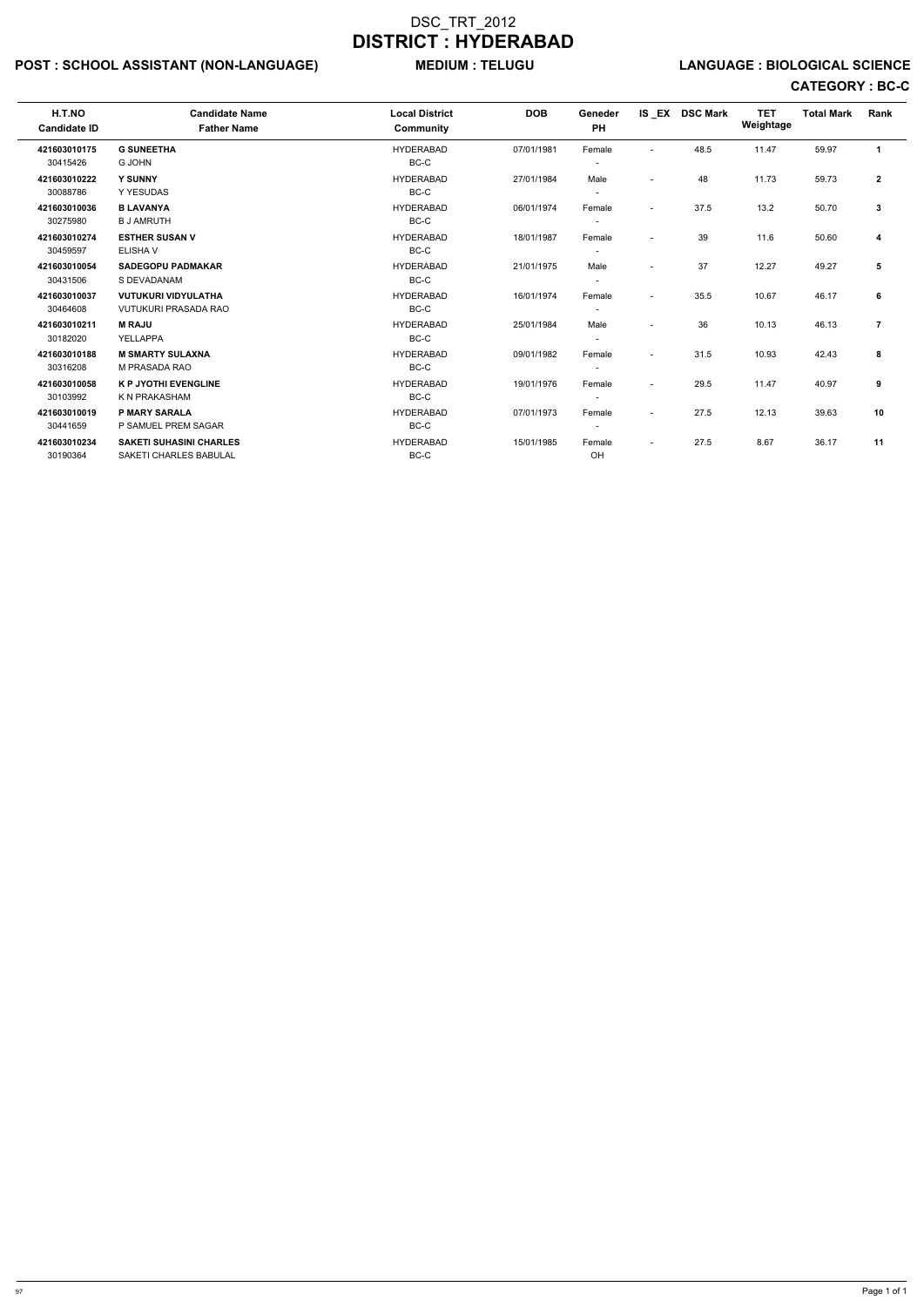# POST : SCHOOL ASSISTANT (NON-LANGUAGE) MEDIUM : TELUGU LANGUAGE : BIOLOGICAL SCIENCE

| H.T.NO                   | <b>Candidate Name</b>                                  | <b>Local District</b>    | <b>DOB</b> | Geneder<br>PH    |                          | IS EX DSC Mark | <b>TET</b><br>Weightage | <b>Total Mark</b> | Rank           |
|--------------------------|--------------------------------------------------------|--------------------------|------------|------------------|--------------------------|----------------|-------------------------|-------------------|----------------|
| <b>Candidate ID</b>      | <b>Father Name</b>                                     | Community                |            |                  |                          |                |                         |                   |                |
| 421603010215<br>30298809 | <b>G MALLESWARA RAO</b><br><b>G RAMA RAO</b>           | SRIKAKULAM<br>BC-D       | 20/01/1984 | Male             |                          | 57             | 14.53                   | 71.53             | $\mathbf{1}$   |
| 421603010063             | <b>GUNDLAPALLY SREENU</b>                              | NALGONDA                 | 09/01/1976 | Male             |                          | 57             | 14                      | 71.00             | $\mathbf{2}$   |
| 30397933<br>421603010086 | VENKATANARAYANA<br>A VASUNDHARA                        | BC-D<br><b>HYDERABAD</b> | 28/01/1978 | Female           | $\sim$                   | 56.5           | 13.6                    | 70.10             | $\mathbf{3}$   |
| 30248454                 | A MUTHYALU                                             | $BC-D$                   |            |                  |                          |                |                         |                   |                |
| 421603010091<br>30066636 | <b>G SARASWATHI</b><br><b>G NARSING RAO</b>            | <b>HYDERABAD</b><br>BC-D | 09/01/1978 | Female<br>$\sim$ | $\overline{\phantom{a}}$ | 50.5           | 13.87                   | 64.37             | 4              |
| 421603010267             | <b>BALUSUKURI RAJINI</b>                               | <b>HYDERABAD</b>         | 10/01/1986 | Female           | $\overline{\phantom{a}}$ | 51.5           | 12.53                   | 64.03             | 5              |
| 30205480<br>421603010056 | <b>B KUMAR SWAMY</b><br><b>MADHAVIS</b>                | BC-D<br><b>HYDERABAD</b> | 30/01/1976 | $\sim$<br>Female | $\sim$                   | 49.5           | 12.67                   | 62.17             | 6              |
| 30118528                 | <b>ANJAIAH S</b>                                       | BC-D                     |            | $\sim$           |                          |                |                         |                   |                |
| 421603010042<br>30407978 | A RADHIKA<br><b>SARAIAH</b>                            | <b>HYDERABAD</b><br>BC-D | 31/01/1975 | Female           |                          | 49             | 11.73                   | 60.73             | $\overline{7}$ |
| 421603010260             | <b>P MADHURI</b>                                       | <b>HYDERABAD</b>         | 24/01/1986 | Female           | $\blacksquare$           | 45.5           | 12.8                    | 58.30             | 8              |
| 30199777<br>421603010136 | SHIVA SHANKAR<br><b>B SUREKHA</b>                      | BC-D<br><b>HYDERABAD</b> | 11/01/1980 | Female           |                          | 45.5           | 11.73                   | 57.23             | 9              |
| 30054835                 | <b>B PADMAIAH</b>                                      | BC-D                     |            | $\sim$           |                          |                |                         |                   |                |
| 421603010025<br>30082936 | <b>T SHEELA KUMARI</b><br>T PANDU                      | <b>HYDERABAD</b><br>BC-D | 23/01/1974 | Female           | $\overline{\phantom{a}}$ | 44.5           | 12.13                   | 56.63             | 10             |
| 421603010264             | <b>SOWMYAT</b>                                         | <b>HYDERABAD</b>         | 14/01/1986 | Female           | $\overline{\phantom{a}}$ | 42.5           | 13.87                   | 56.37             | 11             |
| 30038687<br>421603010016 | RAMULU T<br>A VIJAYA JYOTHI                            | BC-D<br><b>HYDERABAD</b> | 29/01/1972 | Female           | $\overline{\phantom{a}}$ | 44.5           | 11.6                    | 56.10             | 12             |
| 30180453                 | SHANKERAO                                              | BC-D                     |            |                  |                          |                |                         |                   |                |
| 421603010096<br>30450166 | <b>NAGA LAKSHMI TULASI B</b><br>SUBBARAO B             | <b>GUNTUR</b><br>BC-D    | 05/01/1978 | Female<br>$\sim$ | $\overline{\phantom{a}}$ | 42.5           | 12.27                   | 54.77             | 13             |
| 421603010073             | <b>M VENKATESWARLU</b>                                 | <b>HYDERABAD</b>         | 26/01/1977 | Male             |                          | 43             | 11.47                   | 54.47             | 14             |
| 30131078<br>421603010170 | M ACHAIAH<br><b>A RENUKA</b>                           | BC-D<br><b>HYDERABAD</b> | 05/01/1981 | $\sim$<br>Female | $\blacksquare$           | 43             | 10.4                    | 53.40             | 15             |
| 30232650                 | A RAMULU                                               | BC-D                     |            |                  |                          |                |                         |                   |                |
| 421603010308<br>30331832 | <b>S SREELATHA</b><br>S JAYA PRAKASH                   | <b>HYDERABAD</b><br>BC-D | 13/01/1988 | Female           |                          | 42             | 10.67                   | 52.67             | 16             |
| 421603010145             | <b>LAKSHMIB</b>                                        | <b>HYDERABAD</b>         | 06/01/1980 | Female           | $\overline{\phantom{a}}$ | 41.5           | 10.8                    | 52.30             | 17             |
| 30206742<br>421603010137 | <b>NARSAPPA B</b><br><b>R PUSHPALATHA</b>              | BC-D<br><b>HYDERABAD</b> | 25/01/1980 | $\sim$<br>Female |                          | 40             | 12                      | 52.00             | 18             |
| 30152269                 | R KASHIVISHWANATHAM                                    | BC-D                     |            |                  |                          |                |                         |                   |                |
| 421603010078<br>30349845 | <b>M JAGADISHWARI</b><br>M NARASIMHA                   | <b>HYDERABAD</b><br>BC-D | 23/01/1977 | Female           | $\overline{\phantom{a}}$ | 41.5           | 10.27                   | 51.77             | 19             |
| 421603010014             | <b>MADHUMATHI KONDOOR</b>                              | <b>HYDERABAD</b>         | 22/01/1972 | Female           | $\overline{\phantom{a}}$ | 40.5           | 11.2                    | 51.70             | 20             |
| 30445980<br>421603010116 | K KRISHNA RAO<br><b>P MANJULA</b>                      | BC-D<br><b>HYDERABAD</b> | 21/01/1979 | $\sim$           |                          | 40.5           | 11.07                   | 51.57             | 21             |
| 30136288                 | P CHANDRAMOULI                                         | BC-D                     |            | Female<br>$\sim$ | $\sim$                   |                |                         |                   |                |
| 421603010028<br>30067298 | P INDUMATHI<br>P S NAIDU                               | <b>HYDERABAD</b><br>BC-D | 01/01/1974 | Female<br>$\sim$ | $\overline{\phantom{a}}$ | 40             | 11.2                    | 51.20             | 22             |
| 421603010220             | <b>SUSHMA B</b>                                        | <b>HYDERABAD</b>         | 18/01/1984 | Female           | $\overline{\phantom{a}}$ | 38.5           | 12                      | 50.50             | 23             |
| 30215865<br>421603010017 | <b>SHYAM SUNDER</b><br><b>S PADMAVATHY</b>             | BC-D<br><b>HYDERABAD</b> |            |                  |                          |                |                         |                   |                |
| 30460523                 | S ESHWAR YADAV                                         | BC-D                     | 18/01/1972 | Female<br>$\sim$ | $\overline{\phantom{a}}$ | 40             | 10.27                   | 50.27             | 24             |
| 421603010081<br>30264611 | KUDIKILLA KAVITHA<br>K BALRAM                          | <b>HYDERABAD</b><br>BC-D | 26/01/1977 | Female<br>$\sim$ |                          | 39             | 10.4                    | 49.40             | 25             |
| 421603010263             | <b>R NAGAMANI</b>                                      | <b>HYDERABAD</b>         | 29/01/1986 | Female           | $\overline{\phantom{a}}$ | 38.5           | 10.8                    | 49.30             | 26             |
| 30377239                 | <b>RVENKATAIAH</b>                                     | BC-D                     |            | $\sim$           |                          |                |                         |                   |                |
| 421603010325<br>30246804 | <b>DESABOINA NAGALAKSHMI</b><br>D CHINNA RAMA SUBBAIAH | <b>HYDERABAD</b><br>BC-D | 10/01/1990 | Female           |                          | 37             | 12                      | 49.00             | 27             |
| 421603010189<br>30031338 | P V SUJATHA<br>P V SUBBAIAH                            | <b>HYDERABAD</b><br>BC-D | 19/01/1982 | Female           | $\overline{\phantom{a}}$ | 37.5           | 11.33                   | 48.83             | 28             |
| 421603010027             | <b>M ARUNA</b>                                         | <b>HYDERABAD</b>         | 27/01/1974 | Female           | $\overline{\phantom{a}}$ | 36             | 12.27                   | 48.27             | 29             |
| 30056995                 | M MAHANTAIAH                                           | BC-D                     |            | $\sim$           |                          |                |                         |                   |                |
| 421603010212<br>30311104 | <b>MATKAM VIJAYA LAKSHMI</b><br><b>M KRISHNA</b>       | <b>HYDERABAD</b><br>BC-D | 17/01/1984 | Female<br>$\sim$ | $\overline{\phantom{a}}$ | 37.5           | 10                      | 47.50             | 30             |
| 421603010030             | <b>BARI SRINIVAS</b>                                   | KHAMMAM                  | 09/01/1974 | Male             |                          | 35             | 12.27                   | 47.27             | 31             |
| 30427827<br>421603010309 | MALLAIAH<br><b>V KAVITHA</b>                           | BC-D<br><b>HYDERABAD</b> | 20/01/1988 | $\sim$<br>Female | $\overline{\phantom{a}}$ | 37             | 10.27                   | 47.27             | 32             |
| 30421117                 | V MURALI                                               | BC-D                     |            |                  |                          |                |                         |                   |                |
| 421603010250<br>30330767 | <b>K SATHYAVATHI</b><br>K UGANANDAM                    | <b>HYDERABAD</b><br>BC-D | 04/01/1986 | Female<br>$\sim$ | $\sim$                   | 35             | 12                      | 47.00             | 33             |
| 421603010072             | <b>J THRIVENI</b>                                      | <b>HYDERABAD</b>         | 20/01/1977 | Female           |                          | 34.5           | 11.33                   | 45.83             | 34             |
| 30223830<br>421603010270 | J NARSAIAH<br><b>USHARANI REDDY</b>                    | BC-D<br><b>KURNOOL</b>   | 04/01/1987 | Female           | $\overline{\phantom{a}}$ | 35.5           | 10.27                   | 45.77             | 35             |
| 30429411                 | KASIVISWANATH REDDY                                    | BC-D                     |            | $\sim$           |                          |                |                         |                   |                |
| 421603010082<br>30080778 | J VASANTHA<br>J GOPAIAH                                | <b>HYDERABAD</b><br>BC-D | 10/01/1977 | Female<br>$\sim$ |                          | 34.5           | 11.07                   | 45.57             | 36             |
| 421603010002             | N MADHAVI                                              | <b>HYDERABAD</b>         | 09/01/1969 | Female           | $\overline{\phantom{a}}$ | 35             | 10.4                    | 45.40             | 37             |
| 30155313<br>421603010010 | N VENKATRAO<br><b>S NAGARANI</b>                       | BC-D<br><b>HYDERABAD</b> | 25/01/1970 | $\sim$<br>Female | $\sim$                   | 34.5           | 10.8                    | 45.30             | 38             |
| 30078049                 | S SIVAKOTAPPA                                          | BC-D                     |            | $\sim$           |                          |                |                         |                   |                |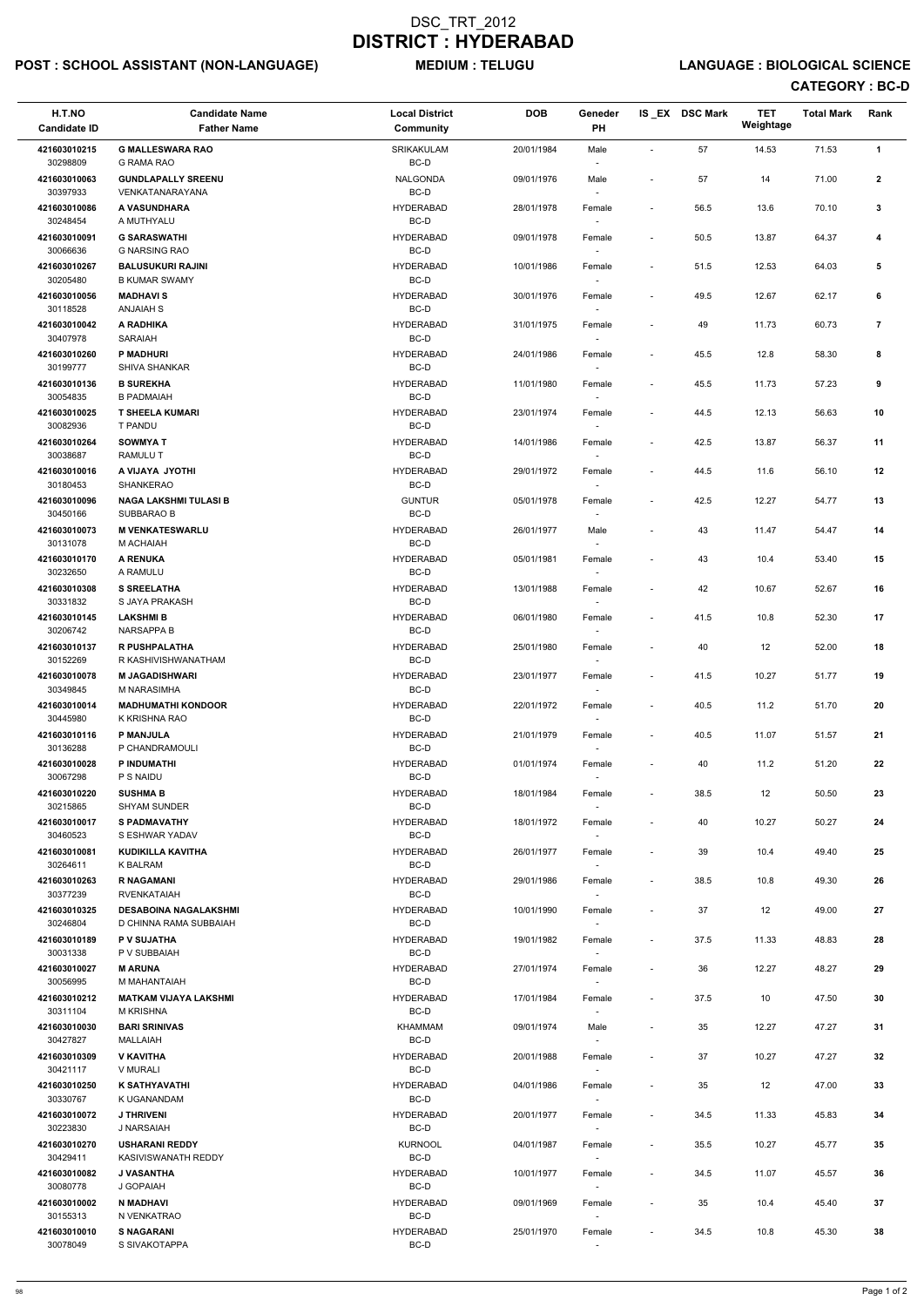# POST : SCHOOL ASSISTANT (NON-LANGUAGE) MEDIUM : TELUGU LANGUAGE : BIOLOGICAL SCIENCE

| H.T.NO<br><b>Candidate ID</b> | <b>Candidate Name</b><br><b>Father Name</b>              | <b>Local District</b><br>Community | <b>DOB</b> | Geneder<br>PH                      |                          | IS EX DSC Mark | <b>TET</b><br>Weightage | <b>Total Mark</b> | Rank |
|-------------------------------|----------------------------------------------------------|------------------------------------|------------|------------------------------------|--------------------------|----------------|-------------------------|-------------------|------|
| 421603010035<br>30354442      | <b>KALERU SAROJA</b><br>KALERU RAMULU                    | <b>HYDERABAD</b><br>BC-D           | 25/01/1974 | Female<br>$\sim$                   | $\sim$                   | 34.5           | 10.67                   | 45.17             | 39   |
| 421603010232<br>30210059      | <b>THANNA VARAPRASAD</b><br>LAKSHMANA NAIDU              | VIZIANAGARAM<br>BC-D               | 30/01/1985 | Male<br>$\sim$                     |                          | 35             | 10.13                   | 45.13             | 40   |
| 421603010166<br>30095908      | <b>V SARITHA</b><br>V YADAIAH                            | <b>RANGAREDDY</b><br>BC-D          | 27/01/1981 | Female<br>$\overline{\phantom{a}}$ | $\tilde{\phantom{a}}$    | 33.5           | 11.6                    | 45.10             | 41   |
| 421603010053<br>30230030      | PASUPUNUTI JYOTHILATHA<br>P SAMBAIAH                     | WARANGAL<br>BC-D                   | 28/01/1975 | Female<br>$\sim$                   | $\sim$                   | 33.5           | 11.47                   | 44.97             | 42   |
| 421603010155<br>30287735      | <b>D RAJARAJESWARI</b><br><b>D KRISHNA</b>               | <b>HYDERABAD</b><br>BC-D           | 29/01/1980 | Female<br>$\sim$                   | $\sim$                   | 33.5           | 10.27                   | 43.77             | 43   |
| 421603010290<br>30151766      | <b>S PADMA</b><br>S MALLESHAM                            | <b>HYDERABAD</b><br>BC-D           | 15/01/1987 | Female<br>$\sim$                   | $\sim$                   | 32             | 10.8                    | 42.80             | 44   |
| 421603010186<br>30423163      | A MANJULA<br>A GOPAL                                     | <b>HYDERABAD</b><br>BC-D           | 08/01/1982 | Female<br>$\sim$                   | ÷,                       | 31             | 11.2                    | 42.20             | 45   |
| 421603010009<br>30181446      | <b>S SUMAN</b><br>S LAXMAN RAO                           | <b>HYDERABAD</b><br>BC-D           | 17/01/1970 | Female<br>$\sim$                   | $\overline{a}$           | 31.5           | 10.4                    | 41.90             | 46   |
| 421603010239<br>30123841      | <b>K SRIDEVI</b><br>K SANGAPPA                           | <b>HYDERABAD</b><br>BC-D           | 28/01/1985 | Female<br>$\overline{\phantom{a}}$ | $\sim$                   | 30             | 10.93                   | 40.93             | 47   |
| 421603010023<br>30227869      | <b>NARSAM ARUNA BAI</b><br>NARSAM SATYANARAYANA          | <b>HYDERABAD</b><br>BC-D           | 12/01/1973 | Female<br>$\sim$                   | $\sim$                   | 29.5           | 10.4                    | 39.90             | 48   |
| 421603010252<br>30038776      | <b>M SHEKAR</b><br><b>M KRISHNA</b>                      | <b>HYDERABAD</b><br>$BC-D$         | 15/01/1986 | Male<br>$\overline{a}$             | $\sim$                   | 29             | 10.8                    | 39.80             | 49   |
| 421603010087<br>30445983      | <b>K SAREETA</b><br><b>K SREENIVAS</b>                   | <b>HYDERABAD</b><br>BC-D           | 14/01/1978 | Female<br>$\sim$                   | $\sim$                   | 27.5           | 11.2                    | 38.70             | 50   |
| 421603010048<br>30449835      | <b>JYOTHI BHARGAVI VEGI</b><br><b>GOVINDARAJULU VEGI</b> | <b>EAST GODAVARI</b><br>BC-D       | 01/01/1975 | Female<br>$\blacksquare$           | $\tilde{\phantom{a}}$    | 28.5           | 10.13                   | 38.63             | 51   |
| 421603010191<br>30088023      | <b>N SUJATHA</b><br>SADANAND N                           | <b>HYDERABAD</b><br>BC-D           | 01/01/1982 | Female<br>$\sim$                   | $\overline{a}$           | 28.5           | 10.13                   | 38.63             | 52   |
| 421603010033<br>30294717      | <b>K JAYASREE</b><br><b>KOTAPPA</b>                      | <b>HYDERABAD</b><br>BC-D           | 25/01/1974 | Female<br>$\sim$                   | $\sim$                   | 27.5           | 10.27                   | 37.77             | 53   |
| 421603010098<br>30421936      | <b>T RAJANI</b><br>T JAGADEESHWAR                        | <b>HYDERABAD</b><br>BC-D           | 10/01/1978 | Female<br>$\blacksquare$           | $\sim$                   | 26.5           | 11.2                    | 37.70             | 54   |
| 421603010013<br>30428885      | <b>G RAJINI</b><br>M GOVIND RAJ                          | <b>HYDERABAD</b><br>BC-D           | 27/01/1972 | Female                             | $\sim$                   | 27             | 10.67                   | 37.67             | 55   |
| 421603010317<br>30415455      | <b>S DHANASREE</b><br>S SAMMAYYA                         | <b>HYDERABAD</b><br>BC-D           | 14/01/1989 | Female                             | $\overline{\phantom{a}}$ | 22.5           | 10                      | 32.50             | 56   |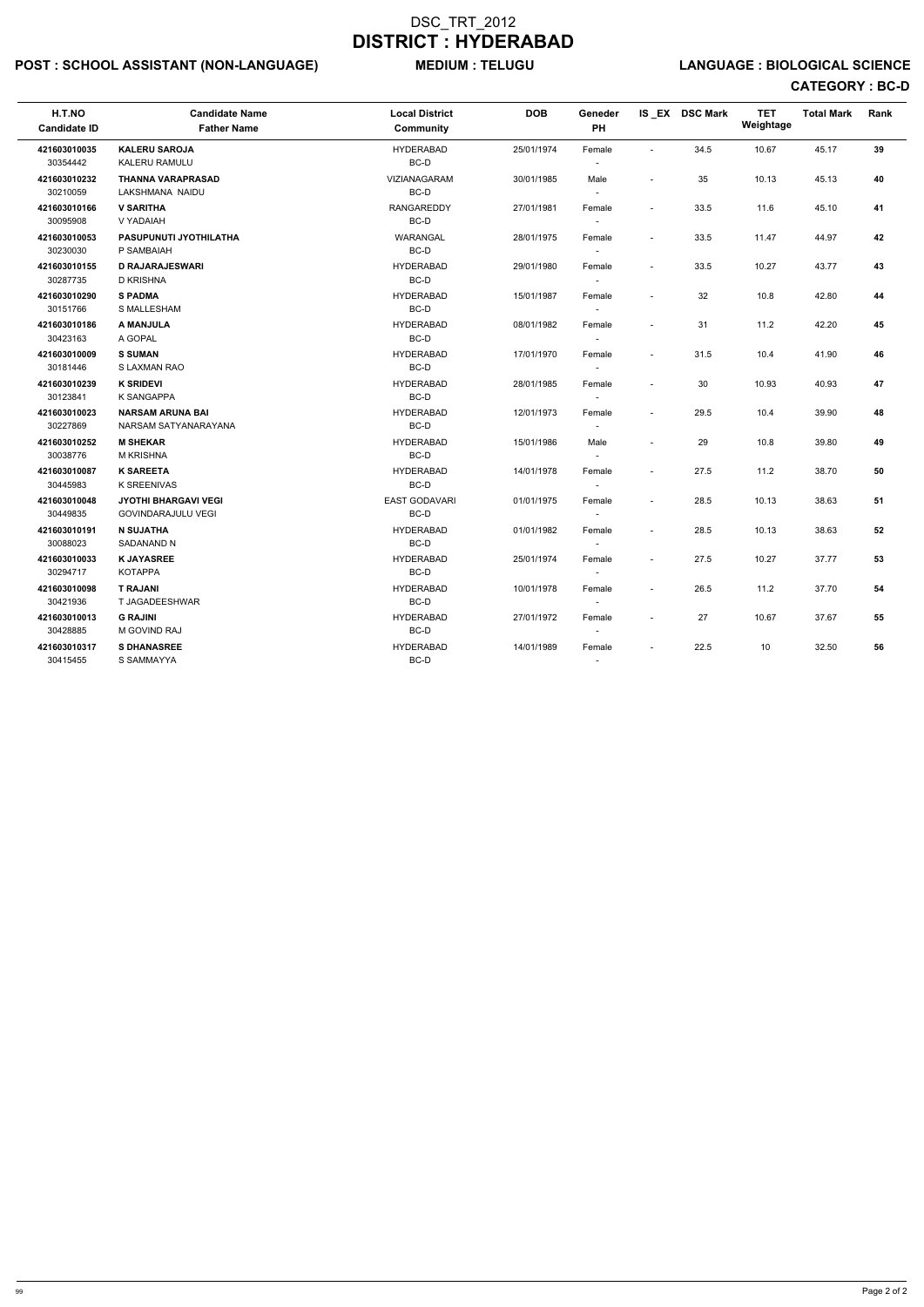# POST : SCHOOL ASSISTANT (NON-LANGUAGE) MEDIUM : TELUGU LANGUAGE : BIOLOGICAL SCIENCE

| H.T.NO<br><b>Candidate ID</b> | <b>Candidate Name</b><br><b>Father Name</b>         | <b>Local District</b><br><b>Community</b> | <b>DOB</b> | Geneder<br>PH                      |                          | IS EX DSC Mark | <b>TET</b><br>Weightage | <b>Total Mark</b> | Rank           |
|-------------------------------|-----------------------------------------------------|-------------------------------------------|------------|------------------------------------|--------------------------|----------------|-------------------------|-------------------|----------------|
| 421603010127<br>30445466      | <b>SHAIK MASTHAN ALI</b><br>SHAIK PEER KHADAR WALI  | <b>HYDERABAD</b><br>BC-E                  | 27/01/1979 | Male                               | $\sim$                   | 46             | 12.67                   | 58.67             | $\mathbf{1}$   |
| 421603010324<br>30062161      | <b>MOHMMED BABAR</b><br><b>MOHMMED NAZEER</b>       | <b>HYDERABAD</b><br>$BC-E$                | 21/01/1990 | Male<br>$\overline{\phantom{a}}$   |                          | 44             | 11.47                   | 55.47             | $\mathbf{2}$   |
| 421603010248<br>30436640      | <b>SHAIK AHAMAD SHAREEF</b><br>ABDUL RAHAMAN        | <b>PRAKASAM</b><br>BC-E                   | 14/01/1986 | Male<br>$\overline{\phantom{a}}$   |                          | 42             | 11.73                   | 53.73             | 3              |
| 421603010055<br>30178491      | <b>PARVEEN SULTANA</b><br><b>SHAIK BAJAN</b>        | <b>HYDERABAD</b><br>BC-E                  | 05/01/1976 | Female<br>$\overline{\phantom{a}}$ |                          | 41             | 10.13                   | 51.13             | 4              |
| 421603010313<br>30045191      | <b>SHAIK SHABANA</b><br><b>SHAIK MUBARAK BASHA</b>  | <b>HYDERABAD</b><br>BC-E                  | 10/01/1989 | Female                             | $\sim$                   | 38             | 10.27                   | 48.27             | 5              |
| 421603010164<br>30262360      | <b>WASEEM NUZHAHT</b><br><b>MOHAMMED MASTAN</b>     | <b>MAHABUBNAGAR</b><br>BC-E               | 05/01/1981 | Female                             | $\overline{\phantom{a}}$ | 36.5           | 10.8                    | 47.30             | 6              |
| 421603010225<br>30150243      | <b>SHAHEEN SULTHANA</b><br>MD AJAZODDIN             | <b>HYDERABAD</b><br>BC-E                  | 04/01/1985 | Female<br>$\overline{\phantom{a}}$ |                          | 37             | 10.27                   | 47.27             | $\overline{7}$ |
| 421603010140<br>30271140      | <b>NOOR JAHAN BEGUM</b><br><b>MOHAMMAD ILYAS</b>    | <b>HYDERABAD</b><br>BC-E                  | 10/01/1980 | Female                             | $\sim$                   | 35             | 11.07                   | 46.07             | 8              |
| 421603010121<br>30131442      | <b>MOHAMMED OSMAN SHAREEF</b><br>YOUSUF SHAREEF     | <b>HYDERABAD</b><br>BC-E                  | 20/01/1979 | Male<br>$\sim$                     | $\sim$                   | 34.5           | 10.67                   | 45.17             | 9              |
| 421603010262<br>30159105      | <b>RAHEEMOON</b><br>SK MAHABOOB VALI                | <b>HYDERABAD</b><br>BC-E                  | 10/01/1986 | Female<br>$\sim$                   | $\sim$                   | 34             | 10.4                    | 44.40             | 10             |
| 421603010271<br>30288190      | <b>SHABANA BEGUM</b><br>KHALIL                      | <b>HYDERABAD</b><br>BC-E                  | 10/01/1987 | Female<br>$\sim$                   | $\sim$                   | 34             | 10.27                   | 44.27             | 11             |
| 421603010059<br>30179290      | <b>REHANA</b><br>SHAFIAHMAD                         | <b>HYDERABAD</b><br>BC-E                  | 14/01/1976 | Female<br>$\overline{\phantom{a}}$ | $\overline{\phantom{a}}$ | 31.5           | 12                      | 43.50             | 12             |
| 421603010216<br>30434358      | <b>SHAIK KHAJA MOINUDDIN</b><br><b>SHAIK NAGULU</b> | <b>HYDERABAD</b><br>BC-E                  | 01/01/1984 | Male<br>$\overline{\phantom{a}}$   | $\sim$                   | 31.5           | 10.93                   | 42.43             | 13             |
| 421603010261<br>30279274      | <b>ZAREENA BEGUM</b><br>MD KHALEEL AHMED            | <b>HYDERABAD</b><br>BC-E                  | 05/01/1986 | Female<br>$\sim$                   |                          | 30             | 11.2                    | 41.20             | 14             |
| 421603010163<br>30318224      | <b>C SHAHANAZ BEGUM</b><br>C MAHAMOOD               | <b>HYDERABAD</b><br>BC-E                  | 31/01/1981 | Female<br>$\sim$                   |                          | 30.5           | 10.13                   | 40.63             | 15             |
| 421603010069<br>30052317      | <b>ASMA FATIMA</b><br>MOHD FARHATHULLAH             | <b>HYDERABAD</b><br>BC-E                  | 01/01/1977 | Female<br>$\sim$                   | $\overline{\phantom{a}}$ | 29.5           | 10.8                    | 40.30             | 16             |
| 421603010236<br>30031827      | <b>MY TASNEEM BANU</b><br>M H MD YUSUF              | <b>ANANTHAPUR</b><br>BC-E                 | 25/01/1985 | Female<br>$\overline{\phantom{a}}$ |                          | 24.5           | 10.27                   | 34.77             | 17             |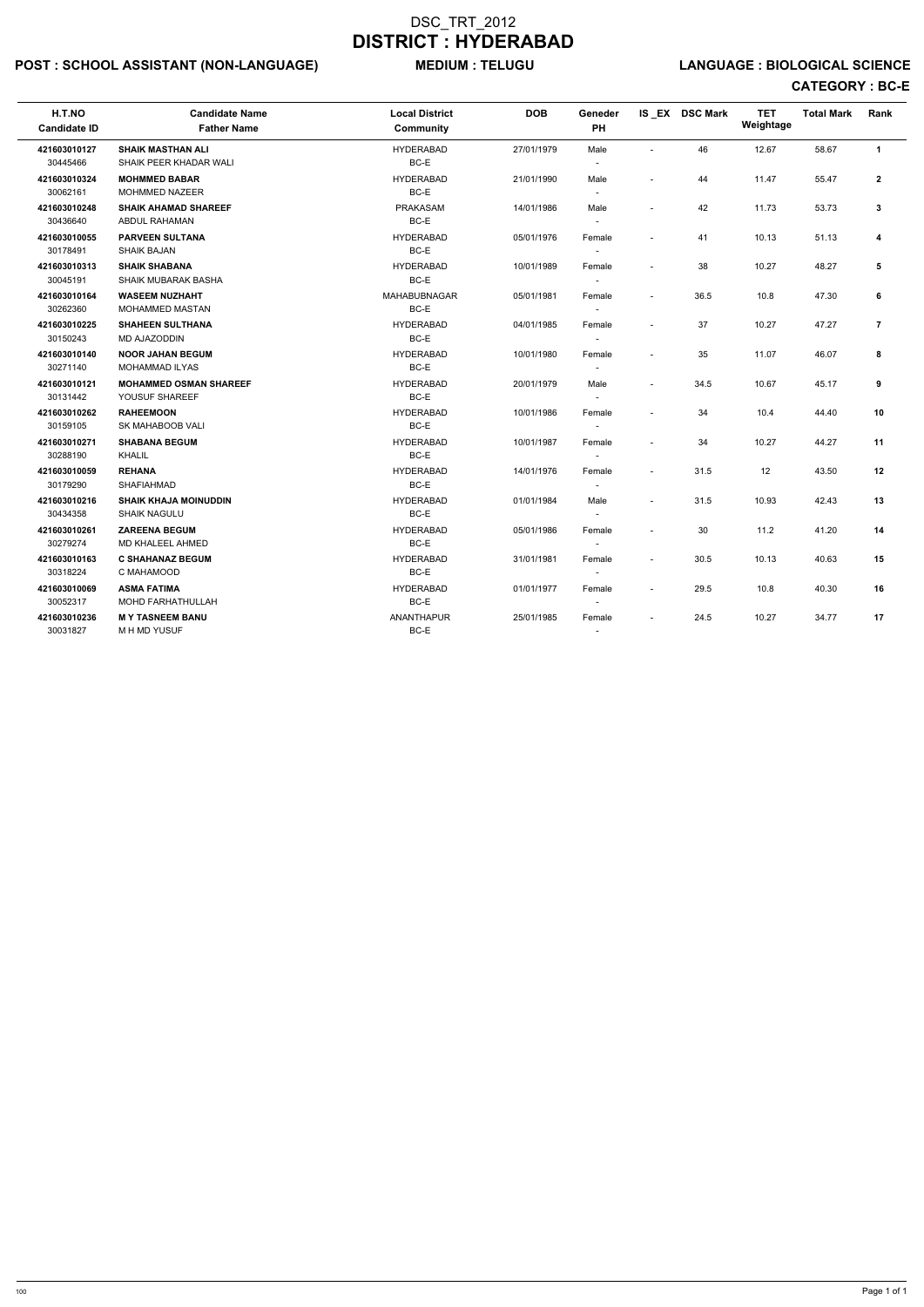# POST : SCHOOL ASSISTANT (NON-LANGUAGE) MEDIUM : URDU LANGUAGE : BIOLOGICAL SCIENCE

| H.T.NO<br><b>Candidate ID</b> | <b>Candidate Name</b><br><b>Father Name</b>         | <b>Local District</b><br>Community | <b>DOB</b> | Geneder<br><b>PH</b>               |                          | IS EX DSC Mark | <b>TET</b><br>Weightage | <b>Total Mark</b> | Rank           |
|-------------------------------|-----------------------------------------------------|------------------------------------|------------|------------------------------------|--------------------------|----------------|-------------------------|-------------------|----------------|
| 421603020050                  | <b>ARSHIYA TABASSUM</b>                             | <b>NALGONDA</b>                    | 20/01/1982 | Female                             | $\overline{\phantom{a}}$ | 42.5           | 12.53                   | 55.03             |                |
| 30169365<br>421603020148      | <b>MD JAFAR ALI</b><br><b>ZOHRA AHMADI</b>          | BC-B<br><b>MEDAK</b>               | 11/01/1989 | $\overline{\phantom{a}}$<br>Female | $\overline{\phantom{0}}$ | 37             | 12.8                    | 49.80             | $\mathbf{2}$   |
| 30434686                      | ABID ALI BAIG                                       | BC-B                               |            | $\overline{\phantom{a}}$           |                          |                |                         |                   |                |
| 421603020058<br>30454028      | <b>MD ABDUL RAZZAK</b><br><b>ABDUL SAMAD</b>        | <b>MEDAK</b><br>BC-B               | 24/01/1983 | Male<br>$\overline{\phantom{a}}$   | $\overline{\phantom{a}}$ | 34             | 12.4                    | 46.40             | 3              |
| 421603020108<br>30471496      | <b>SAMEENA ZAFERA UZMA</b><br>MOHAMMED ABDUL HAKEEM | <b>HYDERABAD</b><br>BC-B           | 04/01/1986 | Female<br>$\overline{\phantom{a}}$ | $\overline{\phantom{a}}$ | 30.5           | 11.2                    | 41.70             | 4              |
| 421603020024<br>30256565      | <b>NOOR UNNISA BEGUM</b><br><b>MD IQBAL</b>         | <b>HYDERABAD</b><br>BC-B           | 05/01/1978 | Female<br>$\overline{\phantom{a}}$ | $\overline{\phantom{a}}$ | 29             | 12.27                   | 41.27             | 5              |
| 421603020129<br>30212602      | <b>SABA FIRDOUSE</b><br>MOHD ABDUL QAYYUM           | <b>HYDERABAD</b><br>BC-B           | 25/01/1987 | Female<br>$\overline{\phantom{a}}$ | $\overline{\phantom{a}}$ | 30             | 10.67                   | 40.67             | 6              |
| 421603020143<br>30427453      | <b>SHAMEEM SULTANA</b><br><b>MA RAZAK</b>           | <b>KARIMNAGAR</b><br>BC-B          | 04/01/1989 | Female<br>$\overline{\phantom{a}}$ | $\overline{\phantom{a}}$ | 28             | 10.4                    | 38.40             | $\overline{7}$ |
| 421603020123<br>30468813      | <b>TALATH FATHIMA</b><br>KHAJA NAWAZUDDIN           | <b>NALGONDA</b><br>BC-B            | 06/01/1987 | Female<br>$\overline{\phantom{a}}$ | $\sim$                   | 24.5           | 10.67                   | 35.17             | 8              |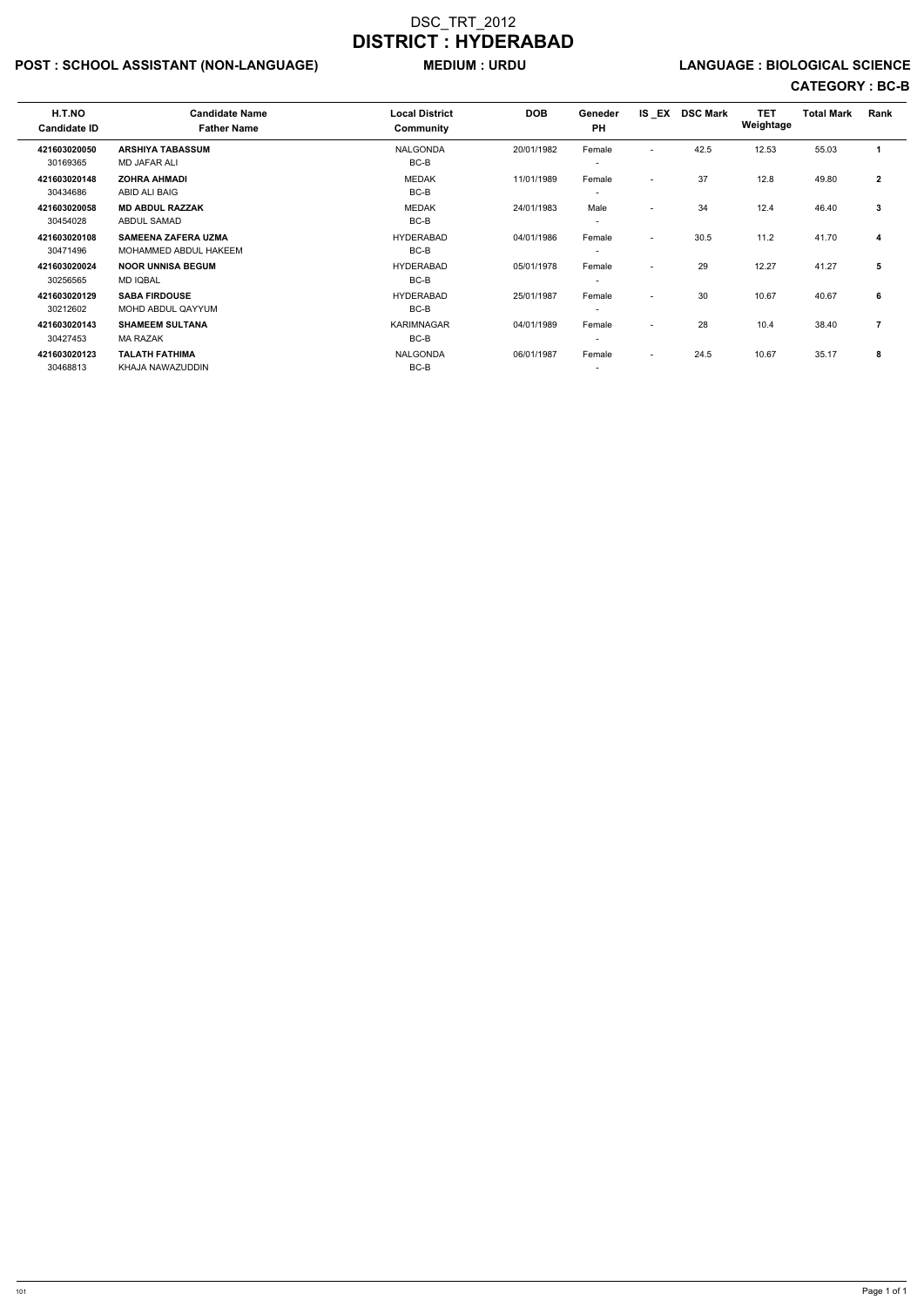# POST : SCHOOL ASSISTANT (NON-LANGUAGE) MEDIUM : URDU LANGUAGE : BIOLOGICAL SCIENCE

| H.T.NO<br><b>Candidate ID</b> | <b>Candidate Name</b><br><b>Father Name</b>           | <b>Local District</b><br><b>Community</b> | <b>DOB</b> | Geneder<br>PH                      |                          | IS_EX DSC Mark | <b>TET</b><br>Weightage | <b>Total Mark</b> | Rank            |
|-------------------------------|-------------------------------------------------------|-------------------------------------------|------------|------------------------------------|--------------------------|----------------|-------------------------|-------------------|-----------------|
| 421603020069<br>30268229      | <b>SAFIYA BEGUM</b><br>MD YOUSUF SHAREEF              | <b>HYDERABAD</b><br>$BC-E$                | 28/01/1983 | Female                             |                          | 42             | 13.87                   | 55.87             | $\mathbf{1}$    |
| 421603020056<br>30293803      | <b>SHAIK SHAHEED ALI</b><br>SHAIK SADIQ               | <b>ADILABAD</b><br>BC-E                   | 02/01/1982 | Male                               | $\overline{\phantom{a}}$ | 42             | 12.27                   | 54.27             | $\mathbf{2}$    |
| 421603020155<br>30450308      | <b>TAYYABA NISHAT</b><br><b>MAHMOOD ALI ABID</b>      | <b>HYDERABAD</b><br>BC-E                  | 01/01/1991 | Female<br>$\overline{\phantom{a}}$ | $\blacksquare$           | 40             | 14                      | 54.00             | $\mathbf{3}$    |
| 421603020067                  | <b>ATIYA BEGUM</b>                                    | KARIMNAGAR                                | 07/01/1983 | Female                             | $\overline{\phantom{a}}$ | 38.5           | 14                      | 52.50             | 4               |
| 30465156                      | MOHD AMEENUDDIN                                       | BC-E                                      |            |                                    |                          |                |                         |                   |                 |
| 421603020030<br>30418288      | <b>MD AKBAR</b><br><b>ABDUL KAREEM</b>                | <b>HYDERABAD</b><br>BC-E                  | 11/01/1979 | Male<br>$\overline{\phantom{a}}$   | $\overline{\phantom{a}}$ | 39             | 13.33                   | 52.33             | 5               |
| 421603020028<br>30045700      | <b>AYESHA BEGUM</b><br>MOHD OMER ALI                  | <b>HYDERABAD</b><br>BC-E                  | 03/01/1979 | Female                             | $\overline{\phantom{a}}$ | 38             | 13.2                    | 51.20             | 6               |
| 421603020126<br>30332184      | <b>MOHD ABDUL NAJEEB</b><br>MOHD ABDUL QUADAR         | <b>ADILABAD</b><br>BC-E                   | 15/01/1987 | Male                               | $\overline{\phantom{a}}$ | 38             | 12.67                   | 50.67             | $\overline{7}$  |
| 421603020004<br>30309409      | <b>FATIMATUZ ZAHRA</b><br>KHAJA AHMED SIDDIQUI        | <b>HYDERABAD</b><br>BC-E                  | 04/01/1970 | Female<br>$\overline{\phantom{a}}$ | $\blacksquare$           | 38             | 12.27                   | 50.27             | 8               |
| 421603020010                  | <b>ANJUM FARHANA</b>                                  | <b>MEDAK</b>                              | 01/01/1974 | Female                             | $\overline{\phantom{a}}$ | 35.5           | 14.13                   | 49.63             | 9               |
| 30032483<br>421603020139      | AHMED ABDUL BASEER<br><b>AYESHA SIDDIQUA</b>          | BC-E<br><b>HYDERABAD</b>                  | 22/01/1988 | Female                             | $\overline{\phantom{a}}$ | 37.5           | 12                      | 49.50             | 10              |
| 30109502<br>421603020062      | ABDUL HAMEED<br><b>AQILA</b>                          | BC-E<br><b>HYDERABAD</b>                  | 03/01/1983 | Female                             | $\overline{\phantom{a}}$ | 37.5           | 11.87                   | 49.37             | 11              |
| 30230430<br>421603020133      | MOHAMMED NIZAMUDDIN<br><b>FOUZIA SHAHEEN</b>          | BC-E<br><b>HYDERABAD</b>                  | 14/01/1988 | Female                             | $\overline{\phantom{a}}$ | 36.5           | 12.27                   | 48.77             | 12              |
| 30123510                      | ABDUL SUBHAN                                          | BC-E                                      |            | $\sim$                             |                          |                |                         |                   |                 |
| 421603020107<br>30324268      | <b>FARHEEN BEGUM</b><br>MD SAMI UDDIN                 | <b>HYDERABAD</b><br>BC-E                  | 03/01/1986 | Female                             | $\overline{\phantom{a}}$ | 37             | 11.73                   | 48.73             | 13              |
| 421603020040                  | <b>FARHATH JABEEN</b>                                 | <b>HYDERABAD</b>                          | 08/01/1981 | Female                             | $\overline{\phantom{a}}$ | 36             | 12.4                    | 48.40             | 14              |
| 30222138<br>421603020134      | <b>MOHAMMED IQBAL</b><br><b>MD MUJEEB UDDIN</b>       | BC-E<br><b>HYDERABAD</b>                  | 30/01/1988 | Male                               | $\overline{\phantom{a}}$ | 36             | 12                      | 48.00             | 15              |
| 30034887<br>421603020103      | <b>MD RAFIUDDIN</b><br><b>BUSHRA AFREEN</b>           | BC-E<br><b>HYDERABAD</b>                  | 04/01/1986 | Female                             | $\overline{\phantom{a}}$ | 35.5           | 12.13                   | 47.63             | 16              |
| 30090382<br>421603020097      | MD ABDUL RUB<br><b>AFROZ KAHKASHAN</b>                | BC-E<br><b>NIZAMABAD</b>                  | 20/01/1985 | Female                             | $\overline{a}$           | 35             | 12.4                    | 47.40             | 17              |
| 30037775<br>421603020018      | MOHD HIDAYATH ALI<br><b>JUVERIA KHALEEQ</b>           | BC-E<br><b>HYDERABAD</b>                  | 12/01/1976 | Female                             | $\overline{\phantom{a}}$ | 33.5           | 13.07                   | 46.57             | 18              |
| 30233589                      | <b>GK KHALEEQ</b>                                     | BC-E                                      |            |                                    |                          |                |                         |                   |                 |
| 421603020060<br>30231824      | <b>IRFANA BEGUM</b><br>MD WAZEER                      | KARIMNAGAR<br>BC-E                        | 14/01/1983 | Female<br>$\sim$                   | $\blacksquare$           | 35.5           | 11.07                   | 46.57             | 19              |
| 421603020044<br>30103513      | <b>SHAZIA FARHANA</b><br>AHMED ABDUL BARI             | <b>MEDAK</b><br>BC-E                      | 16/01/1982 | Female<br>$\sim$                   | $\overline{\phantom{a}}$ | 35             | 11.07                   | 46.07             | 20              |
| 421603020128<br>30041902      | <b>JUVERIYA FIRDOUSE</b><br><b>MA SUBOOR</b>          | <b>HYDERABAD</b><br>BC-E                  | 13/01/1987 | Female<br>$\overline{\phantom{a}}$ | $\overline{\phantom{a}}$ | 33             | 13.07                   | 46.07             | 21              |
| 421603020025                  | <b>MOHAMMED ANWER</b>                                 | <b>HYDERABAD</b>                          | 01/01/1978 | Male                               | $\overline{\phantom{a}}$ | 34             | 11.87                   | 45.87             | 22              |
| 30325817<br>421603020011      | <b>SHAIK CHAND</b><br><b>RAZIUDDIN AHMED</b>          | BC-E<br><b>HYDERABAD</b>                  | 10/01/1975 | Male                               | $\overline{\phantom{a}}$ | 32.5           | 13.33                   | 45.83             | 23              |
| 30254525                      | AZIZUDDIN AHMED                                       | BC-E                                      |            | $\overline{\phantom{a}}$           |                          |                |                         |                   |                 |
| 421603020005<br>30382899      | <b>ABDUL MUNAF</b><br>ABDUL HALEEM                    | <b>HYDERABAD</b><br>BC-E                  | 10/01/1972 | Male<br>$\overline{\phantom{a}}$   | $\overline{\phantom{a}}$ | 35.5           | 10.27                   | 45.77             | 24              |
| 421603020080<br>30062112      | <b>NUSRATH BABY</b><br><b>MASOOD IQBAL</b>            | ADILABAD<br>BC-E                          | 16/01/1984 | Female<br>$\sim$                   | $\overline{\phantom{a}}$ | 34             | 11.6                    | 45.60             | 25              |
| 421603020082<br>30301835      | <b>ROQAIYA BEGUM</b><br>MOHD MAHMOOD ALI              | ADILABAD<br>BC-E                          | 10/01/1984 | Female                             | $\overline{\phantom{a}}$ | 34             | 10.4                    | 44.40             | 26              |
| 421603020048<br>30042084      | <b>AMTUL ZAHRA FATIMA</b><br>MD NOORUL ATQUIA SARWARI | <b>HYDERABAD</b><br>BC-E                  | 01/01/1982 | Female                             | $\overline{\phantom{a}}$ | 32.5           | 11.73                   | 44.23             | 27              |
| 421603020078<br>30158039      | <b>AMINA BINTE SAAD</b><br>SAAD BIN ALI               | <b>HYDERABAD</b><br>BC-E                  | 10/01/1984 | Female<br>$\sim$                   | $\overline{\phantom{a}}$ | 30             | 14.13                   | 44.13             | 28              |
| 421603020137                  | <b>AMTUL MATEEN</b>                                   | <b>HYDERABAD</b>                          | 20/01/1988 | Female                             | $\overline{\phantom{a}}$ | 31.5           | 12.53                   | 44.03             | 29              |
| 30263661<br>421603020118      | <b>MD ABUL FAIZ</b><br><b>MERAJ BANU</b>              | BC-E<br>ADILABAD                          | 05/01/1987 | $\overline{\phantom{a}}$<br>Female | $\overline{\phantom{a}}$ | 34             | 10                      | 44.00             | 30              |
| 30290354<br>421603020033      | <b>SHAIK MOINUDDIN</b>                                | BC-E<br><b>HYDERABAD</b>                  |            | $\overline{\phantom{a}}$           |                          |                |                         |                   |                 |
| 30142452                      | <b>MUNEEZA MAIMOONA</b><br>KHAJA HABEEBUDDIN          | BC-E                                      | 01/01/1980 | Female                             | $\overline{\phantom{a}}$ | 31.5           | 12.13                   | 43.63             | 31              |
| 421603020075<br>30425456      | <b>NAJMA MEHER</b><br><b>MOHD SHARIF</b>              | <b>MEDAK</b><br>BC-E                      | 06/01/1984 | Female<br>$\sim$                   | $\overline{\phantom{a}}$ | 32             | 11.47                   | 43.47             | 32              |
| 421603020081                  | <b>SHAHJAHAN</b>                                      | <b>HYDERABAD</b>                          | 25/01/1984 | Female                             | <b>YES</b>               | 32             | 11.33                   | 43.33             | 33              |
| 30459673                      | RAZZAK ALI                                            | BC-E                                      |            |                                    |                          |                |                         |                   |                 |
| 421603020013<br>30252311      | <b>ASFIA BEGUM</b><br>MOHAMMED ABDUL HAI              | <b>HYDERABAD</b><br>BC-E                  | 10/01/1975 | Female                             | $\overline{\phantom{0}}$ | 32.5           | 10.8                    | 43.30             | 34              |
| 421603020016<br>30375707      | <b>FAHEENUNNISA BEGUM</b><br>MD ALEEMUDDIN            | WARANGAL<br>BC-E                          | 20/01/1975 | Female<br>$\overline{\phantom{a}}$ | $\overline{a}$           | 31             | 12                      | 43.00             | $35\phantom{a}$ |
| 421603020017<br>30315393      | <b>MIRZA QAISER BAIG</b><br>MIRZA REHMAN BAIG         | <b>HYDERABAD</b><br>BC-E                  | 31/01/1975 | Male<br>$\sim$                     | $\overline{\phantom{a}}$ | 31.5           | 11.33                   | 42.83             | 36              |
| 421603020138<br>30223638      | <b>AHMEDI BEGUM</b><br>MOHAMMED NAZEER AHMED          | <b>HYDERABAD</b><br>BC-E                  | 29/01/1988 | Female<br>$\overline{\phantom{a}}$ | $\overline{\phantom{a}}$ | 30             | 12.8                    | 42.80             | 37              |
| 421603020147<br>30460263      | <b>HALEEM UNNISA BEGUM</b><br>MOHD YOUSUF ALI         | <b>HYDERABAD</b><br>BC-E                  | 10/01/1989 | Female<br>$\sim$                   | $\overline{\phantom{a}}$ | 32             | 10.8                    | 42.80             | 38              |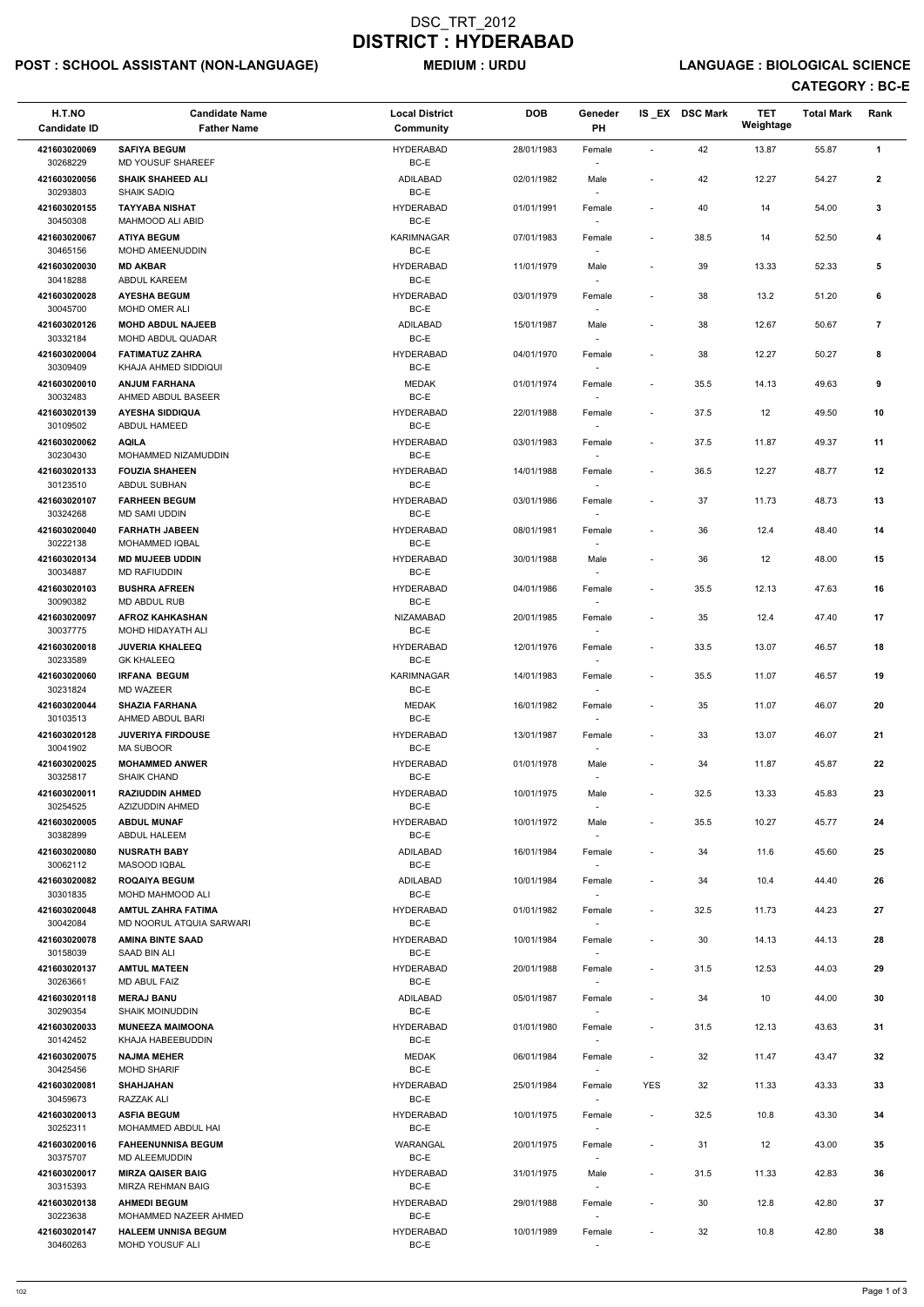# POST : SCHOOL ASSISTANT (NON-LANGUAGE) MEDIUM : URDU LANGUAGE : BIOLOGICAL SCIENCE

| H.T.NO<br><b>Candidate ID</b> | <b>Candidate Name</b><br><b>Father Name</b>            | <b>Local District</b><br><b>Community</b> | <b>DOB</b> | Geneder<br>PH                      |                          | IS_EX DSC Mark | <b>TET</b><br>Weightage | <b>Total Mark</b> | Rank |
|-------------------------------|--------------------------------------------------------|-------------------------------------------|------------|------------------------------------|--------------------------|----------------|-------------------------|-------------------|------|
| 421603020009<br>30401147      | <b>AMTUL SADEQA</b><br><b>MOHD KHAJA</b>               | <b>HYDERABAD</b><br>BC-E                  | 30/01/1974 | Female                             |                          | 32.5           | 10.27                   | 42.77             | 39   |
| 421603020036<br>30309953      | <b>ZAKIYA BEGUM</b><br>ABDUL RAHAMAN                   | <b>HYDERABAD</b><br>BC-E                  | 01/01/1981 | Female                             | $\overline{\phantom{a}}$ | 30.5           | 12.27                   | 42.77             | 40   |
| 421603020100                  | <b>IMRANA BEGUM</b>                                    | <b>HYDERABAD</b>                          | 09/01/1985 | Female                             | $\overline{\phantom{a}}$ | 31             | 11.73                   | 42.73             | 41   |
| 30105898<br>421603020006      | S A HAMEED<br><b>SHAIK FAHMIDA BEGUM</b>               | BC-E<br><b>KADAPA</b>                     | 13/01/1972 | $\sim$<br>Female                   | $\overline{\phantom{a}}$ | 31.5           | 11.2                    | 42.70             | 42   |
| 30429378                      | SHAIK GHOUSE MOHIDDIN                                  | BC-E                                      |            | $\overline{\phantom{a}}$           |                          |                |                         |                   |      |
| 421603020074<br>30406840      | <b>AFSHAN BEGUM</b><br>MOHD NIYAZ AHMED                | <b>ADILABAD</b><br>BC-E                   | 05/01/1984 | Female                             | $\overline{\phantom{a}}$ | 31.5           | 11.07                   | 42.57             | 43   |
| 421603020034                  | <b>SHAHEEN BEGUM</b>                                   | <b>HYDERABAD</b>                          | 10/01/1980 | $\overline{\phantom{a}}$<br>Female | ÷,                       | 30             | 12.27                   | 42.27             | 44   |
| 30039777                      | <b>TAHER HUSSAIN</b>                                   | BC-E                                      |            |                                    |                          |                |                         |                   |      |
| 421603020051<br>30328726      | <b>MAIMUNA ANJUM</b><br>MD SHAFIUDDIN                  | <b>NALGONDA</b><br>$BC-E$                 | 24/01/1982 | Female<br>$\sim$                   | $\overline{\phantom{a}}$ | 30             | 12.27                   | 42.27             | 45   |
| 421603020055<br>30450251      | <b>QAMAR UNNISA</b><br><b>MD YOUSUF ALI</b>            | <b>MEDAK</b><br>BC-E                      | 11/01/1982 | Female<br>$\overline{\phantom{a}}$ | $\blacksquare$           | $30.5$         | 11.73                   | 42.23             | 46   |
| 421603020012                  | <b>SALMA SULTANA</b>                                   | <b>HYDERABAD</b>                          | 15/01/1975 | Female                             | $\overline{\phantom{a}}$ | 31.5           | 10.53                   | 42.03             | 47   |
| 30017849<br>421603020047      | <b>M A SHUKOOR</b><br><b>SHAHNAAZ SULTANA</b>          | BC-E<br><b>KARIMNAGAR</b>                 | 20/01/1982 | $\overline{\phantom{a}}$<br>Female | $\blacksquare$           | 32             | 10                      | 42.00             | 48   |
| 30296427                      | <b>MOHD IQBAL</b>                                      | BC-E                                      |            |                                    |                          |                |                         |                   |      |
| 421603020037<br>30189329      | <b>AFSARI BEGUM</b><br>ABDUL QAYOOM                    | <b>HYDERABAD</b><br>BC-E                  | 01/01/1981 | Female                             | $\overline{\phantom{a}}$ | 31.5           | 10.4                    | 41.90             | 49   |
| 421603020045<br>30069713      | <b>ATIYA AKHTER</b>                                    | <b>HYDERABAD</b><br>BC-E                  | 15/01/1982 | Female                             | $\overline{\phantom{a}}$ | 30             | 11.6                    | 41.60             | 50   |
| 421603020150                  | <b>MD RIAZUR RAHEEM</b><br><b>AZRA SULTANA</b>         | <b>HYDERABAD</b>                          | 16/01/1989 | $\sim$<br>Female                   | $\overline{\phantom{a}}$ | 31             | 10.53                   | 41.53             | 51   |
| 30278331                      | <b>MOHD JAFFAR</b>                                     | BC-E                                      |            | $\overline{\phantom{a}}$           |                          |                |                         |                   |      |
| 421603020104<br>30430757      | YASMEEN SULTANA<br><b>MD AFZAL</b>                     | <b>HYDERABAD</b><br>BC-E                  | 08/01/1986 | Female<br>$\overline{\phantom{a}}$ | $\overline{\phantom{a}}$ | 31.5           | 10                      | 41.50             | 52   |
| 421603020099                  | <b>AMEENA ANJUM</b>                                    | <b>NALGONDA</b>                           | 08/01/1985 | Female                             | $\overline{\phantom{a}}$ | 30.5           | 10.93                   | 41.43             | 53   |
| 30328953<br>421603020021      | <b>MD SHAFIUDDIN</b><br><b>AMENA BEGUM</b>             | BC-E<br><b>HYDERABAD</b>                  | 01/01/1977 | Female                             | $\blacksquare$           | 29.5           | 11.87                   | 41.37             | 54   |
| 30313859                      | KHAJA MAQSOOD AHMED                                    | BC-E                                      |            | $\overline{\phantom{a}}$           |                          |                |                         |                   |      |
| 421603020085<br>30047698      | <b>RAFIYA SULTANA</b><br>MOHAMMED SHOUKATH ALI         | <b>HYDERABAD</b><br>BC-E                  | 01/01/1984 | Female                             |                          | 30             | 11.33                   | 41.33             | 55   |
| 421603020049<br>30362192      | <b>IMRANA BEGUM</b><br><b>MD JAFFER</b>                | <b>HYDERABAD</b><br>BC-E                  | 01/01/1982 | Female                             | $\overline{\phantom{a}}$ | 29.5           | 11.73                   | 41.23             | 56   |
| 421603020014                  | <b>JUVERIA DEEBA</b>                                   | WARANGAL                                  | 23/01/1975 | Female                             | $\blacksquare$           | 31             | 10.13                   | 41.13             | 57   |
| 30397308<br>421603020029      | MOHD VIQAR AHMED<br><b>RAHATH KHANAM</b>               | BC-E<br>KARIMNAGAR                        | 23/01/1979 | $\sim$<br>Female                   | $\blacksquare$           | 28.5           | 12.53                   | 41.03             | 58   |
| 30295541<br>421603020110      | <b>GHOUSE MOHAMMED KHAN</b><br><b>SHAMSUNISA BEGUM</b> | BC-E<br><b>ADILABAD</b>                   | 10/01/1986 | $\overline{\phantom{a}}$<br>Female | $\overline{\phantom{a}}$ | 30             | 10.93                   | 40.93             | 59   |
| 30330089                      | MOHD MAHMOOD ALI                                       | BC-E                                      |            | $\overline{\phantom{a}}$           |                          |                |                         |                   |      |
| 421603020054<br>30440299      | <b>MOHD ABDUL RAZZAK SABRI</b><br>ABDUL WALI           | ADILABAD<br>BC-E                          | 28/01/1982 | Male                               | $\blacksquare$           | 30.5           | 10.4                    | 40.90             | 60   |
| 421603020121                  | <b>SAJIDA BEGUM</b>                                    | <b>HYDERABAD</b>                          | 02/01/1987 | Female                             | $\blacksquare$           | 30.5           | 10.27                   | 40.77             | 61   |
| 30326827                      | <b>SHAIK BABU MIAN</b>                                 | BC-E                                      |            | $\sim$                             |                          |                |                         |                   |      |
| 421603020144<br>30255170      | <b>FAREEDA BEGUM</b><br>KHAJA MOHD IMAD UDDIN          | <b>HYDERABAD</b><br>BC-E                  | 06/01/1989 | Female<br>$\overline{\phantom{a}}$ | $\blacksquare$           | 30             | 10.67                   | 40.67             | 62   |
| 421603020008<br>30045860      | <b>AFZAL UNNISA BEGUM</b><br><b>MD OMER ALI</b>        | <b>HYDERABAD</b><br>BC-E                  | 31/01/1973 | Female<br>$\sim$                   | $\overline{\phantom{a}}$ | 29.5           | 10.8                    | 40.30             | 63   |
| 421603020090                  | <b>SUMAIYAH NAAZ</b>                                   | KARIMNAGAR                                | 01/01/1985 | Female                             | $\overline{\phantom{a}}$ | 28.5           | 11.2                    | 39.70             | 64   |
| 30150730<br>421603020057      | MOHAMMAD MUBEEN PASHA<br><b>NIKHATH SULTANA</b>        | BC-E<br><b>HYDERABAD</b>                  | 19/01/1982 | Female                             | $\blacksquare$           | 29             | 10.67                   | 39.67             | 65   |
| 30258602                      | SIRAJ MOHAMMED                                         | BC-E                                      |            | $\overline{\phantom{a}}$           |                          |                |                         |                   |      |
| 421603020077<br>30017728      | <b>ASIFA TABASSUM</b><br>RASHEED AHMED                 | <b>HYDERABAD</b><br>BC-E                  | 21/01/1984 | Female<br>$\sim$                   | $\blacksquare$           | 27.5           | 12.13                   | 39.63             | 66   |
| 421603020087                  | <b>ABDUL MUQEEM</b>                                    | KARIMNAGAR                                | 03/01/1985 | Male                               | $\overline{\phantom{a}}$ | 29             | 10.27                   | 39.27             | 67   |
| 30450109<br>421603020106      | ABDUL QAYYUM<br><b>ANEES FATIMA</b>                    | BC-E<br><b>HYDERABAD</b>                  | 08/01/1986 | $\sim$<br>Female                   | $\overline{\phantom{a}}$ | 29             | 10.13                   | 39.13             | 68   |
| 30425280                      | AHMED SHAREEF                                          | BC-E                                      |            | $\overline{\phantom{a}}$           |                          |                |                         |                   |      |
| 421603020007<br>30188591      | <b>NAHEED AKHTER</b><br><b>MALIK MOHD SHAFIUDDIN</b>   | <b>HYDERABAD</b><br>BC-E                  | 03/01/1973 | Female                             | $\overline{\phantom{a}}$ | 27.5           | 11.47                   | 38.97             | 69   |
| 421603020113                  | <b>ASMA JABEEN</b>                                     | <b>HYDERABAD</b>                          | 07/01/1986 | Female                             | $\blacksquare$           | 28             | 10.93                   | 38.93             | 70   |
| 30467492<br>421603020019      | <b>MOHD ABDUL MAJID</b><br><b>MASARATH JAHAN</b>       | BC-E<br><b>NIZAMABAD</b>                  | 24/01/1976 | $\sim$                             |                          |                | 10.8                    | 38.80             |      |
| 30093364                      | MD TAJUDDIN                                            | BC-E                                      |            | Female<br>$\overline{\phantom{a}}$ |                          | 28             |                         |                   | 71   |
| 421603020098<br>30315658      | <b>ANEES BEGUM</b><br>SYED ALI UDDIN                   | <b>HYDERABAD</b><br>BC-E                  | 01/01/1985 | Female<br>$\overline{\phantom{a}}$ | $\overline{a}$           | 27.5           | 11.2                    | 38.70             | 72   |
| 421603020153                  | <b>AFSHAN JAHAN</b>                                    | <b>HYDERABAD</b>                          | 09/01/1990 | Female                             | $\overline{\phantom{a}}$ | 26.5           | 11.73                   | 38.23             | 73   |
| 30287291<br>421603020156      | MOHD SAMI AHMED<br><b>ZEBA TABASSUM</b>                | BC-E<br><b>ADILABAD</b>                   | 15/01/1991 | $\overline{\phantom{a}}$<br>Female | $\overline{\phantom{a}}$ | 28             | 10                      | 38.00             | 74   |
| 30460637                      | <b>ABDUL KHADER</b>                                    | BC-E                                      |            | $\overline{\phantom{a}}$           |                          |                |                         |                   |      |
| 421603020105<br>30054112      | <b>QUDSIA UNNISA</b><br>MOHD ZIA UDDIN                 | <b>HYDERABAD</b><br>BC-E                  | 01/01/1986 | Female<br>$\overline{\phantom{a}}$ | $\overline{\phantom{a}}$ | 26.5           | 11.47                   | 37.97             | 75   |
| 421603020096                  | <b>AMENA QATOON</b>                                    | ADILABAD                                  | 20/01/1985 | Female                             | $\overline{\phantom{a}}$ | 27             | 10.93                   | 37.93             | 76   |
| 30468309                      | MOHD SADIQ HUSSAIN                                     | $BC-E$                                    |            | $\sim$                             |                          |                |                         |                   |      |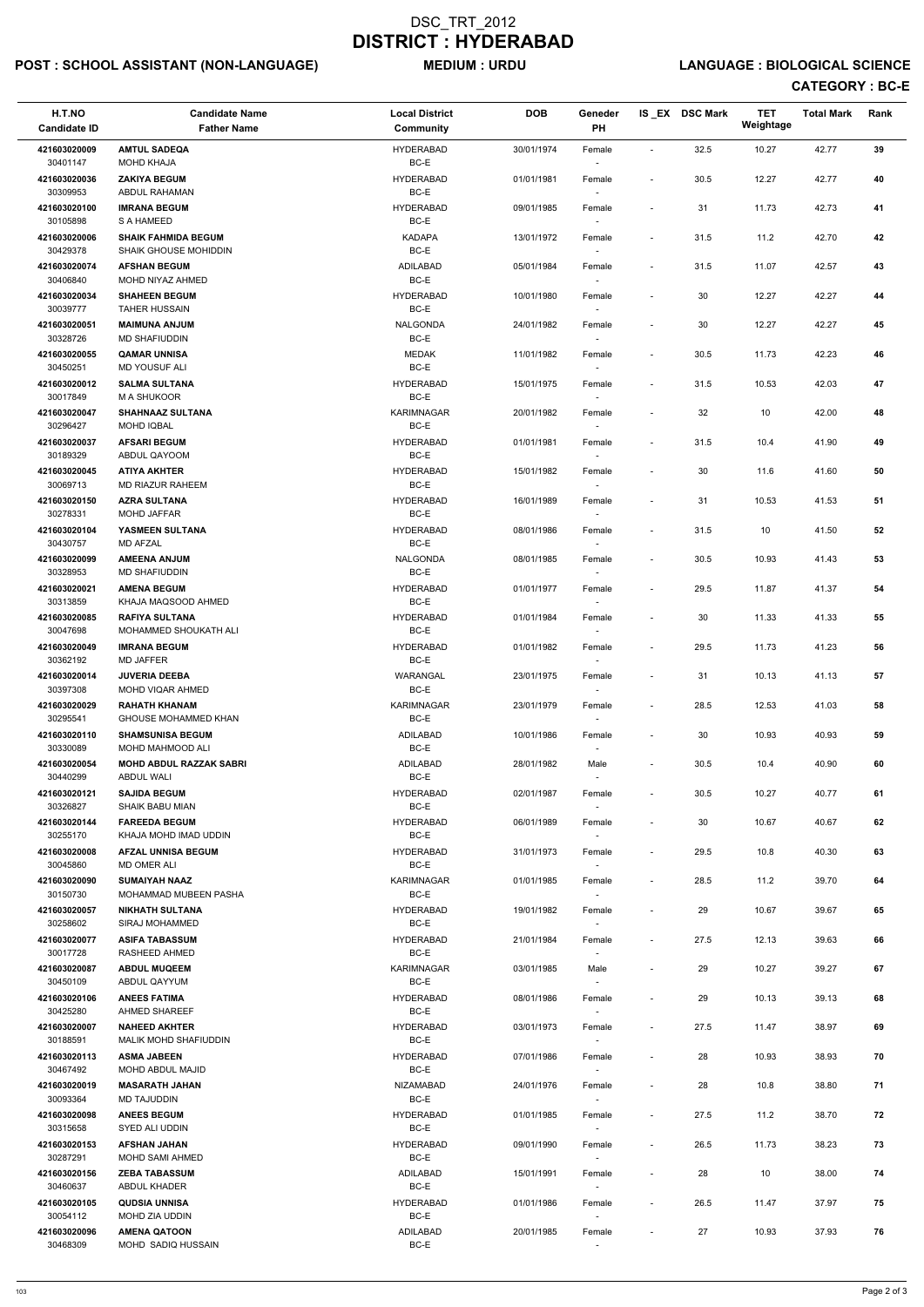# POST : SCHOOL ASSISTANT (NON-LANGUAGE) MEDIUM : URDU LANGUAGE : BIOLOGICAL SCIENCE

| H.T.NO<br><b>Candidate ID</b> | <b>Candidate Name</b><br><b>Father Name</b>       | <b>Local District</b><br><b>Community</b> | <b>DOB</b> | Geneder<br>PH                      |                          | IS EX DSC Mark | <b>TET</b><br>Weightage | <b>Total Mark</b> | Rank |
|-------------------------------|---------------------------------------------------|-------------------------------------------|------------|------------------------------------|--------------------------|----------------|-------------------------|-------------------|------|
| 421603020132<br>30471667      | <b>RUBINA BEGUM</b><br><b>MOHD WALI</b>           | <b>HYDERABAD</b><br>BC-E                  | 08/01/1987 | Female                             | $\sim$                   | 27.5           | 10.4                    | 37.90             | 77   |
| 421603020072<br>30237460      | <b>NUSRATH PARVEEN</b><br><b>KHAJA MOINUDDIN</b>  | <b>HYDERABAD</b><br>BC-E                  | 10/01/1984 | Female                             | $\overline{\phantom{a}}$ | 26.5           | 11.33                   | 37.83             | 78   |
| 421603020145<br>30404963      | <b>SADIA RAHMAN</b><br>MD HABEEB UR RAHMAN        | <b>HYDERABAD</b><br>BC-E                  | 25/01/1989 | Female<br>$\sim$                   | $\overline{\phantom{a}}$ | 27.5           | 10.27                   | 37.77             | 79   |
| 421603020141<br>30339113      | <b>UZMA SULTANA</b><br><b>ABDUL MOIZ</b>          | ADILABAD<br>BC-E                          | 30/01/1989 | Female<br>$\overline{\phantom{a}}$ | $\blacksquare$           | 26.5           | 10.67                   | 37.17             | 80   |
| 421603020136<br>30468023      | <b>KASHEFA SAMREEN</b><br>MOHD IQBAL AHMED KHAN   | <b>KARIMNAGAR</b><br>BC-E                 | 26/01/1988 | Female                             | $\overline{\phantom{a}}$ | 27             | 10.13                   | 37.13             | 81   |
| 421603020027<br>30277584      | <b>SAMEENA FAHEEM</b><br><b>MOHD FAKRUDDIN</b>    | <b>HYDERABAD</b><br>BC-E                  | 24/01/1979 | Female                             | $\blacksquare$           | 26.5           | 10.53                   | 37.03             | 82   |
| 421603020119<br>30066445      | <b>AMINA BEGUM</b><br>KHAJA HABEEBUDDIN           | <b>HYDERABAD</b><br>BC-E                  | 11/01/1987 | Female                             | $\blacksquare$           | 25.5           | 11.33                   | 36.83             | 83   |
| 421603020052<br>30230202      | <b>SAMEERA FATIMA</b><br>MOHAMMED NIZAMUDDIN      | <b>HYDERABAD</b><br>BC-E                  | 04/01/1982 | Female<br>$\overline{\phantom{a}}$ | $\overline{\phantom{a}}$ | 26             | 10.8                    | 36.80             | 84   |
| 421603020116<br>30088328      | <b>NAZIA YASMEEN</b><br>MOHD JAVEED AHMED         | <b>HYDERABAD</b><br>BC-E                  | 20/01/1986 | Female                             | $\overline{\phantom{a}}$ | 25             | 11.47                   | 36.47             | 85   |
| 421603020003<br>30320404      | <b>AYESHA FATIMA</b><br><b>SHAIK AHMED</b>        | <b>HYDERABAD</b><br>BC-E                  | 22/01/1969 | Female                             | $\overline{\phantom{a}}$ | 25.5           | 10.8                    | 36.30             | 86   |
| 421603020073<br>30331503      | <b>ZAREENA SULTANA</b><br>SHAIK ABDUL SAMAD       | <b>HYDERABAD</b><br>BC-E                  | 22/01/1984 | Female                             | $\blacksquare$           | 23             | 12.8                    | 35.80             | 87   |
| 421603020089<br>30042614      | <b>AJMERI BEGUM</b><br>MOHD OSMAN                 | <b>HYDERABAD</b><br>BC-E                  | 21/01/1985 | Female<br>$\sim$                   | $\overline{\phantom{a}}$ | 25.5           | 10                      | 35.50             | 88   |
| 421603020120<br>30049335      | <b>SABA FATIMA</b><br><b>KAZAM HUSSAIN</b>        | <b>MEDAK</b><br>BC-E                      | 02/01/1987 | Female                             | $\blacksquare$           | 25.5           | 10                      | 35.50             | 89   |
| 421603020066<br>30025275      | <b>SALEHA BEGUM</b><br><b>MOHD SHAREEF</b>        | <b>HYDERABAD</b><br>BC-E                  | 05/01/1983 | Female                             | $\overline{\phantom{a}}$ | 24             | 11.47                   | 35.47             | 90   |
| 421603020127<br>30432778      | <b>ZEENATH FATHIMA</b><br><b>FAZAL HUSSAIN</b>    | <b>ADILABAD</b><br>BC-E                   | 18/01/1987 | Female                             | $\sim$                   | 24             | 11.47                   | 35.47             | 91   |
| 421603020124<br>30082176      | <b>SALMA SULTANA</b><br>MD MASOOD ALI             | NALGONDA<br>BC-E                          | 04/01/1987 | Female<br>$\overline{\phantom{a}}$ | $\sim$                   | 24             | 10.93                   | 34.93             | 92   |
| 421603020031<br>30287982      | <b>FARZANA BEGUM</b><br>MOHD WAZEER               | <b>HYDERABAD</b><br>BC-E                  | 20/01/1980 | Female                             | $\overline{\phantom{a}}$ | 24.5           | 10.4                    | 34.90             | 93   |
| 421603020042<br>30113796      | <b>SALEHA KAUSER</b><br><b>MOHD SUBHAN GHORI</b>  | <b>HYDERABAD</b><br>BC-E                  | 07/01/1982 | Female                             | $\overline{\phantom{a}}$ | 24             | 10.8                    | 34.80             | 94   |
| 421603020032<br>30459529      | <b>KOUSAR JAHAN BEGUM</b><br>RAZZAK ALI           | <b>HYDERABAD</b><br>BC-E                  | 21/01/1980 | Female<br>$\sim$                   | $\overline{\phantom{a}}$ | 24.5           | 10.13                   | 34.63             | 95   |
| 421603020140<br>30327219      | <b>SUMIYA ANJUM</b><br>MOHD NAYEEM UDDIN          | <b>HYDERABAD</b><br>BC-E                  | 14/01/1988 | Female<br>$\sim$                   | $\blacksquare$           | 23             | 11.6                    | 34.60             | 96   |
| 421603020094<br>30237881      | <b>MASARATH FATIMA</b><br><b>KHAJA MOINUDDIN</b>  | <b>HYDERABAD</b><br>BC-E                  | 13/01/1985 | Female                             | $\sim$                   | 23.5           | 11.07                   | 34.57             | 97   |
| 421603020102<br>30329985      | <b>NIKHATH FATIMA</b><br>MA BARI                  | <b>HYDERABAD</b><br>BC-E                  | 08/01/1986 | Female                             | $\overline{\phantom{a}}$ | 24             | 10.27                   | 34.27             | 98   |
| 421603020142<br>30204831      | <b>ALIYA JAHAN</b><br><b>SHAIK SAMAD AHMED</b>    | <b>HYDERABAD</b><br>BC-E                  | 07/01/1989 | Female<br>$\sim$                   | $\overline{\phantom{a}}$ | 23.5           | 10.13                   | 33.63             | 99   |
| 421603020026<br>30393441      | <b>AYESHA BANU</b><br>KHAJA MOINUDDIN             | <b>HYDERABAD</b><br>BC-E                  | 01/01/1978 | Female<br>$\sim$                   | $\sim$                   | 23             | 10.27                   | 33.27             | 100  |
| 421603020001<br>30116464      | <b>JAVARIA FATIMA</b><br><b>MD HUSSAIN</b>        | <b>KARIMNAGAR</b><br>BC-E                 | 01/01/1969 | Female<br>$\sim$                   | $\blacksquare$           | 22.5           | 10.67                   | 33.17             | 101  |
| 421603020083<br>30451248      | <b>MOHD ADEEL UDDIN</b><br><b>MOHD SHAFIUDDIN</b> | ADILABAD<br>BC-E                          | 14/01/1984 | Male                               | $\overline{\phantom{a}}$ | 23             | 10                      | 33.00             | 102  |
| 421603020095<br>30297250      | <b>NUSRATH FATIMA</b><br>MA MUBEEN                | ADILABAD<br>BC-E                          | 07/01/1985 | Female<br>OH                       | $\overline{\phantom{a}}$ | 24.5           | 8                       | 32.50             | 103  |
| 421603020091<br>30177613      | AAYESHA SIDDIQUA<br>MOHAMMED JAAN                 | NALGONDA<br>BC-E                          | 02/01/1985 | Female<br>$\sim$                   | $\blacksquare$           | 20.5           | 10.53                   | 31.03             | 104  |
| 421603020131<br>30301016      | <b>FARHA NAAZ</b><br>MOHD YOUSUFUDDIN OSMANI      | <b>HYDERABAD</b><br>BC-E                  | 27/01/1987 | Female<br>$\sim$                   | $\overline{\phantom{a}}$ | 20             | 10.53                   | 30.53             | 105  |

| 421603020038 | <b>NUZHAT SULTANA</b> | WARANGAL | 04/01/1981 | Female | 19.5 | 10.53 | 30.03 | 106 |
|--------------|-----------------------|----------|------------|--------|------|-------|-------|-----|
| 30234297     | MD KHAJA MOINUDDIN    | BC-E     |            |        |      |       |       |     |
| 421603020002 | <b>FATIMA TASNEEM</b> | WARANGAL | 15/01/1969 | Female | 19   | 10.13 | 29.13 | 107 |
| 30098066     | ALMAS BIN MUBARAK     | BC-E     |            |        |      |       |       |     |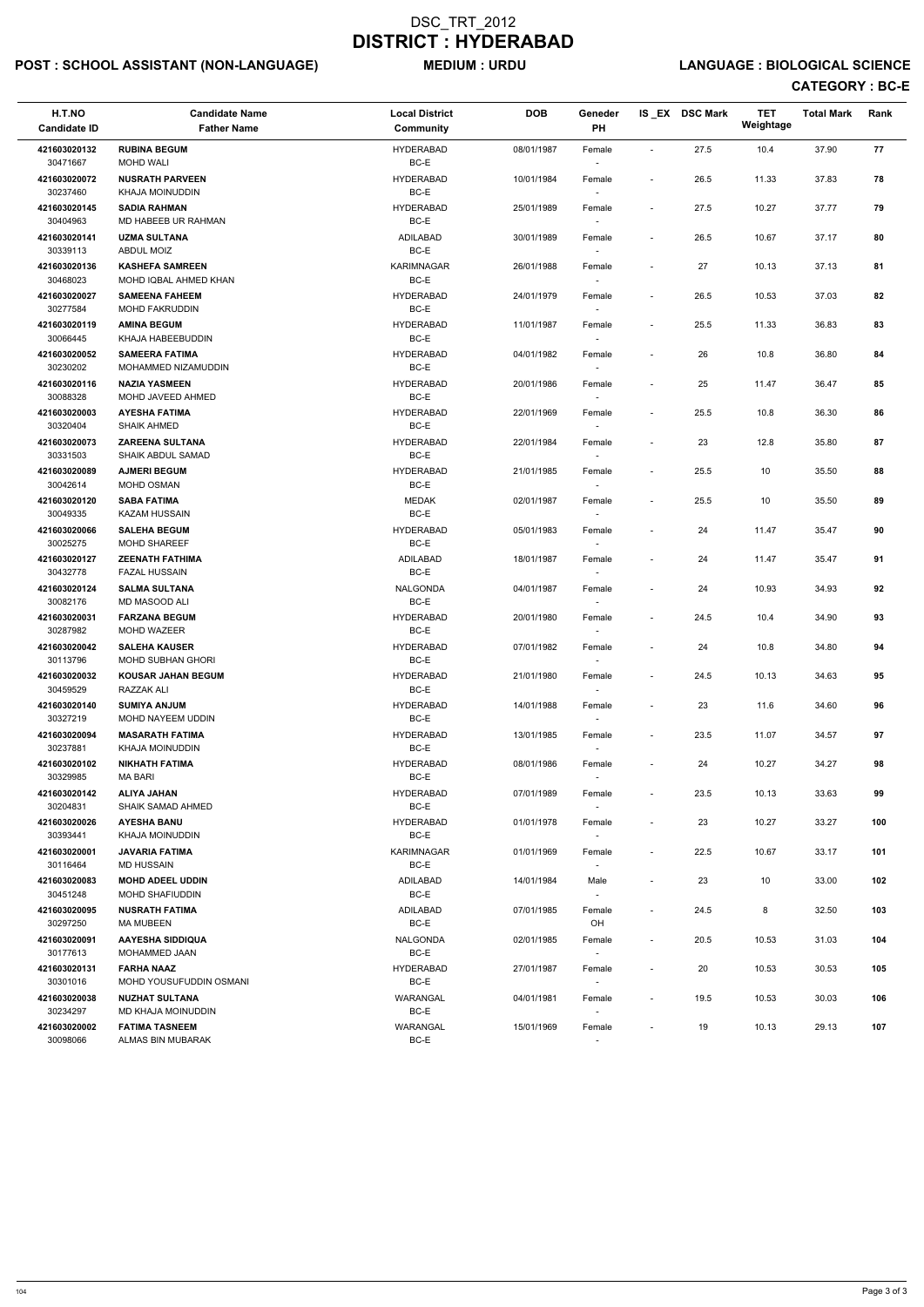# POST : SCHOOL ASSISTANT (NON-LANGUAGE) MEDIUM : ENGLISH LANGUAGE : MATHEMATICS

| H.T.NO<br><b>Candidate ID</b> | <b>Candidate Name</b><br><b>Father Name</b> | <b>Local District</b><br>Community | <b>DOB</b> | Geneder<br><b>PH</b>     | IS _EX                   | <b>DSC Mark</b> | <b>TET</b><br>Weightage | <b>Total Mark</b> | Rank           |  |
|-------------------------------|---------------------------------------------|------------------------------------|------------|--------------------------|--------------------------|-----------------|-------------------------|-------------------|----------------|--|
| 421601080509                  | <b>K PRAVEEN</b>                            | <b>HYDERABAD</b>                   | 17/01/1984 | Male                     | $\overline{\phantom{a}}$ | 47.5            | 11.07                   | 58.57             |                |  |
| 30246236                      | K YADAIAH                                   | <b>ST</b>                          |            | $\overline{\phantom{a}}$ |                          |                 |                         |                   |                |  |
| 421601080613                  | <b>V BANSILAL</b>                           | <b>HYDERABAD</b>                   | 13/01/1986 | Male                     | $\overline{\phantom{a}}$ | 29.5            | 9.2                     | 38.70             | $\mathbf{2}$   |  |
| 30442322                      | V JAGAN                                     | <b>ST</b>                          |            | $\overline{\phantom{a}}$ |                          |                 |                         |                   |                |  |
| 421601080725                  | KORICHA PUJARI KALPANA                      | <b>ANANTHAPUR</b>                  | 19/01/1987 | Female                   | $\overline{\phantom{0}}$ | 29              | 9.6                     | 38.60             | 3              |  |
| 30132640                      | K P ASWATHANARAYANA                         | <b>ST</b>                          |            | $\overline{\phantom{a}}$ |                          |                 |                         |                   |                |  |
| 421601080743                  | <b>M SUMALATHA</b>                          | <b>HYDERABAD</b>                   | 20/01/1987 | Female                   | $\overline{\phantom{a}}$ | 29.5            | 8.93                    | 38.43             | 4              |  |
| 30079293                      | LAXMAN                                      | <b>ST</b>                          |            | $\overline{\phantom{a}}$ |                          |                 |                         |                   |                |  |
| 421601080488                  | <b>M AMBIKA SINGH</b>                       | <b>HYDERABAD</b>                   | 27/01/1984 | Female                   | $\overline{\phantom{a}}$ | 26              | 10.27                   | 36.27             | 5              |  |
| 30331157                      | M SUNDER SINGH                              | <b>ST</b>                          |            | $\overline{\phantom{a}}$ |                          |                 |                         |                   |                |  |
| 421601080809                  | <b>PENDOR NARMADA</b>                       | <b>ADILABAD</b>                    | 28/01/1988 | Female                   | $\overline{\phantom{a}}$ | 22.5            | 8.27                    | 30.77             | 6              |  |
| 30464127                      | P DHARMARAO                                 | <b>ST</b>                          |            | $\overline{\phantom{a}}$ |                          |                 |                         |                   |                |  |
| 421601080586                  | <b>RAMARATH SWAROOPA</b>                    | <b>RANGAREDDY</b>                  | 12/01/1985 | Female                   | $\overline{\phantom{a}}$ | 22              | 8.4                     | 30.40             | $\overline{7}$ |  |
| 30418337                      | R GOPAL                                     | <b>ST</b>                          |            | $\overline{\phantom{a}}$ |                          |                 |                         |                   |                |  |
| 421601080205                  | <b>M RAVI</b>                               | <b>WARANGAL</b>                    | 07/01/1979 | Male                     | $\overline{\phantom{a}}$ | 20.5            | 8.27                    | 28.77             | 8              |  |
| 30323521                      | SADAIAH                                     | <b>ST</b>                          |            | $\overline{\phantom{0}}$ |                          |                 |                         |                   |                |  |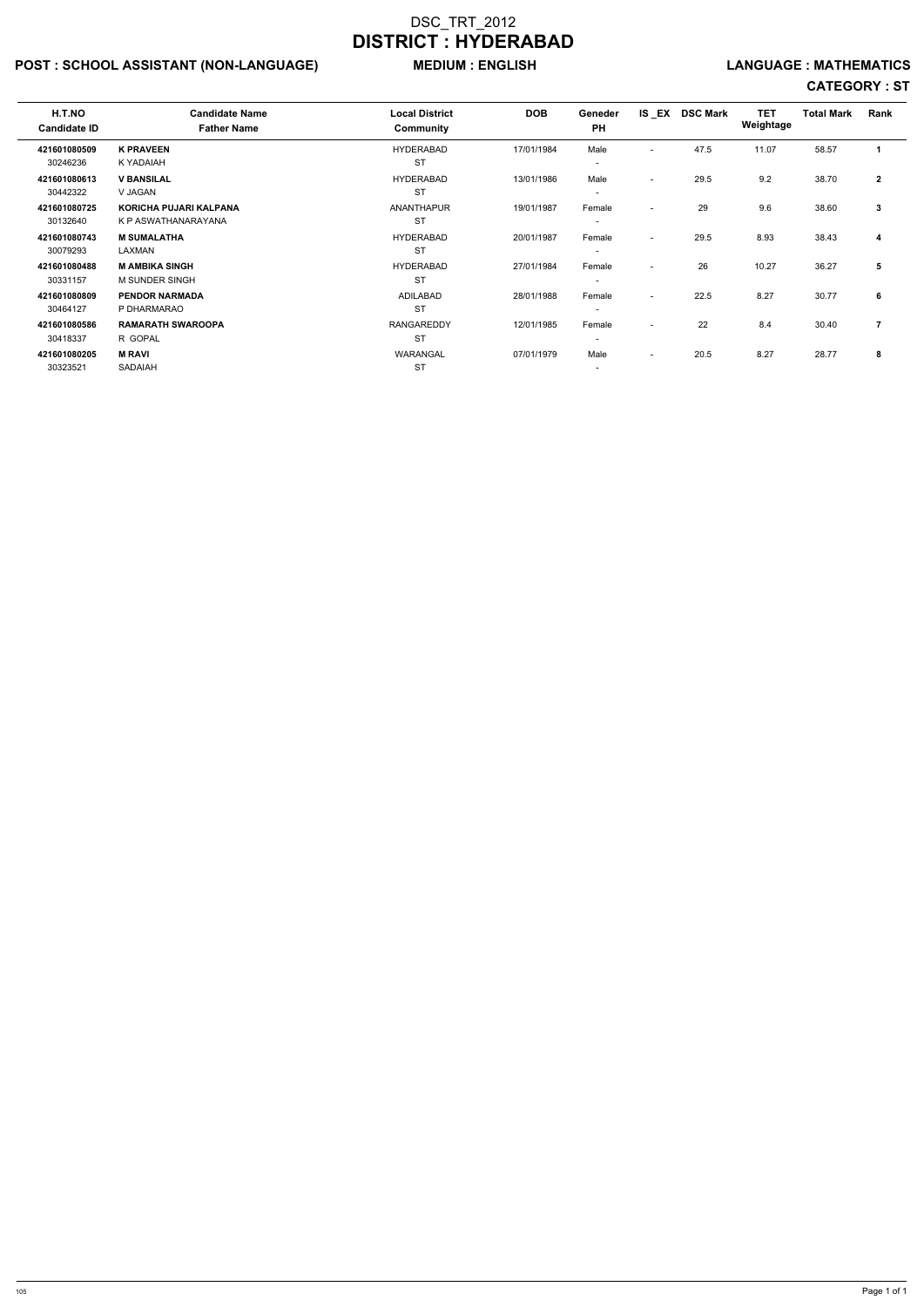# POST : SCHOOL ASSISTANT (NON-LANGUAGE) MEDIUM : ENGLISH LANGUAGE : MATHEMATICS

| H.T.NO<br><b>Candidate ID</b> | <b>Candidate Name</b><br><b>Father Name</b>       | <b>Local District</b><br>Community                | <b>DOB</b> | Geneder<br>PH                      |                          | IS EX DSC Mark | <b>TET</b><br>Weightage | <b>Total Mark</b> | Rank           |
|-------------------------------|---------------------------------------------------|---------------------------------------------------|------------|------------------------------------|--------------------------|----------------|-------------------------|-------------------|----------------|
| 421601080899<br>30417729      | <b>M ANUSHA</b><br><b>M STANLY</b>                | <b>RANGAREDDY</b><br>$\operatorname{\textsf{SC}}$ | 13/01/1991 | Female                             | $\overline{\phantom{a}}$ | 45             | 10.93                   | 55.93             | $\mathbf{1}$   |
| 421601080294<br>30122378      | <b>T PRAJATHA RANI</b><br><b>T SARAIAH</b>        | RANGAREDDY<br>$\operatorname{\textsf{SC}}$        | 26/01/1981 | Female                             | $\overline{\phantom{a}}$ | 40.5           | 12.13                   | 52.63             | $\mathbf{2}$   |
| 421601080167<br>30460738      | <b>CHILUKA SRISAILAM</b><br>C RAMAIAH             | <b>HYDERABAD</b><br>SC                            | 07/01/1978 | Male                               | $\overline{\phantom{a}}$ | 40.5           | 10.8                    | 51.30             | 3              |
| 421601080134                  | <b>P G PALLAVI</b><br>P N G RAO                   | RANGAREDDY<br>$\operatorname{\textsf{SC}}$        | 03/01/1977 | Female                             | $\overline{\phantom{a}}$ | 36.5           | 13.87                   | 50.37             | 4              |
| 30322235<br>421601080656      | <b>D HARINATH</b>                                 | <b>MEDAK</b>                                      | 24/01/1986 | Male                               | $\overline{\phantom{a}}$ | 38             | 12.13                   | 50.13             | ${\bf 5}$      |
| 30071246                      | SHANTARAM                                         | SC                                                |            |                                    |                          |                |                         |                   |                |
| 421601080412<br>30324675      | <b>KALYANID</b><br>DASARI SHIVA RAJ               | <b>HYDERABAD</b><br>SC                            | 12/01/1983 | Female                             | $\blacksquare$           | 36.5           | 12.4                    | 48.90             | 6              |
| 421601080217<br>30299742      | <b>S RAMESH</b><br>S NARSIMHA                     | <b>HYDERABAD</b><br>SC                            | 21/01/1979 | Male<br>$\overline{\phantom{a}}$   | $\overline{a}$           | 38             | 10.27                   | 48.27             | $\overline{7}$ |
| 421601080471<br>30249790      | <b>R MAMATHA</b>                                  | <b>HYDERABAD</b><br>SC                            | 30/01/1983 | Female                             | $\overline{\phantom{a}}$ | 34.5           | 12.67                   | 47.17             | 8              |
| 421601080478                  | R PRABHAKARA RAO<br><b>G SRIVALLI</b>             | <b>HYDERABAD</b>                                  | 03/01/1984 | Female                             | $\overline{\phantom{a}}$ | 35             | 12                      | 47.00             | 9              |
| 30170359                      | <b>G RATNARAJU</b>                                | SC                                                |            |                                    |                          |                |                         |                   |                |
| 421601080607<br>30442595      | <b>USHA RANI PENTE</b><br>P LINGAMIAH             | <b>HYDERABAD</b><br>SC                            | 26/01/1985 | Female                             | $\overline{\phantom{a}}$ | 36             | 10.53                   | 46.53             | 10             |
| 421601080208<br>30063180      | K VIJAYA LAXMI<br>K BHIMANNA                      | <b>HYDERABAD</b><br>$\operatorname{\textsf{SC}}$  | 13/01/1979 | Female                             | $\blacksquare$           | 34             | 12.4                    | 46.40             | 11             |
| 421601080263                  | <b>K TEENA</b>                                    | <b>HYDERABAD</b>                                  | 13/01/1980 | Female                             | $\overline{a}$           | 32.5           | 12.8                    | 45.30             | 12             |
| 30393048<br>421601080094      | R KRISHNA MURTHY<br><b>M A SRIKANTH</b>           | SC<br><b>HYDERABAD</b>                            | 23/01/1976 | Male                               | $\overline{\phantom{a}}$ | 34             | 11.07                   | 45.07             | 13             |
| 30467379<br>421601080826      | MANJANEYULU<br><b>KOTA DEEPTHI</b>                | SC<br><b>KRISHNA</b>                              | 24/01/1989 | $\overline{\phantom{a}}$<br>Female | $\blacksquare$           | 31.5           | 12.93                   | 44.43             | 14             |
| 30437464                      | KOTA VENKATESWARLU                                | $\operatorname{\textsf{SC}}$                      |            |                                    |                          |                |                         |                   |                |
| 421601080671<br>30114941      | A VENNELA<br>A YELLAIAH                           | <b>HYDERABAD</b><br>SC                            | 06/01/1986 | Female                             | $\overline{\phantom{a}}$ | 34             | 10.27                   | 44.27             | 15             |
| 421601080318<br>30076736      | <b>S MANJULA KUMARI</b><br>S JAYARAMAIAH          | <b>KURNOOL</b><br>SC                              | 10/01/1981 | Female<br>$\overline{\phantom{a}}$ | $\overline{\phantom{a}}$ | 33.5           | 10.27                   | 43.77             | 16             |
| 421601080381<br>30150225      | <b>C REKHA</b><br>C JANARDHAN RAO                 | <b>HYDERABAD</b><br>SC                            | 29/01/1982 | Female                             | $\overline{\phantom{a}}$ | 32.5           | 11.07                   | 43.57             | 17             |
| 421601080877                  | <b>M KRANTHI KUMARI</b>                           | <b>HYDERABAD</b>                                  | 25/01/1990 | Female                             | $\overline{\phantom{a}}$ | 32.5           | 10.93                   | 43.43             | 18             |
| 30415447<br>421601080592      | <b>M SHANKER</b><br><b>THOUTAM SWETHA</b>         | <b>SC</b><br>WARANGAL                             | 01/01/1985 | Female                             | $\overline{\phantom{a}}$ | 33.5           | 9.87                    | 43.37             | 19             |
| 30405427<br>421601080326      | JAI HIND<br><b>M MADHAVI LATHA</b>                | SC<br>OTHER THAN AP                               | 05/01/1981 | Female                             | $\overline{\phantom{a}}$ | 34             | 9.2                     | 43.20             | 20             |
| 30457986<br>421601080624      | M MANIKYA RAO<br>P UMAMAHESH WAR RAO              | SC<br>RANGAREDDY                                  | 22/01/1986 | Male                               | $\overline{\phantom{a}}$ | 29.5           | 13.33                   | 42.83             | 21             |
| 30451227<br>421601080336      | SURYA NARAYANA<br><b>KATAM KALPANA</b>            | <b>SC</b><br><b>HYDERABAD</b>                     | 24/01/1981 | Female                             | $\overline{\phantom{a}}$ | 31.5           | 11.2                    | 42.70             | 22             |
| 30470527                      | <b>KATAM MANASHY</b>                              | <b>SC</b>                                         |            |                                    |                          |                |                         |                   |                |
| 421601080091<br>30323479      | <b>BYRLA SUNIL PREM KUMAR</b><br>PRABHAKAR RAO    | <b>KARIMNAGAR</b><br>SC                           | 10/01/1976 | Male<br>$\overline{\phantom{a}}$   | $\overline{\phantom{a}}$ | 33.5           | 9.07                    | 42.57             | 23             |
| 421601080479<br>30335475      | <b>VANDANA DEVI K</b>                             | <b>HYDERABAD</b><br><b>SC</b>                     | 04/01/1984 | Female                             | $\overline{\phantom{a}}$ | 32             | 10.53                   | 42.53             | 24             |
| 421601080605                  | K YOHAN<br>P LAVANYA                              | <b>HYDERABAD</b>                                  | 13/01/1985 | $\sim$<br>Female                   | $\overline{\phantom{a}}$ | 31.5           | 10.93                   | 42.43             | 25             |
| 30433567                      | P JOHN                                            | SC                                                |            | $\sim$                             |                          |                |                         |                   |                |
| 421601080713<br>30414228      | <b>SUNETHA DARLA</b><br>DARLA VENKATESWARLU       | <b>PRAKASAM</b><br><b>SC</b>                      | 01/01/1987 | Female                             | $\overline{\phantom{a}}$ | 33             | 9.33                    | 42.33             | 26             |
| 421601080238<br>30327029      | <b>SL RAJESH</b><br>S R LAXMINARAYANA             | RANGAREDDY<br>SC                                  | 04/01/1980 | Male<br>$\sim$                     | $\overline{\phantom{a}}$ | 30.5           | 11.73                   | 42.23             | 27             |
| 421601080536<br>30211527      | <b>S PRIYADARSHINI</b><br><b>PREMSAGAR</b>        | <b>NALGONDA</b><br>SC                             | 24/01/1985 | Female                             | $\overline{\phantom{a}}$ | 31.5           | 10.13                   | 41.63             | 28             |
| 421601080162                  | <b>SRAVANTHI KARISE</b>                           | <b>KRISHNA</b>                                    | 11/01/1978 | Female                             | $\overline{\phantom{a}}$ | 32             | 9.6                     | 41.60             | 29             |
| 30412648<br>421601080472      | K MOHAN KUMAR<br><b>DEVA SREE LATHA</b>           | SC<br><b>KARIMNAGAR</b>                           |            |                                    | $\overline{\phantom{a}}$ | 32.5           | 9.07                    | 41.57             | 30             |
| 30298359                      | <b>DEVA LALIAH</b>                                | <b>SC</b>                                         | 01/01/1984 | Female                             |                          |                |                         |                   |                |
| 421601080681<br>30453096      | <b>EMMADI SWAPNA</b><br>E SWAMY                   | <b>WARANGAL</b><br><b>SC</b>                      | 18/01/1987 | Female                             | $\overline{\phantom{a}}$ | 28.5           | 13.07                   | 41.57             | 31             |
| 421601080520                  | <b>A SREEVANI</b>                                 | RANGAREDDY                                        | 15/01/1984 | Female                             | $\overline{\phantom{a}}$ | 31.5           | 9.87                    | 41.37             | 32             |
| 30178457<br>421601080845      | A MUTHYALU<br><b>BANTU SREELEKHA</b>              | SC<br><b>HYDERABAD</b>                            | 07/01/1989 | Female                             |                          | 32             | 9.07                    | 41.07             | 33             |
| 30448099                      | <b>BANTU RAMESH BABU</b>                          | SC                                                |            | $\overline{\phantom{a}}$           |                          |                |                         |                   |                |
| 421601080638<br>30472135      | <b>DURGAM SRINIVAS</b><br><b>PENTAIAH</b>         | ADILABAD<br>SC                                    | 16/01/1986 | Male<br>$\sim$                     | $\overline{\phantom{a}}$ | 28.5           | 12.27                   | 40.77             | 34             |
| 421601080810<br>30272982      | <b>P VANI</b><br>P JANGAIAH                       | <b>RANGAREDDY</b><br>SC                           | 30/01/1988 | Female<br>$\overline{\phantom{a}}$ | $\overline{\phantom{a}}$ | 32.5           | 8.27                    | 40.77             | 35             |
| 421601080811<br>30188544      | R HARIKA PRIYADARSHINI<br>R RAJU                  | <b>HYDERABAD</b><br>SC                            | 01/01/1989 | Female<br>$\overline{\phantom{a}}$ | $\overline{\phantom{a}}$ | 28.5           | 12.27                   | 40.77             | 36             |
| 421601080343<br>30051839      | <b>GANESH KUMAR GALEPALLE</b><br><b>G SHANKAR</b> | <b>HYDERABAD</b><br>SC                            | 25/01/1982 | Male                               | $\overline{\phantom{a}}$ | 31.5           | 9.07                    | 40.57             | 37             |
| 421601080528<br>30230639      | P MADHAVI<br>P JAGADISH                           | <b>HYDERABAD</b><br>SC                            | 03/01/1984 | Female                             | $\overline{\phantom{a}}$ | 31.5           | 9.07                    | 40.57             | 38             |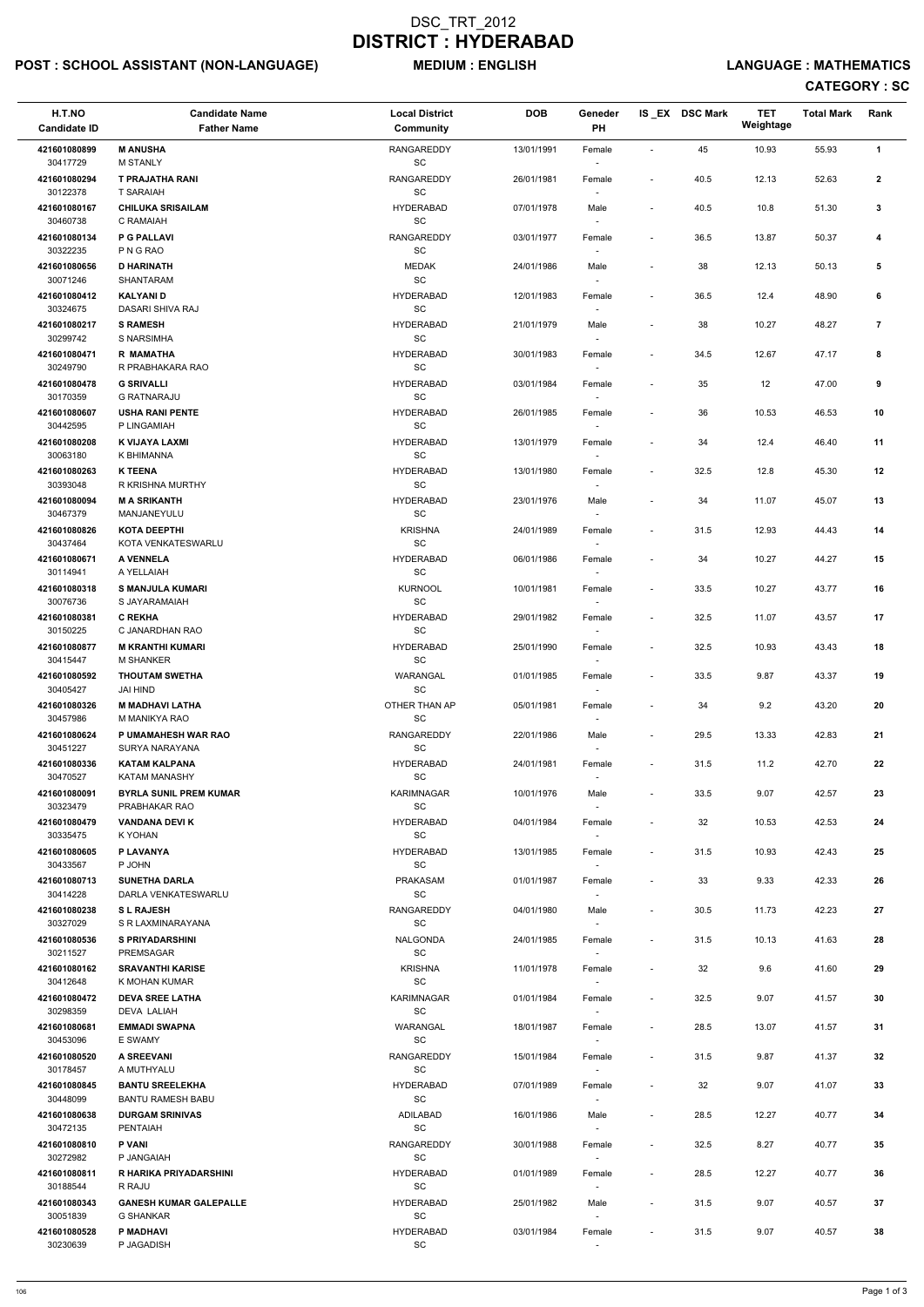# POST : SCHOOL ASSISTANT (NON-LANGUAGE) MEDIUM : ENGLISH LANGUAGE : MATHEMATICS

| H.T.NO<br><b>Candidate ID</b> | <b>Candidate Name</b><br><b>Father Name</b>        | <b>Local District</b><br><b>Community</b>        | <b>DOB</b> | Geneder<br>PH                      |                          | IS_EX DSC Mark | <b>TET</b><br>Weightage | <b>Total Mark</b> | Rank |
|-------------------------------|----------------------------------------------------|--------------------------------------------------|------------|------------------------------------|--------------------------|----------------|-------------------------|-------------------|------|
| 421601080730<br>30426766      | <b>M LAVANYA</b><br><b>LATE M SAIDAIAH</b>         | <b>HYDERABAD</b><br>SC                           | 03/01/1987 | Female                             | $\overline{\phantom{a}}$ | 31.5           | 9.07                    | 40.57             | 39   |
| 421601080841<br>30428391      | <b>CH CHAITANYA</b><br>CH PRABHAKAR                | <b>RANGAREDDY</b><br>SC                          | 22/01/1989 | Female<br>$\overline{\phantom{a}}$ | $\overline{\phantom{a}}$ | 30             | 10.53                   | 40.53             | 40   |
| 421601080856<br>30304741      | <b>M TARUNA</b><br>M GOUTHAM KUMAR                 | <b>RANGAREDDY</b><br>SC                          | 30/01/1989 | Female<br>$\overline{\phantom{a}}$ |                          | 29             | 11.47                   | 40.47             | 41   |
| 421601080573<br>30041526      | <b>PATRA DEENA</b><br><b>VELUGONDAIAH</b>          | <b>KARIMNAGAR</b><br><b>SC</b>                   | 16/01/1985 | Female<br>$\overline{\phantom{a}}$ | $\blacksquare$           | 29             | 10.67                   | 39.67             | 42   |
| 421601080553                  | <b>DARSHANALA VINITHA RANI</b>                     | <b>HYDERABAD</b>                                 | 29/01/1985 | Female                             |                          | 30             | 9.6                     | 39.60             | 43   |
| 30287044<br>421601080083      | DARSHANALA BALKISHAN<br><b>J KAVITHA</b>           | SC<br><b>HYDERABAD</b>                           | 20/01/1976 | Female                             | $\blacksquare$           | 29             | 10.53                   | 39.53             | 44   |
| 30446051                      | J RAMULU                                           | SC                                               |            |                                    |                          |                |                         |                   |      |
| 421601080328<br>30462056      | SANTHI KAMALA KUMARI T<br>TH DEVARAJU              | <b>KRISHNA</b><br>$\operatorname{\textsf{SC}}$   | 15/01/1981 | Female<br>$\overline{\phantom{a}}$ |                          | 29.5           | 10                      | 39.50             | 45   |
| 421601080611<br>30248926      | CHILMULA MANJU HANMANTHU<br>HANUMANTHU             | OTHER THAN AP<br>SC                              | 12/01/1986 | Female<br>$\overline{\phantom{a}}$ | $\overline{\phantom{a}}$ | 29             | 10.4                    | 39.40             | 46   |
| 421601080456<br>30034603      | <b>G ANIL KUMAR</b><br><b>G KOTAIAH</b>            | <b>HYDERABAD</b><br>SC                           | 27/01/1983 | Male<br>$\sim$                     | $\blacksquare$           | 30             | 9.33                    | 39.33             | 47   |
| 421601080070                  | <b>SAPTAGIRIBABU D</b>                             | <b>HYDERABAD</b>                                 | 20/01/1975 | Male                               | $\overline{\phantom{a}}$ | 29.5           | 9.47                    | 38.97             | 48   |
| 30163926<br>421601080554      | D NANCAHARAIAH<br><b>GANDURI SRILATHA</b>          | SC<br><b>KHAMMAM</b>                             | 01/01/1985 | Female                             | $\blacksquare$           | 28.5           | 9.87                    | 38.37             | 49   |
| 30058201                      | <b>GANDURI KANTHAIAH</b>                           | SC                                               |            | $\overline{\phantom{a}}$           |                          |                |                         |                   |      |
| 421601080510<br>30186349      | <b>VIPPARTHI KUMUDA</b><br>V CHRISTIAN RATNA KUMAR | <b>HYDERABAD</b><br><b>SC</b>                    | 17/01/1984 | Female<br>$\overline{\phantom{a}}$ |                          | 29.5           | 8.67                    | 38.17             | 50   |
| 421601080154<br>30260503      | <b>M GAYATHRI DEVI</b><br><b>MUKKERA YADAIAH</b>   | <b>HYDERABAD</b><br>SC                           | 08/01/1978 | Female<br>$\overline{\phantom{a}}$ | $\overline{\phantom{a}}$ | 27.5           | 10.53                   | 38.03             | 51   |
| 421601080634                  | <b>MUDDASU VIMALA</b>                              | RANGAREDDY                                       | 02/01/1986 | Female                             | $\blacksquare$           | 28             | 9.47                    | 37.47             | 52   |
| 30304533<br>421601080650      | M BALASWAMY<br><b>S SURESH BABU</b>                | SC<br><b>HYDERABAD</b>                           | 17/01/1986 | OH<br>Male                         | $\overline{\phantom{a}}$ | 28.5           | 8.93                    | 37.43             | 53   |
| 30067918                      | S SHANKER                                          | SC                                               |            |                                    |                          |                |                         |                   |      |
| 421601080489<br>30224154      | <b>P B AKHILESHWARI</b><br>P BALARAM               | <b>HYDERABAD</b><br>SC                           | 03/01/1984 | Female<br>$\overline{\phantom{a}}$ |                          | 29             | 8.27                    | 37.27             | 54   |
| 421601080677<br>30461589      | <b>O ARCHANA</b><br>O SAMUAL                       | <b>RANGAREDDY</b><br><b>SC</b>                   | 15/01/1986 | Female                             | $\overline{\phantom{a}}$ | 27.5           | 9.73                    | 37.23             | 55   |
| 421601080835                  | <b>NIMMALA SHIREESHA</b>                           | <b>HYDERABAD</b>                                 | 28/01/1989 | Female                             | $\overline{\phantom{a}}$ | 27.5           | 9.73                    | 37.23             | 56   |
| 30144814<br>421601080717      | N SRIHARI<br><b>SASHI REKHA ETIKALA</b>            | SC<br><b>RANGAREDDY</b>                          | 13/01/1987 | $\sim$<br>Female                   | $\blacksquare$           | 28             | 8.93                    | 36.93             | 57   |
| 30259034<br>421601080621      | KISHTAIAH ETIKALA<br><b>R NIRMALA</b>              | <b>SC</b><br><b>HYDERABAD</b>                    | 06/01/1986 | $\sim$<br>Female                   |                          | 28             | $8.8\,$                 | 36.80             | 58   |
| 30430069<br>421601080898      | R BALAIAH<br><b>THURPATI SHOBHA RANI</b>           | SC<br><b>RANGAREDDY</b>                          | 20/01/1991 | $\sim$<br>Female                   |                          | 28             | 8.8                     | 36.80             | 59   |
| 30435185<br>421601080773      | THURPATI NARSIMULU<br><b>SABITHA D</b>             | <b>SC</b><br><b>RANGAREDDY</b>                   | 16/01/1988 | Female                             | $\blacksquare$           | 28.5           | 8.27                    | 36.77             | 60   |
| 30418789                      | POCHAIAH D                                         | <b>SC</b>                                        |            |                                    |                          |                |                         |                   |      |
| 421601080712<br>30287986      | <b>SUREKHAK</b><br><b>RAMESH K</b>                 | <b>RANGAREDDY</b><br>SC                          | 28/01/1987 | Female<br>$\overline{\phantom{a}}$ | $\blacksquare$           | 27             | 9.73                    | 36.73             | 61   |
| 421601080379                  | <b>NANI BABU PALAPATI</b>                          | <b>KRISHNA</b>                                   | 16/01/1982 | Male                               | $\overline{\phantom{a}}$ | 26             | 10                      | 36.00             | 62   |
| 30421096<br>421601080598      | NANAIAH PALAPATI<br><b>Y ANIL KUMAR</b>            | <b>SC</b><br><b>MEDAK</b>                        | 05/01/1985 | $\sim$<br>Male                     | $\blacksquare$           | 28             | 8                       | 36.00             | 63   |
| 30418407                      | Y SANGAPPA                                         | $\operatorname{\textsf{SC}}$                     |            | $\sim$                             |                          |                |                         |                   |      |
| 421601080745<br>30304542      | <b>G RUPADEVI</b><br>M GANESHAN                    | WARANGAL<br>SC                                   | 16/01/1987 | Female                             | $\overline{\phantom{a}}$ | 26.5           | 9.2                     | 35.70             | 64   |
| 421601080834<br>30467818      | <b>PRAVALIKA M</b><br><b>SUDHAKAR</b>              | WARANGAL<br>SC                                   | 19/01/1989 | Female<br>$\sim$                   | $\blacksquare$           | 26             | 9.6                     | 35.60             | 65   |
| 421601080770                  | <b>M PRIYA</b>                                     | OTHER THAN AP                                    | 01/01/1988 | Female                             |                          | 27             | 8.53                    | 35.53             | 66   |
| 30410278<br>421601080760      | <b>M DANAM</b><br><b>MADDURI JYOTHI</b>            | SC<br><b>HYDERABAD</b>                           | 15/01/1988 | $\sim$<br>Female                   | $\overline{\phantom{a}}$ | 24.5           | 10.53                   | 35.03             | 67   |
| 30169216                      | <b>M NARASAIAH</b>                                 | SC                                               |            | $\sim$                             |                          |                |                         |                   |      |
| 421601080259<br>30322101      | <b>K KAVITHA</b><br>K KRUPADANAM                   | <b>HYDERABAD</b><br><b>SC</b>                    | 14/01/1980 | Female                             | $\overline{\phantom{a}}$ | 26.5           | 8.4                     | 34.90             | 68   |
| 421601080614<br>30413828      | <b>G CHAITANYA</b><br><b>G RAJU</b>                | <b>HYDERABAD</b><br>SC                           | 25/01/1986 | Female<br>$\overline{\phantom{a}}$ | $\overline{\phantom{a}}$ | 26.5           | 8.13                    | 34.63             | 69   |
| 421601080063                  | <b>I DINESH BABU</b>                               | <b>NALGONDA</b>                                  | 03/01/1975 | Male                               |                          | 25             | 9.6                     | 34.60             | 70   |
| 30103681<br>421601080600      | MANIKYAM<br><b>BIRRU PRASANTH KUMAR</b>            | SC<br><b>KADAPA</b>                              | 26/01/1985 | Male                               |                          | 25.5           | 9.07                    | 34.57             | 71   |
| 30410555                      | DIGUVAPATNAM BIRRU PRABHAKAR                       | SC                                               |            | $\overline{\phantom{a}}$           |                          |                |                         |                   |      |
| 421601080778<br>30412527      | <b>S JAYASUDHA</b><br>S JANAPATHI                  | <b>HYDERABAD</b><br>SC                           | 08/01/1988 | Female<br>$\sim$                   |                          | 25             | 9.47                    | 34.47             | 72   |
| 421601080848<br>30329083      | <b>CH SWAPNA</b><br><b>CH KRISHNA</b>              | <b>RANGAREDDY</b><br>SC                          | 17/01/1989 | Female<br>$\sim$                   | $\overline{\phantom{a}}$ | 26             | 8                       | 34.00             | 73   |
| 421601080684                  | <b>ASHWINI B</b>                                   | RANGAREDDY                                       | 03/01/1987 | Female                             | $\overline{\phantom{a}}$ | 25.5           | 8.13                    | 33.63             | 74   |
| 30335935<br>421601080669      | RAJAMALLESHWAR B<br>P SUJATHA                      | SC<br>WARANGAL                                   | 09/01/1986 | $\sim$<br>Female                   | $\overline{\phantom{a}}$ | 24.5           | 8.93                    | 33.43             | 75   |
| 30026239<br>421601080765      | P RAMCHANDAR<br><b>G NAVEEN</b>                    | $\operatorname{\textsf{SC}}$<br><b>HYDERABAD</b> | 04/01/1988 | Male                               | $\overline{\phantom{a}}$ | 25             | 8.4                     | 33.40             | 76   |
| 30208570                      | <b>G SHANKER</b>                                   | SC                                               |            | $\sim$                             |                          |                |                         |                   |      |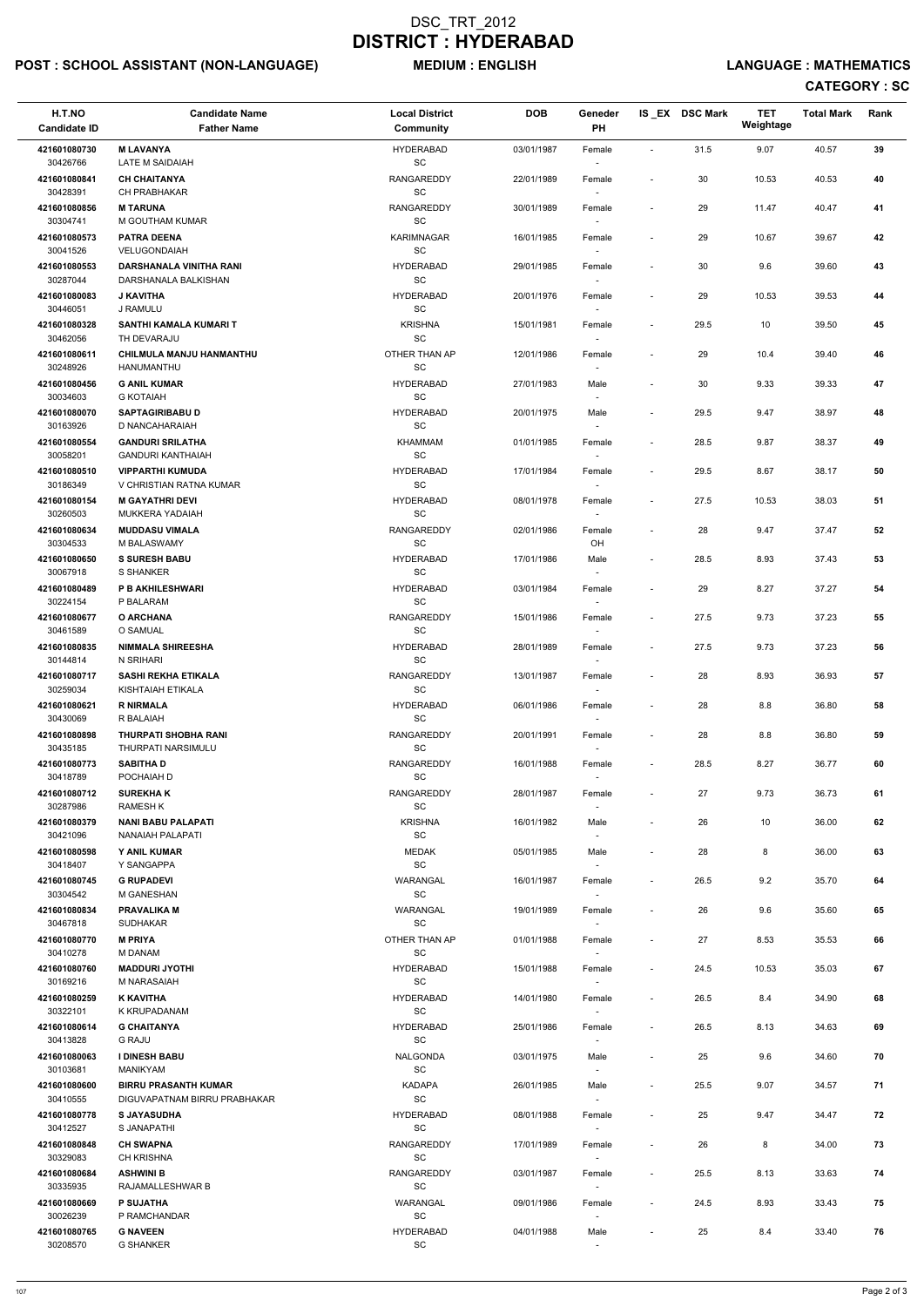# POST : SCHOOL ASSISTANT (NON-LANGUAGE) MEDIUM : ENGLISH LANGUAGE : MATHEMATICS

| H.T.NO<br><b>Candidate ID</b> | <b>Candidate Name</b><br><b>Father Name</b>   | <b>Local District</b><br>Community | <b>DOB</b> | Geneder<br><b>PH</b>               |                          | IS EX DSC Mark | <b>TET</b><br>Weightage | <b>Total Mark</b> | Rank |
|-------------------------------|-----------------------------------------------|------------------------------------|------------|------------------------------------|--------------------------|----------------|-------------------------|-------------------|------|
| 421601080803<br>30466316      | <b>CHAVALA NEELIMA</b><br><b>BABU RAO</b>     | <b>GUNTUR</b><br><b>SC</b>         | 02/01/1988 | Female                             | $\overline{\phantom{a}}$ | 24.5           | 8.8                     | 33.30             | 77   |
| 421601080746<br>30090980      | <b>CHAITANYA PRASAD G</b><br><b>GD PRASAD</b> | RANGAREDDY<br>SC                   | 29/01/1987 | Male<br>$\sim$                     |                          | 24             | 9.2                     | 33.20             | 78   |
| 421601080460<br>30328396      | <b>POHARE SUKESHANI</b><br>POHARE PARUSHURAM  | OTHER THAN AP<br>SC                | 16/01/1983 | Female                             | $\sim$                   | 21.5           | 11.47                   | 32.97             | 79   |
| 421601080172<br>30435659      | <b>NALLAMOTHU MARY SALUJA</b><br>N JOHN       | <b>GUNTUR</b><br>SC                | 18/01/1978 | Female                             | $\overline{\phantom{a}}$ | 24             | 8.93                    | 32.93             | 80   |
| 421601080693<br>30310436      | <b>MANJULA V</b><br><b>BADDI RAJU V</b>       | <b>RANGAREDDY</b><br>SC            | 27/01/1987 | Female<br>$\overline{\phantom{a}}$ | $\overline{\phantom{a}}$ | 23.5           | 9.07                    | 32.57             | 81   |
| 421601080271<br>30455909      | <b>D R HARITHA</b><br>D RAMCHANDER            | <b>HYDERABAD</b><br><b>SC</b>      | 17/01/1980 | Female<br>$\sim$                   | $\overline{\phantom{a}}$ | 23.5           | 8.53                    | 32.03             | 82   |
| 421601080820<br>30448805      | <b>S MAYURI</b><br>NAGABHUSHANAM              | <b>HYDERABAD</b><br>SC             | 03/01/1989 | Female                             | $\overline{\phantom{a}}$ | 24             | 8                       | 32.00             | 83   |
| 421601080612<br>30087973      | <b>V SOWMYA</b><br>V STALIN BABU              | <b>RANGAREDDY</b><br><b>SC</b>     | 12/01/1986 | Female                             | $\sim$                   | 23             | 8.93                    | 31.93             | 84   |
| 421601080761<br>30429311      | P DEEPTHI<br>P DILIP KUMAR                    | <b>HYDERABAD</b><br><b>SC</b>      | 22/01/1988 | Female<br>$\sim$                   | $\overline{\phantom{a}}$ | 23             | 8.8                     | 31.80             | 85   |
| 421601080307<br>30307672      | <b>V P SWARNA LATHA</b><br>V PURUSHOTHAM      | <b>HYDERABAD</b><br><b>SC</b>      | 05/01/1981 | Female                             | $\overline{\phantom{a}}$ | 23             | 8.67                    | 31.67             | 86   |
| 421601080789<br>30144173      | N VIJAYA KUMAR<br>N PRASAD                    | <b>KURNOOL</b><br>SC               | 29/01/1988 | Male                               | $\overline{\phantom{a}}$ | 22.5           | 8.67                    | 31.17             | 87   |
| 421601080276<br>30450973      | <b>P DURGA PRASAD</b><br>P BALAJI             | <b>HYDERABAD</b><br><b>SC</b>      | 26/01/1980 | Male                               |                          | 21             | 10.13                   | 31.13             | 88   |
| 421601080897<br>30471953      | <b>MANDA ARUNA</b><br>M KRUPANANDAM           | <b>KURNOOL</b><br>SC               | 19/01/1991 | Female<br>$\overline{\phantom{a}}$ | $\overline{\phantom{a}}$ | 23             | 8.13                    | 31.13             | 89   |
| 421601080265<br>30176653      | <b>M SUCHARITHA</b><br><b>VIJAYA RAJU</b>     | <b>KRISHNA</b><br><b>SC</b>        | 18/01/1980 | Female<br>$\overline{\phantom{a}}$ | $\overline{\phantom{a}}$ | 23             | 8                       | 31.00             | 90   |
| 421601080367<br>30419944      | <b>B SUMALATHA</b><br><b>B A BHASKER</b>      | <b>HYDERABAD</b><br>SC             | 12/01/1982 | Female                             | $\overline{\phantom{a}}$ | 22             | 8.67                    | 30.67             | 91   |
| 421601080391<br>30457095      | <b>SUNITHA UATALA</b><br>U NARASIMHA MURTHY   | <b>HYDERABAD</b><br>SC             | 19/01/1982 | Female                             |                          | 20.5           | 9.33                    | 29.83             | 92   |
| 421601080143<br>30464530      | <b>GAJARAJA MAHESH</b><br>M BHEEMALINGANNA    | ANANTHAPUR<br>SC                   | 10/01/1978 | Male<br>$\sim$                     | $\overline{\phantom{a}}$ | 20.5           | 8.67                    | 29.17             | 93   |
| 421601080219<br>30289239      | <b>P MADHURI</b><br>P N B PRATAP              | <b>HYDERABAD</b><br>SC             | 27/01/1979 | Female<br>$\sim$                   | $\sim$                   | 21             | 8                       | 29.00             | 94   |
| 421601080353<br>30220279      | <b>M PADMA JYOTHI</b><br>M RAMULU             | <b>RANGAREDDY</b><br>SC            | 03/01/1982 | Female                             | $\sim$                   | 20.5           | 8.4                     | 28.90             | 95   |
| 421601080003<br>30177492      | <b>K KRISHNAVENI</b><br><b>KRISHNA SWAMY</b>  | <b>HYDERABAD</b><br>SC             | 12/01/1969 | Female                             |                          | 20             | 8.8                     | 28.80             | 96   |
| 421601080668<br>30331819      | <b>V SUDERSHAN</b><br>V NARASIMHA             | <b>HYDERABAD</b><br>SC             | 23/01/1986 | Male                               |                          | 18             | 9.2                     | 27.20             | 97   |
| 421601080779<br>30404436      | <b>D ANUVEDIKA</b><br>D ANANDAM               | MAHABUBNAGAR<br>SC                 | 11/01/1988 | Female<br>$\sim$                   | $\sim$                   | 17             | 8                       | 25.00             | 98   |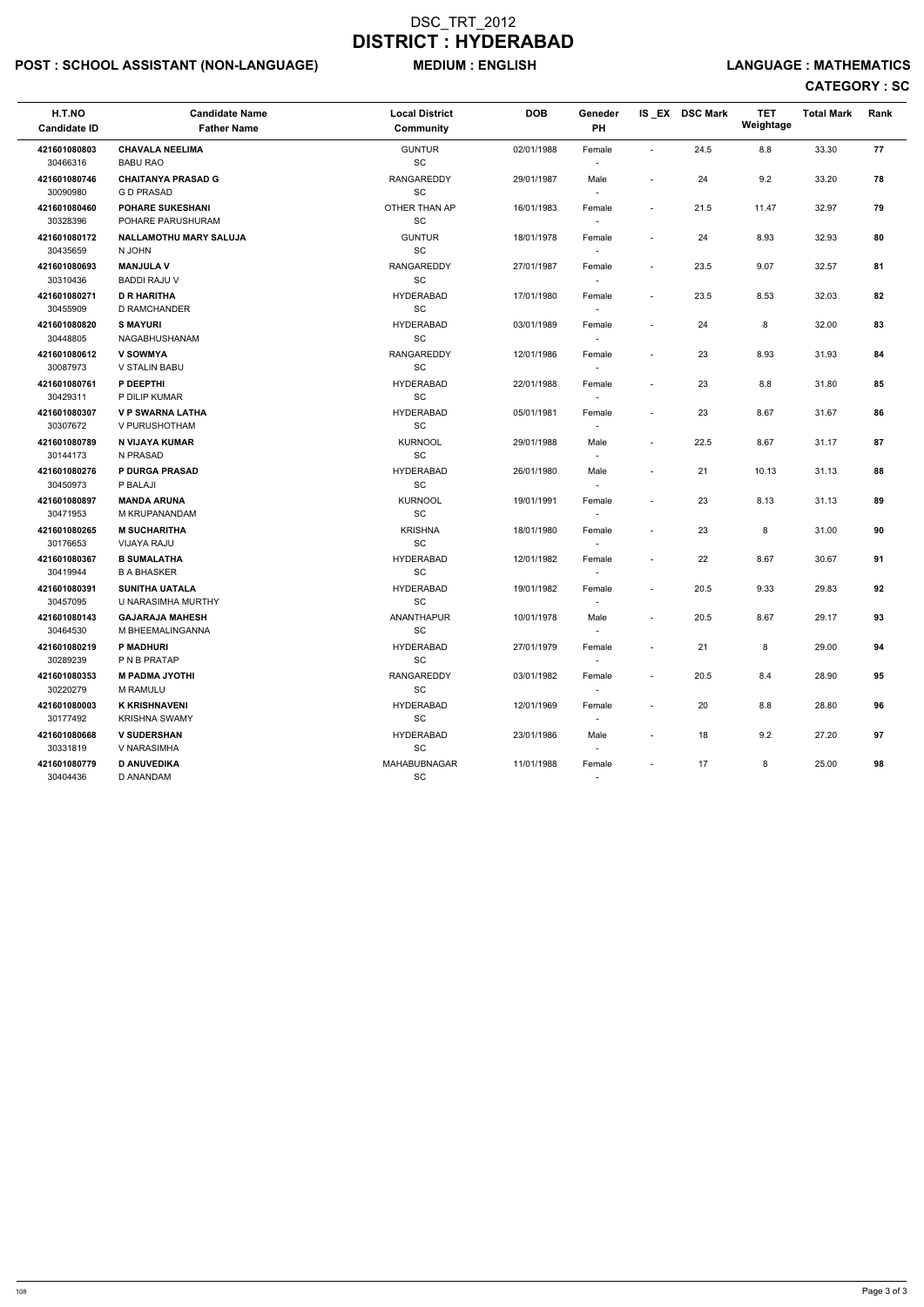## POST : SCHOOL ASSISTANT (NON-LANGUAGE) MEDIUM : ENGLISH LANGUAGE : MATHEMATICS

| H.T.NO                   | <b>Candidate Name</b>                            | <b>Local District</b>            | <b>DOB</b> | Geneder                            |                          | IS_EX DSC Mark | <b>TET</b><br>Weightage | <b>Total Mark</b> | Rank                    |  |
|--------------------------|--------------------------------------------------|----------------------------------|------------|------------------------------------|--------------------------|----------------|-------------------------|-------------------|-------------------------|--|
| <b>Candidate ID</b>      | <b>Father Name</b>                               | <b>Community</b>                 |            | PH                                 |                          |                |                         |                   |                         |  |
| 421601080332<br>30446105 | <b>VENU BANDI</b><br><b>B LAXMAIAH</b>           | WARANGAL<br>BC-A                 | 11/01/1981 | Male                               | $\blacksquare$           | 44             | 12                      | 56.00             | 1                       |  |
| 421601080355<br>30458370 | <b>M TIRUPATI RAO</b><br><b>M KRISHNA</b>        | OTHER THAN AP<br>BC-A            | 11/01/1982 | Male                               | $\overline{\phantom{a}}$ | 43             | 12.53                   | 55.53             | $\mathbf{2}$            |  |
| 421601080492<br>30470372 | <b>MANNURU SAMPATH KUMAR</b><br>M SATHYANARAYANA | <b>HYDERABAD</b><br>BC-A         | 10/01/1984 | Male                               | $\overline{\phantom{a}}$ | 44.5           | 10.93                   | 55.43             | 3                       |  |
| 421601080581<br>30407246 | <b>SHARDA</b><br><b>M RANGA SWAMY</b>            | OTHER THAN AP<br>BC-A            | 02/01/1985 | Female                             | $\overline{\phantom{a}}$ | 37.5           | 13.87                   | 51.37             | 4                       |  |
| 421601080429<br>30225900 | <b>RAVI KUMAR G</b><br><b>SHEKHAR</b>            | <b>MEDAK</b><br>BC-A             | 18/01/1983 | Male                               | $\overline{\phantom{a}}$ | 38             | 10.53                   | 48.53             | 5                       |  |
| 421601080516<br>30434354 | <b>B RAJESHWAR RAO</b><br><b>B HANMANTH RAO</b>  | RANGAREDDY<br>BC-A               | 30/01/1984 | Male                               | $\overline{\phantom{a}}$ | 36.5           | 11.73                   | 48.23             | 6                       |  |
| 421601080538<br>30324609 | <b>SABARI JYOTHI KUNCHALA</b><br>ANKAMMA RAO     | <b>GUNTUR</b><br>BC-A            | 02/01/1985 | Female                             | $\overline{\phantom{a}}$ | 33.5           | 12.53                   | 46.03             | $\overline{\mathbf{r}}$ |  |
| 421601080854<br>30468755 | <b>C NIROSHA RANI</b><br><b>CC SWAMY</b>         | <b>VISAKHAPATNAM</b><br>BC-A     | 01/01/1989 | Female                             | $\overline{\phantom{a}}$ | 34.5           | 11.47                   | 45.97             | 8                       |  |
| 421601080365             | <b>VIJAYA LAKSHMI SWARNA</b>                     | <b>GUNTUR</b>                    | 10/01/1982 | Female                             | $\overline{\phantom{a}}$ | 35.5           | 10.4                    | 45.90             | 9                       |  |
| 30427692<br>421601080461 | SANAKARA RAO S<br><b>L SHIVARANI</b>             | BC-A<br><b>HYDERABAD</b>         | 26/01/1983 | Female                             | $\overline{\phantom{a}}$ | 34             | 11.07                   | 45.07             | 10                      |  |
| 30230654                 | <b>L NARENDER</b>                                | BC-A                             |            | $\sim$                             |                          |                |                         |                   |                         |  |
| 421601080067<br>30445567 | <b>KULJIT KAUR</b><br><b>ATMA SINGH</b>          | <b>HYDERABAD</b><br>BC-A         | 19/01/1975 | Female                             | $\overline{\phantom{a}}$ | 33.5           | 10.27                   | 43.77             | 11                      |  |
| 421601080643<br>30463248 | <b>LAVANYA CHIKATI</b><br><b>VEERA SWAMY</b>     | WARANGAL<br>BC-A                 | 30/01/1986 | Female                             | $\overline{\phantom{a}}$ | 32.5           | 11.2                    | 43.70             | 12                      |  |
| 421601080658<br>30457729 | <b>M NAGA LAXMI</b><br><b>DHANRAJ</b>            | <b>HYDERABAD</b><br>BC-A         | 03/01/1986 | Female<br>$\sim$                   | $\overline{\phantom{a}}$ | 32             | 11.33                   | 43.33             | 13                      |  |
| 421601080106             | <b>MRV ANITHA</b>                                | <b>HYDERABAD</b>                 | 29/01/1977 | Female                             | $\overline{\phantom{a}}$ | 32             | 10.8                    | 42.80             | 14                      |  |
| 30418901<br>421601080335 | M R V RAMANAPPA<br><b>RATAN PRASAD KV</b>        | BC-A<br><b>HYDERABAD</b>         | 23/01/1981 | Male                               | $\overline{\phantom{a}}$ | 31             | 10.93                   | 41.93             | 15                      |  |
| 30324977<br>421601080631 | NARASIMHULU K V<br><b>M SHAILAJA</b>             | BC-A<br><b>HYDERABAD</b>         | 16/01/1986 | Female                             | $\overline{\phantom{a}}$ | 31             | 10.8                    | 41.80             | 16                      |  |
| 30117498<br>421601080209 | C JAGDISH BABU<br><b>M LAVANYA LATHA</b>         | $BC-A$<br><b>RANGAREDDY</b>      | 18/01/1979 | Female                             | $\overline{a}$           | 31             | 10.67                   | 41.67             | 17                      |  |
| 30260195<br>421601080859 | M VENKATA SWAMY<br><b>SHIRISHAN</b>              | BC-A<br><b>HYDERABAD</b>         | 17/01/1989 | $\overline{\phantom{a}}$<br>Female | $\overline{\phantom{a}}$ | 30.5           | 11.07                   | 41.57             | 18                      |  |
| 30246444<br>421601080544 | KISHTAIAH N<br><b>M MEENA KUMARI</b>             | BC-A<br><b>HYDERABAD</b>         | 15/01/1985 | Female                             | $\overline{\phantom{a}}$ | 30.5           | 10.8                    | 41.30             | 19                      |  |
| 30452609                 | M VISHWANATH                                     | BC-A                             |            |                                    |                          |                |                         |                   |                         |  |
| 421601080783<br>30416875 | <b>CHAKALI SUNITHA</b><br><b>RAMA SWAMY</b>      | <b>MEDAK</b><br>BC-A             | 15/01/1988 | Female<br>$\sim$                   | $\overline{\phantom{a}}$ | 30.5           | 10.8                    | 41.30             | 20                      |  |
| 421601080864<br>30040989 | <b>DEEPIKA GOVIND</b><br><b>BABULAL GOVIND</b>   | RANGAREDDY<br>BC-A               | 01/01/1990 | Female<br>$\sim$                   | $\overline{\phantom{a}}$ | 31             | 10.13                   | 41.13             | 21                      |  |
| 421601080006<br>30424499 | <b>BANDARU VENKATARAMANA</b><br><b>B HUSSAIN</b> | <b>GUNTUR</b><br>BC-A            | 15/01/1970 | Female<br>$\sim$                   | $\overline{\phantom{a}}$ | 30.5           | 10.13                   | 40.63             | 22                      |  |
| 421601080545             | <b>M SANDHYA RANI</b>                            | <b>RANGAREDDY</b>                | 19/01/1985 | Female                             | $\overline{\phantom{a}}$ | 30.5           | 10                      | 40.50             | 23                      |  |
| 30115792<br>421601080655 | M MARAIAH<br><b>SWETHAN</b>                      | BC-A<br><b>HYDERABAD</b>         | 10/01/1986 | OH<br>Female                       | $\overline{\phantom{a}}$ | 30             | 10.4                    | 40.40             | 24                      |  |
| 30197199<br>421601080666 | <b>DEVIDAS N</b><br><b>TEJWANTH KAUR</b>         | BC-A<br><b>HYDERABAD</b>         | 13/01/1986 | Female                             | $\overline{\phantom{a}}$ | 30             | 10.27                   | 40.27             | 25                      |  |
| 30405311                 | <b>SEVA SINGH</b>                                | BC-A                             |            |                                    |                          |                |                         |                   |                         |  |
| 421601080610<br>30098574 | <b>SHYAM KUMAR K</b><br>K NEELAIAH REDDIKA       | <b>HYDERABAD</b><br>BC-A         | 08/01/1986 | Male<br>$\sim$                     | $\overline{\phantom{a}}$ | 28.5           | 11.6                    | 40.10             | 26                      |  |
| 421601080865<br>30180984 | <b>ITOYU M</b><br>M SHREENIWAS                   | OTHER THAN AP<br>BC-A            | 17/01/1990 | Female                             | $\overline{\phantom{a}}$ | 29.5           | 10.13                   | 39.63             | 27                      |  |
| 421601080480<br>30322407 | <b>DUMPALA SAVITHA</b><br>DUMPALA BALRAJ         | <b>HYDERABAD</b><br>BC-A         | 10/01/1984 | Female                             | $\overline{\phantom{a}}$ | 28.5           | 11.07                   | 39.57             | 28                      |  |
| 421601080438<br>30195624 | <b>V.RAMA LAXMI</b><br>V SATYANARAYANA           | RANGAREDDY<br>BC-A               | 06/01/1983 | Female                             | $\overline{\phantom{a}}$ | 28             | 10.53                   | 38.53             | 29                      |  |
| 421601080392             | <b>S BHAGYA LAKSHMI</b>                          | <b>ANANTHAPUR</b>                | 26/01/1982 | $\sim$<br>Female                   | $\overline{\phantom{a}}$ | 28             | 10.27                   | 38.27             | 30                      |  |
| 30259866                 | S SREE RAMULU                                    | BC-A                             |            | $\overline{\phantom{a}}$           |                          |                |                         |                   |                         |  |
| 421601080648<br>30402508 | <b>SANDEEP M</b><br>SATYANARAYANA M              | WARANGAL<br>BC-A                 | 12/01/1986 | Male                               | $\overline{\phantom{a}}$ | 30             | 8.27                    | 38.27             | 31                      |  |
| 421601080486             | <b>S GAYATHRI</b>                                | <b>HYDERABAD</b>                 | 22/01/1984 | Female                             | $\overline{\phantom{a}}$ | 26             | 12                      | 38.00             | 32                      |  |
| 30427233<br>421601080593 | S VENKATA SWAMY<br><b>MAMIDALA MANASAVEENA</b>   | BC-A<br><b>NALGONDA</b>          | 03/01/1985 | Female                             | $\overline{\phantom{a}}$ | 26             | 11.33                   | 37.33             | 33                      |  |
| 30241295                 | SUDARSHAN                                        | BC-A                             |            | $\sim$                             |                          |                |                         |                   |                         |  |
| 421601080306<br>30416897 | <b>KAMBALA ROHINI DEVI</b><br>K RAMBABU          | POTTI SREERAMULU NELLORE<br>BC-A | 05/01/1981 | Female                             |                          | 27             | 10.13                   | 37.13             | 34                      |  |
| 421601080590<br>30263501 | <b>K SHIVA PRASAD</b><br><b>K VENKATESH</b>      | RANGAREDDY<br>BC-A               | 28/01/1985 | Male<br>$\overline{\phantom{a}}$   | $\overline{\phantom{a}}$ | 26.5           | 10.27                   | 36.77             | 35                      |  |
| 421601080555<br>30362815 | A RUDRA<br>A SIVA RUDRA GOUD                     | RANGAREDDY<br>BC-A               | 15/01/1985 | Female<br>$\sim$                   | $\overline{\phantom{a}}$ | 25.5           | 10.4                    | 35.90             | 36                      |  |
| 421601080416<br>30395014 | A KALYANI<br>A KRISHNA                           | <b>HYDERABAD</b><br>BC-A         | 01/01/1983 | Female<br>$\sim$                   | $\overline{\phantom{a}}$ | 25             | 10.27                   | 35.27             | 37                      |  |
| 421601080653             | <b>M KAVITHA</b>                                 | NIZAMABAD                        | 05/01/1986 | Female                             | $\overline{\phantom{a}}$ | 24.5           | 10.67                   | 35.17             | 38                      |  |
| 30253114                 | <b>M SRIHARI</b>                                 | BC-A                             |            | $\sim$                             |                          |                |                         |                   |                         |  |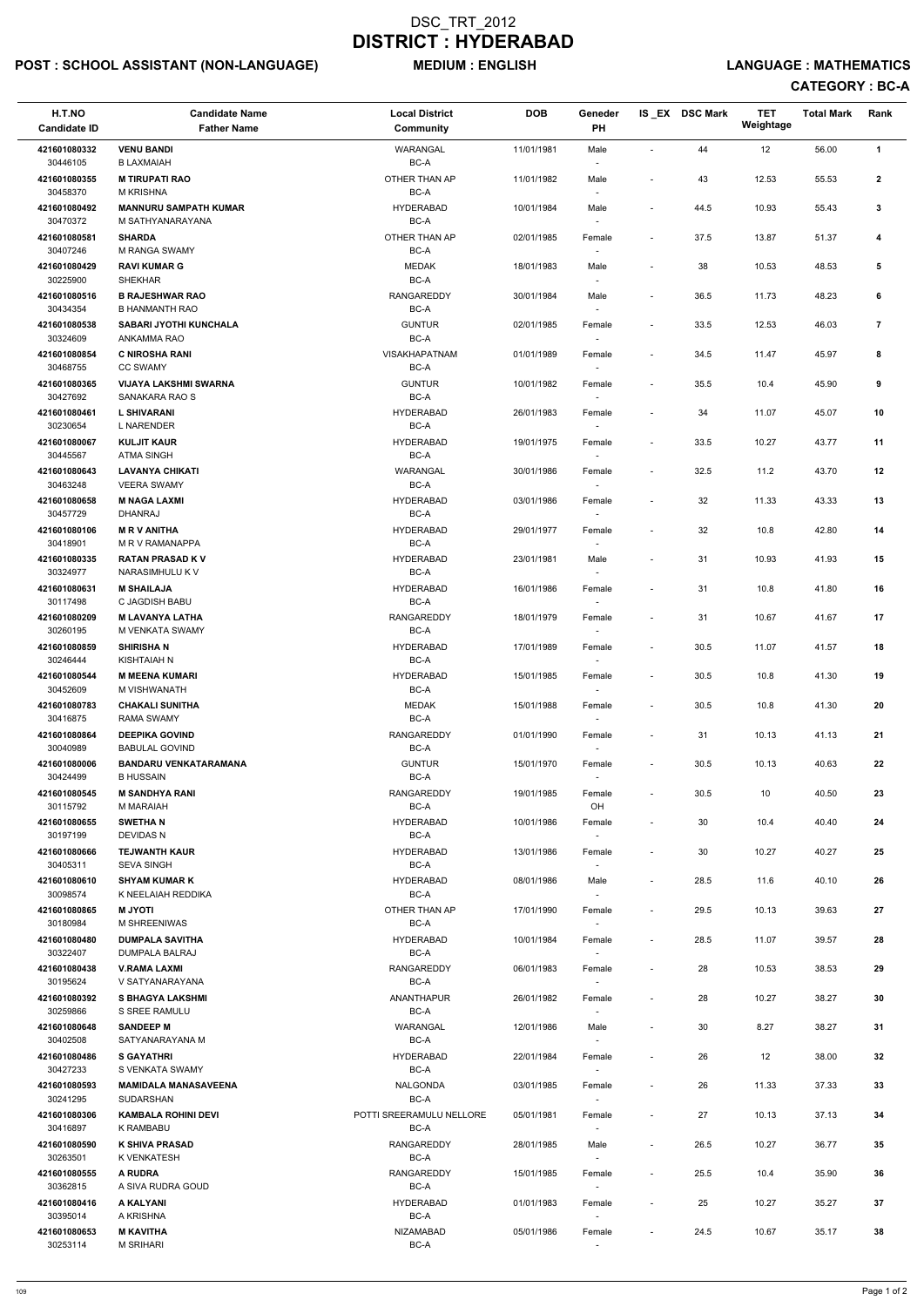## POST : SCHOOL ASSISTANT (NON-LANGUAGE) MEDIUM : ENGLISH LANGUAGE : MATHEMATICS

| H.T.NO<br><b>Candidate ID</b> | <b>Candidate Name</b><br><b>Father Name</b> | <b>Local District</b><br>Communitv | <b>DOB</b> | Geneder<br><b>PH</b>     | EX<br>IS | <b>DSC Mark</b> | <b>TET</b><br>Weightage | <b>Total Mark</b> | <b>Rank</b> |
|-------------------------------|---------------------------------------------|------------------------------------|------------|--------------------------|----------|-----------------|-------------------------|-------------------|-------------|
| 421601080296                  | <b>D SHAILAJA RANI</b>                      | <b>HYDERABAD</b>                   | 03/01/1981 | Female                   |          | 24              | 10.8                    | 34.80             | 39          |
| 30272553                      | <b>D SRINIVAS</b>                           | BC-A                               |            | $\overline{\phantom{0}}$ |          |                 |                         |                   |             |
| 421601080348                  | P SREELATHA                                 | <b>HYDERABAD</b>                   | 24/01/1982 | Female                   |          | 20.5            | 10.13                   | 30.63             | 40          |
| 30074068                      | P SHANKER                                   | BC-A                               |            | $\overline{\phantom{a}}$ |          |                 |                         |                   |             |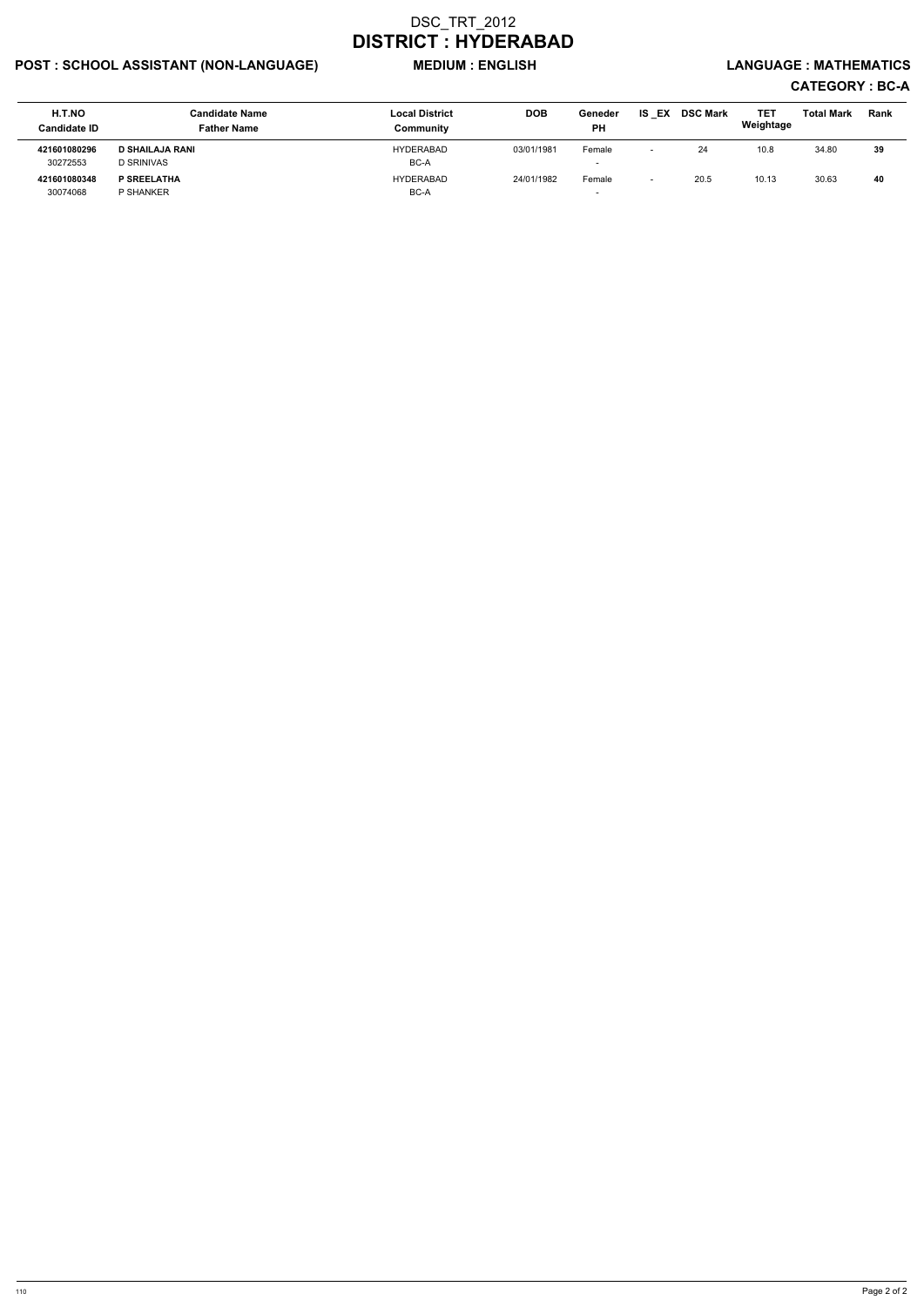## POST : SCHOOL ASSISTANT (NON-LANGUAGE) MEDIUM : ENGLISH LANGUAGE : MATHEMATICS

| H.T.NO<br><b>Candidate ID</b> | <b>Candidate Name</b><br><b>Father Name</b>       | <b>Local District</b><br>Community | <b>DOB</b> | Geneder<br>PH                      |                              | IS EX DSC Mark | <b>TET</b><br>Weightage | <b>Total Mark</b> | Rank                    |
|-------------------------------|---------------------------------------------------|------------------------------------|------------|------------------------------------|------------------------------|----------------|-------------------------|-------------------|-------------------------|
| 421601080165                  | <b>M SHAILAJA</b>                                 | <b>HYDERABAD</b>                   | 27/01/1978 | Female                             | $\blacksquare$               | 49             | 15.87                   | 64.87             | $\mathbf{1}$            |
| 30245285<br>421601080253      | M RAMASWAMY<br><b>D SATISH BABU</b>               | BC-B<br><b>HYDERABAD</b>           | 14/01/1980 | Male                               | $\overline{\phantom{a}}$     | 48             | 14.27                   | 62.27             | $\mathbf{2}$            |
| 30242737<br>421601080085      | D VEERABRAHMAM<br><b>VLN CHARY</b>                | BC-B<br><b>HYDERABAD</b>           | 05/01/1976 | Male                               | $\overline{\phantom{a}}$     | 45.5           | 14.4                    | 59.90             | 3                       |
| 30067626<br>421601080173      | V ANAND<br><b>KUMMARI SRINIVASULU</b>             | BC-B<br><b>MEDAK</b>               | 25/01/1978 | Male                               | $\overline{\phantom{a}}$     | 47.5           | 12.4                    | 59.90             | 4                       |
| 30124872                      | KUMMARI ANJAIAH                                   | BC-B                               |            |                                    |                              |                |                         |                   |                         |
| 421601080032<br>30433612      | P PADMAJA<br>P VENKATA RAMAIAH                    | <b>KURNOOL</b><br>BC-B             | 18/01/1974 | Female                             | $\overline{\phantom{a}}$     | 45.5           | 13.73                   | 59.23             | 5                       |
| 421601080160<br>30063184      | <b>K MAHESH</b><br>K SATYANARAYANA                | <b>HYDERABAD</b><br>BC-B           | 20/01/1978 | Male<br>$\overline{\phantom{a}}$   | $\blacksquare$               | 47             | 11.33                   | 58.33             | 6                       |
| 421601080128                  | <b>D DIGAMBER SINGH</b>                           | <b>HYDERABAD</b>                   | 22/01/1977 | Male                               | $\blacksquare$               | 42.5           | 13.47                   | 55.97             | $\overline{\mathbf{r}}$ |
| 30431192<br>421601080118      | <b>DEVI SINGH</b><br><b>K SATISH KUMAR</b>        | BC-B<br><b>HYDERABAD</b>           | 10/01/1977 | Male                               | $\overline{\phantom{a}}$     | 45             | 10.67                   | 55.67             | 8                       |
| 30448273<br>421601080080      | K MOHAN<br><b>B VIJAYA LAXMI</b>                  | $BC-B$<br><b>RANGAREDDY</b>        | 20/01/1976 | Female                             | $\overline{\phantom{a}}$     | 40.5           | 13.87                   | 54.37             | 9                       |
| 30135626<br>421601080215      | <b>B ANJAIAH</b><br>A G NAGARAJ                   | BC-B<br><b>RANGAREDDY</b>          | 07/01/1979 |                                    | $\overline{\phantom{a}}$     | 41.5           | 12.67                   | 54.17             | 10                      |
| 30450867                      | A GANESH                                          | BC-B                               |            | Male                               |                              |                |                         |                   |                         |
| 421601080350<br>30182724      | <b>S SHANKER</b><br>S NARASIMHA                   | <b>HYDERABAD</b><br>$BC-B$         | 01/01/1982 | Male                               | $\overline{\phantom{a}}$     | 42.5           | 11.47                   | 53.97             | 11                      |
| 421601080225<br>30013124      | <b>C ANNAPURNA</b><br>C GANGADHAR                 | <b>RANGAREDDY</b><br>BC-B          | 27/01/1979 | Female                             | $\overline{\phantom{a}}$     | 39.5           | 14.27                   | 53.77             | 12                      |
| 421601080190                  | <b>K SRIKANTH</b><br>K PRABHAKARA CHARY           | <b>RANGAREDDY</b><br>BC-B          | 18/01/1979 | Male                               | $\overline{\phantom{a}}$     | 42             | 11.33                   | 53.33             | 13                      |
| 30410321<br>421601080690      | <b>KY SAI KUMARI</b>                              | <b>HYDERABAD</b>                   | 10/01/1987 | Female                             | $\overline{\phantom{a}}$     | 40.5           | 11.87                   | 52.37             | 14                      |
| 30119305<br>421601080150      | K C YELLAIAH<br><b>S RAMESHWARI</b>               | BC-B<br><b>HYDERABAD</b>           | 25/01/1978 | $\overline{\phantom{a}}$<br>Female | $\overline{\phantom{a}}$     | 39.5           | 12.67                   | 52.17             | 15                      |
| 30269145<br>421601080580      | S NARSIMHA<br><b>M NARESH</b>                     | BC-B<br>WARANGAL                   | 30/01/1985 | Male                               | $\overline{\phantom{a}}$     | 41.5           | 10.53                   | 52.03             | 16                      |
| 30444218                      | NAGESHWARRAO                                      | $BC-B$                             |            |                                    |                              |                |                         |                   |                         |
| 421601080281<br>30272253      | <b>B CHANDRA SHEKAR</b><br>PUNDARIKAM             | <b>NIZAMABAD</b><br>BC-B           | 25/01/1980 | Male<br>$\overline{\phantom{a}}$   | $\overline{\phantom{a}}$     | 41             | 10.93                   | 51.93             | 17                      |
| 421601080415<br>30271998      | <b>R ANURADHA</b><br>LATE R RAMESH                | <b>HYDERABAD</b><br>BC-B           | 24/01/1983 | Female<br>$\overline{\phantom{a}}$ | $\qquad \qquad \blacksquare$ | 40             | 11.87                   | 51.87             | 18                      |
| 421601080584                  | <b>GUMTE MAHESH</b>                               | <b>MEDAK</b>                       | 11/01/1985 | Male                               | $\overline{\phantom{a}}$     | 40             | 11.87                   | 51.87             | 19                      |
| 30051072<br>421601080133      | <b>GUMTE KRISHNA</b><br><b>DACHA MALATHI</b>      | BC-B<br><b>MEDAK</b>               | 21/01/1977 | Female                             | $\overline{\phantom{a}}$     | 39.5           | 11.6                    | 51.10             | 20                      |
| 30421859<br>421601080722      | DACHA MANIKYAM<br><b>G CHAMUNDESHWARI</b>         | BC-B<br><b>RANGAREDDY</b>          | 29/01/1987 | Female                             | $\overline{\phantom{a}}$     | 38.5           | 12.4                    | 50.90             | 21                      |
| 30190229                      | G SATYANARAYANA                                   | BC-B                               |            |                                    |                              |                |                         |                   |                         |
| 421601080501<br>30179814      | <b>T ASHWINI</b><br><b>T MAHENDER</b>             | <b>HYDERABAD</b><br>BC-B           | 21/01/1984 | Female<br>$\overline{\phantom{a}}$ | $\overline{\phantom{a}}$     | 38.5           | 12.27                   | 50.77             | 22                      |
| 421601080183<br>30462529      | <b>CHANDANA RAO S</b><br>S PANDU RANGA RAO        | <b>HYDERABAD</b><br>BC-B           | 27/01/1979 | Female                             | $\overline{\phantom{a}}$     | 38             | 12.67                   | 50.67             | 23                      |
| 421601080222<br>30190578      | A SADANANDAM GOUD<br>A ANJANEYULU                 | <b>HYDERABAD</b><br>BC-B           | 07/01/1979 | Male                               | $\sim$                       | 40             | 10.67                   | 50.67             | 24                      |
| 421601080289                  | <b>K ANISH</b>                                    | RANGAREDDY                         | 09/01/1981 | Male                               | $\qquad \qquad \blacksquare$ | 38             | 12.53                   | 50.53             | 25                      |
| 30034930<br>421601080633      | S KUTTAPPAN<br><b>PRASHANT KUMAR</b>              | BC-B<br><b>HYDERABAD</b>           | 01/01/1986 | $\overline{\phantom{a}}$<br>Male   | $\overline{\phantom{a}}$     | 38.5           | 11.87                   | 50.37             | 26                      |
| 30313350<br>421601080061      | <b>SHIVAJI BIRADAR</b><br><b>G VIJAYA LAKSHMI</b> | BC-B<br><b>HYDERABAD</b>           | 30/01/1975 | $\overline{\phantom{a}}$<br>Female | $\overline{\phantom{a}}$     | 38             | 11.87                   | 49.87             | 27                      |
| 30450039                      | G KRISHNA<br><b>RAJYA LAKSHMI P</b>               | BC-B<br><b>RANGAREDDY</b>          |            |                                    |                              |                |                         |                   |                         |
| 421601080801<br>30421759      | RANGA NAYAKULU P                                  | BC-B                               | 23/01/1988 | Female                             | $\overline{\phantom{a}}$     | 38.5           | 11.33                   | 49.83             | 28                      |
| 421601080837<br>30443654      | <b>VIIJAYA LAKSHMI P</b><br><b>MARUTHIP</b>       | <b>MEDAK</b><br>BC-B               | 10/01/1989 | Female<br>$\sim$                   | $\overline{\phantom{a}}$     | 37.5           | 12.13                   | 49.63             | 29                      |
| 421601080444                  | <b>S SANDHYA</b>                                  | <b>HYDERABAD</b>                   | 28/01/1983 | Female                             | $\overline{\phantom{a}}$     | 39             | 10.53                   | 49.53             | 30                      |
| 30254700<br>421601080266      | S VIJAY KUMAR<br>ANNE JYOTHSNA RANI B B S         | BC-B<br><b>HYDERABAD</b>           | 30/01/1980 | $\overline{\phantom{a}}$<br>Female | $\overline{\phantom{a}}$     | 35.5           | 14                      | 49.50             | 31                      |
| 30242982                      | <b>B THOMASAIAH</b>                               | BC-B                               |            |                                    |                              |                |                         |                   |                         |
| 421601080409<br>30160581      | <b>E NARENDAR KUMAR</b><br>EBALANARSIMLU          | <b>HYDERABAD</b><br>BC-B           | 20/01/1982 | Male                               | $\overline{\phantom{a}}$     | 38.5           | 10.93                   | 49.43             | 32                      |
| 421601080161<br>30209829      | <b>V BUDDHESHWAR</b><br>V SRIRAMULU               | <b>HYDERABAD</b><br>BC-B           | 21/01/1978 | Male<br>$\sim$                     | $\overline{\phantom{a}}$     | 37.5           | 11.87                   | 49.37             | 33                      |
| 421601080358<br>30260852      | <b>KONGARI JYOTSNA</b><br><b>K KRISHNA</b>        | <b>HYDERABAD</b><br>BC-B           | 17/01/1982 | Female<br>$\sim$                   |                              | 39             | 10.27                   | 49.27             | 34                      |
| 421601080585                  | <b>T NIVEDITA</b>                                 | ADILABAD                           | 11/01/1985 | Female                             | $\overline{\phantom{a}}$     | 37.5           | 11.47                   | 48.97             | 35                      |
| 30227784<br>421601080105      | <b>T SUBHASH</b><br>A ARUNA DEVI                  | BC-B<br><b>MEDAK</b>               | 29/01/1977 | Female                             | $\overline{\phantom{a}}$     | 36             | 12.4                    | 48.40             | 36                      |
| 30469488<br>421601080180      | A S NARAYANA MURTHY<br><b>MOHD ASHA</b>           | BC-B<br><b>HYDERABAD</b>           | 15/01/1979 | $\sim$                             |                              | 36             | 12.27                   | 48.27             | 37                      |
| 30442059                      | <b>MOHD ANDALI</b>                                | BC-B                               |            | Female<br>$\sim$                   | $\overline{\phantom{a}}$     |                |                         |                   |                         |
| 421601080637<br>30104688      | <b>DONTHI SWARNALATHA</b><br><b>RAMCHANDER</b>    | <b>HYDERABAD</b><br>BC-B           | 13/01/1986 | Female<br>$\sim$                   | $\overline{\phantom{a}}$     | 37             | 10.8                    | 47.80             | 38                      |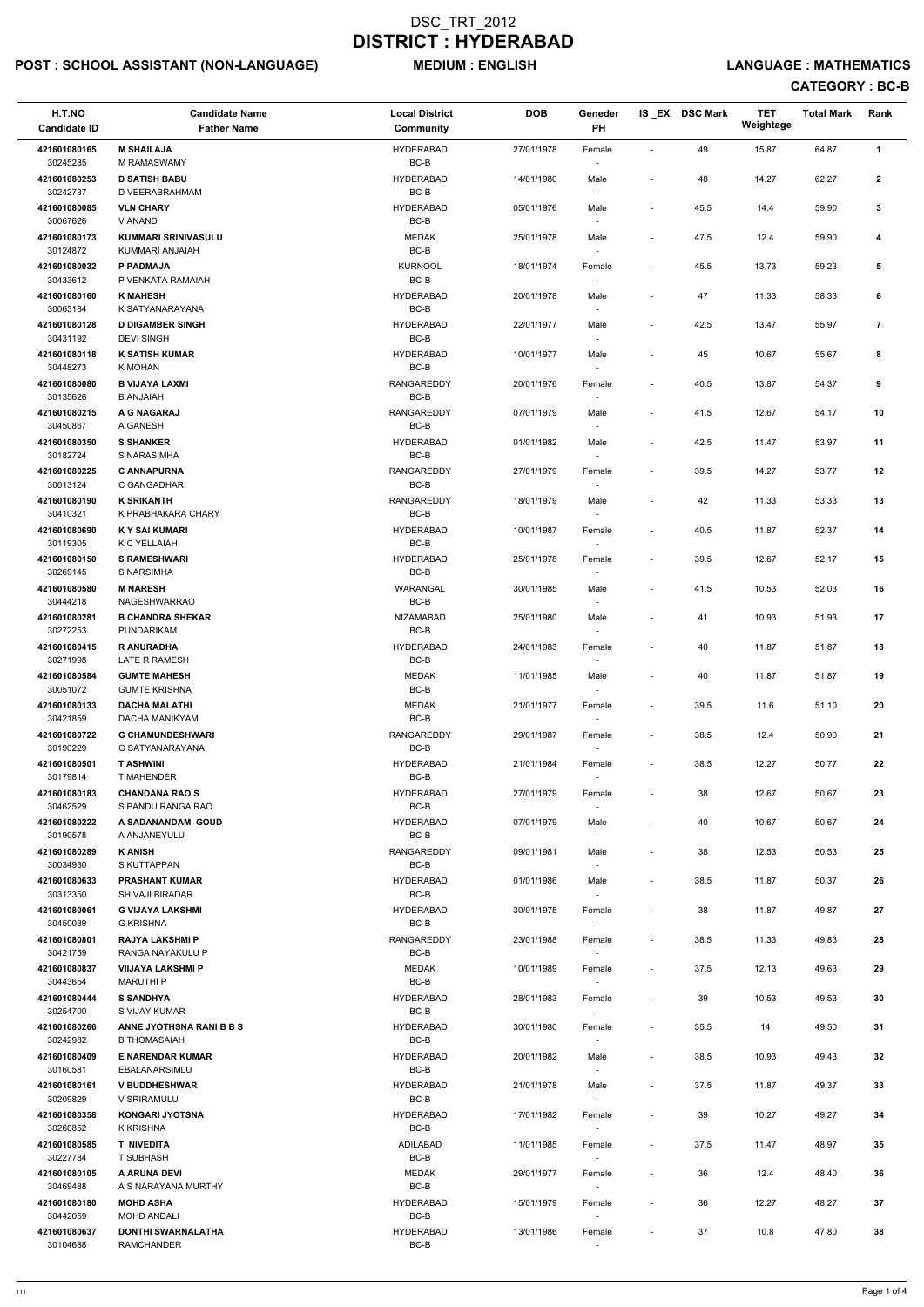## POST : SCHOOL ASSISTANT (NON-LANGUAGE) MEDIUM : ENGLISH LANGUAGE : MATHEMATICS

| H.T.NO<br><b>Candidate ID</b> | <b>Candidate Name</b><br><b>Father Name</b>                   | <b>Local District</b><br>Community | <b>DOB</b> | Geneder<br>PH                      |                          | IS_EX DSC Mark | TET<br>Weightage | <b>Total Mark</b> | Rank |
|-------------------------------|---------------------------------------------------------------|------------------------------------|------------|------------------------------------|--------------------------|----------------|------------------|-------------------|------|
| 421601080417                  | <b>S ANURADHA</b>                                             | <b>HYDERABAD</b>                   | 02/01/1983 | Female                             | $\overline{\phantom{a}}$ | 35.5           | 11.73            | 47.23             | 39   |
| 30147864                      | S BAGAIAH                                                     | BC-B                               |            |                                    |                          |                |                  |                   |      |
| 421601080054<br>30334679      | <b>K VANISHREE</b><br>K JAGANNATHRAO                          | <b>HYDERABAD</b><br>BC-B           | 23/01/1975 | Female                             | $\blacksquare$           | 35             | 12.13            | 47.13             | 40   |
| 421601080111<br>30313427      | <b>VENKATA RAMANA</b><br>KAMESWARA RAO                        | SRIKAKULAM<br>$BC-B$               | 09/01/1977 | Male                               | $\overline{\phantom{a}}$ | 35.5           | 11.6             | 47.10             | 41   |
| 421601080876<br>30211552      | <b>PAVANI TANDRA</b><br><b>RAMULUT</b>                        | RANGAREDDY<br>BC-B                 | 20/01/1990 | Female                             | $\blacksquare$           | 36             | 11.07            | 47.07             | 42   |
| 421601080347                  | <b>K R VIJAYA SREE</b>                                        | <b>ANANTHAPUR</b>                  | 21/01/1982 | Female                             | $\overline{\phantom{a}}$ | 35             | 11.87            | 46.87             | 43   |
| 30463533<br>421601080115      | <b>K RANGASWAMY</b><br><b>RAJA RAJESHWARI</b>                 | BC-B<br><b>HYDERABAD</b>           | 29/01/1977 | Female                             | $\blacksquare$           | 34             | 12.8             | 46.80             | 44   |
| 30343867                      | M G RAJAN                                                     | BC-B                               |            |                                    |                          |                |                  |                   |      |
| 421601080577<br>30317272      | <b>CHINTHA SREELAKSHMI</b><br>LAKSHMI NARAYANA                | <b>KADAPA</b><br>BC-B              | 24/01/1985 | Female                             | $\overline{\phantom{a}}$ | 36.5           | 10.27            | 46.77             | 45   |
| 421601080465<br>30286698      | <b>K SRI DIVYA</b><br>PRABHAKARA CHARYA                       | <b>NALGONDA</b><br>BC-B            | 01/01/1983 | Female                             | $\overline{\phantom{a}}$ | 35             | 11.6             | 46.60             | 46   |
| 421601080177                  | J AMRUTHA BAI                                                 | RANGAREDDY                         | 10/01/1978 | Female                             | $\overline{\phantom{a}}$ | 35             | 11.47            | 46.47             | 47   |
| 30260810<br>421601080604      | ANAND RAO<br><b>K PADMAVATHI</b>                              | BC-B<br><b>HYDERABAD</b>           | 13/01/1985 | Female                             | $\overline{\phantom{a}}$ | 36             | 10.4             | 46.40             | 48   |
| 30428224                      | K PENTAIAH                                                    | BC-B                               |            |                                    |                          |                |                  |                   |      |
| 421601080515<br>30142071      | P RADHA<br>P NAGABHUSHANAM                                    | <b>MEDAK</b><br>BC-B               | 28/01/1984 | Female                             | $\overline{\phantom{a}}$ | 35             | 11.33            | 46.33             | 49   |
| 421601080254<br>30460438      | <b>DOMMETI NALINI</b><br>D AMARNATH RAO                       | <b>EAST GODAVARI</b><br>BC-B       | 20/01/1980 | Female                             | $\overline{\phantom{a}}$ | 34             | 12.27            | 46.27             | 50   |
| 421601080589<br>30204146      | <b>V BHAGYA LAXMI</b><br>V KESHAVA VARMA                      | <b>HYDERABAD</b><br>BC-B           | 25/01/1985 | Female<br>$\sim$                   | $\overline{\phantom{a}}$ | 34             | 12.27            | 46.27             | 51   |
| 421601080213                  | <b>G PRASANNA LAXMI</b>                                       | RANGAREDDY                         | 31/01/1979 | Female                             | $\overline{\phantom{a}}$ | 35.5           | 10.67            | 46.17             | 52   |
| 30169697<br>421601080806      | <b>G PREM CHANDER</b><br><b>ARKALA SHIREESHA</b>              | BC-B<br><b>KARIMNAGAR</b>          | 29/01/1988 | Female                             | $\overline{\phantom{a}}$ | 33.5           | 12.67            | 46.17             | 53   |
| 30203415<br>421601080763      | <b>UPENDAR</b><br><b>SAMERA MOUSIN</b>                        | BC-B<br>WARANGAL                   | 05/01/1988 | Female                             | $\overline{\phantom{a}}$ | 34             | 12.13            | 46.13             | 54   |
| 30402186                      | MOHAMMED AHMED                                                | $BC-B$                             |            |                                    |                          |                |                  |                   |      |
| 421601080237<br>30268440      | <b>TUDIMILLA LEELA</b><br><b>TUDIMILLA YADAGIRI</b>           | <b>HYDERABAD</b><br>BC-B           | 03/01/1980 | Female                             | $\overline{a}$           | 34             | 11.87            | 45.87             | 55   |
| 421601080023<br>30331209      | <b>R HEMALATHA</b><br>R LAXMAN                                | <b>HYDERABAD</b><br>BC-B           | 22/01/1973 | Female                             | $\overline{\phantom{a}}$ | 33             | 12.8             | 45.80             | 56   |
| 421601080596                  | <b>K SHAILAJA</b>                                             | <b>RANGAREDDY</b>                  | 16/01/1985 | Female                             | $\overline{\phantom{a}}$ | 35             | 10.8             | 45.80             | 57   |
| 30448392<br>421601080523      | K PHANEENDRAM<br><b>D VEDASRI</b>                             | $BC-B$<br><b>HYDERABAD</b>         | 09/01/1984 | Female                             | $\overline{\phantom{a}}$ | 35.5           | 10.27            | 45.77             | 58   |
| 30469338                      | D GNANESHWAR CHARY                                            | BC-B                               |            | $\overline{\phantom{a}}$           |                          |                |                  |                   |      |
| 421601080337<br>30434549      | <b>B PRAVEEN KUMAR</b><br><b>B NARSAIAH</b>                   | <b>HYDERABAD</b><br>BC-B           | 30/01/1981 | Male<br>$\overline{\phantom{a}}$   | $\overline{\phantom{a}}$ | 35             | 10.67            | 45.67             | 59   |
| 421601080377<br>30297843      | <b>K SWAPNA</b><br>K KASHINATH                                | <b>HYDERABAD</b><br>BC-B           | 15/01/1982 | Female<br>$\overline{\phantom{a}}$ | $\overline{\phantom{a}}$ | 33             | 12.67            | 45.67             | 60   |
| 421601080494                  | <b>M ARCHANA</b>                                              | <b>MEDAK</b>                       | 18/01/1984 | Female                             | $\overline{\phantom{a}}$ | 33             | 12.67            | 45.67             | 61   |
| 30072414<br>421601080625      | M RAVINDRA NATH<br><b>BANDA JAPAMALA RANI</b>                 | BC-B<br><b>HYDERABAD</b>           | 23/01/1986 | Female                             | $\overline{\phantom{a}}$ | 34             | 11.47            | 45.47             | 62   |
| 30444107                      | <b>B BALA SHOWREELU</b>                                       | BC-B                               |            |                                    |                          |                |                  |                   |      |
| 421601080043<br>30316828      | <b>SREE LAKSHMI DAMARLA</b><br>D KANAKASUNDARA RAO            | <b>GUNTUR</b><br>BC-B              | 07/01/1974 | Female                             | $\overline{\phantom{a}}$ | 34.5           | 10.8             | 45.30             | 63   |
| 421601080408<br>30218926      | J BHAGYA LAXMI<br><b>HAIALAR U</b>                            | <b>HYDERABAD</b><br>BC-B           | 08/01/1982 | Female<br>$\overline{\phantom{a}}$ | $\overline{\phantom{a}}$ | 34.5           | 10.67            | 45.17             | 64   |
| 421601080375<br>30438435      | <b>M ROJARAMANI</b><br>M BALA CHARY                           | <b>HYDERABAD</b><br>BC-B           | 12/01/1982 | Female                             | $\overline{\phantom{a}}$ | 34             | 11.07            | 45.07             | 65   |
| 421601080410                  | <b>V HARI KUMAR</b>                                           | <b>HYDERABAD</b>                   | 01/01/1983 | Male                               | $\overline{\phantom{a}}$ | 34.5           | 10.53            | 45.03             | 66   |
| 30426893<br>421601080297      | V KASHANNA<br><b>NOORJAHAN</b>                                | BC-B<br><b>RANGAREDDY</b>          | 13/01/1981 | Female                             | $\overline{\phantom{a}}$ | 34.5           | 10.4             | 44.90             | 67   |
| 30446904                      | <b>MD MUSTAPHA</b>                                            | BC-B                               |            | $\sim$                             |                          |                |                  |                   |      |
| 421601080284<br>30119519      | <b>VOLIGONDA MAHESHWARI</b><br><b>VOLIGONDA PRABHAKAR RAO</b> | <b>HYDERABAD</b><br>BC-B           | 03/01/1981 | Female<br>$\overline{\phantom{a}}$ | $\overline{\phantom{a}}$ | 33.5           | 11.2             | 44.70             | 68   |
| 421601080210<br>30426244      | <b>NEETA THAKUR</b><br>UPENDER SINGH                          | <b>HYDERABAD</b><br>BC-B           | 19/01/1979 | Female                             | $\overline{\phantom{a}}$ | 31.5           | 12.8             | 44.30             | 69   |
| 421601080903                  | <b>ADDULAPURI PRATHYUSHA</b>                                  | <b>RANGAREDDY</b>                  | 31/01/1991 | Female                             | $\overline{\phantom{a}}$ | 33.5           | 10.8             | 44.30             | 70   |
| 30448651<br>421601080260      | ADDULAPURI VIJAYA RAO<br><b>K INDUMATHI</b>                   | BC-B<br><b>HYDERABAD</b>           | 07/01/1980 | Female                             | $\overline{\phantom{a}}$ | 31.5           | 12.67            | 44.17             | 71   |
| 30114766                      | K AGAMAIAH                                                    | $BC-B$                             |            | $\sim$                             |                          |                |                  |                   |      |
| 421601080799<br>30305042      | <b>MUSHA</b><br>M SATYANARAYANA                               | RANGAREDDY<br>BC-B                 | 18/01/1988 | Female                             |                          | 33             | 10.93            | 43.93             | 72   |
| 421601080428<br>30293008      | <b>SUSHMA RANI THAKUR</b><br>KARANLAL                         | <b>KARIMNAGAR</b><br>BC-B          | 05/01/1983 | Female                             | $\overline{\phantom{a}}$ | 31.5           | 12.4             | 43.90             | 73   |
| 421601080723                  | <b>SRIKANTH N J</b>                                           | OTHER THAN AP                      | 10/01/1987 | Male                               | $\overline{\phantom{a}}$ | 33.5           | 10.4             | 43.90             | 74   |
| 30420495<br>421601080822      | JAYARAMAREDDY<br><b>N SWATHI</b>                              | BC-B<br>ADILABAD                   | 11/01/1989 | $\sim$<br>Female                   | $\overline{\phantom{a}}$ | 32.5           | 11.33            | 43.83             | 75   |
| 30426343                      | N ASHOK KUMAR                                                 | BC-B                               |            | $\sim$                             |                          |                |                  |                   |      |
| 421601080146<br>30316301      | <b>B SHIRISHA</b><br><b>B GOVINDU</b>                         | <b>HYDERABAD</b><br>BC-B           | 16/01/1978 | Female<br>$\overline{\phantom{a}}$ | $\overline{\phantom{a}}$ | 33.5           | 10.13            | 43.63             | 76   |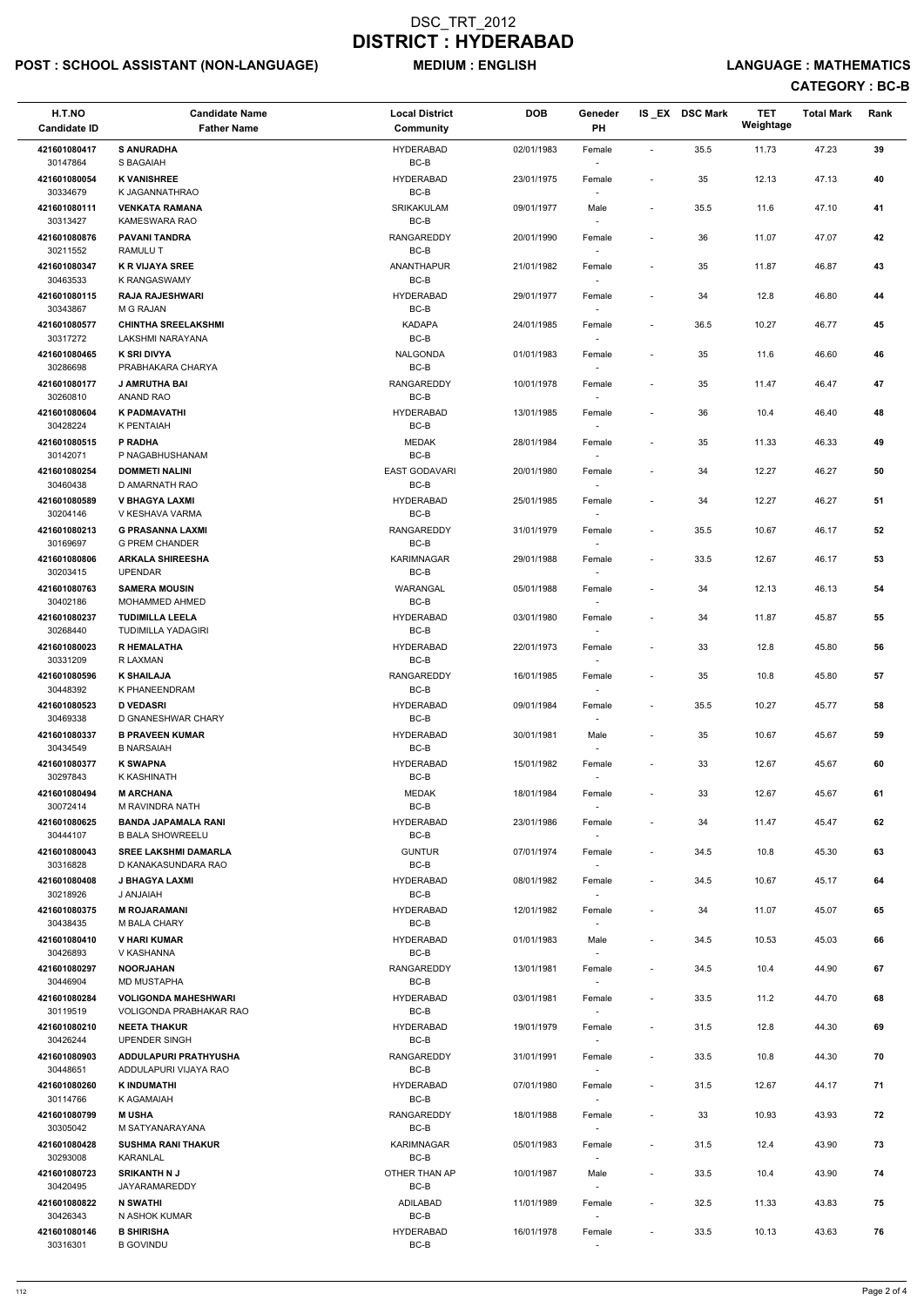## POST : SCHOOL ASSISTANT (NON-LANGUAGE) MEDIUM : ENGLISH LANGUAGE : MATHEMATICS

| H.T.NO<br><b>Candidate ID</b> | <b>Candidate Name</b><br><b>Father Name</b>      | <b>Local District</b><br><b>Community</b> | <b>DOB</b> | Geneder<br>PH                      |                              | IS EX DSC Mark | <b>TET</b><br>Weightage | <b>Total Mark</b> | Rank |  |
|-------------------------------|--------------------------------------------------|-------------------------------------------|------------|------------------------------------|------------------------------|----------------|-------------------------|-------------------|------|--|
|                               | <b>S SWAPNA</b>                                  | <b>HYDERABAD</b>                          |            |                                    |                              |                |                         |                   |      |  |
| 421601080330<br>30100423      | S VENKATESHWAR                                   | BC-B                                      | 22/01/1981 | Female                             | $\overline{\phantom{a}}$     | 30.5           | 13.07                   | 43.57             | 77   |  |
| 421601080078<br>30433336      | <b>M ANITA</b><br>SATYANARAYANA                  | <b>HYDERABAD</b><br>BC-B                  | 27/01/1975 | Female                             | $\overline{\phantom{a}}$     | 31.5           | 12                      | 43.50             | 78   |  |
| 421601080010<br>30204800      | <b>M SREEKANTH</b><br>M SRINIVASA RAO            | <b>HYDERABAD</b><br>BC-B                  | 25/01/1971 | Male                               | $\overline{\phantom{a}}$     | 32             | 11.47                   | 43.47             | 79   |  |
| 421601080005<br>30047758      | A ANITHA<br>A GURUMURTHY                         | <b>HYDERABAD</b><br>BC-B                  | 26/01/1969 | Female<br>$\sim$                   | $\overline{\phantom{a}}$     | 30             | 13.33                   | 43.33             | 80   |  |
| 421601080075<br>30310258      | <b>B M RAMATHAKUR</b><br><b>B MAHATMA SINGH</b>  | HYDERABAD<br>BC-B                         | 16/01/1975 | Female                             | $\overline{\phantom{a}}$     | 32.5           | 10.8                    | 43.30             | 81   |  |
| 421601080777<br>30336472      | <b>V SWARNA REKHA</b><br>V BRAHMAIAH             | <b>MEDAK</b><br>BC-B                      | 03/01/1988 | Female                             | $\overline{\phantom{a}}$     | 32.5           | 10.8                    | 43.30             | 82   |  |
| 421601080861<br>30406907      | <b>MAMIDI SUNITHA</b><br>M KRISHNA PAWAR         | RANGAREDDY<br>BC-B                        | 06/01/1989 | Female                             | $\overline{\phantom{a}}$     | 31.5           | 11.47                   | 42.97             | 83   |  |
| 421601080709<br>30352665      | <b>ASHA JYOTHI K</b><br>VENKATESH K              | <b>HYDERABAD</b><br>BC-B                  | 09/01/1987 | Female                             | $\overline{\phantom{a}}$     | 32             | 10.8                    | 42.80             | 84   |  |
| 421601080145                  | <b>R SRIDHAR</b>                                 | <b>HYDERABAD</b>                          | 04/01/1978 | Male                               | $\overline{\phantom{a}}$     | 31             | 11.73                   | 42.73             | 85   |  |
| 30120813                      | R LAXMAIAH                                       | BC-B                                      |            |                                    |                              |                |                         |                   |      |  |
| 421601080395<br>30210373      | <b>BHAVANIT</b><br>T GOVARDHAN                   | <b>RANGAREDDY</b><br>BC-B                 | 09/01/1982 | Female<br>$\overline{\phantom{a}}$ | $\overline{\phantom{a}}$     | 30             | 12.67                   | 42.67             | 86   |  |
| 421601080733<br>30440968      | <b>K BHAGYA LAXMI</b><br>K NARSIMHA CHARY        | RANGAREDDY<br>BC-B                        | 02/01/1987 | Female                             | $\overline{\phantom{a}}$     | 31             | 11.33                   | 42.33             | 87   |  |
| 421601080016<br>30260332      | <b>T YOGESHWARI</b><br><b>TYADAGIRI</b>          | <b>HYDERABAD</b><br>BC-B                  | 26/01/1973 | Female                             | $\overline{\phantom{a}}$     | 32             | 10.27                   | 42.27             | 88   |  |
| 421601080588<br>30041878      | <b>BOLLEPALLY MADHAVI</b><br>ANANDAM             | ADILABAD<br>$BC-B$                        | 25/01/1985 | Female<br>$\sim$                   | $\overline{\phantom{a}}$     | 29.5           | 12.67                   | 42.17             | 89   |  |
| 421601080129                  | <b>CH ARUNA</b>                                  | <b>RANGAREDDY</b>                         | 25/01/1977 | Female                             | $\overline{\phantom{a}}$     | 31             | 11.07                   | 42.07             | 90   |  |
| 30393235<br>421601080012      | <b>CH RAMACHARY</b><br>A CHANDRAMANI             | BC-B<br><b>HYDERABAD</b>                  | 02/01/1971 | Female                             | $\overline{\phantom{a}}$     | 31.5           | 10.53                   | 42.03             | 91   |  |
| 30339324<br>421601080500      | A RAMASWAMY<br>V SWARAJYA LAXMI                  | BC-B<br>WARANGAL                          | 18/01/1984 | Female                             | $\overline{\phantom{a}}$     | 30             | 11.87                   | 41.87             | 92   |  |
| 30453309<br>421601080243      | V RAJESHWAR RAO<br><b>CH CHANDRANI</b>           | $BC-B$<br><b>HYDERABAD</b>                | 29/01/1980 | Female                             | $\qquad \qquad \blacksquare$ | 30.5           | 11.33                   | 41.83             | 93   |  |
| 30359240                      | CH VENKAT RAO                                    | BC-B                                      |            | $\overline{\phantom{a}}$           |                              |                |                         |                   |      |  |
| 421601080840<br>30419500      | <b>D RANJANI</b><br>D JAGADISH                   | <b>HYDERABAD</b><br>BC-B                  | 21/01/1989 | Female                             | $\overline{\phantom{a}}$     | 31.5           | 10.27                   | 41.77             | 94   |  |
| 421601080239<br>30459813      | A SHIREESHA<br>A YADAIAH                         | HYDERABAD<br>BC-B                         | 16/01/1980 | Female                             | $\overline{\phantom{a}}$     | 30             | 11.73                   | 41.73             | 95   |  |
| 421601080402<br>30139822      | <b>VISHVABRAHMANA SUSMITHA</b><br>V SUGUNA CHARY | <b>KARIMNAGAR</b><br>BC-B                 | 09/01/1982 | Female<br>$\overline{\phantom{a}}$ | $\overline{\phantom{a}}$     | 29.5           | 12.13                   | 41.63             | 96   |  |
| 421601080027<br>30471471      | <b>KATTA NAGESH</b><br>K BHADRIAH                | ADILABAD<br>BC-B                          | 08/01/1973 | Male<br>$\sim$                     | $\overline{\phantom{a}}$     | 29.5           | 12                      | 41.50             | 97   |  |
| 421601080609<br>30321912      | <b>JAHEDA BEGUM</b><br><b>MD NAZEER</b>          | <b>RANGAREDDY</b><br>BC-B                 | 01/01/1986 | Female<br>$\overline{\phantom{a}}$ | $\overline{\phantom{a}}$     | 31.5           | 10                      | 41.50             | 98   |  |
| 421601080204                  | <b>VISHNU VANDANA</b><br>P KISTAIAH GOUD         | <b>HYDERABAD</b><br>BC-B                  | 02/01/1979 | Female                             | $\overline{\phantom{a}}$     | 30.5           | 10.93                   | 41.43             | 99   |  |
| 30427130<br>421601080096      | <b>D MADHAVI</b>                                 | <b>HYDERABAD</b>                          | 05/01/1976 | Female                             | $\overline{\phantom{a}}$     | 31             | 10.27                   | 41.27             | 100  |  |
| 30400084<br>421601080602      | D NARSAIAH<br><b>D GANESH</b>                    | BC-B<br><b>HYDERABAD</b>                  | 04/01/1985 | Male                               | $\overline{\phantom{a}}$     | 30             | 11.2                    | 41.20             | 101  |  |
| 30191769<br>421601080287      | D NARSIMULU<br><b>SHAHEEN SULTANA</b>            | BC-B<br><b>HYDERABAD</b>                  | 25/01/1981 | $\overline{\phantom{a}}$<br>Female | $\overline{\phantom{a}}$     | 29             | 12                      | 41.00             | 102  |  |
| 30125806<br>421601080001      | KHAJA MOINUDDIN<br><b>T KAMESWARA RAO</b>        | BC-B<br>HYDERABAD                         | 08/01/1968 | Male                               | $\blacksquare$               | 30.5           | 10.27                   | 40.77             | 103  |  |
| 30026672                      | T RAJA RAO                                       | BC-B                                      |            |                                    |                              |                |                         |                   |      |  |
| 421601080734<br>30219784      | <b>B KUSUMA KUMARI</b><br><b>B ANKAMMA RAO</b>   | <b>HYDERABAD</b><br>BC-B                  | 14/01/1987 | Female                             | $\overline{\phantom{a}}$     | 30.5           | 10.27                   | 40.77             | 104  |  |
| 421601080800<br>30323656      | <b>S SRAVANI</b><br>S KOTESWARARAO               | <b>GUNTUR</b><br>BC-B                     | 19/01/1988 | Female<br>$\sim$                   | $\overline{\phantom{a}}$     | 30.5           | 10.27                   | 40.77             | 105  |  |
| 421601080041                  | <b>K S RADHIKA</b>                               | <b>HYDERABAD</b>                          | 26/01/1974 | Female                             | $\overline{\phantom{a}}$     | 29.5           | 11.2                    | 40.70             | 106  |  |
| 30440083<br>421601080473      | K SARVESHWAR RAO<br><b>KUTHIJA BEGUM</b>         | BC-B<br><b>HYDERABAD</b>                  | 18/01/1984 | $\overline{\phantom{a}}$<br>Female | $\overline{\phantom{a}}$     | 29.5           | 11.2                    | 40.70             | 107  |  |
| 30360717                      | <b>MD SHAREEF</b>                                | BC-B                                      |            |                                    |                              |                |                         |                   |      |  |
| 421601080224<br>30323519      | <b>V SUNITHA</b><br>V CHANDRA SHEKAR RAO         | <b>RANGAREDDY</b><br>BC-B                 | 15/01/1979 | Female                             | $\overline{\phantom{a}}$     | 30             | 10.67                   | 40.67             | 108  |  |
| 421601080481<br>30443153      | <b>V PRASANNA</b><br>V SRI RAMULU                | HYDERABAD<br>BC-B                         | 24/01/1984 | Female<br>$\sim$                   | $\overline{\phantom{a}}$     | 30.5           | 10                      | 40.50             | 109  |  |
| 421601080255<br>30403601      | <b>SHOBA G R</b><br><b>G RANGAIAH</b>            | RANGAREDDY<br>BC-B                        | 20/01/1980 | Female                             | $\qquad \qquad \blacksquare$ | 29.5           | 10.93                   | 40.43             | 110  |  |
| 421601080741<br>30432684      | <b>MAHALAKSHMI VATHALA</b><br>V RAMANA           | <b>VISAKHAPATNAM</b><br>BC-B              | 14/01/1987 | Female                             | $\overline{\phantom{a}}$     | 29.5           | 10.67                   | 40.17             | 111  |  |
| 421601080322                  | <b>BOYYAPALLI SUNITHA</b>                        | <b>HYDERABAD</b>                          | 24/01/1981 | Female                             | $\overline{\phantom{a}}$     | 28.5           | 11.47                   | 39.97             | 112  |  |
| 30439628<br>421601080850      | <b>BIKSHAPATHI</b><br><b>CH PAVANI</b>           | BC-B<br>RANGAREDDY                        | 25/01/1989 | $\sim$<br>Female                   | $\overline{\phantom{a}}$     | 29.5           | 10.27                   | 39.77             | 113  |  |
| 30224778<br>421601080062      | CH BALAKISTAIAH<br><b>M APARNA RASMI</b>         | BC-B<br><b>HYDERABAD</b>                  | 17/01/1975 | $\sim$<br>Female                   | $\overline{\phantom{a}}$     | 29             | 10.67                   | 39.67             | 114  |  |
| 30450729                      | M PRABHAKAR RAO                                  | BC-B                                      |            | $\sim$                             |                              |                |                         |                   |      |  |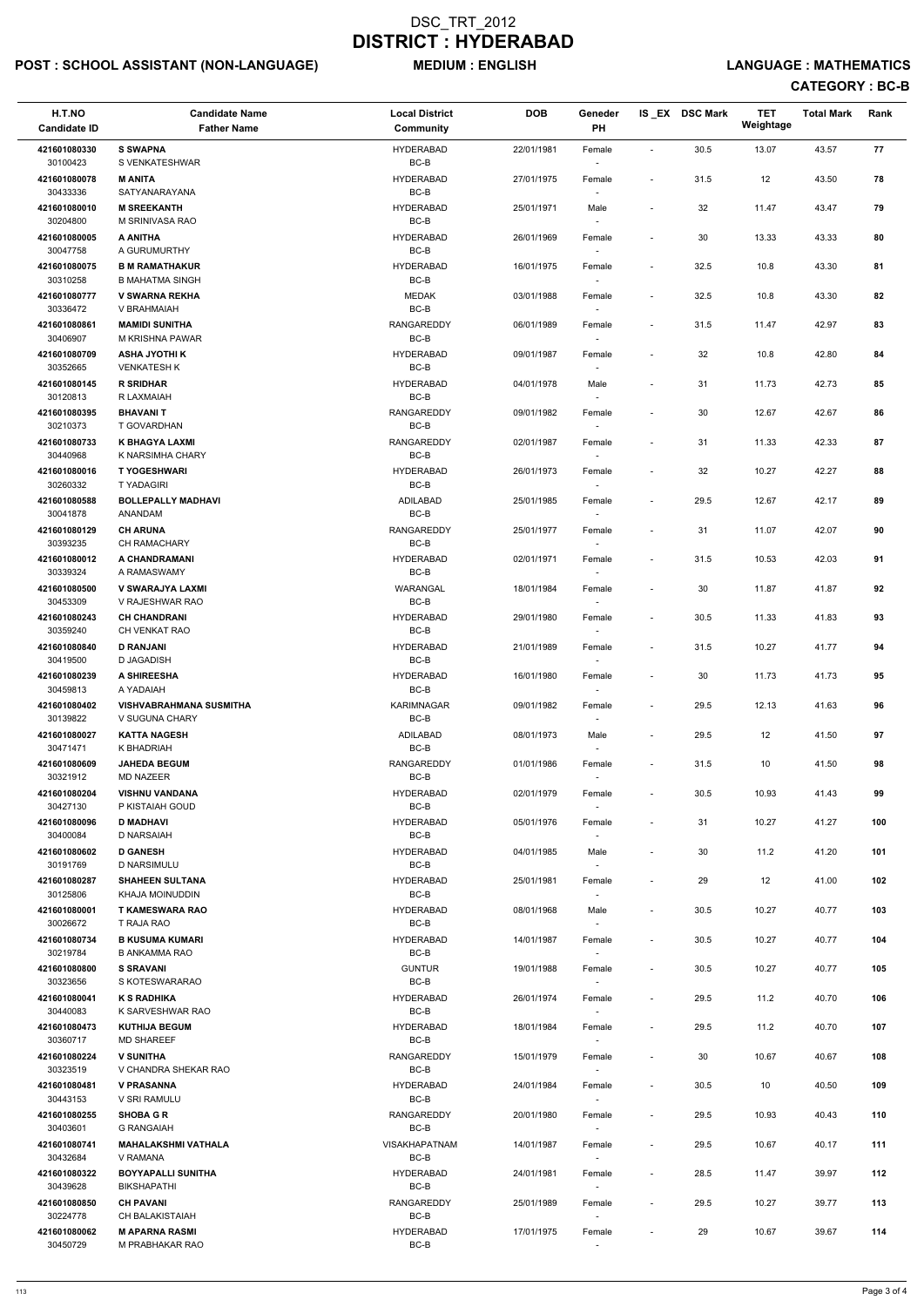## POST : SCHOOL ASSISTANT (NON-LANGUAGE) MEDIUM : ENGLISH LANGUAGE : MATHEMATICS

| H.T.NO<br><b>Candidate ID</b>            | <b>Candidate Name</b><br><b>Father Name</b>                     | <b>Local District</b><br><b>Community</b>     | <b>DOB</b>               | Geneder<br>PH                      |                                                      | IS EX DSC Mark | <b>TET</b><br>Weightage | <b>Total Mark</b> | Rank       |
|------------------------------------------|-----------------------------------------------------------------|-----------------------------------------------|--------------------------|------------------------------------|------------------------------------------------------|----------------|-------------------------|-------------------|------------|
| 421601080223<br>30442105                 | <b>T ROJA</b><br>T RAMULU                                       | <b>HYDERABAD</b><br>BC-B                      | 12/01/1979               | Female                             |                                                      | 29.5           | 10.13                   | 39.63             | 115        |
| 421601080886<br>30465436                 | <b>MADUR MAHESH KUMAR</b><br><b>MADUR VENKAT RAMULU</b>         | <b>RANGAREDDY</b><br>BC-B                     | 15/01/1990               | Male                               | $\blacksquare$                                       | 29.5           | 10                      | 39.50             | 116        |
| 421601080334<br>30409429                 | <b>A SARITHA</b><br>A SURENDER                                  | <b>RANGAREDDY</b><br>$BC-B$                   | 14/01/1981               | Female<br>OH                       | $\overline{\phantom{a}}$                             | 29.5           | 9.73                    | 39.23             | 117        |
| 421601080551<br>30327672                 | <b>MEGHAMALA B</b><br><b>VENKATAIAH</b>                         | <b>HYDERABAD</b><br>BC-B                      | 22/01/1985               | Female<br>$\overline{\phantom{a}}$ | $\overline{\phantom{a}}$                             | 28             | 10.8                    | 38.80             | 118        |
| 421601080267<br>30471143                 | <b>N GANESH KUMAR</b><br>LATE N NARSIMHA CHARY                  | <b>HYDERABAD</b><br>BC-B                      | 01/01/1980               | Male                               | $\overline{\phantom{a}}$                             | 26             | 12                      | 38.00             | 119        |
| 421601080321<br>30131096                 | <b>DONGA RUPA RANI</b><br>D L NARASIMHA RAO                     | <b>RANGAREDDY</b><br>BC-B                     | 16/01/1981               | Female<br>$\sim$                   |                                                      | 28             | 10                      | 38.00             | 120        |
| 421601080785<br>30416072                 | <b>N RENUKA</b><br>LATE N ANJAIAH                               | <b>RANGAREDDY</b><br>BC-B                     | 16/01/1988               | Female                             | $\overline{\phantom{a}}$                             | 26.5           | 11.47                   | 37.97             | 121        |
| 421601080426<br>30430901                 | <b>M SWARNA LATHA</b><br>M V PAPAIAH                            | <b>HYDERABAD</b><br>BC-B                      | 24/01/1983               | Female<br>$\overline{\phantom{a}}$ | $\overline{\phantom{a}}$                             | 26.5           | 11.07                   | 37.57             | 122        |
| 421601080632<br>30363074                 | <b>KALPANA B</b><br><b>B KESHAVULU</b>                          | <b>RANGAREDDY</b><br>BC-B                     | 20/01/1986               | Female<br>$\overline{\phantom{a}}$ | $\overline{\phantom{a}}$                             | 26.5           | 11.07                   | 37.57             | 123        |
| 421601080468<br>30061517                 | <b>G SWAPNA</b><br>DR G MALLESHAM                               | <b>HYDERABAD</b><br>BC-B                      | 10/01/1983               | Female<br>$\blacksquare$           |                                                      | 27             | 10.4                    | 37.40             | 124        |
| 421601080646<br>30063723                 | J NAVANEETHA<br>J BALA KISHAN                                   | <b>HYDERABAD</b><br>BC-B                      | 11/01/1986               | Female                             | $\overline{\phantom{a}}$                             | 27             | 10.4                    | 37.40             | 125        |
| 421601080257<br>30427785                 | <b>K ROHINI PRIYA</b><br>K LAXMINARAYANA                        | <b>MEDAK</b><br>$BC-B$                        | 08/01/1980               | Female                             | $\overline{\phantom{a}}$                             | 26.5           | 10.8                    | 37.30             | 126        |
| 421601080383<br>30279862                 | <b>KATTA MAHENDER KUMAR</b><br>K VIJAYA KUMAR                   | <b>HYDERABAD</b><br>$BC-B$                    | 06/01/1982               | Male<br>$\overline{\phantom{a}}$   | $\overline{\phantom{a}}$                             | 26             | 11.07                   | 37.07             | 127        |
| 421601080812<br>30429095                 | <b>ASMATH BEGUM</b><br><b>SHAIK JABBAR</b>                      | NALGONDA<br>BC-B                              | 05/01/1989               | Female<br>$\overline{\phantom{a}}$ |                                                      | 26.5           | 10.53                   | 37.03             | 128        |
| 421601080549<br>30074528                 | P JYOTHI<br>P V RAMULU                                          | <b>RANGAREDDY</b><br>BC-B                     | 15/01/1985               | Female                             | $\blacksquare$                                       | 26.5           | 10.4                    | 36.90             | 129        |
| 421601080853<br>30451969                 | <b>BATHINI SWATHI</b><br>BATHINI VEERA SWAMY                    | RANGAREDDY<br>$BC-B$                          | 05/01/1989               | Female                             | $\overline{\phantom{a}}$                             | 26.5           | 10.4                    | 36.90             | 130        |
| 421601080264<br>30234876                 | <b>ANTHATI RAJITHA</b><br>A MURALIDHAR                          | <b>HYDERABAD</b><br>BC-B                      | 18/01/1980               | Female<br>$\sim$                   |                                                      | 26             | 10.67                   | 36.67             | 131        |
| 421601080504<br>30446986                 | <b>SHILPA B</b><br><b>VENKATIAH B</b>                           | <b>HYDERABAD</b><br>BC-B                      | 01/01/1984               | Female<br>$\overline{\phantom{a}}$ | $\overline{\phantom{a}}$                             | 26.5           | 10                      | 36.50             | 132        |
| 421601080144<br>30471411                 | <b>B ARCHANA</b><br><b>B V BHADRAPPA</b>                        | <b>HYDERABAD</b><br>BC-B                      | 15/01/1978               | Female                             | $\overline{\phantom{a}}$                             | 26             | 10.4                    | 36.40             | 133        |
| 421601080087<br>30433536                 | <b>VEENA GL</b><br><b>RATNAIAH</b>                              | <b>HYDERABAD</b><br>BC-B                      | 09/01/1976               | Female<br>$\sim$                   | $\sim$                                               | 25             | 11.07                   | 36.07             | 134        |
| 421601080696<br>30446276                 | <b>ASMA SULTANA</b><br><b>ABDUL HAMEED</b>                      | <b>HYDERABAD</b><br>BC-B                      | 09/01/1987               | Female<br>$\sim$                   | $\overline{\phantom{a}}$                             | 26             | 10                      | 36.00             | 135        |
| 421601080699<br>30057274                 | <b>THOTAKURA NISHANTI</b><br><b>T KRISHNA GOUD</b><br>N DEEPIKA | <b>HYDERABAD</b><br>BC-B<br><b>RANGAREDDY</b> | 24/01/1987               | Female<br>$\sim$                   | $\sim$                                               | 25             | 10.8                    | 35.80             | 136        |
| 421601080747<br>30407197<br>421601080349 | N RAMACHANDRAIAH<br><b>SAMEENA BEGUM</b>                        | BC-B<br>RANGAREDDY                            | 05/01/1988<br>25/01/1982 | Female                             | $\overline{\phantom{a}}$                             | 25             | 10.53<br>10             | 35.53             | 137<br>138 |
| 30151749<br>421601080007                 | MOHAMMED VAZEER ALI<br><b>HARINI TALLA</b>                      | BC-B<br><b>HYDERABAD</b>                      | 05/01/1971               | Female<br>$\sim$<br>Female         | $\overline{\phantom{a}}$<br>$\overline{\phantom{a}}$ | 24.5<br>23.5   | 10.93                   | 34.50<br>34.43    | 139        |
| 30438377<br>421601080359                 | T ESHWAR PRASAD<br><b>MALAGA SARITHA</b>                        | BC-B<br><b>HYDERABAD</b>                      | 22/01/1982               | $\sim$<br>Female                   | $\overline{\phantom{a}}$                             | 22.5           | 11.33                   | 33.83             | 140        |
| 30287671<br>421601080060                 | M YADAIAH<br><b>K VANI</b>                                      | BC-B<br>WARANGAL                              | 29/01/1975               | $\sim$<br>Female                   | $\overline{\phantom{a}}$                             | 22             | 10.13                   | 32.13             | 141        |
| 30450090<br>421601080698                 | HANUMANTH RAO<br><b>AFSHAN ROOHI</b>                            | BC-B<br><b>HYDERABAD</b>                      | 15/01/1987               | Female                             | $\overline{\phantom{a}}$                             | 21             | 10.67                   | 31.67             | 142        |
| 30326644                                 | MD ABDUL ALI                                                    | BC-B                                          |                          | $\overline{\phantom{a}}$           |                                                      |                |                         |                   |            |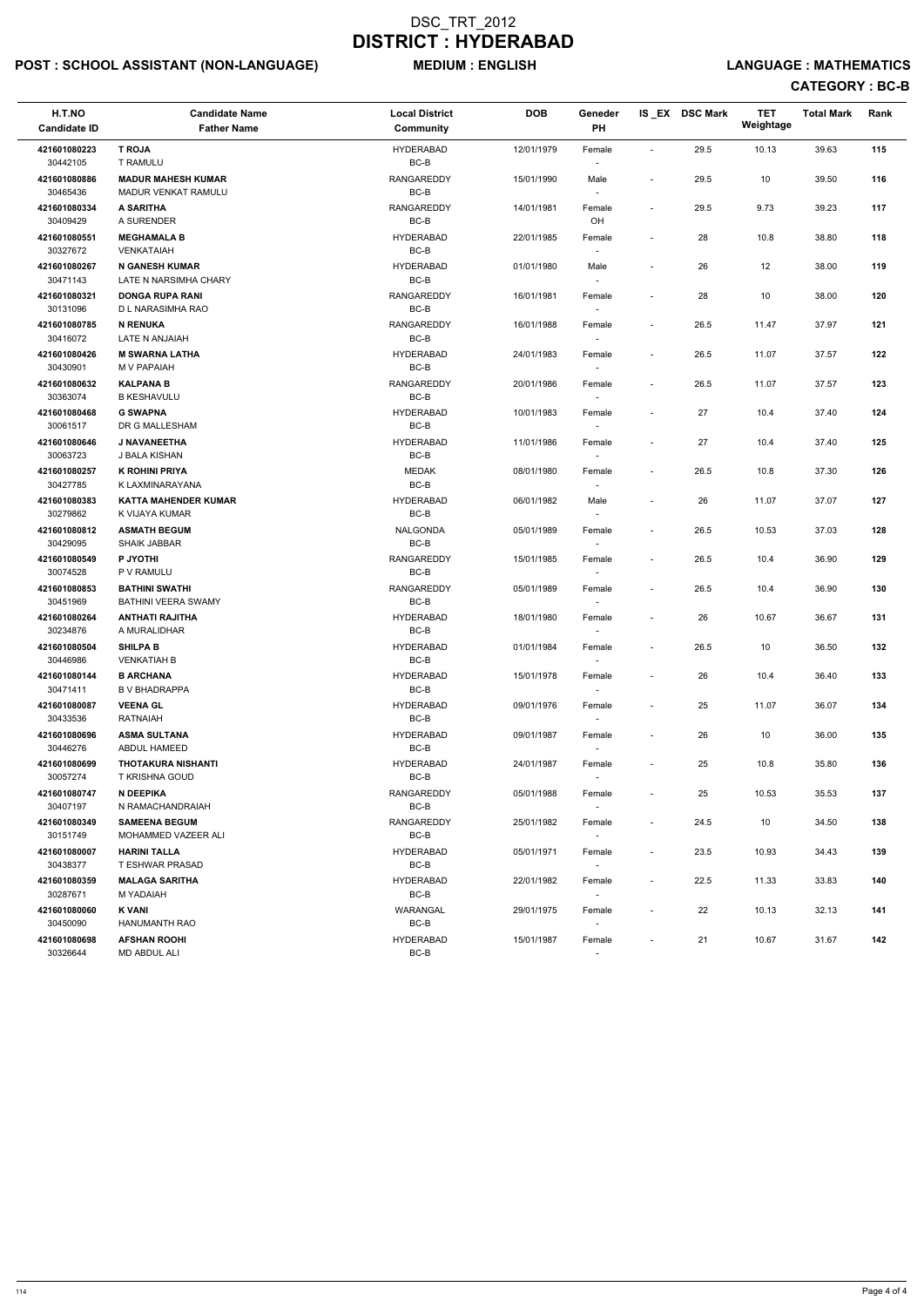## POST : SCHOOL ASSISTANT (NON-LANGUAGE) MEDIUM : ENGLISH LANGUAGE : MATHEMATICS

| H.T.NO<br><b>Candidate ID</b> | <b>Candidate Name</b><br><b>Father Name</b>       | <b>Local District</b><br><b>Community</b> | <b>DOB</b> | Geneder<br>PH                      |                          | IS_EX DSC Mark | <b>TET</b><br>Weightage | <b>Total Mark</b> | Rank           |  |
|-------------------------------|---------------------------------------------------|-------------------------------------------|------------|------------------------------------|--------------------------|----------------|-------------------------|-------------------|----------------|--|
| 421601080130                  | <b>V SANGEETHA</b>                                | <b>HYDERABAD</b>                          | 25/01/1977 | Female                             | $\overline{\phantom{a}}$ | 44.5           | 14.93                   | 59.43             | 1              |  |
| 30326199                      | V K HENRY                                         | BC-C                                      |            |                                    |                          |                |                         |                   |                |  |
| 421601080268<br>30388702      | <b>PRANITA KP</b><br>K P PRAKASH BABU             | <b>HYDERABAD</b><br>$BC-C$                | 01/01/1980 | Female                             | $\overline{\phantom{a}}$ | 37.5           | 12.13                   | 49.63             | $\mathbf{2}$   |  |
| 421601080149<br>30232401      | <b>B SHYAM SUNIL</b><br><b>B LAZARUS</b>          | <b>GUNTUR</b><br>$BC-C$                   | 16/01/1978 | Male                               | $\overline{\phantom{a}}$ | 38.5           | 10.93                   | 49.43             | 3              |  |
| 421601080397<br>30217650      | U JOSEPH UDAY KANTH<br>U JAI PRAKASH              | <b>HYDERABAD</b><br>BC-C                  | 19/01/1982 | Male                               | $\overline{\phantom{a}}$ | 38.5           | 10.8                    | 49.30             | 4              |  |
| 421601080422<br>30334030      | T L DEVA KUNDANA<br>T L VENKAT RAO                | HYDERABAD<br>BC-C                         | 30/01/1983 | Female                             | $\overline{\phantom{a}}$ | 36             | 12.8                    | 48.80             | 5              |  |
| 421601080547                  | <b>P SUNANDA</b>                                  | ADILABAD<br>$BC-C$                        | 04/01/1985 | Female                             | $\overline{\phantom{a}}$ | 36.5           | 12                      | 48.50             | 6              |  |
| 30290456<br>421601080059      | PALLALA JACOB<br>P SOHINI DEVA DEEVENA            | <b>HYDERABAD</b>                          | 18/01/1975 | Female                             | $\overline{\phantom{a}}$ | 34.5           | 12.8                    | 47.30             | $\overline{7}$ |  |
| 30446977<br>421601080618      | P S L JAYARAJU<br><b>K HEMEEMA</b>                | BC-C<br><b>KARIMNAGAR</b>                 | 02/01/1986 | Female                             | $\overline{\phantom{a}}$ | 34             | 12.27                   | 46.27             | 8              |  |
| 30241784<br>421601080388      | <b>K JAMES</b><br><b>KARUNA KUMARI BURRE</b>      | $BC-C$<br><b>VISAKHAPATNAM</b>            | 13/01/1982 | Female                             | $\blacksquare$           | 35.5           | 10.53                   | 46.03             | 9              |  |
| 30414065                      | JACOB JOHN                                        | BC-C                                      |            | $\overline{\phantom{a}}$           |                          |                |                         |                   |                |  |
| 421601080597<br>30285940      | <b>A ROSE MARY</b><br>A JEEVA RATHNAM             | <b>HYDERABAD</b><br>BC-C                  | 04/01/1985 | Female                             | $\overline{\phantom{a}}$ | 33.5           | 12.53                   | 46.03             | 10             |  |
| 421601080163                  | KALIGATHI VIJAYA RANI                             | <b>KRISHNA</b>                            | 12/01/1978 | Female                             | $\overline{\phantom{a}}$ | 33             | 12.67                   | 45.67             | 11             |  |
| 30037725<br>421601080164      | KALIGATHI YONA VICTOR<br><b>S MONICA WILSON</b>   | BC-C<br><b>HYDERABAD</b>                  | 26/01/1978 | Female                             | $\overline{\phantom{a}}$ | 32             | 13.6                    | 45.60             | 12             |  |
| 30327491                      | S WILSON KUMAR                                    | BC-C                                      |            |                                    |                          |                |                         |                   |                |  |
| 421601080404<br>30470611      | P S SOWJANYA<br>P D SUKUMAR                       | <b>HYDERABAD</b><br>BC-C                  | 16/01/1982 | Female<br>$\sim$                   | $\overline{\phantom{a}}$ | 34             | 11.6                    | 45.60             | 13             |  |
| 421601080293                  | <b>SHEBA RANI P</b>                               | NIZAMABAD                                 | 24/01/1981 | Female                             | $\overline{\phantom{a}}$ | 33             | 12.4                    | 45.40             | 14             |  |
| 30448816<br>421601080514      | PB SOLOMON<br><b>D PHEEBE</b>                     | BC-C<br>WARANGAL                          | 28/01/1984 | Female                             | $\overline{\phantom{a}}$ | 33.5           | 11.47                   | 44.97             | 15             |  |
| 30450176                      | <b>PRABHUDAS</b>                                  | BC-C                                      |            |                                    |                          |                |                         |                   |                |  |
| 421601080211<br>30163921      | K VANDANA JYOTHI<br><b>K SAMSON</b>               | <b>HYDERABAD</b><br>$BC-C$                | 27/01/1979 | Female                             | $\overline{\phantom{a}}$ | 32             | 12.4                    | 44.40             | 16             |  |
| 421601080197<br>30063188      | <b>GRACE HELENA</b><br>A P P BARNABAS             | <b>HYDERABAD</b><br>BC-C                  | 25/01/1979 | Female<br>$\overline{\phantom{a}}$ | $\overline{\phantom{a}}$ | 33.5           | 10.8                    | 44.30             | 17             |  |
| 421601080503<br>30241279      | <b>HAVILAH K</b><br>K JAMES                       | <b>KARIMNAGAR</b><br>BC-C                 | 01/01/1984 | Female                             | $\overline{\phantom{a}}$ | 32             | 12.27                   | 44.27             | 18             |  |
| 421601080245                  | <b>G BEULAH</b>                                   | <b>RANGAREDDY</b>                         | 07/01/1980 | Female                             | $\overline{\phantom{a}}$ | 31.5           | 12                      | 43.50             | 19             |  |
| 30153499<br>421601080299      | <b>G DEVADANAM</b><br><b>M THABITHA</b>           | BC-C<br><b>HYDERABAD</b>                  | 24/01/1981 | Female                             | $\overline{\phantom{a}}$ | 32             | 11.47                   | 43.47             | 20             |  |
| 30254309                      | <b>M DAVID</b>                                    | BC-C                                      |            | $\sim$                             |                          |                |                         |                   |                |  |
| 421601080141<br>30244868      | PATTAM ELIZABETH VIDYADHARI<br>PATTAM KAIRO BABU  | OTHER THAN AP<br>BC-C                     | 02/01/1978 | Female                             | $\overline{\phantom{a}}$ | 32             | 11.2                    | 43.20             | 21             |  |
| 421601080081<br>30466942      | <b>I SAM SANJAY KUMAR</b><br><b>IBV AUGUSTINE</b> | <b>HYDERABAD</b><br>BC-C                  | 20/01/1976 | Male<br>$\sim$                     | $\overline{\phantom{a}}$ | 31.5           | 11.47                   | 42.97             | 22             |  |
| 421601080475<br>30470161      | <b>M TEENA EBENEZER</b><br>M EBENEZER DEVADOSS    | HYDERABAD<br>BC-C                         | 31/01/1984 | Female                             | $\blacksquare$           | 32             | 10.4                    | 42.40             | 23             |  |
| 421601080252                  | <b>BANDI DEEPTI NOELINE MERYL</b>                 | <b>KHAMMAM</b>                            | 04/01/1980 | Female                             | $\overline{\phantom{a}}$ | 29             | 13.07                   | 42.07             | 24             |  |
| 30206633<br>421601080499      | <b>BDDAKP PREMCHAND</b><br><b>B SANDHYA RANI</b>  | BC-C<br><b>RANGAREDDY</b>                 | 10/01/1984 | Female                             | $\overline{\phantom{a}}$ | 30             | 11.73                   | 41.73             | 25             |  |
| 30454943<br>421601080657      | <b>B RATHNAM</b><br><b>ELIZABETH MATHANGI</b>     | BC-C<br><b>HYDERABAD</b>                  | 27/01/1986 | $\overline{\phantom{a}}$<br>Female | $\overline{\phantom{a}}$ | 29             | 12.53                   | 41.53             | 26             |  |
| 30067587<br>421601080441      | DEVARAJ MATHANGI<br><b>BULLARD RUTH METILDA</b>   | BC-C<br><b>PRAKASAM</b>                   | 25/01/1983 | Female                             | $\blacksquare$           | 30.5           | 10.67                   | 41.17             | 27             |  |
| 30455895                      | <b>B E SAMUEL JYOTHI</b>                          | BC-C                                      |            |                                    |                          |                |                         |                   |                |  |
| 421601080414<br>30255076      | <b>D VANAJA</b><br>D LAZAROUS                     | <b>HYDERABAD</b><br>BC-C                  | 13/01/1983 | Female                             | $\overline{\phantom{a}}$ | 31             | 10                      | 41.00             | 28             |  |
| 421601080665<br>30434718      | <b>GNANA REKHA</b><br><b>JACOB FRANCIS</b>        | <b>HYDERABAD</b><br>BC-C                  | 13/01/1986 | Female<br>$\sim$                   | $\overline{\phantom{a}}$ | 30             | 10.53                   | 40.53             | 29             |  |
| 421601080629                  | <b>C SHARON OLIVIA</b>                            | <b>HYDERABAD</b>                          | 18/01/1986 | Female                             | $\overline{\phantom{a}}$ | 29.5           | 10.8                    | 40.30             | 30             |  |
| 30304947                      | C A V PRASAD                                      | BC-C                                      |            | $\overline{\phantom{a}}$           |                          |                |                         |                   |                |  |
| 421601080823<br>30464638      | P SOWJANYA<br>PARADESHI JOHN                      | <b>RANGAREDDY</b><br>BC-C                 | 16/01/1989 | Female                             | $\overline{\phantom{a}}$ | 30             | 10.27                   | 40.27             | 31             |  |
| 421601080226                  | <b>G NAMRATHA JOSEPH</b>                          | <b>HYDERABAD</b>                          | 05/01/1979 | Female                             | $\overline{\phantom{a}}$ | 28.5           | 11.33                   | 39.83             | 32             |  |
| 30332781<br>421601080013      | G T JOSEPH VASAN<br><b>S VEDA MANJULA</b>         | BC-C<br>HYDERABAD                         | 13/01/1972 | Female                             | $\overline{\phantom{a}}$ | 28.5           | 11.07                   | 39.57             | 33             |  |
| 30367957                      | S D KAMALAKAR                                     | BC-C                                      |            | $\sim$                             |                          |                |                         |                   |                |  |
| 421601080552<br>30465253      | <b>S RHODA PERSIS</b><br>R SHIROMANIE             | <b>MEDAK</b><br>BC-C                      | 27/01/1985 | Female                             |                          | 29             | 10.53                   | 39.53             | 34             |  |
| 421601080676<br>30232073      | <b>M SHARON SUMALATHA</b><br>M R JOHN             | RANGAREDDY<br>BC-C                        | 13/01/1986 | Female                             | $\overline{\phantom{a}}$ | 27.5           | 12                      | 39.50             | 35             |  |
| 421601080401<br>30441952      | <b>G PRASANNA</b><br><b>G EMMANUEAL</b>           | HYDERABAD<br>BC-C                         | 03/01/1982 | Female<br>$\sim$                   | $\overline{\phantom{a}}$ | 27.5           | 11.73                   | 39.23             | 36             |  |
| 421601080474                  | <b>D SUMALATHA</b>                                | WARANGAL                                  | 22/01/1984 | Female                             | $\overline{\phantom{a}}$ | 27             | 10.53                   | 37.53             | 37             |  |
| 30449173<br>421601080860      | <b>D R CHRISTOPHER</b><br><b>S JYOTSNA</b>        | BC-C<br><b>HYDERABAD</b>                  | 21/01/1989 | $\sim$<br>Female                   | $\overline{\phantom{a}}$ | 26.5           | 10.53                   | 37.03             | 38             |  |
| 30267807                      | S PRAVEEN KUMAR                                   | BC-C                                      |            | $\sim$                             |                          |                |                         |                   |                |  |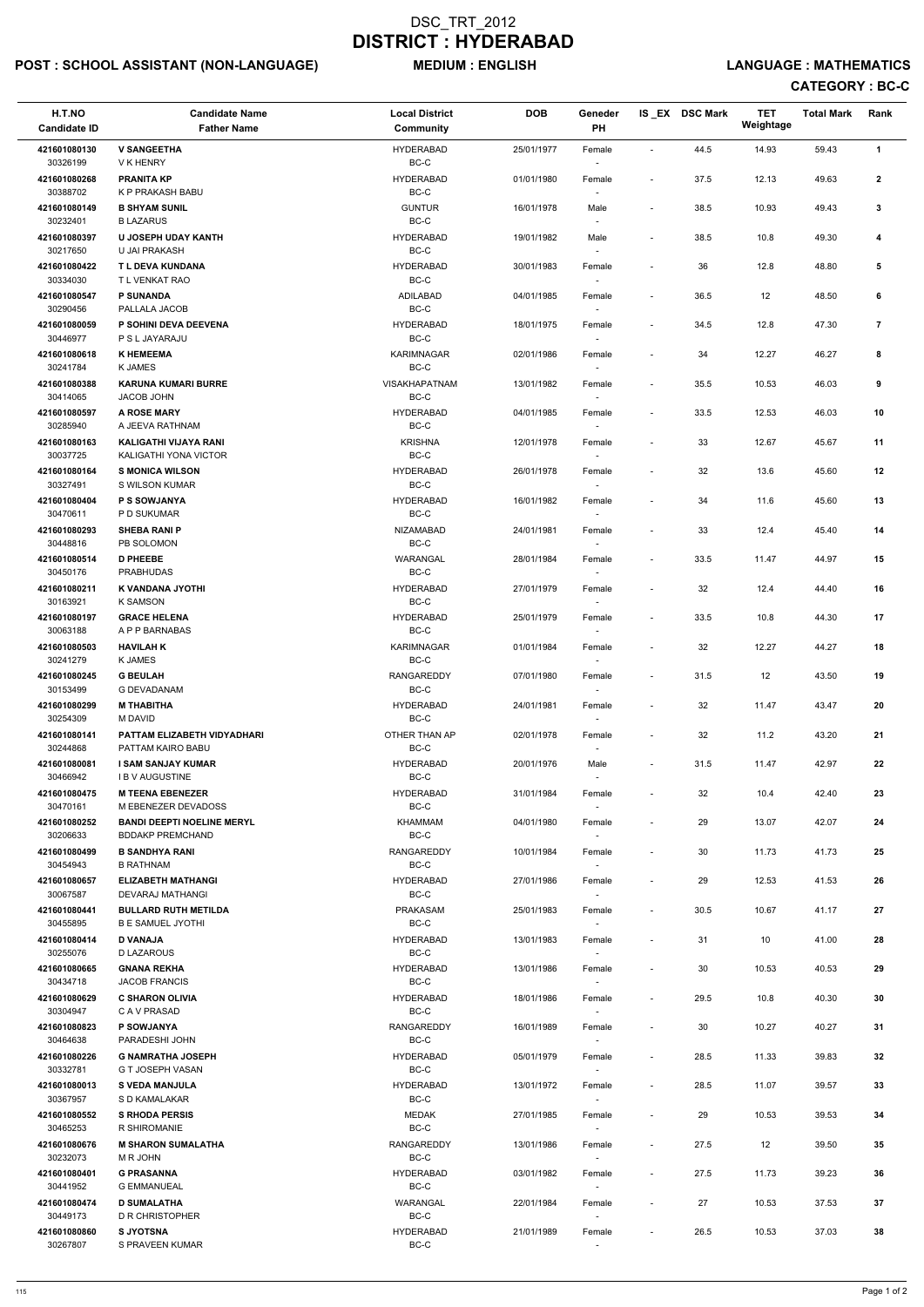## POST : SCHOOL ASSISTANT (NON-LANGUAGE) MEDIUM : ENGLISH LANGUAGE : MATHEMATICS

| H.T.NO<br><b>Candidate ID</b> | <b>Candidate Name</b><br><b>Father Name</b>            | <b>Local District</b><br>Community | <b>DOB</b> | Geneder<br><b>PH</b>               | IS EX                    | <b>DSC Mark</b> | <b>TET</b><br>Weightage | <b>Total Mark</b> | Rank |
|-------------------------------|--------------------------------------------------------|------------------------------------|------------|------------------------------------|--------------------------|-----------------|-------------------------|-------------------|------|
| 421601080236<br>30057112      | <b>M JACINTH</b><br><b>VIJAYAKUMAR</b>                 | <b>HYDERABAD</b><br>BC-C           | 27/01/1980 | Female<br>$\overline{\phantom{0}}$ | $\overline{\phantom{a}}$ | 25.5            | 11.2                    | 36.70             | 39   |
| 421601080101<br>30301773      | <b>GUMMADI DAYAVATHI</b><br><b>GUMMADI DHARMA RAJU</b> | <b>RANGAREDDY</b><br>BC-C          | 22/01/1976 | Female<br>$\overline{\phantom{0}}$ | $\overline{\phantom{a}}$ | 25.5            | 11.07                   | 36.57             | 40   |
| 421601080537<br>30054330      | <b>N BINDU</b><br>NK NATARAJAN                         | <b>HYDERABAD</b><br>BC-C           | 25/01/1985 | Female<br>$\overline{\phantom{0}}$ | $\overline{\phantom{a}}$ | 24.5            | 10.93                   | 35.43             | 41   |
| 421601080558<br>30336052      | <b>D BHUVANAMMA</b><br>D ANTHONY                       | <b>RANGAREDDY</b><br>BC-C          | 25/01/1985 | Female<br>$\overline{\phantom{0}}$ | $\overline{\phantom{a}}$ | 23.5            | 10.53                   | 34.03             | 42   |
| 421601080482<br>30268829      | <b>C B NEEHARIKA</b><br>CH VIJAYA KUMAR                | <b>HYDERABAD</b><br>BC-C           | 08/01/1984 | Female<br>$\overline{\phantom{0}}$ | $\overline{\phantom{a}}$ | 22.5            | 10.93                   | 33.43             | 43   |
| 421601080034<br>30460583      | <b>B USHA RANI</b><br><b>BV VENKATESULU</b>            | OTHER THAN AP<br>BC-C              | 31/01/1974 | Female<br>$\overline{\phantom{a}}$ | $\overline{\phantom{a}}$ | 23              | 10                      | 33.00             | 44   |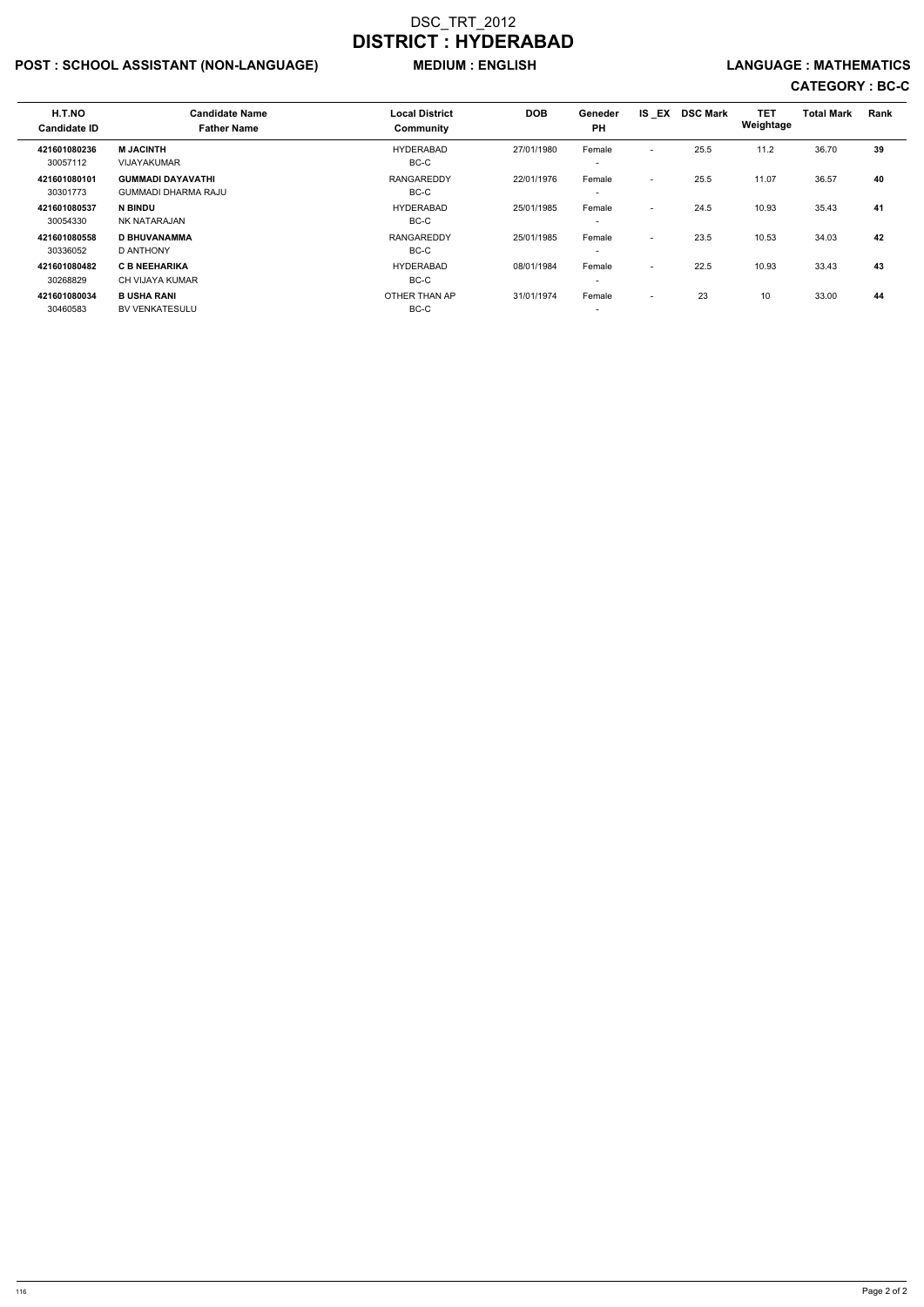## POST : SCHOOL ASSISTANT (NON-LANGUAGE) MEDIUM : ENGLISH LANGUAGE : MATHEMATICS

| H.T.NO                   | <b>Candidate Name</b>                                   | <b>Local District</b>     | <b>DOB</b> | Geneder                            |                          | IS EX DSC Mark | <b>TET</b><br>Weightage | <b>Total Mark</b> | Rank                    |
|--------------------------|---------------------------------------------------------|---------------------------|------------|------------------------------------|--------------------------|----------------|-------------------------|-------------------|-------------------------|
| <b>Candidate ID</b>      | <b>Father Name</b>                                      | <b>Community</b>          |            | <b>PH</b>                          |                          |                |                         |                   |                         |
| 421601080090<br>30400981 | <b>C S JAYA SUDHA</b><br>C G SUBBA RAO                  | <b>HYDERABAD</b><br>BC-D  | 07/01/1976 | Female                             | $\blacksquare$           | 56.5           | 16.27                   | 72.77             | $\mathbf{1}$            |
| 421601080139<br>30241981 | <b>MANGINI SANTHOSH KUMAR</b><br>M YADAV RAO            | <b>HYDERABAD</b><br>BC-D  | 31/01/1977 | Male                               |                          | 54             | 14.67                   | 68.67             | $\boldsymbol{2}$        |
| 421601080313<br>30291942 | <b>P SATISH KUMAR</b><br>P DUBBAIAH                     | <b>HYDERABAD</b><br>BC-D  | 27/01/1981 | Male                               | $\overline{\phantom{a}}$ | 54             | 14.27                   | 68.27             | 3                       |
| 421601080228             | <b>R SUHASINI</b>                                       | <b>HYDERABAD</b>          | 27/01/1979 | Female                             | $\blacksquare$           | 55             | 12.93                   | 67.93             | 4                       |
| 30445807<br>421601080142 | R SATYANARAYANA<br><b>GL PRASANNA</b>                   | BC-D<br>OTHER THAN AP     | 07/01/1978 | $\sim$<br>Female                   | $\overline{\phantom{a}}$ | 44             | 13.87                   | 57.87             | 5                       |
| 30418487<br>421601080496 | <b>G SIDDAIAH</b><br><b>G SANGAMESHWAR</b>              | BC-D<br>MAHABUBNAGAR      | 28/01/1984 | Male                               | $\overline{\phantom{a}}$ | 44.5           | 12.93                   | 57.43             | 6                       |
| 30466514                 | <b>G NEELKANT</b>                                       | BC-D                      |            | $\overline{\phantom{a}}$           |                          |                |                         |                   |                         |
| 421601080511<br>30437238 | <b>B HARI PRASAD</b><br><b>B NAGESH</b>                 | <b>HYDERABAD</b><br>BC-D  | 22/01/1984 | Male                               | $\overline{\phantom{a}}$ | 46.5           | 10.53                   | 57.03             | $\overline{\mathbf{r}}$ |
| 421601080184<br>30118535 | <b>G KALYANI</b><br><b>G DURGESH</b>                    | <b>HYDERABAD</b><br>BC-D  | 07/01/1979 | Female                             | $\overline{\phantom{a}}$ | 44             | 12.27                   | 56.27             | 8                       |
| 421601080029<br>30220161 | <b>R JEETHENDER PALKE</b><br><b>RAMESH</b>              | <b>HYDERABAD</b><br>BC-D  | 28/01/1973 | Male                               | $\blacksquare$           | 42.5           | 13.2                    | 55.70             | 9                       |
| 421601080031             | <b>K MANJULA</b>                                        | <b>HYDERABAD</b>          | 14/01/1974 | Female                             | $\overline{a}$           | 42             | 13.07                   | 55.07             | 10                      |
| 30466892<br>421601080571 | K THIRUPATHI<br><b>K SHARAVAN KUMAR</b>                 | BC-D<br><b>HYDERABAD</b>  | 09/01/1985 | Male                               | $\blacksquare$           | 42             | 12                      | 54.00             | 11                      |
| 30316887                 | K PARSHU RAMULU                                         | BC-D                      |            |                                    |                          |                |                         |                   |                         |
| 421601080575<br>30317489 | <b>KISHORE KUMAR G</b><br>SATYANARAYANA G               | <b>HYDERABAD</b><br>BC-D  | 22/01/1985 | Male                               | $\overline{\phantom{a}}$ | 40             | 13.2                    | 53.20             | 12                      |
| 421601080304<br>30336574 | <b>SARITHA LV</b><br>RAMULU L V                         | <b>WARANGAL</b><br>BC-D   | 06/01/1981 | Female<br>$\sim$                   | $\overline{\phantom{a}}$ | 40             | 12.13                   | 52.13             | 13                      |
| 421601080502             | <b>M ARVIND KUMAR</b>                                   | <b>HYDERABAD</b>          | 29/01/1984 | Male                               | $\overline{\phantom{a}}$ | 40.5           | 11.47                   | 51.97             | 14                      |
| 30448526<br>421601080291 | M LAXMI RAJ<br><b>B SANJEEV KUMAR RAO</b>               | BC-D<br><b>RANGAREDDY</b> | 14/01/1981 | $\sim$<br>Male                     | $\overline{\phantom{a}}$ | 40.5           | 11.07                   | 51.57             | 15                      |
| 30443822<br>421601080256 | <b>B SIDDAL RAO</b><br>P SANJAY KUMAR                   | BC-D<br><b>HYDERABAD</b>  | 26/01/1980 | Male                               | $\overline{\phantom{a}}$ | 39.5           | 12                      | 51.50             | 16                      |
| 30271477<br>421601080467 | LATE P BALA KRISHNA RAO<br><b>K NAGA LAKSHMI</b>        | BC-D<br><b>HYDERABAD</b>  | 02/01/1983 | Female                             | $\overline{\phantom{a}}$ | 38.5           | 12.53                   | 51.03             | 17                      |
| 30435238                 | K VENKATAIAH                                            | BC-D                      |            | $\sim$                             |                          |                |                         |                   |                         |
| 421601080594<br>30062515 | <b>M SAI DIXITH</b><br>M RAM GOPAL                      | <b>HYDERABAD</b><br>BC-D  | 20/01/1985 | Male                               | $\overline{\phantom{a}}$ | 38.5           | 11.73                   | 50.23             | 18                      |
| 421601080874<br>30195903 | <b>GAJBINKAR SUSHMA</b><br><b>RAMCHANDER</b>            | <b>MEDAK</b><br>BC-D      | 16/01/1990 | Female                             | $\overline{\phantom{a}}$ | 38.5           | 11.6                    | 50.10             | 19                      |
| 421601080069<br>30255607 | <b>REKHAP</b><br>P JAIHIND                              | <b>HYDERABAD</b><br>BC-D  | 07/01/1975 | Female<br>$\overline{\phantom{a}}$ | $\blacksquare$           | 38             | 12                      | 50.00             | 20                      |
| 421601080082<br>30285920 | <b>PALLE PRAVEEN KUMAR</b><br>PALLE DAYANAND            | <b>HYDERABAD</b><br>BC-D  | 20/01/1976 | Male<br>$\sim$                     | $\overline{\phantom{a}}$ | 37.5           | 11.73                   | 49.23             | 21                      |
| 421601080135             | <b>SRIDEVI</b>                                          | <b>HYDERABAD</b>          | 04/01/1977 | Female                             | $\overline{\phantom{a}}$ | 36             | 13.2                    | 49.20             | 22                      |
| 30437046<br>421601080045 | K RAGHUPATHI<br><b>B V NANDINI</b>                      | BC-D<br><b>HYDERABAD</b>  | 26/01/1974 | $\sim$<br>Female                   | $\overline{\phantom{a}}$ | 37.5           | 11.6                    | 49.10             | 23                      |
| 30296862<br>421601080216 | <b>B K VENKAT RAO</b><br><b>D INDIRA</b>                | BC-D<br><b>HYDERABAD</b>  | 16/01/1979 |                                    | $\overline{\phantom{a}}$ | 38.5           | 10.53                   | 49.03             | 24                      |
| 30091194                 | D KRISHNA                                               | BC-D                      |            | Female<br>$\sim$                   |                          |                |                         |                   |                         |
| 421601080175<br>30452174 | <b>P MADHAVI</b><br>P N MOHAN RAJ                       | <b>HYDERABAD</b><br>BC-D  | 26/01/1978 | Female                             | $\overline{\phantom{a}}$ | 36.5           | 12.27                   | 48.77             | 25                      |
| 421601080608<br>30361102 | <b>KV SRIDHAR</b><br>K R VENKOBA RAO                    | <b>HYDERABAD</b><br>BC-D  | 31/01/1985 | Male<br>$\sim$                     | $\overline{\phantom{a}}$ | 37.5           | 11.07                   | 48.57             | 26                      |
| 421601080517<br>30282712 | P MALLESHWATI<br>P SANGAMESHWAR                         | <b>MEDAK</b><br>BC-D      | 30/01/1984 | Female                             | $\blacksquare$           | 37             | 11.33                   | 48.33             | 27                      |
| 421601080396             | <b>D SWAPNA</b><br>D RAVINDAR RAJU                      | RANGAREDDY<br>BC-D        | 09/01/1982 | Female                             | $\overline{\phantom{a}}$ | 36             | 12                      | 48.00             | 28                      |
| 30324177<br>421601080418 | <b>KALPANA JODVE</b>                                    | <b>HYDERABAD</b>          | 26/01/1983 | Female                             | $\overline{\phantom{a}}$ | 34.5           | 13.33                   | 47.83             | 29                      |
| 30422519<br>421601080086 | J DYANESHWAR RAO<br><b>BABITHA P</b>                    | BC-D<br><b>RANGAREDDY</b> | 17/01/1976 | $\sim$<br>Female                   | $\overline{\phantom{a}}$ | 33             | 14.8                    | 47.80             | 30                      |
| 30411619                 | P PRAKASH                                               | BC-D                      |            | $\overline{\phantom{a}}$           |                          |                |                         |                   |                         |
| 421601080394<br>30186937 | <b>BOLLAMPALLY SRAWANI</b><br><b>BOLLAMPALLY SUNDER</b> | <b>HYDERABAD</b><br>BC-D  | 03/01/1982 | Female<br>$\sim$                   | $\overline{\phantom{a}}$ | 36.5           | 11.07                   | 47.57             | 31                      |
| 421601080896<br>30389033 | <b>P SMITHA</b><br>P SIDDAPPA                           | <b>HYDERABAD</b><br>BC-D  | 22/01/1991 | Female                             | $\overline{\phantom{a}}$ | 37             | 10.53                   | 47.53             | 32                      |
| 421601080887             | <b>DIVYA SREE POTEY</b>                                 | <b>HYDERABAD</b>          | 31/01/1990 | Female                             | $\overline{\phantom{a}}$ | 35.5           | 11.6                    | 47.10             | 33                      |
| 30427507<br>421601080498 | <b>NANDU POTEY</b><br><b>AERUPULA RADHA</b>             | BC-D<br><b>RANGAREDDY</b> | 10/01/1984 | $\sim$<br>Female                   | $\overline{\phantom{a}}$ | 35.5           | 11.33                   | 46.83             | 34                      |
| 30425112<br>421601080110 | SATYANARAYANA<br><b>S PAVANI</b>                        | BC-D<br><b>HYDERABAD</b>  | 03/01/1977 | Female                             | $\overline{\phantom{a}}$ | 35.5           | 11.07                   | 46.57             | 35                      |
| 30301902                 | <b>ANJAN KUMAR</b>                                      | BC-D                      |            |                                    |                          |                |                         |                   |                         |
| 421601080376<br>30071488 | <b>JAGADISHWAR POGAKU</b><br>P OM PRAKASH               | <b>MEDAK</b><br>BC-D      | 13/01/1982 | Male<br>$\overline{\phantom{a}}$   | $\overline{\phantom{a}}$ | 36             | 10.4                    | 46.40             | 36                      |
| 421601080346<br>30419809 | <b>TJ VISHNU PRIYA</b><br>T R JAGANNATH RAO             | <b>HYDERABAD</b><br>BC-D  | 18/01/1982 | Female<br>$\sim$                   | $\overline{\phantom{a}}$ | 34.5           | 11.73                   | 46.23             | 37                      |
| 421601080889<br>30403658 | <b>TARAKA SWATHI</b><br>TARAKA LAXMI NARAYANA           | RANGAREDDY<br>BC-D        | 24/01/1991 | Female<br>$\sim$                   | $\overline{\phantom{a}}$ | 34.5           | 11.6                    | 46.10             | 38                      |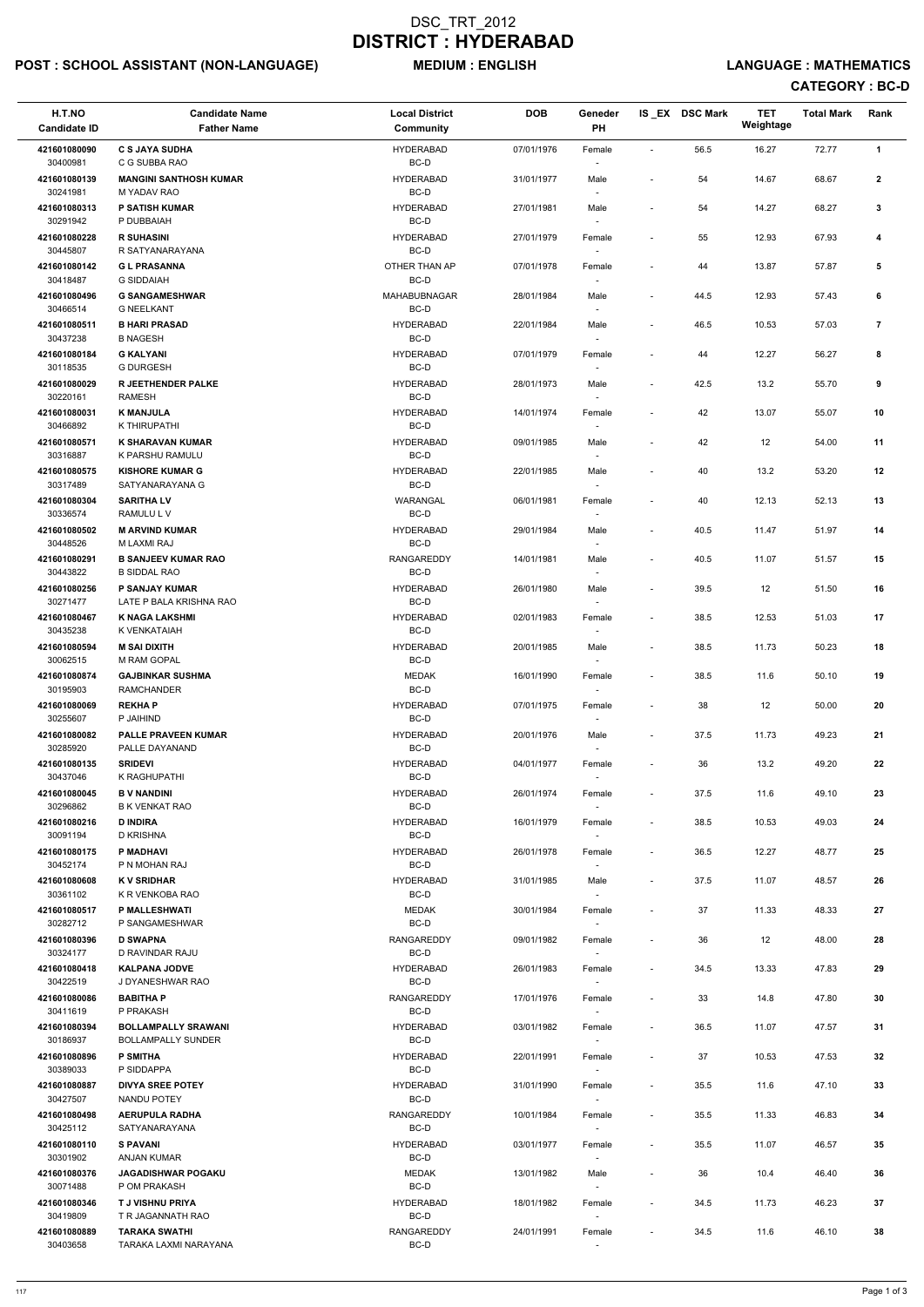## POST : SCHOOL ASSISTANT (NON-LANGUAGE) MEDIUM : ENGLISH LANGUAGE : MATHEMATICS

| 36<br>10<br><b>ABBASANI NAGMA YADAV</b><br><b>RANGAREDDY</b><br>09/01/1991<br>46.00<br>39<br>421601080892<br>Female<br>30463080<br>BC-D<br>ABBASANI BALA MALLESH YADAV<br>32.5<br>40<br>421601080089<br><b>BAYYA SUNITHA</b><br><b>KARIMNAGAR</b><br>13.2<br>45.70<br>23/01/1976<br>Female<br>$\overline{\phantom{a}}$<br>BC-D<br>30459418<br><b>BAYYA SUDARSHAN</b><br>421601080273<br><b>R PRAVEEN KUMAR</b><br><b>MEDAK</b><br>35.5<br>41<br>23/01/1980<br>10.13<br>45.63<br>Male<br>$\overline{\phantom{a}}$<br>BC-D<br>30404033<br>R APPA RAO<br>421601080493<br>N CHANDRA KALA<br><b>MEDAK</b><br>32.5<br>12.93<br>42<br>17/01/1984<br>45.43<br>Female<br>BC-D<br>30088914<br>KANAKAIAH<br><b>HYDERABAD</b><br>34.5<br>43<br>421601080185<br>A MALLIKA<br>20/01/1979<br>Female<br>10.53<br>45.03<br>$\overline{\phantom{a}}$<br>30243030<br>A MARUTHI RAO<br>BC-D<br>$\overline{\phantom{a}}$<br>421601080872<br><b>R DIVYARANI</b><br>34<br>10.93<br><b>RANGAREDDY</b><br>28/01/1990<br>44.93<br>44<br>Female<br>30218284<br>BC-D<br>PRABHULINGAIAH<br>$\overline{\phantom{a}}$<br>421601080191<br><b>M PREMALATHA</b><br><b>HYDERABAD</b><br>45<br>06/01/1979<br>31<br>13.47<br>44.47<br>Female<br>30075997<br>BC-D<br>M NARASIMHAIAH<br>421601080679<br><b>RENUKA DEVI A</b><br><b>HYDERABAD</b><br>32.5<br>46<br>10/01/1987<br>11.73<br>44.23<br>Female<br>$\overline{\phantom{a}}$<br>30282839<br>BC-D<br>A SATYANARAYANA<br>$\overline{\phantom{a}}$<br><b>HYDERABAD</b><br>32.5<br>47<br>421601080188<br><b>T GEETA DEVI</b><br>29/01/1979<br>11.6<br>44.10<br>Female<br>BC-D<br>30288269<br>T V ASHOK KUMAR<br>$\overline{\phantom{a}}$<br><b>E KALYANI</b><br><b>GUNTUR</b><br>34<br>10<br>48<br>421601080077<br>21/01/1975<br>44.00<br>Female<br>BC-D<br>30063824<br>E VENKATESWARLU<br>$\overline{\phantom{a}}$<br>421601080769<br><b>P SRIDEVI</b><br><b>HYDERABAD</b><br>33<br>10.53<br>43.53<br>49<br>28/01/1988<br>Female<br>30415326<br>BC-D<br>P KONDAIAH<br>421601080868<br><b>NIZAMABAD</b><br>33<br>50<br><b>MUDALA LAVANYA</b><br>01/01/1990<br>10.4<br>43.40<br>Female<br>$\blacksquare$<br>BC-D<br>30411298<br>M SURESH BABU<br>421601080248<br><b>V PRASANNA LAKSHMI</b><br>30.5<br>51<br>MEDAK<br>19/01/1980<br>12.8<br>43.30<br>Female<br>BC-D<br>30136925<br>V SATHAIAH<br>$\overline{\phantom{a}}$<br>421601080036<br><b>P JAISHREE</b><br><b>HYDERABAD</b><br>31.5<br>11.6<br>52<br>13/01/1974<br>Female<br>43.10<br>$\overline{\phantom{a}}$<br>30414822<br>BC-D<br>P BASANTI LAL<br>$\overline{\phantom{a}}$<br>421601080235<br><b>G SRINIVAS</b><br><b>HYDERABAD</b><br>32.5<br>10.53<br>43.03<br>53<br>26/01/1980<br>Male<br>$\overline{\phantom{a}}$<br>30084059<br><b>G KRISHNA</b><br>BC-D<br>$\overline{\phantom{a}}$<br>421601080340<br><b>PEDDI VEDESHWAR</b><br><b>HYDERABAD</b><br>42.97<br>54<br>21/01/1982<br>Male<br>31.5<br>11.47<br>30435477<br>P PRAKASH RAO<br>BC-D<br>$\overline{\phantom{a}}$<br><b>HYDERABAD</b><br>42.83<br>55<br>421601080436<br>DHARMAKARI MANJU<br>07/01/1983<br>31.5<br>11.33<br>Female<br>$\overline{\phantom{a}}$<br>30466080<br><b>D NARSOJI</b><br>BC-D<br>$\sim$<br>56<br>421601080449<br><b>TULASI VAMSHIPRIYA</b><br><b>HYDERABAD</b><br>31.5<br>11.07<br>42.57<br>07/01/1983<br>Female<br>$\overline{\phantom{a}}$<br>BC-D<br>30419724<br>TULASI JAGANNATH RAO<br>421601080459<br><b>M SWATHI</b><br>57<br><b>HYDERABAD</b><br>05/01/1983<br>30<br>12.53<br>42.53<br>Female<br>$\overline{\phantom{a}}$<br>BC-D<br>30043488<br><b>M RAVINDER</b><br><b>HYDERABAD</b><br>30.5<br>42.37<br>58<br>421601080112<br>Y VIKRAM KUMAR<br>02/01/1977<br>11.87<br>Male<br>$\overline{\phantom{a}}$<br>30441403<br>BC-D<br>Y V RAMULU<br>$\overline{\phantom{a}}$<br>31.5<br>42.30<br>59<br>421601080447<br><b>D SANGEETHA</b><br>RANGAREDDY<br>06/01/1983<br>10.8<br>Female<br>$\blacksquare$<br>30182708<br>BC-D<br>D BASAIAH<br>$\sim$<br><b>VEERABOINA JYOTHI</b><br>60<br>421601080295<br>ADILABAD<br>01/01/1981<br>29.5<br>12.4<br>41.90<br>Female<br>$\overline{\phantom{a}}$<br>BC-D<br>30416023<br><b>VEERABOINA RAMMURTHY</b><br>$\overline{\phantom{a}}$<br>421601080194<br><b>KUSUMA RANI A</b><br><b>RANGAREDDY</b><br>61<br>13/01/1979<br>30<br>11.87<br>41.87<br>Female<br>$\overline{\phantom{a}}$<br>30042122<br><b>KALIDAS</b><br>BC-D<br>421601080241<br><b>GADAVENA SRINIVAS</b><br><b>KARIMNAGAR</b><br>30.5<br>62<br>28/01/1980<br>11.33<br>41.83<br>Male<br>$\overline{\phantom{a}}$<br>BC-D<br>30020741<br>ODELU<br>$\sim$<br>31.5<br>421601080338<br><b>BALRAJ AVITI</b><br><b>HYDERABAD</b><br>02/01/1982<br>Male<br>10.27<br>41.77<br>63<br>BC-D<br>30109750<br><b>MAHADEV</b><br>$\overline{\phantom{a}}$<br><b>B PAVAN KUMAR</b><br>31<br>10.53<br>64<br>421601080758<br><b>HYDERABAD</b><br>01/01/1988<br>Male<br>41.53<br>BC-D<br>30426155<br><b>B NAGESHWARRAO</b><br>$\overline{\phantom{a}}$<br>30.5<br>65<br>421601080258<br><b>MAYA RENUKA DEVI</b><br><b>HYDERABAD</b><br>10.93<br>41.43<br>09/01/1980<br>Female<br>$\overline{\phantom{a}}$<br>30440786<br>BC-D<br><b>MAYA PANDURANGAM</b><br>421601080900<br><b>MEKALA SURESH KUMAR</b><br><b>RANGAREDDY</b><br>30.5<br>66<br>27/01/1991<br>10.8<br>41.30<br>Male<br>$\overline{\phantom{a}}$<br>BC-D<br>30396276<br><b>MEKALA KISHAN</b><br><b>MEDAK</b><br>10.13<br>67<br>421601080736<br><b>MADHAVI BOLLABOINA</b><br>17/01/1987<br>31<br>41.13<br>Female<br>BC-D<br>30349381<br><b>B MALLAIAH</b><br>$\sim$<br><b>HYDERABAD</b><br>29.5<br>68<br>421601080857<br>K VANI<br>02/01/1989<br>11.47<br>40.97<br>Female<br>$\overline{\phantom{a}}$<br>BC-D<br>30419391<br>K DASARATH<br>$\overline{\phantom{a}}$<br><b>M CHAITANYA</b><br><b>HYDERABAD</b><br>10.93<br>69<br>421601080423<br>31/01/1983<br>30<br>40.93<br>Female<br>30333782<br>BC-D<br>M NARAYANA<br>$\overline{\phantom{a}}$<br>421601080885<br><b>HYDERABAD</b><br>70<br>SAJJANA PRASANNA LAXMI<br>03/01/1990<br>30<br>10.8<br>40.80<br>Female<br>$\overline{\phantom{a}}$<br>30471194<br>BC-D<br>SAJJANA ASHOK<br>421601080028<br><b>G GOURI</b><br><b>HYDERABAD</b><br>29.5<br>71<br>18/01/1973<br>11.2<br>40.70<br>Female<br>$\blacksquare$<br>BC-D<br>30196121<br><b>G ANANDAM</b><br>$\sim$<br>72<br><b>K SHOBHA</b><br>$30.5\,$<br>10<br>40.50<br>421601080018<br>ADILABAD<br>01/01/1973<br>Female<br>BC-D<br>30440427<br>K VEERA REDDY<br>$\overline{\phantom{a}}$<br>P JYOTHI<br>73<br>421601080672<br><b>MEDAK</b><br>08/01/1986<br>29.5<br>10.93<br>40.43<br>Female<br>$\overline{\phantom{a}}$<br>BC-D<br>30283126<br>P SANGAMESHWAR<br>$\overline{\phantom{a}}$<br>421601080231<br><b>KIRANMAYEE J</b><br><b>VISAKHAPATNAM</b><br>29.5<br>39.90<br>74<br>28/01/1979<br>10.4<br>Female<br>$\overline{\phantom{a}}$<br>BC-D<br>30401855<br>RAMA KRISHNA RAO<br>$\overline{\phantom{a}}$<br>29.5<br>75<br>421601080582<br><b>MAMIDI SRUJANA</b><br><b>KARIMNAGAR</b><br>06/01/1985<br>10.4<br>39.90<br>Female<br>$\overline{\phantom{a}}$<br>BC-D<br>30469986<br>MAMIDI KOMURAIAH<br>$\overline{\phantom{a}}$<br>10.27<br>76<br>421601080048<br><b>THADURU SARITHA</b><br>RANGAREDDY<br>10/01/1975<br>29.5<br>39.77<br>Female<br>$\overline{\phantom{a}}$<br>$\overline{\phantom{a}}$ | H.T.NO<br><b>Candidate ID</b> | <b>Candidate Name</b><br><b>Father Name</b> | <b>Local District</b><br>Community | <b>DOB</b> | Geneder<br><b>PH</b> | IS EX DSC Mark | <b>TET</b><br>Weightage | <b>Total Mark</b> | Rank |
|------------------------------------------------------------------------------------------------------------------------------------------------------------------------------------------------------------------------------------------------------------------------------------------------------------------------------------------------------------------------------------------------------------------------------------------------------------------------------------------------------------------------------------------------------------------------------------------------------------------------------------------------------------------------------------------------------------------------------------------------------------------------------------------------------------------------------------------------------------------------------------------------------------------------------------------------------------------------------------------------------------------------------------------------------------------------------------------------------------------------------------------------------------------------------------------------------------------------------------------------------------------------------------------------------------------------------------------------------------------------------------------------------------------------------------------------------------------------------------------------------------------------------------------------------------------------------------------------------------------------------------------------------------------------------------------------------------------------------------------------------------------------------------------------------------------------------------------------------------------------------------------------------------------------------------------------------------------------------------------------------------------------------------------------------------------------------------------------------------------------------------------------------------------------------------------------------------------------------------------------------------------------------------------------------------------------------------------------------------------------------------------------------------------------------------------------------------------------------------------------------------------------------------------------------------------------------------------------------------------------------------------------------------------------------------------------------------------------------------------------------------------------------------------------------------------------------------------------------------------------------------------------------------------------------------------------------------------------------------------------------------------------------------------------------------------------------------------------------------------------------------------------------------------------------------------------------------------------------------------------------------------------------------------------------------------------------------------------------------------------------------------------------------------------------------------------------------------------------------------------------------------------------------------------------------------------------------------------------------------------------------------------------------------------------------------------------------------------------------------------------------------------------------------------------------------------------------------------------------------------------------------------------------------------------------------------------------------------------------------------------------------------------------------------------------------------------------------------------------------------------------------------------------------------------------------------------------------------------------------------------------------------------------------------------------------------------------------------------------------------------------------------------------------------------------------------------------------------------------------------------------------------------------------------------------------------------------------------------------------------------------------------------------------------------------------------------------------------------------------------------------------------------------------------------------------------------------------------------------------------------------------------------------------------------------------------------------------------------------------------------------------------------------------------------------------------------------------------------------------------------------------------------------------------------------------------------------------------------------------------------------------------------------------------------------------------------------------------------------------------------------------------------------------------------------------------------------------------------------------------------------------------------------------------------------------------------------------------------------------------------------------------------------------------------------------------------------------------------------------------------------------------------------------------------------------------------------------------------------------------------------------------------------------------------------------------------------------------------------------------------------------------------------------------------------------------------------------------------------------------------------------------------------------------------------------------------------------------------------------------------------------------------------------------------------------------------------------------------------------------------------------------------------------------------------------------------------------------------------------------------------------------------------------------------------------------------------------------------------------------------------------------------------------------------------------------------------------------------------------------------------------------------------------------------------------------------------------------------------------------------------------------------------------------------------------------------------------------------------------------------------------------------------------------------------------------------------------------------------------------------------------------------------------------------------------------------------------------------------|-------------------------------|---------------------------------------------|------------------------------------|------------|----------------------|----------------|-------------------------|-------------------|------|
|                                                                                                                                                                                                                                                                                                                                                                                                                                                                                                                                                                                                                                                                                                                                                                                                                                                                                                                                                                                                                                                                                                                                                                                                                                                                                                                                                                                                                                                                                                                                                                                                                                                                                                                                                                                                                                                                                                                                                                                                                                                                                                                                                                                                                                                                                                                                                                                                                                                                                                                                                                                                                                                                                                                                                                                                                                                                                                                                                                                                                                                                                                                                                                                                                                                                                                                                                                                                                                                                                                                                                                                                                                                                                                                                                                                                                                                                                                                                                                                                                                                                                                                                                                                                                                                                                                                                                                                                                                                                                                                                                                                                                                                                                                                                                                                                                                                                                                                                                                                                                                                                                                                                                                                                                                                                                                                                                                                                                                                                                                                                                                                                                                                                                                                                                                                                                                                                                                                                                                                                                                                                                                                                                                                                                                                                                                                                                                                                                                                                                                                                                                                                                                                                                                                                                                                                                                                                                                                                                                                                                                                                                                                                                                                                                                    |                               |                                             |                                    |            |                      |                |                         |                   |      |
|                                                                                                                                                                                                                                                                                                                                                                                                                                                                                                                                                                                                                                                                                                                                                                                                                                                                                                                                                                                                                                                                                                                                                                                                                                                                                                                                                                                                                                                                                                                                                                                                                                                                                                                                                                                                                                                                                                                                                                                                                                                                                                                                                                                                                                                                                                                                                                                                                                                                                                                                                                                                                                                                                                                                                                                                                                                                                                                                                                                                                                                                                                                                                                                                                                                                                                                                                                                                                                                                                                                                                                                                                                                                                                                                                                                                                                                                                                                                                                                                                                                                                                                                                                                                                                                                                                                                                                                                                                                                                                                                                                                                                                                                                                                                                                                                                                                                                                                                                                                                                                                                                                                                                                                                                                                                                                                                                                                                                                                                                                                                                                                                                                                                                                                                                                                                                                                                                                                                                                                                                                                                                                                                                                                                                                                                                                                                                                                                                                                                                                                                                                                                                                                                                                                                                                                                                                                                                                                                                                                                                                                                                                                                                                                                                                    |                               |                                             |                                    |            |                      |                |                         |                   |      |
|                                                                                                                                                                                                                                                                                                                                                                                                                                                                                                                                                                                                                                                                                                                                                                                                                                                                                                                                                                                                                                                                                                                                                                                                                                                                                                                                                                                                                                                                                                                                                                                                                                                                                                                                                                                                                                                                                                                                                                                                                                                                                                                                                                                                                                                                                                                                                                                                                                                                                                                                                                                                                                                                                                                                                                                                                                                                                                                                                                                                                                                                                                                                                                                                                                                                                                                                                                                                                                                                                                                                                                                                                                                                                                                                                                                                                                                                                                                                                                                                                                                                                                                                                                                                                                                                                                                                                                                                                                                                                                                                                                                                                                                                                                                                                                                                                                                                                                                                                                                                                                                                                                                                                                                                                                                                                                                                                                                                                                                                                                                                                                                                                                                                                                                                                                                                                                                                                                                                                                                                                                                                                                                                                                                                                                                                                                                                                                                                                                                                                                                                                                                                                                                                                                                                                                                                                                                                                                                                                                                                                                                                                                                                                                                                                                    |                               |                                             |                                    |            |                      |                |                         |                   |      |
|                                                                                                                                                                                                                                                                                                                                                                                                                                                                                                                                                                                                                                                                                                                                                                                                                                                                                                                                                                                                                                                                                                                                                                                                                                                                                                                                                                                                                                                                                                                                                                                                                                                                                                                                                                                                                                                                                                                                                                                                                                                                                                                                                                                                                                                                                                                                                                                                                                                                                                                                                                                                                                                                                                                                                                                                                                                                                                                                                                                                                                                                                                                                                                                                                                                                                                                                                                                                                                                                                                                                                                                                                                                                                                                                                                                                                                                                                                                                                                                                                                                                                                                                                                                                                                                                                                                                                                                                                                                                                                                                                                                                                                                                                                                                                                                                                                                                                                                                                                                                                                                                                                                                                                                                                                                                                                                                                                                                                                                                                                                                                                                                                                                                                                                                                                                                                                                                                                                                                                                                                                                                                                                                                                                                                                                                                                                                                                                                                                                                                                                                                                                                                                                                                                                                                                                                                                                                                                                                                                                                                                                                                                                                                                                                                                    |                               |                                             |                                    |            |                      |                |                         |                   |      |
|                                                                                                                                                                                                                                                                                                                                                                                                                                                                                                                                                                                                                                                                                                                                                                                                                                                                                                                                                                                                                                                                                                                                                                                                                                                                                                                                                                                                                                                                                                                                                                                                                                                                                                                                                                                                                                                                                                                                                                                                                                                                                                                                                                                                                                                                                                                                                                                                                                                                                                                                                                                                                                                                                                                                                                                                                                                                                                                                                                                                                                                                                                                                                                                                                                                                                                                                                                                                                                                                                                                                                                                                                                                                                                                                                                                                                                                                                                                                                                                                                                                                                                                                                                                                                                                                                                                                                                                                                                                                                                                                                                                                                                                                                                                                                                                                                                                                                                                                                                                                                                                                                                                                                                                                                                                                                                                                                                                                                                                                                                                                                                                                                                                                                                                                                                                                                                                                                                                                                                                                                                                                                                                                                                                                                                                                                                                                                                                                                                                                                                                                                                                                                                                                                                                                                                                                                                                                                                                                                                                                                                                                                                                                                                                                                                    |                               |                                             |                                    |            |                      |                |                         |                   |      |
|                                                                                                                                                                                                                                                                                                                                                                                                                                                                                                                                                                                                                                                                                                                                                                                                                                                                                                                                                                                                                                                                                                                                                                                                                                                                                                                                                                                                                                                                                                                                                                                                                                                                                                                                                                                                                                                                                                                                                                                                                                                                                                                                                                                                                                                                                                                                                                                                                                                                                                                                                                                                                                                                                                                                                                                                                                                                                                                                                                                                                                                                                                                                                                                                                                                                                                                                                                                                                                                                                                                                                                                                                                                                                                                                                                                                                                                                                                                                                                                                                                                                                                                                                                                                                                                                                                                                                                                                                                                                                                                                                                                                                                                                                                                                                                                                                                                                                                                                                                                                                                                                                                                                                                                                                                                                                                                                                                                                                                                                                                                                                                                                                                                                                                                                                                                                                                                                                                                                                                                                                                                                                                                                                                                                                                                                                                                                                                                                                                                                                                                                                                                                                                                                                                                                                                                                                                                                                                                                                                                                                                                                                                                                                                                                                                    |                               |                                             |                                    |            |                      |                |                         |                   |      |
|                                                                                                                                                                                                                                                                                                                                                                                                                                                                                                                                                                                                                                                                                                                                                                                                                                                                                                                                                                                                                                                                                                                                                                                                                                                                                                                                                                                                                                                                                                                                                                                                                                                                                                                                                                                                                                                                                                                                                                                                                                                                                                                                                                                                                                                                                                                                                                                                                                                                                                                                                                                                                                                                                                                                                                                                                                                                                                                                                                                                                                                                                                                                                                                                                                                                                                                                                                                                                                                                                                                                                                                                                                                                                                                                                                                                                                                                                                                                                                                                                                                                                                                                                                                                                                                                                                                                                                                                                                                                                                                                                                                                                                                                                                                                                                                                                                                                                                                                                                                                                                                                                                                                                                                                                                                                                                                                                                                                                                                                                                                                                                                                                                                                                                                                                                                                                                                                                                                                                                                                                                                                                                                                                                                                                                                                                                                                                                                                                                                                                                                                                                                                                                                                                                                                                                                                                                                                                                                                                                                                                                                                                                                                                                                                                                    |                               |                                             |                                    |            |                      |                |                         |                   |      |
|                                                                                                                                                                                                                                                                                                                                                                                                                                                                                                                                                                                                                                                                                                                                                                                                                                                                                                                                                                                                                                                                                                                                                                                                                                                                                                                                                                                                                                                                                                                                                                                                                                                                                                                                                                                                                                                                                                                                                                                                                                                                                                                                                                                                                                                                                                                                                                                                                                                                                                                                                                                                                                                                                                                                                                                                                                                                                                                                                                                                                                                                                                                                                                                                                                                                                                                                                                                                                                                                                                                                                                                                                                                                                                                                                                                                                                                                                                                                                                                                                                                                                                                                                                                                                                                                                                                                                                                                                                                                                                                                                                                                                                                                                                                                                                                                                                                                                                                                                                                                                                                                                                                                                                                                                                                                                                                                                                                                                                                                                                                                                                                                                                                                                                                                                                                                                                                                                                                                                                                                                                                                                                                                                                                                                                                                                                                                                                                                                                                                                                                                                                                                                                                                                                                                                                                                                                                                                                                                                                                                                                                                                                                                                                                                                                    |                               |                                             |                                    |            |                      |                |                         |                   |      |
|                                                                                                                                                                                                                                                                                                                                                                                                                                                                                                                                                                                                                                                                                                                                                                                                                                                                                                                                                                                                                                                                                                                                                                                                                                                                                                                                                                                                                                                                                                                                                                                                                                                                                                                                                                                                                                                                                                                                                                                                                                                                                                                                                                                                                                                                                                                                                                                                                                                                                                                                                                                                                                                                                                                                                                                                                                                                                                                                                                                                                                                                                                                                                                                                                                                                                                                                                                                                                                                                                                                                                                                                                                                                                                                                                                                                                                                                                                                                                                                                                                                                                                                                                                                                                                                                                                                                                                                                                                                                                                                                                                                                                                                                                                                                                                                                                                                                                                                                                                                                                                                                                                                                                                                                                                                                                                                                                                                                                                                                                                                                                                                                                                                                                                                                                                                                                                                                                                                                                                                                                                                                                                                                                                                                                                                                                                                                                                                                                                                                                                                                                                                                                                                                                                                                                                                                                                                                                                                                                                                                                                                                                                                                                                                                                                    |                               |                                             |                                    |            |                      |                |                         |                   |      |
|                                                                                                                                                                                                                                                                                                                                                                                                                                                                                                                                                                                                                                                                                                                                                                                                                                                                                                                                                                                                                                                                                                                                                                                                                                                                                                                                                                                                                                                                                                                                                                                                                                                                                                                                                                                                                                                                                                                                                                                                                                                                                                                                                                                                                                                                                                                                                                                                                                                                                                                                                                                                                                                                                                                                                                                                                                                                                                                                                                                                                                                                                                                                                                                                                                                                                                                                                                                                                                                                                                                                                                                                                                                                                                                                                                                                                                                                                                                                                                                                                                                                                                                                                                                                                                                                                                                                                                                                                                                                                                                                                                                                                                                                                                                                                                                                                                                                                                                                                                                                                                                                                                                                                                                                                                                                                                                                                                                                                                                                                                                                                                                                                                                                                                                                                                                                                                                                                                                                                                                                                                                                                                                                                                                                                                                                                                                                                                                                                                                                                                                                                                                                                                                                                                                                                                                                                                                                                                                                                                                                                                                                                                                                                                                                                                    |                               |                                             |                                    |            |                      |                |                         |                   |      |
|                                                                                                                                                                                                                                                                                                                                                                                                                                                                                                                                                                                                                                                                                                                                                                                                                                                                                                                                                                                                                                                                                                                                                                                                                                                                                                                                                                                                                                                                                                                                                                                                                                                                                                                                                                                                                                                                                                                                                                                                                                                                                                                                                                                                                                                                                                                                                                                                                                                                                                                                                                                                                                                                                                                                                                                                                                                                                                                                                                                                                                                                                                                                                                                                                                                                                                                                                                                                                                                                                                                                                                                                                                                                                                                                                                                                                                                                                                                                                                                                                                                                                                                                                                                                                                                                                                                                                                                                                                                                                                                                                                                                                                                                                                                                                                                                                                                                                                                                                                                                                                                                                                                                                                                                                                                                                                                                                                                                                                                                                                                                                                                                                                                                                                                                                                                                                                                                                                                                                                                                                                                                                                                                                                                                                                                                                                                                                                                                                                                                                                                                                                                                                                                                                                                                                                                                                                                                                                                                                                                                                                                                                                                                                                                                                                    |                               |                                             |                                    |            |                      |                |                         |                   |      |
|                                                                                                                                                                                                                                                                                                                                                                                                                                                                                                                                                                                                                                                                                                                                                                                                                                                                                                                                                                                                                                                                                                                                                                                                                                                                                                                                                                                                                                                                                                                                                                                                                                                                                                                                                                                                                                                                                                                                                                                                                                                                                                                                                                                                                                                                                                                                                                                                                                                                                                                                                                                                                                                                                                                                                                                                                                                                                                                                                                                                                                                                                                                                                                                                                                                                                                                                                                                                                                                                                                                                                                                                                                                                                                                                                                                                                                                                                                                                                                                                                                                                                                                                                                                                                                                                                                                                                                                                                                                                                                                                                                                                                                                                                                                                                                                                                                                                                                                                                                                                                                                                                                                                                                                                                                                                                                                                                                                                                                                                                                                                                                                                                                                                                                                                                                                                                                                                                                                                                                                                                                                                                                                                                                                                                                                                                                                                                                                                                                                                                                                                                                                                                                                                                                                                                                                                                                                                                                                                                                                                                                                                                                                                                                                                                                    |                               |                                             |                                    |            |                      |                |                         |                   |      |
|                                                                                                                                                                                                                                                                                                                                                                                                                                                                                                                                                                                                                                                                                                                                                                                                                                                                                                                                                                                                                                                                                                                                                                                                                                                                                                                                                                                                                                                                                                                                                                                                                                                                                                                                                                                                                                                                                                                                                                                                                                                                                                                                                                                                                                                                                                                                                                                                                                                                                                                                                                                                                                                                                                                                                                                                                                                                                                                                                                                                                                                                                                                                                                                                                                                                                                                                                                                                                                                                                                                                                                                                                                                                                                                                                                                                                                                                                                                                                                                                                                                                                                                                                                                                                                                                                                                                                                                                                                                                                                                                                                                                                                                                                                                                                                                                                                                                                                                                                                                                                                                                                                                                                                                                                                                                                                                                                                                                                                                                                                                                                                                                                                                                                                                                                                                                                                                                                                                                                                                                                                                                                                                                                                                                                                                                                                                                                                                                                                                                                                                                                                                                                                                                                                                                                                                                                                                                                                                                                                                                                                                                                                                                                                                                                                    |                               |                                             |                                    |            |                      |                |                         |                   |      |
|                                                                                                                                                                                                                                                                                                                                                                                                                                                                                                                                                                                                                                                                                                                                                                                                                                                                                                                                                                                                                                                                                                                                                                                                                                                                                                                                                                                                                                                                                                                                                                                                                                                                                                                                                                                                                                                                                                                                                                                                                                                                                                                                                                                                                                                                                                                                                                                                                                                                                                                                                                                                                                                                                                                                                                                                                                                                                                                                                                                                                                                                                                                                                                                                                                                                                                                                                                                                                                                                                                                                                                                                                                                                                                                                                                                                                                                                                                                                                                                                                                                                                                                                                                                                                                                                                                                                                                                                                                                                                                                                                                                                                                                                                                                                                                                                                                                                                                                                                                                                                                                                                                                                                                                                                                                                                                                                                                                                                                                                                                                                                                                                                                                                                                                                                                                                                                                                                                                                                                                                                                                                                                                                                                                                                                                                                                                                                                                                                                                                                                                                                                                                                                                                                                                                                                                                                                                                                                                                                                                                                                                                                                                                                                                                                                    |                               |                                             |                                    |            |                      |                |                         |                   |      |
|                                                                                                                                                                                                                                                                                                                                                                                                                                                                                                                                                                                                                                                                                                                                                                                                                                                                                                                                                                                                                                                                                                                                                                                                                                                                                                                                                                                                                                                                                                                                                                                                                                                                                                                                                                                                                                                                                                                                                                                                                                                                                                                                                                                                                                                                                                                                                                                                                                                                                                                                                                                                                                                                                                                                                                                                                                                                                                                                                                                                                                                                                                                                                                                                                                                                                                                                                                                                                                                                                                                                                                                                                                                                                                                                                                                                                                                                                                                                                                                                                                                                                                                                                                                                                                                                                                                                                                                                                                                                                                                                                                                                                                                                                                                                                                                                                                                                                                                                                                                                                                                                                                                                                                                                                                                                                                                                                                                                                                                                                                                                                                                                                                                                                                                                                                                                                                                                                                                                                                                                                                                                                                                                                                                                                                                                                                                                                                                                                                                                                                                                                                                                                                                                                                                                                                                                                                                                                                                                                                                                                                                                                                                                                                                                                                    |                               |                                             |                                    |            |                      |                |                         |                   |      |
|                                                                                                                                                                                                                                                                                                                                                                                                                                                                                                                                                                                                                                                                                                                                                                                                                                                                                                                                                                                                                                                                                                                                                                                                                                                                                                                                                                                                                                                                                                                                                                                                                                                                                                                                                                                                                                                                                                                                                                                                                                                                                                                                                                                                                                                                                                                                                                                                                                                                                                                                                                                                                                                                                                                                                                                                                                                                                                                                                                                                                                                                                                                                                                                                                                                                                                                                                                                                                                                                                                                                                                                                                                                                                                                                                                                                                                                                                                                                                                                                                                                                                                                                                                                                                                                                                                                                                                                                                                                                                                                                                                                                                                                                                                                                                                                                                                                                                                                                                                                                                                                                                                                                                                                                                                                                                                                                                                                                                                                                                                                                                                                                                                                                                                                                                                                                                                                                                                                                                                                                                                                                                                                                                                                                                                                                                                                                                                                                                                                                                                                                                                                                                                                                                                                                                                                                                                                                                                                                                                                                                                                                                                                                                                                                                                    |                               |                                             |                                    |            |                      |                |                         |                   |      |
|                                                                                                                                                                                                                                                                                                                                                                                                                                                                                                                                                                                                                                                                                                                                                                                                                                                                                                                                                                                                                                                                                                                                                                                                                                                                                                                                                                                                                                                                                                                                                                                                                                                                                                                                                                                                                                                                                                                                                                                                                                                                                                                                                                                                                                                                                                                                                                                                                                                                                                                                                                                                                                                                                                                                                                                                                                                                                                                                                                                                                                                                                                                                                                                                                                                                                                                                                                                                                                                                                                                                                                                                                                                                                                                                                                                                                                                                                                                                                                                                                                                                                                                                                                                                                                                                                                                                                                                                                                                                                                                                                                                                                                                                                                                                                                                                                                                                                                                                                                                                                                                                                                                                                                                                                                                                                                                                                                                                                                                                                                                                                                                                                                                                                                                                                                                                                                                                                                                                                                                                                                                                                                                                                                                                                                                                                                                                                                                                                                                                                                                                                                                                                                                                                                                                                                                                                                                                                                                                                                                                                                                                                                                                                                                                                                    |                               |                                             |                                    |            |                      |                |                         |                   |      |
|                                                                                                                                                                                                                                                                                                                                                                                                                                                                                                                                                                                                                                                                                                                                                                                                                                                                                                                                                                                                                                                                                                                                                                                                                                                                                                                                                                                                                                                                                                                                                                                                                                                                                                                                                                                                                                                                                                                                                                                                                                                                                                                                                                                                                                                                                                                                                                                                                                                                                                                                                                                                                                                                                                                                                                                                                                                                                                                                                                                                                                                                                                                                                                                                                                                                                                                                                                                                                                                                                                                                                                                                                                                                                                                                                                                                                                                                                                                                                                                                                                                                                                                                                                                                                                                                                                                                                                                                                                                                                                                                                                                                                                                                                                                                                                                                                                                                                                                                                                                                                                                                                                                                                                                                                                                                                                                                                                                                                                                                                                                                                                                                                                                                                                                                                                                                                                                                                                                                                                                                                                                                                                                                                                                                                                                                                                                                                                                                                                                                                                                                                                                                                                                                                                                                                                                                                                                                                                                                                                                                                                                                                                                                                                                                                                    |                               |                                             |                                    |            |                      |                |                         |                   |      |
|                                                                                                                                                                                                                                                                                                                                                                                                                                                                                                                                                                                                                                                                                                                                                                                                                                                                                                                                                                                                                                                                                                                                                                                                                                                                                                                                                                                                                                                                                                                                                                                                                                                                                                                                                                                                                                                                                                                                                                                                                                                                                                                                                                                                                                                                                                                                                                                                                                                                                                                                                                                                                                                                                                                                                                                                                                                                                                                                                                                                                                                                                                                                                                                                                                                                                                                                                                                                                                                                                                                                                                                                                                                                                                                                                                                                                                                                                                                                                                                                                                                                                                                                                                                                                                                                                                                                                                                                                                                                                                                                                                                                                                                                                                                                                                                                                                                                                                                                                                                                                                                                                                                                                                                                                                                                                                                                                                                                                                                                                                                                                                                                                                                                                                                                                                                                                                                                                                                                                                                                                                                                                                                                                                                                                                                                                                                                                                                                                                                                                                                                                                                                                                                                                                                                                                                                                                                                                                                                                                                                                                                                                                                                                                                                                                    |                               |                                             |                                    |            |                      |                |                         |                   |      |
|                                                                                                                                                                                                                                                                                                                                                                                                                                                                                                                                                                                                                                                                                                                                                                                                                                                                                                                                                                                                                                                                                                                                                                                                                                                                                                                                                                                                                                                                                                                                                                                                                                                                                                                                                                                                                                                                                                                                                                                                                                                                                                                                                                                                                                                                                                                                                                                                                                                                                                                                                                                                                                                                                                                                                                                                                                                                                                                                                                                                                                                                                                                                                                                                                                                                                                                                                                                                                                                                                                                                                                                                                                                                                                                                                                                                                                                                                                                                                                                                                                                                                                                                                                                                                                                                                                                                                                                                                                                                                                                                                                                                                                                                                                                                                                                                                                                                                                                                                                                                                                                                                                                                                                                                                                                                                                                                                                                                                                                                                                                                                                                                                                                                                                                                                                                                                                                                                                                                                                                                                                                                                                                                                                                                                                                                                                                                                                                                                                                                                                                                                                                                                                                                                                                                                                                                                                                                                                                                                                                                                                                                                                                                                                                                                                    |                               |                                             |                                    |            |                      |                |                         |                   |      |
|                                                                                                                                                                                                                                                                                                                                                                                                                                                                                                                                                                                                                                                                                                                                                                                                                                                                                                                                                                                                                                                                                                                                                                                                                                                                                                                                                                                                                                                                                                                                                                                                                                                                                                                                                                                                                                                                                                                                                                                                                                                                                                                                                                                                                                                                                                                                                                                                                                                                                                                                                                                                                                                                                                                                                                                                                                                                                                                                                                                                                                                                                                                                                                                                                                                                                                                                                                                                                                                                                                                                                                                                                                                                                                                                                                                                                                                                                                                                                                                                                                                                                                                                                                                                                                                                                                                                                                                                                                                                                                                                                                                                                                                                                                                                                                                                                                                                                                                                                                                                                                                                                                                                                                                                                                                                                                                                                                                                                                                                                                                                                                                                                                                                                                                                                                                                                                                                                                                                                                                                                                                                                                                                                                                                                                                                                                                                                                                                                                                                                                                                                                                                                                                                                                                                                                                                                                                                                                                                                                                                                                                                                                                                                                                                                                    |                               |                                             |                                    |            |                      |                |                         |                   |      |
|                                                                                                                                                                                                                                                                                                                                                                                                                                                                                                                                                                                                                                                                                                                                                                                                                                                                                                                                                                                                                                                                                                                                                                                                                                                                                                                                                                                                                                                                                                                                                                                                                                                                                                                                                                                                                                                                                                                                                                                                                                                                                                                                                                                                                                                                                                                                                                                                                                                                                                                                                                                                                                                                                                                                                                                                                                                                                                                                                                                                                                                                                                                                                                                                                                                                                                                                                                                                                                                                                                                                                                                                                                                                                                                                                                                                                                                                                                                                                                                                                                                                                                                                                                                                                                                                                                                                                                                                                                                                                                                                                                                                                                                                                                                                                                                                                                                                                                                                                                                                                                                                                                                                                                                                                                                                                                                                                                                                                                                                                                                                                                                                                                                                                                                                                                                                                                                                                                                                                                                                                                                                                                                                                                                                                                                                                                                                                                                                                                                                                                                                                                                                                                                                                                                                                                                                                                                                                                                                                                                                                                                                                                                                                                                                                                    |                               |                                             |                                    |            |                      |                |                         |                   |      |
|                                                                                                                                                                                                                                                                                                                                                                                                                                                                                                                                                                                                                                                                                                                                                                                                                                                                                                                                                                                                                                                                                                                                                                                                                                                                                                                                                                                                                                                                                                                                                                                                                                                                                                                                                                                                                                                                                                                                                                                                                                                                                                                                                                                                                                                                                                                                                                                                                                                                                                                                                                                                                                                                                                                                                                                                                                                                                                                                                                                                                                                                                                                                                                                                                                                                                                                                                                                                                                                                                                                                                                                                                                                                                                                                                                                                                                                                                                                                                                                                                                                                                                                                                                                                                                                                                                                                                                                                                                                                                                                                                                                                                                                                                                                                                                                                                                                                                                                                                                                                                                                                                                                                                                                                                                                                                                                                                                                                                                                                                                                                                                                                                                                                                                                                                                                                                                                                                                                                                                                                                                                                                                                                                                                                                                                                                                                                                                                                                                                                                                                                                                                                                                                                                                                                                                                                                                                                                                                                                                                                                                                                                                                                                                                                                                    |                               |                                             |                                    |            |                      |                |                         |                   |      |
|                                                                                                                                                                                                                                                                                                                                                                                                                                                                                                                                                                                                                                                                                                                                                                                                                                                                                                                                                                                                                                                                                                                                                                                                                                                                                                                                                                                                                                                                                                                                                                                                                                                                                                                                                                                                                                                                                                                                                                                                                                                                                                                                                                                                                                                                                                                                                                                                                                                                                                                                                                                                                                                                                                                                                                                                                                                                                                                                                                                                                                                                                                                                                                                                                                                                                                                                                                                                                                                                                                                                                                                                                                                                                                                                                                                                                                                                                                                                                                                                                                                                                                                                                                                                                                                                                                                                                                                                                                                                                                                                                                                                                                                                                                                                                                                                                                                                                                                                                                                                                                                                                                                                                                                                                                                                                                                                                                                                                                                                                                                                                                                                                                                                                                                                                                                                                                                                                                                                                                                                                                                                                                                                                                                                                                                                                                                                                                                                                                                                                                                                                                                                                                                                                                                                                                                                                                                                                                                                                                                                                                                                                                                                                                                                                                    |                               |                                             |                                    |            |                      |                |                         |                   |      |
|                                                                                                                                                                                                                                                                                                                                                                                                                                                                                                                                                                                                                                                                                                                                                                                                                                                                                                                                                                                                                                                                                                                                                                                                                                                                                                                                                                                                                                                                                                                                                                                                                                                                                                                                                                                                                                                                                                                                                                                                                                                                                                                                                                                                                                                                                                                                                                                                                                                                                                                                                                                                                                                                                                                                                                                                                                                                                                                                                                                                                                                                                                                                                                                                                                                                                                                                                                                                                                                                                                                                                                                                                                                                                                                                                                                                                                                                                                                                                                                                                                                                                                                                                                                                                                                                                                                                                                                                                                                                                                                                                                                                                                                                                                                                                                                                                                                                                                                                                                                                                                                                                                                                                                                                                                                                                                                                                                                                                                                                                                                                                                                                                                                                                                                                                                                                                                                                                                                                                                                                                                                                                                                                                                                                                                                                                                                                                                                                                                                                                                                                                                                                                                                                                                                                                                                                                                                                                                                                                                                                                                                                                                                                                                                                                                    |                               |                                             |                                    |            |                      |                |                         |                   |      |
|                                                                                                                                                                                                                                                                                                                                                                                                                                                                                                                                                                                                                                                                                                                                                                                                                                                                                                                                                                                                                                                                                                                                                                                                                                                                                                                                                                                                                                                                                                                                                                                                                                                                                                                                                                                                                                                                                                                                                                                                                                                                                                                                                                                                                                                                                                                                                                                                                                                                                                                                                                                                                                                                                                                                                                                                                                                                                                                                                                                                                                                                                                                                                                                                                                                                                                                                                                                                                                                                                                                                                                                                                                                                                                                                                                                                                                                                                                                                                                                                                                                                                                                                                                                                                                                                                                                                                                                                                                                                                                                                                                                                                                                                                                                                                                                                                                                                                                                                                                                                                                                                                                                                                                                                                                                                                                                                                                                                                                                                                                                                                                                                                                                                                                                                                                                                                                                                                                                                                                                                                                                                                                                                                                                                                                                                                                                                                                                                                                                                                                                                                                                                                                                                                                                                                                                                                                                                                                                                                                                                                                                                                                                                                                                                                                    |                               |                                             |                                    |            |                      |                |                         |                   |      |
|                                                                                                                                                                                                                                                                                                                                                                                                                                                                                                                                                                                                                                                                                                                                                                                                                                                                                                                                                                                                                                                                                                                                                                                                                                                                                                                                                                                                                                                                                                                                                                                                                                                                                                                                                                                                                                                                                                                                                                                                                                                                                                                                                                                                                                                                                                                                                                                                                                                                                                                                                                                                                                                                                                                                                                                                                                                                                                                                                                                                                                                                                                                                                                                                                                                                                                                                                                                                                                                                                                                                                                                                                                                                                                                                                                                                                                                                                                                                                                                                                                                                                                                                                                                                                                                                                                                                                                                                                                                                                                                                                                                                                                                                                                                                                                                                                                                                                                                                                                                                                                                                                                                                                                                                                                                                                                                                                                                                                                                                                                                                                                                                                                                                                                                                                                                                                                                                                                                                                                                                                                                                                                                                                                                                                                                                                                                                                                                                                                                                                                                                                                                                                                                                                                                                                                                                                                                                                                                                                                                                                                                                                                                                                                                                                                    |                               |                                             |                                    |            |                      |                |                         |                   |      |
|                                                                                                                                                                                                                                                                                                                                                                                                                                                                                                                                                                                                                                                                                                                                                                                                                                                                                                                                                                                                                                                                                                                                                                                                                                                                                                                                                                                                                                                                                                                                                                                                                                                                                                                                                                                                                                                                                                                                                                                                                                                                                                                                                                                                                                                                                                                                                                                                                                                                                                                                                                                                                                                                                                                                                                                                                                                                                                                                                                                                                                                                                                                                                                                                                                                                                                                                                                                                                                                                                                                                                                                                                                                                                                                                                                                                                                                                                                                                                                                                                                                                                                                                                                                                                                                                                                                                                                                                                                                                                                                                                                                                                                                                                                                                                                                                                                                                                                                                                                                                                                                                                                                                                                                                                                                                                                                                                                                                                                                                                                                                                                                                                                                                                                                                                                                                                                                                                                                                                                                                                                                                                                                                                                                                                                                                                                                                                                                                                                                                                                                                                                                                                                                                                                                                                                                                                                                                                                                                                                                                                                                                                                                                                                                                                                    |                               |                                             |                                    |            |                      |                |                         |                   |      |
|                                                                                                                                                                                                                                                                                                                                                                                                                                                                                                                                                                                                                                                                                                                                                                                                                                                                                                                                                                                                                                                                                                                                                                                                                                                                                                                                                                                                                                                                                                                                                                                                                                                                                                                                                                                                                                                                                                                                                                                                                                                                                                                                                                                                                                                                                                                                                                                                                                                                                                                                                                                                                                                                                                                                                                                                                                                                                                                                                                                                                                                                                                                                                                                                                                                                                                                                                                                                                                                                                                                                                                                                                                                                                                                                                                                                                                                                                                                                                                                                                                                                                                                                                                                                                                                                                                                                                                                                                                                                                                                                                                                                                                                                                                                                                                                                                                                                                                                                                                                                                                                                                                                                                                                                                                                                                                                                                                                                                                                                                                                                                                                                                                                                                                                                                                                                                                                                                                                                                                                                                                                                                                                                                                                                                                                                                                                                                                                                                                                                                                                                                                                                                                                                                                                                                                                                                                                                                                                                                                                                                                                                                                                                                                                                                                    |                               |                                             |                                    |            |                      |                |                         |                   |      |
|                                                                                                                                                                                                                                                                                                                                                                                                                                                                                                                                                                                                                                                                                                                                                                                                                                                                                                                                                                                                                                                                                                                                                                                                                                                                                                                                                                                                                                                                                                                                                                                                                                                                                                                                                                                                                                                                                                                                                                                                                                                                                                                                                                                                                                                                                                                                                                                                                                                                                                                                                                                                                                                                                                                                                                                                                                                                                                                                                                                                                                                                                                                                                                                                                                                                                                                                                                                                                                                                                                                                                                                                                                                                                                                                                                                                                                                                                                                                                                                                                                                                                                                                                                                                                                                                                                                                                                                                                                                                                                                                                                                                                                                                                                                                                                                                                                                                                                                                                                                                                                                                                                                                                                                                                                                                                                                                                                                                                                                                                                                                                                                                                                                                                                                                                                                                                                                                                                                                                                                                                                                                                                                                                                                                                                                                                                                                                                                                                                                                                                                                                                                                                                                                                                                                                                                                                                                                                                                                                                                                                                                                                                                                                                                                                                    |                               |                                             |                                    |            |                      |                |                         |                   |      |
|                                                                                                                                                                                                                                                                                                                                                                                                                                                                                                                                                                                                                                                                                                                                                                                                                                                                                                                                                                                                                                                                                                                                                                                                                                                                                                                                                                                                                                                                                                                                                                                                                                                                                                                                                                                                                                                                                                                                                                                                                                                                                                                                                                                                                                                                                                                                                                                                                                                                                                                                                                                                                                                                                                                                                                                                                                                                                                                                                                                                                                                                                                                                                                                                                                                                                                                                                                                                                                                                                                                                                                                                                                                                                                                                                                                                                                                                                                                                                                                                                                                                                                                                                                                                                                                                                                                                                                                                                                                                                                                                                                                                                                                                                                                                                                                                                                                                                                                                                                                                                                                                                                                                                                                                                                                                                                                                                                                                                                                                                                                                                                                                                                                                                                                                                                                                                                                                                                                                                                                                                                                                                                                                                                                                                                                                                                                                                                                                                                                                                                                                                                                                                                                                                                                                                                                                                                                                                                                                                                                                                                                                                                                                                                                                                                    |                               |                                             |                                    |            |                      |                |                         |                   |      |
|                                                                                                                                                                                                                                                                                                                                                                                                                                                                                                                                                                                                                                                                                                                                                                                                                                                                                                                                                                                                                                                                                                                                                                                                                                                                                                                                                                                                                                                                                                                                                                                                                                                                                                                                                                                                                                                                                                                                                                                                                                                                                                                                                                                                                                                                                                                                                                                                                                                                                                                                                                                                                                                                                                                                                                                                                                                                                                                                                                                                                                                                                                                                                                                                                                                                                                                                                                                                                                                                                                                                                                                                                                                                                                                                                                                                                                                                                                                                                                                                                                                                                                                                                                                                                                                                                                                                                                                                                                                                                                                                                                                                                                                                                                                                                                                                                                                                                                                                                                                                                                                                                                                                                                                                                                                                                                                                                                                                                                                                                                                                                                                                                                                                                                                                                                                                                                                                                                                                                                                                                                                                                                                                                                                                                                                                                                                                                                                                                                                                                                                                                                                                                                                                                                                                                                                                                                                                                                                                                                                                                                                                                                                                                                                                                                    |                               |                                             |                                    |            |                      |                |                         |                   |      |
|                                                                                                                                                                                                                                                                                                                                                                                                                                                                                                                                                                                                                                                                                                                                                                                                                                                                                                                                                                                                                                                                                                                                                                                                                                                                                                                                                                                                                                                                                                                                                                                                                                                                                                                                                                                                                                                                                                                                                                                                                                                                                                                                                                                                                                                                                                                                                                                                                                                                                                                                                                                                                                                                                                                                                                                                                                                                                                                                                                                                                                                                                                                                                                                                                                                                                                                                                                                                                                                                                                                                                                                                                                                                                                                                                                                                                                                                                                                                                                                                                                                                                                                                                                                                                                                                                                                                                                                                                                                                                                                                                                                                                                                                                                                                                                                                                                                                                                                                                                                                                                                                                                                                                                                                                                                                                                                                                                                                                                                                                                                                                                                                                                                                                                                                                                                                                                                                                                                                                                                                                                                                                                                                                                                                                                                                                                                                                                                                                                                                                                                                                                                                                                                                                                                                                                                                                                                                                                                                                                                                                                                                                                                                                                                                                                    |                               |                                             |                                    |            |                      |                |                         |                   |      |
|                                                                                                                                                                                                                                                                                                                                                                                                                                                                                                                                                                                                                                                                                                                                                                                                                                                                                                                                                                                                                                                                                                                                                                                                                                                                                                                                                                                                                                                                                                                                                                                                                                                                                                                                                                                                                                                                                                                                                                                                                                                                                                                                                                                                                                                                                                                                                                                                                                                                                                                                                                                                                                                                                                                                                                                                                                                                                                                                                                                                                                                                                                                                                                                                                                                                                                                                                                                                                                                                                                                                                                                                                                                                                                                                                                                                                                                                                                                                                                                                                                                                                                                                                                                                                                                                                                                                                                                                                                                                                                                                                                                                                                                                                                                                                                                                                                                                                                                                                                                                                                                                                                                                                                                                                                                                                                                                                                                                                                                                                                                                                                                                                                                                                                                                                                                                                                                                                                                                                                                                                                                                                                                                                                                                                                                                                                                                                                                                                                                                                                                                                                                                                                                                                                                                                                                                                                                                                                                                                                                                                                                                                                                                                                                                                                    |                               |                                             |                                    |            |                      |                |                         |                   |      |
|                                                                                                                                                                                                                                                                                                                                                                                                                                                                                                                                                                                                                                                                                                                                                                                                                                                                                                                                                                                                                                                                                                                                                                                                                                                                                                                                                                                                                                                                                                                                                                                                                                                                                                                                                                                                                                                                                                                                                                                                                                                                                                                                                                                                                                                                                                                                                                                                                                                                                                                                                                                                                                                                                                                                                                                                                                                                                                                                                                                                                                                                                                                                                                                                                                                                                                                                                                                                                                                                                                                                                                                                                                                                                                                                                                                                                                                                                                                                                                                                                                                                                                                                                                                                                                                                                                                                                                                                                                                                                                                                                                                                                                                                                                                                                                                                                                                                                                                                                                                                                                                                                                                                                                                                                                                                                                                                                                                                                                                                                                                                                                                                                                                                                                                                                                                                                                                                                                                                                                                                                                                                                                                                                                                                                                                                                                                                                                                                                                                                                                                                                                                                                                                                                                                                                                                                                                                                                                                                                                                                                                                                                                                                                                                                                                    |                               |                                             |                                    |            |                      |                |                         |                   |      |
|                                                                                                                                                                                                                                                                                                                                                                                                                                                                                                                                                                                                                                                                                                                                                                                                                                                                                                                                                                                                                                                                                                                                                                                                                                                                                                                                                                                                                                                                                                                                                                                                                                                                                                                                                                                                                                                                                                                                                                                                                                                                                                                                                                                                                                                                                                                                                                                                                                                                                                                                                                                                                                                                                                                                                                                                                                                                                                                                                                                                                                                                                                                                                                                                                                                                                                                                                                                                                                                                                                                                                                                                                                                                                                                                                                                                                                                                                                                                                                                                                                                                                                                                                                                                                                                                                                                                                                                                                                                                                                                                                                                                                                                                                                                                                                                                                                                                                                                                                                                                                                                                                                                                                                                                                                                                                                                                                                                                                                                                                                                                                                                                                                                                                                                                                                                                                                                                                                                                                                                                                                                                                                                                                                                                                                                                                                                                                                                                                                                                                                                                                                                                                                                                                                                                                                                                                                                                                                                                                                                                                                                                                                                                                                                                                                    |                               |                                             |                                    |            |                      |                |                         |                   |      |
|                                                                                                                                                                                                                                                                                                                                                                                                                                                                                                                                                                                                                                                                                                                                                                                                                                                                                                                                                                                                                                                                                                                                                                                                                                                                                                                                                                                                                                                                                                                                                                                                                                                                                                                                                                                                                                                                                                                                                                                                                                                                                                                                                                                                                                                                                                                                                                                                                                                                                                                                                                                                                                                                                                                                                                                                                                                                                                                                                                                                                                                                                                                                                                                                                                                                                                                                                                                                                                                                                                                                                                                                                                                                                                                                                                                                                                                                                                                                                                                                                                                                                                                                                                                                                                                                                                                                                                                                                                                                                                                                                                                                                                                                                                                                                                                                                                                                                                                                                                                                                                                                                                                                                                                                                                                                                                                                                                                                                                                                                                                                                                                                                                                                                                                                                                                                                                                                                                                                                                                                                                                                                                                                                                                                                                                                                                                                                                                                                                                                                                                                                                                                                                                                                                                                                                                                                                                                                                                                                                                                                                                                                                                                                                                                                                    |                               |                                             |                                    |            |                      |                |                         |                   |      |
|                                                                                                                                                                                                                                                                                                                                                                                                                                                                                                                                                                                                                                                                                                                                                                                                                                                                                                                                                                                                                                                                                                                                                                                                                                                                                                                                                                                                                                                                                                                                                                                                                                                                                                                                                                                                                                                                                                                                                                                                                                                                                                                                                                                                                                                                                                                                                                                                                                                                                                                                                                                                                                                                                                                                                                                                                                                                                                                                                                                                                                                                                                                                                                                                                                                                                                                                                                                                                                                                                                                                                                                                                                                                                                                                                                                                                                                                                                                                                                                                                                                                                                                                                                                                                                                                                                                                                                                                                                                                                                                                                                                                                                                                                                                                                                                                                                                                                                                                                                                                                                                                                                                                                                                                                                                                                                                                                                                                                                                                                                                                                                                                                                                                                                                                                                                                                                                                                                                                                                                                                                                                                                                                                                                                                                                                                                                                                                                                                                                                                                                                                                                                                                                                                                                                                                                                                                                                                                                                                                                                                                                                                                                                                                                                                                    |                               |                                             |                                    |            |                      |                |                         |                   |      |
|                                                                                                                                                                                                                                                                                                                                                                                                                                                                                                                                                                                                                                                                                                                                                                                                                                                                                                                                                                                                                                                                                                                                                                                                                                                                                                                                                                                                                                                                                                                                                                                                                                                                                                                                                                                                                                                                                                                                                                                                                                                                                                                                                                                                                                                                                                                                                                                                                                                                                                                                                                                                                                                                                                                                                                                                                                                                                                                                                                                                                                                                                                                                                                                                                                                                                                                                                                                                                                                                                                                                                                                                                                                                                                                                                                                                                                                                                                                                                                                                                                                                                                                                                                                                                                                                                                                                                                                                                                                                                                                                                                                                                                                                                                                                                                                                                                                                                                                                                                                                                                                                                                                                                                                                                                                                                                                                                                                                                                                                                                                                                                                                                                                                                                                                                                                                                                                                                                                                                                                                                                                                                                                                                                                                                                                                                                                                                                                                                                                                                                                                                                                                                                                                                                                                                                                                                                                                                                                                                                                                                                                                                                                                                                                                                                    |                               |                                             |                                    |            |                      |                |                         |                   |      |
|                                                                                                                                                                                                                                                                                                                                                                                                                                                                                                                                                                                                                                                                                                                                                                                                                                                                                                                                                                                                                                                                                                                                                                                                                                                                                                                                                                                                                                                                                                                                                                                                                                                                                                                                                                                                                                                                                                                                                                                                                                                                                                                                                                                                                                                                                                                                                                                                                                                                                                                                                                                                                                                                                                                                                                                                                                                                                                                                                                                                                                                                                                                                                                                                                                                                                                                                                                                                                                                                                                                                                                                                                                                                                                                                                                                                                                                                                                                                                                                                                                                                                                                                                                                                                                                                                                                                                                                                                                                                                                                                                                                                                                                                                                                                                                                                                                                                                                                                                                                                                                                                                                                                                                                                                                                                                                                                                                                                                                                                                                                                                                                                                                                                                                                                                                                                                                                                                                                                                                                                                                                                                                                                                                                                                                                                                                                                                                                                                                                                                                                                                                                                                                                                                                                                                                                                                                                                                                                                                                                                                                                                                                                                                                                                                                    |                               |                                             |                                    |            |                      |                |                         |                   |      |
|                                                                                                                                                                                                                                                                                                                                                                                                                                                                                                                                                                                                                                                                                                                                                                                                                                                                                                                                                                                                                                                                                                                                                                                                                                                                                                                                                                                                                                                                                                                                                                                                                                                                                                                                                                                                                                                                                                                                                                                                                                                                                                                                                                                                                                                                                                                                                                                                                                                                                                                                                                                                                                                                                                                                                                                                                                                                                                                                                                                                                                                                                                                                                                                                                                                                                                                                                                                                                                                                                                                                                                                                                                                                                                                                                                                                                                                                                                                                                                                                                                                                                                                                                                                                                                                                                                                                                                                                                                                                                                                                                                                                                                                                                                                                                                                                                                                                                                                                                                                                                                                                                                                                                                                                                                                                                                                                                                                                                                                                                                                                                                                                                                                                                                                                                                                                                                                                                                                                                                                                                                                                                                                                                                                                                                                                                                                                                                                                                                                                                                                                                                                                                                                                                                                                                                                                                                                                                                                                                                                                                                                                                                                                                                                                                                    |                               |                                             |                                    |            |                      |                |                         |                   |      |
|                                                                                                                                                                                                                                                                                                                                                                                                                                                                                                                                                                                                                                                                                                                                                                                                                                                                                                                                                                                                                                                                                                                                                                                                                                                                                                                                                                                                                                                                                                                                                                                                                                                                                                                                                                                                                                                                                                                                                                                                                                                                                                                                                                                                                                                                                                                                                                                                                                                                                                                                                                                                                                                                                                                                                                                                                                                                                                                                                                                                                                                                                                                                                                                                                                                                                                                                                                                                                                                                                                                                                                                                                                                                                                                                                                                                                                                                                                                                                                                                                                                                                                                                                                                                                                                                                                                                                                                                                                                                                                                                                                                                                                                                                                                                                                                                                                                                                                                                                                                                                                                                                                                                                                                                                                                                                                                                                                                                                                                                                                                                                                                                                                                                                                                                                                                                                                                                                                                                                                                                                                                                                                                                                                                                                                                                                                                                                                                                                                                                                                                                                                                                                                                                                                                                                                                                                                                                                                                                                                                                                                                                                                                                                                                                                                    |                               |                                             |                                    |            |                      |                |                         |                   |      |
|                                                                                                                                                                                                                                                                                                                                                                                                                                                                                                                                                                                                                                                                                                                                                                                                                                                                                                                                                                                                                                                                                                                                                                                                                                                                                                                                                                                                                                                                                                                                                                                                                                                                                                                                                                                                                                                                                                                                                                                                                                                                                                                                                                                                                                                                                                                                                                                                                                                                                                                                                                                                                                                                                                                                                                                                                                                                                                                                                                                                                                                                                                                                                                                                                                                                                                                                                                                                                                                                                                                                                                                                                                                                                                                                                                                                                                                                                                                                                                                                                                                                                                                                                                                                                                                                                                                                                                                                                                                                                                                                                                                                                                                                                                                                                                                                                                                                                                                                                                                                                                                                                                                                                                                                                                                                                                                                                                                                                                                                                                                                                                                                                                                                                                                                                                                                                                                                                                                                                                                                                                                                                                                                                                                                                                                                                                                                                                                                                                                                                                                                                                                                                                                                                                                                                                                                                                                                                                                                                                                                                                                                                                                                                                                                                                    |                               |                                             |                                    |            |                      |                |                         |                   |      |
|                                                                                                                                                                                                                                                                                                                                                                                                                                                                                                                                                                                                                                                                                                                                                                                                                                                                                                                                                                                                                                                                                                                                                                                                                                                                                                                                                                                                                                                                                                                                                                                                                                                                                                                                                                                                                                                                                                                                                                                                                                                                                                                                                                                                                                                                                                                                                                                                                                                                                                                                                                                                                                                                                                                                                                                                                                                                                                                                                                                                                                                                                                                                                                                                                                                                                                                                                                                                                                                                                                                                                                                                                                                                                                                                                                                                                                                                                                                                                                                                                                                                                                                                                                                                                                                                                                                                                                                                                                                                                                                                                                                                                                                                                                                                                                                                                                                                                                                                                                                                                                                                                                                                                                                                                                                                                                                                                                                                                                                                                                                                                                                                                                                                                                                                                                                                                                                                                                                                                                                                                                                                                                                                                                                                                                                                                                                                                                                                                                                                                                                                                                                                                                                                                                                                                                                                                                                                                                                                                                                                                                                                                                                                                                                                                                    |                               |                                             |                                    |            |                      |                |                         |                   |      |
|                                                                                                                                                                                                                                                                                                                                                                                                                                                                                                                                                                                                                                                                                                                                                                                                                                                                                                                                                                                                                                                                                                                                                                                                                                                                                                                                                                                                                                                                                                                                                                                                                                                                                                                                                                                                                                                                                                                                                                                                                                                                                                                                                                                                                                                                                                                                                                                                                                                                                                                                                                                                                                                                                                                                                                                                                                                                                                                                                                                                                                                                                                                                                                                                                                                                                                                                                                                                                                                                                                                                                                                                                                                                                                                                                                                                                                                                                                                                                                                                                                                                                                                                                                                                                                                                                                                                                                                                                                                                                                                                                                                                                                                                                                                                                                                                                                                                                                                                                                                                                                                                                                                                                                                                                                                                                                                                                                                                                                                                                                                                                                                                                                                                                                                                                                                                                                                                                                                                                                                                                                                                                                                                                                                                                                                                                                                                                                                                                                                                                                                                                                                                                                                                                                                                                                                                                                                                                                                                                                                                                                                                                                                                                                                                                                    |                               |                                             |                                    |            |                      |                |                         |                   |      |
|                                                                                                                                                                                                                                                                                                                                                                                                                                                                                                                                                                                                                                                                                                                                                                                                                                                                                                                                                                                                                                                                                                                                                                                                                                                                                                                                                                                                                                                                                                                                                                                                                                                                                                                                                                                                                                                                                                                                                                                                                                                                                                                                                                                                                                                                                                                                                                                                                                                                                                                                                                                                                                                                                                                                                                                                                                                                                                                                                                                                                                                                                                                                                                                                                                                                                                                                                                                                                                                                                                                                                                                                                                                                                                                                                                                                                                                                                                                                                                                                                                                                                                                                                                                                                                                                                                                                                                                                                                                                                                                                                                                                                                                                                                                                                                                                                                                                                                                                                                                                                                                                                                                                                                                                                                                                                                                                                                                                                                                                                                                                                                                                                                                                                                                                                                                                                                                                                                                                                                                                                                                                                                                                                                                                                                                                                                                                                                                                                                                                                                                                                                                                                                                                                                                                                                                                                                                                                                                                                                                                                                                                                                                                                                                                                                    | 30444965                      | NARSIMHASWAMY                               | BC-D                               |            |                      |                |                         |                   |      |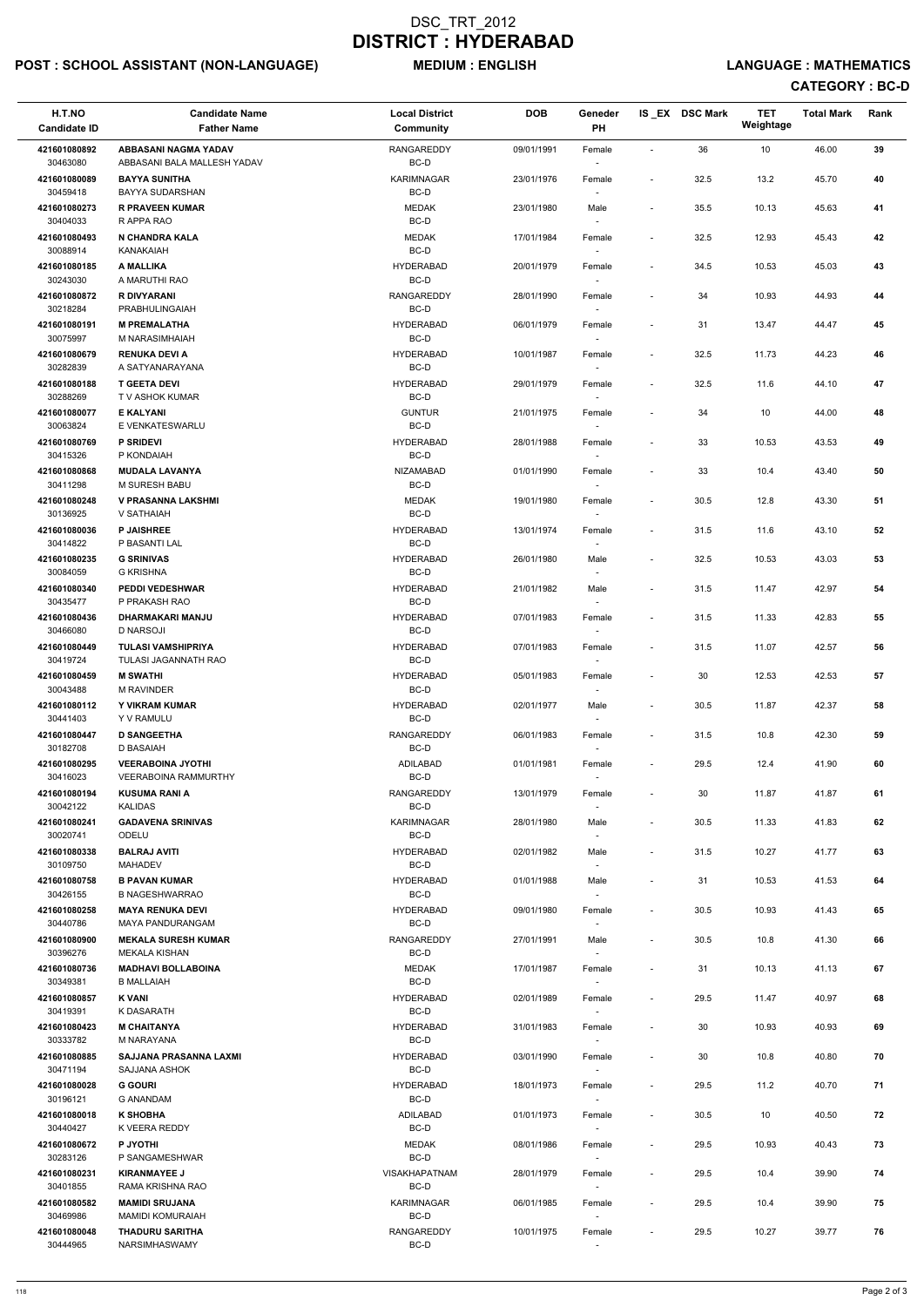## POST : SCHOOL ASSISTANT (NON-LANGUAGE) MEDIUM : ENGLISH LANGUAGE : MATHEMATICS

| H.T.NO<br><b>Candidate ID</b> | <b>Candidate Name</b><br><b>Father Name</b>       | <b>Local District</b><br>Community | <b>DOB</b> | Geneder<br>PH                      |                          | IS_EX DSC Mark | <b>TET</b><br>Weightage | <b>Total Mark</b> | Rank |
|-------------------------------|---------------------------------------------------|------------------------------------|------------|------------------------------------|--------------------------|----------------|-------------------------|-------------------|------|
|                               |                                                   |                                    |            |                                    |                          |                |                         |                   |      |
| 421601080120<br>30427679      | <b>APARNA G</b><br><b>GOPI SHANKAR</b>            | <b>NIZAMABAD</b><br>BC-D           | 19/01/1977 | Female                             | $\overline{\phantom{a}}$ | 28.5           | 11.2                    | 39.70             | 77   |
| 421601080535<br>30278664      | P SABITHA<br>P ANJANEYULU                         | <b>HYDERABAD</b><br>BC-D           | 20/01/1985 | Female                             | $\overline{\phantom{a}}$ | 27             | 12.53                   | 39.53             | 78   |
| 421601080750<br>30467585      | <b>K MANDIRA</b><br>K ASHOK KUMAR                 | <b>HYDERABAD</b><br>BC-D           | 29/01/1988 | Female                             | $\overline{\phantom{a}}$ | 29.5           | 10                      | 39.50             | 79   |
| 421601080442<br>30469229      | <b>CH V V S NEELIMA</b><br>RAMACHANDRA RAO        | KHAMMAM<br>BC-D                    | 26/01/1983 | Female<br>$\sim$                   | $\overline{\phantom{a}}$ | 29             | 10.27                   | 39.27             | 80   |
| 421601080124<br>30140784      | <b>BAKKI SWARNA</b><br>SOMAIAH                    | <b>HYDERABAD</b><br>BC-D           | 03/01/1977 | Female                             | $\overline{\phantom{a}}$ | 27             | 12                      | 39.00             | 81   |
| 421601080371<br>30061729      | <b>ASHWINI SUDERSHAN SAGAR</b><br>SUDERSHAN SAGAR | <b>HYDERABAD</b><br>BC-D           | 17/01/1982 | Female<br>$\sim$                   | $\overline{\phantom{a}}$ | 28.5           | 10.4                    | 38.90             | 82   |
| 421601080113<br>30118464      | <b>BABY GEETHA</b><br>M SAYANNA                   | <b>HYDERABAD</b><br>BC-D           | 22/01/1977 | Female                             | $\overline{\phantom{a}}$ | 27             | 11.87                   | 38.87             | 83   |
| 421601080331<br>30229803      | P ROOPA<br>P PRATAP                               | <b>HYDERABAD</b><br>BC-D           | 25/01/1981 | Female                             | $\overline{\phantom{a}}$ | 28.5           | 10.27                   | 38.77             | 84   |
| 421601080706<br>30459841      | <b>G VASUNDHARA</b><br><b>G RAJENDER RAO</b>      | <b>HYDERABAD</b><br>BC-D           | 28/01/1987 | Female                             | $\overline{\phantom{a}}$ | 28.5           | 10.13                   | 38.63             | 85   |
| 421601080356<br>30246615      | V KRISHNA CHAITHANYA<br>V ASHOKA RAJU             | <b>HYDERABAD</b><br>BC-D           | 12/01/1982 | Male                               | $\overline{\phantom{a}}$ | 28             | 10.53                   | 38.53             | 86   |
| 421601080272<br>30033254      | <b>G SANTOSH KUMAR</b><br><b>G ANANTHAPPA</b>     | <b>HYDERABAD</b><br>BC-D           | 20/01/1980 | Male                               | $\blacksquare$           | 27.5           | 10.93                   | 38.43             | 87   |
| 421601080768<br>30432208      | <b>B SUDHARANI</b><br><b>B CHANDRASHEKAR</b>      | <b>RANGAREDDY</b><br>BC-D          | 16/01/1988 | Female                             | $\overline{\phantom{a}}$ | 28             | 10.4                    | 38.40             | 88   |
| 421601080341<br>30417893      | <b>K RAJANI</b>                                   | <b>HYDERABAD</b><br>BC-D           | 02/01/1982 | Female                             | $\overline{\phantom{a}}$ | 27             | 11.33                   | 38.33             | 89   |
| 421601080203                  | K PRABHAKAR RAO<br>A VISHWESHWARI                 | RANGAREDDY                         | 25/01/1979 | $\sim$<br>Female                   | $\overline{\phantom{a}}$ | 28             | 10.13                   | 38.13             | 90   |
| 30252885<br>421601080744      | A SHIVANANDAM<br><b>K SAI NARAYANA</b>            | BC-D<br><b>HYDERABAD</b>           | 27/01/1987 | Male                               | $\overline{\phantom{a}}$ | 26.5           | 11.47                   | 37.97             | 91   |
| 30321322<br>421601080382      | K SATHYA NARAYANA<br><b>K VAISHALI</b>            | BC-D<br><b>NIZAMABAD</b>           | 05/01/1982 | OH<br>Female                       | $\overline{\phantom{a}}$ | 26             | 11.73                   | 37.73             | 92   |
| 30427086<br>421601080168      | K MALLA REDDY<br><b>K MOWNIKA</b>                 | BC-D<br><b>HYDERABAD</b>           | 08/01/1978 | Female                             | $\overline{\phantom{a}}$ | 27.5           | 10.13                   | 37.63             | 93   |
| 30449350<br>421601080831      | K NARASINGA RAO<br><b>LAKSHMI A</b>               | BC-D<br>RANGAREDDY                 | 04/01/1989 | $\sim$<br>Female                   | $\overline{\phantom{a}}$ | 26.5           | 10.93                   | 37.43             | 94   |
| 30414459<br>421601080883      | <b>TIRUPATHAIAH A</b><br><b>D LATHA</b>           | BC-D<br>RANGAREDDY                 | 19/01/1990 | Female                             | $\overline{\phantom{a}}$ | 27             | 10.4                    | 37.40             | 95   |
| 30400958<br>421601080419      | <b>D RAMU</b><br><b>MALIELA SHIRISHA</b>          | BC-D<br><b>HYDERABAD</b>           | 28/01/1983 | Female                             | $\overline{\phantom{a}}$ | 24.5           | 12.67                   | 37.17             | 96   |
| 30162243<br>421601080816      | M CHANDER SHEKAR<br><b>SNEHITA SANKAT YADAV</b>   | BC-D<br><b>HYDERABAD</b>           | 07/01/1989 | $\sim$<br>Female                   | $\overline{\phantom{a}}$ | 27             | 10.13                   | 37.13             | 97   |
| 30435774<br>421601080507      | <b>S RAMESH</b><br><b>T SRILATHA</b>              | BC-D<br>RANGAREDDY                 | 08/01/1984 | $\sim$<br>Female                   | $\overline{\phantom{a}}$ | 25.5           | 11.2                    | 36.70             | 98   |
| 30048882<br>421601080195      | <b>T MURALI</b><br><b>B UDAYA SHRI</b>            | BC-D<br><b>HYDERABAD</b>           | 16/01/1979 | $\sim$<br>Female                   | $\overline{\phantom{a}}$ | 26             | 10.4                    | 36.40             | 99   |
| 30254562                      | <b>B RAJA</b>                                     | BC-D                               |            |                                    |                          |                |                         |                   |      |
| 421601080754<br>30326014      | <b>SHEETAL</b><br><b>BHERULAL</b>                 | <b>RANGAREDDY</b><br>BC-D          | 07/01/1988 | Female<br>$\sim$                   | $\overline{\phantom{a}}$ | 25.5           | 10.67                   | 36.17             | 100  |
| 421601080123<br>30434920      | <b>M SESHASAINATH</b><br>M LAXMI NARASAIAH        | <b>HYDERABAD</b><br>BC-D           | 30/01/1977 | Male                               | $\overline{\phantom{a}}$ | 26             | 10.13                   | 36.13             | 101  |
| 421601080786<br>30355940      | <b>RADHIKA G</b><br><b>GYANESHWAR G</b>           | <b>HYDERABAD</b><br>BC-D           | 16/01/1988 | Female                             | $\overline{\phantom{a}}$ | 25.5           | 10.27                   | 35.77             | 102  |
| 421601080700<br>30424854      | <b>B JYOTHI</b><br><b>B PRAKASH</b>               | <b>HYDERABAD</b><br>BC-D           | 25/01/1987 | Female                             | $\overline{\phantom{a}}$ | 25             | 10.53                   | 35.53             | 103  |
| 421601080829<br>30433882      | <b>K RASHMI</b><br>K NEELKANT                     | <b>MEDAK</b><br>BC-D               | 15/01/1989 | Female                             | $\overline{\phantom{a}}$ | 24             | 11.47                   | 35.47             | 104  |
| 421601080662<br>30406509      | <b>K BHAVANI</b><br><b>VENKATESH K</b>            | <b>HYDERABAD</b><br>BC-D           | 26/01/1986 | Female<br>$\sim$                   | $\overline{\phantom{a}}$ | 25             | 10.4                    | 35.40             | 105  |
| 421601080455<br>30430111      | <b>S VIJAY CHANDRUDU</b><br>S NARAYANA            | <b>RANGAREDDY</b><br>BC-D          | 20/01/1983 | Male<br>$\sim$                     | $\overline{\phantom{a}}$ | 26             | 9.33                    | 35.33             | 106  |
| 421601080440<br>30445831      | <b>MANIKALA RADHIKA</b><br>M JAGAN MOHAN RAO      | <b>KRISHNA</b><br>BC-D             | 21/01/1983 | Female<br>$\sim$                   | $\overline{\phantom{a}}$ | 24             | 10.8                    | 34.80             | 107  |
| 421601080072<br>30459666      | <b>N KALPANA</b><br>N SATHAIAH                    | <b>HYDERABAD</b><br>BC-D           | 13/01/1975 | Female                             | $\overline{\phantom{a}}$ | 24.5           | 10.13                   | 34.63             | 108  |
| 421601080038<br>30260360      | P RATNA MALA<br>P VEERESHAM                       | <b>HYDERABAD</b><br>BC-D           | 15/01/1974 | Female<br>$\overline{\phantom{a}}$ | $\blacksquare$           | 24.5           | 10                      | 34.50             | 109  |
| 421601080802<br>30436502      | YELLABOYINA ANAND<br><b>BABU</b>                  | MEDAK<br>BC-D                      | 26/01/1988 | Male                               |                          | 22             | 11.33                   | 33.33             | 110  |
| 421601080385<br>30437616      | <b>MOOKALA JYOTHI</b><br>MOOKALA APPALA NAIDU     | VISAKHAPATNAM<br>$BC-D$            | 08/01/1982 | Female                             | $\overline{\phantom{a}}$ | 21.5           | 11.07                   | 32.57             | 111  |
|                               |                                                   |                                    |            |                                    |                          |                |                         |                   |      |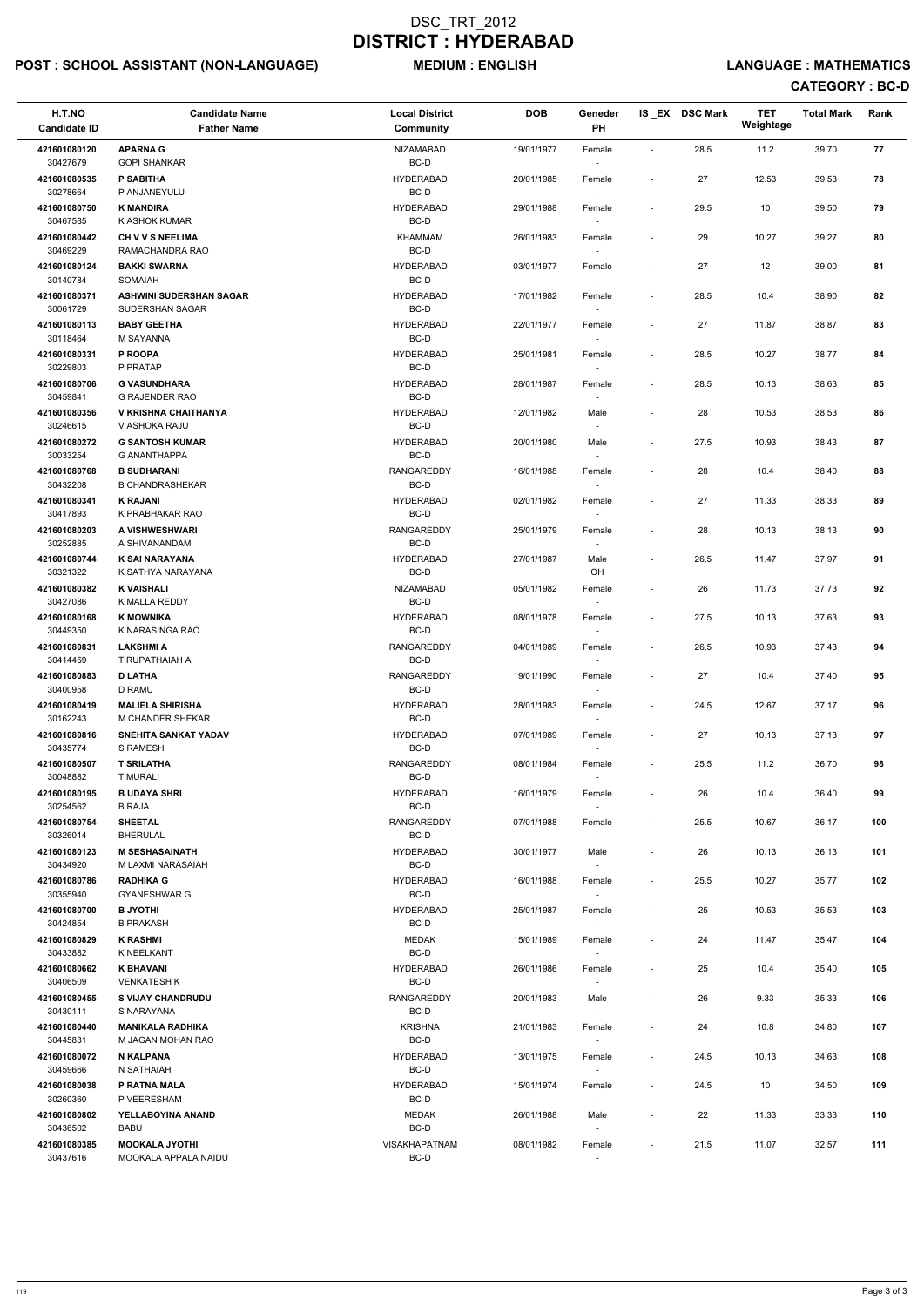## POST : SCHOOL ASSISTANT (NON-LANGUAGE) MEDIUM : ENGLISH LANGUAGE : MATHEMATICS

| H.T.NO<br><b>Candidate ID</b> | <b>Candidate Name</b><br><b>Father Name</b>        | <b>Local District</b><br>Community | <b>DOB</b> | Geneder<br>PH                      |                          | IS_EX DSC Mark | <b>TET</b><br>Weightage | <b>Total Mark</b> | Rank                    |
|-------------------------------|----------------------------------------------------|------------------------------------|------------|------------------------------------|--------------------------|----------------|-------------------------|-------------------|-------------------------|
| 421601080821                  | <b>FATHIMA BEGUM</b>                               | <b>RANGAREDDY</b>                  | 07/01/1989 | Female                             |                          | 43             | 14.8                    | 57.80             | 1                       |
| 30170292                      | MD GOUSUDDIN<br><b>SURAIYA BEGUM</b>               | BC-E<br><b>HYDERABAD</b>           |            |                                    |                          |                |                         |                   |                         |
| 421601080288<br>30066415      | ANWAR HUSSAIN SAVANTNAVAR                          | BC-E                               | 05/01/1981 | Female                             | $\overline{\phantom{a}}$ | 42             | 13.87                   | 55.87             | $\mathbf{2}$            |
| 421601080076<br>30197555      | <b>MOHD AFROZE</b><br><b>MOHD JABBAR</b>           | <b>HYDERABAD</b><br>BC-E           | 18/01/1975 | Male                               | $\overline{\phantom{a}}$ | 42.5           | 12.4                    | 54.90             | 3                       |
| 421601080546                  | <b>SHAHANA SULTANA</b><br>SHAMSHEER ALI            | WARANGAL<br>BC-E                   | 03/01/1985 | Female                             | $\overline{\phantom{a}}$ | 41.5           | 12.53                   | 54.03             | 4                       |
| 30140271<br>421601080047      | <b>ATIYA AHMED FAROOQUI</b>                        | <b>HYDERABAD</b>                   | 31/01/1975 | Female                             | $\overline{\phantom{a}}$ | 39.5           | 14.4                    | 53.90             | 5                       |
| 30041434<br>421601080691      | AHMED M FAROOQUI<br><b>NISHATH FATHIMA</b>         | BC-E<br><b>HYDERABAD</b>           | 12/01/1987 | Female                             | $\overline{\phantom{a}}$ | 41.5           | 12.27                   | 53.77             | 6                       |
| 30443239                      | MD MOINUDDIN                                       | BC-E                               |            |                                    |                          |                |                         |                   |                         |
| 421601080104<br>30104105      | <b>MOHD QIYAM UDDIN</b><br><b>MOHD IBRAHIM</b>     | <b>HYDERABAD</b><br>BC-E           | 11/01/1977 | Male                               | $\blacksquare$           | 41.5           | 11.6                    | 53.10             | $\overline{\mathbf{r}}$ |
| 421601080827<br>30038954      | <b>HUMERA JAHAN</b><br>MOHD ABDULLAH               | <b>HYDERABAD</b><br>BC-E           | 27/01/1989 | Female                             | $\overline{\phantom{a}}$ | 39.5           | 12.4                    | 51.90             | 8                       |
| 421601080022                  | <b>ISHRATH UNISSA</b>                              | <b>HYDERABAD</b>                   | 26/01/1973 | Female                             | $\blacksquare$           | 37.5           | 13.73                   | 51.23             | 9                       |
| 30263068<br>421601080316      | MOHAMMED BIN IBRAHIM<br><b>MD SARFRAJ HUSSAIN</b>  | BC-E<br><b>MEDAK</b>               | 05/01/1981 | Male                               | $\overline{\phantom{a}}$ | 38.5           | 12.4                    | 50.90             | 10                      |
| 30434592                      | MD MUZAFER HUSSAIN                                 | BC-E                               |            |                                    |                          |                |                         |                   |                         |
| 421601080435<br>30185239      | <b>MOHD ISHAQ SIDDIQUE</b><br>MOHD YAQOOB SIDDIQUE | <b>HYDERABAD</b><br>BC-E           | 06/01/1983 | Male                               | $\overline{\phantom{a}}$ | 37.5           | 13.33                   | 50.83             | 11                      |
| 421601080249<br>30310517      | <b>SAIRA FARHEEN</b><br>MOHD LATEEF UR REHMAN      | <b>HYDERABAD</b><br>BC-E           | 20/01/1980 | Female                             | $\overline{\phantom{a}}$ | 38             | 12.8                    | 50.80             | 12                      |
| 421601080867                  | <b>RUQUIYA BUTUL</b>                               | <b>HYDERABAD</b>                   | 24/01/1990 | Female                             | $\overline{\phantom{a}}$ | 38.5           | 11.87                   | 50.37             | 13                      |
| 30052705<br>421601080057      | MOHD SHARAFATH HUSSAIN<br><b>GHOUSIA BEGUM</b>     | BC-E<br><b>HYDERABAD</b>           | 07/01/1975 | $\sim$<br>Female                   | $\overline{\phantom{a}}$ | 38             | 12.27                   | 50.27             | 14                      |
| 30090849<br>421601080798      | MOHAMMED ALI<br><b>AMATUL ALEEM</b>                | BC-E<br><b>HYDERABAD</b>           | 12/01/1988 | Female                             | $\overline{\phantom{a}}$ | 35.5           | 14.4                    | 49.90             | 15                      |
| 30301712                      | MD ABDUL MAJEED                                    | BC-E                               |            |                                    |                          |                |                         |                   |                         |
| 421601080084<br>30439204      | <b>ASRA JABEEN</b><br>AYUB AHMED ANSARI            | <b>NIZAMABAD</b><br>$BC-E$         | 23/01/1976 | Female                             | $\overline{\phantom{a}}$ | 36.5           | 13.07                   | 49.57             | 16                      |
| 421601080497<br>30426871      | <b>ARSHIYA BEGUM</b><br><b>MOHD LAYAK ALI</b>      | <b>HYDERABAD</b><br>BC-E           | 02/01/1984 | Female<br>$\overline{\phantom{a}}$ | $\overline{\phantom{a}}$ | 35.5           | 13.73                   | 49.23             | 17                      |
| 421601080851                  | <b>ZAREENA TABASSUM</b>                            | <b>HYDERABAD</b>                   | 30/01/1989 | Female                             | $\blacksquare$           | 37.5           | 11.73                   | 49.23             | 18                      |
| 30169680<br>421601080617      | ABDUL HAFEEZ<br><b>NASREEN FATHIMA</b>             | BC-E<br><b>HYDERABAD</b>           | 11/01/1986 | Female                             | $\overline{\phantom{a}}$ | 35.5           | 13.2                    | 48.70             | 19                      |
| 30421176                      | <b>MA BARI</b>                                     | BC-E                               |            |                                    |                          |                |                         |                   |                         |
| 421601080866<br>30047750      | <b>ARIFA BEGUM</b><br><b>MOHD YAQUB ALI</b>        | <b>HYDERABAD</b><br>BC-E           | 22/01/1990 | Female<br>$\sim$                   | $\overline{\phantom{a}}$ | 36.5           | 12.13                   | 48.63             | 20                      |
| 421601080490<br>30049184      | <b>MASROOR FATIMA</b><br><b>MOHD IBRAHIM ALI</b>   | <b>HYDERABAD</b><br>BC-E           | 05/01/1984 | Female                             | $\overline{\phantom{a}}$ | 35.5           | 12.93                   | 48.43             | 21                      |
| 421601080530                  | <b>SEEMA SUMMAIYA</b>                              | <b>HYDERABAD</b>                   | 16/01/1984 | Female                             | $\overline{\phantom{a}}$ | 35.5           | 12.93                   | 48.43             | 22                      |
| 30008508<br>421601080871      | <b>GULAM SASMDANI</b><br><b>AYESHA SAMREEN</b>     | BC-E<br>NIZAMABAD                  | 04/01/1990 | $\sim$<br>Female                   | $\overline{\phantom{a}}$ | 37.5           | 10.67                   | 48.17             | 23                      |
| 30422382<br>421601080107      | MOHD ABDUL WAHEED<br><b>PARVEEN SULTANA</b>        | BC-E<br><b>HYDERABAD</b>           | 02/01/1977 | Female                             | $\overline{\phantom{a}}$ | 36.5           | 11.47                   | 47.97             | 24                      |
| 30446913                      | MOHD GHOUSE                                        | BC-E                               |            |                                    |                          |                |                         |                   |                         |
| 421601080285<br>30415830      | <b>SYEDA ZEENATH FATHIMA</b><br>SYED ASGAR RAZA    | <b>HYDERABAD</b><br>BC-E           | 26/01/1981 | Female<br>$\sim$                   | $\overline{\phantom{a}}$ | 36.5           | 11.47                   | 47.97             | 25                      |
| 421601080453<br>30133051      | <b>AFSARI SULTANA</b><br><b>MD AKBAR ALI</b>       | <b>HYDERABAD</b><br>BC-E           | 14/01/1983 | Female<br>$\sim$                   | $\overline{\phantom{a}}$ | 35             | 12.67                   | 47.67             | 26                      |
| 421601080814                  | <b>MOBINTAJ S</b>                                  | <b>ANANTHAPUR</b>                  | 29/01/1989 | Female                             | $\overline{\phantom{a}}$ | 37.5           | 10.13                   | 47.63             | 27                      |
| 30259434<br>421601080775      | <b>SATTAR SK</b><br><b>AMENA BEGUM</b>             | BC-E<br><b>HYDERABAD</b>           | 28/01/1988 | Female                             | $\overline{\phantom{a}}$ | 34             | 13.6                    | 47.60             | 28                      |
| 30318387                      | MD MAQDOOM ALI                                     | BC-E                               |            |                                    |                          |                |                         |                   |                         |
| 421601080824<br>30006985      | <b>SYEDA FATHIMA</b><br>SYED ABDUL KALAM           | <b>KURNOOL</b><br>BC-E             | 19/01/1989 | Female<br>$\sim$                   | $\overline{\phantom{a}}$ | 36.5           | 11.07                   | 47.57             | 29                      |
| 421601080463<br>30081171      | <b>SHAIK ANEES ALI</b><br>SHAIK MD JILANI ALI      | <b>HYDERABAD</b><br>BC-E           | 11/01/1983 | Female                             | $\overline{\phantom{a}}$ | 34             | 13.33                   | 47.33             | 30                      |
| 421601080838                  | <b>ARSHIA BEGUM</b>                                | <b>RANGAREDDY</b>                  | 11/01/1989 | Female                             | $\blacksquare$           | 34             | 13.07                   | 47.07             | 31                      |
| 30186683<br>421601080207      | ABDUL HAMEED<br><b>MOHD MAQDOOM HUSSAIN</b>        | BC-E<br><b>HYDERABAD</b>           | 10/01/1979 | $\sim$<br>Male                     | $\overline{\phantom{a}}$ | 35.5           | 11.33                   | 46.83             | 32                      |
| 30178960<br>421601080830      | MOHD KHAJA KHIZAR<br><b>LUBNA TAZEEN</b>           | BC-E<br><b>HYDERABAD</b>           | 19/01/1989 |                                    | $\overline{\phantom{a}}$ | 34.5           | 12.27                   | 46.77             | 33                      |
| 30128182                      | MOHD KHALEEL AHMED                                 | BC-E                               |            | Female<br>$\overline{\phantom{a}}$ |                          |                |                         |                   |                         |
| 421601080647<br>30073977      | <b>ASIMA BATOOL</b><br>MOHD INTESARUDDIN NAYEEM    | <b>HYDERABAD</b><br>BC-E           | 12/01/1986 | Female                             |                          | 33.5           | 13.2                    | 46.70             | 34                      |
| 421601080309<br>30449308      | <b>NASREEN SULTANA</b><br>MOHD MOIN                | <b>HYDERABAD</b><br>BC-E           | 30/01/1981 | Female                             | $\overline{\phantom{a}}$ | 35.5           | 10.8                    | 46.30             | 35                      |
| 421601080673                  | <b>IFFATH NAZEEN</b>                               | WARANGAL                           | 10/01/1986 | Female                             | $\overline{\phantom{a}}$ | 35.5           | 10.8                    | 46.30             | 36                      |
| 30290023<br>421601080424      | MD SADATH ALI<br><b>FIRDOUS SULTHANA</b>           | BC-E<br><b>HYDERABAD</b>           | 13/01/1983 | $\overline{\phantom{a}}$<br>Female | $\overline{\phantom{a}}$ | 34.5           | 11.73                   | 46.23             | 37                      |
| 30431355                      | ABDUL RASHEED SYED                                 | BC-E                               |            |                                    |                          |                |                         |                   |                         |
| 421601080127<br>30336316      | <b>MOHD ABDUL AHAD</b><br>MOHD ABDUL JABBAR        | <b>HYDERABAD</b><br>BC-E           | 16/01/1977 | Male<br>$\overline{\phantom{a}}$   | $\overline{\phantom{a}}$ | 33             | 13.07                   | 46.07             | 38                      |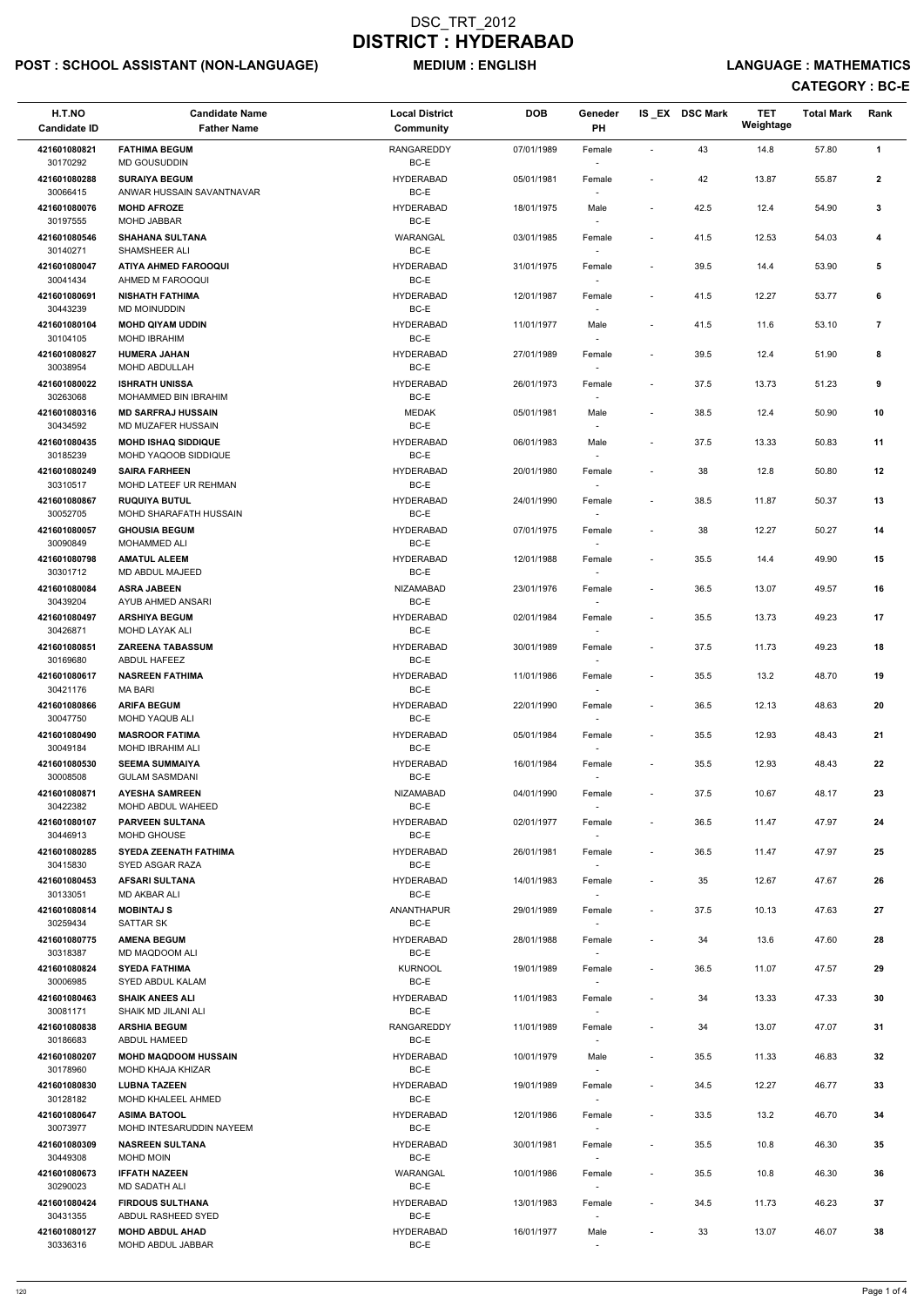## POST : SCHOOL ASSISTANT (NON-LANGUAGE) MEDIUM : ENGLISH LANGUAGE : MATHEMATICS

| H.T.NO<br><b>Candidate ID</b> | <b>Candidate Name</b><br><b>Father Name</b>               | <b>Local District</b><br><b>Community</b> | <b>DOB</b> | Geneder<br>PH                      |                              | IS_EX DSC Mark | <b>TET</b><br>Weightage | <b>Total Mark</b> | Rank |
|-------------------------------|-----------------------------------------------------------|-------------------------------------------|------------|------------------------------------|------------------------------|----------------|-------------------------|-------------------|------|
| 421601080174                  | <b>SHAIK SHARIFF</b>                                      | <b>HYDERABAD</b>                          | 23/01/1978 | Male                               | $\overline{\phantom{a}}$     | 36             | 10                      | 46.00             | 39   |
| 30311592<br>421601080720      | <b>SHAIK MASTAN SAHEB</b><br><b>NASEEM BEGUM</b>          | BC-E<br><b>HYDERABAD</b>                  | 23/01/1987 | Female                             | $\overline{\phantom{a}}$     | 34             | 11.87                   | 45.87             | 40   |
| 30191005<br>421601080813      | <b>MD OSMAN</b><br><b>SAJIDA JABEEN</b>                   | BC-E<br><b>HYDERABAD</b>                  | 07/01/1989 | Female                             | $\overline{\phantom{a}}$     | 33.5           | 12                      | 45.50             | 41   |
| 30171620<br>421601080073      | PEER MOHAMMED<br><b>K B GESUDARAJ</b>                     | BC-E<br><b>HYDERABAD</b>                  | 26/01/1975 | Male                               | $\overline{\phantom{a}}$     | 33             | 12.27                   | 45.27             | 42   |
| 30038793<br>421601080749      | S K AHMED<br><b>TAHREEMA NOUSHEEN</b>                     | BC-E<br><b>HYDERABAD</b>                  | 17/01/1988 | $\overline{\phantom{a}}$<br>Female | $\overline{a}$               | 33             | 12.27                   | 45.27             | 43   |
| 30033930                      | M A MUQTADIR<br><b>ATIYA SHAHEEN</b>                      | BC-E<br>MAHABUBNAGAR                      |            | $\overline{\phantom{a}}$           |                              |                |                         |                   |      |
| 421601080240<br>30268407      | MOHAMMED BASHEERUDDIN                                     | BC-E                                      | 18/01/1980 | Female                             | $\overline{\phantom{a}}$     | 34             | 10.93                   | 44.93             | 44   |
| 421601080664<br>30454468      | <b>SHAIK ASHWAK AHMED</b><br>SHAIK ABDULLAH               | <b>NIZAMABAD</b><br>BC-E                  | 10/01/1986 | Male                               | $\overline{\phantom{a}}$     | 34.5           | 10.4                    | 44.90             | 45   |
| 421601080893<br>30448931      | <b>RUBIA HAMID</b><br>MOHAMMED HAMID                      | <b>HYDERABAD</b><br>BC-E                  | 10/01/1991 | Female<br>$\sim$                   | $\overline{\phantom{a}}$     | 34             | 10.67                   | 44.67             | 46   |
| 421601080443<br>30409509      | <b>UZMA UMMUL KHAIR</b><br>MOHD SARDAR AHMED              | <b>HYDERABAD</b><br>BC-E                  | 26/01/1983 | Female<br>$\overline{\phantom{a}}$ | $\overline{\phantom{a}}$     | 31.5           | 13.07                   | 44.57             | 47   |
| 421601080707<br>30401990      | <b>SAJEEDA BEGUM</b><br>ABDUL SALEEM                      | <b>HYDERABAD</b><br>BC-E                  | 05/01/1987 | Female                             | $\overline{\phantom{a}}$     | 33.5           | 11.07                   | 44.57             | 48   |
| 421601080863<br>30159874      | <b>NAJMA SULTANA</b><br><b>ISMAIL SHAREEF</b>             | <b>HYDERABAD</b><br>BC-E                  | 26/01/1990 | Female                             | $\blacksquare$               | 31.5           | 13.07                   | 44.57             | 49   |
| 421601080035                  | <b>SHAIK SHAMSHAD BEGAM</b>                               | <b>GUNTUR</b>                             | 03/01/1974 | Female                             | $\overline{\phantom{a}}$     | 32.5           | 11.87                   | 44.37             | 50   |
| 30452613<br>421601080772      | <b>HUSSAIN PEERA</b><br><b>KARANAM ZUBEDA PEERANSAHIB</b> | BC-E<br>OTHER THAN AP                     | 03/01/1988 | Female                             | $\blacksquare$               | 32.5           | 11.87                   | 44.37             | 51   |
| 30411990<br>421601080753      | KARANAM M PEERAN SAHIB<br><b>RAHEELA TABASSUM</b>         | BC-E<br>ADILABAD                          | 07/01/1988 | $\sim$<br>Female                   | $\overline{\phantom{a}}$     | 33             | 11.33                   | 44.33             | 52   |
| 30402788<br>421601080099      | <b>MD ISMAIL</b><br><b>FARHEEN SULTANA</b>                | BC-E<br><b>HYDERABAD</b>                  | 22/01/1976 | Female                             | $\overline{\phantom{a}}$     | 34             | 10.27                   | 44.27             | 53   |
| 30329099<br>421601080601      | <b>ANWAR AHMED</b><br><b>SABAH SIDDIQUI</b>               | BC-E<br><b>HYDERABAD</b>                  | 03/01/1985 | Female                             | $\overline{\phantom{a}}$     | 33             | 11.2                    | 44.20             | 54   |
| 30046692                      | M A WAKEEL SIDDIQUI                                       | BC-E                                      |            | $\overline{\phantom{a}}$           |                              |                |                         |                   |      |
| 421601080413<br>30297263      | <b>SUMERA TAJ</b><br>ABDUL KAREEM                         | <b>HYDERABAD</b><br>BC-E                  | 02/01/1983 | Female<br>$\sim$                   | $\qquad \qquad \blacksquare$ | 32             | 12.13                   | 44.13             | 55   |
| 421601080895<br>30448930      | <b>SAMREEN TABASSUM</b><br>ABDUL HAFEEZ                   | <b>HYDERABAD</b><br>BC-E                  | 12/01/1991 | Female                             | $\overline{\phantom{a}}$     | 33.5           | 10.53                   | 44.03             | 56   |
| 421601080807<br>30034241      | <b>AYESHA TABASSUM</b><br><b>MOHIUDDIN</b>                | <b>HYDERABAD</b><br>BC-E                  | 12/01/1988 | Female                             | $\qquad \qquad \blacksquare$ | 33             | 10.8                    | 43.80             | 57   |
| 421601080221<br>30389045      | <b>MATEEN UNNISA BEGUM</b><br><b>MOHAMMED SABER ALI</b>   | <b>HYDERABAD</b><br>BC-E                  | 04/01/1979 | Female                             | $\overline{\phantom{a}}$     | 31.5           | 12                      | 43.50             | 58   |
| 421601080457<br>30394858      | <b>SHAIK ARSHIYA BEGUM</b><br><b>SHAIK WAHEED</b>         | <b>KURNOOL</b><br>BC-E                    | 31/01/1983 | Female<br>$\sim$                   | $\overline{a}$               | 33             | 10.4                    | 43.40             | 59   |
| 421601080767                  | <b>TAHSEEN KAUSUER</b>                                    | <b>HYDERABAD</b>                          | 15/01/1988 | Female                             | $\overline{\phantom{a}}$     | 32             | 11.33                   | 43.33             | 60   |
| 30297353<br>421601080628      | MOHD MAHMOOD HUSSAIN<br><b>WASEEM SULTHANA</b>            | BC-E<br>MAHABUBNAGAR                      | 15/01/1986 | Female                             | $\overline{\phantom{a}}$     | 32             | 11.2                    | 43.20             | 61   |
| 30452157<br>421601080738      | ABDUL ALEEM<br><b>TASLEEM SULTANA</b>                     | BC-E<br>WARANGAL                          | 26/01/1987 | Female                             | $\overline{\phantom{a}}$     | 31             | 12.13                   | 43.13             | 62   |
| 30298801<br>421601080200      | MOHD ABDUL LATHEEF<br><b>SK KHAZIM</b>                    | BC-E<br><b>RANGAREDDY</b>                 | 17/01/1979 | $\sim$<br>Male                     |                              | 32             | 11.07                   | 43.07             | 63   |
| 30467046<br>421601080890      | <b>SK KASIM</b><br><b>AYESHA JABEEN</b>                   | BC-E<br><b>HYDERABAD</b>                  | 28/01/1991 | Female                             | $\overline{\phantom{a}}$     | 31             | 12                      | 43.00             | 64   |
| 30468924                      | MOHAMMED SULTHAN                                          | BC-E                                      |            | $\sim$                             |                              |                |                         |                   |      |
| 421601080771<br>30332563      | <b>SARA ABDUL MOQEEM</b><br>MOHD ABDUL MOQEEM             | <b>HYDERABAD</b><br>BC-E                  | 02/01/1988 | Female                             | $\overline{\phantom{a}}$     | 30             | 12.93                   | 42.93             | 65   |
| 421601080088<br>30421124      | <b>MOHD HAMID HUSSAIN</b><br>M SADAQUAT HUSSAIN           | <b>MEDAK</b><br>BC-E                      | 21/01/1976 | Male                               | $\qquad \qquad \blacksquare$ | 32.5           | 10.4                    | 42.90             | 66   |
| 421601080543<br>30396392      | <b>ASIFA RIZWANA</b><br>MD MAQSOOD AHMED BILGRAMI         | <b>HYDERABAD</b><br>BC-E                  | 14/01/1985 | Female<br>$\overline{\phantom{a}}$ | $\overline{\phantom{a}}$     | 31.5           | 11.33                   | 42.83             | 67   |
| 421601080875<br>30434052      | <b>FAHEEMA BEGUM</b><br><b>MOHD AHMED</b>                 | <b>HYDERABAD</b><br>BC-E                  | 17/01/1990 | Female<br>$\overline{\phantom{a}}$ | $\overline{\phantom{a}}$     | 32             | 10.67                   | 42.67             | 68   |
| 421601080360<br>30166840      | <b>M A AZAM</b><br>M A WAHEED                             | <b>HYDERABAD</b><br>BC-E                  | 24/01/1982 | Male<br>OH                         | $\overline{\phantom{a}}$     | 31.5           | 11.07                   | 42.57             | 69   |
| 421601080884                  | <b>MOHAMMED AMEERUDDIN</b>                                | <b>HYDERABAD</b>                          | 27/01/1990 | Male                               | $\overline{\phantom{a}}$     | 31.5           | 10.93                   | 42.43             | 70   |
| 30050604<br>421601080283      | MOHD AHMED MOHIUDDIN<br><b>AZMERUNNISA BEGUM</b>          | BC-E<br><b>HYDERABAD</b>                  | 28/01/1980 | Female                             | $\overline{\phantom{a}}$     | 31             | 11.2                    | 42.20             | 71   |
| 30416599<br>421601080280      | SHAIKH DASTAGIR<br><b>FARAH</b>                           | BC-E<br><b>HYDERABAD</b>                  | 24/01/1980 | OH<br>Female                       | $\qquad \qquad \blacksquare$ | 31.5           | 10.67                   | 42.17             | 72   |
| 30427309<br>421601080458      | MOHAMMED SHAHNAWAZ<br><b>MOHAMMED AMIR HUSSAIN</b>        | BC-E<br><b>HYDERABAD</b>                  | 04/01/1983 | Male                               | $\overline{\phantom{a}}$     | 29.5           | 12.53                   | 42.03             | 73   |
| 30468817                      | MOHAMMED AKBAR HUSAIN                                     | BC-E                                      |            | $\overline{\phantom{a}}$           |                              |                |                         |                   |      |
| 421601080595<br>30087013      | <b>SK MUNAWAR</b><br><b>SK ANWAR</b>                      | WARANGAL<br>BC-E                          | 12/01/1985 | Male<br>$\overline{\phantom{a}}$   | $\qquad \qquad \blacksquare$ | 32             | 10                      | 42.00             | 74   |
| 421601080344<br>30089838      | <b>FATHIMA ZAHERA</b><br>MD JALEEL                        | WARANGAL<br>BC-E                          | 28/01/1982 | Female<br>$\overline{\phantom{a}}$ | $\overline{\phantom{a}}$     | 30.5           | 11.33                   | 41.83             | 75   |
| 421601080792<br>30457919      | A ZOHARA BANU<br>A ABDULLA BASHA                          | <b>CHITTOOR</b><br>BC-E                   | 12/01/1988 | Female<br>$\overline{\phantom{a}}$ | $\overline{\phantom{a}}$     | 31.5           | 10.13                   | 41.63             | 76   |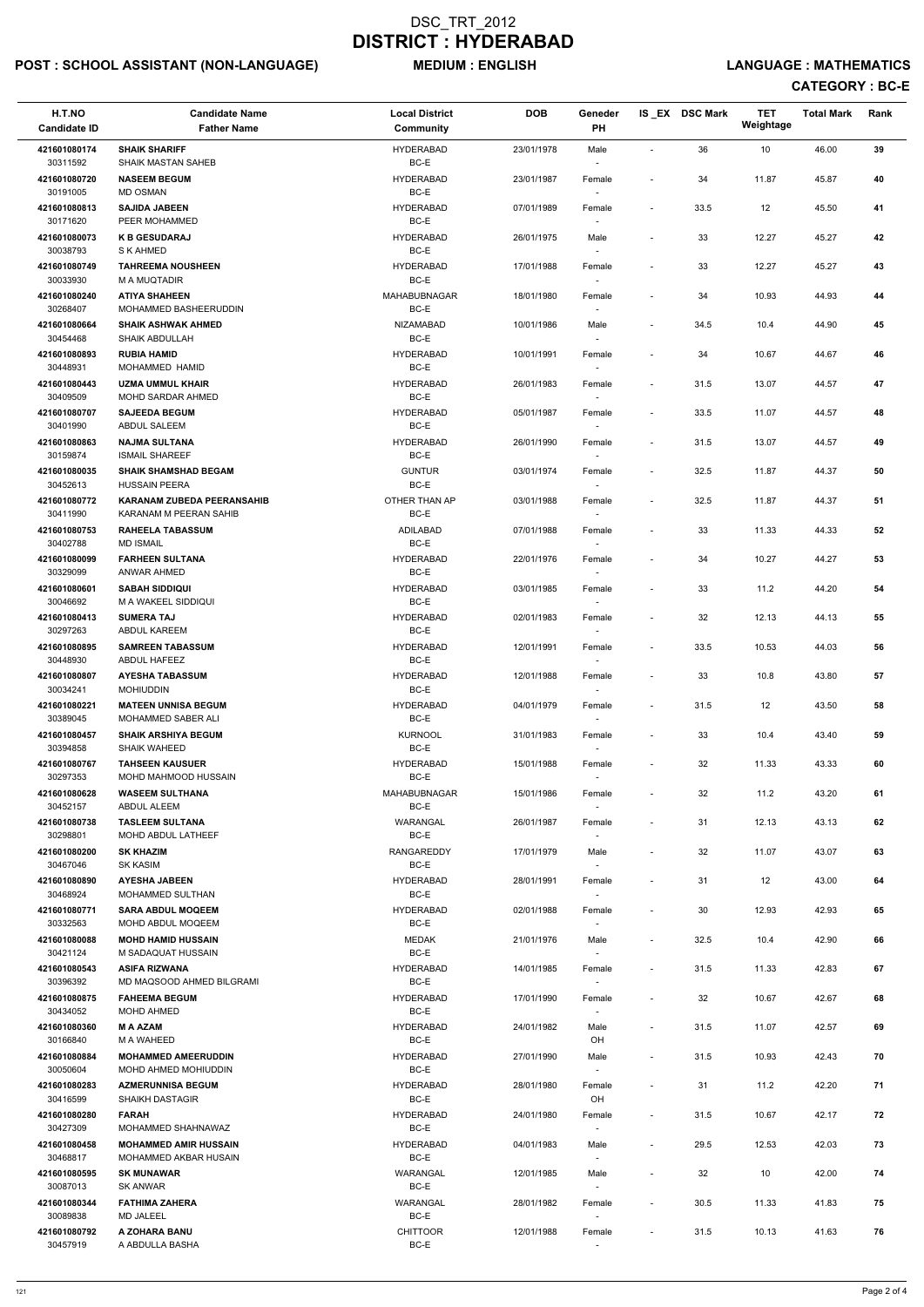## POST : SCHOOL ASSISTANT (NON-LANGUAGE) MEDIUM : ENGLISH LANGUAGE : MATHEMATICS

| H.T.NO<br><b>Candidate ID</b> | <b>Candidate Name</b><br><b>Father Name</b>                | <b>Local District</b><br><b>Community</b> | <b>DOB</b> | Geneder<br>PH                      |                          | IS_EX DSC Mark | <b>TET</b><br>Weightage | <b>Total Mark</b> | Rank |
|-------------------------------|------------------------------------------------------------|-------------------------------------------|------------|------------------------------------|--------------------------|----------------|-------------------------|-------------------|------|
| 421601080642<br>30008555      | <b>SALMA BEGUM</b><br><b>GULAM SAMDANI</b>                 | <b>HYDERABAD</b><br>BC-E                  | 22/01/1986 | Female                             | $\overline{\phantom{a}}$ | 30             | 11.6                    | 41.60             | 77   |
| 421601080189<br>30449254      | <b>REHANA SULTANA MOHAMMAD</b><br>MD ANWAR HUSSAIN         | <b>KHAMMAM</b><br>BC-E                    | 03/01/1979 | Female                             | $\overline{\phantom{a}}$ | 30.5           | 10.93                   | 41.43             | 78   |
| 421601080716                  | <b>ALIYA JABEEN</b>                                        | <b>HYDERABAD</b>                          | 11/01/1987 | Female                             | $\overline{\phantom{a}}$ | 29             | 12.27                   | 41.27             | 79   |
| 30338423<br>421601080787      | KHAJA QAMAR UDDIN<br><b>AYESHA SULTANA</b>                 | BC-E<br>WARANGAL                          | 22/01/1988 | Female                             | $\overline{\phantom{a}}$ | 29             | 12.27                   | 41.27             | 80   |
| 30431348<br>421601080894      | <b>MOHD RAHMATHULLAH</b><br><b>SHAIK SALEHA AFREEN</b>     | BC-E<br><b>HYDERABAD</b>                  | 05/01/1991 | $\sim$<br>Female                   | $\overline{\phantom{a}}$ | 31             | 10.27                   | 41.27             | 81   |
| 30434322<br>421601080491      | SHAIK MOHAMMED RAHEEM BASHA<br><b>MD SAMIULLAH SHAREEF</b> | BC-E<br><b>RANGAREDDY</b>                 | 09/01/1984 | $\overline{\phantom{a}}$<br>Male   | $\overline{\phantom{a}}$ | 31             | 10.13                   | 41.13             | 82   |
| 30399281<br>421601080196      | MD AZMATHULLAH SHAREEF<br><b>SAMEENA NIKHAT</b>            | BC-E<br><b>HYDERABAD</b>                  | 16/01/1979 | $\overline{\phantom{a}}$<br>Female | $\overline{\phantom{a}}$ | 29.5           | 11.6                    | 41.10             | 83   |
| 30425616<br>421601080687      | ASAD ALI<br><b>SADIA NASEEM</b>                            | BC-E<br><b>HYDERABAD</b>                  | 05/01/1987 | Female                             | $\blacksquare$           | 30             | 11.07                   | 41.07             | 84   |
| 30049152                      | MOHD MAQSOOD ALI<br><b>AFSARI BEGUM</b>                    | BC-E<br><b>HYDERABAD</b>                  |            | $\sim$                             |                          |                |                         |                   | 85   |
| 421601080651<br>30465229      | <b>MOHD ABDUL SATTAR</b>                                   | BC-E                                      | 26/01/1986 | Female                             | $\overline{\phantom{a}}$ | 29.5           | 11.47                   | 40.97             |      |
| 421601080378<br>30436291      | <b>SHAZIA FATIMA</b><br>MOHD ABDUL HADI                    | <b>HYDERABAD</b><br>BC-E                  | 15/01/1982 | Female<br>$\overline{\phantom{a}}$ | $\overline{\phantom{a}}$ | 30             | 10.93                   | 40.93             | 86   |
| 421601080561<br>30333321      | <b>ASMA UNNISA</b><br>MOHD JAHANGEER                       | <b>HYDERABAD</b><br>BC-E                  | 30/01/1985 | Female                             | $\overline{\phantom{a}}$ | 28.5           | 12.4                    | 40.90             | 87   |
| 421601080508                  | <b>SHAMEEM SULTANA</b>                                     | <b>HYDERABAD</b>                          | 16/01/1984 | Female                             | $\overline{\phantom{a}}$ | 28.5           | 12.27                   | 40.77             | 88   |
| 30262166<br>421601080380      | <b>SHAIK MOIN</b><br><b>NOUSHEEN SULTANA</b>               | BC-E<br><b>HYDERABAD</b>                  | 19/01/1982 | Female                             | $\overline{\phantom{a}}$ | 29             | 11.6                    | 40.60             | 89   |
| 30325181<br>421601080780      | MOHD AHMED ALI<br><b>ASMA FATIMA</b>                       | BC-E<br><b>HYDERABAD</b>                  | 13/01/1988 | $\sim$<br>Female                   | $\overline{\phantom{a}}$ | 29.5           | 10.67                   | 40.17             | 90   |
| 30245447                      | <b>MOHD GULAM NABI</b>                                     | BC-E                                      |            | $\overline{\phantom{a}}$           |                          |                |                         |                   |      |
| 421601080732<br>30463828      | <b>TASLEEM SULTANA</b><br>ABDUL ALEEM                      | MAHABUBNAGAR<br>BC-E                      | 16/01/1987 | Female                             | $\overline{\phantom{a}}$ | 30             | 10.13                   | 40.13             | 91   |
| 421601080014<br>30467516      | <b>AFEEN</b><br>M NASEERUDDIN AHMED                        | <b>KARIMNAGAR</b><br>BC-E                 | 02/01/1972 | Female<br>$\overline{\phantom{a}}$ | $\overline{\phantom{a}}$ | 30             | 10                      | 40.00             | 92   |
| 421601080484<br>30321284      | <b>SHAHNAZ BEGUM</b><br>ABDUL RASHEED                      | <b>HYDERABAD</b><br>BC-E                  | 15/01/1984 | Female<br>$\sim$                   | $\overline{\phantom{a}}$ | 28             | 12                      | 40.00             | 93   |
| 421601080603<br>30084440      | <b>FARIA NAAZ</b><br>KHAJA MAZHER UDDIN AZEEZ              | <b>HYDERABAD</b><br>BC-E                  | 11/01/1985 | Female                             | $\overline{\phantom{a}}$ | 30             | 10                      | 40.00             | 94   |
| 421601080855<br>30452993      | <b>AHMADI BEGUM</b><br>ZAHEER MD                           | RANGAREDDY<br>BC-E                        | 22/01/1989 | Female                             | $\overline{\phantom{a}}$ | 30             | 10                      | 40.00             | 95   |
| 421601080880<br>30459885      | <b>MUTEEBA YASMEEN</b><br>MA SIRAJ UDDIN                   | <b>NIZAMABAD</b><br>BC-E                  | 16/01/1990 | Female                             | $\overline{\phantom{a}}$ | 29             | 10.93                   | 39.93             | 96   |
| 421601080818<br>30066937      | <b>SANA SHAIK</b><br><b>SHAIK HUSSAIN</b>                  | <b>HYDERABAD</b><br>BC-E                  | 17/01/1989 | Female<br>$\sim$                   | $\overline{\phantom{a}}$ | 28.5           | 11.33                   | 39.83             | 97   |
| 421601080888                  | <b>TASLEEM BEGUM</b>                                       | <b>RANGAREDDY</b>                         | 23/01/1990 | Female                             | $\overline{\phantom{a}}$ | 28.5           | 11.2                    | 39.70             | 98   |
| 30384425<br>421601080244      | MOHAMMAD CHAND PASHA<br><b>ABDUL AHAD</b>                  | BC-E<br><b>HYDERABAD</b>                  | 04/01/1980 | Male                               | $\overline{\phantom{a}}$ | 27             | 12.67                   | 39.67             | 99   |
| 30227279                      | ABDUL SAMAD                                                | BC-E                                      |            |                                    |                          |                |                         |                   |      |
| 421601080832<br>30123672      | <b>ALIYA TABASSUM</b><br>MOHD SAJID                        | <b>HYDERABAD</b><br>BC-E                  | 05/01/1989 | Female<br>$\sim$                   | $\overline{\phantom{a}}$ | 29             | 10.13                   | 39.13             | 100  |
| 421601080879<br>30455424      | <b>AYESHA SIDDIQUA</b><br>MOHAMMED MOHIUDDIN GHORI         | <b>HYDERABAD</b><br>BC-E                  | 06/01/1990 | Female<br>$\sim$                   | $\overline{\phantom{a}}$ | 28             | 11.07                   | 39.07             | 101  |
| 421601080314<br>30331317      | <b>TABINDAH SHAMSUDDIN</b><br><b>MOHD SHAMSUDDIN</b>       | <b>HYDERABAD</b><br>BC-E                  | 02/01/1981 | Female<br>$\sim$                   | $\overline{\phantom{a}}$ | 26             | 12.67                   | 38.67             | 102  |
| 421601080891<br>30434130      | <b>MARIYA SIDDIQUA</b><br><b>MOHD ANWAR HUSSAIN</b>        | <b>HYDERABAD</b><br>BC-E                  | 03/01/1991 | Female                             | $\overline{\phantom{a}}$ | 28.5           | 10.13                   | 38.63             | 103  |
| 421601080138<br>30191879      | <b>SALEEMA FATIMA</b><br><b>SHAIK MOOSA</b>                | WARANGAL<br>BC-E                          | 08/01/1977 | Female                             | $\overline{\phantom{a}}$ | 27.5           | 10.93                   | 38.43             | 104  |
| 421601080004<br>30070567      | <b>ALI AHMED</b><br><b>MOHAMMED AHMED</b>                  | <b>HYDERABAD</b><br>BC-E                  | 15/01/1969 | Male<br>$\overline{\phantom{a}}$   | $\overline{\phantom{a}}$ | 26.5           | 11.73                   | 38.23             | 105  |
| 421601080828<br>30283098      | <b>ATIKA MASARATH</b><br>LATE MOHD ABDUL RASHEED           | <b>HYDERABAD</b><br>BC-E                  | 28/01/1989 | Female<br>$\sim$                   | $\overline{\phantom{a}}$ | 27             | 11.2                    | 38.20             | 106  |
| 421601080842                  | <b>TABASSUM ZAHRA</b>                                      | <b>HYDERABAD</b>                          | 24/01/1989 | Female                             | $\overline{\phantom{a}}$ | 27             | 11.07                   | 38.07             | 107  |
| 30057839<br>421601080361      | MOHD ABDUL HAI<br><b>KARIMUNNISA SHAIK</b>                 | BC-E<br><b>KRISHNA</b>                    | 29/01/1982 | Female                             | $\overline{\phantom{a}}$ | 27.5           | 10.4                    | 37.90             | 108  |
| 30334830                      | <b>SHAIK FEROZ SHAREEF</b>                                 | BC-E                                      |            |                                    |                          |                |                         |                   |      |
| 421601080844<br>30179666      | <b>NIKHAT AFREEN</b><br><b>MAHMOOD HUSSAIN</b>             | NIZAMABAD<br>BC-E                         | 04/01/1989 | Female<br>$\sim$                   | $\overline{\phantom{a}}$ | 27             | 10.67                   | 37.67             | 109  |
| 421601080729<br>30300629      | <b>KHAJA BEGUM</b><br>MD ARIF UDDIN                        | <b>HYDERABAD</b><br>BC-E                  | 31/01/1987 | Female                             | $\overline{\phantom{0}}$ | 26             | 11.6                    | 37.60             | 110  |
| 421601080342<br>30230074      | <b>MOHD AHMED PASHA</b><br>HASAN MAZAR ALI                 | <b>HYDERABAD</b><br>BC-E                  | 10/01/1982 | Male<br>$\sim$                     | $\overline{\phantom{a}}$ | 25.5           | 12                      | 37.50             | 111  |
| 421601080718<br>30416006      | <b>KHAJA BEGUM</b><br><b>MOHD MOIN BAIG</b>                | <b>HYDERABAD</b><br>BC-E                  | 18/01/1987 | Female                             | $\overline{\phantom{a}}$ | 27.5           | 10                      | 37.50             | 112  |
| 421601080737                  | <b>MUBEEN FATIMA</b>                                       | <b>HYDERABAD</b>                          | 18/01/1987 | $\overline{\phantom{a}}$<br>Female | $\overline{\phantom{a}}$ | 26.5           | 10.8                    | 37.30             | 113  |
| 30282321<br>421601080393      | MOHD TAJ UDDIN<br><b>UROOSA FATHIMA</b>                    | BC-E<br><b>KARIMNAGAR</b>                 | 26/01/1982 | $\overline{\phantom{a}}$<br>Female | $\overline{\phantom{a}}$ | 25             | 12.27                   | 37.27             | 114  |
| 30101542                      | MD SHOUKATH ALI                                            | BC-E                                      |            | $\overline{\phantom{a}}$           |                          |                |                         |                   |      |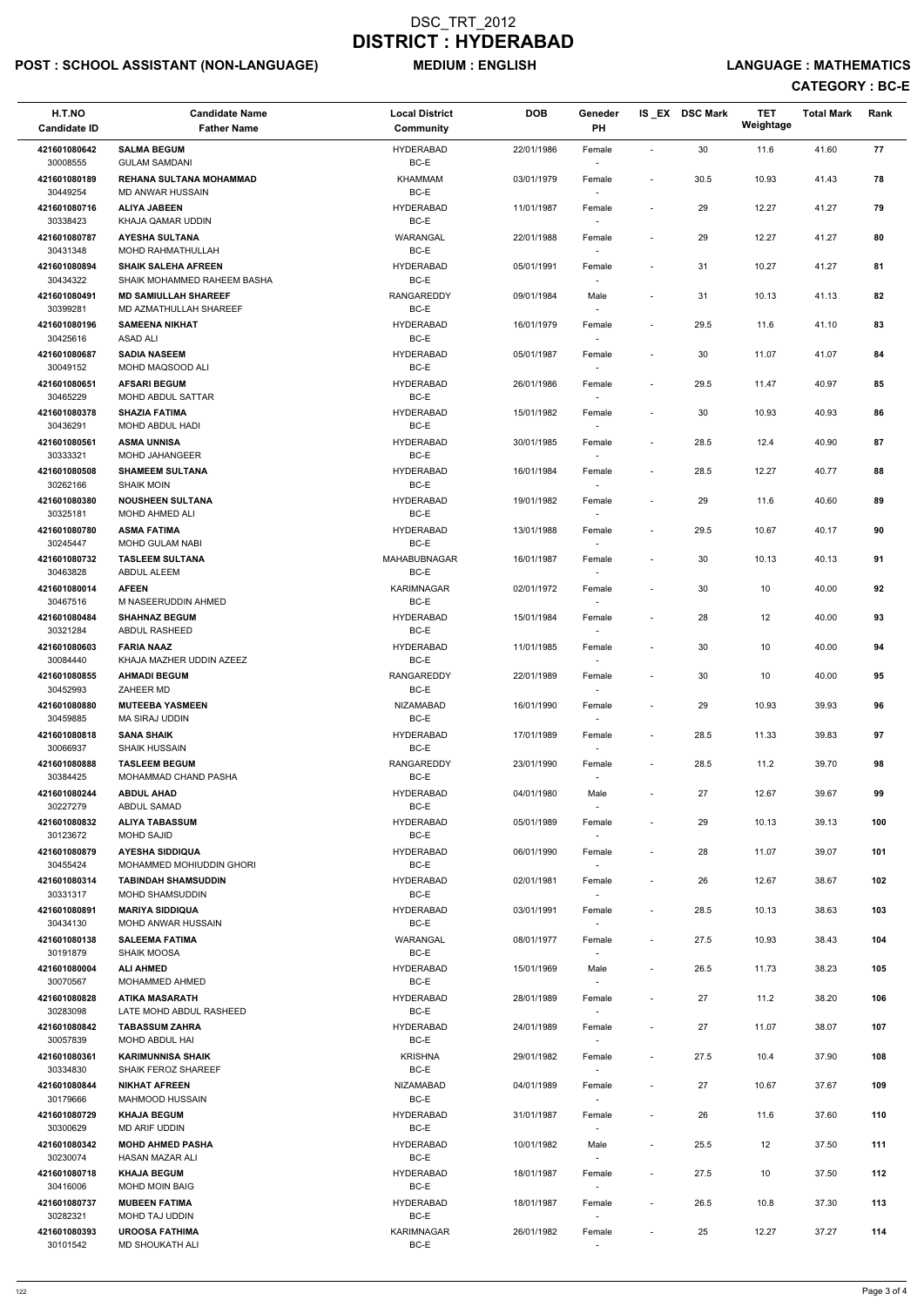## POST : SCHOOL ASSISTANT (NON-LANGUAGE) MEDIUM : ENGLISH LANGUAGE : MATHEMATICS

| H.T.NO<br><b>Candidate ID</b> | <b>Candidate Name</b><br><b>Father Name</b>      | <b>Local District</b><br>Community | <b>DOB</b> | Geneder<br><b>PH</b>               |                          | IS EX DSC Mark | <b>TET</b><br>Weightage | <b>Total Mark</b> | Rank |
|-------------------------------|--------------------------------------------------|------------------------------------|------------|------------------------------------|--------------------------|----------------|-------------------------|-------------------|------|
| 421601080675<br>30465656      | <b>UMME AYESHA</b><br><b>SHAIK SARWAR</b>        | <b>HYDERABAD</b><br>BC-E           | 12/01/1986 | Female                             | $\blacksquare$           | 26             | 11.2                    | 37.20             | 115  |
| 421601080620<br>30171376      | <b>AZMATH UNNISA BEGUM</b><br>MOHD YOUSUF ALI    | <b>HYDERABAD</b><br>BC-E           | 06/01/1986 | Female                             | $\overline{\phantom{a}}$ | 27             | 10.13                   | 37.13             | 116  |
| 421601080878<br>30098846      | <b>SOFIYA YASMEEN</b><br><b>MA KHALEEL</b>       | KARIMNAGAR<br>BC-E                 | 29/01/1990 | Female                             | $\overline{\phantom{a}}$ | 25.5           | 11.6                    | 37.10             | 117  |
| 421601080793<br>30076331      | <b>AMEENA TABASSUM</b><br>MD BURHANUDDIN         | <b>HYDERABAD</b><br>BC-E           | 12/01/1988 | Female<br>$\overline{\phantom{a}}$ | $\overline{\phantom{a}}$ | 27             | 10                      | 37.00             | 118  |
| 421601080649<br>30252149      | <b>ASIYA FATIMA</b><br><b>MOHD SHARFUDDIN</b>    | <b>HYDERABAD</b><br>BC-E           | 13/01/1986 | Female<br>$\overline{\phantom{a}}$ | $\overline{\phantom{a}}$ | 26             | 10.67                   | 36.67             | 119  |
| 421601080433<br>30401384      | <b>SALMA</b><br>ABDUL JABBAR                     | <b>NIZAMABAD</b><br>BC-E           | 03/01/1983 | Female                             | $\overline{\phantom{a}}$ | 26.5           | 10.13                   | 36.63             | 120  |
| 421601080630<br>30453378      | <b>SHAHEEN BEGUM</b><br><b>MOHD IQBAL</b>        | <b>HYDERABAD</b><br>BC-E           | 24/01/1986 | Female                             | $\overline{\phantom{a}}$ | 26.5           | 10.13                   | 36.63             | 121  |
| 421601080368<br>30447023      | <b>NAYEEM UNNISA</b><br><b>MOHD SHARFUDDIN</b>   | <b>HYDERABAD</b><br>BC-E           | 13/01/1982 | Female<br>$\overline{\phantom{a}}$ | $\overline{\phantom{a}}$ | 26             | 10.4                    | 36.40             | 122  |
| 421601080759<br>30041462      | <b>ARSHIA</b><br><b>AKTHER AHMED</b>             | <b>HYDERABAD</b><br>BC-E           | 03/01/1988 | Female                             | $\overline{\phantom{a}}$ | 26             | 10.4                    | 36.40             | 123  |
| 421601080795<br>30402710      | <b>ISHRATH FATIMA</b><br><b>MOHAMMED SHAREEF</b> | <b>HYDERABAD</b><br>BC-E           | 02/01/1988 | Female                             | $\overline{\phantom{a}}$ | 26             | 10.27                   | 36.27             | 124  |
| 421601080670<br>30033736      | <b>UZMA NILOFARY BEGUM</b><br>M A MUQTADIR       | <b>HYDERABAD</b><br>BC-E           | 10/01/1986 | Female                             | $\overline{\phantom{a}}$ | 26             | 10.13                   | 36.13             | 125  |
| 421601080556<br>30139183      | <b>AFREEN NAHEED</b><br>KHAJA AZAMUDDIN          | <b>NIZAMABAD</b><br>BC-E           | 15/01/1985 | Female<br>$\sim$                   | $\overline{\phantom{a}}$ | 26             | 10                      | 36.00             | 126  |
| 421601080715<br>30276811      | <b>ZAREENA BEGUM R S</b><br>TK MOHIDDIN          | <b>ANANTHAPUR</b><br>BC-E          | 10/01/1987 | Female<br>OH                       | $\overline{\phantom{a}}$ | 25.5           | 10.4                    | 35.90             | 127  |
| 421601080710<br>30042681      | <b>H SUNEER</b><br>H SADIQ HUSSAIN               | <b>KURNOOL</b><br>BC-E             | 18/01/1987 | Female<br>$\sim$                   | $\overline{\phantom{a}}$ | 24.5           | 10.93                   | 35.43             | 128  |
| 421601080246<br>30115926      | <b>UMMAT UL RAHEEM</b><br>MD ABDUL MUBEEN        | <b>HYDERABAD</b><br>BC-E           | 16/01/1980 | Female                             |                          | 25             | 10.4                    | 35.40             | 129  |
| 421601080703<br>30051618      | <b>SHAHANA BEGUM</b><br>MOHD KHAJA ALI           | RANGAREDDY<br>BC-E                 | 25/01/1987 | Female<br>$\sim$                   | $\overline{\phantom{a}}$ | 24             | 11.2                    | 35.20             | 130  |
| 421601080312<br>30057841      | <b>FOUZIYA BEGUM</b><br>MOHD SULTAN SALAHUDDIN   | <b>HYDERABAD</b><br>BC-E           | 26/01/1981 | Female<br>$\sim$                   | $\overline{\phantom{a}}$ | 24.5           | 10.67                   | 35.17             | 131  |
| 421601080559<br>30048365      | <b>PARVEEN UNNISA BEGUM</b><br>MD SHAFI UDDIN    | <b>HYDERABAD</b><br>BC-E           | 25/01/1985 | Female                             | $\overline{\phantom{a}}$ | 23.5           | 11.6                    | 35.10             | 132  |
| 421601080485<br>30057840      | <b>SABIHA SULTANA</b><br>MOHD SULTAN SALAHUDDIN  | <b>HYDERABAD</b><br>BC-E           | 16/01/1984 | Female<br>$\sim$                   | $\blacksquare$           | 23             | 11.73                   | 34.73             | 133  |
| 421601080755<br>30048681      | <b>ATIYA SULTANA</b><br>MOHD YOUSUF ALI          | <b>HYDERABAD</b><br>BC-E           | 12/01/1988 | Female<br>$\overline{\phantom{a}}$ | $\overline{\phantom{a}}$ | 24             | 10.67                   | 34.67             | 134  |
| 421601080721<br>30302186      | <b>AMATUL MUBEEN</b><br>MD ABDUL MAJEED          | <b>HYDERABAD</b><br>BC-E           | 28/01/1987 | Female<br>$\sim$                   | $\overline{\phantom{a}}$ | 22.5           | 12.13                   | 34.63             | 135  |
| 421601080751<br>30216964      | <b>NAFEES FATIMA</b><br>AHMED HUSSAIN            | <b>HYDERABAD</b><br>BC-E           | 31/01/1988 | Female                             | $\sim$                   | 24.5           | 10.13                   | 34.63             | 136  |
| 421601080790<br>30192400      | <b>AYESHA ASREEN</b><br>M A HAFEEZ               | <b>HYDERABAD</b><br>BC-E           | 30/01/1988 | Female                             | $\overline{\phantom{a}}$ | 23.5           | 11.07                   | 34.57             | 137  |
| 421601080532<br>30326762      | <b>SARA TAJASSUM</b><br>MOHD NAYEEMUDDIN QURESHI | <b>HYDERABAD</b><br>BC-E           | 01/01/1985 | Female<br>$\sim$                   | $\overline{\phantom{a}}$ | 23.5           | 10.4                    | 33.90             | 138  |
| 421601080748<br>30037884      | <b>SHAMEEM SULTANA</b><br>MOHAMED JAWAD ALI MOIN | <b>HYDERABAD</b><br>BC-E           | 11/01/1988 | Female<br>$\sim$                   | $\sim$                   | 23.5           | 10.13                   | 33.63             | 139  |
| 421601080567<br>30196586      | <b>FATIMAUNNISA BEGUM</b><br>MOHAMMED MASOOD ALI | <b>HYDERABAD</b><br>BC-E           | 08/01/1985 | Female<br>$\sim$                   | $\overline{\phantom{a}}$ | 19             | 10.27                   | 29.27             | 140  |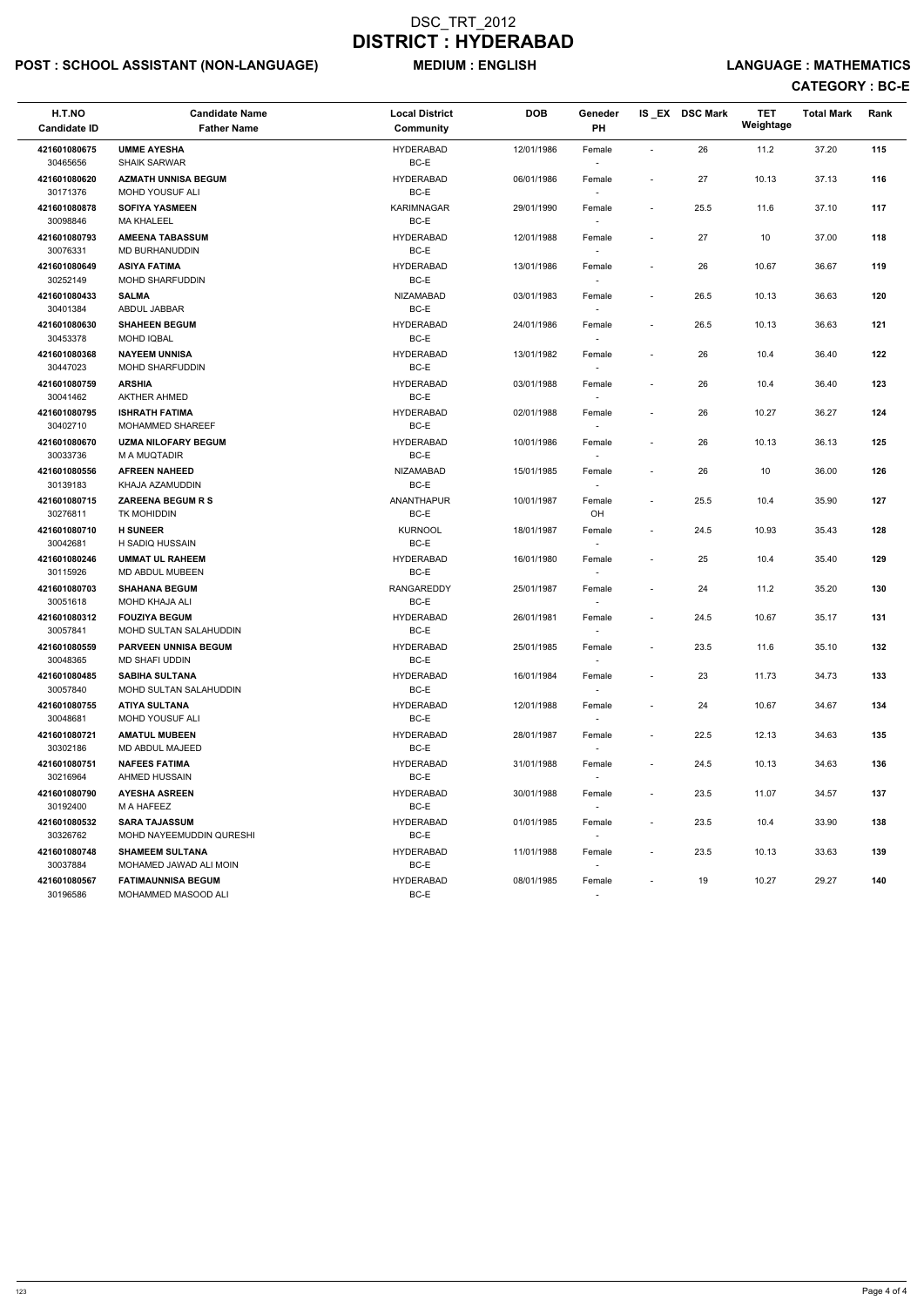## POST : SCHOOL ASSISTANT (NON-LANGUAGE) MEDIUM : HINDI LANGUAGE : MATHEMATICS

# CATEGORY : SC

| H.T.NO<br><b>Candidate ID</b> | <b>Candidate Name</b><br><b>Father Name</b> | <b>Local District</b><br>Community | <b>DOB</b> | Geneder<br><b>PH</b> | IS<br>EX | <b>DSC Mark</b> | TE1<br>Weightage | <b>Total Mark</b> | Rank |
|-------------------------------|---------------------------------------------|------------------------------------|------------|----------------------|----------|-----------------|------------------|-------------------|------|
| 421601030003<br>30422645      | <b>SAWANKAR SANJAY</b><br>RAJARAM           | OTHER THAN AP<br>SC                | 21/01/1977 | Male                 |          | 26.5            | 8.67             | 35.17             |      |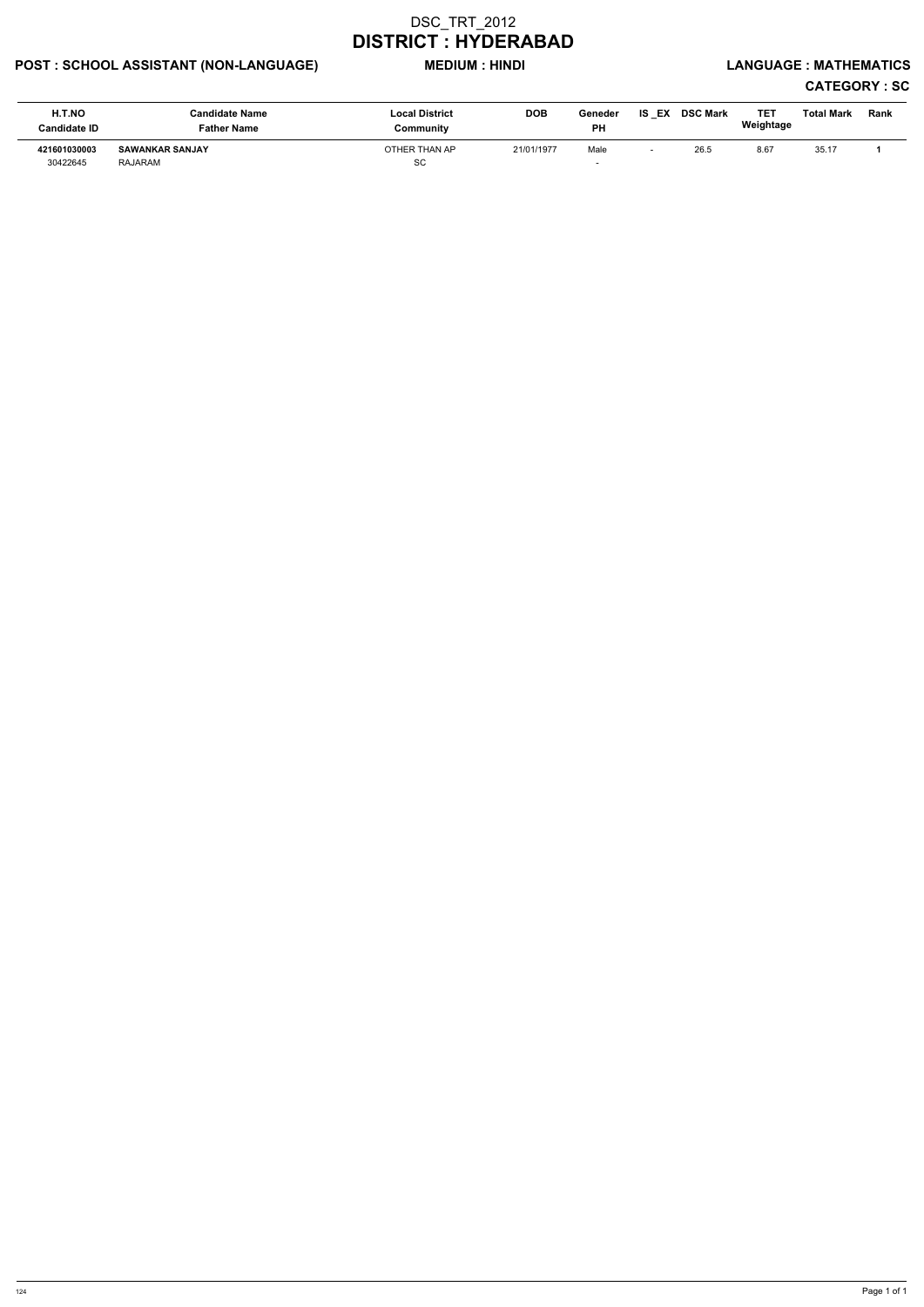## POST : SCHOOL ASSISTANT (NON-LANGUAGE) MEDIUM : HINDI LANGUAGE : MATHEMATICS

| H.T.NO<br><b>Candidate ID</b> | <b>Candidate Name</b><br><b>Father Name</b> | <b>Local District</b><br>Community | <b>DOB</b> | Geneder<br><b>PH</b> | <b>IS EX DSC Mark</b> | TE1<br>Weightage | <b>Total Mark</b> | <b>Rank</b> |
|-------------------------------|---------------------------------------------|------------------------------------|------------|----------------------|-----------------------|------------------|-------------------|-------------|
| 421601030001<br>30049643      | <b>RAJENDER M R</b><br>M RAJAIAH            | <b>ADILABAD</b><br>BC-D            | 22/01/1973 | Male                 | 28                    | 11.47            | 39.47             |             |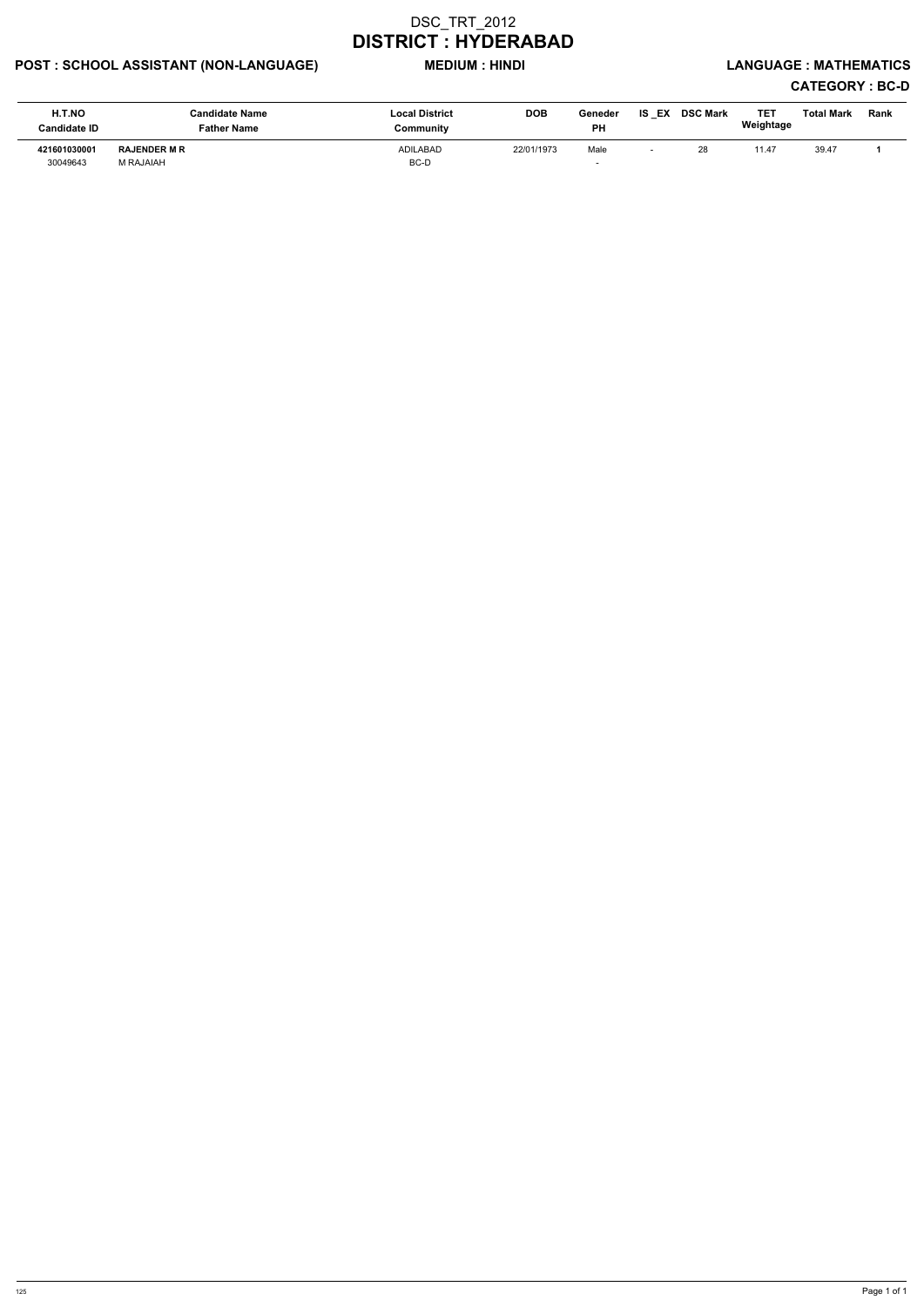## POST : SCHOOL ASSISTANT (NON-LANGUAGE) MEDIUM : KANNADA LANGUAGE : MATHEMATICS

# CATEGORY : SC

| H.T.NO<br>Candidate ID   | <b>Candidate Name</b><br>Father Name        | <b>Local District</b><br>Community | <b>DOB</b> | Geneder<br>PH | IS EX DSC Mark | TE1<br>Weightage | Total Mark | Rank |
|--------------------------|---------------------------------------------|------------------------------------|------------|---------------|----------------|------------------|------------|------|
| 421601040003<br>30156321 | N LAKSHMINARAYANANAYAKA<br>NARASIMHA NAYAKA | OTHER THAN AP<br><b>SC</b>         | 26/01/1988 | Male          | 23.5           | 8.8              | 32.30      |      |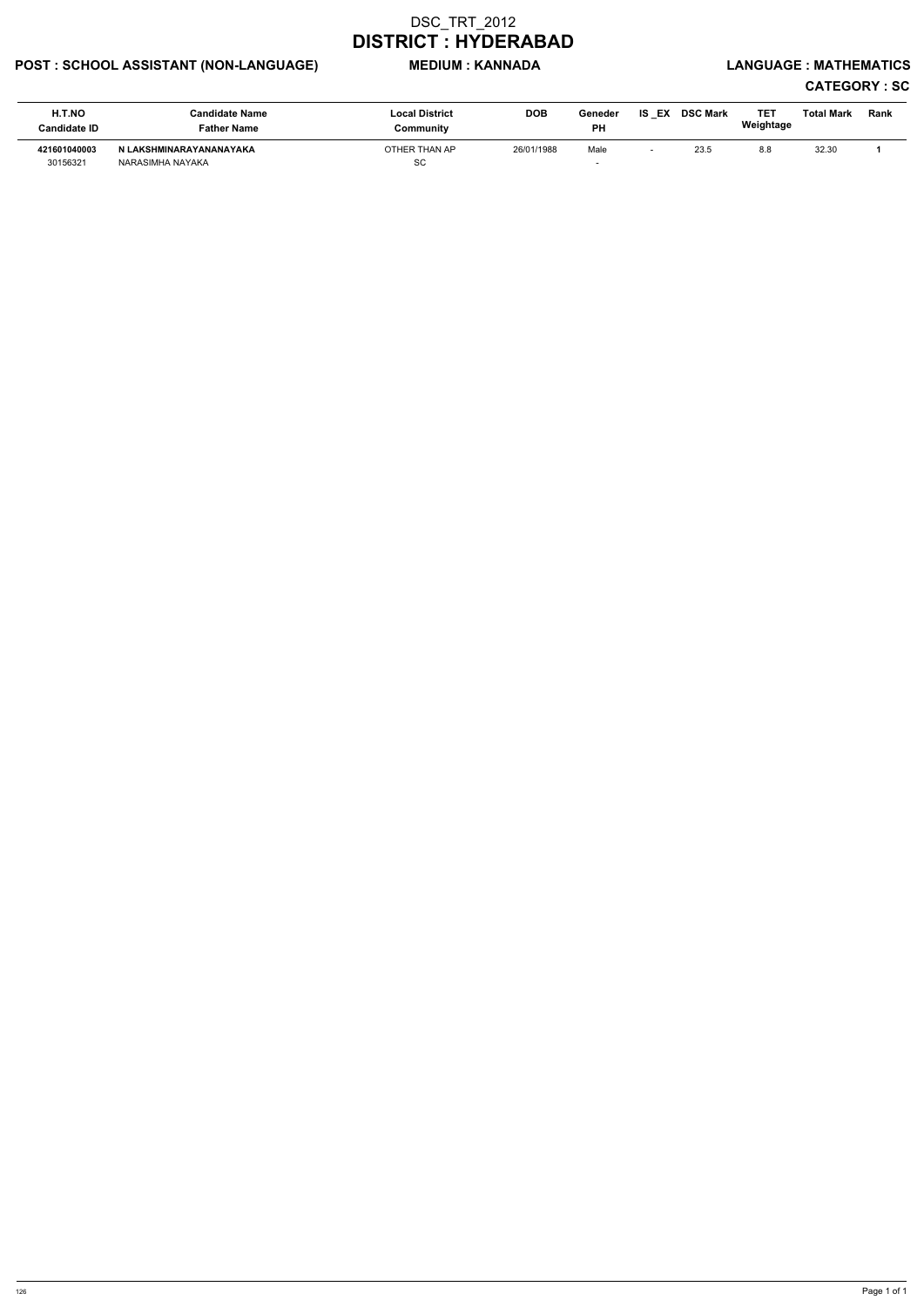## POST : SCHOOL ASSISTANT (NON-LANGUAGE) MEDIUM : KANNADA LANGUAGE : MATHEMATICS

| H.T.NO<br><b>Candidate ID</b> | <b>Candidate Name</b><br><b>Father Name</b> | <b>Local District</b><br>Community | <b>DOB</b> | Geneder<br><b>PH</b> | IS<br>EX | <b>DSC Mark</b> | TE1<br>Weightage | <b>Total Mark</b> | Rank |
|-------------------------------|---------------------------------------------|------------------------------------|------------|----------------------|----------|-----------------|------------------|-------------------|------|
| 421601040002<br>30413899      | <b>UMESHAR</b><br><b>REVANNA</b>            | OTHER THAN AP<br>BC-B              | 05/01/1985 | Male                 |          | 32              | 10.13            | 42.13             |      |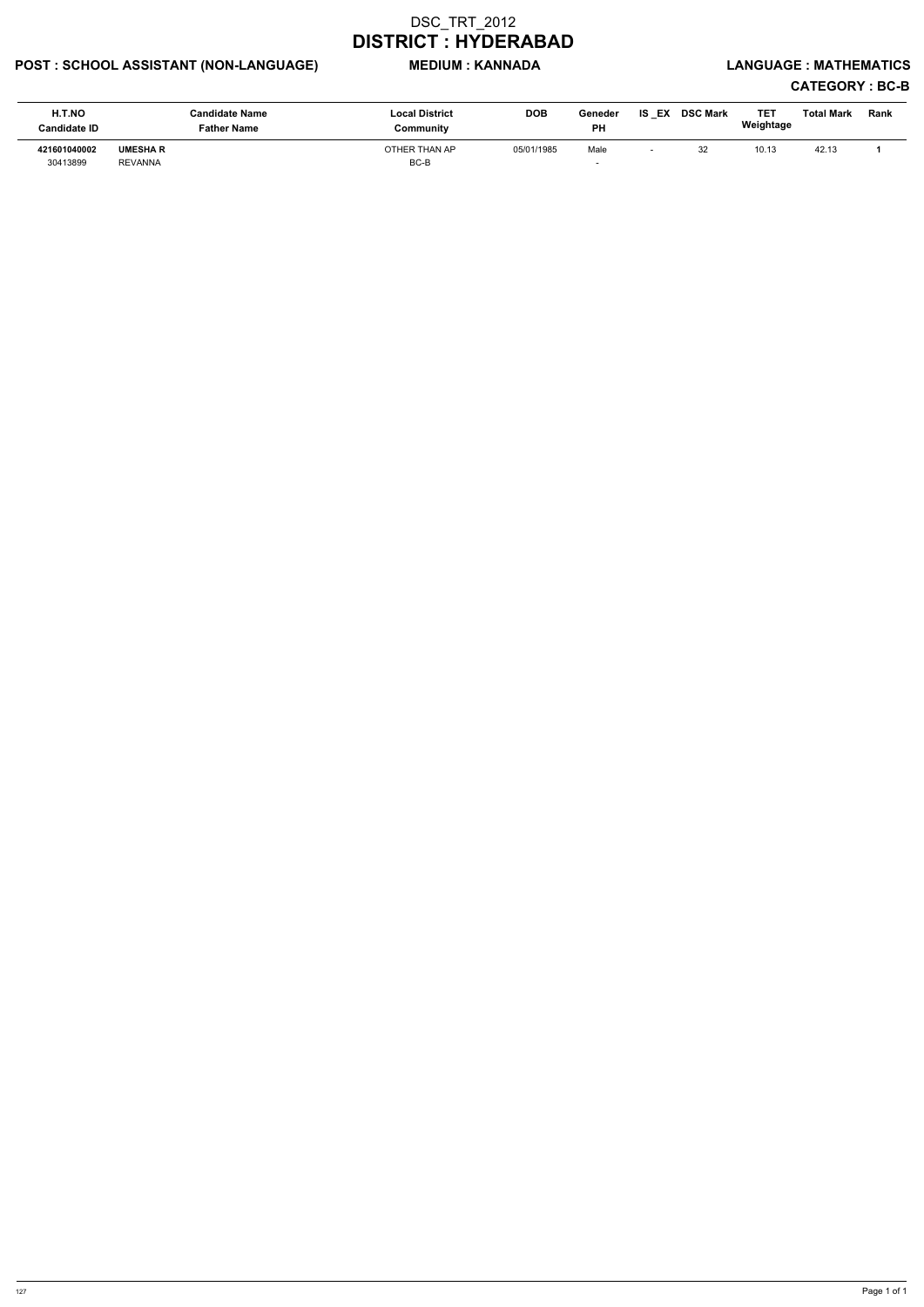## POST : SCHOOL ASSISTANT (NON-LANGUAGE) MEDIUM : KANNADA LANGUAGE : MATHEMATICS

| H.T.NO<br><b>Candidate ID</b> | <b>Candidate Name</b><br><b>Father Name</b> | <b>Local District</b><br>Community | <b>DOB</b> | Geneder<br><b>PH</b> | IS<br>EX | <b>DSC Mark</b> | TE1<br>Weightage | <b>Total Mark</b> | Rank |
|-------------------------------|---------------------------------------------|------------------------------------|------------|----------------------|----------|-----------------|------------------|-------------------|------|
| 421601040001<br>30412349      | <b>GAYATHRI M</b><br><b>MUNISETTY</b>       | OTHER THAN AP<br>BC-D              | 07/01/1985 | Female               |          | 23.5            | 10.27            | 33.77             |      |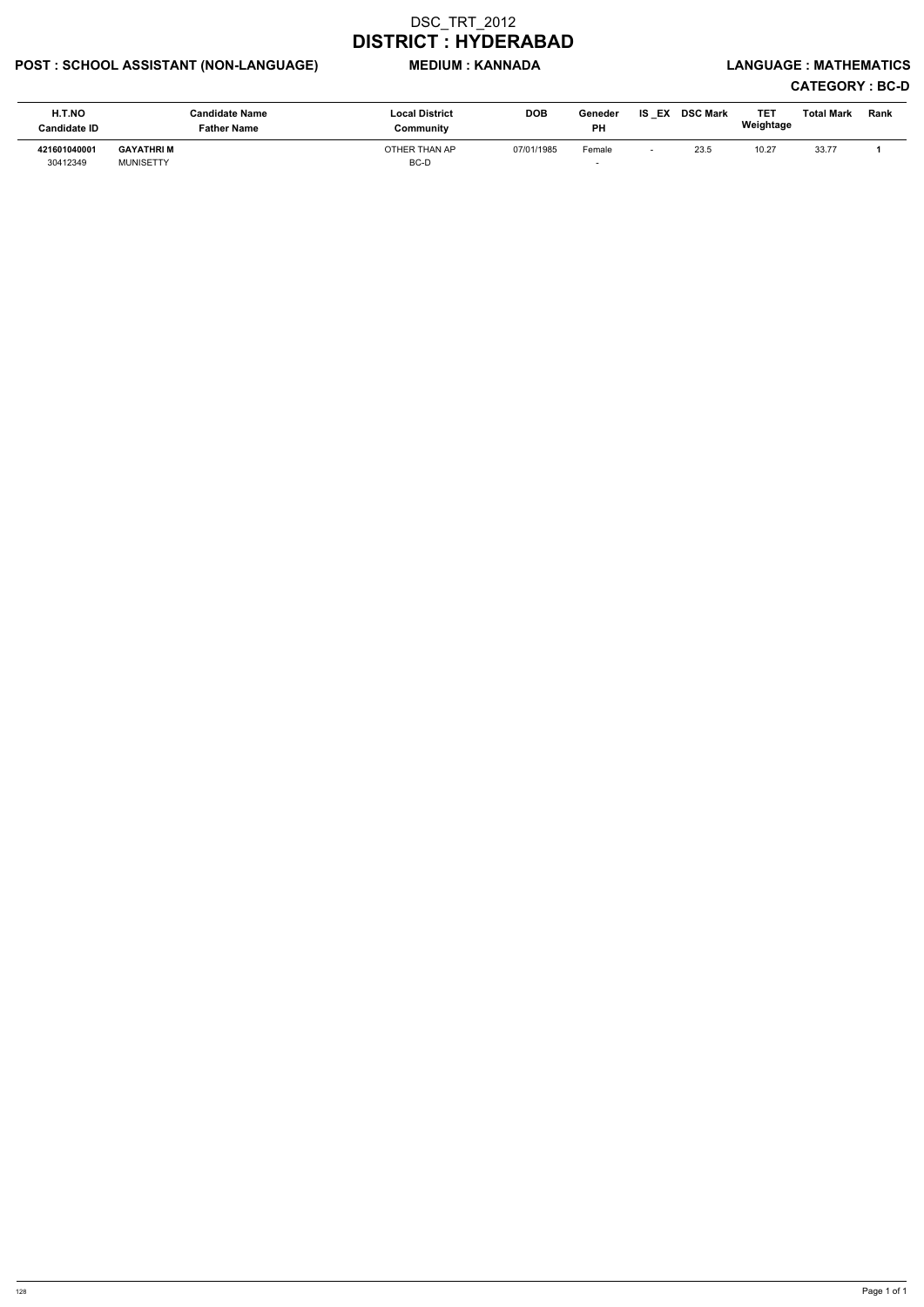## POST : SCHOOL ASSISTANT (NON-LANGUAGE) MEDIUM : TELUGU LANGUAGE : MATHEMATICS

# CATEGORY : ST

| H.T.NO<br><b>Candidate ID</b> | <b>Candidate Name</b><br><b>Father Name</b> | <b>Local District</b><br>Community | <b>DOB</b> | Geneder<br><b>PH</b>     | IS EX                    | <b>DSC Mark</b> | <b>TET</b><br>Weightage | <b>Total Mark</b> | <b>Rank</b>    |
|-------------------------------|---------------------------------------------|------------------------------------|------------|--------------------------|--------------------------|-----------------|-------------------------|-------------------|----------------|
| 421601010328                  | <b>B SWARNA LATHA</b>                       | <b>HYDERABAD</b>                   | 08/01/1986 | Female                   | $\overline{a}$           | 33              | 11.47                   | 44.47             |                |
| 30070563                      | <b>B RAMAKOTI</b>                           | <b>ST</b>                          |            | $\overline{\phantom{a}}$ |                          |                 |                         |                   |                |
| 421601010396                  | <b>S ASHWINI</b>                            | <b>HYDERABAD</b>                   | 10/01/1990 | Female                   | $\overline{\phantom{0}}$ | 28.5            | 10.93                   | 39.43             | $\overline{2}$ |
| 30121821                      | S ASHOK KUMAR                               | <b>ST</b>                          |            |                          |                          |                 |                         |                   |                |
| 421601010140                  | HARINARAYANA RAMAVATH                       | <b>NALGONDA</b>                    | 09/01/1980 | Male                     | $\overline{\phantom{a}}$ | 28.5            | 10.8                    | 39.30             | 3              |
| 30333211                      | <b>GHASYA</b>                               | <b>ST</b>                          |            | $\overline{\phantom{0}}$ |                          |                 |                         |                   |                |
| 421601010348                  | <b>S GAYATHRI</b>                           | <b>HYDERABAD</b>                   | 05/01/1986 | Female                   | $\overline{\phantom{0}}$ | 29              | 9.73                    | 38.73             | 4              |
| 30114906                      | S ASHOK                                     | <b>ST</b>                          |            | $\overline{\phantom{a}}$ |                          |                 |                         |                   |                |
| 421601010267                  | <b>TEJAVATH DEVENDER</b>                    | WARANGAL                           | 01/01/1984 | Male                     | $\overline{\phantom{a}}$ | 28              | 10.27                   | 38.27             | 5              |
| 30311496                      | <b>TEJAVATH BALYA</b>                       | <b>ST</b>                          |            | $\overline{\phantom{a}}$ |                          |                 |                         |                   |                |
| 421601010339                  | <b>SWARUPA RANI M</b>                       | <b>HYDERABAD</b>                   | 08/01/1986 | Female                   | $\sim$                   | 28.5            | 9.6                     | 38.10             | 6              |
| 30058241                      | <b>LAXMAN M</b>                             | <b>ST</b>                          |            | $\overline{\phantom{a}}$ |                          |                 |                         |                   |                |
| 421601010320                  | P VIJAYA                                    | <b>HYDERABAD</b>                   | 29/01/1985 | Female                   | $\sim$                   | 20.5            | 8.8                     | 29.30             |                |
| 30464119                      | P LAXMAN                                    | <b>ST</b>                          |            | $\overline{\phantom{a}}$ |                          |                 |                         |                   |                |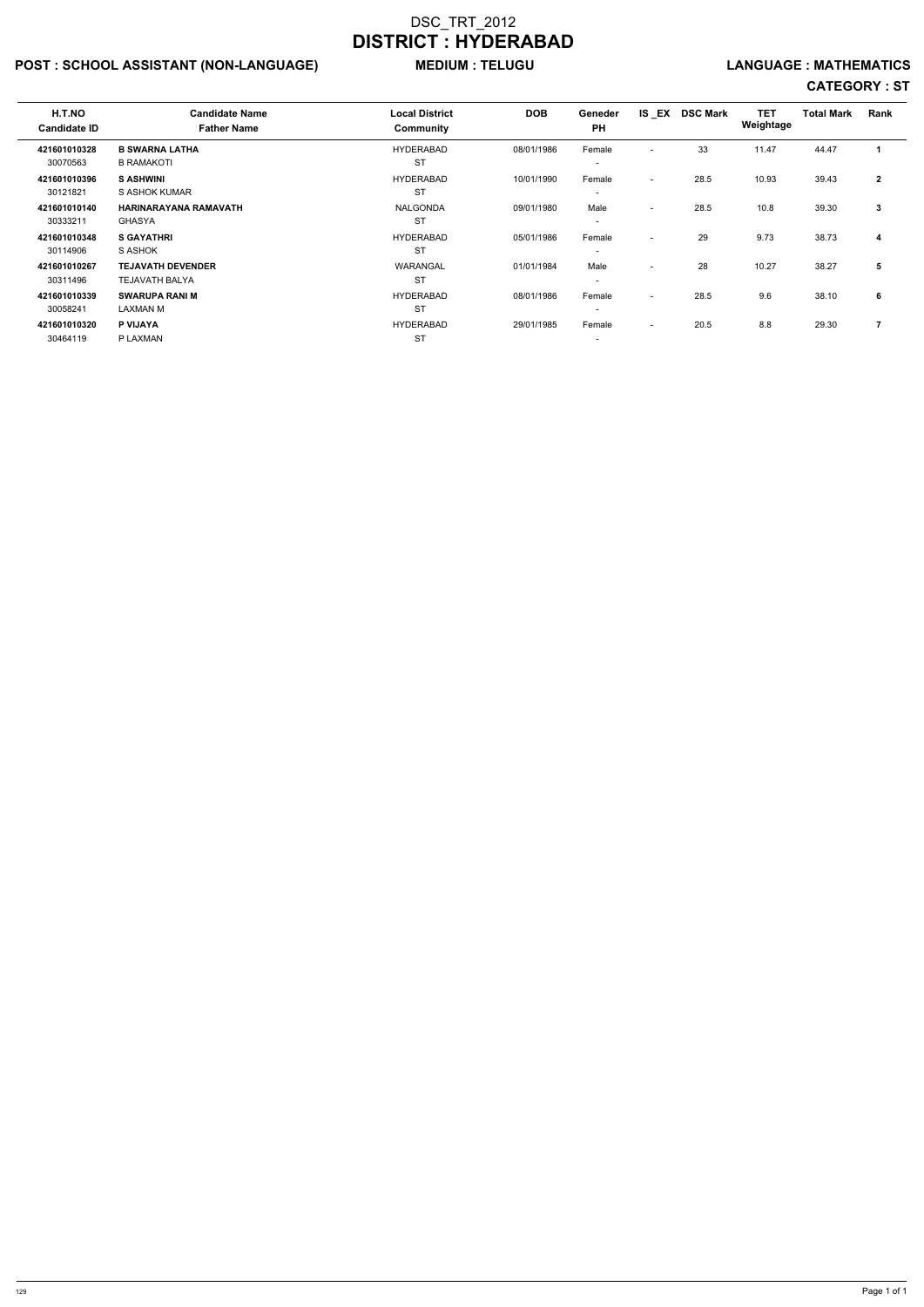## POST : SCHOOL ASSISTANT (NON-LANGUAGE) MEDIUM : TELUGU LANGUAGE : MATHEMATICS

## CATEGORY : SC

| H.T.NO<br><b>Candidate ID</b> | <b>Candidate Name</b><br><b>Father Name</b>          | <b>Local District</b><br>Community               | <b>DOB</b> | Geneder<br>PH                      |                          | IS EX DSC Mark | <b>TET</b><br>Weightage | <b>Total Mark</b> | Rank         |
|-------------------------------|------------------------------------------------------|--------------------------------------------------|------------|------------------------------------|--------------------------|----------------|-------------------------|-------------------|--------------|
| 421601010075<br>30420888      | <b>R SURESH KUMAR</b><br><b>R VENKATA SWAMY</b>      | <b>HYDERABAD</b><br>SC                           | 07/01/1978 | Male                               | $\blacksquare$           | 50.5           | 12.8                    | 63.30             | $\mathbf{1}$ |
| 421601010193<br>30058499      | <b>S KIRAN</b><br><b>S RAMANNA</b>                   | <b>HYDERABAD</b><br>$\operatorname{\textsf{SC}}$ | 12/01/1982 | Male<br>$\overline{\phantom{a}}$   | $\blacksquare$           | 46.5           | 12.27                   | 58.77             | $\mathbf{2}$ |
| 421601010240<br>30230433      | <b>V REZINA</b><br>V P DAS                           | <b>HYDERABAD</b><br>$\operatorname{\textsf{SC}}$ | 17/01/1983 | Female<br>$\overline{\phantom{a}}$ | $\overline{\phantom{a}}$ | 45.5           | 12                      | 57.50             | 3            |
| 421601010386<br>30162475      | <b>M SURESH KUMAR</b><br>M SHANKER RAO               | <b>HYDERABAD</b><br>SC                           | 04/01/1989 | Male<br>$\overline{\phantom{a}}$   | $\blacksquare$           | 44             | 12.8                    | 56.80             | 4            |
| 421601010300<br>30276597      | <b>SUNIL KUMAR N</b><br><b>SIVAIAH</b>               | <b>HYDERABAD</b><br>$\operatorname{\textsf{SC}}$ | 10/01/1985 | Male                               | $\blacksquare$           | 40.5           | 12.67                   | 53.17             | 5            |
| 421601010288<br>30183562      | <b>W SHYAM SUNDER</b><br>W RAJENDER                  | <b>HYDERABAD</b><br>SC                           | 15/01/1984 | Male<br>$\overline{\phantom{a}}$   | $\overline{a}$           | 41             | 11.07                   | 52.07             | 6            |
| 421601010227<br>30133494      | <b>SATYANARAYANA B</b><br><b>MALLAIAH B</b>          | <b>HYDERABAD</b><br>SC                           | 22/01/1983 | Male<br>$\blacksquare$             | $\blacksquare$           | 37.5           | 13.07                   | 50.57             | 7            |
| 421601010019<br>30103099      | <b>B PRABHAKAR</b><br><b>B VENKATAIAH</b>            | <b>HYDERABAD</b><br>SC                           | 02/01/1974 | Male<br>$\overline{\phantom{a}}$   | $\blacksquare$           | 38.5           | 11.33                   | 49.83             | 8            |
| 421601010166<br>30013623      | <b>B SULAKSHANA</b><br><b>B MALLESHAM</b>            | <b>HYDERABAD</b><br>$\operatorname{\textsf{SC}}$ | 01/01/1981 | Female<br>$\overline{\phantom{a}}$ | $\overline{a}$           | 37.5           | 12.13                   | 49.63             | 9            |
| 421601010229<br>30066953      | <b>B NARSIMHA</b><br><b>B MALLESH</b>                | <b>HYDERABAD</b><br>SC                           | 04/01/1983 | Male                               | $\overline{\phantom{a}}$ | 38.5           | 11.07                   | 49.57             | 10           |
| 421601010067<br>30200665      | <b>SUJATHA K</b><br><b>TIRUPATHAIAH</b>              | <b>HYDERABAD</b><br>SC                           | 04/01/1977 | Female<br>$\overline{\phantom{a}}$ | $\overline{\phantom{a}}$ | 36.5           | 12.8                    | 49.30             | 11           |
| 421601010357<br>30120954      | <b>MEDARI ASHWINI</b><br><b>MEDARI RAJU</b>          | <b>HYDERABAD</b><br>$\operatorname{\textsf{SC}}$ | 25/01/1987 | Female<br>$\overline{\phantom{a}}$ | $\overline{\phantom{a}}$ | 36.5           | 12.4                    | 48.90             | 12           |
| 421601010284<br>30136242      | <b>M NEELIMA</b><br>M MAHESHVARLU                    | <b>HYDERABAD</b><br>SC                           | 11/01/1984 | Female<br>$\overline{\phantom{a}}$ | $\overline{\phantom{a}}$ | 38             | 10.67                   | 48.67             | 13           |
| 421601010159<br>30157379      | <b>G Y RAJYALAXMI</b><br><b>G YELLAIAH</b>           | <b>HYDERABAD</b><br>$\operatorname{\textsf{SC}}$ | 13/01/1981 | Female                             | $\blacksquare$           | 36.5           | 11.73                   | 48.23             | 14           |
| 421601010215<br>30276170      | A SWAROOPA RANI<br>A DURGAIAH                        | <b>HYDERABAD</b><br>SC                           | 20/01/1982 | Female                             |                          | 38             | 9.73                    | 47.73             | 15           |
| 421601010084<br>30291698      | <b>PRASAD T</b><br><b>APPAIAH T</b>                  | <b>HYDERABAD</b><br>SC                           | 06/01/1978 | Male<br>$\overline{\phantom{a}}$   | $\overline{\phantom{a}}$ | 36             | 11.6                    | 47.60             | 16           |
| 421601010272<br>30286536      | <b>P ARUN KUMAR</b><br>P YADAGIRI                    | <b>HYDERABAD</b><br>SC                           | 25/01/1984 | Male<br>$\overline{\phantom{a}}$   | $\overline{\phantom{a}}$ | 36             | 11.47                   | 47.47             | 17           |
| 421601010361<br>30191542      | <b>K NAGAMANI</b><br>SUNDER RAO                      | <b>HYDERABAD</b><br>SC                           | 30/01/1987 | Female<br>$\sim$                   | $\blacksquare$           | 35.5           | 10.93                   | 46.43             | 18           |
| 421601010177<br>30162684      | <b>M SARASWATHI</b><br>M MOGULAIAH                   | <b>HYDERABAD</b><br>SC                           | 18/01/1981 | Female<br>$\sim$                   | $\overline{\phantom{a}}$ | 35             | 11.33                   | 46.33             | 19           |
| 421601010257<br>30307618      | <b>M SUDHA RANI</b><br>M RAJAIAH                     | <b>HYDERABAD</b><br><b>SC</b>                    | 01/01/1984 | Female<br>$\sim$                   | $\overline{\phantom{a}}$ | 34             | 11.73                   | 45.73             | 20           |
| 421601010161<br>30094769      | <b>MANDA RAJA KUMARI</b><br>M C H MANIKYALA RAO      | <b>HYDERABAD</b><br><b>SC</b>                    | 14/01/1981 | Female                             | $\overline{\phantom{a}}$ | 35             | 9.2                     | 44.20             | 21           |
| 421601010269<br>30433471      | <b>D SNEHALATHA</b><br><b>ANJAIAH</b>                | <b>HYDERABAD</b><br>$\operatorname{\textsf{SC}}$ | 04/01/1984 | Female<br>$\sim$                   | $\overline{\phantom{a}}$ | 32.5           | 11.33                   | 43.83             | 22           |
| 421601010220<br>30307313      | <b>PULI RANI</b><br>J P PARSHURAM                    | <b>HYDERABAD</b><br>SC                           | 16/01/1983 | Female<br>$\sim$                   | $\blacksquare$           | 32             | 11.6                    | 43.60             | 23           |
| 421601010089<br>30116704      | <b>R SHANTHI KUMAR</b><br>R JOGAPPA                  | <b>HYDERABAD</b><br><b>SC</b>                    | 01/01/1978 | Male<br>$\sim$                     | $\overline{\phantom{a}}$ | 31             | 12.13                   | 43.13             | 24           |
| 421601010228<br>30234633      | <b>EADI PUSHPA</b><br>EADI RAJARAM                   | <b>HYDERABAD</b><br>SC                           | 29/01/1983 | Female                             | $\blacksquare$           | 31.5           | 10.53                   | 42.03             | 25           |
| 421601010319<br>30254614      | <b>VUKKURTHI ARUNA</b><br>PAPAIAH                    | <b>HYDERABAD</b><br>SC                           | 26/01/1985 | Female<br>$\overline{\phantom{a}}$ | $\overline{\phantom{a}}$ | 29.5           | 12.4                    | 41.90             | 26           |
| 421601010367<br>30184546      | <b>K KUMAR</b><br>K RAMASWAMY                        | <b>HYDERABAD</b><br>SC                           | 15/01/1988 | Male<br>$\sim$                     | $\overline{\phantom{a}}$ | 31.5           | 9.87                    | 41.37             | 27           |
| 421601010062<br>30347500      | <b>BHANDARI GOURI SHANKER</b><br>BHANDARU RAMA SWAMY | <b>HYDERABAD</b><br>SC                           | 16/01/1977 | Male<br>$\sim$                     | $\overline{\phantom{a}}$ | 32             | 9.2                     | 41.20             | 28           |
| 421601010391<br>30452118      | <b>J MANGAMMA</b><br>ANANTHAIAH                      | <b>HYDERABAD</b><br>$\operatorname{\textsf{SC}}$ | 10/01/1989 | Female                             | $\overline{\phantom{a}}$ | 31.5           | 9.6                     | 41.10             | 29           |

| 421601010305 | <b>K MALLESHWARI</b>       | <b>HYDERABAD</b> | 01/01/1985 | Female                   | <b>YES</b>               | 31   | 9.47  | 40.47 | 30 |
|--------------|----------------------------|------------------|------------|--------------------------|--------------------------|------|-------|-------|----|
| 30422919     | SOMAIAH                    | <b>SC</b>        |            |                          |                          |      |       |       |    |
| 421601010274 | <b>T VIJAY LAKSHMI</b>     | <b>HYDERABAD</b> | 01/01/1984 | Female                   | $\overline{\phantom{a}}$ | 27.5 | 11.33 | 38.83 | 31 |
| 30142091     | LATE T VITTAL              | <b>SC</b>        |            | $\overline{\phantom{0}}$ |                          |      |       |       |    |
| 421601010279 | <b>B DEVENDRAMMA</b>       | <b>HYDERABAD</b> | 19/01/1984 | Female                   | $\sim$                   | 29.5 | 9.33  | 38.83 | 32 |
| 30033664     | <b>B SHANKER</b>           | SC               |            |                          |                          |      |       |       |    |
| 421601010378 | <b>BODA SARITHA</b>        | <b>HYDERABAD</b> | 14/01/1989 | Female                   | $\overline{\phantom{a}}$ | 30   | 8.8   | 38.80 | 33 |
| 30460356     | <b>BODA NARSIMHA</b>       | SC               |            |                          |                          |      |       |       |    |
| 421601010393 | <b>B ANITHA</b>            | <b>HYDERABAD</b> | 10/01/1989 | Female                   | $\overline{\phantom{a}}$ | 28   | 10.4  | 38.40 | 34 |
| 30451485     | <b>B YELLAIAH</b>          | SC               |            |                          |                          |      |       |       |    |
| 421601010006 | <b>M NARASIMHA SWAMY</b>   | <b>HYDERABAD</b> | 03/01/1972 | Male                     |                          | 28   | 10.27 | 38.27 | 35 |
| 30270563     | M VENKATAIAH               | SC               |            |                          |                          |      |       |       |    |
| 421601010226 | <b>A JAYASREE</b>          | <b>HYDERABAD</b> | 17/01/1983 | Female                   | $\sim$                   | 27.5 | 10.4  | 37.90 | 36 |
| 30253808     | A MOSHE                    | SC               |            | $\overline{\phantom{0}}$ |                          |      |       |       |    |
| 421601010337 | <b>PRABHAVATHI DUMPALA</b> | <b>HYDERABAD</b> | 02/01/1986 | Female                   |                          | 28   | 9.87  | 37.87 | 37 |
| 30037239     | SHANKARAIAH                | SC               |            |                          |                          |      |       |       |    |
| 421601010344 | <b>KALYANI KORRI</b>       | <b>HYDERABAD</b> | 05/01/1986 | Female                   | $\overline{\phantom{a}}$ | 28.5 | 9.2   | 37.70 | 38 |
| 30228701     | K NARSAIAH                 | SC               |            |                          |                          |      |       |       |    |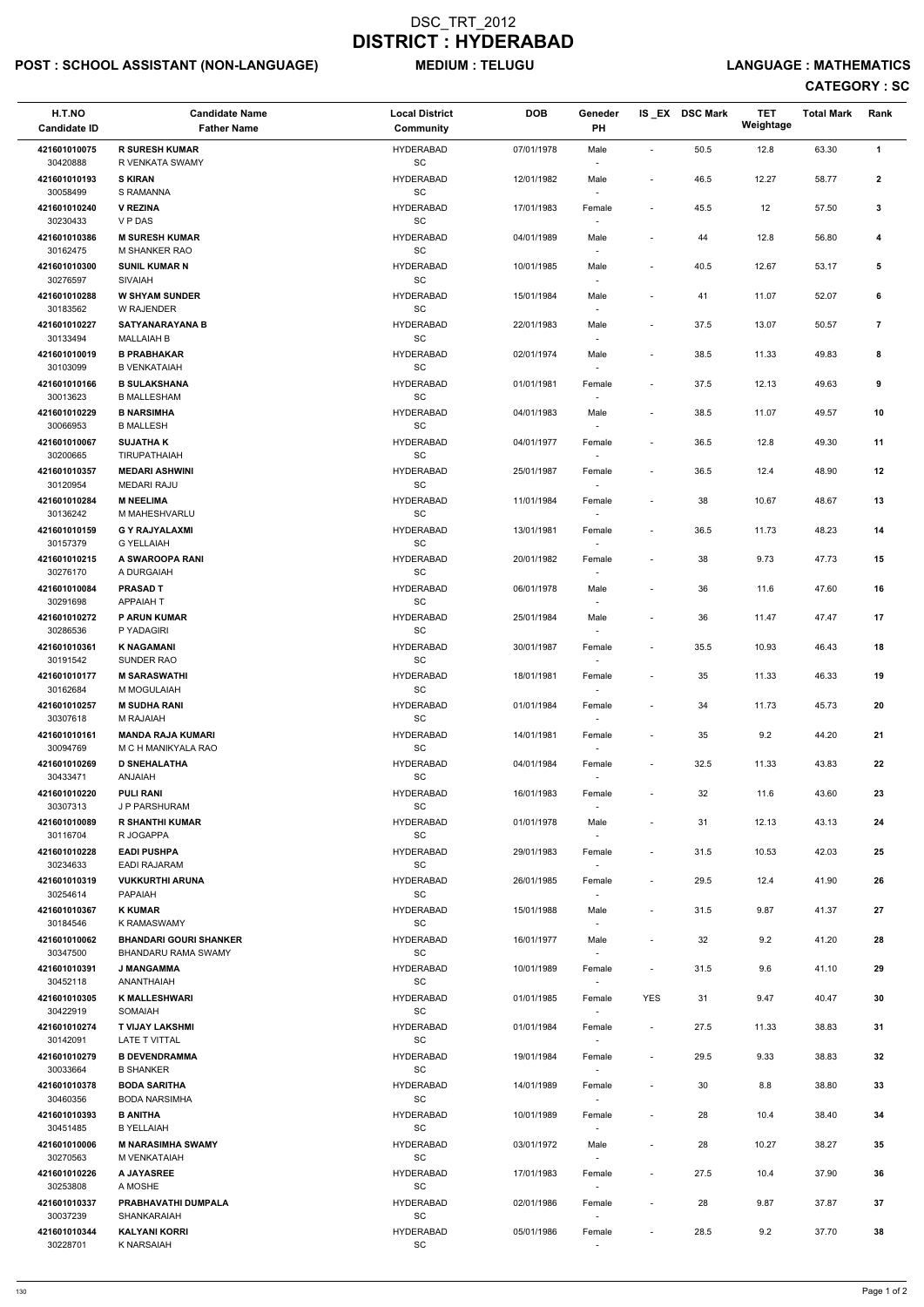## POST : SCHOOL ASSISTANT (NON-LANGUAGE) MEDIUM : TELUGU LANGUAGE : MATHEMATICS

# CATEGORY : SC

| H.T.NO<br><b>Candidate ID</b> | <b>Candidate Name</b><br><b>Father Name</b> | <b>Local District</b><br>Community | <b>DOB</b> | Geneder<br>PH            |                          | IS EX DSC Mark | <b>TET</b><br>Weightage | <b>Total Mark</b> | Rank |
|-------------------------------|---------------------------------------------|------------------------------------|------------|--------------------------|--------------------------|----------------|-------------------------|-------------------|------|
| 421601010008                  | <b>D.USHA RANI</b>                          | <b>VISAKHAPATNAM</b>               | 03/01/1972 | Female                   | $\overline{\phantom{a}}$ | 27             | 10.4                    | 37.40             | 39   |
| 30390801                      | <b>VICTOR</b>                               | SC                                 |            |                          |                          |                |                         |                   |      |
| 421601010347                  | <b>SHRAVANTHI D</b>                         | <b>HYDERABAD</b>                   | 29/01/1986 | Female                   | $\sim$                   | 26.5           | 10.4                    | 36.90             | 40   |
| 30290286                      | RADHAKRISHNA D                              | SC                                 |            | $\sim$                   |                          |                |                         |                   |      |
| 421601010259                  | <b>N SARITHA</b>                            | <b>HYDERABAD</b>                   | 05/01/1984 | Female                   | $\sim$                   | 27.5           | 9.33                    | 36.83             | 41   |
| 30453249                      | N RAMALINGAM                                | SC                                 |            |                          |                          |                |                         |                   |      |
| 421601010263                  | <b>R ANITHA KUMARI</b>                      | <b>HYDERABAD</b>                   | 03/01/1984 | Female                   |                          | 27             | 9.73                    | 36.73             | 42   |
| 30215711                      | R BALAIAH                                   | SC                                 |            | $\sim$                   |                          |                |                         |                   |      |
| 421601010351                  | <b>B SWARNA</b>                             | <b>HYDERABAD</b>                   | 16/01/1987 | Female                   | $\overline{\phantom{a}}$ | 27.5           | 8.93                    | 36.43             | 43   |
| 30168088                      | <b>UPPALAIAH</b>                            | SC                                 |            |                          |                          |                |                         |                   |      |
| 421601010055                  | <b>YEZRASASTRI MADDU</b>                    | <b>PRAKASAM</b>                    | 15/01/1976 | Male                     | $\blacksquare$           | 27             | 9.07                    | 36.07             | 44   |
| 30317495                      | SUNDARA RAO                                 | <b>SC</b>                          |            | $\sim$                   |                          |                |                         |                   |      |
| 421601010281                  | <b>V SANDHYA</b>                            | <b>HYDERABAD</b>                   | 23/01/1984 | Female                   | $\blacksquare$           | 27             | 9.07                    | 36.07             | 45   |
| 30410856                      | V YADAIAH                                   | SC                                 |            |                          |                          |                |                         |                   |      |
| 421601010032                  | P V APARANJINI PRIYADARSINI                 | <b>HYDERABAD</b>                   | 02/01/1975 | Female                   | $\blacksquare$           | 26             | 10                      | 36.00             | 46   |
| 30414118                      | P VENKATESHWARLU                            | SC                                 |            |                          |                          |                |                         |                   |      |
| 421601010395                  | <b>K ANITHA</b>                             | <b>HYDERABAD</b>                   | 04/01/1990 | Female                   | $\blacksquare$           | 28             | 8                       | 36.00             | 47   |
| 30421982                      | <b>K LINGAIAH</b>                           | SC                                 |            | $\sim$                   |                          |                |                         |                   |      |
| 421601010356                  | <b>G SRUJANA</b>                            | <b>HYDERABAD</b>                   | 14/01/1987 | Female                   | $\sim$                   | 25.5           | 9.6                     | 35.10             | 48   |
| 30344239                      | YAKAIAH                                     | <b>SC</b>                          |            | $\sim$                   |                          |                |                         |                   |      |
| 421601010251                  | <b>P SUNITHA</b>                            | <b>HYDERABAD</b>                   | 18/01/1983 | Female                   | $\sim$                   | 25.5           | 9.2                     | 34.70             | 49   |
| 30413969                      | P SATYANANDAM                               | SC                                 |            |                          |                          |                |                         |                   |      |
| 421601010307                  | <b>BANDI VANI</b>                           | <b>HYDERABAD</b>                   | 04/01/1985 | Female                   | $\overline{\phantom{a}}$ | 23.5           | 10.67                   | 34.17             | 50   |
| 30262832                      | <b>B RAMULU</b>                             | SC                                 |            |                          |                          |                |                         |                   |      |
| 421601010058                  | <b>C MURALI</b>                             | <b>HYDERABAD</b>                   | 21/01/1976 | Male                     | $\overline{\phantom{a}}$ | 22.5           | 11.47                   | 33.97             | 51   |
| 30068099                      | C CHANDRAIAH                                | SC                                 |            | $\overline{\phantom{a}}$ |                          |                |                         |                   |      |
| 421601010116                  | <b>SHV VINNI</b>                            | <b>HYDERABAD</b>                   | 13/01/1979 | Female                   | $\blacksquare$           | 24.5           | 9.2                     | 33.70             | 52   |
| 30190796                      | <b>SH VENKAT</b>                            | SC                                 |            |                          |                          |                |                         |                   |      |
| 421601010090                  | <b>M SAHADEV</b>                            | <b>HYDERABAD</b>                   | 02/01/1978 | Male                     | $\overline{\phantom{a}}$ | 25             | 8.67                    | 33.67             | 53   |
| 30101934                      | <b>M RAMA SWAMY</b>                         | SC                                 |            |                          |                          |                |                         |                   |      |
| 421601010114                  | <b>C YEKAMBARAM</b>                         | <b>HYDERABAD</b>                   | 29/01/1979 | Male                     |                          | 24             | 9.33                    | 33.33             | 54   |
| 30330790                      | C JANGAIAH                                  | SC                                 |            | $\overline{\phantom{a}}$ |                          |                |                         |                   |      |
| 421601010051                  | P SUNITHA                                   | NALGONDA                           | 17/01/1976 | Female                   | $\overline{\phantom{a}}$ | 22             | 11.2                    | 33.20             | 55   |
| 30449391                      | P VENKATA RAJU                              | $\operatorname{\textsf{SC}}$       |            | $\overline{\phantom{a}}$ |                          |                |                         |                   |      |
| 421601010398                  | <b>S MAHESH KUMAR</b>                       | <b>HYDERABAD</b>                   | 14/01/1991 | Male                     | $\sim$                   | 22.5           | 8.93                    | 31.43             | 56   |
| 30446640                      | S JANARDHAN                                 | $\operatorname{\textsf{SC}}$       |            | $\overline{\phantom{a}}$ |                          |                |                         |                   |      |
| 421601010003                  | P KRISHNA MOHAN                             | <b>HYDERABAD</b>                   | 16/01/1971 | Male                     | $\sim$                   | 20             | 9.6                     | 29.60             | 57   |
| 30166754                      | P CHAKRAPANI                                | $\operatorname{\textsf{SC}}$       |            |                          |                          |                |                         |                   |      |
| 421601010246                  | <b>SHV SINDHU</b>                           | <b>HYDERABAD</b>                   | 13/01/1983 | Female                   | $\overline{\phantom{a}}$ | 20             | 9.6                     | 29.60             | 58   |
| 30193270                      | S H VENKAT                                  | $\operatorname{\textsf{SC}}$       |            | $\sim$                   |                          |                |                         |                   |      |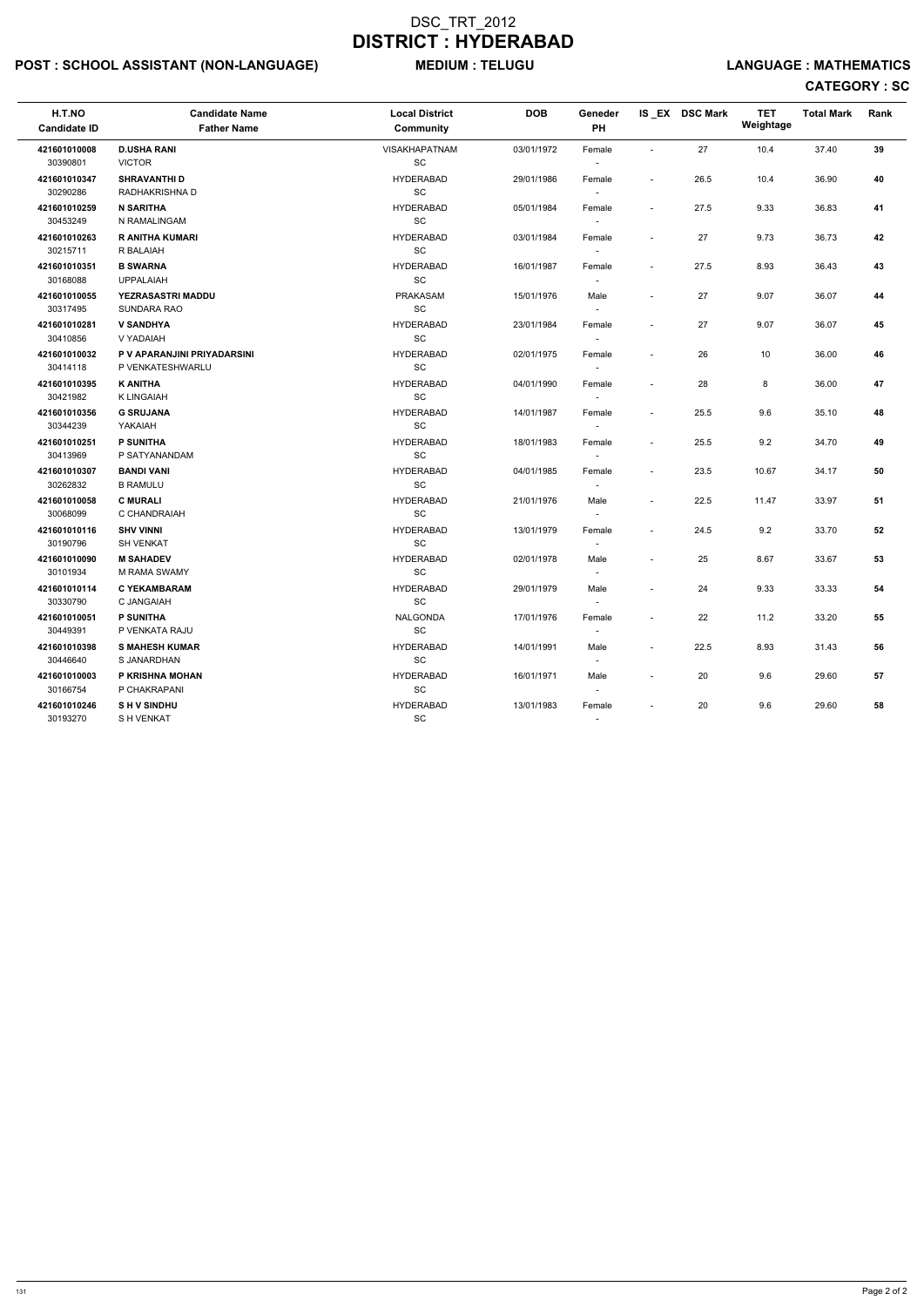## POST : SCHOOL ASSISTANT (NON-LANGUAGE) MEDIUM : TELUGU LANGUAGE : MATHEMATICS

| H.T.NO<br><b>Candidate ID</b>        | <b>Candidate Name</b><br><b>Father Name</b>     | <b>Local District</b><br><b>Community</b> | <b>DOB</b> | Geneder<br>PH                      |                          | IS_EX DSC Mark | <b>TET</b><br>Weightage | <b>Total Mark</b> | Rank                    |
|--------------------------------------|-------------------------------------------------|-------------------------------------------|------------|------------------------------------|--------------------------|----------------|-------------------------|-------------------|-------------------------|
|                                      |                                                 |                                           |            |                                    |                          |                |                         |                   |                         |
| 421601010206<br>30207113             | <b>SUMALATHA M</b><br><b>LAXMAN M</b>           | <b>HYDERABAD</b><br>BC-A                  | 11/01/1982 | Female                             | $\overline{\phantom{a}}$ | 47             | 12.8                    | 59.80             | 1                       |
| 421601010076<br>30132619             | <b>K SUDHAKAR</b><br><b>K YADAGIRI</b>          | <b>HYDERABAD</b><br>BC-A                  | 08/01/1978 | Male                               | $\overline{\phantom{a}}$ | 46.5           | 12.4                    | 58.90             | $\mathbf{2}$            |
| 421601010260<br>30434042             | <b>RAJUV</b><br><b>BALRAM</b>                   | <b>HYDERABAD</b><br>BC-A                  | 10/01/1984 | Male                               | $\overline{\phantom{a}}$ | 45             | 12.27                   | 57.27             | 3                       |
| 421601010042<br>30179449             | <b>PARVATHI MYSA</b><br>VENKATAIAH              | <b>HYDERABAD</b><br>BC-A                  | 10/01/1975 | Female                             | $\overline{\phantom{a}}$ | 46             | 10.93                   | 56.93             | 4                       |
| 421601010379<br>30213082             | <b>P SUMALATHA</b><br>P NARSAIAH                | <b>HYDERABAD</b><br>BC-A                  | 29/01/1989 | Female                             | $\overline{\phantom{a}}$ | 43             | 13.73                   | 56.73             | 5                       |
| 421601010397<br>30258559             | <b>G SWATHI</b><br>G SIVA PRAKASH               | <b>HYDERABAD</b><br>BC-A                  | 17/01/1991 | Female                             | $\overline{\phantom{a}}$ | 41.5           | 14.67                   | 56.17             | 6                       |
| 421601010184<br>30419775             | <b>K KISHORE KUMAR</b><br>K JANAGAIAH           | <b>HYDERABAD</b><br>BC-A                  | 15/01/1982 | Male                               | $\overline{\phantom{a}}$ | 41             | 11.07                   | 52.07             | $\overline{\mathbf{r}}$ |
| 421601010369<br>30420126             | <b>K SRINIVAS</b><br>K SHAMBHU LINGAM           | <b>HYDERABAD</b><br>BC-A                  | 16/01/1988 | Male                               | $\blacksquare$           | 40.5           | 10.53                   | 51.03             | 8                       |
| 421601010112<br>30223437             | N KESHEWALU<br>N RAJAIAH                        | <b>HYDERABAD</b><br>BC-A                  | 19/01/1979 | Male                               | $\overline{\phantom{a}}$ | 40.5           | 10                      | 50.50             | 9                       |
| 421601010273<br>30079874             | <b>M SRIKUMAR</b><br>M LINGAMAIAH               | <b>HYDERABAD</b><br>BC-A                  | 02/01/1984 | Male                               | $\overline{\phantom{a}}$ | 39.5           | 10.67                   | 50.17             | 10                      |
| 421601010394<br>30102453             | <b>G GEETHA</b><br><b>G SAILU</b>               | <b>HYDERABAD</b><br>BC-A                  | 23/01/1990 | Female                             | $\overline{\phantom{a}}$ | 39             | 10.8                    | 49.80             | 11                      |
| 421601010150<br>30285601             | P VENKATA RAMANA<br>P NARSAIAH LATE             | <b>HYDERABAD</b><br>BC-A                  | 18/01/1981 | Male                               | $\overline{\phantom{a}}$ | 37             | 12                      | 49.00             | 12                      |
| 421601010302<br>30262565             | <b>P SWAPNA</b><br>P BHOOPAL SWAMY              | <b>HYDERABAD</b><br>BC-A                  | 17/01/1985 | Female                             | $\overline{\phantom{a}}$ | 35             | 14                      | 49.00             | 13                      |
| 421601010322<br>30203508             | <b>K SANGEETHA</b><br>K NARSIMHA                | <b>HYDERABAD</b><br>BC-A                  | 11/01/1985 | Female                             | $\overline{\phantom{a}}$ | 37.5           | 10.93                   | 48.43             | 14                      |
| 421601010080<br>30098103             | <b>G SANGEETHA</b><br><b>G BABAIAH</b>          | <b>HYDERABAD</b><br>BC-A                  | 06/01/1978 | Female                             | $\overline{\phantom{a}}$ | 34.5           | 12.4                    | 46.90             | 15                      |
| 421601010366                         | <b>K HEMALATHA</b>                              | <b>HYDERABAD</b>                          | 01/01/1988 | Female                             | $\overline{\phantom{a}}$ | 33.5           | 12.93                   | 46.43             | 16                      |
| 30134973                             | SAYANNA K                                       | $BC-A$                                    |            |                                    |                          |                |                         |                   |                         |
| 421601010132<br>30437446             | <b>GAYATHRI DURVASULA</b><br>KURMACHARYULU D    | VIZIANAGARAM<br>BC-A                      | 03/01/1980 | Female<br>$\sim$                   | $\overline{\phantom{a}}$ | 33             | 12.53                   | 45.53             | 17                      |
| 421601010253<br>30339355             | <b>SL KALYANI</b><br>S LAXMI KANTH              | <b>HYDERABAD</b><br>BC-A                  | 05/01/1983 | Female<br>$\overline{\phantom{a}}$ | $\overline{\phantom{a}}$ | 32             | 13.07                   | 45.07             | 18                      |
| 421601010214                         | P NAGAMANI                                      | <b>HYDERABAD</b><br>BC-A                  | 06/01/1982 | Female                             | $\overline{\phantom{a}}$ | 34.5           | 10.4                    | 44.90             | 19                      |
| 30412964<br>421601010139<br>30061364 | RAMANAIAH<br><b>K MAHALAKSHMI</b><br>K YADAGIRI | <b>HYDERABAD</b><br>BC-A                  | 29/01/1980 | Female<br>$\sim$                   | $\overline{\phantom{a}}$ | 32             | 12.4                    | 44.40             | 20                      |
| 421601010252<br>30449141             | <b>RAPARNA</b><br>R KOMARAIAH                   | <b>HYDERABAD</b><br>BC-A                  | 15/01/1983 | Female<br>$\sim$                   | $\overline{\phantom{a}}$ | 31.5           | 10.53                   | 42.03             | 21                      |
| 421601010185                         | <b>R VINODHA</b>                                | <b>HYDERABAD</b>                          | 22/01/1982 | Female                             | $\overline{\phantom{a}}$ | 29.5           | 11.73                   | 41.23             | 22                      |
| 30145568<br>421601010321             | R VENKATESH<br><b>C CHANDRA KALA</b>            | BC-A<br><b>HYDERABAD</b>                  | 02/01/1985 | $\sim$<br>Female                   | $\overline{\phantom{a}}$ | 30             | 10.53                   | 40.53             | 23                      |
| 30137147                             | C SRINIVASULU                                   | BC-A                                      |            |                                    |                          |                |                         |                   |                         |
| 421601010250<br>30192217             | A JYOSTNA<br>LATE A PREM BABU                   | <b>HYDERABAD</b><br>BC-A                  | 15/01/1983 | Female                             | $\overline{\phantom{a}}$ | 30             | 10.4                    | 40.40             | 24                      |
| 421601010358<br>30373191             | <b>P SWAPNASRI</b><br>P VIDYASAGAR              | <b>HYDERABAD</b><br>BC-A                  | 13/01/1987 | Female<br>$\sim$                   | $\overline{\phantom{a}}$ | 30             | 10                      | 40.00             | 25                      |
| 421601010385<br>30452694             | <b>KANDAGATLA USHA RANI</b><br><b>SATTAIAH</b>  | <b>HYDERABAD</b><br>BC-A                  | 04/01/1989 | Female<br>$\sim$                   | $\overline{\phantom{a}}$ | 29.5           | 10.4                    | 39.90             | 26                      |
| 421601010363<br>30184467             | <b>M SWAPNA</b><br><b>M PANDARI</b>             | <b>HYDERABAD</b><br>BC-A                  | 03/01/1988 | Female<br>$\sim$                   | $\overline{\phantom{a}}$ | 29             | 10.13                   | 39.13             | 27                      |
| 421601010194<br>30104785             | <b>BARUKAM PALLAVI</b><br>RAJENDER              | <b>HYDERABAD</b><br>BC-A                  | 13/01/1982 | Female                             | $\overline{\phantom{a}}$ | 28.5           | 10.53                   | 39.03             | 28                      |
| 421601010287<br>30075325             | <b>VEMULA SHRUTHI</b><br><b>NARSINGAM</b>       | <b>HYDERABAD</b><br>BC-A                  | 12/01/1984 | Female                             | $\overline{\phantom{a}}$ | 28.5           | 10.27                   | 38.77             | 29                      |
| 421601010256<br>30432068             | <b>K KAVITHA</b><br>K RAMULU                    | <b>HYDERABAD</b><br>BC-A                  | 29/01/1984 | $\sim$<br>Female<br>$\sim$         | $\overline{\phantom{a}}$ | 28             | 10.53                   | 38.53             | 30                      |
| 421601010091                         | <b>S BHAGAVATHI</b>                             | <b>HYDERABAD</b>                          | 03/01/1978 | Female                             | $\overline{\phantom{a}}$ | 28.5           | 10                      | 38.50             | 31                      |
| 30406069<br>421601010315             | S SADANAND<br><b>J SWAPNA</b>                   | BC-A<br><b>HYDERABAD</b>                  | 14/01/1985 | Female                             | $\overline{\phantom{a}}$ | 27.5           | 10.4                    | 37.90             | 32                      |
| 30451726<br>421601010028             | J RAJAIAH<br><b>E BINDUMATHI</b>                | BC-A<br><b>HYDERABAD</b>                  | 30/01/1975 | Female                             | $\overline{\phantom{a}}$ | 26.5           | 10                      | 36.50             | 33                      |
| 30408316<br>421601010122             | E ANKANNA<br><b>M SARITHA</b>                   | $BC-A$<br><b>HYDERABAD</b>                | 15/01/1979 | $\sim$<br>Female                   |                          | 26             | 10.4                    | 36.40             | 34                      |
| 30406558<br>421601010123             | MSUDERSHAN<br>A BHARATAMMA                      | $BC-A$<br><b>HYDERABAD</b>                | 15/01/1980 | $\overline{\phantom{a}}$<br>Female | $\overline{\phantom{a}}$ | 22.5           | 10.53                   | 33.03             | 35                      |
| 30075958                             | A BALAIAH                                       | $BC-A$                                    |            | $\sim$                             |                          |                |                         |                   |                         |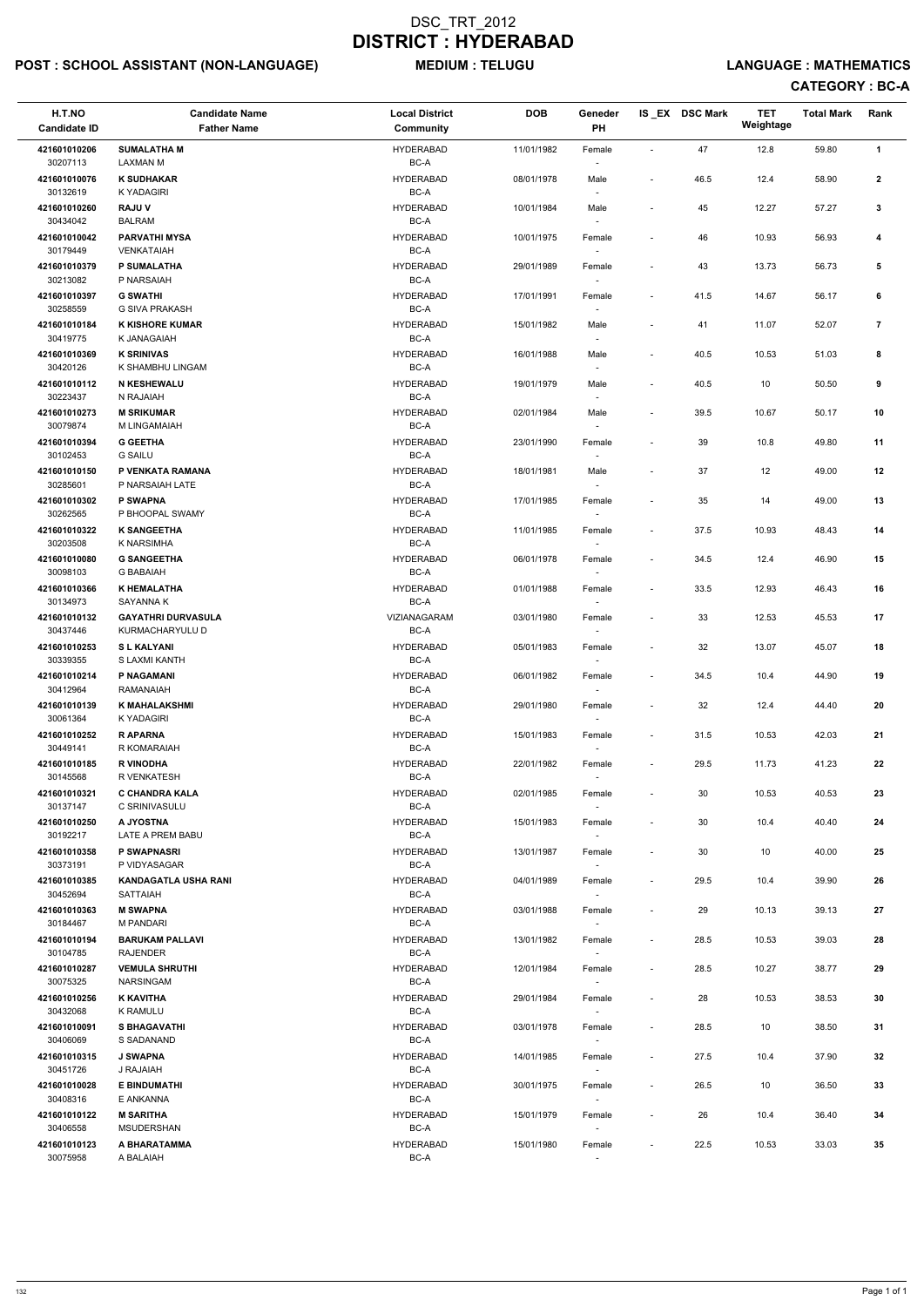## POST : SCHOOL ASSISTANT (NON-LANGUAGE) MEDIUM : TELUGU LANGUAGE : MATHEMATICS

| H.T.NO<br><b>Candidate ID</b> | <b>Candidate Name</b><br><b>Father Name</b>     | <b>Local District</b><br>Community | <b>DOB</b> | Geneder<br><b>PH</b>               |                          | IS EX DSC Mark | TET<br>Weightage | <b>Total Mark</b> | Rank           |
|-------------------------------|-------------------------------------------------|------------------------------------|------------|------------------------------------|--------------------------|----------------|------------------|-------------------|----------------|
| 421601010360                  | <b>E PRIYANKA</b>                               | <b>HYDERABAD</b>                   | 12/01/1987 | Female                             | $\overline{\phantom{0}}$ | 60             | 16.93            | 76.93             | $\mathbf{1}$   |
| 30214640<br>421601010174      | E KRISHNA<br><b>K SRINIVAS</b>                  | BC-B<br><b>HYDERABAD</b>           | 20/01/1981 | Male                               | $\overline{\phantom{a}}$ | 51             | 14.4             | 65.40             | $\mathbf{2}$   |
| 30055762                      | K NARSIMHULU                                    | BC-B                               |            | $\sim$                             |                          |                |                  |                   |                |
| 421601010088<br>30074879      | <b>M SHAILAJA</b><br>M BRAHMACHARY              | <b>HYDERABAD</b><br>$BC-B$         | 28/01/1978 | Female                             | $\overline{\phantom{a}}$ | 52             | 12.67            | 64.67             | 3              |
| 421601010316<br>30244120      | P VENKAT KUMAR<br>P SHANKAR RAO                 | <b>HYDERABAD</b><br>BC-B           | 08/01/1985 | Male                               | $\overline{\phantom{a}}$ | 50             | 14.27            | 64.27             | 4              |
| 421601010086                  | <b>PUNJALA SRINIVAS</b>                         | <b>HYDERABAD</b>                   | 08/01/1978 | Male                               | $\overline{a}$           | 50             | 14               | 64.00             | 5              |
| 30075419<br>421601010238      | P RAMESH<br><b>SAIDULU GANAPURAM</b>            | BC-B<br><b>NALGONDA</b>            | 11/01/1983 | Male                               | $\overline{\phantom{a}}$ | 49.5           | 11.33            | 60.83             | 6              |
| 30287649<br>421601010068      | PEDDIRAMULU<br><b>V LALIT KUMAR</b>             | BC-B<br><b>HYDERABAD</b>           | 24/01/1977 | $\overline{\phantom{a}}$<br>Male   | $\blacksquare$           | 48.5           | 12.27            | 60.77             | $\overline{7}$ |
| 30387620                      | V PRABUDHAR                                     | BC-B                               |            |                                    |                          |                |                  |                   |                |
| 421601010223<br>30141166      | <b>M SANDHYA</b><br>M SAMBAIAH                  | WARANGAL<br>$BC-B$                 | 20/01/1983 | Female                             | $\overline{\phantom{a}}$ | 47.5           | 12.53            | 60.03             | 8              |
| 421601010103<br>30220995      | T VIJAYA LAXMI<br>T SHIVRAJ                     | <b>HYDERABAD</b><br>BC-B           | 08/01/1979 | Female<br>$\sim$                   | $\overline{\phantom{a}}$ | 46             | 12.53            | 58.53             | 9              |
| 421601010190                  | <b>B SWAPNA</b>                                 | HYDERABAD                          | 05/01/1982 | Female                             | $\overline{\phantom{a}}$ | 45.5           | 12.93            | 58.43             | 10             |
| 30188064<br>421601010330      | <b>VIJAY KUMAR</b><br><b>D BHANUPRIYA</b>       | BC-B<br><b>HYDERABAD</b>           | 19/01/1986 | Female                             | $\overline{\phantom{a}}$ | 43.5           | 14               | 57.50             | 11             |
| 30120851<br>421601010128      | D RAMULU<br><b>B SHOBA RANI</b>                 | BC-B<br><b>HYDERABAD</b>           | 25/01/1980 |                                    | $\overline{\phantom{a}}$ | 45.5           | 11.87            | 57.37             | 12             |
| 30056282                      | <b>B ANJANEYULU</b>                             | BC-B                               |            | Female                             |                          |                |                  |                   |                |
| 421601010342<br>30023285      | <b>GADDAM JANSIRANI</b><br>G NAGESHWAR RAO      | <b>HYDERABAD</b><br>BC-B           | 24/01/1986 | Female                             | $\overline{\phantom{a}}$ | 42.5           | 14.67            | 57.17             | 13             |
| 421601010016<br>30294104      | T VIJAYA KUMAR<br>T RAMA RAO                    | <b>HYDERABAD</b><br>BC-B           | 28/01/1974 | Male<br>$\overline{\phantom{a}}$   | $\overline{\phantom{a}}$ | 45.5           | 11.2             | 56.70             | 14             |
| 421601010152                  | <b>SUNEETHA RANI V</b>                          | <b>HYDERABAD</b>                   | 15/01/1981 | Female                             | $\overline{\phantom{a}}$ | 42.5           | 13.07            | 55.57             | 15             |
| 30299592<br>421601010234      | SATYANARAYANA V<br><b>SUKANYA B</b>             | BC-B<br><b>HYDERABAD</b>           | 15/01/1983 | Female                             |                          | 42             | 13.47            | 55.47             | 16             |
| 30302770<br>421601010324      | <b>BHANU</b><br><b>G ARCHANA</b>                | $BC-B$<br><b>HYDERABAD</b>         | 03/01/1985 |                                    | $\overline{\phantom{a}}$ | 41.5           | 13.87            | 55.37             | 17             |
| 30111395                      | <b>G JAYANANDA CHARY</b>                        | BC-B                               |            | Female<br>$\overline{\phantom{a}}$ |                          |                |                  |                   |                |
| 421601010002<br>30459168      | <b>PENUGONDA RAMESH</b><br>SOMANADHAM           | WARANGAL<br>BC-B                   | 15/01/1970 | Male<br>$\sim$                     | $\overline{\phantom{a}}$ | 42             | 13.2             | 55.20             | 18             |
| 421601010176<br>30098121      | <b>M SWAPNA RANI</b><br>M DAMODAR RAO           | <b>HYDERABAD</b><br>$BC-B$         | 16/01/1981 | Female                             | $\overline{\phantom{a}}$ | 44             | 11.07            | 55.07             | 19             |
| 421601010312                  | <b>NANDINI P</b>                                | <b>HYDERABAD</b>                   | 18/01/1985 | Female                             | $\overline{\phantom{a}}$ | 41             | 13.87            | 54.87             | 20             |
| 30080639<br>421601010345      | P ANJANEYULU<br><b>S BHANU KIRAN</b>            | BC-B<br>MAHABUBNAGAR               | 17/01/1986 | Male                               | $\overline{\phantom{a}}$ | 42             | 12.8             | 54.80             | 21             |
| 30334308<br>421601010233      | S BUCHA CHARY<br><b>TBHANU PRIYA</b>            | BC-B<br><b>HYDERABAD</b>           | 02/01/1983 |                                    |                          |                | 10               | 54.50             | 22             |
| 30393381                      | <b>TBALAKRISHNA</b>                             | BC-B                               |            | Female<br>$\sim$                   | $\overline{\phantom{a}}$ | 44.5           |                  |                   |                |
| 421601010325<br>30465696      | <b>G ANITHA</b><br>NARAYANA                     | <b>HYDERABAD</b><br>BC-B           | 12/01/1985 | Female                             | $\overline{\phantom{a}}$ | 41.5           | 12.67            | 54.17             | 23             |
| 421601010270<br>30064244      | <b>K SUNITHA</b><br>K ANJAIAH                   | HYDERABAD<br>BC-B                  | 16/01/1984 | Female                             | $\overline{\phantom{a}}$ | 42.5           | 11.33            | 53.83             | 24             |
| 421601010148                  | Y ANITHA                                        | <b>HYDERABAD</b>                   | 11/01/1981 | Female                             | $\overline{\phantom{a}}$ | 41             | 12.27            | 53.27             | 25             |
| 30100086<br>421601010235      | Y BHASKER<br>SWAPNA NALLANAGULA                 | BC-B<br><b>HYDERABAD</b>           | 20/01/1983 | $\sim$<br>Female                   | $\overline{\phantom{a}}$ | 41             | 12.13            | 53.13             | 26             |
| 30247875<br>421601010044      | <b>VENKATESHAM N</b><br>P NAGARAJU              | BC-B<br><b>HYDERABAD</b>           | 06/01/1975 | Male                               | $\overline{\phantom{a}}$ | 42.5           | 10.13            | 52.63             | 27             |
| 30033991                      | P SIVASHANKAR RAO                               | BC-B                               |            | $\sim$                             |                          |                |                  |                   |                |
| 421601010192<br>30115962      | <b>R SHOBHA</b><br>SHIVALINGAM                  | <b>HYDERABAD</b><br>BC-B           | 10/01/1982 | Female                             | $\overline{\phantom{a}}$ | 40             | 12.27            | 52.27             | 28             |
| 421601010168<br>30271900      | <b>V SANDYA</b><br>V BABURAO                    | <b>HYDERABAD</b><br>$BC-B$         | 18/01/1981 | Female<br>$\sim$                   | $\overline{\phantom{a}}$ | 38.5           | 12.93            | 51.43             | 29             |
| 421601010349                  | <b>GUNDLAPALLY DEEPTI</b>                       | <b>HYDERABAD</b>                   | 13/01/1987 | Female                             | $\overline{\phantom{a}}$ | 39.5           | 11.87            | 51.37             | 30             |
| 30414981<br>421601010127      | G SATHYANARAYANA GOUD<br>A RENUKA DEVI          | BC-B<br><b>HYDERABAD</b>           | 25/01/1980 | $\sim$<br>Female                   | $\overline{\phantom{a}}$ | 39             | 12.27            | 51.27             | 31             |
| 30397453<br>421601010036      | A GNANESHWAR GOUD<br>P VENKATESHWARLU           | BC-B<br><b>HYDERABAD</b>           | 18/01/1975 | Male                               | $\overline{\phantom{a}}$ | 38.5           | 12.4             | 50.90             | 32             |
| 30172660                      | P RANGAIAH                                      | BC-B                               |            |                                    |                          |                |                  |                   |                |
| 421601010061<br>30062793      | <b>G BHAGYA LAKSHMI</b><br><b>G VENKATESHAM</b> | <b>HYDERABAD</b><br>BC-B           | 14/01/1977 | Female<br>$\sim$                   | $\overline{\phantom{a}}$ | 38.5           | 12.27            | 50.77             | 33             |
| 421601010101<br>30071759      | <b>M RAMAKALYANI</b><br>M SRIRAMA MURTHY        | <b>HYDERABAD</b><br>BC-B           | 27/01/1978 | Female<br>$\sim$                   |                          | 38             | 12.67            | 50.67             | 34             |
| 421601010149<br>30190450      | <b>VIDYAVATHI A</b><br><b>CHANDAPPA A</b>       | <b>HYDERABAD</b><br>BC-B           | 20/01/1981 | Female                             | $\overline{\phantom{a}}$ | 39             | 11.47            | 50.47             | 35             |
| 421601010331                  | <b>R SREELAKSHMI</b>                            | <b>HYDERABAD</b>                   | 28/01/1986 | Female                             | $\overline{\phantom{a}}$ | 39.5           | 10.93            | 50.43             | 36             |
| 30419649<br>421601010383      | R GOVINDACHARI<br>DEVENDAR GOUD SIDDULURI       | BC-B<br><b>HYDERABAD</b>           | 09/01/1989 | $\sim$<br>Male                     | $\overline{\phantom{a}}$ | 38.5           | 11.87            | 50.37             | 37             |
| 30408773<br>421601010162      | <b>SREENIVAS S</b><br><b>K PRAVEEN KUMAR</b>    | BC-B<br><b>HYDERABAD</b>           | 17/01/1981 | $\sim$<br>Male                     | $\overline{\phantom{a}}$ | 38             | 12.27            | 50.27             | 38             |
| 30331314                      | K BICHAPPA                                      | BC-B                               |            | $\sim$                             |                          |                |                  |                   |                |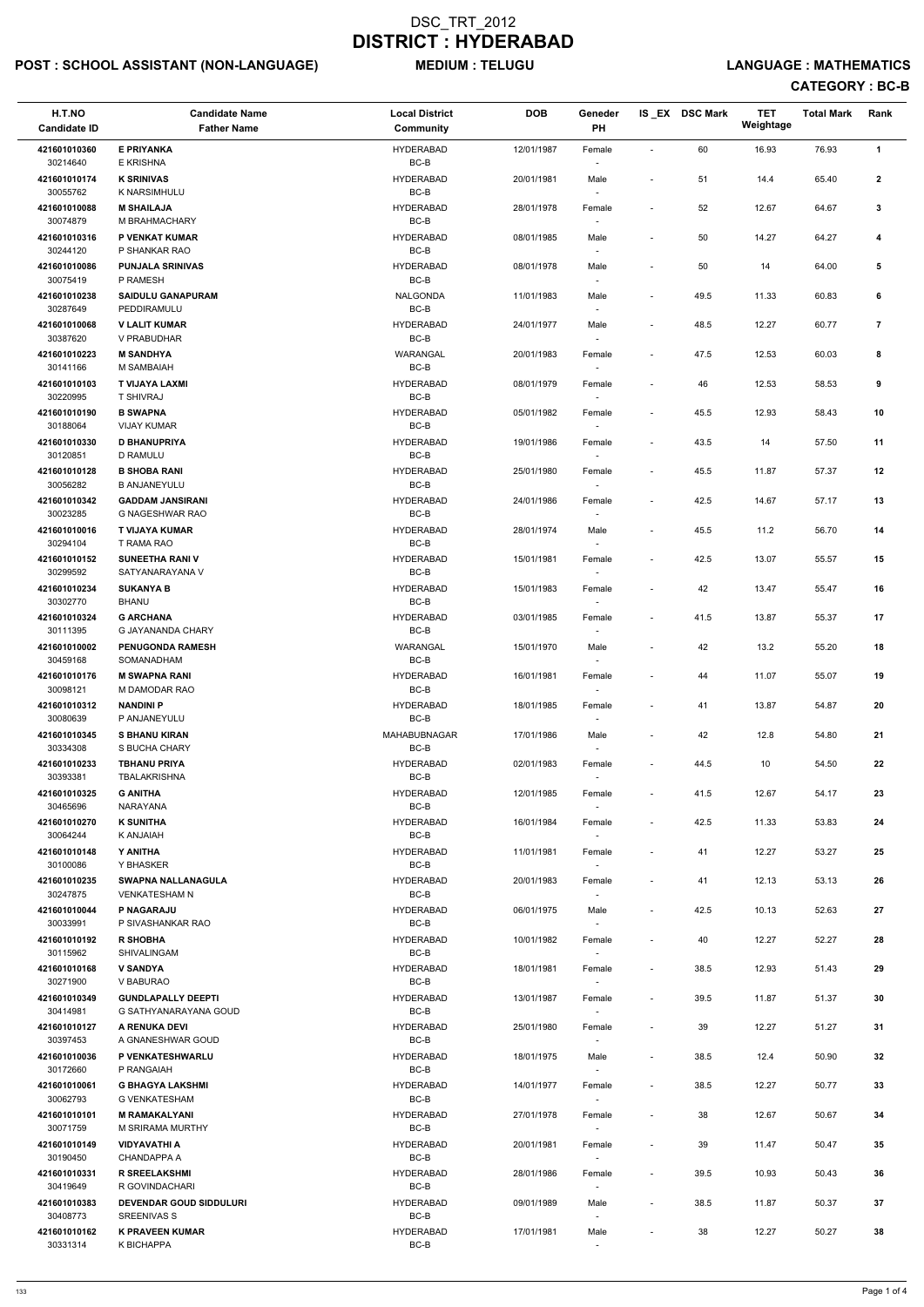## POST : SCHOOL ASSISTANT (NON-LANGUAGE) MEDIUM : TELUGU LANGUAGE : MATHEMATICS

| H.T.NO                               | <b>Candidate Name</b>                                          | <b>Local District</b>      | <b>DOB</b> | Geneder                            |                          | IS_EX DSC Mark | <b>TET</b><br>Weightage | <b>Total Mark</b> | Rank |  |
|--------------------------------------|----------------------------------------------------------------|----------------------------|------------|------------------------------------|--------------------------|----------------|-------------------------|-------------------|------|--|
| <b>Candidate ID</b>                  | <b>Father Name</b>                                             | <b>Community</b>           |            | <b>PH</b>                          |                          |                |                         |                   |      |  |
| 421601010087<br>30084384             | <b>S MADHAVI</b><br>S YADAGIRI                                 | <b>HYDERABAD</b><br>$BC-B$ | 17/01/1978 | Female                             | ÷,                       | 38.5           | 11.73                   | 50.23             | 39   |  |
| 421601010350<br>30296383             | <b>B SHOBA RANI</b><br><b>B BEERAPPA</b>                       | <b>HYDERABAD</b><br>BC-B   | 27/01/1987 | Female                             | $\overline{\phantom{a}}$ | 38.5           | 11.73                   | 50.23             | 40   |  |
| 421601010094<br>30322787             | <b>SHAMBUPRASAD DONTHOJU</b><br><b>KUMARA SWAMY</b>            | <b>HYDERABAD</b><br>BC-B   | 06/01/1978 | Male                               | $\overline{\phantom{a}}$ | 38.5           | 11.33                   | 49.83             | 41   |  |
| 421601010043<br>30280324             | <b>K NAGESWAR RAO</b><br>K CHANCHAIAH                          | <b>HYDERABAD</b><br>BC-B   | 28/01/1975 | Male                               | $\overline{\phantom{a}}$ | 37             | 12.67                   | 49.67             | 42   |  |
| 421601010188<br>30368477             | <b>K ESHWAR</b><br>K YADAGIRI                                  | <b>HYDERABAD</b><br>BC-B   | 09/01/1982 | Male                               | $\overline{\phantom{a}}$ | 39             | 10.13                   | 49.13             | 43   |  |
| 421601010203<br>30260710             | <b>POLAGANI SUSMITHA</b><br>P PITCHAIAH                        | <b>HYDERABAD</b><br>BC-B   | 28/01/1982 | Female<br>$\overline{\phantom{a}}$ | $\overline{\phantom{a}}$ | 36.5           | 12.4                    | 48.90             | 44   |  |
| 421601010292<br>30310955             | <b>J SRIDEVI</b><br><b>JALLU SESHAIAH</b>                      | <b>HYDERABAD</b><br>BC-B   | 14/01/1984 | Female                             | $\overline{\phantom{a}}$ | 36.5           | 12.4                    | 48.90             | 45   |  |
| 421601010131<br>30177611             | <b>M SHIRISHA</b><br>M ANJAIAH                                 | <b>HYDERABAD</b><br>BC-B   | 20/01/1980 | Female                             | $\overline{\phantom{a}}$ | 37             | 11.87                   | 48.87             | 46   |  |
| 421601010047<br>30290330             | <b>M MADHUSUDHAN</b><br>M VEERA CHARI                          | <b>HYDERABAD</b><br>BC-B   | 01/01/1976 | Male                               | $\overline{\phantom{a}}$ | 37.5           | 11.2                    | 48.70             | 47   |  |
| 421601010179                         | <b>R SRINIVAS</b>                                              | <b>HYDERABAD</b>           | 04/01/1982 | Male                               | $\overline{\phantom{a}}$ | 36.5           | 12.13                   | 48.63             | 48   |  |
| 30101941<br>421601010266             | R RAMACHANDER<br><b>D KARUNAKER</b>                            | BC-B<br><b>HYDERABAD</b>   | 31/01/1984 | $\overline{\phantom{a}}$<br>Male   |                          | 35             | 13.07                   | 48.07             | 49   |  |
| 30071312                             | NARSAYYA D                                                     | $BC-B$                     |            |                                    |                          |                |                         |                   |      |  |
| 421601010255<br>30088821             | <b>N SWETHA</b><br>N VINOD                                     | <b>HYDERABAD</b><br>$BC-B$ | 22/01/1984 | Female                             | $\overline{\phantom{a}}$ | 37             | 10.93                   | 47.93             | 50   |  |
| 421601010293<br>30302944             | <b>B VIJAYA LAXMI</b><br><b>B RANGAIAH</b>                     | <b>HYDERABAD</b><br>BC-B   | 17/01/1984 | Female<br>$\overline{\phantom{a}}$ | $\overline{\phantom{a}}$ | 35.5           | 12.4                    | 47.90             | 51   |  |
| 421601010178                         | <b>RAMESH V</b>                                                | <b>HYDERABAD</b><br>BC-B   | 01/01/1982 | Male                               | $\overline{\phantom{a}}$ | 36.5           | 11.2                    | 47.70             | 52   |  |
| 30398207<br>421601010125<br>30300343 | V VENKAT RAMANA<br><b>R NARENDRA CHARY</b><br>R VENKAIAH CHARY | <b>HYDERABAD</b><br>$BC-B$ | 08/01/1980 | Male                               | $\overline{\phantom{a}}$ | 36.5           | 10.8                    | 47.30             | 53   |  |
| 421601010387<br>30236041             | Y VIJAYALAXMI<br>Y SHANKER                                     | <b>HYDERABAD</b><br>$BC-B$ | 12/01/1989 | Female                             | $\overline{\phantom{a}}$ | 36.5           | 10.8                    | 47.30             | 54   |  |
| 421601010001<br>30440724             | <b>D SRINIVAS BABU</b><br>D KRISHNA MURTHY                     | <b>HYDERABAD</b><br>$BC-B$ | 16/01/1969 | Male<br>$\sim$                     | $\overline{\phantom{a}}$ | 37             | 10.27                   | 47.27             | 55   |  |
| 421601010359<br>30467307             | <b>V BHARGAVI</b><br><b>V VENKATESH</b>                        | <b>HYDERABAD</b><br>BC-B   | 16/01/1987 | Female                             | $\overline{\phantom{a}}$ | 35.5           | 11.6                    | 47.10             | 56   |  |
| 421601010352                         | <b>B BHAGYA LAXMI</b>                                          | <b>HYDERABAD</b>           | 21/01/1987 | Female                             | $\overline{\phantom{a}}$ | 33.5           | 13.33                   | 46.83             | 57   |  |
| 30253326<br>421601010069             | <b>B SHANKER</b><br><b>T AMARAVATHI</b>                        | BC-B<br><b>HYDERABAD</b>   | 15/01/1977 | Female                             | $\overline{\phantom{a}}$ | 36             | 10.67                   | 46.67             | 58   |  |
| 30406540                             | <b>T NARSING RAO</b>                                           | BC-B                       |            | $\sim$                             |                          |                |                         |                   |      |  |
| 421601010261<br>30229549             | <b>U JYOTHI</b><br>V NARAYANA CHARY                            | <b>HYDERABAD</b><br>BC-B   | 10/01/1984 | Female<br>$\sim$                   | $\overline{\phantom{a}}$ | 35             | 11.47                   | 46.47             | 59   |  |
| 421601010118<br>30450594             | <b>K PADMAVATHI</b><br>K BIKSHAPATHY                           | <b>HYDERABAD</b><br>$BC-B$ | 26/01/1979 | Female<br>$\sim$                   | $\overline{\phantom{a}}$ | 34.5           | 11.73                   | 46.23             | 60   |  |
| 421601010210<br>30069249             | <b>CH SRILATHA</b><br>CH SEENAIAH                              | <b>HYDERABAD</b><br>BC-B   | 19/01/1982 | Female                             | $\overline{\phantom{a}}$ | 34.5           | 11.73                   | 46.23             | 61   |  |
| 421601010198<br>30089727             | <b>T ANURADHA</b><br>T SATYANARAYANA                           | <b>HYDERABAD</b><br>BC-B   | 02/01/1982 | Female                             | $\overline{\phantom{a}}$ | 34.5           | 11.6                    | 46.10             | 62   |  |
| 421601010186<br>30103225             | <b>E SARITA</b><br>E RAMA CHARY                                | <b>HYDERABAD</b><br>BC-B   | 05/01/1982 | Female<br>$\sim$                   | $\overline{\phantom{a}}$ | 35             | 11.07                   | 46.07             | 63   |  |
| 421601010085<br>30242175             | <b>M GAYATRI</b><br>M PADMARAO                                 | <b>HYDERABAD</b><br>BC-B   | 07/01/1978 | Female<br>$\overline{\phantom{a}}$ | $\overline{\phantom{a}}$ | 32.5           | 13.47                   | 45.97             | 64   |  |
| 421601010171<br>30419576             | <b>KATTA SHEKHAR</b><br><b>KUMAR</b>                           | <b>HYDERABAD</b><br>BC-B   | 28/01/1981 | Male                               | $\overline{\phantom{0}}$ | 35             | 10.93                   | 45.93             | 65   |  |
| 421601010219<br>30208189             | <b>R SWAPNA</b><br>R HANMATH RAO                               | <b>HYDERABAD</b><br>BC-B   | 07/01/1983 | Female                             | $\overline{\phantom{a}}$ | 34             | 11.87                   | 45.87             | 66   |  |
| 421601010039                         | <b>G JYOTHI</b>                                                | NIZAMABAD                  | 20/01/1975 | Female                             | $\overline{\phantom{a}}$ | 34.5           | 11.07                   | 45.57             | 67   |  |
| 30422133<br>421601010102             | G SATYANARAYANA<br><b>GHANDLA SWARNALATHA</b>                  | BC-B<br><b>HYDERABAD</b>   | 20/01/1979 | $\sim$<br>Female                   | $\overline{\phantom{a}}$ | 33             | 12.4                    | 45.40             | 68   |  |
| 30209817<br>421601010245             | <b>G NARAYANA</b><br><b>D SWAPNA</b>                           | BC-B<br><b>HYDERABAD</b>   | 10/01/1983 | $\sim$<br>Female                   | $\overline{\phantom{a}}$ | 35             | 10.27                   | 45.27             | 69   |  |
| 30445296                             | D SATYANARAYANA                                                | BC-B                       |            |                                    |                          |                |                         |                   |      |  |
| 421601010298<br>30141137             | N SOWJANYA<br>N KRISHNA GOUD                                   | <b>HYDERABAD</b><br>$BC-B$ | 08/01/1985 | Female                             | $\overline{\phantom{a}}$ | 34             | 11.07                   | 45.07             | 70   |  |
| 421601010377<br>30184647             | <b>C PRASANNA LAXMI</b><br>C LAXMAIAH                          | <b>HYDERABAD</b><br>$BC-B$ | 28/01/1989 | Female<br>$\sim$                   | $\overline{\phantom{a}}$ | 34             | 11.07                   | 45.07             | 71   |  |
| 421601010165<br>30439116             | DAYANAND DAMA<br><b>LINGAIAH</b>                               | <b>HYDERABAD</b><br>$BC-B$ | 22/01/1981 | Male                               | $\overline{\phantom{0}}$ | 34.5           | 10.53                   | 45.03             | 72   |  |
| 421601010224<br>30198245             | K VIJAYA LAXMI<br>K ANJANEYULU                                 | <b>HYDERABAD</b><br>BC-B   | 03/01/1983 | Female<br>$\overline{\phantom{a}}$ | $\overline{\phantom{a}}$ | 33             | 11.87                   | 44.87             | 73   |  |
| 421601010283<br>30254680             | <b>D SUMALATHA</b><br>D VISHNUMOORTHY                          | <b>HYDERABAD</b><br>$BC-B$ | 29/01/1984 | Female<br>$\sim$                   | $\overline{\phantom{a}}$ | 33             | 11.6                    | 44.60             | 74   |  |
| 421601010100<br>30228375             | <b>RAZIA SULTANA</b><br><b>MOHD MURTUZA</b>                    | <b>HYDERABAD</b><br>$BC-B$ | 20/01/1978 | Female<br>$\overline{\phantom{a}}$ | $\overline{\phantom{a}}$ | 33.5           | 10.93                   | 44.43             | 75   |  |
| 421601010392<br>30468788             | K V SUSHMITHA<br>K ANJANEYULU                                  | <b>HYDERABAD</b><br>$BC-B$ | 07/01/1989 | Female<br>$\overline{\phantom{a}}$ | $\overline{\phantom{a}}$ | 34             | 10.4                    | 44.40             | 76   |  |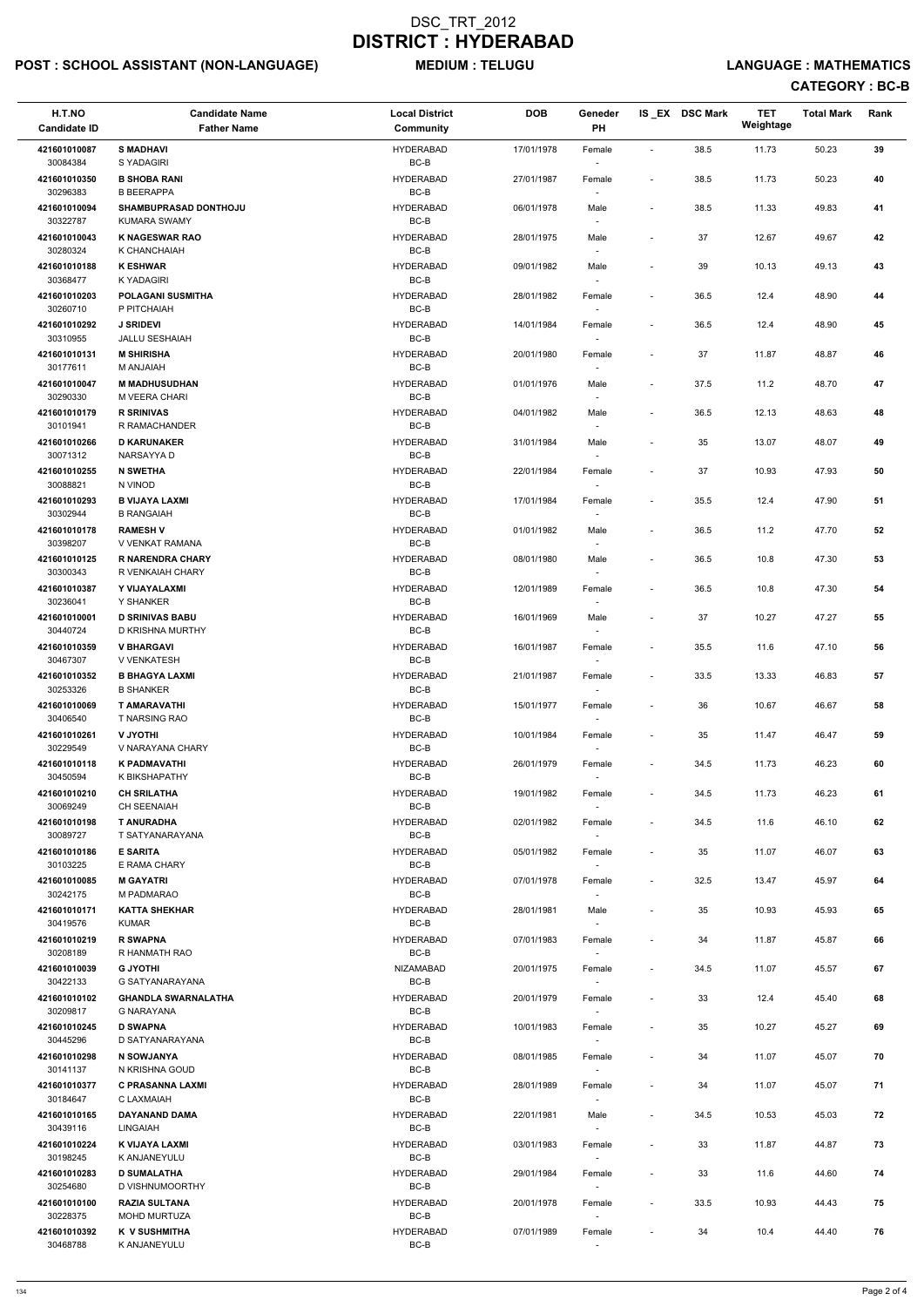## POST : SCHOOL ASSISTANT (NON-LANGUAGE) MEDIUM : TELUGU LANGUAGE : MATHEMATICS

| H.T.NO                   | <b>Candidate Name</b>                                      | <b>Local District</b>      | <b>DOB</b> | Geneder                            |                              | IS_EX DSC Mark | <b>TET</b><br>Weightage | <b>Total Mark</b> | Rank |  |
|--------------------------|------------------------------------------------------------|----------------------------|------------|------------------------------------|------------------------------|----------------|-------------------------|-------------------|------|--|
| <b>Candidate ID</b>      | <b>Father Name</b>                                         | Community                  |            | PH                                 |                              |                |                         |                   |      |  |
| 421601010097<br>30319103 | <b>T RAJESWARI</b><br><b>T MALLESH</b>                     | <b>HYDERABAD</b><br>BC-B   | 15/01/1978 | Female                             | $\overline{\phantom{a}}$     | 33.5           | 10.8                    | 44.30             | 77   |  |
| 421601010038<br>30452064 | <b>RAJASRI MAMIDALA</b><br>M SUDHAKAR                      | <b>HYDERABAD</b><br>BC-B   | 09/01/1975 | Female                             | $\overline{\phantom{a}}$     | 33.5           | 10.27                   | 43.77             | 78   |  |
| 421601010124<br>30079512 | A. VIJAYA LAKSHMI<br>NARSHIMA CHARY                        | <b>HYDERABAD</b><br>$BC-B$ | 01/01/1980 | Female                             | $\overline{\phantom{a}}$     | 32             | 11.73                   | 43.73             | 79   |  |
| 421601010371<br>30348293 | <b>DODDY BHAGYA LAKSHMI</b><br>D JAGJEEVAN                 | <b>HYDERABAD</b><br>BC-B   | 01/01/1988 | Female<br>$\overline{\phantom{a}}$ | $\overline{\phantom{a}}$     | 30.5           | 13.07                   | 43.57             | 80   |  |
| 421601010254             | <b>K RAJESHWARI</b>                                        | <b>HYDERABAD</b>           | 21/01/1983 | Female                             | $\overline{\phantom{a}}$     | 32             | 11.47                   | 43.47             | 81   |  |
| 30402865<br>421601010070 | KADIYAM VEERABRAHMAM<br><b>M UMADEVI</b>                   | BC-B<br><b>HYDERABAD</b>   | 22/01/1977 | Female                             | $\overline{\phantom{a}}$     | 32.5           | 10.8                    | 43.30             | 82   |  |
| 30300196                 | M EMBAIAH                                                  | BC-B                       |            | $\sim$                             |                              |                |                         |                   |      |  |
| 421601010170<br>30245781 | <b>E SUJATHA</b><br>E BUCHAIAH                             | <b>HYDERABAD</b><br>BC-B   | 03/01/1981 | Female                             | $\qquad \qquad \blacksquare$ | 32             | 11.07                   | 43.07             | 83   |  |
| 421601010271<br>30002161 | <b>SUMALTHA CHINTAKINDI</b><br><b>ANJAIAH</b>              | <b>HYDERABAD</b><br>BC-B   | 24/01/1984 | Female                             | $\overline{\phantom{a}}$     | 31.5           | 11.2                    | 42.70             | 84   |  |
| 421601010155             | P ASHALATHA                                                | <b>HYDERABAD</b>           | 28/01/1981 | Female                             | $\overline{\phantom{a}}$     | 30             | 12.53                   | 42.53             | 85   |  |
| 30040941<br>421601010158 | P NARAYANA<br><b>G GABBAR SINGH</b>                        | BC-B<br><b>HYDERABAD</b>   | 02/01/1981 | Male                               | $\overline{\phantom{a}}$     | 32             | 10.53                   | 42.53             | 86   |  |
| 30169095                 | <b>G INDER SINGH</b>                                       | BC-B                       |            |                                    |                              |                |                         |                   |      |  |
| 421601010133<br>30223838 | <b>MALLELA NAVEEN CHANDRA</b><br>M ESWARA PRASAD           | <b>HYDERABAD</b><br>BC-B   | 19/01/1980 | Male                               | $\overline{\phantom{a}}$     | 32.5           | 10                      | 42.50             | 87   |  |
| 421601010346<br>30185340 | <b>M JAGADISHWARI</b><br>LATE M SRIRAMULU                  | <b>HYDERABAD</b><br>BC-B   | 24/01/1986 | Female                             | $\overline{\phantom{a}}$     | 31             | 11.47                   | 42.47             | 88   |  |
| 421601010375<br>30446094 | <b>SUROJ SHOBANA MURTHY</b><br><b>SUROJ BUCHACHARY</b>     | <b>HYDERABAD</b><br>BC-B   | 26/01/1989 | Male<br>$\sim$                     | $\overline{\phantom{a}}$     | 32             | 10.4                    | 42.40             | 89   |  |
| 421601010136             | <b>RAJASREE A V</b>                                        | <b>HYDERABAD</b>           | 17/01/1980 | Female                             | $\overline{\phantom{a}}$     | 29.5           | 12.8                    | 42.30             | 90   |  |
| 30063169<br>421601010231 | A VENKATESWARLU<br><b>LAVANYAK</b>                         | BC-B<br><b>HYDERABAD</b>   | 25/01/1983 | Female                             | $\overline{\phantom{a}}$     | 31.5           | 10.8                    | 42.30             | 91   |  |
| 30184025<br>421601010299 | <b>ANJAIAH</b><br><b>K SHRAVANTHI</b>                      | BC-B<br><b>HYDERABAD</b>   | 09/01/1985 | Female                             | $\overline{\phantom{a}}$     | 31.5           | 10.67                   | 42.17             | 92   |  |
| 30309718                 | SRINIVAS                                                   | $BC-B$                     |            |                                    |                              |                |                         |                   |      |  |
| 421601010157<br>30326412 | <b>VASANTHA KUMARI VADLA</b><br><b>VADLA VENKATA CHARY</b> | <b>HYDERABAD</b><br>BC-B   | 01/01/1981 | Female<br>$\sim$                   | $\qquad \qquad \blacksquare$ | 31.5           | 10.53                   | 42.03             | 93   |  |
| 421601010187<br>30086509 | <b>D KALPANA RANI</b><br>D YADAGIRI                        | HYDERABAD<br>BC-B          | 11/01/1982 | Female                             | $\overline{\phantom{a}}$     | 30.5           | 11.07                   | 41.57             | 94   |  |
| 421601010060             | A NAGARATNA                                                | <b>MAHABUBNAGAR</b>        | 04/01/1977 | Female                             | $\overline{\phantom{a}}$     | 29             | 12.4                    | 41.40             | 95   |  |
| 30074109<br>421601010156 | A BUGGAPPA<br><b>K KAVITHA</b>                             | BC-B<br><b>HYDERABAD</b>   | 31/01/1981 | Female                             | $\qquad \qquad \blacksquare$ | 31             | 10.13                   | 41.13             | 96   |  |
| 30413636                 | K NARASIMHULU                                              | BC-B                       |            | $\overline{\phantom{a}}$           |                              |                |                         |                   |      |  |
| 421601010306<br>30193022 | A SRIVANI<br>A ASHOK GOUD                                  | <b>HYDERABAD</b><br>BC-B   | 03/01/1985 | Female<br>$\sim$                   | $\overline{\phantom{a}}$     | 30             | 11.07                   | 41.07             | 97   |  |
| 421601010354<br>30191636 | A PRASHANTHI<br>A MADHUKAR                                 | <b>HYDERABAD</b><br>BC-B   | 12/01/1987 | Female<br>$\sim$                   | $\overline{\phantom{a}}$     | 29             | 11.73                   | 40.73             | 98   |  |
| 421601010286<br>30403019 | <b>I SANGEETA</b><br>I SURYA KUMAR                         | <b>HYDERABAD</b><br>BC-B   | 12/01/1984 | Female                             | $\overline{\phantom{a}}$     | 30.5           | 10                      | 40.50             | 99   |  |
| 421601010015             | <b>SAMALA KOTESWARA RAO</b>                                | <b>HYDERABAD</b>           | 21/01/1974 | Male                               | $\overline{\phantom{a}}$     | 29             | 11.47                   | 40.47             | 100  |  |
| 30089842<br>421601010199 | S JAGANATHAM<br><b>K SUNITHA</b>                           | BC-B<br><b>HYDERABAD</b>   | 10/01/1982 | OH<br>Female                       | $\overline{\phantom{a}}$     | 29             | 10.8                    | 39.80             | 101  |  |
| 30258838                 | K NARSIMHULU                                               | BC-B                       |            | $\sim$                             |                              |                |                         |                   |      |  |
| 421601010326<br>30247668 | D JANAKI BAI<br>D KASI RAM SINGH                           | <b>HYDERABAD</b><br>BC-B   | 04/01/1985 | Female<br>$\overline{\phantom{a}}$ | $\overline{\phantom{a}}$     | 28.5           | 11.2                    | 39.70             | 102  |  |
| 421601010380<br>30457492 | <b>SUNNAM RAMAKRISHNA</b><br>SUNNAM SATYANARAYANA CHARY    | <b>HYDERABAD</b><br>BC-B   | 12/01/1989 | Male                               | $\overline{\phantom{a}}$     | 29.5           | 10.13                   | 39.63             | 103  |  |
| 421601010153             | <b>V PADMA</b>                                             | <b>HYDERABAD</b>           | 28/01/1981 | Female                             | $\overline{\phantom{a}}$     | 29.5           | 10                      | 39.50             | 104  |  |
| 30430528<br>421601010034 | V SRINIVAS<br>P YADAGIRI                                   | BC-B<br><b>HYDERABAD</b>   | 10/01/1975 | Male                               | $\overline{\phantom{a}}$     | 28.5           | 10.13                   | 38.63             | 105  |  |
| 30396334                 | <b>BUCHAPATHI</b>                                          | BC-B                       |            | $\sim$                             |                              |                |                         |                   |      |  |
| 421601010083<br>30254070 | <b>J MADHAVI</b><br>J ANANDAM                              | <b>HYDERABAD</b><br>BC-B   | 14/01/1978 | Female<br>$\overline{\phantom{a}}$ | $\overline{\phantom{a}}$     | 28.5           | 10.13                   | 38.63             | 106  |  |
| 421601010382             | <b>V DEEPIKA</b>                                           | <b>HYDERABAD</b>           | 14/01/1989 | Female                             | $\overline{\phantom{a}}$     | 28.5           | 10.13                   | 38.63             | 107  |  |
| 30411935<br>421601010222 | V CHANDRASHEKAR<br><b>ANITHA ANNALDASU</b>                 | BC-B<br><b>HYDERABAD</b>   | 20/01/1983 | $\sim$<br>Female                   | $\overline{\phantom{a}}$     | 28             | 10                      | 38.00             | 108  |  |
| 30234201                 | RAGHAVULU                                                  | BC-B                       |            |                                    |                              |                |                         |                   |      |  |
| 421601010183<br>30401761 | <b>K BAGVATHGEETA</b><br>K NARSIMHULU                      | <b>HYDERABAD</b><br>BC-B   | 03/01/1982 | Female<br>$\sim$                   | $\overline{\phantom{a}}$     | 27.5           | 10.27                   | 37.77             | 109  |  |
| 421601010164<br>30227911 | P JYOTHI<br>P LAXAMAIAH                                    | <b>HYDERABAD</b><br>BC-B   | 23/01/1981 | Female                             |                              | 27             | 10.67                   | 37.67             | 110  |  |
| 421601010303<br>30139800 | <b>SUCHARITHA J</b><br><b>NARSAIAH J</b>                   | <b>HYDERABAD</b><br>BC-B   | 23/01/1985 | Female<br>$\overline{\phantom{a}}$ | $\overline{\phantom{a}}$     | 26             | 11.6                    | 37.60             | 111  |  |
| 421601010355             | <b>D VANNURBI</b>                                          | <b>HYDERABAD</b>           | 10/01/1987 | Female                             | $\overline{\phantom{a}}$     | 27.5           | 10                      | 37.50             | 112  |  |
| 30339925<br>421601010201 | D ADAM SAB<br>A SHAMALA                                    | BC-B<br><b>HYDERABAD</b>   | 08/01/1982 | $\sim$<br>Female                   | $\overline{\phantom{a}}$     | 26.5           | 10.53                   | 37.03             | 113  |  |
| 30252617<br>421601010081 | A KANAKAIAH<br><b>M SHARADA</b>                            | BC-B<br><b>HYDERABAD</b>   | 25/01/1978 | $\sim$<br>Female                   | $\overline{\phantom{a}}$     | 27             | 10                      | 37.00             | 114  |  |
| 30051868                 | M RAMALINGESWAR                                            | BC-B                       |            | $\overline{\phantom{a}}$           |                              |                |                         |                   |      |  |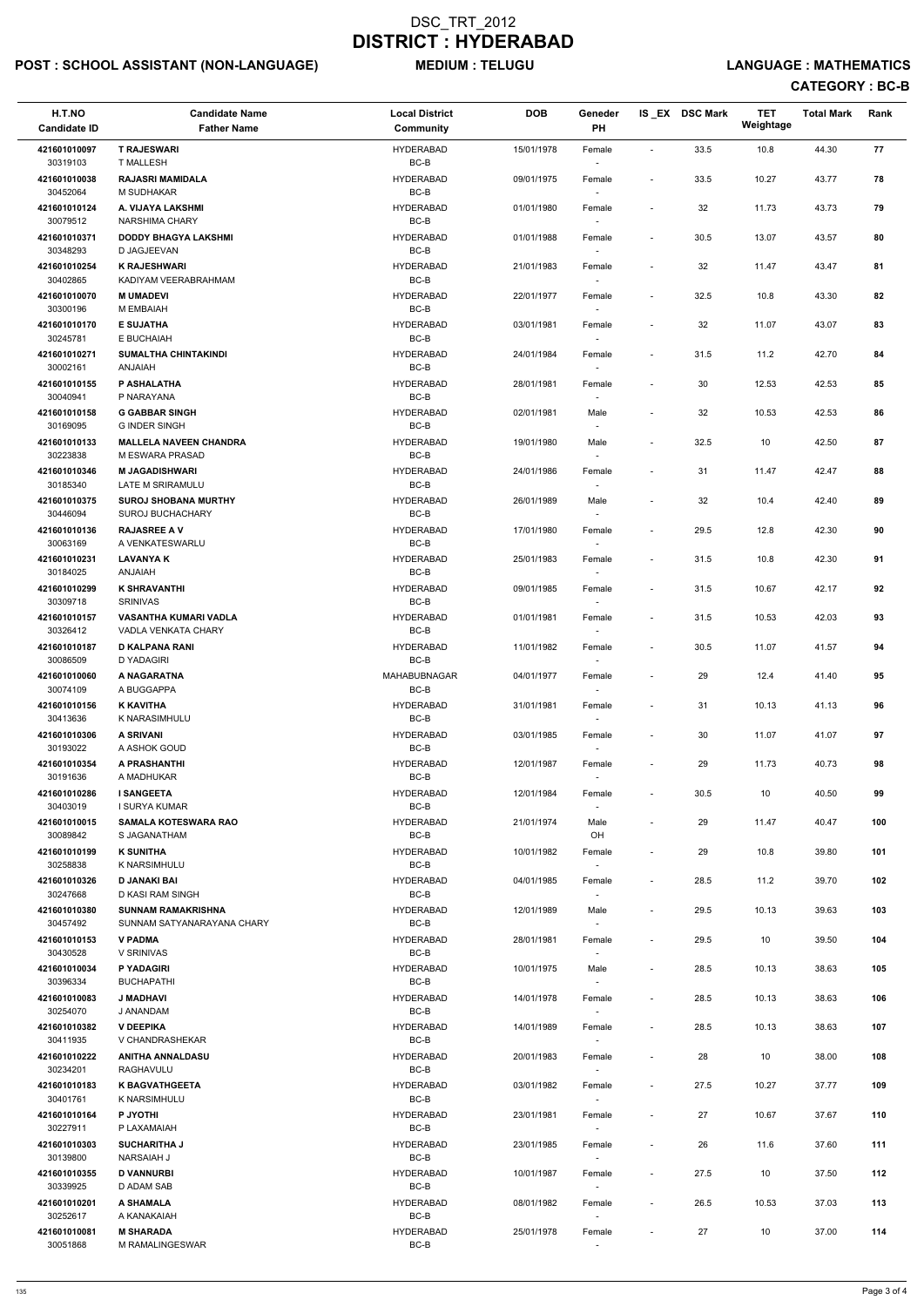## POST : SCHOOL ASSISTANT (NON-LANGUAGE) MEDIUM : TELUGU LANGUAGE : MATHEMATICS

| H.T.NO<br><b>Candidate ID</b> | <b>Candidate Name</b><br><b>Father Name</b>     | <b>Local District</b><br>Community | <b>DOB</b> | <b>Geneder</b><br><b>PH</b>        | IS EX                    | <b>DSC Mark</b> | <b>TET</b><br>Weightage | <b>Total Mark</b> | Rank |  |
|-------------------------------|-------------------------------------------------|------------------------------------|------------|------------------------------------|--------------------------|-----------------|-------------------------|-------------------|------|--|
| 421601010297<br>30170090      | <b>B BRAMARAMBHA</b><br><b>B BAGAVANTHU</b>     | <b>HYDERABAD</b><br>BC-B           | 19/01/1984 | Female<br>$\overline{\phantom{a}}$ | $\overline{\phantom{a}}$ | 25.5            | 11.2                    | 36.70             | 115  |  |
| 421601010282<br>30230892      | <b>D SWAPNA</b><br>D SATYANARAYANA              | <b>HYDERABAD</b><br>BC-B           | 24/01/1984 | Female                             | $\overline{\phantom{a}}$ | 25.5            | 10.53                   | 36.03             | 116  |  |
| 421601010029<br>30303118      | <b>P RAJANI</b><br>P KRISHNA                    | <b>HYDERABAD</b><br>BC-B           | 19/01/1975 | Female<br>$\overline{\phantom{a}}$ | $\overline{\phantom{0}}$ | 24              | 10.67                   | 34.67             | 117  |  |
| 421601010059<br>30132793      | <b>BSWARUPA RANI</b><br><b>B AGAIAH</b>         | <b>HYDERABAD</b><br>BC-B           | 02/01/1977 | Female<br>$\overline{\phantom{a}}$ | $\sim$                   | 24.5            | 10.13                   | 34.63             | 118  |  |
| 421601010071<br>30280237      | <b>SARIKA SINGH T</b><br><b>PRAKASH SINGH T</b> | <b>HYDERABAD</b><br>BC-B           | 28/01/1977 | Female<br>$\overline{\phantom{a}}$ | $\sim$                   | 23              | 10.53                   | 33.53             | 119  |  |
| 421601010211<br>30268410      | <b>G SURYA SWAPNA</b><br>G SATYANARAYANA        | <b>HYDERABAD</b><br>BC-B           | 24/01/1982 | Female                             | $\sim$                   | 21              | 10                      | 31.00             | 120  |  |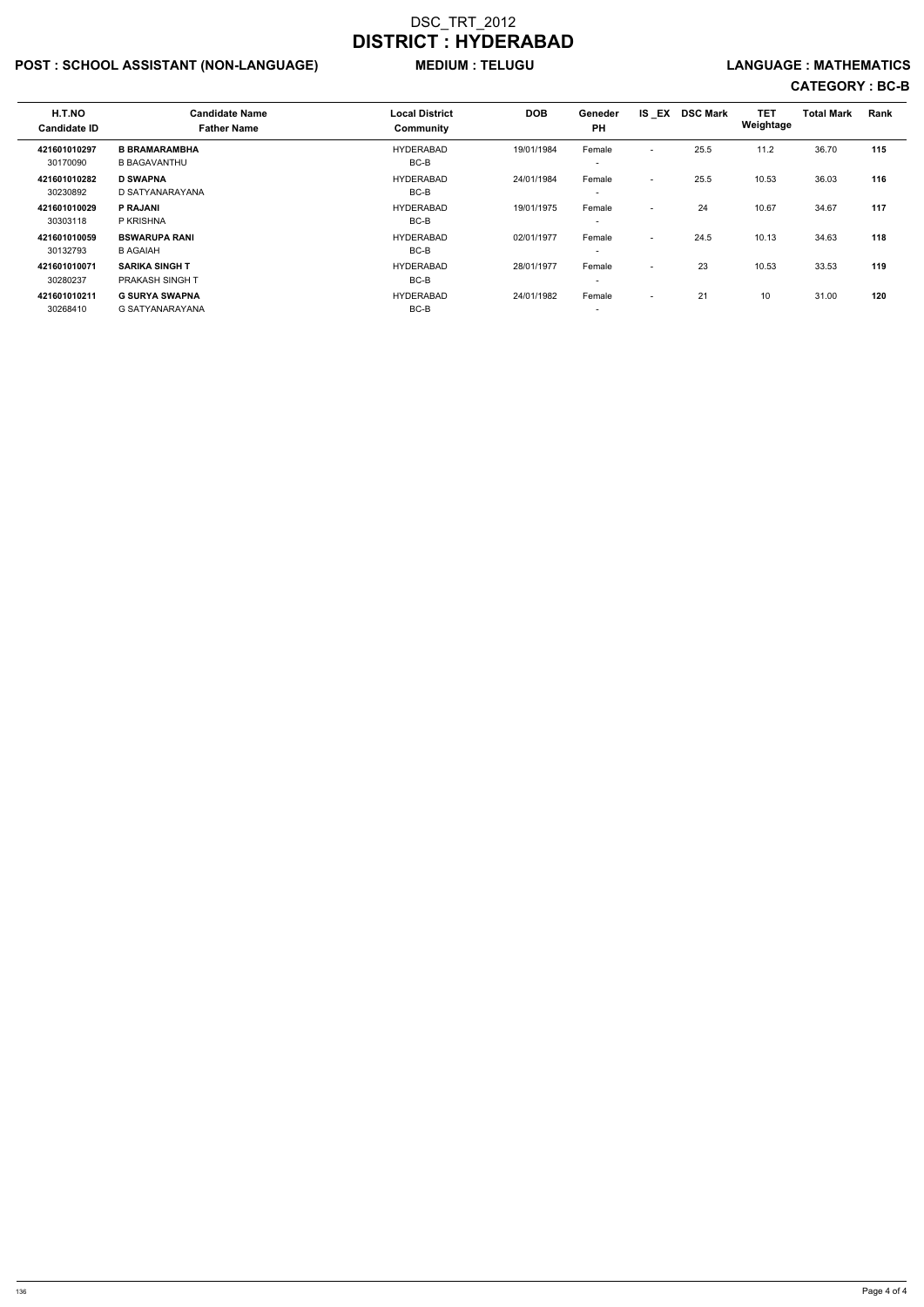## POST : SCHOOL ASSISTANT (NON-LANGUAGE) MEDIUM : TELUGU LANGUAGE : MATHEMATICS

| H.T.NO<br><b>Candidate ID</b> | <b>Candidate Name</b><br><b>Father Name</b> | <b>Local District</b><br><b>Community</b> | <b>DOB</b> | Geneder<br><b>PH</b>     |                          | IS EX DSC Mark | <b>TET</b><br>Weightage | <b>Total Mark</b> | Rank           |
|-------------------------------|---------------------------------------------|-------------------------------------------|------------|--------------------------|--------------------------|----------------|-------------------------|-------------------|----------------|
| 421601010146                  | <b>SISREAL</b>                              | <b>HYDERABAD</b>                          | 04/01/1980 | Male                     |                          | 46             | 10.53                   | 56.53             | $\mathbf{1}$   |
| 30094765                      | S APPARAO                                   | $BC-C$                                    |            |                          |                          |                |                         |                   |                |
| 421601010054                  | <b>D KING LUTHER</b>                        | <b>HYDERABAD</b>                          | 10/01/1976 | Male                     | ٠                        | 45             | 11.2                    | 56.20             | $\mathbf{2}$   |
| 30460258                      | <b>JAKKARAIAH</b>                           | BC-C                                      |            |                          |                          |                |                         |                   |                |
| 421601010093                  | <b>D SUSHMA</b>                             | <b>KHAMMAM</b>                            | 16/01/1978 | Female                   | $\overline{\phantom{a}}$ | 38.5           | 11.47                   | 49.97             | 3              |
| 30227836                      | <b>D XAVIER</b>                             | BC-C                                      |            |                          |                          |                |                         |                   |                |
| 421601010221                  | <b>K MARY LILLY</b>                         | <b>HYDERABAD</b>                          | 19/01/1983 | Female                   | $\overline{\phantom{a}}$ | 35.5           | 10.27                   | 45.77             | 4              |
| 30467902                      | K DEVAVARA PRASAD                           | BC-C                                      |            |                          |                          |                |                         |                   |                |
| 421601010004                  | <b>KARRE YESU RATNAM</b>                    | <b>HYDERABAD</b>                          | 13/01/1971 | Male                     | $\overline{\phantom{a}}$ | 34             | 11.2                    | 45.20             | 5              |
| 30407783                      | K SANGEETHA RAO                             | BC-C                                      |            |                          |                          |                |                         |                   |                |
| 421601010020                  | P SHEEBA                                    | <b>HYDERABAD</b>                          | 02/01/1974 | Female                   | $\overline{\phantom{a}}$ | 34.5           | 10.67                   | 45.17             | 6              |
| 30432075                      | <b>PREMAIAH</b>                             | BC-C                                      |            |                          |                          |                |                         |                   |                |
| 421601010078                  | <b>JYOTSNA RANI NELA</b>                    | <b>WEST GODAVARI</b>                      | 20/01/1978 | Female                   | $\blacksquare$           | 31.5           | 12.4                    | 43.90             | $\overline{7}$ |
| 30434685                      | N JOHN SIMON                                | BC-C                                      |            |                          |                          |                |                         |                   |                |
| 421601010189                  | <b>VINAYA KUMARI M</b>                      | <b>HYDERABAD</b>                          | 09/01/1982 | Female                   | $\overline{\phantom{a}}$ | 31             | 11.73                   | 42.73             | 8              |
| 30422016                      | <b>M RAMULU</b>                             | BC-C                                      |            |                          |                          |                |                         |                   |                |
| 421601010095                  | <b>PANDA SUGUNA DEEPTHI</b>                 | <b>KHAMMAM</b>                            | 15/01/1978 | Female                   | $\overline{\phantom{a}}$ | 31             | 11.6                    | 42.60             | 9              |
| 30076274                      | P J F SUDER SINGH                           | BC-C                                      |            | $\overline{\phantom{0}}$ |                          |                |                         |                   |                |
| 421601010373                  | <b>T GRACE LINORA</b>                       | <b>HYDERABAD</b>                          | 31/01/1988 | Female                   | $\overline{\phantom{a}}$ | 29.5           | 10.13                   | 39.63             | 10             |
| 30187629                      | T PRAKASH RAO                               | BC-C                                      |            | $\overline{\phantom{a}}$ |                          |                |                         |                   |                |
| 421601010117                  | <b>T SOWJANYA</b>                           | <b>HYDERABAD</b>                          | 15/01/1979 | Female                   | $\overline{\phantom{a}}$ | 27.5           | 10.93                   | 38.43             | 11             |
| 30045687                      | T D S VINAYA KUMAR                          | BC-C                                      |            | $\sim$                   |                          |                |                         |                   |                |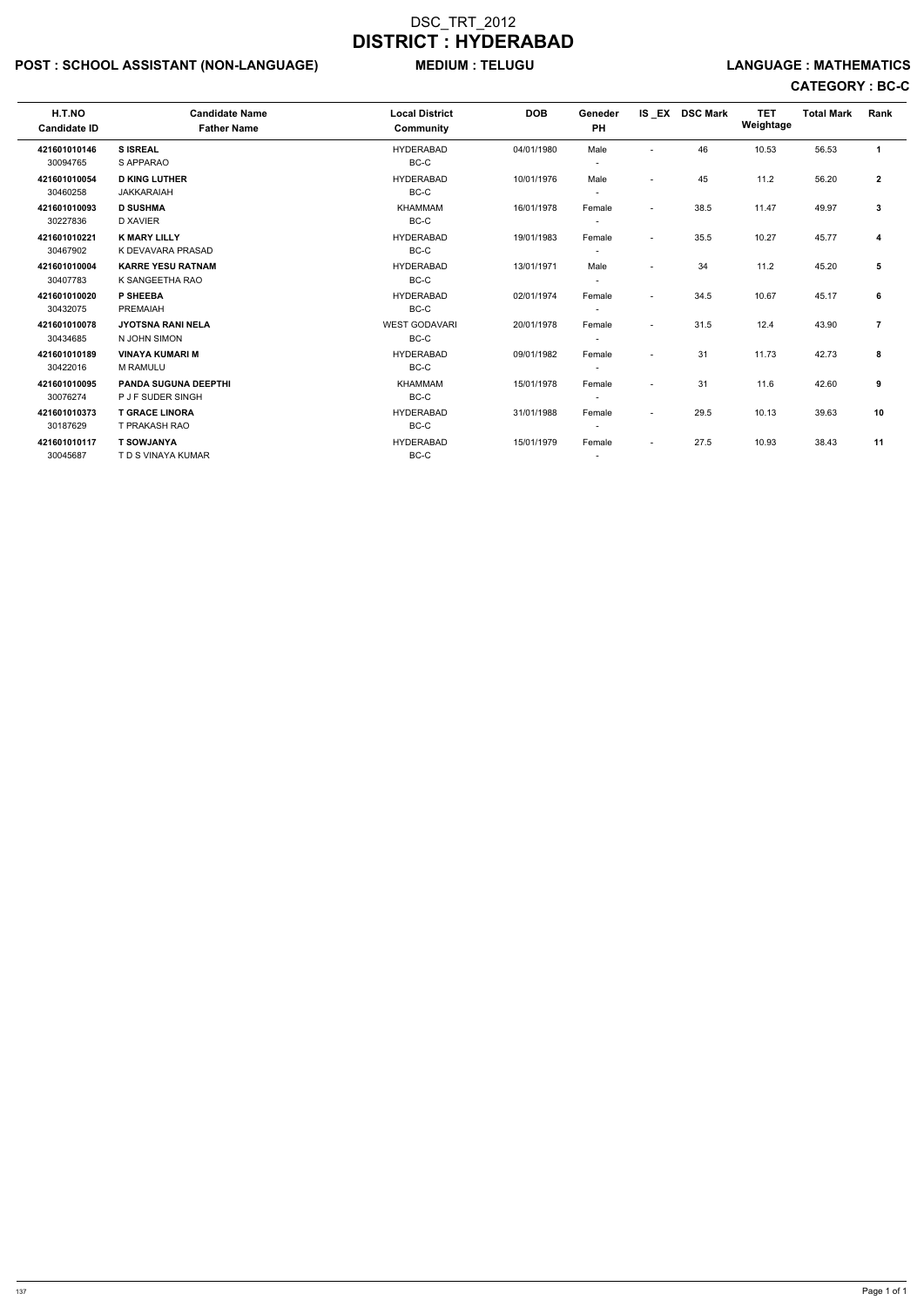## POST : SCHOOL ASSISTANT (NON-LANGUAGE) MEDIUM : TELUGU LANGUAGE : MATHEMATICS

| H.T.NO<br><b>Candidate ID</b> | <b>Candidate Name</b><br><b>Father Name</b>        | <b>Local District</b><br><b>Community</b> | <b>DOB</b> | Geneder<br>PH                      |                              | IS_EX DSC Mark | <b>TET</b><br>Weightage | <b>Total Mark</b> | Rank                    |
|-------------------------------|----------------------------------------------------|-------------------------------------------|------------|------------------------------------|------------------------------|----------------|-------------------------|-------------------|-------------------------|
| 421601010333<br>30079244      | <b>P RAJU</b><br>P NARASIMHA                       | <b>HYDERABAD</b><br>BC-D                  | 20/01/1986 | Male                               | $\overline{\phantom{a}}$     | 57.5           | 14                      | 71.50             | 1                       |
| 421601010390<br>30207279      | <b>B HIMA BINDU</b><br><b>B DAMODAR</b>            | <b>HYDERABAD</b><br>BC-D                  | 21/01/1989 | Female                             | $\qquad \qquad \blacksquare$ | 45             | 14.53                   | 59.53             | $\mathbf{2}$            |
| 421601010247<br>30099579      | <b>HIMABINDU BOYINA</b><br>BOYINA VENKATA SUBBARAO | <b>HYDERABAD</b><br>BC-D                  | 21/01/1983 | Female                             | $\overline{\phantom{a}}$     | 45             | 14.27                   | 59.27             | 3                       |
| 421601010052<br>30413897      | P SREELATHA<br>P PENTAYYA                          | <b>HYDERABAD</b><br>BC-D                  | 22/01/1976 | Female                             | $\blacksquare$               | 46             | 12.53                   | 58.53             | 4                       |
| 421601010248<br>30111105      | <b>G BHARGAVI</b><br><b>G VAJRALINGAM</b>          | <b>HYDERABAD</b><br>BC-D                  | 23/01/1983 | Female                             |                              | 45             | 13.33                   | 58.33             | 5                       |
| 421601010290<br>30313396      | <b>B ARCHANA</b>                                   | <b>HYDERABAD</b><br>BC-D                  | 19/01/1984 | Female                             | $\qquad \qquad \blacksquare$ | 44             | 12.27                   | 56.27             | 6                       |
| 421601010336                  | <b>B SRI RAMULU</b><br><b>C SWAPNA</b>             | <b>HYDERABAD</b>                          | 29/01/1986 | Female                             | $\overline{\phantom{a}}$     | 44             | 12                      | 56.00             | $\overline{\mathbf{r}}$ |
| 30197132<br>421601010225      | C NAGESH<br>P BALA KRISHNA                         | BC-D<br><b>HYDERABAD</b>                  | 13/01/1983 | Male                               | $\overline{\phantom{a}}$     | 43.5           | 12                      | 55.50             | 8                       |
| 30077379<br>421601010313      | P VENKATAIAH<br><b>V PAVAN KUMAR</b>               | BC-D<br><b>HYDERABAD</b>                  | 19/01/1985 | Male                               | $\qquad \qquad \blacksquare$ | 42.5           | 12.13                   | 54.63             | 9                       |
| 30144062<br>421601010108      | V SANJEEV<br><b>B SHAILAJA</b>                     | BC-D<br><b>HYDERABAD</b>                  | 04/01/1979 | $\overline{\phantom{a}}$<br>Female | $\qquad \qquad \blacksquare$ | 41             | 13.2                    | 54.20             | 10                      |
| 30105244<br>421601010130      | <b>BIKSHAPATHY</b><br>N P ARAVIND KUMAR            | BC-D<br><b>HYDERABAD</b>                  | 16/01/1980 | Male                               | $\overline{\phantom{a}}$     | 41.5           | 12.53                   | 54.03             | 11                      |
| 30113915<br>421601010104      | N P PREMA DAS<br><b>RAMESH BATTULA</b>             | BC-D<br><b>HYDERABAD</b>                  | 15/01/1979 | Male                               | $\overline{\phantom{a}}$     | 41             | 12.13                   | 53.13             | 12                      |
| 30279908<br>421601010381      | YETTAIAH<br><b>N SRINIVAS YADAV</b>                | BC-D<br><b>HYDERABAD</b>                  | 14/01/1989 | Male                               | $\overline{\phantom{a}}$     | 39.5           | 11.73                   | 51.23             | 13                      |
| 30296205<br>421601010212      | N LINGAIAH<br><b>S SWAPNA</b>                      | BC-D<br><b>HYDERABAD</b>                  | 24/01/1982 | Female                             | $\qquad \qquad \blacksquare$ | 40             | 11.2                    | 51.20             | 14                      |
| 30222695<br>421601010241      | S SADANANDAM<br><b>ANUSHA ALLA</b>                 | BC-D<br><b>SRIKAKULAM</b>                 | 24/01/1983 | Female                             | $\overline{\phantom{a}}$     | 38.5           | 12.27                   | 50.77             | 15                      |
| 30180890<br>421601010218      | <b>VENKATA RAO ALLA</b><br><b>MADICHETI SWAPNA</b> | BC-D<br><b>HYDERABAD</b>                  | 05/01/1983 | Female                             | $\overline{\phantom{a}}$     | 40             | 10.67                   | 50.67             | 16                      |
| 30242240<br>421601010275      | M KRISHNA<br><b>MADAS VIJAYALAXMI</b>              | $BC-D$<br><b>HYDERABAD</b>                | 07/01/1984 | Female                             | $\overline{\phantom{a}}$     | 39.5           | 10.8                    | 50.30             | 17                      |
| 30268771<br>421601010197      | MADAS SATYANARAYANA<br><b>M MADHAVI</b>            | BC-D<br><b>HYDERABAD</b>                  | 02/01/1982 | $\overline{\phantom{a}}$<br>Female | $\overline{\phantom{a}}$     | 38.5           | 11.47                   | 49.97             | 18                      |
| 30112312<br>421601010147      | NARSIMHULU<br><b>MARADANI NOOKA RATNA</b>          | BC-D<br><b>HYDERABAD</b>                  | 14/01/1980 | Female                             | $\overline{\phantom{a}}$     | 38             | 11.47                   | 49.47             | 19                      |
| 30054582<br>421601010244      | M NAGESHWAR RAO<br><b>P VENU</b>                   | BC-D<br><b>HYDERABAD</b>                  | 03/01/1983 | Male                               | $\overline{\phantom{a}}$     | 37             | 12                      | 49.00             | 20                      |
| 30027065<br>421601010265      | P JAGDISWAR<br><b>M MAYURI</b>                     | BC-D<br><b>HYDERABAD</b>                  | 20/01/1984 | $\overline{\phantom{a}}$<br>Female | $\overline{\phantom{a}}$     | 35             | 13.07                   | 48.07             | 21                      |
| 30056309<br>421601010175      | <b>M KRISHNA</b><br><b>J PREM KUMAR</b>            | BC-D<br><b>HYDERABAD</b>                  | 29/01/1981 | Male                               | $\overline{\phantom{a}}$     | 37.5           | 10.53                   | 48.03             | 22                      |
| 30262607<br>421601010294      | J BHOOMAIAH<br><b>M PRIYA DARSHINI</b>             | BC-D<br><b>HYDERABAD</b>                  | 22/01/1984 | $\sim$<br>Female                   | $\qquad \qquad \blacksquare$ | 36.5           | 11.33                   | 47.83             | 23                      |
| 30139938<br>421601010207      | M PADMA RAO<br><b>RAKESH KUMAR S</b>               | BC-D<br><b>HYDERABAD</b>                  | 15/01/1982 | Male                               | $\overline{\phantom{a}}$     | 37             | 10.13                   | 47.13             | 24                      |
| 30333460<br>421601010205      | <b>ESHWARJI S</b><br><b>M SHAILAJA</b>             | BC-D<br>WARANGAL                          | 10/01/1982 | Female                             | $\overline{\phantom{a}}$     | 35.5           | 11.47                   | 46.97             | 25                      |
| 30448890<br>421601010191      | <b>M YADAGIRI</b><br><b>KODISHARAPU BHASKER</b>    | BC-D<br><b>HYDERABAD</b>                  | 10/01/1982 | $\overline{\phantom{a}}$<br>Male   | $\overline{\phantom{a}}$     | 35             | 11.87                   | 46.87             | 26                      |
| 30276150<br>421601010135      | K NARASIMLU<br><b>BUVAKAR SHAILAJA</b>             | BC-D<br><b>HYDERABAD</b>                  | 02/01/1980 | $\sim$<br>Female                   | $\qquad \qquad \blacksquare$ | 34             | 12.8                    | 46.80             | 27                      |
| 30285573<br>421601010295      | <b>BUVAKAR MURLIDHAR</b><br><b>U SWETHA</b>        | BC-D<br><b>HYDERABAD</b>                  | 26/01/1984 |                                    | $\overline{\phantom{a}}$     | 34.5           | 12.27                   | 46.77             | 28                      |
| 30460954<br>421601010172      | U RAM MOHAN RAO<br><b>M ANURADHA</b>               | BC-D<br><b>HYDERABAD</b>                  | 09/01/1981 | Female                             | $\overline{\phantom{a}}$     | 35             | 11.73                   | 46.73             | 29                      |
| 30274721                      | M SRINIVASULU<br><b>TARANGINI M</b>                | BC-D<br><b>HYDERABAD</b>                  |            | Female<br>$\sim$                   |                              |                |                         |                   |                         |
| 421601010217<br>30274744      | K M KRISHNA MURTHY                                 | BC-D                                      | 08/01/1983 | Female                             | $\overline{\phantom{a}}$     | 35.5           | 11.07                   | 46.57             | 30                      |
| 421601010376<br>30400777      | <b>LENKALA RENUKA</b><br>LENKALA NAGESH            | <b>HYDERABAD</b><br>BC-D                  | 08/01/1989 | Female                             | $\overline{\phantom{a}}$     | 34.5           | 11.87                   | 46.37             | 31                      |
| 421601010243<br>30426290      | <b>K AMBAJI</b><br>K LAXMANJI                      | <b>HYDERABAD</b><br>BC-D                  | 30/01/1983 | Male                               | $\overline{\phantom{a}}$     | 35.5           | 10.8                    | 46.30             | 32                      |
| 421601010012<br>30047406      | <b>G SREELATHA</b><br>G JAGADEESHWAR               | <b>HYDERABAD</b><br>$BC-D$                | 10/01/1974 | Female<br>$\sim$                   | $\overline{\phantom{a}}$     | 33.5           | 12.67                   | 46.17             | 33                      |
| 421601010049<br>30318635      | <b>G JYOTSNA</b><br><b>G JAIPAL</b>                | <b>HYDERABAD</b><br>BC-D                  | 04/01/1976 | Female<br>$\overline{\phantom{a}}$ | $\qquad \qquad \blacksquare$ | 32.5           | 13.6                    | 46.10             | 34                      |
| 421601010145<br>30103423      | <b>T PADMA LATHA</b><br>T RAJAIAH                  | <b>HYDERABAD</b><br>BC-D                  | 24/01/1980 | Female<br>$\overline{\phantom{a}}$ | $\overline{\phantom{a}}$     | 33.5           | 12.4                    | 45.90             | 35                      |
| 421601010011<br>30294628      | <b>PANDUGA SAMSON</b><br><b>DEVAIAH</b>            | NALGONDA<br>BC-D                          | 10/01/1973 | Male<br>$\sim$                     | $\overline{\phantom{a}}$     | 34             | 11.73                   | 45.73             | 36                      |
| 421601010204<br>30038951      | <b>CH NAGARAJU</b><br><b>CH BABAIAH</b>            | <b>HYDERABAD</b><br>BC-D                  | 04/01/1982 | Male<br>$\sim$                     | $\overline{\phantom{a}}$     | 35.5           | 10.13                   | 45.63             | 37                      |
| 421601010317<br>30184676      | P JAYA<br>P SATYA NARAYANA                         | <b>HYDERABAD</b><br>BC-D                  | 16/01/1985 | Female<br>$\sim$                   | $\overline{\phantom{a}}$     | 33.5           | 12                      | 45.50             | 38                      |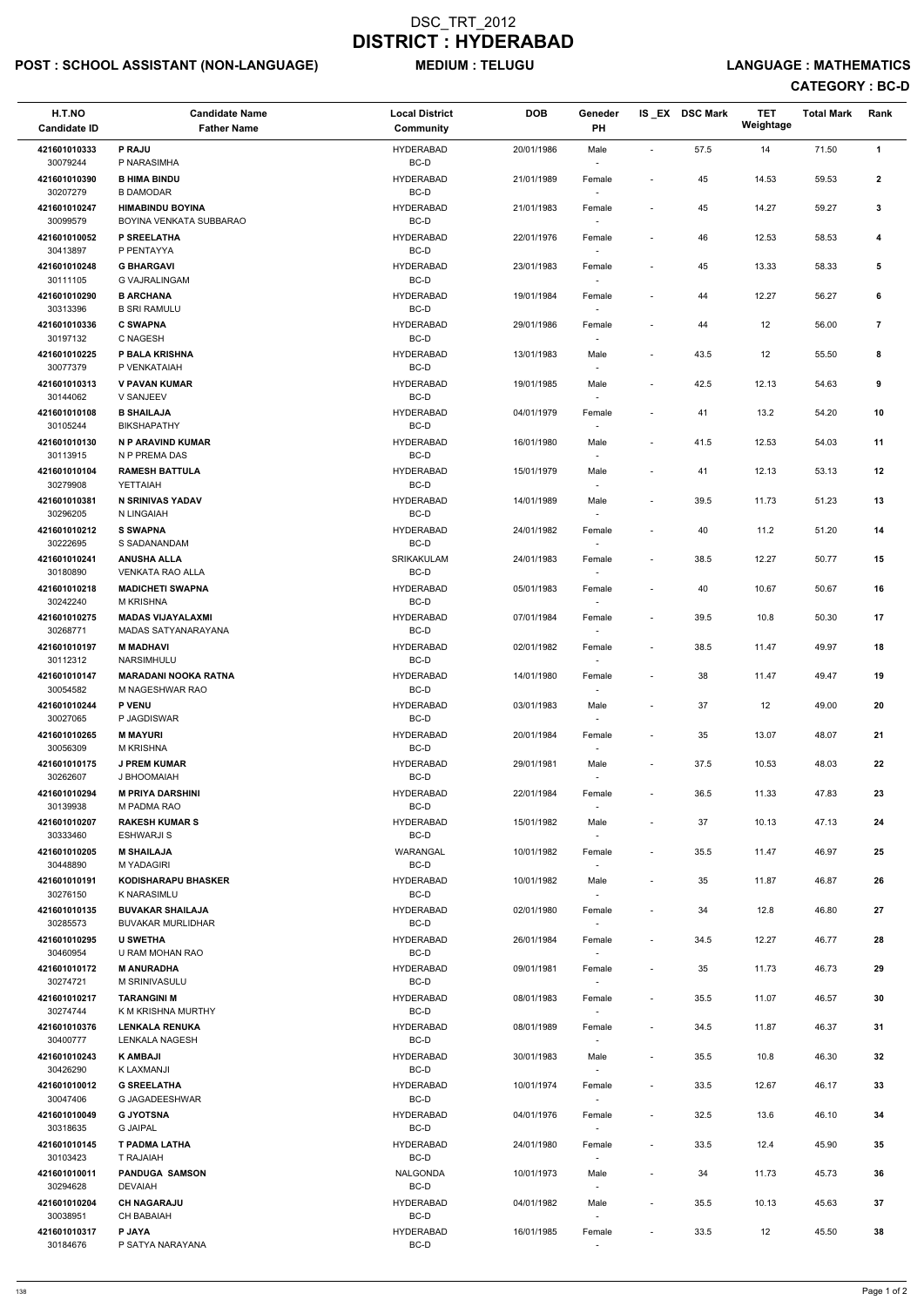## POST : SCHOOL ASSISTANT (NON-LANGUAGE) MEDIUM : TELUGU LANGUAGE : MATHEMATICS

| H.T.NO<br><b>Candidate ID</b> | <b>Candidate Name</b><br><b>Father Name</b> | <b>Local District</b><br>Community | <b>DOB</b> | Geneder<br>PH                      |                          | IS_EX DSC Mark | <b>TET</b><br>Weightage | <b>Total Mark</b> | Rank |
|-------------------------------|---------------------------------------------|------------------------------------|------------|------------------------------------|--------------------------|----------------|-------------------------|-------------------|------|
| 421601010144<br>30444861      | <b>C VINOD KUMAR</b><br>C BALA KISHAN       | <b>HYDERABAD</b><br>BC-D           | 11/01/1980 | Male<br>$\sim$                     | $\blacksquare$           | 31.5           | 13.33                   | 44.83             | 39   |
| 421601010018<br>30288015      | <b>D MALATHI</b><br><b>D SRIHARI</b>        | <b>HYDERABAD</b><br>BC-D           | 23/01/1974 | Female                             |                          | 32             | 12.27                   | 44.27             | 40   |
| 421601010107<br>30297015      | <b>KOTLA KRISHNAVENI</b><br>KOTLA GOVARDHAN | <b>HYDERABAD</b><br>BC-D           | 19/01/1979 | Female                             | $\sim$                   | 32.5           | 11.73                   | 44.23             | 41   |
| 421601010143<br>30327532      | <b>G MURALI</b><br><b>G SAYANNA</b>         | <b>HYDERABAD</b><br>BC-D           | 03/01/1980 | Male<br>$\sim$                     | $\blacksquare$           | 32             | 10.67                   | 42.67             | 42   |
| 421601010310<br>30371340      | ARUNA KUMARI PANGA<br>ADINARAYANA           | SRIKAKULAM<br>BC-D                 | 03/01/1985 | Female<br>$\sim$                   | $\overline{\phantom{a}}$ | 31.5           | 11.07                   | 42.57             | 43   |
| 421601010216<br>30048706      | <b>G SARITHA</b><br><b>G YADAGIRI</b>       | <b>HYDERABAD</b><br>BC-D           | 27/01/1982 | Female                             | $\overline{\phantom{a}}$ | 28.5           | 14                      | 42.50             | 44   |
| 421601010208<br>30421896      | <b>G SANDHYA RANI</b><br><b>G VENKATESH</b> | <b>HYDERABAD</b><br>BC-D           | 20/01/1982 | Female                             | $\overline{\phantom{a}}$ | 30.5           | 11.47                   | 41.97             | 45   |
| 421601010230<br>30323079      | <b>G RAGHU KUMAR</b><br><b>G YADAIAH</b>    | <b>HYDERABAD</b><br>BC-D           | 16/01/1983 | Male<br>$\sim$                     | $\overline{\phantom{a}}$ | 30.5           | 11.33                   | 41.83             | 46   |
| 421601010368<br>30116365      | P PRAVALLIKA<br>P RADHA KISHAN              | <b>HYDERABAD</b><br>BC-D           | 30/01/1988 | Female<br>$\overline{\phantom{a}}$ |                          | 31             | 10.53                   | 41.53             | 47   |
| 421601010027<br>30431222      | <b>T PRAHALAD</b><br><b>ANJAIAH</b>         | <b>HYDERABAD</b><br>BC-D           | 21/01/1975 | Male<br>$\sim$                     | $\blacksquare$           | 30             | 11.47                   | 41.47             | 48   |
| 421601010142<br>30395013      | <b>T CHANDRALEKHA</b><br>T NARSING RAO      | <b>HYDERABAD</b><br>BC-D           | 01/01/1980 | Female                             | $\overline{\phantom{a}}$ | 29.5           | 10.93                   | 40.43             | 49   |
| 421601010372<br>30401789      | <b>SANGEETHA</b><br><b>LALA BHAGATH</b>     | <b>HYDERABAD</b><br>BC-D           | 12/01/1988 | Female                             | $\overline{\phantom{a}}$ | 30             | 10.27                   | 40.27             | 50   |
| 421601010384<br>30431908      | ROYYALA SANDHYA RANI<br>ROYYALA VENKATAIAH  | <b>HYDERABAD</b><br>BC-D           | 13/01/1989 | Female<br>$\sim$                   | $\overline{\phantom{a}}$ | 29             | 10.53                   | 39.53             | 51   |
| 421601010181<br>30144977      | <b>T AMARNATH</b><br><b>T NARSOJI</b>       | <b>HYDERABAD</b><br>BC-D           | 22/01/1982 | Male<br>$\sim$                     | $\overline{\phantom{a}}$ | 28.5           | 10.93                   | 39.43             | 52   |
| 421601010209<br>30205901      | <b>G LAXMI</b><br><b>G NARASIMHA</b>        | <b>HYDERABAD</b><br>BC-D           | 12/01/1982 | Female                             | $\overline{\phantom{a}}$ | 28             | 11.33                   | 39.33             | 53   |
| 421601010141<br>30038672      | <b>J VIJAYA LAKSHMI</b><br>J RAMAIAH        | <b>HYDERABAD</b><br>BC-D           | 01/01/1980 | Female<br>$\sim$                   | $\overline{\phantom{a}}$ | 28.5           | 10.4                    | 38.90             | 54   |
| 421601010327<br>30460880      | <b>G VANITHA</b><br><b>G VENKATAIAH</b>     | <b>HYDERABAD</b><br>BC-D           | 12/01/1985 | Female<br>$\sim$                   | $\overline{\phantom{a}}$ | 28             | 10.53                   | 38.53             | 55   |
| 421601010323<br>30460455      | <b>M RAMADEVI</b><br>M LAXMAIAH             | <b>HYDERABAD</b><br>BC-D           | 11/01/1985 | Female                             | $\overline{\phantom{a}}$ | 28             | 10.4                    | 38.40             | 56   |
| 421601010353<br>30139247      | <b>D LAVANYA</b><br>D NAGAPPA               | <b>HYDERABAD</b><br>BC-D           | 10/01/1987 | Female<br>$\sim$                   | $\sim$                   | 27.5           | 10.67                   | 38.17             | 57   |
| 421601010364<br>30266162      | <b>S PRASANNA LAXMI</b><br>S RAMMURTHY      | <b>HYDERABAD</b><br>BC-D           | 04/01/1988 | Female<br>$\sim$                   | $\overline{\phantom{a}}$ | 26             | 12.13                   | 38.13             | 58   |
| 421601010160<br>30095482      | <b>M SUJATHA</b><br>M NARAYANA              | <b>HYDERABAD</b><br>BC-D           | 14/01/1981 | Female<br>$\sim$                   | $\overline{\phantom{a}}$ | 27.5           | 10.4                    | 37.90             | 59   |
| 421601010374<br>30428114      | <b>CH SANDHYA RANI</b><br><b>MALLAIAH</b>   | <b>HYDERABAD</b><br>BC-D           | 14/01/1989 | Female<br>$\sim$                   | $\overline{\phantom{a}}$ | 27.5           | 10.13                   | 37.63             | 60   |
| 421601010098<br>30423973      | P SANGEETHA<br>PANATHA SWAMY                | <b>HYDERABAD</b><br>BC-D           | 04/01/1978 | Female<br>$\sim$                   | $\sim$                   | 26.5           | 10                      | 36.50             | 61   |
| 421601010301<br>30121691      | <b>B MALLIKA</b><br><b>B CHANDRAIAH</b>     | <b>HYDERABAD</b><br>BC-D           | 15/01/1985 | Female<br>$\sim$                   | $\overline{\phantom{a}}$ | 25             | 11.2                    | 36.20             | 62   |
| 421601010242<br>30113817      | <b>S VIJAYALAKSHMI</b><br>S BALAKRISHNA     | <b>HYDERABAD</b><br>BC-D           | 28/01/1983 | Female<br>$\sim$                   | $\sim$                   | 24.5           | 10                      | 34.50             | 63   |
| 421601010196<br>30290852      | <b>G LAVANYA</b><br>V RAMESH                | <b>HYDERABAD</b><br>BC-D           | 14/01/1982 | Female<br>$\sim$                   | $\sim$                   | 23             | 11.07                   | 34.07             | 64   |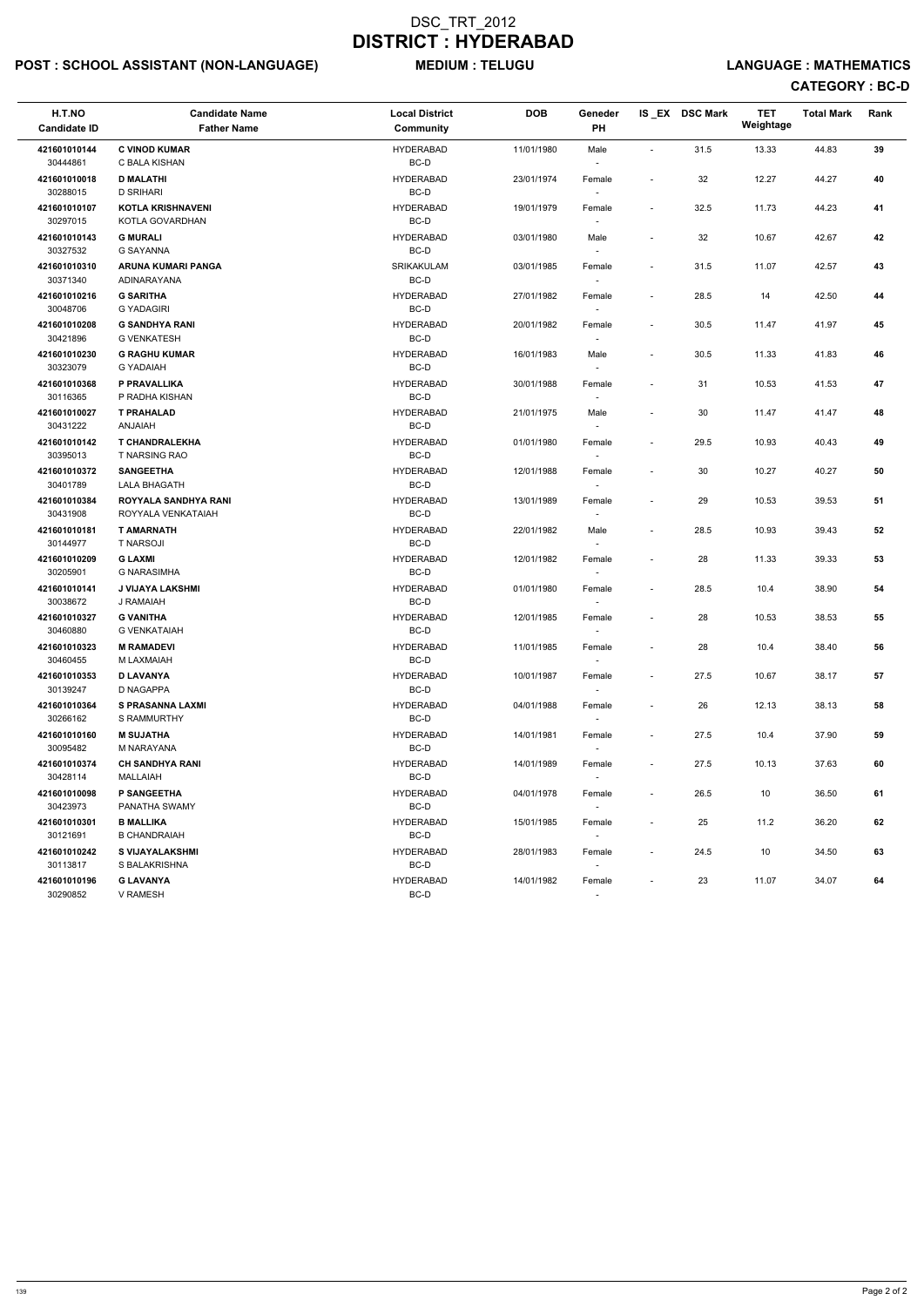## POST : SCHOOL ASSISTANT (NON-LANGUAGE) MEDIUM : TELUGU LANGUAGE : MATHEMATICS

| H.T.NO<br><b>Candidate ID</b> | <b>Candidate Name</b><br><b>Father Name</b>         | <b>Local District</b><br>Community | <b>DOB</b> | Geneder<br><b>PH</b>               |                          | IS EX DSC Mark | <b>TET</b><br>Weightage | <b>Total Mark</b> | Rank           |  |
|-------------------------------|-----------------------------------------------------|------------------------------------|------------|------------------------------------|--------------------------|----------------|-------------------------|-------------------|----------------|--|
| 421601010291<br>30055246      | <b>MOHD YOUSUFUR RAHMAN</b><br>ABDUL RAHMAN         | <b>HYDERABAD</b><br>BC-E           | 30/01/1984 | Male<br>$\overline{\phantom{a}}$   | $\overline{\phantom{a}}$ | 41.5           | 13.07                   | 54.57             | 1              |  |
| 421601010180<br>30467861      | <b>MD RAHEEM</b><br>MD SARDAR MIYAM                 | <b>HYDERABAD</b><br>BC-E           | 10/01/1982 | Male<br>$\overline{\phantom{a}}$   | $\overline{\phantom{0}}$ | 40             | 11.07                   | 51.07             | $\mathbf{2}$   |  |
| 421601010167<br>30421270      | <b>SHAIK ANWAR HANEEF</b><br><b>SHAIK ESUBUDDIN</b> | <b>HYDERABAD</b><br>BC-E           | 06/01/1981 | Male<br>$\overline{\phantom{a}}$   | $\overline{\phantom{a}}$ | 34.5           | 10.27                   | 44.77             | 3              |  |
| 421601010082<br>30434076      | <b>MOHD SHAREEF</b><br>MOHD SIDDIQUE                | <b>HYDERABAD</b><br>BC-E           | 13/01/1978 | Male<br>$\overline{\phantom{a}}$   | $\overline{\phantom{0}}$ | 29             | 12.93                   | 41.93             | 4              |  |
| 421601010024<br>30026341      | <b>SAFIYA BANU</b><br><b>MA RAZAK</b>               | <b>MAHABUBNAGAR</b><br>BC-E        | 21/01/1974 | Female<br>$\overline{\phantom{a}}$ | $\overline{\phantom{a}}$ | 30             | 10.27                   | 40.27             | 5              |  |
| 421601010370<br>30382598      | <b>SALEHA</b><br>MD AZAZODDIN                       | <b>HYDERABAD</b><br>BC-E           | 08/01/1988 | Female<br>$\overline{\phantom{a}}$ | $\overline{\phantom{a}}$ | 27.5           | 10.4                    | 37.90             | 6              |  |
| 421601010258<br>30103640      | <b>MUBIN FATHIMA</b><br>M A QUYYUM                  | <b>RANGAREDDY</b><br>BC-E          | 02/01/1984 | Female<br>$\overline{\phantom{a}}$ | $\overline{\phantom{0}}$ | 26.5           | 11.2                    | 37.70             | $\overline{7}$ |  |
| 421601010264<br>30446631      | <b>S SHAHEENA</b><br>S MD KASIM                     | <b>HYDERABAD</b><br>BC-E           | 07/01/1984 | Female<br>$\overline{\phantom{a}}$ | $\overline{\phantom{a}}$ | 23             | 10.13                   | 33.13             | 8              |  |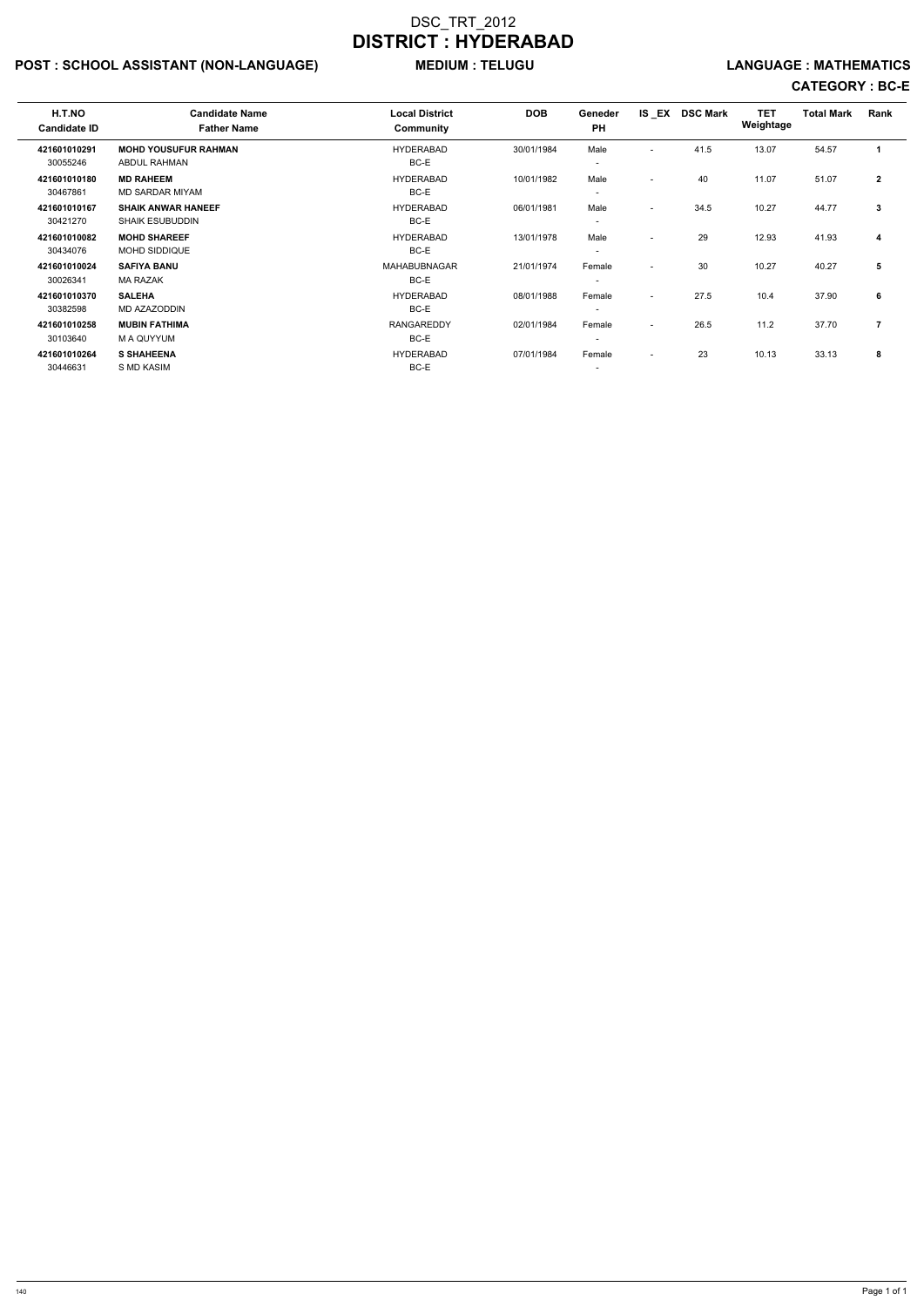## POST : SCHOOL ASSISTANT (NON-LANGUAGE) MEDIUM : URDU LANGUAGE : MATHEMATICS

# CATEGORY : SC

| H.T.NO<br>Candidate ID   | <b>Candidate Name</b><br>Father Name   | <b>Local District</b><br>Community | <b>DOB</b> | Geneder<br><b>PH</b> | IS<br>EX | <b>DSC Mark</b> | TE1<br>Weightage | Total Mark | Rank |
|--------------------------|----------------------------------------|------------------------------------|------------|----------------------|----------|-----------------|------------------|------------|------|
| 421601020021<br>30024682 | <b>K BASAVALINGAPPA</b><br>K THIMMAPPA | <b>HYDERABAD</b><br>SC             | 07/01/1980 | Male                 |          | 45.5            | 12.2             | 57.77      |      |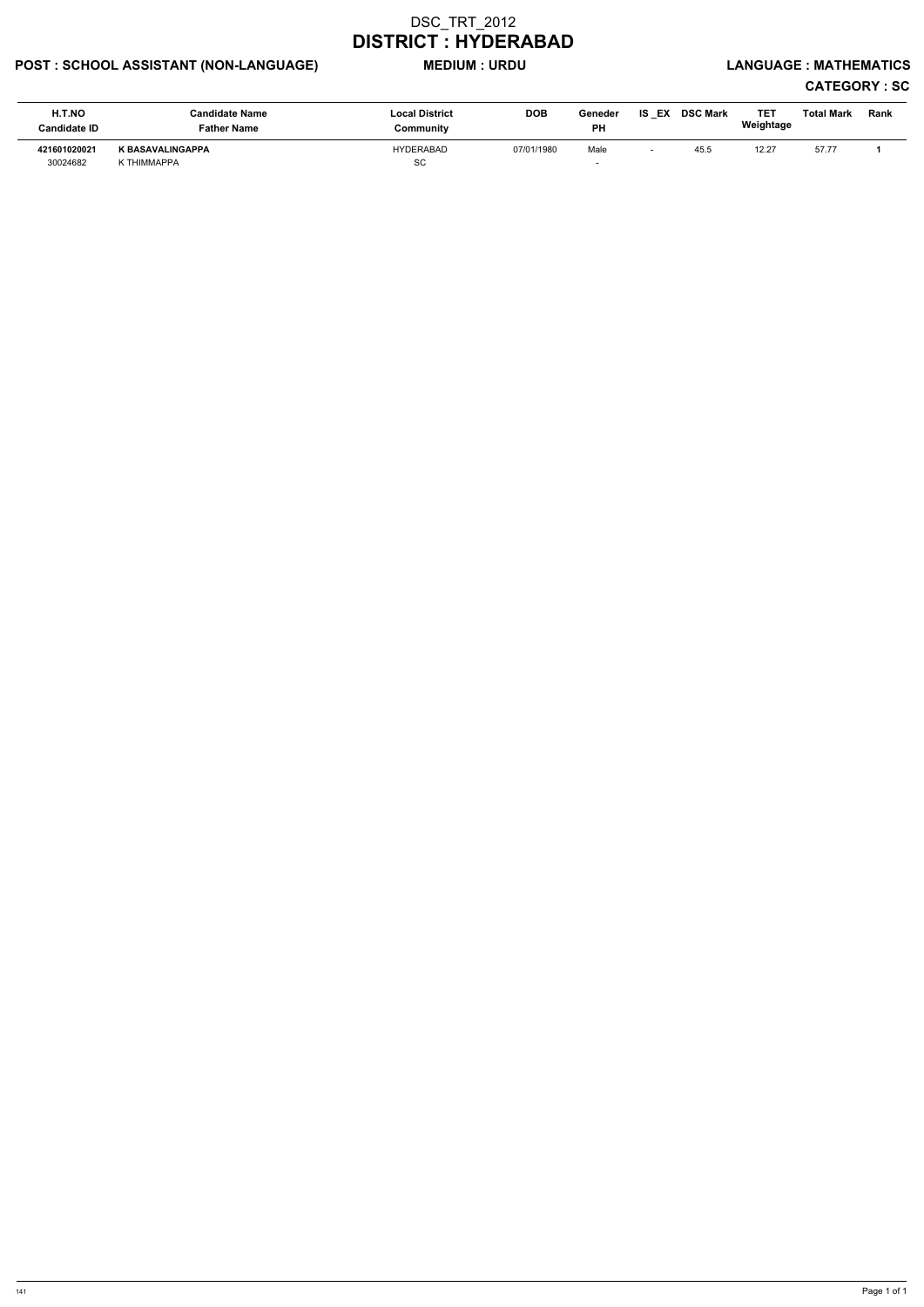## POST : SCHOOL ASSISTANT (NON-LANGUAGE) MEDIUM : URDU LANGUAGE : MATHEMATICS

| H.T.NO<br><b>Candidate ID</b> | <b>Candidate Name</b><br><b>Father Name</b>      | <b>Local District</b><br>Community | <b>DOB</b> | Geneder<br><b>PH</b>             | $IS$ $EX$                | <b>DSC Mark</b> | <b>TET</b><br>Weightage | <b>Total Mark</b> | Rank           |
|-------------------------------|--------------------------------------------------|------------------------------------|------------|----------------------------------|--------------------------|-----------------|-------------------------|-------------------|----------------|
| 421601020044<br>30316131      | <b>MOHD NISAR</b><br><b>MOHD NASAR</b>           | <b>HYDERABAD</b><br>BC-B           | 09/01/1983 | Male<br>$\overline{\phantom{0}}$ | $\overline{\phantom{a}}$ | 32.5            | 11.2                    | 43.70             |                |
| 421601020027<br>30332761      | <b>MEHER HABEEB</b><br><b>MD HABEEB</b>          | <b>HYDERABAD</b><br>BC-B           | 17/01/1981 | Female                           | $\overline{\phantom{a}}$ | 29.5            | 10.4                    | 39.90             | $\overline{2}$ |
| 421601020009<br>30275129      | <b>MOHD YASEER ARFATH</b><br><b>MOHD IBRAHIM</b> | WARANGAL<br>BC-B                   | 06/01/1978 | Male                             | $\overline{\phantom{a}}$ | 25              | 10.8                    | 35.80             | 3              |
| 421601020051<br>30467185      | <b>AFZIYA AYESHA</b><br>MA NAYEEM                | NALGONDA<br>BC-B                   | 01/01/1984 | Female                           | $\overline{\phantom{0}}$ | 25.5            | 10.27                   | 35.77             | 4              |
| 421601020066<br>30304010      | <b>AMATUL HASEEB</b><br>MIRZA ZAFAR ULLAH BAIG   | NALGONDA<br>BC-B                   | 16/01/1985 | Female                           | $\overline{\phantom{0}}$ | 23.5            | 10.93                   | 34.43             | 5              |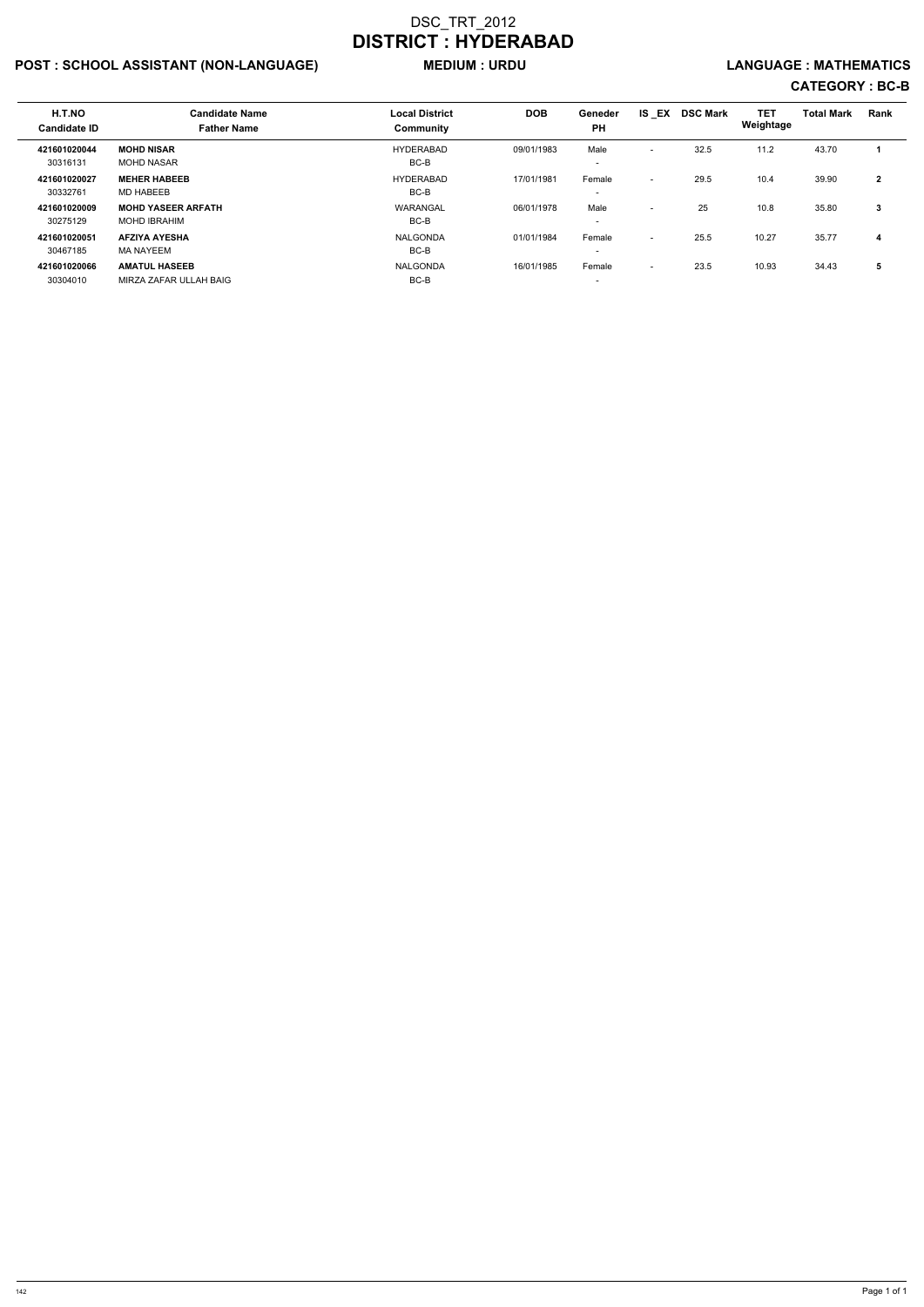## POST : SCHOOL ASSISTANT (NON-LANGUAGE) MEDIUM : URDU LANGUAGE : MATHEMATICS

| H.T.NO<br><b>Candidate ID</b>        | <b>Candidate Name</b><br><b>Father Name</b>                           | <b>Local District</b><br>Community | <b>DOB</b> | Geneder<br>PH                      |                              | IS EX DSC Mark | <b>TET</b><br>Weightage | <b>Total Mark</b> | Rank         |
|--------------------------------------|-----------------------------------------------------------------------|------------------------------------|------------|------------------------------------|------------------------------|----------------|-------------------------|-------------------|--------------|
| 421601020036<br>30022845             | <b>TAHNEATH SULTANA NELOFAR</b><br><b>MOHD YASEEN</b>                 | <b>HYDERABAD</b><br>BC-E           | 30/01/1982 | Female                             | $\overline{\phantom{a}}$     | 50             | 14.8                    | 64.80             | $\mathbf{1}$ |
| 421601020005<br>30470149             | <b>MOHD ABDUL RAHEEM ATHER</b><br>MOHD ABDUL AZEEM                    | NIZAMABAD<br>BC-E                  | 10/01/1976 | Male                               | $\overline{\phantom{a}}$     | 47.5           | 14                      | 61.50             | $\mathbf{2}$ |
| 421601020022                         | <b>MOHD MAJAZUR RAHMAN</b>                                            | <b>KHAMMAM</b>                     | 10/01/1980 | Male                               | $\overline{\phantom{a}}$     | 43             | 13.47                   | 56.47             | 3            |
| 30311341<br>421601020031             | ABDUL RAHMAN<br><b>FAREEDA BEGUM</b>                                  | BC-E<br><b>HYDERABAD</b>           | 26/01/1982 | Female                             | $\overline{\phantom{a}}$     | 38.5           | 14.13                   | 52.63             | 4            |
| 30057208<br>421601020020             | MOHD HUSSAIN<br><b>MOHD MAHMOOD QURAISHI</b>                          | BC-E<br><b>HYDERABAD</b>           | 17/01/1980 | Male                               | $\overline{\phantom{a}}$     | 37.5           | 13.87                   | 51.37             | 5            |
| 30303556<br>421601020041             | MOHD IQBAL QURAISHI<br><b>M ANWAR HUSSAIN</b>                         | BC-E<br><b>KURNOOL</b>             | 08/01/1983 | Male                               | $\overline{\phantom{a}}$     | 40.5           | 10.67                   | 51.17             | 6            |
| 30090361<br>421601020026             | M MAHABOOB SAHEB<br><b>MOHD ABDUL AZIZ QURESHI</b>                    | BC-E<br><b>HYDERABAD</b>           | 20/01/1981 | Male                               | $\overline{\phantom{a}}$     | 37.5           | 13.2                    | 50.70             | 7            |
| 30197279<br>421601020035             | MOHD ABDUR RAHMAN QURESHI<br><b>MD DASTAGIR AHMED</b>                 | BC-E<br><b>KARIMNAGAR</b>          | 09/01/1982 | Male                               | $\overline{\phantom{a}}$     | 39.5           | 11.2                    | 50.70             | 8            |
| 30313946<br>421601020014             | MOHD QUASIM<br><b>SALMA FARHEEN</b>                                   | BC-E<br><b>HYDERABAD</b>           | 05/01/1980 | Female                             | $\overline{\phantom{a}}$     | 37.5           | 12.4                    | 49.90             | 9            |
| 30448182                             | MOHD RASOOL                                                           | BC-E                               |            |                                    |                              |                |                         |                   |              |
| 421601020089<br>30258026             | <b>AFREEN FATIMA</b><br><b>MOHD SHABBIR HUSSAIN</b>                   | HYDERABAD<br>BC-E                  | 30/01/1987 | Female                             | $\overline{\phantom{a}}$     | 37.5           | 12.4                    | 49.90             | 10           |
| 421601020028<br>30396048             | <b>MOHD MANSOOR AHMED</b><br><b>MOHD YOUSUF</b>                       | HYDERABAD<br>BC-E                  | 02/01/1982 | Male                               | $\overline{\phantom{a}}$     | 38             | 11.6                    | 49.60             | 11           |
| 421601020056                         | <b>NAZIMA FARHEEN</b>                                                 | <b>HYDERABAD</b><br>BC-E           | 23/01/1985 | Female                             | $\overline{\phantom{a}}$     | 35.5           | 12.8                    | 48.30             | 12           |
| 30267809<br>421601020047<br>30028691 | <b>MOHD ISMAIL</b><br><b>MOHD ABDUL KHADER</b><br><b>MOHD HUSSAIN</b> | <b>HYDERABAD</b><br>BC-E           | 21/01/1984 | Male                               | $\overline{\phantom{a}}$     | 36             | 12                      | 48.00             | 13           |
| 421601020011                         | <b>MOHD SAJID</b>                                                     | HYDERABAD                          | 19/01/1979 | Male                               | $\overline{\phantom{a}}$     | 34.5           | 13.33                   | 47.83             | 14           |
| 30213760<br>421601020102             | <b>MOHD JALAL</b><br><b>RESHMA BEGUM</b>                              | BC-E<br><b>HYDERABAD</b>           | 02/01/1989 | Female                             | $\overline{\phantom{a}}$     | 36             | 11.6                    | 47.60             | 15           |
| 30439419<br>421601020012             | SK JANI MIYAN<br><b>MEHARUNNISA</b>                                   | BC-E<br><b>NALGONDA</b>            | 14/01/1979 | Female                             | $\overline{\phantom{a}}$     | 35.5           | 12                      | 47.50             | 16           |
| 30124006<br>421601020015<br>30178834 | MD MAQBOOL AHMED<br><b>SHAIZIA SULTANA</b><br><b>MOHD KHAJA</b>       | BC-E<br><b>HYDERABAD</b><br>BC-E   | 24/01/1980 | $\overline{\phantom{a}}$<br>Female | $\qquad \qquad \blacksquare$ | 35             | 11.87                   | 46.87             | 17           |
| 421601020060                         | <b>MOHAMMED FAYYAZ</b>                                                | <b>GUNTUR</b>                      | 09/01/1985 | $\overline{\phantom{a}}$<br>Male   | $\qquad \qquad \blacksquare$ | 31             | 15.73                   | 46.73             | 18           |
| 30332050<br>421601020107             | SHIAK DARYA VALI<br><b>SHAHANA BEGUM</b>                              | BC-E<br><b>HYDERABAD</b>           | 10/01/1990 | Female                             | $\overline{\phantom{a}}$     | 35.5           | 10.53                   | 46.03             | 19           |
| 30403858<br>421601020068             | SK NIZAM UDDIN<br>AMATUR RAHAMAN MAIMOONA                             | BC-E<br><b>HYDERABAD</b>           | 30/01/1985 | Female                             | $\overline{\phantom{a}}$     | 32.5           | 13.2                    | 45.70             | 20           |
| 30326479                             | MOHAMMED ASHRAF ALI KHAN                                              | BC-E                               |            | $\overline{\phantom{a}}$           |                              |                |                         |                   |              |
| 421601020097<br>30218429             | <b>AHMADI BEGUM</b><br><b>GULAM DASTAGIR</b>                          | WARANGAL<br>BC-E                   | 16/01/1988 | Female<br>$\overline{\phantom{a}}$ | $\overline{\phantom{a}}$     | 32             | 12.8                    | 44.80             | 21           |
| 421601020016<br>30248488             | <b>MOHAMMAD MASOOD AHMED</b><br>MOHAMMAD MANZOOR AHMED                | <b>HYDERABAD</b><br>BC-E           | 15/01/1980 | Male<br>$\sim$                     | $\overline{\phantom{a}}$     | 34             | 10.67                   | 44.67             | 22           |
| 421601020046<br>30314395             | <b>MOHAMMADI BEGUM</b><br>ABDUL WAHAB                                 | <b>HYDERABAD</b><br>BC-E           | 06/01/1984 | Female                             | $\overline{\phantom{a}}$     | 32             | 12.27                   | 44.27             | 23           |
| 421601020002<br>30164133             | <b>SHAIK LATEEF AHMED</b><br><b>SHAIK BASHU</b>                       | <b>HYDERABAD</b><br>BC-E           | 01/01/1973 | Male<br>$\sim$                     | $\overline{\phantom{a}}$     | 31             | 12.13                   | 43.13             | 24           |
| 421601020100<br>30107467             | <b>FOUZIA JAMEEL</b><br>MOHD JAMEEL                                   | <b>HYDERABAD</b><br>BC-E           | 14/01/1989 | Female<br>$\sim$                   | $\overline{\phantom{a}}$     | 31.5           | 11.47                   | 42.97             | 25           |
| 421601020040<br>30253897             | <b>FAREEDA BEGUM</b><br><b>MD GHOUSE</b>                              | <b>HYDERABAD</b><br>BC-E           | 02/01/1983 | Female                             | $\overline{\phantom{a}}$     | 30.5           | 12.4                    | 42.90             | 26           |
| 421601020091<br>30111222             | <b>ZUFISHAN AFREEN</b><br>S MOHAMMED YOUNUS                           | <b>HYDERABAD</b><br>BC-E           | 27/01/1987 | Female                             | $\overline{\phantom{a}}$     | 29.5           | 13.07                   | 42.57             | 27           |
| 421601020055<br>30302440             | <b>ARSHIYA FATIMA</b><br><b>MOHAMMED BAQUER ALI</b>                   | HYDERABAD<br>BC-E                  | 30/01/1984 | Female                             | $\overline{\phantom{a}}$     | 30.5           | 11.73                   | 42.23             | 28           |
| 421601020032                         | <b>NAHEED FATIMA</b>                                                  | <b>HYDERABAD</b>                   | 07/01/1982 | Female                             | $\overline{\phantom{a}}$     | 29             | 13.2                    | 42.20             | 29           |
| 30197109<br>421601020076             | <b>MOHD ISMAIL</b><br><b>MOHD ABDUL GHANI</b>                         | BC-E<br><b>HYDERABAD</b>           | 12/01/1986 | $\overline{\phantom{a}}$<br>Male   | $\overline{\phantom{a}}$     | 30             | 12                      | 42.00             | 30           |
| 30467426                             | <b>GULAM MUSTAFA</b>                                                  | BC-E                               |            | $\overline{\phantom{a}}$           |                              |                |                         |                   |              |
| 421601020030<br>30283739             | <b>MD ABDUL SALAM</b><br><b>MD ISMAIL</b>                             | <b>HYDERABAD</b><br>BC-E           | 10/01/1982 | Male                               | $\qquad \qquad \blacksquare$ | 30             | 11.87                   | 41.87             | 31           |
| 421601020059<br>30324458             | <b>TASNEEM KAUSAR</b><br>MD MAHBOOB                                   | <b>NIZAMABAD</b><br>BC-E           | 02/01/1985 | Female                             | $\overline{\phantom{a}}$     | 30             | 11.33                   | 41.33             | 32           |
| 421601020090<br>30259743             | <b>NAZIA QADEER</b><br><b>MOHD QADEER</b>                             | <b>HYDERABAD</b><br>BC-E           | 01/01/1987 | Female                             | $\overline{\phantom{a}}$     | 30             | 11.33                   | 41.33             | 33           |
| 421601020039<br>30315897             | <b>MAZHER ALI</b><br><b>MOHSIN ALI</b>                                | <b>HYDERABAD</b><br>BC-E           | 31/01/1983 | $\overline{\phantom{a}}$<br>Male   |                              | 31             | 10.27                   | 41.27             | 34           |
| 421601020085                         | <b>SHAHEEN SULTANA</b>                                                | HYDERABAD                          | 08/01/1986 | Female                             | $\overline{\phantom{a}}$     | 28             | 13.07                   | 41.07             | 35           |
| 30155249<br>421601020057             | <b>GULAM MAQBOOL</b><br><b>AZRA TABASSUM</b>                          | BC-E<br>MAHABUBNAGAR               | 10/01/1985 | $\sim$<br>Female                   | $\overline{\phantom{a}}$     | 27             | 13.87                   | 40.87             | 36           |
| 30304625<br>421601020098             | MOHD ABDUL WAHAB<br><b>AMATUL SUBOOR SALMA</b>                        | BC-E<br><b>NALGONDA</b>            | 06/01/1988 | $\sim$<br>Female                   | $\qquad \qquad \blacksquare$ | 29             | 11.73                   | 40.73             | 37           |
| 30470249<br>421601020006             | <b>GULAM AHMED MUJTABA</b><br><b>MASAMAD</b>                          | BC-E<br><b>HYDERABAD</b>           | 01/01/1977 | $\overline{\phantom{a}}$<br>Male   | $\qquad \qquad \blacksquare$ | 27.5           | 13.2                    | 40.70             | 38           |
| 30467110                             | <b>GULAM MUSTAFA</b>                                                  | BC-E                               |            | $\overline{\phantom{a}}$           |                              |                |                         |                   |              |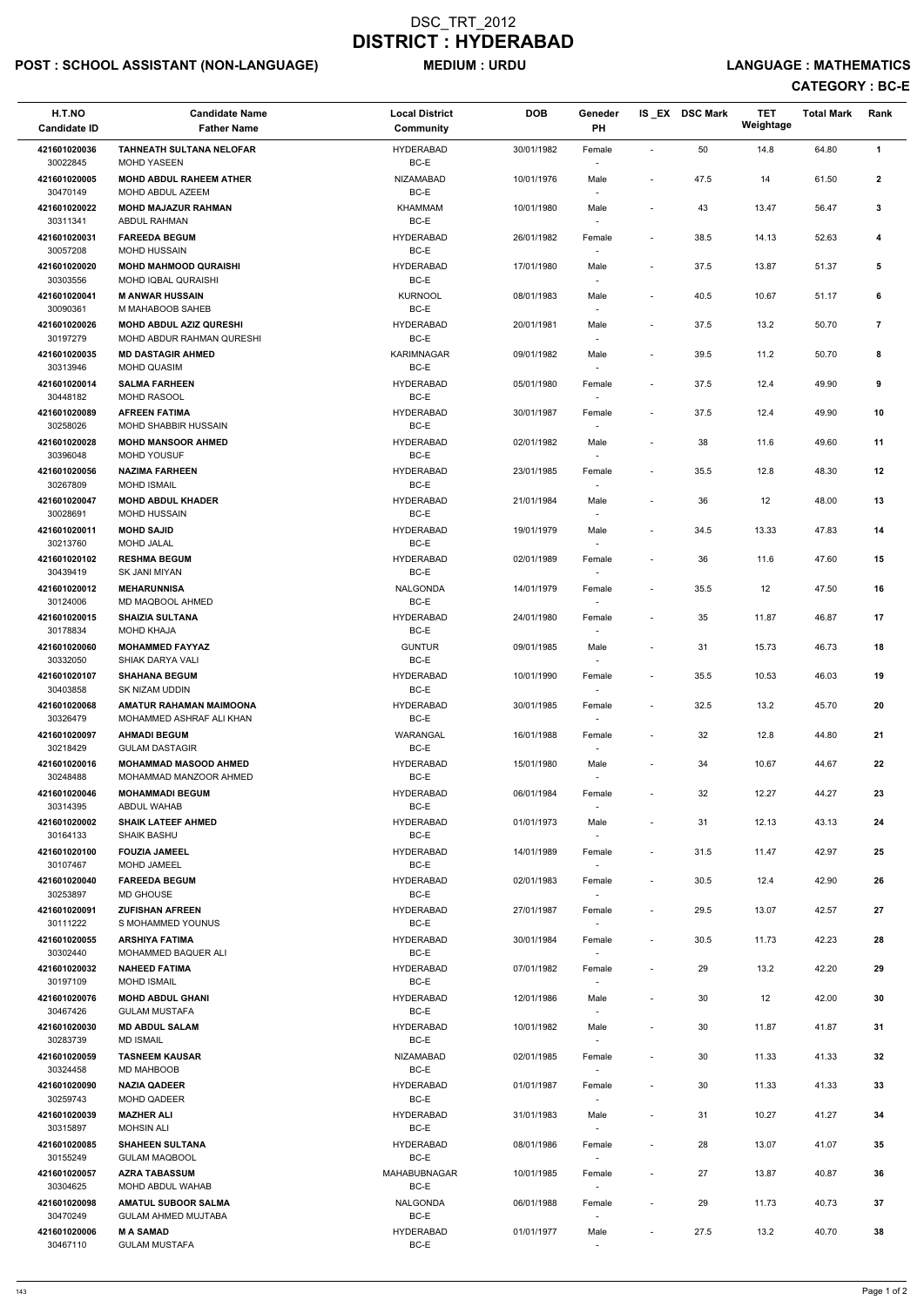## POST : SCHOOL ASSISTANT (NON-LANGUAGE) MEDIUM : URDU LANGUAGE : MATHEMATICS

| H.T.NO                   | <b>Candidate Name</b>                                    | <b>Local District</b>      | <b>DOB</b> | Geneder                            |                              | IS_EX DSC Mark | <b>TET</b><br>Weightage | <b>Total Mark</b> | Rank |
|--------------------------|----------------------------------------------------------|----------------------------|------------|------------------------------------|------------------------------|----------------|-------------------------|-------------------|------|
| <b>Candidate ID</b>      | <b>Father Name</b>                                       | Community                  |            | <b>PH</b>                          |                              |                |                         |                   |      |
| 421601020087<br>30389811 | <b>MOHAMMED ABDUL SAMI</b><br><b>MOHAMMED OMER</b>       | <b>HYDERABAD</b><br>BC-E   | 02/01/1987 | Male                               | $\overline{\phantom{a}}$     | 30             | 10.53                   | 40.53             | 39   |
| 421601020054             | <b>ARSHIA MOHAMMADI</b>                                  | <b>HYDERABAD</b>           | 15/01/1984 | Female                             | $\overline{\phantom{a}}$     | 27.5           | 12.67                   | 40.17             | 40   |
| 30052557                 | MD ABDUL HABEEB                                          | BC-E                       |            |                                    |                              |                |                         |                   |      |
| 421601020024<br>30230177 | <b>SAMEENA FATIMA</b><br>MOHAMMED MUSHTAQ AHMED          | <b>HYDERABAD</b><br>BC-E   | 06/01/1981 | Female                             | $\overline{\phantom{a}}$     | 29.5           | 10.53                   | 40.03             | 41   |
| 421601020034             | <b>MOHD ASHRAFF</b>                                      | <b>KHAMMAM</b>             | 15/01/1982 | Male                               | $\overline{\phantom{a}}$     | 27.5           | 12.13                   | 39.63             | 42   |
| 30407483                 | MOHD ANWAR                                               | BC-E                       |            | $\overline{\phantom{a}}$           |                              |                |                         |                   |      |
| 421601020050<br>30272776 | <b>KHUDAIJA SAMEEN</b><br>ABDUL ALEEM MASOOD             | <b>HYDERABAD</b><br>BC-E   | 28/01/1984 | Female                             | $\overline{\phantom{a}}$     | 26             | 13.6                    | 39.60             | 43   |
| 421601020074<br>30230761 | <b>HUMA AFROZ</b><br>MOHD ABDUL RAZZAK                   | <b>HYDERABAD</b><br>BC-E   | 09/01/1986 | Female<br>$\sim$                   | $\overline{\phantom{a}}$     | 28             | 11.6                    | 39.60             | 44   |
| 421601020072<br>30114410 | <b>ARFANUZ ZAMAN</b><br><b>MOHD YOUSUF</b>               | <b>HYDERABAD</b><br>BC-E   | 04/01/1986 | Female                             |                              | 26             | 13.47                   | 39.47             | 45   |
| 421601020103             | YASMEEN PARVEEN                                          | <b>HYDERABAD</b>           | 11/01/1989 | Female                             | $\overline{\phantom{a}}$     | 28             | 11.2                    | 39.20             | 46   |
| 30093962<br>421601020106 | MD NAYEEM UDDIN<br><b>UZMA NAHID</b>                     | BC-E<br><b>HYDERABAD</b>   | 02/01/1990 | Female                             | $\overline{\phantom{a}}$     | 28             | 11.2                    | 39.20             | 47   |
| 30109550                 | <b>MOHD IBRAHIM</b>                                      | BC-E                       |            | $\overline{\phantom{a}}$           |                              |                |                         |                   |      |
| 421601020105<br>30256374 | <b>NAZIA BEGUM</b><br><b>SULTAN MOHIUDDIN</b>            | <b>HYDERABAD</b><br>BC-E   | 07/01/1990 | Female                             | $\overline{\phantom{a}}$     | 28.5           | 10.67                   | 39.17             | 48   |
| 421601020108<br>30282609 | <b>ARSHIYA BEGUM</b><br>ABDUL HAKEEM                     | <b>HYDERABAD</b><br>BC-E   | 18/01/1990 | Female                             | $\overline{\phantom{a}}$     | 27.5           | 11.47                   | 38.97             | 49   |
| 421601020094             | <b>ASIYA FARHANA</b>                                     | <b>HYDERABAD</b>           | 12/01/1988 | Female                             | $\overline{\phantom{a}}$     | 28.5           | 10                      | 38.50             | 50   |
| 30428173                 | MOHAMMAD ABDUL GHAFOOR                                   | BC-E                       |            |                                    |                              |                |                         |                   |      |
| 421601020019<br>30293764 | <b>AYESHA TABASSUM</b><br><b>GULAM MOHAMMAD</b>          | <b>NALGONDA</b><br>BC-E    | 12/01/1980 | Female<br>$\sim$                   | $\blacksquare$               | 27.5           | 10.53                   | 38.03             | 51   |
| 421601020063<br>30316004 | <b>HAJI BEGUM</b><br>MOHAMMAD KHAIRAT ALI                | <b>NALGONDA</b><br>BC-E    | 15/01/1985 | Female                             | $\overline{\phantom{a}}$     | 27.5           | 10.27                   | 37.77             | 52   |
| 421601020093             | <b>SHAIK AHMED</b>                                       | <b>NIZAMABAD</b>           | 20/01/1987 | Male                               | $\overline{\phantom{a}}$     | 27.5           | 10.13                   | 37.63             | 53   |
| 30428737                 | <b>MD SADIK</b>                                          | BC-E                       |            |                                    |                              |                |                         |                   |      |
| 421601020073<br>30084128 | <b>FARHA NAZ</b><br><b>HASAN SHARIF</b>                  | <b>HYDERABAD</b><br>$BC-E$ | 24/01/1986 | Female                             | $\overline{\phantom{a}}$     | 26.5           | 11.07                   | 37.57             | 54   |
| 421601020004<br>30430978 | <b>UMME FATIMA NAJEEM</b><br>AHMED MOHIUDDIN             | NIZAMABAD<br>BC-E          | 06/01/1975 | Female                             | $\qquad \qquad \blacksquare$ | 25.5           | 12                      | 37.50             | 55   |
| 421601020017             | <b>MD AZEEZ HUSSAIN QURESHI</b>                          | <b>HYDERABAD</b>           | 05/01/1980 | Male                               | $\qquad \qquad \blacksquare$ | 26             | 11.07                   | 37.07             | 56   |
| 30308511<br>421601020067 | MD ZAHID HUSSAIN QURESHI<br><b>ANJUM SALEHA</b>          | BC-E<br><b>HYDERABAD</b>   | 18/01/1985 | Female                             | $\overline{\phantom{a}}$     | 26.5           | 10.13                   | 36.63             | 57   |
| 30265396                 | MD ABDUL RAHMAN                                          | BC-E                       |            |                                    |                              |                |                         |                   |      |
| 421601020086<br>30445790 | <b>SABA FATIMA</b><br>MD MUSHTAQ AHMED                   | <b>HYDERABAD</b><br>BC-E   | 16/01/1986 | Female<br>$\sim$                   | $\overline{\phantom{a}}$     | 26.5           | 10.13                   | 36.63             | 58   |
| 421601020095             | <b>AYESHA TASNEEM</b>                                    | NALGONDA                   | 14/01/1988 | Female                             | $\overline{\phantom{a}}$     | 26.5           | 10.13                   | 36.63             | 59   |
| 30450131<br>421601020064 | MOHD JALEEL AHMED<br><b>RUBEENA FARHEEN</b>              | BC-E<br><b>HYDERABAD</b>   | 06/01/1985 | $\overline{\phantom{a}}$<br>Female | $\overline{\phantom{a}}$     | 25.5           | 10.67                   | 36.17             | 60   |
| 30321493                 | MOHD MUBASHEER UDDIN                                     | BC-E                       |            | $\overline{\phantom{a}}$           |                              |                |                         |                   |      |
| 421601020071             | <b>MD ASHWAQ</b>                                         | <b>HYDERABAD</b>           | 15/01/1986 | Male                               | $\overline{\phantom{a}}$     | 26             | 10                      | 36.00             | 61   |
| 30331823<br>421601020104 | MOHD GHOUSE<br><b>SEEMA BEGUM</b>                        | BC-E<br><b>HYDERABAD</b>   | 02/01/1989 | Female                             | $\overline{\phantom{a}}$     | 25             | 10.8                    | 35.80             | 62   |
| 30040619                 | <b>SHAIK MOIN UDDIN</b>                                  | BC-E                       |            |                                    |                              |                |                         |                   |      |
| 421601020023<br>30170430 | <b>GAZALA PARVEEN</b><br>MOHD ABDUL AZEEM                | <b>HYDERABAD</b><br>BC-E   | 11/01/1981 | Female<br>$\overline{\phantom{a}}$ | $\overline{\phantom{a}}$     | 24             | 11.6                    | 35.60             | 63   |
| 421601020061             | <b>ZAREENA BEGUM</b>                                     | <b>HYDERABAD</b>           | 20/01/1985 | Female                             | $\overline{\phantom{a}}$     | 24.5           | 11.07                   | 35.57             | 64   |
| 30440223<br>421601020088 | <b>MOHD ABID SHAREEF</b><br><b>NOOR BANU</b>             | BC-E<br><b>HYDERABAD</b>   | 06/01/1987 | $\overline{\phantom{a}}$<br>Female | $\blacksquare$               | 24.5           | 10.8                    | 35.30             | 65   |
| 30053821                 | <b>SHAIK JEELANI</b>                                     | BC-E                       |            |                                    |                              |                |                         |                   |      |
| 421601020008<br>30308828 | YASMEEN KAHKASHAN<br>MD ZAHID HUSSAIN QURESHI            | <b>NALGONDA</b><br>BC-E    | 06/01/1977 | Female                             | $\overline{\phantom{a}}$     | 25             | 10.13                   | 35.13             | 66   |
| 421601020084             | <b>ROHINA SABAHATH</b>                                   | WARANGAL                   | 10/01/1986 | Female                             | $\overline{\phantom{a}}$     | 23.5           | 11.47                   | 34.97             | 67   |
| 30285794                 | SHAIK JALEEL AHMED                                       | BC-E                       |            | $\sim$                             |                              |                |                         |                   |      |
| 421601020058<br>30312956 | <b>ASIA FIRDOSE</b><br>SYED IBRAHIM HUSSAIANI            | WARANGAL<br>BC-E           | 02/01/1985 | Female<br>$\overline{\phantom{a}}$ | $\overline{\phantom{a}}$     | 23.5           | 10.53                   | 34.03             | 68   |
| 421601020101             | <b>NIKHATH UNNISA</b>                                    | <b>HYDERABAD</b>           | 03/01/1989 | Female                             | $\overline{\phantom{a}}$     | 23             | 10.67                   | 33.67             | 69   |
| 30178713<br>421601020092 | MOHD AZIZ<br><b>NOOR JAHAN BEGUM</b>                     | BC-E<br><b>HYDERABAD</b>   | 16/01/1987 | Female                             | $\overline{\phantom{a}}$     | 22.5           | 11.07                   | 33.57             | 70   |
| 30102649                 | <b>MOHD SABIR</b>                                        | BC-E                       |            |                                    |                              |                |                         |                   |      |
| 421601020065             | <b>MOHD OMER</b>                                         | <b>HYDERABAD</b>           | 16/01/1985 | Male                               | $\blacksquare$               | 23             | 10.53                   | 33.53             | 71   |
| 30399676<br>421601020078 | MOHD GHOUSE<br><b>ABDUL SAYEED</b>                       | $BC-E$<br><b>HYDERABAD</b> | 05/01/1986 | $\sim$<br>Male                     | $\qquad \qquad \blacksquare$ | 22.5           | 10.4                    | 32.90             | 72   |
| 30452885                 | ABDUL NAZEER                                             | BC-E                       |            | OH                                 |                              |                |                         |                   |      |
| 421601020080<br>30298025 | <b>AMATUL MUQEET JUWERIA</b><br><b>MOHD ABDUL MATEEN</b> | NALGONDA<br>$BC-E$         | 17/01/1986 | Female<br>$\overline{\phantom{a}}$ | $\overline{\phantom{a}}$     | 20.5           | 11.47                   | 31.97             | 73   |
| 421601020007             | <b>RAYEES FATIMA</b>                                     | <b>HYDERABAD</b>           | 10/01/1977 | Female                             | $\overline{\phantom{a}}$     | 21             | 10.13                   | 31.13             | 74   |
| 30331085                 | M A NABI                                                 | BC-E                       |            | $\sim$                             |                              |                |                         |                   |      |
| 421601020003<br>30160420 | <b>MOHD SHAFI UDDIN</b><br>MOHD AMEENUDDIN               | <b>HYDERABAD</b><br>BC-E   | 04/01/1974 | Male<br>$\sim$                     | $\overline{\phantom{a}}$     | 20             | 10.93                   | 30.93             | 75   |
|                          |                                                          |                            |            |                                    |                              |                |                         |                   |      |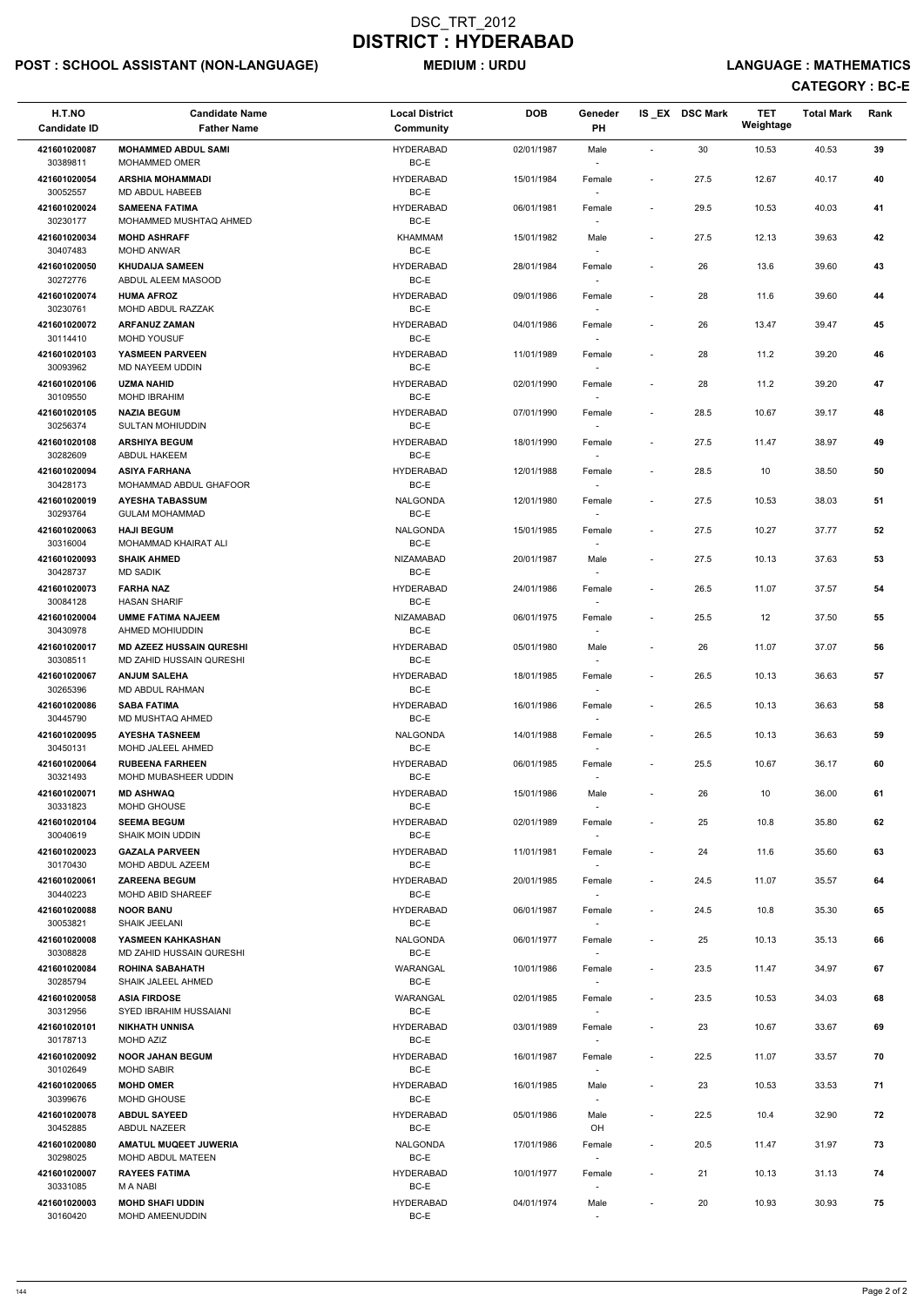# POST : SCHOOL ASSISTANT (NON-LANGUAGE) WEDIUM : ENGLISH LANGUAGE : PHYSICAL SCIENCE

| H.T.NO<br><b>Candidate ID</b> |                  | <b>Candidate Name</b><br><b>Father Name</b> | <b>Local District</b><br>Community | <b>DOB</b> | Geneder<br>PH            | <b>IS EX</b>             | <b>DSC Mark</b> | TET<br>Weightage | <b>Total Mark</b> | Rank |
|-------------------------------|------------------|---------------------------------------------|------------------------------------|------------|--------------------------|--------------------------|-----------------|------------------|-------------------|------|
| 421602080098                  | <b>K NEHRU</b>   |                                             | RANGAREDDY                         | 15/01/1985 | Male                     | $\overline{\phantom{0}}$ | 29.5            | 10               | 39.50             |      |
| 30329219                      | K DEVUJA         |                                             | ST                                 |            | $\overline{\phantom{a}}$ |                          |                 |                  |                   |      |
| 421602080104                  | <b>REKHAP</b>    |                                             | HYDERABAD                          | 24/01/1986 | Female                   | $\overline{\phantom{0}}$ | 21              | 8.93             | 29.93             |      |
| 30426612                      | <b>NAGAIAH P</b> |                                             | <b>ST</b>                          |            |                          |                          |                 |                  |                   |      |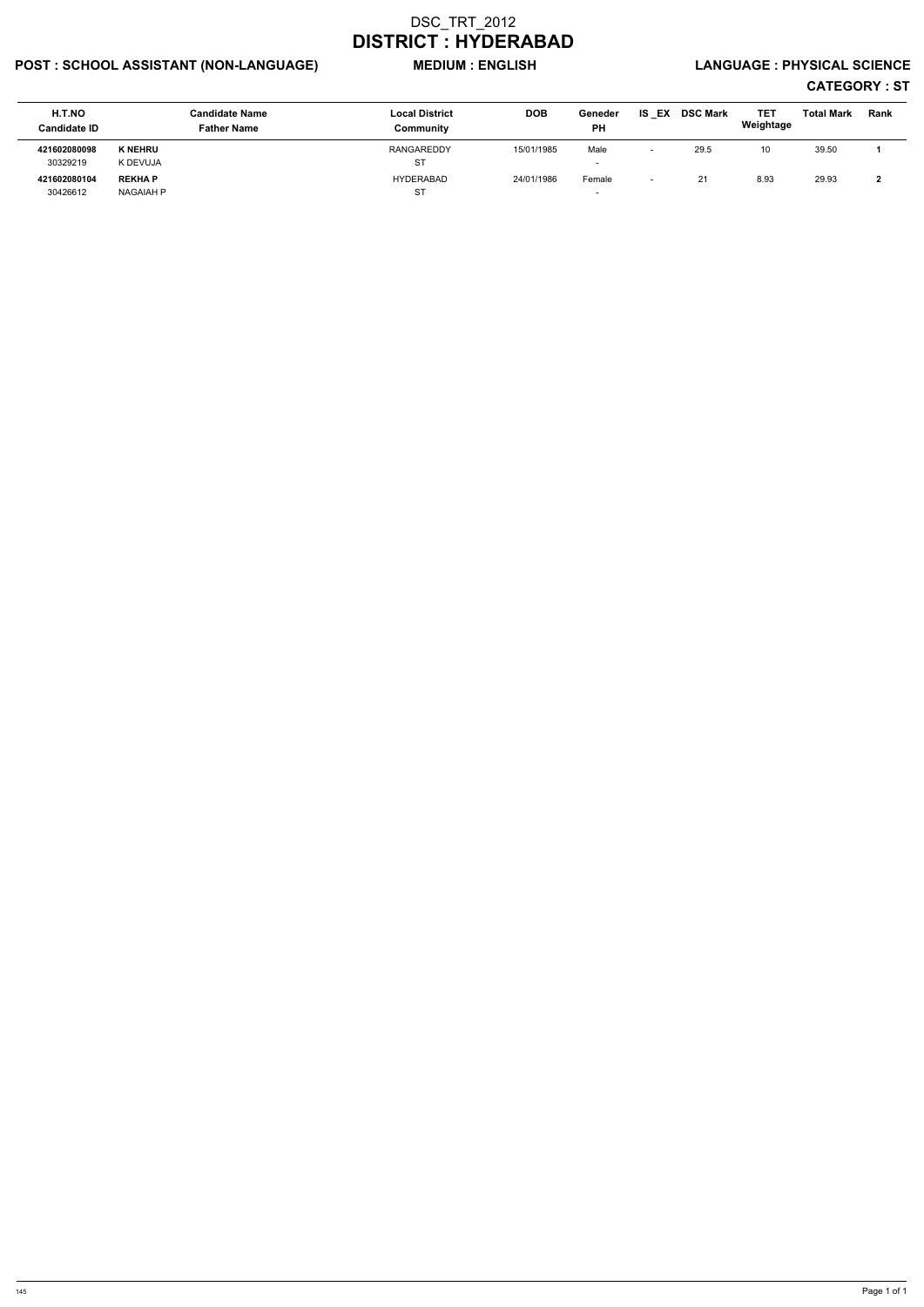# POST : SCHOOL ASSISTANT (NON-LANGUAGE) MEDIUM : ENGLISH LANGUAGE : PHYSICAL SCIENCE

| H.T.NO<br><b>Candidate ID</b> | <b>Candidate Name</b><br><b>Father Name</b> | <b>Local District</b><br>Community | <b>DOB</b> | Geneder<br><b>PH</b> |                          | IS EX DSC Mark | <b>TET</b><br>Weightage | <b>Total Mark</b> | Rank           |
|-------------------------------|---------------------------------------------|------------------------------------|------------|----------------------|--------------------------|----------------|-------------------------|-------------------|----------------|
| 421602080122                  | <b>SREERAMULU ULLOJU</b>                    | <b>KHAMMAM</b>                     | 12/01/1987 | Male                 | $\overline{\phantom{0}}$ | 42.5           | 12.8                    | 55.30             | $\mathbf{1}$   |
| 30136686                      | U LATCHAIAH                                 | SC                                 |            |                      |                          |                |                         |                   |                |
| 421602080066                  | <b>M ANAND</b>                              | <b>HYDERABAD</b>                   | 18/01/1981 | Male                 | $\sim$                   | 39.5           | 12                      | 51.50             | $\mathbf{2}$   |
| 30122248                      | <b>SAMADHANAM</b>                           | SC                                 |            |                      |                          |                |                         |                   |                |
| 421602080095                  | <b>BOGA MADHUSUDHAN</b>                     | <b>ADILABAD</b>                    | 20/01/1985 | Male                 | $\overline{\phantom{a}}$ | 39             | 11.33                   | 50.33             | 3              |
| 30038777                      | <b>BOGA RAJALINGU</b>                       | SC                                 |            |                      |                          |                |                         |                   |                |
| 421602080096                  | P VIJAYA LAXMI                              | <b>PRAKASAM</b>                    | 21/01/1985 | Female               | $\overline{\phantom{a}}$ | 35             | 11.87                   | 46.87             | 4              |
| 30115213                      | P MALAKONDAIAH                              | SC                                 |            |                      |                          |                |                         |                   |                |
| 421602080064                  | <b>SREEPATHI SHESHAGIRI RAO</b>             | <b>HYDERABAD</b>                   | 11/01/1981 | Male                 | $\overline{\phantom{0}}$ | 35             | 10.4                    | 45.40             | 5              |
| 30188371                      | S BALAKISTAIAH                              | <b>SC</b>                          |            |                      |                          |                |                         |                   |                |
| 421602080007                  | <b>GARASANDALA BALRAJ</b>                   | <b>HYDERABAD</b>                   | 30/01/1973 | Male                 |                          | 31             | 12                      | 43.00             | 6              |
| 30194375                      | <b>G KRISHNA</b>                            | <b>SC</b>                          |            |                      |                          |                |                         |                   |                |
| 421602080039                  | <b>JOSHILA I</b>                            | <b>HYDERABAD</b>                   | 08/01/1978 | Female               | $\overline{a}$           | 32.5           | 9.73                    | 42.23             | $\overline{7}$ |
| 30299765                      | SREERAMULU I                                | SC                                 |            |                      |                          |                |                         |                   |                |
| 421602080023                  | <b>K NARSING RAO</b>                        | <b>HYDERABAD</b>                   | 01/01/1976 | Male                 |                          | 31             | 8.8                     | 39.80             | 8              |
| 30178168                      | K POCHAIAH                                  | <b>SC</b>                          |            |                      |                          |                |                         |                   |                |
| 421602080008                  | <b>THUMMALA SANDEEP BHOOSHAN</b>            | <b>MEDAK</b>                       | 10/01/1974 | Male                 | $\overline{\phantom{a}}$ | 28.5           | 11.2                    | 39.70             | 9              |
| 30059191                      | THUMMALA KRISHNA                            | SC                                 |            |                      |                          |                |                         |                   |                |
| 421602080116                  | <b>VENKATESHWARLU B</b>                     | MAHABUBNAGAR                       | 28/01/1987 | Male                 | $\overline{\phantom{a}}$ | 28.5           | 9.47                    | 37.97             | 10             |
| 30457678                      | YELLAMANDAIAH B                             | SC                                 |            |                      |                          |                |                         |                   |                |
| 421602080077                  | <b>SRAVANTHI CH</b>                         | WARANGAL                           | 19/01/1983 | Female               | $\overline{\phantom{a}}$ | 27             | 9.07                    | 36.07             | 11             |
| 30333677                      | <b>CH SWAMY</b>                             | SC                                 |            |                      |                          |                |                         |                   |                |
| 421602080114                  | <b>V SUSMITHA</b>                           | <b>NALGONDA</b>                    | 19/01/1986 | Female               | $\overline{\phantom{a}}$ | 23             | 8.13                    | 31.13             | 12             |
| 30471655                      | V ANJAIAH                                   | SC                                 |            |                      |                          |                |                         |                   |                |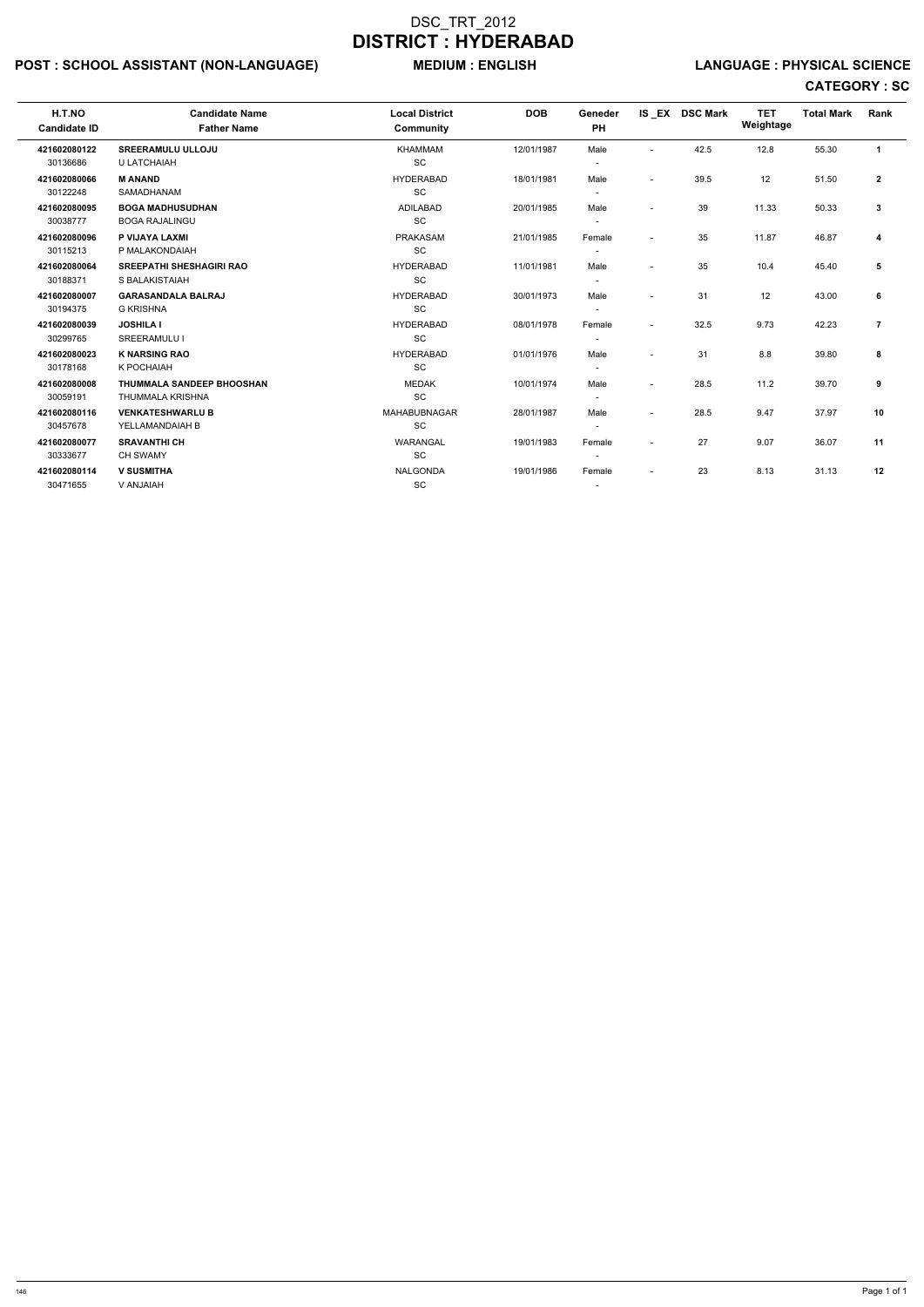# POST : SCHOOL ASSISTANT (NON-LANGUAGE) MEDIUM : ENGLISH LANGUAGE : PHYSICAL SCIENCE

| H.T.NO<br><b>Candidate ID</b> | <b>Candidate Name</b><br><b>Father Name</b> | <b>Local District</b><br>Community | <b>DOB</b> | Geneder<br><b>PH</b>     |                          | IS EX DSC Mark | <b>TET</b><br>Weightage | <b>Total Mark</b> | Rank           |
|-------------------------------|---------------------------------------------|------------------------------------|------------|--------------------------|--------------------------|----------------|-------------------------|-------------------|----------------|
| 421602080142                  | <b>CH SRINU</b>                             | <b>RANGAREDDY</b>                  | 05/01/1989 | Male                     | $\overline{\phantom{0}}$ | 45             | 13.07                   | 58.07             |                |
| 30459941                      | <b>BASAVAPPA</b>                            | BC-A                               |            | $\overline{\phantom{a}}$ |                          |                |                         |                   |                |
| 421602080025                  | <b>B PRASHANTH KUMAR</b>                    | <b>HYDERABAD</b>                   | 03/01/1976 | Male                     | $\overline{\phantom{a}}$ | 43             | 12.4                    | 55.40             | $\overline{2}$ |
| 30295470                      | <b>B ANJAIAH</b>                            | BC-A                               |            | $\overline{\phantom{a}}$ |                          |                |                         |                   |                |
| 421602080005                  | <b>E GOPI</b>                               | <b>HYDERABAD</b>                   | 20/01/1973 | Male                     | $\overline{\phantom{a}}$ | 38             | 14                      | 52.00             | 3              |
| 30196965                      | E RAMULU                                    | BC-A                               |            | $\overline{\phantom{a}}$ |                          |                |                         |                   |                |
| 421602080080                  | <b>T RAVI KUMAR</b>                         | OTHER THAN AP                      | 13/01/1983 | Male                     | $\overline{\phantom{a}}$ | 37.5           | 12.13                   | 49.63             | 4              |
| 30349830                      | T PURUSHOTHAM                               | BC-A                               |            | $\overline{\phantom{a}}$ |                          |                |                         |                   |                |
| 421602080069                  | <b>D HARI PRASAD</b>                        | <b>HYDERABAD</b>                   | 05/01/1982 | Male                     | $\overline{\phantom{a}}$ | 35             | 10.4                    | 45.40             | 5              |
| 30334401                      | <b>D SHANKER</b>                            | BC-A                               |            | $\overline{\phantom{a}}$ |                          |                |                         |                   |                |
| 421602080144                  | <b>MP PALLAVI</b>                           | <b>RANGAREDDY</b>                  | 25/01/1991 | Female                   | $\overline{\phantom{a}}$ | 27.5           | 8.53                    | 36.03             | 6              |
| 30444104                      | M P NAGARJUNA                               | BC-A                               |            | OH                       |                          |                |                         |                   |                |
| 421602080091                  | <b>LAVANYA N</b>                            | <b>HYDERABAD</b>                   | 11/01/1985 | Female                   | $\overline{\phantom{a}}$ | 24             | 10                      | 34.00             | 7              |
| 30402695                      | YADAGIRI N                                  | BC-A                               |            | $\overline{\phantom{a}}$ |                          |                |                         |                   |                |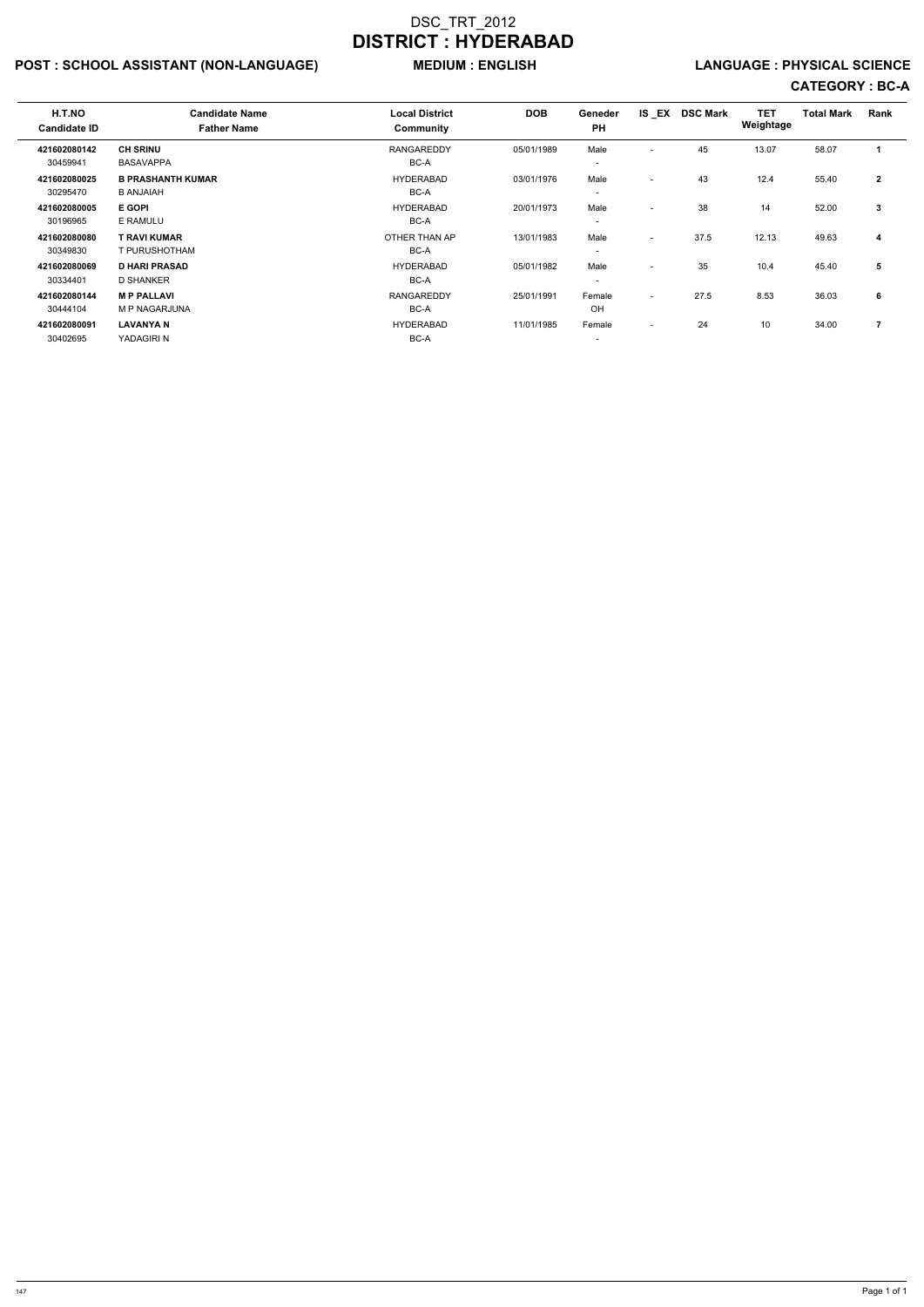# POST : SCHOOL ASSISTANT (NON-LANGUAGE) MEDIUM : ENGLISH LANGUAGE : PHYSICAL SCIENCE

| H.T.NO<br><b>Candidate ID</b> | <b>Candidate Name</b><br><b>Father Name</b>          | <b>Local District</b><br><b>Community</b> | <b>DOB</b> | Geneder<br>PH                      |                          | IS EX DSC Mark | <b>TET</b><br>Weightage | <b>Total Mark</b> | Rank           |
|-------------------------------|------------------------------------------------------|-------------------------------------------|------------|------------------------------------|--------------------------|----------------|-------------------------|-------------------|----------------|
| 421602080038<br>30181040      | <b>T GANGA GOWRI</b><br>T KAMESHWARAIAH              | <b>HYDERABAD</b><br>$BC-B$                | 01/01/1978 | Female                             | $\overline{\phantom{a}}$ | 47             | 13.07                   | 60.07             | $\mathbf{1}$   |
| 421602080136<br>30041696      | <b>M DIVYA</b><br><b>M MANOHAR</b>                   | <b>RANGAREDDY</b><br>$BC-B$               | 04/01/1989 | Female                             | $\overline{\phantom{a}}$ | 43             | 15.87                   | 58.87             | $\overline{2}$ |
| 421602080030<br>30337635      | <b>K RAGHU</b><br><b>KRISHNA</b>                     | <b>HYDERABAD</b><br>BC-B                  | 18/01/1977 | Male<br>$\sim$                     | $\blacksquare$           | 41.5           | 14.53                   | 56.03             | $\mathbf{3}$   |
| 421602080060<br>30189065      | <b>V JALAJA SRI</b><br>V LAXMI RAJAM                 | <b>RANGAREDDY</b><br>$BC-B$               | 04/01/1980 | Female<br>$\overline{\phantom{a}}$ | $\blacksquare$           | 41.5           | 14.4                    | 55.90             | 4              |
| 421602080063<br>30107258      | <b>SAFIA BEGUM</b><br><b>MD MAHBOOB ALI</b>          | <b>NIZAMABAD</b><br>BC-B                  | 30/01/1981 | Female<br>$\sim$                   | $\sim$                   | 41.5           | 12                      | 53.50             | 5              |
| 421602080112<br>30284609      | <b>T SOUMITHRI</b><br>T RAMA SWAMY                   | NIZAMABAD<br>$BC-B$                       | 17/01/1986 | Female                             | $\overline{\phantom{a}}$ | 41             | 12.27                   | 53.27             | 6              |
| 421602080043<br>30407109      | N SULAKSHANA<br>N LAKSHMANA MURTHY                   | OTHER THAN AP<br>$BC-B$                   | 02/01/1978 | Female                             | $\blacksquare$           | 38             | 13.6                    | 51.60             | $\overline{7}$ |
| 421602080004<br>30341193      | <b>T SITA</b><br>SAIDULU                             | <b>RANGAREDDY</b><br>BC-B                 | 16/01/1971 | Female<br>$\overline{\phantom{a}}$ | $\blacksquare$           | 39             | 12.53                   | 51.53             | 8              |
| 421602080012<br>30256718      | V MANIKYA VEENA<br>V V RAMANA                        | <b>HYDERABAD</b><br>BC-B                  | 25/01/1974 | Female<br>$\sim$                   | $\blacksquare$           | 35.5           | 13.33                   | 48.83             | 9              |
| 421602080059<br>30450707      | <b>KAGUDOJI ARCHANA</b><br>K KRISHNA                 | <b>HYDERABAD</b><br>$BC-B$                | 31/01/1980 | Female                             | $\overline{\phantom{a}}$ | 36             | 12                      | 48.00             | 10             |
| 421602080040<br>30420933      | <b>ALGANI SANGEETHA</b><br>A RAVINDER GOUD           | <b>HYDERABAD</b><br>BC-B                  | 14/01/1978 | Female                             | $\overline{\phantom{a}}$ | 36             | 11.6                    | 47.60             | 11             |
| 421602080051<br>30169964      | <b>PUTTA SUNITHA</b><br>SREERAMULU                   | <b>HYDERABAD</b><br>$BC-B$                | 10/01/1979 | Female<br>$\sim$                   | $\overline{\phantom{a}}$ | 35             | 12.4                    | 47.40             | 12             |
| 421602080124<br>30400522      | <b>V RAVI KUMAR</b><br><b>KRISHNAIAH</b>             | MAHABUBNAGAR<br>BC-B                      | 16/01/1987 | Male<br>$\sim$                     | $\overline{\phantom{a}}$ | 37             | 10.13                   | 47.13             | 13             |
| 421602080071<br>30407228      | <b>KOMALA BANALA</b><br><b>BRAHMAIAH</b>             | <b>ADILABAD</b><br>$BC-B$                 | 14/01/1982 | Female<br>$\sim$                   | $\overline{\phantom{a}}$ | 36             | 10.93                   | 46.93             | 14             |
| 421602080074<br>30448041      | <b>K SWATHI</b><br>K SOMANADHAM                      | <b>HYDERABAD</b><br>$BC-B$                | 03/01/1983 | Female                             | $\overline{\phantom{a}}$ | 35             | 11.2                    | 46.20             | 15             |
| 421602080033<br>30429097      | RAJA HRISHIKESH CHANDRUNIPATLA<br>CH HARI KISHAN DAS | <b>HYDERABAD</b><br>$BC-B$                | 29/01/1977 | Male<br>$\sim$                     | $\overline{\phantom{a}}$ | 29.5           | 13.87                   | 43.37             | 16             |
| 421602080103<br>30030400      | <b>B ANANTHALAKSHMI</b><br><b>B SRINIVAS</b>         | <b>HYDERABAD</b><br>BC-B                  | 20/01/1986 | Female                             | $\blacksquare$           | 32.5           | 10.53                   | 43.03             | 17             |
| 421602080100<br>30410461      | <b>SULTANA TARANUM</b><br><b>MD KUTBUDDIN</b>        | <b>HYDERABAD</b><br>BC-B                  | 19/01/1985 | Female                             | $\overline{\phantom{a}}$ | 32             | 10                      | 42.00             | 18             |
| 421602080092<br>30264280      | <b>SAMPATH KUMAR KANUGULA</b><br>CHINNAIAH           | WARANGAL<br>BC-B                          | 11/01/1985 | Male<br>$\sim$                     | $\overline{\phantom{a}}$ | 31             | 10                      | 41.00             | 19             |
| 421602080143<br>30082647      | <b>ARCHANA CHEVURI</b><br>MOHAN                      | <b>KARIMNAGAR</b><br>BC-B                 | 09/01/1990 | Female<br>$\sim$                   | $\blacksquare$           | 29.5           | 11.2                    | 40.70             | 20             |
| 421602080032<br>30228587      | <b>SHIVA MADHURA MUDDAGOUNI</b><br>M VISHNU MURTHY   | <b>HYDERABAD</b><br>BC-B                  | 25/01/1977 | Female<br>$\sim$                   | $\sim$                   | 30             | 10.4                    | 40.40             | 21             |
| 421602080053<br>30422317      | L BHAGYA JYOTI<br>L DASHRATHAM                       | <b>HYDERABAD</b><br>BC-B                  | 10/01/1979 | Female                             | $\blacksquare$           | 27.5           | 10.27                   | 37.77             | 22             |
| 421602080106<br>30441654      | THAKUR ANITHA BAI<br><b>THAKUR DILIPSINGH</b>        | <b>MEDAK</b><br>$BC-B$                    | 29/01/1986 | Female<br>$\sim$                   | $\sim$                   | 26.5           | 10.27                   | 36.77             | 23             |
| 421602080042<br>30252166      | K CHANDRAREKHA<br>K CHANDRA MOHAN                    | RANGAREDDY<br>BC-B                        | 19/01/1978 | Female<br>$\sim$                   | $\blacksquare$           | 22.5           | 10.8                    | 33.30             | 24             |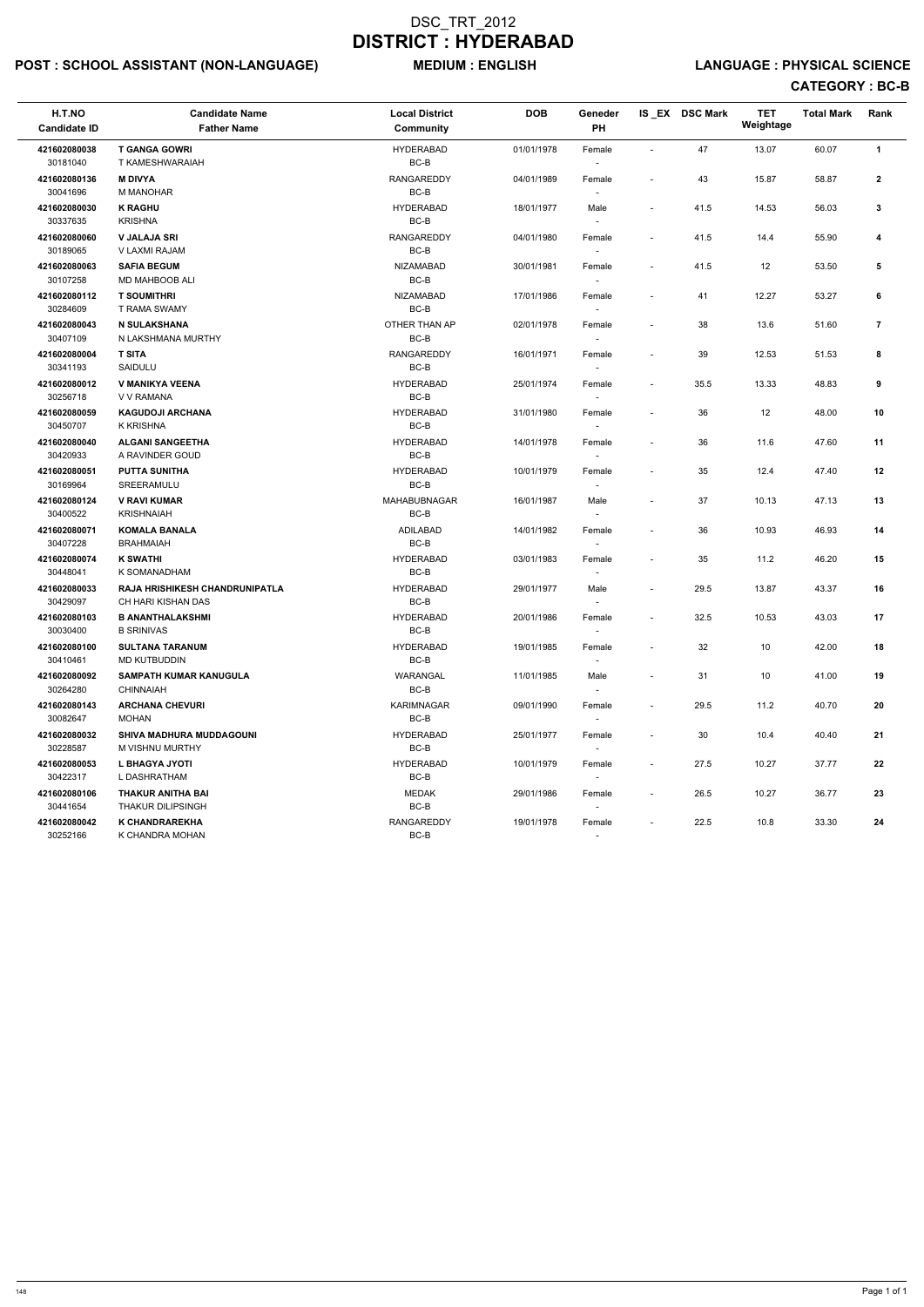# POST : SCHOOL ASSISTANT (NON-LANGUAGE) MEDIUM : ENGLISH LANGUAGE : PHYSICAL SCIENCE

| <b>Father Name</b>                  | <b>Community</b>                   |                               | <b>PH</b>                |                          |      | Weightage      |            |                   |      |
|-------------------------------------|------------------------------------|-------------------------------|--------------------------|--------------------------|------|----------------|------------|-------------------|------|
| <b>SRI LATA MICHAEL</b>             | <b>HYDERABAD</b>                   | 22/01/1975                    | Female                   |                          | 44.5 | 15.07          | 59.57      | 1                 |      |
|                                     |                                    |                               | $\overline{\phantom{a}}$ |                          |      |                |            |                   |      |
| Y DEEPU SUDHA                       | <b>HYDERABAD</b>                   | 18/01/1987                    | Female                   | $\overline{\phantom{0}}$ | 41.5 | 12             | 53.50      | $\overline{2}$    |      |
| Y PRABHU CHARAN                     | BC-C                               |                               | $\overline{\phantom{a}}$ |                          |      |                |            |                   |      |
| <b>REBECA PERCY PRAMOLA G</b>       | <b>HYDERABAD</b>                   | 14/01/1981                    | Female                   | $\overline{\phantom{a}}$ | 39.5 | 11.2           | 50.70      | $\mathbf{3}$      |      |
| PRAJYOTHI KUMAR C G                 | BC-C                               |                               |                          |                          |      |                |            |                   |      |
| Y JYOTHI SUVARCHALA                 | <b>HYDERABAD</b>                   | 19/01/1986                    | Female                   | $\overline{\phantom{a}}$ | 37.5 | 12.13          | 49.63      | 4                 |      |
| Y PRABHU CHARAN                     | BC-C                               |                               | $\overline{\phantom{a}}$ |                          |      |                |            |                   |      |
| <b>P PRABHUDASS</b>                 | <b>HYDERABAD</b>                   | 12/01/1970                    | Male                     | $\overline{\phantom{0}}$ | 37   | 11.73          | 48.73      | 5                 |      |
| P SATHYADASS                        | BC-C                               |                               |                          |                          |      |                |            |                   |      |
| <b>K M RAVI KUMAR</b>               | <b>RANGAREDDY</b>                  | 30/01/1980                    | Male                     | $\overline{\phantom{0}}$ | 36.5 | 11.73          | 48.23      | 6                 |      |
| K J MOSES                           | BC-C                               |                               | $\overline{\phantom{a}}$ |                          |      |                |            |                   |      |
| P PRAVEEN KUMAR                     | <b>HYDERABAD</b>                   | 23/01/1983                    | Male                     | $\overline{\phantom{a}}$ | 30.5 | 10.67          | 41.17      | $\overline{7}$    |      |
| P PAUL                              | BC-C                               |                               | $\overline{\phantom{a}}$ |                          |      |                |            |                   |      |
| <b>BOLLEDU BEAULA THEJO PURNIMA</b> | WARANGAL                           | 18/01/1978                    | Female                   |                          | 30   | 10.53          | 40.53      | 8                 |      |
| <b>SWAMIDOSS</b>                    | BC-C                               |                               | $\overline{\phantom{a}}$ |                          |      |                |            |                   |      |
| A MARY FATHIMA                      | <b>RANGAREDDY</b>                  | 13/01/1976                    | Female                   | $\overline{\phantom{a}}$ | 25   | 10.27          | 35.27      | 9                 |      |
| <b>RANAND RAJ</b>                   | BC-C                               |                               |                          |                          |      |                |            |                   |      |
|                                     | <b>Candidate Name</b><br>P MICHAEL | <b>Local District</b><br>BC-C | <b>DOB</b>               | Geneder                  |      | IS EX DSC Mark | <b>TET</b> | <b>Total Mark</b> | Rank |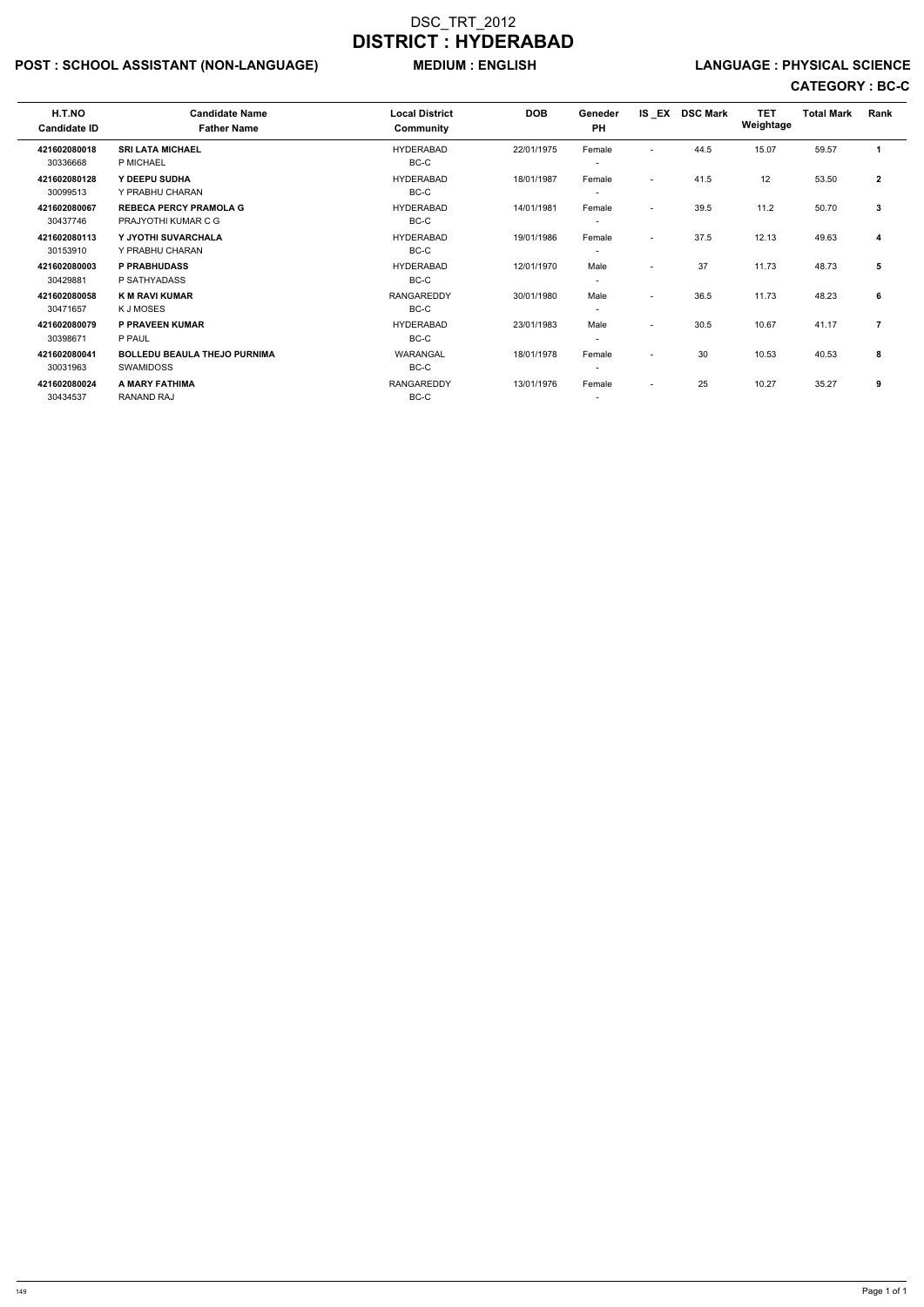# POST : SCHOOL ASSISTANT (NON-LANGUAGE) MEDIUM : ENGLISH LANGUAGE : PHYSICAL SCIENCE

| H.T.NO<br><b>Candidate ID</b> | <b>Candidate Name</b><br><b>Father Name</b>                   | <b>Local District</b><br>Community | <b>DOB</b> | Geneder<br>PH                      |                          | IS EX DSC Mark | <b>TET</b><br>Weightage | <b>Total Mark</b> | Rank           |
|-------------------------------|---------------------------------------------------------------|------------------------------------|------------|------------------------------------|--------------------------|----------------|-------------------------|-------------------|----------------|
| 421602080061<br>30271571      | <b>D PRAVEEN KUMAR</b><br><b>D SRINIVAS</b>                   | <b>RANGAREDDY</b><br>BC-D          | 22/01/1981 | Male                               | $\sim$                   | 50             | 13.07                   | 63.07             | $\mathbf{1}$   |
| 421602080101<br>30456018      | <b>S RAJA SEKHAR</b><br>S SAI BABU                            | <b>RANGAREDDY</b><br>BC-D          | 20/01/1985 | Male<br>$\sim$                     |                          | 46             | 13.87                   | 59.87             | $\overline{2}$ |
| 421602080083<br>30389201      | <b>K VASANT KUMAR</b><br>N KRISHNA KUMAR                      | <b>HYDERABAD</b><br>BC-D           | 06/01/1984 | Male<br>$\overline{\phantom{a}}$   |                          | 44             | 15.33                   | 59.33             | $\mathbf{3}$   |
| 421602080093<br>30123253      | <b>D ARUN</b><br><b>D ANJAIAH</b>                             | <b>HYDERABAD</b><br>BC-D           | 10/01/1985 | Male<br>$\sim$                     | $\overline{\phantom{a}}$ | 44.5           | 12.67                   | 57.17             | 4              |
| 421602080021<br>30048432      | <b>SREENIVAS RAO N</b><br><b>RANGAIAH N</b>                   | <b>HYDERABAD</b><br>BC-D           | 12/01/1975 | Male<br>$\sim$                     | $\overline{a}$           | 44.5           | 12.4                    | 56.90             | 5              |
| 421602080020<br>30053793      | <b>SARLA DEVI</b><br>D DAYANAND                               | <b>HYDERABAD</b><br>BC-D           | 16/01/1975 | Female                             | $\sim$                   | 43             | 13.87                   | 56.87             | 6              |
| 421602080078<br>30318015      | <b>SANGIVI PALLAVI</b><br>SANGIVI NARAYANA                    | OTHER THAN AP<br>BC-D              | 20/01/1983 | Female<br>$\sim$                   | $\overline{a}$           | 41.5           | 12.8                    | 54.30             | $\overline{7}$ |
| 421602080056<br>30195879      | <b>J RADHIKA</b><br>J MALLESH                                 | <b>HYDERABAD</b><br>BC-D           | 29/01/1980 | Female<br>$\overline{\phantom{a}}$ | $\overline{\phantom{a}}$ | 38.5           | 12.67                   | 51.17             | 8              |
| 421602080075<br>30049545      | <b>V PRADEEP KUMAR</b><br>V PRABHULINGAM                      | <b>MEDAK</b><br>BC-D               | 17/01/1983 | Male<br>$\sim$                     |                          | 38             | 11.6                    | 49.60             | 9              |
| 421602080102<br>30127227      | <b>BATTALA SRAVANTHI</b><br><b>BATTALA LINGAPPA</b>           | <b>RANGAREDDY</b><br>BC-D          | 27/01/1985 | Female<br>$\overline{\phantom{a}}$ | $\sim$                   | 37.5           | 11.6                    | 49.10             | 10             |
| 421602080044<br>30073196      | P KRANTHI<br>P JANARDHAN                                      | <b>HYDERABAD</b><br>BC-D           | 15/01/1978 | Female                             | $\overline{\phantom{a}}$ | 35.5           | 12.67                   | 48.17             | 11             |
| 421602080094<br>30175572      | <b>BOLLU SARITHA</b><br>SOMAIAH                               | <b>KHAMMAM</b><br>BC-D             | 15/01/1985 | Female                             | $\sim$                   | 31             | 12.27                   | 43.27             | 12             |
| 421602080139<br>30397847      | <b>RAMYAR</b><br>R BALVANTH RAO                               | <b>HYDERABAD</b><br>BC-D           | 16/01/1989 | Female                             | $\sim$                   | 31.5           | 10.13                   | 41.63             | 13             |
| 421602080135<br>30470057      | <b>MANJU YADAV</b><br><b>VIKRAM YADAV</b>                     | <b>MAHABUBNAGAR</b><br>BC-D        | 20/01/1988 | Female<br>$\overline{\phantom{a}}$ |                          | 28.5           | 11.07                   | 39.57             | 14             |
| 421602080073<br>30460870      | <b>B LATHA RANI</b><br><b>B V RAGHAVA RAO</b>                 | RANGAREDDY<br>BC-D                 | 10/01/1982 | Female<br>$\mathbf{r}$             |                          | 28             | 10.67                   | 38.67             | 15             |
| 421602080117<br>30414712      | <b>SRILATHA MAHANKALI</b><br>KUMARA SWAMY M                   | <b>HYDERABAD</b><br>BC-D           | 28/01/1987 | Female<br>$\sim$                   | $\sim$                   | 27             | 10.93                   | 37.93             | 16             |
| 421602080036<br>30467562      | VIDYA J BUKKA ALIAS VIDYA ANAND SAKINELA<br>JAGANNATH B BUKKA | OTHER THAN AP<br>BC-D              | 05/01/1978 | Female<br>$\overline{\phantom{a}}$ | $\overline{\phantom{a}}$ | 25             | 12                      | 37.00             | 17             |
| 421602080132<br>30242403      | <b>M HEMA SRI</b><br><b>KRISHNA</b>                           | <b>MEDAK</b><br>BC-D               | 14/01/1988 | Female                             | $\sim$                   | 23.5           | 11.87                   | 35.37             | 18             |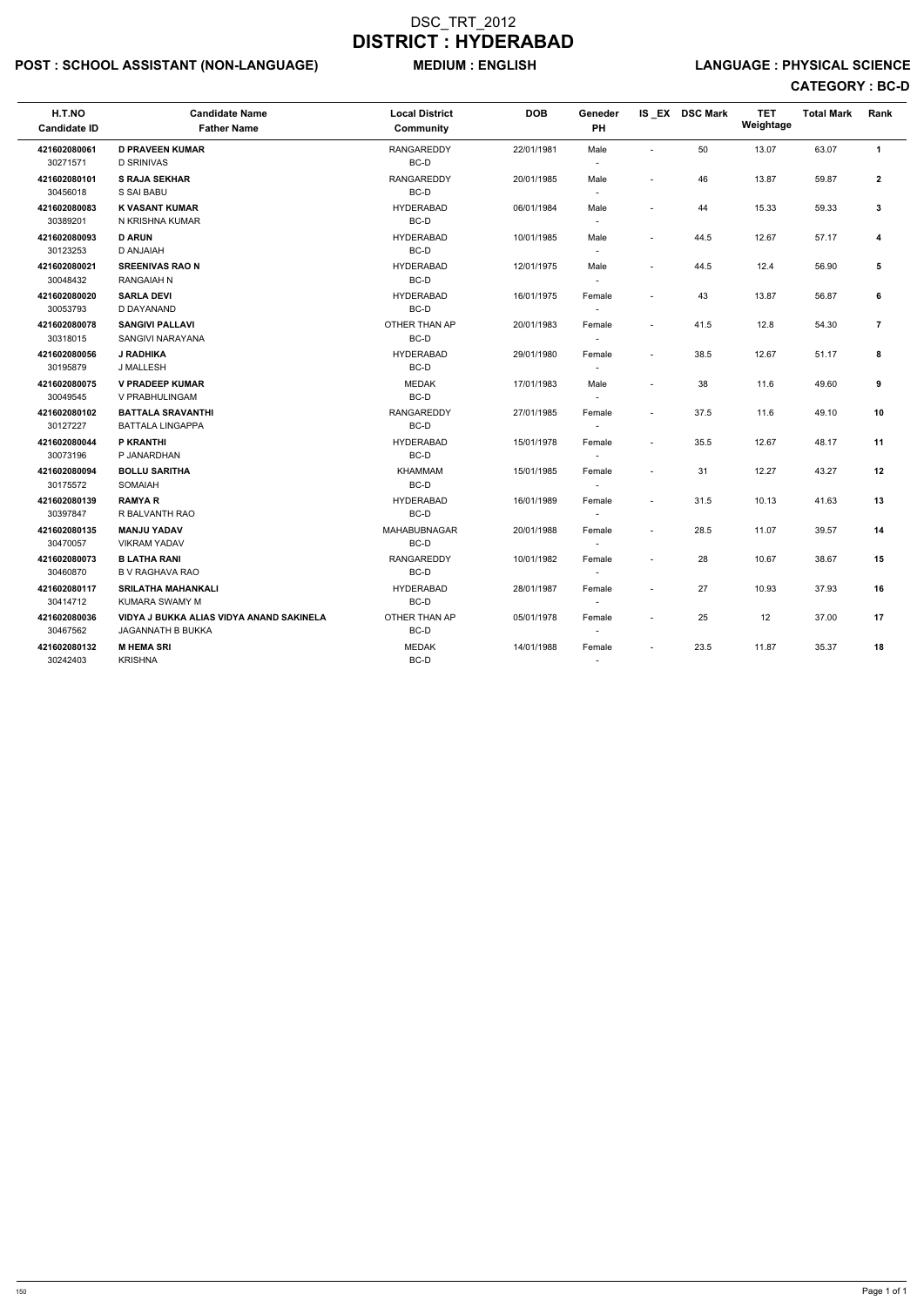# POST : SCHOOL ASSISTANT (NON-LANGUAGE) MEDIUM : ENGLISH LANGUAGE : PHYSICAL SCIENCE

| H.T.NO<br><b>Candidate ID</b> | <b>Candidate Name</b><br><b>Father Name</b>                  | <b>Local District</b><br><b>Community</b> | <b>DOB</b> | Geneder<br><b>PH</b>               |                          | IS EX DSC Mark | <b>TET</b><br>Weightage | <b>Total Mark</b> | Rank           |
|-------------------------------|--------------------------------------------------------------|-------------------------------------------|------------|------------------------------------|--------------------------|----------------|-------------------------|-------------------|----------------|
| 421602080045                  | <b>ABDUL RAHIM</b>                                           | <b>ADILABAD</b>                           | 16/01/1978 | Male                               |                          | 42             | 13.47                   | 55.47             | $\mathbf{1}$   |
| 30449192                      | ABDUL RASHID                                                 | BC-E                                      |            |                                    |                          |                |                         |                   |                |
| 421602080049<br>30227673      | <b>MOHD IKRAMULLAH SIDDIQUI</b><br>MOHD HAMEEDULLAH SIDDIQUI | <b>HYDERABAD</b><br>BC-E                  | 11/01/1978 | Male<br>$\sim$                     |                          | 39             | 13.2                    | 52.20             | $\overline{2}$ |
| 421602080123<br>30299271      | <b>RIZWAN SULTANA</b><br>M KHAJA HASSAIN                     | <b>HYDERABAD</b><br>BC-E                  | 27/01/1987 | Female<br>$\overline{\phantom{a}}$ | $\blacksquare$           | 36.5           | 12.93                   | 49.43             | $\mathbf{3}$   |
|                               |                                                              | <b>HYDERABAD</b>                          |            |                                    |                          |                |                         |                   |                |
| 421602080138<br>30065349      | <b>ANWARI BEGUM</b><br><b>ABDUL SAMAD</b>                    | BC-E                                      | 12/01/1989 | Female<br>$\overline{\phantom{a}}$ | $\blacksquare$           | 35.5           | 12.27                   | 47.77             | 4              |
| 421602080126<br>30470750      | <b>RIZWANA SHAIK</b><br>KALESHA SHAIK                        | <b>HYDERABAD</b><br>BC-E                  | 16/01/1987 | Female<br>$\overline{\phantom{a}}$ | $\overline{\phantom{a}}$ | 35             | 12.4                    | 47.40             | 5              |
| 421602080050<br>30350279      | <b>SHAIK SHAMEER HUSSAIN</b><br>SHAIK MOHAMMAD HUSSAIN       | <b>WEST GODAVARI</b><br>BC-E              | 25/01/1979 | Male                               | $\overline{\phantom{a}}$ | 33.5           | 11.6                    | 45.10             | 6              |
| 421602080127<br>30420908      | <b>MD WAHED</b><br><b>MD SUBHAN</b>                          | <b>HYDERABAD</b><br>BC-E                  | 04/01/1987 | Male                               | $\overline{\phantom{a}}$ | 32.5           | 10.27                   | 42.77             | $\overline{7}$ |
| 421602080090<br>30445274      | <b>SALMA JAVED</b><br><b>MOHD ABDUL JAVED</b>                | <b>HYDERABAD</b><br>BC-E                  | 31/01/1985 | Female                             | $\overline{\phantom{a}}$ | 31.5           | 10.27                   | 41.77             | 8              |
| 421602080057<br>30276423      | <b>MD IBRAHEEM ALTAF</b><br>MD LATEEFUDDIN                   | <b>HYDERABAD</b><br>BC-E                  | 10/01/1980 | Male<br>$\sim$                     | $\blacksquare$           | 29.5           | 12                      | 41.50             | 9              |
| 421602080088<br>30064709      | <b>SHAREEFA ASMA</b><br><b>HABEEB HASAN SHOEB</b>            | <b>HYDERABAD</b><br>BC-E                  | 14/01/1985 | Female<br>$\overline{\phantom{a}}$ | $\overline{\phantom{a}}$ | 30             | 10.8                    | 40.80             | 10             |
| 421602080054<br>30333387      | <b>MOHD ZULFEQAR ALI</b><br><b>MD MAHMOOD ALI</b>            | <b>RANGAREDDY</b><br>BC-E                 | 13/01/1980 | Male<br>$\sim$                     | $\overline{\phantom{a}}$ | 29             | 10.67                   | 39.67             | 11             |
| 421602080099<br>30448490      | <b>FIRASATH FATIMA</b><br>ZAFAR MOHIUDDIN                    | <b>HYDERABAD</b><br>BC-E                  | 15/01/1985 | Female<br>$\sim$                   |                          | 26             | 13.6                    | 39.60             | 12             |
| 421602080129<br>30070682      | <b>MUMTAZ FATIMA</b><br><b>MD SHOUKAT</b>                    | <b>HYDERABAD</b><br>BC-E                  | 26/01/1987 | Female                             |                          | 29             | 10.13                   | 39.13             | 13             |
| 421602080108<br>30319568      | <b>RAFIUDDIN MD</b><br>KHAJA FASIUDDIN                       | <b>HYDERABAD</b><br>BC-E                  | 18/01/1986 | Male                               | $\blacksquare$           | 28             | 10.13                   | 38.13             | 14             |
| 421602080134<br>30460699      | <b>ALIYA TARANNAM</b><br>SYED AHMED PASHA                    | <b>MEDAK</b><br>BC-E                      | 09/01/1988 | Female<br>$\overline{\phantom{a}}$ | $\blacksquare$           | 27.5           | 10.4                    | 37.90             | 15             |
| 421602080137<br>30228960      | <b>MEHNAZ FATIMA</b><br><b>MD ZAHEERUDDIN</b>                | ADILABAD<br>BC-E                          | 04/01/1989 | Female                             |                          | 27             | 10.4                    | 37.40             | 16             |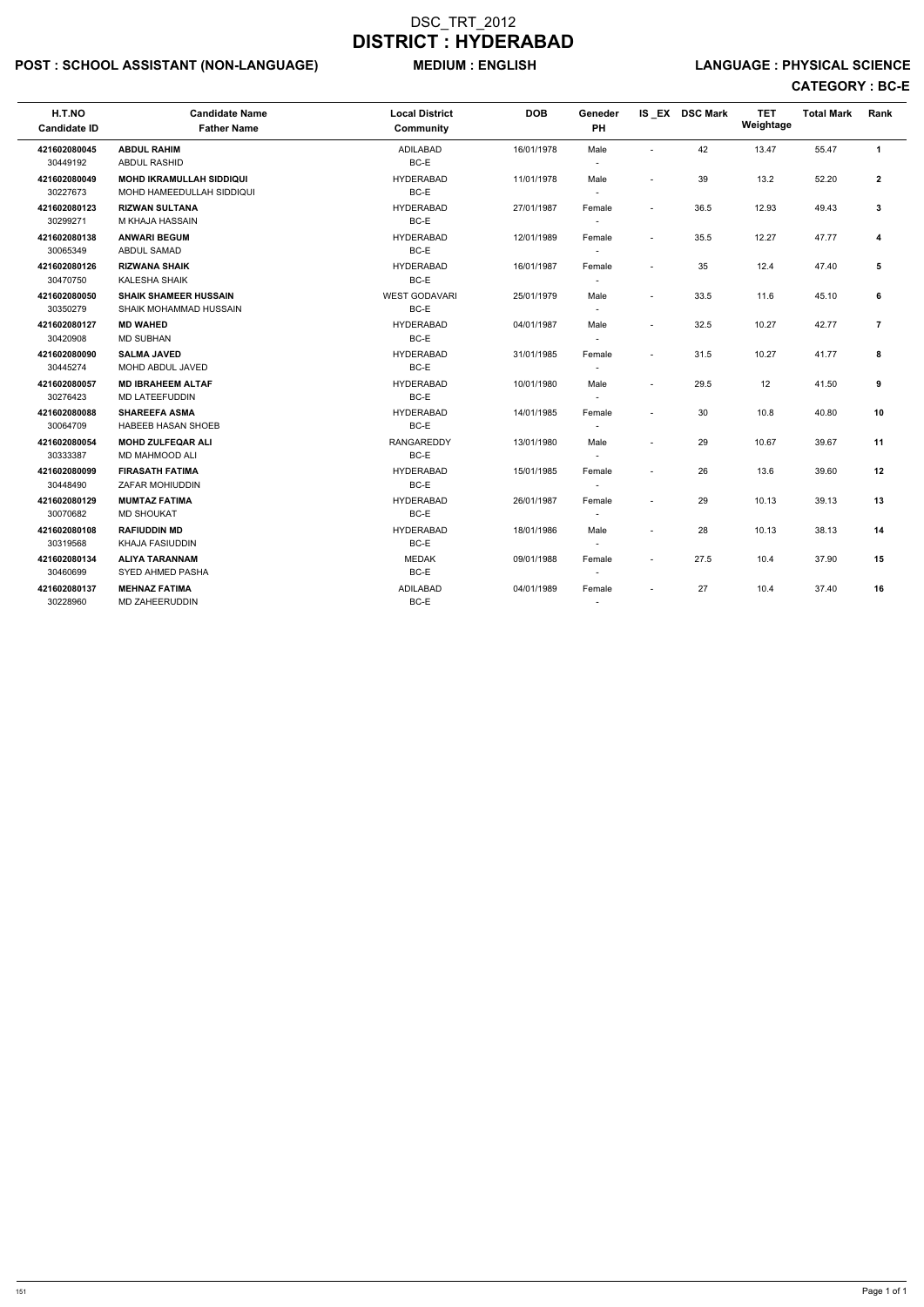# POST : SCHOOL ASSISTANT (NON-LANGUAGE) MEDIUM : TELUGU LANGUAGE : PHYSICAL SCIENCE

| H.T.NO<br><b>Candidate ID</b> | <b>Candidate Name</b><br><b>Father Name</b> | <b>Local District</b><br>Communitv | <b>DOB</b> | Geneder<br>PH            | EX<br>IS. | <b>DSC Mark</b> | <b>TET</b><br>Weightage | <b>Total Mark</b> | <b>Rank</b> |
|-------------------------------|---------------------------------------------|------------------------------------|------------|--------------------------|-----------|-----------------|-------------------------|-------------------|-------------|
| 421602010039                  | <b>PADIGE RAJU</b>                          | HYDERABAD                          | 12/01/1986 | Male                     |           | 23              | 9.73                    | 32.73             |             |
| 30181785                      | PADIGE BAKKAIAH                             | ST                                 |            | $\overline{\phantom{a}}$ |           |                 |                         |                   |             |
| 421602010027                  | <b>SREENIVASULU VULLAMKONDA</b>             | <b>NALGONDA</b>                    | 10/01/1983 | Male                     |           | 22.5            | 8.93                    | 31.43             |             |
| 30285468                      | LINGAIAH                                    | <b>ST</b>                          |            | $\overline{\phantom{0}}$ |           |                 |                         |                   |             |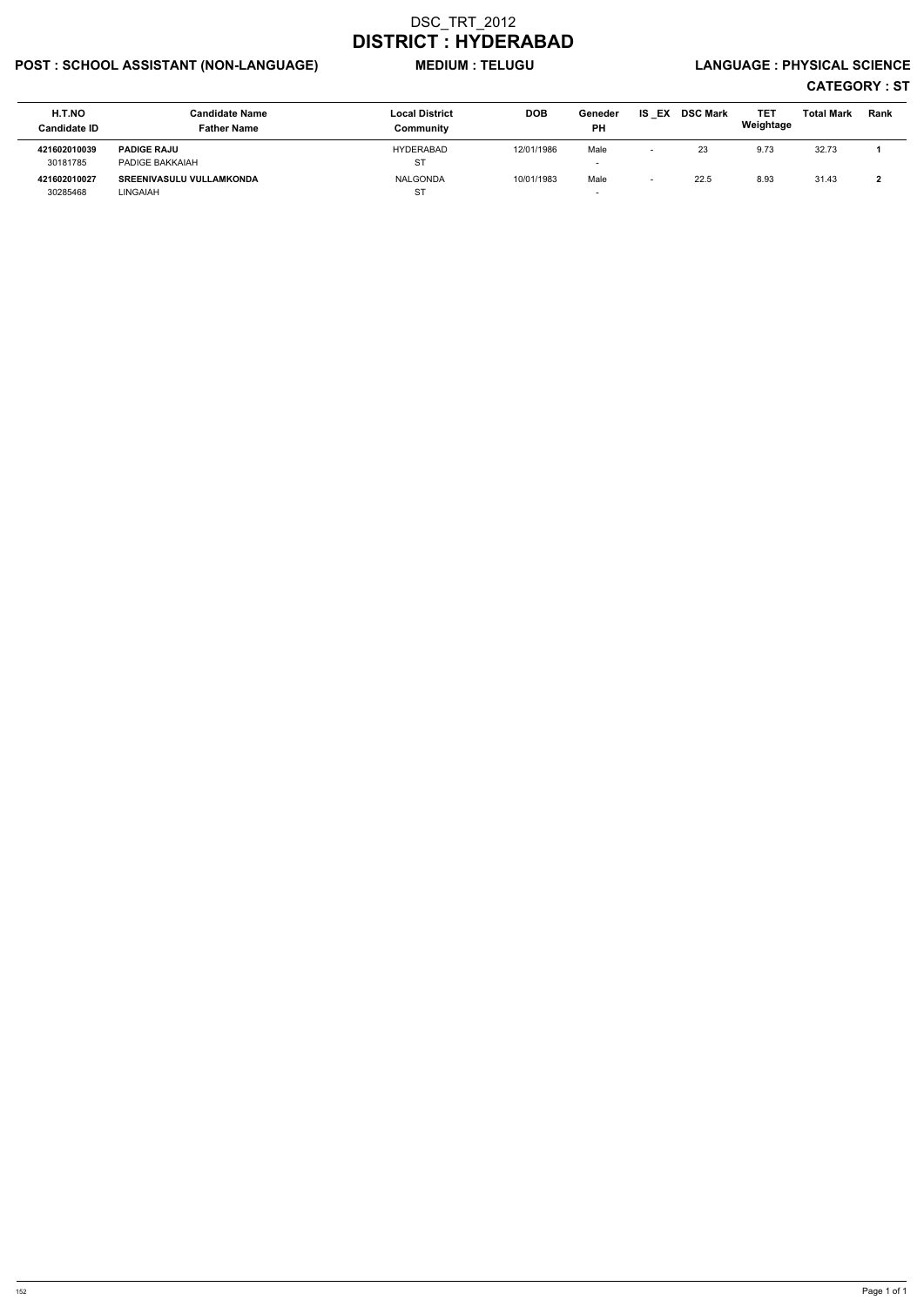# POST : SCHOOL ASSISTANT (NON-LANGUAGE) MEDIUM : TELUGU LANGUAGE : PHYSICAL SCIENCE

| H.T.NO<br><b>Candidate ID</b> | <b>Candidate Name</b><br><b>Father Name</b> | <b>Local District</b><br>Community | <b>DOB</b> | Geneder<br><b>PH</b>     | <b>IS EX</b>             | <b>DSC Mark</b> | <b>TET</b><br>Weightage | <b>Total Mark</b> | Rank         |  |
|-------------------------------|---------------------------------------------|------------------------------------|------------|--------------------------|--------------------------|-----------------|-------------------------|-------------------|--------------|--|
| 421602010029                  | <b>K CHANDRASHEKAR</b>                      | <b>HYDERABAD</b>                   | 14/01/1983 | Male                     | $\overline{\phantom{0}}$ | 37.5            | 10.13                   | 47.63             |              |  |
| 30272329                      | K ANTHAIAH                                  | <b>SC</b>                          |            | OH                       |                          |                 |                         |                   |              |  |
| 421602010008                  | T SATYANARAYANA MURTHY                      | <b>HYDERABAD</b>                   | 22/01/1975 | Male                     | $\sim$                   | 35.5            | 10.8                    | 46.30             | $\mathbf{2}$ |  |
| 30319674                      | <b>T KRISHNA MURTHY</b>                     | <b>SC</b>                          |            | $\overline{\phantom{a}}$ |                          |                 |                         |                   |              |  |
| 421602010026                  | P VIJAYASHANTHI                             | <b>HYDERABAD</b>                   | 07/01/1983 | Female                   | $\overline{\phantom{a}}$ | 29.5            | 10.53                   | 40.03             | 3            |  |
| 30228492                      | P THIRUPATHAIAH                             | <b>SC</b>                          |            | $\overline{\phantom{a}}$ |                          |                 |                         |                   |              |  |
| 421602010019                  | <b>PADAMUTYAM MAYGOMI</b>                   | <b>PRAKASAM</b>                    | 10/01/1981 | Female                   | $\overline{\phantom{a}}$ | 25.5            | 10.93                   | 36.43             | 4            |  |
| 30457681                      | P ASUDAS                                    | <b>SC</b>                          |            | $\overline{\phantom{a}}$ |                          |                 |                         |                   |              |  |
| 421602010040                  | <b>P VINOD KUMAR</b>                        | <b>HYDERABAD</b>                   | 16/01/1986 | Male                     | $\overline{\phantom{0}}$ | 28              | 8.4                     | 36.40             | 5            |  |
| 30438232                      | YELLAPPA                                    | <b>SC</b>                          |            | $\overline{\phantom{a}}$ |                          |                 |                         |                   |              |  |
| 421602010022                  | <b>K BHAGYALAKSHMI</b>                      | <b>HYDERABAD</b>                   | 01/01/1982 | Female                   | $\overline{\phantom{a}}$ | 24              | 9.33                    | 33.33             | 6            |  |
| 30390053                      | <b>RAJAIAH</b>                              | SC                                 |            | $\overline{\phantom{a}}$ |                          |                 |                         |                   |              |  |
| 421602010038                  | <b>SWAROOPA RANIK</b>                       | KHAMMAM                            | 01/01/1986 | Female                   | $\overline{\phantom{a}}$ | 21              | 8.93                    | 29.93             | 7            |  |
| 30219482                      | ABRAHAM                                     | SC                                 |            | $\overline{\phantom{a}}$ |                          |                 |                         |                   |              |  |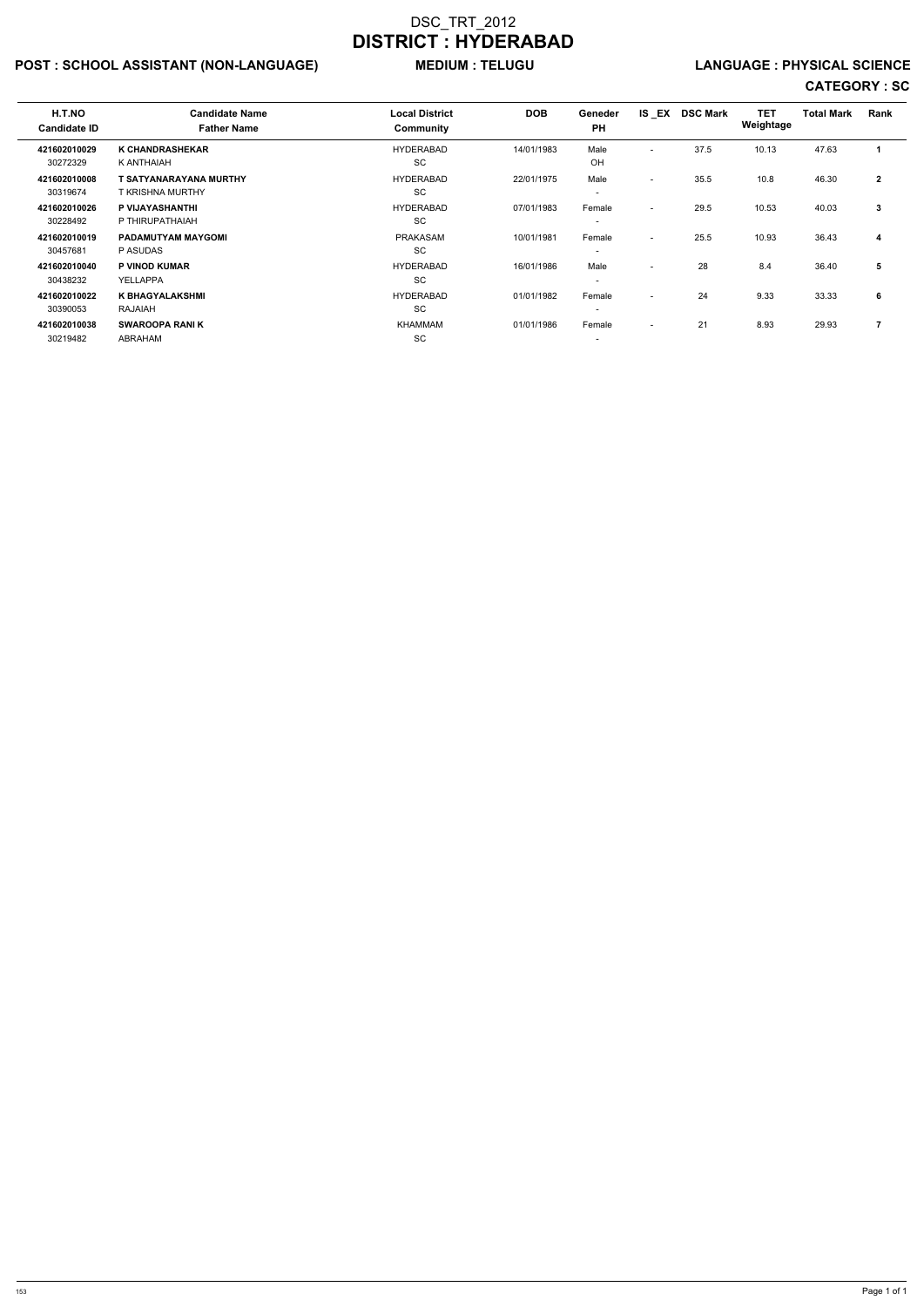# POST : SCHOOL ASSISTANT (NON-LANGUAGE) MEDIUM : TELUGU LANGUAGE : PHYSICAL SCIENCE

| H.T.NO<br><b>Candidate ID</b> | <b>Candidate Name</b><br><b>Father Name</b> | <b>Local District</b><br>Community | <b>DOB</b> | Geneder<br><b>PH</b>               | IS EX                    | <b>DSC Mark</b> | <b>TET</b><br>Weightage | <b>Total Mark</b> | <b>Rank</b>  |
|-------------------------------|---------------------------------------------|------------------------------------|------------|------------------------------------|--------------------------|-----------------|-------------------------|-------------------|--------------|
| 421602010032<br>30085131      | A PUSHPALATA<br><b>VENKATAIAH</b>           | <b>HYDERABAD</b><br>BC-A           | 24/01/1983 | Female<br>$\overline{\phantom{0}}$ | $\overline{\phantom{0}}$ | 45              | 11.07                   | 56.07             |              |
| 421602010035<br>30369060      | <b>B LALITHA KALA</b><br><b>YERRI SWAMI</b> | <b>ANANTHAPUR</b><br>BC-A          | 10/01/1984 | Female<br>$\overline{\phantom{0}}$ | $\overline{\phantom{0}}$ | 37              | 10.13                   | 47.13             | $\mathbf{2}$ |
| 421602010031<br>30317180      | <b>P SWATHI</b><br>P KRISHNA                | HYDERABAD<br>BC-A                  | 12/01/1983 | Female<br>$\overline{\phantom{0}}$ | $\overline{\phantom{0}}$ | 30.5            | 10.67                   | 41.17             | 3            |
| 421602010016<br>30162359      | J VIJAYALAXMI<br>J CHANDRAIAH               | HYDERABAD<br>BC-A                  | 29/01/1979 | Female<br>$\overline{\phantom{0}}$ | $\overline{\phantom{0}}$ | 28.5            | 11.6                    | 40.10             | 4            |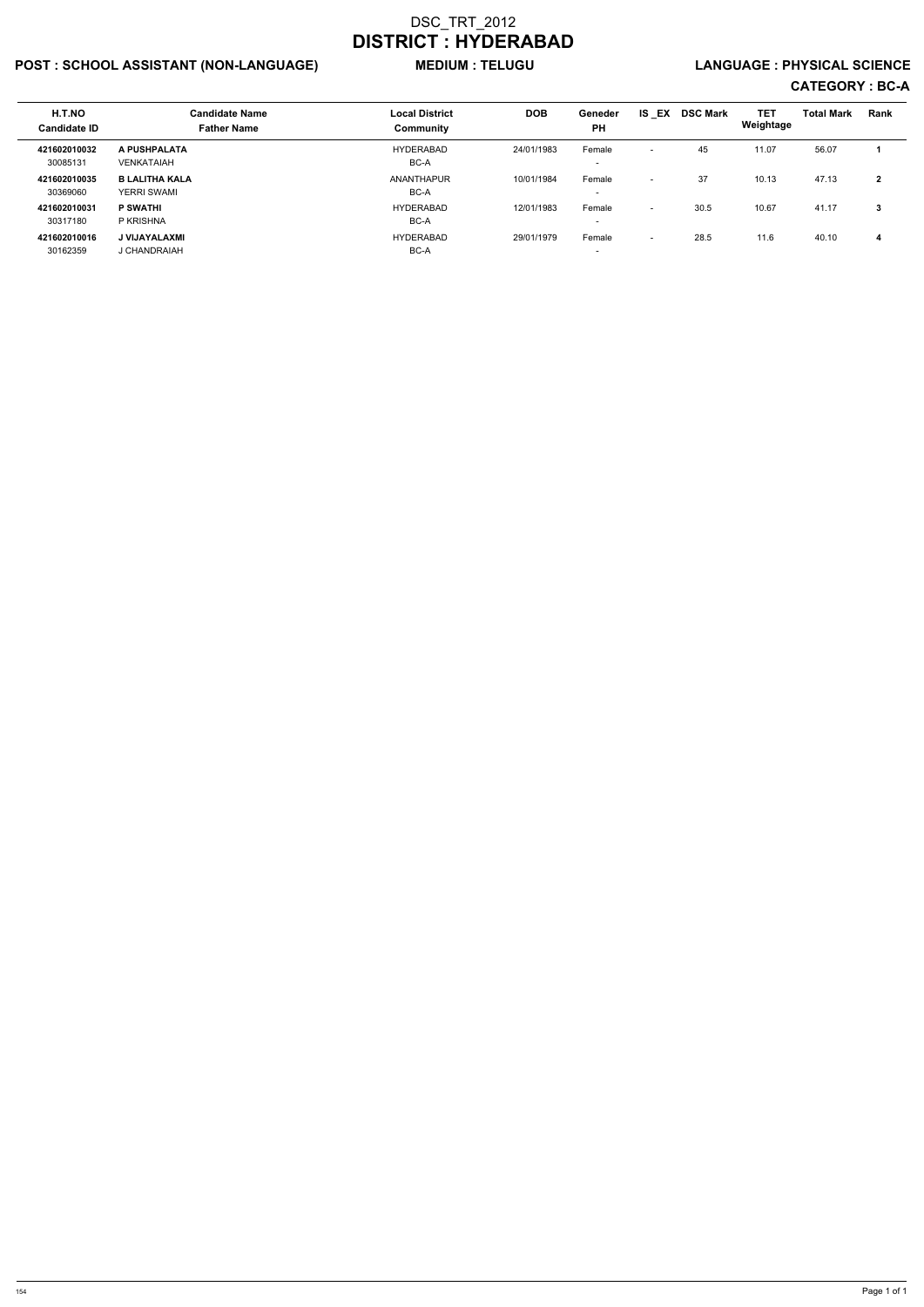# POST : SCHOOL ASSISTANT (NON-LANGUAGE) MEDIUM : TELUGU LANGUAGE : PHYSICAL SCIENCE

| H.T.NO<br><b>Candidate ID</b> | <b>Candidate Name</b><br><b>Father Name</b> | <b>Local District</b><br><b>Community</b> | <b>DOB</b> | Geneder<br><b>PH</b>     |                          | IS EX DSC Mark | <b>TET</b><br>Weightage | <b>Total Mark</b> | Rank           |
|-------------------------------|---------------------------------------------|-------------------------------------------|------------|--------------------------|--------------------------|----------------|-------------------------|-------------------|----------------|
| 421602010003                  | <b>G YUGANDHARA CHARY</b>                   | <b>HYDERABAD</b>                          | 04/01/1974 | Male                     |                          | 45             | 12.53                   | 57.53             | $\mathbf{1}$   |
| 30198938                      | <b>G LAXMAIAH</b>                           | BC-B                                      |            |                          |                          |                |                         |                   |                |
| 421602010028                  | <b>S CHITRASHALA</b>                        | <b>HYDERABAD</b>                          | 20/01/1983 | Female                   | $\overline{\phantom{a}}$ | 45             | 12.53                   | 57.53             | $\mathbf{2}$   |
| 30053949                      | S BANDAPPA                                  | BC-B                                      |            |                          |                          |                |                         |                   |                |
| 521602010001                  | <b>T R PRAVEEN KUMAR</b>                    | <b>HYDERABAD</b>                          | 03/01/1975 | Male                     | $\blacksquare$           | 44             | 12.8                    | 56.80             | 3              |
| 30212027                      | T R JUGRAJ PRASAD                           | BC-B                                      |            |                          |                          |                |                         |                   |                |
| 421602010012                  | <b>MACHHA CHITTARANJAN</b>                  | <b>NALGONDA</b>                           | 24/01/1975 | Male                     | $\blacksquare$           | 40             | 13.6                    | 53.60             | 4              |
| 30441238                      | <b>MACHHA YADAGIRI</b>                      | BC-B                                      |            |                          |                          |                |                         |                   |                |
| 421602010020                  | <b>KAVITHA EDAM</b>                         | <b>NALGONDA</b>                           | 28/01/1981 | Female                   | $\overline{\phantom{a}}$ | 39             | 10.67                   | 49.67             | 5              |
| 30368585                      | <b>BORRAIAH EDAM</b>                        | BC-B                                      |            |                          |                          |                |                         |                   |                |
| 421602010034                  | <b>BHUVANESHWARI THANGALLAPALLY</b>         | <b>HYDERABAD</b>                          | 08/01/1984 | Female                   | $\overline{\phantom{a}}$ | 36.5           | 11.6                    | 48.10             | 6              |
| 30332805                      | <b>BALACHARY KANDUKURI</b>                  | $BC-B$                                    |            |                          |                          |                |                         |                   |                |
| 421602010041                  | <b>K NAGAMMA</b>                            | <b>HYDERABAD</b>                          | 14/01/1987 | Female                   | $\blacksquare$           | 34.5           | 12.13                   | 46.63             | $\overline{7}$ |
| 30314868                      | <b>K SRISAILAM</b>                          | BC-B                                      |            |                          |                          |                |                         |                   |                |
| 421602010013                  | <b>LEELAVATHI RAMISETTI</b>                 | <b>CHITTOOR</b>                           | 21/01/1977 | Female                   | $\overline{\phantom{a}}$ | 33.5           | 11.33                   | 44.83             | 8              |
| 30078346                      | R NARAYANA                                  | BC-B                                      |            |                          |                          |                |                         |                   |                |
| 421602010024                  | <b>E SANDHYARANI</b>                        | <b>HYDERABAD</b>                          | 29/01/1982 | Female                   | $\overline{\phantom{a}}$ | 27             | 10.13                   | 37.13             | 9              |
| 30249665                      | <b>SEETHA RAM BABU</b>                      | BC-B                                      |            |                          |                          |                |                         |                   |                |
| 421602010001                  | <b>MD ISMAIL</b>                            | <b>HYDERABAD</b>                          | 13/01/1971 | Male                     | $\overline{\phantom{a}}$ | 25.5           | 10.53                   | 36.03             | 10             |
| 30424280                      | <b>GULAM DASTAGIR</b>                       | BC-B                                      |            | $\overline{\phantom{a}}$ |                          |                |                         |                   |                |
| 421602010014                  | <b>CH PADMASRI</b>                          | <b>NALGONDA</b>                           | 25/01/1977 | Female                   | $\overline{\phantom{a}}$ | 24             | 10.27                   | 34.27             | 11             |
| 30397423                      | <b>CH NARSIMHA CHARY</b>                    | BC-B                                      |            | $\overline{\phantom{a}}$ |                          |                |                         |                   |                |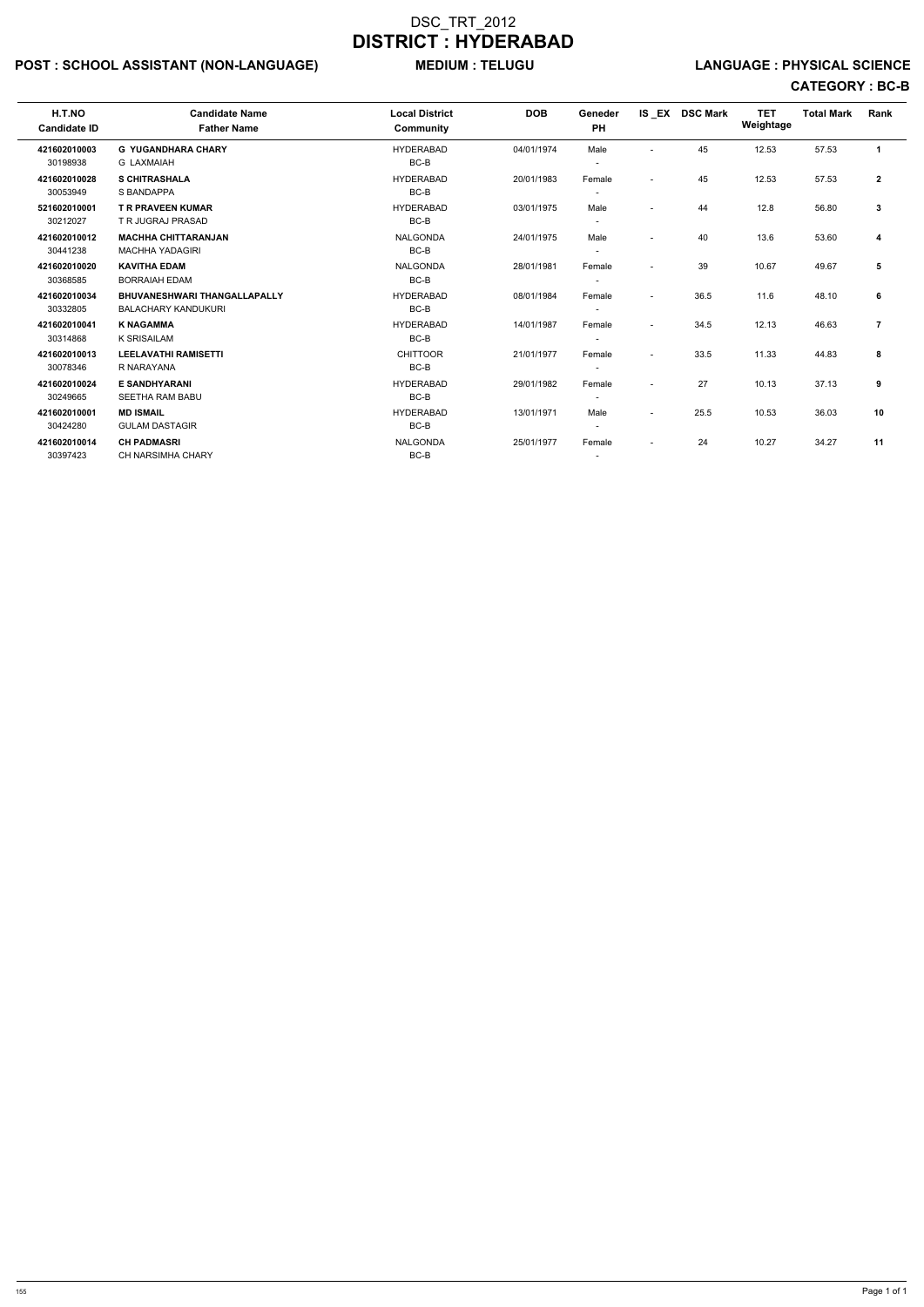# POST : SCHOOL ASSISTANT (NON-LANGUAGE) MEDIUM : TELUGU LANGUAGE : PHYSICAL SCIENCE

| H.T.NO<br><b>Candidate ID</b> | <b>Candidate Name</b><br><b>Father Name</b>         | <b>Local District</b><br>Community | <b>DOB</b> | <b>Geneder</b><br><b>PH</b>        | IS EX                    | <b>DSC Mark</b> | <b>TET</b><br>Weightage | <b>Total Mark</b> | Rank         |
|-------------------------------|-----------------------------------------------------|------------------------------------|------------|------------------------------------|--------------------------|-----------------|-------------------------|-------------------|--------------|
| 421602010036<br>30037261      | <b>G VENKATA LAKSHMI</b><br>G YADAGIRI              | <b>HYDERABAD</b><br>BC-D           | 26/01/1985 | Female<br>$\overline{\phantom{a}}$ | $\overline{\phantom{a}}$ | 52              | 12.53                   | 64.53             |              |
| 421602010025<br>30443714      | <b>DHOTI VENKANNA</b><br>MARAIAH                    | <b>NALGONDA</b><br>BC-D            | 12/01/1983 | Male<br>$\overline{\phantom{0}}$   | $\overline{\phantom{0}}$ | 45.5            | 13.07                   | 58.57             | $\mathbf{2}$ |
| 421602010009<br>30441091      | <b>AVULA VIJAYA BHASKAR</b><br>AVULA BALA GOPALAIAH | <b>KADAPA</b><br>BC-D              | 15/01/1975 | Male<br>$\overline{\phantom{0}}$   | $\overline{\phantom{a}}$ | 35              | 10.53                   | 45.53             | 3            |
| 421602010023<br>30049623      | <b>P SRILAKSHMI</b><br>P SURYA NARAYANA             | <b>HYDERABAD</b><br>BC-D           | 08/01/1982 | Female<br>$\overline{\phantom{0}}$ | $\overline{\phantom{a}}$ | 35              | 10.4                    | 45.40             | 4            |
| 421602010021<br>30343815      | <b>GOLLA SHIVARANJANI</b><br><b>G RAMULU YADAV</b>  | <b>HYDERABAD</b><br>BC-D           | 15/01/1982 | Female<br>$\overline{\phantom{0}}$ | $\overline{\phantom{a}}$ | 31.5            | 12.4                    | 43.90             | 5            |
| 421602010015<br>30074553      | <b>G HEMALATHA</b><br><b>G JAIPAL</b>               | <b>HYDERABAD</b><br>BC-D           | 30/01/1978 | Female<br>$\overline{\phantom{a}}$ | $\overline{\phantom{a}}$ | 29              | 13.07                   | 42.07             | 6            |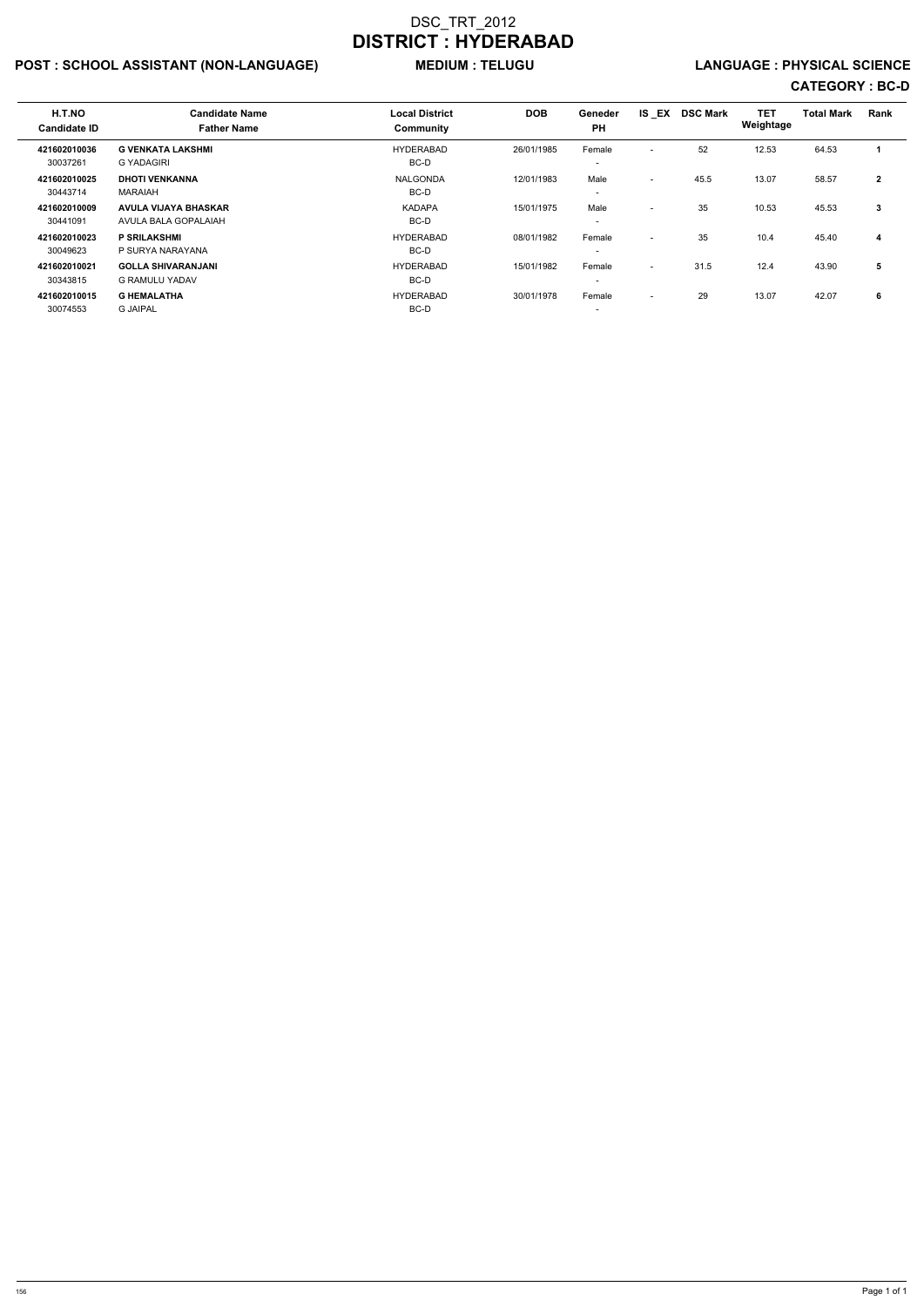# POST : SCHOOL ASSISTANT (NON-LANGUAGE) MEDIUM : TELUGU LANGUAGE : PHYSICAL SCIENCE

| H.T.NO<br><b>Candidate ID</b> | <b>Candidate Name</b><br><b>Father Name</b>               | <b>Local District</b><br>Community | <b>DOB</b> | Geneder<br><b>PH</b>             | EX<br>IS | <b>DSC Mark</b> | TET<br>Weightage | <b>Total Mark</b> | Rank |
|-------------------------------|-----------------------------------------------------------|------------------------------------|------------|----------------------------------|----------|-----------------|------------------|-------------------|------|
| 421602010002<br>30395473      | <b>SHAIK MOHAMMED SULEMAN</b><br>SHAIK IBRAHIM KHALILULLA | HYDERABAD<br>BC-E                  | 01/01/1973 | Male<br>$\overline{\phantom{0}}$ |          | 31              | 15.33            | 46.33             |      |
| 421602010017<br>30179994      | <b>MOHAMMED MOHISH</b><br>MOHAMMED MOULANA                | ANANTHAPUR<br>BC-E                 | 25/01/1980 | Male<br>OH                       |          | 25              | 9.47             | 34.47             |      |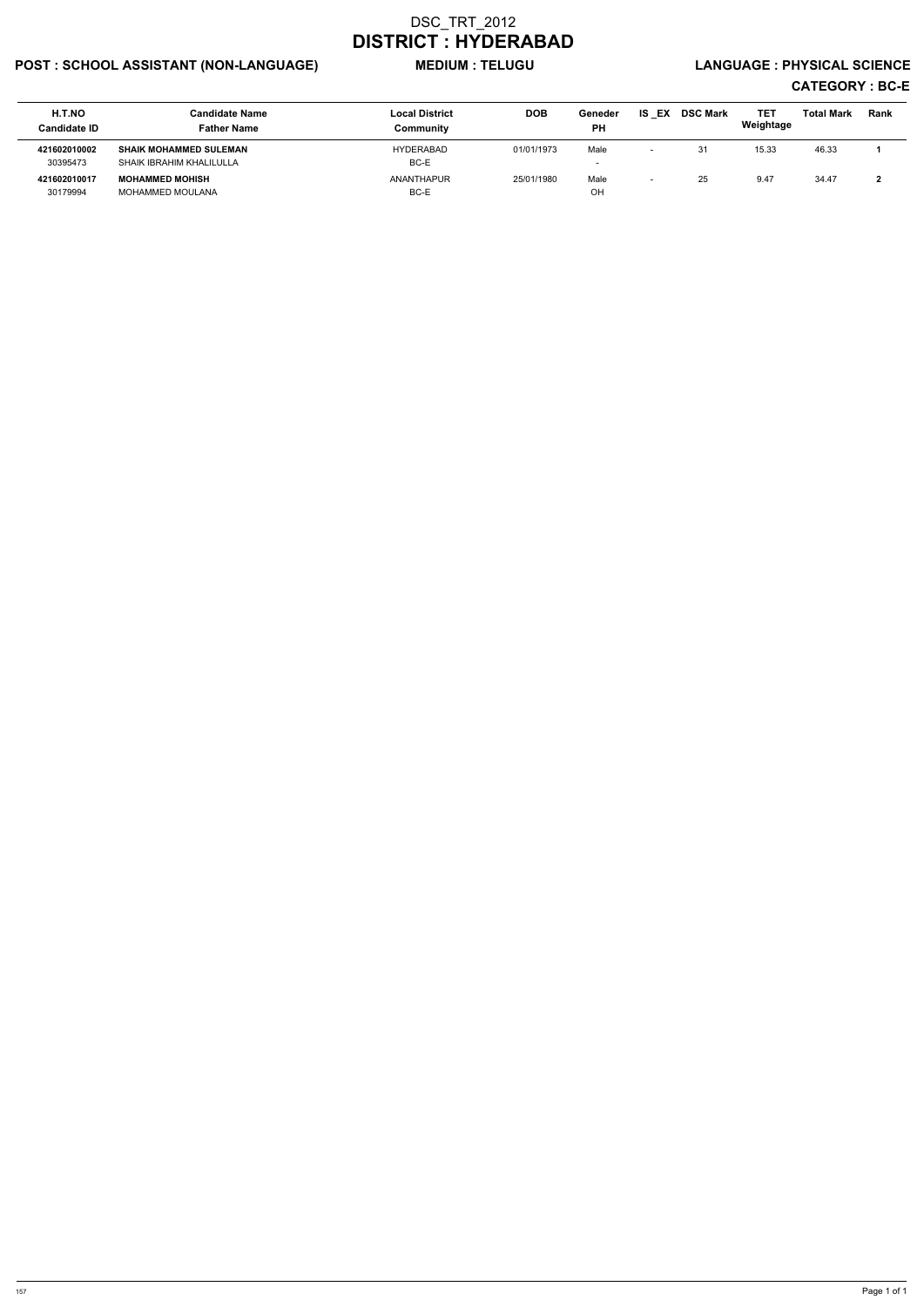# POST : SCHOOL ASSISTANT (NON-LANGUAGE) MEDIUM : URDU LANGUAGE : PHYSICAL SCIENCE

| H.T.NO<br><b>Candidate ID</b> | <b>Candidate Name</b><br><b>Father Name</b>                   | <b>Local District</b><br><b>Community</b> | <b>DOB</b> | Geneder<br>PH                      |                          | IS EX DSC Mark | <b>TET</b><br>Weightage | <b>Total Mark</b> | Rank           |
|-------------------------------|---------------------------------------------------------------|-------------------------------------------|------------|------------------------------------|--------------------------|----------------|-------------------------|-------------------|----------------|
| 421602020022<br>30427709      | <b>MOHD WAHED</b><br><b>MOHD MASTAN</b>                       | <b>HYDERABAD</b><br>BC-E                  | 05/01/1988 | Male                               |                          | 46             | 13.73                   | 59.73             | $\mathbf{1}$   |
| 421602020002<br>30083033      | <b>MOHAMMED ZAHED HUSSAIN</b><br>MOHAMMED JAHANGIR            | <b>HYDERABAD</b><br>BC-E                  | 27/01/1976 | Male<br>$\overline{\phantom{a}}$   |                          | 36             | 12                      | 48.00             | $\mathbf{2}$   |
| 421602020009<br>30471001      | <b>MOHD JAHANGEER</b><br><b>MOHD SARDAR</b>                   | <b>HYDERABAD</b><br>BC-E                  | 20/01/1984 | Male                               |                          | 33             | 13.33                   | 46.33             | 3              |
| 421602020026<br>30042778      | <b>INAMUL HASSAN</b><br>AFZAL HUSSAIN                         | <b>HYDERABAD</b><br>BC-E                  | 12/01/1989 | Male                               |                          | 34             | 11.73                   | 45.73             | 4              |
| 421602020003<br>30217111      | <b>SHAUGUFTA AFREEN</b><br>MOHAMMED RUKNUDDIN                 | OTHER THAN AP<br>BC-E                     | 01/01/1978 | Female<br>$\overline{\phantom{a}}$ |                          | 34.5           | 10.67                   | 45.17             | 5              |
| 421602020014<br>30422647      | <b>MOHD ABDULLAH MAZHER</b><br>MOHD ABDULLAH MUTAHHAR         | <b>HYDERABAD</b><br>BC-E                  | 12/01/1987 | Male<br>$\overline{\phantom{a}}$   | $\overline{\phantom{a}}$ | 33.5           | 11.2                    | 44.70             | 6              |
| 421602020012<br>30047977      | <b>NIKHAT FATIMA</b><br><b>SHAIK JAMAL</b>                    | <b>HYDERABAD</b><br>BC-E                  | 26/01/1986 | Female                             |                          | 33             | 11.2                    | 44.20             | $\overline{7}$ |
| 421602020007<br>30108952      | <b>MAHMOODUNNISA BEGUM</b><br>MOHAMMED IFTEKHARUDDIN FAROOQUI | OTHER THAN AP<br>BC-E                     | 02/01/1983 | Female                             | $\sim$                   | 31.5           | 10.53                   | 42.03             | 8              |
| 421602020027<br>30399883      | <b>HUMERA BEGUM</b><br><b>MOHD ISMAIL</b>                     | <b>HYDERABAD</b><br>BC-E                  | 20/01/1989 | Female                             | $\sim$                   | 30.5           | 11.33                   | 41.83             | 9              |
| 421602020024<br>30113176      | <b>ASRA UNNISA</b><br>AFZAL RAHMATH ULLAH KHAN                | <b>HYDERABAD</b><br>BC-E                  | 01/01/1989 | Female<br>$\overline{\phantom{a}}$ | $\overline{\phantom{a}}$ | 29.5           | 10.67                   | 40.17             | 10             |
| 421602020025<br>30471643      | <b>FATIMA UNISA SIDDIQUI</b><br>MD ABDUL HASAN SIDDIQUI       | <b>HYDERABAD</b><br>BC-E                  | 10/01/1989 | Female                             | $\overline{\phantom{a}}$ | 29.5           | 10.13                   | 39.63             | 11             |
| 421602020013<br>30409682      | <b>ZAKER HUSSAIN</b><br><b>MOHD JAHANGIR</b>                  | <b>HYDERABAD</b><br>BC-E                  | 13/01/1986 | Male                               |                          | 27.5           | 10                      | 37.50             | 12             |
| 421602020015<br>30467592      | <b>MOHD FAYAZUDDIN ALWALI</b><br>MOHD ZAHEERUDDIN ALWALI      | <b>HYDERABAD</b><br>BC-E                  | 09/01/1987 | Male                               | $\overline{\phantom{a}}$ | 26.5           | 10.93                   | 37.43             | 13             |
| 421602020018<br>30042779      | <b>AMTUL LATEEF</b><br>AFZAL HUSSAIN                          | <b>HYDERABAD</b><br>BC-E                  | 13/01/1987 | Female<br>$\overline{\phantom{a}}$ |                          | 27             | 10.13                   | 37.13             | 14             |
| 421602020020<br>30070217      | <b>MOHD VIQUARUDDIN</b><br>MOHD JAMALUDDIN                    | <b>MEDAK</b><br>BC-E                      | 01/01/1988 | Male                               | $\overline{\phantom{a}}$ | 25.5           | 11.2                    | 36.70             | 15             |
| 421602020004<br>30102334      | <b>MOHD MOIZUR RAHMAN</b><br>MOHD ABDUL KAREEM                | <b>HYDERABAD</b><br>BC-E                  | 20/01/1980 | Male                               |                          | 25             | 11.33                   | 36.33             | 16             |
| 421602020005<br>30262280      | <b>ZAKIYA UNNISA BEGUM</b><br>MD ABDUL HAFEEZ                 | <b>HYDERABAD</b><br>BC-E                  | 12/01/1982 | Female                             |                          | 24             | 10.93                   | 34.93             | 17             |
| 421602020019<br>30290215      | <b>SABA MARYAM</b><br>ABDUL AZEEZ                             | NALGONDA<br>BC-E                          | 03/01/1988 | Female                             | $\sim$                   | 22             | 10.67                   | 32.67             | 18             |
| 421602020001<br>30088406      | <b>KAUSAR SULTANA</b><br>MOHD QUTUBUDDIN                      | <b>HYDERABAD</b><br>BC-E                  | 05/01/1975 | Female                             |                          | 22             | 10                      | 32.00             | 19             |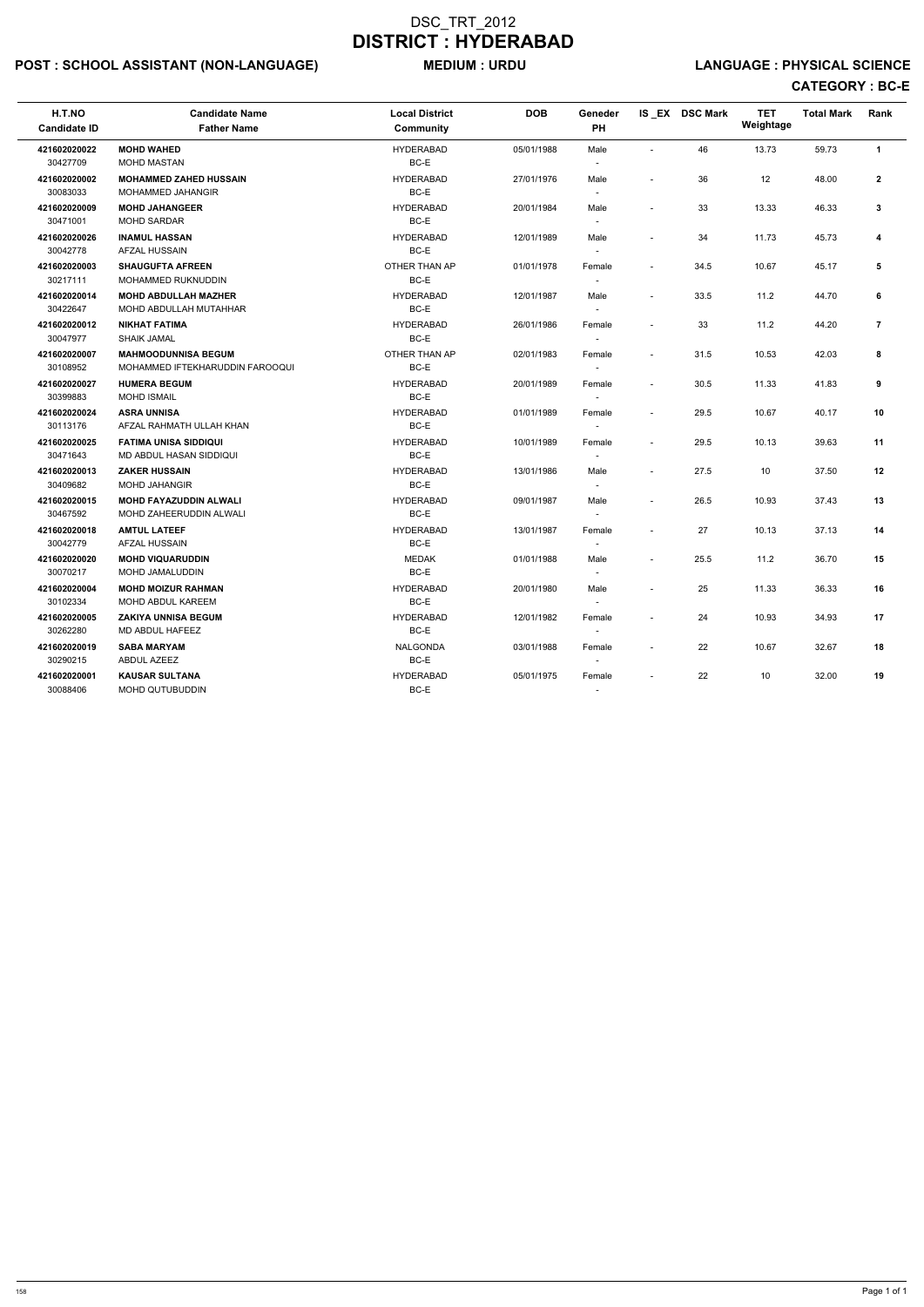# POST : SCHOOL ASSISTANT (NON-LANGUAGE) MEDIUM : ENGLISH LANGUAGE : SOCIAL STUDIES

| H.T.NO<br><b>Candidate ID</b> | <b>Candidate Name</b><br><b>Father Name</b> | <b>Local District</b><br>Community | <b>DOB</b> | Geneder<br>PH            |                          | IS_EX DSC Mark | <b>TET</b><br>Weightage | <b>Total Mark</b> | Rank           |
|-------------------------------|---------------------------------------------|------------------------------------|------------|--------------------------|--------------------------|----------------|-------------------------|-------------------|----------------|
| 421604080959                  | <b>CHANDANA K</b>                           | <b>HYDERABAD</b>                   | 23/01/1986 | Female                   | $\sim$                   | 40.5           | 12.53                   | 53.03             | $\mathbf{1}$   |
| 30160476                      | VENKATESHWARULU                             | <b>ST</b>                          |            |                          |                          |                |                         |                   |                |
| 421604080991                  | V VISHAKA BAI                               | <b>HYDERABAD</b>                   | 08/01/1987 | Female                   | $\blacksquare$           | 34             | 10.53                   | 44.53             | $\mathbf{2}$   |
| 30226400                      | V CHANDRU                                   | <b>ST</b>                          |            |                          |                          |                |                         |                   |                |
| 421604081084                  | <b>S BHARATHI</b>                           | RANGAREDDY                         | 17/01/1989 | Female                   | $\overline{\phantom{a}}$ | 33.5           | 8.67                    | 42.17             | 3              |
| 30133120                      | S RAMULU                                    | <b>ST</b>                          |            | $\overline{\phantom{a}}$ |                          |                |                         |                   |                |
| 421604081051                  | <b>SUJATHAY</b>                             | RANGAREDDY                         | 25/01/1988 | Female                   | $\overline{\phantom{a}}$ | 31             | 10                      | 41.00             | 4              |
| 30335188                      | <b>JANGAIAH Y</b>                           | <b>ST</b>                          |            | $\sim$                   |                          |                |                         |                   |                |
| 421604080689                  | <b>M PRASANNA KUMARI</b>                    | <b>HYDERABAD</b>                   | 28/01/1981 | Female                   | $\overline{\phantom{a}}$ | 30.5           | 10.4                    | 40.90             | 5              |
| 30229730                      | <b>M YADAGIRI</b>                           | <b>ST</b>                          |            |                          |                          |                |                         |                   |                |
| 421604080923                  | <b>PREETHIM</b>                             | <b>RANGAREDDY</b>                  | 19/01/1985 | Female                   | $\overline{\phantom{a}}$ | 30             | 10.67                   | 40.67             | 6              |
| 30430027                      | <b>RAMASWAMY</b>                            | <b>ST</b>                          |            |                          |                          |                |                         |                   |                |
| 421604080944                  | <b>JYOTHI BHUKYA</b>                        | <b>KARIMNAGAR</b>                  | 30/01/1985 | Female                   | $\sim$                   | 29.5           | 10                      | 39.50             | $\overline{7}$ |
| 30333443                      | <b>BHEEMUDU</b>                             | <b>ST</b>                          |            | $\sim$                   |                          |                |                         |                   |                |
| 421604080542                  | <b>B KAVITHA BAI</b>                        | WARANGAL                           | 07/01/1979 | Female                   | $\sim$                   | 28.5           | 10.93                   | 39.43             | 8              |
| 30041060                      | <b>B RAJU</b>                               | <b>ST</b>                          |            | $\overline{\phantom{a}}$ |                          |                |                         |                   |                |
| 421604080913                  | <b>K SHOBHA RANI</b>                        | <b>MEDAK</b>                       | 09/01/1985 | Female                   | $\overline{\phantom{a}}$ | 30             | 8.93                    | 38.93             | 9              |
| 30435136                      | <b>K SAKRIA</b>                             | <b>ST</b>                          |            | $\sim$                   |                          |                |                         |                   |                |
| 421604081088                  | <b>DHARAVATH NAGARAJU</b>                   | KHAMMAM                            | 17/01/1989 | Male                     |                          | 30             | 8.93                    | 38.93             | 10             |
| 30466365                      | HEERALAL                                    | <b>ST</b>                          |            |                          |                          |                |                         |                   |                |
| 421604080994                  | <b>J SUSHEELA</b>                           | <b>HYDERABAD</b>                   | 21/01/1987 | Female                   | $\overline{\phantom{a}}$ | 29             | 8.67                    | 37.67             | 11             |
| 30222440                      | J LAXMAN                                    | <b>ST</b>                          |            |                          |                          |                |                         |                   |                |
| 421604081080                  | <b>SUNITHAY</b>                             | RANGAREDDY                         | 10/01/1989 | Female                   | $\overline{\phantom{a}}$ | 28             | 9.2                     | 37.20             | 12             |
| 30334735                      | <b>JANGAIAHY</b>                            | <b>ST</b>                          |            | $\sim$                   |                          |                |                         |                   |                |
| 421604080843                  | <b>R SHANTHA</b>                            | RANGAREDDY                         | 23/01/1983 | Female                   | $\overline{\phantom{a}}$ | 29             | 8                       | 37.00             | 13             |
| 30395860                      | R BABU                                      | <b>ST</b>                          |            | $\sim$                   |                          |                |                         |                   |                |
| 421604080984                  | <b>JALAJAM</b>                              | <b>HYDERABAD</b>                   | 20/01/1986 | Female                   | $\overline{\phantom{a}}$ | 28             | 8.93                    | 36.93             | 14             |
| 30140595                      | YADAGIRI M                                  | <b>ST</b>                          |            |                          |                          |                |                         |                   |                |
| 421604080825                  | <b>JOEL KUMAR K</b>                         | <b>RANGAREDDY</b>                  | 11/01/1983 | Male                     | $\sim$                   | 26.5           | 10.4                    | 36.90             | 15             |
| 30472186                      | SHANKARAIAH                                 | <b>ST</b>                          |            |                          |                          |                |                         |                   |                |
| 421604080906                  | <b>M MANJULA</b>                            | <b>HYDERABAD</b>                   | 27/01/1984 | Female                   | $\sim$                   | 27             | 8.67                    | 35.67             | 16             |
| 30395609                      | M YELLAIAH                                  | <b>ST</b>                          |            | $\sim$                   |                          |                |                         |                   |                |
| 421604080958                  | <b>MANUPATY KAVITHA</b>                     | WARANGAL                           | 21/01/1986 | Female                   |                          | 26             | 9.07                    | 35.07             | 17             |
| 30075973                      | <b>MANUPATY BIKSHAPATHY</b>                 | <b>ST</b>                          |            |                          |                          |                |                         |                   |                |
| 421604080975                  | <b>B RAJASRNIE BAI</b>                      | <b>HYDERABAD</b>                   | 28/01/1986 | Female                   | $\sim$                   | 25.5           | 8.4                     | 33.90             | 18             |
| 30252613                      | <b>B RAMASWAMY</b>                          | ST                                 |            | $\sim$                   |                          |                |                         |                   |                |
| 421604081092                  | <b>GUGULOTH PADMAJA</b>                     | <b>HYDERABAD</b>                   | 14/01/1990 | Female                   |                          | 24             | 8.93                    | 32.93             | 19             |
| 30451036                      | <b>G SHANKER</b>                            | ST                                 |            | $\sim$                   |                          |                |                         |                   |                |
| 421604080706                  | <b>G PRASHANTHI KUMARI</b>                  | RANGAREDDY                         | 01/01/1981 | Female                   | $\sim$                   | 24             | 8.13                    | 32.13             | 20             |
| 30068217                      | G NIRMAL KUMAR                              | <b>ST</b>                          |            | $\sim$                   |                          |                |                         |                   |                |
| 421604081081                  | <b>R GEETHA</b>                             | MEDAK                              | 11/01/1989 | Female                   |                          | 22.5           | 8.13                    | 30.63             | 21             |
| 30161659                      | R MOTHIRAM                                  | ST                                 |            | $\overline{\phantom{a}}$ |                          |                |                         |                   |                |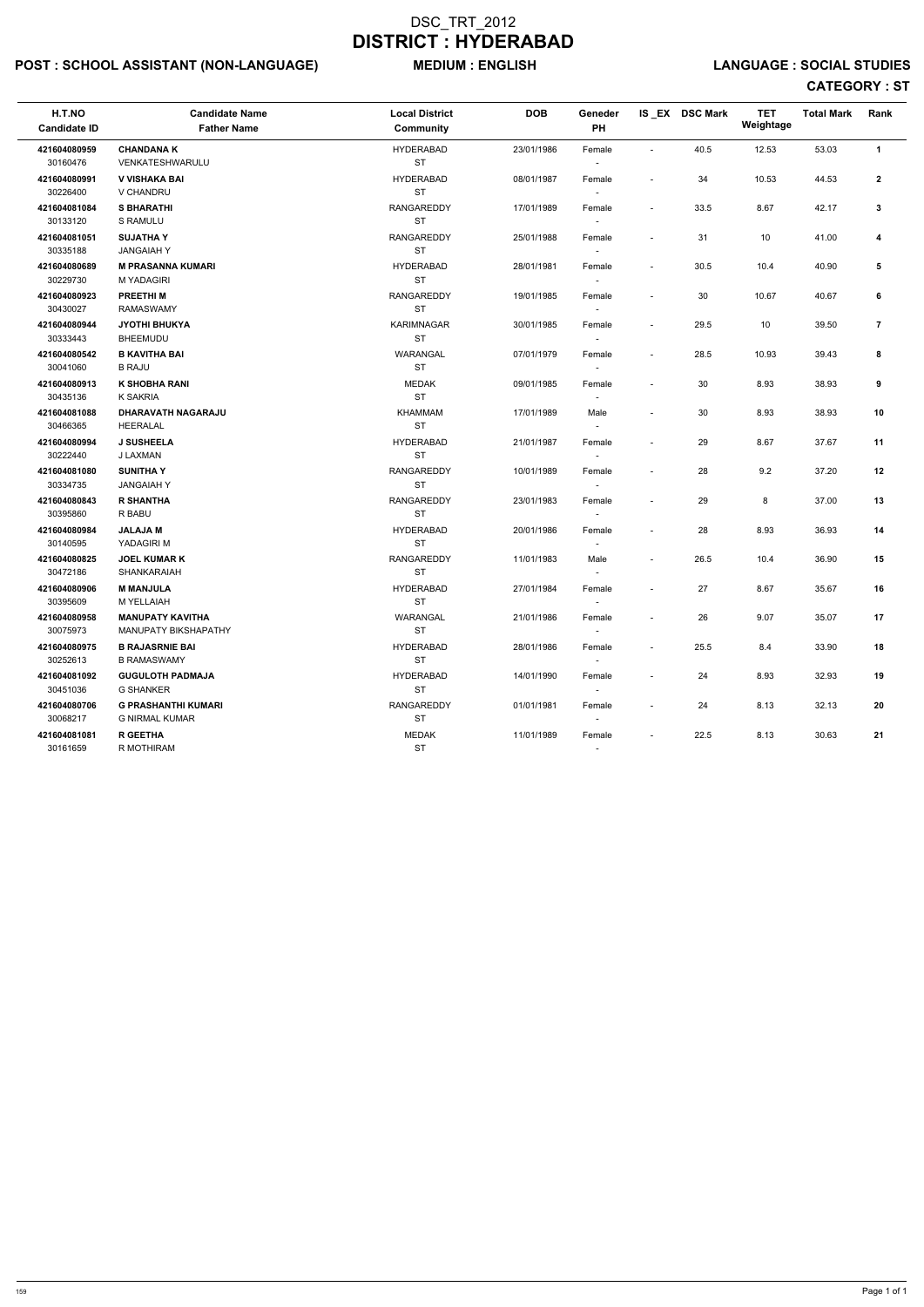# POST : SCHOOL ASSISTANT (NON-LANGUAGE) MEDIUM : ENGLISH LANGUAGE : SOCIAL STUDIES

| H.T.NO<br><b>Candidate ID</b> | <b>Candidate Name</b><br><b>Father Name</b>             | <b>Local District</b><br>Community               | <b>DOB</b> | Geneder<br><b>PH</b>               |                          | IS_EX DSC Mark | <b>TET</b><br>Weightage | <b>Total Mark</b> | Rank           |
|-------------------------------|---------------------------------------------------------|--------------------------------------------------|------------|------------------------------------|--------------------------|----------------|-------------------------|-------------------|----------------|
| 421604080025<br>30268674      | <b>G RAVIKANTH</b><br><b>G J NELSON</b>                 | <b>HYDERABAD</b><br>$\operatorname{\textsf{SC}}$ | 04/01/1970 | Male                               | $\overline{\phantom{a}}$ | 53.5           | 13.2                    | 66.70             | $\mathbf{1}$   |
| 421604080007                  | <b>RUPENDER BABU</b>                                    | WARANGAL<br>SC                                   | 11/01/1969 | Male                               | $\blacksquare$           | 51             | 12.53                   | 63.53             | $\mathbf{2}$   |
| 30430795<br>421604080086      | R ELLAPPA<br>P SANGEETHA RANI                           | <b>HYDERABAD</b>                                 | 23/01/1973 | Female                             | $\overline{\phantom{a}}$ | 47             | 13.33                   | 60.33             | $\mathbf{3}$   |
| 30206439<br>421604080757      | P KRISHNA RAO<br>P V KUMI DINI KAUDANIYA                | SC<br><b>HYDERABAD</b>                           | 17/01/1982 | Female                             | $\blacksquare$           | 47             | 12.4                    | 59.40             | 4              |
| 30197869<br>421604080130      | P VENKATESHAM<br><b>VARA SINDHURA</b>                   | SC<br><b>HYDERABAD</b>                           | 16/01/1974 | $\sim$<br>Female                   | $\overline{\phantom{a}}$ | 46             | 12.93                   | 58.93             | 5              |
| 30069169<br>421604080310      | VARA VENUGOPALASWAMY<br>J VIJAYA LALITHA                | SC<br><b>HYDERABAD</b>                           | 11/01/1976 | Female                             | $\overline{\phantom{a}}$ | 47             | 11.87                   | 58.87             | 6              |
| 30069101<br>421604080669      | J PRAKASHAM<br><b>G PRASANNA RANI</b>                   | SC<br><b>HYDERABAD</b>                           | 19/01/1981 | Female                             | $\overline{\phantom{a}}$ | 44             | 14.13                   | 58.13             | $\overline{7}$ |
| 30055171<br>421604080116      | <b>G SATTAIAH</b><br>NETHIKOPPULA NAGALAXMI             | $\operatorname{\textsf{SC}}$<br>WARANGAL         | 10/01/1973 | Female                             | $\overline{\phantom{a}}$ | 45             | 12.67                   | 57.67             | 8              |
| 30269770<br>421604080659      | NETHIKOPPULA SATYANARAYANA<br><b>SP GEETHA</b>          | SC<br><b>HYDERABAD</b>                           | 09/01/1981 | $\sim$<br>Female                   | $\overline{\phantom{a}}$ | 45.5           | 12                      | 57.50             | 9              |
| 30264908<br>421604080389      | V S PALANI<br><b>R PUSHPA RAGAM</b>                     | SC<br><b>RANGAREDDY</b>                          | 10/01/1977 | Female                             | $\overline{\phantom{a}}$ | 44             | 12.27                   | 56.27             | 10             |
| 30403060<br>421604080510      | R JAYA RAJ<br><b>M BHARATHI SUPRIYA</b>                 | SC<br><b>HYDERABAD</b>                           | 21/01/1979 | Female                             | $\blacksquare$           | 43.5           | 11.87                   | 55.37             | 11             |
| 30437701                      | M SEKHAR RAO                                            | $\operatorname{\textsf{SC}}$                     |            |                                    |                          |                |                         |                   |                |
| 421604080372<br>30187031      | <b>MAHANANDA KANDHARI</b><br><b>NAMDEV</b>              | <b>HYDERABAD</b><br>SC                           | 06/01/1977 | Female                             | $\overline{\phantom{a}}$ | 43.5           | 11.47                   | 54.97             | 12             |
| 421604080687<br>30282714      | <b>SUMA GANGA</b><br>S R MOHANA RAO                     | <b>VISAKHAPATNAM</b><br>SC                       | 10/01/1981 | Female<br>$\sim$                   | $\overline{\phantom{a}}$ | 41             | 13.73                   | 54.73             | 13             |
| 421604080537<br>30270786      | <b>N SUNIL KUMAR</b><br>N ESWARAIAH                     | <b>HYDERABAD</b><br>SC                           | 01/01/1979 | Male                               | $\overline{\phantom{a}}$ | 43             | 11.6                    | 54.60             | 14             |
| 421604080395<br>30326461      | <b>PRABHAKAR P</b><br>P CH GANGARAM                     | <b>HYDERABAD</b><br>SC                           | 07/01/1977 | Male                               | $\overline{\phantom{a}}$ | 42.5           | 12                      | 54.50             | 15             |
| 421604080484<br>30459642      | <b>MADHAVIK</b><br>K RAMESH                             | <b>HYDERABAD</b><br>SC                           | 30/01/1978 | Female<br>$\overline{\phantom{a}}$ | $\overline{\phantom{a}}$ | 41.5           | 12.8                    | 54.30             | 16             |
| 421604080760<br>30415928      | <b>B ADESH KUMAR</b><br><b>B BALAKRISHNA</b>            | <b>RANGAREDDY</b><br>SC                          | 28/01/1982 | Male<br>$\sim$                     | $\overline{\phantom{0}}$ | 42             | 12.13                   | 54.13             | 17             |
| 421604080544<br>30136095      | <b>V R RAJA SURENDERNATH</b><br>V RAJAIAH               | WARANGAL<br>SC                                   | 10/01/1979 | Male                               | $\overline{\phantom{a}}$ | 42.5           | 10.93                   | 53.43             | 18             |
| 421604080827<br>30332688      | SONKENAPALLI SPANDANA<br>S P NAGESHWAR RAO              | <b>KARIMNAGAR</b><br><b>SC</b>                   | 24/01/1983 | Female                             | $\overline{\phantom{a}}$ | 43             | 10.13                   | 53.13             | 19             |
| 421604080776<br>30216408      | <b>KUNCHE SRIJYOTHI</b><br>K S RAO                      | WARANGAL<br><b>SC</b>                            | 11/01/1982 | Female                             | $\overline{\phantom{a}}$ | 40             | 12.67                   | 52.67             | 20             |
| 421604080407<br>30266832      | <b>P SARITHA</b><br>P MADHANAIAH                        | <b>HYDERABAD</b><br>SC                           | 22/01/1977 | Female<br>$\sim$                   | $\overline{\phantom{a}}$ | 38             | 14.4                    | 52.40             | 21             |
| 421604080219<br>30420421      | SUNITA JAYASOORYA SANGAM<br><b>JAISOORYA SANGAM</b>     | OTHER THAN AP<br>SC                              | 15/01/1975 | Female<br>$\overline{\phantom{a}}$ | $\overline{\phantom{a}}$ | 40.5           | 11.73                   | 52.23             | 22             |
| 421604080604                  | <b>VARALAXMIB</b>                                       | <b>HYDERABAD</b><br><b>SC</b>                    | 02/01/1980 | Female                             | $\overline{\phantom{a}}$ | 40.5           | 11.6                    | 52.10             | 23             |
| 30181549<br>421604080127      | <b>KONDAIAH B</b><br>T REKHA RANI                       | <b>HYDERABAD</b>                                 | 04/01/1974 | Female                             | $\overline{\phantom{a}}$ | 38.5           | 12.53                   | 51.03             | 24             |
| 30288125<br>421604081066      | T JANAVARI<br><b>DUKKIPATI ANITHA</b>                   | <b>SC</b><br><b>RANGAREDDY</b>                   | 06/01/1989 | $\sim$<br>Female                   | $\overline{\phantom{a}}$ | 38.5           | 12.4                    | 50.90             | 25             |
| 30440989<br>421604080281      | DUKKIPATI JOHN<br><b>VENKATA LAKSHMI</b>                | SC<br>WARANGAL                                   | 15/01/1976 | Female                             | $\blacksquare$           | 38.5           | 12.27                   | 50.77             | 26             |
| 30223730<br>421604080246      | K ARJUNA<br><b>MUSUDI SUNEETHA</b>                      | SC<br><b>KRISHNA</b>                             | 02/01/1976 | $\sim$<br>Female                   | $\blacksquare$           | 38.5           | 12.13                   | 50.63             | 27             |
| 30274017<br>421604080912      | M BHASKARA RAO<br><b>MB VIDYARANI</b>                   | SC<br><b>HYDERABAD</b>                           | 14/01/1985 | Female                             | $\overline{\phantom{a}}$ | 39.5           | 10.93                   | 50.43             | 28             |
| 30250969<br>421604080628      | M BUTCHAPATHI<br><b>P GAYATHRI</b>                      | <b>SC</b><br><b>HYDERABAD</b>                    | 19/01/1980 | Female                             | $\blacksquare$           | 40             | 10.27                   | 50.27             | 29             |
| 30401957<br>421604080893      | P MOGALAIAH<br><b>SHAMARTHI RADHA</b>                   | <b>SC</b><br><b>HYDERABAD</b>                    | 09/01/1984 | $\overline{\phantom{a}}$           | $\overline{\phantom{a}}$ | 39             | 11.2                    | 50.20             | 30             |
| 30445325                      | SHAMARTHI JANGAIAH                                      | SC                                               |            | Female<br>$\sim$                   |                          |                |                         |                   |                |
| 421604080211<br>30449279      | <b>HELPULA LATA NARSAIAH</b><br><b>HELPULA NARSAIAH</b> | OTHER THAN AP<br>SC                              | 04/01/1975 | Female                             | $\overline{\phantom{a}}$ | 39.5           | 10.53                   | 50.03             | 31             |
| 421604080432<br>30442701      | <b>J SRILATHA</b><br>J MALLAIAH                         | <b>HYDERABAD</b><br>SC                           | 18/01/1978 | Female                             | $\overline{\phantom{a}}$ | 38             | 11.47                   | 49.47             | 32             |
| 421604080267<br>30188500      | <b>MUTTU DHAN SHETTY MEENA</b><br>LATE M RAJU           | <b>HYDERABAD</b><br>SC                           | 08/01/1976 | Female<br>$\overline{\phantom{a}}$ | $\overline{\phantom{a}}$ | 37.5           | 11.2                    | 48.70             | 33             |
| 421604080864<br>30147396      | N VIJAY KUMAR<br>N RAMU                                 | <b>HYDERABAD</b><br>$\operatorname{\textsf{SC}}$ | 26/01/1984 | Male                               | ٠                        | 40             | 8.67                    | 48.67             | 34             |
| 421604080431                  | <b>D MANJULA</b>                                        | <b>HYDERABAD</b>                                 | 11/01/1978 | Female                             | $\overline{\phantom{a}}$ | 36.5           | 12                      | 48.50             | 35             |
| 30184924<br>421604080549      | D VENKATSWAMY<br><b>K RENUKA</b>                        | SC<br><b>HYDERABAD</b>                           | 22/01/1979 | $\sim$<br>Female                   | $\overline{\phantom{a}}$ | 36.5           | 11.87                   | 48.37             | 36             |
| 30099782<br>421604080180      | K BASLINGAPPA<br><b>M R REKHA RANI</b>                  | SC<br><b>HYDERABAD</b>                           | 22/01/1975 | Female                             | $\overline{\phantom{a}}$ | 38             | 10.13                   | 48.13             | 37             |
| 30031450<br>421604080385      | M RAJA DHANKOTI<br><b>G SARITHA</b>                     | SC<br><b>HYDERABAD</b>                           | 07/01/1977 | $\sim$<br>Female                   |                          | 38             | 9.87                    | 47.87             | 38             |
| 30191897                      | <b>G KRISHNA</b>                                        | SC                                               |            |                                    |                          |                |                         |                   |                |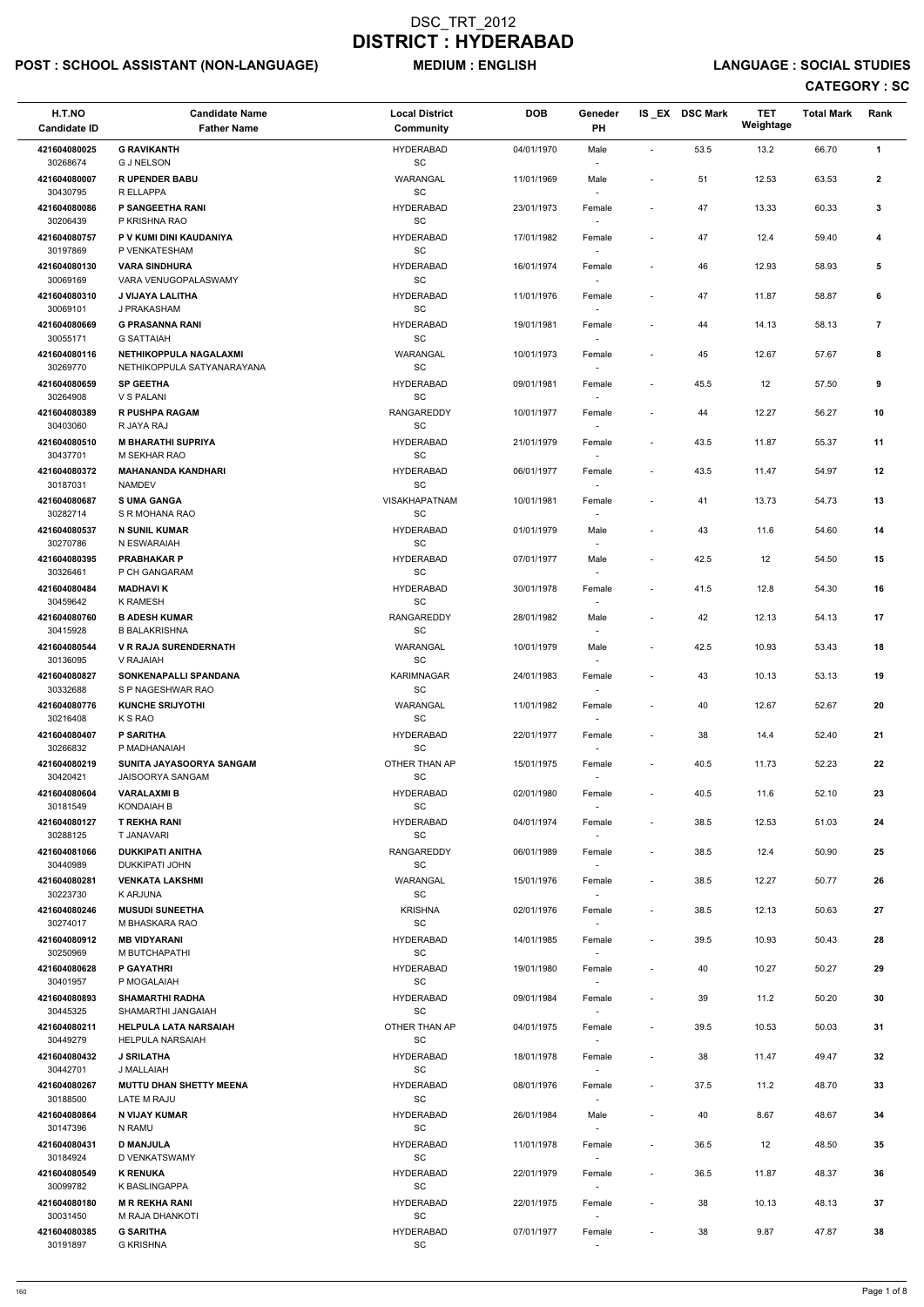# POST : SCHOOL ASSISTANT (NON-LANGUAGE) MEDIUM : ENGLISH LANGUAGE : SOCIAL STUDIES

| H.T.NO<br><b>Candidate ID</b>        | <b>Candidate Name</b><br><b>Father Name</b>                  | <b>Local District</b><br>Community                     | <b>DOB</b> | Geneder<br>PH                      |                          | IS_EX DSC Mark | <b>TET</b><br>Weightage | <b>Total Mark</b> | Rank |  |
|--------------------------------------|--------------------------------------------------------------|--------------------------------------------------------|------------|------------------------------------|--------------------------|----------------|-------------------------|-------------------|------|--|
| 421604080042                         | <b>JAYANTHI KUMARI</b>                                       | <b>HYDERABAD</b>                                       | 05/01/1971 | Female                             | $\blacksquare$           | 37.5           | 10.27                   | 47.77             | 39   |  |
| 30416497                             | <b>HANUMAIAH</b>                                             | $\operatorname{\textsf{SC}}$                           |            | $\overline{\phantom{a}}$           |                          |                |                         |                   |      |  |
| 421604080316<br>30219601             | A ARUNDATI<br>A JAGDEESHWAR RAO                              | WARANGAL<br>$\operatorname{\textsf{SC}}$               | 16/01/1976 | Female                             | $\overline{\phantom{a}}$ | 35.5           | 12.27                   | 47.77             | 40   |  |
| 421604080981<br>30123752             | <b>MEDI PRATHIBHA PRIYADARSHINI</b><br>MEDI VIVEK KUMAR      | <b>HYDERABAD</b><br>$\operatorname{\textsf{SC}}$       | 06/01/1986 | Female<br>$\overline{\phantom{a}}$ | $\overline{\phantom{a}}$ | 36             | 11.73                   | 47.73             | 41   |  |
| 421604080392<br>30294124             | <b>P SARITHA</b><br>P KRISHNA                                | <b>HYDERABAD</b><br>SC                                 | 23/01/1977 | Female<br>$\overline{\phantom{a}}$ |                          | 37             | 10.53                   | 47.53             | 42   |  |
| 421604080408                         | <b>R SHOBA RANI</b>                                          | <b>HYDERABAD</b>                                       | 22/01/1977 | Female                             | $\overline{\phantom{a}}$ | 35.5           | 12                      | 47.50             | 43   |  |
| 30239435<br>421604080405<br>30229412 | R CHANDRAIAH<br><b>MADHAVI KATHULA</b><br>K VENKATESHWAR RAO | SC<br><b>HYDERABAD</b><br>$\operatorname{\textsf{SC}}$ | 08/01/1977 | $\overline{\phantom{a}}$<br>Female |                          | 36             | 11.47                   | 47.47             | 44   |  |
| 421604080225<br>30088732             | <b>K NANDINI</b><br>K R CHANDER                              | <b>HYDERABAD</b><br>$\operatorname{\textsf{SC}}$       | 31/01/1975 | Female                             | $\overline{\phantom{a}}$ | 36             | 11.2                    | 47.20             | 45   |  |
| 421604080942<br>30155278             | <b>S SELVI</b><br>SRIRAMULU                                  | <b>HYDERABAD</b><br>SC                                 | 31/01/1985 | Female<br>$\overline{\phantom{a}}$ | $\overline{\phantom{a}}$ | 35             | 12                      | 47.00             | 46   |  |
| 421604081030<br>30240082             | <b>T RAJENDAR</b><br>T ARJUNAIAH                             | <b>HYDERABAD</b><br><b>SC</b>                          | 18/01/1987 | Male<br>$\overline{\phantom{a}}$   | $\overline{\phantom{a}}$ | 36             | 10.8                    | 46.80             | 47   |  |
| 421604080858                         | <b>ARUNA B</b>                                               | MAHABUBNAGAR                                           | 01/01/1984 | Female                             | $\overline{\phantom{a}}$ | 36             | 10.53                   | 46.53             | 48   |  |
| 30070461<br>421604080091             | <b>B BUCHAIAH</b><br><b>K PRAVEENA</b>                       | $\operatorname{\textsf{SC}}$<br><b>HYDERABAD</b>       | 02/01/1973 | $\overline{\phantom{a}}$<br>Female | $\blacksquare$           | 37             | 9.2                     | 46.20             | 49   |  |
| 30437559                             | K C B NARASIMHA                                              | SC                                                     |            |                                    |                          |                |                         |                   |      |  |
| 421604080769<br>30444098             | <b>MOGLE NANDITA</b><br>RR MOGLE                             | OTHER THAN AP<br>SC                                    | 02/01/1982 | Female<br>$\overline{\phantom{a}}$ | $\overline{\phantom{a}}$ | 36             | 10.13                   | 46.13             | 50   |  |
| 421604080916<br>30334323             | <b>SUNANDA</b><br>KISHAN                                     | <b>HYDERABAD</b><br>SC                                 | 24/01/1985 | Female<br>$\overline{\phantom{a}}$ |                          | 37             | 9.07                    | 46.07             | 51   |  |
| 421604080661                         | PEEKOLLU SWARNA LATHA                                        | RANGAREDDY                                             | 02/01/1981 | Female                             | $\overline{\phantom{a}}$ | 35.5           | 10.53                   | 46.03             | 52   |  |
| 30406964<br>421604080107             | P SANGAIAH<br><b>P S VINUPA</b>                              | $\operatorname{\textsf{SC}}$<br><b>HYDERABAD</b>       | 24/01/1973 | $\overline{\phantom{a}}$<br>Female | $\overline{\phantom{a}}$ | 34.5           | 11.47                   | 45.97             | 53   |  |
| 30237325<br>421604080344             | P R SHANKER<br><b>P S SANGEETHA</b>                          | SC<br>RANGAREDDY                                       | 29/01/1977 | Female                             | $\overline{\phantom{a}}$ | 35             | 10.8                    | 45.80             | 54   |  |
| 30034963<br>421604080495             | P SHANKER RAO<br><b>V M MADHAVI LATHA</b>                    | SC<br><b>HYDERABAD</b>                                 | 17/01/1978 | $\overline{\phantom{a}}$<br>Female | $\overline{\phantom{a}}$ | 36.5           | 9.2                     | 45.70             | 55   |  |
| 30324750                             | V MYSAIAH                                                    | <b>SC</b>                                              |            | $\sim$                             |                          |                |                         |                   |      |  |
| 421604080156<br>30061905             | K PUSHPALATHA<br>K ASHOK KUMAR                               | <b>HYDERABAD</b><br><b>SC</b>                          | 17/01/1974 | Female                             | $\overline{\phantom{a}}$ | 33.5           | 12.13                   | 45.63             | 56   |  |
| 421604080583<br>30438785             | <b>SATYA SRIS</b><br>SUDHARSHAN                              | <b>HYDERABAD</b><br>SC                                 | 10/01/1979 | Female<br>$\sim$                   | $\overline{\phantom{a}}$ | 34             | 11.6                    | 45.60             | 57   |  |
| 421604080988                         | <b>G K RAMESHWARI</b>                                        | <b>RANGAREDDY</b>                                      | 27/01/1986 | Female                             |                          | 35.5           | 10                      | 45.50             | 58   |  |
| 30217106<br>421604080120<br>30166401 | <b>G KUSHALAIAH</b><br>T VIJAYA LAKSHMI<br>T RAMASWAMY       | SC<br><b>HYDERABAD</b><br><b>SC</b>                    | 23/01/1973 | Female<br>$\sim$                   | $\overline{\phantom{a}}$ | 36             | 9.47                    | 45.47             | 59   |  |
| 421604080184                         | <b>ANURADHA S</b>                                            | <b>HYDERABAD</b>                                       | 17/01/1975 | Female                             |                          | 36.5           | 8.93                    | 45.43             | 60   |  |
| 30281109<br>421604080710             | S SRIHARI<br><b>M MALLIKA</b>                                | SC<br><b>HYDERABAD</b>                                 | 19/01/1981 | Female                             | $\overline{\phantom{a}}$ | 35.5           | 9.87                    | 45.37             | 61   |  |
| 30317480<br>421604080554             | M VENKATA SWAMY<br><b>P TULASI</b>                           | SC<br><b>RANGAREDDY</b>                                | 03/01/1979 | Female                             |                          | 33             | 11.73                   | 44.73             | 62   |  |
| 30322738                             | P GOVARDHAN                                                  | SC                                                     |            | $\sim$                             |                          |                |                         |                   |      |  |
| 421604080530<br>30445558             | <b>K SUREKHA</b><br>K SATHYANARAYANA                         | <b>HYDERABAD</b><br><b>SC</b>                          | 07/01/1979 | Female<br>$\sim$                   | $\overline{\phantom{a}}$ | 35.5           | 9.2                     | 44.70             | 63   |  |
| 421604080437<br>30115276             | <b>G YOGITHA</b><br>G LAXMINARAYANA                          | <b>HYDERABAD</b><br>SC                                 | 26/01/1978 | Female<br>$\sim$                   | $\overline{\phantom{a}}$ | 32.5           | 12.13                   | 44.63             | 64   |  |
| 421604080588<br>30345641             | <b>B RAJYALAXMI</b><br><b>B RAMULU</b>                       | <b>HYDERABAD</b><br>SC                                 | 16/01/1980 | Female                             | $\overline{\phantom{a}}$ | 33.5           | 11.07                   | 44.57             | 65   |  |
| 421604080329                         | <b>G YUGANDHAR</b>                                           | <b>HYDERABAD</b>                                       | 17/01/1977 | Male                               | $\overline{\phantom{a}}$ | 35             | 9.2                     | 44.20             | 66   |  |
| 30148198<br>421604080719             | <b>GUNDELLY NARSING RAO</b><br><b>S M SANGEETHA</b>          | SC<br><b>HYDERABAD</b>                                 | 29/01/1981 | $\overline{\phantom{a}}$<br>Female |                          | 35             | 9.2                     | 44.20             | 67   |  |
| 30047961<br>421604080511             | <b>SR MALLESH</b><br><b>J P PARIMALA</b>                     | SC<br>ADILABAD                                         | 25/01/1979 | $\sim$                             | $\overline{\phantom{a}}$ | 33.5           | 10.67                   | 44.17             | 68   |  |
| 30455283                             | J S PRABHAKAR                                                | SC                                                     |            | Female<br>$\overline{\phantom{a}}$ |                          |                |                         |                   |      |  |
| 421604080796<br>30173343             | KOMMUKURI SUMA LATHA<br>K KANTHA RAO                         | <b>MEDAK</b><br>$\operatorname{\textsf{SC}}$           | 07/01/1983 | Female                             |                          | 33             | 10.93                   | 43.93             | 69   |  |
| 421604080052                         | <b>C SARASWATHI</b>                                          | <b>HYDERABAD</b>                                       | 06/01/1971 | Female                             | $\overline{\phantom{a}}$ | 33.5           | 10.27                   | 43.77             | 70   |  |
| 30435111<br>421604080552             | C MUTHYALU<br><b>BOSKA ANITHA KUMARI</b>                     | SC<br>ADILABAD                                         | 14/01/1979 | Female                             | $\sim$                   | 33.5           | 10.27                   | 43.77             | 71   |  |
| 30450855<br>421604080093             | <b>BV RATHNAM</b><br><b>D LAVANYA</b>                        | SC<br><b>HYDERABAD</b>                                 | 06/01/1973 | $\sim$<br>Female                   | $\overline{\phantom{a}}$ | 34             | 9.73                    | 43.73             | 72   |  |
| 30446157<br>421604080018             | D RAJAGOPALA CHARY<br><b>S SUSHEELA RANI</b>                 | SC<br><b>HYDERABAD</b>                                 | 04/01/1969 | $\overline{\phantom{a}}$<br>Female | YES                      | 32.5           | 11.2                    | 43.70             | 73   |  |
| 30057060                             | V SHANKER                                                    | SC                                                     |            | $\sim$                             |                          |                |                         |                   |      |  |
| 421604080724<br>30409673             | <b>S RENUKA DEVI</b><br>S RUKMAIAH                           | RANGAREDDY<br>SC                                       | 01/01/1981 | Female<br>$\overline{\phantom{a}}$ |                          | 33             | 10.67                   | 43.67             | 74   |  |
| 421604080812<br>30323319             | L JYOTHIKIRANMAYE<br>L VIJAYA BABU                           | <b>MEDAK</b><br>$\operatorname{\textsf{SC}}$           | 15/01/1983 | Female<br>$\overline{\phantom{a}}$ | $\overline{\phantom{a}}$ | 33             | 10.67                   | 43.67             | 75   |  |
| 421604080272<br>30441084             | <b>K KARUNAVATHY</b><br>RAMA KRISHNA K                       | RANGAREDDY<br>SC                                       | 01/01/1976 | Female<br>$\overline{\phantom{a}}$ |                          | 33             | 10.53                   | 43.53             | 76   |  |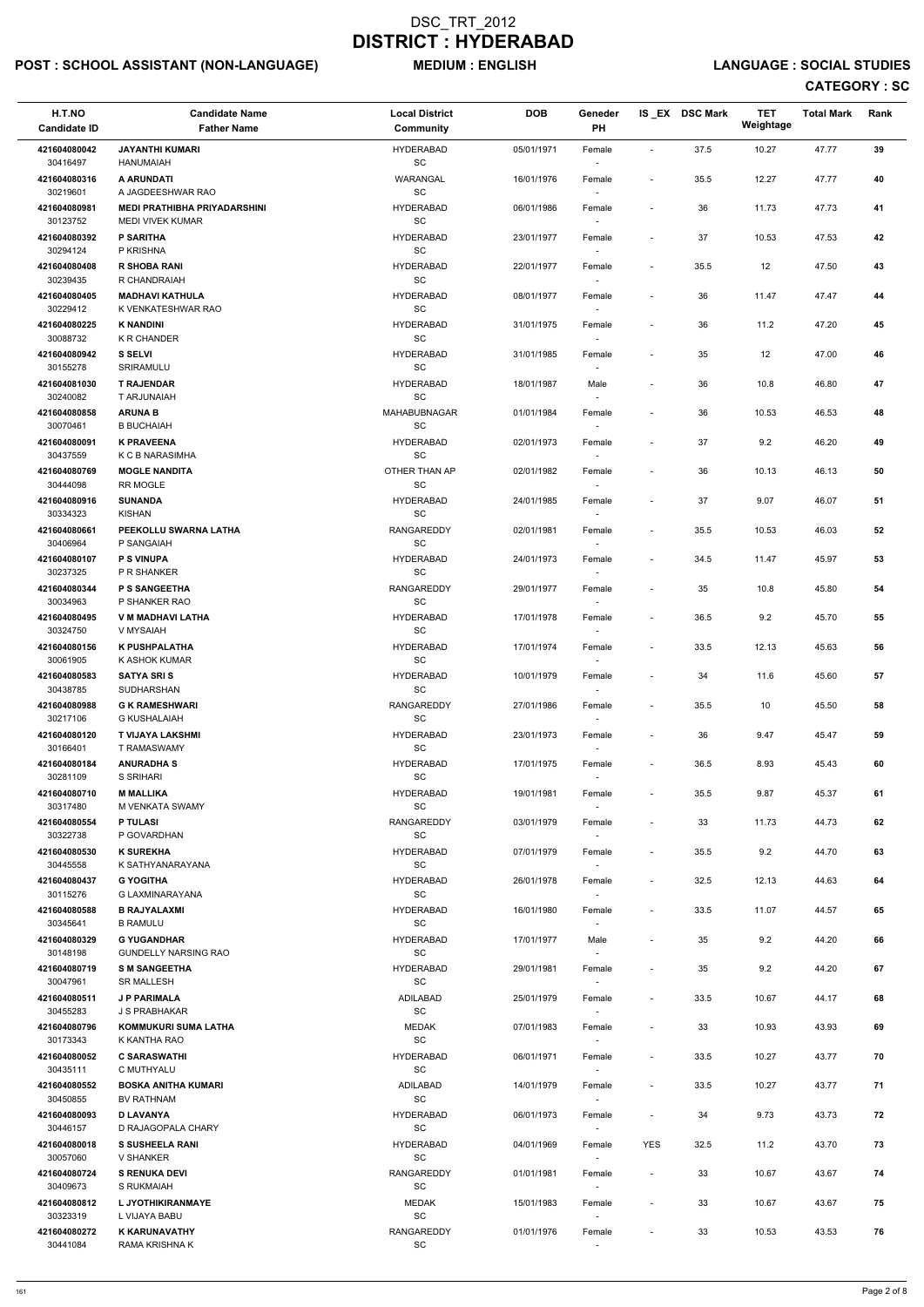# POST : SCHOOL ASSISTANT (NON-LANGUAGE) MEDIUM : ENGLISH LANGUAGE : SOCIAL STUDIES

| H.T.NO<br><b>Candidate ID</b> | <b>Candidate Name</b><br><b>Father Name</b>      | <b>Local District</b><br>Community               | <b>DOB</b> | Geneder<br>PH                      |                          | IS_EX DSC Mark | <b>TET</b><br>Weightage | <b>Total Mark</b> | Rank |  |
|-------------------------------|--------------------------------------------------|--------------------------------------------------|------------|------------------------------------|--------------------------|----------------|-------------------------|-------------------|------|--|
| 421604080312                  | <b>P VIMALA</b><br>P RAMULU                      | <b>HYDERABAD</b>                                 | 27/01/1976 | Female                             | $\blacksquare$           | 33             | 10.53                   | 43.53             | 77   |  |
| 30320707<br>421604080563      | <b>RAJESHWARI M</b>                              | SC<br>RANGAREDDY                                 | 21/01/1979 | $\overline{\phantom{a}}$<br>Female | $\blacksquare$           | 33.5           | 10                      | 43.50             | 78   |  |
| 30166366<br>421604080722      | SREE RAMULU M<br><b>RODDA JAYASREE</b>           | SC<br><b>HYDERABAD</b>                           | 06/01/1981 | Female                             | $\overline{\phantom{a}}$ | 33             | 10.4                    | 43.40             | 79   |  |
| 30298086<br>421604081077      | RODDA RAMCHANDER<br><b>BARLA DIVYA</b>           | SC<br><b>HYDERABAD</b>                           | 23/01/1989 | Female                             |                          | 33             | 10.27                   | 43.27             | 80   |  |
| 30446808<br>421604080558      | <b>BARLA PRASAD BABU</b><br><b>G KAVITA</b>      | SC<br><b>HYDERABAD</b>                           | 12/01/1979 | $\overline{\phantom{a}}$<br>Female | $\overline{\phantom{a}}$ | 34             | 9.2                     | 43.20             | 81   |  |
| 30190174                      | <b>G KRISHNA</b>                                 | SC                                               |            | $\overline{\phantom{a}}$           |                          |                |                         |                   |      |  |
| 421604080736<br>30451280      | <b>JENDERA GAYATHRI</b><br><b>JENDERA ANJAN</b>  | <b>HYDERABAD</b><br>SC                           | 18/01/1982 | Female<br>$\overline{\phantom{a}}$ | $\overline{\phantom{a}}$ | 34             | 9.2                     | 43.20             | 82   |  |
| 421604081057<br>30075922      | <b>VIJAYA RANI B</b><br><b>MOGULAIAH</b>         | <b>HYDERABAD</b><br>SC                           | 13/01/1988 | Female                             | $\overline{\phantom{a}}$ | 33.5           | 9.6                     | 43.10             | 83   |  |
| 421604080676<br>30102957      | <b>KUNCHEA SUNITHA</b><br>KUNCHEA SRI RAM MURTHY | RANGAREDDY<br>SC                                 | 06/01/1981 | Female<br>$\overline{\phantom{a}}$ | $\overline{\phantom{a}}$ | 31.5           | 11.47                   | 42.97             | 84   |  |
| 421604080238<br>30415890      | <b>VM KOMALA</b><br>V MOHAN RAJ                  | <b>HYDERABAD</b><br>SC                           | 10/01/1975 | Female                             |                          | 34.5           | 8.27                    | 42.77             | 85   |  |
| 421604080857                  | <b>G DEEPMALA</b>                                | <b>HYDERABAD</b>                                 | 30/01/1983 | Female                             | $\overline{a}$           | 33             | 9.73                    | 42.73             | 86   |  |
| 30239699<br>421604080257      | <b>G DHARAMPAL</b><br><b>V LALITHA</b>           | SC<br><b>HYDERABAD</b>                           | 06/01/1976 | $\overline{\phantom{a}}$<br>Female | $\overline{\phantom{a}}$ | 31.5           | 11.2                    | 42.70             | 87   |  |
| 30025400<br>421604080548      | V R NARSIMHA<br><b>K PRAVEEN KUMAR</b>           | SC<br><b>HYDERABAD</b>                           | 22/01/1979 | Male                               | $\overline{\phantom{a}}$ | 33.5           | 9.2                     | 42.70             | 88   |  |
| 30042140                      | P SATHISH CHANDER                                | SC                                               |            |                                    |                          |                |                         |                   |      |  |
| 421604080721<br>30064586      | <b>S R RAJESHWARI</b><br>S RAJAIAH               | <b>HYDERABAD</b><br>SC                           | 28/01/1981 | Female<br>$\sim$                   | $\blacksquare$           | 31.5           | 11.2                    | 42.70             | 89   |  |
| 421604080060<br>30424846      | <b>R RAJITA</b><br>R LAXMAIAH                    | <b>HYDERABAD</b><br>SC                           | 20/01/1972 | Female<br>$\overline{\phantom{a}}$ | $\overline{\phantom{a}}$ | 32.5           | 10.13                   | 42.63             | 90   |  |
| 421604081042<br>30406987      | <b>MARAPALLY SWETHA PRIYANKA</b><br>M JAYAPAL    | WARANGAL<br>SC                                   | 08/01/1988 | Female                             | $\blacksquare$           | 32.5           | 10.13                   | 42.63             | 91   |  |
| 421604080879                  | <b>G KRISHNA KUMARI</b>                          | <b>HYDERABAD</b>                                 | 06/01/1984 | Female                             | $\overline{\phantom{a}}$ | 34.5           | 8                       | 42.50             | 92   |  |
| 30219502<br>421604080883      | R SHANKAR<br>P RADHA                             | SC<br>RANGAREDDY                                 | 19/01/1984 | $\overline{\phantom{a}}$<br>Female | $\overline{\phantom{a}}$ | 32.5           | 10                      | 42.50             | 93   |  |
| 30284046<br>421604080271      | PS HARI RO<br>S LAVANYA KUMARI                   | SC<br><b>HYDERABAD</b>                           | 23/01/1976 | $\sim$<br>Female                   |                          | 33             | 9.47                    | 42.47             | 94   |  |
| 30195827<br>421604081033      | S BABU RAO<br><b>LALITHAL</b>                    | SC<br><b>HYDERABAD</b>                           | 29/01/1987 | Female                             | $\overline{a}$           | 32             | 10.4                    | 42.40             | 95   |  |
| 30085134                      | L RAJAMALLESH                                    | SC                                               |            |                                    |                          |                |                         |                   |      |  |
| 421604080753<br>30424845      | <b>DHAMAS GOGULAMUDI</b><br>ANGAIAH              | <b>PRAKASAM</b><br>SC                            | 04/01/1982 | Male<br>$\overline{\phantom{a}}$   | $\overline{\phantom{a}}$ | 31             | 11.33                   | 42.33             | 96   |  |
| 421604080031<br>30459176      | A SHAILAJA<br>A S RAMCHANDER                     | <b>HYDERABAD</b><br>SC                           | 23/01/1970 | Female<br>$\overline{\phantom{a}}$ | ÷,                       | 32             | 10.27                   | 42.27             | 97   |  |
| 421604080985<br>30247152      | <b>RAMYAL</b><br>K LAKSHMANA MURTHY              | <b>HYDERABAD</b><br>SC                           | 28/01/1986 | Female<br>$\overline{\phantom{a}}$ | $\blacksquare$           | 32             | 10.27                   | 42.27             | 98   |  |
| 421604080085<br>30465867      | <b>AMITHA TAVITIKI</b><br><b>BABU RAO</b>        | <b>HYDERABAD</b><br>SC                           | 10/01/1973 | Female                             | $\overline{\phantom{a}}$ | 33             | 9.2                     | 42.20             | 99   |  |
| 421604080456                  | <b>LATHA D V N</b>                               | <b>HYDERABAD</b>                                 | 01/01/1978 | Female                             | $\overline{\phantom{a}}$ | 33             | 9.2                     | 42.20             | 100  |  |
| 30293214<br>421604080194      | D V S G PRASADA RAO<br><b>KRISHNA KALA G</b>     | SC<br><b>HYDERABAD</b>                           | 04/01/1975 | $\sim$<br>Female                   | $\overline{\phantom{a}}$ | 33.5           | 8.67                    | 42.17             | 101  |  |
| 30060240<br>421604080369      | <b>RAM MURTHY G</b><br><b>BINDU D</b>            | SC<br><b>HYDERABAD</b>                           | 04/01/1977 | $\overline{\phantom{a}}$<br>Female | $\overline{\phantom{a}}$ | 31.5           | 10.67                   | 42.17             | 102  |  |
| 30042695<br>421604080483      | <b>JOSEPH</b><br><b>BOYA BHARGAVI</b>            | SC<br><b>HYDERABAD</b>                           | 28/01/1978 | $\overline{\phantom{a}}$<br>Female | $\overline{a}$           | 31.5           | 10.67                   | 42.17             | 103  |  |
| 30368910<br>421604080390      | LAXMAIAH<br><b>S SANTOSH</b>                     | SC<br>RANGAREDDY                                 | 15/01/1977 |                                    |                          |                | 10.53                   | 42.03             | 104  |  |
| 30030766                      | S MOGULAIAH                                      | <b>SC</b>                                        |            | Female                             | $\overline{a}$           | 31.5           |                         |                   |      |  |
| 421604080782<br>30288183      | <b>D JYOTSNA</b><br>D SRI RAMULU                 | <b>HYDERABAD</b><br>SC                           | 02/01/1982 | Female<br>$\overline{\phantom{a}}$ | $\blacksquare$           | 32.5           | 9.47                    | 41.97             | 105  |  |
| 421604080749<br>30442223      | N SHIVA KUMAR<br>N ASHOK                         | <b>HYDERABAD</b><br>SC                           | 24/01/1982 | Male<br>$\overline{\phantom{a}}$   | $\overline{a}$           | 33             | 8.8                     | 41.80             | 106  |  |
| 421604080079<br>30448016      | <b>PADMA BUSI</b><br><b>SUBHAMANI BUSI</b>       | OTHER THAN AP<br>SC                              | 29/01/1972 | Female                             | $\overline{\phantom{a}}$ | 31             | 10.53                   | 41.53             | 107  |  |
| 421604080143                  | <b>S MANJULA DEVI</b>                            | <b>HYDERABAD</b>                                 | 25/01/1974 | Female                             | $\overline{\phantom{a}}$ | 31             | 10.53                   | 41.53             | 108  |  |
| 30338815<br>421604080192      | S RAMACHANDER RAO<br>A JYOSTNA                   | SC<br><b>HYDERABAD</b>                           | 27/01/1975 | Female                             | $\overline{\phantom{a}}$ | 31             | 10.53                   | 41.53             | 109  |  |
| 30054032<br>421604080197      | A PENTAIAH<br><b>SMBINAYA</b>                    | SC<br><b>HYDERABAD</b>                           | 24/01/1975 | $\sim$<br>Female                   |                          | 31             | 10.53                   | 41.53             | 110  |  |
| 30046509                      | S MANIK RAO                                      | SC                                               |            | $\overline{\phantom{a}}$           |                          |                |                         |                   |      |  |
| 421604080949<br>30464499      | <b>T PRASANNA RANI</b><br>T PRAKASH              | RANGAREDDY<br>SC                                 | 07/01/1986 | Female<br>$\overline{\phantom{a}}$ | $\overline{\phantom{a}}$ | 33.5           | 8                       | 41.50             | 111  |  |
| 421604081018<br>30188695      | <b>THARINI</b><br>T M SHIVARAJ                   | <b>HYDERABAD</b><br>SC                           | 26/01/1987 | Female<br>$\overline{\phantom{a}}$ |                          | 32             | 9.33                    | 41.33             | 112  |  |
| 421604080468<br>30438418      | <b>S SANGEETHA</b><br>S NARENDER                 | <b>MEDAK</b><br>SC                               | 26/01/1978 | Female<br>$\overline{\phantom{a}}$ | $\overline{a}$           | 32.5           | 8.8                     | 41.30             | 113  |  |
| 421604081065<br>30404719      | <b>K MAJEE</b><br>K KONDAIAH                     | <b>HYDERABAD</b><br>$\operatorname{\textsf{SC}}$ | 24/01/1989 | Female<br>$\overline{\phantom{a}}$ | $\overline{\phantom{a}}$ | 33             | 8.13                    | 41.13             | 114  |  |
|                               |                                                  |                                                  |            |                                    |                          |                |                         |                   |      |  |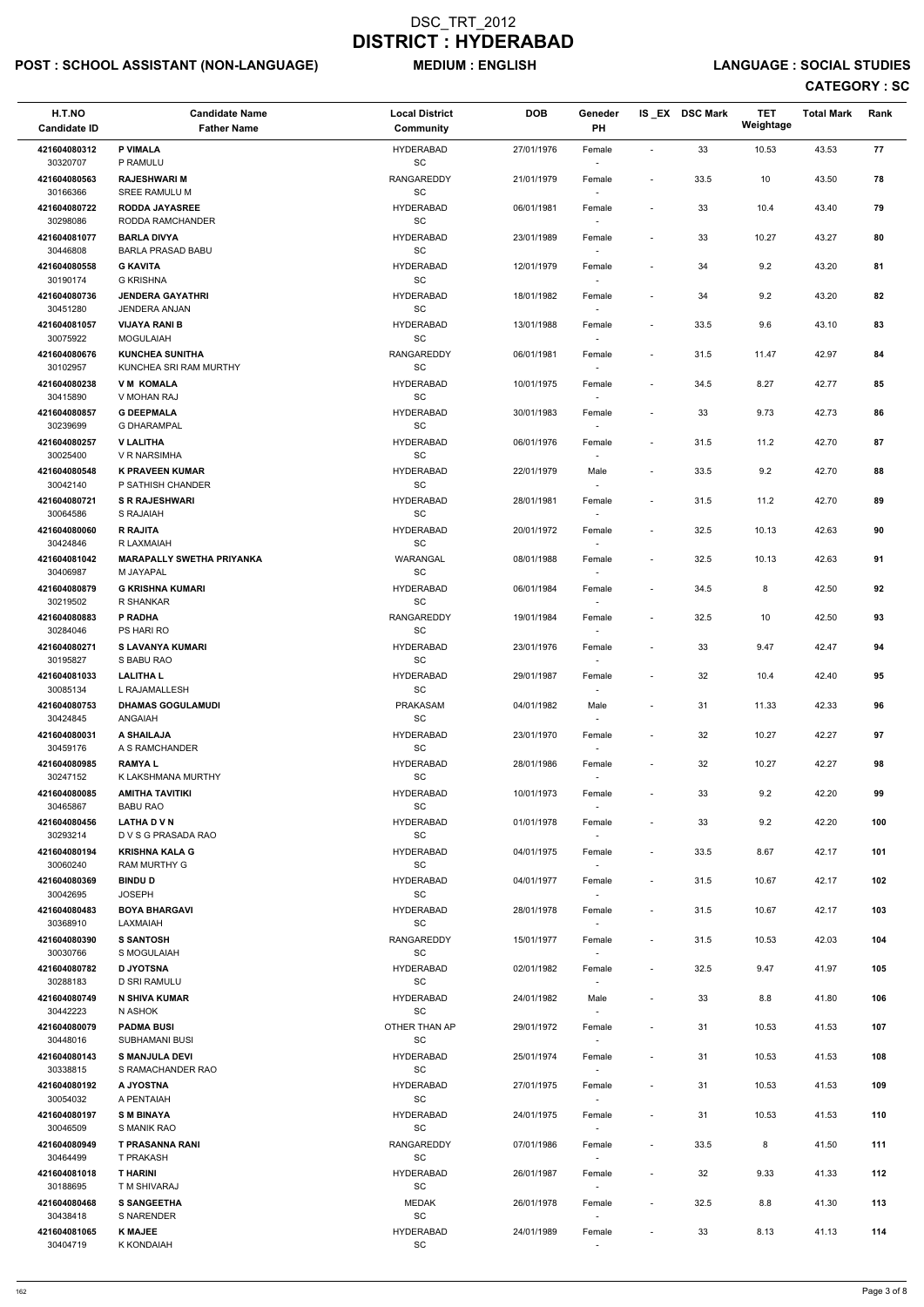# POST : SCHOOL ASSISTANT (NON-LANGUAGE) MEDIUM : ENGLISH LANGUAGE : SOCIAL STUDIES

| H.T.NO<br><b>Candidate ID</b> | <b>Candidate Name</b><br><b>Father Name</b>       | <b>Local District</b><br><b>Community</b>         | <b>DOB</b> | Geneder<br><b>PH</b>               |                          | IS_EX DSC Mark | <b>TET</b><br>Weightage | <b>Total Mark</b> | Rank |
|-------------------------------|---------------------------------------------------|---------------------------------------------------|------------|------------------------------------|--------------------------|----------------|-------------------------|-------------------|------|
| 421604080839                  | <b>SUJATHA S</b>                                  | <b>HYDERABAD</b>                                  | 20/01/1983 | Female                             | $\overline{\phantom{a}}$ | 31.5           | 9.6                     | 41.10             | 115  |
| 30102578<br>421604080705      | <b>BABUS</b><br><b>THALLAPELLI BHARATHI</b>       | SC<br>WARANGAL                                    | 25/01/1981 | $\overline{\phantom{a}}$<br>Female | $\blacksquare$           | 30             | 11.07                   | 41.07             | 116  |
| 30103137<br>421604080907      | THALLAPELLI MALLESHAM<br><b>B VANITHA</b>         | $\operatorname{\textsf{SC}}$<br><b>RANGAREDDY</b> | 01/01/1985 | Female                             | $\overline{\phantom{a}}$ | 32             | 9.07                    | 41.07             | 117  |
| 30411385<br>421604080523      | <b>BKISHAN RAO</b><br><b>SATHAIAH JAYASREE</b>    | SC<br><b>RANGAREDDY</b>                           | 06/01/1979 | Female                             | $\blacksquare$           | 30.5           | 10.53                   | 41.03             | 118  |
| 30286632<br>421604081053      | M SATHAIAH<br>KOPPULA SHRAVAN KUMAR               | SC<br><b>KARIMNAGAR</b>                           | 03/01/1988 | $\overline{\phantom{a}}$<br>Male   | $\overline{\phantom{a}}$ | 31             | 10                      | 41.00             | 119  |
| 30442912<br>421604080325      | <b>MUTHAIAH</b><br><b>N JAYASHREE</b>             | SC<br>RANGAREDDY                                  | 28/01/1976 | $\sim$<br>Female                   | $\overline{\phantom{a}}$ | 30             | 10.93                   | 40.93             | 120  |
| 30048073                      | A NARAYANAN<br><b>M SRAVANI</b>                   | SC<br><b>RANGAREDDY</b>                           |            | $\sim$                             |                          |                |                         |                   |      |
| 421604080766<br>30470308      | RAJARATNAM                                        | SC                                                | 13/01/1982 | Female                             | $\overline{\phantom{a}}$ | 32             | 8.93                    | 40.93             | 121  |
| 421604080229<br>30416392      | A PADMALATHA<br>A KRISHNA                         | <b>HYDERABAD</b><br>$\operatorname{\textsf{SC}}$  | 28/01/1975 | Female<br>$\sim$                   | $\overline{\phantom{a}}$ | 32.5           | 8.4                     | 40.90             | 122  |
| 421604080123<br>30102540      | <b>SANDHYA GHELOT</b><br>RAMKISHEN GHELOT         | <b>HYDERABAD</b><br>SC                            | 18/01/1973 | Female<br>$\overline{\phantom{a}}$ |                          | 31             | 9.87                    | 40.87             | 123  |
| 421604080750<br>30023277      | PADMAVATHI A<br><b>NARASIMHA</b>                  | <b>HYDERABAD</b><br><b>SC</b>                     | 26/01/1982 | Female<br>$\overline{\phantom{a}}$ | $\overline{\phantom{a}}$ | 30.5           | 10.13                   | 40.63             | 124  |
| 421604080195<br>30188456      | <b>B PADMA</b><br><b>B JAGANATH</b>               | <b>HYDERABAD</b><br><b>SC</b>                     | 05/01/1975 | Female                             |                          | 31             | 9.6                     | 40.60             | 125  |
| 421604080995<br>30293074      | <b>D SOWMYA</b><br>D KRISHNA BABU                 | <b>HYDERABAD</b><br><b>SC</b>                     | 29/01/1987 | Female                             | $\overline{\phantom{a}}$ | 31.5           | 9.07                    | 40.57             | 126  |
| 421604080331<br>30440703      | <b>SAILAJAN</b><br>SRIHARI N                      | <b>HYDERABAD</b><br>SC                            | 20/01/1977 | Female<br>$\sim$                   |                          | 31             | 9.47                    | 40.47             | 127  |
| 421604080080                  | <b>D KRISHNAVENI</b>                              | RANGAREDDY                                        | 11/01/1972 | Female                             | $\overline{\phantom{a}}$ | 32             | 8.4                     | 40.40             | 128  |
| 30261197<br>421604080227      | LATE D SAMBHAJI<br><b>SUNITHA KUMARI C</b>        | SC<br><b>HYDERABAD</b>                            | 10/01/1975 | $\overline{\phantom{a}}$<br>Female | $\overline{\phantom{a}}$ | 32             | 8.4                     | 40.40             | 129  |
| 30452113<br>421604080266      | MOHAN ROA C<br><b>D S SARITHA</b>                 | SC<br><b>HYDERABAD</b>                            | 07/01/1976 | Female                             | $\overline{\phantom{a}}$ | 30             | 10.4                    | 40.40             | 130  |
| 30302280<br>421604080851      | D SANJEEVA RAO<br><b>BOKINALA SUKANYA</b>         | SC<br>RANGAREDDY                                  | 25/01/1983 | $\overline{\phantom{a}}$<br>Female | $\overline{\phantom{a}}$ | 30.5           | 9.87                    | 40.37             | 131  |
| 30187962<br>421604080506      | BOKINALA SREENIVASA RAO<br><b>VIJAYA KUMARI K</b> | SC<br><b>RANGAREDDY</b>                           | 11/01/1979 | $\sim$<br>Female                   | $\overline{\phantom{a}}$ | 30.5           | 9.73                    | 40.23             | 132  |
| 30242083<br>421604080835      | <b>MALAKONDAIAH K</b><br><b>M NARASIMHA RAO</b>   | SC<br><b>KHAMMAM</b>                              | 13/01/1983 | Male                               | $\overline{\phantom{a}}$ | 31.5           | 8.67                    | 40.17             | 133  |
| 30213208                      | M VENKATESWARLU                                   | SC                                                |            | $\overline{\phantom{a}}$           |                          |                |                         |                   |      |
| 421604080005<br>30256059      | <b>GURUDEVIS</b><br>PUNDALIK RAO S                | RANGAREDDY<br>SC                                  | 17/01/1969 | Female<br>$\overline{\phantom{a}}$ |                          | 30.5           | 9.47                    | 39.97             | 134  |
| 421604080126<br>30269559      | <b>C M NEERAJA RANI</b><br>C MADHAVA RAO          | <b>HYDERABAD</b><br><b>SC</b>                     | 26/01/1974 | Female<br>$\sim$                   | $\overline{\phantom{a}}$ | 30.5           | 9.47                    | 39.97             | 135  |
| 421604080597<br>30036494      | <b>K SHELLEY</b><br>K MASHANNA                    | <b>MEDAK</b><br>$\operatorname{\textsf{SC}}$      | 03/01/1980 | Female<br>$\overline{\phantom{a}}$ |                          | 29             | 10.93                   | 39.93             | 136  |
| 421604081070<br>30084231      | <b>DAKEY SARITHA SHREE</b><br>DAKEY SATYAM        | OTHER THAN AP<br><b>SC</b>                        | 16/01/1989 | Female                             | $\overline{\phantom{a}}$ | 30.5           | 9.33                    | 39.83             | 137  |
| 421604080291<br>30209512      | <b>K MANJULA</b><br>K KONDAIAH                    | <b>RANGAREDDY</b><br>SC                           | 07/01/1976 | Female<br>$\sim$                   | $\overline{\phantom{a}}$ | 31             | 8.8                     | 39.80             | 138  |
| 421604081046<br>30151580      | <b>B STEFFI</b><br><b>B DEVADANAM</b>             | <b>HYDERABAD</b><br>SC                            | 24/01/1988 | Female<br>$\sim$                   |                          | 31             | 8.8                     | 39.80             | 139  |
| 421604080100<br>30430067      | P BHEEM SANJAY<br>P KOTAIAH                       | <b>HYDERABAD</b><br>SC                            | 20/01/1973 | Male<br>$\sim$                     | $\overline{\phantom{a}}$ | 29.5           | 10.27                   | 39.77             | 140  |
| 421604080203                  | <b>D SHESHIREKHA</b>                              | <b>HYDERABAD</b>                                  | 07/01/1975 | Female                             | $\overline{\phantom{a}}$ | 29.5           | 10.27                   | 39.77             | 141  |
| 30045588<br>421604081026      | D ESHWARIAH<br><b>G APARANJI</b>                  | <b>SC</b><br>RANGAREDDY                           | 13/01/1987 | Female                             | $\overline{\phantom{a}}$ | 31             | 8.67                    | 39.67             | 142  |
| 30247010<br>421604080258      | G SATYANANDAM<br>P KAVITHA                        | <b>SC</b><br><b>HYDERABAD</b>                     | 07/01/1976 | $\overline{\phantom{a}}$<br>Female | $\blacksquare$           | 30             | 9.6                     | 39.60             | 143  |
| 30266693<br>421604080768      | P SHAM<br><b>SAVITRI ANTANA</b>                   | SC<br>OTHER THAN AP                               | 19/01/1982 | $\overline{\phantom{a}}$<br>Female | $\overline{\phantom{a}}$ | 28.5           | 11.07                   | 39.57             | 144  |
| 30319985<br>421604080862      | ANTANA NARSANA<br><b>HIMA BINDU N</b>             | <b>SC</b><br><b>HYDERABAD</b>                     | 18/01/1984 | $\sim$<br>Female                   | $\overline{\phantom{a}}$ | 30.5           | 9.07                    | 39.57             | 145  |
| 30304165<br>421604080505      | N SOWKSHAJEE<br><b>C SANTHOSHA</b>                | SC<br>RANGAREDDY                                  | 11/01/1979 | Female                             | $\overline{\phantom{a}}$ | 31             | 8.53                    | 39.53             | 146  |
| 30433280<br>421604080977      | C BUCHAIAH<br><b>RODDA ASHA DEEPTHY</b>           | <b>SC</b><br><b>HYDERABAD</b>                     | 08/01/1986 |                                    | $\overline{\phantom{a}}$ | 29             | 10.27                   | 39.27             | 147  |
| 30012531                      | RODDA ANANDAM                                     | SC                                                |            | Female<br>$\sim$                   |                          |                |                         |                   |      |
| 421604080111<br>30182528      | A BHAGYA REKHA<br>A PENTAIAH                      | <b>HYDERABAD</b><br>SC                            | 15/01/1973 | Female<br>$\overline{\phantom{a}}$ |                          | 30             | 9.2                     | 39.20             | 148  |
| 421604081045<br>30430058      | <b>L SOWJANYA</b><br>L S LAXMI NARAYANA           | RANGAREDDY<br>SC                                  | 28/01/1988 | Female<br>$\sim$                   | $\overline{\phantom{a}}$ | 30             | 9.2                     | 39.20             | 149  |
| 421604080386<br>30446847      | <b>KUMARI LEENA</b><br>C T NATARAJAN              | RANGAREDDY<br>SC                                  | 09/01/1977 | Female<br>$\sim$                   | $\overline{\phantom{a}}$ | 29.5           | 9.6                     | 39.10             | 150  |
| 421604080920<br>30288293      | <b>Y RENUKA</b><br>Y RAMULU                       | <b>HYDERABAD</b><br>SC                            | 23/01/1985 | Female<br>$\sim$                   |                          | 30             | 9.07                    | 39.07             | 151  |
| 421604080625<br>30348743      | <b>D PUSHPALATHA</b><br><b>GANGAIAH</b>           | RANGAREDDY<br>$\operatorname{\textsf{SC}}$        | 10/01/1980 | Female                             |                          | 30             | 8.93                    | 38.93             | 152  |
|                               |                                                   |                                                   |            |                                    |                          |                |                         |                   |      |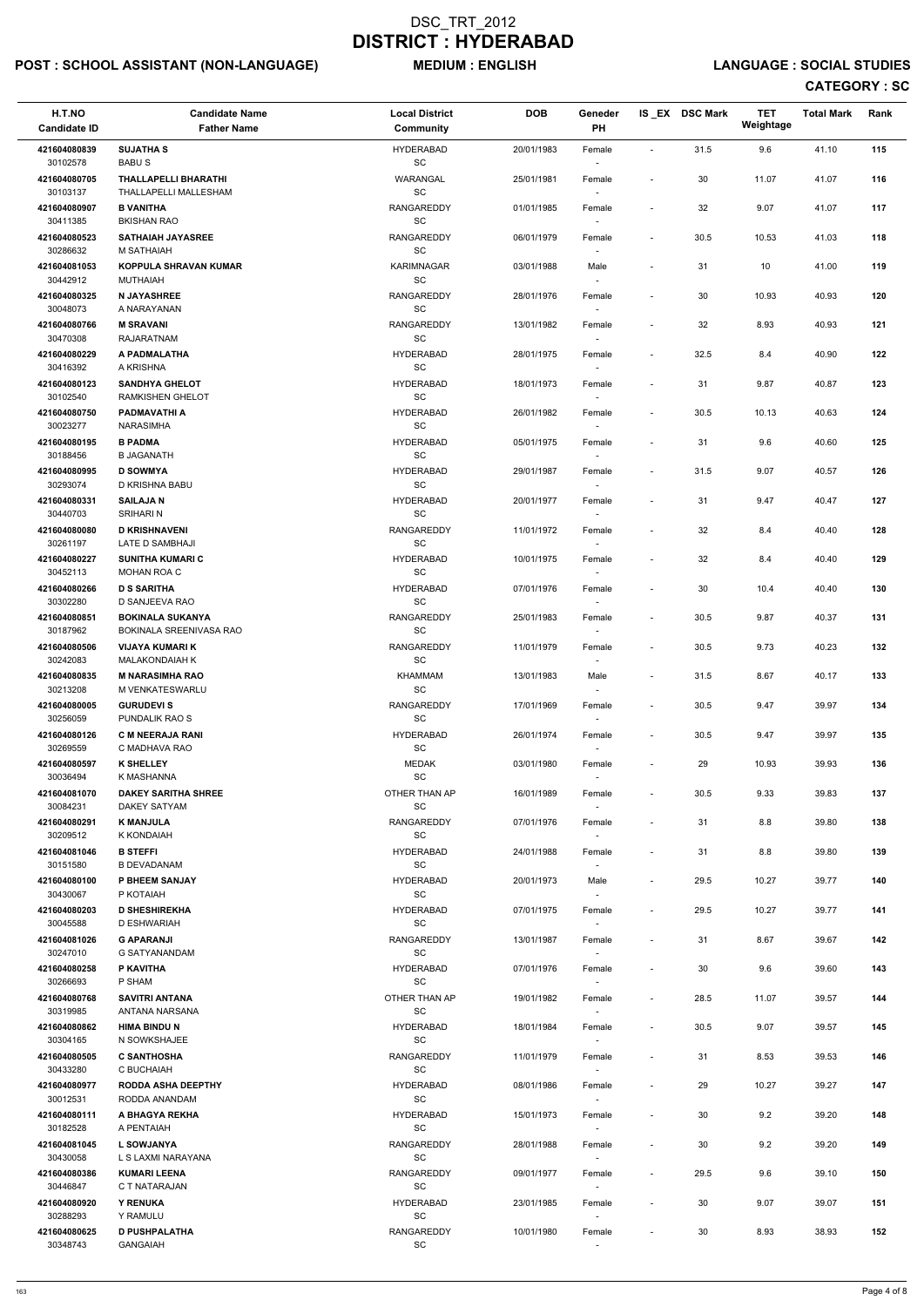# POST : SCHOOL ASSISTANT (NON-LANGUAGE) MEDIUM : ENGLISH LANGUAGE : SOCIAL STUDIES

| H.T.NO<br><b>Candidate ID</b> | <b>Candidate Name</b><br><b>Father Name</b> | <b>Local District</b><br><b>Community</b> | <b>DOB</b> | Geneder<br>PH                      |                          | IS EX DSC Mark | <b>TET</b><br>Weightage | <b>Total Mark</b> | Rank |
|-------------------------------|---------------------------------------------|-------------------------------------------|------------|------------------------------------|--------------------------|----------------|-------------------------|-------------------|------|
|                               |                                             |                                           |            |                                    |                          |                |                         |                   |      |
| 421604081006<br>30195342      | <b>BOMMA PAVITHRA</b><br><b>B URUDAYA</b>   | <b>HYDERABAD</b><br>SC                    | 07/01/1987 | Female<br>$\overline{\phantom{a}}$ | $\sim$                   | 29             | 9.87                    | 38.87             | 153  |
| 421604080642                  | <b>ARMALA LAVANYA</b>                       | <b>HYDERABAD</b>                          | 04/01/1980 | Female                             | $\overline{\phantom{a}}$ | 27.5           | 11.33                   | 38.83             | 154  |
| 30076146                      | A DEEPAKRAO                                 | SC                                        |            |                                    |                          |                |                         |                   |      |
| 421604080677                  | <b>M KALYANI</b>                            | <b>HYDERABAD</b>                          | 10/01/1981 | Female                             | $\overline{\phantom{a}}$ | 29.5           | 9.33                    | 38.83             | 155  |
| 30418304                      | M NAGAIAH                                   | SC                                        |            |                                    |                          |                |                         |                   |      |
| 421604080633                  | <b>K SUJATHA</b>                            | <b>RANGAREDDY</b>                         | 31/01/1980 | Female                             | $\overline{\phantom{a}}$ | 28.5           | 10.27                   | 38.77             | 156  |
| 30307579                      | S RAMCHANDER RAO                            | SC                                        |            | $\overline{\phantom{a}}$           |                          |                |                         |                   |      |
| 421604080666<br>30331704      | <b>M MANIK RAO</b><br>M RATHNAM             | <b>HYDERABAD</b><br>SC                    | 10/01/1981 | Male<br>$\overline{\phantom{a}}$   | $\overline{\phantom{a}}$ | 29             | 9.73                    | 38.73             | 157  |
| 421604080213                  | <b>G SARALA</b>                             | <b>HYDERABAD</b>                          | 15/01/1975 | Female                             | $\overline{\phantom{a}}$ | 29.5           | 9.2                     | 38.70             | 158  |
| 30042752                      | <b>G RAMASWAMY</b>                          | SC                                        |            | $\overline{\phantom{a}}$           |                          |                |                         |                   |      |
| 421604080321                  | <b>B MADHAVI</b>                            | <b>HYDERABAD</b>                          | 03/01/1976 | Female                             | $\overline{\phantom{a}}$ | 29.5           | 9.2                     | 38.70             | 159  |
| 30402305                      | <b>B SURYANARAYANA</b>                      | SC                                        |            |                                    |                          |                |                         |                   |      |
| 421604080435                  | <b>UMAMAHESHWARIC</b>                       | <b>HYDERABAD</b>                          | 23/01/1978 | Female                             | $\overline{\phantom{a}}$ | 29.5           | 9.2                     | 38.70             | 160  |
| 30428303                      | YADAGIRI C                                  | SC                                        |            | $\sim$                             |                          |                |                         |                   |      |
| 421604080170<br>30129016      | <b>VISHALAKSHI</b><br>K NARSIMULOO          | <b>HYDERABAD</b><br>SC                    | 07/01/1974 | Female<br>$\overline{\phantom{a}}$ |                          | 28             | 10.67                   | 38.67             | 161  |
| 421604080889                  | <b>SMITHAU</b>                              | WARANGAL                                  | 16/01/1984 | Female                             | $\overline{\phantom{a}}$ | 30             | 8.67                    | 38.67             | 162  |
| 30197753                      | <b>MUTHYAM RAO</b>                          | <b>SC</b>                                 |            | $\overline{\phantom{a}}$           |                          |                |                         |                   |      |
| 421604080030                  | A E KAVITHA                                 | <b>HYDERABAD</b>                          | 13/01/1970 | Female                             |                          | 29             | 9.6                     | 38.60             | 163  |
| 30216171                      | A R ESHWAR RAO                              | SC                                        |            |                                    |                          |                |                         |                   |      |
| 421604080043                  | <b>J SUDHA RANI</b>                         | <b>HYDERABAD</b>                          | 14/01/1971 | Female                             | $\overline{\phantom{a}}$ | 26.5           | 12                      | 38.50             | 164  |
| 30425203                      | J VENKAT RAO                                | SC                                        |            |                                    |                          |                |                         |                   |      |
| 421604080367                  | PADMAVATHI JANGA                            | <b>HYDERABAD</b>                          | 23/01/1977 | Female                             | $\overline{\phantom{a}}$ | 28.5           | 10                      | 38.50             | 165  |
| 30193863                      | <b>VENKATAIAH</b>                           | SC                                        |            | $\sim$                             |                          |                |                         |                   |      |
| 421604080632<br>30026896      | <b>B USHA RANI</b><br><b>B GOPAIAH</b>      | NALGONDA<br>SC                            | 27/01/1980 | Female<br>$\sim$                   | $\overline{\phantom{a}}$ | 28.5           | 10                      | 38.50             | 166  |
| 421604080774                  | <b>M KAVITHA</b>                            | <b>HYDERABAD</b>                          | 13/01/1982 | Female                             | $\blacksquare$           | 30             | 8.4                     | 38.40             | 167  |
| 30115315                      | M PRAKASH RAO                               | SC                                        |            |                                    |                          |                |                         |                   |      |
| 421604080675                  | E KAVITHA RANI                              | <b>HYDERABAD</b>                          | 06/01/1981 | Female                             | $\overline{\phantom{a}}$ | 29.5           | 8.8                     | 38.30             | 168  |
| 30057126                      | E NARSING RAO                               | SC                                        |            | $\overline{\phantom{a}}$           |                          |                |                         |                   |      |
| 421604080141                  | <b>VELPULA SUNITHA</b>                      | <b>HYDERABAD</b>                          | 20/01/1974 | Female                             | $\overline{\phantom{a}}$ | 28             | 10.27                   | 38.27             | 169  |
| 30128831                      | <b>BENJAMIN</b>                             | SC                                        |            | $\sim$                             |                          |                |                         |                   |      |
| 421604080324<br>30410673      | <b>DEEPA DASARI</b><br><b>DBHEEM SEN</b>    | <b>HYDERABAD</b><br>SC                    | 27/01/1976 | Female                             | $\overline{\phantom{a}}$ | 28.5           | 9.73                    | 38.23             | 170  |
| 421604080614                  | <b>KURIL JYOTHI DHARAMDAS</b>               | OTHER THAN AP                             | 03/01/1980 | Female                             | $\overline{\phantom{a}}$ | 28.5           | 9.73                    | 38.23             | 171  |
| 30331144                      | KURIL DHARAMDAS                             | <b>SC</b>                                 |            |                                    |                          |                |                         |                   |      |
| 421604080154                  | <b>M SARALA</b>                             | <b>HYDERABAD</b>                          | 06/01/1974 | Female                             |                          | 30             | 8.13                    | 38.13             | 172  |
| 30290085                      | M MADAN RAO                                 | SC                                        |            | $\sim$                             |                          |                |                         |                   |      |
| 421604080210                  | <b>KODI RAJASHRI</b>                        | OTHER THAN AP                             | 01/01/1975 | Female                             | $\overline{\phantom{a}}$ | 30             | 8.13                    | 38.13             | 173  |
| 30116880                      | NAMBAIYA                                    | SC                                        |            | $\sim$                             |                          |                |                         |                   |      |
| 421604080448<br>30075917      | P BHAGYA LAKSHMI<br>P LAKSHMANNA            | <b>HYDERABAD</b><br>SC                    | 24/01/1978 | Female<br>$\sim$                   | $\overline{\phantom{a}}$ | 28.5           | 9.6                     | 38.10             | 174  |
| 421604080644                  | <b>D PALLAVI LATHA</b>                      | <b>HYDERABAD</b>                          | 06/01/1980 | Female                             | $\overline{\phantom{a}}$ | 29.5           | 8.53                    | 38.03             | 175  |
| 30200567                      | D BALAK DASS                                | <b>SC</b>                                 |            |                                    |                          |                |                         |                   |      |
| 421604080973                  | K DIVYA                                     | <b>HYDERABAD</b>                          | 16/01/1986 | Female                             | $\overline{\phantom{a}}$ | 27.5           | 10.53                   | 38.03             | 176  |
| 30470269                      | K SUNKANNA                                  | <b>SC</b>                                 |            | $\sim$                             |                          |                |                         |                   |      |
| 421604080457                  | <b>D SUNITA RANI</b>                        | <b>HYDERABAD</b>                          | 03/01/1978 | Female                             | $\overline{\phantom{a}}$ | 28.5           | 9.47                    | 37.97             | 177  |
| 30455625                      | D LASKHMAN                                  | SC                                        |            | $\sim$ $-$                         |                          |                |                         |                   |      |
| 421604080165<br>30184418      | <b>PV KRISHNA KUMARI</b><br>P P VEERAIAH    | <b>HYDERABAD</b><br>SC                    | 15/01/1974 | Female<br>$\sim$                   | $\overline{\phantom{a}}$ | 28.5           | 9.33                    | 37.83             | 178  |
| 421604080752                  | <b>NUKATHOTI SUDHA</b>                      | <b>HYDERABAD</b>                          | 03/01/1982 | Female                             | $\overline{\phantom{a}}$ | 28.5           | 9.33                    | 37.83             | 179  |
| 30090811                      | NUKATHOTI MACHERLA                          | SC                                        |            |                                    |                          |                |                         |                   |      |
| 421604080366                  | <b>J SHEELA NARAYAN</b>                     | <b>HYDERABAD</b>                          | 16/01/1977 | Female                             | $\overline{\phantom{a}}$ | 29.5           | 8.27                    | 37.77             | 180  |
| 30170382                      | J SATHYANARAYANA                            | SC                                        |            | $\overline{\phantom{a}}$           |                          |                |                         |                   |      |
| 421604080113                  | <b>K B KRISHNAVENI</b>                      | <b>HYDERABAD</b>                          | 21/01/1973 | Female                             |                          | 28             | 9.73                    | 37.73             | 181  |
| 30443028                      | K BAGA REDDY                                | $\operatorname{\textsf{SC}}$              |            | $\overline{\phantom{a}}$           |                          |                |                         |                   |      |

| 421604080094 | <b>K ANURADHA</b>     | <b>HYDERABAD</b> | 29/01/1973 | Female                   |                          | 28.5 | 9.2   | 37.70 | 182 |
|--------------|-----------------------|------------------|------------|--------------------------|--------------------------|------|-------|-------|-----|
| 30183829     | K SHAM RAO            | SC               |            | $\overline{\phantom{a}}$ |                          |      |       |       |     |
| 421604080498 | P NEELAVATHI          | RANGAREDDY       | 30/01/1978 | Female                   | $\sim$                   | 27.5 | 10.13 | 37.63 | 183 |
| 30054040     | P SHANKER             | SC               |            | $\overline{\phantom{a}}$ |                          |      |       |       |     |
| 421604080515 | <b>D VIJAYA LAXMI</b> | RANGAREDDY       | 06/01/1979 | Female                   | $\overline{\phantom{a}}$ | 29.5 | 8     | 37.50 | 184 |
| 30412333     | D R YADAGIRI          | SC               |            | $\overline{\phantom{a}}$ |                          |      |       |       |     |
| 421604080006 | <b>B SRINIVAS</b>     | <b>HYDERABAD</b> | 01/01/1969 | Male                     | $\overline{\phantom{a}}$ | 28   | 9.47  | 37.47 | 185 |
| 30441323     | <b>B NARASIMHA</b>    | SC               |            | $\overline{\phantom{a}}$ |                          |      |       |       |     |
| 421604080004 | K N SADHA LAXMI       | <b>HYDERABAD</b> | 20/01/1968 | Female                   | $\overline{\phantom{a}}$ | 26.5 | 10.93 | 37.43 | 186 |
| 30433415     | K S NAGESHAM          | SC               |            | $\overline{\phantom{a}}$ |                          |      |       |       |     |
| 421604080235 | K HEMALATHA           | <b>HYDERABAD</b> | 28/01/1975 | Female                   | $\overline{\phantom{a}}$ | 27   | 10.4  | 37.40 | 187 |
| 30263676     | N D KARTHIKEYAN       | SC               |            | $\overline{\phantom{a}}$ |                          |      |       |       |     |
| 421604081003 | <b>ARUNA NIRADI</b>   | <b>MEDAK</b>     | 06/01/1987 | Female                   | $\sim$                   | 27.5 | 9.87  | 37.37 | 188 |
| 30028533     | DEVAIAH N             | <b>SC</b>        |            | $\overline{\phantom{a}}$ |                          |      |       |       |     |
| 421604080175 | <b>G VINUTHA</b>      | <b>HYDERABAD</b> | 04/01/1975 | Female                   | $\overline{\phantom{a}}$ | 27.5 | 9.73  | 37.23 | 189 |
| 30008788     | G VIDYA SAGAR         | SC               |            | $\overline{\phantom{a}}$ |                          |      |       |       |     |
| 421604080053 | <b>D HEMALATHA</b>    | <b>HYDERABAD</b> | 24/01/1971 | Female                   | $\sim$                   | 28.5 | 8.67  | 37.17 | 190 |
| 30327650     | D CHITTARI            | <b>SC</b>        |            |                          |                          |      |       |       |     |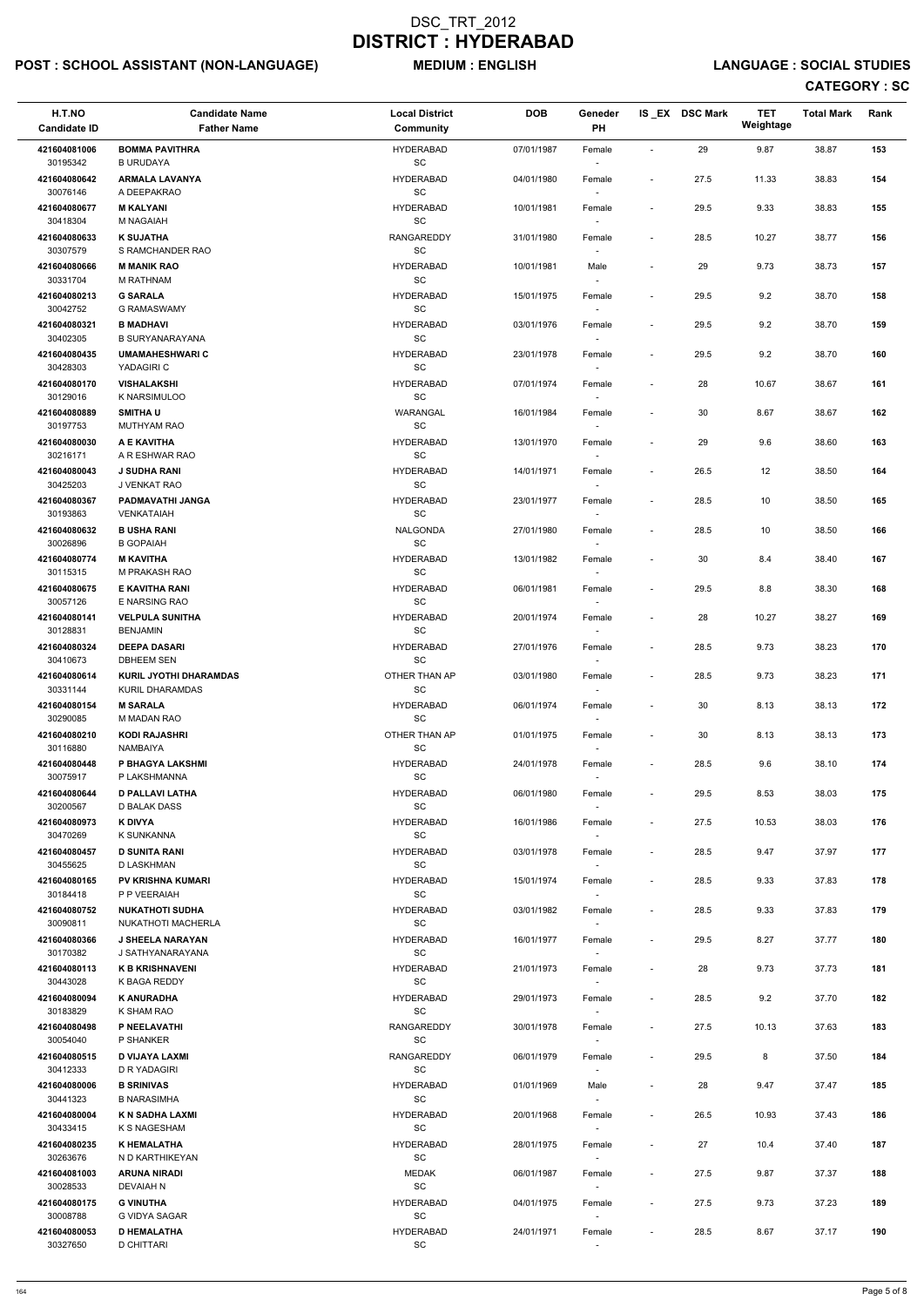# POST : SCHOOL ASSISTANT (NON-LANGUAGE) MEDIUM : ENGLISH LANGUAGE : SOCIAL STUDIES

| H.T.NO<br><b>Candidate ID</b> | <b>Candidate Name</b><br><b>Father Name</b>    | <b>Local District</b><br>Community               | <b>DOB</b> | Geneder<br><b>PH</b>               |                          | IS_EX DSC Mark | <b>TET</b><br>Weightage | <b>Total Mark</b> | Rank |
|-------------------------------|------------------------------------------------|--------------------------------------------------|------------|------------------------------------|--------------------------|----------------|-------------------------|-------------------|------|
| 421604080341                  | <b>T MANJULARANI</b><br><b>TV NARSING RAO</b>  | <b>HYDERABAD</b>                                 | 20/01/1977 | Female                             | $\blacksquare$           | 28             | 9.07                    | 37.07             | 191  |
| 30330743<br>421604080674      | <b>S VANAJA</b>                                | SC<br>RANGAREDDY                                 | 05/01/1981 | $\overline{\phantom{a}}$<br>Female | $\overline{\phantom{a}}$ | 28.5           | 8.53                    | 37.03             | 192  |
| 30180216<br>421604080168      | SAMPATH RAO<br><b>D PRASANNA</b>               | SC<br><b>HYDERABAD</b>                           | 27/01/1974 | Female                             | $\overline{\phantom{a}}$ | 27             | 10                      | 37.00             | 193  |
| 30044183<br>421604080464      | D BALAKRISHNA<br><b>KY DHANA SREE</b>          | SC<br><b>HYDERABAD</b>                           | 28/01/1978 | Female                             |                          | 27             | 10                      | 37.00             | 194  |
| 30181760<br>421604080497      | K YADAIAH<br><b>M SARASWATHI</b>               | SC<br><b>RANGAREDDY</b>                          | 30/01/1978 | $\overline{\phantom{a}}$<br>Female | $\overline{\phantom{a}}$ | 27.5           | 9.47                    | 36.97             | 195  |
| 30296571<br>421604081055      | M NARAYANA<br><b>M BHAGYA VATHI</b>            | SC<br><b>RANGAREDDY</b>                          | 21/01/1988 | $\sim$<br>Female                   | $\overline{\phantom{a}}$ | 28             | 8.93                    | 36.93             | 196  |
| 30100912<br>421604080051      | <b>M LINGAM</b><br><b>K SUREKA RANI</b>        | SC                                               |            | $\sim$                             |                          |                |                         |                   |      |
| 30360907                      | KAPPALA SUBBARAYALU LATE                       | <b>HYDERABAD</b><br>SC                           | 28/01/1971 | Female                             | $\overline{\phantom{a}}$ | 28.5           | 8.4                     | 36.90             | 197  |
| 421604080842<br>30464400      | <b>SUJATHA T</b><br>MOHAN RAO T                | RANGAREDDY<br>SC                                 | 08/01/1983 | Female<br>$\sim$                   | $\overline{\phantom{a}}$ | 28.5           | 8.4                     | 36.90             | 198  |
| 421604081087<br>30407235      | N DHANA LAXMI<br>N PEDDI RAJU                  | RANGAREDDY<br>SC                                 | 30/01/1989 | Female<br>$\overline{\phantom{a}}$ | $\overline{\phantom{a}}$ | 28.5           | 8.4                     | 36.90             | 199  |
| 421604080584<br>30270820      | <b>SUJATHA PALLI</b><br>SAMUEL RAJU PALLI      | <b>HYDERABAD</b><br>SC                           | 10/01/1979 | Female<br>OH                       | $\overline{\phantom{a}}$ | 25             | 11.87                   | 36.87             | 200  |
| 421604080605<br>30260884      | <b>MUTHYALA SUNEETHI DEVI</b><br>LINGAMARYA    | RANGAREDDY<br>$\operatorname{\textsf{SC}}$       | 06/01/1980 | Female                             | $\overline{\phantom{a}}$ | 27.5           | 9.2                     | 36.70             | 201  |
| 421604080479<br>30023746      | <b>M J ARUNA KUMARI</b><br><b>JOSEPH</b>       | <b>KHAMMAM</b><br>$\operatorname{\textsf{SC}}$   | 23/01/1978 | Female                             | $\overline{\phantom{a}}$ | 25             | 11.6                    | 36.60             | 202  |
| 421604080131<br>30282086      | N PADMAJA<br>N GANGARAJU                       | <b>HYDERABAD</b><br>SC                           | 24/01/1974 | Female                             | $\overline{\phantom{a}}$ | 27.5           | 9.07                    | 36.57             | 203  |
| 421604080208                  | <b>LAVANYA B</b>                               | WARANGAL                                         | 18/01/1975 | $\sim$<br>Female                   | $\overline{\phantom{a}}$ | 27.5           | 9.07                    | 36.57             | 204  |
| 30431162<br>421604080840      | PRASAD RAO<br><b>RUKAPPA SUDHA</b>             | SC<br>WARANGAL                                   | 27/01/1983 | $\overline{\phantom{a}}$<br>Female | $\overline{\phantom{a}}$ | 26.5           | 10                      | 36.50             | 205  |
| 30224416<br>421604080027      | R RAMESH BABU<br><b>D SHASHIKALA</b>           | $\operatorname{\textsf{SC}}$<br><b>HYDERABAD</b> | 30/01/1970 | Female                             | $\overline{\phantom{a}}$ | 28             | 8.4                     | 36.40             | 206  |
| 30261250<br>421604080433      | AM DEVANANDAM<br><b>N RAJINI</b>               | SC<br>RANGAREDDY                                 | 04/01/1978 | $\overline{\phantom{a}}$<br>Female | $\overline{\phantom{a}}$ | 26             | 10.4                    | 36.40             | 207  |
| 30238512<br>421604080371      | N SATYANARAYA<br><b>KAVITHAK</b>               | SC<br><b>HYDERABAD</b>                           | 06/01/1977 | $\sim$<br>Female                   |                          | 26.5           | 9.87                    | 36.37             | 208  |
| 30053035                      | <b>K R ANJAIAH</b>                             | SC<br><b>MEDAK</b>                               |            |                                    |                          |                |                         |                   | 209  |
| 421604080454<br>30043431      | <b>J JAYAPRADA</b><br>J SAMBAIAH               | SC                                               | 20/01/1978 | Female                             | $\overline{\phantom{a}}$ | 27             | 9.33                    | 36.33             |      |
| 421604080289<br>30245271      | <b>B MANOR BAI</b><br><b>B BALAIAH</b>         | <b>HYDERABAD</b><br>SC                           | 09/01/1976 | Female<br>$\overline{\phantom{a}}$ |                          | 28             | 8.27                    | 36.27             | 210  |
| 421604080933<br>30471757      | <b>SWAROOP RANI MALGI</b><br>SAYAPPA MALGI     | OTHER THAN AP<br>SC                              | 01/01/1985 | Female<br>$\sim$                   | $\overline{\phantom{a}}$ | 27.5           | 8.67                    | 36.17             | 211  |
| 421604080514<br>30123384      | <b>K JYOSNA</b><br>K BALAIAH                   | <b>HYDERABAD</b><br>SC                           | 01/01/1979 | Female<br>$\sim$                   | $\blacksquare$           | 27             | 9.07                    | 36.07             | 212  |
| 421604080998<br>30053149      | <b>M MAHESHWARI</b><br>AMBAIAH                 | <b>MEDAK</b><br>SC                               | 03/01/1987 | Female                             | $\overline{\phantom{a}}$ | 27             | 9.07                    | 36.07             | 213  |
| 421604080072<br>30176644      | <b>JYOTHIHELENROSE</b><br><b>B SUGUNA RAO</b>  | <b>HYDERABAD</b><br>SC                           | 04/01/1972 | Female<br>$\sim$                   | $\overline{\phantom{a}}$ | 27.5           | 8.53                    | 36.03             | 214  |
| 421604080832                  | A SUCHITRA                                     | <b>HYDERABAD</b>                                 | 06/01/1983 | Female                             | $\overline{\phantom{a}}$ | 26.5           | 9.47                    | 35.97             | 215  |
| 30462521<br>421604080429      | <b>RAMULU</b><br><b>G LAVANYA</b>              | SC<br><b>HYDERABAD</b>                           | 29/01/1978 | $\sim$<br>Female                   | $\overline{\phantom{a}}$ | 27             | $8.8\,$                 | 35.80             | 216  |
| 30261333<br>421604081103      | <b>G BALAVEERAIAH</b><br>POTHULA PALLAVI       | SC<br><b>HYDERABAD</b>                           | 22/01/1990 | $\sim$<br>Female                   | $\overline{\phantom{a}}$ | 26.5           | 9.2                     | 35.70             | 217  |
| 30460580<br>421604080046      | POTHULA POCHAIAH<br><b>G MANOHARA</b>          | SC<br><b>HYDERABAD</b>                           | 06/01/1971 | Female                             | $\overline{\phantom{a}}$ | 27             | 8.67                    | 35.67             | 218  |
| 30416401<br>421604080697      | G YEBU<br><b>S PRAVEENA</b>                    | <b>SC</b><br><b>HYDERABAD</b>                    | 05/01/1981 | $\overline{\phantom{a}}$<br>Female | $\blacksquare$           | 25             | 10.67                   | 35.67             | 219  |
| 30271995<br>421604080807      | S JAGADEESHWAR<br><b>S AMBICA</b>              | SC<br><b>HYDERABAD</b>                           | 06/01/1983 | $\sim$                             | $\overline{\phantom{a}}$ | 25             | 10.67                   | 35.67             | 220  |
| 30155780                      | S SRAVAN KUMAR                                 | $\operatorname{\textsf{SC}}$                     |            | Female<br>$\sim$                   |                          |                |                         |                   |      |
| 421604080453<br>30098743      | <b>K KRUPA RANI</b><br>K ASHEARVADAM           | <b>RANGAREDDY</b><br>SC                          | 15/01/1978 | Female                             | $\overline{\phantom{a}}$ | 26             | 9.6                     | 35.60             | 221  |
| 421604080619<br>30315927      | <b>B KIRAN MAYEE</b><br><b>B RAJESHWAR RAO</b> | <b>KRISHNA</b><br>SC                             | 21/01/1980 | Female                             | $\overline{\phantom{a}}$ | 26.5           | 8.93                    | 35.43             | 222  |
| 421604080311<br>30321619      | P KAMALA<br>P RAMULU                           | <b>HYDERABAD</b><br>SC                           | 27/01/1976 | Female<br>$\sim$                   | $\overline{\phantom{a}}$ | 25.5           | 9.87                    | 35.37             | 223  |
| 421604080786<br>30325955      | <b>AK MANESHWARI</b><br>A KRISHNA              | ADILABAD<br>SC                                   | 12/01/1982 | Female<br>$\overline{\phantom{a}}$ |                          | 27             | 8.27                    | 35.27             | 224  |
| 421604080892<br>30084349      | P MANJULA DEVI<br>P NARSIMULU                  | <b>HYDERABAD</b><br>SC                           | 01/01/1984 | Female                             | $\overline{\phantom{a}}$ | 25.5           | 9.73                    | 35.23             | 225  |
| 421604081025                  | <b>G MANJUVANI</b>                             | <b>HYDERABAD</b>                                 | 05/01/1987 | $\sim$<br>Female                   |                          | 25.5           | 9.47                    | 34.97             | 226  |
| 30160211<br>421604080929      | <b>G SRINIVAS</b><br><b>C DEEPA</b>            | SC<br><b>HYDERABAD</b>                           | 18/01/1985 | $\sim$<br>Female                   |                          | 26             | 8.93                    | 34.93             | 227  |
| 30423086<br>421604080337      | C JANGAIAH<br><b>MATYADA SEENAIAH</b>          | SC<br>WARANGAL                                   | 04/01/1977 | $\overline{\phantom{a}}$<br>Male   | $\overline{\phantom{a}}$ | 26.5           | 8.4                     | 34.90             | 228  |
| 30294546                      | CHINNA UPPALAIAH                               | $\operatorname{\textsf{SC}}$                     |            | $\overline{\phantom{a}}$           |                          |                |                         |                   |      |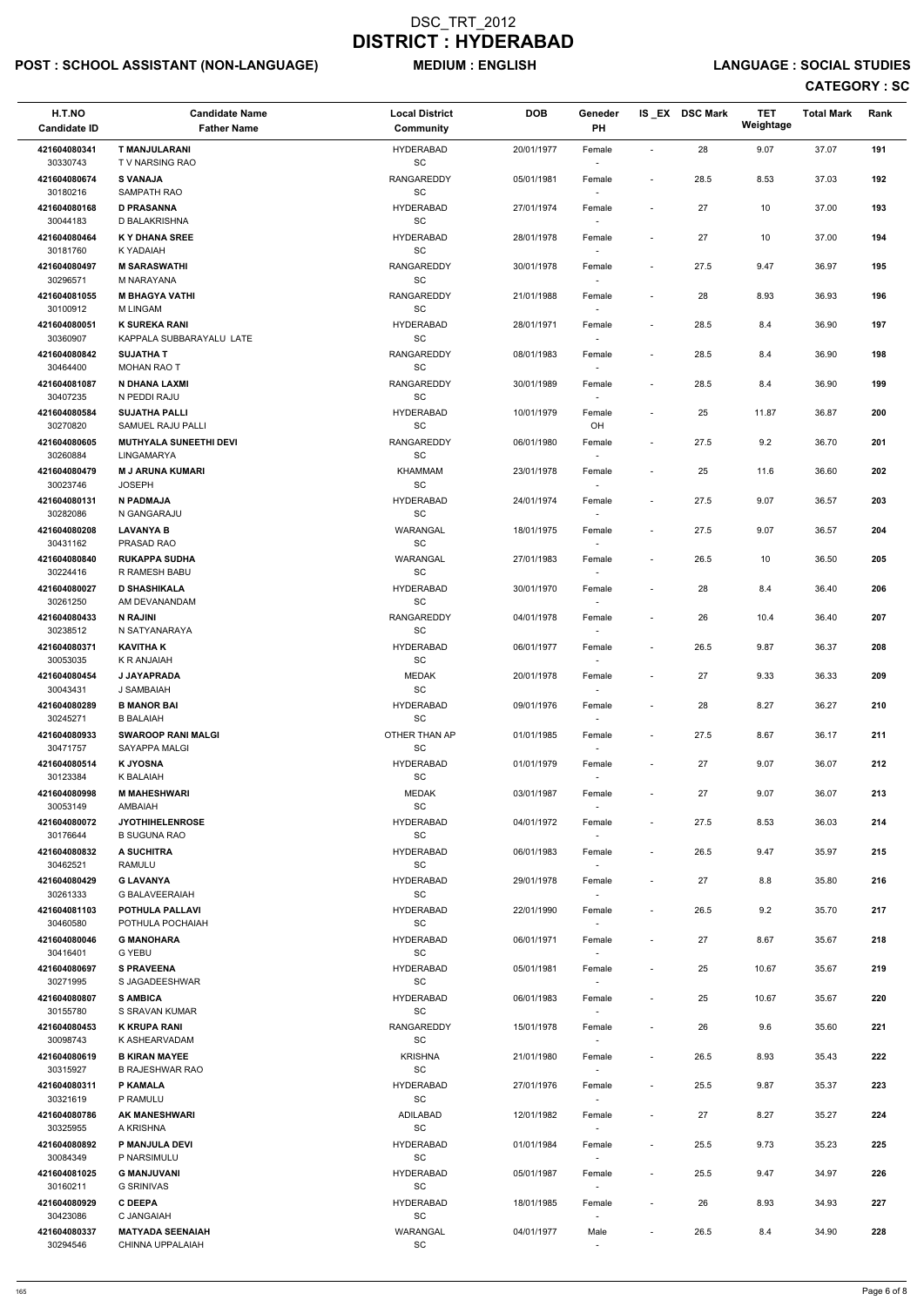# POST : SCHOOL ASSISTANT (NON-LANGUAGE) MEDIUM : ENGLISH LANGUAGE : SOCIAL STUDIES

| H.T.NO<br><b>Candidate ID</b> | <b>Candidate Name</b><br><b>Father Name</b>       | <b>Local District</b><br><b>Community</b>        | <b>DOB</b> | Geneder<br>PH                      |                          | IS_EX DSC Mark | <b>TET</b><br>Weightage | <b>Total Mark</b> | Rank |  |
|-------------------------------|---------------------------------------------------|--------------------------------------------------|------------|------------------------------------|--------------------------|----------------|-------------------------|-------------------|------|--|
| 421604080983                  | <b>E NAGAMANI</b>                                 | WARANGAL                                         | 28/01/1986 | Female                             | $\blacksquare$           | 26.5           | 8.4                     | 34.90             | 229  |  |
| 30447549<br>421604080162      | <b>BOAZ</b><br>P FLORENCE KEZIA                   | SC<br><b>HYDERABAD</b>                           | 06/01/1974 | Female                             | $\overline{\phantom{a}}$ | 26             | 8.67                    | 34.67             | 230  |  |
| 30265927                      | P JOHN PAUL                                       | SC                                               |            |                                    |                          |                |                         |                   |      |  |
| 421604081012<br>30426245      | <b>ASTHAPURAM SHASHIKALA</b><br>LAXMAIAH          | KARIMNAGAR<br>SC                                 | 19/01/1987 | Female                             | $\sim$                   | 26.5           | 8.13                    | 34.63             | 231  |  |
| 421604080357                  | <b>SAMUEL SABITHA B</b>                           | WARANGAL                                         | 14/01/1977 | Female                             | $\overline{\phantom{a}}$ | 25             | 9.2                     | 34.20             | 232  |  |
| 30253146<br>421604080670      | SAMUEL<br><b>M RANI</b>                           | SC<br><b>HYDERABAD</b>                           | 19/01/1981 | $\overline{\phantom{a}}$<br>Female | $\overline{\phantom{a}}$ | 25.5           | 8.67                    | 34.17             | 233  |  |
| 30042188                      | NATHANIAL                                         | SC                                               |            | $\sim$                             |                          |                |                         |                   |      |  |
| 421604080309<br>30156650      | A SANDHYA RANI<br>A R ASHOK KUMAR                 | <b>HYDERABAD</b><br>SC                           | 08/01/1976 | Female<br>$\sim$                   | $\overline{\phantom{a}}$ | 23.5           | 10.53                   | 34.03             | 234  |  |
| 421604080282<br>30086247      | <b>J SHARA KUMARI</b><br><b>J R MALLESHA</b>      | <b>HYDERABAD</b><br>SC                           | 16/01/1976 | Female                             | $\sim$                   | 24.5           | 9.47                    | 33.97             | 235  |  |
| 421604080391<br>30321028      | <b>E K ARUNA</b><br>K KOMARIAH                    | RANGAREDDY<br>SC                                 | 20/01/1977 | Female<br>$\sim$                   | $\overline{\phantom{a}}$ | 23.5           | 10.4                    | 33.90             | 236  |  |
| 421604080969<br>30418633      | <b>K KEERTHI</b><br>K DASS BABU                   | RANGAREDDY<br>SC                                 | 18/01/1986 | Female<br>$\overline{\phantom{a}}$ |                          | 25             | 8.8                     | 33.80             | 237  |  |
| 421604080952                  | <b>S S AVANTHI</b>                                | <b>HYDERABAD</b>                                 | 27/01/1986 | Female                             | $\overline{\phantom{a}}$ | 25             | 8.67                    | 33.67             | 238  |  |
| 30449899<br>421604080890      | S L SALAIAH<br><b>DEVATI SANDHYARANI</b>          | SC<br>OTHER THAN AP                              | 18/01/1984 | $\sim$<br>Female                   | $\overline{\phantom{a}}$ | 24             | 9.6                     | 33.60             | 239  |  |
| 30450741                      | <b>DEVATI SHIVALINGAM</b>                         | SC                                               |            |                                    |                          |                |                         |                   |      |  |
| 421604080817<br>30041370      | TALLAPAKA LAKSHMI DEVI<br>T OBULESU               | <b>KADAPA</b><br>SC                              | 28/01/1983 | Female<br>$\overline{\phantom{a}}$ | $\overline{\phantom{a}}$ | 24.5           | 9.07                    | 33.57             | 240  |  |
| 421604080328                  | <b>D OMPRAKASH</b>                                | <b>HYDERABAD</b>                                 | 14/01/1977 | Male                               | $\overline{\phantom{a}}$ | 25             | 8.53                    | 33.53             | 241  |  |
| 30279956<br>421604080172      | D NARSIMULU<br><b>S R DURGA BHAVANI</b>           | SC<br><b>HYDERABAD</b>                           | 31/01/1974 | $\sim$<br>Female                   | $\sim$                   | 24.5           | 8.93                    | 33.43             | 242  |  |
| 30293952                      | S R BALNARSIAH                                    | SC                                               |            | $\sim$                             |                          |                |                         |                   |      |  |
| 421604080950<br>30331718      | <b>K CHANDRIKA</b><br>SATHYAM                     | OTHER THAN AP<br>SC                              | 13/01/1986 | Female                             | $\overline{\phantom{a}}$ | 23             | 10.4                    | 33.40             | 243  |  |
| 421604080806<br>30423751      | <b>DEVI JYOTHI</b><br>D NARSAIAH                  | ADILABAD<br>SC                                   | 05/01/1983 | Female<br>$\sim$                   | $\overline{\phantom{a}}$ | 25             | 8.27                    | 33.27             | 244  |  |
| 421604081019                  | Y PRIYA DARSHINI                                  | <b>RANGAREDDY</b>                                | 29/01/1987 | Female                             | $\blacksquare$           | 24.5           | 8.67                    | 33.17             | 245  |  |
| 30415914<br>421604080887      | Y SANJEEVA<br><b>D UMA DEVI</b>                   | SC<br><b>HYDERABAD</b>                           | 07/01/1984 | $\sim$<br>Female                   | $\blacksquare$           | 25             | 8.13                    | 33.13             | 246  |  |
| 30310598                      | <b>D RAMULU</b>                                   | SC                                               |            |                                    |                          |                |                         |                   |      |  |
| 421604081048<br>30308695      | <b>HARATHI J</b><br>NAGESWARA RAO                 | WARANGAL<br>SC                                   | 12/01/1988 | Female                             | $\overline{\phantom{a}}$ | 23             | 10.13                   | 33.13             | 247  |  |
| 421604080368<br>30453310      | <b>EARLA SWAROOPA RANI</b><br><b>LINGAIAH</b>     | KHAMMAM<br>SC                                    | 01/01/1977 | Female<br>$\sim$                   | $\overline{\phantom{a}}$ | 25             | 8                       | 33.00             | 248  |  |
| 421604080734                  | <b>K ESTHER RANI</b>                              | <b>MEDAK</b>                                     | 16/01/1982 | Female                             | $\overline{\phantom{a}}$ | 24             | 8.93                    | 32.93             | 249  |  |
| 30463321<br>421604080084      | <b>KSANJEEVAIAH</b><br><b>P SANTOSH KUMARI</b>    | SC<br><b>HYDERABAD</b>                           | 20/01/1973 | $\sim$<br>Female                   | $\overline{\phantom{a}}$ | 22             | 10.4                    | 32.40             | 250  |  |
| 30302054                      | P MOSES                                           | SC                                               |            | $\sim$                             |                          |                |                         |                   |      |  |
| 421604080727<br>30427934      | <b>GAJAPAKA SWAPNA</b><br><b>GAJAPAKA BALARAM</b> | <b>HYDERABAD</b><br>SC                           | 21/01/1981 | Female                             | $\sim$                   | 23.5           | 8.8                     | 32.30             | 251  |  |
| 421604080540<br>30451991      | N R ANNAPURNA<br>N RAJAMALLAIAH                   | <b>HYDERABAD</b><br>SC                           | 01/01/1979 | Female<br>$\sim$                   | $\sim$                   | 23.5           | 8.53                    | 32.03             | 252  |  |
| 421604081096                  | <b>E TEJASWI</b>                                  | <b>HYDERABAD</b>                                 | 15/01/1990 | Female                             | $\overline{\phantom{a}}$ | 23.5           | 8.53                    | 32.03             | 253  |  |
| 30316540<br>421604080488      | E ASHOK KUMAR<br>P SUSHMA KUMARI                  | SC<br>NALGONDA                                   | 12/01/1978 | $\overline{\phantom{a}}$<br>Female | $\blacksquare$           | 22             | 9.73                    | 31.73             | 254  |  |
| 30298955                      | <b>NARASIMHA</b>                                  | SC                                               |            | $\sim$                             |                          |                |                         |                   |      |  |
| 421604080571<br>30469298      | <b>CH PADMINI</b><br>KOMMALU                      | WARANGAL<br>SC                                   | 04/01/1979 | Female                             | $\overline{\phantom{a}}$ | 23.5           | 8                       | 31.50             | 255  |  |
| 421604080853<br>30438286      | <b>SWETA VADDI</b><br><b>BABUJI V</b>             | <b>RANGAREDDY</b><br><b>SC</b>                   | 11/01/1983 | Female<br>$\sim$                   | $\overline{\phantom{a}}$ | 23.5           | 8                       | 31.50             | 256  |  |
| 421604080830                  | A SRILATHA                                        | <b>KARIMNAGAR</b>                                | 22/01/1983 | Female                             | $\overline{\phantom{a}}$ | 23             | 8.4                     | 31.40             | 257  |  |
| 30213946<br>421604080055      | A MALLAIAH<br><b>VASANTHA KUMARI</b>              | SC<br><b>HYDERABAD</b>                           | 04/01/1972 | $\sim$<br>Female                   | $\sim$                   | 22.5           | 8.53                    | 31.03             | 258  |  |
| 30049014                      | MOSES                                             | <b>SC</b>                                        |            | $\sim$                             |                          |                |                         |                   |      |  |
| 421604080450<br>30403655      | <b>N S VANI</b><br><b>CHRISTOPHER</b>             | <b>HYDERABAD</b><br>SC                           | 05/01/1978 | Female                             | $\overline{\phantom{a}}$ | 22             | 8.8                     | 30.80             | 259  |  |
| 421604080678<br>30461040      | <b>T DHANALAXMI</b><br><b>GANESH RAO</b>          | OTHER THAN AP<br>SC                              | 12/01/1981 | Female                             | $\overline{\phantom{a}}$ | 22             | 8.53                    | 30.53             | 260  |  |
| 421604080037                  | <b>HARIKOTI PHEEBERANI</b>                        | NALGONDA                                         | 04/01/1971 | Female                             | $\sim$                   | 21.5           | 8.8                     | 30.30             | 261  |  |
| 30390428<br>421604080934      | H ASHEERWADHAM<br><b>G M RANI</b>                 | SC<br><b>HYDERABAD</b>                           | 02/01/1985 | $\sim$<br>Female                   |                          | 21.5           | 8.27                    | 29.77             | 262  |  |
| 30146160                      | <b>GM MANIK</b>                                   | SC                                               |            | $\overline{\phantom{a}}$           |                          |                |                         |                   |      |  |
| 421604080345<br>30078782      | <b>D ARATHI</b><br><b>B DHANASHEKAR</b>           | <b>HYDERABAD</b><br>SC                           | 02/01/1977 | Female<br>$\sim$                   | $\overline{\phantom{a}}$ | 21.5           | 8                       | 29.50             | 263  |  |
| 421604080547                  | <b>S SARITHA</b>                                  | <b>HYDERABAD</b>                                 | 14/01/1979 | Female                             |                          | 20.5           | 8                       | 28.50             | 264  |  |
| 30436266<br>421604080081      | S CHANNAIAH<br><b>S SUGANDHI</b>                  | SC<br><b>HYDERABAD</b>                           | 12/01/1972 | $\sim$<br>Female                   | $\overline{\phantom{a}}$ | 19.5           | 8.13                    | 27.63             | 265  |  |
| 30254013                      | S RAMULU                                          | SC                                               |            | $\sim$                             |                          |                |                         |                   |      |  |
| 421604080415<br>30047910      | P ANITHA<br>P NAGESHWAR RAO                       | <b>HYDERABAD</b><br>$\operatorname{\textsf{SC}}$ | 10/01/1977 | Female<br>$\sim$                   |                          | 19             | 8.27                    | 27.27             | 266  |  |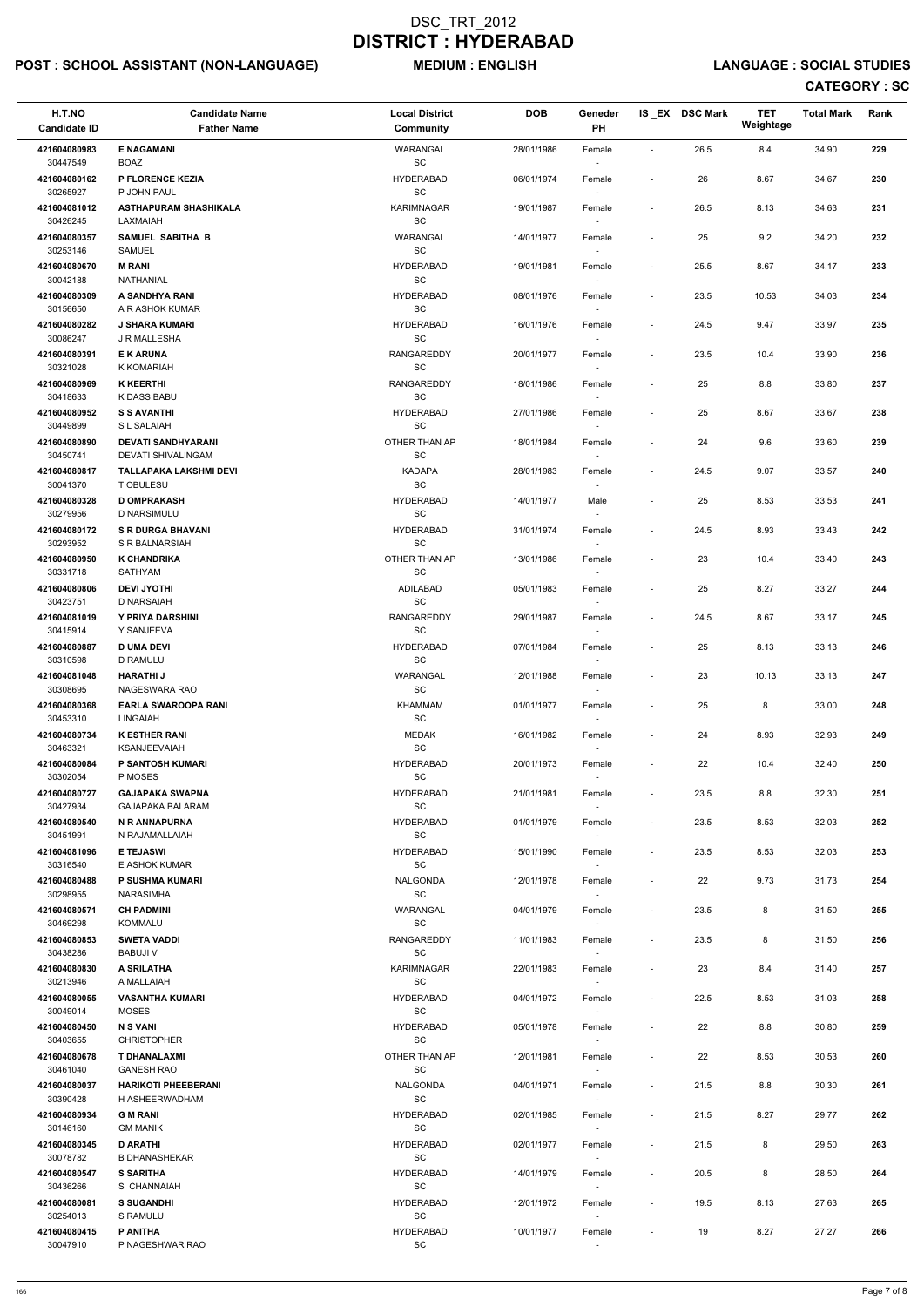# POST : SCHOOL ASSISTANT (NON-LANGUAGE) MEDIUM : ENGLISH LANGUAGE : SOCIAL STUDIES

| H.T.NO<br><b>Candidate ID</b> | <b>Candidate Name</b><br><b>Father Name</b>     | <b>Local District</b><br>Community | <b>DOB</b> | Geneder<br><b>PH</b> | IS.<br>EX                | <b>DSC Mark</b> | TE1<br>Weightage | Total Mark | Rank |
|-------------------------------|-------------------------------------------------|------------------------------------|------------|----------------------|--------------------------|-----------------|------------------|------------|------|
| 421604081007<br>30332420      | <b>ANANTHULA AMITHA SREE</b><br>A HARINATH BABU | WARANGAL<br>SC                     | 27/01/1987 | Female               | $\overline{\phantom{0}}$ | 19              | 8.27             | 27.27      | 267  |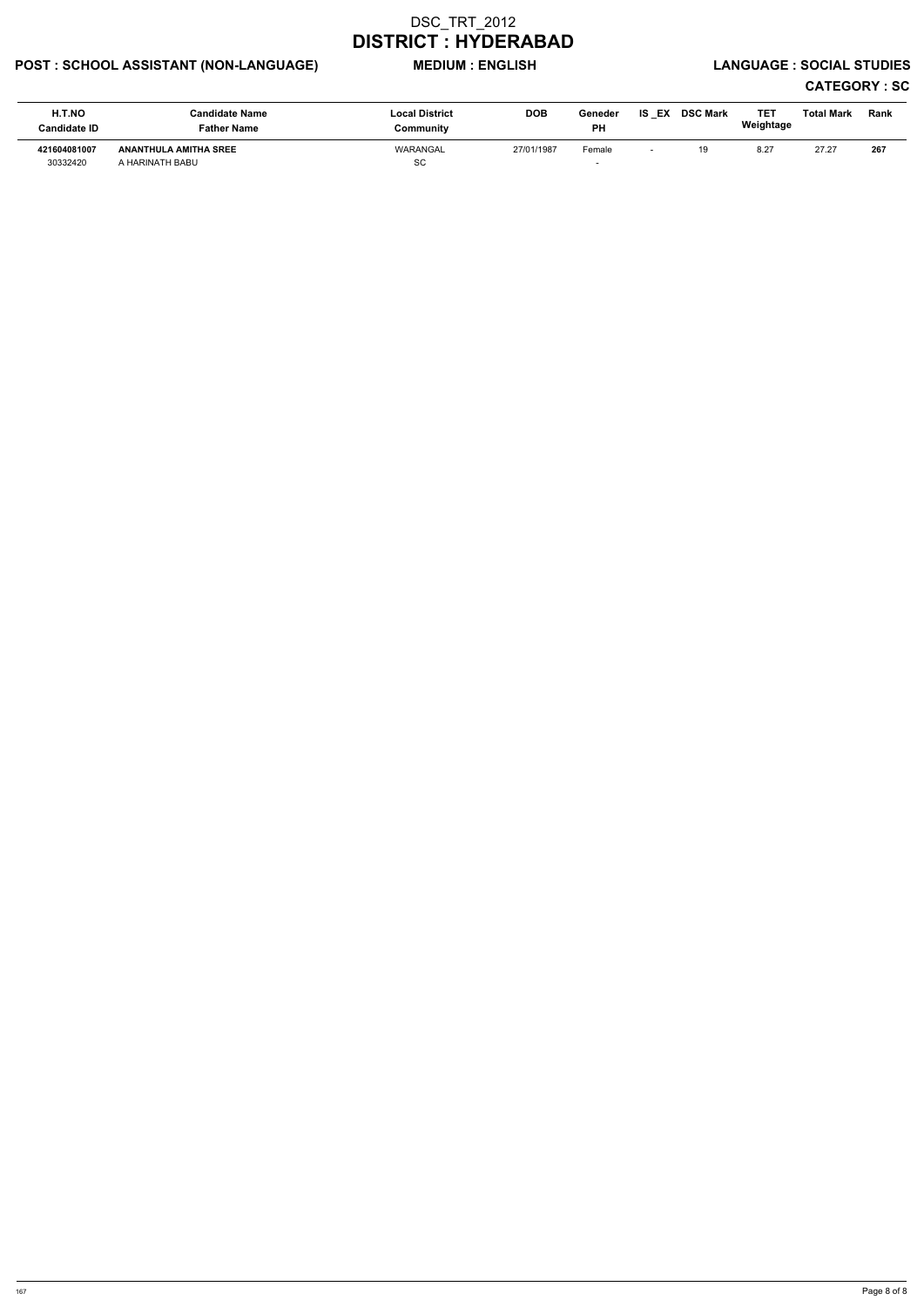# POST : SCHOOL ASSISTANT (NON-LANGUAGE) MEDIUM : ENGLISH LANGUAGE : SOCIAL STUDIES

| H.T.NO<br><b>Candidate ID</b> | <b>Candidate Name</b><br><b>Father Name</b>               | <b>Local District</b><br><b>Community</b> | <b>DOB</b> | Geneder<br>PH                      |                              | IS EX DSC Mark | <b>TET</b><br>Weightage | <b>Total Mark</b> | Rank                    |
|-------------------------------|-----------------------------------------------------------|-------------------------------------------|------------|------------------------------------|------------------------------|----------------|-------------------------|-------------------|-------------------------|
| 421604080572<br>30398416      | <b>N RAJENDER</b><br>N PENTAIAH                           | <b>RANGAREDDY</b>                         | 05/01/1979 | Male                               | $\overline{\phantom{a}}$     | 51.5           | 12.4                    | 63.90             | $\mathbf{1}$            |
| 421604080491<br>30123449      | <b>B PRASANNA LAKSHMI</b>                                 | BC-A<br><b>HYDERABAD</b><br>BC-A          | 31/01/1978 | Female                             | $\overline{\phantom{a}}$     | 46.5           | 13.87                   | 60.37             | $\mathbf{2}$            |
| 421604080338                  | <b>B YADAGIRI</b><br><b>BUDDAVARM MADHAVILATHA</b>        | <b>HYDERABAD</b>                          | 06/01/1977 | Female                             | $\overline{\phantom{a}}$     | 44.5           | 14                      | 58.50             | 3                       |
| 30048235<br>421604080426      | <b>B BRAHMANANDAM</b><br><b>KUMARI SUDHIRA</b>            | BC-A<br><b>HYDERABAD</b>                  | 20/01/1978 | Female                             | $\overline{\phantom{a}}$     | 44.5           | 12.27                   | 56.77             | 4                       |
| 30112109                      | PENTAIAH J V                                              | BC-A                                      |            |                                    |                              |                |                         |                   |                         |
| 421604080442                  | <b>BANDARI USHASREE</b>                                   | <b>RANGAREDDY</b>                         | 03/01/1978 | Female                             | $\overline{\phantom{a}}$     | 42.5           | 13.2                    | 55.70             | 5                       |
| 30079674<br>421604080342      | <b>BANDARI SREE RAMULU</b><br><b>CHAGANTIPATI UMADEVI</b> | BC-A<br><b>KARIMNAGAR</b>                 | 21/01/1977 | $\sim$<br>Female                   | $\qquad \qquad \blacksquare$ | 41.5           | 12.4                    | 53.90             | 6                       |
| 30130546<br>421604080803      | CH SEETHARAMAIAH<br><b>KANDE BHAVANI</b>                  | BC-A<br><b>HYDERABAD</b>                  | 12/01/1983 |                                    |                              |                |                         |                   |                         |
| 30442906                      | SIVAPRASAD                                                | BC-A                                      |            | Female                             | $\overline{\phantom{a}}$     | 41             | 12.53                   | 53.53             | $\overline{\mathbf{r}}$ |
| 421604080399<br>30309503      | K KATYAYANI<br>K CHANDRAPPA                               | <b>HYDERABAD</b><br>BC-A                  | 27/01/1977 | Female<br>$\sim$                   | $\overline{\phantom{a}}$     | 42.5           | 10.53                   | 53.03             | 8                       |
| 421604080117<br>30064972      | <b>B INDIRA</b><br><b>B KRISHNA</b>                       | <b>HYDERABAD</b><br>BC-A                  | 23/01/1973 | Female                             | $\overline{\phantom{a}}$     | 40             | 12                      | 52.00             | 9                       |
| 421604080708                  | <b>GUNDARAM JYOTHI</b>                                    | <b>HYDERABAD</b>                          | 14/01/1981 | Female                             | $\overline{\phantom{a}}$     | 39.5           | 11.07                   | 50.57             | 10                      |
| 30278771<br>421604080260      | <b>G BABU</b><br><b>G APARNA</b>                          | BC-A<br><b>HYDERABAD</b>                  | 16/01/1976 | Female                             | $\overline{\phantom{a}}$     | 39             | 10.93                   | 49.93             | 11                      |
| 30041850                      | <b>G SRINIVAS</b>                                         | BC-A                                      |            |                                    |                              |                |                         |                   |                         |
| 421604080147                  | <b>NADUKULA RAJANI</b>                                    | <b>HYDERABAD</b>                          | 16/01/1974 | Female                             | $\overline{\phantom{a}}$     | 38.5           | 11.07                   | 49.57             | 12                      |
| 30450174<br>421604080841      | N C PANDURANGAM<br>P ANURADHA                             | BC-A<br><b>HYDERABAD</b>                  | 28/01/1983 | $\sim$<br>Female                   | $\overline{a}$               | 39             | 10.13                   | 49.13             | 13                      |
| 30459137                      | P RAMULU                                                  | BC-A                                      |            |                                    |                              |                |                         |                   |                         |
| 421604080499<br>30334279      | <b>K ARCHANA</b><br><b>KYADAGIRI</b>                      | <b>HYDERABAD</b><br>BC-A                  | 02/01/1978 | Female                             | $\overline{\phantom{a}}$     | 37.5           | 11.2                    | 48.70             | 14                      |
| 421604080581                  | <b>M SNEHA LAKSHMI</b>                                    | <b>HYDERABAD</b>                          | 20/01/1979 | Female                             | $\overline{\phantom{a}}$     | 37.5           | 11.07                   | 48.57             | 15                      |
| 30255073<br>421604080021      | M VENKATAIAH<br><b>KALPALATHA</b>                         | BC-A<br><b>HYDERABAD</b>                  | 12/01/1970 | Female                             | $\overline{\phantom{a}}$     | 35.5           | 12                      | 47.50             | 16                      |
| 30425989                      | E P BALRAJ                                                | BC-A                                      |            | $\overline{\phantom{a}}$           |                              |                |                         |                   |                         |
| 421604080564<br>30471240      | <b>RAMA DEVI M</b><br>NARAYANA                            | <b>HYDERABAD</b><br>BC-A                  | 28/01/1979 | Female                             | $\qquad \qquad \blacksquare$ | 34.5           | 11.47                   | 45.97             | 17                      |
| 421604080541<br>30215587      | A R PADMAVATHI<br>A RAJAIAH                               | RANGAREDDY<br>BC-A                        | 04/01/1979 | Female                             | $\overline{\phantom{a}}$     | 35             | 10.13                   | 45.13             | 18                      |
| 421604080641<br>30415871      | <b>SILVERI PUSHPLATA</b><br>RAJAIYA                       | OTHER THAN AP<br>BC-A                     | 21/01/1980 | Female<br>$\overline{\phantom{a}}$ | $\qquad \qquad \blacksquare$ | 34             | 10.53                   | 44.53             | 19                      |
| 421604080787<br>30335739      | <b>T RADHIKA</b>                                          | <b>HYDERABAD</b>                          | 25/01/1982 | Female                             | $\overline{\phantom{a}}$     | 33             | 11.07                   | 44.07             | 20                      |
| 421604080617                  | <b>TYADAGIRI</b><br>N UMA MAHESHWARI                      | BC-A<br>RANGAREDDY                        | 09/01/1980 | Female                             | $\overline{\phantom{a}}$     | 32.5           | 11.47                   | 43.97             | 21                      |
| 30240392                      | N NAGAPPA                                                 | BC-A                                      |            | $\sim$                             |                              |                |                         |                   |                         |
| 421604080232<br>30003128      | <b>T SHESHA RANI</b><br>T RISHI KUMAR                     | <b>HYDERABAD</b><br>BC-A                  | 12/01/1975 | Female                             | $\overline{\phantom{a}}$     | 33             | 10.8                    | 43.80             | 22                      |
| 421604080550                  | Y VIJAYA LAXMI                                            | <b>HYDERABAD</b>                          | 04/01/1979 | Female                             | $\overline{\phantom{a}}$     | 32.5           | 11.2                    | 43.70             | 23                      |
| 30104044<br>421604080751      | Y MALLESH<br><b>G SUMALATHA</b>                           | BC-A<br><b>HYDERABAD</b>                  | 28/01/1982 | Female                             | $\overline{\phantom{a}}$     | 32.5           | 11.2                    | 43.70             | 24                      |
| 30408593                      | <b>G DASHARATH</b>                                        | BC-A                                      |            | $\overline{\phantom{a}}$           |                              |                |                         |                   |                         |
| 421604080378<br>30071656      | <b>G MANJULA</b><br><b>G RAMULU LATE</b>                  | <b>HYDERABAD</b><br>BC-A                  | 12/01/1977 | Female<br>OH                       | $\overline{\phantom{a}}$     | 34             | 9.47                    | 43.47             | 25                      |
| 421604080715<br>30256942      | <b>SARITHA P</b><br><b>MURAHARI P</b>                     | <b>HYDERABAD</b><br>BC-A                  | 12/01/1981 | Female                             | $\overline{\phantom{a}}$     | 31.5           | 11.87                   | 43.37             | 26                      |
| 421604080095<br>30268897      | <b>R SHAILAJA</b><br>R SRIRAMULU                          | <b>HYDERABAD</b><br>BC-A                  | 30/01/1973 | Female                             | $\overline{\phantom{a}}$     | 32             | 11.33                   | 43.33             | 27                      |
| 421604080822                  | <b>S SAVITHA</b>                                          | <b>HYDERABAD</b>                          | 04/01/1983 | Female                             | $\overline{\phantom{a}}$     | 32             | 11.33                   | 43.33             | 28                      |
| 30263731<br>421604080290      | S RAMAKRISHNA<br><b>M BABU RAO</b>                        | BC-A<br><b>HYDERABAD</b>                  | 12/01/1976 | $\overline{\phantom{a}}$<br>Male   | $\overline{\phantom{a}}$     | 32             | 11.2                    | 43.20             | 29                      |
| 30139157                      | M MADDULETY                                               | BC-A                                      |            | $\sim$                             |                              |                |                         |                   |                         |
| 421604080616<br>30186001      | <b>G MADHURI</b><br><b>G NARASIMHA</b>                    | <b>HYDERABAD</b><br>BC-A                  | 06/01/1980 | Female<br>$\sim$                   | $\overline{\phantom{a}}$     | 32             | 11.2                    | 43.20             | 30                      |
| 421604080114                  | <b>RENUKAT</b>                                            | <b>HYDERABAD</b>                          | 28/01/1973 | Female                             | $\overline{\phantom{a}}$     | 32.5           | 10                      | 42.50             | 31                      |
| 30434103<br>421604080098      | <b>VENKATESHWAR T</b><br><b>RAVI KISHORE</b>              | BC-A<br><b>HYDERABAD</b>                  | 10/01/1973 | Male                               | $\overline{\phantom{a}}$     | 31             | 10.67                   | 41.67             | 32                      |
| 30434156                      | A SATHYANARAYANA                                          | BC-A                                      |            |                                    |                              |                |                         |                   |                         |
| 421604080251<br>30256109      | E HYMAVATHI<br>E B EKAMBARAM                              | <b>HYDERABAD</b><br>$BC-A$                | 14/01/1976 | Female<br>$\overline{\phantom{a}}$ | $\overline{\phantom{a}}$     | 31.5           | 10                      | 41.50             | 33                      |
| 421604080417                  | P RADHIKA                                                 | <b>HYDERABAD</b>                          | 17/01/1977 | Female                             | $\overline{a}$               | 29.5           | 10.67                   | 40.17             | 34                      |
| 30471739<br>421604080013      | PM JAYARAMULU<br>A MURALI DHAR RAO                        | BC-A<br><b>HYDERABAD</b>                  | 15/01/1969 | $\overline{\phantom{a}}$<br>Male   | $\overline{\phantom{a}}$     | 29.5           | 10.4                    | 39.90             | 35                      |
| 30318408                      | A BALAMUKUNDA                                             | BC-A                                      |            | $\sim$                             |                              |                |                         |                   |                         |
| 421604080411<br>30124377      | A ARUNA<br><b>A ANJAIAH</b>                               | RANGAREDDY<br>BC-A                        | 01/01/1977 | Female<br>$\overline{\phantom{a}}$ | $\overline{\phantom{a}}$     | 27.5           | 12.27                   | 39.77             | 36                      |
| 421604080521<br>30325712      | <b>M SANDYA RANI</b><br>M KONDAIAH                        | <b>HYDERABAD</b><br>BC-A                  | 01/01/1979 | Female<br>$\overline{\phantom{a}}$ | $\overline{\phantom{a}}$     | 29.5           | 10.13                   | 39.63             | 37                      |
| 421604080157<br>30117780      | <b>NIVEDITA</b><br>NARSING PRASAD                         | <b>HYDERABAD</b><br>$BC-A$                | 26/01/1974 | Female                             |                              | 29             | 10.27                   | 39.27             | 38                      |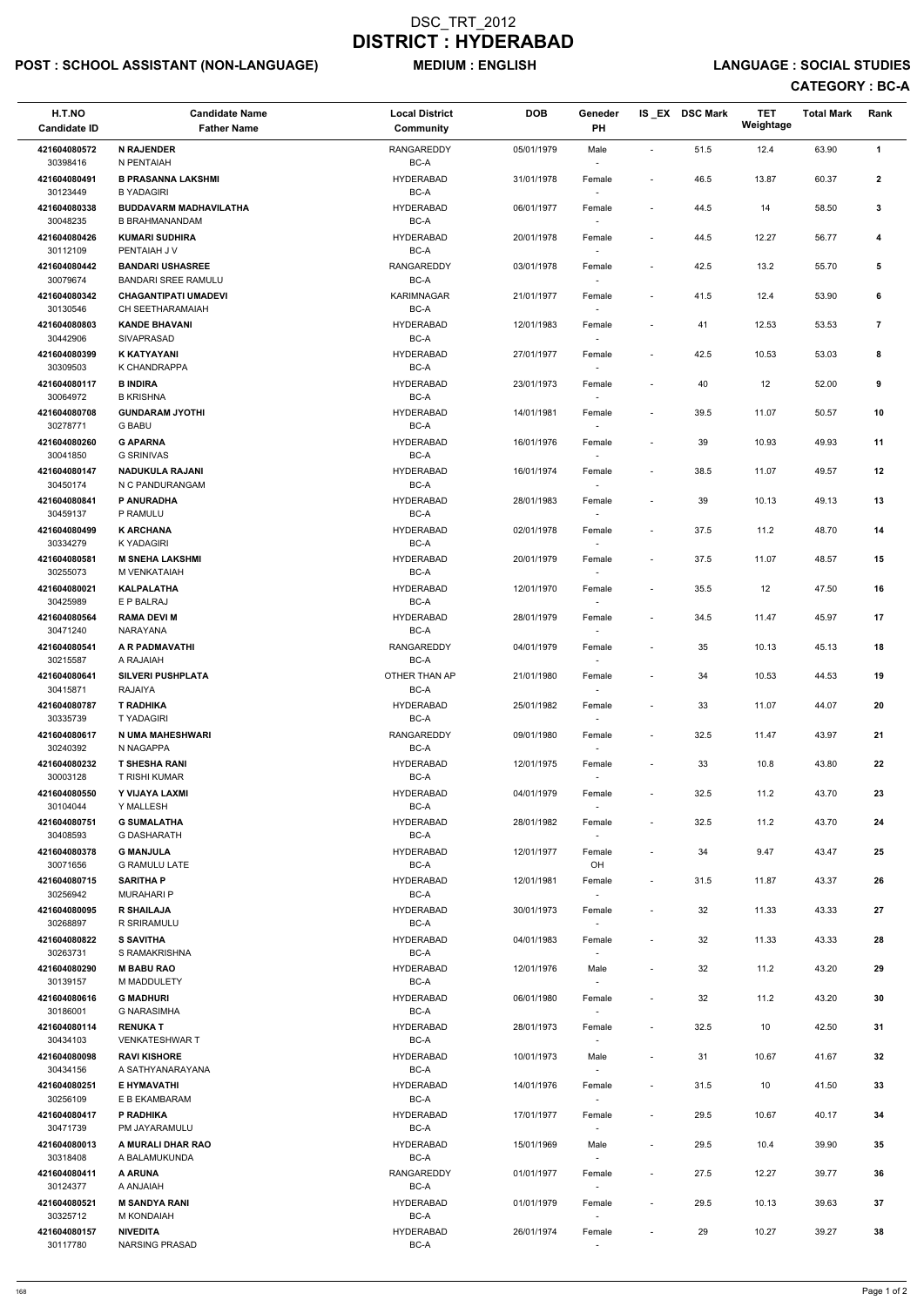# POST : SCHOOL ASSISTANT (NON-LANGUAGE) MEDIUM : ENGLISH LANGUAGE : SOCIAL STUDIES

| H.T.NO<br><b>Candidate ID</b> | <b>Candidate Name</b><br><b>Father Name</b> | <b>Local District</b><br><b>Community</b> | <b>DOB</b> | Geneder<br>PH            |                          | IS EX DSC Mark | <b>TET</b><br>Weightage | <b>Total Mark</b> | Rank |  |
|-------------------------------|---------------------------------------------|-------------------------------------------|------------|--------------------------|--------------------------|----------------|-------------------------|-------------------|------|--|
| 421604080277                  | <b>B HEMAVATHI</b>                          | <b>HYDERABAD</b>                          | 10/01/1976 | Female                   | $\sim$                   | 28.5           | 10.13                   | 38.63             | 39   |  |
| 30103858                      | <b>B SRIHARI</b>                            | BC-A                                      |            |                          |                          |                |                         |                   |      |  |
| 421604080198                  | <b>M S SHYAMALA</b>                         | <b>HYDERABAD</b>                          | 10/01/1975 | Female                   |                          | 28             | 10.27                   | 38.27             | 40   |  |
| 30214447                      | SHIVA SHARANAPPA                            | BC-A                                      |            | $\overline{\phantom{a}}$ |                          |                |                         |                   |      |  |
| 421604080960                  | <b>T KALYANI</b>                            | <b>HYDERABAD</b>                          | 21/01/1986 | Female                   | $\overline{\phantom{0}}$ | 27.5           | 10.53                   | 38.03             | 41   |  |
| 30089510                      | <b>T VENKATARAMULU</b>                      | BC-A                                      |            | $\overline{\phantom{a}}$ |                          |                |                         |                   |      |  |
| 421604080297                  | <b>T RAMADEVI</b>                           | <b>HYDERABAD</b>                          | 27/01/1976 | Female                   | $\overline{\phantom{a}}$ | 27.5           | 10.4                    | 37.90             | 42   |  |
| 30308615                      | <b>TSR ANJANEYULU</b>                       | BC-A                                      |            | $\overline{\phantom{a}}$ |                          |                |                         |                   |      |  |
| 421604080741                  | <b>S GAYATHRI</b>                           | <b>RANGAREDDY</b>                         | 09/01/1982 | Female                   | $\overline{\phantom{a}}$ | 26.5           | 11.07                   | 37.57             | 43   |  |
| 30210878                      | S RAMULU                                    | BC-A                                      |            |                          |                          |                |                         |                   |      |  |
| 421604080980                  | <b>NISHA THAKUR</b>                         | <b>HYDERABAD</b>                          | 28/01/1986 | Female                   | $\sim$                   | 27.5           | 10                      | 37.50             | 44   |  |
| 30454988                      | <b>NANDKISHORE SINGH</b>                    | BC-A                                      |            |                          |                          |                |                         |                   |      |  |
| 421604081040                  | <b>K SWETHA</b>                             | <b>HYDERABAD</b>                          | 03/01/1988 | Female                   |                          | 26             | 10.8                    | 36.80             | 45   |  |
| 30220579                      | <b>K KARUNAKAR</b>                          | BC-A                                      |            | $\overline{\phantom{a}}$ |                          |                |                         |                   |      |  |
| 421604080460                  | <b>GEETHA A</b>                             | OTHER THAN AP                             | 24/01/1978 | Female                   | $\overline{\phantom{a}}$ | 26.5           | 10                      | 36.50             | 46   |  |
| 30420577                      | A ASHOK KUMAR                               | BC-A                                      |            | $\overline{\phantom{a}}$ |                          |                |                         |                   |      |  |
|                               |                                             |                                           |            |                          |                          |                |                         |                   |      |  |
| 421604080976                  | <b>B BABITHA</b>                            | <b>MEDAK</b>                              | 01/01/1986 | Female                   | $\sim$                   | 25             | 10.27                   | 35.27             | 47   |  |
| 30039008                      | <b>B DAKSHINA MURTHY</b>                    | BC-A                                      |            | $\overline{\phantom{a}}$ |                          |                |                         |                   |      |  |
| 421604081044                  | <b>M ANITHA</b>                             | <b>HYDERABAD</b>                          | 22/01/1988 | Female                   | $\overline{\phantom{a}}$ | 25             | 8                       | 33.00             | 48   |  |
| 30400227                      | <b>M BALRAM</b>                             | BC-A                                      |            | OH                       |                          |                |                         |                   |      |  |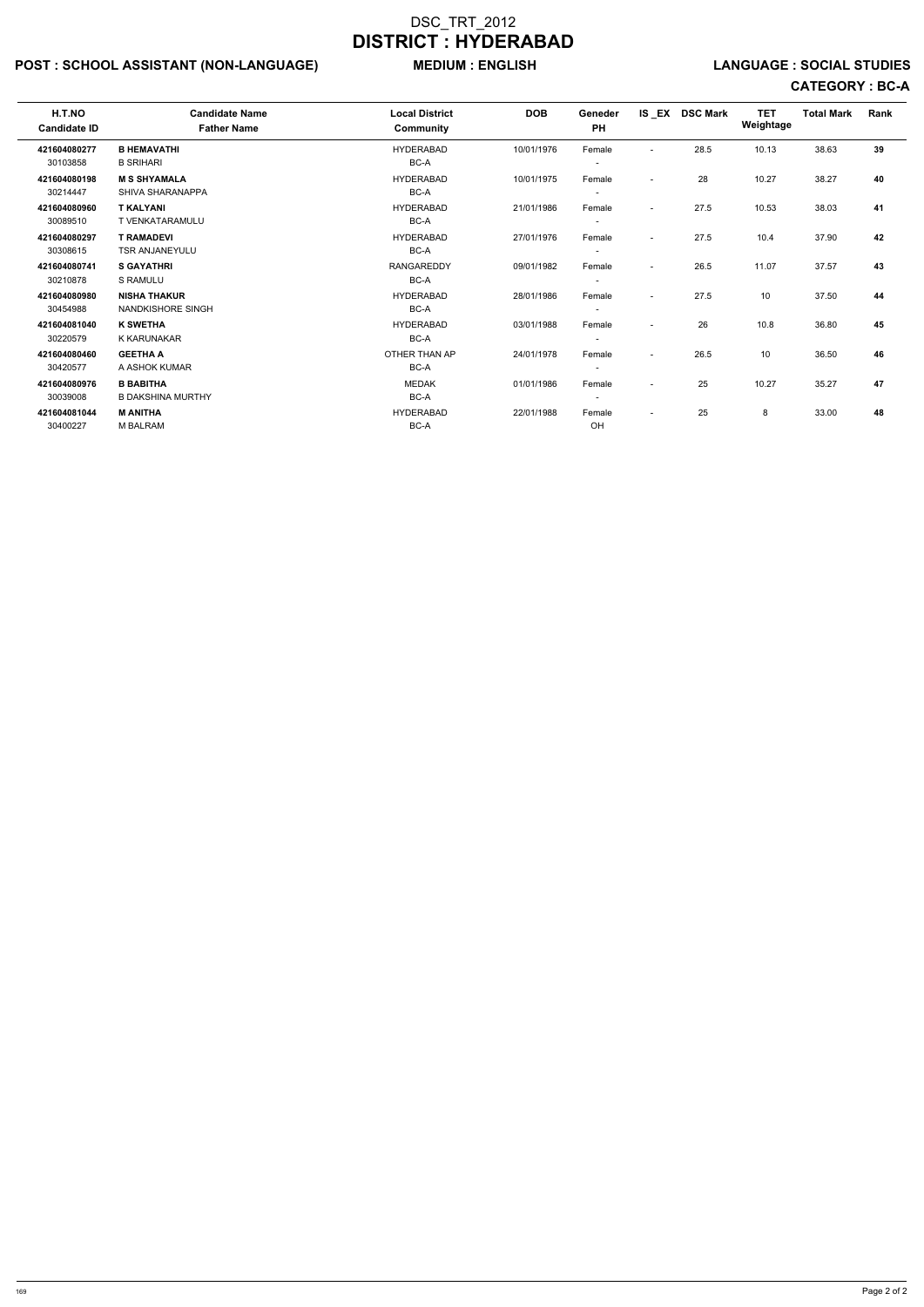# POST : SCHOOL ASSISTANT (NON-LANGUAGE) MEDIUM : ENGLISH LANGUAGE : SOCIAL STUDIES

| H.T.NO<br><b>Candidate ID</b> | <b>Candidate Name</b><br><b>Father Name</b>        | <b>Local District</b><br>Community | <b>DOB</b> | Geneder<br>PH                      |                              | IS_EX DSC Mark | <b>TET</b><br>Weightage | <b>Total Mark</b> | Rank           |  |
|-------------------------------|----------------------------------------------------|------------------------------------|------------|------------------------------------|------------------------------|----------------|-------------------------|-------------------|----------------|--|
| 421604080691                  | <b>SUBHAP</b>                                      | <b>HYDERABAD</b>                   | 01/01/1981 | Female                             | $\overline{\phantom{a}}$     | 54.5           | 12.93                   | 67.43             | $\mathbf{1}$   |  |
| 30420602                      | V PARAMESHWARAN                                    | BC-B                               |            |                                    |                              |                |                         |                   |                |  |
| 421604080654<br>30195766      | <b>G HEMALATHA</b><br><b>G SADANAND</b>            | <b>HYDERABAD</b><br>BC-B           | 01/01/1981 | Female                             | $\overline{\phantom{a}}$     | 53             | 12.27                   | 65.27             | $\mathbf{2}$   |  |
| 421604080409<br>30471722      | <b>D SANGEETHA LAKSHMI</b><br>D BALA NARASIMA GOUD | HYDERABAD<br>$BC-B$                | 25/01/1977 | Female                             | $\overline{\phantom{a}}$     | 48.5           | 13.2                    | 61.70             | 3              |  |
| 421604080110<br>30212150      | <b>KAPILA</b><br>NAGORAO PAWAR                     | <b>HYDERABAD</b><br>BC-B           | 10/01/1973 | Female                             | $\qquad \qquad \blacksquare$ | 48.5           | 12.53                   | 61.03             | 4              |  |
| 421604080243                  | <b>N BALA NARASIMHA</b>                            | <b>HYDERABAD</b>                   | 08/01/1975 | Male                               | $\overline{\phantom{a}}$     | 49.5           | 11.33                   | 60.83             | 5              |  |
| 30079796<br>421604080518      | N YADAGIRI<br>P SWAPNA                             | BC-B<br>NIZAMABAD                  | 18/01/1979 | $\sim$<br>Female                   | $\overline{\phantom{a}}$     | 46.5           | 12.4                    | 58.90             | 6              |  |
| 30271767                      | P MARUTHI                                          | BC-B                               |            |                                    |                              |                |                         |                   |                |  |
| 421604080430<br>30042853      | <b>D SRIDHAR</b><br><b>D YADAGIRI</b>              | <b>HYDERABAD</b><br>$BC-B$         | 03/01/1978 | Male                               | $\overline{\phantom{a}}$     | 46.5           | 11.87                   | 58.37             | $\overline{7}$ |  |
| 421604080292<br>30049034      | P DEEPA<br>P MALLIKARJUNA RAO                      | <b>HYDERABAD</b><br>BC-B           | 12/01/1976 | Female                             | $\overline{\phantom{a}}$     | 45             | 12.53                   | 57.53             | 8              |  |
| 421604080064<br>30032066      | A RAJESHWARI<br>A VISHWANATHAM                     | <b>HYDERABAD</b><br>BC-B           | 17/01/1972 | Female                             | $\overline{\phantom{m}}$     | 45             | 12                      | 57.00             | 9              |  |
| 421604080231                  | <b>SREE DEVI LAKKIM SETTY</b>                      | OTHER THAN AP                      | 07/01/1975 | Female                             | $\overline{\phantom{a}}$     | 41.5           | 15.33                   | 56.83             | 10             |  |
| 30090494                      | LAKKIM SETTY SIVA SURYAM                           | BC-B                               |            |                                    |                              |                |                         |                   |                |  |
| 421604080263<br>30280175      | <b>K VANDANA</b><br>K GNANA PRAKASHRAO             | <b>HYDERABAD</b><br>BC-B           | 24/01/1976 | Female                             | $\overline{\phantom{a}}$     | 44             | 12.4                    | 56.40             | 11             |  |
| 421604080690                  | <b>B RAJANI</b>                                    | <b>HYDERABAD</b>                   | 01/01/1981 | Female                             | $\overline{\phantom{a}}$     | 44             | 12.4                    | 56.40             | 12             |  |
| 30432832<br>421604080667      | <b>B NARSINGH RAO</b><br><b>REENA SINGH</b>        | BC-B<br><b>HYDERABAD</b>           | 10/01/1981 | Female                             | $\overline{\phantom{a}}$     | 44             | 12                      | 56.00             | 13             |  |
| 30422257                      | LATE MANOHAR SINGH                                 | BC-B                               |            | $\sim$                             |                              |                |                         |                   |                |  |
| 421604080038<br>30335077      | <b>G RAJASREE</b><br><b>G DURGAIAH</b>             | <b>MEDAK</b><br>BC-B               | 16/01/1971 | Female                             | $\overline{\phantom{a}}$     | 42             | 13.2                    | 55.20             | 14             |  |
| 421604080150<br>30118713      | <b>D VIJAY JYOTHI</b><br>D MALLAIAH                | <b>RANGAREDDY</b><br>BC-B          | 07/01/1974 | Female                             | $\overline{\phantom{a}}$     | 41             | 12.8                    | 53.80             | 15             |  |
| 421604080653                  | <b>K SWAPNA</b>                                    | <b>HYDERABAD</b>                   | 22/01/1980 | Female                             | $\overline{\phantom{a}}$     | 41             | 12.67                   | 53.67             | 16             |  |
| 30075030<br>421604080487      | K KRISHNA RAO<br><b>NEELLA VINODA</b>              | BC-B<br><b>HYDERABAD</b>           | 09/01/1978 | $\overline{\phantom{a}}$<br>Female | $\overline{\phantom{a}}$     | 40             | 13.07                   | 53.07             | 17             |  |
| 30448268                      | LATE NEELLA CHANDRAIAH                             | BC-B                               |            | $\overline{\phantom{a}}$           |                              |                |                         |                   |                |  |
| 421604080516<br>30415196      | <b>S MALATHI</b><br>S YADAGIRI GOUD                | <b>HYDERABAD</b><br>BC-B           | 07/01/1979 | Female                             | $\qquad \qquad \blacksquare$ | 42             | 11.07                   | 53.07             | 18             |  |
| 421604080078<br>30424695      | <b>K LOKESHWARI</b><br><b>NARAHARIK</b>            | <b>HYDERABAD</b><br>BC-B           | 29/01/1972 | Female                             | $\overline{\phantom{a}}$     | 42             | 10.93                   | 52.93             | 19             |  |
| 421604080477<br>30303808      | <b>HEMAVATHI BYRI</b><br>PAPAIAH BYRI              | ADILABAD<br>BC-B                   | 18/01/1978 | Female                             | $\overline{\phantom{a}}$     | 40.5           | 12.4                    | 52.90             | 20             |  |
| 421604081047<br>30313287      | P NARMADHA<br>P YELLA GOUD                         | OTHER THAN AP<br>BC-B              | 11/01/1988 | Female                             | $\overline{\phantom{a}}$     | 41             | 11.87                   | 52.87             | 21             |  |
| 421604081099                  | P SRI DIVYA                                        | <b>RANGAREDDY</b>                  | 29/01/1990 | $\sim$<br>Female                   | $\overline{\phantom{a}}$     | 40.5           | 11.87                   | 52.37             | 22             |  |
| 30200032                      | P TULASIRAM                                        | BC-B                               |            |                                    |                              |                |                         |                   |                |  |
| 421604080663<br>30227820      | <b>LAVANYA KUMARI K</b><br>SWAMY K                 | HYDERABAD<br>BC-B                  | 08/01/1981 | Female                             | $\overline{\phantom{a}}$     | 41             | 10.93                   | 51.93             | 23             |  |
| 421604080746<br>30059203      | <b>AKOJI N RUPALI</b><br>A NARSING RAO             | <b>RANGAREDDY</b><br>BC-B          | 10/01/1982 | Female<br>$\sim$                   | $\overline{\phantom{a}}$     | 39.5           | 12.4                    | 51.90             | 24             |  |
| 421604080302<br>30323403      | <b>DIDDI SHAILAJA</b><br>DIDDI JAGANNADHAM         | <b>HYDERABAD</b><br>BC-B           | 13/01/1976 | Female                             | $\overline{\phantom{a}}$     | 38             | 12.4                    | 50.40             | 25             |  |
| 421604080019<br>30099639      | <b>KAVITHA KUMAR SWAMY</b><br>M KUMARASWAMY        | <b>HYDERABAD</b><br>BC-B           | 11/01/1970 | Female<br>$\overline{\phantom{a}}$ | $\overline{\phantom{a}}$     | 38.5           | 11.47                   | 49.97             | 26             |  |
| 421604080305                  | PALIVELA KUMARI                                    | OTHER THAN AP                      | 17/01/1976 | Female                             | $\overline{\phantom{a}}$     | 38.5           | 11.33                   | 49.83             | 27             |  |
| 30299161<br>421604080326      | P NARAYANA MURTHY<br><b>K CHAITANYA</b>            | BC-B<br>HYDERABAD                  | 29/01/1976 | Female                             | $\overline{\phantom{a}}$     | 38             | 11.47                   | 49.47             | 28             |  |
| 30075933<br>421604080551      | K LAXMAIAH<br><b>SANGEETHA G</b>                   | BC-B<br><b>MEDAK</b>               | 09/01/1979 | Female                             | $\overline{\phantom{a}}$     | 38.5           | 10.8                    | 49.30             | 29             |  |
| 30388362                      | <b>SRINIVAS GOUD</b>                               | BC-B                               |            | $\overline{\phantom{a}}$           |                              |                |                         |                   |                |  |
| 421604080847<br>30463644      | <b>M CHANDRAKALA</b><br>M PRABHAKAR RAO            | <b>RANGAREDDY</b><br>BC-B          | 21/01/1983 | Female<br>$\overline{\phantom{a}}$ | $\overline{\phantom{a}}$     | 38.5           | 10.67                   | 49.17             | 30             |  |
| 421604080049                  | <b>B LEELAVATHI</b>                                | <b>MEDAK</b>                       | 23/01/1971 | Female                             | $\blacksquare$               | 37             | 12                      | 49.00             | 31             |  |
| 30110304<br>421604080717      | B SATYANARAYANA RAO<br><b>MAHESHWARI JADHAV</b>    | $BC-B$<br><b>HYDERABAD</b>         | 27/01/1981 | Female                             | $\overline{\phantom{a}}$     | 36             | 12.67                   | 48.67             | 32             |  |
| 30321165                      | SURESH KUMAR JADHAV                                | BC-B                               |            |                                    |                              |                |                         |                   |                |  |
| 421604080645<br>30445552      | <b>MAMATHA KATURI</b><br>K SURESH KUMAR            | <b>RANGAREDDY</b><br>BC-B          | 10/01/1980 | Female<br>$\overline{\phantom{a}}$ | $\overline{\phantom{a}}$     | 36.5           | 12                      | 48.50             | 33             |  |
| 421604080314<br>30424275      | <b>T SEEMA</b><br>T SUDHERSHAN SINGH               | HYDERABAD<br>BC-B                  | 04/01/1976 | Female                             | $\overline{\phantom{a}}$     | 37             | 11.47                   | 48.47             | 34             |  |
| 421604080591                  | P BHUVANESHWARI                                    | <b>RANGAREDDY</b>                  | 25/01/1980 | Female                             | $\blacksquare$               | 37             | 11.07                   | 48.07             | 35             |  |
| 30319821<br>421604080820      | P DAYANAND<br><b>CHALLA LALITHA SIREESHA</b>       | BC-B<br><b>EAST GODAVARI</b>       | 16/01/1983 | $\sim$<br>Female                   | $\overline{\phantom{a}}$     | 35             | 12.67                   | 47.67             | 36             |  |
| 30451621<br>421604080935      | P P RAMAYYA<br><b>GUJJA RADHIKA</b>                | BC-B<br>RANGAREDDY                 | 12/01/1985 | $\sim$<br>Female                   | $\overline{\phantom{a}}$     | 37.5           | 10.13                   | 47.63             | 37             |  |
| 30428629<br>421604080961      | <b>GUJJA SOMAIAH</b><br><b>TARANNUM JAHAN</b>      | BC-B<br><b>HYDERABAD</b>           | 22/01/1986 | $\overline{\phantom{a}}$<br>Female | $\overline{\phantom{a}}$     | 35.5           | 12.13                   | 47.63             | 38             |  |
| 30390655                      | JABBAR SHAREEF                                     | $BC-B$                             |            |                                    |                              |                |                         |                   |                |  |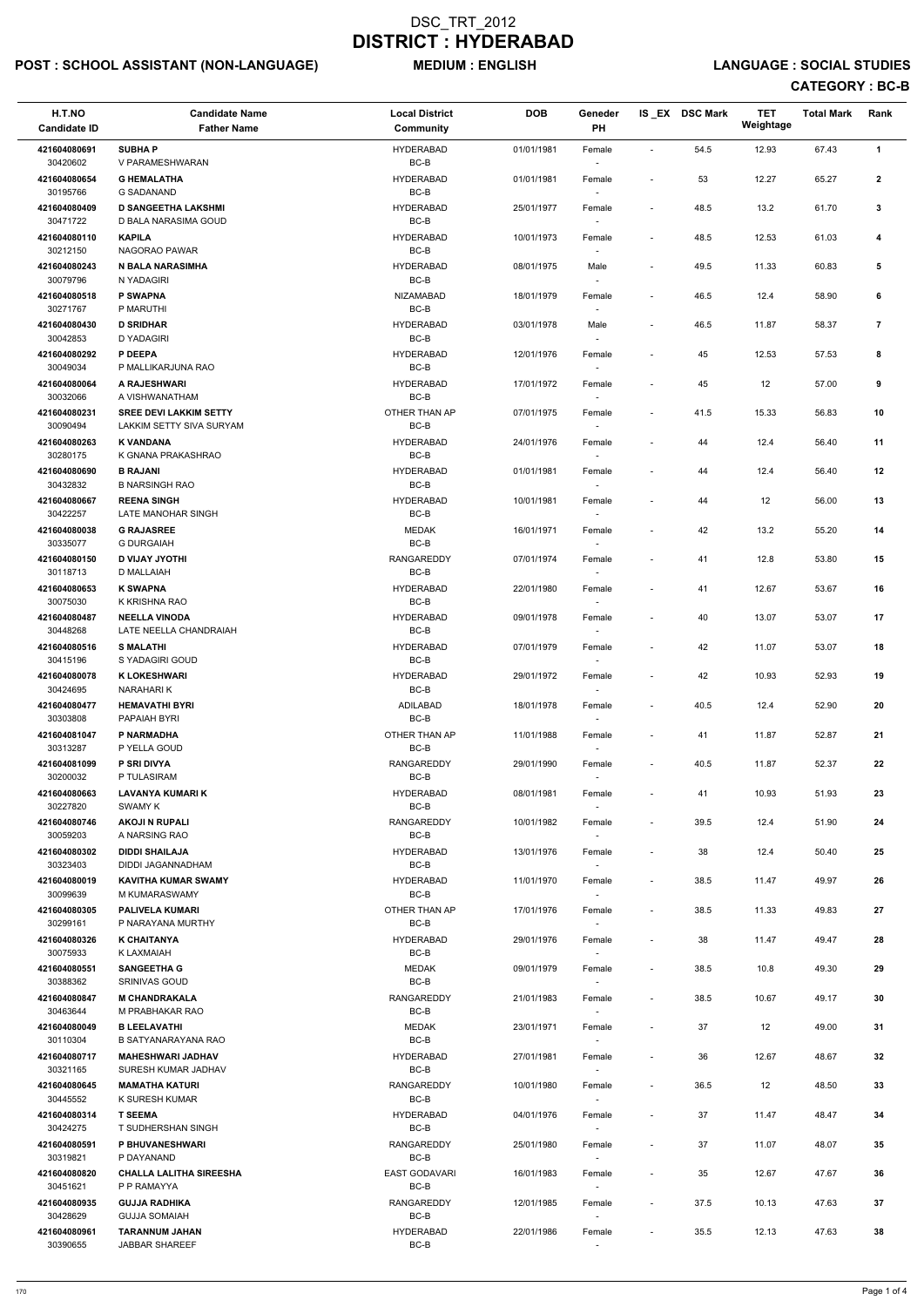# POST : SCHOOL ASSISTANT (NON-LANGUAGE) MEDIUM : ENGLISH LANGUAGE : SOCIAL STUDIES

| H.T.NO<br><b>Candidate ID</b> | <b>Candidate Name</b><br><b>Father Name</b>             | <b>Local District</b><br>Community | <b>DOB</b> | Geneder<br>PH                      |                              | IS_EX DSC Mark | <b>TET</b><br>Weightage | <b>Total Mark</b> | Rank |
|-------------------------------|---------------------------------------------------------|------------------------------------|------------|------------------------------------|------------------------------|----------------|-------------------------|-------------------|------|
| 421604080039<br>30229774      | <b>T VIJAYALAKSHMI</b><br>T RAJA RAO                    | <b>HYDERABAD</b><br>BC-B           | 18/01/1971 | Female                             | $\sim$                       | 36             | 11.47                   | 47.47             | 39   |
| 421604080318<br>30064196      | <b>DURGA RAJESHWARI B</b><br><b>B RAMASWAMY</b>         | <b>HYDERABAD</b><br>$BC-B$         | 23/01/1976 | Female                             | $\overline{\phantom{a}}$     | 35             | 12.4                    | 47.40             | 40   |
| 421604080872<br>30391546      | <b>GUJAR SANTHOSHI BAI</b><br><b>KALDAR SINGH</b>       | WARANGAL<br>BC-B                   | 10/01/1984 | Female                             | $\blacksquare$               | 36             | 10.8                    | 46.80             | 41   |
| 421604080791                  | <b>KATUKURI GEETHA DEVI</b><br>DASARATHA GOUD           | <b>RANGAREDDY</b><br>BC-B          | 10/01/1982 | Female                             | $\overline{\phantom{a}}$     | 35             | 11.73                   | 46.73             | 42   |
| 30283518<br>421604080134      | JAYASYAMALA VANARASA                                    | HYDERABAD                          | 12/01/1974 | Female                             | $\overline{\phantom{a}}$     | 35.5           | 11.07                   | 46.57             | 43   |
| 30187526<br>421604080365      | TRINATH RAO VANARASA<br><b>MOHD FAROOQ</b>              | BC-B<br><b>HYDERABAD</b>           | 15/01/1977 | Male                               | $\overline{\phantom{a}}$     | 34.5           | 11.87                   | 46.37             | 44   |
| 30442142<br>421604080133      | <b>NASER MOHD</b><br>K VIJAYA LAKSHMI                   | BC-B<br><b>HYDERABAD</b>           | 10/01/1974 | Female                             | $\blacksquare$               | 35             | 11.33                   | 46.33             | 45   |
| 30258528<br>421604080894      | K MUKUNDA CHARY<br><b>JHANSI RANI P</b>                 | $BC-B$<br><b>HYDERABAD</b>         | 22/01/1984 | Female                             | $\overline{\phantom{a}}$     | 35             | 11.33                   | 46.33             | 46   |
| 30281344<br>421604080989      | <b>VEERESHAM P</b><br><b>B SOWMYA RANI</b>              | BC-B<br><b>HYDERABAD</b>           | 30/01/1986 | $\sim$<br>Female                   | $\overline{\phantom{a}}$     | 35.5           | 10.8                    | 46.30             | 47   |
| 30160126<br>421604080308      | <b>B SUBHASH CHANDER</b><br><b>SARODAY VIJAYA REKHA</b> | BC-B<br><b>KURNOOL</b>             | 02/01/1976 |                                    | $\overline{\phantom{a}}$     | 34.5           | 11.6                    | 46.10             | 48   |
| 30040192                      | S GOPAL RAO                                             | BC-B                               |            | Female                             |                              |                |                         |                   |      |
| 421604080922<br>30412680      | P ESHWARI BAI<br>P MAHESH                               | <b>RANGAREDDY</b><br>$BC-B$        | 09/01/1985 | Female                             | $\blacksquare$               | 36             | 10                      | 46.00             | 49   |
| 421604080011<br>30341694      | <b>QAMER UNNISA</b><br>M A RAHEEM                       | <b>HYDERABAD</b><br>BC-B           | 09/01/1969 | Female                             | $\overline{\phantom{a}}$     | 35.5           | 10.4                    | 45.90             | 50   |
| 421604080144<br>30085145      | <b>DURGA VANIS</b><br>SATYA NARAYANA S                  | <b>EAST GODAVARI</b><br>BC-B       | 11/01/1974 | Female                             | $\overline{\phantom{a}}$     | 35             | 10.8                    | 45.80             | 51   |
| 421604080788                  | <b>T SAPNA SINGH</b>                                    | <b>RANGAREDDY</b>                  | 26/01/1982 | Female                             | $\overline{\phantom{a}}$     | 34.5           | 11.2                    | 45.70             | 52   |
| 30368980<br>421604080096      | <b>B ARUN KUMAR</b><br><b>KHALIDA BANU</b>              | BC-B<br>WARANGAL                   | 05/01/1973 | Female                             | $\overline{\phantom{a}}$     | 34.5           | 11.07                   | 45.57             | 53   |
| 30193955<br>421604081001      | SAHEB HUSSAIN<br><b>INDIRA SAGGAM</b>                   | BC-B<br><b>HYDERABAD</b>           | 27/01/1987 | Female                             | $\overline{\phantom{a}}$     | 35             | 10.53                   | 45.53             | 54   |
| 30343754<br>421604080519      | <b>DAMODAR</b><br><b>K ROOPA</b>                        | $BC-B$<br><b>RANGAREDDY</b>        | 19/01/1979 | $\overline{\phantom{a}}$<br>Female | $\qquad \qquad \blacksquare$ | 35.5           | 10                      | 45.50             | 55   |
| 30409423<br>421604081094      | <b>K B PRASAD</b><br><b>T SRAVANTHI</b>                 | BC-B<br><b>MEDAK</b>               | 21/01/1990 | Female                             | $\overline{\phantom{a}}$     | 34             | 11.07                   | 45.07             | 56   |
| 30251010                      | <b>T GNANESHWER</b>                                     | BC-B                               |            |                                    |                              |                |                         |                   |      |
| 421604080926<br>30103404      | P PUSHPALATHA<br>P RAMULU                               | <b>HYDERABAD</b><br>BC-B           | 28/01/1985 | Female                             | $\overline{\phantom{a}}$     | 34             | 10.93                   | 44.93             | 57   |
| 421604080940<br>30336327      | <b>VEENA</b><br>D N PRASAD                              | <b>HYDERABAD</b><br>BC-B           | 24/01/1985 | Female                             | <b>YES</b>                   | 32.5           | 12.4                    | 44.90             | 58   |
| 421604080844<br>30284022      | <b>T SWAROOPA</b><br><b>T RAMESH SINGH</b>              | <b>HYDERABAD</b><br>BC-B           | 24/01/1983 | Female<br>$\sim$                   | $\overline{\phantom{a}}$     | 34             | 10.8                    | 44.80             | 59   |
| 421604080954<br>30453000      | <b>ARUNDHATHI NIMMALA</b><br>N ARJUNA GOUD              | <b>RANGAREDDY</b><br>BC-B          | 07/01/1986 | Female                             | $\overline{\phantom{a}}$     | 34.5           | 10.27                   | 44.77             | 60   |
| 421604081085                  | <b>T ASHA LATHA</b>                                     | HYDERABAD                          | 17/01/1989 | Female                             | $\overline{\phantom{a}}$     | 34             | 10.67                   | 44.67             | 61   |
| 30200831<br>421604080351      | <b>T TULASIDAS</b><br><b>B VINOD</b>                    | BC-B<br><b>HYDERABAD</b>           | 01/01/1977 | Male                               | $\qquad \qquad \blacksquare$ | 34             | 10.4                    | 44.40             | 62   |
| 30176591<br>421604080725      | <b>BASMAIAH</b><br><b>M SARITHA</b>                     | BC-B<br>HYDERABAD                  | 11/01/1981 | $\sim$<br>Female                   | $\overline{\phantom{a}}$     | 34             | 10.4                    | 44.40             | 63   |
| 30434892<br>421604080222      | M SATYANARAYANA<br><b>K SRIDEVI</b>                     | BC-B<br><b>HYDERABAD</b>           | 27/01/1975 | $\sim$<br>Female                   | $\qquad \qquad \blacksquare$ | 34             | 10.27                   | 44.27             | 64   |
| 30277959<br>421604080352      | K CHANDRASHEKER<br><b>KANUKUNTA SUKANYA</b>             | BC-B<br>HYDERABAD                  |            |                                    | $\overline{\phantom{a}}$     | 34             | 10.27                   | 44.27             | 65   |
| 30043888                      | K NARASIMHA GOUD                                        | BC-B                               | 04/01/1977 | Female                             |                              |                |                         |                   |      |
| 421604080467<br>30209544      | <b>KIRANMAI V L</b><br><b>VL CHARY</b>                  | <b>HYDERABAD</b><br>BC-B           | 24/01/1978 | Female<br>$\sim$                   | $\overline{\phantom{a}}$     | 32.5           | 11.6                    | 44.10             | 66   |
| 421604080092<br>30455269      | <b>M SHYAMALA</b><br><b>M MURALI</b>                    | RANGAREDDY<br>BC-B                 | 03/01/1973 | Female                             | $\overline{\phantom{a}}$     | 33             | 11.07                   | 44.07             | 67   |
| 421604080236<br>30069574      | <b>MARIYALA REKHA</b><br>M PANDARI CHISTHY              | <b>RANGAREDDY</b><br>BC-B          | 03/01/1975 | Female                             | $\overline{\phantom{a}}$     | 34             | 10                      | 44.00             | 68   |
| 421604080695                  | <b>KUTHROJU NAVITHA</b>                                 | HYDERABAD                          | 01/01/1981 | Female                             | $\overline{\phantom{a}}$     | 33.5           | 10.4                    | 43.90             | 69   |
| 30302556<br>421604080249      | K DASARATHA CHARY<br><b>E SUNEETHA</b>                  | BC-B<br><b>HYDERABAD</b>           | 01/01/1976 | Female                             | $\overline{\phantom{a}}$     | 33             | 10.8                    | 43.80             | 70   |
| 30286341<br>421604081020      | E LAKSHMAIAH<br><b>M ROJARAMANI</b>                     | BC-B<br>RANGAREDDY                 | 05/01/1987 | Female                             | $\overline{\phantom{a}}$     | 32.5           | 11.07                   | 43.57             | 71   |
| 30457160<br>421604080377      | M VEERESHAM GOUD                                        | BC-B<br><b>RANGAREDDY</b>          |            | $\overline{\phantom{a}}$           |                              |                |                         |                   |      |
| 30130528                      | <b>K BALA ANJALI</b><br>K PENTAIAH                      | BC-B                               | 11/01/1977 | Female<br>$\overline{\phantom{a}}$ | $\overline{\phantom{a}}$     | 32             | 11.33                   | 43.33             | 72   |
| 421604080356<br>30123746      | <b>PRAGNA DEVI ALAMPURI</b><br>A N RAMA MURTHY          | NALGONDA<br>BC-B                   | 10/01/1977 | Female<br>$\sim$                   | $\overline{\phantom{a}}$     | 32.5           | 10.8                    | 43.30             | 73   |
| 421604080105<br>30463398      | <b>D MADHAVI</b><br>D VENKATAIAH                        | <b>HYDERABAD</b><br>BC-B           | 16/01/1973 | Female<br>$\sim$                   | $\overline{\phantom{a}}$     | 33             | 10                      | 43.00             | 74   |
| 421604080492<br>30409610      | <b>MADHAVIS</b><br><b>RAMAIAH S</b>                     | HYDERABAD<br>BC-B                  | 02/01/1978 | Female<br>$\sim$                   | $\overline{\phantom{a}}$     | 33             | 10                      | 43.00             | 75   |
| 421604080598<br>30069685      | P JYOTHI<br>P YADAGIRI                                  | <b>HYDERABAD</b><br>BC-B           | 10/01/1980 | Female                             | $\overline{\phantom{a}}$     | 31.5           | 11.47                   | 42.97             | 76   |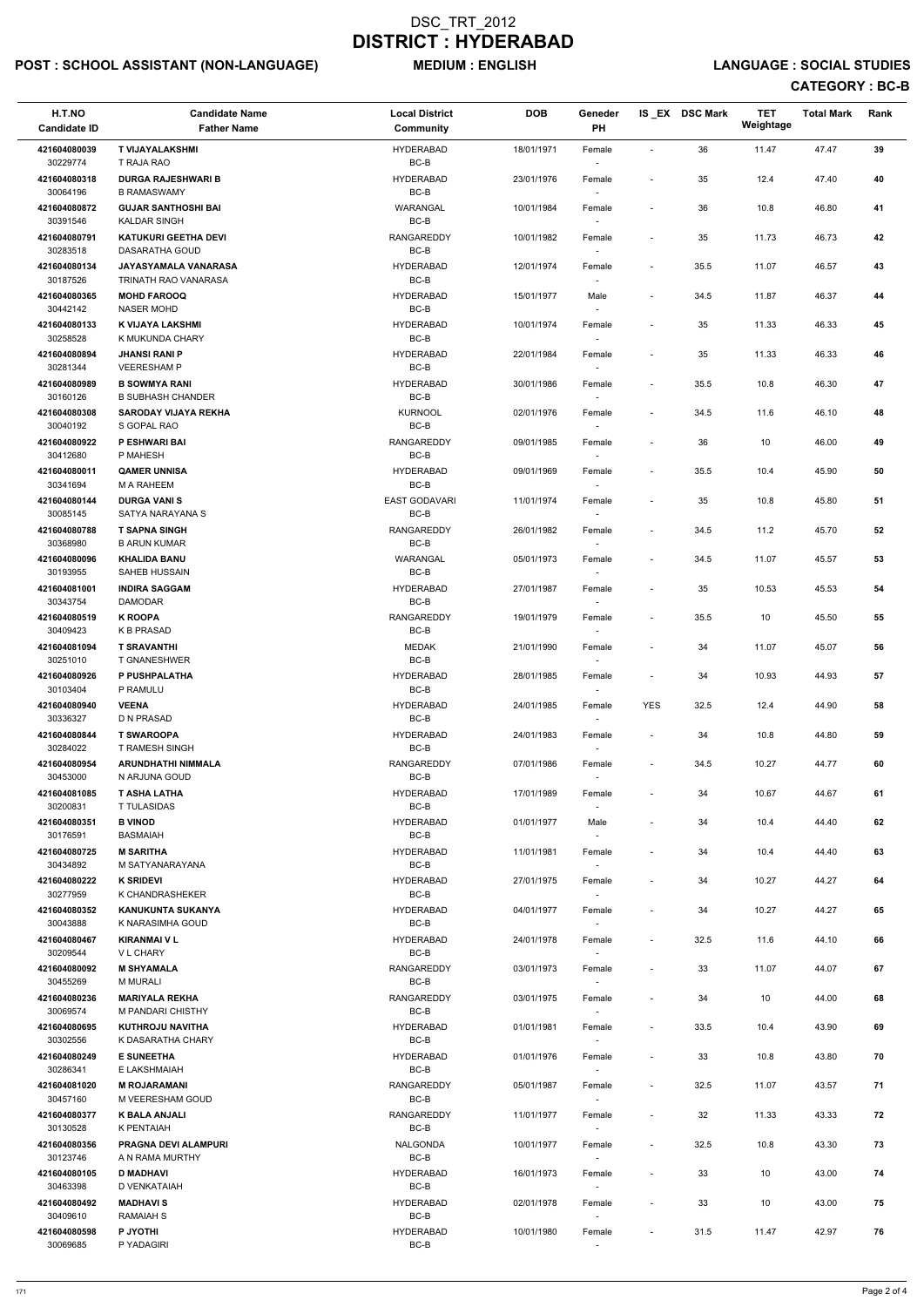# POST : SCHOOL ASSISTANT (NON-LANGUAGE) MEDIUM : ENGLISH LANGUAGE : SOCIAL STUDIES

| H.T.NO<br><b>Candidate ID</b> | <b>Candidate Name</b><br><b>Father Name</b>         | <b>Local District</b><br>Community | <b>DOB</b> | Geneder<br><b>PH</b>               |                          | IS EX DSC Mark | <b>TET</b><br>Weightage | <b>Total Mark</b> | Rank |
|-------------------------------|-----------------------------------------------------|------------------------------------|------------|------------------------------------|--------------------------|----------------|-------------------------|-------------------|------|
| 421604080002<br>30415833      | <b>SAILAJA ALURU</b><br><b>AVS SARMA</b>            | <b>HYDERABAD</b><br>BC-B           | 18/01/1968 | Female<br>$\overline{\phantom{a}}$ | $\blacksquare$           | 30.5           | 12.13                   | 42.63             | 77   |
| 421604080470                  | J ANITHA                                            | <b>HYDERABAD</b>                   | 28/01/1978 | Female                             | $\overline{\phantom{a}}$ | 32.5           | 10.13                   | 42.63             | 78   |
| 30416113<br>421604080531      | J PARAMESHWAR RAO<br><b>BODDUPALLI VANDANA</b>      | BC-B<br><b>HYDERABAD</b>           | 08/01/1979 | Female                             | $\overline{\phantom{a}}$ | 32             | 10.4                    | 42.40             | 79   |
| 30420316<br>421604080522      | <b>B NARASIMHA CHARY</b><br><b>K SRIDEVI</b>        | $BC-B$<br><b>MEDAK</b>             | 02/01/1979 | Female                             | $\blacksquare$           | 32             | 10.27                   | 42.27             | 80   |
| 30452060<br>421604080728      | K SADANANDAM<br>A PAVANI                            | $BC-B$<br><b>HYDERABAD</b>         | 28/01/1981 | $\sim$<br>Female                   | $\overline{\phantom{a}}$ | 32             | 10.27                   | 42.27             | 81   |
| 30466664                      | A KRISHNA                                           | BC-B                               |            | $\sim$                             |                          |                |                         |                   |      |
| 421604080474<br>30270112      | P ARUNA DEVI<br>P VENKAT RAMULU                     | <b>HYDERABAD</b><br>BC-B           | 09/01/1978 | Female<br>$\sim$                   | $\overline{\phantom{a}}$ | 32             | 10                      | 42.00             | 82   |
| 421604080672<br>30331044      | <b>ARROJU SANTOSH KUMARI</b><br>A VENKATA CHARY     | <b>HYDERABAD</b><br>$BC-B$         | 20/01/1981 | Female                             | $\overline{\phantom{a}}$ | 31.5           | 10.4                    | 41.90             | 83   |
| 421604080785<br>30453494      | <b>B RADHIKA GOUD</b><br><b>B TIRUPATAHIAH GOUD</b> | <b>HYDERABAD</b><br>BC-B           | 10/01/1982 | Female<br>$\sim$                   | $\overline{\phantom{a}}$ | 31.5           | 10.27                   | 41.77             | 84   |
| 421604080838<br>30419650      | <b>R KRANTHI</b><br>R UPPALAIAH                     | <b>RANGAREDDY</b><br>BC-B          | 17/01/1983 | Female<br>$\sim$                   | $\overline{\phantom{a}}$ | 31.5           | 10.27                   | 41.77             | 85   |
| 421604080398                  | <b>G PURNIMA</b>                                    | KARIMNAGAR<br>BC-B                 | 25/01/1977 | Female                             | $\overline{\phantom{a}}$ | 31.5           | 10.13                   | 41.63             | 86   |
| 30422850<br>421604080032      | <b>G ANJAIAH</b><br><b>K SUREKHA RANI</b>           | <b>HYDERABAD</b>                   | 01/01/1970 | $\sim$<br>Female                   |                          | 30             | 11.6                    | 41.60             | 87   |
| 30193626<br>421604080173      | K V ANAND RAO<br><b>G SHYAMALA KUMARI</b>           | BC-B<br><b>HYDERABAD</b>           | 01/01/1975 | Female                             | $\overline{\phantom{a}}$ | 30.5           | 11.07                   | 41.57             | 88   |
| 30251990<br>421604080493      | <b>G GATTAIAH</b><br><b>B SREEVANI</b>              | $BC-B$<br><b>HYDERABAD</b>         | 11/01/1978 | $\overline{\phantom{a}}$<br>Female |                          | 31             | 10.53                   | 41.53             | 89   |
| 30304042                      | <b>BABUPRASAD</b>                                   | BC-B                               |            | $\sim$                             |                          |                |                         |                   |      |
| 421604080910<br>30401578      | <b>TABASSUM SULTANA</b><br><b>MS SABIR MIYA</b>     | <b>RANGAREDDY</b><br>BC-B          | 08/01/1985 | Female<br>$\overline{\phantom{a}}$ | $\overline{\phantom{a}}$ | 31.5           | 10                      | 41.50             | 90   |
| 421604080808<br>30321639      | <b>SHARMILA</b><br><b>GANESH SINGH</b>              | <b>MEDAK</b><br>BC-B               | 10/01/1983 | Female                             | $\overline{\phantom{a}}$ | 30.5           | 10.93                   | 41.43             | 91   |
| 421604080274<br>30450811      | SUNKARA RAJARAJESWARI<br>SATYANARAYANA CHARI        | <b>KURNOOL</b><br>BC-B             | 04/01/1976 | Female<br>$\overline{\phantom{a}}$ | $\overline{\phantom{a}}$ | 30.5           | 10.8                    | 41.30             | 92   |
| 421604080320<br>30330499      | POLLOJ RAMADEVI<br>P RAJAIAH                        | <b>RANGAREDDY</b><br>BC-B          | 30/01/1976 | Female<br>$\sim$                   | $\overline{\phantom{a}}$ | 31             | 10.27                   | 41.27             | 93   |
| 421604080701<br>30409561      | <b>CH PUSHPALATHA</b><br><b>CH BEEMAIAH</b>         | <b>RANGAREDDY</b><br>BC-B          | 12/01/1981 | Female                             |                          | 30             | 11.2                    | 41.20             | 94   |
| 421604080938                  | <b>DESHAM SRI VANI</b>                              | <b>HYDERABAD</b><br>BC-B           | 04/01/1985 | Female                             | $\overline{\phantom{a}}$ | 31             | 10.13                   | 41.13             | 95   |
| 30296202<br>421604080772      | D RAVINDAR GOUD<br><b>TALLOJU MADHAVI</b>           | <b>HYDERABAD</b>                   | 27/01/1982 | Female                             | $\overline{\phantom{a}}$ | 30             | 11.07                   | 41.07             | 96   |
| 30430408<br>421604080125      | <b>TALLOJU KRISHNAMACHARY</b><br><b>MUMA RANI</b>   | BC-B<br><b>HYDERABAD</b>           | 01/01/1974 | $\overline{\phantom{a}}$<br>Female | $\overline{\phantom{a}}$ | 30.5           | 10.53                   | 41.03             | 97   |
| 30449212<br>421604080465      | M MACHANDER<br><b>REETU SINGH T</b>                 | BC-B<br><b>HYDERABAD</b>           | 29/01/1978 | $\sim$<br>Female                   | $\overline{\phantom{a}}$ | 30.5           | 10                      | 40.50             | 98   |
| 30410237<br>421604080452      | T ANAND SWAROOP SINGH<br><b>D SARITHA</b>           | BC-B<br><b>HYDERABAD</b>           | 10/01/1978 | Female                             | $\overline{\phantom{a}}$ | 30             | 10.4                    | 40.40             | 99   |
| 30196732                      | D JAGAN                                             | BC-B                               |            |                                    |                          |                |                         |                   |      |
| 421604080943<br>30295911      | <b>JYOTHI A</b><br>A NARAYANA                       | <b>HYDERABAD</b><br>BC-B           | 16/01/1985 | Female<br>$\sim$                   | $\overline{\phantom{a}}$ | 30             | 10.4                    | 40.40             | 100  |
| 421604080651<br>30452478      | <b>S VANITHA</b><br>S SATYANARAYANA                 | <b>HYDERABAD</b><br>BC-B           | 15/01/1980 | Female<br>$\sim$                   | $\overline{\phantom{a}}$ | 29             | 11.2                    | 40.20             | 101  |
| 421604080205<br>30047284      | <b>D ROHINI DEVI</b><br>D SANTOSH KUMAR             | <b>HYDERABAD</b><br>BC-B           | 10/01/1975 | Female<br>$\sim$                   | $\overline{\phantom{a}}$ | 29             | 10.93                   | 39.93             | 102  |
| 421604080355<br>30455449      | <b>K S VANI</b><br>K SRIHARI                        | <b>HYDERABAD</b><br>BC-B           | 10/01/1977 | Female                             |                          | 29             | 10.93                   | 39.93             | 103  |
| 421604080657<br>30155902      | <b>K JYOTSNA</b><br>K OJAL                          | <b>HYDERABAD</b><br>BC-B           | 05/01/1981 | Female<br>$\overline{\phantom{a}}$ | $\overline{\phantom{a}}$ | 28.5           | 11.33                   | 39.83             | 104  |
| 421604080163                  | R RAJANI GRANDHA                                    | <b>HYDERABAD</b>                   | 06/01/1974 | Female                             |                          | 29             | 10.67                   | 39.67             | 105  |
| 30028487<br>421604080652      | SHANKARAIAH<br><b>K ALAVELU</b>                     | BC-B<br><b>RANGAREDDY</b>          | 17/01/1980 | $\sim$<br>Female                   | $\overline{\phantom{a}}$ | 29             | 10.67                   | 39.67             | 106  |
| 30042767<br>421604080199      | K N KRISHNA<br><b>T MEERABAI</b>                    | BC-B<br><b>RANGAREDDY</b>          | 10/01/1975 | $\overline{\phantom{a}}$<br>Female | $\overline{\phantom{a}}$ | 29             | 10.4                    | 39.40             | 107  |
| 30259192<br>421604080831      | T LAXMI NARAYANA<br>P SOWMYA LATA                   | BC-B<br><b>HYDERABAD</b>           | 02/01/1983 | Female                             | $\overline{\phantom{a}}$ | 29             | 10.4                    | 39.40             | 108  |
| 30412563                      | P KRISHNA MURTHY                                    | BC-B                               |            |                                    |                          |                |                         |                   |      |
| 421604080970<br>30408196      | <b>CHUNCHU JYOTHI</b><br>CH VENKANNA                | KARIMNAGAR<br>BC-B                 | 07/01/1986 | Female<br>$\sim$                   | $\overline{\phantom{a}}$ | 28.5           | 10.8                    | 39.30             | 109  |
| 421604081005<br>30136113      | <b>JYOTHSNARANI J</b><br>VEERESHAM                  | RANGAREDDY<br>BC-B                 | 05/01/1987 | Female<br>$\overline{\phantom{a}}$ | $\overline{\phantom{a}}$ | 29             | 10.13                   | 39.13             | 110  |
| 421604080083<br>30471442      | <b>C ANURADHA</b><br>C MADHAVA CHARY                | <b>HYDERABAD</b><br>BC-B           | 10/01/1973 | Female<br>$\sim$                   | $\sim$                   | 28.5           | 10.53                   | 39.03             | 111  |
| 421604080856<br>30218518      | <b>N JYOTHI</b><br>N UPPALAIH                       | WARANGAL<br>BC-B                   | 22/01/1983 | Female<br>$\sim$                   | $\overline{a}$           | 29             | 10                      | 39.00             | 112  |
| 421604080128                  | <b>M VANI SREE</b>                                  | <b>HYDERABAD</b>                   | 08/01/1974 | Female                             | $\overline{\phantom{a}}$ | 28.5           | 10.4                    | 38.90             | 113  |
| 30040293<br>421604080364      | M DAYANAND<br>R K DEVIKA RANI                       | BC-B<br><b>HYDERABAD</b>           | 09/01/1977 | $\sim$<br>Female                   | $\overline{a}$           | 28             | 10.8                    | 38.80             | 114  |
| 30468094                      | R KESHAVA RAO                                       | BC-B                               |            | $\overline{\phantom{a}}$           |                          |                |                         |                   |      |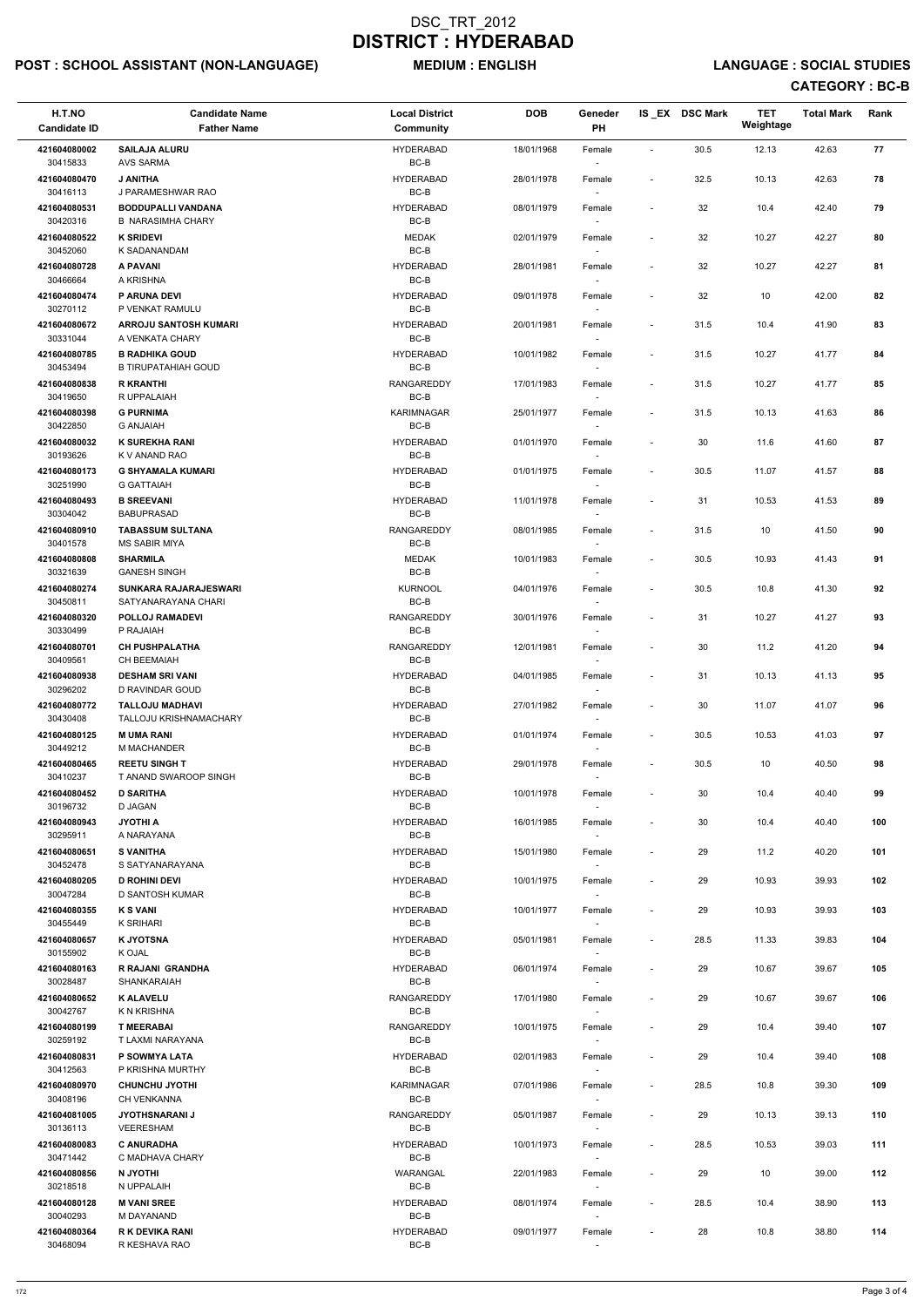# POST : SCHOOL ASSISTANT (NON-LANGUAGE) MEDIUM : ENGLISH LANGUAGE : SOCIAL STUDIES

| H.T.NO<br><b>Candidate ID</b> | <b>Candidate Name</b><br><b>Father Name</b>            | <b>Local District</b><br>Community | <b>DOB</b> | Geneder<br>PH                      |                          | IS EX DSC Mark | <b>TET</b><br>Weightage | <b>Total Mark</b> | Rank |
|-------------------------------|--------------------------------------------------------|------------------------------------|------------|------------------------------------|--------------------------|----------------|-------------------------|-------------------|------|
| 421604080191<br>30389331      | <b>CH LAVANYA</b><br>CH RAMCHANDAR                     | <b>HYDERABAD</b><br>BC-B           | 26/01/1975 | Female                             | $\sim$                   | 28.5           | 10.27                   | 38.77             | 115  |
| 421604080815<br>30302564      | <b>CHILKA SUNITHA LAKSHMINARAYAN</b><br>LAKSHMINARAYAN | OTHER THAN AP<br>BC-B              | 26/01/1983 | Female                             | $\sim$                   | 25             | 13.33                   | 38.33             | 116  |
| 421604080538<br>30304486      | <b>SUNITHAK</b><br><b>RAMAKRISHNA K</b>                | <b>HYDERABAD</b><br>BC-B           | 08/01/1979 | Female                             | $\blacksquare$           | 28             | 10.13                   | 38.13             | 117  |
| 421604080489<br>30280999      | <b>K SRILATHA</b><br><b>K RAMULU</b>                   | <b>HYDERABAD</b><br>BC-B           | 13/01/1978 | Female                             | $\blacksquare$           | 28             | 10                      | 38.00             | 118  |
| 421604080828<br>30263603      | <b>GOWRIS</b><br>S DHAMODAR                            | <b>HYDERABAD</b><br>BC-B           | 30/01/1983 | Female<br>$\sim$                   | $\sim$                   | 27.5           | 10.4                    | 37.90             | 119  |
| 421604080062<br>30229432      | <b>LATA JOHAR KOTHAWALA</b><br><b>JOHAR KOTHAWALA</b>  | OTHER THAN AP<br>BC-B              | 27/01/1972 | Female                             | $\sim$                   | 27.5           | 10.27                   | 37.77             | 120  |
| 421604080915<br>30468259      | <b>V SHIREESHA</b><br>V NARASIMHA SWAMY                | <b>HYDERABAD</b><br>BC-B           | 20/01/1985 | Female<br>$\overline{a}$           | $\sim$                   | 27.5           | 10                      | 37.50             | 121  |
| 421604080193<br>30142887      | <b>K SUNITHA</b><br><b>K RAMESH</b>                    | <b>HYDERABAD</b><br>BC-B           | 29/01/1975 | Female<br>$\sim$                   | $\blacksquare$           | 26             | 11.47                   | 37.47             | 122  |
| 421604080534<br>30256332      | <b>S MAHALAKSHMI</b><br><b>S MURTHY</b>                | <b>RANGAREDDY</b><br>BC-B          | 19/01/1979 | Female<br>$\overline{\phantom{a}}$ | $\overline{\phantom{a}}$ | 27             | 10.4                    | 37.40             | 123  |
| 421604080340<br>30417658      | PENDYALA SANDHYA RANI<br>P V SUBHARAO                  | <b>KRISHNA</b><br>BC-B             | 07/01/1977 | Female<br>$\sim$                   |                          | 27             | 10.27                   | 37.27             | 124  |
| 421604080693<br>30242054      | <b>SHOBITA BAI</b><br><b>BALAJI SINGH</b>              | <b>HYDERABAD</b><br>BC-B           | 16/01/1981 | Female                             | $\overline{\phantom{a}}$ | 25.5           | 10.53                   | 36.03             | 125  |
| 421604080941<br>30103929      | <b>B BHASKER</b><br><b>B MAISAIAH</b>                  | <b>HYDERABAD</b><br>BC-B           | 25/01/1985 | Male<br>$\overline{a}$             | $\overline{\phantom{a}}$ | 24.5           | 10.67                   | 35.17             | 126  |
| 421604080402<br>30282657      | <b>D RENUKA</b><br>D SATYANARAYANA                     | <b>RANGAREDDY</b><br>$BC-B$        | 01/01/1977 | Female<br>OH                       | $\overline{\phantom{a}}$ | 26             | 8.4                     | 34.40             | 127  |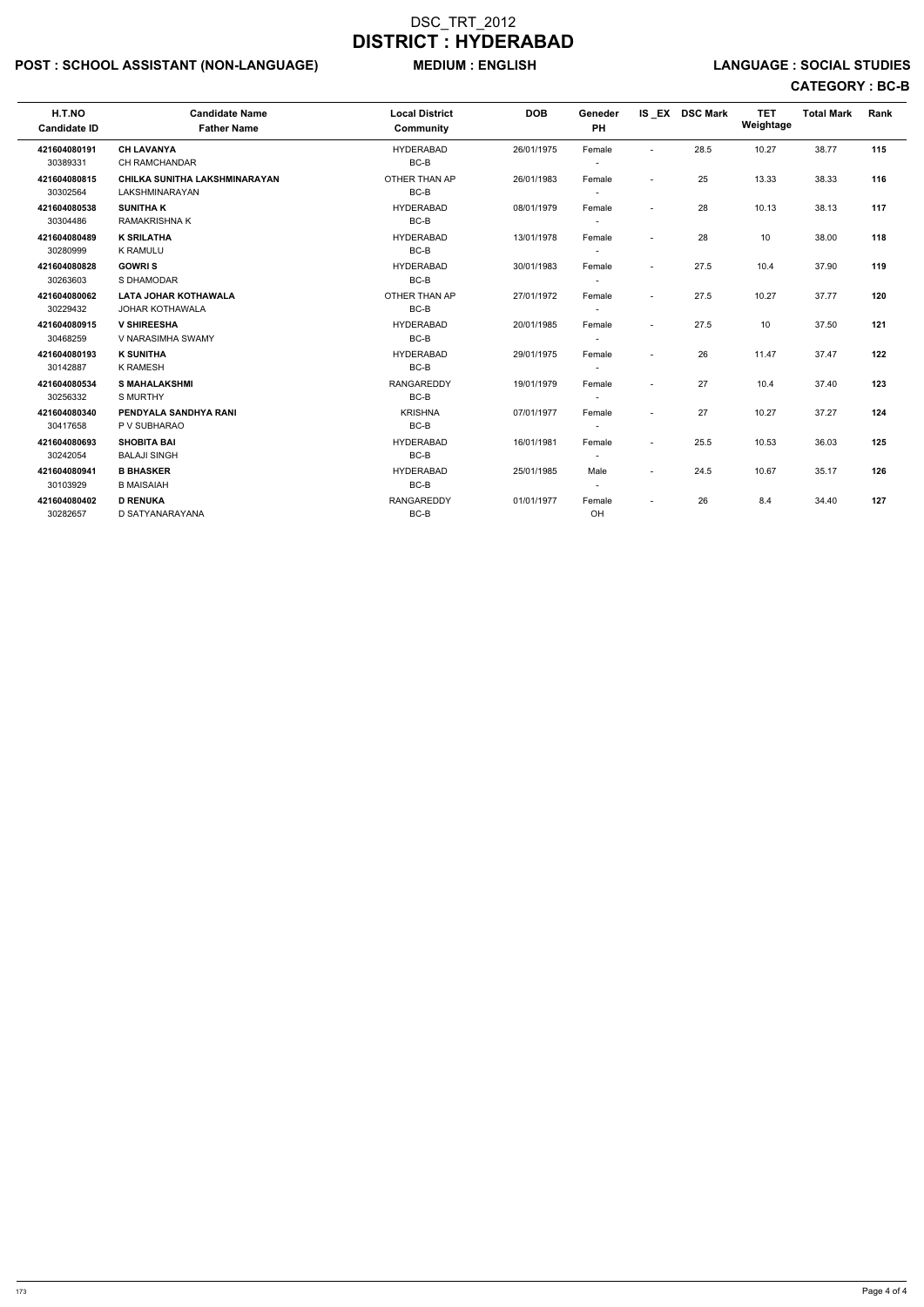# POST : SCHOOL ASSISTANT (NON-LANGUAGE) MEDIUM : ENGLISH LANGUAGE : SOCIAL STUDIES

| H.T.NO<br><b>Candidate ID</b> | <b>Candidate Name</b><br><b>Father Name</b>                      | <b>Local District</b><br>Community | <b>DOB</b> | Geneder<br>PH                      |                          | IS_EX DSC Mark | <b>TET</b><br>Weightage | <b>Total Mark</b> | Rank            |
|-------------------------------|------------------------------------------------------------------|------------------------------------|------------|------------------------------------|--------------------------|----------------|-------------------------|-------------------|-----------------|
| 421604080178<br>30451677      | <b>D MARJORIE RANI</b><br>D ALBERT                               | <b>MEDAK</b><br>$BC-C$             | 17/01/1975 | Female                             | $\sim$                   | 45             | 11.2                    | 56.20             | $\mathbf{1}$    |
| 421604080206<br>30083261      | Y J VINOLIA<br>Y R JUDSON                                        | <b>HYDERABAD</b><br>BC-C           | 12/01/1975 | Female                             | $\blacksquare$           | 41.5           | 13.33                   | 54.83             | $\mathbf{2}$    |
| 421604080063                  | <b>M SUREKHA</b>                                                 | <b>HYDERABAD</b>                   | 27/01/1972 | Female                             | $\blacksquare$           | 42             | 12                      | 54.00             | 3               |
| 30296001<br>421604080248      | <b>M P GABRIEL</b><br>A JAYA PRAKASH                             | BC-C<br><b>HYDERABAD</b>           | 13/01/1976 | Male                               | $\overline{\phantom{a}}$ | 41             | 12.53                   | 53.53             | 4               |
| 30137304<br>421604080502      | A PEERAPPA<br><b>PUSHARAGAM</b>                                  | BC-C<br><b>HYDERABAD</b>           | 09/01/1978 | Female                             | $\overline{\phantom{a}}$ | 40.5           | 12.27                   | 52.77             | 5               |
| 30323256                      | <b>MANGAL SINGH</b>                                              | BC-C                               |            | $\sim$                             |                          |                |                         |                   |                 |
| 421604080026<br>30010150      | <b>SHIMMI GOOTLA</b><br>G A GUNAVARDHAN                          | <b>EAST GODAVARI</b><br>BC-C       | 30/01/1970 | Female                             |                          | 41             | 11.6                    | 52.60             | 6               |
| 421604080580<br>30276625      | <b>B ARUN KUMAR</b><br><b>B JOSEPH</b>                           | <b>HYDERABAD</b><br>BC-C           | 06/01/1979 | Male                               | $\blacksquare$           | 40             | 11.2                    | 51.20             | $\overline{7}$  |
| 421604080023<br>30264314      | <b>M MERCY</b><br>M SWAMIDAS                                     | <b>HYDERABAD</b><br>BC-C           | 01/01/1970 | Female<br>$\sim$                   |                          | 39             | 12.13                   | 51.13             | 8               |
| 421604080868<br>30443638      | <b>B ASHAJYOTHI</b><br><b>B CHARLES</b>                          | <b>HYDERABAD</b><br>BC-C           | 21/01/1984 | Female<br>$\sim$                   | $\sim$                   | 39             | 12                      | 51.00             | 9               |
| 421604080226<br>30254811      | <b>G KARPAGAM</b><br>R GOPALAN                                   | <b>HYDERABAD</b><br>BC-C           | 08/01/1975 | Female                             |                          | 38             | 12.93                   | 50.93             | 10              |
| 421604080848<br>30258980      | <b>VINAY JOHN</b><br>JOSEPH JOHN                                 | <b>RANGAREDDY</b><br>BC-C          | 26/01/1983 | Male                               | $\blacksquare$           | 38.5           | 11.73                   | 50.23             | 11              |
| 421604080015                  | <b>M ANITHA</b>                                                  | <b>HYDERABAD</b>                   | 12/01/1969 | Female                             | $\blacksquare$           | 38.5           | 11.47                   | 49.97             | 12              |
| 30055426<br>421604080578      | M PRABHAKAR RAO<br><b>M S SANGEETA</b>                           | BC-C<br>OTHER THAN AP              | 31/01/1979 | $\sim$<br>Female                   | $\blacksquare$           | 35.5           | 13.73                   | 49.23             | 13              |
| 30326661<br>421604080057      | M B V S KUMAR<br><b>B PREETHY SWARNA LATHA</b>                   | BC-C<br><b>RANGAREDDY</b>          | 17/01/1972 | $\sim$<br>Female                   | $\blacksquare$           | 38.5           | 10.53                   | 49.03             | 14              |
| 30420100<br>421604080673      | <b>B RATHNA RAO</b><br><b>G V ANITHA</b>                         | BC-C<br>WARANGAL                   | 26/01/1981 | Female                             | $\overline{\phantom{a}}$ | 36.5           | 12.13                   | 48.63             | 15              |
| 30332491                      | <b>G VINOD KUMAR</b>                                             | BC-C                               |            |                                    |                          |                |                         |                   |                 |
| 421604080022<br>30269325      | <b>BETHALA JOHN PREMSAGAR</b><br><b>BETHALA JOHN CHRISTOPHER</b> | <b>HYDERABAD</b><br>BC-C           | 05/01/1970 | Male<br>$\overline{\phantom{a}}$   | $\blacksquare$           | 37.5           | 10.53                   | 48.03             | 16              |
| 421604080953<br>30298360      | T ABIA SHOSHANA<br>T A D DEENAMITHRA                             | <b>HYDERABAD</b><br>BC-C           | 05/01/1986 | Female                             |                          | 36             | 11.87                   | 47.87             | 17              |
| 421604080155<br>30448703      | <b>G MANJARI MANOLATHA</b><br><b>G RAJSAMUEL</b>                 | <b>HYDERABAD</b><br>BC-C           | 15/01/1974 | Female                             | $\blacksquare$           | 36.5           | 11.2                    | 47.70             | 18              |
| 421604080613<br>30263041      | <b>MARY APARNA CH</b><br><b>CHRISTDAS CH</b>                     | <b>HYDERABAD</b><br>BC-C           | 01/01/1980 | Female<br>$\sim$                   |                          | 36             | 11.6                    | 47.60             | 19              |
| 421604080885<br>30400133      | <b>DIANA PEREJI</b><br>P YESUDAYAKAR RAO                         | <b>HYDERABAD</b><br>BC-C           | 04/01/1984 | Female<br>$\sim$                   | $\blacksquare$           | 36             | 11.6                    | 47.60             | 20              |
| 421604080054<br>30066577      | PATAKULA SUMAN RACHEL<br>PATAKULA JOHN WESLEY                    | <b>HYDERABAD</b><br>BC-C           | 24/01/1971 | Female<br>$\sim$                   | $\overline{\phantom{a}}$ | 36             | 11.07                   | 47.07             | 21              |
| 421604080058                  | <b>J SUHRU LATHA</b>                                             | <b>HYDERABAD</b>                   | 29/01/1972 | Female                             | $\blacksquare$           | 35.5           | 10.93                   | 46.43             | 22              |
| 30200102<br>421604080045      | <b>J PAUL VICTOR</b><br><b>K RUTH NISCHALA</b>                   | BC-C<br><b>HYDERABAD</b>           | 02/01/1971 | Female                             | $\overline{\phantom{a}}$ | 36             | 10.27                   | 46.27             | 23              |
| 30441946<br>421604080265      | K L VIJJAI<br><b>P JASMINE SHARON</b>                            | BC-C<br><b>HYDERABAD</b>           | 02/01/1976 | Female                             | $\overline{\phantom{a}}$ | 35             | 11.07                   | 46.07             | 24              |
| 30071294<br>421604080818      | P PREMANANDAM<br><b>G MARI GOLD</b>                              | BC-C<br><b>HYDERABAD</b>           | 05/01/1983 | $\overline{\phantom{a}}$<br>Female | $\overline{\phantom{a}}$ | 35             | 10.8                    | 45.80             | 25              |
| 30419698                      | <b>G SAMSON</b>                                                  | BC-C                               |            | $\sim$                             |                          |                |                         |                   |                 |
| 421604080567<br>30444833      | A PALLAVI<br>A KRISHNA MATHEWS                                   | <b>HYDERABAD</b><br>BC-C           | 20/01/1979 | Female                             | $\overline{\phantom{a}}$ | 34.5           | 11.2                    | 45.70             | 26              |
| 421604080008<br>30090381      | <b>D JYOTHIRMAYI</b><br>D KOTESWARA RAO                          | <b>HYDERABAD</b><br>BC-C           | 29/01/1969 | Female                             | $\blacksquare$           | 34.5           | 10.13                   | 44.63             | 27              |
| 421604080234<br>30254931      | I ARUNA KUMARI<br>I JAYA RAO                                     | <b>HYDERABAD</b><br>BC-C           | 13/01/1975 | Female<br>$\sim$                   | $\overline{\phantom{a}}$ | 34             | 10                      | 44.00             | 28              |
| 421604080577<br>30132125      | <b>K YEMIMA PRAKASH</b><br>K GNANA PRAKASH                       | <b>HYDERABAD</b><br>BC-C           | 31/01/1979 | Female<br>$\sim$                   | $\blacksquare$           | 33             | 10.8                    | 43.80             | 29              |
| 421604080099                  | PAKALA PUSHPALATHA                                               | <b>HYDERABAD</b>                   | 16/01/1973 | Female                             | $\overline{\phantom{a}}$ | 32             | 11.33                   | 43.33             | 30              |
| 30335478<br>421604080190      | <b>SWAMYDASS</b><br><b>T RAJINI</b>                              | BC-C<br><b>HYDERABAD</b>           | 15/01/1975 | $\sim$<br>Female                   | $\blacksquare$           | 32.5           | 10.4                    | 42.90             | 31              |
| 30317148<br>421604080029      | NARASIMHA REDDY<br><b>F MANJULA</b>                              | BC-C<br><b>HYDERABAD</b>           | 12/01/1970 | Female                             | $\blacksquare$           | 31.5           | 11.2                    | 42.70             | 32              |
| 30433298                      | <b>S FRANCIS</b>                                                 | BC-C                               |            |                                    |                          |                |                         |                   |                 |
| 421604080124<br>30262073      | <b>GORENTLA PREMA KUMARI</b><br><b>G J DANIEL</b>                | KHAMMAM<br>BC-C                    | 20/01/1973 | Female<br>$\sim$                   | $\overline{\phantom{a}}$ | 32             | 10.67                   | 42.67             | 33              |
| 421604081023<br>30334293      | <b>SHARON RUTH ROSHINI</b><br>J K JOHNSON                        | <b>HYDERABAD</b><br>$BC-C$         | 26/01/1987 | Female                             | $\overline{\phantom{a}}$ | 31.5           | 11.07                   | 42.57             | 34              |
| 421604080050<br>30122514      | <b>K HEPSIBA RANI</b><br>K VICTOR                                | <b>HYDERABAD</b><br>BC-C           | 07/01/1971 | Female<br>$\sim$                   | $\overline{\phantom{a}}$ | 31.5           | 10.93                   | 42.43             | $35\phantom{a}$ |
| 421604080798<br>30397156      | <b>S ANITHA KUMARI</b><br>S DAVID                                | <b>HYDERABAD</b><br>BC-C           | 16/01/1983 | Female<br>$\sim$                   | $\overline{\phantom{a}}$ | 31             | 11.33                   | 42.33             | 36              |
| 421604080313<br>30464042      | <b>REENA BHADHURI</b><br><b>CECIL GARDNER</b>                    | MEDAK<br>BC-C                      | 29/01/1976 | Female<br>$\sim$                   | $\overline{\phantom{a}}$ | 32             | 10.27                   | 42.27             | 37              |
| 421604080643<br>30452091      | <b>B J NAVANEETHA</b><br><b>B R JOSEPH</b>                       | <b>HYDERABAD</b><br>$BC-C$         | 05/01/1980 | Female<br>$\sim$                   | $\overline{\phantom{a}}$ | 31.5           | 10.27                   | 41.77             | 38              |
|                               |                                                                  |                                    |            |                                    |                          |                |                         |                   |                 |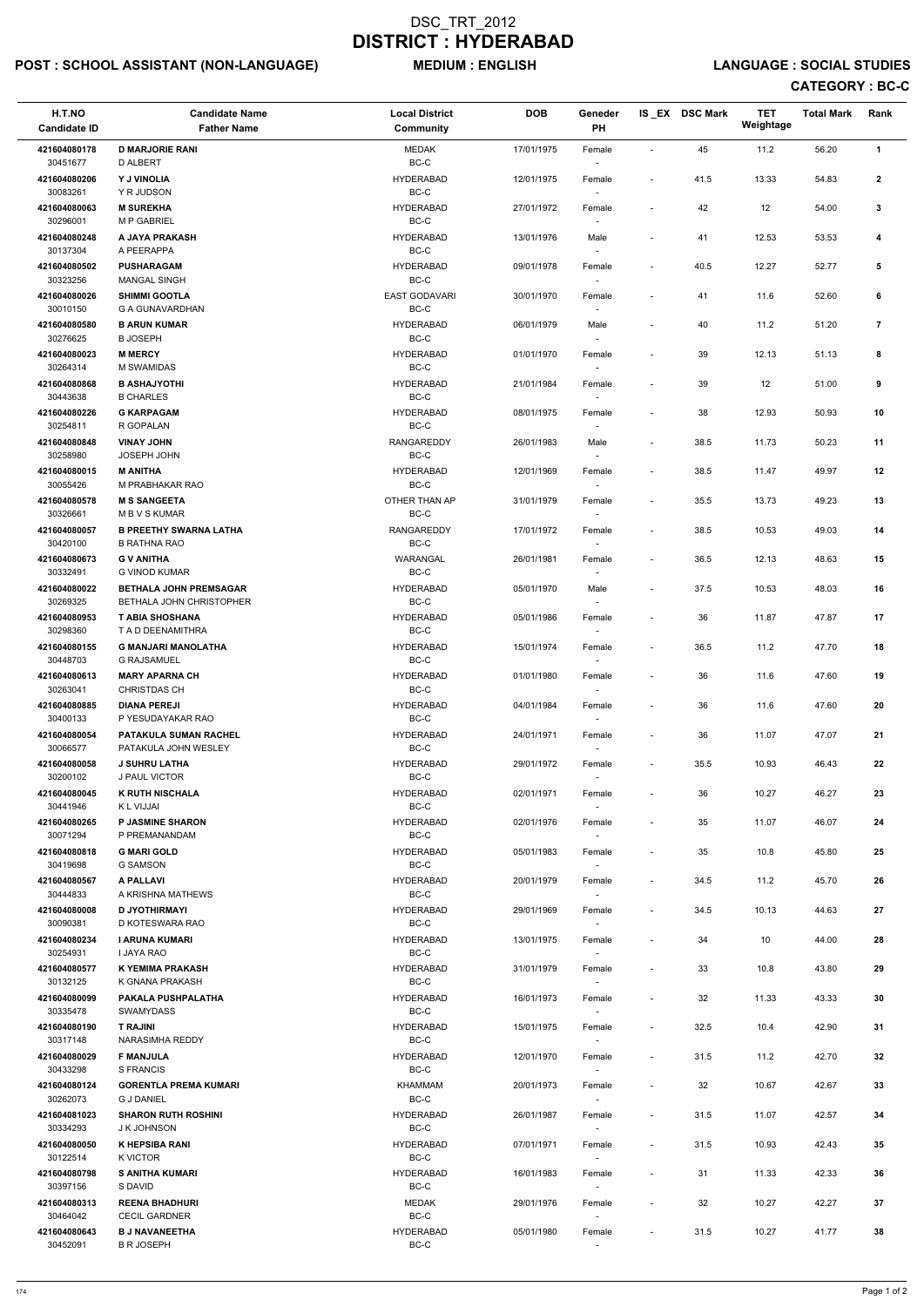# POST : SCHOOL ASSISTANT (NON-LANGUAGE) MEDIUM : ENGLISH LANGUAGE : SOCIAL STUDIES

| H.T.NO<br><b>Candidate ID</b> | <b>Candidate Name</b><br><b>Father Name</b>        | <b>Local District</b><br><b>Community</b> | <b>DOB</b> | Geneder<br>PH                      |                          | IS_EX DSC Mark | <b>TET</b><br>Weightage | <b>Total Mark</b> | Rank |
|-------------------------------|----------------------------------------------------|-------------------------------------------|------------|------------------------------------|--------------------------|----------------|-------------------------|-------------------|------|
| 421604080867<br>30229631      | ARUNA ANANDA PRIYA<br><b>THOMAS JOSEPH</b>         | <b>HYDERABAD</b><br>$BC-C$                | 11/01/1984 | Female                             | $\sim$                   | 31.5           | 10.13                   | 41.63             | 39   |
| 421604080028<br>30047995      | <b>K ANITHA KUMARI</b><br>K BHAKTHAVATASALA RAO    | <b>HYDERABAD</b><br>BC-C                  | 10/01/1970 | Female<br>$\sim$                   | $\sim$                   | 30.5           | 11.07                   | 41.57             | 40   |
| 421604080480<br>30227848      | <b>M S SUMAN</b><br><b>MBVSKUMAR</b>               | OTHER THAN AP<br>BC-C                     | 30/01/1978 | Female<br>$\overline{\phantom{a}}$ | $\overline{\phantom{a}}$ | 30.5           | 10.8                    | 41.30             | 41   |
| 421604080317<br>30314151      | <b>MARY MANIKYA VEENA</b><br><b>ISRAEL MA</b>      | <b>HYDERABAD</b><br>$BC-C$                | 21/01/1976 | Female<br>$\sim$                   | $\overline{\phantom{a}}$ | 31             | 10.27                   | 41.27             | 42   |
| 421604080716<br>30308468      | <b>ARPANAD</b><br><b>EMMANUEL</b>                  | <b>NIZAMABAD</b><br>$BC-C$                | 15/01/1981 | Female<br>$\sim$                   | $\sim$                   | 31             | 10                      | 41.00             | 43   |
| 421604080821<br>30447426      | <b>SPENCERS LADY DIANA</b><br>C ENOCH DAVID        | <b>HYDERABAD</b><br>BC-C                  | 30/01/1983 | Female<br>$\sim$                   | $\sim$                   | 30             | 10.4                    | 40.40             | 44   |
| 421604080655<br>30441633      | <b>K LEENA SHUBHAMANI</b><br>K JAYAPAL             | <b>MEDAK</b><br>BC-C                      | 03/01/1981 | Female<br>$\sim$                   | $\overline{\phantom{a}}$ | 29.5           | 10.27                   | 39.77             | 45   |
| 421604080945<br>30025864      | <b>D HONEY PRIYA LAZAR</b><br><b>CHRIST DASS D</b> | <b>RANGAREDDY</b><br>BC-C                 | 09/01/1985 | Male<br>OH                         | $\overline{\phantom{a}}$ | 30             | 9.73                    | 39.73             | 46   |
| 421604080946<br>30442731      | <b>SUMAJA NOEL KATUKURI</b><br>K JOHN PAUL         | <b>RANGAREDDY</b><br>BC-C                 | 24/01/1985 | Female<br>$\sim$                   | $\sim$                   | 29.5           | 10.13                   | 39.63             | 47   |
| 421604080176<br>30318833      | <b>KJ MARY SATYAVANI</b><br>K DAVIDJAYASURYA       | <b>HYDERABAD</b><br>BC-C                  | 12/01/1975 | Female<br>$\sim$                   | $\sim$                   | 28.5           | 10.27                   | 38.77             | 48   |
| 421604080179<br>30074688      | <b>M S GLORY</b><br><b>M SAMUEL</b>                | <b>HYDERABAD</b><br>BC-C                  | 17/01/1975 | Female<br>$\sim$                   |                          | 28             | 10.67                   | 38.67             | 49   |
| 421604080070<br>30277521      | K BEAULA SUMAN JYOTHI<br>K JONAH                   | <b>HYDERABAD</b><br>BC-C                  | 20/01/1972 | Female<br>$\sim$                   | $\sim$                   | 28.5           | 10.13                   | 38.63             | 50   |
| 421604080535<br>30034785      | I SANDHYA LATHA<br><b>I SAMUEL</b>                 | <b>HYDERABAD</b><br>BC-C                  | 27/01/1979 | Female<br>$\sim$                   | $\sim$                   | 27             | 11.33                   | 38.33             | 51   |
| 421604080441<br>30059226      | <b>SUDHAM</b><br>PRAKASHAM M                       | <b>HYDERABAD</b><br>BC-C                  | 02/01/1978 | Female                             | $\sim$                   | 27             | 10.4                    | 37.40             | 52   |
| 421604080009<br>30158411      | <b>ESTHER RANI M</b><br>M YESU                     | WARANGAL<br>BC-C                          | 08/01/1969 | Female                             | $\sim$                   | 25.5           | 10.53                   | 36.03             | 53   |
| 421604080662<br>30401573      | <b>D RUBY</b><br>D SAMBAIAH                        | <b>RANGAREDDY</b><br>BC-C                 | 04/01/1981 | Female                             | $\overline{\phantom{a}}$ | 24.5           | 10.93                   | 35.43             | 54   |
| 421604080714<br>30430261      | <b>STELLA SOWMYA GANDAM</b><br><b>G N DASS</b>     | MAHABUBNAGAR<br>BC-C                      | 08/01/1981 | Female                             | $\overline{\phantom{a}}$ | 23             | 11.33                   | 34.33             | 55   |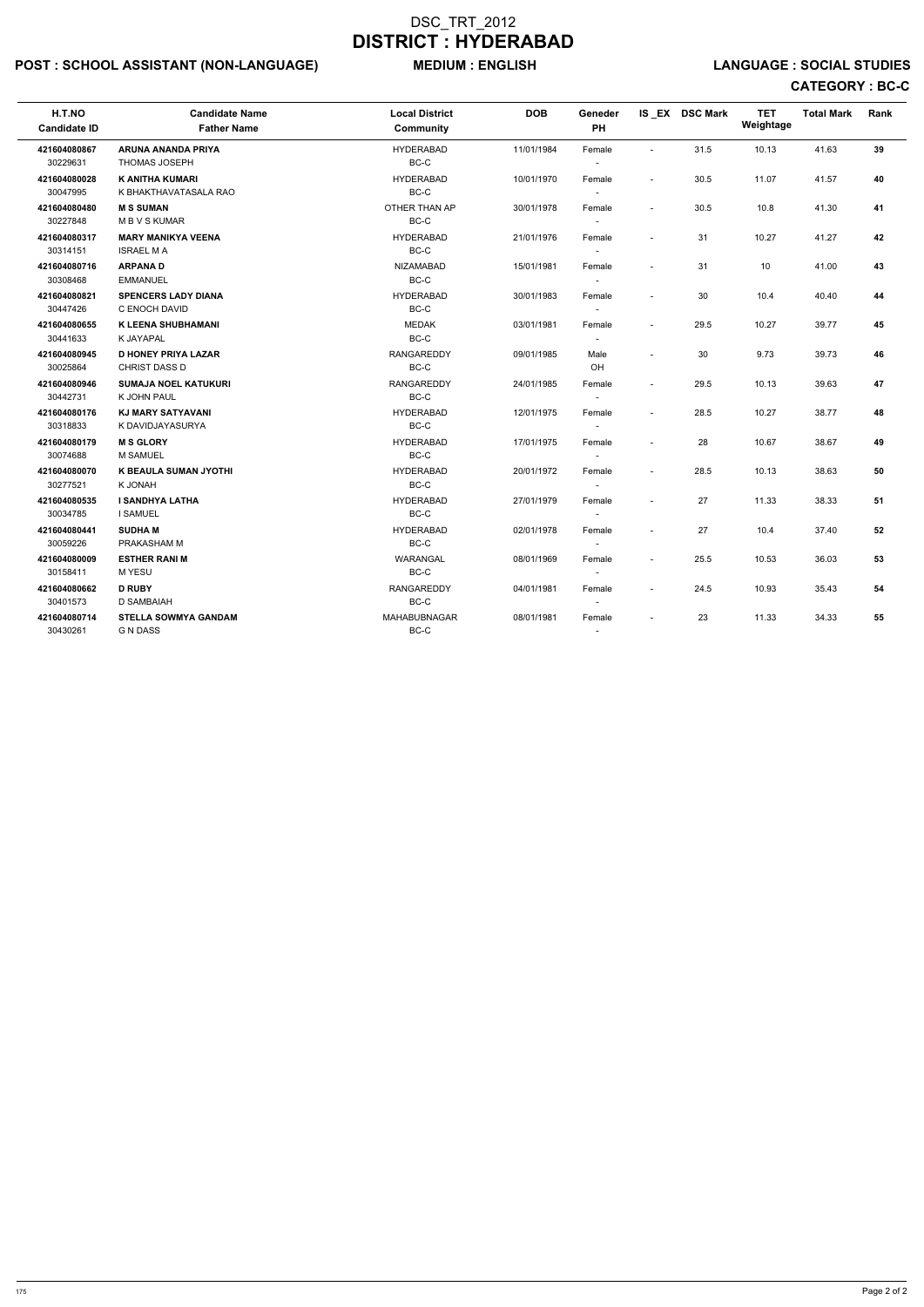# POST : SCHOOL ASSISTANT (NON-LANGUAGE) MEDIUM : ENGLISH LANGUAGE : SOCIAL STUDIES

| H.T.NO<br><b>Candidate ID</b>        | <b>Candidate Name</b><br><b>Father Name</b>             | <b>Local District</b><br>Community | <b>DOB</b> | Geneder<br>PH                      |                          | IS_EX DSC Mark | <b>TET</b><br>Weightage | <b>Total Mark</b> | Rank           |
|--------------------------------------|---------------------------------------------------------|------------------------------------|------------|------------------------------------|--------------------------|----------------|-------------------------|-------------------|----------------|
| 421604080730<br>30428467             | <b>P SRAVANTHI</b><br>P JAI KRISHNA                     | <b>RANGAREDDY</b><br>BC-D          | 17/01/1982 | Female                             | $\sim$                   | 48             | 12.93                   | 60.93             | $\mathbf{1}$   |
| 421604080422<br>30132569             | <b>K NAGAMANI</b><br>K GANGAPPA                         | <b>HYDERABAD</b><br>BC-D           | 06/01/1977 | Female                             | $\overline{\phantom{a}}$ | 48.5           | 12.4                    | 60.90             | $\mathbf{2}$   |
| 421604080061<br>30285670             | <b>B KAMLAKSHI DEVI</b><br><b>B NARSING RAJ</b>         | <b>HYDERABAD</b><br>BC-D           | 22/01/1972 | Female<br>$\sim$                   | $\sim$                   | 47             | 13.2                    | 60.20             | 3              |
| 421604080404                         | <b>K SANTHOSHI</b>                                      | <b>HYDERABAD</b>                   | 05/01/1977 | Female                             | $\overline{\phantom{a}}$ | 47             | 12.93                   | 59.93             | 4              |
| 30314425<br>421604080087             | <b>K PANDU</b><br><b>E J BHAVANI</b>                    | BC-D<br><b>RANGAREDDY</b>          | 24/01/1973 | $\overline{\phantom{a}}$<br>Female | $\blacksquare$           | 45.5           | 12.4                    | 57.90             | 5              |
| 30170131<br>421604080252             | E JAYARAMULU<br><b>B PALLAVI</b>                        | BC-D<br>RANGAREDDY                 | 15/01/1976 | $\sim$<br>Female                   |                          | 46             | 11.47                   | 57.47             | 6              |
| 30026324<br>421604080428             | <b>B SANJANNA</b><br><b>N RADHIKA</b>                   | $BC-D$<br><b>HYDERABAD</b>         | 27/01/1978 | Female                             | $\blacksquare$           | 45.5           | 11.07                   | 56.57             | $\overline{7}$ |
| 30315363<br>421604080261             | V RAMULU<br><b>GOLLAPALLI KARUNA</b>                    | BC-D<br><b>HYDERABAD</b>           | 18/01/1976 | Female                             |                          | 44             | 12.53                   | 56.53             | 8              |
| 30302375                             | <b>NARSING RAO</b>                                      | BC-D                               |            | $\sim$                             |                          |                |                         |                   |                |
| 421604081061<br>30092445             | <b>M MADHURI</b><br>M N SARVA LOKESHWAR RAO             | <b>HYDERABAD</b><br>BC-D           | 25/01/1989 | Female                             | $\overline{\phantom{a}}$ | 44             | 12.53                   | 56.53             | 9              |
| 421604080939<br>30466169             | <b>B KESHAVANAND</b><br><b>B GAUTAM BABU</b>            | <b>HYDERABAD</b><br>BC-D           | 14/01/1985 | Male                               |                          | 43             | 13.33                   | 56.33             | 10             |
| 421604080220<br>30053799             | <b>G SWAROOPA RANI</b><br><b>G BALAIAH</b>              | <b>HYDERABAD</b><br>BC-D           | 19/01/1975 | Female                             | $\blacksquare$           | 43.5           | 12.53                   | 56.03             | 11             |
| 421604080115<br>30447189             | <b>SURAVARAPU SUCHARITHA</b><br>SURAVARAPU BABU RAO     | <b>NIZAMABAD</b><br>BC-D           | 06/01/1973 | Female<br>$\sim$                   | $\overline{\phantom{a}}$ | 43.5           | 12.4                    | 55.90             | 12             |
| 421604080082<br>30328277             | <b>M SUNITHA</b><br>M PANDURANGAM                       | <b>HYDERABAD</b><br>BC-D           | 31/01/1972 | Female<br>$\overline{\phantom{a}}$ | $\overline{\phantom{a}}$ | 44             | 11.87                   | 55.87             | 13             |
| 421604080066                         | <b>S SHARADA</b>                                        | <b>HYDERABAD</b>                   | 08/01/1972 | Female                             | <b>YES</b>               | 42.5           | 13.07                   | 55.57             | 14             |
| 30151967<br>421604081091             | S R RAMCHANDAR RAO<br><b>RYAMINI</b>                    | BC-D<br><b>HYDERABAD</b>           | 10/01/1990 | $\sim$<br>Female                   | $\blacksquare$           | 41.5           | 12.93                   | 54.43             | 15             |
| 30073695<br>421604080299             | R ANILKUMAR<br><b>J KAVITHA</b>                         | BC-D<br><b>HYDERABAD</b>           | 03/01/1976 | Female                             | $\blacksquare$           | 42             | 12.27                   | 54.27             | 16             |
| 30159634<br>421604080439             | J N JAYA PRAKASH<br><b>P SUDHA VANI</b>                 | BC-D<br><b>HYDERABAD</b>           | 31/01/1978 | $\overline{\phantom{a}}$<br>Female | $\blacksquare$           | 42.5           | 11.73                   | 54.23             | 17             |
| 30187039<br>421604080077             | P SATYANARAYANA<br><b>J P SHREEVENI</b>                 | BC-D<br><b>HYDERABAD</b>           | 08/01/1972 | Female                             | $\overline{\phantom{a}}$ | 43             | 11.2                    | 54.20             | 18             |
| 30310611<br>421604080300             | J R PANDU<br><b>CHEKKA LALITHA</b>                      | BC-D<br><b>HYDERABAD</b>           | 06/01/1976 | Female                             | $\overline{\phantom{a}}$ | 42.5           | 11.6                    | 54.10             | 19             |
| 30174468<br>421604080700             | <b>CH YADAIAH</b><br>P BHAVANI                          | BC-D<br><b>HYDERABAD</b>           | 10/01/1981 | $\sim$<br>Female                   | $\blacksquare$           | 41             | 11.87                   | 52.87             | 20             |
| 30255388                             | P SAMBASIVA RAO                                         | BC-D                               |            | $\sim$                             |                          |                |                         |                   |                |
| 421604081079<br>30401870             | <b>PRAVALIKA R</b><br>RAMULU R                          | RANGAREDDY<br>BC-D                 | 28/01/1989 | Female<br>$\sim$                   | $\overline{\phantom{a}}$ | 40             | 12.8                    | 52.80             | 21             |
| 421604080529<br>30174770             | <b>B MADHAVI</b><br><b>B NARSING RAO</b>                | <b>HYDERABAD</b><br>BC-D           | 30/01/1979 | Female                             | $\overline{\phantom{a}}$ | 40.5           | 12.27                   | 52.77             | 22             |
| 421604080380<br>30131214             | <b>RANJANI DEVI GUNTUR</b><br>G RANGA RAO               | <b>HYDERABAD</b><br>BC-D           | 18/01/1977 | Female<br>$\sim$                   | $\sim$                   | 40.5           | 12.13                   | 52.63             | 23             |
| 421604080999<br>30266485             | <b>C B PRASANA LAXMI</b><br>C R BALRAJ                  | <b>RANGAREDDY</b><br>BC-D          | 12/01/1987 | Female<br>$\sim$                   | $\blacksquare$           | 38.5           | 14                      | 52.50             | 24             |
| 421604080664<br>30423589             | <b>DYAGA SANDHYA</b><br>D YADAGIRI                      | RANGAREDDY<br>BC-D                 | 11/01/1981 | Female<br>$\sim$                   | $\overline{\phantom{a}}$ | 41.5           | 10.8                    | 52.30             | 25             |
| 421604080109                         | <b>C S LAKSHMI</b>                                      | <b>HYDERABAD</b><br>BC-D           | 06/01/1973 | Female                             | $\overline{\phantom{a}}$ | 38             | 14                      | 52.00             | 26             |
| 30230467<br>421604080743             | C G SUBBA RAO<br>PINJERLA NAVANITA                      | <b>HYDERABAD</b>                   | 20/01/1982 | Female                             | $\blacksquare$           | 39             | 12.67                   | 51.67             | 27             |
| 30083502<br>421604080718             | P B NARASIMHA<br><b>B MARY SUJATHA</b>                  | BC-D<br>RANGAREDDY                 | 29/01/1981 | Female                             | $\overline{\phantom{a}}$ | 40.5           | 11.07                   | 51.57             | 28             |
| 30343589<br>421604080278             | <b>B CHIRRAIAH</b><br><b>P NAVEENA</b>                  | BC-D<br><b>RANGAREDDY</b>          | 12/01/1976 | $\sim$<br>Female                   | $\overline{\phantom{a}}$ | 39.5           | 11.47                   | 50.97             | 29             |
| 30042596<br>421604080595             | P KOMARAIAH<br><b>L UDAY KUMAR</b>                      | BC-D<br><b>HYDERABAD</b>           | 21/01/1980 | $\sim$<br>Male                     | $\blacksquare$           | 39.5           | 11.33                   | 50.83             | 30             |
| 30394617<br>421604080112             | <b>KRISHNA</b><br><b>MEDUTHULA MADHAVILATHA</b>         | BC-D<br>KHAMMAM                    | 16/01/1973 | $\sim$<br>Female                   | $\blacksquare$           | 39.5           | 11.2                    | 50.70             | 31             |
| 30423604                             | <b>M SERALU</b>                                         | BC-D                               |            |                                    |                          |                |                         |                   |                |
| 421604080557<br>30283407             | <b>C SREE JYOTHI</b><br>C JAYA PRAKASH                  | <b>HYDERABAD</b><br>BC-D           | 11/01/1979 | Female                             | $\sim$                   | 39.5           | 11.2                    | 50.70             | 32             |
| 421604080434<br>30038509             | <b>D LALITHA</b><br><b>D BALRAJ</b>                     | <b>HYDERABAD</b><br>BC-D           | 21/01/1978 | Female<br>$\overline{\phantom{a}}$ | $\overline{\phantom{a}}$ | 39.5           | 11.07                   | 50.57             | 33             |
| 421604080406<br>30082730             | <b>LAKSHMI KUMARI A</b><br>SUDARSHAN A                  | <b>HYDERABAD</b><br>BC-D           | 19/01/1977 | Female<br>$\overline{\phantom{a}}$ |                          | 39.5           | 10.93                   | 50.43             | 34             |
| 421604080682<br>30288468             | <b>B NAGA CHANDRIKA</b><br>B SHIVA KUMAR                | <b>HYDERABAD</b><br>BC-D           | 29/01/1981 | Female<br>$\sim$                   |                          | 39             | 11.33                   | 50.33             | 35             |
| 421604080747<br>30456255             | <b>S RUKMINI DEVI</b><br>S BALARAJ                      | <b>HYDERABAD</b><br>BC-D           | 11/01/1982 | Female<br>$\sim$                   | $\blacksquare$           | 39.5           | 10.8                    | 50.30             | 36             |
| 421604080607                         | K Y SANDHYA RANI                                        | <b>HYDERABAD</b>                   | 18/01/1980 | Female                             | $\overline{\phantom{a}}$ | 40             | 10.13                   | 50.13             | 37             |
| 30186344<br>421604081089<br>30332918 | K YADAIAH<br><b>T BABY SHYAMALA</b><br>T VENKATESHWARLU | BC-D<br><b>RANGAREDDY</b><br>BC-D  | 29/01/1989 | $\sim$<br>Female<br>$\sim$         |                          | 38             | 12.13                   | 50.13             | 38             |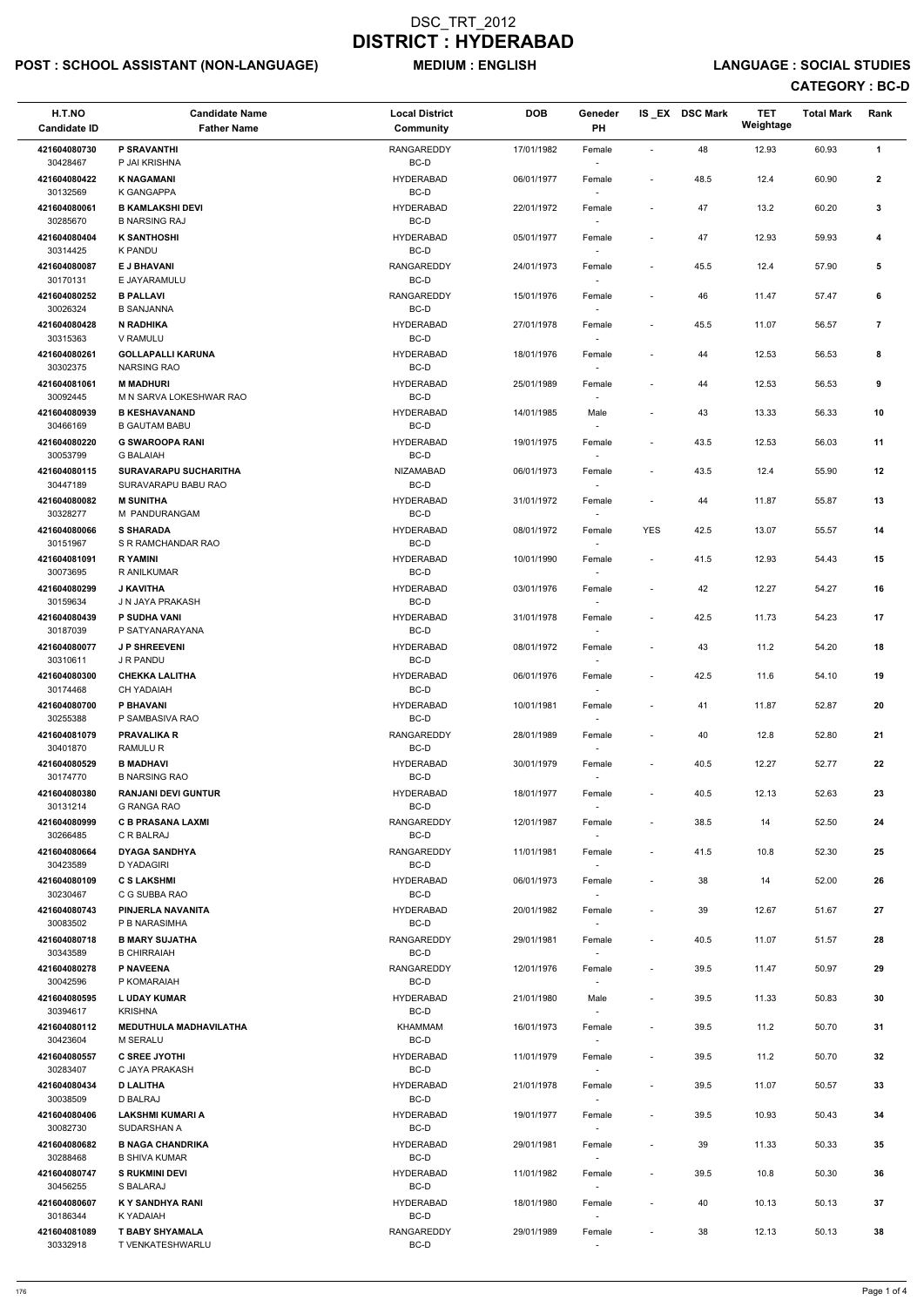# POST : SCHOOL ASSISTANT (NON-LANGUAGE) MEDIUM : ENGLISH LANGUAGE : SOCIAL STUDIES

| 39.5<br>49.90<br>39<br><b>TK SUPRIYA</b><br><b>HYDERABAD</b><br>06/01/1978<br>10.4<br>421604080501<br>Female<br>$\sim$<br>BC-D<br>30439479<br>R KRISHNAMOORTHY<br>421604080097<br><b>C RAJALAXMI</b><br><b>HYDERABAD</b><br>38.5<br>11.2<br>40<br>07/01/1973<br>49.70<br>Female<br>$\overline{\phantom{a}}$<br>30389124<br><b>BALAKRISHNA</b><br>BC-D<br>41<br>421604080056<br><b>GADAM VIJAYA LAKSHMI</b><br><b>HYDERABAD</b><br>26/01/1972<br>38<br>11.07<br>49.07<br>Female<br>$\overline{\phantom{a}}$<br>BC-D<br>30069488<br><b>G MALLAIAH</b><br><b>HYDERABAD</b><br>39<br>10<br>42<br>421604080740<br><b>SIRISHA BHARADWAJA</b><br>07/01/1982<br>49.00<br>Female<br>$\overline{\phantom{a}}$<br>30145811<br>BC-D<br>RADHA KRISHNA<br>421604080259<br><b>SLAVANYA</b><br>35.5<br>12.93<br>43<br><b>HYDERABAD</b><br>13/01/1976<br>48.43<br>Female<br>$\overline{\phantom{a}}$<br>BC-D<br>30241912<br>S ASHOK<br>$\sim$<br>421604080401<br><b>B LEENA</b><br><b>RANGAREDDY</b><br>36<br>12.27<br>48.27<br>44<br>30/01/1977<br>Female<br>$\overline{\phantom{a}}$<br>30239226<br>BC-D<br><b>B BALEERU</b><br>421604080189<br>P KAVITHA<br>36.5<br>45<br><b>HYDERABAD</b><br>10/01/1975<br>11.47<br>47.97<br>Female<br>$\overline{\phantom{a}}$<br>BC-D<br>30303213<br>P RAMA SWAMY<br><b>HYDERABAD</b><br>36.5<br>46<br>421604081029<br><b>B RAKHEE</b><br>30/01/1987<br>11.47<br>47.97<br>Female<br>$\overline{\phantom{a}}$<br>BC-D<br>30250824<br><b>B GNANESHWAR</b><br>A RAJITA<br>37<br>10.8<br>47.80<br>47<br>421604080528<br><b>HYDERABAD</b><br>29/01/1979<br>Female<br>$\overline{\phantom{a}}$<br>30123760<br>A SRISAILAM<br>BC-D<br>$\sim$<br><b>G C MAMTHA</b><br><b>HYDERABAD</b><br>36<br>11.6<br>47.60<br>48<br>421604080533<br>09/01/1979<br>Female<br>$\overline{\phantom{a}}$<br>30042617<br>BC-D<br><b>G C ASHOK VERDHAN</b><br>Y PRAVINYA<br><b>RANGAREDDY</b><br>49<br>421604080680<br>18/01/1981<br>35.5<br>12<br>47.50<br>Female<br>$\overline{\phantom{a}}$<br>30443213<br>BC-D<br>Y E ANAND KUMAR<br>421604080040<br>A PRABHAVATHY<br><b>HYDERABAD</b><br>37<br>10.4<br>47.40<br>50<br>07/01/1971<br>Female<br>$\overline{\phantom{a}}$<br>30342236<br>A PAPAIAH<br>BC-D<br>$\sim$<br><b>S YASHODA</b><br><b>HYDERABAD</b><br>35<br>12.27<br>47.27<br>51<br>421604080707<br>13/01/1981<br>Female<br>$\overline{\phantom{a}}$<br>30212239<br>BC-D<br>S GATTAIAH<br><b>S MAYURI</b><br><b>HYDERABAD</b><br>35<br>12.13<br>47.13<br>52<br>421604080532<br>08/01/1979<br>Female<br>$\overline{\phantom{a}}$<br>BC-D<br>30292989<br>S SURESH<br>36.5<br>53<br>421604080224<br><b>SADA RAJITHA</b><br><b>WARANGAL</b><br>29/01/1975<br>10.53<br>47.03<br>Female<br>$\overline{\phantom{a}}$<br>BC-D<br>30031515<br><b>SADA YADAGIRI</b><br>54<br>421604080755<br><b>B BHAVANI</b><br><b>RANGAREDDY</b><br>10/01/1982<br>35<br>12<br>47.00<br>Female<br>$\overline{\phantom{a}}$<br>30467926<br><b>B RAMMURTHY</b><br>BC-D<br>$\overline{\phantom{a}}$<br>55<br>421604080276<br>N V SANDHYA RANI<br><b>HYDERABAD</b><br>21/01/1976<br>34<br>12.93<br>46.93<br>Female<br>BC-D<br>30038945<br>N VENKATAIAH<br><b>R SRIDEVI</b><br>36.5<br>56<br>421604080732<br>HYDERABAD<br>31/01/1982<br>10.4<br>46.90<br>Female<br>$\overline{\phantom{a}}$<br>BC-D<br>30447880<br><b>RRAMURTHY</b><br>57<br>421604080494<br><b>MEERA BAI B</b><br><b>HYDERABAD</b><br>15/01/1978<br>35.5<br>11.33<br>46.83<br>Female<br>$\overline{\phantom{a}}$<br>30135704<br><b>NAGENDER B</b><br>BC-D<br>$\sim$<br>36<br>421604080196<br><b>TK SRILATHA</b><br><b>HYDERABAD</b><br>07/01/1975<br>10.53<br>46.53<br>58<br>Female<br>$\overline{\phantom{a}}$<br>30057393<br>T K JAGAN MOHAN<br>BC-D<br>$\overline{\phantom{a}}$<br>OTHER THAN AP<br>59<br>421604080047<br><b>TIRUNAHARI CHANDRA KALA</b><br>34.5<br>46.23<br>06/01/1971<br>Female<br>11.73<br>$\overline{\phantom{a}}$<br>30435404<br>TIRUNAHARI ANJAYYA<br>BC-D<br>$\sim$<br><b>B AMBIKA BAI</b><br><b>HYDERABAD</b><br>34.5<br>60<br>421604080455<br>11.6<br>46.10<br>24/01/1978<br>Female<br>$\overline{\phantom{a}}$<br>30221026<br>BC-D<br><b>MANOHAR RAO</b><br>421604080034<br><b>M VASANTHA</b><br><b>MEDAK</b><br>15/01/1971<br>35<br>11.07<br>46.07<br>61<br>Female<br>$\overline{\phantom{a}}$<br>BC-D<br>30262644<br><b>M NAMDEV</b><br>35.5<br>62<br>421604080202<br><b>R JANAKI</b><br><b>HYDERABAD</b><br>05/01/1975<br>10.53<br>46.03<br>Female<br>$\overline{\phantom{a}}$<br>30069648<br>R VENKATESHWARLU<br>BC-D<br>63<br>421604080414<br><b>CLAKSHMI</b><br>HYDERABAD<br>10/01/1977<br>35.5<br>10.53<br>46.03<br>Female<br>$\overline{\phantom{a}}$<br>BC-D<br>30392450<br>C RAMESH<br>$\sim$<br><b>K PRIYANKA</b><br>64<br>421604081074<br><b>HYDERABAD</b><br>35.5<br>10.53<br>46.03<br>04/01/1989<br>Female<br>$\overline{\phantom{a}}$<br>30026147<br>BC-D<br>K NARAYAN RAJU<br>421604080513<br><b>B ANURADHA</b><br>HYDERABAD<br>29/01/1979<br>34.5<br>11.47<br>45.97<br>65<br>Female<br>$\overline{\phantom{a}}$<br>30203216<br>BC-D<br><b>B RAMULU</b><br>66<br>421604080223<br><b>T APARNA</b><br><b>HYDERABAD</b><br>27/01/1975<br>35<br>10.8<br>45.80<br>Female<br>$\overline{\phantom{a}}$<br>30075113<br>T PANDARINATH<br>BC-D<br>$\sim$<br>35.5<br><b>R SHANTHI KUMARI</b><br>HYDERABAD<br>10.27<br>45.77<br>67<br>421604080490<br>27/01/1978<br>Female<br>$\overline{\phantom{a}}$<br>30262476<br>R SANJEEVA RAO<br>BC-D<br>$\sim$<br><b>REENA RANI</b><br>34<br>68<br>421604080683<br><b>HYDERABAD</b><br>30/01/1981<br>11.73<br>45.73<br>Female<br>$\overline{\phantom{a}}$<br>BC-D<br>30304948<br>A DHANRAJ YADAV<br>P MANJULATHA<br><b>HYDERABAD</b><br>69<br>421604080704<br>20/01/1981<br>35<br>10.67<br>45.67<br>Female<br>$\overline{\phantom{a}}$<br>30175392<br>BC-D<br>P ASHOK<br><b>R NAVINKALA</b><br><b>HYDERABAD</b><br>421604080158<br>08/01/1974<br>35.5<br>10.13<br>45.63<br>70<br>Female<br>$\overline{\phantom{a}}$<br>BC-D<br>30453660<br><b>KRISHNA</b><br>421604080526<br>YELURU GEETHA<br>HYDERABAD<br>16/01/1979<br>35.5<br>45.50<br>71<br>10<br>Female<br>$\overline{\phantom{a}}$<br>$BC-D$<br>30140149<br>LATE Y PANDU RANGA RAO<br>11.47<br>45.47<br>72<br>421604080204<br><b>M SANTOSH KUMAR</b><br><b>KHAMMAM</b><br>08/01/1974<br>34<br>Male<br>$\overline{\phantom{a}}$<br>BC-D<br>30013752<br>SHYAMSUNDER<br>35<br>73<br>421604080527<br><b>SARITHA NV</b><br>HYDERABAD<br>21/01/1979<br>10.4<br>45.40<br>Female<br>$\overline{\phantom{a}}$<br>30366585<br>BC-D<br><b>VENKATAIAH N</b><br>$\sim$<br>421604080419<br><b>BANUKA BABY BHAVANI</b><br><b>HYDERABAD</b><br>29/01/1977<br>34.5<br>10.8<br>45.30<br>74<br>Female<br>$\overline{\phantom{a}}$<br>BC-D<br>30465504<br><b>B ANJANEYULU</b><br>$\sim$<br>421604080897<br><b>B RAJITHA</b><br><b>HYDERABAD</b><br>16/01/1984<br>33.5<br>11.73<br>45.23<br>75<br>Female<br>$\overline{\phantom{a}}$<br>30051656<br><b>B CHANDRAIAH</b><br>BC-D<br>$\overline{\phantom{a}}$<br>76<br>421604080745<br><b>B SWAPNA</b><br>RANGAREDDY<br>09/01/1982<br>34<br>11.07<br>45.07<br>Female<br>$\overline{\phantom{a}}$<br>30436446<br>BC-D<br><b>BALRAM B</b><br>$\sim$ | H.T.NO<br><b>Candidate ID</b> | <b>Candidate Name</b><br><b>Father Name</b> | <b>Local District</b><br>Community | <b>DOB</b> | Geneder<br>PH | IS_EX DSC Mark | <b>TET</b><br>Weightage | <b>Total Mark</b> | Rank |
|----------------------------------------------------------------------------------------------------------------------------------------------------------------------------------------------------------------------------------------------------------------------------------------------------------------------------------------------------------------------------------------------------------------------------------------------------------------------------------------------------------------------------------------------------------------------------------------------------------------------------------------------------------------------------------------------------------------------------------------------------------------------------------------------------------------------------------------------------------------------------------------------------------------------------------------------------------------------------------------------------------------------------------------------------------------------------------------------------------------------------------------------------------------------------------------------------------------------------------------------------------------------------------------------------------------------------------------------------------------------------------------------------------------------------------------------------------------------------------------------------------------------------------------------------------------------------------------------------------------------------------------------------------------------------------------------------------------------------------------------------------------------------------------------------------------------------------------------------------------------------------------------------------------------------------------------------------------------------------------------------------------------------------------------------------------------------------------------------------------------------------------------------------------------------------------------------------------------------------------------------------------------------------------------------------------------------------------------------------------------------------------------------------------------------------------------------------------------------------------------------------------------------------------------------------------------------------------------------------------------------------------------------------------------------------------------------------------------------------------------------------------------------------------------------------------------------------------------------------------------------------------------------------------------------------------------------------------------------------------------------------------------------------------------------------------------------------------------------------------------------------------------------------------------------------------------------------------------------------------------------------------------------------------------------------------------------------------------------------------------------------------------------------------------------------------------------------------------------------------------------------------------------------------------------------------------------------------------------------------------------------------------------------------------------------------------------------------------------------------------------------------------------------------------------------------------------------------------------------------------------------------------------------------------------------------------------------------------------------------------------------------------------------------------------------------------------------------------------------------------------------------------------------------------------------------------------------------------------------------------------------------------------------------------------------------------------------------------------------------------------------------------------------------------------------------------------------------------------------------------------------------------------------------------------------------------------------------------------------------------------------------------------------------------------------------------------------------------------------------------------------------------------------------------------------------------------------------------------------------------------------------------------------------------------------------------------------------------------------------------------------------------------------------------------------------------------------------------------------------------------------------------------------------------------------------------------------------------------------------------------------------------------------------------------------------------------------------------------------------------------------------------------------------------------------------------------------------------------------------------------------------------------------------------------------------------------------------------------------------------------------------------------------------------------------------------------------------------------------------------------------------------------------------------------------------------------------------------------------------------------------------------------------------------------------------------------------------------------------------------------------------------------------------------------------------------------------------------------------------------------------------------------------------------------------------------------------------------------------------------------------------------------------------------------------------------------------------------------------------------------------------------------------------------------------------------------------------------------------------------------------------------------------------------------------------------------------------------------------------------------------------------------------------------------------------------------------------------------------------------------------------------------------------------------------------------------------------------------------------------------------------------------------------------------------------------------------------------------------------------------------------------------------------------------------------------------------------------------------------------------------------------------|-------------------------------|---------------------------------------------|------------------------------------|------------|---------------|----------------|-------------------------|-------------------|------|
|                                                                                                                                                                                                                                                                                                                                                                                                                                                                                                                                                                                                                                                                                                                                                                                                                                                                                                                                                                                                                                                                                                                                                                                                                                                                                                                                                                                                                                                                                                                                                                                                                                                                                                                                                                                                                                                                                                                                                                                                                                                                                                                                                                                                                                                                                                                                                                                                                                                                                                                                                                                                                                                                                                                                                                                                                                                                                                                                                                                                                                                                                                                                                                                                                                                                                                                                                                                                                                                                                                                                                                                                                                                                                                                                                                                                                                                                                                                                                                                                                                                                                                                                                                                                                                                                                                                                                                                                                                                                                                                                                                                                                                                                                                                                                                                                                                                                                                                                                                                                                                                                                                                                                                                                                                                                                                                                                                                                                                                                                                                                                                                                                                                                                                                                                                                                                                                                                                                                                                                                                                                                                                                                                                                                                                                                                                                                                                                                                                                                                                                                                                                                                                                                                                                                                                                                                                                                                                                                                                                                                                                                                                                                                    |                               |                                             |                                    |            |               |                |                         |                   |      |
|                                                                                                                                                                                                                                                                                                                                                                                                                                                                                                                                                                                                                                                                                                                                                                                                                                                                                                                                                                                                                                                                                                                                                                                                                                                                                                                                                                                                                                                                                                                                                                                                                                                                                                                                                                                                                                                                                                                                                                                                                                                                                                                                                                                                                                                                                                                                                                                                                                                                                                                                                                                                                                                                                                                                                                                                                                                                                                                                                                                                                                                                                                                                                                                                                                                                                                                                                                                                                                                                                                                                                                                                                                                                                                                                                                                                                                                                                                                                                                                                                                                                                                                                                                                                                                                                                                                                                                                                                                                                                                                                                                                                                                                                                                                                                                                                                                                                                                                                                                                                                                                                                                                                                                                                                                                                                                                                                                                                                                                                                                                                                                                                                                                                                                                                                                                                                                                                                                                                                                                                                                                                                                                                                                                                                                                                                                                                                                                                                                                                                                                                                                                                                                                                                                                                                                                                                                                                                                                                                                                                                                                                                                                                                    |                               |                                             |                                    |            |               |                |                         |                   |      |
|                                                                                                                                                                                                                                                                                                                                                                                                                                                                                                                                                                                                                                                                                                                                                                                                                                                                                                                                                                                                                                                                                                                                                                                                                                                                                                                                                                                                                                                                                                                                                                                                                                                                                                                                                                                                                                                                                                                                                                                                                                                                                                                                                                                                                                                                                                                                                                                                                                                                                                                                                                                                                                                                                                                                                                                                                                                                                                                                                                                                                                                                                                                                                                                                                                                                                                                                                                                                                                                                                                                                                                                                                                                                                                                                                                                                                                                                                                                                                                                                                                                                                                                                                                                                                                                                                                                                                                                                                                                                                                                                                                                                                                                                                                                                                                                                                                                                                                                                                                                                                                                                                                                                                                                                                                                                                                                                                                                                                                                                                                                                                                                                                                                                                                                                                                                                                                                                                                                                                                                                                                                                                                                                                                                                                                                                                                                                                                                                                                                                                                                                                                                                                                                                                                                                                                                                                                                                                                                                                                                                                                                                                                                                                    |                               |                                             |                                    |            |               |                |                         |                   |      |
|                                                                                                                                                                                                                                                                                                                                                                                                                                                                                                                                                                                                                                                                                                                                                                                                                                                                                                                                                                                                                                                                                                                                                                                                                                                                                                                                                                                                                                                                                                                                                                                                                                                                                                                                                                                                                                                                                                                                                                                                                                                                                                                                                                                                                                                                                                                                                                                                                                                                                                                                                                                                                                                                                                                                                                                                                                                                                                                                                                                                                                                                                                                                                                                                                                                                                                                                                                                                                                                                                                                                                                                                                                                                                                                                                                                                                                                                                                                                                                                                                                                                                                                                                                                                                                                                                                                                                                                                                                                                                                                                                                                                                                                                                                                                                                                                                                                                                                                                                                                                                                                                                                                                                                                                                                                                                                                                                                                                                                                                                                                                                                                                                                                                                                                                                                                                                                                                                                                                                                                                                                                                                                                                                                                                                                                                                                                                                                                                                                                                                                                                                                                                                                                                                                                                                                                                                                                                                                                                                                                                                                                                                                                                                    |                               |                                             |                                    |            |               |                |                         |                   |      |
|                                                                                                                                                                                                                                                                                                                                                                                                                                                                                                                                                                                                                                                                                                                                                                                                                                                                                                                                                                                                                                                                                                                                                                                                                                                                                                                                                                                                                                                                                                                                                                                                                                                                                                                                                                                                                                                                                                                                                                                                                                                                                                                                                                                                                                                                                                                                                                                                                                                                                                                                                                                                                                                                                                                                                                                                                                                                                                                                                                                                                                                                                                                                                                                                                                                                                                                                                                                                                                                                                                                                                                                                                                                                                                                                                                                                                                                                                                                                                                                                                                                                                                                                                                                                                                                                                                                                                                                                                                                                                                                                                                                                                                                                                                                                                                                                                                                                                                                                                                                                                                                                                                                                                                                                                                                                                                                                                                                                                                                                                                                                                                                                                                                                                                                                                                                                                                                                                                                                                                                                                                                                                                                                                                                                                                                                                                                                                                                                                                                                                                                                                                                                                                                                                                                                                                                                                                                                                                                                                                                                                                                                                                                                                    |                               |                                             |                                    |            |               |                |                         |                   |      |
|                                                                                                                                                                                                                                                                                                                                                                                                                                                                                                                                                                                                                                                                                                                                                                                                                                                                                                                                                                                                                                                                                                                                                                                                                                                                                                                                                                                                                                                                                                                                                                                                                                                                                                                                                                                                                                                                                                                                                                                                                                                                                                                                                                                                                                                                                                                                                                                                                                                                                                                                                                                                                                                                                                                                                                                                                                                                                                                                                                                                                                                                                                                                                                                                                                                                                                                                                                                                                                                                                                                                                                                                                                                                                                                                                                                                                                                                                                                                                                                                                                                                                                                                                                                                                                                                                                                                                                                                                                                                                                                                                                                                                                                                                                                                                                                                                                                                                                                                                                                                                                                                                                                                                                                                                                                                                                                                                                                                                                                                                                                                                                                                                                                                                                                                                                                                                                                                                                                                                                                                                                                                                                                                                                                                                                                                                                                                                                                                                                                                                                                                                                                                                                                                                                                                                                                                                                                                                                                                                                                                                                                                                                                                                    |                               |                                             |                                    |            |               |                |                         |                   |      |
|                                                                                                                                                                                                                                                                                                                                                                                                                                                                                                                                                                                                                                                                                                                                                                                                                                                                                                                                                                                                                                                                                                                                                                                                                                                                                                                                                                                                                                                                                                                                                                                                                                                                                                                                                                                                                                                                                                                                                                                                                                                                                                                                                                                                                                                                                                                                                                                                                                                                                                                                                                                                                                                                                                                                                                                                                                                                                                                                                                                                                                                                                                                                                                                                                                                                                                                                                                                                                                                                                                                                                                                                                                                                                                                                                                                                                                                                                                                                                                                                                                                                                                                                                                                                                                                                                                                                                                                                                                                                                                                                                                                                                                                                                                                                                                                                                                                                                                                                                                                                                                                                                                                                                                                                                                                                                                                                                                                                                                                                                                                                                                                                                                                                                                                                                                                                                                                                                                                                                                                                                                                                                                                                                                                                                                                                                                                                                                                                                                                                                                                                                                                                                                                                                                                                                                                                                                                                                                                                                                                                                                                                                                                                                    |                               |                                             |                                    |            |               |                |                         |                   |      |
|                                                                                                                                                                                                                                                                                                                                                                                                                                                                                                                                                                                                                                                                                                                                                                                                                                                                                                                                                                                                                                                                                                                                                                                                                                                                                                                                                                                                                                                                                                                                                                                                                                                                                                                                                                                                                                                                                                                                                                                                                                                                                                                                                                                                                                                                                                                                                                                                                                                                                                                                                                                                                                                                                                                                                                                                                                                                                                                                                                                                                                                                                                                                                                                                                                                                                                                                                                                                                                                                                                                                                                                                                                                                                                                                                                                                                                                                                                                                                                                                                                                                                                                                                                                                                                                                                                                                                                                                                                                                                                                                                                                                                                                                                                                                                                                                                                                                                                                                                                                                                                                                                                                                                                                                                                                                                                                                                                                                                                                                                                                                                                                                                                                                                                                                                                                                                                                                                                                                                                                                                                                                                                                                                                                                                                                                                                                                                                                                                                                                                                                                                                                                                                                                                                                                                                                                                                                                                                                                                                                                                                                                                                                                                    |                               |                                             |                                    |            |               |                |                         |                   |      |
|                                                                                                                                                                                                                                                                                                                                                                                                                                                                                                                                                                                                                                                                                                                                                                                                                                                                                                                                                                                                                                                                                                                                                                                                                                                                                                                                                                                                                                                                                                                                                                                                                                                                                                                                                                                                                                                                                                                                                                                                                                                                                                                                                                                                                                                                                                                                                                                                                                                                                                                                                                                                                                                                                                                                                                                                                                                                                                                                                                                                                                                                                                                                                                                                                                                                                                                                                                                                                                                                                                                                                                                                                                                                                                                                                                                                                                                                                                                                                                                                                                                                                                                                                                                                                                                                                                                                                                                                                                                                                                                                                                                                                                                                                                                                                                                                                                                                                                                                                                                                                                                                                                                                                                                                                                                                                                                                                                                                                                                                                                                                                                                                                                                                                                                                                                                                                                                                                                                                                                                                                                                                                                                                                                                                                                                                                                                                                                                                                                                                                                                                                                                                                                                                                                                                                                                                                                                                                                                                                                                                                                                                                                                                                    |                               |                                             |                                    |            |               |                |                         |                   |      |
|                                                                                                                                                                                                                                                                                                                                                                                                                                                                                                                                                                                                                                                                                                                                                                                                                                                                                                                                                                                                                                                                                                                                                                                                                                                                                                                                                                                                                                                                                                                                                                                                                                                                                                                                                                                                                                                                                                                                                                                                                                                                                                                                                                                                                                                                                                                                                                                                                                                                                                                                                                                                                                                                                                                                                                                                                                                                                                                                                                                                                                                                                                                                                                                                                                                                                                                                                                                                                                                                                                                                                                                                                                                                                                                                                                                                                                                                                                                                                                                                                                                                                                                                                                                                                                                                                                                                                                                                                                                                                                                                                                                                                                                                                                                                                                                                                                                                                                                                                                                                                                                                                                                                                                                                                                                                                                                                                                                                                                                                                                                                                                                                                                                                                                                                                                                                                                                                                                                                                                                                                                                                                                                                                                                                                                                                                                                                                                                                                                                                                                                                                                                                                                                                                                                                                                                                                                                                                                                                                                                                                                                                                                                                                    |                               |                                             |                                    |            |               |                |                         |                   |      |
|                                                                                                                                                                                                                                                                                                                                                                                                                                                                                                                                                                                                                                                                                                                                                                                                                                                                                                                                                                                                                                                                                                                                                                                                                                                                                                                                                                                                                                                                                                                                                                                                                                                                                                                                                                                                                                                                                                                                                                                                                                                                                                                                                                                                                                                                                                                                                                                                                                                                                                                                                                                                                                                                                                                                                                                                                                                                                                                                                                                                                                                                                                                                                                                                                                                                                                                                                                                                                                                                                                                                                                                                                                                                                                                                                                                                                                                                                                                                                                                                                                                                                                                                                                                                                                                                                                                                                                                                                                                                                                                                                                                                                                                                                                                                                                                                                                                                                                                                                                                                                                                                                                                                                                                                                                                                                                                                                                                                                                                                                                                                                                                                                                                                                                                                                                                                                                                                                                                                                                                                                                                                                                                                                                                                                                                                                                                                                                                                                                                                                                                                                                                                                                                                                                                                                                                                                                                                                                                                                                                                                                                                                                                                                    |                               |                                             |                                    |            |               |                |                         |                   |      |
|                                                                                                                                                                                                                                                                                                                                                                                                                                                                                                                                                                                                                                                                                                                                                                                                                                                                                                                                                                                                                                                                                                                                                                                                                                                                                                                                                                                                                                                                                                                                                                                                                                                                                                                                                                                                                                                                                                                                                                                                                                                                                                                                                                                                                                                                                                                                                                                                                                                                                                                                                                                                                                                                                                                                                                                                                                                                                                                                                                                                                                                                                                                                                                                                                                                                                                                                                                                                                                                                                                                                                                                                                                                                                                                                                                                                                                                                                                                                                                                                                                                                                                                                                                                                                                                                                                                                                                                                                                                                                                                                                                                                                                                                                                                                                                                                                                                                                                                                                                                                                                                                                                                                                                                                                                                                                                                                                                                                                                                                                                                                                                                                                                                                                                                                                                                                                                                                                                                                                                                                                                                                                                                                                                                                                                                                                                                                                                                                                                                                                                                                                                                                                                                                                                                                                                                                                                                                                                                                                                                                                                                                                                                                                    |                               |                                             |                                    |            |               |                |                         |                   |      |
|                                                                                                                                                                                                                                                                                                                                                                                                                                                                                                                                                                                                                                                                                                                                                                                                                                                                                                                                                                                                                                                                                                                                                                                                                                                                                                                                                                                                                                                                                                                                                                                                                                                                                                                                                                                                                                                                                                                                                                                                                                                                                                                                                                                                                                                                                                                                                                                                                                                                                                                                                                                                                                                                                                                                                                                                                                                                                                                                                                                                                                                                                                                                                                                                                                                                                                                                                                                                                                                                                                                                                                                                                                                                                                                                                                                                                                                                                                                                                                                                                                                                                                                                                                                                                                                                                                                                                                                                                                                                                                                                                                                                                                                                                                                                                                                                                                                                                                                                                                                                                                                                                                                                                                                                                                                                                                                                                                                                                                                                                                                                                                                                                                                                                                                                                                                                                                                                                                                                                                                                                                                                                                                                                                                                                                                                                                                                                                                                                                                                                                                                                                                                                                                                                                                                                                                                                                                                                                                                                                                                                                                                                                                                                    |                               |                                             |                                    |            |               |                |                         |                   |      |
|                                                                                                                                                                                                                                                                                                                                                                                                                                                                                                                                                                                                                                                                                                                                                                                                                                                                                                                                                                                                                                                                                                                                                                                                                                                                                                                                                                                                                                                                                                                                                                                                                                                                                                                                                                                                                                                                                                                                                                                                                                                                                                                                                                                                                                                                                                                                                                                                                                                                                                                                                                                                                                                                                                                                                                                                                                                                                                                                                                                                                                                                                                                                                                                                                                                                                                                                                                                                                                                                                                                                                                                                                                                                                                                                                                                                                                                                                                                                                                                                                                                                                                                                                                                                                                                                                                                                                                                                                                                                                                                                                                                                                                                                                                                                                                                                                                                                                                                                                                                                                                                                                                                                                                                                                                                                                                                                                                                                                                                                                                                                                                                                                                                                                                                                                                                                                                                                                                                                                                                                                                                                                                                                                                                                                                                                                                                                                                                                                                                                                                                                                                                                                                                                                                                                                                                                                                                                                                                                                                                                                                                                                                                                                    |                               |                                             |                                    |            |               |                |                         |                   |      |
|                                                                                                                                                                                                                                                                                                                                                                                                                                                                                                                                                                                                                                                                                                                                                                                                                                                                                                                                                                                                                                                                                                                                                                                                                                                                                                                                                                                                                                                                                                                                                                                                                                                                                                                                                                                                                                                                                                                                                                                                                                                                                                                                                                                                                                                                                                                                                                                                                                                                                                                                                                                                                                                                                                                                                                                                                                                                                                                                                                                                                                                                                                                                                                                                                                                                                                                                                                                                                                                                                                                                                                                                                                                                                                                                                                                                                                                                                                                                                                                                                                                                                                                                                                                                                                                                                                                                                                                                                                                                                                                                                                                                                                                                                                                                                                                                                                                                                                                                                                                                                                                                                                                                                                                                                                                                                                                                                                                                                                                                                                                                                                                                                                                                                                                                                                                                                                                                                                                                                                                                                                                                                                                                                                                                                                                                                                                                                                                                                                                                                                                                                                                                                                                                                                                                                                                                                                                                                                                                                                                                                                                                                                                                                    |                               |                                             |                                    |            |               |                |                         |                   |      |
|                                                                                                                                                                                                                                                                                                                                                                                                                                                                                                                                                                                                                                                                                                                                                                                                                                                                                                                                                                                                                                                                                                                                                                                                                                                                                                                                                                                                                                                                                                                                                                                                                                                                                                                                                                                                                                                                                                                                                                                                                                                                                                                                                                                                                                                                                                                                                                                                                                                                                                                                                                                                                                                                                                                                                                                                                                                                                                                                                                                                                                                                                                                                                                                                                                                                                                                                                                                                                                                                                                                                                                                                                                                                                                                                                                                                                                                                                                                                                                                                                                                                                                                                                                                                                                                                                                                                                                                                                                                                                                                                                                                                                                                                                                                                                                                                                                                                                                                                                                                                                                                                                                                                                                                                                                                                                                                                                                                                                                                                                                                                                                                                                                                                                                                                                                                                                                                                                                                                                                                                                                                                                                                                                                                                                                                                                                                                                                                                                                                                                                                                                                                                                                                                                                                                                                                                                                                                                                                                                                                                                                                                                                                                                    |                               |                                             |                                    |            |               |                |                         |                   |      |
|                                                                                                                                                                                                                                                                                                                                                                                                                                                                                                                                                                                                                                                                                                                                                                                                                                                                                                                                                                                                                                                                                                                                                                                                                                                                                                                                                                                                                                                                                                                                                                                                                                                                                                                                                                                                                                                                                                                                                                                                                                                                                                                                                                                                                                                                                                                                                                                                                                                                                                                                                                                                                                                                                                                                                                                                                                                                                                                                                                                                                                                                                                                                                                                                                                                                                                                                                                                                                                                                                                                                                                                                                                                                                                                                                                                                                                                                                                                                                                                                                                                                                                                                                                                                                                                                                                                                                                                                                                                                                                                                                                                                                                                                                                                                                                                                                                                                                                                                                                                                                                                                                                                                                                                                                                                                                                                                                                                                                                                                                                                                                                                                                                                                                                                                                                                                                                                                                                                                                                                                                                                                                                                                                                                                                                                                                                                                                                                                                                                                                                                                                                                                                                                                                                                                                                                                                                                                                                                                                                                                                                                                                                                                                    |                               |                                             |                                    |            |               |                |                         |                   |      |
|                                                                                                                                                                                                                                                                                                                                                                                                                                                                                                                                                                                                                                                                                                                                                                                                                                                                                                                                                                                                                                                                                                                                                                                                                                                                                                                                                                                                                                                                                                                                                                                                                                                                                                                                                                                                                                                                                                                                                                                                                                                                                                                                                                                                                                                                                                                                                                                                                                                                                                                                                                                                                                                                                                                                                                                                                                                                                                                                                                                                                                                                                                                                                                                                                                                                                                                                                                                                                                                                                                                                                                                                                                                                                                                                                                                                                                                                                                                                                                                                                                                                                                                                                                                                                                                                                                                                                                                                                                                                                                                                                                                                                                                                                                                                                                                                                                                                                                                                                                                                                                                                                                                                                                                                                                                                                                                                                                                                                                                                                                                                                                                                                                                                                                                                                                                                                                                                                                                                                                                                                                                                                                                                                                                                                                                                                                                                                                                                                                                                                                                                                                                                                                                                                                                                                                                                                                                                                                                                                                                                                                                                                                                                                    |                               |                                             |                                    |            |               |                |                         |                   |      |
|                                                                                                                                                                                                                                                                                                                                                                                                                                                                                                                                                                                                                                                                                                                                                                                                                                                                                                                                                                                                                                                                                                                                                                                                                                                                                                                                                                                                                                                                                                                                                                                                                                                                                                                                                                                                                                                                                                                                                                                                                                                                                                                                                                                                                                                                                                                                                                                                                                                                                                                                                                                                                                                                                                                                                                                                                                                                                                                                                                                                                                                                                                                                                                                                                                                                                                                                                                                                                                                                                                                                                                                                                                                                                                                                                                                                                                                                                                                                                                                                                                                                                                                                                                                                                                                                                                                                                                                                                                                                                                                                                                                                                                                                                                                                                                                                                                                                                                                                                                                                                                                                                                                                                                                                                                                                                                                                                                                                                                                                                                                                                                                                                                                                                                                                                                                                                                                                                                                                                                                                                                                                                                                                                                                                                                                                                                                                                                                                                                                                                                                                                                                                                                                                                                                                                                                                                                                                                                                                                                                                                                                                                                                                                    |                               |                                             |                                    |            |               |                |                         |                   |      |
|                                                                                                                                                                                                                                                                                                                                                                                                                                                                                                                                                                                                                                                                                                                                                                                                                                                                                                                                                                                                                                                                                                                                                                                                                                                                                                                                                                                                                                                                                                                                                                                                                                                                                                                                                                                                                                                                                                                                                                                                                                                                                                                                                                                                                                                                                                                                                                                                                                                                                                                                                                                                                                                                                                                                                                                                                                                                                                                                                                                                                                                                                                                                                                                                                                                                                                                                                                                                                                                                                                                                                                                                                                                                                                                                                                                                                                                                                                                                                                                                                                                                                                                                                                                                                                                                                                                                                                                                                                                                                                                                                                                                                                                                                                                                                                                                                                                                                                                                                                                                                                                                                                                                                                                                                                                                                                                                                                                                                                                                                                                                                                                                                                                                                                                                                                                                                                                                                                                                                                                                                                                                                                                                                                                                                                                                                                                                                                                                                                                                                                                                                                                                                                                                                                                                                                                                                                                                                                                                                                                                                                                                                                                                                    |                               |                                             |                                    |            |               |                |                         |                   |      |
|                                                                                                                                                                                                                                                                                                                                                                                                                                                                                                                                                                                                                                                                                                                                                                                                                                                                                                                                                                                                                                                                                                                                                                                                                                                                                                                                                                                                                                                                                                                                                                                                                                                                                                                                                                                                                                                                                                                                                                                                                                                                                                                                                                                                                                                                                                                                                                                                                                                                                                                                                                                                                                                                                                                                                                                                                                                                                                                                                                                                                                                                                                                                                                                                                                                                                                                                                                                                                                                                                                                                                                                                                                                                                                                                                                                                                                                                                                                                                                                                                                                                                                                                                                                                                                                                                                                                                                                                                                                                                                                                                                                                                                                                                                                                                                                                                                                                                                                                                                                                                                                                                                                                                                                                                                                                                                                                                                                                                                                                                                                                                                                                                                                                                                                                                                                                                                                                                                                                                                                                                                                                                                                                                                                                                                                                                                                                                                                                                                                                                                                                                                                                                                                                                                                                                                                                                                                                                                                                                                                                                                                                                                                                                    |                               |                                             |                                    |            |               |                |                         |                   |      |
|                                                                                                                                                                                                                                                                                                                                                                                                                                                                                                                                                                                                                                                                                                                                                                                                                                                                                                                                                                                                                                                                                                                                                                                                                                                                                                                                                                                                                                                                                                                                                                                                                                                                                                                                                                                                                                                                                                                                                                                                                                                                                                                                                                                                                                                                                                                                                                                                                                                                                                                                                                                                                                                                                                                                                                                                                                                                                                                                                                                                                                                                                                                                                                                                                                                                                                                                                                                                                                                                                                                                                                                                                                                                                                                                                                                                                                                                                                                                                                                                                                                                                                                                                                                                                                                                                                                                                                                                                                                                                                                                                                                                                                                                                                                                                                                                                                                                                                                                                                                                                                                                                                                                                                                                                                                                                                                                                                                                                                                                                                                                                                                                                                                                                                                                                                                                                                                                                                                                                                                                                                                                                                                                                                                                                                                                                                                                                                                                                                                                                                                                                                                                                                                                                                                                                                                                                                                                                                                                                                                                                                                                                                                                                    |                               |                                             |                                    |            |               |                |                         |                   |      |
|                                                                                                                                                                                                                                                                                                                                                                                                                                                                                                                                                                                                                                                                                                                                                                                                                                                                                                                                                                                                                                                                                                                                                                                                                                                                                                                                                                                                                                                                                                                                                                                                                                                                                                                                                                                                                                                                                                                                                                                                                                                                                                                                                                                                                                                                                                                                                                                                                                                                                                                                                                                                                                                                                                                                                                                                                                                                                                                                                                                                                                                                                                                                                                                                                                                                                                                                                                                                                                                                                                                                                                                                                                                                                                                                                                                                                                                                                                                                                                                                                                                                                                                                                                                                                                                                                                                                                                                                                                                                                                                                                                                                                                                                                                                                                                                                                                                                                                                                                                                                                                                                                                                                                                                                                                                                                                                                                                                                                                                                                                                                                                                                                                                                                                                                                                                                                                                                                                                                                                                                                                                                                                                                                                                                                                                                                                                                                                                                                                                                                                                                                                                                                                                                                                                                                                                                                                                                                                                                                                                                                                                                                                                                                    |                               |                                             |                                    |            |               |                |                         |                   |      |
|                                                                                                                                                                                                                                                                                                                                                                                                                                                                                                                                                                                                                                                                                                                                                                                                                                                                                                                                                                                                                                                                                                                                                                                                                                                                                                                                                                                                                                                                                                                                                                                                                                                                                                                                                                                                                                                                                                                                                                                                                                                                                                                                                                                                                                                                                                                                                                                                                                                                                                                                                                                                                                                                                                                                                                                                                                                                                                                                                                                                                                                                                                                                                                                                                                                                                                                                                                                                                                                                                                                                                                                                                                                                                                                                                                                                                                                                                                                                                                                                                                                                                                                                                                                                                                                                                                                                                                                                                                                                                                                                                                                                                                                                                                                                                                                                                                                                                                                                                                                                                                                                                                                                                                                                                                                                                                                                                                                                                                                                                                                                                                                                                                                                                                                                                                                                                                                                                                                                                                                                                                                                                                                                                                                                                                                                                                                                                                                                                                                                                                                                                                                                                                                                                                                                                                                                                                                                                                                                                                                                                                                                                                                                                    |                               |                                             |                                    |            |               |                |                         |                   |      |
|                                                                                                                                                                                                                                                                                                                                                                                                                                                                                                                                                                                                                                                                                                                                                                                                                                                                                                                                                                                                                                                                                                                                                                                                                                                                                                                                                                                                                                                                                                                                                                                                                                                                                                                                                                                                                                                                                                                                                                                                                                                                                                                                                                                                                                                                                                                                                                                                                                                                                                                                                                                                                                                                                                                                                                                                                                                                                                                                                                                                                                                                                                                                                                                                                                                                                                                                                                                                                                                                                                                                                                                                                                                                                                                                                                                                                                                                                                                                                                                                                                                                                                                                                                                                                                                                                                                                                                                                                                                                                                                                                                                                                                                                                                                                                                                                                                                                                                                                                                                                                                                                                                                                                                                                                                                                                                                                                                                                                                                                                                                                                                                                                                                                                                                                                                                                                                                                                                                                                                                                                                                                                                                                                                                                                                                                                                                                                                                                                                                                                                                                                                                                                                                                                                                                                                                                                                                                                                                                                                                                                                                                                                                                                    |                               |                                             |                                    |            |               |                |                         |                   |      |
|                                                                                                                                                                                                                                                                                                                                                                                                                                                                                                                                                                                                                                                                                                                                                                                                                                                                                                                                                                                                                                                                                                                                                                                                                                                                                                                                                                                                                                                                                                                                                                                                                                                                                                                                                                                                                                                                                                                                                                                                                                                                                                                                                                                                                                                                                                                                                                                                                                                                                                                                                                                                                                                                                                                                                                                                                                                                                                                                                                                                                                                                                                                                                                                                                                                                                                                                                                                                                                                                                                                                                                                                                                                                                                                                                                                                                                                                                                                                                                                                                                                                                                                                                                                                                                                                                                                                                                                                                                                                                                                                                                                                                                                                                                                                                                                                                                                                                                                                                                                                                                                                                                                                                                                                                                                                                                                                                                                                                                                                                                                                                                                                                                                                                                                                                                                                                                                                                                                                                                                                                                                                                                                                                                                                                                                                                                                                                                                                                                                                                                                                                                                                                                                                                                                                                                                                                                                                                                                                                                                                                                                                                                                                                    |                               |                                             |                                    |            |               |                |                         |                   |      |
|                                                                                                                                                                                                                                                                                                                                                                                                                                                                                                                                                                                                                                                                                                                                                                                                                                                                                                                                                                                                                                                                                                                                                                                                                                                                                                                                                                                                                                                                                                                                                                                                                                                                                                                                                                                                                                                                                                                                                                                                                                                                                                                                                                                                                                                                                                                                                                                                                                                                                                                                                                                                                                                                                                                                                                                                                                                                                                                                                                                                                                                                                                                                                                                                                                                                                                                                                                                                                                                                                                                                                                                                                                                                                                                                                                                                                                                                                                                                                                                                                                                                                                                                                                                                                                                                                                                                                                                                                                                                                                                                                                                                                                                                                                                                                                                                                                                                                                                                                                                                                                                                                                                                                                                                                                                                                                                                                                                                                                                                                                                                                                                                                                                                                                                                                                                                                                                                                                                                                                                                                                                                                                                                                                                                                                                                                                                                                                                                                                                                                                                                                                                                                                                                                                                                                                                                                                                                                                                                                                                                                                                                                                                                                    |                               |                                             |                                    |            |               |                |                         |                   |      |
|                                                                                                                                                                                                                                                                                                                                                                                                                                                                                                                                                                                                                                                                                                                                                                                                                                                                                                                                                                                                                                                                                                                                                                                                                                                                                                                                                                                                                                                                                                                                                                                                                                                                                                                                                                                                                                                                                                                                                                                                                                                                                                                                                                                                                                                                                                                                                                                                                                                                                                                                                                                                                                                                                                                                                                                                                                                                                                                                                                                                                                                                                                                                                                                                                                                                                                                                                                                                                                                                                                                                                                                                                                                                                                                                                                                                                                                                                                                                                                                                                                                                                                                                                                                                                                                                                                                                                                                                                                                                                                                                                                                                                                                                                                                                                                                                                                                                                                                                                                                                                                                                                                                                                                                                                                                                                                                                                                                                                                                                                                                                                                                                                                                                                                                                                                                                                                                                                                                                                                                                                                                                                                                                                                                                                                                                                                                                                                                                                                                                                                                                                                                                                                                                                                                                                                                                                                                                                                                                                                                                                                                                                                                                                    |                               |                                             |                                    |            |               |                |                         |                   |      |
|                                                                                                                                                                                                                                                                                                                                                                                                                                                                                                                                                                                                                                                                                                                                                                                                                                                                                                                                                                                                                                                                                                                                                                                                                                                                                                                                                                                                                                                                                                                                                                                                                                                                                                                                                                                                                                                                                                                                                                                                                                                                                                                                                                                                                                                                                                                                                                                                                                                                                                                                                                                                                                                                                                                                                                                                                                                                                                                                                                                                                                                                                                                                                                                                                                                                                                                                                                                                                                                                                                                                                                                                                                                                                                                                                                                                                                                                                                                                                                                                                                                                                                                                                                                                                                                                                                                                                                                                                                                                                                                                                                                                                                                                                                                                                                                                                                                                                                                                                                                                                                                                                                                                                                                                                                                                                                                                                                                                                                                                                                                                                                                                                                                                                                                                                                                                                                                                                                                                                                                                                                                                                                                                                                                                                                                                                                                                                                                                                                                                                                                                                                                                                                                                                                                                                                                                                                                                                                                                                                                                                                                                                                                                                    |                               |                                             |                                    |            |               |                |                         |                   |      |
|                                                                                                                                                                                                                                                                                                                                                                                                                                                                                                                                                                                                                                                                                                                                                                                                                                                                                                                                                                                                                                                                                                                                                                                                                                                                                                                                                                                                                                                                                                                                                                                                                                                                                                                                                                                                                                                                                                                                                                                                                                                                                                                                                                                                                                                                                                                                                                                                                                                                                                                                                                                                                                                                                                                                                                                                                                                                                                                                                                                                                                                                                                                                                                                                                                                                                                                                                                                                                                                                                                                                                                                                                                                                                                                                                                                                                                                                                                                                                                                                                                                                                                                                                                                                                                                                                                                                                                                                                                                                                                                                                                                                                                                                                                                                                                                                                                                                                                                                                                                                                                                                                                                                                                                                                                                                                                                                                                                                                                                                                                                                                                                                                                                                                                                                                                                                                                                                                                                                                                                                                                                                                                                                                                                                                                                                                                                                                                                                                                                                                                                                                                                                                                                                                                                                                                                                                                                                                                                                                                                                                                                                                                                                                    |                               |                                             |                                    |            |               |                |                         |                   |      |
|                                                                                                                                                                                                                                                                                                                                                                                                                                                                                                                                                                                                                                                                                                                                                                                                                                                                                                                                                                                                                                                                                                                                                                                                                                                                                                                                                                                                                                                                                                                                                                                                                                                                                                                                                                                                                                                                                                                                                                                                                                                                                                                                                                                                                                                                                                                                                                                                                                                                                                                                                                                                                                                                                                                                                                                                                                                                                                                                                                                                                                                                                                                                                                                                                                                                                                                                                                                                                                                                                                                                                                                                                                                                                                                                                                                                                                                                                                                                                                                                                                                                                                                                                                                                                                                                                                                                                                                                                                                                                                                                                                                                                                                                                                                                                                                                                                                                                                                                                                                                                                                                                                                                                                                                                                                                                                                                                                                                                                                                                                                                                                                                                                                                                                                                                                                                                                                                                                                                                                                                                                                                                                                                                                                                                                                                                                                                                                                                                                                                                                                                                                                                                                                                                                                                                                                                                                                                                                                                                                                                                                                                                                                                                    |                               |                                             |                                    |            |               |                |                         |                   |      |
|                                                                                                                                                                                                                                                                                                                                                                                                                                                                                                                                                                                                                                                                                                                                                                                                                                                                                                                                                                                                                                                                                                                                                                                                                                                                                                                                                                                                                                                                                                                                                                                                                                                                                                                                                                                                                                                                                                                                                                                                                                                                                                                                                                                                                                                                                                                                                                                                                                                                                                                                                                                                                                                                                                                                                                                                                                                                                                                                                                                                                                                                                                                                                                                                                                                                                                                                                                                                                                                                                                                                                                                                                                                                                                                                                                                                                                                                                                                                                                                                                                                                                                                                                                                                                                                                                                                                                                                                                                                                                                                                                                                                                                                                                                                                                                                                                                                                                                                                                                                                                                                                                                                                                                                                                                                                                                                                                                                                                                                                                                                                                                                                                                                                                                                                                                                                                                                                                                                                                                                                                                                                                                                                                                                                                                                                                                                                                                                                                                                                                                                                                                                                                                                                                                                                                                                                                                                                                                                                                                                                                                                                                                                                                    |                               |                                             |                                    |            |               |                |                         |                   |      |
|                                                                                                                                                                                                                                                                                                                                                                                                                                                                                                                                                                                                                                                                                                                                                                                                                                                                                                                                                                                                                                                                                                                                                                                                                                                                                                                                                                                                                                                                                                                                                                                                                                                                                                                                                                                                                                                                                                                                                                                                                                                                                                                                                                                                                                                                                                                                                                                                                                                                                                                                                                                                                                                                                                                                                                                                                                                                                                                                                                                                                                                                                                                                                                                                                                                                                                                                                                                                                                                                                                                                                                                                                                                                                                                                                                                                                                                                                                                                                                                                                                                                                                                                                                                                                                                                                                                                                                                                                                                                                                                                                                                                                                                                                                                                                                                                                                                                                                                                                                                                                                                                                                                                                                                                                                                                                                                                                                                                                                                                                                                                                                                                                                                                                                                                                                                                                                                                                                                                                                                                                                                                                                                                                                                                                                                                                                                                                                                                                                                                                                                                                                                                                                                                                                                                                                                                                                                                                                                                                                                                                                                                                                                                                    |                               |                                             |                                    |            |               |                |                         |                   |      |
|                                                                                                                                                                                                                                                                                                                                                                                                                                                                                                                                                                                                                                                                                                                                                                                                                                                                                                                                                                                                                                                                                                                                                                                                                                                                                                                                                                                                                                                                                                                                                                                                                                                                                                                                                                                                                                                                                                                                                                                                                                                                                                                                                                                                                                                                                                                                                                                                                                                                                                                                                                                                                                                                                                                                                                                                                                                                                                                                                                                                                                                                                                                                                                                                                                                                                                                                                                                                                                                                                                                                                                                                                                                                                                                                                                                                                                                                                                                                                                                                                                                                                                                                                                                                                                                                                                                                                                                                                                                                                                                                                                                                                                                                                                                                                                                                                                                                                                                                                                                                                                                                                                                                                                                                                                                                                                                                                                                                                                                                                                                                                                                                                                                                                                                                                                                                                                                                                                                                                                                                                                                                                                                                                                                                                                                                                                                                                                                                                                                                                                                                                                                                                                                                                                                                                                                                                                                                                                                                                                                                                                                                                                                                                    |                               |                                             |                                    |            |               |                |                         |                   |      |
|                                                                                                                                                                                                                                                                                                                                                                                                                                                                                                                                                                                                                                                                                                                                                                                                                                                                                                                                                                                                                                                                                                                                                                                                                                                                                                                                                                                                                                                                                                                                                                                                                                                                                                                                                                                                                                                                                                                                                                                                                                                                                                                                                                                                                                                                                                                                                                                                                                                                                                                                                                                                                                                                                                                                                                                                                                                                                                                                                                                                                                                                                                                                                                                                                                                                                                                                                                                                                                                                                                                                                                                                                                                                                                                                                                                                                                                                                                                                                                                                                                                                                                                                                                                                                                                                                                                                                                                                                                                                                                                                                                                                                                                                                                                                                                                                                                                                                                                                                                                                                                                                                                                                                                                                                                                                                                                                                                                                                                                                                                                                                                                                                                                                                                                                                                                                                                                                                                                                                                                                                                                                                                                                                                                                                                                                                                                                                                                                                                                                                                                                                                                                                                                                                                                                                                                                                                                                                                                                                                                                                                                                                                                                                    |                               |                                             |                                    |            |               |                |                         |                   |      |
|                                                                                                                                                                                                                                                                                                                                                                                                                                                                                                                                                                                                                                                                                                                                                                                                                                                                                                                                                                                                                                                                                                                                                                                                                                                                                                                                                                                                                                                                                                                                                                                                                                                                                                                                                                                                                                                                                                                                                                                                                                                                                                                                                                                                                                                                                                                                                                                                                                                                                                                                                                                                                                                                                                                                                                                                                                                                                                                                                                                                                                                                                                                                                                                                                                                                                                                                                                                                                                                                                                                                                                                                                                                                                                                                                                                                                                                                                                                                                                                                                                                                                                                                                                                                                                                                                                                                                                                                                                                                                                                                                                                                                                                                                                                                                                                                                                                                                                                                                                                                                                                                                                                                                                                                                                                                                                                                                                                                                                                                                                                                                                                                                                                                                                                                                                                                                                                                                                                                                                                                                                                                                                                                                                                                                                                                                                                                                                                                                                                                                                                                                                                                                                                                                                                                                                                                                                                                                                                                                                                                                                                                                                                                                    |                               |                                             |                                    |            |               |                |                         |                   |      |
|                                                                                                                                                                                                                                                                                                                                                                                                                                                                                                                                                                                                                                                                                                                                                                                                                                                                                                                                                                                                                                                                                                                                                                                                                                                                                                                                                                                                                                                                                                                                                                                                                                                                                                                                                                                                                                                                                                                                                                                                                                                                                                                                                                                                                                                                                                                                                                                                                                                                                                                                                                                                                                                                                                                                                                                                                                                                                                                                                                                                                                                                                                                                                                                                                                                                                                                                                                                                                                                                                                                                                                                                                                                                                                                                                                                                                                                                                                                                                                                                                                                                                                                                                                                                                                                                                                                                                                                                                                                                                                                                                                                                                                                                                                                                                                                                                                                                                                                                                                                                                                                                                                                                                                                                                                                                                                                                                                                                                                                                                                                                                                                                                                                                                                                                                                                                                                                                                                                                                                                                                                                                                                                                                                                                                                                                                                                                                                                                                                                                                                                                                                                                                                                                                                                                                                                                                                                                                                                                                                                                                                                                                                                                                    |                               |                                             |                                    |            |               |                |                         |                   |      |
|                                                                                                                                                                                                                                                                                                                                                                                                                                                                                                                                                                                                                                                                                                                                                                                                                                                                                                                                                                                                                                                                                                                                                                                                                                                                                                                                                                                                                                                                                                                                                                                                                                                                                                                                                                                                                                                                                                                                                                                                                                                                                                                                                                                                                                                                                                                                                                                                                                                                                                                                                                                                                                                                                                                                                                                                                                                                                                                                                                                                                                                                                                                                                                                                                                                                                                                                                                                                                                                                                                                                                                                                                                                                                                                                                                                                                                                                                                                                                                                                                                                                                                                                                                                                                                                                                                                                                                                                                                                                                                                                                                                                                                                                                                                                                                                                                                                                                                                                                                                                                                                                                                                                                                                                                                                                                                                                                                                                                                                                                                                                                                                                                                                                                                                                                                                                                                                                                                                                                                                                                                                                                                                                                                                                                                                                                                                                                                                                                                                                                                                                                                                                                                                                                                                                                                                                                                                                                                                                                                                                                                                                                                                                                    |                               |                                             |                                    |            |               |                |                         |                   |      |
|                                                                                                                                                                                                                                                                                                                                                                                                                                                                                                                                                                                                                                                                                                                                                                                                                                                                                                                                                                                                                                                                                                                                                                                                                                                                                                                                                                                                                                                                                                                                                                                                                                                                                                                                                                                                                                                                                                                                                                                                                                                                                                                                                                                                                                                                                                                                                                                                                                                                                                                                                                                                                                                                                                                                                                                                                                                                                                                                                                                                                                                                                                                                                                                                                                                                                                                                                                                                                                                                                                                                                                                                                                                                                                                                                                                                                                                                                                                                                                                                                                                                                                                                                                                                                                                                                                                                                                                                                                                                                                                                                                                                                                                                                                                                                                                                                                                                                                                                                                                                                                                                                                                                                                                                                                                                                                                                                                                                                                                                                                                                                                                                                                                                                                                                                                                                                                                                                                                                                                                                                                                                                                                                                                                                                                                                                                                                                                                                                                                                                                                                                                                                                                                                                                                                                                                                                                                                                                                                                                                                                                                                                                                                                    |                               |                                             |                                    |            |               |                |                         |                   |      |
|                                                                                                                                                                                                                                                                                                                                                                                                                                                                                                                                                                                                                                                                                                                                                                                                                                                                                                                                                                                                                                                                                                                                                                                                                                                                                                                                                                                                                                                                                                                                                                                                                                                                                                                                                                                                                                                                                                                                                                                                                                                                                                                                                                                                                                                                                                                                                                                                                                                                                                                                                                                                                                                                                                                                                                                                                                                                                                                                                                                                                                                                                                                                                                                                                                                                                                                                                                                                                                                                                                                                                                                                                                                                                                                                                                                                                                                                                                                                                                                                                                                                                                                                                                                                                                                                                                                                                                                                                                                                                                                                                                                                                                                                                                                                                                                                                                                                                                                                                                                                                                                                                                                                                                                                                                                                                                                                                                                                                                                                                                                                                                                                                                                                                                                                                                                                                                                                                                                                                                                                                                                                                                                                                                                                                                                                                                                                                                                                                                                                                                                                                                                                                                                                                                                                                                                                                                                                                                                                                                                                                                                                                                                                                    |                               |                                             |                                    |            |               |                |                         |                   |      |
|                                                                                                                                                                                                                                                                                                                                                                                                                                                                                                                                                                                                                                                                                                                                                                                                                                                                                                                                                                                                                                                                                                                                                                                                                                                                                                                                                                                                                                                                                                                                                                                                                                                                                                                                                                                                                                                                                                                                                                                                                                                                                                                                                                                                                                                                                                                                                                                                                                                                                                                                                                                                                                                                                                                                                                                                                                                                                                                                                                                                                                                                                                                                                                                                                                                                                                                                                                                                                                                                                                                                                                                                                                                                                                                                                                                                                                                                                                                                                                                                                                                                                                                                                                                                                                                                                                                                                                                                                                                                                                                                                                                                                                                                                                                                                                                                                                                                                                                                                                                                                                                                                                                                                                                                                                                                                                                                                                                                                                                                                                                                                                                                                                                                                                                                                                                                                                                                                                                                                                                                                                                                                                                                                                                                                                                                                                                                                                                                                                                                                                                                                                                                                                                                                                                                                                                                                                                                                                                                                                                                                                                                                                                                                    |                               |                                             |                                    |            |               |                |                         |                   |      |
|                                                                                                                                                                                                                                                                                                                                                                                                                                                                                                                                                                                                                                                                                                                                                                                                                                                                                                                                                                                                                                                                                                                                                                                                                                                                                                                                                                                                                                                                                                                                                                                                                                                                                                                                                                                                                                                                                                                                                                                                                                                                                                                                                                                                                                                                                                                                                                                                                                                                                                                                                                                                                                                                                                                                                                                                                                                                                                                                                                                                                                                                                                                                                                                                                                                                                                                                                                                                                                                                                                                                                                                                                                                                                                                                                                                                                                                                                                                                                                                                                                                                                                                                                                                                                                                                                                                                                                                                                                                                                                                                                                                                                                                                                                                                                                                                                                                                                                                                                                                                                                                                                                                                                                                                                                                                                                                                                                                                                                                                                                                                                                                                                                                                                                                                                                                                                                                                                                                                                                                                                                                                                                                                                                                                                                                                                                                                                                                                                                                                                                                                                                                                                                                                                                                                                                                                                                                                                                                                                                                                                                                                                                                                                    |                               |                                             |                                    |            |               |                |                         |                   |      |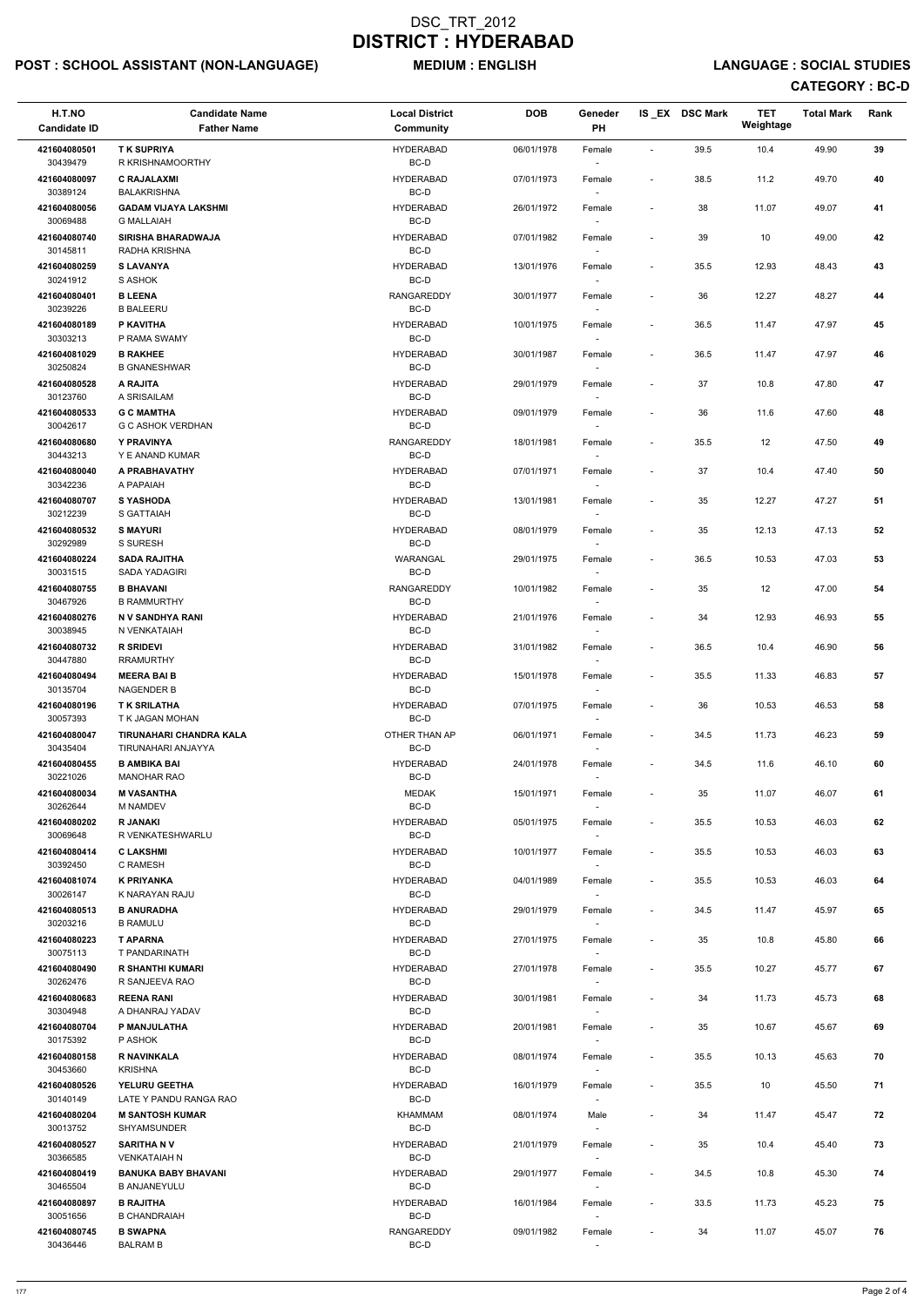# POST : SCHOOL ASSISTANT (NON-LANGUAGE) MEDIUM : ENGLISH LANGUAGE : SOCIAL STUDIES

| H.T.NO<br><b>Candidate ID</b> | <b>Candidate Name</b><br><b>Father Name</b>     | <b>Local District</b><br><b>Community</b> | <b>DOB</b> | Geneder<br>PH                      |                              | IS EX DSC Mark | <b>TET</b><br>Weightage | <b>Total Mark</b> | Rank |
|-------------------------------|-------------------------------------------------|-------------------------------------------|------------|------------------------------------|------------------------------|----------------|-------------------------|-------------------|------|
| 421604080164<br>30119639      | <b>K PURNIMA</b><br>KOLLA RAJAIAH               | <b>HYDERABAD</b><br>BC-D                  | 09/01/1974 | Female                             | $\sim$                       | 35             | 10                      | 45.00             | 77   |
| 421604080348<br>30422396      | PALLAPHOTHU ARUNA<br>P MOHAN RAO                | OTHER THAN AP<br>BC-D                     | 04/01/1977 | Female                             | $\overline{\phantom{a}}$     | 33             | 12                      | 45.00             | 78   |
| 421604080811<br>30447281      | <b>S DURGA RANI</b><br>S MALLESH                | <b>HYDERABAD</b><br>BC-D                  | 14/01/1983 | Female<br>$\sim$                   | $\overline{\phantom{a}}$     | 34.5           | 10.4                    | 44.90             | 79   |
| 421604080010                  | <b>D JYOTHI</b>                                 | <b>HYDERABAD</b>                          | 17/01/1969 | Female                             | $\blacksquare$               | 34.5           | 10.27                   | 44.77             | 80   |
| 30317137                      | D HANUMANTH RAO                                 | BC-D                                      |            | $\overline{\phantom{a}}$           |                              |                |                         |                   |      |
| 421604080589<br>30460031      | <b>PADMAVATHIS</b><br><b>MOHAN S</b>            | <b>RANGAREDDY</b><br>BC-D                 | 16/01/1980 | Female<br>$\overline{\phantom{a}}$ | $\overline{\phantom{a}}$     | 34.5           | 10.27                   | 44.77             | 81   |
| 421604080870                  | <b>D SWAPNA</b>                                 | <b>HYDERABAD</b>                          | 30/01/1984 | Female                             | $\overline{\phantom{a}}$     | 33             | 11.73                   | 44.73             | 82   |
| 30432358                      | D GANDAIAH                                      | BC-D                                      |            |                                    |                              |                |                         |                   |      |
| 421604080965<br>30426186      | <b>G VIJAYA LAKSHMI</b><br><b>G CHANDRAIAH</b>  | <b>RANGAREDDY</b><br>BC-D                 | 15/01/1986 | Female                             | $\blacksquare$               | 33.5           | 11.2                    | 44.70             | 83   |
| 421604080463                  | P SHIVARANJANI                                  | <b>HYDERABAD</b>                          | 27/01/1978 | Female                             | $\overline{\phantom{a}}$     | 34             | 10.67                   | 44.67             | 84   |
| 30093439<br>421604080824      | <b>LATE P YADAGIRI</b><br><b>V HEMALATHA</b>    | BC-D<br><b>CHITTOOR</b>                   | 10/01/1983 | $\overline{\phantom{a}}$<br>Female | $\overline{\phantom{a}}$     | 34.5           | 10.13                   | 44.63             | 85   |
| 30390860                      | V NAGARAJU                                      | BC-D                                      |            | $\overline{\phantom{a}}$           |                              |                |                         |                   |      |
| 421604080285<br>30082776      | <b>V RAMADEVI</b><br>V VENKATESHAM              | <b>HYDERABAD</b><br>BC-D                  | 24/01/1976 | Female                             | $\overline{\phantom{a}}$     | 34             | 10.53                   | 44.53             | 86   |
| 421604080767                  | <b>TARARANI KHANNA</b>                          | <b>NIZAMABAD</b>                          | 17/01/1982 | Female                             | $\sim$                       | 34             | 10.53                   | 44.53             | 87   |
| 30392137                      | MARUTHI RAO KHANNA                              | BC-D                                      |            |                                    |                              |                |                         |                   |      |
| 421604080481<br>30236699      | P MADHAVI<br>P RAJ KUMAR                        | <b>RANGAREDDY</b><br>BC-D                 | 03/01/1978 | Female<br>$\overline{\phantom{a}}$ | $\overline{\phantom{a}}$     | 33             | 11.47                   | 44.47             | 88   |
| 421604080971                  | <b>M MADHU SWAROOP</b>                          | <b>HYDERABAD</b>                          | 09/01/1986 | Male                               | $\overline{\phantom{a}}$     | 34             | 10.4                    | 44.40             | 89   |
| 30326116                      | M SURAIAH                                       | BC-D                                      |            | $\overline{\phantom{a}}$           |                              |                |                         |                   |      |
| 421604080171<br>30361464      | A B HEMALATHA<br>A V BHASKAR                    | <b>HYDERABAD</b><br>BC-D                  | 14/01/1974 | Female                             | $\overline{\phantom{a}}$     | 33.5           | 10.67                   | 44.17             | 90   |
| 421604080622                  | <b>T SHAILAJA</b>                               | <b>HYDERABAD</b>                          | 30/01/1980 | Female                             | $\blacksquare$               | 33.5           | 10.4                    | 43.90             | 91   |
| 30433993                      | T ANJANEYULU SAGAR                              | BC-D                                      |            |                                    |                              |                |                         |                   |      |
| 421604080720<br>30429616      | <b>SABITHA VORKUT</b><br>PENTAIAH VORKUT        | <b>RANGAREDDY</b><br>BC-D                 | 03/01/1981 | Female<br>$\overline{\phantom{a}}$ | $\sim$                       | 32.5           | 11.07                   | 43.57             | 92   |
| 421604080626                  | <b>SRI DEVI B</b>                               | <b>RANGAREDDY</b>                         | 13/01/1980 | Female                             | $\qquad \qquad \blacksquare$ | 32.5           | 10.93                   | 43.43             | 93   |
| 30408260<br>421604080101      | <b>NARSING RAO B</b><br><b>UMA KIRAN</b>        | BC-D<br>OTHER THAN AP                     | 25/01/1973 | Female                             | $\overline{\phantom{a}}$     | 32             | 11.33                   | 43.33             | 94   |
| 30443862                      | S RAMACHANDRA RAJU                              | BC-D                                      |            |                                    |                              |                |                         |                   |      |
| 421604080294<br>30073598      | <b>SARITHA GHANATHAY</b><br>PRABHAKAR GHANATHAY | <b>RANGAREDDY</b><br>BC-D                 | 16/01/1976 | Female<br>$\overline{\phantom{a}}$ | $\overline{\phantom{a}}$     | 32.5           | 10.8                    | 43.30             | 95   |
| 421604080044<br>30033918      | A KAMESHWARI<br><b>IL NARSIMHARAO</b>           | <b>HYDERABAD</b><br>BC-D                  | 29/01/1971 | Female                             | $\blacksquare$               | 32             | 11.2                    | 43.20             | 96   |
| 421604080200                  | <b>K ANURADHA</b>                               | <b>HYDERABAD</b>                          | 14/01/1975 | $\overline{\phantom{a}}$<br>Female | $\overline{\phantom{a}}$     | 33             | 10.13                   | 43.13             | 97   |
| 30319560                      | SATYANARAYANA                                   | BC-D                                      |            |                                    |                              |                |                         |                   | 98   |
| 421604080106<br>30039790      | <b>K NAGARATNA</b><br>K RAMA SUBBAIAH           | <b>HYDERABAD</b><br>BC-D                  | 16/01/1973 | Female                             | $\overline{\phantom{a}}$     | 32             | 11.07                   | 43.07             |      |
| 421604080865                  | <b>R CHATHURVEDI</b>                            | RANGAREDDY                                | 28/01/1984 | Female                             | $\overline{\phantom{a}}$     | 31             | 11.73                   | 42.73             | 99   |
| 30432241<br>421604080909      | R ANJAIAH<br><b>BASANI SANTOSH KUMAR</b>        | BC-D<br><b>HYDERABAD</b>                  | 07/01/1985 | $\overline{\phantom{a}}$<br>Male   | $\overline{\phantom{a}}$     | 32             | 10.67                   | 42.67             | 100  |
| 30296313                      | <b>BKISHANPRASAD</b>                            | BC-D                                      |            | $\overline{\phantom{a}}$           |                              |                |                         |                   |      |
| 421604080088                  | <b>C M KIRAN KUMAR</b>                          | <b>HYDERABAD</b>                          | 10/01/1973 | Male                               | $\overline{\phantom{a}}$     | 32             | 10.53                   | 42.53             | 101  |
| 30052425<br>421604080350      | C K MOHAN<br><b>GEETHAK</b>                     | BC-D<br><b>HYDERABAD</b>                  | 26/01/1977 | $\overline{\phantom{a}}$<br>Female | $\qquad \qquad \blacksquare$ | 32             | 10.53                   | 42.53             | 102  |
| 30054110                      | <b>K YADAGIRI</b>                               | BC-D                                      |            |                                    |                              |                |                         |                   |      |
| 421604080287<br>30438269      | <b>V CHANDRIKA</b><br>V GNANENDAR               | <b>HYDERABAD</b><br>BC-D                  | 28/01/1976 | Female                             | $\blacksquare$               | 32.5           | 10                      | 42.50             | 103  |
| 421604080330                  | <b>G SREE DEVI</b>                              | <b>HYDERABAD</b>                          | 20/01/1977 | Female                             | $\blacksquare$               | 32.5           | 10                      | 42.50             | 104  |
| 30150123<br>421604080620      | G SATYANARAYANA<br><b>M SWAROOPA RANI</b>       | BC-D<br><b>HYDERABAD</b>                  | 21/01/1980 | $\sim$                             | $\blacksquare$               | 32             | 10.27                   | 42.27             | 105  |
| 30389760                      | M GOPAL REDDY                                   | BC-D                                      |            | Female<br>$\sim$                   |                              |                |                         |                   |      |
| 421604080650                  | K VIJAYA LAXMI                                  | <b>HYDERABAD</b>                          | 09/01/1980 | Female                             | <b>YES</b>                   | 31.5           | 10.67                   | 42.17             | 106  |
| 30446090<br>421604080694      | PENTAIAH K<br><b>D BHAVANI</b>                  | BC-D<br><b>HYDERABAD</b>                  | 18/01/1981 | $\overline{\phantom{a}}$<br>Female | $\overline{\phantom{a}}$     | 32             | 10                      | 42.00             | 107  |
| 30159210                      | D MUTHYAM RAO                                   | BC-D                                      |            |                                    |                              |                |                         |                   |      |
| 421604080360                  | P NAVANEETHA                                    | <b>HYDERABAD</b>                          | 23/01/1977 | Female                             | $\overline{\phantom{a}}$     | 31             | 10.93                   | 41.93             | 108  |
| 30422791<br>421604080908      | P KESHAVRAO<br><b>SHILPA S</b>                  | BC-D<br><b>HYDERABAD</b>                  | 21/01/1985 | $\overline{\phantom{a}}$<br>Female |                              | 31.5           | 10.13                   | 41.63             | 109  |
| 30466727                      | <b>MANIKYAM</b>                                 | BC-D                                      |            | $\overline{\phantom{a}}$           |                              |                |                         |                   |      |
| 421604080181<br>30441039      | POTHURAJ MADHAVILATHA<br>POTHURAJ KULLAI SWAMY  | <b>HYDERABAD</b><br>BC-D                  | 25/01/1975 | Female<br>$\overline{\phantom{a}}$ | $\overline{\phantom{a}}$     | 31.5           | $10\,$                  | 41.50             | 110  |
| 421604080592                  | <b>AVACHETTI MADHURI SURESH</b>                 | OTHER THAN AP                             | 07/01/1980 | Female                             | $\overline{\phantom{a}}$     | 31.5           | 10                      | 41.50             | 111  |
| 30433558<br>421604080003      | <b>AVACHEETI SURESH</b><br><b>N GEETHA</b>      | BC-D<br><b>HYDERABAD</b>                  | 23/01/1968 | $\overline{\phantom{a}}$           |                              |                |                         | 41.00             | 112  |
| 30448657                      | N VENKATESHWAR RAO                              | BC-D                                      |            | Female<br>$\overline{\phantom{a}}$ | $\overline{\phantom{a}}$     | 31             | 10                      |                   |      |
| 421604080306<br>30089331      | P MYTHILI<br>P SIVA RAMA PRASAD                 | <b>HYDERABAD</b><br>BC-D                  | 25/01/1976 | Female<br>$\overline{\phantom{a}}$ | $\overline{\phantom{a}}$     | 30             | 10.93                   | 40.93             | 113  |
| 421604080570                  | <b>ANJUTA RANI</b>                              | <b>HYDERABAD</b>                          | 30/01/1979 | Female                             | $\overline{\phantom{a}}$     | 28.5           | 12.27                   | 40.77             | 114  |
| 30402110                      | <b>JAYAPRAKASH</b>                              | BC-D                                      |            | $\sim$                             |                              |                |                         |                   |      |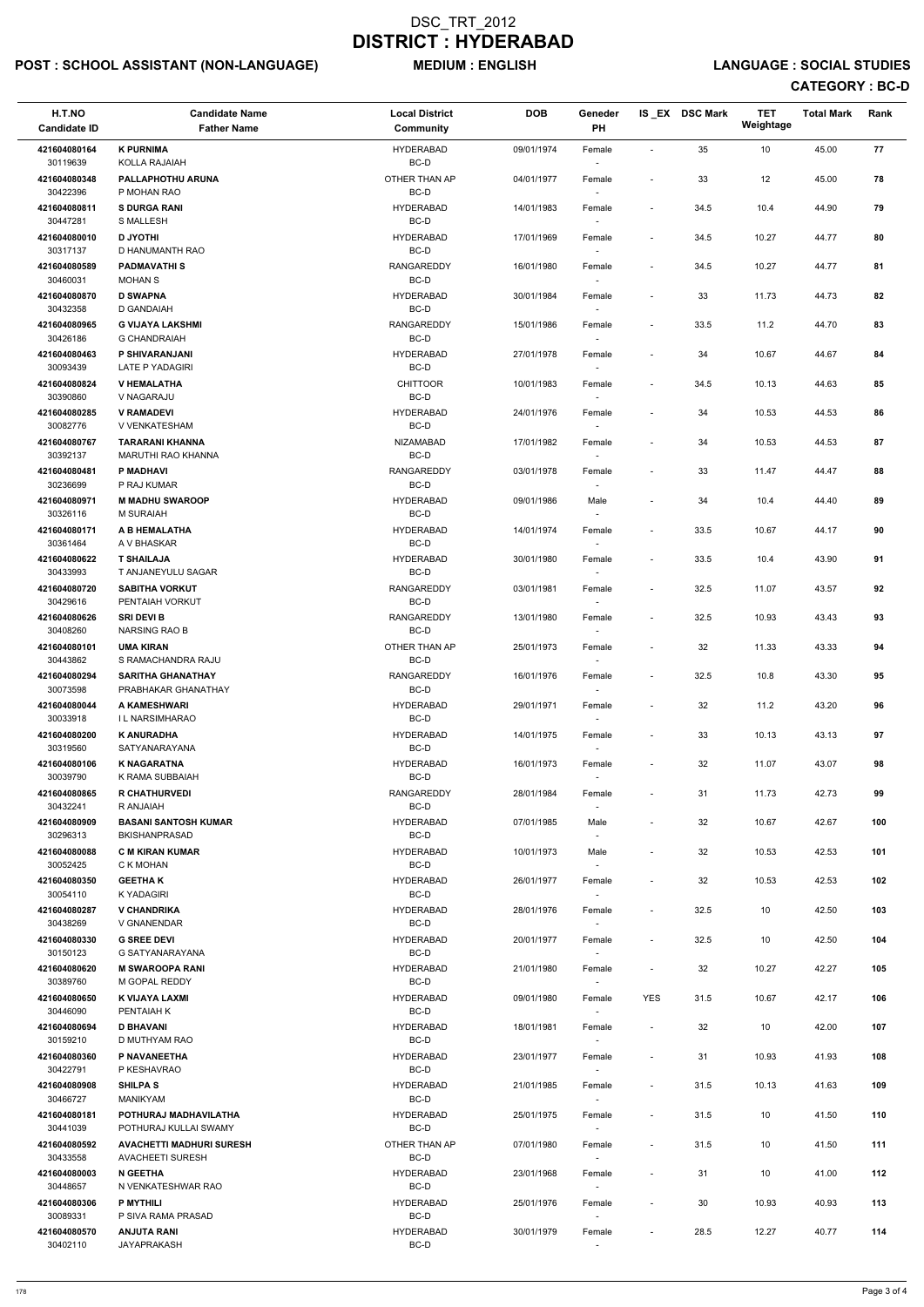# POST : SCHOOL ASSISTANT (NON-LANGUAGE) MEDIUM : ENGLISH LANGUAGE : SOCIAL STUDIES

| H.T.NO<br><b>Candidate ID</b> | <b>Candidate Name</b><br><b>Father Name</b>      | <b>Local District</b><br>Community | <b>DOB</b> | Geneder<br>PH                      |                          | IS EX DSC Mark | <b>TET</b><br>Weightage | <b>Total Mark</b> | Rank |
|-------------------------------|--------------------------------------------------|------------------------------------|------------|------------------------------------|--------------------------|----------------|-------------------------|-------------------|------|
| 421604080333<br>30284890      | <b>V BHARATHI</b><br>V RAMULU                    | RANGAREDDY<br>BC-D                 | 06/01/1977 | Female<br>$\overline{\phantom{a}}$ | $\blacksquare$           | 30             | 10.27                   | 40.27             | 115  |
| 421604080089<br>30390589      | <b>CH VANI</b><br><b>KOTAM RAJU</b>              | <b>MEDAK</b><br>BC-D               | 14/01/1973 | Female                             |                          | 30             | 10.13                   | 40.13             | 116  |
| 421604080140<br>30089539      | <b>P SARITHA</b><br>P RAMA KRISHNA RAO           | <b>NIZAMABAD</b><br>BC-D           | 10/01/1974 | Female                             | $\overline{\phantom{a}}$ | 30             | 10.13                   | 40.13             | 117  |
| 421604080790<br>30340998      | <b>C SAILAJA</b><br>C MALLESH                    | <b>RANGAREDDY</b><br>BC-D          | 10/01/1982 | Female<br>$\overline{\phantom{a}}$ | $\overline{\phantom{a}}$ | 30             | 10.13                   | 40.13             | 118  |
| 421604080400<br>30429505      | <b>RK SARASWATHI</b><br><b>RN KRISHNA MURTHY</b> | RANGAREDDY<br>BC-D                 | 27/01/1977 | Female<br>$\overline{\phantom{a}}$ | $\overline{\phantom{a}}$ | 27             | 13.07                   | 40.07             | 119  |
| 421604080924<br>30417845      | <b>JYOTHI REDDYKUNTA</b><br>R RAMULU             | <b>HYDERABAD</b><br>BC-D           | 23/01/1985 | Female<br>$\overline{\phantom{a}}$ | $\overline{\phantom{a}}$ | 30             | 10                      | 40.00             | 120  |
| 421604081054<br>30446949      | Y SABITHA DEVI<br>Y MADHUSUDHAN RAO              | <b>HYDERABAD</b><br>BC-D           | 06/01/1988 | Female                             | $\overline{\phantom{a}}$ | 29.5           | 10.27                   | 39.77             | 121  |
| 421604080239<br>30324440      | <b>M SUGUNA</b><br>M YADAGIRI RAO                | <b>HYDERABAD</b><br>BC-D           | 15/01/1975 | Female<br>$\overline{\phantom{a}}$ | $\overline{\phantom{a}}$ | 28.5           | 11.07                   | 39.57             | 122  |
| 421604080608<br>30399461      | <b>GUNDA PRASANNA</b><br><b>G ASHOK</b>          | <b>MEDAK</b><br>BC-D               | 28/01/1980 | Female<br>$\sim$                   | $\blacksquare$           | 28.5           | 11.07                   | 39.57             | 123  |
| 421604080349<br>30185935      | <b>G JYOTHI</b><br>K G KRISHNA                   | <b>HYDERABAD</b><br>BC-D           | 07/01/1977 | Female<br>$\overline{\phantom{a}}$ | $\overline{\phantom{a}}$ | 28.5           | 10.8                    | 39.30             | 124  |
| 421604080393<br>30449285      | <b>KOYYADA SADHANA</b><br>VENKATARAMAIAH         | <b>HYDERABAD</b><br>BC-D           | 27/01/1977 | Female                             | $\overline{a}$           | 28.5           | 10.67                   | 39.17             | 125  |
| 421604080779<br>30107813      | AKULA VIJAYALAKSHMI<br>AKULA SRIRAMULU YADAV     | <b>RANGAREDDY</b><br>BC-D          | 27/01/1982 | Female                             | $\overline{\phantom{a}}$ | 28.5           | 10.67                   | 39.17             | 126  |
| 421604080384<br>30121890      | <b>SIRISHAD</b><br>DEVANNA D                     | <b>HYDERABAD</b><br>BC-D           | 03/01/1977 | Female<br>$\overline{\phantom{a}}$ | $\overline{\phantom{a}}$ | 29             | 10                      | 39.00             | 127  |
| 421604080634<br>30331518      | <b>SHILPA G</b><br>NAGABHUSHANAM                 | <b>HYDERABAD</b><br>BC-D           | 01/01/1980 | Female<br>$\sim$                   | $\overline{\phantom{a}}$ | 29             | 10                      | 39.00             | 128  |
| 421604080132<br>30229538      | P RAJASRI<br>P NARENDER                          | <b>NIZAMABAD</b><br>BC-D           | 28/01/1974 | Female                             | $\overline{\phantom{a}}$ | 28.5           | 10.27                   | 38.77             | 129  |
| 421604080850<br>30300660      | <b>S MADHURI</b><br>S SWAMY                      | <b>HYDERABAD</b><br>BC-D           | 08/01/1983 | Female                             | $\overline{\phantom{a}}$ | 28             | 10.27                   | 38.27             | 130  |
| 421604080475<br>30423156      | <b>KONUGANUTI SREEDEVI</b><br>KONUGANUTI BIKSHAM | <b>HYDERABAD</b><br>BC-D           | 13/01/1978 | Female<br>$\sim$                   | $\overline{a}$           | 28             | 10.13                   | 38.13             | 131  |
| 421604080174<br>30399244      | <b>S MADHURI</b><br>S BABU RAO                   | <b>HYDERABAD</b><br>BC-D           | 01/01/1975 | Female                             |                          | 28             | 10                      | 38.00             | 132  |
| 421604080182<br>30433765      | <b>V SUJALA</b><br>V GOPAIAHA                    | <b>HYDERABAD</b><br>BC-D           | 26/01/1975 | Female                             | $\overline{\phantom{a}}$ | 27.5           | 10.27                   | 37.77             | 133  |
| 421604080188<br>30113659      | <b>JAMALAPOOR GEETHA</b><br>J DASHARATH          | <b>MEDAK</b><br>BC-D               | 10/01/1975 | Female<br>$\sim$                   | $\overline{\phantom{a}}$ | 26.5           | 10.8                    | 37.30             | 134  |
| 421604080485<br>30466201      | <b>J SUMAN</b><br>J NARSING RAO                  | <b>NIZAMABAD</b><br>BC-D           | 02/01/1978 | Female<br>$\sim$                   | $\overline{\phantom{a}}$ | 27             | 10.13                   | 37.13             | 135  |
| 421604080250<br>30330781      | <b>SEERA SRIDEVI</b><br>SEERA SATYANARAYANA      | <b>HYDERABAD</b><br>BC-D           | 04/01/1976 | Female<br>$\overline{\phantom{a}}$ | $\overline{\phantom{a}}$ | 25.5           | 11.07                   | 36.57             | 136  |
| 421604081010<br>30447274      | <b>M VIJAYA LAXMI</b><br>M VENKATAIAH            | <b>HYDERABAD</b><br>BC-D           | 22/01/1987 | Female<br>OH                       | $\overline{\phantom{a}}$ | 25.5           | 10.8                    | 36.30             | 137  |
| 421604080744<br>30209177      | <b>VENKATA LAXMI</b><br>D KONDANNA               | <b>HYDERABAD</b><br>BC-D           | 03/01/1982 | Female<br>$\sim$                   | $\blacksquare$           | 26             | 10.27                   | 36.27             | 138  |
| 421604080014<br>30417873      | <b>P ARUNA</b><br>P NAGABHUSHANAM                | <b>HYDERABAD</b><br>BC-D           | 28/01/1969 | Female<br>$\sim$                   |                          | 25.5           | 10                      | 35.50             | 139  |
| 421604080303<br>30277036      | <b>MENAKA KUMARI A T</b><br><b>T KRISHNAIAH</b>  | <b>HYDERABAD</b><br>BC-D           | 14/01/1976 | Female<br>$\overline{\phantom{a}}$ | $\overline{\phantom{a}}$ | 25.5           | 10                      | 35.50             | 140  |
| 421604080733<br>30048011      | <b>KALERU ROSY</b><br>KALERU ESHWARAIAH          | <b>HYDERABAD</b><br>BC-D           | 12/01/1982 | Female                             | $\overline{\phantom{a}}$ | 25             | 10                      | 35.00             | 141  |
| 421604080754<br>30196367      | <b>G MANIKYAM</b><br><b>GVITTALAPPA</b>          | <b>HYDERABAD</b><br>BC-D           | 04/01/1982 | Female<br>$\overline{\phantom{a}}$ | $\overline{\phantom{a}}$ | 24.5           | 10.4                    | 34.90             | 142  |
| 421604080986<br>30280005      | <b>T PENTAMMA</b><br><b>TALARI BALAIAH</b>       | <b>MEDAK</b><br>$BC-D$             | 08/01/1986 | Female<br>$\sim$                   |                          | 23             | 10.4                    | 33.40             | 143  |

| 421604080153 | <b>ASHA NATRAJ</b>       | <b>HYDERABAD</b> | 29/01/1974 | Female                   |                          | 22.5 | 10    | 32.50 | 144 |
|--------------|--------------------------|------------------|------------|--------------------------|--------------------------|------|-------|-------|-----|
| 30180499     | A D NAIRAJ               | BC-D             |            | -                        |                          |      |       |       |     |
| 421604080334 | <b>MAHESWARI KOTHULA</b> | WARANGAL         | 20/01/1977 | Female                   | $\overline{\phantom{0}}$ | 24   | 8.27  | 32.27 | 145 |
| 30051229     | K SARYANARAYANA          | BC-D             |            | OH                       |                          |      |       |       |     |
| 421604080630 | <b>M JHANSI BAI</b>      | <b>HYDERABAD</b> | 24/01/1980 | Female                   | -                        | 21   | 10.13 | 31.13 | 146 |
| 30463249     | M NARSINGA RAO           | BC-D             |            | $\overline{\phantom{a}}$ |                          |      |       |       |     |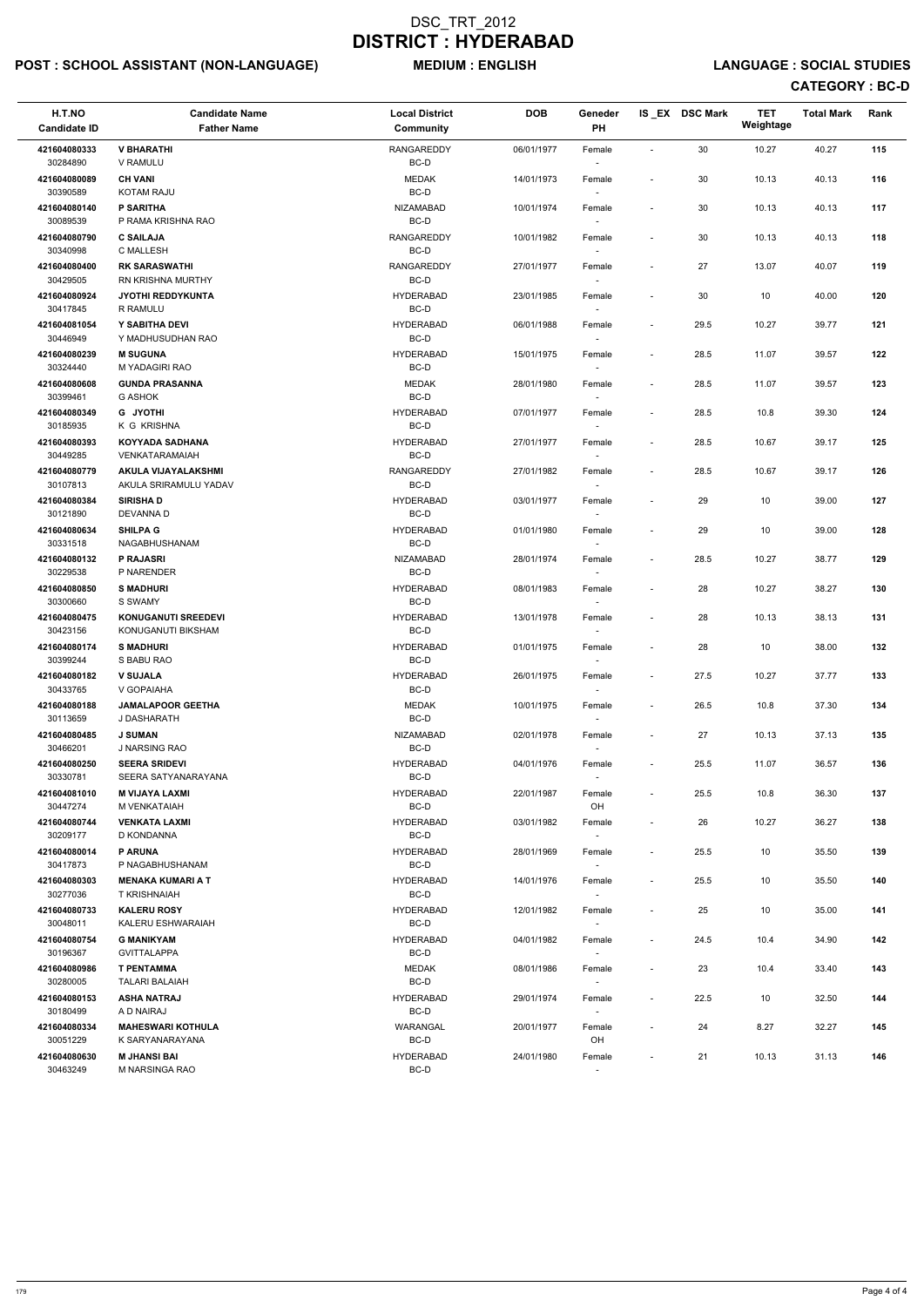# POST : SCHOOL ASSISTANT (NON-LANGUAGE) MEDIUM : ENGLISH LANGUAGE : SOCIAL STUDIES

| H.T.NO<br><b>Candidate ID</b> | <b>Candidate Name</b><br><b>Father Name</b>                | <b>Local District</b><br>Community | <b>DOB</b> | Geneder<br>PH                      |                              | IS EX DSC Mark | <b>TET</b><br>Weightage | <b>Total Mark</b> | Rank           |  |
|-------------------------------|------------------------------------------------------------|------------------------------------|------------|------------------------------------|------------------------------|----------------|-------------------------|-------------------|----------------|--|
| 421604080711                  | <b>MASSARATHUNNISA BEGUM</b>                               | <b>HYDERABAD</b>                   | 22/01/1981 | Female                             | $\sim$                       | 52.5           | 13.73                   | 66.23             | 1              |  |
| 30048024                      | SATTAR AHMED SAYEED                                        | BC-E                               |            |                                    |                              |                |                         |                   |                |  |
| 421604080033<br>30472024      | YASHMEEN FATHIMA<br>MOHD GHOUSE                            | WARANGAL<br>BC-E                   | 01/01/1971 | Female                             | $\overline{\phantom{a}}$     | 51             | 10.93                   | 61.93             | $\mathbf{2}$   |  |
| 421604081104<br>30445364      | <b>AFSHAN JABEEN</b><br>MD QUDDUS                          | <b>HYDERABAD</b><br>BC-E           | 07/01/1990 | Female                             | $\overline{\phantom{a}}$     | 48.5           | 12.53                   | 61.03             | 3              |  |
| 421604080075<br>30471965      | <b>NAHEED FATIMA</b><br>MOHD GHOUSE                        | WARANGAL<br>BC-E                   | 24/01/1972 | Female                             |                              | 48             | 11.47                   | 59.47             | 4              |  |
| 421604080539<br>30447014      | <b>MD MINHAJUDDIN</b><br>ABDUL WAHAB                       | <b>RANGAREDDY</b><br>BC-E          | 12/01/1979 | Male                               | $\overline{\phantom{a}}$     | 45             | 12.53                   | 57.53             | 5              |  |
| 421604080214<br>30055134      | <b>MOHD RIYAZ UDDIN</b><br>MOHD FAIZUDDIN                  | <b>HYDERABAD</b><br>BC-E           | 01/01/1975 | Male                               | $\overline{\phantom{a}}$     | 45             | 12.13                   | 57.13             | 6              |  |
| 421604080304<br>30335798      | <b>AMTUL JAMAL ASRA</b><br>AHMED SHARIEF                   | <b>HYDERABAD</b><br>BC-E           | 16/01/1976 | Female                             | $\overline{\phantom{a}}$     | 43             | 12.8                    | 55.80             | $\overline{7}$ |  |
| 421604080582<br>30086152      | <b>AISHA BANU</b><br><b>MD MASTAN ALI</b>                  | <b>HYDERABAD</b><br>BC-E           | 29/01/1979 | Female                             | $\overline{\phantom{a}}$     | 43             | 12.53                   | 55.53             | 8              |  |
| 421604080863<br>30041442      | <b>ARSHIYA SULTANA</b><br><b>MD AFSARUDDIN</b>             | <b>HYDERABAD</b><br>BC-E           | 20/01/1984 | Female                             | $\overline{\phantom{a}}$     | 41.5           | 12.53                   | 54.03             | 9              |  |
| 421604080245                  | <b>SHAH JAHAN BEGUM</b>                                    | <b>RANGAREDDY</b>                  | 01/01/1976 | Female                             | $\overline{\phantom{a}}$     | 41             | 12.8                    | 53.80             | 10             |  |
| 30333786<br>421604080756      | <b>MOHAMMED ILYAS</b><br><b>MOHAMMED SAMIULLAH</b>         | BC-E<br><b>HYDERABAD</b>           | 17/01/1982 | $\overline{\phantom{a}}$<br>Male   | $\overline{\phantom{a}}$     | 41.5           | 12.13                   | 53.63             | 11             |  |
| 30104113                      | MOHAMMED BADIULLAH                                         | BC-E                               |            |                                    |                              |                |                         |                   |                |  |
| 421604080802<br>30283096      | <b>MD NADEEM ADIL</b><br><b>MA SATTAR</b>                  | <b>HYDERABAD</b><br>BC-E           | 05/01/1983 | Male                               | $\overline{\phantom{a}}$     | 41.5           | 12.13                   | 53.63             | 12             |  |
| 421604080103<br>30269596      | <b>WAJIDA TASNEEM</b><br>MOHAMMED RAHMAT ALI               | <b>HYDERABAD</b><br>BC-E           | 10/01/1973 | Female<br>$\sim$                   | $\overline{\phantom{a}}$     | 39.5           | 13.73                   | 53.23             | 13             |  |
| 421604081014                  | <b>AYESHA SHABNAM</b>                                      | <b>HYDERABAD</b>                   | 06/01/1987 | Female                             | $\overline{\phantom{a}}$     | 41.5           | 10.8                    | 52.30             | 14             |  |
| 30451715<br>421604080253      | <b>MD NASEEM UDDIN</b><br><b>NAJMA BEGUM</b>               | BC-E<br><b>HYDERABAD</b>           | 22/01/1976 | Female                             | $\overline{\phantom{a}}$     | 40.5           | 11.47                   | 51.97             | 15             |  |
| 30319593<br>421604080911      | MOHD JEELANI<br><b>TAHMEENA ANJUM</b>                      | BC-E<br><b>HYDERABAD</b>           | 08/01/1985 | Female                             | $\overline{\phantom{a}}$     | 41             | 10.93                   | 51.93             | 16             |  |
| 30077916<br>421604080618      | SYED TAHER HUSSAIN<br><b>NAZNEEN</b>                       | BC-E<br><b>MEDAK</b>               | 19/01/1980 | Female                             | $\overline{\phantom{a}}$     | 39.5           | 12.4                    | 51.90             | 17             |  |
| 30458383<br>421604080748      | MOHD AIJAZ MIYAN<br><b>KAUSER JAHAN</b>                    | BC-E<br><b>HYDERABAD</b>           | 16/01/1982 | $\sim$<br>Female                   | $\overline{\phantom{a}}$     | 40.5           | 11.07                   | 51.57             | 18             |  |
| 30327508                      | <b>MOHD ALEMUDDIN</b>                                      | BC-E                               |            |                                    |                              |                |                         |                   |                |  |
| 421604080445<br>30333585      | <b>HOOR JAHAN BEGUM</b><br><b>MOHAMMED ILYAS</b>           | RANGAREDDY<br>BC-E                 | 15/01/1978 | Female                             | $\overline{\phantom{a}}$     | 39             | 12.53                   | 51.53             | 19             |  |
| 421604080679<br>30045658      | <b>KALEEMUNISA</b><br><b>MOHD SADAT</b>                    | <b>HYDERABAD</b><br>BC-E           | 13/01/1981 | Female<br>OH                       | $\overline{\phantom{a}}$     | 39.5           | 12                      | 51.50             | 20             |  |
| 421604080621<br>30187801      | <b>ANEES SULTANA</b><br>S ABDUL GAFOOR                     | <b>HYDERABAD</b><br>BC-E           | 24/01/1980 | Female<br>$\sim$                   | $\overline{\phantom{a}}$     | 40             | 11.07                   | 51.07             | 21             |  |
| 421604080416                  | <b>SABEEHA SULTANA</b>                                     | <b>HYDERABAD</b>                   | 15/01/1977 | Female                             | $\overline{\phantom{a}}$     | 38.5           | 12.53                   | 51.03             | 22             |  |
| 30243912<br>421604080610      | <b>SHAIK FAREED</b><br><b>PARVEEN BEGUM</b>                | BC-E<br><b>HYDERABAD</b>           | 08/01/1980 | $\overline{\phantom{a}}$<br>Female | $\overline{\phantom{a}}$     | 40.5           | 10.27                   | 50.77             | 23             |  |
| 30371656                      | <b>MOHD YOUSUF</b>                                         | BC-E                               |            |                                    |                              |                |                         |                   |                |  |
| 421604080067<br>30079235      | <b>SAMEENA SULTANA</b><br><b>SHAIK IBRAHIM</b>             | <b>HYDERABAD</b><br>BC-E           | 15/01/1972 | Female                             | $\sim$                       | 39             | 11.73                   | 50.73             | 24             |  |
| 421604080240<br>30331521      | <b>AHMED HIJAB FATIMA</b><br>RASHID AHMED                  | <b>HYDERABAD</b><br>BC-E           | 28/01/1975 | Female<br>$\overline{\phantom{a}}$ | $\overline{\phantom{a}}$     | 39.5           | 11.2                    | 50.70             | 25             |  |
| 421604080076<br>30434863      | <b>MOHD MAJID SIDDIQUI</b><br><b>MOHD SHAREEF SIDDIQUI</b> | <b>HYDERABAD</b><br>BC-E           | 06/01/1972 | Male<br>$\sim$                     | $\overline{\phantom{a}}$     | 38             | 12.53                   | 50.53             | 26             |  |
| 421604080801<br>30454817      | <b>MEHAR JAHAN</b><br><b>MD HAJI</b>                       | <b>HYDERABAD</b><br>BC-E           | 29/01/1983 | Female                             | $\overline{\phantom{a}}$     | 39             | 11.47                   | 50.47             | 27             |  |
| 421604080878                  | <b>NAZIA ANJUM</b>                                         | <b>HYDERABAD</b>                   | 10/01/1984 | Female                             | $\overline{\phantom{a}}$     | 39.5           | 10.93                   | 50.43             | 28             |  |
| 30399058<br>421604080713      | MD WAHED ALI<br><b>SHAHEDA BEGUM</b>                       | BC-E<br><b>HYDERABAD</b>           | 29/01/1981 | Female                             | $\overline{\phantom{a}}$     | 38             | 12                      | 50.00             | 29             |  |
| 30192943                      | <b>SD SABEER ALI</b>                                       | BC-E                               |            | $\sim$                             |                              |                |                         |                   |                |  |
| 421604081050<br>30138772      | <b>HUSNA SHAMEEM</b><br>M A AZIZ                           | <b>HYDERABAD</b><br>BC-E           | 21/01/1988 | Female<br>$\sim$                   | $\overline{\phantom{a}}$     | 37.5           | 12.4                    | 49.90             | 30             |  |
| 421604081071<br>30104028      | <b>NASREEN BEGUM</b><br><b>MDMAZHAR HUSSAIN</b>            | <b>HYDERABAD</b><br>BC-E           | 16/01/1989 | Female<br>$\overline{\phantom{a}}$ | $\overline{\phantom{a}}$     | 37             | 12.67                   | 49.67             | 31             |  |
| 421604080770                  | <b>NAZIYA ANJUM</b>                                        | <b>HYDERABAD</b>                   | 21/01/1982 | Female                             | $\overline{\phantom{a}}$     | 39.5           | 10.13                   | 49.63             | 32             |  |
| 30244503<br>421604080280      | MOHD YOUSUF ALIKHAN<br><b>FAHIMUNISSA BEGUM</b>            | BC-E<br><b>HYDERABAD</b>           | 15/01/1976 | Female                             | $\sim$                       | 38.5           | 11.07                   | 49.57             | 33             |  |
| 30405674                      | MD ABDUL RASHEED                                           | BC-E                               |            | $\sim$                             |                              |                |                         |                   |                |  |
| 421604080660<br>30040249      | <b>HAFEEZA BEGUM</b><br><b>SHAIK KHADAR</b>                | <b>HYDERABAD</b><br>BC-E           | 15/01/1981 | Female                             | $\qquad \qquad \blacksquare$ | 37.5           | 12                      | 49.50             | 34             |  |
| 421604080102<br>30343595      | <b>AKTHER ZUBAIDA</b><br><b>SHAIK MASTAN</b>               | <b>HYDERABAD</b><br>BC-E           | 06/01/1973 | Female<br>$\overline{\phantom{a}}$ | $\overline{\phantom{a}}$     | 37.5           | 11.87                   | 49.37             | 35             |  |
| 421604080895<br>30428457      | <b>SALMA SULTANA</b><br>M A QAYYUM                         | RANGAREDDY<br>BC-E                 | 19/01/1984 | Female<br>$\overline{\phantom{a}}$ | $\overline{\phantom{a}}$     | 37.5           | 11.6                    | 49.10             | 36             |  |
| 421604080603                  | <b>M A SALEEM</b>                                          | <b>HYDERABAD</b>                   | 19/01/1980 | Male                               | $\overline{\phantom{a}}$     | 37.5           | 11.47                   | 48.97             | 37             |  |
| 30326319<br>421604080978      | M A HAMEED<br><b>SHAHANA YASMEEN</b>                       | BC-E<br><b>MEDAK</b>               | 25/01/1986 | $\sim$<br>Female                   | $\overline{\phantom{a}}$     | 38             | 10.67                   | 48.67             | 38             |  |
| 30191508                      | MD ABDUL NABI                                              | BC-E                               |            | $\sim$                             |                              |                |                         |                   |                |  |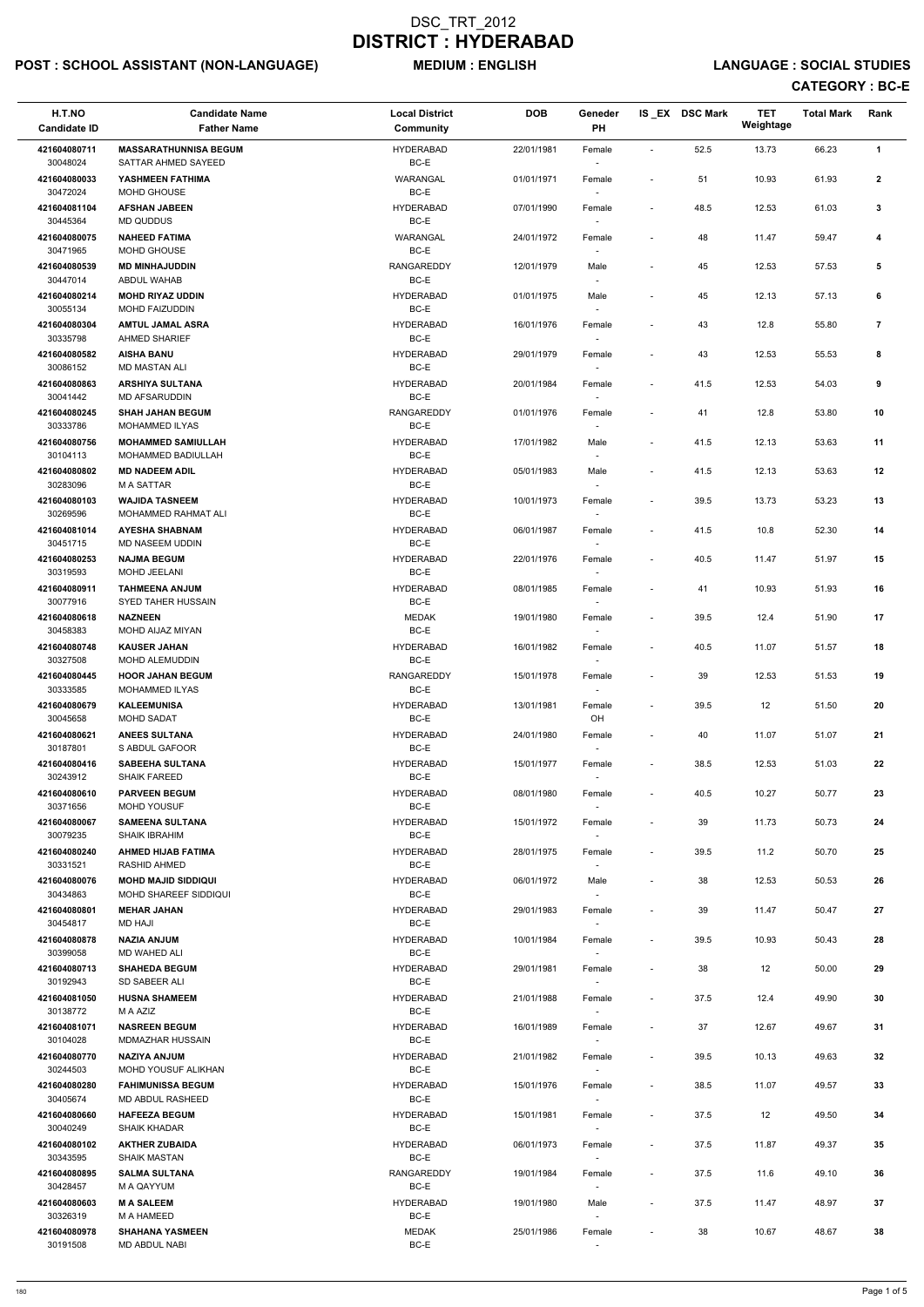# POST : SCHOOL ASSISTANT (NON-LANGUAGE) MEDIUM : ENGLISH LANGUAGE : SOCIAL STUDIES

| H.T.NO<br><b>Candidate ID</b>        | <b>Candidate Name</b><br><b>Father Name</b>                  | <b>Local District</b><br><b>Community</b> | <b>DOB</b> | Geneder<br>PH                                                  |                              | IS EX DSC Mark | <b>TET</b><br>Weightage | <b>Total Mark</b> | Rank |
|--------------------------------------|--------------------------------------------------------------|-------------------------------------------|------------|----------------------------------------------------------------|------------------------------|----------------|-------------------------|-------------------|------|
| 421604080900<br>30434405             | <b>SURAIYA FAZIL SAADI</b><br>FAZIL BIN OMER SAADI           | <b>HYDERABAD</b><br>BC-E                  | 23/01/1984 | Female                                                         | $\blacksquare$               | 37.5           | 11.07                   | 48.57             | 39   |
| 421604080016                         | <b>SHAHNAZ PARVEEN</b>                                       | <b>HYDERABAD</b><br>BC-E                  | 12/01/1969 | Female                                                         | $\overline{\phantom{a}}$     | 38.5           | 10                      | 48.50             | 40   |
| 30421215<br>421604081058<br>30067421 | ABDUL HADI<br><b>GHOUSIA BEGUM</b><br><b>MOHD JAFFAR</b>     | <b>HYDERABAD</b><br>BC-E                  | 12/01/1988 | Female                                                         | $\overline{\phantom{a}}$     | 36.5           | 12                      | 48.50             | 41   |
| 421604080955                         | <b>ASMA BEGUM</b>                                            | <b>HYDERABAD</b>                          | 07/01/1986 | Female                                                         | $\overline{\phantom{a}}$     | 37.5           | 10.8                    | 48.30             | 42   |
| 30462715<br>421604081013             | <b>MD YOUSUF</b><br><b>SHAIKHA SULTANA</b>                   | BC-E<br><b>HYDERABAD</b>                  | 23/01/1987 | Female                                                         | $\overline{\phantom{a}}$     | 38             | 9.87                    | 47.87             | 43   |
| 30049054                             | <b>SHAIKH JAHANGIR</b>                                       | BC-E                                      |            | OH                                                             |                              |                |                         |                   |      |
| 421604080262<br>30069431             | <b>NIKATUNNISA BEGUM</b><br>MD HABEEBUDDIN                   | MAHABUBNAGAR<br>BC-E                      | 20/01/1976 | Female                                                         | $\overline{\phantom{a}}$     | 37             | 10.67                   | 47.67             | 44   |
| 421604081086<br>30409457             | <b>UMME AIMAN</b><br>MOHD SARDAR AHMED                       | <b>HYDERABAD</b><br>BC-E                  | 19/01/1989 | Female                                                         | $\overline{\phantom{a}}$     | 35.5           | 12.13                   | 47.63             | 45   |
| 421604080647<br>30469132             | <b>SHIRIN SULTANA</b><br>SHAIKH VOLI HYDER                   | <b>KARIMNAGAR</b><br>BC-E                 | 01/01/1980 | Female<br>$\sim$                                               | $\qquad \qquad \blacksquare$ | 36             | 11.47                   | 47.47             | 46   |
| 421604080731<br>30181088             | <b>TAHSEEN BEGUM</b><br>MD NOOR UDDIN                        | <b>HYDERABAD</b><br>BC-E                  | 19/01/1982 | Female<br>$\overline{\phantom{a}}$                             | $\overline{\phantom{a}}$     | 36.5           | 10.67                   | 47.17             | 47   |
| 421604080575<br>30087818             | <b>FARHANA TABASSUM</b><br>MOHD HASAN SHAREEF UDDIN          | <b>HYDERABAD</b><br>BC-E                  | 23/01/1979 | Female                                                         | $\overline{\phantom{a}}$     | 36.5           | 10.53                   | 47.03             | 48   |
| 421604081100                         | <b>MOHD YASEEN AHMED</b>                                     | <b>KARIMNAGAR</b>                         | 07/01/1990 | Male                                                           | $\overline{\phantom{a}}$     | 36.5           | 10.53                   | 47.03             | 49   |
| 30465257<br>421604080918             | <b>GOUSE PASHA</b><br><b>ASIYA FARHEEN</b>                   | BC-E<br><b>HYDERABAD</b>                  | 10/01/1985 | Female                                                         | $\overline{\phantom{a}}$     | 35             | 12                      | 47.00             | 50   |
| 30176851                             | MD ABDUL MOIZ                                                | BC-E                                      |            |                                                                |                              |                |                         |                   |      |
| 421604080928<br>30026864             | <b>SHAHEDA BEGUM</b><br>MOHAMMED CHAND                       | <b>HYDERABAD</b><br>BC-E                  | 15/01/1985 | Female                                                         | $\qquad \qquad \blacksquare$ | 37             | 10                      | 47.00             | 51   |
| 421604080671                         | <b>MASARATH JAHAN</b>                                        | <b>HYDERABAD</b>                          | 19/01/1981 | Female                                                         | $\overline{\phantom{a}}$     | 35             | 11.87                   | 46.87             | 52   |
| 30238960<br>421604080270<br>30450670 | <b>MD TAHER</b><br><b>RUHI TABASSUM</b><br><b>MOHD SADIQ</b> | BC-E<br><b>HYDERABAD</b><br>BC-E          | 23/01/1976 | Female                                                         | $\overline{\phantom{a}}$     | 35.5           | 11.33                   | 46.83             | 53   |
| 421604081039                         | <b>NASREEN</b>                                               | <b>HYDERABAD</b>                          | 16/01/1988 | Female                                                         | $\overline{\phantom{a}}$     | 36             | 10.8                    | 46.80             | 54   |
| 30067716<br>421604080649<br>30335827 | ABDUL JABBAR<br><b>AMTUL AZIZ ASMA</b><br>AHMED SHAREEF      | BC-E<br><b>HYDERABAD</b><br>BC-E          | 09/01/1980 | $\overline{\phantom{a}}$<br>Female<br>$\overline{\phantom{a}}$ | $\overline{\phantom{a}}$     | 36.5           | 10.27                   | 46.77             | 55   |
| 421604081098                         | <b>AFREEN</b>                                                | <b>MEDAK</b>                              | 10/01/1990 | Female                                                         | $\overline{\phantom{a}}$     | 35.5           | 11.2                    | 46.70             | 56   |
| 30402251<br>421604080104             | AIJAZ AHMED<br><b>SALMA TABASSUM</b>                         | BC-E<br>WARANGAL                          | 13/01/1973 | Female                                                         | $\overline{\phantom{a}}$     | 36.5           | 10                      | 46.50             | 57   |
| 30431010<br>421604081031             | MOHD ABDUL KAREEM<br><b>RAYEES UNNISA</b>                    | BC-E<br><b>HYDERABAD</b>                  | 20/01/1987 | $\sim$<br>Female                                               | $\overline{\phantom{a}}$     | 34.5           | 12                      | 46.50             | 58   |
| 30080096                             | <b>TAHER ALI</b>                                             | BC-E                                      |            |                                                                |                              |                |                         |                   |      |
| 421604080555<br>30196800             | <b>SYEEDUNNISA</b><br><b>MEHBOOB ALI</b>                     | <b>HYDERABAD</b><br>BC-E                  | 03/01/1979 | Female<br>$\sim$                                               | $\overline{\phantom{a}}$     | 35             | 11.33                   | 46.33             | 59   |
| 421604080559<br>30023808             | <b>NUZHATH FATIMA KAUSER</b><br>HASSAN MOHAMMED              | <b>HYDERABAD</b><br>BC-E                  | 14/01/1979 | Female                                                         | $\qquad \qquad \blacksquare$ | 35.5           | 10.8                    | 46.30             | 60   |
| 421604081064<br>30406039             | <b>ZOHRA SULTANA</b><br>M A RAHMAN                           | <b>HYDERABAD</b><br>BC-E                  | 21/01/1989 | Female                                                         | $\overline{\phantom{a}}$     | 36             | 10.13                   | 46.13             | 61   |
| 421604081009<br>30190116             | <b>RIZWANA BEGUM</b><br><b>MD KARIMULLA</b>                  | <b>HYDERABAD</b><br>BC-E                  | 12/01/1987 | Female<br>$\sim$                                               | $\qquad \qquad \blacksquare$ | 35             | 11.07                   | 46.07             | 62   |
| 421604080859<br>30134954             | <b>RESHMA SULTANA</b><br>MOHAMMED GHAYASUDDIN                | RANGAREDDY<br>BC-E                        | 01/01/1984 | Female<br>$\sim$                                               | $\overline{\phantom{a}}$     | 35.5           | 10.53                   | 46.03             | 63   |
| 421604080293<br>30103964             | <b>NASREEN SULTANA</b><br>KHAJA MOINUDDIN                    | <b>HYDERABAD</b><br>BC-E                  | 15/01/1976 | Female                                                         | $\qquad \qquad \blacksquare$ | 35             | 10.8                    | 45.80             | 64   |
| 421604081078                         | <b>FARHEEN FATIMA</b>                                        | <b>HYDERABAD</b>                          | 25/01/1989 | Female                                                         | $\overline{\phantom{a}}$     | 35.5           | 10.27                   | 45.77             | 65   |
| 30424592<br>421604080627             | SHAIK KHAJA<br><b>SAYEED UNNISA</b>                          | BC-E<br><b>HYDERABAD</b><br>BC-E          | 18/01/1980 | Female                                                         | $\overline{\phantom{a}}$     | 34             | 11.73                   | 45.73             | 66   |
| 30265078<br>421604080353             | ZULFEQUAR ALI KHAN<br><b>HAFSA FAZILAT</b>                   | <b>HYDERABAD</b>                          | 06/01/1977 | $\sim$<br>Female                                               | $\overline{\phantom{a}}$     | 33.5           | 12.13                   | 45.63             | 67   |
| 30332856<br>421604080777             | <b>MKA MAJID</b><br><b>ASMA FATIMA</b>                       | BC-E<br><b>HYDERABAD</b>                  | 20/01/1982 |                                                                | $\overline{\phantom{a}}$     | 34.5           | 11.07                   | 45.57             | 68   |
| 30433460                             | <b>MOINUDDIN MAHMOOD</b>                                     | BC-E                                      |            | Female<br>$\sim$                                               |                              |                |                         |                   |      |
| 421604080587<br>30239945             | <b>AMEENA BEGUM</b><br>MOHAMMED GHOUSEUDDIN QURESHI          | <b>HYDERABAD</b><br>BC-E                  | 16/01/1980 | Female                                                         | $\qquad \qquad \blacksquare$ | 35             | 10.4                    | 45.40             | 69   |
| 421604080059                         | <b>NAFEES SULTANA</b>                                        | <b>HYDERABAD</b>                          | 07/01/1972 | Female                                                         | $\overline{\phantom{a}}$     | 34             | 11.2                    | 45.20             | 70   |
| 30195520<br>421604080118             | MD SUBHANUDDIN<br><b>TAHERA BEGUM</b>                        | BC-E<br><b>HYDERABAD</b>                  | 24/01/1973 | Female                                                         | $\overline{\phantom{a}}$     | 33.5           | 11.6                    | 45.10             | 71   |
| 30241150                             | HUSSAIN ALI SOMALI                                           | BC-E                                      |            | $\overline{\phantom{a}}$                                       |                              |                |                         |                   |      |
| 421604081000<br>30445772             | <b>MOHD NAZEERUDDIN</b><br>MD AMEERUDDIN                     | <b>HYDERABAD</b><br>BC-E                  | 22/01/1987 | Male                                                           | $\overline{\phantom{a}}$     | 33.5           | 11.6                    | 45.10             | 72   |
| 421604081076<br>30406166             | <b>MAHAMHAD FAREEDA BEGUM</b><br>MAHAMHAD INAYAT ALI         | <b>HYDERABAD</b><br>BC-E                  | 31/01/1989 | Female<br>$\sim$                                               | $\overline{\phantom{a}}$     | 35             | 10                      | 45.00             | 73   |
| 421604080444<br>30343329             | <b>SAIRA BANU</b><br>SYED RASHEEDUDDIN                       | <b>HYDERABAD</b><br>BC-E                  | 12/01/1978 | Female<br>$\overline{\phantom{a}}$                             | $\overline{\phantom{a}}$     | 33.5           | 11.47                   | 44.97             | 74   |
| 421604080696<br>30407183             | <b>SAYEEDA SARWATH</b><br>MD LIYAKATH ALI                    | <b>HYDERABAD</b><br>BC-E                  | 02/01/1981 | Female<br>$\sim$                                               | $\overline{\phantom{a}}$     | 34             | 10.93                   | 44.93             | 75   |
| 421604080982<br>30300216             | <b>RESHMA BANU</b><br><b>MOHD AFSAR</b>                      | WARANGAL<br>BC-E                          | 15/01/1986 | Female                                                         |                              | 33             | 11.87                   | 44.87             | 76   |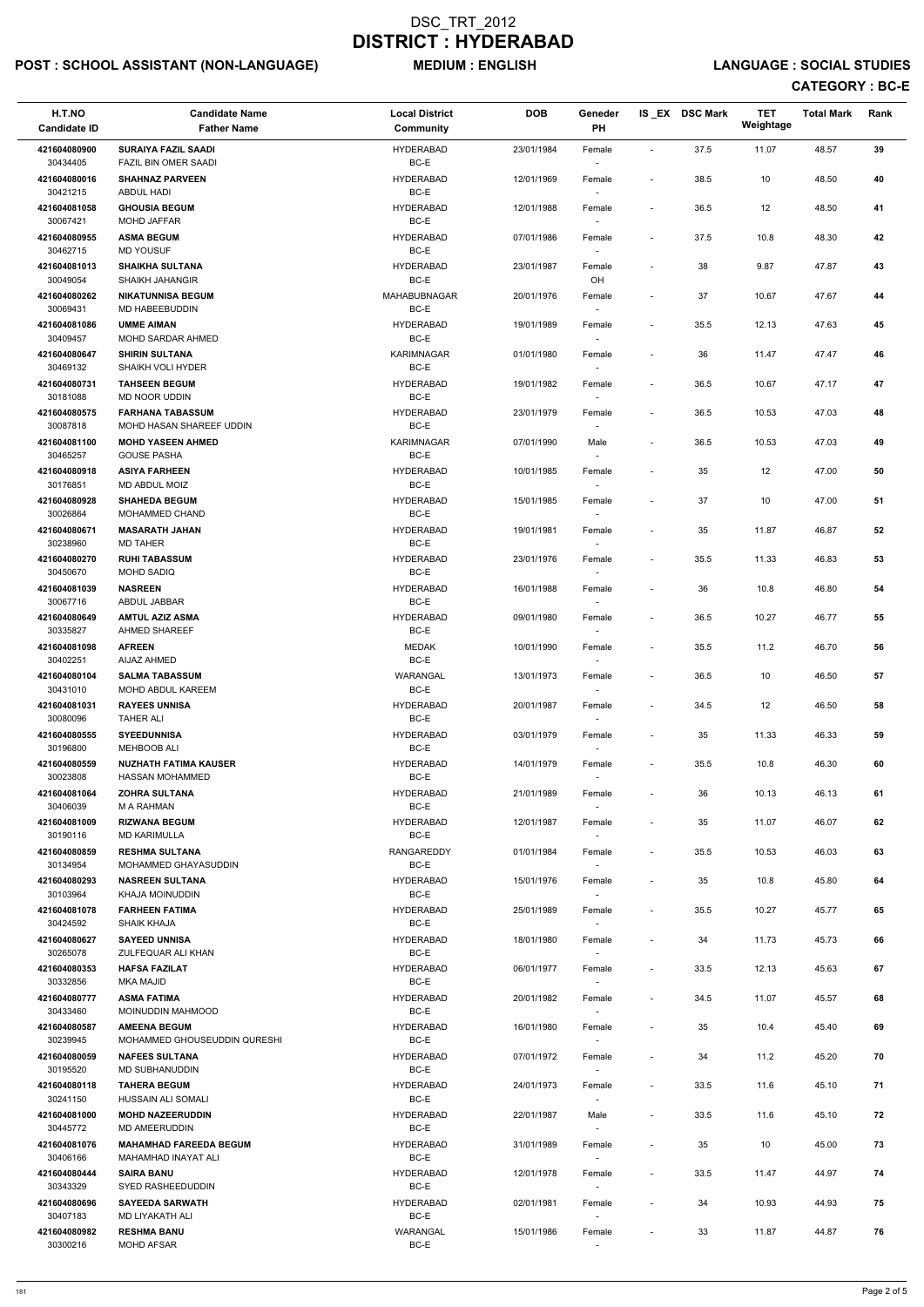# POST : SCHOOL ASSISTANT (NON-LANGUAGE) MEDIUM : ENGLISH LANGUAGE : SOCIAL STUDIES

| H.T.NO<br><b>Candidate ID</b> | <b>Candidate Name</b><br><b>Father Name</b>          | <b>Local District</b><br><b>Community</b> | <b>DOB</b> | Geneder<br><b>PH</b>               |                          | IS EX DSC Mark | <b>TET</b><br>Weightage | <b>Total Mark</b> | Rank |
|-------------------------------|------------------------------------------------------|-------------------------------------------|------------|------------------------------------|--------------------------|----------------|-------------------------|-------------------|------|
| 421604080496                  | <b>FAIMINA TARRANUM</b>                              | <b>HYDERABAD</b>                          | 29/01/1978 | Female                             |                          | 33.5           | 11.33                   | 44.83             | 77   |
| 30051653<br>421604080275      | MOHD NAYEEM UDDIN<br><b>SHAIK KARIM UNNISA</b>       | BC-E<br><b>HYDERABAD</b>                  | 15/01/1976 | Female                             | $\overline{\phantom{a}}$ | 32             | 12.8                    | 44.80             | 78   |
| 30195978<br>421604080440      | <b>SHAIK RASOOL</b><br><b>FAREEDA BEGUM</b>          | BC-E<br><b>HYDERABAD</b>                  | 02/01/1978 | $\overline{\phantom{a}}$<br>Female |                          | 33.5           | 11.2                    | 44.70             | 79   |
| 30264068<br>421604081095      | MOHD AZEEMUDDIN<br><b>NIKHATH JAHAN</b>              | BC-E<br><b>HYDERABAD</b>                  | 05/01/1990 | Female                             | $\overline{\phantom{a}}$ | 34.5           | 10.13                   | 44.63             | 80   |
| 30403509                      | YAKATH HUSSAIN                                       | BC-E                                      |            |                                    |                          |                |                         |                   |      |
| 421604081004<br>30420042      | <b>ARSHIYA BEGUM</b><br>MD RASHEED AHMED             | <b>HYDERABAD</b><br>BC-E                  | 20/01/1987 | Female                             |                          | 33             | 11.6                    | 44.60             | 81   |
| 421604080836<br>30149964      | <b>TAHERA KHATOON P</b><br>P A RAHIM KHAN            | <b>HYDERABAD</b><br>BC-E                  | 16/01/1983 | Female<br>$\overline{\phantom{a}}$ |                          | 34             | 10.53                   | 44.53             | 82   |
| 421604080668<br>30292656      | <b>SAMIYA SULTANA</b><br><b>QHADIR UR REHAMAN</b>    | <b>HYDERABAD</b><br>BC-E                  | 18/01/1981 | Female                             |                          | 32             | 12.4                    | 44.40             | 83   |
| 421604080594<br>30221416      | <b>AYESHA SAMEENA</b><br>ABDUL HABEEB                | <b>RANGAREDDY</b><br>BC-E                 | 19/01/1980 | Female                             | $\overline{\phantom{a}}$ | 33.5           | 10.8                    | 44.30             | 84   |
| 421604080233                  | <b>ASIA SULTANA</b>                                  | <b>HYDERABAD</b>                          | 13/01/1975 | Female                             | $\overline{\phantom{a}}$ | 31.5           | 12.67                   | 44.17             | 85   |
| 30022196<br>421604080609      | <b>MOHD SULAIMAN</b><br><b>NAZIYA BEGUM</b>          | BC-E<br><b>HYDERABAD</b>                  | 04/01/1980 | $\overline{\phantom{a}}$<br>Female |                          | 32             | 12.13                   | 44.13             | 86   |
| 30213699                      | <b>MD YOUSUF</b>                                     | BC-E                                      |            | $\overline{\phantom{a}}$           |                          |                |                         |                   |      |
| 421604080436<br>30190548      | <b>SURAYYA BEGUM</b><br><b>MA WAHEED</b>             | <b>NIZAMABAD</b><br>$BC-E$                | 24/01/1978 | Female                             |                          | 32.5           | 11.6                    | 44.10             | 87   |
| 421604080764<br>30332264      | <b>AMAENA IQBAL</b><br>SHAIK SHABBEER AHMED          | <b>HYDERABAD</b><br>BC-E                  | 12/01/1982 | Female                             | $\overline{\phantom{a}}$ | 33.5           | 10.4                    | 43.90             | 88   |
| 421604080937<br>30006317      | <b>NAZIA BEGUM</b><br><b>MOHD QUTUBUDDIN</b>         | <b>HYDERABAD</b><br>BC-E                  | 12/01/1985 | Female<br>$\overline{\phantom{a}}$ | $\overline{\phantom{a}}$ | 33.5           | 10.4                    | 43.90             | 89   |
| 421604081027<br>30305861      | <b>SHAIK FARHEEN</b><br>S ABDUL RAHMAN               | <b>RANGAREDDY</b><br>BC-E                 | 15/01/1987 | Female<br>$\overline{\phantom{a}}$ |                          | 33.5           | 10.4                    | 43.90             | 90   |
| 421604080901                  | <b>SAYEEDA BEGUM</b>                                 | <b>HYDERABAD</b>                          | 30/01/1984 | Female                             | $\overline{\phantom{a}}$ | 32             | 11.73                   | 43.73             | 91   |
| 30009056<br>421604080987      | <b>GULAM NABI</b><br><b>SARA SIDDIQUA</b>            | BC-E<br><b>HYDERABAD</b>                  | 15/01/1986 | Female                             |                          | 32             | 11.73                   | 43.73             | 92   |
| 30450828<br>421604080209      | MOHAMMED AKBAR<br><b>AFROZ BEGUM</b>                 | $BC-E$<br><b>HYDERABAD</b>                | 25/01/1975 | Female                             | $\overline{\phantom{a}}$ | 32             | 11.6                    | 43.60             | 93   |
| 30439683                      | MOHD IQBAL                                           | BC-E                                      |            | $\overline{\phantom{a}}$           |                          |                |                         |                   |      |
| 421604080362<br>30259931      | <b>BAJJIS NAYEEMA</b><br>ABDUL KHADAR                | <b>KRISHNA</b><br>BC-E                    | 03/01/1977 | Female<br>$\overline{\phantom{a}}$ | $\overline{\phantom{a}}$ | 32             | 11.6                    | 43.60             | 94   |
| 421604080065<br>30074954      | <b>FAHEEM UNNISA</b><br>M A RAHMAN                   | <b>HYDERABAD</b><br>BC-E                  | 05/01/1972 | Female                             | $\overline{\phantom{a}}$ | 33.5           | 10                      | 43.50             | 95   |
| 421604080665                  | <b>ASMA SULTANA</b>                                  | <b>HYDERABAD</b>                          | 20/01/1981 | Female                             | $\overline{\phantom{a}}$ | 33.5           | 10                      | 43.50             | 96   |
| 30318254<br>421604081083      | MOHD OSMAN<br><b>FIRDOUS TABASSUM</b>                | BC-E<br><b>HYDERABAD</b>                  | 02/01/1989 | OH<br>Female                       |                          | 33             | 10.4                    | 43.40             | 97   |
| 30074434<br>421604080241      | AHMED NOOR UL HASSAN<br><b>SHAINAZ BEGUM</b>         | BC-E<br><b>HYDERABAD</b>                  | 02/01/1975 | $\overline{\phantom{a}}$<br>Female | $\overline{\phantom{a}}$ | 32.5           | 10.8                    | 43.30             | 98   |
| 30422334<br>421604080762      | SYED KARAMATH ALI<br><b>MOHAMMED ZAHEEDA</b>         | BC-E<br><b>RANGAREDDY</b>                 | 06/01/1982 | $\overline{\phantom{a}}$<br>Female |                          | 32.5           | 10.67                   | 43.17             | 99   |
| 30450284                      | MOHAMMED RAHEEM                                      | BC-E                                      |            |                                    |                          |                |                         |                   |      |
| 421604080508<br>30417857      | <b>MERAJ FIRDOUS</b><br>M D ZAHEER UDDIN             | <b>HYDERABAD</b><br>BC-E                  | 20/01/1979 | Female                             | $\overline{\phantom{a}}$ | 33             | 10                      | 43.00             | 100  |
| 421604080512<br>30449677      | <b>NAHEED SULTANA</b><br><b>MOHAMMED MOIN</b>        | <b>HYDERABAD</b><br>BC-E                  | 26/01/1979 | Female<br>$\sim$                   |                          | 33             | 10                      | 43.00             | 101  |
| 421604080656<br>30331548      | <b>HASEENA BEGUM</b><br>SHAIK HABEEB AHMED           | <b>KARIMNAGAR</b><br>BC-E                 | 04/01/1981 | Female<br>$\overline{\phantom{a}}$ |                          | 32             | 10.67                   | 42.67             | 102  |
| 421604080640                  | <b>FARHADI BEGUM</b>                                 | WARANGAL                                  | 19/01/1980 | Female                             |                          | 31.5           | 11.07                   | 42.57             | 103  |
| 30425925<br>421604080891      | MAAJEED<br><b>SHAREEF UL ADIL</b>                    | BC-E<br><b>HYDERABAD</b>                  | 20/01/1984 | $\overline{\phantom{a}}$<br>Male   |                          | 32             | 10.53                   | 42.53             | 104  |
| 30403836<br>421604080799      | SHAREEF UL JAMEEL<br><b>ASIYA NAZNEEN</b>            | BC-E<br><b>HYDERABAD</b>                  | 20/01/1983 | Female                             | $\overline{\phantom{a}}$ | 32.5           | 10                      | 42.50             | 105  |
| 30239721                      | NAYEEMUDDIN K                                        | BC-E                                      |            | $\sim$                             |                          |                |                         |                   |      |
| 421604080375<br>30256380      | <b>KHUTUJA SULTANA</b><br><b>IFTHAQAR MOHIUDDIN</b>  | <b>HYDERABAD</b><br>BC-E                  | 10/01/1977 | Female<br>OH                       |                          | 32.5           | 9.73                    | 42.23             | 106  |
| 421604081002<br>30404175      | <b>HALEEMA SADIA</b><br>S M SAMIUDDIN                | <b>HYDERABAD</b><br>BC-E                  | 02/01/1987 | Female<br>$\overline{\phantom{a}}$ | $\overline{\phantom{a}}$ | 31             | 11.2                    | 42.20             | 107  |
| 421604080458                  | <b>ASFIA FATIMA</b>                                  | <b>HYDERABAD</b>                          | 11/01/1978 | Female                             |                          | 30             | 12.13                   | 42.13             | 108  |
| 30063861<br>421604080599      | MD QADER MOHIUDDIN<br><b>AMATUL AZEEM SAFIA</b>      | BC-E<br><b>HYDERABAD</b>                  | 11/01/1980 | Female                             | $\overline{\phantom{a}}$ | 31.5           | 10.53                   | 42.03             | 109  |
| 30442414<br>421604080882      | ATA JALILI<br><b>AYESHA SIDDIQUA</b>                 | BC-E<br><b>HYDERABAD</b>                  | 15/01/1984 | $\sim$<br>Female                   |                          | 31.5           | 10.53                   | 42.03             | 110  |
| 30161890<br>421604080631      | MD NASEERUDDIN<br><b>SHEREEN BANU</b>                | BC-E<br><b>HYDERABAD</b>                  | 25/01/1980 | $\overline{\phantom{a}}$<br>Female | $\overline{\phantom{a}}$ | 30             | 12                      | 42.00             | 111  |
| 30103350                      | AHMED ALI                                            | BC-E                                      |            | $\overline{\phantom{a}}$           |                          |                |                         |                   |      |
| 421604080410<br>30387689      | <b>FAKEHA JABEEN</b><br>ABUL FAZAL MD FAZLULLAH      | <b>HYDERABAD</b><br>BC-E                  | 28/01/1977 | Female<br>$\sim$                   | $\overline{\phantom{a}}$ | 31.5           | 10.4                    | 41.90             | 112  |
| 421604081052<br>30325172      | <b>GOUHER FATIMA</b><br>MD RAFI UDDIN                | <b>HYDERABAD</b><br>BC-E                  | 27/01/1988 | Female<br>$\overline{\phantom{a}}$ | $\overline{\phantom{a}}$ | 31.5           | 10.27                   | 41.77             | 113  |
| 421604080917<br>30088495      | <b>SHAHNAAZ ARA SAJID</b><br>KHAJA MUBASIR ALI SAJID | <b>HYDERABAD</b><br>BC-E                  | 05/01/1985 | Female<br>$\overline{\phantom{a}}$ | $\overline{\phantom{a}}$ | 30.5           | 11.2                    | 41.70             | 114  |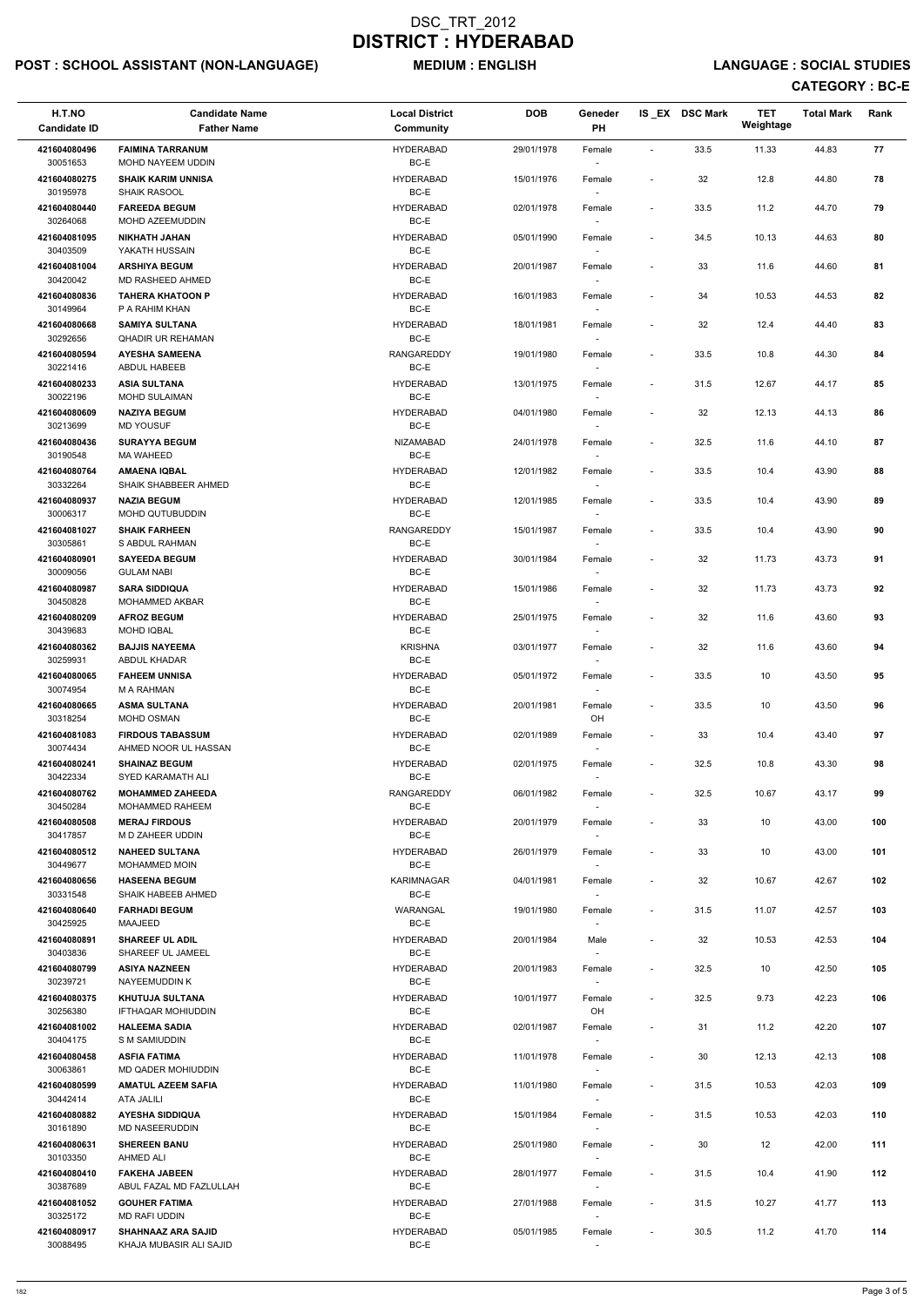# POST : SCHOOL ASSISTANT (NON-LANGUAGE) MEDIUM : ENGLISH LANGUAGE : SOCIAL STUDIES

| H.T.NO                   | <b>Candidate Name</b>                               | <b>Local District</b>     | <b>DOB</b> | Geneder                            |                              | IS EX DSC Mark | <b>TET</b><br>Weightage | <b>Total Mark</b> | Rank |
|--------------------------|-----------------------------------------------------|---------------------------|------------|------------------------------------|------------------------------|----------------|-------------------------|-------------------|------|
| <b>Candidate ID</b>      | <b>Father Name</b>                                  | <b>Community</b>          |            | PH                                 |                              |                |                         |                   |      |
| 421604080160<br>30055951 | <b>KHALIDA BEGUM</b><br><b>MOHD OMER</b>            | <b>HYDERABAD</b><br>BC-E  | 29/01/1974 | Female                             | $\overline{\phantom{a}}$     | 31             | 10.67                   | 41.67             | 115  |
| 421604081097             | <b>ALIYA PARVEEN</b>                                | NIZAMABAD                 | 01/01/1990 | Female                             | $\overline{\phantom{a}}$     | 31.5           | 10.13                   | 41.63             | 116  |
| 30094884<br>421604081056 | MOHD MUNEERUDDIN<br><b>SAMEERA AFREEN</b>           | BC-E<br><b>KARIMNAGAR</b> | 29/01/1988 | Female                             | $\overline{\phantom{a}}$     | 30.5           | 11.07                   | 41.57             | 117  |
| 30432284                 | MOHD AKBER ALI                                      | BC-E                      |            |                                    |                              |                |                         |                   |      |
| 421604080780<br>30135544 | <b>SAMEENA TABASSUM</b><br>MD BURHANUDDIN           | <b>RANGAREDDY</b><br>BC-E | 28/01/1982 | Female<br>$\sim$                   | $\overline{\phantom{a}}$     | 31             | 10.53                   | 41.53             | 118  |
| 421604080794             | <b>S FARIDHA</b>                                    | RANGAREDDY                | 25/01/1982 | Female                             | $\overline{\phantom{a}}$     | 31.5           | 10                      | 41.50             | 119  |
| 30453897<br>421604080875 | <b>SYED HARIF</b><br><b>FAHMIDA SHIREEN</b>         | BC-E<br><b>HYDERABAD</b>  | 01/01/1984 | $\sim$<br>Female                   | $\overline{\phantom{a}}$     | 31.5           | 10                      | 41.50             | 120  |
| 30417628                 | <b>MOHD GHOUSE</b>                                  | BC-E                      |            |                                    |                              |                |                         |                   |      |
| 421604080568<br>30327949 | <b>KHUDSIYA</b><br><b>SHAIK HUSSAIN</b>             | <b>HYDERABAD</b><br>BC-E  | 21/01/1979 | Female                             | $\overline{\phantom{a}}$     | 31             | 10.4                    | 41.40             | 121  |
| 421604080624<br>30420822 | <b>SAMINA NIKHAT</b><br>NAZEER AHMED SIDDIQUI       | <b>NIZAMABAD</b><br>BC-E  | 05/01/1980 | Female<br>$\sim$                   | $\overline{\phantom{a}}$     | 31             | 10.4                    | 41.40             | 122  |
| 421604081068             | <b>NOORUNNISA BEGUM</b>                             | NIZAMABAD                 | 25/01/1989 | Female                             | $\overline{\phantom{a}}$     | 30.5           | 10.8                    | 41.30             | 123  |
| 30118796                 | <b>MA SAMAD</b>                                     | BC-E                      |            | $\sim$                             |                              |                |                         |                   |      |
| 421604081075<br>30279243 | <b>SAMREEN BEGUM</b><br>MOHAMMED MAIRAJ UDDIN       | <b>HYDERABAD</b><br>BC-E  | 15/01/1989 | Female<br>$\overline{\phantom{a}}$ | $\overline{\phantom{a}}$     | 30.5           | 10.67                   | 41.17             | 124  |
| 421604080566             | <b>QUJISTA PARVEEN AHMADI</b>                       | <b>HYDERABAD</b>          | 16/01/1979 | Female                             |                              | 31             | 10.13                   | 41.13             | 125  |
| 30134277<br>421604081032 | MOHD ABDUL HAI<br>YASMEEN BEGUM                     | BC-E<br><b>HYDERABAD</b>  | 20/01/1987 | Female                             | $\overline{\phantom{a}}$     | 30.5           | 10.53                   | 41.03             | 126  |
| 30471320                 | MOHD AZEEMUDDIN                                     | BC-E                      |            |                                    |                              |                |                         |                   |      |
| 421604080509<br>30394787 | <b>ANEES FATHIMA</b><br>MD RUKNUDDIN                | <b>HYDERABAD</b><br>BC-E  | 21/01/1979 | Female<br>$\sim$                   | $\overline{\phantom{a}}$     | 31             | 10                      | 41.00             | 127  |
| 421604080739             | <b>SHAHEDA BEGUM</b>                                | HYDERABAD                 | 06/01/1982 | Female                             | $\overline{\phantom{a}}$     | 29             | 12                      | 41.00             | 128  |
| 30139501<br>421604080793 | <b>KHADER KHAN</b><br><b>SYEDA FARHEEN JEHAN</b>    | BC-E<br><b>HYDERABAD</b>  | 14/01/1982 | $\sim$<br>Female                   | $\overline{\phantom{a}}$     | 29             | 12                      | 41.00             | 129  |
| 30090726                 | <b>SYED FAKHRUDDIN</b>                              | BC-E                      |            |                                    |                              |                |                         |                   |      |
| 421604081072<br>30039623 | <b>MOHAMMADI BEGUM</b><br>MOHD HAMEED               | <b>HYDERABAD</b><br>BC-E  | 17/01/1989 | Female                             | $\overline{\phantom{a}}$     | 29             | 11.87                   | 40.87             | 130  |
| 421604080775<br>30253342 | <b>HASEENA BEGUM</b><br>MOHAMMED HABEEB UDDIN       | WARANGAL<br>BC-E          | 20/01/1982 | Female<br>$\sim$                   | $\overline{\phantom{a}}$     | 29.5           | 11.33                   | 40.83             | 131  |
| 421604080881             | <b>FATIMA SHAHBAZ</b>                               | <b>HYDERABAD</b>          | 13/01/1984 | Female                             | $\overline{\phantom{a}}$     | 29.5           | 11.33                   | 40.83             | 132  |
| 30444173<br>421604081028 | KHAJA SHAHABAZUDDIN<br><b>ZEHRA PARVEEN</b>         | BC-E<br>HYDERABAD         | 28/01/1987 | Female                             | $\overline{\phantom{a}}$     | 29.5           | 11.33                   | 40.83             | 133  |
| 30008787                 | <b>MD TAJUDDIN</b>                                  | BC-E                      |            |                                    |                              |                |                         |                   |      |
| 421604080212<br>30246947 | AFSHAN JABEEN FATIMA<br>MOHD AMJAD ALI              | <b>HYDERABAD</b><br>BC-E  | 14/01/1975 | Female<br>$\sim$                   | $\qquad \qquad \blacksquare$ | 30             | 10.8                    | 40.80             | 134  |
| 421604080905             | <b>GAZALA TARANNUM</b>                              | HYDERABAD                 | 25/01/1984 | Female                             | $\overline{\phantom{a}}$     | 30             | 10.8                    | 40.80             | 135  |
| 30287849<br>421604080346 | <b>FAREED AHMED SHARIEF</b><br><b>AYESHA FATIMA</b> | BC-E<br><b>HYDERABAD</b>  | 03/01/1977 | $\sim$<br>Female                   | $\overline{\phantom{a}}$     | 29.5           | 11.2                    | 40.70             | 136  |
| 30331295                 | MD AFZAL SHAREEF                                    | BC-E                      |            |                                    |                              |                |                         |                   |      |
| 421604081034<br>30249664 | <b>SUMAYYA FIRDOUS</b><br>ABDUL QUDDUS ANWAR        | HYDERABAD<br>BC-E         | 18/01/1987 | Female                             | $\overline{\phantom{a}}$     | 29.5           | 11.2                    | 40.70             | 137  |
| 421604081067             | <b>REHANA</b>                                       | <b>HYDERABAD</b>          | 18/01/1989 | Female                             | $\overline{\phantom{a}}$     | 29.5           | 11.2                    | 40.70             | 138  |
| 30331504<br>421604080149 | MOHAMMED HASHIM<br><b>RAFAT FATIMA RESHMA</b>       | BC-E<br><b>HYDERABAD</b>  | 02/01/1974 | $\sim$<br>Female                   | $\overline{\phantom{a}}$     | 30.5           | 10.13                   | 40.63             | 139  |
| 30442824                 | MD AFZAL UDDIN SALEEM                               | BC-E                      |            | $\sim$                             |                              |                |                         |                   |      |
| 421604080462<br>30471839 | <b>IFFATH TASNEEM</b><br><b>MD ABDUL MAJEED</b>     | HYDERABAD<br>BC-E         | 27/01/1978 | Female<br>$\sim$                   | $\overline{\phantom{a}}$     | 30             | 10.53                   | 40.53             | 140  |
| 421604080709<br>30465664 | <b>NUSRATH JAHAN SULTANA</b><br>M A GAFFAR          | MAHABUBNAGAR<br>BC-E      | 14/01/1981 | Female                             | $\overline{\phantom{a}}$     | 29.5           | 10.8                    | 40.30             | 141  |
| 421604080888             | <b>AFSHAN JABEEN</b>                                | <b>NIZAMABAD</b>          | 10/01/1984 | Female                             | $\overline{\phantom{a}}$     | 28.5           | 11.6                    | 40.10             | 142  |
| 30164360<br>421604080804 | <b>MD AYUB ALI</b><br><b>FARHEEN SULTANA</b>        | BC-E<br><b>NALGONDA</b>   | 16/01/1983 | Female                             | $\overline{\phantom{a}}$     | 30.5           | 9.47                    | 39.97             | 143  |
| 30455100                 | MOHAMMED KHALEELUDDIN                               | BC-E                      |            | OH                                 |                              |                |                         |                   |      |
| 421604080763<br>30094440 | <b>MAHE JABEEN</b><br><b>MOHD MUNEERUDDIN</b>       | NIZAMABAD<br>BC-E         | 08/01/1982 | Female<br>$\sim$                   | $\overline{\phantom{a}}$     | 29             | 10.8                    | 39.80             | 144  |
| 421604080866             | <b>ADEEBA FARHA</b>                                 | NIZAMABAD                 | 20/01/1984 | Female                             | $\overline{\phantom{a}}$     | 29.5           | 10.13                   | 39.63             | 145  |
| 30269965<br>421604080374 | <b>MOHAMMAD ALI</b><br><b>AMINA NOORUL AIN</b>      | BC-E<br><b>HYDERABAD</b>  | 09/01/1977 | $\overline{\phantom{a}}$<br>Female | $\overline{\phantom{a}}$     | 29.5           | 10                      | 39.50             | 146  |
| 30393564                 | <b>MOHD IQBAL AHMED</b>                             | BC-E                      |            |                                    |                              |                |                         |                   |      |
| 421604080921<br>30144213 | <b>TALAT BEGUM</b><br><b>MD AKBER ALI</b>           | <b>HYDERABAD</b><br>BC-E  | 06/01/1985 | Female<br>$\sim$                   | $\overline{\phantom{a}}$     | 28.5           | 10.93                   | 39.43             | 147  |
| 421604081021             | <b>RIZWANA BEGUM</b>                                | <b>HYDERABAD</b>          | 08/01/1987 | Female                             |                              | 28.5           | 10.8                    | 39.30             | 148  |
| 30048781<br>421604080854 | <b>SHAIK ABDUL QADER</b><br><b>HINA SHAZIA</b>      | BC-E<br>HYDERABAD         | 14/01/1983 | Female                             | $\overline{\phantom{a}}$     | 29             | 10.27                   | 39.27             | 149  |
| 30446887                 | MOHAMMED KAREEMUDDIN                                | BC-E                      |            |                                    |                              |                |                         |                   |      |
| 421604080735<br>30304877 | <b>ANES FATIMA</b><br>MA RAHEEM                     | <b>HYDERABAD</b><br>BC-E  | 18/01/1982 | Female<br>$\sim$                   | $\overline{\phantom{a}}$     | 29             | 10.13                   | 39.13             | 150  |
| 421604080925<br>30099463 | <b>RAHEEM UNNISA BEGUM</b><br><b>MD ANWER ALI</b>   | <b>HYDERABAD</b><br>BC-E  | 26/01/1985 | Female<br>$\overline{\phantom{a}}$ | $\overline{\phantom{a}}$     | 28             | 10.93                   | 38.93             | 151  |
| 421604080569             | <b>MUSTAFA ALI</b>                                  | HYDERABAD                 | 23/01/1979 | Male                               | $\overline{\phantom{a}}$     | 28.5           | 10.4                    | 38.90             | 152  |
| 30464108                 | MOHAMMED ALI                                        | BC-E                      |            | $\sim$                             |                              |                |                         |                   |      |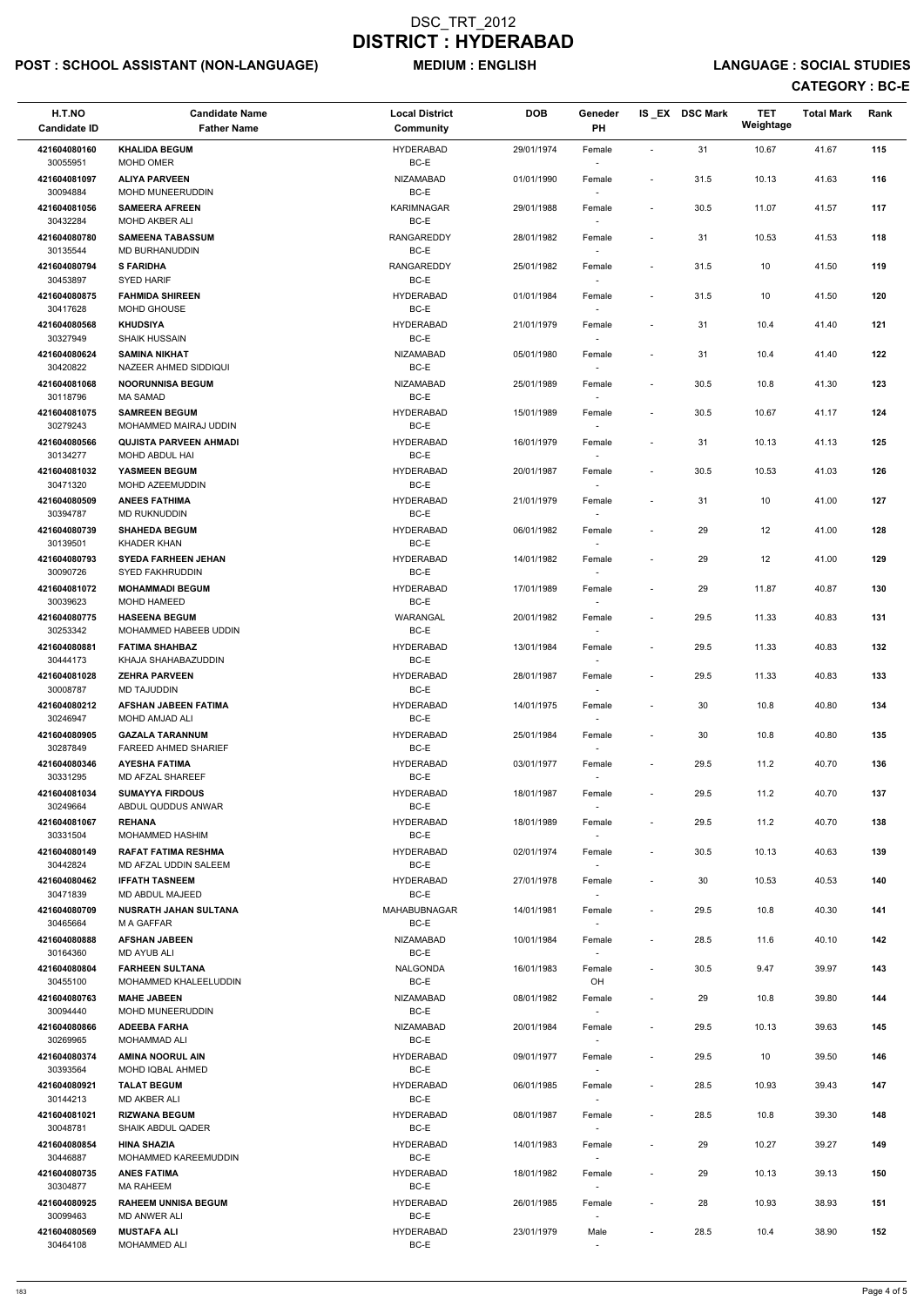# POST : SCHOOL ASSISTANT (NON-LANGUAGE) MEDIUM : ENGLISH LANGUAGE : SOCIAL STUDIES

| H.T.NO<br><b>Candidate ID</b>            | <b>Candidate Name</b><br><b>Father Name</b>              | <b>Local District</b><br>Community           | <b>DOB</b>               | <b>Geneder</b><br>PH |                                    | IS_EX DSC Mark | <b>TET</b><br>Weightage | <b>Total Mark</b> | Rank       |
|------------------------------------------|----------------------------------------------------------|----------------------------------------------|--------------------------|----------------------|------------------------------------|----------------|-------------------------|-------------------|------------|
| 421604080629<br>30041521                 | <b>SHABANA S</b><br><b>SK MOHAMMED</b>                   | <b>WARANGAL</b><br>BC-E                      | 19/01/1980               | Female               |                                    | 27             | 11.87                   | 38.87             | 153        |
| 421604081017<br>30031868                 | <b>KHATEEBA AFREEN</b><br><b>MD KALIMULLAH</b>           | <b>HYDERABAD</b><br>BC-E                     | 25/01/1987               | Female               | $\overline{\phantom{a}}$           | 28.5           | 10.27                   | 38.77             | 154        |
| 421604080966<br>30293398                 | <b>UZMA BEGUM</b><br>MOHD WAJAHATH HUSSAIN               | <b>HYDERABAD</b><br>BC-E                     | 18/01/1986               | Female               | $\blacksquare$                     | 27             | 11.6                    | 38.60             | 155        |
| 421604080146<br>30303262                 | <b>HASEENA BANU</b><br><b>MOHD SHAREIF</b>               | <b>RANGAREDDY</b><br>BC-E                    | 13/01/1974               | Female               | $\overline{\phantom{a}}$           | 28             | 10.27                   | 38.27             | 156        |
| 421604080637<br>30467238                 | <b>ATIQUA SULTANA TANWEER</b><br>AHMED MUKHTARUDDIN      | <b>HYDERABAD</b><br>BC-E                     | 11/01/1980               | Female               | $\overline{\phantom{a}}$           | 28             | 10.27                   | 38.27             | 157        |
| 421604080152<br>30461123                 | <b>SHABANA BEGUM</b><br>M A RAZZAK                       | <b>RANGAREDDY</b><br>BC-E                    | 15/01/1974               | Female               | $\blacksquare$                     | 26.5           | 11.73                   | 38.23             | 158        |
| 421604080017<br>30390486                 | <b>MOHD MUSHTAQ SIDDIQUI</b><br>MOHD SHAREEF SIDDIQUI    | <b>HYDERABAD</b><br>BC-E                     | 27/01/1969               | Male                 | $\overline{\phantom{a}}$           | 28             | 10.13                   | 38.13             | 159        |
| 421604081008<br>30442961                 | <b>AYESHA SULTANA</b><br>MOHD IQBAL MOHIUDDIN            | <b>HYDERABAD</b><br>BC-E                     | 07/01/1987               | Female               | $\overline{\phantom{a}}$           | 28             | 10.13                   | 38.13             | 160        |
| 421604080861<br>30352462                 | <b>MAHJABEEN FATIMA</b><br>MOHD MUBEEN UDDIN             | <b>HYDERABAD</b><br>BC-E                     | 12/01/1984               | Female<br>OH         |                                    | 29             | 9.07                    | 38.07             | 161        |
| 421604081101<br>30400853                 | <b>RUKHIYA SULTANA</b><br><b>MOHAMMAD ALI</b>            | <b>RANGAREDDY</b><br>BC-E                    | 13/01/1990               | Female<br>$\sim$     | $\overline{\phantom{a}}$           | 28             | 10                      | 38.00             | 162        |
| 421604080339<br>30286743                 | <b>TANWEER FATIMA</b><br>MOHD MUNTAKHABUDDIN             | <b>HYDERABAD</b><br>BC-E                     | 06/01/1977               | Female               | $\overline{\phantom{a}}$           | 27.5           | 10.27                   | 37.77             | 163        |
| 421604080826<br>30094112                 | <b>SHEREEN BEGUM</b><br>MOHD MUNEERUDDIN                 | <b>NIZAMABAD</b><br>BC-E                     | 20/01/1983               | Female               | $\sim$                             | 26.5           | 11.07                   | 37.57             | 164        |
| 421604080623<br>30321923                 | <b>THASEEN AHSA SULTANA</b><br>MD K A MOHIUDDIN ALI      | <b>HYDERABAD</b><br>BC-E                     | 01/01/1980               | Female<br>$\sim$     |                                    | 27             | 10.53                   | 37.53             | 165        |
| 421604080845<br>30338529                 | <b>NUSRAT</b><br>MD MOINUDDIN                            | <b>NIZAMABAD</b><br>BC-E                     | 10/01/1983               | Female               | $\blacksquare$                     | 26.5           | 10.8                    | 37.30             | 166        |
| 421604080639<br>30227244                 | <b>ATIYA SULTANA</b><br><b>SHAIK ABDULLAH</b>            | <b>HYDERABAD</b><br>BC-E                     | 09/01/1980               | Female               | $\blacksquare$                     | 27             | 10.13                   | 37.13             | 167        |
| 421604080992<br>30240663                 | <b>SHAHEEN FATIMA</b><br>MUMTAZ AHMED                    | <b>HYDERABAD</b><br>$BC-E$                   | 18/01/1987               | Female               |                                    | 27             | 10.13                   | 37.13             | 168        |
| 421604080855<br>30399813                 | <b>TAYYABUNNISA</b><br><b>MD KHAJA SHARIF</b>            | <b>MAHABUBNAGAR</b><br>BC-E                  | 21/01/1983               | Female<br>$\sim$     | $\overline{\phantom{a}}$           | 26             | 10.4                    | 36.40             | 169<br>170 |
| 421604081038<br>30291324<br>421604080461 | <b>ASMA LATEEF</b><br>MOHD LATEEF<br><b>SHABANI AZMI</b> | <b>HYDERABAD</b><br>BC-E<br><b>HYDERABAD</b> | 15/01/1988<br>26/01/1978 | Female<br>$\sim$     | $\overline{\phantom{a}}$<br>$\sim$ | 25<br>25.5     | 11.2<br>10.67           | 36.20<br>36.17    | 171        |
| 30103943<br>421604080546                 | M AHMED<br><b>MOHD ADIL</b>                              | BC-E<br><b>MEDAK</b>                         | 13/01/1979               | Female<br>Male       | $\overline{\phantom{a}}$           | 26             | 10.13                   | 36.13             | 172        |
| 30284945<br>421604080681                 | <b>MOHD FAZIL</b><br><b>NAJMA BEGUM</b>                  | BC-E<br><b>HYDERABAD</b>                     | 20/01/1981               | $\sim$<br>Female     | $\sim$                             | 23.5           | 11.73                   | 35.23             | 173        |
| 30152539<br>421604080048                 | MOHD IBRAHIM<br><b>M NAHEEMUNISSA M ALI</b>              | BC-E<br><b>HYDERABAD</b>                     | 19/01/1971               | $\sim$<br>Female     | $\sim$                             | 24.5           | 10                      | 34.50             | 174        |
| 30116824<br>421604080024                 | MOHD ALI<br><b>VAZIR SULTANA</b>                         | BC-E<br><b>HYDERABAD</b>                     | 01/01/1970               | $\sim$<br>Female     |                                    | 24             | 10.13                   | 34.13             | 175        |
| 30186702<br>421604081011                 | MOHD AHMED<br><b>ZUBAYDA BEGUM</b>                       | BC-E<br>NALGONDA                             | 15/01/1987               | Female               | $\overline{\phantom{a}}$           | 24             | 10                      | 34.00             | 176        |
| 30454653<br>421604081022                 | <b>MOMIN KHAN</b><br><b>NAJAM UNISA</b>                  | BC-E<br><b>HYDERABAD</b>                     | 20/01/1987               | $\sim$<br>Female     |                                    | 24             | 10                      | 34.00             | 177        |
| 30339357<br>421604080816                 | KHAJA FASIUDDIN<br><b>RAFIYA BEGUM</b>                   | BC-E<br>RANGAREDDY                           | 26/01/1983               | $\sim$<br>Female     | $\overline{\phantom{a}}$           | 23             | 10.93                   | 33.93             | 178        |
| 30460886<br>421604080090                 | <b>MOHD MOULANA</b><br><b>SHAHNA TASNEEM</b>             | BC-E<br><b>KARIMNAGAR</b>                    | 20/01/1973               | $\sim$<br>Female     | $\sim$                             | 23             | 10.4                    | 33.40             | 179        |
| 30409749                                 | MOHD ABDUL QADAR                                         | BC-E                                         |                          |                      |                                    |                |                         |                   |            |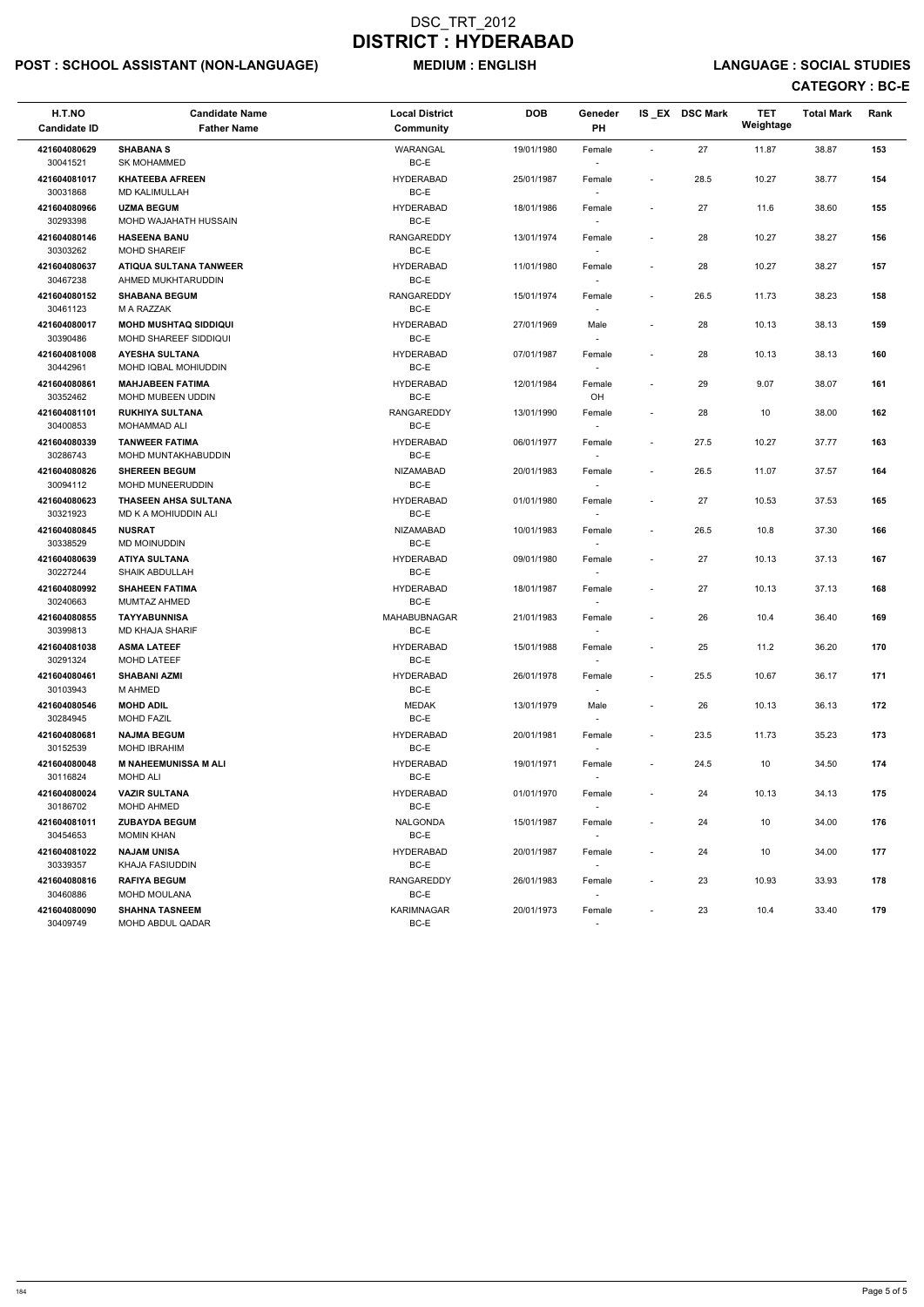# POST : SCHOOL ASSISTANT (NON-LANGUAGE) MEDIUM : MARATHI LANGUAGE : SOCIAL STUDIES

| H.T.NO<br><b>Candidate ID</b> | Candidate Name<br>Father Name          | <b>Local District</b><br>Community | <b>DOB</b> | Geneder<br><b>PH</b> | <b>IS EX</b> | <b>DSC Mark</b> | TE1<br>Weightage | Total Mark | Rank |
|-------------------------------|----------------------------------------|------------------------------------|------------|----------------------|--------------|-----------------|------------------|------------|------|
| 421604050001<br>30330863      | <b>PRABUDHA WALKE</b><br>PRAKASH WALKE | <b>HYDERABAD</b><br>SC             | 17/01/1982 | Male                 |              | 30              | 8.67             | 38.67      |      |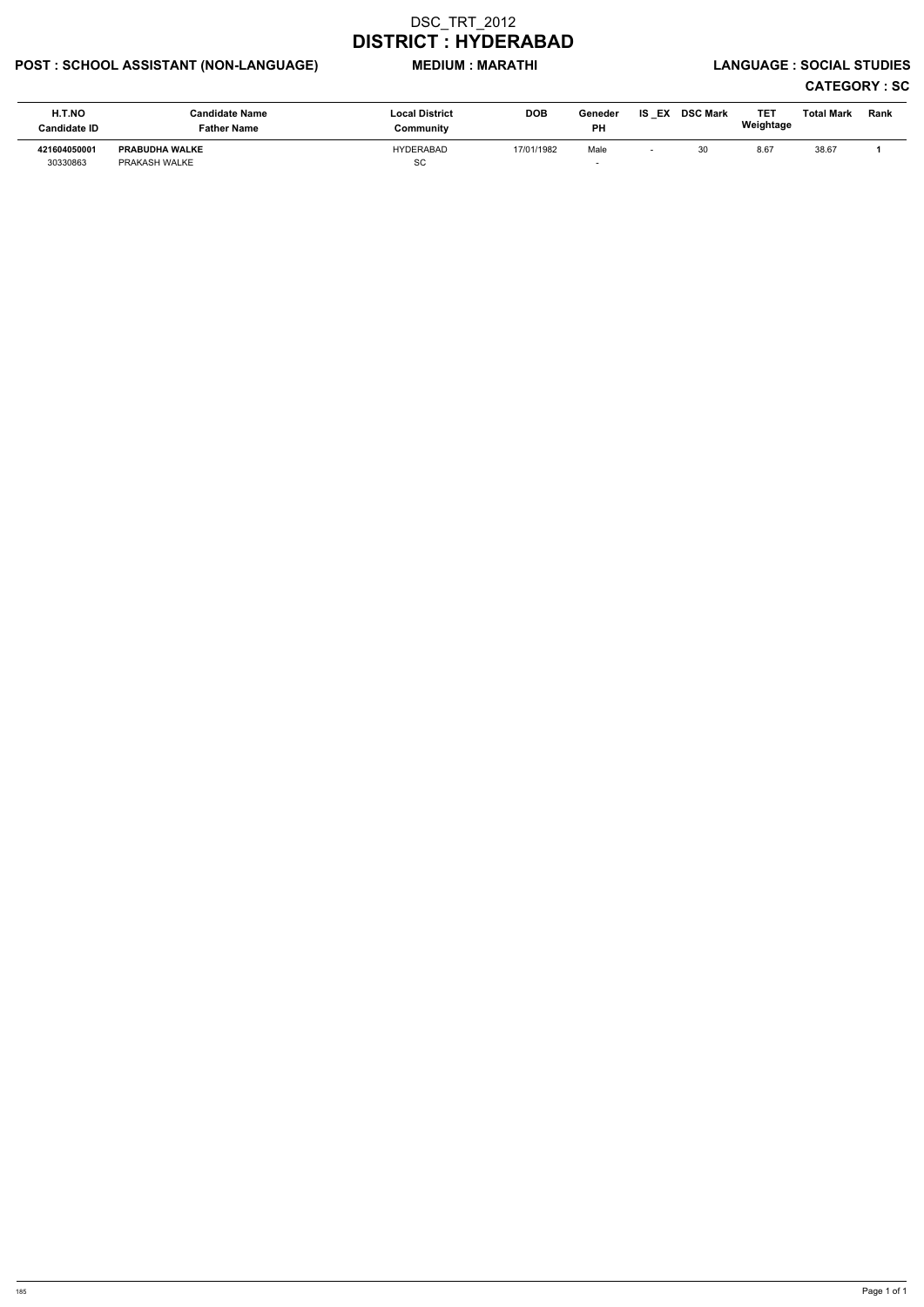# POST : SCHOOL ASSISTANT (NON-LANGUAGE) MEDIUM : TAMIL LANGUAGE : SOCIAL STUDIES

| H.T.NO<br><b>Candidate ID</b> | Candidate Name<br>Father Name     | <b>Local District</b><br>Community | <b>DOB</b> | Geneder<br><b>PH</b> | IS<br>EX | <b>DSC Mark</b> | TET<br>Weightage | <b>Total Mark</b> | Rank |
|-------------------------------|-----------------------------------|------------------------------------|------------|----------------------|----------|-----------------|------------------|-------------------|------|
| 421604070002<br>30314505      | <b>B GAVASKHAR</b><br>A BHASKARAN | OTHER THAN AP<br><b>SC</b>         | 15/01/1979 | Male                 |          | 30.5            | 9.47             | 39.97             |      |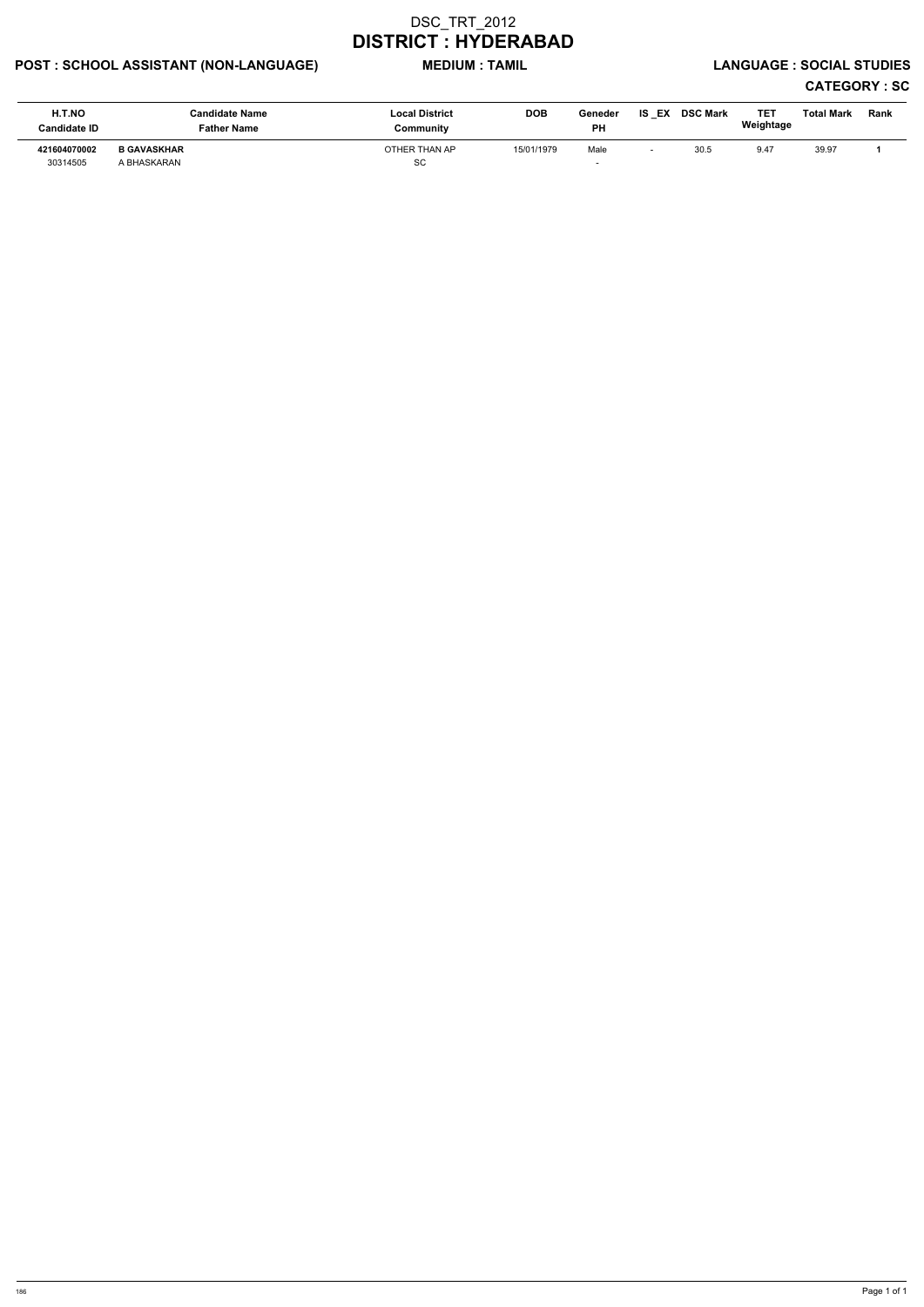# POST : SCHOOL ASSISTANT (NON-LANGUAGE) MEDIUM : TAMIL LANGUAGE : SOCIAL STUDIES

| <b>H.T.NO</b><br><b>Candidate ID</b> | <b>Candidate Name</b><br><b>Father Name</b> | <b>Local District</b><br>Community | <b>DOB</b> | Geneder<br><b>PH</b>               | <b>IS EX</b>             | <b>DSC Mark</b> | TET<br>Weightage | <b>Total Mark</b> | Rank |
|--------------------------------------|---------------------------------------------|------------------------------------|------------|------------------------------------|--------------------------|-----------------|------------------|-------------------|------|
| 421604070006<br>30330100             | <b>DEVIT G</b><br>GANESAN T K               | <b>CHITTOOR</b><br>BC-B            | 09/01/1984 | Female<br>$\overline{\phantom{0}}$ | $\overline{\phantom{a}}$ | 34              | 12.13            | 46.13             |      |
| 421604070004<br>30333434             | <b>M JAGADEESAN</b><br>P MANI               | OTHER THAN AP<br>BC-B              | 28/01/1983 | Male<br>$\overline{\phantom{0}}$   | -                        | 34.5            | 11.33            | 45.83             | 2    |
| 421604070003<br>30334129             | <b>N S RAMAKRISHNAN</b><br>N V SANKARAN     | <b>CHITTOOR</b><br>BC-B            | 15/01/1981 | Male<br>$\overline{\phantom{0}}$   |                          | 27              | 11.2             | 38.20             | 3    |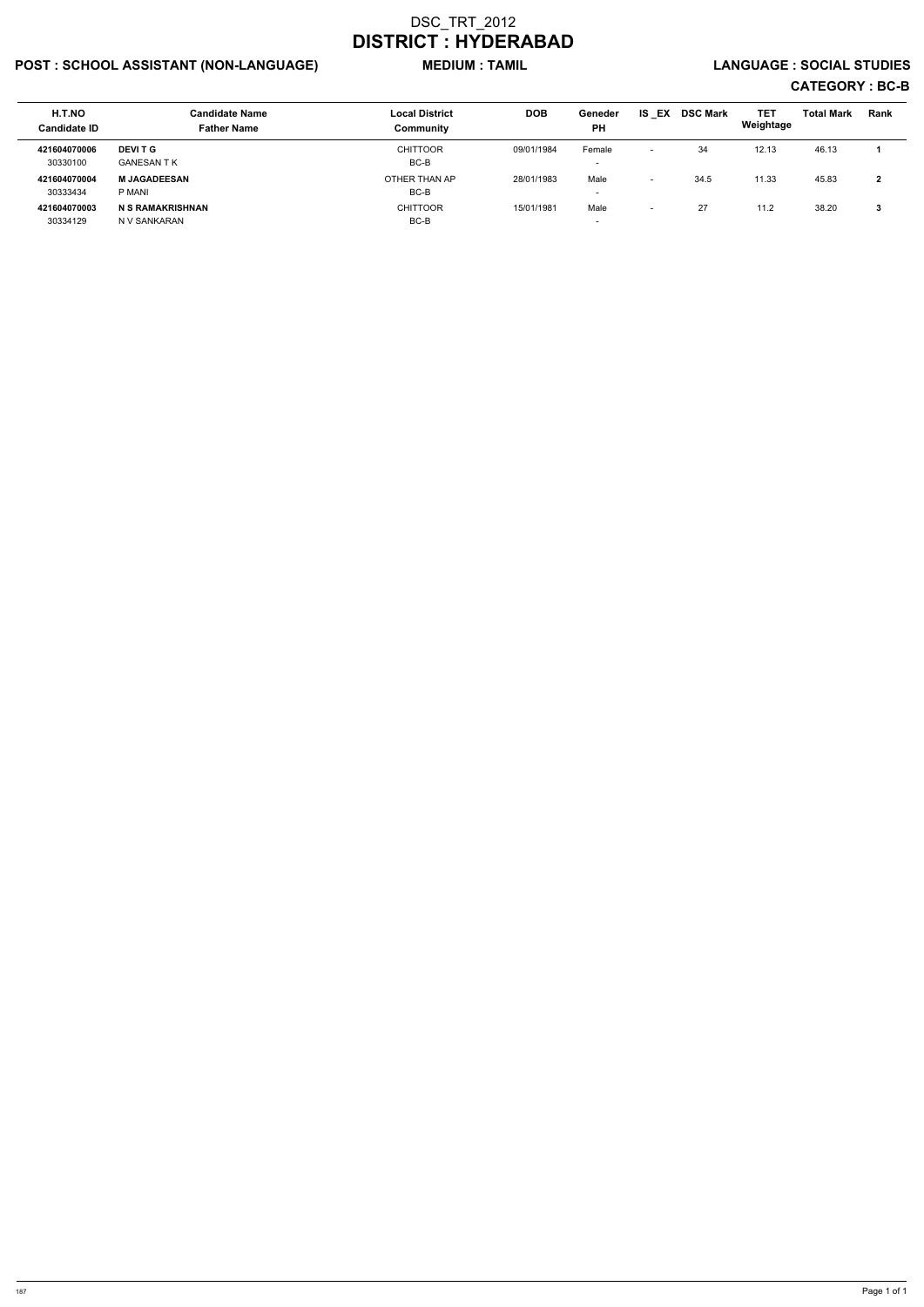# POST : SCHOOL ASSISTANT (NON-LANGUAGE) MEDIUM : TELUGU LANGUAGE : SOCIAL STUDIES

| H.T.NO<br><b>Candidate ID</b> | <b>Candidate Name</b><br><b>Father Name</b>      | <b>Local District</b><br>Community | <b>DOB</b> | <b>Geneder</b><br>PH     |                          | IS_EX DSC Mark | <b>TET</b><br>Weightage | <b>Total Mark</b> | Rank           |
|-------------------------------|--------------------------------------------------|------------------------------------|------------|--------------------------|--------------------------|----------------|-------------------------|-------------------|----------------|
| 421604010386<br>30401924      | <b>SREENIVAS P</b><br>SREERAMULU                 | <b>HYDERABAD</b><br><b>ST</b>      | 01/01/1980 | Male<br>$\sim$           | $\sim$                   | 42.5           | 11.6                    | 54.10             | $\mathbf{1}$   |
|                               |                                                  |                                    |            |                          |                          |                |                         |                   |                |
| 421604010175<br>30330280      | <b>R JANAIAH</b><br>SAIDULU                      | <b>NALGONDA</b><br><b>ST</b>       | 10/01/1976 | Male<br>$\sim$           | $\blacksquare$           | 40.5           | 9.47                    | 49.97             | $\mathbf{2}$   |
| 421604010525                  | <b>V SRINIVAS</b>                                | <b>HYDERABAD</b>                   | 20/01/1983 | Male                     | $\overline{a}$           | 39             | 10.13                   | 49.13             | $\mathbf{3}$   |
| 30088930                      | V CHANDRAIAH                                     | <b>ST</b>                          |            | $\blacksquare$           |                          |                |                         |                   |                |
| 421604010166                  | <b>D KAVITHA</b>                                 | <b>HYDERABAD</b>                   | 14/01/1976 | Female                   | $\sim$                   | 38.5           | 10.53                   | 49.03             | 4              |
| 30028664                      | <b>D YADAGIRI</b>                                | <b>ST</b>                          |            | $\blacksquare$           |                          |                |                         |                   |                |
| 421604010117                  | <b>S SHOBHA RANI</b>                             | <b>HYDERABAD</b>                   | 01/01/1975 | Female                   | $\sim$                   | 38.5           | 9.33                    | 47.83             | 5              |
| 30422884                      | S PRABHAKAR RAO                                  | <b>ST</b>                          |            | $\overline{\phantom{a}}$ |                          |                |                         |                   |                |
| 421604010447                  | <b>LAKSHMI</b>                                   | <b>HYDERABAD</b>                   | 01/01/1982 | Female                   | $\blacksquare$           | 36             | 10.53                   | 46.53             | 6              |
| 30150313                      | <b>HONYA</b>                                     | <b>ST</b>                          |            | $\sim$                   |                          |                |                         |                   |                |
| 421604010521                  | <b>R THARA SINGH</b>                             | <b>HYDERABAD</b>                   | 10/01/1983 | Male                     |                          | 36             | 10                      | 46.00             | $\overline{7}$ |
| 30333012                      | <b>ESHWAR</b>                                    | <b>ST</b>                          |            | $\sim$                   |                          |                |                         |                   |                |
| 421604010317                  | <b>THULASI BAI</b>                               | <b>HYDERABAD</b>                   | 29/01/1979 | Female                   | $\blacksquare$           | 32.5           | 11.6                    | 44.10             | 8              |
| 30103984                      | <b>RAMULOO</b>                                   | ST                                 |            | $\overline{a}$           |                          |                |                         |                   |                |
| 421604010670                  | <b>J RAJU NAIK</b>                               | <b>HYDERABAD</b>                   | 10/01/1987 | Male                     | $\blacksquare$           | 31             | 8.53                    | 39.53             | 9              |
| 30043099                      | J RAMULU                                         | <b>ST</b>                          |            | $\sim$                   |                          |                |                         |                   |                |
| 421604010372                  | <b>BALU MALOTU</b>                               | <b>WARANGAL</b>                    | 18/01/1980 | Male                     | $\overline{a}$           | 25             | 11.87                   | 36.87             | 10             |
| 30449799                      | <b>MAMJA</b>                                     | <b>ST</b>                          |            | $\sim$                   |                          |                |                         |                   |                |
| 421604010625                  | <b>DHANAVATH RAVINDER NAIK</b>                   | <b>HYDERABAD</b>                   | 15/01/1986 | Male                     | $\overline{\phantom{a}}$ | 26.5           | 8.67                    | 35.17             | 11             |
| 30224114                      | POTTA NAIK                                       | <b>ST</b>                          |            | $\sim$                   |                          |                |                         |                   |                |
| 421604010206                  | <b>LAVOORI DASRUNAIK</b>                         | <b>HYDERABAD</b>                   | 05/01/1977 | Male                     |                          | 26             | 8                       | 34.00             | 12             |
| 30149213                      | PACHYA NAIK                                      | <b>ST</b>                          |            | $\overline{a}$           |                          |                |                         |                   |                |
| 421604010412                  | <b>B J LATHABAI</b>                              | <b>HYDERABAD</b>                   | 19/01/1981 | Female                   |                          | 25             | 8.8                     | 33.80             | 13             |
| 30103918                      | S RAMULU                                         | <b>ST</b>                          |            | $\sim$                   |                          |                |                         |                   |                |
| 421604010319                  | <b>K SRIDEVI</b>                                 | <b>HYDERABAD</b>                   | 01/01/1979 | Female                   | $\overline{a}$           | 24.5           | 9.07                    | 33.57             | 14             |
| 30297093                      | K PANDYA NAIK                                    | <b>ST</b>                          |            | $\overline{\phantom{a}}$ |                          |                |                         |                   |                |
| 421604010663                  | <b>M SHARADA</b>                                 | <b>HYDERABAD</b>                   | 10/01/1987 | Female                   | $\overline{a}$           | 25             | 8.53                    | 33.53             | 15             |
| 30204317                      | <b>M RAMULU</b>                                  | <b>ST</b>                          |            | $\sim$                   |                          |                |                         |                   |                |
| 421604010339<br>30074657      | <b>KETHAVATH MOHAN NAIK</b><br><b>DASRU NAIK</b> | <b>HYDERABAD</b><br><b>ST</b>      | 15/01/1979 | Male                     | $\overline{\phantom{a}}$ | 25.5           | 8                       | 33.50             | 16             |
|                               |                                                  |                                    |            |                          |                          |                |                         |                   |                |
| 421604010600<br>30042608      | <b>VANKUDOTHU SUJATHA</b><br><b>V BALU</b>       | <b>HYDERABAD</b><br><b>ST</b>      | 12/01/1985 | Female                   | $\blacksquare$           | 23             | 8.53                    | 31.53             | 17             |
|                               |                                                  |                                    |            |                          |                          |                |                         |                   |                |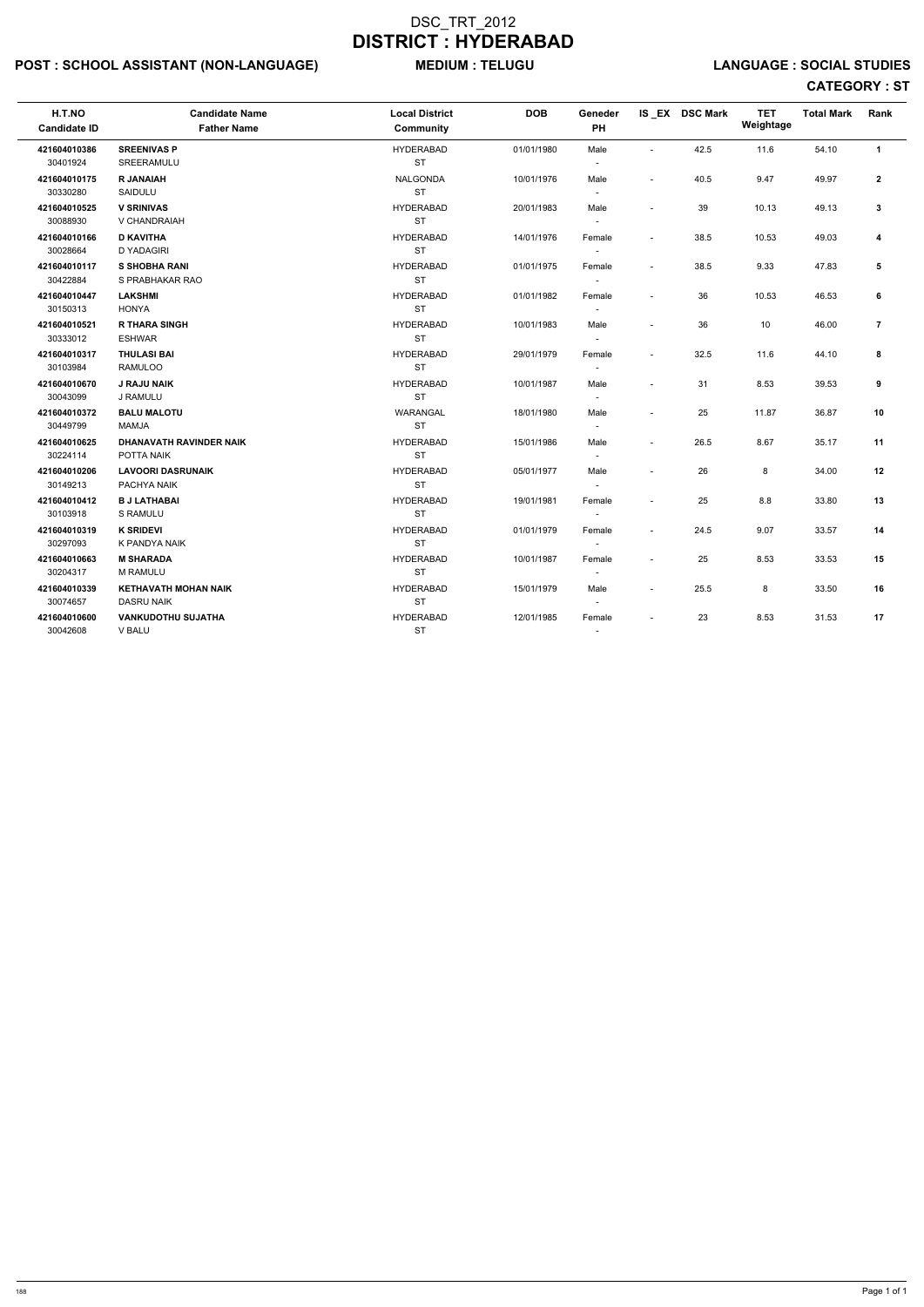# POST : SCHOOL ASSISTANT (NON-LANGUAGE) MEDIUM : TELUGU LANGUAGE : SOCIAL STUDIES

| H.T.NO<br><b>Candidate ID</b> | <b>Candidate Name</b><br><b>Father Name</b>  | <b>Local District</b><br>Community               | <b>DOB</b> | Geneder<br><b>PH</b>               |                          | IS_EX DSC Mark | <b>TET</b><br>Weightage | <b>Total Mark</b> | Rank         |
|-------------------------------|----------------------------------------------|--------------------------------------------------|------------|------------------------------------|--------------------------|----------------|-------------------------|-------------------|--------------|
| 421604010263                  | <b>M TUKARAM</b>                             | <b>HYDERABAD</b>                                 | 05/01/1978 | Male                               |                          | 54             | 12.4                    | 66.40             | 1            |
| 30232529                      | M PENTAIAH                                   | SC                                               |            |                                    |                          |                |                         |                   |              |
| 421604010068<br>30371778      | <b>DASARI ANITHA VANI</b><br><b>D RAMDAS</b> | <b>HYDERABAD</b><br>SC                           | 08/01/1973 | Female                             | $\overline{\phantom{a}}$ | 49.5           | 13.33                   | 62.83             | $\mathbf{2}$ |
| 421604010678<br>30162746      | A VARALAKSHMI<br>A MAISAYYA                  | <b>HYDERABAD</b><br>$\operatorname{\textsf{SC}}$ | 08/01/1988 | Female                             | $\blacksquare$           | 48.5           | 14.13                   | 62.63             | 3            |
| 421604010212<br>30100082      | <b>K VEERA SWAMY</b><br>ILAIAH               | <b>HYDERABAD</b><br>SC                           | 01/01/1977 | Male                               | $\blacksquare$           | 49             | 11.87                   | 60.87             | 4            |
| 421604010280<br>30229355      | <b>SUDHA MADHAVI</b><br>SWAMY                | <b>HYDERABAD</b><br>SC                           | 11/01/1978 | Female                             | $\overline{\phantom{a}}$ | 47.5           | 12.13                   | 59.63             | 5            |
| 421604010520<br>30195662      | K RAJESHWARI DEVI<br><b>ELLAIAH</b>          | <b>HYDERABAD</b><br>SC                           | 10/01/1983 | Female                             | $\blacksquare$           | 47             | 12.27                   | 59.27             | 6            |
| 421604010452<br>30237468      | J PAVANAKUMARI<br>J BHAGAWANDAS              | <b>HYDERABAD</b><br>SC                           | 26/01/1982 | Female                             |                          | 47             | 11.73                   | 58.73             | 7            |
| 421604010639<br>30045656      | <b>B VANISREE</b><br><b>B BALAMAISAIAH</b>   | <b>HYDERABAD</b><br>SC                           | 05/01/1987 | Female                             | $\overline{\phantom{a}}$ | 47.5           | 11.2                    | 58.70             | 8            |
| 421604010351                  | <b>R SHIVA RANJINI</b>                       | <b>HYDERABAD</b>                                 | 23/01/1980 | Female                             |                          | 45.5           | 11.73                   | 57.23             | 9            |
| 30146147<br>421604010300      | R GOPAL<br><b>M BHAGYAVATHY</b>              | SC<br><b>HYDERABAD</b>                           | 21/01/1979 | $\overline{\phantom{a}}$<br>Female | $\overline{\phantom{a}}$ | 45             | 12                      | 57.00             | 10           |
| 30151996<br>421604010465      | P RAMULU<br><b>ERUGU HEMALATHA</b>           | SC<br><b>HYDERABAD</b>                           | 21/01/1982 | $\sim$                             |                          | 45             | 10.93                   | 55.93             | 11           |
| 30274855                      | <b>ERUGU NARSIMHA</b>                        | $\operatorname{\textsf{SC}}$                     |            | Female                             |                          |                |                         |                   |              |
| 421604010456<br>30471514      | <b>SWARNA SUPRIYA</b><br>JAYARAO             | <b>HYDERABAD</b><br>SC                           | 26/01/1982 | Female                             | $\overline{\phantom{a}}$ | 42.5           | 12.93                   | 55.43             | 12           |
| 421604010235<br>30078389      | <b>D AMRUTHA</b><br>D RAMULU                 | <b>HYDERABAD</b><br>$\operatorname{\textsf{SC}}$ | 10/01/1977 | Female<br>$\sim$                   | $\blacksquare$           | 44.5           | 10.8                    | 55.30             | 13           |
| 421604010360<br>30284748      | <b>M SURESHKUMAR</b><br>M SATYANARAYANA      | <b>HYDERABAD</b><br>SC                           | 02/01/1980 | Male                               | $\blacksquare$           | 43.5           | 11.73                   | 55.23             | 14           |
| 421604010601<br>30174298      | <b>D LAVANYA</b><br>D GERMAIAH               | <b>HYDERABAD</b><br>$\operatorname{\textsf{SC}}$ | 13/01/1985 | Female                             | $\overline{\phantom{a}}$ | 44             | 11.07                   | 55.07             | 15           |
| 421604010187<br>30053253      | <b>HARI KRISHNA C</b><br>VISHWANTHAM C       | <b>HYDERABAD</b><br>SC                           | 29/01/1976 | Male                               |                          | 43.5           | 11.07                   | 54.57             | 16           |
| 421604010549<br>30132886      | <b>LAVANYA U</b><br><b>CHENNAIAH</b>         | <b>HYDERABAD</b><br>$\operatorname{\textsf{SC}}$ | 12/01/1984 | Female                             | $\overline{\phantom{a}}$ | 43.5           | 11.07                   | 54.57             | 17           |
| 421604010605                  | V KESHAVA PADMA                              | <b>HYDERABAD</b>                                 | 21/01/1985 | $\sim$<br>Female                   | $\overline{\phantom{a}}$ | 42             | 12.27                   | 54.27             | 18           |
| 30212863<br>421604010086      | V CHENNA KRISHNAIAH<br>L VIJAYA LAKSHMI      | SC<br>WARANGAL                                   | 15/01/1974 | Female                             | $\blacksquare$           | 42             | 12                      | 54.00             | 19           |
| 30462493<br>421604010074      | L VEMAIAH<br><b>CHITHRAM JYOTHI LAXMI</b>    | SC<br><b>HYDERABAD</b>                           | 21/01/1973 | Female                             | $\blacksquare$           | 42.5           | 11.47                   | 53.97             | 20           |
| 30167716                      | <b>BALRAJ</b>                                | SC                                               |            | $\sim$                             |                          |                |                         |                   |              |
| 421604010414<br>30191154      | <b>PASULA INDUMATHI</b><br>PLK SWAMY         | <b>HYDERABAD</b><br>SC                           | 03/01/1981 | Female<br>$\sim$                   | $\overline{\phantom{a}}$ | 44.5           | 9.33                    | 53.83             | 21           |
| 421604010457<br>30463426      | <b>B SATYANARAYANA</b><br><b>B VENKAIAH</b>  | <b>HYDERABAD</b><br>SC                           | 29/01/1982 | Male<br>$\sim$                     | $\blacksquare$           | 42.5           | 11.2                    | 53.70             | 22           |
| 421604010495<br>30084464      | <b>S PAVANI</b><br>S NARASIMHA MURTHY        | <b>HYDERABAD</b><br>$\operatorname{\textsf{SC}}$ | 14/01/1982 | Female                             | $\overline{\phantom{a}}$ | 42.5           | 11.2                    | 53.70             | 23           |
| 421604010459<br>30427024      | <b>S ARUNA</b><br>S SHARABANNA               | <b>HYDERABAD</b><br>SC                           | 01/01/1982 | Female<br>$\sim$                   | $\blacksquare$           | 42             | 11.47                   | 53.47             | 24           |
| 421604010614                  | <b>M SUSEELA</b>                             | KHAMMAM                                          | 20/01/1986 | Female                             | $\overline{\phantom{a}}$ | 42.5           | 10.27                   | 52.77             | 25           |
| 30441721<br>421604010003      | M ISRAYELU<br><b>PADMAJA</b>                 | SC<br><b>HYDERABAD</b>                           | 02/01/1969 | $\overline{\phantom{a}}$<br>Female | $\overline{\phantom{a}}$ | 41             | 11.6                    | 52.60             | 26           |
| 30118895<br>421604010397      | A NARAYANA<br><b>B JYOTHI</b>                | SC<br><b>HYDERABAD</b>                           | 20/01/1980 | $\sim$<br>Female                   | $\overline{\phantom{a}}$ | 41.5           | 10.93                   | 52.43             | 27           |
| 30325116<br>421604010584      | <b>B ADINARAYANA</b><br><b>G RAJITHA</b>     | $\operatorname{\textsf{SC}}$<br><b>HYDERABAD</b> | 12/01/1985 | Female                             | $\blacksquare$           | 40.5           | 11.87                   | 52.37             | 28           |
| 30148540<br>421604010126      | G NEERIKISHANKUMAR<br><b>RACHEL A</b>        | SC<br><b>HYDERABAD</b>                           | 19/01/1975 |                                    | $\overline{\phantom{a}}$ | 42.5           | 9.73                    | 52.23             | 29           |
| 30215349                      | A MANIKYAM                                   | SC                                               |            | Female<br>$\sim$                   |                          |                |                         |                   |              |
| 421604010583<br>30468964      | <b>J MALLAIAH</b><br><b>KOMMALU</b>          | <b>HYDERABAD</b><br><b>SC</b>                    | 15/01/1985 | Male<br>$\sim$                     | $\blacksquare$           | 42.5           | 9.73                    | 52.23             | 30           |
| 421604010466<br>30295130      | <b>CHANDRA SHEKAR V</b><br>VEERAMALLU        | <b>HYDERABAD</b><br>SC                           | 30/01/1982 | Male<br>$\sim$                     | $\overline{\phantom{a}}$ | 41.5           | 10.67                   | 52.17             | 31           |
| 421604010458<br>30048810      | <b>G RAMESHWARI</b><br><b>G LAXMAIAH</b>     | <b>HYDERABAD</b><br>SC                           | 01/01/1982 | Female                             | $\sim$                   | 41             | 11.07                   | 52.07             | 32           |
| 421604010046                  | <b>S SANJEEVA RAO</b>                        | <b>HYDERABAD</b>                                 | 06/01/1972 | Male                               | $\blacksquare$           | 41             | 10.4                    | 51.40             | 33           |
| 30142016<br>421604010615      | S BALAIAH<br><b>D ASHOK KUMAR</b>            | SC<br><b>HYDERABAD</b>                           | 05/01/1986 | $\overline{\phantom{a}}$<br>Male   |                          | 39             | 12.4                    | 51.40             | 34           |
| 30326899<br>421604010268      | D POCHAIAH<br><b>M KAVITHA</b>               | $\operatorname{\textsf{SC}}$<br><b>HYDERABAD</b> | 04/01/1978 | $\overline{\phantom{a}}$<br>Female | $\overline{\phantom{a}}$ | 40.5           | 10.8                    | 51.30             | 35           |
| 30460657<br>421604010608      | M BABU RAO<br>N ARUNDATHI                    | SC<br><b>HYDERABAD</b>                           | 10/01/1985 | $\overline{\phantom{a}}$<br>Female | $\overline{\phantom{a}}$ | 41             | 10.27                   | 51.27             | 36           |
| 30440857<br>421604010290      | N NARISIMHA<br><b>SLAKSHMI</b>               | SC<br><b>HYDERABAD</b>                           | 10/01/1978 | $\sim$                             | $\overline{\phantom{a}}$ | 40             | 11.2                    | 51.20             | 37           |
| 30287852                      | S SEETHA RAMAIAH                             | $\operatorname{\textsf{SC}}$                     |            | Female<br>$\sim$                   |                          |                |                         |                   |              |
| 421604010153<br>30214002      | <b>G K SREE VANI</b><br><b>G KOMARAIAH</b>   | <b>HYDERABAD</b><br>SC                           | 24/01/1976 | Female<br>$\sim$                   | $\overline{\phantom{a}}$ | 38.5           | 12.53                   | 51.03             | 38           |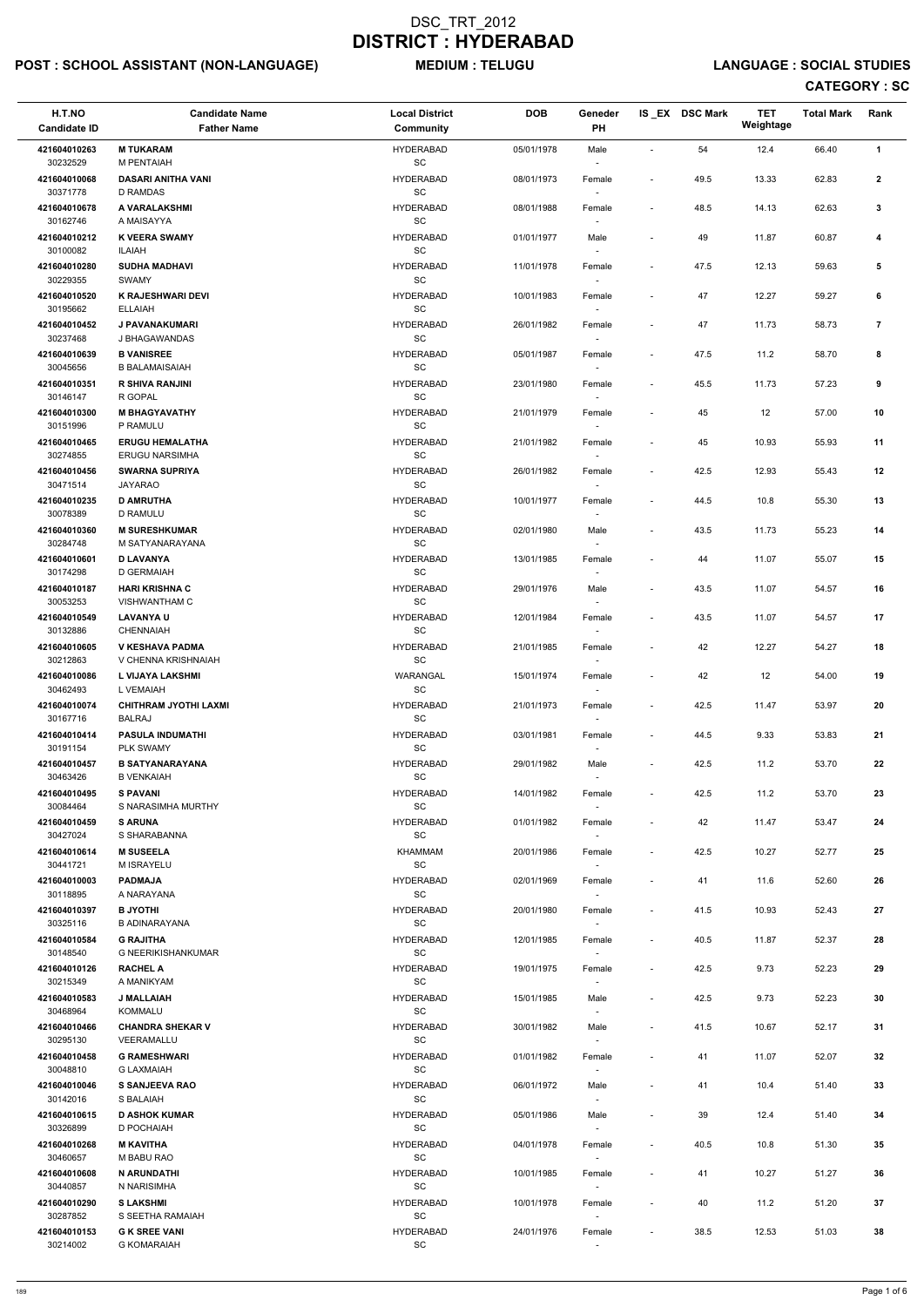# POST : SCHOOL ASSISTANT (NON-LANGUAGE) MEDIUM : TELUGU LANGUAGE : SOCIAL STUDIES

| H.T.NO<br><b>Candidate ID</b> | <b>Candidate Name</b><br><b>Father Name</b>        | <b>Local District</b><br>Community               | <b>DOB</b> | Geneder<br>PH                      |                              | IS EX DSC Mark | <b>TET</b><br>Weightage | <b>Total Mark</b> | Rank |
|-------------------------------|----------------------------------------------------|--------------------------------------------------|------------|------------------------------------|------------------------------|----------------|-------------------------|-------------------|------|
| 421604010417                  | P MARY PRABHAVATHI                                 | <b>HYDERABAD</b>                                 | 10/01/1981 | Female                             | $\blacksquare$               | 40.5           | 10.53                   | 51.03             | 39   |
| 30316343                      | P SUNDARAM                                         | SC                                               |            |                                    |                              |                |                         |                   |      |
| 421604010110<br>30023405      | <b>ANNAPURNA MASA</b><br>M YELLAIAH                | <b>HYDERABAD</b><br>$\operatorname{\textsf{SC}}$ | 14/01/1974 | Female                             | $\overline{\phantom{a}}$     | 39.5           | 11.33                   | 50.83             | 40   |
| 421604010416<br>30415802      | <b>MAGGIDI RANI</b><br>M NARSING RAO               | <b>HYDERABAD</b><br>SC                           | 06/01/1981 | Female                             | $\overline{\phantom{a}}$     | 40.5           | 9.6                     | 50.10             | 41   |
| 421604010256                  | <b>B KRANTHIMAYEE</b>                              | <b>HYDERABAD</b>                                 | 18/01/1978 | Female                             | $\overline{\phantom{a}}$     | 39.5           | 10.53                   | 50.03             | 42   |
| 30239749<br>421604010335      | <b>B RAMULU</b><br><b>C VISHWA LATHA</b>           | <b>SC</b><br><b>HYDERABAD</b>                    | 02/01/1979 | $\overline{\phantom{a}}$<br>Female | $\qquad \qquad \blacksquare$ | 40             | 9.87                    | 49.87             | 43   |
| 30440372                      | C V KRISHNA                                        | SC                                               |            |                                    |                              |                |                         |                   |      |
| 421604010241<br>30219806      | <b>G MAITHILI</b><br><b>G SUNDER</b>               | <b>HYDERABAD</b><br>SC                           | 25/01/1977 | Female<br>$\sim$                   | $\overline{\phantom{a}}$     | 39.5           | 10                      | 49.50             | 44   |
| 421604010176<br>30229441      | <b>GAGARLA SWARUPA KUMARI</b><br><b>RAJAIAH</b>    | <b>HYDERABAD</b><br>SC                           | 16/01/1976 | Female                             | $\overline{\phantom{a}}$     | 39.5           | 9.87                    | 49.37             | 45   |
| 421604010573                  | <b>K SUNIL KUMAR</b>                               | <b>HYDERABAD</b>                                 | 07/01/1985 | Male                               | $\qquad \qquad \blacksquare$ | 38             | 11.33                   | 49.33             | 46   |
| 30252940<br>421604010423      | ILAIAH<br><b>P SANTOSH KUMARI</b>                  | <b>SC</b><br><b>HYDERABAD</b>                    | 02/01/1981 | Female                             | $\overline{\phantom{a}}$     | 39.5           | 9.73                    | 49.23             | 47   |
| 30108612                      | P LAXMAIAH                                         | SC                                               |            | $\sim$                             |                              |                |                         |                   |      |
| 421604010579<br>30431209      | K DHANA LAKSHMI<br>K LAXSHMAN RAO                  | <b>HYDERABAD</b><br>SC                           | 12/01/1985 | Female                             | $\overline{\phantom{a}}$     | 39.5           | 9.6                     | 49.10             | 48   |
| 421604010585<br>30111294      | <b>V CHANDRAKALA</b><br><b>CHARLES</b>             | <b>HYDERABAD</b><br>SC                           | 16/01/1985 | Female                             | $\overline{\phantom{a}}$     | 37.5           | 11.47                   | 48.97             | 49   |
| 421604010519                  | <b>C KAVITHA RANI</b>                              | <b>HYDERABAD</b>                                 | 09/01/1983 | Female                             | $\overline{\phantom{a}}$     | 38.5           | 10.13                   | 48.63             | 50   |
| 30295791<br>421604010192      | C MUTHYALU<br><b>M SRINIVAS</b>                    | <b>SC</b><br><b>HYDERABAD</b>                    | 28/01/1976 | Male                               | $\overline{\phantom{a}}$     | 38.5           | 9.87                    | 48.37             | 51   |
| 30389991                      | M BALAIAH                                          | SC                                               |            | $\overline{\phantom{a}}$           |                              |                |                         |                   |      |
| 421604010450<br>30036417      | A MAHESHWARI<br>A ANJAIAH                          | <b>HYDERABAD</b><br><b>SC</b>                    | 25/01/1982 | Female                             | $\overline{\phantom{a}}$     | 37.5           | 10.8                    | 48.30             | 52   |
| 421604010453<br>30076456      | <b>G SHIVA SHANTHI</b><br>G JANARDHAN RAO          | <b>HYDERABAD</b><br>SC                           | 23/01/1982 | Female                             | $\overline{\phantom{a}}$     | 36             | 12                      | 48.00             | 53   |
| 421604010022<br>30061418      | <b>B PAVANI PRAKASH</b><br><b>B PRAKASH RAO</b>    | <b>HYDERABAD</b><br>SC                           | 31/01/1970 | Female                             | $\overline{\phantom{a}}$     | 37.5           | 10.4                    | 47.90             | 54   |
| 421604010415                  | P BABY                                             | <b>HYDERABAD</b>                                 | 04/01/1981 | Female                             | $\qquad \qquad \blacksquare$ | 38.5           | 9.33                    | 47.83             | 55   |
| 30099107<br>421604010065      | P KOTESWAR RAO<br><b>GOTHAM RAKHI</b>              | SC<br><b>HYDERABAD</b>                           | 14/01/1973 | $\sim$<br>Female                   | $\overline{\phantom{a}}$     | 35.5           | 11.87                   | 47.37             | 56   |
| 30214810                      | <b>G ARAVALU</b>                                   | SC                                               |            |                                    |                              |                |                         |                   |      |
| 421604010621<br>30409472      | <b>P ANITHA</b><br>P LINGAM                        | <b>HYDERABAD</b><br>SC                           | 21/01/1986 | Female                             | $\overline{\phantom{a}}$     | 35             | 12.13                   | 47.13             | 57   |
| 421604010197<br>30246697      | <b>REMALLI N V V VARALAKSHMI</b><br>REMALLI GANDHI | <b>KRISHNA</b><br>SC                             | 18/01/1977 | Female                             | $\overline{\phantom{a}}$     | 36.5           | 10.4                    | 46.90             | 58   |
| 421604010067                  | <b>D SRIHARI</b>                                   | <b>HYDERABAD</b>                                 | 08/01/1973 | Male                               | $\overline{\phantom{a}}$     | 37             | 9.87                    | 46.87             | 59   |
| 30453488<br>421604010527      | D LAXMAN DAS<br><b>M RADHA KUMARI</b>              | SC<br><b>HYDERABAD</b>                           | 15/01/1983 | $\sim$<br>Female                   | $\overline{\phantom{a}}$     | 37             | 9.87                    | 46.87             | 60   |
| 30445580<br>421604010250      | M RATHNAM<br>P MARY PRABHULATHA                    | SC<br><b>HYDERABAD</b>                           | 23/01/1978 | $\sim$                             | $\overline{\phantom{a}}$     | 35.5           | 11.33                   | 46.83             | 61   |
| 30192300                      | P SUNDARAM                                         | SC                                               |            | Female                             |                              |                |                         |                   |      |
| 421604010677<br>30104410      | N LAVANYA<br>N RAMCHANDER                          | <b>HYDERABAD</b><br>SC                           | 03/01/1988 | Female<br>$\sim$                   | $\overline{\phantom{a}}$     | 35             | 11.73                   | 46.73             | 62   |
| 421604010054                  | <b>K NEERAJA</b>                                   | <b>HYDERABAD</b>                                 | 01/01/1973 | Female                             | $\overline{\phantom{a}}$     | 36.5           | 9.87                    | 46.37             | 63   |
| 30037244<br>421604010304      | <b>K SWAMY</b><br><b>C UMA PARVATHI</b>            | SC<br><b>HYDERABAD</b>                           | 12/01/1979 | $\sim$<br>Female                   | $\qquad \qquad \blacksquare$ | 36             | 10                      | 46.00             | 64   |
| 30206509<br>421604010582      | C NARAYANA<br><b>B SHEELA</b>                      | SC<br><b>HYDERABAD</b>                           | 04/01/1985 | $\overline{\phantom{a}}$<br>Female | $\overline{\phantom{a}}$     | 35             | 10.67                   | 45.67             | 65   |
| 30232712                      | <b>B JANGAIAH</b>                                  | SC                                               |            |                                    |                              |                |                         |                   |      |
| 421604010633<br>30118206      | <b>A NIRMALA</b><br>A YADAGIRI                     | <b>HYDERABAD</b><br>SC                           | 17/01/1986 | Female                             | $\overline{\phantom{a}}$     | 36             | 9.6                     | 45.60             | 66   |
| 421604010446                  | <b>M ROHINI</b>                                    | <b>HYDERABAD</b>                                 | 31/01/1981 | Female                             | $\overline{\phantom{a}}$     | 35             | 10.53                   | 45.53             | 67   |
| 30139063<br>421604010647      | YADAIAH<br><b>E ANITHA</b>                         | SC<br><b>HYDERABAD</b>                           | 12/01/1987 | $\sim$<br>Female                   | $\qquad \qquad \blacksquare$ | 35.5           | 10                      | 45.50             | 68   |
| 30450476<br>421604010656      | E BALAKRISHNA<br><b>BOYA NARESH</b>                | <b>SC</b>                                        |            | OH                                 |                              |                |                         |                   | 69   |
| 30256717                      | <b>B NARASIMHA</b>                                 | <b>HYDERABAD</b><br>SC                           | 07/01/1987 | Male<br>$\sim$                     | $\overline{\phantom{a}}$     | 36             | 9.07                    | 45.07             |      |
| 421604010468<br>30142448      | <b>M RADHA</b><br>VENKATSWAMY                      | <b>HYDERABAD</b><br>SC                           | 07/01/1982 | Female                             | $\overline{\phantom{a}}$     | 35.5           | 9.47                    | 44.97             | 70   |
| 421604010006                  | <b>CH LAKSHMI</b>                                  | <b>HYDERABAD</b>                                 | 01/01/1969 | Female                             | $\overline{\phantom{a}}$     | 34             | 10.93                   | 44.93             | 71   |
| 30087310<br>421604010433      | HANUMANTHARAO<br><b>B RUKMINIDEVI</b>              | SC<br><b>HYDERABAD</b>                           | 23/01/1981 | $\sim$<br>Female                   |                              | 34             | 10.93                   | 44.93             | 72   |
| 30209518                      | <b>B MUTHAIAH</b>                                  | SC                                               |            |                                    |                              |                |                         |                   |      |
| 421604010540<br>30151129      | <b>MP JAMUNA</b><br>M P RAMULU                     | <b>HYDERABAD</b><br>SC                           | 01/01/1984 | Female<br>$\overline{\phantom{a}}$ | $\overline{\phantom{a}}$     | 35             | 9.6                     | 44.60             | 73   |
| 421604010650<br>30233333      | <b>SANGEETHA ONGOORU</b><br>RAMULU ONGOORU         | <b>HYDERABAD</b><br>SC                           | 17/01/1987 | Female<br>$\sim$                   | $\overline{\phantom{a}}$     | 33.5           | 11.07                   | 44.57             | 74   |
| 421604010259                  | <b>B KUMARI</b>                                    | <b>HYDERABAD</b>                                 | 16/01/1978 | Female                             | $\overline{\phantom{a}}$     | 34.5           | 10                      | 44.50             | 75   |
| 30417411<br>421604010207      | <b>B SAMPATH RAO</b><br><b>RAOTHU VANITHA</b>      | SC<br><b>HYDERABAD</b>                           | 06/01/1977 | $\sim$<br>Female                   | $\overline{\phantom{a}}$     | 35.5           | 8.93                    | 44.43             | 76   |
| 30302968                      | JANARDHAN                                          | SC                                               |            | $\sim$                             |                              |                |                         |                   |      |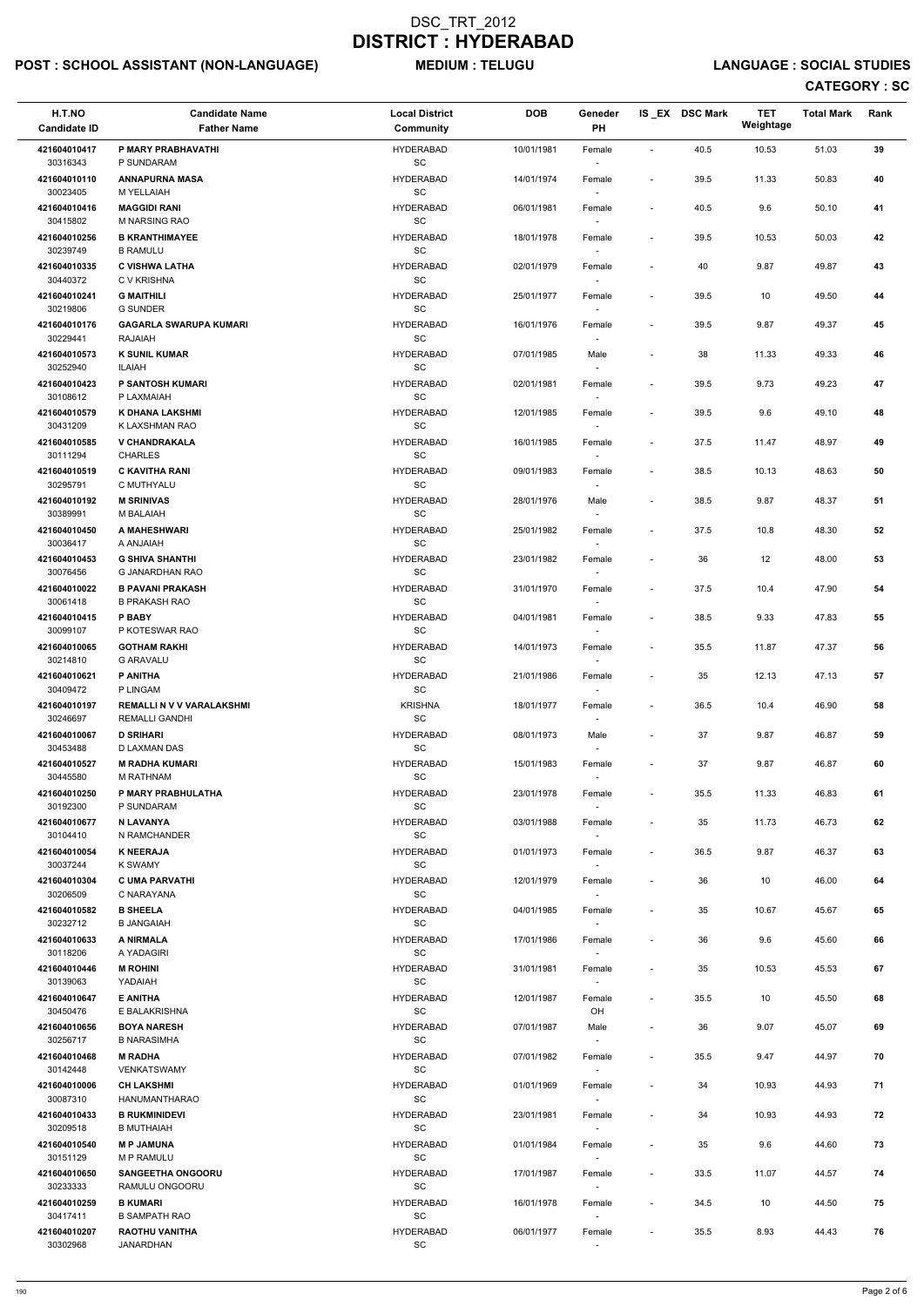# POST : SCHOOL ASSISTANT (NON-LANGUAGE) MEDIUM : TELUGU LANGUAGE : SOCIAL STUDIES

| H.T.NO<br><b>Candidate ID</b> | <b>Candidate Name</b><br><b>Father Name</b>             | <b>Local District</b><br>Community               | <b>DOB</b> | Geneder<br>PH                                                  |                          | IS EX DSC Mark | <b>TET</b><br>Weightage | <b>Total Mark</b> | Rank |
|-------------------------------|---------------------------------------------------------|--------------------------------------------------|------------|----------------------------------------------------------------|--------------------------|----------------|-------------------------|-------------------|------|
| 421604010389                  | <b>M PADMA</b>                                          | <b>HYDERABAD</b>                                 | 18/01/1980 | Female                                                         | $\blacksquare$           | 34.5           | 9.87                    | 44.37             | 77   |
| 30020597                      | M NAGESH                                                | <b>SC</b>                                        |            | $\overline{\phantom{a}}$                                       |                          |                |                         |                   |      |
| 421604010115<br>30403956      | <b>KAYATHI RADHIKA</b><br>K SWAMY                       | <b>HYDERABAD</b><br>SC                           | 19/01/1975 | Female                                                         |                          | 35             | 9.33                    | 44.33             | 78   |
| 421604010362<br>30053188      | <b>G NAGARAJ</b><br><b>G BALRAM</b>                     | <b>HYDERABAD</b><br>SC                           | 07/01/1980 | Male                                                           | $\blacksquare$           | 35             | 9.33                    | 44.33             | 79   |
| 421604010236<br>30069893      | <b>G SWAROOPA RANI</b><br><b>G N SWAMY</b>              | <b>HYDERABAD</b><br>$\operatorname{\textsf{SC}}$ | 11/01/1977 | Female<br>$\overline{\phantom{a}}$                             |                          | 36             | 8.27                    | 44.27             | 80   |
| 421604010196<br>30319975      | A ALIVELU<br>A YELLAIAH                                 | <b>HYDERABAD</b><br>SC                           | 18/01/1977 | Female                                                         | $\overline{\phantom{a}}$ | 35             | 9.2                     | 44.20             | 81   |
| 421604010138<br>30433197      | <b>KODAPAKA LAXMI</b><br>K KOMARAIAH                    | <b>HYDERABAD</b><br>SC                           | 01/01/1975 | $\overline{\phantom{a}}$<br>Female<br>$\overline{\phantom{a}}$ | $\overline{\phantom{a}}$ | 33.5           | 10.67                   | 44.17             | 82   |
| 421604010682<br>30205915      | <b>M DANAMMA</b><br>M VEERANNA                          | <b>HYDERABAD</b><br>$\operatorname{\textsf{SC}}$ | 28/01/1988 | Female                                                         | $\overline{\phantom{a}}$ | 34.5           | 9.6                     | 44.10             | 83   |
| 421604010011<br>30431716      | <b>RATNA DEVI</b><br><b>VENKAIAH</b>                    | <b>HYDERABAD</b><br>$\operatorname{\textsf{SC}}$ | 24/01/1969 | Female<br>$\sim$                                               | $\overline{\phantom{a}}$ | 34             | 10                      | 44.00             | 84   |
| 421604010092<br>30147384      | <b>KAVITHA PULLUR</b><br>P NARSING RAO                  | <b>HYDERABAD</b><br><b>SC</b>                    | 29/01/1974 | Female<br>$\overline{\phantom{a}}$                             |                          | 34             | 10                      | 44.00             | 85   |
| 421604010553                  | P ROSEMARY                                              | <b>HYDERABAD</b>                                 | 28/01/1984 | Female                                                         |                          | 33             | 10.8                    | 43.80             | 86   |
| 30193094<br>421604010554      | P SUNDARAM<br><b>G HEMALATHA</b>                        | SC<br><b>HYDERABAD</b>                           | 03/01/1984 | $\overline{\phantom{a}}$<br>Female                             |                          | 31.5           | 12.13                   | 43.63             | 87   |
| 30419585                      | G PARMESHWAR RAO                                        | $\operatorname{\textsf{SC}}$                     |            |                                                                |                          |                |                         |                   |      |
| 421604010392<br>30102127      | <b>BR VANAJAKSHI</b><br><b>B RAMULOO</b>                | <b>HYDERABAD</b><br>SC                           | 01/01/1980 | Female                                                         | $\overline{\phantom{a}}$ | 32             | 11.47                   | 43.47             | 88   |
| 421604010530<br>30231570      | <b>R NAVANEETHA</b><br>R YADAGIRI                       | <b>HYDERABAD</b><br>SC                           | 17/01/1983 | Female<br>$\sim$                                               |                          | 34             | 9.33                    | 43.33             | 89   |
| 421604010599<br>30389338      | <b>G REVATHI</b><br><b>G YADAIAH</b>                    | <b>HYDERABAD</b><br><b>SC</b>                    | 09/01/1985 | Female                                                         | $\overline{\phantom{a}}$ | 34             | 9.2                     | 43.20             | 90   |
| 421604010396<br>30140175      | <b>S PRAVEENA</b><br>S BABU RAO                         | <b>HYDERABAD</b><br>$\operatorname{\textsf{SC}}$ | 11/01/1980 | $\overline{\phantom{a}}$<br>Female<br>$\overline{\phantom{a}}$ | $\overline{\phantom{a}}$ | 33             | 10                      | 43.00             | 91   |
| 421604010194<br>30008125      | VELUCHURI VIJAYA NAGA RATNAM<br><b>VELUCHURI DESALU</b> | <b>HYDERABAD</b><br>SC                           | 11/01/1976 | Female<br>$\overline{\phantom{a}}$                             |                          | 33             | 9.87                    | 42.87             | 92   |
| 421604010215<br>30261964      | <b>M CHENNAMMA</b><br><b>M KISTANNA</b>                 | <b>HYDERABAD</b><br>SC                           | 16/01/1977 | Female<br>$\sim$                                               | $\overline{\phantom{a}}$ | 33             | 9.87                    | 42.87             | 93   |
| 421604010070                  | <b>SRILATHA KODATI</b>                                  | <b>HYDERABAD</b>                                 | 16/01/1973 | Female                                                         | $\overline{\phantom{a}}$ | 33             | 9.6                     | 42.60             | 94   |
| 30425102<br>421604010451      | K SATYANARAYANA<br>A PARAMESHWARI                       | <b>SC</b><br><b>HYDERABAD</b>                    | 25/01/1982 | Female                                                         | $\sim$                   | 32             | 10.4                    | 42.40             | 95   |
| 30036456                      | A ANJAIAH                                               | SC<br><b>HYDERABAD</b>                           |            |                                                                |                          |                |                         |                   |      |
| 421604010419<br>30311992      | <b>N BALAMANI</b><br>N KANAKAIAH                        | SC                                               | 21/01/1981 | Female<br>$\sim$                                               | $\overline{\phantom{a}}$ | 33             | 9.33                    | 42.33             | 96   |
| 421604010476<br>30150269      | <b>R PREMALATHA</b><br>R JANGAIAH                       | <b>HYDERABAD</b><br><b>SC</b>                    | 20/01/1982 | Female<br>OH                                                   | $\overline{\phantom{a}}$ | 34             | 8                       | 42.00             | 97   |
| 421604010340<br>30190700      | <b>R SUDHA LAXMI</b><br><b>R RAMULU</b>                 | <b>HYDERABAD</b><br>SC                           | 19/01/1979 | Female<br>$\sim$                                               | $\overline{\phantom{a}}$ | 33             | 8.93                    | 41.93             | 98   |
| 421604010021<br>30406751      | P PADMAVATHI DEVI<br>LATE P GANGAIAH                    | <b>HYDERABAD</b><br>SC                           | 23/01/1970 | Female                                                         | $\overline{\phantom{a}}$ | 29.5           | 12.4                    | 41.90             | 99   |
| 421604010562<br>30433422      | <b>SANDYARANI B</b><br><b>B BAL RAJ</b>                 | <b>HYDERABAD</b><br>SC                           | 15/01/1984 | Female<br>$\sim$                                               | $\overline{\phantom{a}}$ | 30.5           | 11.33                   | 41.83             | 100  |
| 421604010657<br>30256104      | <b>G RAJESHWARI</b><br><b>G SHIVAIAH</b>                | <b>HYDERABAD</b><br>SC                           | 08/01/1987 | Female<br>$\overline{\phantom{a}}$                             | $\overline{\phantom{a}}$ | 32.5           | 9.33                    | 41.83             | 101  |
| 421604010455<br>30194634      | A DAMAYANTHI<br>A SARVAIH                               | <b>HYDERABAD</b><br><b>SC</b>                    | 15/01/1982 | Female<br>$\sim$                                               | $\overline{\phantom{a}}$ | 31.5           | 10.27                   | 41.77             | 102  |
| 421604010095<br>30300540      | A HYMAVATHI<br><b>EASHWER</b>                           | <b>HYDERABAD</b><br>SC                           | 21/01/1974 | Female                                                         | $\overline{\phantom{a}}$ | 32             | 9.73                    | 41.73             | 103  |
| 421604010503<br>30317714      | <b>G UPENDER</b><br>YADAGIRI                            | <b>HYDERABAD</b><br>SC                           | 03/01/1983 | Male<br>$\blacksquare$                                         | $\overline{\phantom{a}}$ | 33.5           | 8.13                    | 41.63             | 104  |
| 421604010146                  | <b>JAKKI ANURADHA</b><br><b>JAKKI VENKAIAH</b>          | <b>HYDERABAD</b>                                 | 06/01/1976 | Female                                                         | $\overline{\phantom{a}}$ | 30.5           | 11.07                   | 41.57             | 105  |
| 30172719<br>421604010558      | <b>K SANGEETHA</b>                                      | SC<br><b>HYDERABAD</b>                           | 21/01/1984 | $\sim$<br>Female                                               | $\overline{\phantom{a}}$ | 32.5           | 8.93                    | 41.43             | 106  |
| 30419294<br>421604010643      | K BALAIAH<br><b>K SRIVIDYA</b>                          | <b>SC</b><br><b>HYDERABAD</b>                    | 05/01/1987 | $\sim$<br>Female                                               | $\overline{\phantom{a}}$ | 30.5           | 10.93                   | 41.43             | 107  |
| 30457404                      | K JAGADESHWAR                                           | <b>SC</b>                                        |            | $\overline{\phantom{a}}$                                       |                          |                |                         |                   |      |
| 421604010224<br>30198312      | <b>D SANTOSHI</b><br>D SHYAM RAO                        | <b>HYDERABAD</b><br>SC                           | 26/01/1977 | Female                                                         | $\overline{\phantom{a}}$ | 31             | 10.4                    | 41.40             | 108  |
| 421604010623                  | A ANUTHULA MAHESHWARI                                   | <b>HYDERABAD</b>                                 | 15/01/1986 | Female                                                         | $\blacksquare$           | 32.5           | 8.8                     | 41.30             | 109  |
| 30284131<br>421604010201      | A MALLAIAH<br><b>K NAVA MANI</b>                        | SC<br><b>HYDERABAD</b>                           | 04/01/1977 | $\sim$<br>Female                                               |                          | 31.5           | 9.6                     | 41.10             | 110  |
| 30212833<br>421604010434      | K V RAJU<br><b>M REKHA</b>                              | SC<br><b>HYDERABAD</b>                           | 09/01/1981 | $\overline{\phantom{a}}$<br>Female                             | $\overline{\phantom{a}}$ | 31.5           | 9.6                     | 41.10             | 111  |
| 30408322<br>421604010157      | SRIHARI<br><b>B LAKSHMI REKHA</b>                       | SC<br><b>HYDERABAD</b>                           | 22/01/1976 | $\sim$<br>Female                                               |                          | 32.5           | 8.53                    | 41.03             | 112  |
| 30146021                      | B SHIVA SHANKARAIAH                                     | SC                                               |            | $\sim$                                                         |                          |                |                         |                   |      |
| 421604010120<br>30036408      | <b>K SHANTI</b><br>K ARJAYYA                            | <b>HYDERABAD</b><br>SC                           | 21/01/1975 | Female<br>$\sim$                                               | $\blacksquare$           | 29             | 11.87                   | 40.87             | 113  |
| 421604010502<br>30277088      | P VIJAYALAKSHMI<br>P RAMULU                             | <b>HYDERABAD</b><br>SC                           | 25/01/1983 | Female<br>$\sim$                                               | $\sim$                   | 31.5           | 9.2                     | 40.70             | 114  |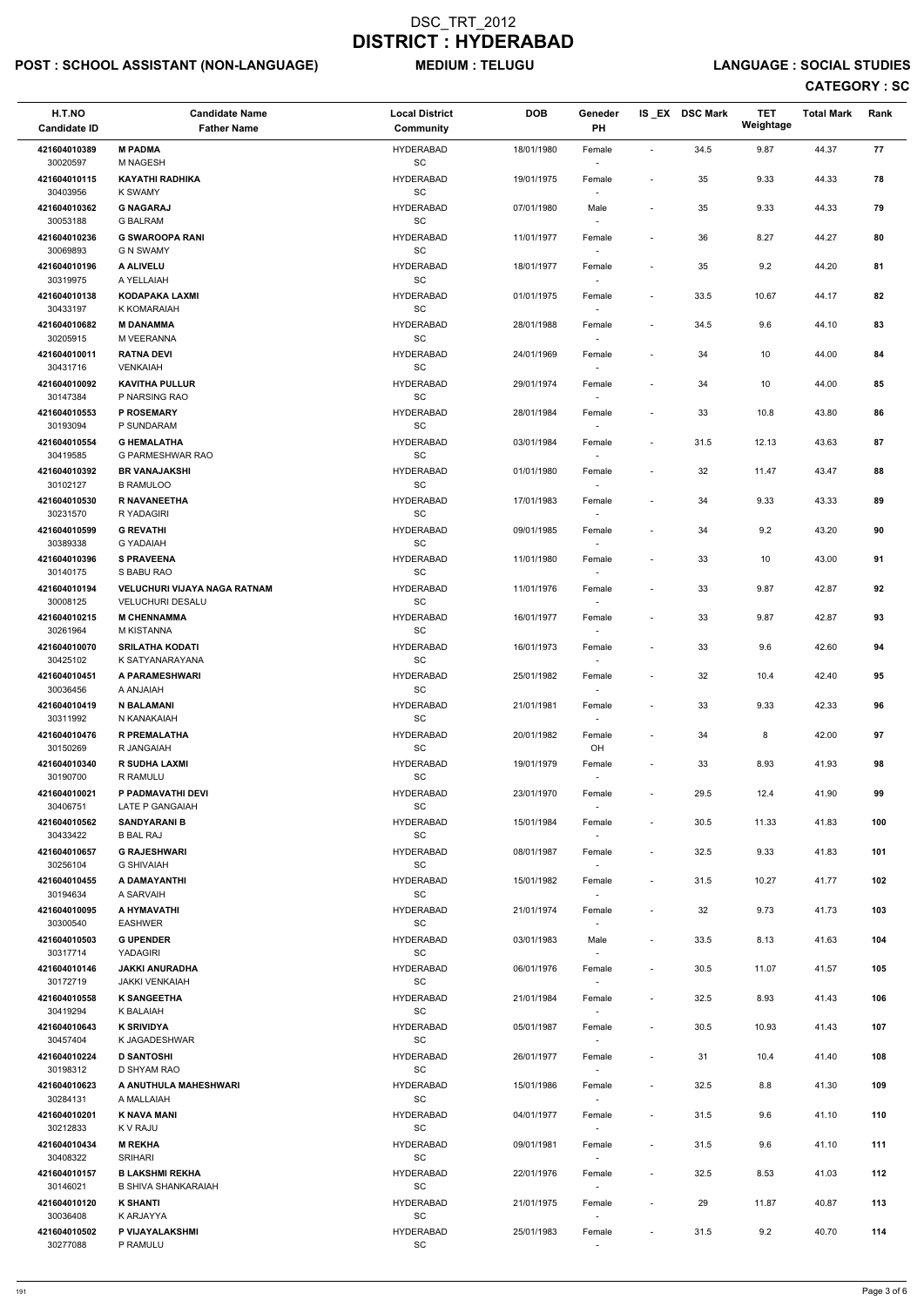# POST : SCHOOL ASSISTANT (NON-LANGUAGE) MEDIUM : TELUGU LANGUAGE : SOCIAL STUDIES

| H.T.NO<br><b>Candidate ID</b>        | <b>Candidate Name</b><br><b>Father Name</b>         | <b>Local District</b><br><b>Community</b>      | <b>DOB</b> | Geneder<br>PH                      |                              | IS EX DSC Mark | <b>TET</b><br>Weightage | <b>Total Mark</b> | Rank |
|--------------------------------------|-----------------------------------------------------|------------------------------------------------|------------|------------------------------------|------------------------------|----------------|-------------------------|-------------------|------|
| 421604010152                         | A KAVITHA REKHA                                     | <b>HYDERABAD</b>                               | 10/01/1976 | Female                             | <b>YES</b>                   | 29.5           | 11.07                   | 40.57             | 115  |
| 30391164<br>421604010593             | A PENTAIAH<br><b>G PUSHPAVATHY</b>                  | SC<br><b>HYDERABAD</b>                         | 10/01/1985 | Female                             | $\overline{\phantom{a}}$     | 32             | 8.53                    | 40.53             | 116  |
| 30255310<br>421604010653<br>30442093 | <b>G SHIVAIAH</b><br><b>P SADHALAXMI</b><br>P KUMAR | SC<br><b>RANGAREDDY</b><br>SC                  | 17/01/1987 | Female                             | $\overline{\phantom{a}}$     | 30.5           | 9.87                    | 40.37             | 117  |
| 421604010293<br>30055020             | <b>D PUNYAVATHI</b><br><b>D SRIHARI</b>             | <b>HYDERABAD</b><br>SC                         | 30/01/1978 | Female<br>$\sim$                   | $\overline{\phantom{a}}$     | 31             | 9.33                    | 40.33             | 118  |
| 421604010024                         | <b>SHEMALATHA</b>                                   | <b>HYDERABAD</b>                               | 18/01/1971 | Female                             | $\overline{\phantom{a}}$     | $30.5\,$       | 9.73                    | 40.23             | 119  |
| 30246355<br>421604010638             | S DEVADANAM<br><b>S SUMATHI</b>                     | SC<br><b>HYDERABAD</b>                         | 24/01/1986 | Female                             | $\overline{\phantom{a}}$     | 31             | 9.07                    | 40.07             | 120  |
| 30125871<br>421604010637<br>30212217 | YADAGIRI<br><b>M NARSIMULU</b><br><b>RAMULU</b>     | SC<br><b>HYDERABAD</b><br>SC                   | 17/01/1986 | Male                               | $\overline{\phantom{a}}$     | 31             | 8.93                    | 39.93             | 121  |
| 421604010665<br>30236860             | <b>GULLA SRILATHA</b><br><b>GULLA NARSAIAH</b>      | <b>KARIMNAGAR</b><br>SC                        | 14/01/1987 | Female<br>$\sim$                   | $\overline{\phantom{a}}$     | 30.5           | 9.33                    | 39.83             | 122  |
| 421604010094                         | <b>GANTA ESTHERAMMA</b>                             | <b>HYDERABAD</b>                               | 10/01/1974 | Female                             |                              | 31             | 8.67                    | 39.67             | 123  |
| 30101955<br>421604010239             | <b>GANTA PRABHUDASS</b><br><b>C SUKANIYA</b>        | SC<br><b>HYDERABAD</b>                         | 21/01/1977 | $\overline{\phantom{a}}$<br>Female | $\overline{\phantom{a}}$     | 31             | 8.67                    | 39.67             | 124  |
| 30323664                             | CHANDRAIAH                                          | SC                                             |            |                                    |                              |                |                         |                   |      |
| 421604010195<br>30208545             | <b>K RAMA DEVI</b><br><b>KOTAIAH</b>                | <b>HYDERABAD</b><br>SC                         | 19/01/1976 | Female                             | $\overline{\phantom{a}}$     | 29.5           | 10.13                   | 39.63             | 125  |
| 421604010286<br>30441604             | YADALA SUDHA RANI<br>SHANTAIAH                      | <b>KHAMMAM</b><br>$\operatorname{\textsf{SC}}$ | 01/01/1978 | Female                             | $\overline{\phantom{a}}$     | 29.5           | 10.13                   | 39.63             | 126  |
| 421604010477<br>30214144             | <b>K VANDANA</b><br>K VISHWANADHAM                  | <b>HYDERABAD</b><br>SC                         | 29/01/1982 | Female<br>$\sim$                   | $\qquad \qquad \blacksquare$ | $30.5\,$       | 8.67                    | 39.17             | 127  |
| 421604010445<br>30375498             | <b>B YADAIAH</b><br>NARSIMULU                       | <b>RANGAREDDY</b><br>SC                        | 25/01/1981 | Male<br>$\overline{\phantom{a}}$   | $\overline{\phantom{a}}$     | 31             | 8.13                    | 39.13             | 128  |
| 421604010636<br>30248156             | <b>M PADMAMMA</b><br>M SHEKARAPPA                   | <b>HYDERABAD</b><br>SC                         | 07/01/1986 | Female                             | $\overline{\phantom{a}}$     | 30.5           | 8.53                    | 39.03             | 129  |
| 421604010618<br>30193432             | <b>T SWARNA LATHA</b><br>T V BABURAO                | <b>HYDERABAD</b><br>SC                         | 05/01/1986 | Female<br>$\overline{\phantom{a}}$ | $\overline{\phantom{a}}$     | 29.5           | 9.47                    | 38.97             | 130  |
| 421604010225<br>30169934             | <b>B R MANOHARA</b><br><b>B RAMARAO</b>             | <b>HYDERABAD</b><br>SC                         | 04/01/1977 | Female<br>$\sim$                   | $\qquad \qquad \blacksquare$ | 30.5           | 8.4                     | 38.90             | 131  |
| 421604010217<br>30041128             | <b>S SANTHOSHIMATHA</b><br>LATE S NARAYANA          | <b>HYDERABAD</b><br>SC                         | 24/01/1977 | Female                             | $\overline{\phantom{a}}$     | 29.5           | 9.33                    | 38.83             | 132  |
| 421604010596                         | <b>K PARVATHAMMA</b>                                | <b>HYDERABAD</b>                               | 27/01/1985 | Female                             | $\overline{\phantom{a}}$     | 30             | 8.8                     | 38.80             | 133  |
| 30182878<br>421604010298             | K LAXMAN<br><b>ARUNA JYOTHI A</b>                   | <b>SC</b><br><b>HYDERABAD</b>                  | 19/01/1979 | Female                             | $\overline{\phantom{a}}$     | 28.5           | 10.27                   | 38.77             | 134  |
| 30152462<br>421604010312             | ESHWARAIAH A<br><b>ETHAKOTA SHAILAJA</b>            | SC<br><b>HYDERABAD</b>                         | 08/01/1979 | Female                             | $\overline{\phantom{a}}$     | 30.5           | 8.13                    | 38.63             | 135  |
| 30207315<br>421604010352             | ETHAKOTA KRISHNA RAO<br><b>N HEMAMALINI</b>         | SC<br><b>HYDERABAD</b>                         | 04/01/1980 | $\sim$<br>Female                   | $\overline{\phantom{a}}$     | 29.5           | 9.07                    | 38.57             | 136  |
| 30331871<br>421604010652             | N MADHAVA RAO<br><b>J LAVANYA</b>                   | SC<br><b>HYDERABAD</b>                         | 08/01/1987 | Female                             | $\overline{\phantom{a}}$     | 30             | 8.53                    | 38.53             | 137  |
| 30410695<br>421604010299             | J YADAGIRI<br>K VIJAYA                              | SC<br><b>HYDERABAD</b>                         | 01/01/1979 | Female                             | $\overline{\phantom{a}}$     | 28.5           | 10                      | 38.50             | 138  |
| 30163478                             | K MUTHYALU                                          | <b>SC</b>                                      |            | $\sim$                             |                              |                |                         |                   |      |
| 421604010644<br>30255808             | N V SAI KUMARI<br>N V NARASIMHA                     | <b>HYDERABAD</b><br>SC                         | 14/01/1987 | Female                             | $\overline{\phantom{a}}$     | 28.5           | 10                      | 38.50             | 139  |
| 421604010571<br>30249803             | <b>K SUNIL KUMAR</b><br><b>RATNAM</b>               | <b>HYDERABAD</b><br>SC                         | 28/01/1984 | Male<br>$\sim$                     | $\overline{\phantom{a}}$     | 29.5           | 8.93                    | 38.43             | 140  |
| 421604010685<br>30117783             | <b>GAJJELA PARIMALA</b><br><b>G DASU</b>            | ANANTHAPUR<br>SC                               | 10/01/1989 | Female                             | $\qquad \qquad \blacksquare$ | 29.5           | 8.93                    | 38.43             | 141  |
| 421604010270<br>30182081             | <b>GUDISE ARUNA KUMARI</b><br>G VENKATA RAMA RAO    | <b>HYDERABAD</b><br><b>SC</b>                  | 13/01/1978 | Female                             | $\qquad \qquad \blacksquare$ | 30             | 8.4                     | 38.40             | 142  |
| 421604010288<br>30073666             | A BALASARASWATHI<br>A JAGANNADHAM                   | <b>HYDERABAD</b><br><b>SC</b>                  | 22/01/1978 | Female<br>$\overline{\phantom{a}}$ | $\overline{\phantom{a}}$     | 29.5           | 8.53                    | 38.03             | 143  |
| 421604010676                         | <b>GUNDLA SWAPNA</b>                                | <b>HYDERABAD</b>                               | 25/01/1988 | Female                             | $\overline{\phantom{a}}$     | 28             | 9.87                    | 37.87             | 144  |
| 30038491<br>421604010666             | <b>GUNDLA BIKSHAPATHI</b><br><b>B SRAVANTHI</b>     | SC<br><b>HYDERABAD</b>                         | 20/01/1987 | $\sim$<br>Female                   | $\overline{\phantom{a}}$     | 29             | 8.67                    | 37.67             | 145  |
| 30326036                             | <b>B NARSING RAO</b>                                | SC                                             |            |                                    |                              |                |                         |                   |      |
| 421604010184<br>30209927             | <b>JELLA VIMALA</b><br>J JOHN                       | <b>HYDERABAD</b><br>SC                         | 29/01/1976 | Female                             | $\overline{\phantom{a}}$     | 27.5           | 10                      | 37.50             | 146  |
| 421604010463<br>30040509             | <b>SHAMAGATLA PRAMEELA</b><br>SHAMAGATLA CHENNAIAH  | <b>HYDERABAD</b><br>SC                         | 16/01/1982 | Female<br>$\sim$                   | $\overline{\phantom{a}}$     | 27.5           | 9.87                    | 37.37             | 147  |
| 421604010203<br>30076306             | <b>K VENKATESHWARI</b><br>KORNI LAXAMAIAH           | <b>HYDERABAD</b><br>SC                         | 25/01/1977 | Female                             | $\qquad \qquad \blacksquare$ | 27             | 10                      | 37.00             | 148  |
| 421604010322<br>30001667             | <b>B SRIDHAR</b><br><b>B CHUKAPPA</b>               | <b>HYDERABAD</b><br>SC                         | 06/01/1979 | Male<br>$\overline{\phantom{a}}$   | $\overline{\phantom{a}}$     | 29             | 8                       | 37.00             | 149  |
| 421604010604                         | <b>G LAVANYA</b>                                    | <b>HYDERABAD</b>                               | 09/01/1985 | Female                             |                              | 29             | 8                       | 37.00             | 150  |
| 30330535<br>421604010681             | <b>G GANGAIAH</b><br><b>BHAVANIN</b>                | SC<br><b>HYDERABAD</b>                         | 11/01/1988 | $\overline{\phantom{a}}$<br>Female | $\qquad \qquad \blacksquare$ | 27.5           | 9.47                    | 36.97             | 151  |
| 30443224<br>421604010143             | N SIVAIAH<br><b>KOTI PADMAJA</b>                    | SC<br><b>MEDAK</b>                             | 24/01/1975 | $\overline{\phantom{a}}$<br>Female | $\overline{\phantom{a}}$     | 28             | 8.93                    | 36.93             | 152  |
| 30424170                             | K MURALIDHAR RAO                                    | $\operatorname{\textsf{SC}}$                   |            | OH                                 |                              |                |                         |                   |      |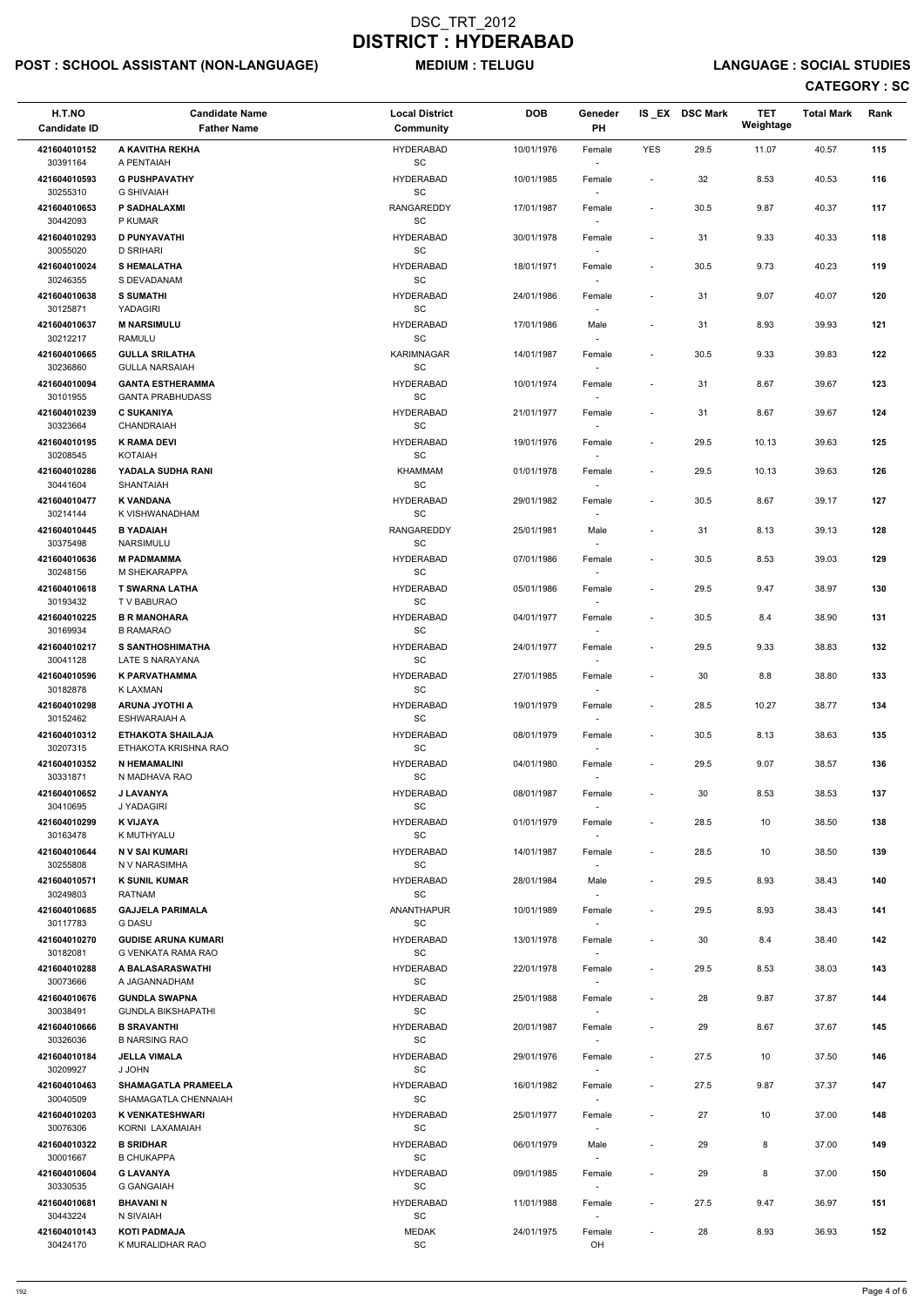# POST : SCHOOL ASSISTANT (NON-LANGUAGE) MEDIUM : TELUGU LANGUAGE : SOCIAL STUDIES

| H.T.NO<br><b>Candidate ID</b> | <b>Candidate Name</b><br><b>Father Name</b>          | <b>Local District</b><br><b>Community</b>        | <b>DOB</b> | Geneder<br><b>PH</b>               |                              | IS EX DSC Mark | <b>TET</b><br>Weightage | <b>Total Mark</b> | Rank |  |
|-------------------------------|------------------------------------------------------|--------------------------------------------------|------------|------------------------------------|------------------------------|----------------|-------------------------|-------------------|------|--|
| 421604010353<br>30120832      | <b>K JAYASREE</b><br>K LAXMAN                        | <b>HYDERABAD</b><br>SC                           | 05/01/1980 | Female<br>$\sim$                   | $\overline{\phantom{a}}$     | 28.5           | 8.4                     | 36.90             | 153  |  |
| 421604010567                  | <b>K SAVITHRI</b>                                    | <b>HYDERABAD</b><br><b>SC</b>                    | 09/01/1984 | Female                             | $\overline{\phantom{a}}$     | 27.5           | 9.33                    | 36.83             | 154  |  |
| 30163146<br>421604010489      | K CHANDRAIAH<br><b>D RENUKA</b>                      | <b>HYDERABAD</b>                                 | 08/01/1982 | Female                             | $\blacksquare$               | 28.5           | 8.13                    | 36.63             | 155  |  |
| 30437571<br>421604010377      | D SWAMY<br><b>S SUJATHA</b>                          | SC<br><b>HYDERABAD</b>                           | 15/01/1980 | Female                             | $\blacksquare$               | 27.5           | 9.07                    | 36.57             | 156  |  |
| 30097140<br>421604010320      | S ILAIAH<br><b>SATISH BABU KORRAPOLU</b>             | SC<br><b>PRAKASAM</b>                            | 01/01/1979 | $\sim$<br>Male                     | $\overline{\phantom{a}}$     | 28.5           | 8                       | 36.50             | 157  |  |
| 30160747<br>421604010449      | KRUPADANAM<br><b>J SUNITHA</b>                       | SC<br><b>HYDERABAD</b>                           | 17/01/1982 | $\sim$<br>Female                   | $\blacksquare$               | 27             | 9.47                    | 36.47             | 158  |  |
| 30183057<br>421604010619      | J BIKSHAPATHI<br><b>B KUMAR</b>                      | <b>SC</b><br><b>HYDERABAD</b>                    | 25/01/1986 | $\sim$<br>Male                     | $\blacksquare$               | 27.5           | 8.93                    | 36.43             | 159  |  |
| 30411373<br>421604010069      | <b>B VITTAL</b><br>N RAMA RATHNA                     | SC<br><b>HYDERABAD</b>                           | 19/01/1973 | Female                             | $\blacksquare$               | 28             | 8.13                    | 36.13             | 160  |  |
| 30467515<br>421604010119      | <b>VENKATADRI</b><br>A TULASI BAI                    | SC<br><b>HYDERABAD</b>                           | 18/01/1975 | $\sim$<br>Female                   |                              | 28             | 8.13                    | 36.13             | 161  |  |
| 30081014                      | CHAMANLAL A                                          | SC                                               |            | $\overline{\phantom{a}}$           |                              |                |                         |                   |      |  |
| 421604010281<br>30442682      | <b>G SHOBHARANI</b><br>G BHASKAR                     | <b>HYDERABAD</b><br>SC                           | 16/01/1978 | Female<br>$\sim$                   | $\blacksquare$               | 27.5           | 8.53                    | 36.03             | 162  |  |
| 421604010563<br>30063030      | PERKA JANAKI<br>PERKA MAISAIAH                       | <b>HYDERABAD</b><br>$\operatorname{\textsf{SC}}$ | 25/01/1984 | Female                             | $\overline{\phantom{a}}$     | 26.5           | 9.2                     | 35.70             | 163  |  |
| 421604010188<br>30415666      | <b>G ANITHA</b><br><b>G JANGAIAH</b>                 | <b>HYDERABAD</b><br>SC                           | 05/01/1976 | Female<br>$\sim$                   | $\overline{\phantom{a}}$     | 27             | 8.67                    | 35.67             | 164  |  |
| 421604010552<br>30319098      | <b>P SWAPNA</b><br>P RAMULU                          | <b>HYDERABAD</b><br>SC                           | 27/01/1984 | Female<br>$\sim$                   | $\overline{\phantom{a}}$     | 27             | 8.67                    | 35.67             | 165  |  |
| 421604010574<br>30086747      | <b>K SUJATHA</b><br>K KONDAPPA                       | <b>HYDERABAD</b><br>SC                           | 15/01/1985 | Female<br>$\overline{\phantom{a}}$ | $\overline{\phantom{a}}$     | 27             | 8.67                    | 35.67             | 166  |  |
| 421604010343<br>30333704      | <b>ESARAPU AJAY KUMAR</b><br><b>ESARAPU PULLAIAH</b> | <b>HYDERABAD</b><br>SC                           | 23/01/1979 | Male<br>$\sim$                     | $\blacksquare$               | 26.5           | 9.07                    | 35.57             | 167  |  |
| 421604010219<br>30234791      | A MANJU MAHESHWARI<br>A J RAYAPPA                    | <b>HYDERABAD</b><br>SC                           | 01/01/1977 | Female<br>$\overline{\phantom{a}}$ | $\overline{\phantom{a}}$     | 25.5           | 10                      | 35.50             | 168  |  |
| 421604010205<br>30022604      | <b>S PREMA KUMARI</b><br>S VENKATAIAH                | <b>HYDERABAD</b><br>$\operatorname{\textsf{SC}}$ | 04/01/1977 | Female<br>$\sim$                   | $\qquad \qquad \blacksquare$ | 26             | 9.47                    | 35.47             | 169  |  |
| 421604010012<br>30233964      | P SHANTHA KUMARI<br>P SANJEEVA RAO                   | <b>HYDERABAD</b><br><b>SC</b>                    | 03/01/1969 | Female                             | $\overline{\phantom{a}}$     | 27             | 8.4                     | 35.40             | 170  |  |
| 421604010140<br>30314555      | K HYMAVATHI<br>SATYAVEDAM                            | <b>HYDERABAD</b><br><b>SC</b>                    | 10/01/1975 | Female                             | $\overline{\phantom{a}}$     | 27             | 8.4                     | 35.40             | 171  |  |
| 421604010616                  | <b>KAVITHA A</b>                                     | <b>HYDERABAD</b>                                 | 12/01/1986 | Female                             | $\overline{\phantom{a}}$     | 27             | 8.4                     | 35.40             | 172  |  |
| 30030358<br>421604010228      | <b>MALLESH A</b><br><b>SRAVANAVARALAKSHMI M</b>      | SC<br><b>KURNOOL</b>                             | 11/01/1977 | $\sim$<br>Female                   | $\overline{\phantom{a}}$     | 26.5           | 8.8                     | 35.30             | 173  |  |
| 30313189<br>421604010410      | VENKATARAMUDU M<br><b>P SUNITHA</b>                  | <b>SC</b><br><b>HYDERABAD</b>                    | 06/01/1981 | $\sim$<br>Female                   | $\sim$                       | 27             | 8.13                    | 35.13             | 174  |  |
| 30020203<br>421604010100      | P SHAMAIAH<br><b>GUDISE ARUNA</b>                    | <b>SC</b><br><b>HYDERABAD</b>                    | 25/01/1974 | $\sim$<br>Female                   | $\overline{\phantom{a}}$     | 26             | 8.93                    | 34.93             | 175  |  |
| 30469649<br>421604010158      | <b>G BALA SWAMY</b><br><b>V RAJESHWARI</b>           | <b>SC</b><br><b>HYDERABAD</b>                    | 03/01/1976 | Female                             | $\overline{\phantom{a}}$     | 26             | 8.93                    | 34.93             | 176  |  |
| 30447340<br>421604010629      | V NARAYANA<br><b>G KANAKALAXMI</b>                   | <b>SC</b><br><b>HYDERABAD</b>                    | 06/01/1986 | $\sim$<br>Female                   | $\overline{\phantom{a}}$     | 26             | 8.93                    | 34.93             | 177  |  |
| 30284170<br>421604010664      | <b>G MALLAIAH</b><br><b>S VIJAY LAXMI</b>            | SC<br><b>HYDERABAD</b>                           | 10/01/1987 | $\sim$<br>Female                   | $\overline{\phantom{a}}$     | 24.5           | 10.13                   | 34.63             | 178  |  |
| 30414290<br>421604010327      | S NARSING RAO<br><b>BHAGYALAKSHMI BANGARU</b>        | <b>SC</b><br><b>HYDERABAD</b>                    | 14/01/1979 | $\sim$<br>Female                   | $\overline{\phantom{a}}$     | 26.5           | 8                       | 34.50             | 179  |  |
| 30398796                      | <b>BALAKRISHNAMURTHY</b>                             | <b>SC</b><br><b>HYDERABAD</b>                    |            | $\overline{\phantom{a}}$           |                              |                |                         |                   |      |  |
| 421604010418<br>30140384      | <b>MALATHI MERGU</b><br><b>SAILOO MERGU</b>          | SC                                               | 14/01/1981 | Female<br>$\overline{\phantom{a}}$ | $\overline{\phantom{a}}$     | 26.5           | 8                       | 34.50             | 180  |  |
| 421604010550<br>30305452      | <b>K BINDU PRIYA</b><br>K JAGANNADHAM                | <b>HYDERABAD</b><br>SC                           | 22/01/1984 | Female<br>$\sim$                   | $\overline{\phantom{a}}$     | 25             | 9.47                    | 34.47             | 181  |  |
| 421604010594<br>30402579      | <b>SALLAGALLA JESINTHA</b><br>S RAYYAPPA             | PRAKASAM<br>SC                                   | 15/01/1985 | Female<br>$\sim$                   | $\overline{\phantom{a}}$     | 26             | 8.27                    | 34.27             | 182  |  |
| 421604010617<br>30318471      | <b>G SRILATHA</b><br><b>G DHARMAIAH</b>              | RANGAREDDY<br><b>SC</b>                          | 13/01/1986 | Female<br>$\sim$                   | $\sim$                       | 25             | 9.2                     | 34.20             | 183  |  |
| 421604010363<br>30267754      | PERIKA ANURADHA<br>P SAILU                           | <b>HYDERABAD</b><br><b>SC</b>                    | 07/01/1980 | Female                             | $\sim$                       | 25.5           | 8.67                    | 34.17             | 184  |  |
| 421604010528<br>30342576      | <b>GEETHA RANI NALUVALA</b><br>RAJALINGAIAH          | KARIMNAGAR<br><b>SC</b>                          | 20/01/1983 | Female<br>$\sim$                   | $\sim$                       | 23.5           | 10.67                   | 34.17             | 185  |  |
| 421604010102<br>30162845      | <b>G LAVANYAKUMARI</b><br><b>G YELLAIAH</b>          | <b>HYDERABAD</b><br>$\operatorname{\textsf{SC}}$ | 30/01/1974 | Female                             |                              | 25             | 8.93                    | 33.93             | 186  |  |
| 421604010279<br>30246956      | <b>SUNITHA C</b><br>NARSING RAO C                    | <b>HYDERABAD</b><br><b>SC</b>                    | 08/01/1978 | Female<br>$\sim$                   | $\overline{\phantom{a}}$     | 25             | 8.93                    | 33.93             | 187  |  |
| 421604010355<br>30414182      | <b>R SHASHIREKHA</b><br>R SWAMY                      | <b>HYDERABAD</b><br>SC                           | 20/01/1980 | Female<br>$\sim$                   | $\overline{\phantom{a}}$     | 25.5           | 8.13                    | 33.63             | 188  |  |
| 421604010016<br>30268548      | <b>B SHARON ROSE</b><br><b>B SUGUNA RAO</b>          | <b>HYDERABAD</b><br>SC                           | 10/01/1970 | Female                             | $\sim$                       | 25             | 8.27                    | 33.27             | 189  |  |
| 421604010309<br>30037600      | <b>KONDEPOGU FATHIMA RANI</b><br>JOJI                | <b>HYDERABAD</b><br>$\operatorname{\textsf{SC}}$ | 19/01/1979 | $\sim$<br>Female<br>$\sim$         | $\overline{\phantom{a}}$     | 24.5           | 8.27                    | 32.77             | 190  |  |
|                               |                                                      |                                                  |            |                                    |                              |                |                         |                   |      |  |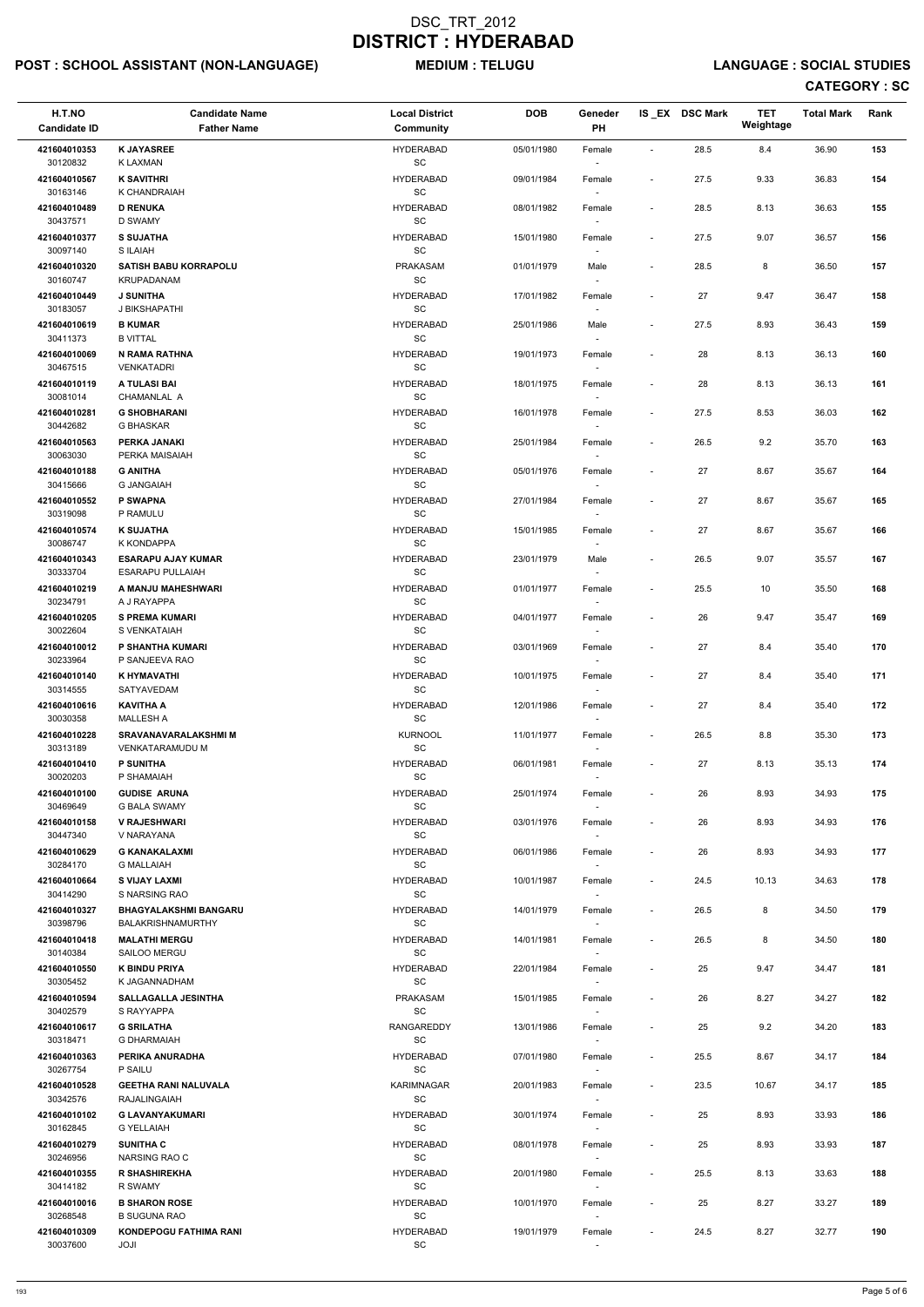# POST : SCHOOL ASSISTANT (NON-LANGUAGE) MEDIUM : TELUGU LANGUAGE : SOCIAL STUDIES

| H.T.NO<br><b>Candidate ID</b> | <b>Candidate Name</b><br><b>Father Name</b> | <b>Local District</b><br><b>Community</b> | <b>DOB</b> | Geneder<br><b>PH</b>     |                          | IS EX DSC Mark | <b>TET</b><br>Weightage | <b>Total Mark</b> | Rank |
|-------------------------------|---------------------------------------------|-------------------------------------------|------------|--------------------------|--------------------------|----------------|-------------------------|-------------------|------|
| 421604010159                  | <b>D SHOBHA RANI</b>                        | <b>HYDERABAD</b>                          | 05/01/1976 | Female                   | $\overline{\phantom{a}}$ | 23             | 9.47                    | 32.47             | 191  |
| 30278114                      | <b>D SRISAILAM</b>                          | <b>SC</b>                                 |            |                          |                          |                |                         |                   |      |
| 421604010181                  | <b>B RAVINDER</b>                           | KARIMNAGAR                                | 15/01/1976 | Male                     | $\blacksquare$           | 24             | 8                       | 32.00             | 192  |
| 30443167                      | <b>B VENKATI</b>                            | SC                                        |            | $\sim$                   |                          |                |                         |                   |      |
| 421604010136                  | A P RAJASEKHAR                              | <b>HYDERABAD</b>                          | 10/01/1975 | Male                     | $\blacksquare$           | 23             | 8.93                    | 31.93             | 193  |
| 30327803                      | <b>RAMMAIAH</b>                             | <b>SC</b>                                 |            | $\sim$                   |                          |                |                         |                   |      |
| 421604010344                  | <b>SWAPNA LATHA C</b>                       | <b>HYDERABAD</b>                          | 24/01/1979 | Female                   | $\sim$                   | 23.5           | 8.4                     | 31.90             | 194  |
| 30275438                      | <b>BABURAO C</b>                            | <b>SC</b>                                 |            | $\sim$                   |                          |                |                         |                   |      |
| 421604010179                  | YELLABATHINA RADHA KRISHNA                  | <b>KHAMMAM</b>                            | 06/01/1976 | Male                     | $\blacksquare$           | 23.5           | 8                       | 31.50             | 195  |
| 30465013                      | <b>MANGAIAH</b>                             | <b>SC</b>                                 |            | $\overline{\phantom{a}}$ |                          |                |                         |                   |      |
| 421604010523                  | <b>J RANI</b>                               | <b>HYDERABAD</b>                          | 31/01/1983 | Female                   | $\blacksquare$           | 22.5           | 8.93                    | 31.43             | 196  |
| 30303296                      | J DHANANJAYA                                | $\operatorname{\textsf{SC}}$              |            | $\sim$                   |                          |                |                         |                   |      |
| 421604010645                  | <b>DEEPTHI TADLAPALLY</b>                   | <b>HYDERABAD</b>                          | 23/01/1987 | Female                   | $\sim$                   | 23             | 8.4                     | 31.40             | 197  |
| 30262165                      | DAYANAND                                    | <b>SC</b>                                 |            | $\sim$                   |                          |                |                         |                   |      |
| 421604010686                  | <b>T SRIVANI</b>                            | <b>HYDERABAD</b>                          | 26/01/1989 | Female                   | $\blacksquare$           | 22             | 9.07                    | 31.07             | 198  |
| 30242998                      | <b>T KOMARAIAH</b>                          | <b>SC</b>                                 |            | $\sim$                   |                          |                |                         |                   |      |
| 421604010237                  | <b>GUNDAM UMARANI</b>                       | <b>HYDERABAD</b>                          | 12/01/1977 | Female                   | $\overline{a}$           | 23             | 8                       | 31.00             | 199  |
| 30328364                      | <b>G ANTHAIAH</b>                           | <b>SC</b>                                 |            | $\sim$                   |                          |                |                         |                   |      |
| 421604010631                  | <b>D RENUKA</b>                             | <b>HYDERABAD</b>                          | 17/01/1986 | Female                   | $\blacksquare$           | 23             | 8                       | 31.00             | 200  |
| 30446659                      | D BALAIAH                                   | <b>SC</b>                                 |            | $\sim$                   |                          |                |                         |                   |      |
| 421604010032                  | <b>RAWOOLA NIRUPAMA</b>                     | <b>HYDERABAD</b>                          | 19/01/1971 | Female                   | $\blacksquare$           | 22.5           | 8.13                    | 30.63             | 201  |
| 30303001                      | R BABAIAH                                   | SC                                        |            | $\sim$                   |                          |                |                         |                   |      |
| 421604010358                  | <b>KESHAPURAM KAVITHA</b>                   | <b>HYDERABAD</b>                          | 24/01/1980 | Female                   | $\overline{a}$           | 22.5           | 8.13                    | 30.63             | 202  |
| 30118083                      | <b>KYADAGIRI</b>                            | <b>SC</b>                                 |            | $\sim$                   |                          |                |                         |                   |      |
| 421604010349                  | <b>T MAHESHWARI</b>                         | <b>HYDERABAD</b>                          | 07/01/1980 | Female                   | $\overline{a}$           | 22.5           | 8                       | 30.50             | 203  |
| 30353426                      | T KANTHA RAO                                | SC                                        |            | $\sim$                   |                          |                |                         |                   |      |
| 421604010384                  | <b>VEERA MANI</b>                           | <b>HYDERABAD</b>                          | 12/01/1980 | Female                   | $\sim$                   | 22             | 8.27                    | 30.27             | 204  |
| 30410202                      | <b>VEERA GIDONI LATE</b>                    | <b>SC</b>                                 |            | $\sim$                   |                          |                |                         |                   |      |
| 421604010518                  | P JYOTHI RANI                               | <b>HYDERABAD</b>                          | 05/01/1983 | Female                   | $\overline{\phantom{a}}$ | 22             | 8                       | 30.00             | 205  |
| 30445992                      | P BALAIAH                                   | SC                                        |            | $\overline{\phantom{a}}$ |                          |                |                         |                   |      |
| 421604010014                  | <b>G DEVA KALARANI</b>                      | <b>HYDERABAD</b>                          | 14/01/1969 | Female                   | $\sim$                   | 21             | 8.8                     | 29.80             | 206  |
| 30085863                      | <b>G MUTHAIAH</b>                           | SC                                        |            |                          |                          |                |                         |                   |      |
| 421604010646                  | P G MEENA RANI                              | <b>HYDERABAD</b>                          | 08/01/1987 | Female                   | $\sim$                   | 19             | 8                       | 27.00             | 207  |
| 30391344                      | P G YADAIAH                                 | <b>SC</b>                                 |            |                          |                          |                |                         |                   |      |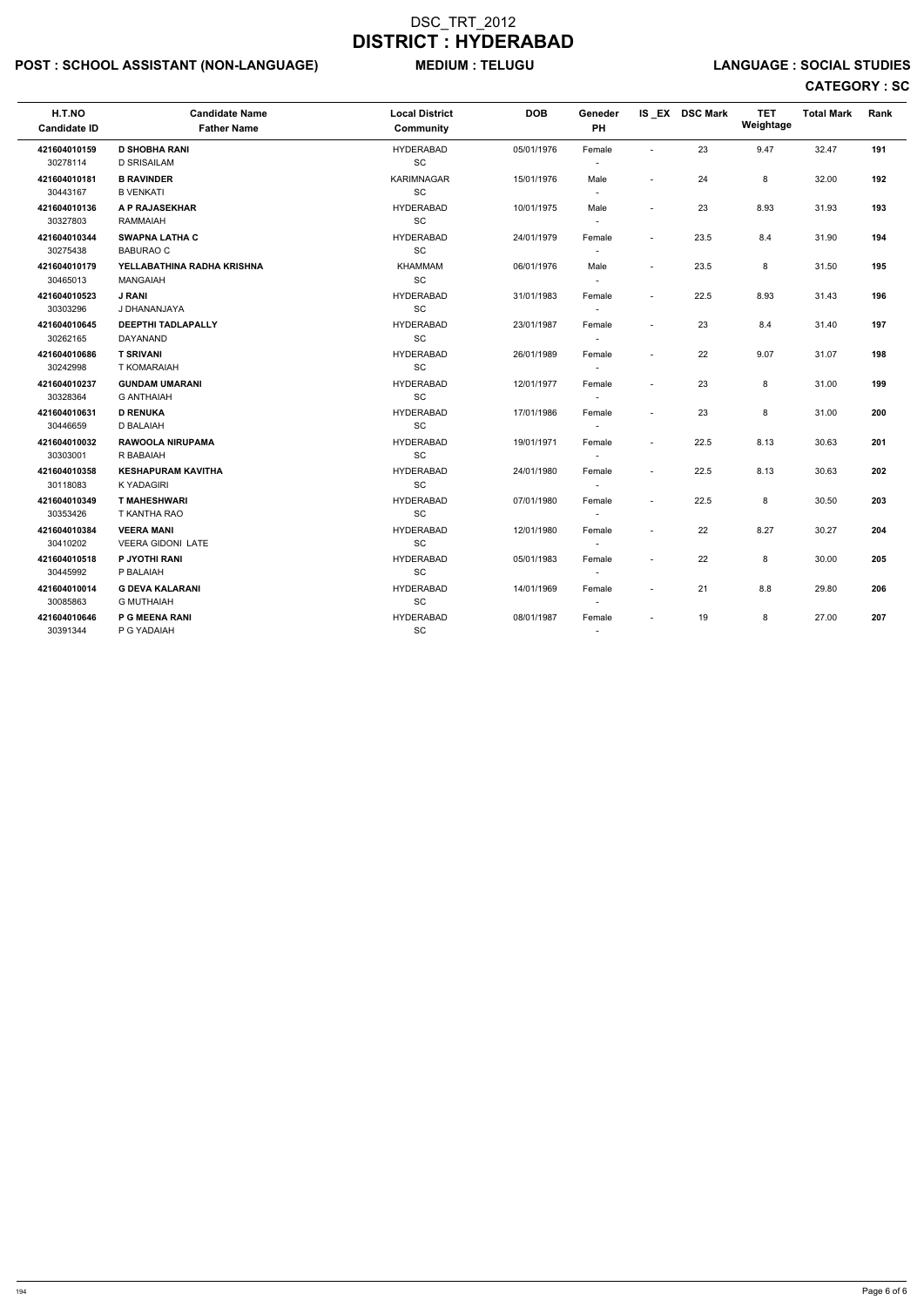# POST : SCHOOL ASSISTANT (NON-LANGUAGE) MEDIUM : TELUGU LANGUAGE : SOCIAL STUDIES

| H.T.NO<br><b>Candidate ID</b> | <b>Candidate Name</b><br><b>Father Name</b>   | <b>Local District</b><br>Community | <b>DOB</b> | Geneder<br>PH                      |                          | IS_EX DSC Mark | <b>TET</b><br>Weightage | <b>Total Mark</b> | Rank           |
|-------------------------------|-----------------------------------------------|------------------------------------|------------|------------------------------------|--------------------------|----------------|-------------------------|-------------------|----------------|
| 421604010428<br>30389384      | <b>K SRINIVASULU</b><br>K GOPAL               | <b>HYDERABAD</b><br>BC-A           | 03/01/1981 | Male                               | $\blacksquare$           | 55.5           | 11.6                    | 67.10             | $\mathbf{1}$   |
| 421604010381<br>30191985      | <b>K MALLIKA</b><br><b>THIRUPATHIRAO</b>      | <b>HYDERABAD</b><br>$BC-A$         | 05/01/1980 | Female                             | $\blacksquare$           | 52             | 14                      | 66.00             | $\mathbf{2}$   |
| 421604010013<br>30070139      | <b>C MADHAVI</b><br>C ESHWARIAH               | <b>HYDERABAD</b><br>BC-A           | 10/01/1969 | Female<br>$\sim$                   | $\sim$                   | 51.5           | 14.13                   | 65.63             | 3              |
| 421604010147<br>30115607      | <b>P UMA DEVI</b><br>P YADAIAH                | <b>HYDERABAD</b><br>BC-A           | 10/01/1976 | Female                             | $\blacksquare$           | 53             | 12.53                   | 65.53             | 4              |
| 421604010213                  | <b>RAJUM</b>                                  | <b>HYDERABAD</b>                   | 15/01/1977 | $\sim$<br>Male                     |                          | 52             | 12.53                   | 64.53             | $\sqrt{5}$     |
| 30141593<br>421604010137      | M HANUMANTHU<br><b>P SYAM</b>                 | BC-A<br><b>HYDERABAD</b>           | 10/01/1975 | $\overline{\phantom{a}}$<br>Male   |                          | 50             | 13.73                   | 63.73             | 6              |
| 30252478<br>421604010164      | P NARSAIAH<br><b>C MAHESH</b>                 | $BC-A$<br><b>HYDERABAD</b>         | 31/01/1976 | Male                               |                          | 49             | 12.27                   | 61.27             | $\overline{7}$ |
| 30425360<br>421604010505      | C JANGAIAH<br>A VISHWARUPA                    | BC-A<br><b>HYDERABAD</b>           | 11/01/1983 | Female                             |                          | 46.5           | 13.2                    | 59.70             | 8              |
| 30089491<br>421604010047      | A RAMULU<br><b>F M MANJULA</b>                | BC-A<br><b>HYDERABAD</b>           | 16/01/1972 | $\sim$<br>Female                   | $\overline{\phantom{a}}$ | 47.5           | 12.13                   | 59.63             | 9              |
| 30154594<br>421604010199      | F K MALLAIAH<br><b>N GEETA</b>                | BC-A<br><b>HYDERABAD</b>           | 29/01/1977 | $\sim$<br>Female                   |                          | 47.5           | 11.33                   | 58.83             | 10             |
| 30162875<br>421604010440      | N NARAYANA<br><b>M RAMESHWARI</b>             | BC-A<br><b>HYDERABAD</b>           | 21/01/1981 | Female                             | $\blacksquare$           | 44.5           | 14                      | 58.50             | 11             |
| 30230199<br>421604010515      | <b>M SHANKER</b><br><b>SUNANDA C</b>          | BC-A<br><b>HYDERABAD</b>           | 12/01/1983 | Female                             |                          | 46             | 12.13                   | 58.13             | 12             |
| 30088444                      | SATYANARAYANA C                               | BC-A                               |            | $\sim$                             |                          |                |                         |                   |                |
| 421604010430<br>30056560      | A PADMAVATHI<br>A SATTAIAH                    | <b>HYDERABAD</b><br>BC-A           | 11/01/1981 | Female                             | $\overline{\phantom{a}}$ | 45             | 11.87                   | 56.87             | 13             |
| 421604010150<br>30047844      | <b>S ANURADHA</b><br>S YELLAIAH               | <b>HYDERABAD</b><br>BC-A           | 29/01/1976 | Female                             | $\sim$                   | 45             | 11.73                   | 56.73             | 14             |
| 421604010170<br>30179341      | <b>K INDIRA</b><br>K RANGAIAH                 | <b>HYDERABAD</b><br>BC-A           | 21/01/1976 | Female                             |                          | 45             | 10.93                   | 55.93             | 15             |
| 421604010683<br>30416589      | <b>N RAJANI</b><br>N SATYAPAL                 | <b>HYDERABAD</b><br>BC-A           | 05/01/1989 | Female<br>$\blacksquare$           | $\sim$                   | 43.5           | 12.4                    | 55.90             | 16             |
| 421604010472<br>30262642      | <b>P SARITHA</b><br><b>NEELAIAH</b>           | <b>HYDERABAD</b><br>BC-A           | 10/01/1982 | Female                             |                          | 41.5           | 10.93                   | 52.43             | 17             |
| 421604010622<br>30417034      | A RAJU<br>A SHIVANNA                          | <b>HYDERABAD</b><br>BC-A           | 30/01/1986 | Male                               | $\overline{\phantom{a}}$ | 40.5           | 10.93                   | 51.43             | 18             |
| 421604010160<br>30269894      | V VARA LAXMI<br><b>VULLANGULA SAMBAIAH</b>    | <b>HYDERABAD</b><br>BC-A           | 06/01/1976 | Female<br>$\sim$                   | $\blacksquare$           | 39             | 11.6                    | 50.60             | 19             |
| 421604010284<br>30092274      | <b>S BHAGYALAXMI</b><br>S RAMULU              | <b>HYDERABAD</b><br>BC-A           | 28/01/1978 | Female<br>$\sim$                   | $\sim$                   | 39.5           | 11.07                   | 50.57             | 20             |
| 421604010009<br>30211712      | <b>M R SUDHAKAR</b><br>M RAMAIAH              | <b>HYDERABAD</b><br>BC-A           | 15/01/1969 | Male<br>$\sim$                     | $\sim$                   | 38.5           | 11.87                   | 50.37             | 21             |
| 421604010420<br>30036642      | REDDIRAJULA LALITHA<br><b>BIXAPATHI</b>       | <b>HYDERABAD</b><br>BC-A           | 25/01/1981 | Female                             | $\sim$                   | 38.5           | 11.87                   | 50.37             | 22             |
| 421604010167<br>30389479      | <b>R PREMA VATHI</b><br>R YADAGIRI            | <b>HYDERABAD</b><br>BC-A           | 15/01/1976 | Female                             | $\sim$                   | 40             | 10.27                   | 50.27             | 23             |
| 421604010393<br>30173897      | T VIJAYA KUMARI<br><b>T SURENDAR SINGH</b>    | <b>HYDERABAD</b><br>BC-A           | 09/01/1980 | Female<br>$\sim$                   | $\sim$                   | 38.5           | 11.6                    | 50.10             | 24             |
| 421604010051<br>30148129      | PUSHPALATHA NARAKULA<br>N GANGARAM            | <b>HYDERABAD</b><br>BC-A           | 22/01/1972 | Female<br>$\sim$                   | $\sim$                   | 38.5           | 11.33                   | 49.83             | 25             |
| 421604010613<br>30419409      | <b>M RAJANI</b><br><b>M SHANKER</b>           | <b>HYDERABAD</b><br>BC-A           | 19/01/1986 | Female                             | $\overline{\phantom{a}}$ | 38.5           | 11.33                   | 49.83             | 26             |
| 421604010577<br>30396541      | <b>S MAHA LAKSHMI</b><br><b>BALA NARSAIAH</b> | <b>HYDERABAD</b><br>BC-A           | 14/01/1985 | Female                             | $\sim$                   | 37             | 12.53                   | 49.53             | 27             |
| 421604010439<br>30179653      | <b>B LAXMI DEVAMMA</b><br><b>B NARSIMHA</b>   | <b>HYDERABAD</b><br>BC-A           | 15/01/1981 | Female<br>$\sim$                   |                          | 39             | 10.27                   | 49.27             | 28             |
| 421604010329<br>30040044      | <b>S SWARNALATHA</b><br>S CHANDER             | <b>HYDERABAD</b><br>BC-A           | 25/01/1979 | Female<br>$\sim$                   | $\sim$                   | 37.5           | 11.73                   | 49.23             | 29             |
| 421604010648<br>30163700      | <b>T SWARNALATHA</b><br>T SUBBA RAO           | <b>HYDERABAD</b><br>BC-A           | 15/01/1987 | Female                             | $\sim$                   | 38             | 11.2                    | 49.20             | 30             |
| 421604010539                  | A ARUNA DEVI                                  | <b>HYDERABAD</b>                   | 01/01/1984 | Female                             | $\overline{\phantom{a}}$ | 38             | 10.93                   | 48.93             | 31             |
| 30229041<br>421604010630      | HAIALAA A<br><b>RESHUM SWAPNA</b>             | BC-A<br><b>HYDERABAD</b>           | 11/01/1986 | Female                             | $\sim$                   | 37             | 11.6                    | 48.60             | 32             |
| 30306642<br>421604010107      | NARAYANA<br><b>M RENUKA DEVI</b>              | BC-A<br><b>HYDERABAD</b>           | 09/01/1974 | Female                             |                          | 36.5           | 12                      | 48.50             | 33             |
| 30184518<br>421604010564      | M POCHAIAH<br>RACHAKONDA KALAVATHI            | $BC-A$<br><b>HYDERABAD</b>         | 04/01/1984 | $\overline{\phantom{a}}$<br>Female |                          | 36.5           | 11.33                   | 47.83             | 34             |
| 30081113<br>421604010031      | R SALAIAH<br><b>S NEERAJA</b>                 | BC-A<br><b>HYDERABAD</b>           | 12/01/1971 | $\overline{\phantom{a}}$<br>Female |                          | 37             | 10.8                    | 47.80             | 35             |
| 30085646<br>421604010128      | S SATYANARAYANA<br><b>PONUGUPATI ROHINI</b>   | BC-A<br><b>GUNTUR</b>              | 29/01/1975 | $\sim$<br>Female                   | $\blacksquare$           | 37             | 10.13                   | 47.13             | 36             |
| 30404630                      | VEDAGIREESWARA RAO                            | BC-A                               |            | $\sim$                             |                          |                |                         |                   |                |
| 421604010404<br>30435500      | <b>K NAVANEETHA</b><br>K LOKESHWAR            | <b>HYDERABAD</b><br>BC-A           | 19/01/1981 | Female<br>$\sim$                   | $\sim$                   | 36.5           | 10.27                   | 46.77             | $37\,$         |
| 421604010444<br>30088205      | <b>MANJULA CH</b><br>NARSIMHULU               | <b>HYDERABAD</b><br>BC-A           | 02/01/1981 | Female<br>$\sim$                   |                          | 36             | 10.53                   | 46.53             | 38             |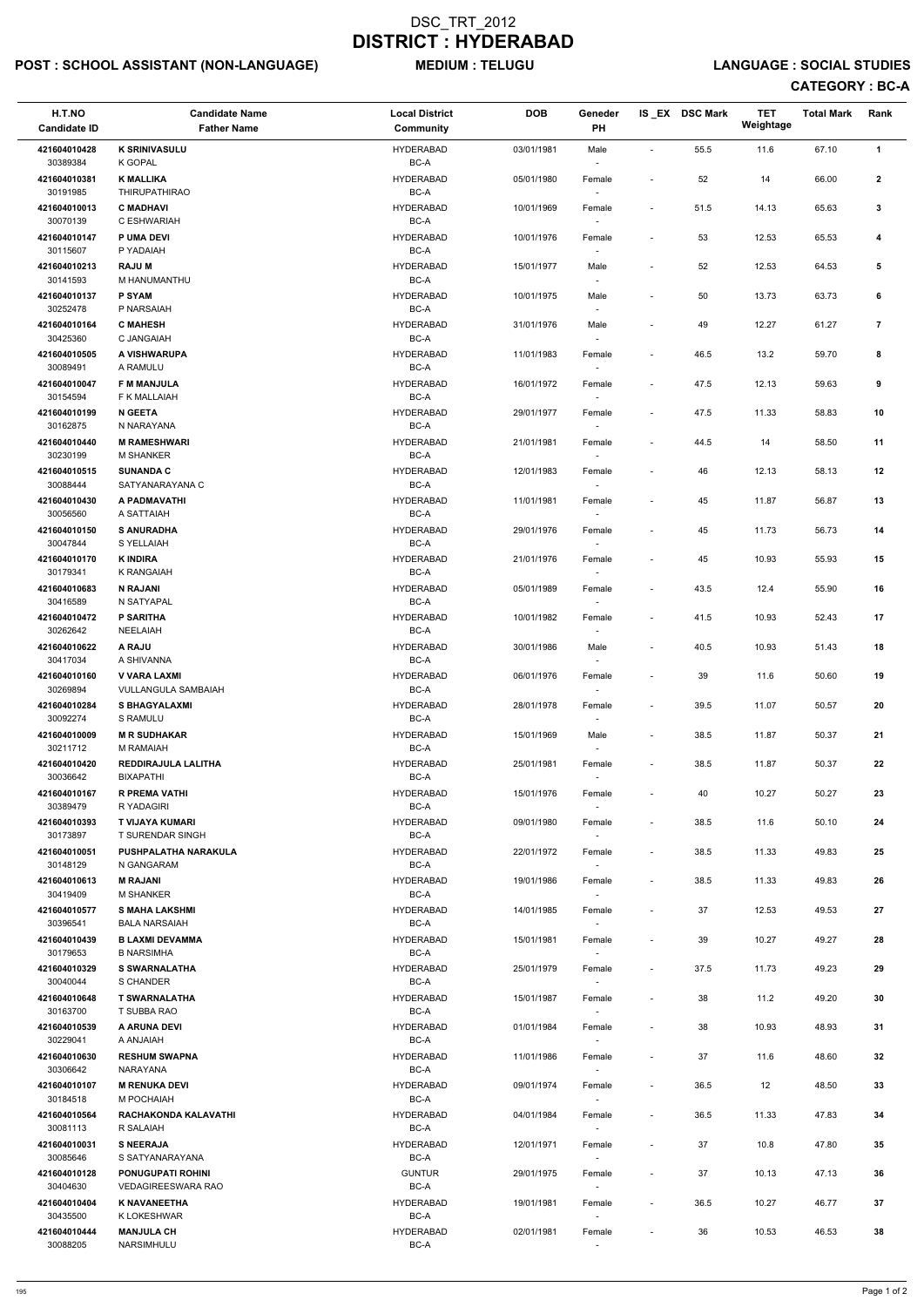# POST : SCHOOL ASSISTANT (NON-LANGUAGE) MEDIUM : TELUGU LANGUAGE : SOCIAL STUDIES

| H.T.NO<br><b>Candidate ID</b> | <b>Candidate Name</b><br><b>Father Name</b>    | <b>Local District</b><br><b>Community</b> | <b>DOB</b> | Geneder<br>PH                      |                          | IS EX DSC Mark | <b>TET</b><br>Weightage | <b>Total Mark</b> | Rank       |
|-------------------------------|------------------------------------------------|-------------------------------------------|------------|------------------------------------|--------------------------|----------------|-------------------------|-------------------|------------|
| 421604010240<br>30265599      | <b>G SYAMALA</b><br><b>SURYANARAYANA</b>       | <b>HYDERABAD</b><br>BC-A                  | 21/01/1977 | Female                             | $\overline{\phantom{a}}$ | 36.5           | 10                      | 46.50             | 39         |
| 421604010200<br>30424222      | P VIJAYA LAKSHMI<br>P VEERAPPA                 | <b>HYDERABAD</b><br>BC-A                  | 01/01/1977 | Female                             | $\blacksquare$           | 35.5           | 10.53                   | 46.03             | 40         |
| 421604010498<br>30326805      | <b>A VIVEK</b><br><b>KISHAN RAO</b>            | <b>HYDERABAD</b><br>BC-A                  | 21/01/1982 | Male                               | $\overline{\phantom{a}}$ | 35.5           | 10                      | 45.50             | 41         |
| 421604010548<br>30258887      | <b>V SHIV KUMARI</b><br><b>V VENKATESH</b>     | <b>HYDERABAD</b><br>BC-A                  | 25/01/1984 | Female                             | $\overline{\phantom{a}}$ | 34             | 11.07                   | 45.07             | 42         |
| 421604010534<br>30110290      | P JYOTHI<br>P RAMULU                           | <b>HYDERABAD</b><br>BC-A                  | 01/01/1983 | Female                             | $\overline{\phantom{a}}$ | 33.5           | 11.47                   | 44.97             | 43         |
| 421604010171<br>30213890      | <b>K CHANDRAKALA</b><br>K KRISHNAKUMAR         | <b>HYDERABAD</b><br>BC-A                  | 26/01/1976 | Female                             |                          | 34             | 10.8                    | 44.80             | 44         |
| 421604010543<br>30329359      | <b>MYADAGIRI</b><br>M NARSIMHA                 | <b>HYDERABAD</b><br>BC-A                  | 02/01/1984 | Male                               |                          | 34             | 10.8                    | 44.80             | 45         |
| 421604010274<br>30429639      | <b>RAJINI PRIYA J</b><br>J NAGENDRA            | <b>HYDERABAD</b><br>BC-A                  | 14/01/1978 | Female<br>$\overline{\phantom{a}}$ | $\overline{\phantom{a}}$ | 34             | 10.53                   | 44.53             | 46         |
| 421604010473<br>30237714      | <b>BERAM VISHAWARUPA</b><br><b>B RAJESHWAR</b> | <b>HYDERABAD</b><br>BC-A                  | 12/01/1982 | Female<br>$\sim$                   | $\overline{\phantom{a}}$ | 33.5           | 10.93                   | 44.43             | 47         |
| 421604010141<br>30035098      | <b>K HEMALATHA</b><br>K SATYANARAYANA          | <b>HYDERABAD</b><br>BC-A                  | 13/01/1975 | Female                             |                          | 34             | 10                      | 44.00             | 48         |
| 421604010475<br>30037293      | <b>SANGEETHA P</b><br><b>VEERAPPA</b>          | <b>HYDERABAD</b><br>BC-A                  | 18/01/1982 | Female                             | $\blacksquare$           | 32.5           | 11.33                   | 43.83             | 49         |
| 421604010376<br>30335271      | P BHAGYALAXMI<br>P NARSAIAH                    | <b>HYDERABAD</b><br>BC-A                  | 15/01/1980 | Female<br>$\sim$                   |                          | 33             | 10.8                    | 43.80             | ${\bf 50}$ |
| 421604010501<br>30424788      | <b>K RADHIKA</b><br>K PANCHAXARAIAH            | <b>HYDERABAD</b><br>BC-A                  | 17/01/1983 | Female                             | $\overline{\phantom{a}}$ | 32             | 11.73                   | 43.73             | 51         |
| 421604010486<br>30328926      | N SHIREESH KAUTILYA<br><b>NSRINIVASULU</b>     | <b>HYDERABAD</b><br>BC-A                  | 08/01/1982 | Male                               | $\blacksquare$           | 31.5           | 11.73                   | 43.23             | 52         |
| 421604010190<br>30230151      | <b>M VENKATA KUMARI</b><br>M CHINNA PULLAIAH   | <b>HYDERABAD</b><br>BC-A                  | 03/01/1976 | Female<br>OH                       | $\overline{\phantom{a}}$ | 33.5           | 9.6                     | 43.10             | 53         |
| 421604010185<br>30406329      | <b>M GEETHA</b><br>VEERASOMAIAH                | <b>HYDERABAD</b><br>BC-A                  | 29/01/1976 | Female<br>$\sim$                   |                          | 32.5           | 10.27                   | 42.77             | 54         |
| 421604010142<br>30434922      | <b>NAGALA HEMALATHA</b><br>N NARAYANA          | <b>HYDERABAD</b><br>BC-A                  | 20/01/1975 | Female                             |                          | 32.5           | 10                      | 42.50             | 55         |
| 521604010001<br>30469617      | PADMAVATHI GANGANMONI<br><b>G BALRAJ</b>       | RANGAREDDY<br>BC-A                        | 28/01/1983 | Female                             | $\overline{\phantom{a}}$ | 31.5           | 10.67                   | 42.17             | 56         |
| 421604010578<br>30396604      | <b>V S MANJULA</b><br>V S THIRUMALAIAH         | <b>HYDERABAD</b><br>BC-A                  | 25/01/1985 | Female<br>$\sim$                   |                          | 30             | 11.33                   | 41.33             | 57         |
| 421604010189<br>30100561      | <b>R PADMAVATHY</b><br>R RAJAMALLAIAH          | <b>HYDERABAD</b><br>BC-A                  | 31/01/1976 | Female<br>$\sim$                   | $\blacksquare$           | 29.5           | 11.6                    | 41.10             | 58         |
| 421604010668<br>30320626      | <b>K MAHITHA</b><br>NARSIMHLU                  | <b>HYDERABAD</b><br>BC-A                  | 15/01/1987 | Female<br>$\sim$                   | $\overline{\phantom{a}}$ | 29.5           | 10.67                   | 40.17             | 59         |
| 421604010484<br>30292662      | <b>K SULOCHANA</b><br>K NARASAIAH              | <b>HYDERABAD</b><br>BC-A                  | 14/01/1982 | Female                             |                          | 29             | 11.07                   | 40.07             | 60         |
| 421604010460<br>30242482      | <b>HEMAVATHI U</b><br>U SHANKARAIAH            | <b>HYDERABAD</b><br>BC-A                  | 02/01/1982 | Female<br>OH                       |                          | 29             | 9.87                    | 38.87             | 61         |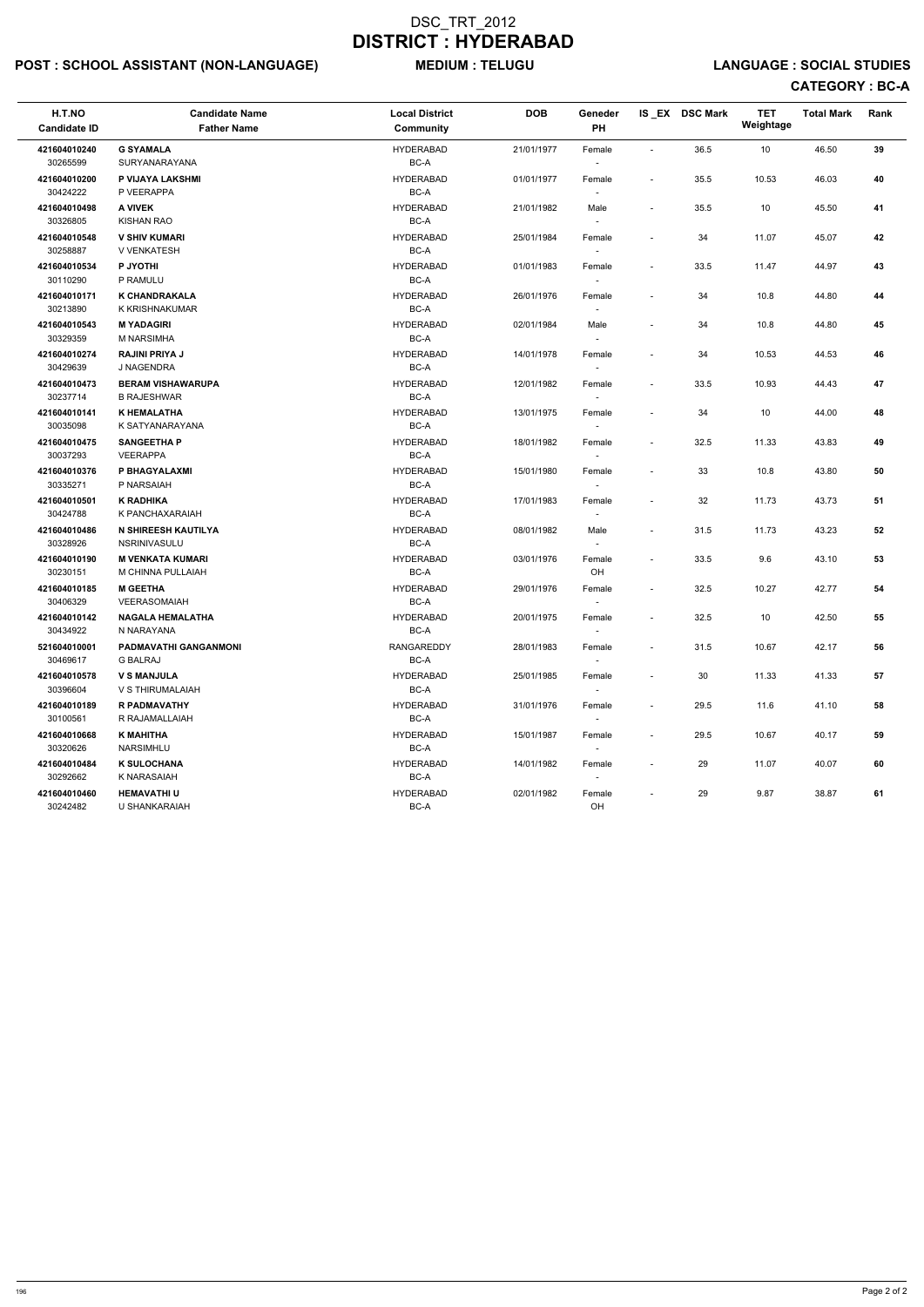# POST : SCHOOL ASSISTANT (NON-LANGUAGE) MEDIUM : TELUGU LANGUAGE : SOCIAL STUDIES

| H.T.NO<br><b>Candidate ID</b> | <b>Candidate Name</b><br><b>Father Name</b>     | <b>Local District</b><br><b>Community</b> | <b>DOB</b> | Geneder<br><b>PH</b>               |                          | IS_EX DSC Mark | <b>TET</b><br>Weightage | <b>Total Mark</b> | Rank           |
|-------------------------------|-------------------------------------------------|-------------------------------------------|------------|------------------------------------|--------------------------|----------------|-------------------------|-------------------|----------------|
| 421604010576                  | A UDAYA SREE<br>A NARSIMHA CHARY                | <b>HYDERABAD</b>                          | 02/01/1985 | Female                             | $\blacksquare$           | 58             | 12.8                    | 70.80             | $\mathbf{1}$   |
| 30070547<br>421604010559      | <b>S SHAILAJA</b>                               | BC-B<br><b>HYDERABAD</b>                  | 23/01/1984 | Female                             | $\overline{a}$           | 57             | 13.6                    | 70.60             | $\mathbf{2}$   |
| 30051309<br>421604010373      | S VENKATA SWAMY<br><b>ORUGANTI PRABHAKER</b>    | $BC-B$<br><b>HYDERABAD</b>                | 25/01/1980 | Male                               | $\blacksquare$           | 56.5           | 14                      | 70.50             | $\mathbf{3}$   |
| 30326530<br>421604010183      | ORUGANTI JANGAIAH<br>A JAYASUDHA                | $BC-B$<br><b>HYDERABAD</b>                | 19/01/1976 | Female                             | $\blacksquare$           | 55.5           | 14.13                   | 69.63             | 4              |
| 30112553<br>421604010210      | A NARASIMHA<br><b>KURNI JAYA BHARATHI</b>       | BC-B<br><b>HYDERABAD</b>                  | 19/01/1977 | $\overline{\phantom{a}}$<br>Female | $\overline{\phantom{a}}$ | 53             | 14.53                   | 67.53             | 5              |
| 30054906                      | K JAYA PRAKASH                                  | BC-B                                      |            | $\sim$                             |                          |                |                         |                   |                |
| 421604010514<br>30030556      | <b>K UMA RANI</b><br>K BHAGWAN                  | <b>HYDERABAD</b><br>BC-B                  | 12/01/1983 | Female<br>$\overline{\phantom{a}}$ | $\overline{\phantom{a}}$ | 53.5           | 13.87                   | 67.37             | 6              |
| 421604010406<br>30156519      | <b>M JANAKI</b><br>M VENKATAIAH                 | <b>HYDERABAD</b><br>BC-B                  | 15/01/1981 | Female                             | $\overline{\phantom{a}}$ | 54.5           | 12.8                    | 67.30             | $\overline{7}$ |
| 421604010008<br>30382834      | <b>K VIJAYA BHASKER</b><br>K NAGA BHOOSHANAM    | <b>HYDERABAD</b><br>BC-B                  | 06/01/1969 | Male<br>$\sim$                     | $\overline{\phantom{a}}$ | 53             | 13.33                   | 66.33             | 8              |
| 421604010135<br>30118701      | <b>B VIJAYABHASKAR</b><br>NARASIMLU             | <b>HYDERABAD</b><br>BC-B                  | 01/01/1975 | Male<br>$\overline{\phantom{a}}$   |                          | 53             | 12.27                   | 65.27             | 9              |
| 421604010336<br>30119153      | <b>S SARITHA</b><br>S SUDERSHAN RAO             | <b>HYDERABAD</b><br>BC-B                  | 11/01/1979 | Female<br>$\overline{\phantom{a}}$ | $\overline{a}$           | 51             | 14.27                   | 65.27             | 10             |
| 421604010045                  | <b>PADMA LATHAK</b>                             | <b>HYDERABAD</b>                          | 15/01/1972 | Female                             | $\overline{\phantom{a}}$ | 53.5           | 11.73                   | 65.23             | 11             |
| 30259312<br>421604010208      | ASHALATHA K<br><b>M RENUKA</b>                  | BC-B<br><b>HYDERABAD</b>                  | 18/01/1977 | Female                             | $\overline{\phantom{a}}$ | 50.5           | 13.2                    | 63.70             | 12             |
| 30393965<br>421604010053      | M VENKATAIAH<br><b>K ANITHA</b>                 | BC-B<br><b>HYDERABAD</b>                  | 22/01/1972 | Female                             |                          | 51             | 12.13                   | 63.13             | 13             |
| 30122486<br>421604010023      | K JANAKIRAMULU<br>K SIVA PRASAD RAO             | BC-B<br><b>HYDERABAD</b>                  | 03/01/1971 | $\overline{\phantom{a}}$<br>Male   | $\overline{\phantom{a}}$ | 50             | 13.07                   | 63.07             | 14             |
| 30028949<br>421604010524      | K KRISHNA<br><b>R RAVIKANTH</b>                 | BC-B<br><b>HYDERABAD</b>                  | 12/01/1983 | $\overline{\phantom{a}}$<br>Male   | $\overline{\phantom{a}}$ | 52             | 11.07                   | 63.07             | 15             |
| 30446307                      | R VENKATACHARY                                  | BC-B                                      |            |                                    |                          |                |                         |                   |                |
| 421604010018<br>30088491      | <b>G UMAVATHI</b><br>G KRISHNA                  | <b>HYDERABAD</b><br>BC-B                  | 05/01/1970 | Female<br>$\overline{\phantom{a}}$ | $\overline{\phantom{a}}$ | 49.5           | 13.47                   | 62.97             | 16             |
| 421604010687<br>30267333      | <b>M SWAPNA KUMARI</b><br>M SATYANARAYANA GOUD  | <b>HYDERABAD</b><br>BC-B                  | 18/01/1989 | Female<br>$\sim$                   | $\overline{a}$           | 50             | 12.53                   | 62.53             | 17             |
| 421604010436<br>30162047      | <b>NALLA VENU MADHAVI</b><br>N V PRASAD         | <b>HYDERABAD</b><br>BC-B                  | 20/01/1981 | Female                             |                          | 49             | 12.67                   | 61.67             | 18             |
| 421604010334<br>30144258      | <b>CHINTAKINDI PADMA</b><br>CHINTAKINDI RAJAIAH | <b>HYDERABAD</b><br>BC-B                  | 31/01/1979 | Female                             | $\overline{\phantom{a}}$ | 48             | 13.33                   | 61.33             | 19             |
| 421604010048<br>30354330      | <b>G BALRAJ</b><br><b>G BALAIAH</b>             | <b>HYDERABAD</b><br>BC-B                  | 20/01/1972 | Male<br>$\overline{\phantom{a}}$   | $\overline{\phantom{a}}$ | 48.5           | 12.4                    | 60.90             | 20             |
| 421604010232<br>30243308      | <b>CHEPURI JOSNA</b><br><b>CHANDRA MOULI</b>    | <b>HYDERABAD</b><br>BC-B                  | 31/01/1977 | Female<br>$\sim$                   | ÷,                       | 47             | 13.87                   | 60.87             | 21             |
| 421604010221                  | <b>GOONDLA RAVI</b>                             | <b>HYDERABAD</b>                          | 05/01/1977 | Male                               | $\blacksquare$           | 47             | 13.73                   | 60.73             | 22             |
| 30044028<br>421604010106      | <b>G S RANGAIAH</b><br><b>K PADMA</b>           | BC-B<br><b>HYDERABAD</b>                  | 06/01/1974 | $\sim$<br>Female                   | $\overline{\phantom{a}}$ | 48.5           | 11.87                   | 60.37             | 23             |
| 30221625<br>421604010510      | K RAMACHANDRAM<br><b>VARALAXMI A</b>            | BC-B<br><b>HYDERABAD</b>                  | 14/01/1983 | Female                             | $\overline{\phantom{a}}$ | 49             | 11.33                   | 60.33             | 24             |
| 30347154<br>421604010569      | <b>BUGGA RAMULU A</b><br><b>M SUDHARANI</b>     | BC-B<br><b>HYDERABAD</b>                  | 11/01/1984 | $\sim$<br>Female                   |                          | 48             | 11.87                   | 59.87             | 25             |
| 30407929<br>421604010326      | M VENKATAIAH GOUD<br><b>MADDOORU SUBASHINI</b>  | BC-B<br><b>HYDERABAD</b>                  | 08/01/1979 | $\sim$<br>Female                   | $\overline{\phantom{a}}$ | 49             | 10.8                    | 59.80             | 26             |
| 30193129                      | MADDOORU BRAHMACHARY                            | BC-B                                      |            | $\sim$                             |                          |                |                         |                   | 27             |
| 421604010125<br>30139029      | <b>N RAJANI</b><br>N HYLAIAH                    | <b>HYDERABAD</b><br>BC-B                  | 10/01/1975 | Female                             | $\blacksquare$           | 46             | 13.2                    | 59.20             |                |
| 421604010438<br>30053941      | A SHIRISHA<br>A NARSIMHA                        | <b>HYDERABAD</b><br>BC-B                  | 08/01/1981 | Female<br>$\overline{\phantom{a}}$ | $\overline{\phantom{a}}$ | 46.5           | 12.67                   | 59.17             | 28             |
| 421604010019<br>30435033      | <b>R RAMESH KUMAR</b><br>R VEERIAH              | <b>HYDERABAD</b><br>BC-B                  | 16/01/1970 | Male<br>$\sim$                     |                          | 46             | 13.07                   | 59.07             | 29             |
| 421604010529<br>30316830      | <b>S BHAVANI</b><br>S CHANDRA MOULI             | <b>HYDERABAD</b><br>BC-B                  | 24/01/1983 | Female<br>$\sim$                   | $\overline{\phantom{a}}$ | 46             | 13.07                   | 59.07             | 30             |
| 421604010088<br>30242943      | <b>B SRIVANI</b><br><b>B V MALLESHA</b>         | <b>HYDERABAD</b><br>BC-B                  | 14/01/1974 | Female                             | $\overline{\phantom{a}}$ | 47             | 11.47                   | 58.47             | 31             |
| 421604010442<br>30316698      | <b>K VIJAYA DURGA</b><br>KJAGANNADHAM           | <b>HYDERABAD</b><br>BC-B                  | 26/01/1981 | Female                             | $\overline{\phantom{a}}$ | 45.5           | 12.67                   | 58.17             | 32             |
| 421604010441                  | <b>T G SAHITHYA</b>                             | <b>HYDERABAD</b>                          | 25/01/1981 | Female                             | $\overline{\phantom{a}}$ | 46             | 11.6                    | 57.60             | 33             |
| 30094820<br>421604010422      | <b>SATHAIAH</b><br><b>K PRASANNALATHA</b>       | BC-B<br><b>HYDERABAD</b>                  | 01/01/1981 | $\sim$<br>Female                   | $\overline{\phantom{a}}$ | 44.5           | 12.67                   | 57.17             | 34             |
| 30186862<br>421604010606      | K SATHYANARAYANA<br><b>MAMATHA CHINTAKULA</b>   | BC-B<br><b>HYDERABAD</b>                  | 02/01/1985 | $\overline{\phantom{a}}$<br>Female | $\overline{\phantom{a}}$ | 44.5           | 12.53                   | 57.03             | 35             |
| 30170049<br>421604010374      | SATYANARAYANA CH<br>A BHARATHI                  | BC-B<br><b>HYDERABAD</b>                  | 05/01/1980 | $\sim$<br>Female                   | $\overline{a}$           | 45.5           | 11.33                   | 56.83             | 36             |
| 30170114<br>421604010462      | A DASTAIAH<br><b>ANITHA</b>                     | BC-B<br><b>HYDERABAD</b>                  | 05/01/1982 | $\sim$<br>Female                   | $\overline{\phantom{a}}$ | 45             | 11.47                   | 56.47             | 37             |
| 30147560                      | <b>RAMULU</b>                                   | BC-B                                      |            | $\sim$                             |                          |                |                         |                   |                |
| 421604010116<br>30446455      | <b>CH SANDHYA</b><br>PENTAIAH                   | <b>HYDERABAD</b><br>BC-B                  | 17/01/1975 | Female                             | $\overline{\phantom{a}}$ | 43.5           | 12.8                    | 56.30             | 38             |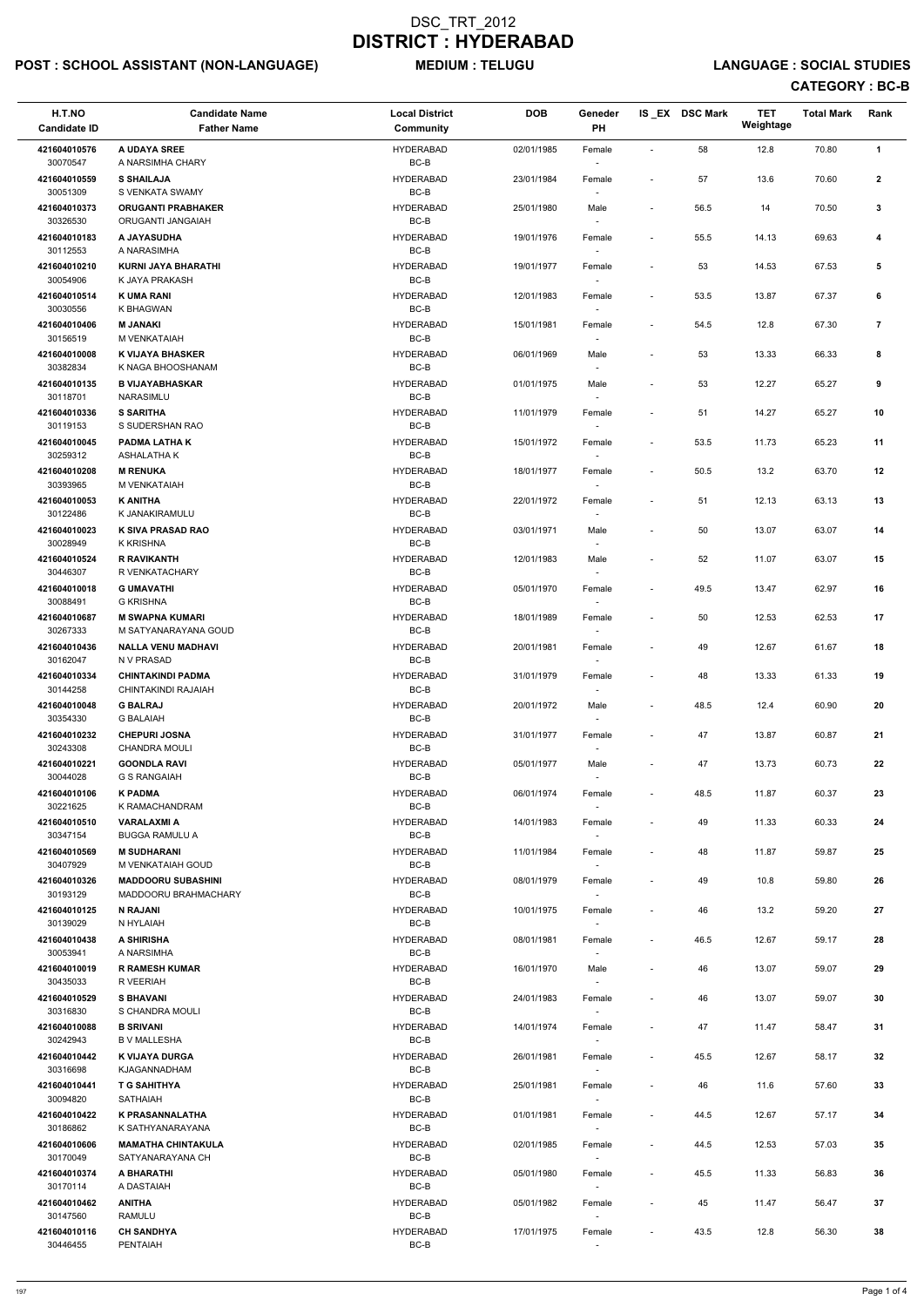# POST : SCHOOL ASSISTANT (NON-LANGUAGE) MEDIUM : TELUGU LANGUAGE : SOCIAL STUDIES

| H.T.NO<br><b>Candidate ID</b> | <b>Candidate Name</b><br><b>Father Name</b>       | <b>Local District</b><br>Community | <b>DOB</b> | Geneder<br>PH                      |                          | IS_EX DSC Mark | <b>TET</b><br>Weightage | <b>Total Mark</b> | Rank |
|-------------------------------|---------------------------------------------------|------------------------------------|------------|------------------------------------|--------------------------|----------------|-------------------------|-------------------|------|
| 421604010667<br>30060513      | <b>G VANI</b><br><b>G KRISHNA</b>                 | <b>HYDERABAD</b><br>BC-B           | 21/01/1987 | Female                             | $\overline{\phantom{a}}$ | 44             | 12.27                   | 56.27             | 39   |
| 421604010346<br>30133074      | <b>B RAMADEVI</b><br><b>B LINGAIAH</b>            | <b>HYDERABAD</b><br>$BC-B$         | 20/01/1980 | Female                             | $\overline{\phantom{a}}$ | 45             | 11.07                   | 56.07             | 40   |
| 421604010124<br>30067937      | <b>N NAGAMANI</b><br>N KRISHNA MURTY              | <b>HYDERABAD</b><br>BC-B           | 09/01/1975 | Female                             | $\overline{\phantom{a}}$ | 45.5           | 10.53                   | 56.03             | 41   |
| 421604010242                  | <b>D VENUGOPAL</b>                                | <b>HYDERABAD</b>                   | 29/01/1977 | Male                               | $\overline{\phantom{a}}$ | 44.5           | 11.47                   | 55.97             | 42   |
| 30441944<br>421604010255      | <b>D SHIVAIAH</b><br><b>B HYMAVATHI</b>           | BC-B<br><b>HYDERABAD</b>           | 14/01/1978 | Female                             | $\overline{\phantom{a}}$ | 43.5           | 11.87                   | 55.37             | 43   |
| 30399050<br>421604010425      | <b>B BHAGAVAN</b><br><b>SANGYAM BHAGYA LAXMI</b>  | BC-B<br><b>HYDERABAD</b>           | 06/01/1981 | Female                             | $\overline{a}$           | 44             | 10.93                   | 54.93             | 44   |
| 30135925<br>421604010368      | S BALARAJ<br><b>PUTTA VIJAYA</b>                  | $BC-B$<br><b>HYDERABAD</b>         | 12/01/1980 | Female                             | $\overline{\phantom{a}}$ | 44             | 10.8                    | 54.80             | 45   |
| 30366236<br>421604010431      | NARAYANA<br><b>KANEEZ FATIMA</b>                  | $BC-B$<br><b>HYDERABAD</b>         | 14/01/1981 | Female                             | $\overline{\phantom{a}}$ | 42.5           | 12                      | 54.50             | 46   |
| 30400138                      | <b>IMAM NAIK</b>                                  | BC-B                               |            | $\sim$                             |                          |                |                         |                   |      |
| 421604010296<br>30216223      | P GOURIKUMARI<br>P ANJANEYULU                     | <b>HYDERABAD</b><br>BC-B           | 20/01/1979 | Female<br>$\overline{\phantom{a}}$ | $\overline{\phantom{a}}$ | 43.5           | 10.93                   | 54.43             | 47   |
| 421604010214<br>30217379      | <b>S PRASANNA</b><br>S DASHARATHA RAMULU LATE     | <b>HYDERABAD</b><br>BC-B           | 15/01/1977 | Female                             | $\overline{\phantom{a}}$ | 43             | 11.33                   | 54.33             | 48   |
| 421604010506<br>30069085      | <b>J SRILATHA</b><br>J KRISHNA                    | <b>HYDERABAD</b><br>$BC-B$         | 14/01/1983 | Female                             | $\overline{\phantom{a}}$ | 43             | 11.33                   | 54.33             | 49   |
| 421604010370<br>30029343      | <b>MALLIKHARJUN MANTA</b><br>LAKSHMAIAH           | <b>HYDERABAD</b><br>$BC-B$         | 18/01/1980 | Male<br>$\sim$                     | $\blacksquare$           | 43             | 10.93                   | 53.93             | 50   |
| 421604010407<br>30261806      | <b>D SULOCHANA DEVI</b><br>D NARASIMLOO           | <b>HYDERABAD</b><br>BC-B           | 06/01/1981 | Female                             | <b>YES</b>               | 43.5           | 10.4                    | 53.90             | 51   |
| 421604010331                  | <b>R SREE LATHA</b>                               | <b>HYDERABAD</b>                   | 02/01/1979 | Female                             | $\overline{\phantom{a}}$ | 42             | 11.73                   | 53.73             | 52   |
| 30170982<br>421604010382      | R RAMA CHANDRA CHARY<br>R JYOTHIRMAI              | BC-B<br><b>HYDERABAD</b>           | 08/01/1980 | Female                             | $\overline{\phantom{a}}$ | 43             | 10.67                   | 53.67             | 53   |
| 30203412<br>421604010223      | R MALLAIAH<br><b>V JYOTHI</b>                     | BC-B<br><b>HYDERABAD</b>           | 17/01/1977 | Female                             | $\overline{\phantom{a}}$ | 42             | 11.6                    | 53.60             | 54   |
| 30180832<br>421604010156      | V SANJEEVA CHARY<br><b>JANI BEGUM</b>             | BC-B<br><b>HYDERABAD</b>           | 10/01/1976 | $\overline{\phantom{a}}$<br>Female | $\blacksquare$           | 42.5           | 10.93                   | 53.43             | 55   |
| 30290387                      | <b>SHAIK LATEEF</b>                               | BC-B                               |            |                                    |                          |                |                         |                   |      |
| 421604010035<br>30225499      | <b>C SHOBHA RANI</b><br>C RAMAIAH                 | <b>HYDERABAD</b><br>BC-B           | 20/01/1971 | Female                             | $\overline{\phantom{a}}$ | 41             | 12.27                   | 53.27             | 56   |
| 421604010642<br>30162242      | <b>K VISHNU VARDHAN</b><br><b>SATTAIAH</b>        | <b>HYDERABAD</b><br>BC-B           | 01/01/1987 | Male<br>$\overline{\phantom{a}}$   | $\overline{\phantom{a}}$ | 42             | 11.07                   | 53.07             | 57   |
| 421604010545<br>30300972      | <b>K KAVITHA</b><br>K VENKATAIAH                  | <b>HYDERABAD</b><br>BC-B           | 24/01/1984 | Female                             | $\overline{\phantom{a}}$ | 42.5           | 10.53                   | 53.03             | 58   |
| 421604010082<br>30363911      | <b>MEKALA ANUPAMA</b><br>M KATAMAIAH              | <b>HYDERABAD</b><br>BC-B           | 07/01/1974 | Female<br>$\sim$                   | $\overline{\phantom{a}}$ | 41.5           | 10.93                   | 52.43             | 59   |
| 421604010674<br>30303035      | <b>CL NAGA VENKATA SOWMYA</b><br>C SHYAM KUMAR    | <b>HYDERABAD</b><br>BC-B           | 14/01/1988 | Female                             | $\overline{\phantom{a}}$ | 39.5           | 12.8                    | 52.30             | 60   |
| 421604010561                  | <b>GANGA BHAVANI YADAVALLI</b>                    | <b>HYDERABAD</b>                   | 15/01/1984 | Female                             | $\overline{\phantom{a}}$ | 42             | 10.27                   | 52.27             | 61   |
| 30146292<br>421604010231      | <b>SHESHAIAH</b><br>P DHANALAXMI                  | BC-B<br><b>HYDERABAD</b>           | 28/01/1977 | Female                             | $\overline{\phantom{a}}$ | 40             | 11.87                   | 51.87             | 62   |
| 30467965<br>421604010055      | P MALLA GOUD<br><b>B SHARADA</b>                  | BC-B<br><b>HYDERABAD</b>           | 04/01/1973 | $\overline{\phantom{a}}$<br>Female | $\overline{\phantom{a}}$ | 40             | 11.47                   | 51.47             | 63   |
| 30173853<br>421604010432      | <b>B ASHOK KUMAR</b><br><b>K KAVITHA</b>          | BC-B<br><b>HYDERABAD</b>           | 20/01/1981 | $\sim$<br>Female                   | $\overline{\phantom{a}}$ | 39.5           | 11.73                   | 51.23             | 64   |
| 30402786<br>421604010168      | <b>BALACHARY</b><br><b>B MADHAVI</b>              | BC-B<br><b>HYDERABAD</b>           | 16/01/1976 | Female                             | $\overline{\phantom{a}}$ | 39             | 12                      | 51.00             | 65   |
| 30329909                      | <b>B VISHWANADAM</b>                              | BC-B                               |            |                                    |                          |                |                         |                   |      |
| 421604010610<br>30430932      | <b>N SANTOSHI</b><br>N NARSIMHA                   | <b>HYDERABAD</b><br>BC-B           | 01/01/1986 | Female<br>$\sim$                   | $\overline{\phantom{a}}$ | 39             | 12                      | 51.00             | 66   |
| 421604010624<br>30262677      | <b>ANURADHA K</b><br>K SAYANNA                    | <b>HYDERABAD</b><br>BC-B           | 16/01/1986 | Female<br>$\sim$                   | $\overline{\phantom{a}}$ | 40             | 10.8                    | 50.80             | 67   |
| 421604010005<br>30408753      | <b>M PADMAVATHI</b><br><b>M LAKSHMAN</b>          | <b>HYDERABAD</b><br>BC-B           | 13/01/1969 | Female<br>$\sim$                   | $\overline{\phantom{a}}$ | 38             | 12.67                   | 50.67             | 68   |
| 421604010063<br>30398143      | <b>SHIVARAPU PUSHPALATHA DEVI</b><br>S VIDYASAGAR | <b>HYDERABAD</b><br>BC-B           | 26/01/1973 | Female                             | $\overline{\phantom{a}}$ | 39.5           | 11.07                   | 50.57             | 69   |
| 421604010118                  | <b>B SWAROOPA RANI</b>                            | <b>HYDERABAD</b>                   | 16/01/1975 | Female                             | $\overline{\phantom{a}}$ | 39.5           | 10.93                   | 50.43             | 70   |
| 30186027<br>421604010316      | <b>B SIVANARAYANA</b><br><b>SRINIVASA RAO V</b>   | BC-B<br><b>HYDERABAD</b>           | 25/01/1979 | Male                               | $\overline{\phantom{a}}$ | 40             | 10.27                   | 50.27             | 71   |
| 30276652<br>421604010251      | SHARABANDU RAJU<br><b>B SUNEETHA</b>              | BC-B<br><b>HYDERABAD</b>           | 03/01/1978 | $\overline{\phantom{a}}$<br>Female | $\overline{\phantom{a}}$ | 39.5           | 10.4                    | 49.90             | 72   |
| 30332016<br>421604010277      | SATYANARAYANA<br><b>NAGA JYOTHI B K</b>           | BC-B<br><b>HYDERABAD</b>           | 03/01/1978 | $\overline{\phantom{a}}$<br>Female | $\overline{\phantom{a}}$ | 38             | 11.87                   | 49.87             | 73   |
| 30040487                      | <b>B K NAGAPPA</b>                                | BC-B                               |            | $\sim$                             |                          |                |                         |                   |      |
| 421604010497<br>30300840      | <b>V JAGURINI</b><br>V SATYANARAYANA              | <b>HYDERABAD</b><br>BC-B           | 19/01/1982 | Female<br>$\overline{\phantom{a}}$ | $\overline{\phantom{a}}$ | 37.5           | 12                      | 49.50             | 74   |
| 421604010490<br>30415865      | <b>T DURGA BHAVANI</b><br>T NAGESWAR RAO          | <b>HYDERABAD</b><br>BC-B           | 12/01/1982 | Female<br>$\sim$                   | $\overline{\phantom{a}}$ | 38.5           | 10.93                   | 49.43             | 75   |
| 421604010139<br>30196512      | <b>K RACHANA</b><br>K SATHYANARAYANA GOUD         | <b>HYDERABAD</b><br>$BC-B$         | 03/01/1975 | Female                             | $\overline{\phantom{a}}$ | 38             | 11.33                   | 49.33             | 76   |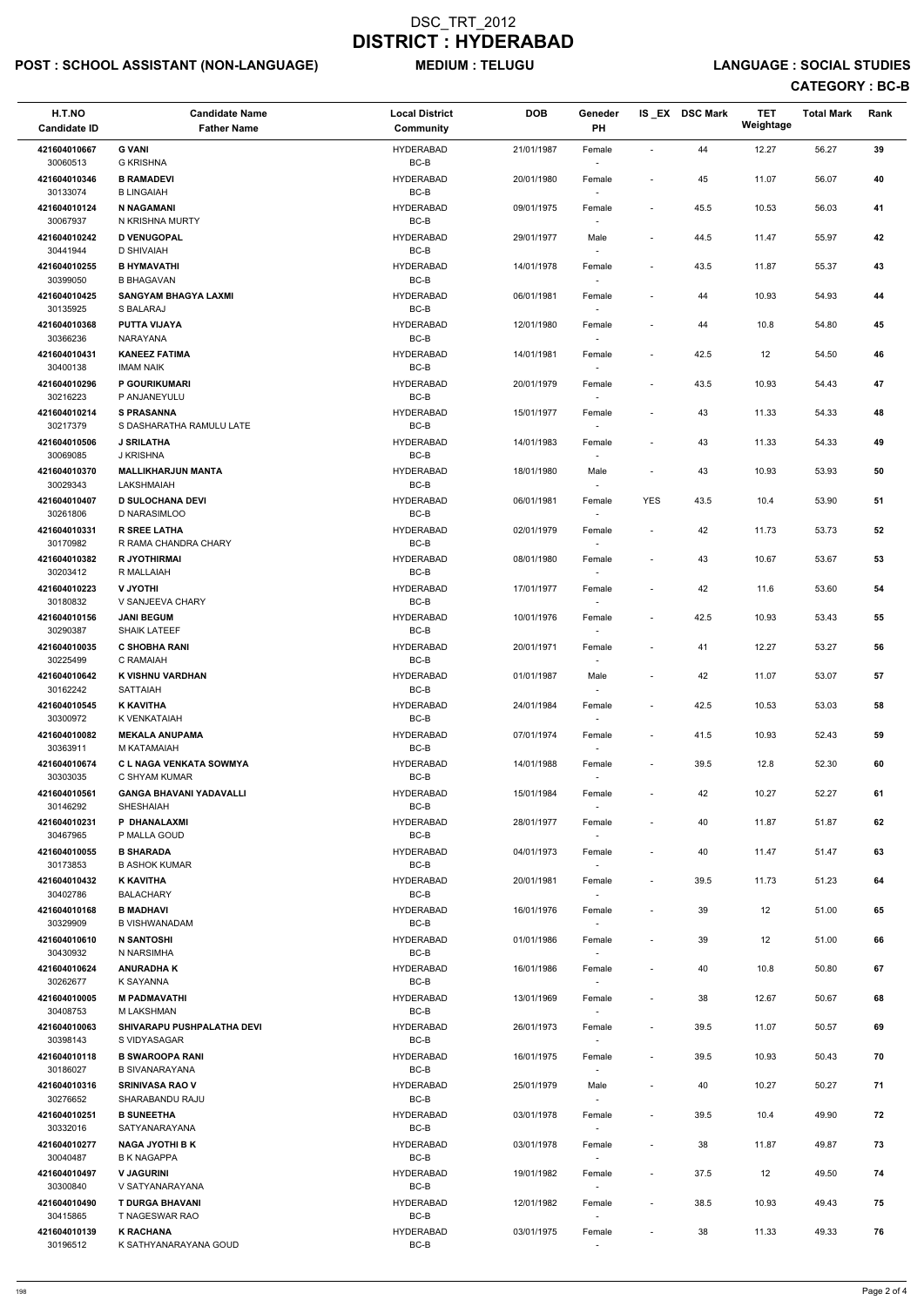# POST : SCHOOL ASSISTANT (NON-LANGUAGE) MEDIUM : TELUGU LANGUAGE : SOCIAL STUDIES

| H.T.NO<br><b>Candidate ID</b> | <b>Candidate Name</b><br><b>Father Name</b>        | <b>Local District</b><br>Community | <b>DOB</b> | Geneder<br>PH                      |                              | IS_EX DSC Mark | <b>TET</b><br>Weightage | <b>Total Mark</b> | Rank |
|-------------------------------|----------------------------------------------------|------------------------------------|------------|------------------------------------|------------------------------|----------------|-------------------------|-------------------|------|
| 421604010405<br>30088833      | <b>ANDRA USHA RANI</b><br>ANDRA APPA RAO           | <b>WEST GODAVARI</b><br>BC-B       | 25/01/1981 | Female                             | $\sim$                       | 37             | 12.27                   | 49.27             | 77   |
| 421604010395<br>30422640      | <b>G SUJATHA</b><br><b>G VISHNU MURTHY</b>         | <b>HYDERABAD</b><br>$BC-B$         | 11/01/1980 | Female                             | $\overline{\phantom{a}}$     | 38             | 11.2                    | 49.20             | 78   |
| 421604010209<br>30207360      | <b>BINGEE BHAGYAMMA</b><br><b>B MALLESHAM</b>      | <b>HYDERABAD</b><br>$BC-B$         | 18/01/1977 | Female                             | $\blacksquare$               | 37             | 12.13                   | 49.13             | 79   |
| 421604010421                  | A SUREKHA                                          | <b>HYDERABAD</b>                   | 01/01/1981 | Female                             | $\overline{\phantom{a}}$     | 39             | 10.13                   | 49.13             | 80   |
| 30037323<br>421604010169      | A KRISHNA<br><b>D SUJATHA DEVI</b>                 | BC-B<br>HYDERABAD                  | 17/01/1976 | Female                             | $\overline{\phantom{a}}$     | 37.5           | 11.6                    | 49.10             | 81   |
| 30074894                      | D SRINIVASA RAO                                    | BC-B                               |            |                                    |                              |                |                         |                   |      |
| 421604010689<br>30391588      | <b>B MADHAVI</b><br><b>B NAGAIAH</b>               | <b>HYDERABAD</b><br>BC-B           | 10/01/1990 | Female                             | $\overline{\phantom{a}}$     | 38.5           | 10.4                    | 48.90             | 82   |
| 421604010672<br>30451477      | <b>G SUMATHI</b><br><b>NARAYANA</b>                | <b>HYDERABAD</b><br>$BC-B$         | 03/01/1988 | Female                             | $\overline{\phantom{a}}$     | 38.5           | 10.27                   | 48.77             | 83   |
| 421604010042<br>30054777      | NAGULAPALLI MANJULA<br>N VIDYA SAGAR               | <b>HYDERABAD</b><br>BC-B           | 20/01/1972 | Female<br>$\sim$                   | $\qquad \qquad \blacksquare$ | 37             | 11.6                    | 48.60             | 84   |
| 421604010066                  | <b>MYANA SUNITHA</b>                               | <b>HYDERABAD</b>                   | 04/01/1973 | Female                             | $\overline{\phantom{a}}$     | 37             | 11.33                   | 48.33             | 85   |
| 30092462<br>421604010357      | M NARAYANA<br><b>B JYOTHI</b>                      | BC-B<br><b>HYDERABAD</b>           | 15/01/1980 | Female                             | $\overline{\phantom{a}}$     | 36.5           | 11.73                   | 48.23             | 86   |
| 30462391                      | <b>B MADHAVA RAO</b>                               | BC-B                               |            |                                    |                              |                |                         |                   |      |
| 421604010243<br>30390396      | <b>B HEMALATHA</b><br>SHRADDANAND                  | <b>HYDERABAD</b><br>$BC-B$         | 01/01/1977 | Female                             | $\overline{\phantom{a}}$     | 37.5           | 10.67                   | 48.17             | 87   |
| 421604010546<br>30091652      | P RAJINI<br>P PRAKASH                              | <b>HYDERABAD</b><br>BC-B           | 16/01/1984 | Female                             | $\overline{\phantom{a}}$     | 37.5           | 10.53                   | 48.03             | 88   |
| 421604010030                  | <b>S ARUNA</b>                                     | <b>HYDERABAD</b>                   | 27/01/1971 | Female                             | $\overline{\phantom{a}}$     | 37.5           | 10.13                   | 47.63             | 89   |
| 30038626<br>421604010261      | S DASHARATH RAMULU<br><b>KRISHNA VENI G</b>        | BC-B<br><b>HYDERABAD</b>           | 20/01/1978 | Female                             | $\overline{\phantom{a}}$     | 37.5           | 10.13                   | 47.63             | 90   |
| 30417932                      | <b>G SATHAIAH</b>                                  | BC-B                               |            |                                    |                              |                |                         |                   |      |
| 421604010380<br>30267818      | <b>MUBEEN</b><br>LATE GULAM HAMEED                 | <b>HYDERABAD</b><br>BC-B           | 02/01/1980 | Female                             | $\overline{\phantom{a}}$     | 36             | 11.47                   | 47.47             | 91   |
| 421604010314<br>30098579      | <b>M SANDHYA RANI</b><br>M DAMODAR RAO             | <b>HYDERABAD</b><br>$BC-B$         | 15/01/1979 | Female<br>$\overline{\phantom{a}}$ | $\overline{\phantom{a}}$     | 35             | 12.27                   | 47.27             | 92   |
| 421604010211<br>30023810      | <b>CH SHARADHA KUMARI</b><br>C DASHARATH           | <b>HYDERABAD</b><br>BC-B           | 28/01/1977 | Female                             | $\qquad \qquad \blacksquare$ | 35.5           | 11.73                   | 47.23             | 93   |
| 421604010307                  | <b>SAIDULU NEMANI</b>                              | <b>HYDERABAD</b>                   | 15/01/1979 | Male                               | $\overline{\phantom{a}}$     | 37             | 10.13                   | 47.13             | 94   |
| 30227962<br>421604010050      | <b>KRISHNAIAH</b><br><b>N KARUNA</b>               | BC-B<br><b>HYDERABAD</b>           | 12/01/1972 | Female                             | $\overline{\phantom{a}}$     | 36             | 11.07                   | 47.07             | 95   |
| 30207625<br>421604010084      | N ACHARYA<br><b>K YASODHARA</b>                    | BC-B<br><b>HYDERABAD</b>           | 11/01/1974 | Female                             | $\overline{\phantom{a}}$     | 36             | 10.93                   | 46.93             | 96   |
| 30137068                      | K N MURTHY                                         | BC-B                               |            |                                    |                              |                |                         |                   |      |
| 421604010060<br>30198577      | <b>D SWAROOPA</b><br><b>SADA KOTI</b>              | <b>HYDERABAD</b><br>BC-B           | 15/01/1973 | Female<br>$\sim$                   | $\overline{\phantom{a}}$     | 36.5           | 10                      | 46.50             | 97   |
| 421604010375<br>30284512      | <b>KAVITHA V</b><br>SATYANARAYANA V                | <b>HYDERABAD</b><br>BC-B           | 12/01/1980 | Female                             | $\overline{\phantom{a}}$     | 35.5           | 10.93                   | 46.43             | 98   |
| 421604010253                  | <b>D HEMALATHA</b>                                 | HYDERABAD                          | 22/01/1978 | Female                             | $\overline{\phantom{a}}$     | 36             | 10.4                    | 46.40             | 99   |
| 30420215<br>421604010626      | D SATHAIAH<br>N BHAGYA LAXMI                       | BC-B<br><b>HYDERABAD</b>           | 15/01/1986 | Female                             | $\blacksquare$               | 36.5           | 9.87                    | 46.37             | 100  |
| 30155860                      | N RAMULU                                           | BC-B                               |            | OH                                 |                              |                |                         |                   |      |
| 421604010129<br>30368465      | <b>C BALAMANI</b><br>C PENTAIAH                    | HYDERABAD<br>BC-B                  | 08/01/1975 | Female<br>$\sim$                   | $\overline{\phantom{a}}$     | 36             | 10.27                   | 46.27             | 101  |
| 421604010145<br>30301316      | <b>P SWAPNA</b><br>P SATHAIAH                      | <b>HYDERABAD</b><br>BC-B           | 04/01/1976 | Female                             | $\overline{\phantom{a}}$     | 36             | 10.13                   | 46.13             | 102  |
| 421604010258                  | <b>CHENNU NAGENDRA VARA PRASAD</b>                 | HYDERABAD                          | 01/01/1978 | Male                               | $\overline{\phantom{a}}$     | 35.5           | 10.53                   | 46.03             | 103  |
| 30431253<br>421604010516      | CHENNU VENKATA SUBAIAH<br><b>MAMIDI SUJATHA</b>    | BC-B<br><b>HYDERABAD</b>           | 21/01/1983 | Female                             | $\overline{\phantom{a}}$     | 34.5           | 11.33                   | 45.83             | 104  |
| 30226581<br>421604010591      | M NARASIMHA GOUD<br><b>AITHAGONI JYOTHI</b>        | BC-B<br><b>HYDERABAD</b>           | 02/01/1985 | $\sim$<br>Female                   | $\overline{\phantom{a}}$     | 34.5           | 11.07                   | 45.57             | 105  |
| 30427475                      | MALLESH                                            | BC-B                               |            | $\sim$                             |                              |                |                         |                   |      |
| 421604010526<br>30335027      | <b>ALAGANI ARUNA</b><br>A CHAKRAPANI               | HYDERABAD<br>BC-B                  | 05/01/1983 | Female<br>$\sim$                   | $\overline{\phantom{a}}$     | 33             | 12.27                   | 45.27             | 106  |
| 421604010057<br>30257639      | <b>T C INDIRA SINDHOOR</b><br>T C BRIJ MOHAN SINGH | <b>HYDERABAD</b><br>BC-B           | 02/01/1973 | Female                             | $\overline{\phantom{a}}$     | 35             | 10                      | 45.00             | 107  |
| 421604010508                  | <b>C SARIKA</b>                                    | <b>HYDERABAD</b>                   | 16/01/1983 | Female                             | $\overline{\phantom{a}}$     | 34.5           | 10.4                    | 44.90             | 108  |
| 30451810<br>421604010291      | C LAXMAIAH<br>A KALYANI                            | BC-B<br>HYDERABAD                  | 14/01/1978 | Female                             | $\blacksquare$               | 33.5           | 11.33                   | 44.83             | 109  |
| 30217540                      | A VENKATA CHARY                                    | BC-B                               |            | $\sim$                             |                              |                |                         |                   |      |
| 421604010154<br>30436763      | <b>K SUMATHI</b><br>ANANTHAM GOUD K                | <b>HYDERABAD</b><br>BC-B           | 11/01/1976 | Female<br>$\overline{\phantom{a}}$ | $\overline{\phantom{a}}$     | 34.5           | 10.27                   | 44.77             | 110  |
| 421604010541<br>30103807      | <b>D MADHAVI</b><br>D MALLAIAH                     | HYDERABAD<br>BC-B                  | 20/01/1984 | Female<br>$\sim$                   | $\overline{\phantom{a}}$     | 34             | 10.67                   | 44.67             | 111  |
| 421604010361<br>30269359      | <b>G SHARADA</b><br><b>G ESHWARAIAH</b>            | HYDERABAD<br>BC-B                  | 04/01/1980 | Female                             | $\overline{\phantom{a}}$     | 32.5           | 12.13                   | 44.63             | 112  |
| 421604010544<br>30056170      | KADALI KASI ANNAPURNA<br>KADALI SURYANARAYANA      | <b>EAST GODAVARI</b><br>BC-B       | 03/01/1984 | $\sim$<br>Female<br>$\sim$         | $\overline{\phantom{a}}$     | 33.5           | 11.07                   | 44.57             | 113  |
| 421604010480<br>30207958      | Y GEETHA<br>SARAIAH                                | <b>HYDERABAD</b><br>BC-B           | 24/01/1982 | Female                             | $\overline{\phantom{a}}$     | 34.5           | 10                      | 44.50             | 114  |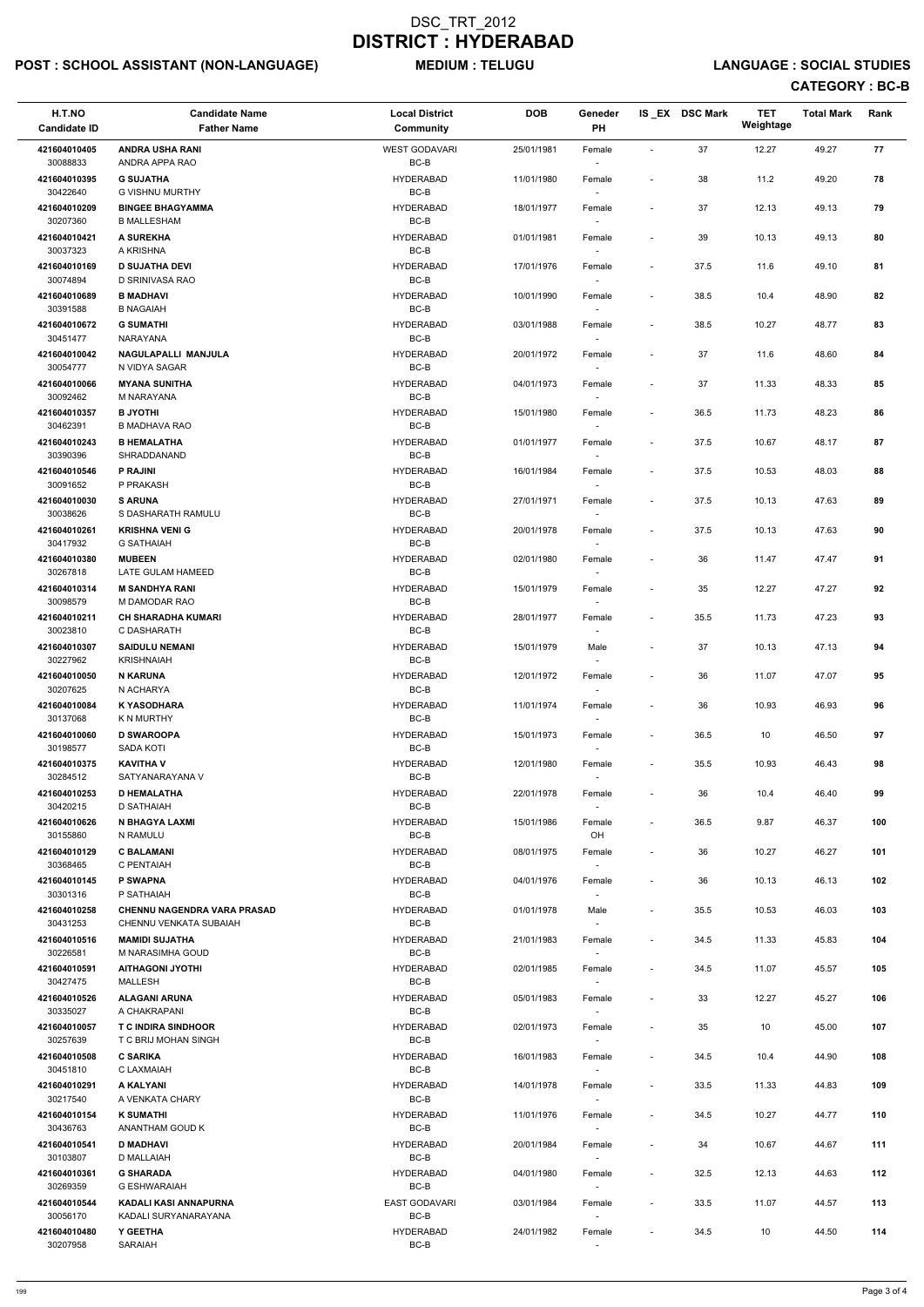# POST : SCHOOL ASSISTANT (NON-LANGUAGE) MEDIUM : TELUGU LANGUAGE : SOCIAL STUDIES

| H.T.NO<br><b>Candidate ID</b> | <b>Candidate Name</b><br><b>Father Name</b>        | <b>Local District</b><br>Community | <b>DOB</b> | Geneder<br>PH    |                          | IS_EX DSC Mark | <b>TET</b><br>Weightage | <b>Total Mark</b> | Rank |
|-------------------------------|----------------------------------------------------|------------------------------------|------------|------------------|--------------------------|----------------|-------------------------|-------------------|------|
| 421604010496<br>30401827      | <b>D SANDHYA RANI</b><br>SATYANARAYANA D           | <b>RANGAREDDY</b><br>BC-B          | 15/01/1982 | Female           | $\overline{\phantom{a}}$ | 34.5           | 10                      | 44.50             | 115  |
| 421604010131<br>30435663      | <b>T SANDHYA RANI</b><br>T SREE RAMULU             | <b>HYDERABAD</b><br>$BC-B$         | 10/01/1975 | Female           | $\overline{\phantom{a}}$ | 34             | 10.27                   | 44.27             | 116  |
| 421604010364<br>30150514      | P SHAIK RAMZAN BI<br>P SHAIK SHAVALI               | <b>HYDERABAD</b><br>BC-B           | 08/01/1980 | Female<br>$\sim$ | $\overline{\phantom{a}}$ | 32             | 12.27                   | 44.27             | 117  |
| 421604010572<br>30434071      | <b>B KAVITHARANI</b><br><b>B MALLAIAH</b>          | NALGONDA<br>BC-B                   | 07/01/1985 | Female           | $\overline{\phantom{a}}$ | 32.5           | 11.2                    | 43.70             | 118  |
| 421604010020<br>30301527      | A SREE VANI<br>LAXMINARAYANA                       | <b>HYDERABAD</b><br>BC-B           | 22/01/1970 | Female<br>$\sim$ | $\overline{\phantom{a}}$ | 32.5           | 11.07                   | 43.57             | 119  |
| 421604010337<br>30046909      | <b>T MADHAVI</b><br>T SATHAIAH                     | <b>HYDERABAD</b><br>BC-B           | 04/01/1979 | Female           | $\overline{\phantom{a}}$ | 32.5           | 11.07                   | 43.57             | 120  |
| 421604010134<br>30245814      | <b>R SWARNA LAXMI</b><br>R TIRUMAL RAO             | <b>HYDERABAD</b><br>BC-B           | 05/01/1975 | Female           | $\overline{\phantom{a}}$ | 33             | 10.53                   | 43.53             | 121  |
| 421604010492<br>30401937      | P CHANDRASIREESHA<br>P RAMULU                      | <b>HYDERABAD</b><br>BC-B           | 03/01/1982 | Female<br>$\sim$ | $\blacksquare$           | 32             | 11.2                    | 43.20             | 122  |
| 421604010333<br>30409961      | <b>V SHARADA</b><br>V VISWARUPA CHARY              | <b>HYDERABAD</b><br>BC-B           | 28/01/1979 | Female<br>$\sim$ | $\overline{\phantom{a}}$ | 31.5           | 11.47                   | 42.97             | 123  |
| 421604010679<br>30190621      | <b>U SUVIDHA</b><br>U VIJAY KUMAR                  | <b>HYDERABAD</b><br>BC-B           | 08/01/1988 | Female           | $\blacksquare$           | 32.5           | 10.4                    | 42.90             | 124  |
| 421604010127<br>30196295      | <b>M MAMATHA</b><br><b>ESHWARAIAH</b>              | <b>HYDERABAD</b><br>BC-B           | 01/01/1975 | Female           | $\overline{\phantom{a}}$ | 32.5           | 10.27                   | 42.77             | 125  |
| 421604010073<br>30238635      | <b>GUDURI PADMAPRIYA</b><br>GUDURI NARAYANA MURTHY | <b>HYDERABAD</b><br>BC-B           | 31/01/1973 | Female<br>$\sim$ | $\overline{\phantom{a}}$ | 31             | 11.73                   | 42.73             | 126  |
| 421604010034<br>30263456      | <b>HOGLA G</b><br>G A MANOHARA RAO                 | <b>HYDERABAD</b><br>BC-B           | 06/01/1971 | Female           | $\overline{\phantom{a}}$ | 31.5           | 10.67                   | 42.17             | 127  |
| 421604010612<br>30434365      | <b>G NANDINI</b><br><b>G RAMESH</b>                | <b>HYDERABAD</b><br>BC-B           | 19/01/1986 | Female           | $\overline{\phantom{a}}$ | 32             | 10.13                   | 42.13             | 128  |
| 421604010627<br>30419349      | <b>R SRIVANI</b><br>R SRIDHAR                      | <b>HYDERABAD</b><br>$BC-B$         | 21/01/1986 | Female           | $\overline{\phantom{a}}$ | 30.5           | 11.6                    | 42.10             | 129  |
| 421604010588<br>30057991      | N NAGALAXMI<br><b>SHANKER</b>                      | <b>HYDERABAD</b><br>BC-B           | 31/01/1985 | Female<br>$\sim$ | $\overline{\phantom{a}}$ | 32             | 10                      | 42.00             | 130  |
| 421604010039<br>30398995      | <b>K SWAROOPA</b><br>K SUKKAIAH                    | <b>HYDERABAD</b><br>BC-B           | 06/01/1972 | Female           | $\overline{\phantom{a}}$ | 31.5           | 10                      | 41.50             | 131  |
| 421604010690<br>30414478      | <b>SINGOJI ANITA</b><br><b>SINGOJI SWAMY</b>       | <b>HYDERABAD</b><br>BC-B           | 29/01/1990 | Female           | $\overline{\phantom{a}}$ | 31             | 10.4                    | 41.40             | 132  |
| 421604010409<br>30271821      | <b>B RACHANA</b><br><b>B JANARDHAN</b>             | <b>HYDERABAD</b><br>BC-B           | 02/01/1981 | Female<br>$\sim$ | $\overline{\phantom{a}}$ | 31             | 10.13                   | 41.13             | 133  |
| 421604010287<br>30177031      | <b>M SANGEETHA LAXMI</b><br>M AMBUJA SINGH         | <b>HYDERABAD</b><br>BC-B           | 17/01/1978 | Female<br>$\sim$ | $\overline{\phantom{a}}$ | 30.5           | 10.53                   | 41.03             | 134  |
| 421604010587<br>30119213      | <b>P SRILAXMI</b><br>P VENKATNARSU                 | <b>HYDERABAD</b><br>BC-B           | 19/01/1985 | Female<br>$\sim$ | $\overline{\phantom{a}}$ | 30             | 10.8                    | 40.80             | 135  |
| 421604010427<br>30421943      | <b>MEERA BEE</b><br><b>SHAIK KHASIM SAHEB</b>      | HYDERABAD<br>BC-B                  | 21/01/1981 | Female           | $\overline{\phantom{a}}$ | 30             | 10                      | 40.00             | 136  |
| 421604010568<br>30412545      | <b>MAKHAM CHANDRAKALA</b><br>M PEDDAPULLAIAH       | <b>KURNOOL</b><br>BC-B             | 01/01/1984 | Female<br>$\sim$ | $\overline{\phantom{a}}$ | 29.5           | 10.13                   | 39.63             | 137  |
| 421604010246<br>30390977      | <b>SATYANJALI MANTA</b><br>LAXMAIAH                | <b>HYDERABAD</b><br>BC-B           | 31/01/1977 | Female<br>$\sim$ | $\overline{\phantom{a}}$ | 29             | 10.53                   | 39.53             | 138  |
| 421604010252<br>30077802      | <b>G LAKSHMI</b><br><b>G PARASHURAMULU</b>         | <b>HYDERABAD</b><br>BC-B           | 09/01/1978 | Female<br>$\sim$ | $\overline{\phantom{a}}$ | 29.5           | 10                      | 39.50             | 139  |
| 421604010359<br>30324854      | <b>MINDUMATHI</b><br>M BRAHMA CHARY                | <b>HYDERABAD</b><br>BC-B           | 01/01/1980 | Female           | $\overline{\phantom{a}}$ | 29.5           | 10                      | 39.50             | 140  |
| 421604010315<br>30167063      | <b>BARLA SWARNA LATHA</b><br><b>B MALLESHAM</b>    | HYDERABAD<br>BC-B                  | 22/01/1979 | Female           | $\overline{\phantom{a}}$ | 28             | 10.53                   | 38.53             | 141  |
| 421604010105<br>30237832      | <b>M CHANDRA KALA</b><br>M NARASIMHA               | <b>HYDERABAD</b><br>BC-B           | 05/01/1974 | Female<br>$\sim$ | $\overline{\phantom{a}}$ | 26             | 12.4                    | 38.40             | 142  |
| 421604010669<br>30115536      | <b>B SRIVANI</b><br><b>B NARENDER</b>              | <b>HYDERABAD</b><br>BC-B           | 06/01/1987 | Female<br>$\sim$ | $\overline{\phantom{a}}$ | 27.5           | 10.27                   | 37.77             | 143  |

| 421604010641 | <b>K ANITHA</b>      | <b>HYDERABAD</b> | 02/01/1987 | Female | <b>YES</b> | 29 | 8.67 | 37.67 | 144 |
|--------------|----------------------|------------------|------------|--------|------------|----|------|-------|-----|
| 30455250     | <b>K BALACHARY</b>   | BC-B             |            |        |            |    |      |       |     |
| 421604010218 | <b>B KALPANA</b>     | <b>HYDERABAD</b> | 28/01/1977 | Female |            | 25 | 10   | 35.00 | 145 |
| 30267293     | <b>B ASHOK KUMAR</b> | BC-B             |            |        |            |    |      |       |     |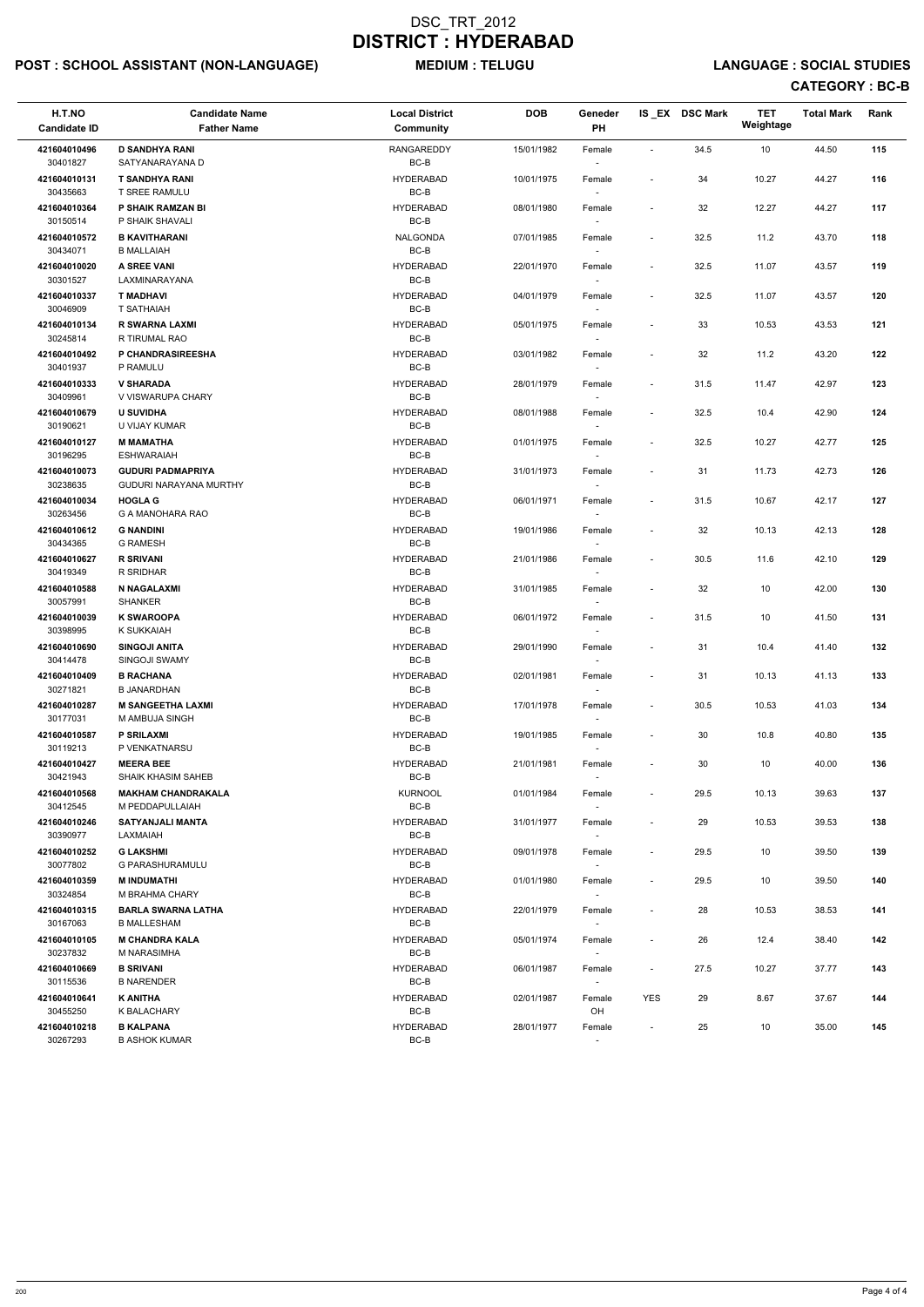# POST : SCHOOL ASSISTANT (NON-LANGUAGE) MEDIUM : TELUGU LANGUAGE : SOCIAL STUDIES

| H.T.NO<br><b>Candidate ID</b> | <b>Candidate Name</b><br><b>Father Name</b>       | <b>Local District</b><br><b>Community</b>           | <b>DOB</b> | Geneder<br>PH                      |                          | IS_EX DSC Mark | <b>TET</b><br>Weightage | <b>Total Mark</b> | Rank           |
|-------------------------------|---------------------------------------------------|-----------------------------------------------------|------------|------------------------------------|--------------------------|----------------|-------------------------|-------------------|----------------|
| 421604010341<br>30076125      | <b>G SUBBARATNALU</b><br><b>G SIVAIAH</b>         | <b>HYDERABAD</b><br>$BC-C$                          | 26/01/1979 | Female                             |                          | 46             | 11.47                   | 57.47             | $\mathbf{1}$   |
| 421604010001<br>30348369      | <b>V DORATHY</b><br>V JEEVARATHNAM                | <b>HYDERABAD</b><br>$BC-C$                          | 24/01/1968 | Female                             | $\overline{\phantom{a}}$ | 44.5           | 11.73                   | 56.23             | $\overline{2}$ |
| 421604010494<br>30230046      | <b>M ANURADHA</b><br><b>M RAMULU</b>              | <b>HYDERABAD</b><br>BC-C                            | 12/01/1982 | Female<br>$\overline{\phantom{a}}$ | $\overline{\phantom{a}}$ | 43.5           | 12.27                   | 55.77             | $\mathbf{3}$   |
| 421604010198<br>30192262      | <b>ROSELINE PRISCILLA K</b><br>K CH BABU RAO      | <b>HYDERABAD</b><br>$\mathsf{BC}\text{-}\mathsf{C}$ | 19/01/1977 | Female<br>$\sim$                   | $\overline{\phantom{a}}$ | 43             | 11.47                   | 54.47             | 4              |
| 421604010220<br>30197623      | <b>KALAVATHI V</b><br>V JOSEPH ANDREWS            | <b>HYDERABAD</b><br>BC-C                            | 01/01/1977 | Female<br>$\overline{\phantom{a}}$ |                          | 42             | 11.33                   | 53.33             | 5              |
| 421604010628<br>30421292      | <b>MOHAN RAJU K</b><br>TYAGA RAJU K               | <b>HYDERABAD</b><br>$BC-C$                          | 04/01/1986 | Male                               |                          | 41             | 11.6                    | 52.60             | 6              |
| 421604010058<br>30199704      | SWAYAM JYOTHIKA RATHNAM<br>YESURATHNAM            | <b>HYDERABAD</b><br>$BC-C$                          | 10/01/1973 | Female<br>$\overline{\phantom{a}}$ | $\overline{\phantom{a}}$ | 39.5           | 12.93                   | 52.43             | $\overline{7}$ |
| 421604010342<br>30252881      | <b>PATAKULA SIPORA</b><br>PJ RAO                  | <b>HYDERABAD</b><br>$BC-C$                          | 07/01/1979 | Female<br>$\overline{\phantom{a}}$ |                          | 39             | 12.4                    | 51.40             | 8              |
| 421604010202<br>30189477      | <b>GANDI HEMA LATHA</b><br><b>G J BYARD</b>       | <b>HYDERABAD</b><br>BC-C                            | 10/01/1977 | Female<br>$\overline{\phantom{a}}$ | $\overline{\phantom{a}}$ | 39.5           | 10.53                   | 50.03             | 9              |
| 421604010511<br>30255613      | Y LUCY<br>Y YESUDASU                              | <b>HYDERABAD</b><br>$BC-C$                          | 24/01/1983 | Female                             |                          | 36.5           | 10.4                    | 46.90             | 10             |
| 421604010059<br>30141277      | <b>B RECHEL</b><br><b>B SAMUEL THEODORE</b>       | <b>HYDERABAD</b><br>$BC-C$                          | 30/01/1973 | Female                             | $\overline{\phantom{a}}$ | 34.5           | 12.13                   | 46.63             | 11             |
| 421604010056<br>30045361      | <b>P FLARENCE</b><br>P MOHAN RAO                  | <b>HYDERABAD</b><br>$BC-C$                          | 23/01/1973 | Female<br>$\overline{\phantom{a}}$ | $\overline{\phantom{a}}$ | 35.5           | 10.27                   | 45.77             | 12             |
| 421604010660<br>30214237      | <b>BRIGHTY BULAH GUNAPATI</b><br><b>SURENDRA</b>  | <b>WEST GODAVARI</b><br>$BC-C$                      | 24/01/1987 | Female<br>$\overline{\phantom{a}}$ | $\overline{\phantom{a}}$ | 35.5           | 10.13                   | 45.63             | 13             |
| 421604010437<br>30160661      | <b>S S PUSHPA KUMARI</b><br>S P SUNDER RAJ        | <b>HYDERABAD</b><br>BC-C                            | 02/01/1981 | Female<br>$\overline{\phantom{a}}$ | $\overline{\phantom{a}}$ | 33             | 11.2                    | 44.20             | 14             |
| 421604010289<br>30249632      | A JAYASHEELA<br>A SAMUEL                          | <b>RANGAREDDY</b><br>$BC-C$                         | 26/01/1978 | Female                             | $\overline{\phantom{a}}$ | 34             | 10                      | 44.00             | 15             |
| 421604010091<br>30200528      | <b>M RAJINI VICTORIA</b><br>M R VANDANAM          | <b>HYDERABAD</b><br>BC-C                            | 25/01/1974 | Female<br>$\overline{\phantom{a}}$ | $\overline{\phantom{a}}$ | 33             | 10.93                   | 43.93             | 16             |
| 421604010078<br>30045002      | <b>GAJJAPAGU KEGIYA</b><br><b>G CHINNA RAMUDU</b> | <b>HYDERABAD</b><br>$BC-C$                          | 01/01/1973 | Female                             |                          | 33.5           | 10.27                   | 43.77             | 17             |
| 421604010471<br>30445233      | <b>B PRASANNA KUMARI</b><br><b>B JOSEPH</b>       | <b>HYDERABAD</b><br>$BC-C$                          | 09/01/1982 | Female                             | $\sim$                   | 32             | 10                      | 42.00             | 18             |
| 421604010310<br>30057957      | <b>T PRAMILA</b><br><b>T SAMUEL</b>               | <b>HYDERABAD</b><br>$BC-C$                          | 27/01/1979 | Female<br>$\sim$                   | $\overline{\phantom{a}}$ | 31             | 10.27                   | 41.27             | 19             |
| 421604010108<br>30297050      | <b>HAMSA VENRONICA R</b><br><b>RATNAM</b>         | <b>HYDERABAD</b><br>BC-C                            | 16/01/1974 | Female<br>$\sim$                   | $\sim$                   | 30.5           | 10.13                   | 40.63             | 20             |
| 421604010537<br>30405333      | <b>V SUNITHA</b><br>V DAVID RAJ                   | <b>HYDERABAD</b><br>$BC-C$                          | 11/01/1983 | Female<br>$\overline{\phantom{a}}$ | $\overline{\phantom{a}}$ | 26.5           | 10.93                   | 37.43             | 21             |
| 421604010248<br>30326915      | <b>K BUELAH SUSAN</b><br>K CH BABU RAO            | <b>HYDERABAD</b><br>$BC-C$                          | 04/01/1978 | Female                             | $\overline{\phantom{a}}$ | 26.5           | 10.8                    | 37.30             | 22             |
| 421604010004<br>30064844      | <b>B SHERIN MONICA</b><br><b>B S JOHNSON</b>      | <b>HYDERABAD</b><br>$BC-C$                          | 17/01/1969 | Female<br>$\sim$                   | $\overline{\phantom{a}}$ | 25.5           | 11.2                    | 36.70             | 23             |
| 421604010015<br>30193886      | <b>P SUNEETHI</b><br>P SURENDER                   | <b>HYDERABAD</b><br>BC-C                            | 09/01/1970 | Female<br>$\overline{\phantom{a}}$ |                          | 26             | 10.67                   | 36.67             | 24             |
| 421604010077<br>30433737      | <b>MM JYOTHI</b><br>M Y MOSES                     | <b>HYDERABAD</b><br>BC-C                            | 10/01/1973 | Female                             |                          | 25.5           | 10.8                    | 36.30             | 25             |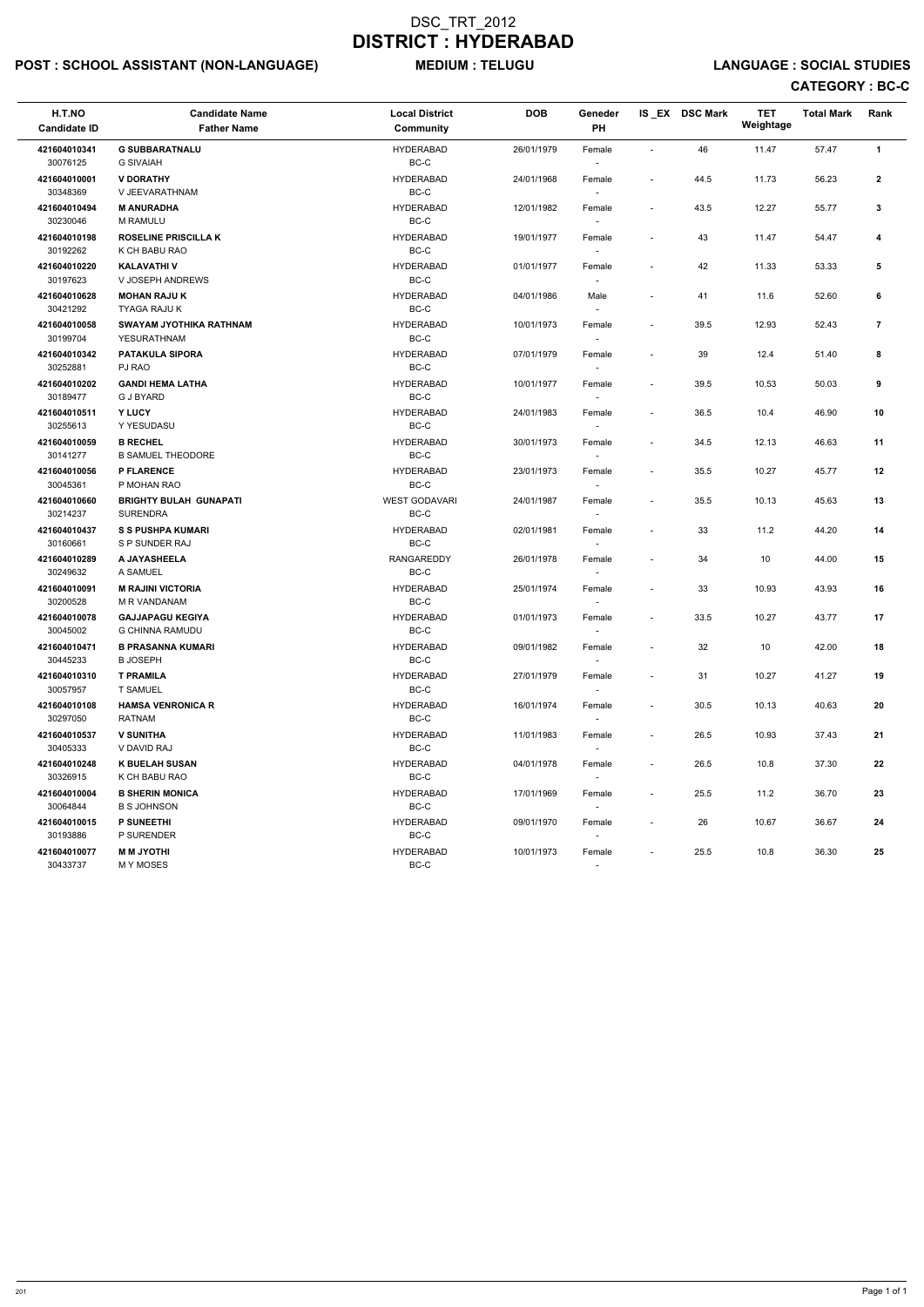# POST : SCHOOL ASSISTANT (NON-LANGUAGE) MEDIUM : TELUGU LANGUAGE : SOCIAL STUDIES

| H.T.NO<br><b>Candidate ID</b> | <b>Candidate Name</b><br><b>Father Name</b>  | <b>Local District</b><br>Community | <b>DOB</b> | Geneder<br>PH                      |                          | IS_EX DSC Mark | <b>TET</b><br>Weightage | <b>Total Mark</b> | Rank                    |
|-------------------------------|----------------------------------------------|------------------------------------|------------|------------------------------------|--------------------------|----------------|-------------------------|-------------------|-------------------------|
| 421604010390<br>30164008      | <b>N RAMU</b><br>N ANJAIAH                   | <b>HYDERABAD</b><br>BC-D           | 12/01/1980 | Male<br>$\overline{\phantom{a}}$   | $\overline{\phantom{a}}$ | 59             | 13.2                    | 72.20             | $\mathbf{1}$            |
| 421604010620<br>30295253      | <b>S NAVANEETHA</b><br>S ANJANEYULU          | <b>HYDERABAD</b><br>BC-D           | 13/01/1986 | Female                             | $\overline{\phantom{a}}$ | 55             | 14.67                   | 69.67             | $\mathbf{2}$            |
| 421604010366<br>30278778      | <b>G YADAGIRI</b><br><b>G LAXMAIAH</b>       | <b>HYDERABAD</b><br>BC-D           | 10/01/1980 | Male<br>$\overline{\phantom{a}}$   | $\overline{\phantom{a}}$ | 54.5           | 14                      | 68.50             | 3                       |
| 421604010387                  | <b>M SUNITHA</b>                             | <b>HYDERABAD</b>                   | 15/01/1980 | Female                             |                          | 53.5           | 13.2                    | 66.70             | 4                       |
| 30035416<br>421604010401      | M GOPALAM<br><b>G ANNAPURNA</b>              | BC-D<br><b>HYDERABAD</b>           | 01/01/1981 | Female                             | $\overline{\phantom{0}}$ | 53             | 13.47                   | 66.47             | 5                       |
| 30170494                      | <b>G VENKATAIAH</b>                          | BC-D                               |            |                                    |                          |                |                         |                   |                         |
| 421604010595<br>30214943      | T UMA MAHESHWARI<br>T NARAHARI               | <b>HYDERABAD</b><br>BC-D           | 26/01/1985 | Female                             | $\blacksquare$           | 53.5           | 12.93                   | 66.43             | 6                       |
| 421604010029<br>30296760      | <b>B SRIDEVI</b><br><b>B LAXMAIAH</b>        | <b>NALGONDA</b><br>BC-D            | 25/01/1971 | Female                             | $\overline{\phantom{a}}$ | 54             | 12.27                   | 66.27             | $\overline{\mathbf{r}}$ |
| 421604010282<br>30276960      | <b>V HYMA DEVI</b><br><b>EASHWAR</b>         | <b>HYDERABAD</b><br>BC-D           | 20/01/1978 | Female<br>$\overline{\phantom{a}}$ | $\overline{\phantom{a}}$ | 52.5           | 13.47                   | 65.97             | 8                       |
| 421604010399<br>30147905      | P PRAMEELA<br>VENKATAIAH                     | <b>HYDERABAD</b><br>BC-D           | 09/01/1980 | Female<br>$\overline{\phantom{a}}$ | $\overline{\phantom{a}}$ | 52.5           | 13.07                   | 65.57             | 9                       |
| 421604010090<br>30043509      | <b>HARI LEELA G</b><br><b>SHANTAPPA G</b>    | <b>HYDERABAD</b><br>BC-D           | 20/01/1974 | Female                             | $\overline{\phantom{a}}$ | 51             | 14.27                   | 65.27             | 10                      |
| 421604010144                  | <b>MATTAPALLI VENKATA RAMANA</b>             | NALGONDA                           | 01/01/1976 | Male                               | $\overline{\phantom{a}}$ | 53.5           | 11.47                   | 64.97             | 11                      |
| 30447625<br>421604010533      | <b>KRISHANA MURTHY</b><br><b>P SUMALATHA</b> | $BC-D$<br><b>HYDERABAD</b>         | 19/01/1983 | Female                             | $\overline{\phantom{a}}$ | 51             | 13.87                   | 64.87             | 12                      |
| 30156679                      | P SADANAND                                   | BC-D                               |            | OH                                 |                          |                |                         |                   |                         |
| 421604010254<br>30225749      | <b>M CHANDRAKALA</b><br><b>M SHANKER</b>     | <b>HYDERABAD</b><br>BC-D           | 22/01/1978 | Female<br>$\sim$                   | $\overline{\phantom{a}}$ | 49.5           | 14.4                    | 63.90             | 13                      |
| 421604010049                  | N VIJAYA LAXMI                               | <b>HYDERABAD</b>                   | 10/01/1972 | Female                             | $\overline{\phantom{a}}$ | 51             | 12.67                   | 63.67             | 14                      |
| 30118223<br>421604010111      | N VEERAIAH<br><b>G KALPANA KIRAN</b>         | BC-D<br><b>HYDERABAD</b>           | 25/01/1974 | Female                             | $\overline{\phantom{a}}$ | 49.5           | 13.6                    | 63.10             | 15                      |
| 30189202<br>421604010036      | <b>G PREM DAS</b><br><b>SUJATHAV</b>         | BC-D<br><b>HYDERABAD</b>           | 26/01/1971 | Female                             | $\overline{\phantom{a}}$ | 50             | 12.53                   | 62.53             | 16                      |
| 30136859                      | V TULJA RAM                                  | BC-D                               |            | $\overline{\phantom{a}}$           |                          |                |                         |                   |                         |
| 421604010536<br>30137318      | <b>T RANGALAXMI</b><br>T VENKATESHWARLU      | <b>HYDERABAD</b><br>BC-D           | 04/01/1983 | Female<br>$\overline{\phantom{a}}$ | $\overline{\phantom{a}}$ | 48.5           | 14                      | 62.50             | 17                      |
| 421604010321<br>30389590      | <b>G SUNEETA</b><br><b>G JANARDHAN</b>       | <b>HYDERABAD</b><br>BC-D           | 03/01/1979 | Female                             | $\overline{\phantom{a}}$ | 48.5           | 13.6                    | 62.10             | 18                      |
| 421604010305<br>30227508      | <b>P SANTHOSHA</b><br>P VITTAL               | <b>HYDERABAD</b><br>BC-D           | 14/01/1979 | Female<br>$\sim$                   | $\overline{\phantom{a}}$ | 49.5           | 12.53                   | 62.03             | 19                      |
| 421604010365<br>30074374      | <b>G VIJAYA</b><br><b>G PAMPADRI</b>         | <b>HYDERABAD</b><br>BC-D           | 10/01/1980 | Female                             | $\overline{\phantom{a}}$ | 51             | 10.53                   | 61.53             | 20                      |
| 421604010461<br>30342080      | A PADMA<br>JANARDHAN                         | <b>HYDERABAD</b><br>BC-D           | 05/01/1982 | Female                             | $\blacksquare$           | 49.5           | 12                      | 61.50             | 21                      |
| 421604010052                  | N VARALAXMI                                  | <b>HYDERABAD</b>                   | 24/01/1972 | $\sim$<br>Female                   | $\overline{\phantom{a}}$ | 49             | 10.67                   | 59.67             | 22                      |
| 30307149<br>421604010482      | N ACHAIAH<br><b>BOHINI PADMA</b>             | BC-D<br><b>HYDERABAD</b>           | 10/01/1982 | Female                             | $\overline{\phantom{a}}$ | 45             | 13.47                   | 58.47             | 23                      |
| 30034137                      | <b>BOHINI KISTAPPA</b>                       | BC-D                               |            |                                    |                          |                |                         |                   |                         |
| 421604010575<br>30410187      | <b>K LALITHAMMA</b><br>K KRISHNA             | <b>HYDERABAD</b><br>BC-D           | 31/01/1985 | Female<br>$\sim$                   | $\blacksquare$           | 46             | 12.4                    | 58.40             | 24                      |
| 421604010186<br>30058736      | <b>PRABHAVATHY C V S</b><br>C SANYASI RAO    | <b>HYDERABAD</b><br>BC-D           | 31/01/1976 | Female<br>$\sim$                   | $\overline{\phantom{a}}$ | 47             | 11.2                    | 58.20             | 25                      |
| 421604010507<br>30081664      | A KALPANA<br>A MEENA RAO                     | <b>HYDERABAD</b><br>BC-D           | 16/01/1983 | Female                             | $\overline{\phantom{a}}$ | 45.5           | 11.73                   | 57.23             | 26                      |
| 421604010301<br>30364529      | N JAMUNA RANI<br>N NARAYANA                  | <b>HYDERABAD</b><br>BC-D           | 21/01/1979 | Female                             | $\overline{\phantom{a}}$ | 44.5           | 12.53                   | 57.03             | 27                      |
| 421604010230<br>30104566      | <b>P SARITHA</b><br>P ANANTHA SWAMY          | <b>HYDERABAD</b><br>BC-D           | 26/01/1977 | Female<br>$\sim$                   | $\overline{\phantom{a}}$ | 44             | 12.8                    | 56.80             | 28                      |
| 421604010121                  | <b>MADAM SUDHA RAGAVI</b>                    | <b>HYDERABAD</b>                   | 24/01/1975 | Female                             | $\overline{\phantom{a}}$ | 43.5           | 13.07                   | 56.57             | 29                      |
| 30304294<br>421604010443      | M BADRINARAYANA<br><b>NARAM SRIDEVI</b>      | BC-D<br><b>HYDERABAD</b>           | 01/01/1981 | $\sim$<br>Female                   | $\overline{\phantom{a}}$ | 42.5           | 13.73                   | 56.23             | 30                      |
| 30188270                      | NARAM SATHYANARAYANA                         | BC-D                               |            | $\sim$                             |                          |                |                         |                   |                         |
| 421604010488<br>30192117      | <b>AKULA SWAPNA</b><br>AKULA MANIKYAM RAO    | <b>HYDERABAD</b><br>BC-D           | 20/01/1982 | Female                             | $\overline{\phantom{a}}$ | 45.5           | 10.67                   | 56.17             | 31                      |
| 421604010204<br>30100707      | <b>MN SAI KUMARI</b><br><b>M B NAGULU</b>    | <b>HYDERABAD</b><br>BC-D           | 25/01/1977 | Female                             | $\overline{\phantom{a}}$ | 43.5           | 12.53                   | 56.03             | 32                      |
| 421604010278                  | <b>REVATHIN</b>                              | <b>HYDERABAD</b>                   | 07/01/1978 | Female                             | $\overline{\phantom{a}}$ | 44.5           | 11.07                   | 55.57             | 33                      |
| 30227361<br>421604010033      | N MOHAN LAL<br><b>G ADI LAXMI</b>            | BC-D<br><b>HYDERABAD</b>           | 03/01/1971 | $\overline{\phantom{a}}$<br>Female | $\overline{\phantom{a}}$ | 43.5           | 11.73                   | 55.23             | 34                      |
| 30207895                      | G VENKATARAMAIAH                             | BC-D                               |            |                                    |                          |                |                         |                   |                         |
| 421604010149<br>30041436      | <b>M SUMALINI</b><br>M RAGHUNANDAN           | <b>HYDERABAD</b><br>BC-D           | 21/01/1976 | Female<br>$\sim$                   | $\overline{\phantom{a}}$ | 43.5           | 10.8                    | 54.30             | 35                      |
| 421604010172<br>30355452      | <b>KURADI LATHA</b><br>LATE K SUDARSHAN      | <b>HYDERABAD</b><br>BC-D           | 26/01/1976 | Female<br>$\sim$                   | $\overline{\phantom{a}}$ | 43.5           | 10.8                    | 54.30             | 36                      |
| 421604010485<br>30456722      | PATTEPU VARALAXMI<br>DASHARATHA              | <b>HYDERABAD</b><br>BC-D           | 24/01/1982 | Female<br>$\sim$                   | $\overline{\phantom{a}}$ | 42             | 12                      | 54.00             | 37                      |
| 421604010402<br>30423160      | <b>K SWAPNA</b><br><b>K NARSIMHA</b>         | <b>HYDERABAD</b><br>BC-D           | 01/01/1981 | Female<br>$\overline{\phantom{a}}$ | $\overline{\phantom{a}}$ | 42.5           | 11.47                   | 53.97             | 38                      |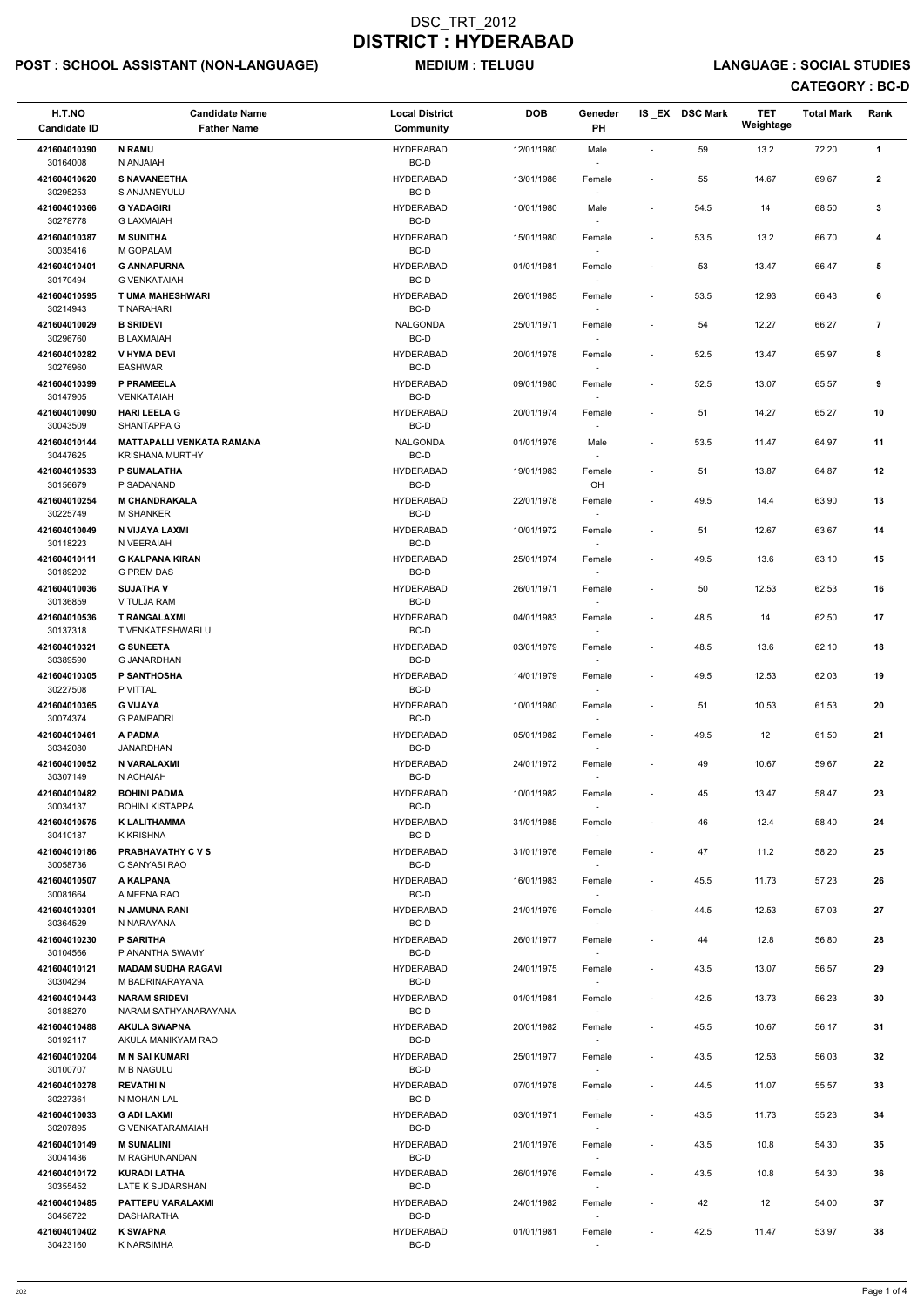# POST : SCHOOL ASSISTANT (NON-LANGUAGE) MEDIUM : TELUGU LANGUAGE : SOCIAL STUDIES

| H.T.NO<br><b>Candidate ID</b> | <b>Candidate Name</b><br><b>Father Name</b>         | <b>Local District</b><br>Community | <b>DOB</b> | Geneder<br>PH                      |                          | IS_EX DSC Mark | <b>TET</b><br>Weightage | <b>Total Mark</b> | Rank |
|-------------------------------|-----------------------------------------------------|------------------------------------|------------|------------------------------------|--------------------------|----------------|-------------------------|-------------------|------|
| 421604010041<br>30203972      | <b>P SUNITHA</b><br>P LAXMI NARAYANA                | <b>HYDERABAD</b><br>BC-D           | 10/01/1972 | Female                             | $\overline{\phantom{a}}$ | 42             | 11.33                   | 53.33             | 39   |
| 421604010132                  | <b>N KALPANA</b>                                    | <b>HYDERABAD</b>                   | 23/01/1975 | Female                             | $\overline{\phantom{a}}$ | 41.5           | 11.73                   | 53.23             | 40   |
| 30392986<br>421604010303      | N NARAYANA<br><b>CH MAHESH KUMAR</b>                | BC-D<br><b>HYDERABAD</b>           | 08/01/1979 | Male                               | $\overline{\phantom{a}}$ | 41.5           | 11.2                    | 52.70             | 41   |
| 30414632<br>421604010532      | CH YELLAIAH<br><b>PVR PRAVEEN KUMAR</b>             | BC-D<br><b>HYDERABAD</b>           | 20/01/1983 | Male                               |                          | 40             | 12.4                    | 52.40             | 42   |
| 30250501                      | P KISTAPPA                                          | BC-D                               |            |                                    |                          |                |                         |                   |      |
| 421604010345<br>30142618      | <b>VARALA HARITHA</b><br>V MANYAM                   | <b>HYDERABAD</b><br>BC-D           | 12/01/1980 | Female                             | $\overline{\phantom{a}}$ | 40.5           | 11.87                   | 52.37             | 43   |
| 421604010297<br>30441785      | <b>BALAKISHTI SRILATHA</b><br>YADAGIRI SWAMY        | <b>HYDERABAD</b><br>BC-D           | 15/01/1979 | Female                             | $\overline{\phantom{a}}$ | 42             | 10.13                   | 52.13             | 44   |
| 421604010654<br>30085380      | P CHAITANYA DIVYA<br>P SUDARSHANAM                  | <b>HYDERABAD</b><br>BC-D           | 19/01/1987 | Female                             | $\overline{\phantom{a}}$ | 40             | 12.13                   | 52.13             | 45   |
| 421604010607<br>30434153      | <b>CH PUSHPA LATHA</b><br><b>KRISHNAIAH</b>         | <b>HYDERABAD</b><br>BC-D           | 21/01/1985 | Female<br>$\sim$                   | $\overline{\phantom{a}}$ | 41             | 10.8                    | 51.80             | 46   |
| 421604010061                  | <b>KATARAM LATHA</b>                                | <b>HYDERABAD</b>                   | 17/01/1973 | Female                             | $\overline{\phantom{a}}$ | 40             | 11.73                   | 51.73             | 47   |
| 30439429<br>421604010513      | KATARAM PANDU<br><b>ANURADHA V</b>                  | BC-D<br><b>HYDERABAD</b>           | 11/01/1983 | Female                             | $\overline{\phantom{a}}$ | 39.5           | 12.13                   | 51.63             | 48   |
| 30126344<br>421604010517      | SOMARAJU V<br><b>KAVITHA V</b>                      | BC-D<br><b>HYDERABAD</b>           | 03/01/1983 | Female                             |                          | 40             | 11.6                    | 51.60             | 49   |
| 30356955                      | <b>MOHAN RAO</b>                                    | BC-D                               |            |                                    |                          |                |                         |                   |      |
| 421604010177<br>30378997      | A SUKANYA<br>A GOPAL                                | <b>HYDERABAD</b><br>BC-D           | 25/01/1976 | Female                             | $\overline{\phantom{a}}$ | 41             | 10.53                   | 51.53             | 50   |
| 421604010113<br>30291736      | P KALPANA<br>P SATYANARAYANA                        | <b>HYDERABAD</b><br>BC-D           | 27/01/1974 | Female<br>$\overline{\phantom{a}}$ | $\overline{a}$           | 40             | 11.47                   | 51.47             | 51   |
| 421604010017                  | <b>BALASUDHA DEVI GUNDALA</b>                       | <b>HYDERABAD</b>                   | 08/01/1970 | Female                             | $\overline{\phantom{a}}$ | 40.5           | 10.93                   | 51.43             | 52   |
| 30448987<br>421604010089      | <b>GOVARDHAN</b><br><b>B MADHAVI</b>                | BC-D<br><b>HYDERABAD</b>           | 15/01/1974 | Female                             | $\overline{\phantom{a}}$ | 40             | 11.33                   | 51.33             | 53   |
| 30406222                      | <b>B RAJ REDDY</b>                                  | BC-D                               |            |                                    |                          |                |                         |                   |      |
| 421604010238<br>30457485      | <b>K ROOPA DEVI</b><br>K SATYANARAYANA              | <b>HYDERABAD</b><br>BC-D           | 19/01/1977 | Female<br>$\overline{\phantom{a}}$ | $\overline{\phantom{a}}$ | 40.5           | 10.8                    | 51.30             | 54   |
| 421604010267<br>30250419      | <b>M SHIVABAI</b><br>M SOMAIAH                      | <b>HYDERABAD</b><br>BC-D           | 28/01/1978 | Female<br>$\sim$                   | $\overline{\phantom{a}}$ | 40.5           | 10.8                    | 51.30             | 55   |
| 421604010509<br>30073502      | <b>GAJULA SWARNA LATHA</b><br><b>G NARSING RAO</b>  | <b>HYDERABAD</b><br>BC-D           | 03/01/1983 | Female                             | $\overline{\phantom{a}}$ | 38.5           | 12.53                   | 51.03             | 56   |
| 421604010311<br>30055181      | <b>K SUJATHA</b><br>K ANJAIAH                       | <b>HYDERABAD</b><br>BC-D           | 06/01/1979 | Female<br>$\sim$                   | $\overline{\phantom{a}}$ | 40             | 10.67                   | 50.67             | 57   |
| 421604010426<br>30047041      | <b>M PADMA REKHA</b><br>M RAMCHANDER                | <b>HYDERABAD</b><br>BC-D           | 17/01/1981 | Female                             | $\overline{\phantom{a}}$ | 39             | 11.47                   | 50.47             | 58   |
| 421604010597                  | <b>M SUBHADRA</b>                                   | <b>HYDERABAD</b>                   | 29/01/1985 | Female                             | $\overline{\phantom{a}}$ | 39.5           | 10.93                   | 50.43             | 59   |
| 30401082<br>421604010264      | M SATYANARAYANA<br><b>B RADHIKA</b>                 | BC-D<br><b>HYDERABAD</b>           | 20/01/1978 | $\sim$<br>Female                   | $\overline{\phantom{a}}$ | 38             | 12.4                    | 50.40             | 60   |
| 30218452<br>421604010464      | <b>B BALRAJ</b><br><b>K BABAMMA</b>                 | BC-D<br><b>HYDERABAD</b>           | 20/01/1982 | Female                             | $\overline{\phantom{a}}$ | 39             | 11.33                   | 50.33             | 61   |
| 30410671                      | K ANTHAIAH                                          | BC-D                               |            |                                    |                          |                |                         |                   |      |
| 421604010592<br>30450561      | <b>B LAVANYA</b><br><b>B SATYANARAYANA</b>          | <b>HYDERABAD</b><br>BC-D           | 08/01/1985 | Female<br>$\sim$                   | $\blacksquare$           | 39.5           | 10.67                   | 50.17             | 62   |
| 421604010072<br>30390031      | <b>CHEERISHETTY HEMALATHA</b><br><b>CH GANGARAM</b> | <b>HYDERABAD</b><br>BC-D           | 20/01/1973 | Female<br>$\sim$                   | $\overline{\phantom{a}}$ | 38.5           | 11.6                    | 50.10             | 63   |
| 421604010123<br>30453380      | KOLATI VENKATALAKSHMI<br>KOLATI SATYAM              | VIZIANAGARAM<br>BC-D               | 31/01/1975 | Female                             | $\overline{\phantom{a}}$ | 39             | 10.93                   | 49.93             | 64   |
| 421604010216<br>30140156      | <b>SRILATHAK</b><br>ANJANEYULU                      | <b>HYDERABAD</b><br>BC-D           | 18/01/1977 | Female                             | $\overline{\phantom{a}}$ | 39.5           | 10.4                    | 49.90             | 65   |
| 421604010044<br>30073784      | <b>B PADMAJA</b><br><b>BM JANARDHAN RAO</b>         | <b>HYDERABAD</b><br>BC-D           | 16/01/1972 | Female<br>$\sim$                   | $\overline{\phantom{a}}$ | 38             | 11.73                   | 49.73             | 66   |
| 421604010229                  | <b>B ANNAPURNA</b>                                  | <b>HYDERABAD</b>                   | 12/01/1977 | Female                             | $\overline{\phantom{a}}$ | 39.5           | 10.13                   | 49.63             | 67   |
| 30226502<br>421604010244      | <b>B THIRUMAL</b><br><b>S RENUKA DEVI</b>           | BC-D<br><b>HYDERABAD</b>           | 24/01/1977 | Female                             | $\overline{\phantom{a}}$ | 39             | 10.53                   | 49.53             | 68   |
| 30439744                      | S SREEHARI                                          | BC-D                               |            | $\sim$                             |                          |                |                         |                   |      |
| 421604010479<br>30421456      | <b>D SOUJANYA</b><br>D LAXMAIAH                     | <b>HYDERABAD</b><br>BC-D           | 22/01/1982 | Female                             | $\overline{\phantom{a}}$ | 38             | 10.53                   | 48.53             | 69   |
| 421604010348<br>30055999      | <b>V DEEPA</b><br>V RAMULOO                         | <b>HYDERABAD</b><br>BC-D           | 20/01/1980 | Female                             | $\overline{\phantom{a}}$ | 37.5           | 10.67                   | 48.17             | 70   |
| 421604010027                  | A ARIAVINDA KUMAR                                   | <b>NALGONDA</b>                    | 12/01/1971 | Male                               | $\overline{\phantom{a}}$ | 36.5           | 11.6                    | 48.10             | 71   |
| 30457037<br>421604010408      | A VENKAT RAMAIAH<br><b>M SHASHIKALA</b>             | BC-D<br><b>HYDERABAD</b>           | 20/01/1981 | $\sim$<br>Female                   | $\overline{\phantom{a}}$ | 37.5           | 10.53                   | 48.03             | 72   |
| 30313072<br>421604010538      | M VEERA BHADRAPPA<br><b>G RADHIKA</b>               | BC-D<br><b>HYDERABAD</b>           | 19/01/1983 | Female                             | $\overline{\phantom{a}}$ | 37.5           | 10.27                   | 47.77             | 73   |
| 30271712<br>421604010275      | <b>CHANDRAPPA G</b><br><b>MEKALA JAYA SREE</b>      | BC-D<br><b>HYDERABAD</b>           | 20/01/1978 | $\sim$<br>Female                   | $\overline{\phantom{a}}$ | 36.5           | 11.07                   | 47.57             | 74   |
| 30430120                      | MEKALA VENU GOPAL                                   | BC-D                               |            | $\sim$                             |                          |                |                         |                   |      |
| 421604010161<br>30069922      | J SUJATHA<br>J SATYANARAYANA                        | <b>HYDERABAD</b><br>BC-D           | 15/01/1976 | Female<br>$\sim$                   | $\overline{\phantom{a}}$ | 37             | 10.53                   | 47.53             | 75   |
| 421604010265<br>30450142      | A MANOHARA<br>A KRISHNA                             | <b>HYDERABAD</b><br>BC-D           | 28/01/1978 | Female<br>OH                       | $\overline{\phantom{a}}$ | 35.5           | 11.73                   | 47.23             | 76   |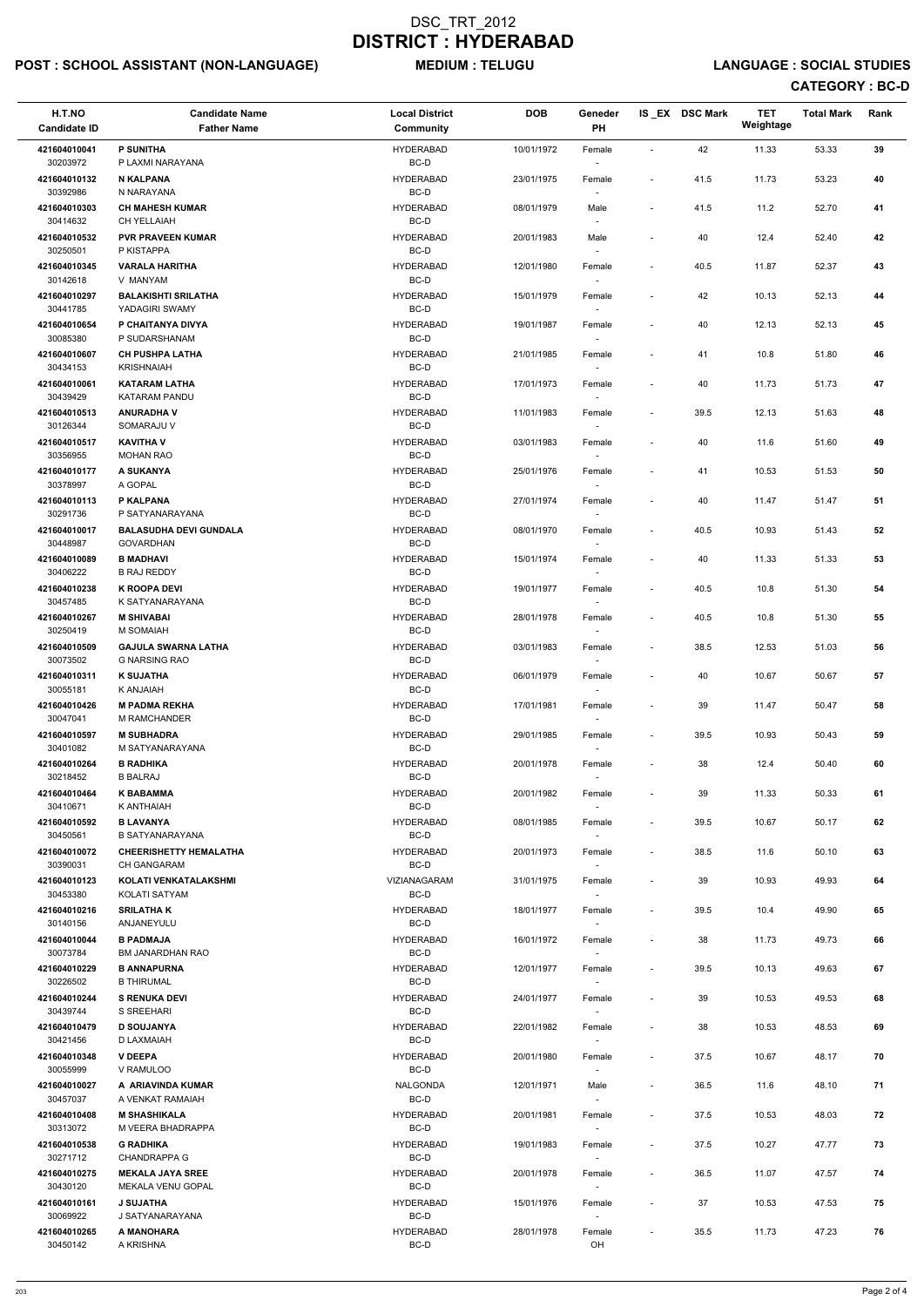# POST : SCHOOL ASSISTANT (NON-LANGUAGE) MEDIUM : TELUGU LANGUAGE : SOCIAL STUDIES

| H.T.NO<br><b>Candidate ID</b> | <b>Candidate Name</b><br><b>Father Name</b>     | <b>Local District</b><br>Community | <b>DOB</b> | Geneder<br><b>PH</b>               |                          | IS_EX DSC Mark | <b>TET</b><br>Weightage | <b>Total Mark</b> | Rank |
|-------------------------------|-------------------------------------------------|------------------------------------|------------|------------------------------------|--------------------------|----------------|-------------------------|-------------------|------|
| 421604010026<br>30450434      | <b>K UNADEVI</b><br>K BASAWANAPPA               | <b>HYDERABAD</b><br>BC-D           | 08/01/1971 | Female                             | ÷,                       | 36             | 11.2                    | 47.20             | 77   |
| 421604010285                  | <b>RARUNA</b>                                   | <b>HYDERABAD</b>                   | 08/01/1978 | Female                             | $\overline{\phantom{a}}$ | 36.5           | 10.4                    | 46.90             | 78   |
| 30431585<br>421604010586      | R MALLAIAH<br><b>M UMAMAHESWARI</b>             | BC-D<br><b>HYDERABAD</b>           | 19/01/1985 | Female                             | $\overline{\phantom{a}}$ | 36             | 10.67                   | 46.67             | 79   |
| 30162545<br>421604010609      | <b>M YADAGIRI</b><br><b>JYOTHI BYAGA</b>        | BC-D<br><b>HYDERABAD</b>           | 13/01/1986 | Female                             | $\overline{\phantom{a}}$ | 36             | 10.67                   | 46.67             | 80   |
| 30228051<br>421604010163      | YELLAIAH B<br><b>I NAGENDER</b>                 | BC-D<br><b>HYDERABAD</b>           | 23/01/1976 | Male                               | $\overline{\phantom{a}}$ | 35             | 11.6                    | 46.60             | 81   |
| 30271472                      | <b>IRK MURTHY</b>                               | BC-D                               |            | $\overline{\phantom{a}}$           |                          |                |                         |                   |      |
| 421604010233<br>30152718      | <b>P SHIVALEELA</b><br>P BASVARAJ               | <b>HYDERABAD</b><br>BC-D           | 02/01/1977 | Female                             | $\overline{\phantom{a}}$ | 36             | 10.4                    | 46.40             | 82   |
| 421604010025<br>30430520      | <b>R SUVARNA</b><br>R SATYANARAYANA             | <b>HYDERABAD</b><br>BC-D           | 15/01/1971 | Female                             | $\overline{\phantom{a}}$ | 36             | 10                      | 46.00             | 83   |
| 421604010227<br>30456744      | <b>SL UDAYASREE</b><br>LOKANADHAN               | <b>HYDERABAD</b><br>BC-D           | 10/01/1977 | Female                             | $\overline{\phantom{a}}$ | 36             | $10\,$                  | 46.00             | 84   |
| 421604010688<br>30280729      | <b>B SWATHI</b><br><b>B NARSIMLU</b>            | <b>HYDERABAD</b><br>BC-D           | 03/01/1990 | Female                             | $\overline{\phantom{a}}$ | 36             | 10                      | 46.00             | 85   |
| 421604010481                  | <b>J SUDERSHAN</b>                              | <b>HYDERABAD</b>                   | 05/01/1982 | Male                               | $\overline{\phantom{a}}$ | 35             | 10.93                   | 45.93             | 86   |
| 30428503<br>421604010598      | J RAMAKRISHNA<br><b>T MANIKYAM</b>              | BC-D<br><b>HYDERABAD</b>           | 04/01/1985 | $\overline{\phantom{a}}$<br>Female | $\overline{\phantom{a}}$ | 35.5           | 10.4                    | 45.90             | 87   |
| 30305244<br>421604010038      | T VISHWANATHAM<br>K SHAMANTHA KUMARI            | BC-D<br><b>HYDERABAD</b>           | 26/01/1972 | Female                             | $\overline{\phantom{a}}$ | 34.5           | 11.33                   | 45.83             | 88   |
| 30061360<br>421604010098      | K ANNAPPA<br><b>T ANURADHA</b>                  | BC-D<br><b>HYDERABAD</b>           | 27/01/1974 | Female                             | $\overline{\phantom{a}}$ | 35.5           | 10.13                   | 45.63             | 89   |
| 30403677                      | SUDHARSHAN                                      | BC-D                               |            | $\sim$                             |                          |                |                         |                   |      |
| 421604010581<br>30040231      | <b>VALASANI KALPANA</b><br>SREERAMULU           | <b>HYDERABAD</b><br>BC-D           | 27/01/1985 | Female<br>$\sim$                   | $\overline{\phantom{a}}$ | 35             | 10.53                   | 45.53             | 90   |
| 421604010122<br>30083520      | K BHAGYA REKHA<br>K SATHYANARAYANA              | <b>HYDERABAD</b><br>BC-D           | 26/01/1975 | Female                             | $\overline{\phantom{a}}$ | 35             | 10.4                    | 45.40             | 91   |
| 421604010388<br>30427375      | <b>OSKA PRAVEEN KUMAR</b><br>NARSAIAH           | <b>HYDERABAD</b><br>BC-D           | 16/01/1980 | Male<br>$\overline{\phantom{a}}$   | $\overline{\phantom{a}}$ | 34             | 11.07                   | 45.07             | 92   |
| 421604010551<br>30461618      | <b>G SOMALATHA</b><br><b>G PRABHU</b>           | <b>HYDERABAD</b><br>BC-D           | 25/01/1984 | Female<br>$\sim$                   | $\overline{\phantom{a}}$ | 34.5           | 10.4                    | 44.90             | 93   |
| 421604010308<br>30302485      | <b>KANDI MEENA KUMARI</b><br>KANDI ANANTHA RAO  | <b>HYDERABAD</b><br>BC-D           | 18/01/1979 | Female                             | $\overline{\phantom{a}}$ | 33.5           | 11.33                   | 44.83             | 94   |
| 421604010283                  | <b>T JYOTHI</b>                                 | <b>HYDERABAD</b>                   | 25/01/1978 | Female                             | $\overline{\phantom{a}}$ | 34.5           | 10.27                   | 44.77             | 95   |
| 30255025<br>421604010099      | <b>T MALLESH</b><br>K RADHA KUMARI              | BC-D<br><b>HYDERABAD</b>           | 03/01/1974 | Female                             | $\overline{\phantom{a}}$ | 34.5           | 10                      | 44.50             | 96   |
| 30446878<br>421604010651      | K V RAJU<br><b>ADURI SRAVANI</b>                | BC-D<br><b>HYDERABAD</b>           | 03/01/1987 | Female                             | $\overline{\phantom{a}}$ | 33.5           | 10.93                   | 44.43             | 97   |
| 30063156<br>421604010474      | ADURI RAMARAJU<br><b>SWAPNAM</b>                | BC-D<br><b>HYDERABAD</b>           | 18/01/1982 | $\sim$<br>Female                   | $\overline{\phantom{a}}$ | 34             | 10.4                    | 44.40             | 98   |
| 30413807                      | YELLAIAH                                        | BC-D                               |            |                                    |                          |                |                         |                   | 99   |
| 421604010565<br>30298863      | <b>G SWAPNA</b><br><b>G VENKATESH</b>           | <b>HYDERABAD</b><br>BC-D           | 06/01/1984 | Female                             | $\overline{\phantom{a}}$ | 34             | 10                      | 44.00             |      |
| 421604010165<br>30122010      | T VIJAYA LAXMI<br>T ALWAR                       | <b>HYDERABAD</b><br>BC-D           | 10/01/1976 | Female<br>$\sim$                   | $\overline{\phantom{a}}$ | 32.5           | 11.33                   | 43.83             | 100  |
| 421604010675<br>30305072      | <b>B SHRI VIDHYA</b><br><b>B POCHAIAH</b>       | <b>HYDERABAD</b><br>BC-D           | 21/01/1988 | Female<br>$\sim$                   | $\overline{\phantom{a}}$ | 33.5           | 10.27                   | 43.77             | 101  |
| 421604010076<br>30087644      | <b>K SAVITHA</b><br>K KRISHNA                   | <b>HYDERABAD</b><br>BC-D           | 15/01/1973 | Female<br>$\sim$                   | $\overline{\phantom{a}}$ | 32.5           | 10.53                   | 43.03             | 102  |
| 421604010632<br>30318064      | <b>D INDIRA DEVI</b><br>D JAGADEESWARAIAH       | <b>HYDERABAD</b><br>BC-D           | 14/01/1986 | Female                             | $\overline{\phantom{a}}$ | 32.5           | 10.53                   | 43.03             | 103  |
| 421604010330                  | A RAJITHA                                       | <b>HYDERABAD</b>                   | 29/01/1979 | Female                             | $\overline{\phantom{a}}$ | 33             | 9.6                     | 42.60             | 104  |
| 30081047<br>421604010547      | A SATHYANARAYANA<br><b>TOTA PAVANI</b>          | BC-D<br><b>HYDERABAD</b>           | 19/01/1984 | OH<br>Female                       | $\overline{\phantom{a}}$ | 32             | 10.53                   | 42.53             | 105  |
| 30337127<br>421604010535      | T MANOHAR<br><b>S SUJATHA</b>                   | BC-D<br><b>HYDERABAD</b>           | 08/01/1983 | $\sim$<br>Female                   | $\overline{\phantom{a}}$ | 32             | 10.4                    | 42.40             | 106  |
| 30281304<br>421604010470      | S YADAIAH<br><b>G LAXMI</b>                     | BC-D<br><b>HYDERABAD</b>           | 15/01/1982 | $\sim$<br>Female                   | $\overline{\phantom{a}}$ | 31             | 10.8                    | 41.80             | 107  |
| 30316245<br>421604010178      | <b>G RAJENDER RAO</b><br><b>H R SHIVA KANYA</b> | BC-D<br><b>HYDERABAD</b>           | 05/01/1976 |                                    |                          | 31.5           | 10.27                   | 41.77             | 108  |
| 30464487                      | H RAJESHWAR RAO                                 | BC-D                               |            | Female                             | $\overline{\phantom{a}}$ |                |                         |                   |      |
| 421604010155<br>30217383      | <b>USHA KIRAN S</b><br>S V GIRI                 | <b>HYDERABAD</b><br>BC-D           | 06/01/1976 | Female<br>$\sim$                   | $\overline{\phantom{a}}$ | 31             | 10.67                   | 41.67             | 109  |
| 421604010435<br>30032819      | <b>G SWAPNA LATHA</b><br>G SATYANARAYANA        | <b>HYDERABAD</b><br>BC-D           | 15/01/1981 | Female                             | $\overline{\phantom{a}}$ | 31.5           | 10.13                   | 41.63             | 110  |
| 421604010499<br>30139062      | <b>AMIRISETTY PALLAVI</b><br>A S RAMULU         | <b>HYDERABAD</b><br>BC-D           | 24/01/1982 | Female<br>$\sim$                   | $\overline{\phantom{a}}$ | 30.5           | 10.27                   | 40.77             | 111  |
| 421604010662<br>30110062      | <b>B SUVARNA</b><br><b>B CHANDRAIAH</b>         | <b>HYDERABAD</b><br>BC-D           | 09/01/1987 | Female                             | $\overline{\phantom{a}}$ | 30.5           | 10.27                   | 40.77             | 112  |
| 421604010487                  | <b>T BHASKAR</b>                                | <b>HYDERABAD</b>                   | 09/01/1982 | Male                               | $\overline{\phantom{a}}$ | 31.5           | 8.93                    | 40.43             | 113  |
| 30136972<br>421604010043      | T RAMULU<br><b>RANDHI R P ANURADHA</b>          | BC-D<br><b>HYDERABAD</b>           | 06/01/1972 | OH<br>Female                       | $\overline{\phantom{a}}$ | 30             | 10                      | 40.00             | 114  |
| 30231367                      | RANDHI KALIKA MURTHY                            | BC-D                               |            |                                    |                          |                |                         |                   |      |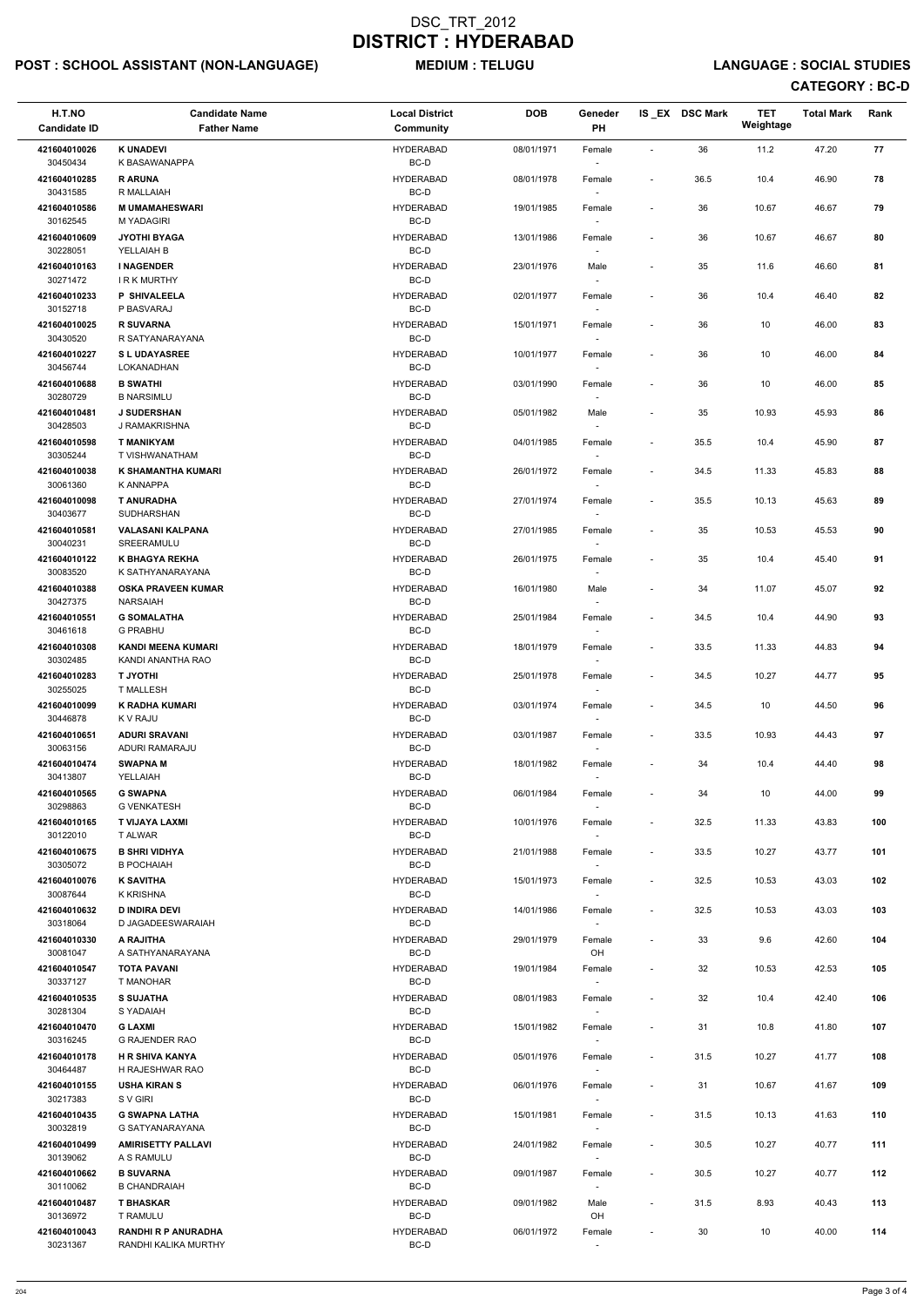# POST : SCHOOL ASSISTANT (NON-LANGUAGE) MEDIUM : TELUGU LANGUAGE : SOCIAL STUDIES

| H.T.NO<br><b>Candidate ID</b> | <b>Candidate Name</b><br><b>Father Name</b>   | <b>Local District</b><br><b>Community</b> | <b>DOB</b> | Geneder<br>PH                      |                          | IS_EX DSC Mark | <b>TET</b><br>Weightage | <b>Total Mark</b> | Rank |
|-------------------------------|-----------------------------------------------|-------------------------------------------|------------|------------------------------------|--------------------------|----------------|-------------------------|-------------------|------|
| 421604010555<br>30155590      | <b>K KRISHNAVENI</b><br>K NARSIMHA RAO        | <b>HYDERABAD</b><br>BC-D                  | 05/01/1984 | Female<br>$\sim$                   | $\blacksquare$           | 30             | 10                      | 40.00             | 115  |
| 421604010566<br>30075598      | <b>B SANTOSH KUMAR</b><br><b>B YADAVA RAO</b> | <b>HYDERABAD</b><br>BC-D                  | 08/01/1984 | Male<br>$\sim$                     | $\blacksquare$           | 28             | 11.87                   | 39.87             | 116  |
| 421604010491<br>30297407      | <b>T G VASAVI</b><br><b>T GOPAL KRISHNA</b>   | <b>HYDERABAD</b><br>BC-D                  | 02/01/1982 | Female                             | $\overline{\phantom{a}}$ | 29.5           | 10.27                   | 39.77             | 117  |
| 421604010671<br>30389929      | <b>LAMBIKA</b><br><b>LRAMESH</b>              | <b>HYDERABAD</b><br>BC-D                  | 16/01/1988 | Female<br>$\sim$                   | $\blacksquare$           | 29.5           | 10                      | 39.50             | 118  |
| 421604010658<br>30447227      | <b>M SANDHYA</b><br><b>CH ANJANEYULU</b>      | <b>HYDERABAD</b><br>BC-D                  | 09/01/1987 | Female<br>$\sim$                   | $\blacksquare$           | 29             | 10                      | 39.00             | 119  |
| 421604010260<br>30307274      | <b>P SUNITHA</b><br>P KRISHNA                 | <b>HYDERABAD</b><br>BC-D                  | 19/01/1978 | Female                             | $\overline{\phantom{a}}$ | 28             | 10.93                   | 38.93             | 120  |
| 421604010400<br>30449606      | <b>G MAMATHA</b><br>G SUDHARSHAN              | <b>HYDERABAD</b><br>BC-D                  | 25/01/1980 | Female<br>$\sim$                   | $\blacksquare$           | 28.5           | 10.27                   | 38.77             | 121  |
| 421604010313<br>30271927      | <b>MLAXMI RAJYAM</b><br><b>RAMU</b>           | <b>HYDERABAD</b><br>BC-D                  | 12/01/1979 | Female<br>$\sim$                   | $\blacksquare$           | 27             | 11.07                   | 38.07             | 122  |
| 421604010109<br>30077705      | <b>M SUDHA RANI</b><br>M GOPAL REDDY          | <b>HYDERABAD</b><br>BC-D                  | 26/01/1974 | Female<br>$\sim$                   |                          | 27             | 10.8                    | 37.80             | 123  |
| 421604010635<br>30424703      | <b>KLAXMI</b><br>YADAIAH                      | <b>HYDERABAD</b><br>BC-D                  | 07/01/1986 | Female<br><b>OH</b>                | $\blacksquare$           | 28.5           | 8.13                    | 36.63             | 124  |
| 421604010191<br>30299404      | <b>RADHIKA MARISETTI</b><br>M VEERAIAH        | <b>HYDERABAD</b><br>BC-D                  | 15/01/1976 | Female<br>$\sim$                   | $\blacksquare$           | 25             | 11.6                    | 36.60             | 125  |
| 421604010611<br>30325683      | <b>K VANITHA</b><br><b>K MALLESH</b>          | <b>HYDERABAD</b><br>BC-D                  | 10/01/1986 | Female<br>$\sim$                   | $\blacksquare$           | 26             | 10.53                   | 36.53             | 126  |
| 421604010101<br>30062926      | P NARASAVENI<br>P THRIMURTHULU                | <b>HYDERABAD</b><br>BC-D                  | 25/01/1974 | Female                             | $\blacksquare$           | 25             | 10.13                   | 35.13             | 127  |
| 421604010028<br>30252864      | P VIJAYA LAKSHMI<br>RAMA MOHAN RAO            | <b>HYDERABAD</b><br>BC-D                  | 27/01/1971 | Female<br>$\sim$                   | $\blacksquare$           | 24.5           | 10.53                   | 35.03             | 128  |
| 421604010570<br>30438442      | <b>MANJULA T</b><br><b>T MALLAIAH</b>         | <b>HYDERABAD</b><br>BC-D                  | 17/01/1984 | Female<br>$\overline{\phantom{a}}$ | $\blacksquare$           | 23             | 11.73                   | 34.73             | 129  |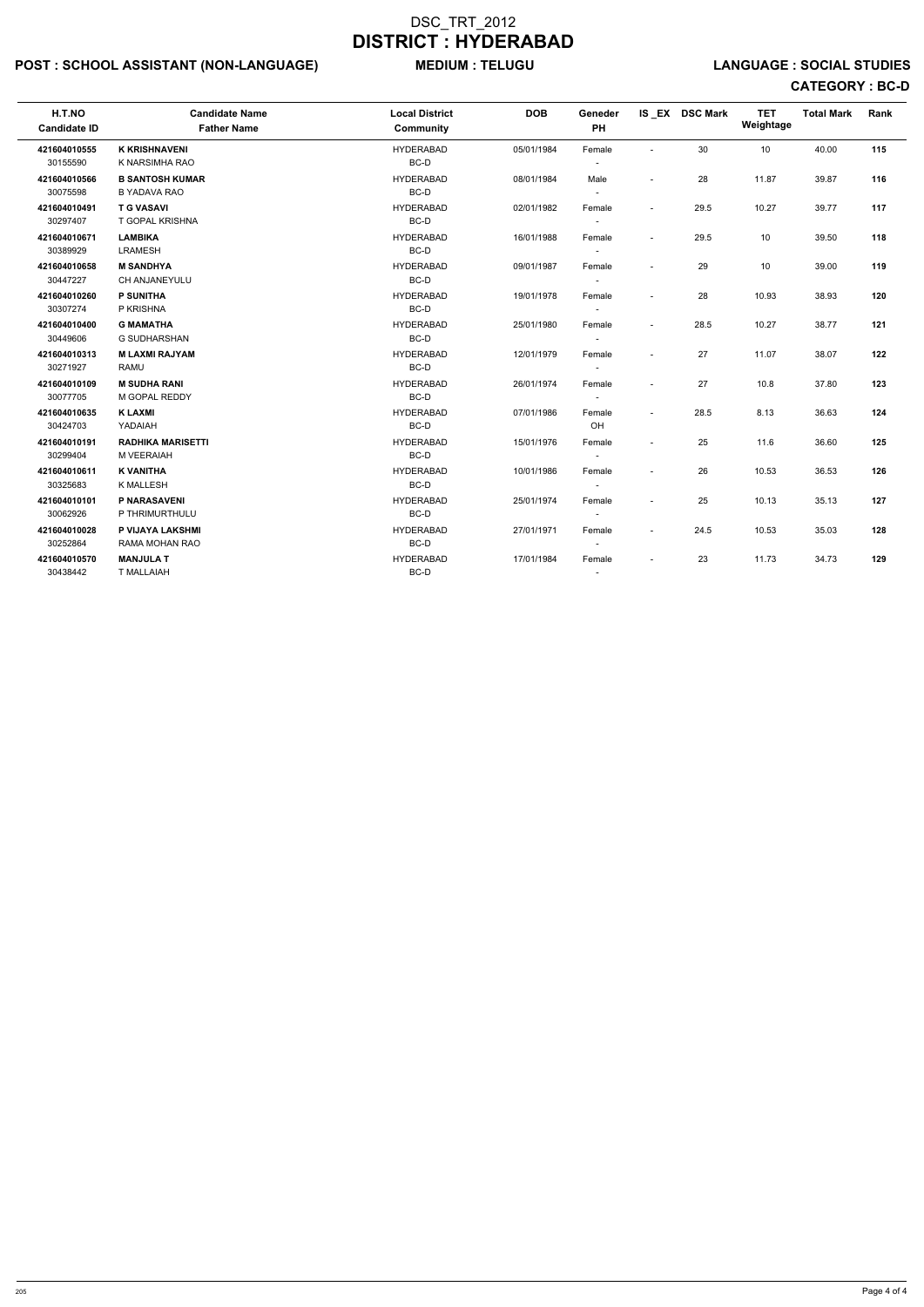# POST : SCHOOL ASSISTANT (NON-LANGUAGE) MEDIUM : TELUGU LANGUAGE : SOCIAL STUDIES

| H.T.NO<br><b>Candidate ID</b> | <b>Candidate Name</b><br><b>Father Name</b> | <b>Local District</b><br>Community | <b>DOB</b> | Geneder<br><b>PH</b>     |                          | IS EX DSC Mark | <b>TET</b><br>Weightage | <b>Total Mark</b> | Rank         |
|-------------------------------|---------------------------------------------|------------------------------------|------------|--------------------------|--------------------------|----------------|-------------------------|-------------------|--------------|
| 421604010413                  | <b>MOHD RAHIMUNNISA</b>                     | <b>HYDERABAD</b>                   | 25/01/1981 | Female                   | $\sim$                   | 55.5           | 14.13                   | 69.63             | $\mathbf{1}$ |
| 30086289                      | <b>MOHD MAHMOOD ALI</b>                     | BC-E                               |            |                          |                          |                |                         |                   |              |
| 421604010504                  | <b>SOFIA</b>                                | <b>KARIMNAGAR</b>                  | 08/01/1983 | Female                   | $\blacksquare$           | 51.5           | 14.27                   | 65.77             | $\mathbf{2}$ |
| 30226621                      | <b>MEER ABID ALI</b>                        | BC-E                               |            |                          |                          |                |                         |                   |              |
| 421604010649                  | <b>NOUSHIN FATHIMA</b>                      | <b>KARIMNAGAR</b>                  | 17/01/1987 | Female                   | $\overline{\phantom{a}}$ | 42             | 11.87                   | 53.87             | 3            |
| 30446797                      | <b>NAYEEMODDIN</b>                          | BC-E                               |            |                          |                          |                |                         |                   |              |
| 421604010269                  | <b>MOHD AKBAR ALI</b>                       | <b>HYDERABAD</b>                   | 10/01/1978 | Male                     | $\overline{\phantom{a}}$ | 40.5           | 10.53                   | 51.03             | 4            |
| 30113561                      | MOHD ZAHOOR ALI                             | BC-E                               |            |                          |                          |                |                         |                   |              |
| 421604010247                  | <b>FIR DOUSE RAHEEM</b>                     | <b>HYDERABAD</b>                   | 01/01/1978 | Female                   | $\sim$                   | 38.5           | 11.33                   | 49.83             | 5            |
| 30412506                      | S K RAHEEM                                  | BC-E                               |            |                          |                          |                |                         |                   |              |
| 421604010151                  | <b>MOHAMMED ZUBEDA</b>                      | WARANGAL                           | 09/01/1976 | Female                   |                          | 38             | 11.2                    | 49.20             | 6            |
| 30471861                      | <b>ABBAS ALI</b>                            | BC-E                               |            | $\overline{\phantom{0}}$ |                          |                |                         |                   |              |
| 421604010079                  | <b>SHAHEEN SULTHANA</b>                     | <b>HYDERABAD</b>                   | 02/01/1974 | Female                   | $\overline{\phantom{a}}$ | 37.5           | 10.4                    | 47.90             | 7            |
| 30435065                      | <b>MD HUSSAIN</b>                           | BC-E                               |            | $\overline{\phantom{0}}$ |                          |                |                         |                   |              |
| 421604010655                  | <b>MD RAEEZ FATIMA</b>                      | <b>HYDERABAD</b>                   | 02/01/1987 | Female                   | $\overline{\phantom{a}}$ | 35.5           | 11.07                   | 46.57             | 8            |
| 30161364                      | <b>IMAM NAIK</b>                            | BC-E                               |            |                          |                          |                |                         |                   |              |
| 421604010062                  | <b>NUSRATH ATHER SULTANA</b>                | <b>HYDERABAD</b>                   | 18/01/1973 | Female                   | $\overline{\phantom{a}}$ | 29             | 12.93                   | 41.93             | 9            |
| 30313674                      | <b>MOHD ISMAIL</b>                          | BC-E                               |            |                          |                          |                |                         |                   |              |
| 421604010634                  | <b>NOORJAHAN</b>                            | <b>HYDERABAD</b>                   | 03/01/1986 | Female                   | $\overline{a}$           | 31             | 10.67                   | 41.67             | 10           |
| 30036561                      | <b>B AHMED HUSSAIN</b>                      | BC-E                               |            |                          |                          |                |                         |                   |              |
| 421604010684                  | <b>SIDDIK RASHEEDA BEGUM</b>                | <b>HYDERABAD</b>                   | 02/01/1989 | Female                   | $\blacksquare$           | 29             | 10.13                   | 39.13             | 11           |
| 30457315                      | SIDDIK ABDUL ZILANI                         | BC-E                               |            |                          |                          |                |                         |                   |              |
| 421604010379                  | <b>ARSHIYA SULTANA</b>                      | <b>HYDERABAD</b>                   | 29/01/1980 | Female                   | $\overline{\phantom{a}}$ | 25             | 10.4                    | 35.40             | 12           |
| 30121979                      | <b>MA ALEEM</b>                             | BC-E                               |            |                          |                          |                |                         |                   |              |
|                               |                                             |                                    |            |                          |                          |                |                         |                   |              |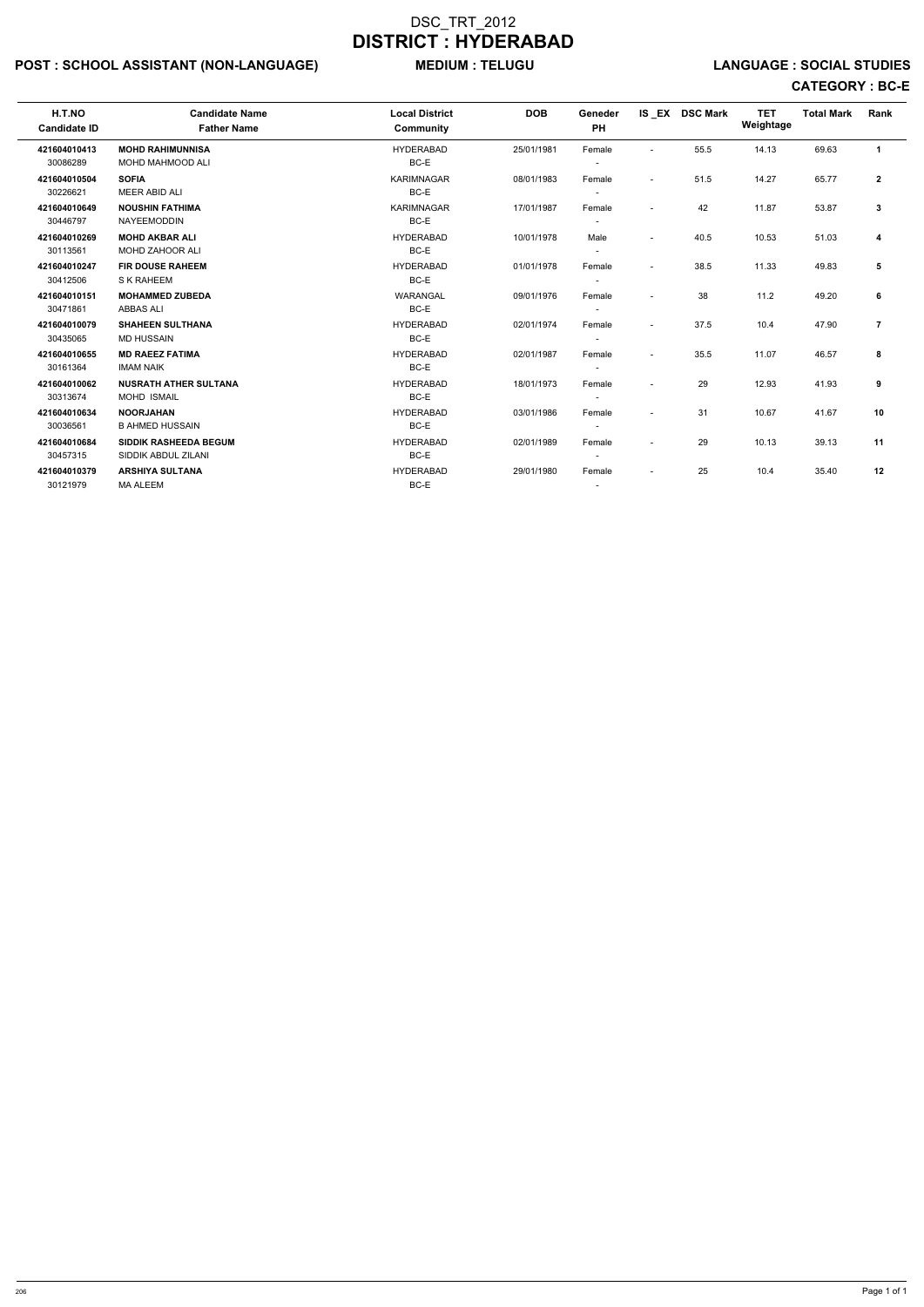# POST : SCHOOL ASSISTANT (NON-LANGUAGE) MEDIUM : URDU LANGUAGE : SOCIAL STUDIES

| <b>H.T.NO</b><br>Candidate ID | <b>Candidate Name</b><br><b>Father Name</b>    | <b>Local District</b><br>Community | <b>DOB</b> | Geneder<br><b>PH</b> | EX<br>IS. | <b>DSC Mark</b> | TE1<br>Weightage | <b>Total Mark</b> | Rank |
|-------------------------------|------------------------------------------------|------------------------------------|------------|----------------------|-----------|-----------------|------------------|-------------------|------|
| 421604020003<br>30113604      | <b>MOHAMMED SAMEEM</b><br>MD KHAJA FAREEDUDDIN | NALGONDA<br><b>SC</b>              | 29/01/1970 | Male                 |           | 25              | 10.8             | 35.80             |      |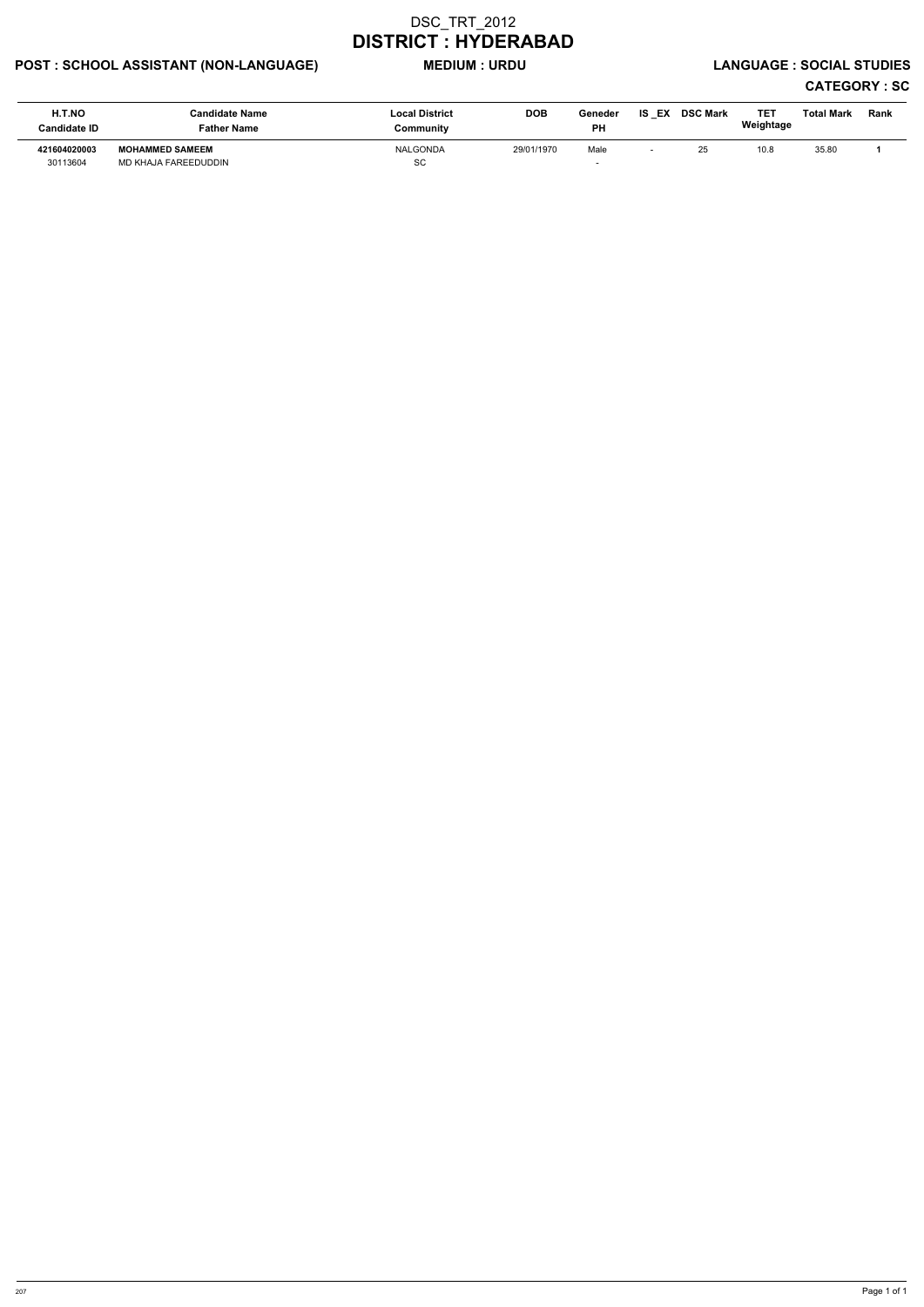# POST : SCHOOL ASSISTANT (NON-LANGUAGE) MEDIUM : URDU LANGUAGE : SOCIAL STUDIES

| H.T.NO<br><b>Candidate ID</b> | <b>Candidate Name</b><br><b>Father Name</b>   | <b>Local District</b><br>Community | <b>DOB</b> | Geneder<br><b>PH</b>             | EX<br>IS. | <b>DSC Mark</b> | TET<br>Weightage | <b>Total Mark</b> | Rank |
|-------------------------------|-----------------------------------------------|------------------------------------|------------|----------------------------------|-----------|-----------------|------------------|-------------------|------|
| 521604020001<br>30462800      | <b>C MAHABOOB BASHA</b><br>C MAHABOOB SHAREEF | HYDERABAD<br>BC-A                  | 15/01/1988 | Male<br>$\overline{\phantom{a}}$ |           | 27.5            | 11.07            | 38.57             |      |
| 421604020118<br>30432618      | <b>MOHD AKBAR</b><br><b>MOHD JAFFAR</b>       | WARANGAL<br>BC-A                   | 05/01/1981 | Male<br>-                        | -         | 23              | 8.67             | 31.67             |      |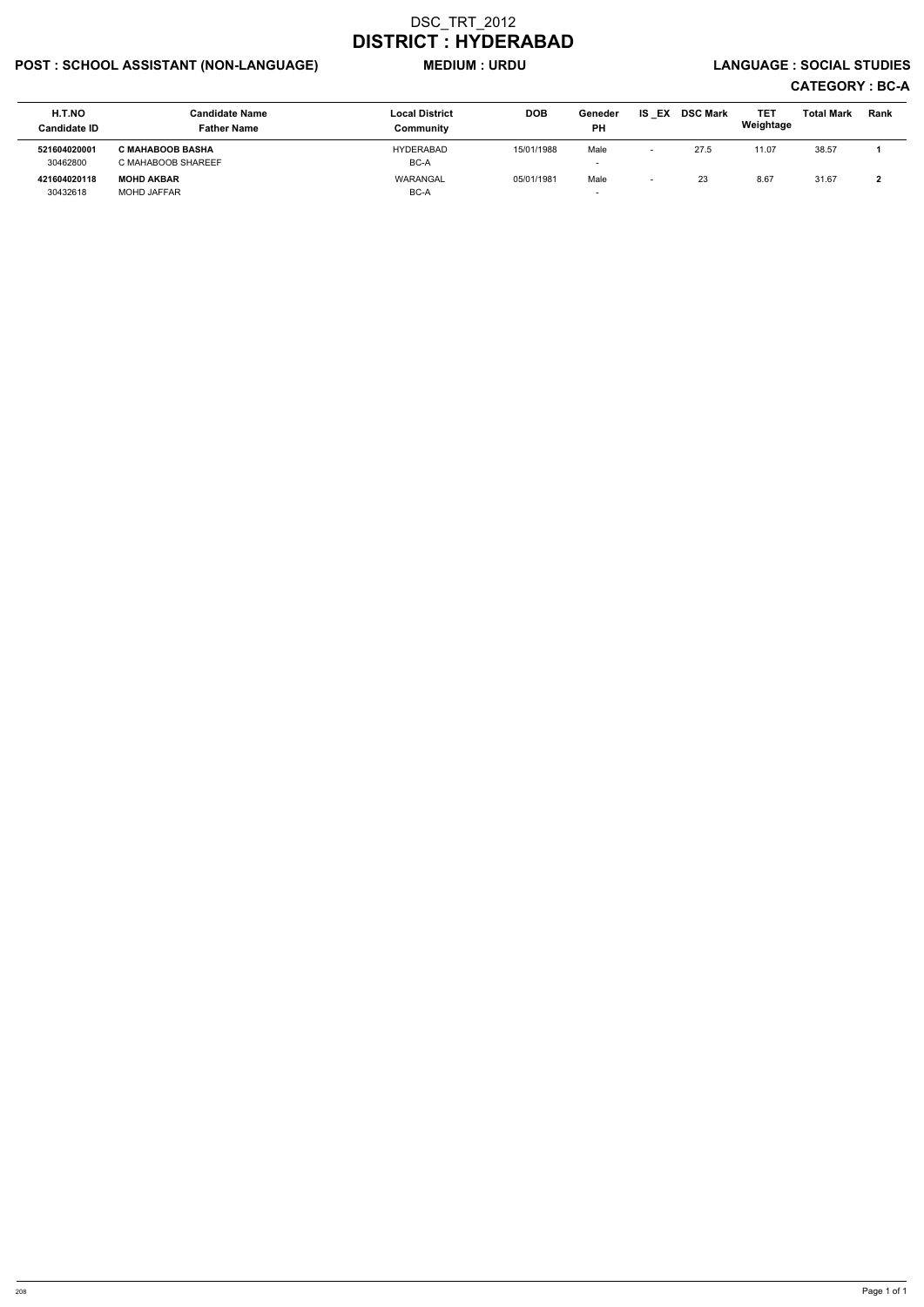# POST : SCHOOL ASSISTANT (NON-LANGUAGE) MEDIUM : URDU LANGUAGE : SOCIAL STUDIES

| H.T.NO<br><b>Candidate ID</b> | <b>Candidate Name</b><br><b>Father Name</b>            | <b>Local District</b><br>Community | <b>DOB</b> | <b>Geneder</b><br><b>PH</b>        | $IS$ $EX$                | <b>DSC Mark</b> | <b>TET</b><br>Weightage | <b>Total Mark</b> | Rank           |
|-------------------------------|--------------------------------------------------------|------------------------------------|------------|------------------------------------|--------------------------|-----------------|-------------------------|-------------------|----------------|
| 421604020197<br>30218436      | <b>ISHRATH UNNISA</b><br>NAZEER AHAMMED                | <b>HYDERABAD</b><br>BC-B           | 12/01/1984 | Female                             | $\overline{a}$           | 43              | 11.73                   | 54.73             | $\mathbf{1}$   |
| 421604020285<br>30203325      | <b>FOUZIYA TABASSUM</b><br><b>MOHAMMED JAFAR ALI</b>   | <b>NALGONDA</b><br>BC-B            | 20/01/1988 | Female                             | $\overline{\phantom{0}}$ | 40              | 12.8                    | 52.80             | $\overline{2}$ |
| 421604020266<br>30266350      | <b>ASMA SIDDIQUA</b><br><b>MOHD VALI HYDER</b>         | WARANGAL<br>BC-B                   | 13/01/1987 | Female                             | $\overline{\phantom{a}}$ | 36.5            | 10                      | 46.50             | 3              |
| 421604020058<br>30425900      | <b>GOUSIA BEGUM</b><br><b>SHAIK ABDUL GAFOOR</b>       | OTHER THAN AP<br>BC-B              | 10/01/1977 | Female                             | $\sim$                   | 34.5            | 10                      | 44.50             | 4              |
| 421604020297<br>30157173      | <b>SYEDA SALEHA SULTANA</b><br>SD SHOIBUDDIN SHAQUADRI | <b>NALGONDA</b><br>BC-B            | 12/01/1989 | Female                             | $\sim$                   | 33              | 10.93                   | 43.93             | 5              |
| 421604020016<br>30290575      | <b>WASEEM BEGUM</b><br>LATE GULAM MOHD                 | <b>HYDERABAD</b><br>BC-B           | 05/01/1974 | Female                             | $\overline{\phantom{0}}$ | 31              | 11.6                    | 42.60             | 6              |
| 421604020187<br>30292697      | <b>SAFDAR SIDDIQUA</b><br><b>MD SHAREEF</b>            | <b>HYDERABAD</b><br>BC-B           | 15/01/1984 | Female<br>$\overline{\phantom{0}}$ | $\overline{\phantom{a}}$ | 31.5            | 10.67                   | 42.17             | $\overline{7}$ |
| 421604020018<br>30095395      | <b>FARHANA BEGUM</b><br>M A HAKEEM                     | <b>HYDERABAD</b><br>BC-B           | 01/01/1974 | Female<br>$\overline{\phantom{0}}$ | $\overline{\phantom{0}}$ | 29.5            | 10.4                    | 39.90             | 8              |
| 421604020043<br>30390020      | <b>GHULAM AHMED QUADRI</b><br><b>GULAM SAMDANI</b>     | <b>HYDERABAD</b><br>BC-B           | 10/01/1976 | Male                               | $\overline{\phantom{a}}$ | 27              | 12.13                   | 39.13             | 9              |
| 421604020157<br>30255240      | <b>SHAKERA BEGUM</b><br><b>MD SHAFI AHMED</b>          | <b>NALGONDA</b><br>BC-B            | 22/01/1983 | Female                             | $\overline{\phantom{a}}$ | 24              | 10                      | 34.00             | 10             |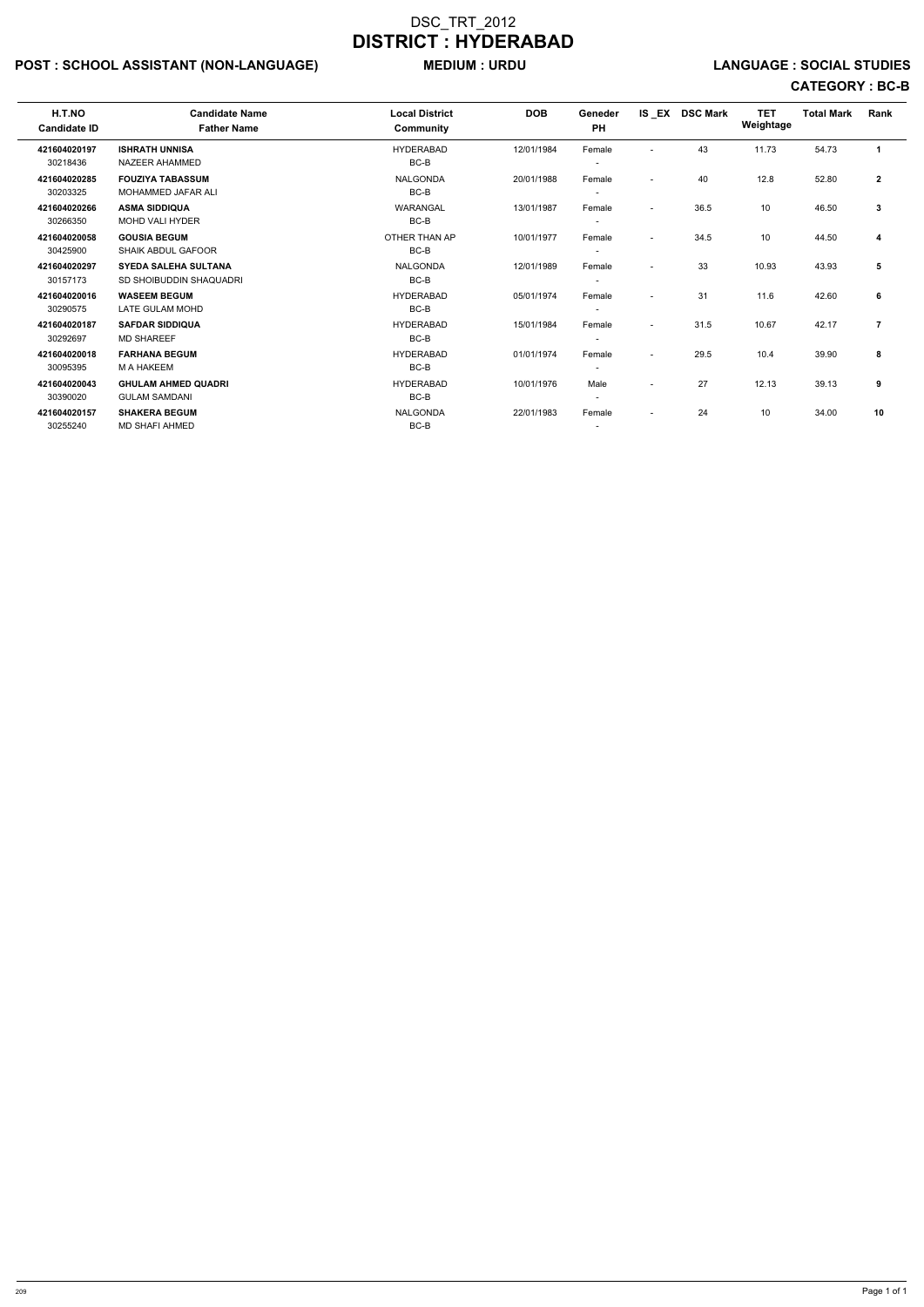# POST : SCHOOL ASSISTANT (NON-LANGUAGE) MEDIUM : URDU LANGUAGE : SOCIAL STUDIES

| H.T.NO<br><b>Candidate ID</b> | <b>Candidate Name</b><br><b>Father Name</b>   | <b>Local District</b><br>Community | <b>DOB</b> | Geneder<br>PH | <b>IS EX</b>             | <b>DSC Mark</b> | TET<br>Weightage | Total Mark | <b>Rank</b> |
|-------------------------------|-----------------------------------------------|------------------------------------|------------|---------------|--------------------------|-----------------|------------------|------------|-------------|
| 421604020274<br>30398594      | <b>P SHUBHA CHAITRA</b><br>P RAMAKRISHNA RAJU | HYDERABAD<br>BC-D                  | 25/01/1988 | Female        | $\overline{\phantom{0}}$ | 26              | 10.27            | 36.27      |             |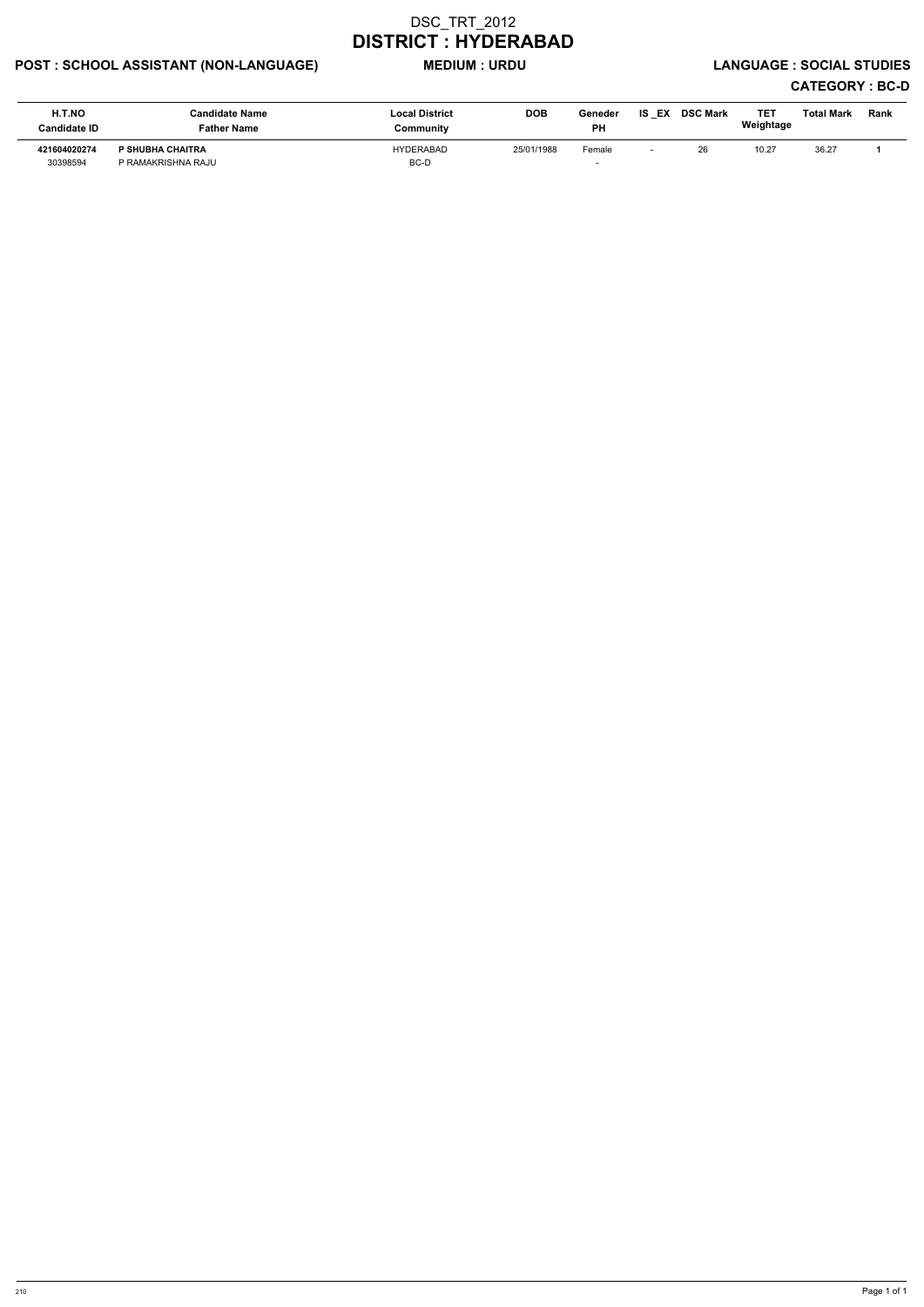# POST : SCHOOL ASSISTANT (NON-LANGUAGE) MEDIUM : URDU LANGUAGE : SOCIAL STUDIES

| H.T.NO<br><b>Candidate ID</b> | <b>Candidate Name</b><br><b>Father Name</b>           | <b>Local District</b><br><b>Community</b> | <b>DOB</b> | Geneder<br><b>PH</b>               |                          | IS_EX DSC Mark | <b>TET</b><br>Weightage | <b>Total Mark</b> | Rank           |
|-------------------------------|-------------------------------------------------------|-------------------------------------------|------------|------------------------------------|--------------------------|----------------|-------------------------|-------------------|----------------|
| 421604020123<br>30317156      | <b>MOHD ABDUL QUDDUS</b><br>MOHD ABDUL LATEEF         | <b>KARIMNAGAR</b><br>BC-E                 | 06/01/1981 | Male                               | $\blacksquare$           | 42.5           | 13.33                   | 55.83             | $\mathbf{1}$   |
| 421604020172<br>30025523      | <b>MOHD ABDUL MAJID IQBAL</b><br>KHAJA ABDUL WAHEED   | <b>HYDERABAD</b><br>BC-E                  | 30/01/1983 | Male                               | $\overline{\phantom{a}}$ | 43             | 12                      | 55.00             | $\mathbf{2}$   |
| 421604020100<br>30257814      | <b>MOHD BAQAR ALI</b><br>MOHD ABBAS ALI               | MAHABUBNAGAR<br>BC-E                      | 05/01/1980 | Male                               | $\blacksquare$           | 41             | 13.47                   | 54.47             | 3              |
| 421604020208                  | <b>SHADAB ANJUM</b>                                   | ADILABAD                                  | 01/01/1985 | Female                             | $\overline{a}$           | 40             | 13.6                    | 53.60             | 4              |
| 30315526<br>421604020255      | ABDUL MUQUEEM<br><b>SAFIA BEGUM</b>                   | BC-E<br><b>HYDERABAD</b>                  | 10/01/1987 | Female                             | $\overline{\phantom{a}}$ | 39             | 14.53                   | 53.53             | 5              |
| 30217279                      | MD SHABBIR ALI                                        | BC-E                                      |            |                                    |                          |                |                         |                   |                |
| 421604020068<br>30083971      | <b>GHOUSIA BEGUM</b><br>MOHD OSMAN                    | <b>HYDERABAD</b><br>BC-E                  | 16/01/1978 | Female                             | $\overline{\phantom{a}}$ | 40.5           | 12.8                    | 53.30             | 6              |
| 421604020128<br>30326526      | <b>NUSRATH FATHIMA</b><br><b>GULAM MOHAMMAD HAFEZ</b> | <b>MEDAK</b><br>BC-E                      | 24/01/1981 | Female                             | $\overline{\phantom{a}}$ | 41             | 12                      | 53.00             | $\overline{7}$ |
| 421604020213<br>30038703      | <b>NAFEES UNNISA BEGUM</b><br>MOHD YOUSUF ALI KHAN    | <b>HYDERABAD</b><br>BC-E                  | 15/01/1985 | Female<br>$\overline{\phantom{a}}$ | $\overline{\phantom{a}}$ | 39             | 13.87                   | 52.87             | 8              |
| 421604020135<br>30040571      | <b>WAJEEDA BEGUM</b><br>MOHD JANIMIYA                 | <b>HYDERABAD</b><br>BC-E                  | 23/01/1982 | Female                             | $\overline{\phantom{a}}$ | 41.5           | 11.2                    | 52.70             | 9              |
| 421604020171<br>30266486      | <b>MOHD ABDUL HAMEED</b><br>ABDUL LATEEF SHAREEF      | <b>HYDERABAD</b><br>BC-E                  | 02/01/1983 | Male                               | $\overline{\phantom{a}}$ | 39.5           | 13.07                   | 52.57             | 10             |
| 421604020176                  | <b>RESHMA AFROZE</b>                                  | <b>HYDERABAD</b><br>BC-E                  | 17/01/1984 | Female                             | $\overline{\phantom{a}}$ | 38             | 14                      | 52.00             | 11             |
| 30180183<br>421604020112      | <b>MD ALI</b><br><b>MOHD SALEEM</b>                   | <b>HYDERABAD</b>                          | 19/01/1980 | Male                               | $\overline{\phantom{a}}$ | 38.5           | 13.33                   | 51.83             | 12             |
| 30281833<br>421604020283      | MOHD ABDUL RAZZAK<br><b>AKTER UNNISA</b>              | BC-E<br><b>HYDERABAD</b>                  | 15/01/1988 | Female                             | $\overline{a}$           | 38             | 13.6                    | 51.60             | 13             |
| 30040104                      | SK MEHBOOB                                            | BC-E                                      |            |                                    |                          |                |                         |                   |                |
| 421604020232<br>30329669      | <b>AFREEN SULTANA</b><br>MOHD NAZEER AHMED            | WARANGAL<br>BC-E                          | 10/01/1986 | Female                             | $\overline{\phantom{a}}$ | 37.5           | 14                      | 51.50             | 14             |
| 421604020009<br>30058884      | <b>RAHATH UNNISA</b><br>MOHD ABDUL RASHEED            | <b>HYDERABAD</b><br>BC-E                  | 24/01/1973 | Female                             | $\overline{\phantom{a}}$ | 38.5           | 12.67                   | 51.17             | 15             |
| 421604020292<br>30212812      | <b>AMREEN BEGUM</b><br><b>ISMAIL QURAISHI</b>         | <b>HYDERABAD</b><br>BC-E                  | 11/01/1989 | Female<br>$\overline{\phantom{a}}$ | $\overline{\phantom{a}}$ | 38             | 13.07                   | 51.07             | 16             |
| 421604020117<br>30449300      | <b>MOHD NAJIB UDDIN</b><br>MOHD NASEERUDDIN           | <b>HYDERABAD</b><br>BC-E                  | 12/01/1981 | Male<br>$\sim$                     |                          | 38             | 12.93                   | 50.93             | 17             |
| 421604020264<br>30324957      | <b>AFREEN BEGUM</b><br>ABDUL KHADER                   | <b>HYDERABAD</b><br>BC-E                  | 30/01/1987 | Female                             | $\overline{\phantom{a}}$ | 39             | 11.73                   | 50.73             | 18             |
| 421604020111<br>30049354      | <b>MOHD ANNAS</b><br>MOHD RAFATH ALI MAQDOOM          | <b>HYDERABAD</b><br>BC-E                  | 28/01/1980 | Male<br>OH                         | $\overline{\phantom{a}}$ | 38.5           | 11.6                    | 50.10             | 19             |
| 421604020196<br>30339346      | <b>SABIHA PARVEEN</b><br><b>SHAIK AHMED</b>           | <b>HYDERABAD</b><br>BC-E                  | 10/01/1984 | Female                             | $\overline{\phantom{a}}$ | 38.5           | 11.47                   | 49.97             | 20             |
| 421604020141<br>30303105      | <b>SHAIKH KANIZ FATIMA</b><br><b>SHABBIR HUSSAIN</b>  | OTHER THAN AP<br>BC-E                     | 04/01/1982 | Female<br>$\sim$                   | $\overline{\phantom{a}}$ | 37.5           | 11.73                   | 49.23             | 21             |
| 421604020102<br>30102913      | <b>SOHELA SHEREEN</b><br><b>MOHD JAHANGIR</b>         | <b>HYDERABAD</b><br>BC-E                  | 01/01/1980 | Female                             | $\overline{\phantom{a}}$ | 38.5           | 10.67                   | 49.17             | 22             |
| 421604020078                  | <b>MOHAMMAD SALAM</b>                                 | <b>HYDERABAD</b>                          | 05/01/1979 | Male                               | $\overline{\phantom{a}}$ | 36             | 12.93                   | 48.93             | 23             |
| 30321987<br>421604020233      | MOHAMMAD MOULANA<br><b>ASMA SIDDIQUA</b>              | BC-E<br><b>HYDERABAD</b>                  | 10/01/1986 | Female                             | $\blacksquare$           | 37             | 11.73                   | 48.73             | 24             |
| 30246391<br>421604020256      | MOHD ABDUL QADEER<br><b>SIDDIQUA MUBEEN</b>           | BC-E<br><b>HYDERABAD</b>                  | 12/01/1987 | $\overline{\phantom{a}}$<br>Female | $\overline{\phantom{a}}$ | 35             | 13.73                   | 48.73             | 25             |
| 30331729                      | MOHD ABDUL RAHEEM                                     | BC-E                                      |            | $\overline{\phantom{a}}$           |                          |                |                         |                   |                |
| 421604020195<br>30316653      | <b>T MOHD MUSTAFA</b><br>T ABDUL JABBAR               | <b>HYDERABAD</b><br>BC-E                  | 05/01/1984 | Male                               | $\overline{\phantom{a}}$ | 37.5           | 11.2                    | 48.70             | 26             |
| 421604020263<br>30401619      | <b>AMATUN NAYEEM FOUZIA</b><br>ABDUL RASHEED SALEEM   | <b>HYDERABAD</b><br>BC-E                  | 25/01/1987 | Female                             | $\overline{\phantom{a}}$ | 38             | 10.67                   | 48.67             | 27             |
| 421604020028<br>30261707      | <b>MOHD WAHEEDUDDIN</b><br>MOHD FAREEDUDDIN           | <b>HYDERABAD</b><br>BC-E                  | 07/01/1975 | Male                               | $\overline{\phantom{a}}$ | 37             | 11.6                    | 48.60             | 28             |
| 421604020179<br>30335737      | <b>ASRA MOHAMMADI</b><br>MOHD ABDUL RAHEEM            | <b>MEDAK</b><br>BC-E                      | 10/01/1984 | Female                             | $\overline{\phantom{a}}$ | 33             | 15.47                   | 48.47             | 29             |
| 421604020136                  | <b>HABEEB UNNISA</b>                                  | <b>HYDERABAD</b>                          | 25/01/1982 | Female                             | $\overline{\phantom{a}}$ | 36.5           | 11.87                   | 48.37             | 30             |
| 30335620<br>421604020201      | <b>MD GHOUSE UDDIN</b><br><b>MOHD MASOOD ALI</b>      | BC-E<br><b>HYDERABAD</b>                  | 17/01/1984 | Male                               | $\overline{\phantom{a}}$ | 38             | 10.13                   | 48.13             | 31             |
| 30424355                      | MOHD FAROOQ ALI                                       | BC-E                                      |            |                                    |                          |                |                         |                   |                |
| 421604020057<br>30025499      | <b>SABIHA BEGUM</b><br>MD SHABBIR UDDIN               | <b>HYDERABAD</b><br>BC-E                  | 05/01/1977 | Female                             | $\overline{\phantom{a}}$ | 36.5           | 11.47                   | 47.97             | 32             |
| 421604020211<br>30227634      | <b>SYEDA RAZIA BEGUM</b><br>S MAHABOOB SAHIB          | <b>KADAPA</b><br>BC-E                     | 10/01/1985 | Female<br>$\sim$                   | $\overline{\phantom{a}}$ | 35             | 12.93                   | 47.93             | 33             |
| 421604020234<br>30310454      | <b>FARHAT PARVEEN</b><br><b>MOHD JAHANGIR</b>         | <b>HYDERABAD</b><br>BC-E                  | 10/01/1986 | Female                             | $\overline{\phantom{a}}$ | 35             | 12.8                    | 47.80             | 34             |
| 421604020214<br>30280339      | <b>MD GHOUSIYA BEGUM</b><br>SALEEM                    | <b>KRISHNA</b><br>BC-E                    | 16/01/1985 | Female                             | $\overline{\phantom{a}}$ | 37.5           | 10.13                   | 47.63             | 35             |
| 421604020140                  | <b>FARHEEN SULTHANA</b>                               | <b>KARIMNAGAR</b>                         | 22/01/1982 | $\sim$<br>Female                   | $\overline{\phantom{a}}$ | 34.5           | 12.93                   | 47.43             | 36             |
| 30463368<br>421604020304      | ABU TALHA ALI<br><b>SHAHREEN SULTANA</b>              | BC-E<br>ADILABAD                          | 12/01/1990 | $\overline{\phantom{a}}$<br>Female | $\overline{\phantom{a}}$ | 35             | 11.87                   | 46.87             | 37             |
| 30437106<br>421604020258      | MOHD RASOOL KHAN<br><b>FARHATH SULTANA</b>            | BC-E<br><b>HYDERABAD</b>                  | 08/01/1987 | $\sim$<br>Female                   | $\overline{\phantom{a}}$ | 33.5           | 13.2                    | 46.70             | 38             |
| 30263197                      | KHAJA MOINUDDIN                                       | BC-E                                      |            |                                    |                          |                |                         |                   |                |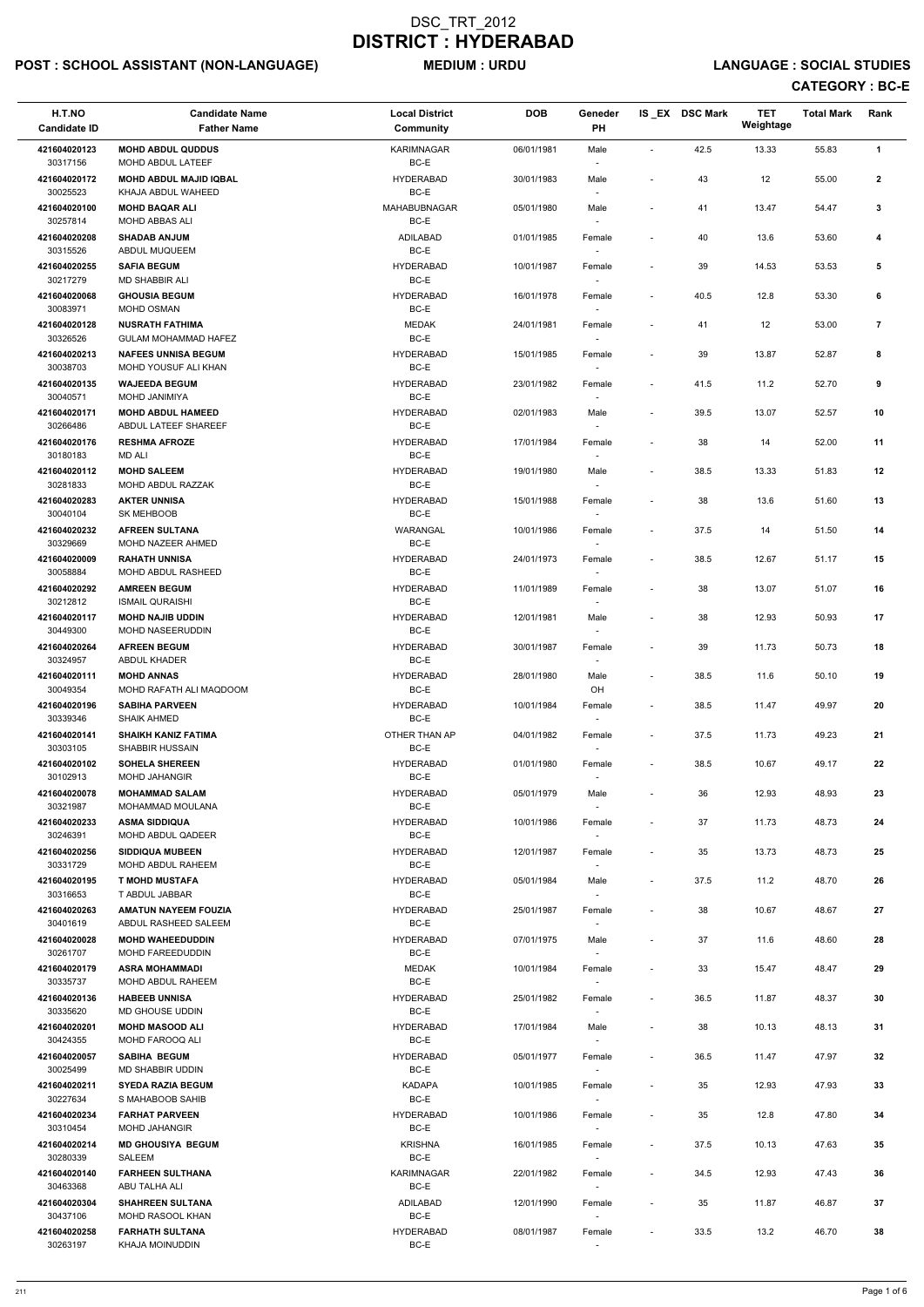# POST : SCHOOL ASSISTANT (NON-LANGUAGE) MEDIUM : URDU LANGUAGE : SOCIAL STUDIES

| H.T.NO<br><b>Candidate ID</b> | <b>Candidate Name</b><br><b>Father Name</b>        | <b>Local District</b><br>Community | <b>DOB</b> | Geneder<br>PH                      |                              | IS EX DSC Mark | <b>TET</b><br>Weightage | <b>Total Mark</b> | Rank |
|-------------------------------|----------------------------------------------------|------------------------------------|------------|------------------------------------|------------------------------|----------------|-------------------------|-------------------|------|
| 421604020049                  | <b>FIRDOUS ARA</b>                                 | <b>HYDERABAD</b>                   | 04/01/1977 |                                    | $\overline{\phantom{a}}$     | 34             | 12.67                   | 46.67             | 39   |
| 30069644                      | <b>SULTAN MAHMOOD</b>                              | BC-E                               |            | Female                             |                              |                |                         |                   |      |
| 421604020087<br>30331778      | <b>NUSRATH TABASSUM</b><br>MD WAHAB UDDIN SARWARI  | <b>HYDERABAD</b><br>BC-E           | 25/01/1979 | Female                             | $\overline{\phantom{a}}$     | 34             | 12.67                   | 46.67             | 40   |
| 421604020189<br>30220354      | <b>FATIMA ANJUM</b><br>WAHEED UDDIN                | <b>HYDERABAD</b><br>BC-E           | 19/01/1984 | Female                             | $\overline{\phantom{a}}$     | 36             | 10.67                   | 46.67             | 41   |
| 421604020230<br>30001740      | <b>ASRA BEGUM</b><br><b>MOHD RUKNUDDIN</b>         | <b>HYDERABAD</b><br>BC-E           | 01/01/1986 | Female<br>$\overline{\phantom{a}}$ | $\overline{\phantom{a}}$     | 35             | 11.47                   | 46.47             | 42   |
| 421604020047<br>30086095      | <b>MUKTHAR BEGUM</b><br>KHAJA MOINUDDIN            | <b>HYDERABAD</b><br>BC-E           | 09/01/1976 | Female                             | $\overline{\phantom{m}}$     | 34             | 12.4                    | 46.40             | 43   |
| 421604020191                  | <b>MAHER TANVEER</b>                               | ADILABAD                           | 21/01/1984 | Female                             | $\overline{\phantom{a}}$     | 35             | 11.33                   | 46.33             | 44   |
| 30457437<br>421604020010      | <b>MA RASHEED</b><br><b>SHAMS UNNISA BEGUM</b>     | BC-E<br><b>KARIMNAGAR</b>          | 27/01/1973 | $\overline{\phantom{a}}$<br>Female |                              | 34             | 11.73                   | 45.73             | 45   |
| 30295859<br>421604020198      | <b>KHAJA MOINUDDIN</b><br><b>FAHMEEDA BEGUM</b>    | BC-E<br><b>HYDERABAD</b>           | 31/01/1984 | Female                             | $\qquad \qquad \blacksquare$ | 34             | 11.73                   | 45.73             | 46   |
| 30253056<br>421604020133      | KHALEEL AHMED<br><b>RESHMA KOUSER</b>              | BC-E<br><b>KARIMNAGAR</b>          | 11/01/1982 | Female                             |                              | 32             | 13.47                   | 45.47             | 47   |
| 30388991                      | SD MOIZUDDIN                                       | BC-E                               |            | $\sim$                             |                              |                |                         |                   |      |
| 421604020182<br>30392675      | <b>NASREEN BEGUM</b><br>MOHAMMED KAREEM UDDIN      | <b>HYDERABAD</b><br>BC-E           | 03/01/1984 | Female                             | $\overline{\phantom{a}}$     | 34             | 11.47                   | 45.47             | 48   |
| 421604020306<br>30047780      | <b>SIDDIQA MOHAMMADI</b><br>MOHD NASEERUDDIN       | <b>HYDERABAD</b><br>BC-E           | 06/01/1990 | Female                             | $\overline{\phantom{a}}$     | 34             | 11.47                   | 45.47             | 49   |
| 421604020267<br>30272367      | <b>SHAH JEHAN</b><br><b>SHAIK SALEEM</b>           | <b>HYDERABAD</b><br>BC-E           | 17/01/1987 | Female                             | $\overline{\phantom{a}}$     | 34.5           | 10.93                   | 45.43             | 50   |
| 421604020108<br>30461294      | <b>MASARRATH JAHAN</b><br>MOHD ABDUL QAYUM         | <b>HYDERABAD</b><br>BC-E           | 19/01/1980 | Female<br>$\sim$                   | $\overline{\phantom{a}}$     | 35             | 10.27                   | 45.27             | 51   |
| 421604020039<br>30122508      | <b>SAFIA FATIMA</b><br>MIRZA UROOJ BAIG            | <b>HYDERABAD</b><br>BC-E           | 20/01/1976 | Female                             | $\overline{\phantom{a}}$     | 32             | 13.2                    | 45.20             | 52   |
| 421604020237<br>30389198      | <b>SANA MURAD</b><br><b>MOHD MEERAN ALI</b>        | <b>KARIMNAGAR</b><br>BC-E          | 23/01/1986 | Female                             | $\overline{\phantom{a}}$     | 35             | 10                      | 45.00             | 53   |
| 421604020231<br>30454217      | <b>SHAHEEN SULTANA</b><br>MD MOOSA                 | <b>HYDERABAD</b><br>$BC-E$         | 05/01/1986 | Female                             | $\overline{\phantom{a}}$     | 34             | 10.67                   | 44.67             | 54   |
| 421604020210                  | <b>MOHAMMED FEROZ</b>                              | ADILABAD                           | 10/01/1985 | Male                               | $\qquad \qquad \blacksquare$ | 32.5           | 12.13                   | 44.63             | 55   |
| 30320836<br>421604020075      | MD AYOOB<br><b>AHMED UNNISA</b>                    | BC-E<br><b>KARIMNAGAR</b>          | 08/01/1979 | $\sim$<br>Female                   | $\overline{\phantom{a}}$     | 31             | 13.47                   | 44.47             | 56   |
| 30452047<br>421604020286      | M A SAMI<br><b>RAFIYA BEGUM</b>                    | BC-E<br><b>HYDERABAD</b>           | 20/01/1988 | Female                             | $\overline{\phantom{a}}$     | 32             | 12.27                   | 44.27             | 57   |
| 30339097<br>421604020251      | <b>MD SALEEM</b><br><b>TASNEEM FATIMA</b>          | BC-E<br><b>HYDERABAD</b>           | 05/01/1987 | Female                             | $\overline{\phantom{a}}$     | 33.5           | 10.67                   | 44.17             | 58   |
| 30040423                      | <b>MA KHALIQ</b>                                   | BC-E                               |            | $\sim$                             |                              |                |                         |                   |      |
| 421604020053<br>30308964      | <b>WAJIDA TABASSUM</b><br>MOHD KHAJA KAREEMUDDIN   | <b>KARIMNAGAR</b><br>BC-E          | 08/01/1977 | Female<br>$\overline{\phantom{a}}$ | $\overline{\phantom{a}}$     | 33             | 11.07                   | 44.07             | 59   |
| 421604020308<br>30464979      | <b>RIZWANA BEGUM</b><br><b>MOHD KHASIM</b>         | <b>HYDERABAD</b><br>BC-E           | 05/01/1991 | Female<br>$\sim$                   | $\overline{\phantom{m}}$     | 34             | 10                      | 44.00             | 60   |
| 421604020225<br>30224074      | <b>FAREEDA UNNISA</b><br>MD GHOUSE MOHIDDIN SHARIF | <b>HYDERABAD</b><br>BC-E           | 28/01/1986 | Female                             | $\overline{\phantom{a}}$     | 32             | 11.87                   | 43.87             | 61   |
| 421604020060<br>30413777      | <b>GHOWER SULTANA</b><br>MD SALEEMUDDIN GHORI      | <b>HYDERABAD</b><br>BC-E           | 25/01/1977 | Female                             | $\overline{\phantom{a}}$     | 32.5           | 11.07                   | 43.57             | 62   |
| 421604020032<br>30072490      | <b>SALEEMUNNISA</b><br>MA AZEEM                    | <b>HYDERABAD</b><br>BC-E           | 06/01/1976 | Female<br>$\sim$                   | $\overline{\phantom{a}}$     | 31             | 12.53                   | 43.53             | 63   |
| 421604020295<br>30404624      | <b>FAREEDA BEGUM</b><br><b>ABDUL NABI</b>          | <b>HYDERABAD</b><br>BC-E           | 12/01/1989 | Female                             | $\overline{\phantom{a}}$     | 32.5           | 10.93                   | 43.43             | 64   |
| 421604020151                  | <b>AMENA HAFEEZ</b>                                | <b>HYDERABAD</b>                   | 05/01/1982 | $\overline{\phantom{a}}$<br>Female | $\overline{\phantom{a}}$     | 31             | 12.4                    | 43.40             | 65   |
| 30471926<br>421604020194      | MOHD ABDUL HAFEEZ<br><b>FARHATH PARVEEN</b>        | BC-E<br>WARANGAL                   | 04/01/1984 | Female                             | $\overline{\phantom{a}}$     | 31.5           | 11.87                   | 43.37             | 66   |
| 30291298<br>421604020158      | <b>MD BADIUDDIN</b><br><b>MUNA BEGUM</b>           | BC-E<br><b>HYDERABAD</b>           | 27/01/1983 | Female                             | $\overline{\phantom{a}}$     | 31             | 12.27                   | 43.27             | 67   |
| 30025036<br>421604020099      | YAHYA BIN HUSSAIN<br><b>SHAHINSHA BEGUM</b>        | BC-E<br><b>HYDERABAD</b>           | 20/01/1980 | $\sim$<br>Female                   | $\qquad \qquad \blacksquare$ | 32             | 11.2                    | 43.20             | 68   |
| 30332397                      | <b>MD FAREED UDDIN</b>                             | BC-E                               |            | $\overline{\phantom{a}}$           |                              |                |                         |                   |      |
| 421604020275<br>30254889      | <b>SHANAZ BEGUM</b><br><b>WALI MOHAMMED</b>        | <b>HYDERABAD</b><br>BC-E           | 20/01/1988 | Female<br>$\sim$                   | $\overline{\phantom{a}}$     | 30.5           | 12.67                   | 43.17             | 69   |
| 421604020301                  | <b>T SOGAIRA BANU</b><br><b>T MOHAMMD SHAFI</b>    | ANANTHAPUR                         | 30/01/1989 | Female                             | $\overline{\phantom{a}}$     | 32.5           | 10.67                   | 43.17             | 70   |
| 30247454<br>421604020129      | <b>ASMA FARHEEN FATIMA</b>                         | BC-E<br><b>HYDERABAD</b>           | 03/01/1981 | Female                             | $\overline{\phantom{a}}$     | 31.5           | 11.6                    | 43.10             | 71   |
| 30302487<br>421604020173      | MOHD HAMZA<br><b>ASMA JABEEN</b>                   | BC-E<br><b>HYDERABAD</b>           | 01/01/1984 | $\sim$<br>Female                   |                              | 32.5           | 10.4                    | 42.90             | 72   |
| 30332391<br>421604020012      | MD GHOUSE UDDIN<br>KHUTEJUL KUBRA                  | BC-E<br>NALGONDA                   | 05/01/1973 | Female                             | $\overline{\phantom{a}}$     | 31             | 11.73                   | 42.73             | 73   |
| 30470198<br>421604020004      | MD JABBAR<br><b>MOHAMMADI BEGUM</b>                | BC-E<br><b>HYDERABAD</b>           | 08/01/1972 | $\overline{\phantom{a}}$<br>Female | $\qquad \qquad \blacksquare$ | 30             | 12.53                   | 42.53             | 74   |
| 30093396<br>421604020200      | MOHD SABER<br><b>UZMA NIZAMI</b>                   | BC-E<br><b>HYDERABAD</b>           | 01/01/1984 | $\overline{\phantom{a}}$<br>Female | $\overline{\phantom{a}}$     | 32.5           | 10                      | 42.50             | 75   |
| 30442829<br>421604020161      | MOHD KAZIM ALI NIZAMI<br><b>SHABANA BEGUM</b>      | BC-E<br>ADILABAD                   | 17/01/1983 | $\sim$<br>Female                   | $\overline{\phantom{a}}$     | 31.5           | 10.93                   | 42.43             | 76   |
| 30316404                      | MOHAMMED ASGAR                                     | BC-E                               |            | $\sim$                             |                              |                |                         |                   |      |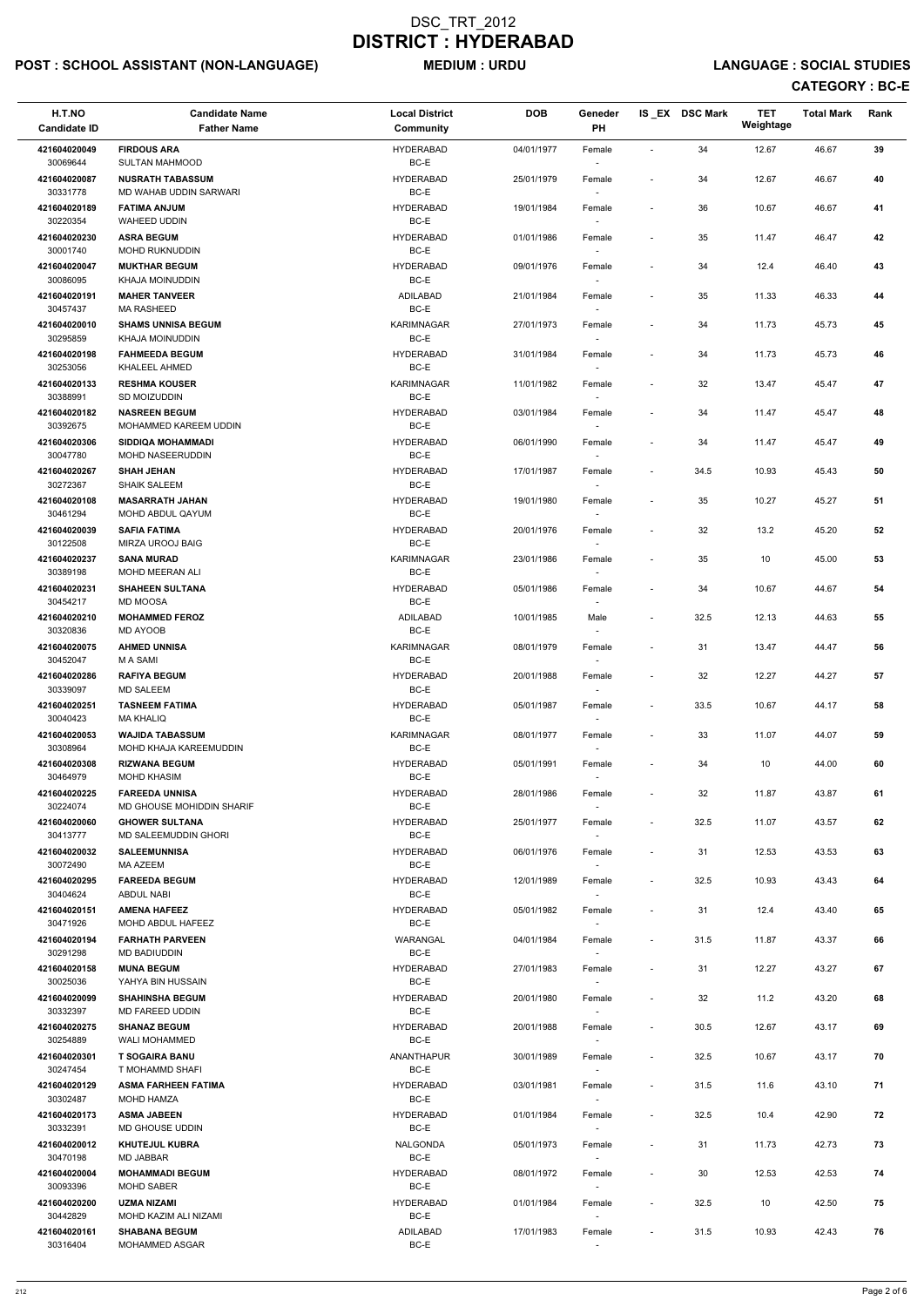# POST : SCHOOL ASSISTANT (NON-LANGUAGE) MEDIUM : URDU LANGUAGE : SOCIAL STUDIES

| H.T.NO<br><b>Candidate ID</b> | <b>Candidate Name</b><br><b>Father Name</b>             | <b>Local District</b><br>Community | <b>DOB</b> | Geneder<br>PH                      |                              | IS EX DSC Mark | <b>TET</b><br>Weightage | <b>Total Mark</b> | Rank |
|-------------------------------|---------------------------------------------------------|------------------------------------|------------|------------------------------------|------------------------------|----------------|-------------------------|-------------------|------|
| 421604020107                  | <b>AYESHA BEGUM</b>                                     | <b>HYDERABAD</b>                   | 20/01/1980 | Female                             | $\blacksquare$               | 31             | 11.33                   | 42.33             | 77   |
| 30119555<br>421604020001      | MOHD MAHBOOB ALI<br><b>TALAT JABEEN YASMEEN</b>         | BC-E<br>OTHER THAN AP              | 09/01/1968 | Female                             | ٠                            | 30             | 12.27                   | 42.27             | 78   |
| 30052001<br>421604020217      | S SIRAJ UL HAQ QUADRI<br><b>AMATHUL MATHEEN FOUZIYA</b> | BC-E<br><b>NALGONDA</b>            | 04/01/1985 | $\overline{\phantom{a}}$<br>Female | $\overline{\phantom{a}}$     | 31             | 11.2                    | 42.20             | 79   |
| 30163850                      | MOHAMMED ABDUL JABBAR                                   | BC-E                               |            |                                    |                              |                |                         |                   |      |
| 421604020261<br>30331524      | <b>AZEEM ALI</b><br><b>MOHSIN ALI</b>                   | <b>HYDERABAD</b><br>BC-E           | 12/01/1987 | Male                               | $\overline{\phantom{a}}$     | 32             | 10.13                   | 42.13             | 80   |
| 421604020244<br>30472030      | <b>RAHAMATH BI KOSUVARIPALLI</b><br>K SATTAR SAHEB      | <b>CHITTOOR</b><br>BC-E            | 22/01/1986 | Female                             | $\overline{\phantom{a}}$     | 31             | 11.07                   | 42.07             | 81   |
| 421604020024<br>30093110      | <b>ISHRATH SULTANA</b><br><b>SHAIK YOUSUF UDDIN</b>     | <b>HYDERABAD</b><br>BC-E           | 10/01/1975 | Female<br>$\overline{\phantom{a}}$ | $\overline{\phantom{a}}$     | 30.5           | 11.47                   | 41.97             | 82   |
| 421604020015                  | <b>ZAKI UR RAHMAN</b>                                   | ADILABAD<br>BC-E                   | 01/01/1974 | Male                               | $\overline{\phantom{a}}$     | 31             | 10.93                   | 41.93             | 83   |
| 30282876<br>421604020290      | HAFEEZ UR RAHMAN<br><b>KHADEEJATUL KUBRA</b>            | WARANGAL                           | 12/01/1988 | Female                             | $\overline{\phantom{a}}$     | 31             | 10.93                   | 41.93             | 84   |
| 30243018<br>421604020080      | MOHD LUQMAN UR RAHMAN<br><b>RAFILA BEGUM</b>            | BC-E<br><b>HYDERABAD</b>           | 25/01/1979 | Female                             | $\overline{\phantom{a}}$     | 30.5           | 11.33                   | 41.83             | 85   |
| 30329853                      | KHAJA AMEEN ALI                                         | BC-E                               |            | $\sim$                             |                              |                |                         |                   |      |
| 421604020243<br>30249593      | <b>SADIYA BEGUM</b><br><b>MOHD BIN FARHAN</b>           | <b>HYDERABAD</b><br>BC-E           | 15/01/1986 | Female                             | $\overline{\phantom{a}}$     | 31             | 10.8                    | 41.80             | 86   |
| 421604020307<br>30407704      | <b>NISHAT FATHIMA</b><br>ABDUL SALEEM                   | <b>KARIMNAGAR</b><br>BC-E          | 02/01/1991 | Female                             | $\overline{\phantom{a}}$     | 31             | 10.8                    | 41.80             | 87   |
| 421604020144<br>30167397      | <b>G GHOUSIYA BEGUM</b><br>G KHADER BASHA               | <b>ANANTHAPUR</b><br>BC-E          | 09/01/1982 | Female                             | $\tilde{\phantom{a}}$        | 30             | 11.73                   | 41.73             | 88   |
| 421604020034<br>30322617      | <b>FAHMEEDA BEGUM</b><br>T SHAFI UDDIN                  | <b>HYDERABAD</b><br>BC-E           | 02/01/1976 | Female                             | $\overline{\phantom{a}}$     | 30.5           | 11.2                    | 41.70             | 89   |
| 421604020088<br>30078491      | YASMEEN BEGUM<br><b>GULAM JEELANI</b>                   | <b>HYDERABAD</b><br>BC-E           | 15/01/1979 | Female<br>$\overline{\phantom{a}}$ | $\overline{\phantom{a}}$     | 30.5           | 11.2                    | 41.70             | 90   |
| 421604020082<br>30111410      | PARVEEN SULTANA<br>MOHD CHAND                           | <b>HYDERABAD</b><br>BC-E           | 06/01/1979 | Female                             | $\overline{\phantom{a}}$     | 30             | 11.6                    | 41.60             | 91   |
| 421604020065                  | <b>MOHD ABDUL JALEEL</b>                                | <b>HYDERABAD</b><br>$BC-E$         | 09/01/1978 | Male                               | $\overline{\phantom{a}}$     | 31             | 10.53                   | 41.53             | 92   |
| 30260889<br>421604020205      | <b>MOHD ISMAIL</b><br><b>JEELANI BEGUM</b>              | <b>HYDERABAD</b>                   | 06/01/1985 | Female                             | $\overline{\phantom{a}}$     | 31             | 10.53                   | 41.53             | 93   |
| 30279739<br>421604020257      | MAHMOOD SHAREEF<br><b>NAZIA BEGUM</b>                   | BC-E<br><b>HYDERABAD</b>           | 27/01/1987 | $\overline{\phantom{a}}$<br>Female | $\qquad \qquad \blacksquare$ | 31             | 10.53                   | 41.53             | 94   |
| 30042756<br>421604020224      | SHAIK NAZEER AHMED<br><b>NAJMA SULTANA</b>              | BC-E<br><b>HYDERABAD</b>           |            | $\overline{\phantom{a}}$           |                              | 28.5           | 12.93                   | 41.43             | 95   |
| 30435190                      | MD ABDUL RAHEEM                                         | BC-E                               | 15/01/1985 | Female                             | $\overline{\phantom{a}}$     |                |                         |                   |      |
| 421604020027<br>30259762      | <b>HAFEEZUDDIN</b><br>YOUSUF UDDIN                      | <b>HYDERABAD</b><br>BC-E           | 12/01/1975 | Male                               | $\overline{\phantom{a}}$     | 30             | 11.33                   | 41.33             | 96   |
| 421604020081<br>30067791      | YASMEEN FATIMA<br><b>GAYASUDDIN AHMED</b>               | <b>HYDERABAD</b><br>BC-E           | 31/01/1979 | Female                             | $\overline{\phantom{a}}$     | 30.5           | 10.8                    | 41.30             | 97   |
| 421604020229                  | <b>MOHAMMADI BEGUM</b>                                  | <b>HYDERABAD</b><br>BC-E           | 17/01/1986 | Female                             | $\overline{\phantom{a}}$     | 30.5           | 10.8                    | 41.30             | 98   |
| 30074658<br>421604020138      | ABDUL HAMEED<br><b>FIRDOUSE FATIMA</b>                  | <b>HYDERABAD</b>                   | 02/01/1982 | $\overline{\phantom{a}}$<br>Female | $\overline{\phantom{a}}$     | 29             | 12.27                   | 41.27             | 99   |
| 30447866<br>421604020036      | MOHD ABDUL QADER<br><b>FAHEEM SULTANA</b>               | BC-E<br><b>HYDERABAD</b>           | 01/01/1976 | Female                             | $\overline{\phantom{a}}$     | 29.5           | 11.73                   | 41.23             | 100  |
| 30422377                      | <b>MOHD ZAHOOR ALI</b>                                  | BC-E                               |            |                                    |                              |                |                         |                   |      |
| 421604020139<br>30338744      | <b>ASIYA BEGUN</b><br><b>MOHD YOUSUF</b>                | <b>HYDERABAD</b><br>BC-E           | 03/01/1982 | Female<br>$\sim$                   | $\overline{\phantom{a}}$     | 29.5           | 11.73                   | 41.23             | 101  |
| 421604020044<br>30460332      | <b>ARSHIYA ANJUM</b><br>MIRZA MUSTAFA ALI BAIG          | <b>HYDERABAD</b><br>BC-E           | 01/01/1976 | Female<br>$\sim$                   | $\overline{\phantom{a}}$     | 30.5           | 10.67                   | 41.17             | 102  |
| 421604020066<br>30245254      | <b>SAFIA SULTANA</b><br>MD MOINUDDIN                    | <b>HYDERABAD</b><br>BC-E           | 25/01/1978 | Female                             | $\overline{\phantom{a}}$     | 30.5           | 10.67                   | 41.17             | 103  |
| 421604020091                  | <b>FAHMEEDA BANU</b>                                    | <b>HYDERABAD</b>                   | 17/01/1979 | Female                             | $\overline{\phantom{a}}$     | 29             | 12.13                   | 41.13             | 104  |
| 30249313<br>421604020021      | MOHD MAHMOOD ALI<br><b>ZAREENA BEGUM</b>                | BC-E<br><b>HYDERABAD</b>           | 28/01/1974 | Female                             | $\overline{\phantom{a}}$     | 30.5           | 10.53                   | 41.03             | 105  |
| 30028286                      | M A SAMAD                                               | BC-E                               |            | $\sim$                             |                              |                |                         |                   |      |
| 421604020013<br>30099669      | <b>SHAIKA ZUBEDA</b><br>SK ABDUL KHADER                 | <b>HYDERABAD</b><br>BC-E           | 13/01/1973 | Female                             | $\qquad \qquad \blacksquare$ | 31             | 10                      | 41.00             | 106  |
| 421604020186                  | <b>ARSHIYA BEGUM</b>                                    | <b>HYDERABAD</b>                   | 26/01/1984 | Female                             | $\overline{\phantom{a}}$     | 29             | 12                      | 41.00             | 107  |
| 30280363<br>421604020125      | <b>GHULAM AHMED</b><br><b>ZAHEERUNNISA</b>              | BC-E<br>WARANGAL                   | 06/01/1981 | Female                             | $\overline{\phantom{a}}$     | 30             | 10.93                   | 40.93             | 108  |
| 30339919                      | MOHD RAFIUDDIN                                          | BC-E                               |            |                                    |                              |                |                         |                   |      |
| 421604020149<br>30240949      | <b>AYESHA BEGUM</b><br>M A MUQTADIR                     | <b>HYDERABAD</b><br>BC-E           | 24/01/1982 | Female<br>$\sim$                   | $\overline{\phantom{a}}$     | 30             | 10.93                   | 40.93             | 109  |
| 421604020177<br>30333371      | <b>MOHAMMED NAYEEM ATHER</b><br>MOHAMMED ABDUL SALEEM   | <b>HYDERABAD</b><br>BC-E           | 01/01/1984 | Male<br>$\sim$                     |                              | 29             | 11.87                   | 40.87             | 110  |
| 421604020077<br>30313741      | <b>NUZHAT SULTANA</b><br><b>MD ATA UR RAHMAN</b>        | <b>WARANGAL</b><br>BC-E            | 23/01/1979 | Female                             | $\overline{\phantom{a}}$     | 30.5           | 10.27                   | 40.77             | 111  |
| 421604020245<br>30413046      | <b>NUSRAT FARHANA</b><br>ABDUL KAREEM                   | <b>HYDERABAD</b><br>BC-E           | 25/01/1986 | Female<br>$\sim$                   | $\overline{\phantom{a}}$     | 30.5           | 10.27                   | 40.77             | 112  |
| 421604020097                  | <b>AFREEN BANU</b>                                      | ANANTHAPUR                         | 02/01/1980 | Female                             | $\overline{\phantom{a}}$     | 28.5           | 12.13                   | 40.63             | 113  |
| 30412290<br>421604020083      | A A NAZEER SAHEB<br><b>MARIYAZ</b>                      | BC-E<br><b>KARIMNAGAR</b>          | 12/01/1979 | $\overline{\phantom{a}}$<br>Male   | $\overline{\phantom{a}}$     | 30             | 10.53                   | 40.53             | 114  |
| 30261007                      | <b>MA BASITH</b>                                        | BC-E                               |            | $\sim$                             |                              |                |                         |                   |      |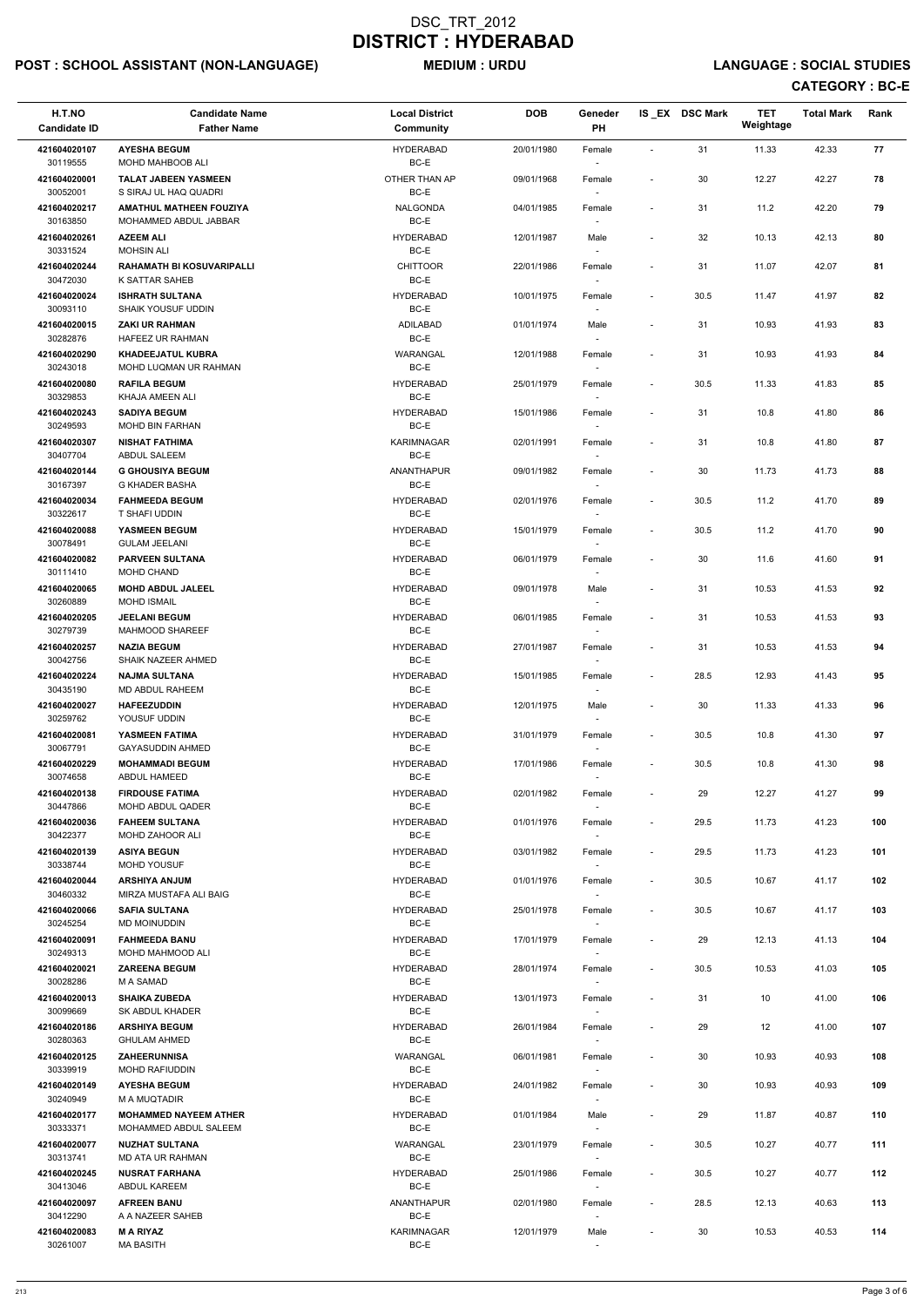# POST : SCHOOL ASSISTANT (NON-LANGUAGE) MEDIUM : URDU LANGUAGE : SOCIAL STUDIES

| H.T.NO<br><b>Candidate ID</b> | <b>Candidate Name</b><br><b>Father Name</b>           | <b>Local District</b><br>Community | <b>DOB</b> | Geneder<br><b>PH</b>               |                          | IS EX DSC Mark | <b>TET</b><br>Weightage | <b>Total Mark</b> | Rank |
|-------------------------------|-------------------------------------------------------|------------------------------------|------------|------------------------------------|--------------------------|----------------|-------------------------|-------------------|------|
| 421604020156                  | <b>NUSRATH UNISA</b>                                  | <b>HYDERABAD</b>                   | 10/01/1982 | Female                             | $\blacksquare$           | 29.5           | 10.93                   | 40.43             | 115  |
| 30457029<br>421604020192      | <b>MOHD SHAREEF</b><br><b>MOHAMMED RAFEEQ AHMED</b>   | BC-E<br><b>HYDERABAD</b>           | 13/01/1984 | Male                               |                          | 27             | 13.2                    | 40.20             | 116  |
| 30042766<br>421604020249      | <b>MOHAMMED OMAR</b><br><b>KAUSER BEGUM</b>           | BC-E<br><b>HYDERABAD</b>           | 16/01/1987 | $\sim$<br>Female                   | $\blacksquare$           | 29.5           | 10.67                   | 40.17             | 117  |
| 30332674<br>421604020037      | AHMED HUSSAIN<br><b>ZAIBUNNISA BEGUM</b>              | BC-E<br><b>HYDERABAD</b>           | 15/01/1976 | Female                             | $\overline{\phantom{a}}$ | 30             | 10.13                   | 40.13             | 118  |
| 30415669                      | MD MOINUDDIN KHAN                                     | BC-E                               |            |                                    |                          |                |                         |                   |      |
| 421604020105<br>30170351      | <b>ASIYA SULTANA</b><br><b>MOHD SARWAR AHMED</b>      | <b>HYDERABAD</b><br>BC-E           | 14/01/1980 | Female<br>$\overline{\phantom{a}}$ | $\blacksquare$           | 30             | 10.13                   | 40.13             | 119  |
| 421604020303<br>30155563      | <b>SUFIA BAND</b><br>MOHD LATEEF UDDIN                | <b>HYDERABAD</b><br>BC-E           | 08/01/1989 | Female<br>$\overline{\phantom{a}}$ | $\overline{\phantom{a}}$ | 29.5           | 10.53                   | 40.03             | 120  |
| 421604020279<br>30341356      | <b>MOHD AFROZE HUSSAIN</b><br><b>JANI MIYA</b>        | <b>NALGONDA</b><br>BC-E            | 20/01/1988 | Male<br>$\overline{\phantom{a}}$   |                          | 30             | 10                      | 40.00             | 121  |
| 421604020206<br>30114179      | <b>RAZIA SULTANA</b><br>MOHD MOIZUDDIN                | <b>HYDERABAD</b><br>BC-E           | 26/01/1985 | Female                             | $\overline{\phantom{a}}$ | 29             | 10.93                   | 39.93             | 122  |
| 421604020240                  | <b>MOHAMMED SAAD</b>                                  | <b>HYDERABAD</b>                   | 16/01/1986 | Male                               | $\overline{\phantom{a}}$ | 29             | 10.93                   | 39.93             | 123  |
| 30143840<br>421604020288      | MOHAMMED AYAZ<br><b>NAZIA BANU</b>                    | BC-E<br><b>MEDAK</b>               | 05/01/1988 | $\sim$<br>Female                   |                          | 29             | 10.93                   | 39.93             | 124  |
| 30327847                      | <b>MANZOOR AHMED</b>                                  | BC-E                               |            | $\overline{\phantom{a}}$           |                          |                |                         |                   |      |
| 421604020071<br>30318603      | <b>MOHD ASAD</b><br>PEER MOHAMMED                     | <b>HYDERABAD</b><br>BC-E           | 11/01/1978 | Male<br>$\overline{\phantom{a}}$   | $\blacksquare$           | 28             | 11.87                   | 39.87             | 125  |
| 421604020113<br>30278349      | <b>SHAKEELA PARVEEN</b><br><b>M A WAHAB</b>           | WARANGAL<br>BC-E                   | 20/01/1980 | Female                             |                          | 28.5           | 11.33                   | 39.83             | 126  |
| 421604020085<br>30129098      | <b>SAYEEDA BEGUM</b><br>MOHD RAHAMATHULLA KHAN        | <b>KARIMNAGAR</b><br>BC-E          | 12/01/1979 | Female<br>$\overline{\phantom{a}}$ | $\overline{\phantom{a}}$ | 27.5           | 12.13                   | 39.63             | 127  |
| 421604020253<br>30411083      | <b>ASFIA SULTANA</b><br>G KHAJA MAQDOOM HUSSAINI      | KARIMNAGAR<br>BC-E                 | 02/01/1987 | Female<br>$\sim$                   |                          | 28             | 11.6                    | 39.60             | 128  |
| 421604020148<br>30249991      | <b>ANEES FATIMA</b><br><b>MOHAMMED JAHANGIR</b>       | <b>HYDERABAD</b><br>BC-E           | 15/01/1982 | Female<br>$\overline{\phantom{a}}$ | $\overline{\phantom{a}}$ | 27             | 12.53                   | 39.53             | 129  |
| 421604020300                  | <b>RUMA ANJUM</b>                                     | <b>HYDERABAD</b>                   | 16/01/1989 | Female                             |                          | 29             | 10.53                   | 39.53             | 130  |
| 30164194<br>421604020079      | MOHD NIZAMUDDIN<br><b>AZRA TABASSUM</b>               | BC-E<br><b>NIZAMABAD</b>           | 17/01/1979 | Female                             | $\overline{\phantom{a}}$ | 29.5           | 10                      | 39.50             | 131  |
| 30466127<br>421604020184      | MD GHOUSE UDDIN AHMED<br><b>SHAHANA BEGUM</b>         | BC-E<br><b>HYDERABAD</b>           | 21/01/1984 | $\overline{\phantom{a}}$<br>Female | $\overline{\phantom{a}}$ | 29.5           | 10                      | 39.50             | 132  |
| 30219521<br>421604020020      | <b>MOHD JAFFER ALI</b><br><b>SHAMEEM BEGUM</b>        | BC-E<br><b>HYDERABAD</b>           | 03/01/1974 | $\sim$                             |                          | 27             | 12.4                    | 39.40             | 133  |
| 30066343                      | HAYATH ALI                                            | BC-E                               |            | Female                             | $\overline{\phantom{a}}$ |                |                         |                   |      |
| 421604020183<br>30056396      | <b>RAFATH SULTANA</b><br><b>MOHAMMED JAHANGIR ALI</b> | <b>HYDERABAD</b><br>BC-E           | 15/01/1984 | Female<br>$\sim$                   | $\overline{\phantom{a}}$ | 27.5           | 11.87                   | 39.37             | 134  |
| 421604020180<br>30292035      | <b>TAHERA BEGUM</b><br>KHAJA YOUSUF HUSSAIN           | <b>HYDERABAD</b><br>BC-E           | 10/01/1984 | Female<br>$\overline{\phantom{a}}$ | $\overline{\phantom{a}}$ | 28.5           | 10.8                    | 39.30             | 135  |
| 421604020069                  | <b>SHAHEDA BEGUM</b>                                  | ADILABAD                           | 25/01/1978 | Female                             |                          | 29             | 10.27                   | 39.27             | 136  |
| 30428358<br>421604020098      | SYED SADIQ HUSSAIN<br><b>AKBARI BEGUM</b>             | BC-E<br><b>HYDERABAD</b>           | 13/01/1980 | $\sim$<br>Female                   | $\overline{\phantom{a}}$ | 27             | 12.27                   | 39.27             | 137  |
| 30326410<br>421604020134      | <b>MD YOUSUF ALI</b><br><b>NUSRATH UL LATEEF</b>      | BC-E<br><b>HYDERABAD</b>           | 22/01/1982 | Female                             | $\overline{\phantom{a}}$ | 29             | 10.27                   | 39.27             | 138  |
| 30409644                      | <b>SYED SARWAR</b>                                    | BC-E                               |            |                                    |                          |                |                         |                   |      |
| 421604020276<br>30229716      | <b>ATIYA FIRDOSE</b><br>M A HAKEEM                    | ADILABAD<br>BC-E                   | 06/01/1988 | Female<br>$\sim$                   | $\blacksquare$           | 29             | 10.27                   | 39.27             | 139  |
| 421604020163<br>30440846      | <b>M A MAJEED</b><br><b>MA BASEER</b>                 | ADILABAD<br>BC-E                   | 12/01/1983 | Male<br>$\sim$                     | $\overline{\phantom{a}}$ | 28             | 11.2                    | 39.20             | 140  |
| 421604020204<br>30457194      | <b>FARHAT FATIMA</b><br>MOHD SIDDIQ                   | <b>HYDERABAD</b><br>BC-E           | 12/01/1985 | Female<br>$\overline{\phantom{a}}$ | $\overline{\phantom{a}}$ | 28             | 11.2                    | 39.20             | 141  |
| 421604020254                  | <b>MOHD SHAHID ALI</b>                                | <b>KARIMNAGAR</b>                  | 06/01/1987 | Male                               | $\overline{\phantom{a}}$ | 28.5           | 10.67                   | 39.17             | 142  |
| 30264455<br>421604020239      | MOHD YOUSUF ALI<br><b>SHAMEEM BEGUM</b>               | BC-E<br><b>HYDERABAD</b>           | 15/01/1986 | Female                             | $\overline{\phantom{a}}$ | 29             | 10.13                   | 39.13             | 143  |
| 30317895                      | MOHD MAULANA                                          | BC-E                               |            | $\sim$                             |                          |                |                         |                   |      |
| 421604020299<br>30471771      | <b>NAZIA BEGUM</b><br>MOHD SOOFI                      | <b>HYDERABAD</b><br>BC-E           | 06/01/1989 | Female<br>$\overline{\phantom{a}}$ |                          | 28             | 11.07                   | 39.07             | 144  |
| 421604020260<br>30318773      | <b>TASMA</b><br>T NISAR AHAMMED                       | ANANTHAPUR<br>BC-E                 | 10/01/1987 | Female<br>$\sim$                   | $\overline{\phantom{a}}$ | 28.5           | 10.53                   | 39.03             | 145  |
| 421604020185                  | <b>MUNEER UNNISA</b>                                  | MAHABUBNAGAR                       | 25/01/1984 | Female                             | $\overline{\phantom{a}}$ | 28.5           | 10.4                    | 38.90             | 146  |
| 30331269<br>421604020220      | SYED RIYAZ ALI<br><b>ATIKA NAZIA</b>                  | BC-E<br><b>HYDERABAD</b>           | 09/01/1985 | Female                             | $\overline{\phantom{a}}$ | 28.5           | 10.4                    | 38.90             | 147  |
| 30407934<br>421604020103      | MOHD SADIQ HUSSAIN<br>YASMEEN SULTANA                 | BC-E<br><b>ADILABAD</b>            | 12/01/1980 | $\sim$<br>Female                   | $\blacksquare$           | 28.5           | 10.27                   | 38.77             | 148  |
| 30437633                      | <b>SHAIK DAUD</b>                                     | BC-E                               |            | $\sim$                             |                          |                |                         |                   |      |
| 421604020228<br>30411161      | <b>ARSHIA SULTANA</b><br>G KHAJA MAQDOOM HUSSAINI     | KARIMNAGAR<br>BC-E                 | 01/01/1986 | Female<br>$\sim$                   | $\overline{\phantom{a}}$ | 28.5           | 10.27                   | 38.77             | 149  |
| 421604020302<br>30041465      | <b>ZAREENA BEGUM</b><br>MD ABDUL RAHEEM               | <b>HYDERABAD</b><br>BC-E           | 10/01/1989 | Female<br>$\sim$                   | $\sim$                   | 28.5           | 10.27                   | 38.77             | 150  |
| 421604020022<br>30248298      | <b>MUHEEB FATIMA</b><br>MD MOHIUDDIN                  | <b>HYDERABAD</b><br>BC-E           | 02/01/1975 | Female<br>$\sim$                   | $\overline{\phantom{a}}$ | 27.5           | 11.2                    | 38.70             | 151  |
| 421604020294<br>30068875      | <b>RESHMA BEGUM</b><br>LATE SHAIK ABDUL JABBAR        | <b>HYDERABAD</b><br>BC-E           | 10/01/1989 | Female<br>$\overline{\phantom{a}}$ | $\overline{\phantom{a}}$ | 28.5           | 10.13                   | 38.63             | 152  |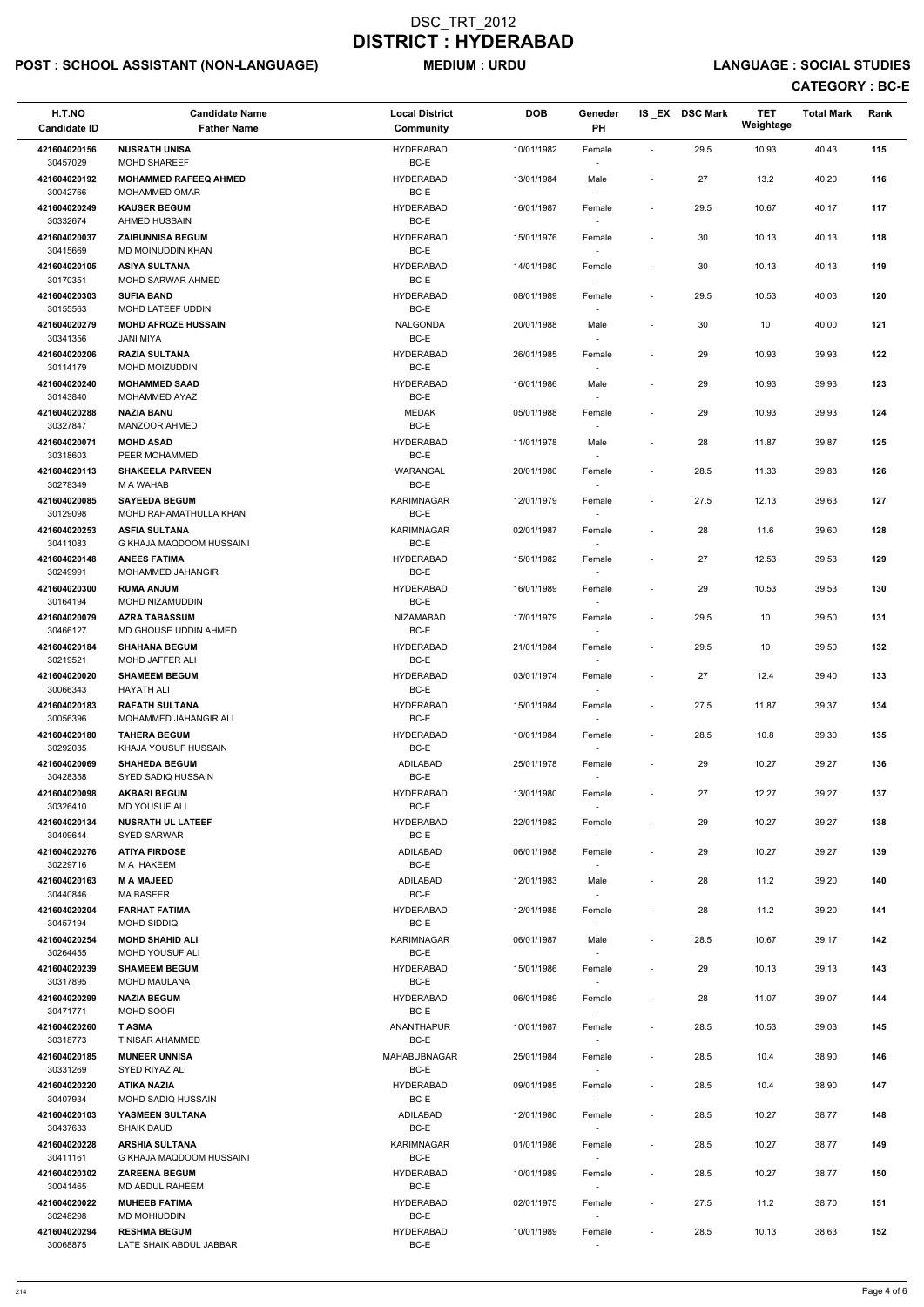# POST : SCHOOL ASSISTANT (NON-LANGUAGE) MEDIUM : URDU LANGUAGE : SOCIAL STUDIES

| H.T.NO<br><b>Candidate ID</b> | <b>Candidate Name</b><br><b>Father Name</b>             | <b>Local District</b><br>Community | <b>DOB</b> | Geneder<br>PH                      |                              | IS EX DSC Mark | <b>TET</b><br>Weightage | <b>Total Mark</b> | Rank |
|-------------------------------|---------------------------------------------------------|------------------------------------|------------|------------------------------------|------------------------------|----------------|-------------------------|-------------------|------|
| 421604020131<br>30319085      | <b>NASREEN BEGUM</b><br><b>SHAIK HUSSAIN</b>            | <b>HYDERABAD</b><br>BC-E           | 15/01/1981 | Female                             | $\blacksquare$               | 27             | 11.6                    | 38.60             | 153  |
| 421604020104                  | <b>PARVEEN BEGUM</b>                                    | HYDERABAD<br>BC-E                  | 15/01/1980 | Female                             | $\overline{\phantom{a}}$     | 27.5           | 11.07                   | 38.57             | 154  |
| 30068578<br>421604020241      | PASHA MD<br><b>SHAIK RABIYA BASRI</b>                   | <b>PRAKASAM</b>                    | 20/01/1986 | Female                             | $\overline{\phantom{a}}$     | 27.5           | 11.07                   | 38.57             | 155  |
| 30221170<br>421604020174      | SHAIK ABDUL JABBAR<br><b>NAFEES SULTANA</b>             | BC-E<br><b>MEDAK</b>               | 01/01/1984 | Female                             | $\sim$                       | 27.5           | 10.93                   | 38.43             | 156  |
| 30441842<br>421604020212      | <b>MOHD WAJED</b><br><b>SHAHJAHAN BEGUM</b>             | $BC-E$<br><b>HYDERABAD</b>         | 11/01/1985 | $\sim$<br>Female                   | $\overline{\phantom{a}}$     | 28             | 10.4                    | 38.40             | 157  |
| 30395671<br>421604020221      | MOHD ABDUL RASHEED<br><b>BASHEER UNNISA BEGUM</b>       | BC-E<br>HYDERABAD                  | 31/01/1985 | Female                             | $\overline{\phantom{a}}$     | 28             | 10.4                    | 38.40             | 158  |
| 30369054<br>421604020250      | MOHD HYDER ALI KHAN<br><b>ARIFA BEGUM</b>               | BC-E<br><b>HYDERABAD</b>           | 01/01/1987 | Female                             | $\overline{\phantom{a}}$     | 27.5           | 10.8                    | 38.30             | 159  |
| 30253900                      | <b>WALI MOHAMMED</b>                                    | BC-E                               |            |                                    |                              |                |                         |                   |      |
| 421604020126<br>30158673      | <b>NAJAMUNNISA</b><br>MOHD RIYASATH ALI                 | <b>HYDERABAD</b><br>BC-E           | 16/01/1981 | Female                             | $\overline{\phantom{a}}$     | 26             | 12.13                   | 38.13             | 160  |
| 421604020026<br>30083636      | <b>TAJ UNNISA</b><br>MOHD MOULANA                       | <b>HYDERABAD</b><br>BC-E           | 18/01/1975 | Female                             | $\overline{\phantom{a}}$     | 26.5           | 11.6                    | 38.10             | 161  |
| 421604020130<br>30456739      | <b>REHAMATHUNNISA</b><br>ABDUL GAFOOR                   | <b>KRISHNA</b><br>BC-E             | 06/01/1981 | Female                             | $\overline{\phantom{a}}$     | 27.5           | 10.53                   | 38.03             | 162  |
| 421604020227<br>30332702      | <b>ABDUL KAREEM</b><br>ABDUL WAHEED                     | ADILABAD<br>BC-E                   | 17/01/1986 | Male                               | $\overline{\phantom{a}}$     | 27.5           | 10.53                   | 38.03             | 163  |
| 421604020062                  | <b>ASRA FATIMA</b>                                      | <b>HYDERABAD</b>                   | 05/01/1977 | Female                             | $\overline{\phantom{a}}$     | 28             | 10                      | 38.00             | 164  |
| 30290392<br>421604020114      | AHMED ABDUL QADER<br><b>SADIA BEGUM</b>                 | BC-E<br><b>HYDERABAD</b>           | 25/01/1980 | Female                             | $\overline{\phantom{a}}$     | 28             | 10                      | 38.00             | 165  |
| 30425453<br>421604020219      | MOHAMMED YOUSUF HUSSAIN<br><b>MOHD SAJID HUSSAIN</b>    | BC-E<br>HYDERABAD                  | 05/01/1985 | $\overline{\phantom{a}}$<br>Male   | $\overline{\phantom{a}}$     | 28             | 10                      | 38.00             | 166  |
| 30414614<br>421604020298      | MOHD ZAHID HUSSAIN<br><b>FOUZIA FATIMA</b>              | BC-E<br>HYDERABAD                  | 18/01/1989 | Female                             | $\overline{\phantom{a}}$     | 28             | 10                      | 38.00             | 167  |
| 30317307<br>421604020014      | <b>MOHAMMED ZAKIR</b><br><b>MD AKRAM TAYYEB</b>         | BC-E<br><b>HYDERABAD</b>           | 08/01/1974 | Male                               | $\overline{\phantom{a}}$     | 26.5           | 11.33                   | 37.83             | 168  |
| 30459339                      | MD TAYYEB ALI RAZVI                                     | BC-E                               |            | ОH                                 |                              |                |                         |                   |      |
| 421604020193<br>30434701      | <b>FAIYAZ UDDIN</b><br>MOHD SADUDDIN                    | <b>HYDERABAD</b><br>$BC-E$         | 01/01/1984 | Male<br>$\sim$                     | $\overline{a}$               | 27             | 10.67                   | 37.67             | 169  |
| 421604020031<br>30248344      | <b>SHABANA</b><br><b>MAQDUM ALI</b>                     | <b>HYDERABAD</b><br>BC-E           | 01/01/1976 | Female                             | $\qquad \qquad \blacksquare$ | 27.5           | 10.13                   | 37.63             | 170  |
| 421604020238<br>30467268      | <b>SUMERA RAHMAN</b><br>MOHD FAZAL UR REHMAN            | <b>HYDERABAD</b><br>BC-E           | 14/01/1986 | Female                             | $\overline{\phantom{a}}$     | 27             | 10.53                   | 37.53             | 171  |
| 421604020033<br>30248841      | <b>ZUBEDA TARANNUM</b><br>MOHAMMED KAZIM                | <b>HYDERABAD</b><br>BC-E           | 28/01/1976 | Female<br>$\overline{\phantom{a}}$ | $\overline{\phantom{a}}$     | 25.5           | 12                      | 37.50             | 172  |
| 421604020143<br>30468816      | SIDDIQUA AFREEN<br>M A RAZZAQ                           | <b>HYDERABAD</b><br>BC-E           | 15/01/1982 | Female                             | $\overline{\phantom{a}}$     | 27.5           | 10                      | 37.50             | 173  |
| 421604020124                  | <b>MD MAHMOOD HUSSAIN</b>                               | HYDERABAD                          | 15/01/1981 | $\sim$<br>Male                     | $\qquad \qquad \blacksquare$ | 26             | 11.47                   | 37.47             | 174  |
| 30332004<br>421604020178      | MD MAQDOOM HUSSAIN<br><b>AHMED ALI</b>                  | BC-E<br><b>HYDERABAD</b>           | 05/01/1984 | $\overline{\phantom{a}}$<br>Male   | $\overline{\phantom{a}}$     | 26             | 11.2                    | 37.20             | 175  |
| 30323348<br>421604020121      | MOHD AFZAL ALI<br><b>TABASSUM JAHAN</b>                 | BC-E<br>HYDERABAD                  | 12/01/1981 | Female                             | $\overline{\phantom{a}}$     | 26.5           | 10.67                   | 37.17             | 176  |
| 30148207<br>421604020132      | SHAIK ABDUL HAI<br><b>ZAKERA ISMAIL</b>                 | BC-E<br><b>HYDERABAD</b>           | 26/01/1981 | $\sim$<br>Female                   | $\overline{\phantom{a}}$     | 27             | 10.13                   | 37.13             | 177  |
| 30037475                      | <b>MD ISMAIL</b>                                        | BC-E                               |            | $\sim$                             |                              |                |                         |                   |      |
| 421604020207<br>30257583      | <b>NAZIA</b><br><b>G ABDUL SUBHAN</b>                   | <b>HYDERABAD</b><br>BC-E           | 01/01/1985 | Female<br>$\sim$                   | $\overline{\phantom{a}}$     | 26             | 11.07                   | 37.07             | 178  |
| 421604020084<br>30259072      | <b>NAZIMA FAROOQI</b><br>RAZZAK HUSSAIN FAROOQI         | HYDERABAD<br>BC-E                  | 12/01/1979 | Female                             | $\overline{\phantom{a}}$     | 26.5           | 10.53                   | 37.03             | 179  |
| 421604020109<br>30443487      | <b>NAEEMA</b><br>MOHAMMED ABOOD                         | HYDERABAD<br>BC-E                  | 19/01/1980 | Female                             | $\overline{\phantom{a}}$     | 25             | 12                      | 37.00             | 180  |
| 421604020278<br>30061247      | <b>NUZHAT FARHANA</b><br>ABDUL KAREEM                   | <b>HYDERABAD</b><br>BC-E           | 10/01/1988 | Female<br>$\sim$                   | $\overline{\phantom{a}}$     | 26.5           | 10.27                   | 36.77             | 181  |
| 421604020287<br>30223237      | <b>YASMEEN</b><br><b>MD NASEERUDDIN</b>                 | WARANGAL<br>BC-E                   | 23/01/1988 | Female<br>$\sim$                   | $\overline{\phantom{a}}$     | 26.5           | 10.27                   | 36.77             | 182  |
| 421604020289                  | <b>MD FAYAZ UR RAHMAN</b>                               | ADILABAD                           | 07/01/1988 | Male                               | $\overline{\phantom{a}}$     | 26.5           | 10.27                   | 36.77             | 183  |
| 30455648<br>421604020040      | MOHD AIJAZ HUSSAIN<br><b>MAJIDA SULTANA</b>             | BC-E<br><b>HYDERABAD</b>           | 24/01/1976 | Female                             | $\overline{\phantom{a}}$     | 25             | 11.73                   | 36.73             | 184  |
| 30405268<br>421604020072      | MOHD ZAHEER AHMED<br><b>SHEERIN PARVEEN</b>             | BC-E<br><b>KARIMNAGAR</b>          | 02/01/1978 | Female                             | $\overline{\phantom{a}}$     | 25.5           | 11.2                    | 36.70             | 185  |
| 30325679<br>421604020008      | M A WAHEED<br><b>SHAHEEN BEGUM</b>                      | BC-E<br><b>HYDERABAD</b>           | 06/01/1973 | $\sim$<br>Female                   | $\overline{\phantom{a}}$     | 26             | 10.67                   | 36.67             | 186  |
| 30286535                      | MOHD SIDDIQ                                             | BC-E                               |            |                                    |                              |                |                         |                   |      |
| 421604020029<br>30275745      | <b>HAFIZ MOHD ABDUL HAKEEM AHMED</b><br>MOHD ABDUL AZIZ | HYDERABAD<br>BC-E                  | 21/01/1975 | Male<br>$\sim$                     | $\overline{\phantom{a}}$     | 26             | 10.67                   | 36.67             | 187  |
| 421604020056<br>30325268      | <b>SHAHANA NASREEN</b><br>AHMED BURHAN SHAREEF          | <b>NALGONDA</b><br>BC-E            | 17/01/1977 | Female<br>$\overline{\phantom{a}}$ | $\overline{\phantom{a}}$     | 26.5           | 10                      | 36.50             | 188  |
| 421604020223<br>30441698      | <b>MISBAH TASLEEM</b><br><b>MD SHOUKATH ALI</b>         | <b>KARIMNAGAR</b><br>BC-E          | 12/01/1985 | Female<br>$\sim$                   | $\qquad \qquad \blacksquare$ | 26             | 10.4                    | 36.40             | 189  |
| 421604020181<br>30185216      | <b>AHMADI BEGUM</b><br>MOHD JEELANI                     | HYDERABAD<br>BC-E                  | 21/01/1984 | Female<br>OH                       | $\overline{\phantom{a}}$     | 27             | 9.07                    | 36.07             | 190  |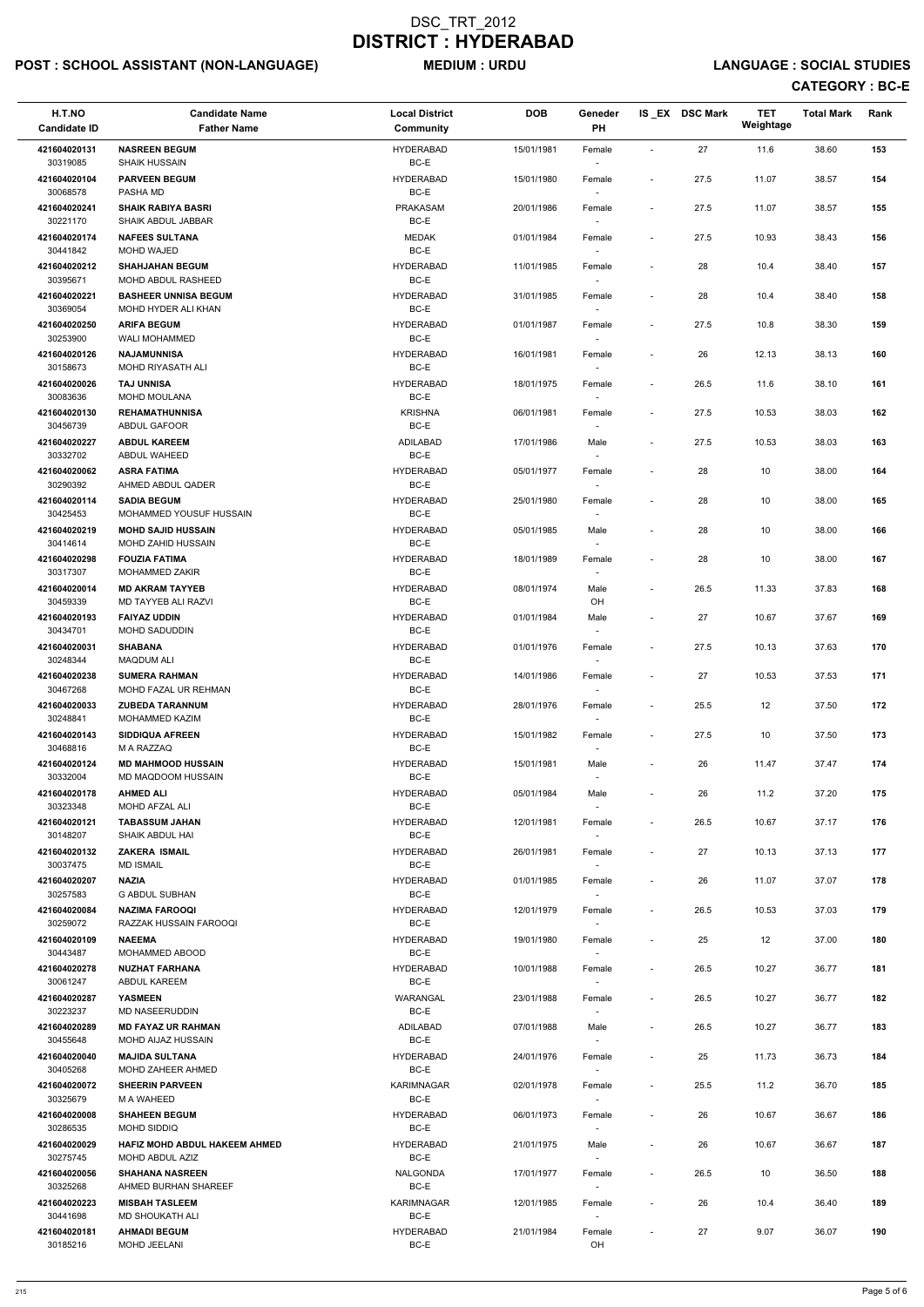# POST : SCHOOL ASSISTANT (NON-LANGUAGE) MEDIUM : URDU LANGUAGE : SOCIAL STUDIES

| H.T.NO<br><b>Candidate ID</b> | <b>Candidate Name</b><br><b>Father Name</b>        | <b>Local District</b><br><b>Community</b> | <b>DOB</b> | Geneder<br>PH                      |                              | IS EX DSC Mark | <b>TET</b><br>Weightage | <b>Total Mark</b> | Rank |
|-------------------------------|----------------------------------------------------|-------------------------------------------|------------|------------------------------------|------------------------------|----------------|-------------------------|-------------------|------|
| 421604020089<br>30037002      | <b>NUSRAT UNISA</b><br><b>MOHD GHOUSUDDIN</b>      | <b>HYDERABAD</b><br>BC-E                  | 25/01/1979 | Female                             | $\blacksquare$               | 25             | 10.93                   | 35.93             | 191  |
| 421604020086<br>30397282      | <b>MASEEHA KOUSAR</b><br><b>MOHD MOULANA</b>       | <b>KARIMNAGAR</b><br>BC-E                 | 25/01/1979 | Female                             | $\overline{\phantom{a}}$     | 25.5           | 10.27                   | 35.77             | 192  |
| 421604020154<br>30272218      | <b>SHAIK RAHEEM UNNISA</b><br><b>SHAIK BASHU</b>   | <b>HYDERABAD</b><br>BC-E                  | 01/01/1982 | Female                             | $\overline{\phantom{a}}$     | 25.5           | 10.27                   | 35.77             | 193  |
| 421604020002<br>30341327      | <b>SHAHEDA KHATOON</b><br><b>MA JABBAR</b>         | <b>NALGONDA</b><br>BC-E                   | 20/01/1970 | Female                             | $\overline{\phantom{a}}$     | 25.5           | 10.13                   | 35.63             | 194  |
| 421604020011<br>30054054      | <b>RASHEED AMTUL KHAIR</b><br><b>M A RASHEED</b>   | <b>HYDERABAD</b><br>BC-E                  | 04/01/1973 | Female<br>$\overline{\phantom{a}}$ | $\overline{\phantom{a}}$     | 25.5           | 10.13                   | 35.63             | 195  |
| 421604020145<br>30342973      | <b>GHOUSIA BEGUM</b><br>MD MAHAMOOD                | <b>KARIMNAGAR</b><br>BC-E                 | 05/01/1982 | Female<br>OH                       | $\qquad \qquad \blacksquare$ | 25.5           | 10                      | 35.50             | 196  |
| 421604020284<br>30037977      | <b>KAZIMA BEGUM</b><br><b>MOHD HUSSAIN</b>         | <b>HYDERABAD</b><br>BC-E                  | 19/01/1988 | Female                             | $\overline{\phantom{a}}$     | 24             | 11.2                    | 35.20             | 197  |
| 421604020106<br>30387136      | <b>NAFEES UNNISA BEGUM</b><br>MOHD HYDER ALI KHAN  | <b>HYDERABAD</b><br>BC-E                  | 08/01/1980 | Female                             | $\overline{\phantom{a}}$     | 25             | 10.13                   | 35.13             | 198  |
| 421604020137<br>30190053      | YASMEEN BEGUM<br><b>BABU MIYAN</b>                 | <b>HYDERABAD</b><br>BC-E                  | 16/01/1982 | Female<br>$\overline{\phantom{a}}$ | $\overline{\phantom{a}}$     | 25             | 10                      | 35.00             | 199  |
| 421604020025<br>30444183      | <b>AMEEN AHMED</b><br><b>MANSOOR AHMED</b>         | ADILABAD<br>BC-E                          | 10/01/1975 | Male                               | $\overline{\phantom{a}}$     | 24.5           | 10.27                   | 34.77             | 200  |
| 421604020202<br>30471376      | <b>ALI AHMED</b><br>JAMEEL AHMED                   | HYDERABAD<br>BC-E                         | 09/01/1985 | Male                               | $\overline{\phantom{a}}$     | 24.5           | 10.27                   | 34.77             | 201  |
| 421604020222<br>30264459      | <b>SALMA BEGUM</b><br>MD QIYAMUL HAQ               | <b>HYDERABAD</b><br>BC-E                  | 09/01/1985 | Female                             | $\overline{\phantom{a}}$     | 24.5           | 10                      | 34.50             | 202  |
| 421604020305<br>30084574      | <b>FAREEDA BEGUM</b><br><b>MOHD VAZIR ALI</b>      | HYDERABAD<br>BC-E                         | 22/01/1990 | Female                             | $\overline{\phantom{a}}$     | 24.5           | 10                      | 34.50             | 203  |
| 421604020035<br>30213614      | <b>SHAKIBA SULTANA</b><br>MOHDATEEQ UDDIN          | <b>HYDERABAD</b><br>BC-E                  | 26/01/1976 | Female<br>$\overline{\phantom{0}}$ | $\qquad \qquad \blacksquare$ | 23             | 11.47                   | 34.47             | 204  |
| 421604020051<br>30270304      | <b>UMME SALMA</b><br>YOUSOUF UDDIN                 | ADILABAD<br>BC-E                          | 25/01/1977 | Female                             | $\overline{\phantom{a}}$     | 24             | 10.4                    | 34.40             | 205  |
| 421604020142<br>30236445      | <b>ASMA SULTANA</b><br>MOHD TAJAMMUL HUSSAIN       | <b>KARIMNAGAR</b><br>$BC-E$               | 05/01/1982 | Female                             | $\overline{\phantom{a}}$     | 24             | 10.4                    | 34.40             | 206  |
| 421604020209<br>30320019      | <b>RIZWANA BEGUM</b><br><b>MOHD FAROOQ</b>         | <b>HYDERABAD</b><br>BC-E                  | 05/01/1985 | Female<br>$\sim$                   | $\overline{\phantom{a}}$     | 23.5           | 10.8                    | 34.30             | 207  |
| 421604020271<br>30297132      | <b>SAMEENA PARVEEN</b><br>MOHD YAQOOB              | <b>KARIMNAGAR</b><br>BC-E                 | 10/01/1988 | Female<br>$\overline{\phantom{a}}$ | $\qquad \qquad \blacksquare$ | 23             | 11.2                    | 34.20             | 208  |
| 421604020067<br>30405692      | <b>JAMSHEED SULTANA</b><br>MOHD ZAHEER AHMED       | HYDERABAD<br>BC-E                         | 12/01/1978 | Female                             | $\overline{\phantom{a}}$     | 24             | 10.13                   | 34.13             | 209  |
| 421604020262<br>30321996      | <b>UZMA NAZNEEN</b><br>MOHD NAJMUDDIN              | <b>NALGONDA</b><br>BC-E                   | 13/01/1987 | Female                             | $\overline{\phantom{a}}$     | 24             | 10.13                   | 34.13             | 210  |
| 421604020061<br>30285681      | <b>FARNAZ TASNEEM</b><br>MD ZAMEERUDDIN            | <b>NALGONDA</b><br>BC-E                   | 30/01/1977 | Female                             | $\overline{\phantom{a}}$     | 23.5           | 10.13                   | 33.63             | 211  |
| 421604020094<br>30443347      | <b>SIRAJ UNNISA BEGUM</b><br>A M SHAREEFUDDIN      | <b>KARIMNAGAR</b><br>BC-E                 | 01/01/1980 | Female<br>$\sim$                   | $\overline{\phantom{a}}$     | 22.5           | 11.07                   | 33.57             | 212  |
| 421604020019<br>30099119      | <b>ZAREENA BEGUM</b><br><b>NASER ABAS</b>          | HYDERABAD<br>BC-E                         | 10/01/1974 | Female                             | $\overline{\phantom{a}}$     | 23.5           | 10                      | 33.50             | 213  |
| 421604020064<br>30289590      | <b>JAMEEL AHMED ALVI</b><br><b>HAFEZ ALI ALVI</b>  | HYDERABAD<br>BC-E                         | 22/01/1977 | Male                               | $\overline{\phantom{a}}$     | 23.5           | 10                      | 33.50             | 214  |
| 421604020226<br>30047997      | <b>ASRA BEGUM</b><br><b>MOHD ISAQ</b>              | HYDERABAD<br>BC-E                         | 10/01/1986 | Female<br>$\sim$                   | $\overline{\phantom{a}}$     | 23.5           | 10                      | 33.50             | 215  |
| 421604020120<br>30220331      | <b>NASEER JAHAN BEGUM</b><br>MOHD JAHANGIR SHAREEF | MAHABUBNAGAR<br>BC-E                      | 10/01/1981 | Female                             | $\overline{\phantom{a}}$     | 23             | 10                      | 33.00             | 216  |
| 421604020127<br>30468819      | <b>MOHD ATAUR RAHMAN</b><br>MOHD ABDUL RAHMAN      | HYDERABAD<br>BC-E                         | 20/01/1981 | Male<br>$\sim$                     | $\overline{\phantom{a}}$     | 25             | 8                       | 33.00             | 217  |
| 421604020296<br>30109221      | <b>AMREEN BEGUM</b><br><b>SHAIK AKBAR</b>          | <b>HYDERABAD</b><br>BC-E                  | 12/01/1989 | Female                             | $\overline{\phantom{a}}$     | 23             | 10                      | 33.00             | 218  |
| 421604020116<br>30115990      | <b>NAZEERUNISA BEGUM</b><br>SHAIK KAREEM           | WARANGAL<br>$BC-E$                        | 04/01/1981 | Female<br>$\sim$                   | $\sim$                       | 22.5           | 10.4                    | 32.90             | 219  |

| 421604020235 | <b>RAFIA SULTANA</b> | <b>NALGONDA</b>  | 10/01/1986 | Female                   | 22 | 10.27 | 32.27 | 220 |
|--------------|----------------------|------------------|------------|--------------------------|----|-------|-------|-----|
| 30170254     | MD IBRAHIM           | BC-E             |            | -                        |    |       |       |     |
| 421604020119 | AYESHA SIDDIQUA      | <b>HYDERABAD</b> | 06/01/1981 | Female                   | 22 | 10    | 32.00 | 221 |
| 30082064     | SHAIK ABDUL HAI      | BC-E             |            | $\overline{\phantom{a}}$ |    |       |       |     |
| 421604020248 | <b>ASEMA BEGUM</b>   | <b>HYDERABAD</b> | 16/01/1987 | Female                   | 22 | 10    | 32.00 | 222 |
| 30001656     | <b>MOHD HANEEF</b>   | BC-E             |            | -                        |    |       |       |     |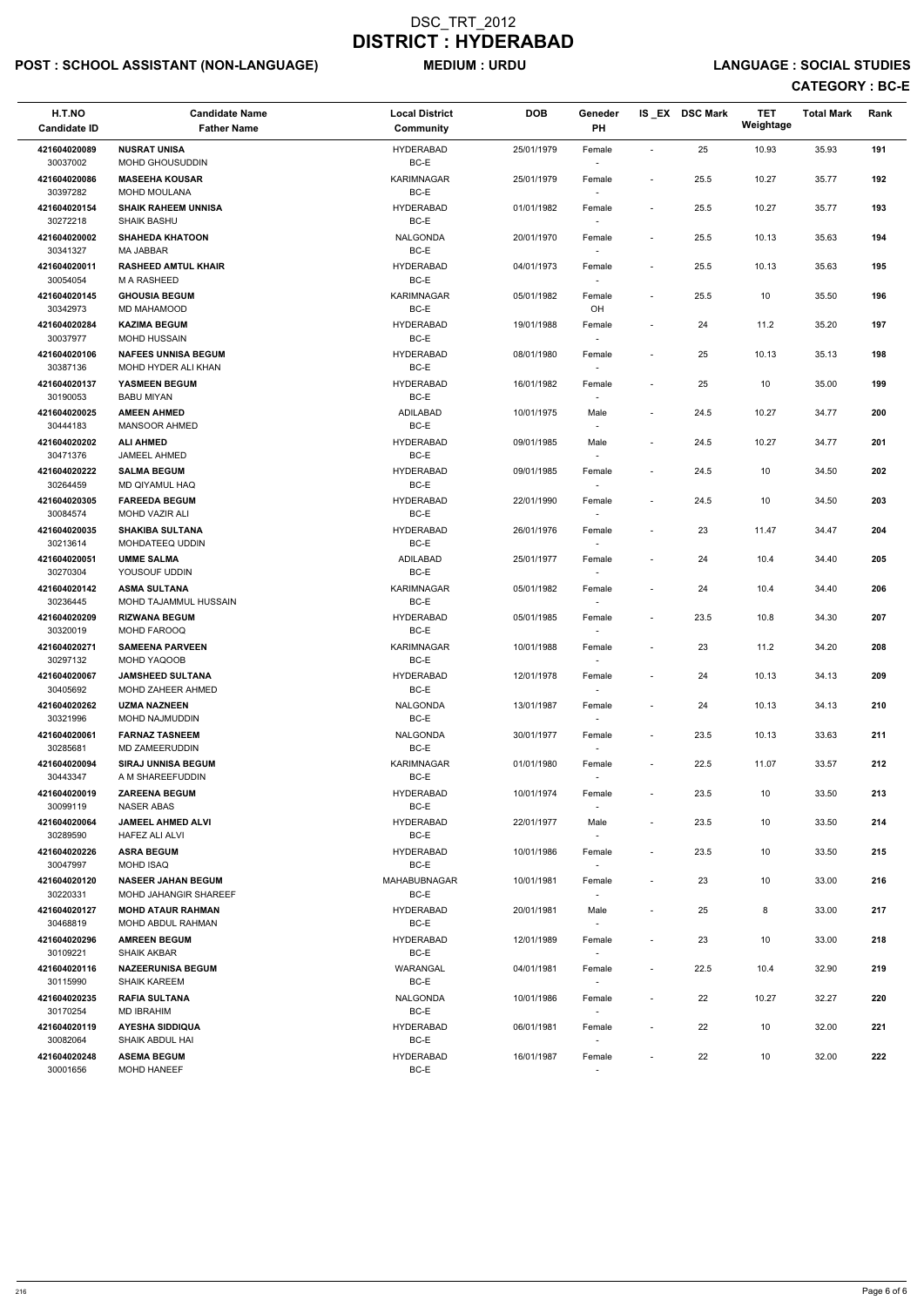# POST : SECONDARY GRADE TEACHER MEDIUM : ENGLISH

| H.T.NO<br><b>Candidate ID</b> | <b>Candidate Name</b><br><b>Father Name</b> | <b>Local District</b><br><b>Community</b> | <b>DOB</b> | Geneder<br><b>PH</b>     | IS EX                    | <b>DSC Mark</b> | <b>TET</b><br>Weightage | <b>Total Mark</b> | Rank         |
|-------------------------------|---------------------------------------------|-------------------------------------------|------------|--------------------------|--------------------------|-----------------|-------------------------|-------------------|--------------|
|                               |                                             |                                           |            |                          |                          |                 |                         |                   |              |
| 441699080024                  | <b>P G PALLAVI</b>                          | <b>RANGAREDDY</b>                         | 03/01/1977 | Female                   | $\overline{\phantom{0}}$ | 29              | 13.2                    | 42.20             | 1            |
| 30322235                      | P N G RAO                                   | <b>SC</b>                                 |            | $\overline{\phantom{a}}$ |                          |                 |                         |                   |              |
| 441699080073                  | <b>DURGA PRASAD</b>                         | OTHER THAN AP                             | 28/01/1986 | Male                     | $\sim$                   | 24.5            | 9.47                    | 33.97             | $\mathbf{2}$ |
| 30446390                      | <b>SOMAIAH</b>                              | <b>SC</b>                                 |            | $\overline{\phantom{a}}$ |                          |                 |                         |                   |              |
| 441699080043                  | <b>K SHIRISHA</b>                           | <b>RANGAREDDY</b>                         | 16/01/1981 | Female                   | $\sim$                   | 23              | 8.67                    | 31.67             | 3            |
| 30332201                      | K NARSING RAO                               | <b>SC</b>                                 |            | $\overline{\phantom{a}}$ |                          |                 |                         |                   |              |
| 541699080001                  | <b>B RENUKA</b>                             | <b>HYDERABAD</b>                          | 14/01/1988 | Female                   | $\sim$                   | 20.5            | 10.8                    | 31.30             | 4            |
| 30458975                      | <b>B VIJAYA RAO</b>                         | <b>SC</b>                                 |            | $\overline{\phantom{a}}$ |                          |                 |                         |                   |              |
| 441699080041                  | <b>P SARITHA BAI</b>                        | <b>HYDERABAD</b>                          | 04/01/1981 | Female                   | $\sim$                   | 23              | 8.13                    | 31.13             | 5            |
| 30187407                      | <b>VENKATESHAM</b>                          | <b>SC</b>                                 |            | $\overline{\phantom{0}}$ |                          |                 |                         |                   |              |
| 441699080088                  | <b>RAJESWARI DEVI</b>                       | <b>CHITTOOR</b>                           | 12/01/1989 | Female                   | $\sim$                   | 22              | 8.27                    | 30.27             | 6            |
| 30440795                      | THURAKANAIAH                                | <b>SC</b>                                 |            | $\overline{\phantom{0}}$ |                          |                 |                         |                   |              |
| 441699080087                  | N PARAMESHWARI                              | <b>HYDERABAD</b>                          | 06/01/1989 | Female                   | $\sim$                   | 20.5            | 8.27                    | 28.77             | 7            |
| 30273538                      | N LAXMI NARSAIAH                            | <b>SC</b>                                 |            | $\overline{\phantom{a}}$ |                          |                 |                         |                   |              |
|                               |                                             |                                           |            |                          |                          |                 |                         |                   |              |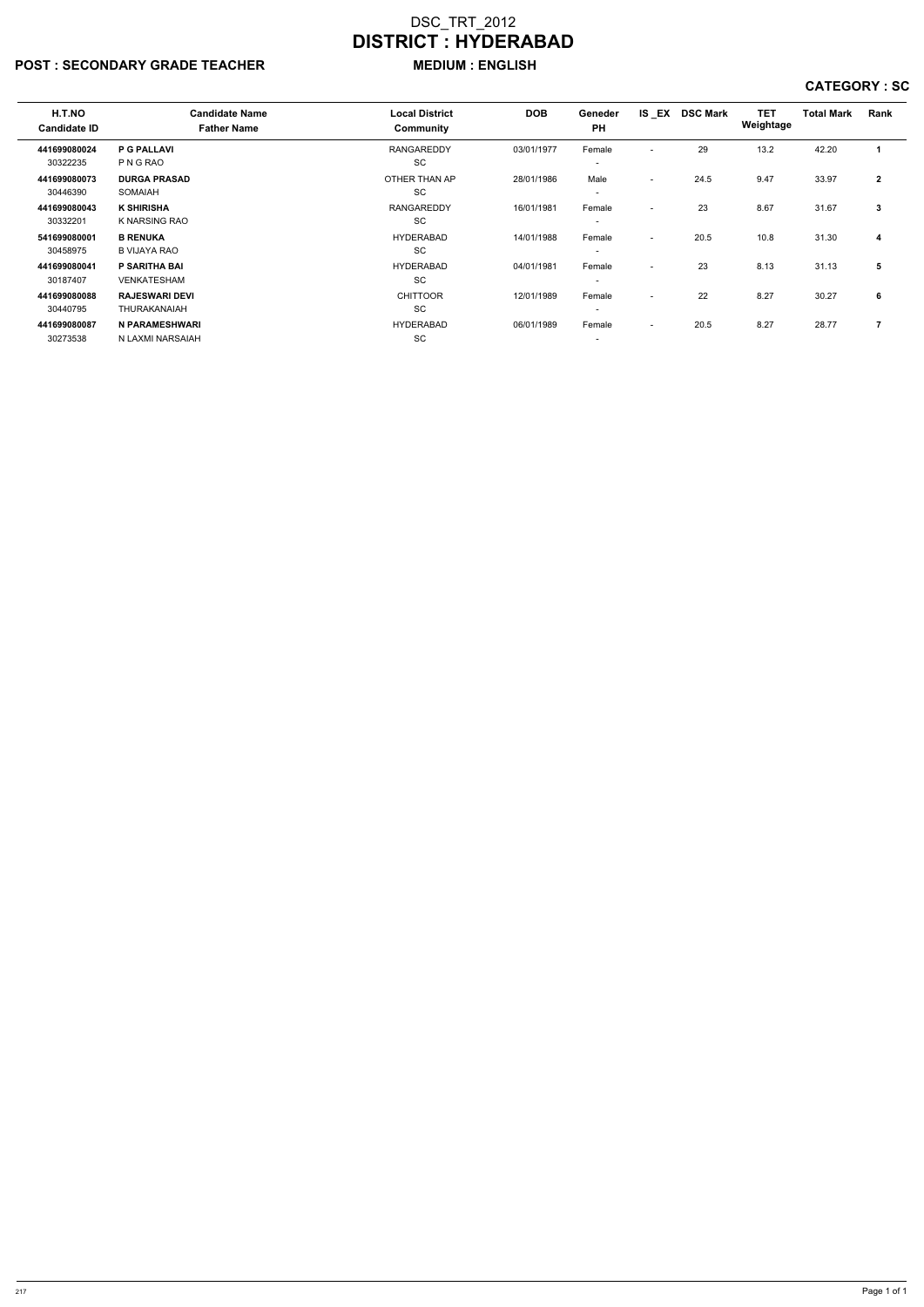### POST : SECONDARY GRADE TEACHER MEDIUM : ENGLISH

| H.T.NO<br>Candidate ID   | <b>Candidate Name</b><br><b>Father Name</b> | <b>Local District</b><br>Community | <b>DOB</b> | Geneder<br><b>PH</b>               | IS I<br>EX | <b>DSC Mark</b> | <b>TET</b><br>Weightage | <b>Total Mark</b> | Rank |
|--------------------------|---------------------------------------------|------------------------------------|------------|------------------------------------|------------|-----------------|-------------------------|-------------------|------|
| 441699080036<br>30230927 | AYINADA KANAKA MADHAVI<br>AYINADA RANGARAO  | <b>KRISHNA</b><br>BC-A             | 25/01/1980 | Female<br>$\overline{\phantom{0}}$ |            | 34.5            | 10.53                   | 45.03             |      |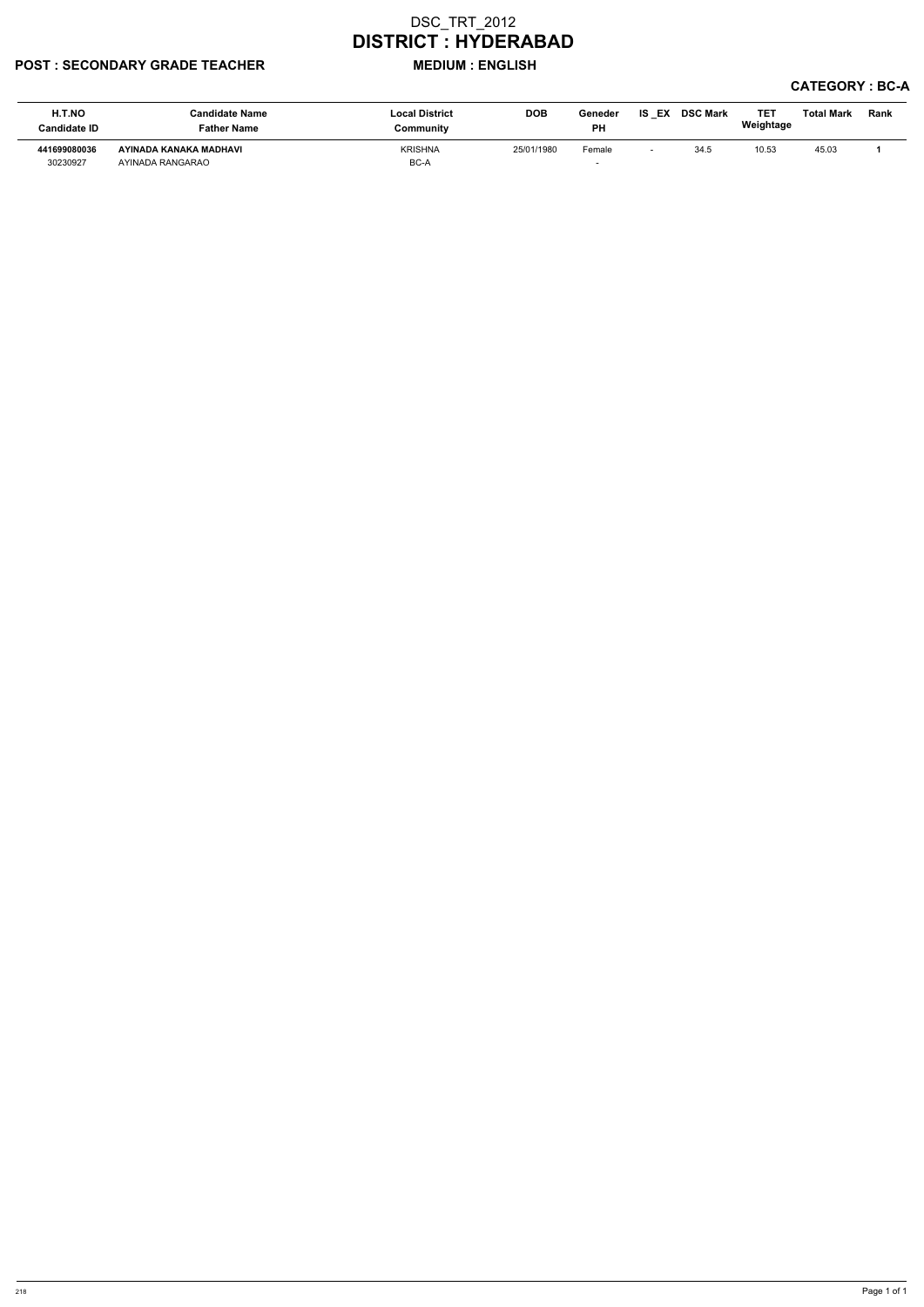### POST : SECONDARY GRADE TEACHER MEDIUM : ENGLISH

| H.T.NO<br><b>Candidate ID</b> | <b>Candidate Name</b><br><b>Father Name</b> | <b>Local District</b><br>Community | <b>DOB</b> | Geneder<br><b>PH</b>     |                          | IS EX DSC Mark | <b>TET</b><br>Weightage | <b>Total Mark</b> | Rank           |
|-------------------------------|---------------------------------------------|------------------------------------|------------|--------------------------|--------------------------|----------------|-------------------------|-------------------|----------------|
| 441699080033                  | A G NAGARAJ                                 | <b>RANGAREDDY</b>                  | 07/01/1979 | Male                     | $\overline{\phantom{0}}$ | 41.5           | 11.33                   | 52.83             | -1             |
| 30450867                      | A GANESH                                    | BC-B                               |            | $\overline{\phantom{a}}$ |                          |                |                         |                   |                |
| 441699080053                  | <b>T SAPNA SINGH</b>                        | <b>RANGAREDDY</b>                  | 26/01/1982 | Female                   | $\overline{\phantom{0}}$ | 36.5           | 10.8                    | 47.30             | $\mathbf{2}$   |
| 30405094                      | <b>B ARUN KUMAR</b>                         | $BC-B$                             |            | $\overline{\phantom{a}}$ |                          |                |                         |                   |                |
| 441699080039                  | <b>K ALAVELU</b>                            | <b>RANGAREDDY</b>                  | 17/01/1980 | Female                   | $\overline{\phantom{0}}$ | 35.5           | 11.6                    | 47.10             | 3              |
| 30042762                      | K N KRISHNA                                 | BC-B                               |            |                          |                          |                |                         |                   |                |
| 441699080009                  | <b>G UMA DEVI</b>                           | <b>HYDERABAD</b>                   | 27/01/1973 | Female                   |                          | 35.5           | 11.47                   | 46.97             | 4              |
| 30073820                      | G VENKATESWARLU                             | BC-B                               |            |                          |                          |                |                         |                   |                |
| 441699080082                  | <b>SHANTAMURTHY HIREMATH</b>                | OTHER THAN AP                      | 05/01/1988 | Male                     |                          | 33.5           | 11.6                    | 45.10             | 5              |
| 30446068                      | <b>VEERABHADRAYYA SWAMY</b>                 | BC-B                               |            | $\overline{\phantom{a}}$ |                          |                |                         |                   |                |
| 441699080028                  | <b>SUNITHA SWAMY</b>                        | <b>HYDERABAD</b>                   | 26/01/1978 | Female                   | $\sim$                   | 34.5           | 10                      | 44.50             | 6              |
| 30415829                      | <b>TRIMBAK SWAMY</b>                        | BC-B                               |            |                          |                          |                |                         |                   |                |
| 441699080007                  | <b>M SHYAMALA</b>                           | <b>RANGAREDDY</b>                  | 03/01/1973 | Female                   | $\sim$                   | 31             | 10.27                   | 41.27             | $\overline{7}$ |
| 30455269                      | <b>M MURALI</b>                             | BC-B                               |            |                          |                          |                |                         |                   |                |
| 441699080077                  | A V SUDHIR BABU                             | ADILABAD                           | 19/01/1987 | Male                     | $\overline{a}$           | 30.5           | 10.13                   | 40.63             | 8              |
| 30440435                      | A SURENDER                                  | BC-B                               |            | $\overline{\phantom{a}}$ |                          |                |                         |                   |                |
| 441699080027                  | <b>NAGESWARI PAMPANA</b>                    | OTHER THAN AP                      | 19/01/1978 | Female                   | $\sim$                   | 27.5           | 10.27                   | 37.77             | 9              |
| 30417892                      | P YESUBABU                                  | BC-B                               |            | $\overline{\phantom{0}}$ |                          |                |                         |                   |                |
| 441699080072                  | <b>R KRISHNAVENI</b>                        | <b>HYDERABAD</b>                   | 29/01/1985 | Female                   |                          | 23             | 8.27                    | 31.27             | 10             |
| 30418806                      | R SHANKARAIAH                               | BC-B                               |            | OH                       |                          |                |                         |                   |                |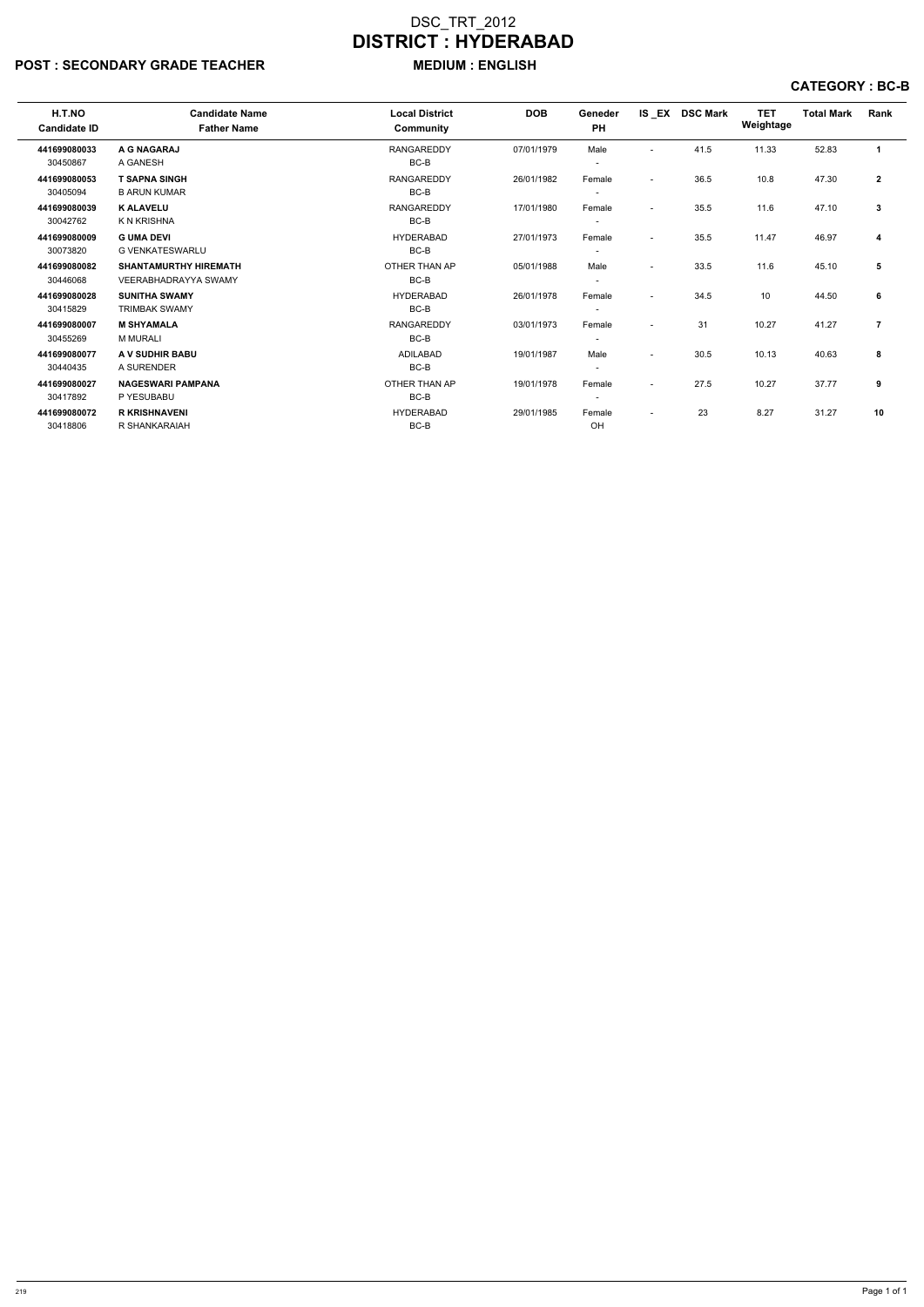## POST : SECONDARY GRADE TEACHER MEDIUM : ENGLISH

| H.T.NO<br><b>Candidate ID</b> | Candidate Name<br><b>Father Name</b> | <b>Local District</b><br>Community | <b>DOB</b> | Geneder<br><b>PH</b>     | <b>IS EX</b> | <b>DSC Mark</b> | <b>TE1</b><br>Weightage | <b>Total Mark</b> | <b>Rank</b> |
|-------------------------------|--------------------------------------|------------------------------------|------------|--------------------------|--------------|-----------------|-------------------------|-------------------|-------------|
| 441699080008                  | <b>KONGALA SUSHEELA</b>              | OTHER THAN AP                      | 03/01/1973 | Female                   |              | 40.5            | 11.33                   | 51.83             |             |
| 30434218                      | KONGALA CHINA JONAH                  | BC-C                               |            | $\overline{\phantom{0}}$ |              |                 |                         |                   |             |
| 441699080035                  | K SWATHI PRASHANTH                   | HYDERABAD                          | 30/01/1979 | Female                   |              | 32              | 11.07                   | 43.07             |             |
| 30085361                      | K P PRASHANTHAM                      | BC-C                               |            | $\overline{\phantom{0}}$ |              |                 |                         |                   |             |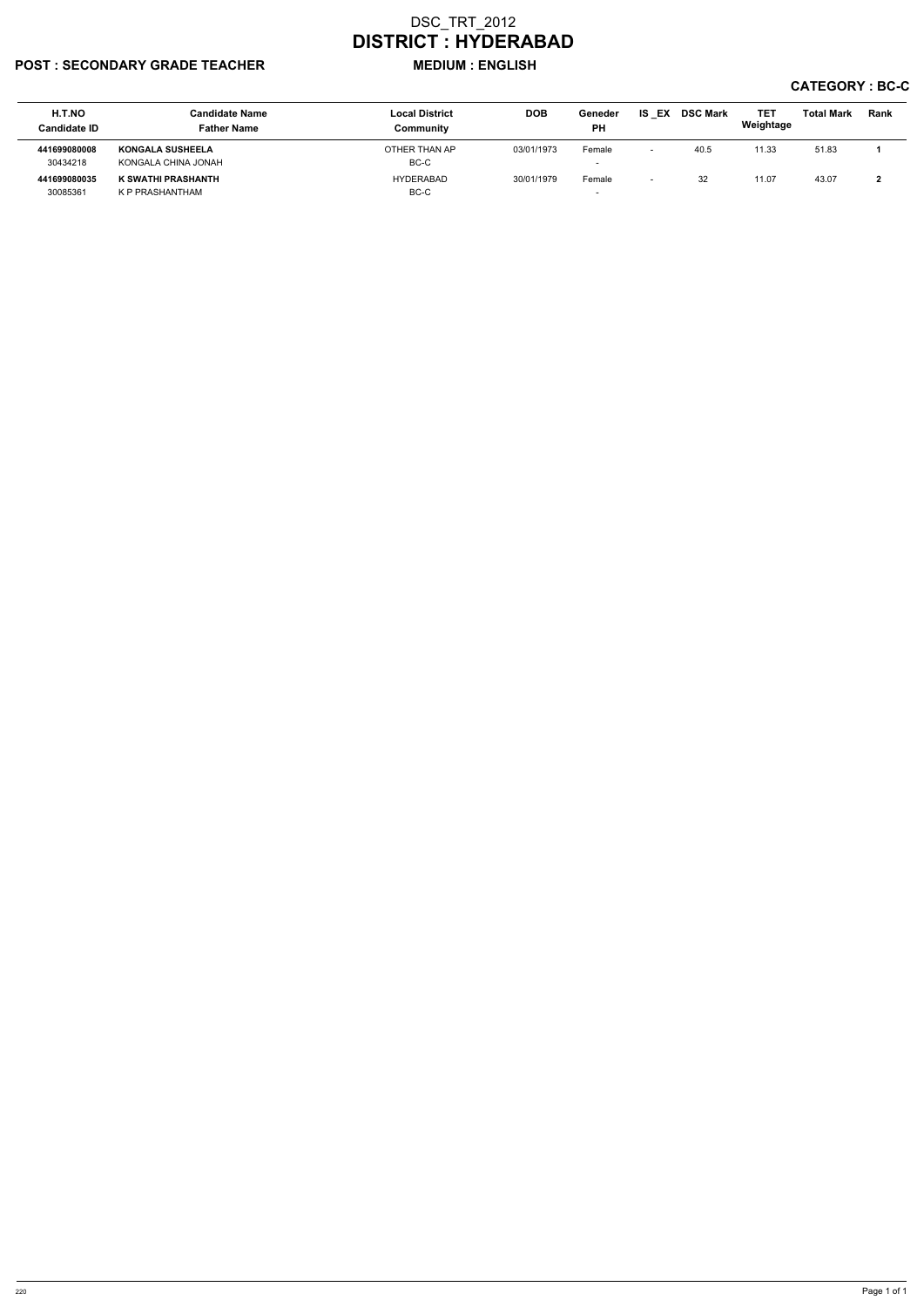# POST : SECONDARY GRADE TEACHER MEDIUM : ENGLISH

| H.T.NO<br><b>Candidate ID</b> | <b>Candidate Name</b><br><b>Father Name</b> | <b>Local District</b><br>Community | <b>DOB</b> | Geneder<br><b>PH</b>               | IS EX                    | <b>DSC Mark</b> | <b>TET</b><br>Weightage | <b>Total Mark</b> | Rank           |
|-------------------------------|---------------------------------------------|------------------------------------|------------|------------------------------------|--------------------------|-----------------|-------------------------|-------------------|----------------|
| 441699080012<br>30196121      | <b>G GOURI</b><br>G ANANDAM                 | HYDERABAD<br>BC-D                  | 18/01/1973 | Female<br>$\overline{\phantom{a}}$ | $\overline{\phantom{0}}$ | 39.5            | 12.93                   | 52.43             |                |
| 441699080022<br>30430236      | <b>KOMINENI LATHA</b><br><b>MANENDER K</b>  | HYDERABAD<br>BC-D                  | 10/01/1977 | Female<br>$\overline{\phantom{a}}$ | $\overline{\phantom{0}}$ | 38.5            | 12.93                   | 51.43             | $\overline{2}$ |
| 441699080090<br>30296883      | <b>PULLURI VIVEK KUMAR</b><br>PULLURI MADHU | <b>KARIMNAGAR</b><br>BC-D          | 01/01/1991 | Male<br>$\overline{\phantom{a}}$   | $\overline{\phantom{0}}$ | 38.5            | 12.67                   | 51.17             | 3              |
| 441699080019<br>30053793      | <b>SARLA DEVI</b><br>D DAYANAND             | HYDERABAD<br>BC-D                  | 16/01/1975 | Female                             | $\overline{\phantom{0}}$ | 35              | 12.27                   | 47.27             | 4              |
| 441699080013<br>30336178      | <b>K MADHAVI</b><br>K MALLESHA              | HYDERABAD<br>BC-D                  | 05/01/1974 | Female<br>$\overline{\phantom{0}}$ | $\overline{a}$           | 30.5            | 10.13                   | 40.63             | 5              |
| 441699080075<br>30105597      | <b>H NEERAJA</b><br>H VENKATA RAMANA        | <b>MAHABUBNAGAR</b><br>BC-D        | 12/01/1987 | Female<br>$\overline{\phantom{a}}$ | $\sim$                   | 24              | 10.13                   | 34.13             | 6              |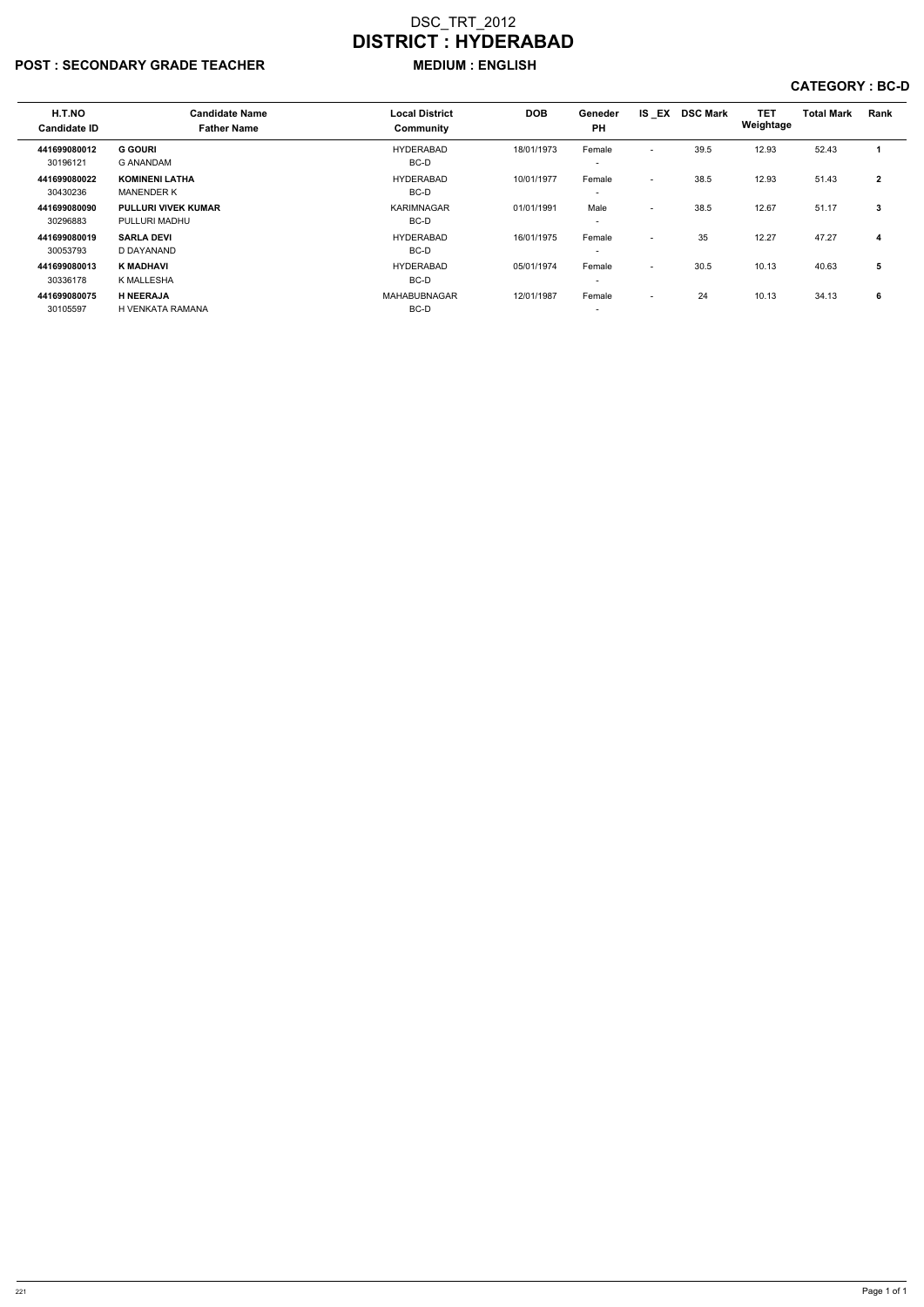# POST : SECONDARY GRADE TEACHER MEDIUM : ENGLISH

| H.T.NO<br><b>Candidate ID</b> | <b>Candidate Name</b><br><b>Father Name</b>        | <b>Local District</b><br><b>Community</b> | <b>DOB</b> | Geneder<br>PH                      |                          | IS EX DSC Mark | <b>TET</b><br>Weightage | <b>Total Mark</b> | Rank           |
|-------------------------------|----------------------------------------------------|-------------------------------------------|------------|------------------------------------|--------------------------|----------------|-------------------------|-------------------|----------------|
| 441699080037<br>30034085      | <b>ASMATHUNNISA BEGUM</b><br>S K AHMED             | <b>HYDERABAD</b><br>BC-E                  | 25/01/1980 | Female<br>$\sim$                   | $\sim$                   | 45.5           | 13.47                   | 58.97             | $\mathbf{1}$   |
| 441699080085<br>30038954      | <b>HUMERA JAHAN</b><br>MOHD ABDULLAH               | <b>HYDERABAD</b><br>BC-E                  | 27/01/1989 | Female<br>$\sim$                   | $\overline{\phantom{a}}$ | 40             | 12                      | 52.00             | $\mathbf{2}$   |
| 441699080014<br>30329848      | <b>MEHERUNNISA</b><br>AHMED KHAN                   | <b>HYDERABAD</b><br>BC-E                  | 15/01/1974 | Female<br>$\sim$                   | $\sim$                   | 36.5           | 13.33                   | 49.83             | 3              |
| 441699080018<br>30034045      | <b>K B GESUDARAJ</b><br>S K AHMED                  | <b>HYDERABAD</b><br>BC-E                  | 26/01/1975 | Male<br>$\sim$                     | $\overline{a}$           | 38.5           | 11.07                   | 49.57             | 4              |
| 441699080020<br>30416707      | <b>PARVEEN SULTANA</b><br>MOHD GHOUSE              | <b>HYDERABAD</b><br>BC-E                  | 02/01/1977 | Female<br>$\overline{\phantom{a}}$ | $\sim$                   | 37.5           | 11.33                   | 48.83             | 5              |
| 441699080079<br>30186281      | <b>SHABANA BEGUM</b><br><b>IMAD UR RAHMAN</b>      | <b>HYDERABAD</b><br>BC-E                  | 22/01/1987 | Female<br>$\overline{\phantom{a}}$ | $\overline{a}$           | 35.5           | 12.27                   | 47.77             | 6              |
| 441699080057<br>30315989      | <b>NIKHAT</b><br>HAJI MOHD MOOSA KHASIM            | <b>HYDERABAD</b><br>BC-E                  | 03/01/1983 | Female<br>$\overline{\phantom{a}}$ | $\overline{\phantom{a}}$ | 36.5           | 10.53                   | 47.03             | $\overline{7}$ |
| 441699080068<br>30446778      | <b>SHAKERA BEGUM</b><br>K M RASHEED AHMED          | <b>HYDERABAD</b><br>BC-E                  | 20/01/1985 | Female<br>$\overline{\phantom{a}}$ | $\sim$                   | 36             | 10.27                   | 46.27             | 8              |
| 441699080058<br>30185239      | <b>MOHD ISHAQ SIDDIQUE</b><br>MOHD YAQOOB SIDDIQUE | <b>HYDERABAD</b><br>BC-E                  | 06/01/1983 | Male<br>$\overline{\phantom{a}}$   | $\sim$                   | 34             | 11.73                   | 45.73             | 9              |
| 441699080084<br>30049445      | <b>SHAINAAZ BHANU</b><br>SK MOHAMMAD KHASIM        | <b>HYDERABAD</b><br>BC-E                  | 10/01/1989 | Female<br>$\overline{\phantom{a}}$ | $\sim$                   | 33.5           | 10                      | 43.50             | 10             |
| 441699080050<br>30445936      | <b>LUBNA HUSSAINI</b><br>PASHA HUSSAINI            | <b>HYDERABAD</b><br>BC-E                  | 08/01/1982 | Female<br>$\sim$                   | ÷,                       | 31             | 10.13                   | 41.13             | 11             |
| 441699080070<br>30026864      | <b>SHAHEDA BEGUM</b><br>MOHAMMED CHAND             | <b>HYDERABAD</b><br>BC-E                  | 15/01/1985 | Female<br>$\overline{\phantom{a}}$ | $\sim$                   | 31             | 10.13                   | 41.13             | 12             |
| 441699080067<br>30306983      | <b>AMREEN SALMA</b><br><b>SHAIK FAROOQ</b>         | <b>HYDERABAD</b><br>BC-E                  | 13/01/1984 | Female<br>$\sim$                   | $\sim$                   | 28.5           | 12.27                   | 40.77             | 13             |
| 441699080010<br>30269142      | <b>FAREES FATIMA</b><br><b>GULAM HUSSAIN AHMED</b> | <b>HYDERABAD</b><br>BC-E                  | 03/01/1973 | Female<br>$\sim$                   | $\overline{\phantom{a}}$ | 30             | 10.13                   | 40.13             | 14             |
| 441699080078<br>30302186      | <b>AMATUL MUBEEN</b><br><b>MD ABDUL MAJEED</b>     | <b>HYDERABAD</b><br>$BC-E$                | 28/01/1987 | Female<br>$\sim$                   | $\sim$                   | 29             | 10.53                   | 39.53             | 15             |
| 441699080046<br>30421015      | <b>K SHABANA BEGUM</b><br><b>ABDUL GAFOOR</b>      | MAHABUBNAGAR<br>BC-E                      | 20/01/1982 | Female<br>$\overline{\phantom{a}}$ | $\sim$                   | 27.5           | 10.93                   | 38.43             | 16             |
| 441699080083<br>30048479      | <b>MOHAMMADI BEGUM</b><br><b>MD VAQIUDDIN</b>      | <b>NIZAMABAD</b><br>BC-E                  | 15/01/1989 | Female<br>$\overline{\phantom{a}}$ |                          | 27.5           | 10.93                   | 38.43             | 17             |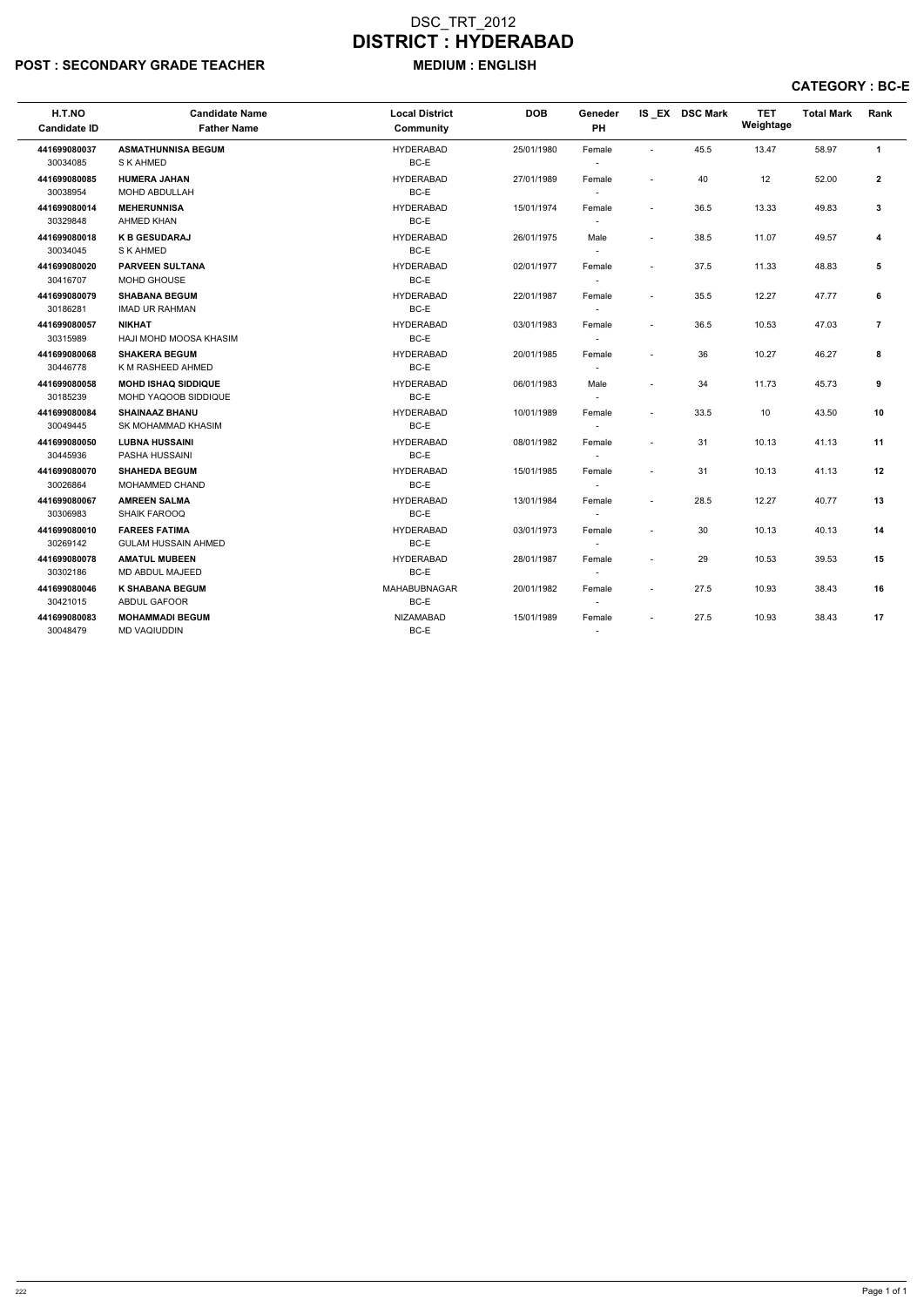### POST : SECONDARY GRADE TEACHER MEDIUM : HINDI

| H.T.NO<br><b>Candidate ID</b> | <b>Candidate Name</b><br><b>Father Name</b> | <b>Local District</b><br>Community | <b>DOB</b> | Geneder<br><b>PH</b> | IS.<br>EX | <b>DSC Mark</b> | TE <sub>1</sub><br>Weightage | <b>Total Mark</b> | Rank |
|-------------------------------|---------------------------------------------|------------------------------------|------------|----------------------|-----------|-----------------|------------------------------|-------------------|------|
| 441699030007<br>30450837      | <b>HEPHZIBHA R</b><br>SUBHAKAR RAO R        | <b>MEDAK</b><br>SC                 | 11/01/1986 | Female               |           | 24              | 9.2                          | 33.20             |      |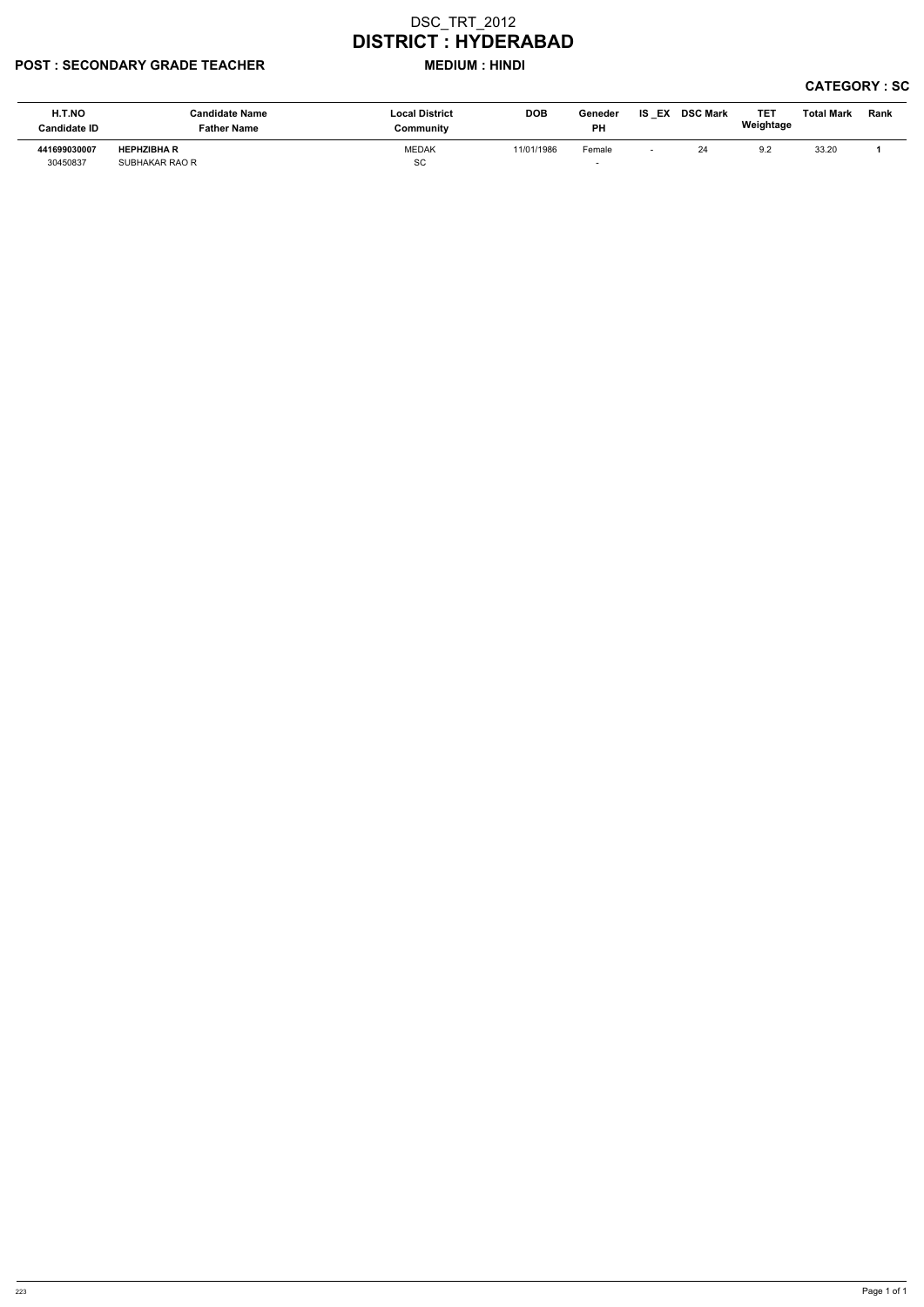# POST : SECONDARY GRADE TEACHER MEDIUM : TELUGU

| H.T.NO<br><b>Candidate ID</b> | <b>Candidate Name</b><br><b>Father Name</b> | <b>Local District</b><br>Community | <b>DOB</b> | Geneder<br>PH            |                          | IS EX DSC Mark | <b>TET</b><br>Weightage | <b>Total Mark</b> | Rank           |  |
|-------------------------------|---------------------------------------------|------------------------------------|------------|--------------------------|--------------------------|----------------|-------------------------|-------------------|----------------|--|
| 441699010049                  | <b>M VENKATESH NAIK</b>                     | <b>HYDERABAD</b>                   | 09/01/1981 | Male                     | $\blacksquare$           | 35             | 12                      | 47.00             | $\mathbf{1}$   |  |
| 30079579                      | <b>M VENKOJI</b>                            | <b>ST</b>                          |            | $\overline{\phantom{a}}$ |                          |                |                         |                   |                |  |
| 441699010113                  | <b>RAJESHWARI KORA</b>                      | <b>KARIMNAGAR</b>                  | 03/01/1988 | Female                   | $\blacksquare$           | 34.5           | 10.13                   | 44.63             | $\mathbf{2}$   |  |
| 30396603                      | MANYA                                       | <b>ST</b>                          |            | $\overline{\phantom{a}}$ |                          |                |                         |                   |                |  |
| 441699010178                  | <b>K NARASIMHA</b>                          | <b>HYDERABAD</b>                   | 10/01/1992 | Male                     | $\blacksquare$           | 31.5           | 10.4                    | 41.90             | $\mathbf{3}$   |  |
| 30455598                      | K SEVYA                                     | <b>ST</b>                          |            | $\overline{\phantom{a}}$ |                          |                |                         |                   |                |  |
| 441699010173                  | <b>J JYOTHI</b>                             | <b>HYDERABAD</b>                   | 20/01/1992 | Female                   | $\blacksquare$           | 29.5           | 9.6                     | 39.10             | $\overline{4}$ |  |
| 30459232                      | <b>JAGRAM</b>                               | <b>ST</b>                          |            |                          |                          |                |                         |                   |                |  |
| 441699010153                  | <b>B PRATHIBHA</b>                          | <b>NALGONDA</b>                    | 02/01/1990 | Female                   | $\blacksquare$           | 30.5           | 8.13                    | 38.63             | 5              |  |
| 30428330                      | <b>B SHOWRI DASU</b>                        | <b>ST</b>                          |            |                          |                          |                |                         |                   |                |  |
| 441699010132                  | <b>M SUNEETHA</b>                           | <b>HYDERABAD</b>                   | 03/01/1989 | Female                   | $\blacksquare$           | 27.5           | 8.27                    | 35.77             | 6              |  |
| 30468159                      | <b>M POSHANNA</b>                           | <b>ST</b>                          |            | $\overline{\phantom{a}}$ |                          |                |                         |                   |                |  |
| 441699010156                  | <b>DARAVATH KAVITHA</b>                     | <b>NALGONDA</b>                    | 22/01/1990 | Female                   | $\blacksquare$           | 26             | 8.4                     | 34.40             | $\overline{7}$ |  |
| 30291554                      | <b>BHEEMLA</b>                              | <b>ST</b>                          |            | $\overline{\phantom{a}}$ |                          |                |                         |                   |                |  |
| 441699010107                  | A SANDHYA                                   | <b>KHAMMAM</b>                     | 02/01/1987 | Female                   | $\blacksquare$           | 24             | 10                      | 34.00             | 8              |  |
| 30334229                      | <b>KRISHNA MURTHY</b>                       | <b>ST</b>                          |            |                          |                          |                |                         |                   |                |  |
| 441699010184                  | <b>U LAVANYA</b>                            | <b>HYDERABAD</b>                   | 26/01/1993 | Female                   | $\overline{\phantom{a}}$ | 26             | 8                       | 34.00             | 9              |  |
| 30459606                      | U VEERA SWAMY                               | <b>ST</b>                          |            |                          |                          |                |                         |                   |                |  |
| 441699010168                  | <b>GUGULOTHU GOUTHAMI</b>                   | <b>HYDERABAD</b>                   | 08/01/1991 | Female                   | $\blacksquare$           | 24.5           | 9.07                    | 33.57             | 10             |  |
| 30412230                      | <b>GUGULOTHU BICHYA NAIK</b>                | <b>ST</b>                          |            | $\overline{\phantom{a}}$ |                          |                |                         |                   |                |  |
| 441699010105                  | <b>M SRINIVAS</b>                           | <b>MEDAK</b>                       | 21/01/1987 | Male                     | $\blacksquare$           | 25             | 8.13                    | 33.13             | 11             |  |
| 30410291                      | <b>VITYANAIK</b>                            | <b>ST</b>                          |            | $\overline{\phantom{a}}$ |                          |                |                         |                   |                |  |
| 441699010078                  | <b>R VIJAY KUMAR</b>                        | <b>HYDERABAD</b>                   | 10/01/1984 | Male                     | $\blacksquare$           | 23             | 9.47                    | 32.47             | 12             |  |
| 30092920                      | R GANPATH RAO                               | <b>ST</b>                          |            | $\overline{\phantom{a}}$ |                          |                |                         |                   |                |  |
|                               |                                             |                                    |            |                          |                          |                |                         |                   |                |  |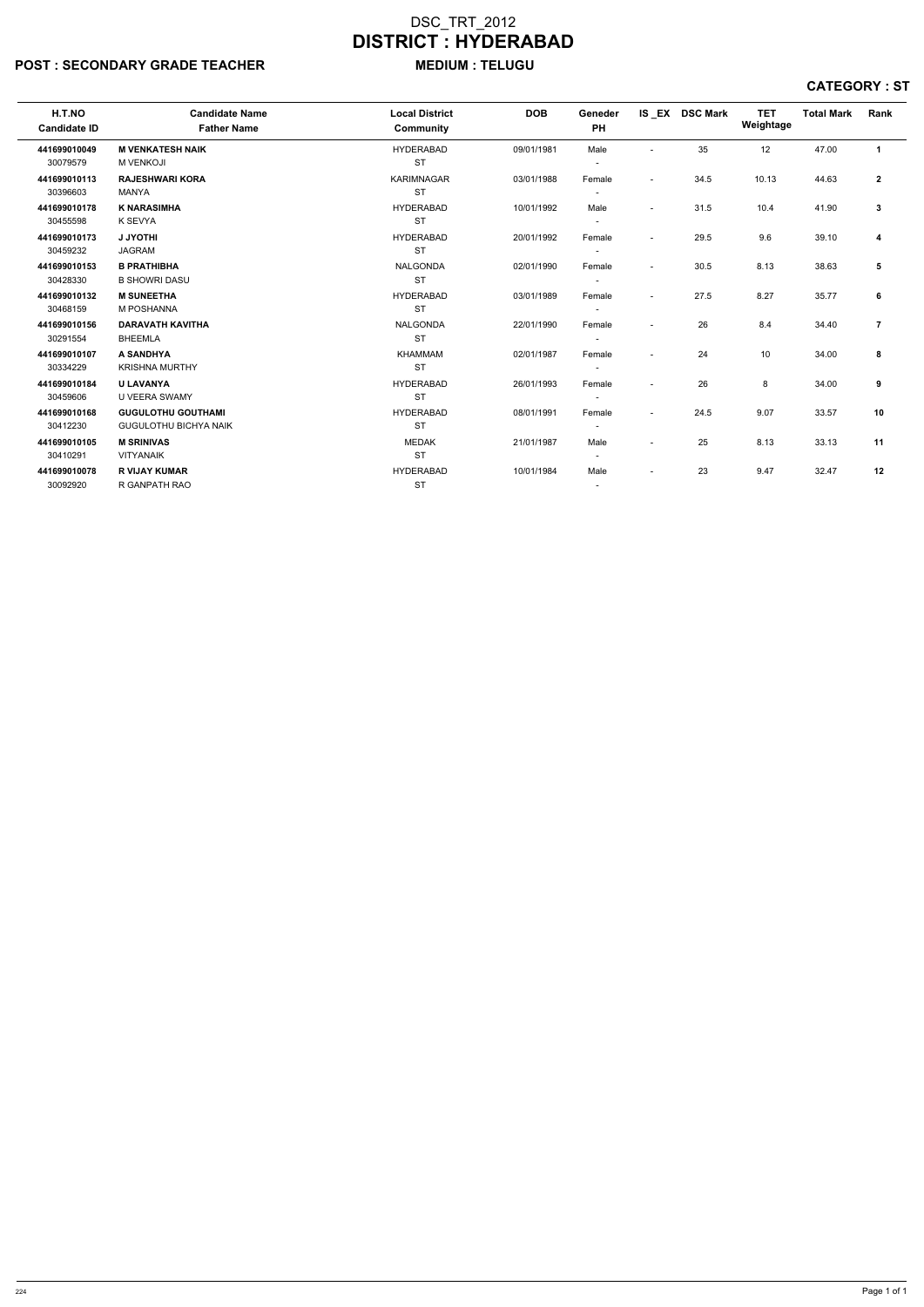# POST : SECONDARY GRADE TEACHER MEDIUM : TELUGU

| H.T.NO<br><b>Candidate ID</b> | <b>Candidate Name</b><br><b>Father Name</b>                | <b>Local District</b><br>Community               | <b>DOB</b> | Geneder<br>PH                      |                              | IS_EX DSC Mark | <b>TET</b><br>Weightage | <b>Total Mark</b> | Rank            |
|-------------------------------|------------------------------------------------------------|--------------------------------------------------|------------|------------------------------------|------------------------------|----------------|-------------------------|-------------------|-----------------|
| 441699010099                  | <b>ADDANKI GOPALASWAMY</b>                                 | <b>KHAMMAM</b>                                   | 02/01/1987 | Male                               | L,                           | 38             | 13.6                    | 51.60             | $\mathbf{1}$    |
| 30305008                      | CHINNA BHUSHANAM                                           | $\operatorname{\textsf{SC}}$                     |            | $\sim$                             |                              |                |                         |                   |                 |
| 441699010128<br>30456994      | <b>K LALITHA</b><br>K VENKATANNA                           | <b>HYDERABAD</b><br>$\operatorname{\textsf{SC}}$ | 10/01/1988 | Female                             | $\overline{\phantom{a}}$     | 39             | 12.4                    | 51.40             | $\mathbf{2}$    |
| 441699010011<br>30038978      | <b>MALLEPAKA NAGARAJU</b><br>MADHU                         | <b>KRISHNA</b><br>SC                             | 15/01/1975 | Male<br>$\overline{\phantom{a}}$   | $\overline{\phantom{a}}$     | 36.5           | 10.93                   | 47.43             | 3               |
| 441699010170<br>30460893      | <b>B VANAJA</b><br><b>B PURUSHOTHAM</b>                    | <b>HYDERABAD</b><br>SC                           | 08/01/1991 | Female<br>$\overline{\phantom{a}}$ | $\overline{\phantom{a}}$     | 35             | 11.47                   | 46.47             | 4               |
| 441699010090                  | P D PRAGATHI DEVI                                          | <b>HYDERABAD</b>                                 | 17/01/1985 | Female                             | $\overline{\phantom{a}}$     | 35             | 10.53                   | 45.53             | 5               |
| 30287118                      | P DEVA KUMAR                                               | SC                                               |            | $\overline{\phantom{a}}$           |                              |                |                         |                   |                 |
| 441699010172<br>30459284      | <b>ERUGU SANDHYARANI</b><br>E RAMMURTHY                    | <b>HYDERABAD</b><br>SC                           | 10/01/1992 | Female                             | $\qquad \qquad \blacksquare$ | 34             | 10.8                    | 44.80             | 6               |
| 441699010121<br>30311811      | <b>VELIJERLA BHARATHI</b><br><b>VELIJERLA KOTESWARARAO</b> | <b>HYDERABAD</b><br>SC                           | 10/01/1988 | Female                             | $\overline{\phantom{a}}$     | 34             | 10.4                    | 44.40             | $\overline{7}$  |
| 441699010163<br>30185107      | <b>KAPPERA ARUNA</b><br><b>POCHAIAH</b>                    | <b>HYDERABAD</b><br>SC                           | 10/01/1991 | Female<br>$\sim$                   | $\blacksquare$               | 33.5           | 10.67                   | 44.17             | 8               |
| 441699010167<br>30093612      | <b>VEERUPAPURAM SUJATHA</b><br>V CHINNAVEERANNA            | <b>HYDERABAD</b><br>SC                           | 09/01/1991 | Female<br>$\sim$                   | $\blacksquare$               | 33.5           | 10.27                   | 43.77             | 9               |
| 441699010152                  | <b>IRENI ANITHA</b>                                        | <b>HYDERABAD</b>                                 | 23/01/1990 | Female                             | $\overline{\phantom{a}}$     | 32.5           | 10.27                   | 42.77             | 10              |
| 30207404<br>441699010154      | YELLAIAH<br>P SANGEETHA                                    | <b>SC</b><br><b>HYDERABAD</b>                    | 05/01/1990 | $\sim$                             | $\overline{\phantom{a}}$     | 30.5           | 11.6                    | 42.10             | 11              |
| 30211855                      | P MOGULAIAH                                                | SC                                               |            | Female                             |                              |                |                         |                   |                 |
| 441699010030                  | <b>B NARESH KUMAR</b>                                      | <b>HYDERABAD</b>                                 | 07/01/1977 | Male                               | $\overline{\phantom{a}}$     | 33.5           | 8.53                    | 42.03             | 12              |
| 30439143<br>441699010151      | ANANDA RAO<br><b>SHEGUNTA SREE LATHA</b>                   | SC<br><b>HYDERABAD</b>                           | 22/01/1990 | $\overline{\phantom{a}}$<br>Female | $\overline{\phantom{a}}$     | 32             | 9.87                    | 41.87             | 13              |
| 30101539                      | SHEGUNTA BALA KRISHNA                                      | SC                                               |            | $\sim$                             |                              |                |                         |                   |                 |
| 441699010133<br>30096268      | P RAJITHA<br>P JAIRAJ                                      | <b>HYDERABAD</b><br>SC                           | 20/01/1989 | Female<br>$\overline{\phantom{a}}$ | $\overline{\phantom{a}}$     | 31             | 10.8                    | 41.80             | 14              |
| 441699010144<br>30114829      | ADDULA VIJAYA LAKSHMI<br>ADDULA RAMASWAMY                  | <b>HYDERABAD</b><br>$\operatorname{\textsf{SC}}$ | 04/01/1989 | Female                             | $\overline{\phantom{a}}$     | 31             | 10.67                   | 41.67             | 15              |
| 441699010021<br>30465013      | YELLABATHINA RADHA KRISHNA<br>MANGAIAH                     | KHAMMAM<br>SС                                    | 06/01/1976 | Male<br>$\sim$                     | $\overline{\phantom{a}}$     | 33.5           | 8.13                    | 41.63             | 16              |
| 441699010048<br>30448028      | <b>GADDAM VARALAKSHMI</b><br><b>BALANARASIMHA</b>          | <b>HYDERABAD</b><br>SC                           | 04/01/1981 | Female<br>$\sim$                   | $\overline{\phantom{a}}$     | 31.5           | 9.2                     | 40.70             | 17              |
| 441699010165<br>30219079      | <b>BOBBILLAPATI SANTHA KUMARI</b><br>KOTAIAH               | <b>KHAMMAM</b><br>SC                             | 30/01/1991 | Female                             | $\overline{\phantom{a}}$     | 32.5           | 8                       | 40.50             | 18              |
| 441699010176<br>30086246      | <b>GUNJULURI USHA</b><br><b>NARAYANA</b>                   | <b>KHAMMAM</b><br>SC                             | 04/01/1992 | Female                             | $\overline{\phantom{a}}$     | 31             | 9.47                    | 40.47             | 19              |
| 441699010068<br>30042054      | P D VIJAYA SHANTHI<br>P Y DEVA KUMAR                       | <b>HYDERABAD</b><br>SC                           | 18/01/1983 | Female<br>$\overline{\phantom{a}}$ | $\overline{\phantom{a}}$     | 29.5           | 10.4                    | 39.90             | 20              |
| 441699010139<br>30231408      | <b>BAGARI ARUNA</b><br><b>BAGARI BUCHAIAH</b>              | <b>HYDERABAD</b><br><b>SC</b>                    | 06/01/1989 | Female                             | $\overline{\phantom{a}}$     | 29.5           | 10.4                    | 39.90             | 21              |
| 441699010010                  | <b>BOLLA SREELATHA</b>                                     | NALGONDA                                         | 01/01/1975 | $\sim$<br>Female                   | $\overline{\phantom{a}}$     | 29             | 10.67                   | 39.67             | 22              |
| 30198190<br>441699010077      | VENKATESWARLU<br><b>BODDU RAVI SHANKAR</b>                 | SC<br><b>KHAMMAM</b>                             | 09/01/1984 | Male                               | $\overline{\phantom{a}}$     | 31.5           | 8.13                    | 39.63             | 23              |
| 30087190                      | <b>GADDEIAH</b>                                            | <b>SC</b>                                        |            |                                    |                              |                |                         |                   |                 |
| 441699010091<br>30118154      | <b>K SWARNAJAYA SREE</b><br>K KRISHNA                      | <b>HYDERABAD</b><br><b>SC</b>                    | 10/01/1986 | Female<br>$\sim$                   | $\overline{\phantom{a}}$     | 29.5           | 9.73                    | 39.23             | 24              |
| 441699010055<br>30470250      | <b>BHASKARA RAO KODAVATI</b><br>BABU                       | <b>GUNTUR</b><br><b>SC</b>                       | 04/01/1982 | Male<br>$\sim$                     | $\overline{\phantom{a}}$     | 29             | 10                      | 39.00             | 25              |
| 441699010160<br>30057547      | <b>NATTHI SHYAMALATHA</b><br>NATTHI MALLAIAH               | <b>HYDERABAD</b><br>SC                           | 10/01/1991 | Female<br>$\sim$                   | $\overline{\phantom{a}}$     | 29             | 9.87                    | 38.87             | 26              |
| 441699010131<br>30333216      | <b>KAMBAGIRI RAVI</b><br><b>VENKATI</b>                    | <b>KRISHNA</b><br>$\operatorname{\textsf{SC}}$   | 01/01/1989 | Male                               | $\overline{\phantom{a}}$     | 29.5           | 9.33                    | 38.83             | 27              |
| 441699010102<br>30425059      | <b>MANEE MAMATHA</b><br><b>ADIVAIAH</b>                    | <b>HYDERABAD</b><br><b>SC</b>                    | 06/01/1987 | Female                             | $\overline{\phantom{a}}$     | 29.5           | 9.07                    | 38.57             | 28              |
| 441699010141<br>30264821      | <b>SUKKA GANESH</b><br>S BALAIAH                           | <b>HYDERABAD</b><br>SC                           | 06/01/1989 | Male<br>$\overline{\phantom{a}}$   | $\qquad \qquad \blacksquare$ | 30             | 8.53                    | 38.53             | 29              |
| 441699010056                  | <b>SHAMAGATLA PRAMEELA</b>                                 | <b>HYDERABAD</b>                                 | 16/01/1982 | Female                             | $\overline{\phantom{a}}$     | 29.5           | 8.93                    | 38.43             | 30              |
| 30040509<br>441699010017      | SHAMAGATLA CHENNAIAH<br><b>H RAMA</b>                      | <b>SC</b><br><b>HYDERABAD</b>                    | 06/01/1976 | $\sim$<br>Female                   | $\overline{\phantom{a}}$     | 30             | 8                       | 38.00             | 31              |
| 30458342                      | H HANUMANTHU                                               | SC                                               |            |                                    |                              |                |                         |                   |                 |
| 441699010137<br>30433001      | <b>G NETHAJI</b><br>ANANDRAO LATE                          | KHAMMAM<br>SC                                    | 18/01/1989 | Male                               | $\overline{\phantom{a}}$     | 30             | 8                       | 38.00             | 32              |
| 441699010008                  | <b>DAIDA ANITHA</b>                                        | KHAMMAM                                          | 02/01/1973 | Female                             | $\overline{\phantom{a}}$     | 28.5           | 9.47                    | 37.97             | 33              |
| 30425395                      | D ABRAHAM                                                  | SC                                               |            | $\sim$                             |                              |                |                         |                   |                 |
| 441699010175<br>30221136      | <b>ANUMANGARI SWATHI</b><br>ANUMANGARI SATHYANANDAM        | <b>HYDERABAD</b><br>$\operatorname{\textsf{SC}}$ | 16/01/1992 | Female<br>$\overline{\phantom{a}}$ | $\overline{\phantom{a}}$     | 28             | 9.33                    | 37.33             | 34              |
| 441699010130<br>30106113      | A RAMADEVI<br>A NARSIMHA                                   | <b>HYDERABAD</b><br>SC                           | 14/01/1989 | Female<br>$\sim$                   | $\overline{\phantom{a}}$     | 27.5           | 8.93                    | 36.43             | $35\phantom{a}$ |
| 441699010007<br>30167644      | <b>SWARNALATHA MODUGU</b><br>RAGHAVULU                     | KHAMMAM<br>SC                                    | 20/01/1973 | Female<br>$\sim$                   | $\overline{\phantom{a}}$     | 26.5           | 9.33                    | 35.83             | 36              |
| 441699010043<br>30135371      | <b>CH ANITHA</b><br><b>CH KRISHNAIAH</b>                   | <b>HYDERABAD</b><br><b>SC</b>                    | 12/01/1980 | Female<br>$\sim$                   | $\overline{\phantom{a}}$     | 27.5           | 8.27                    | 35.77             | 37              |
| 441699010134                  | <b>JYOTHIP</b>                                             | <b>HYDERABAD</b>                                 | 02/01/1989 | Female                             | $\overline{\phantom{a}}$     | 24.5           | 10.53                   | 35.03             | 38              |
| 30239332                      | YELLAIAH                                                   | SC                                               |            |                                    |                              |                |                         |                   |                 |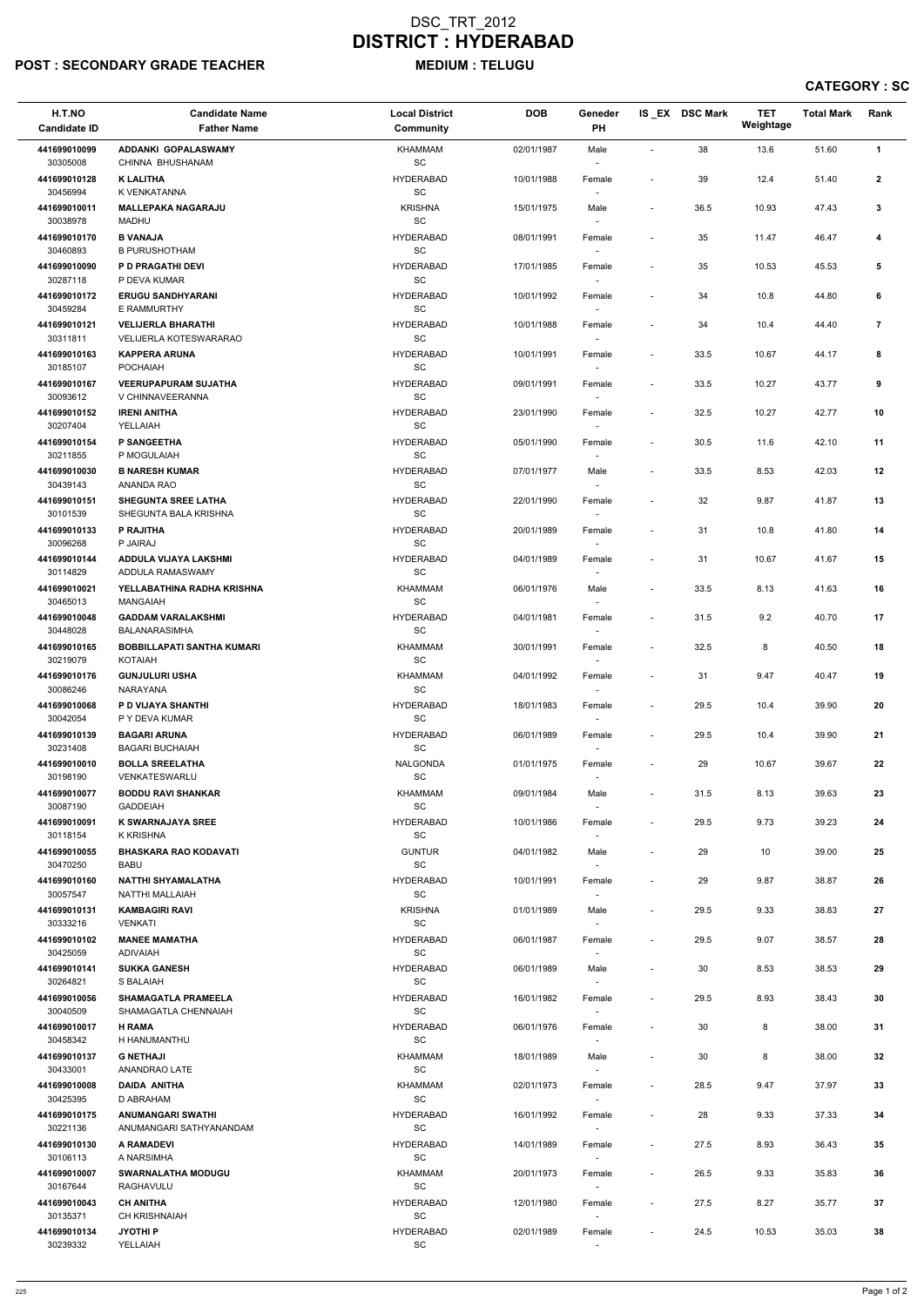## POST : SECONDARY GRADE TEACHER MEDIUM : TELUGU

| H.T.NO<br><b>Candidate ID</b> | <b>Candidate Name</b><br><b>Father Name</b> | <b>Local District</b><br>Community | <b>DOB</b> | Geneder<br><b>PH</b>     |                          | IS EX DSC Mark | <b>TET</b><br>Weightage | <b>Total Mark</b> | Rank |
|-------------------------------|---------------------------------------------|------------------------------------|------------|--------------------------|--------------------------|----------------|-------------------------|-------------------|------|
| 441699010052                  | <b>CHOPPARA RATNA KUMARI</b>                | <b>HYDERABAD</b>                   | 02/01/1981 | Female                   | $\overline{\phantom{a}}$ | 26.5           | 8.27                    | 34.77             | 39   |
| 30412831                      | CH BALA KOTAIAH                             | SC                                 |            | $\overline{\phantom{a}}$ |                          |                |                         |                   |      |
| 441699010064                  | <b>MANJULA PONNALA</b>                      | <b>HYDERABAD</b>                   | 05/01/1982 | Female                   | $\sim$                   | 26.5           | 8.13                    | 34.63             | 40   |
| 30405391                      | PONNALA SRI RAMULU                          | SC                                 |            | $\overline{\phantom{a}}$ |                          |                |                         |                   |      |
| 441699010069                  | <b>P SAVITRAMMA</b>                         | <b>HYDERABAD</b>                   | 07/01/1983 | Female                   | $\overline{\phantom{a}}$ | 26.5           | 8                       | 34.50             | 41   |
| 30273228                      | P NARSIMHA                                  | <b>SC</b>                          |            | $\overline{\phantom{a}}$ |                          |                |                         |                   |      |
| 441699010146                  | <b>POM SAI PRAKASH</b>                      | <b>HYDERABAD</b>                   | 19/01/1989 | Male                     | $\overline{\phantom{a}}$ | 26             | 8                       | 34.00             | 42   |
| 30081480                      | P BUGGAIAH                                  | SC                                 |            | $\overline{\phantom{a}}$ |                          |                |                         |                   |      |
| 441699010148                  | <b>KONDA BHARATHI</b>                       | <b>HYDERABAD</b>                   | 13/01/1990 | Female                   | $\overline{\phantom{0}}$ | 24             | 9.2                     | 33.20             | 43   |
| 30055445                      | KONDA NARASIMHA                             | <b>SC</b>                          |            | $\overline{\phantom{a}}$ |                          |                |                         |                   |      |
| 441699010002                  | <b>G PUSHPA LATHA</b>                       | <b>HYDERABAD</b>                   | 26/01/1970 | Female                   | $\overline{\phantom{0}}$ | 25             | 8                       | 33.00             | 44   |
| 30417385                      | <b>G GOPALA SWAMY</b>                       | SC                                 |            | $\overline{\phantom{a}}$ |                          |                |                         |                   |      |
| 441699010044                  | <b>D SHAILAJA</b>                           | <b>HYDERABAD</b>                   | 01/01/1980 | Female                   | $\overline{\phantom{0}}$ | 24.5           | 8.13                    | 32.63             | 45   |
| 30326737                      | <b>SARAIAH</b>                              | <b>SC</b>                          |            | $\overline{\phantom{a}}$ |                          |                |                         |                   |      |
| 541699010002                  | P JYOTHI                                    | <b>RANGAREDDY</b>                  | 20/01/1985 | Female                   | $\overline{\phantom{0}}$ | 23             | 8.93                    | 31.93             | 46   |
| 30438052                      | P SHYAMAIAH                                 | SC                                 |            | $\overline{\phantom{a}}$ |                          |                |                         |                   |      |
| 441699010033                  | <b>K RANI</b>                               | <b>HYDERABAD</b>                   | 30/01/1978 | Female                   | $\overline{\phantom{a}}$ | 18             | 9.2                     | 27.20             | 47   |
| 30458541                      | K BALRAJ                                    | <b>SC</b>                          |            | $\overline{\phantom{a}}$ |                          |                |                         |                   |      |
|                               |                                             |                                    |            |                          |                          |                |                         |                   |      |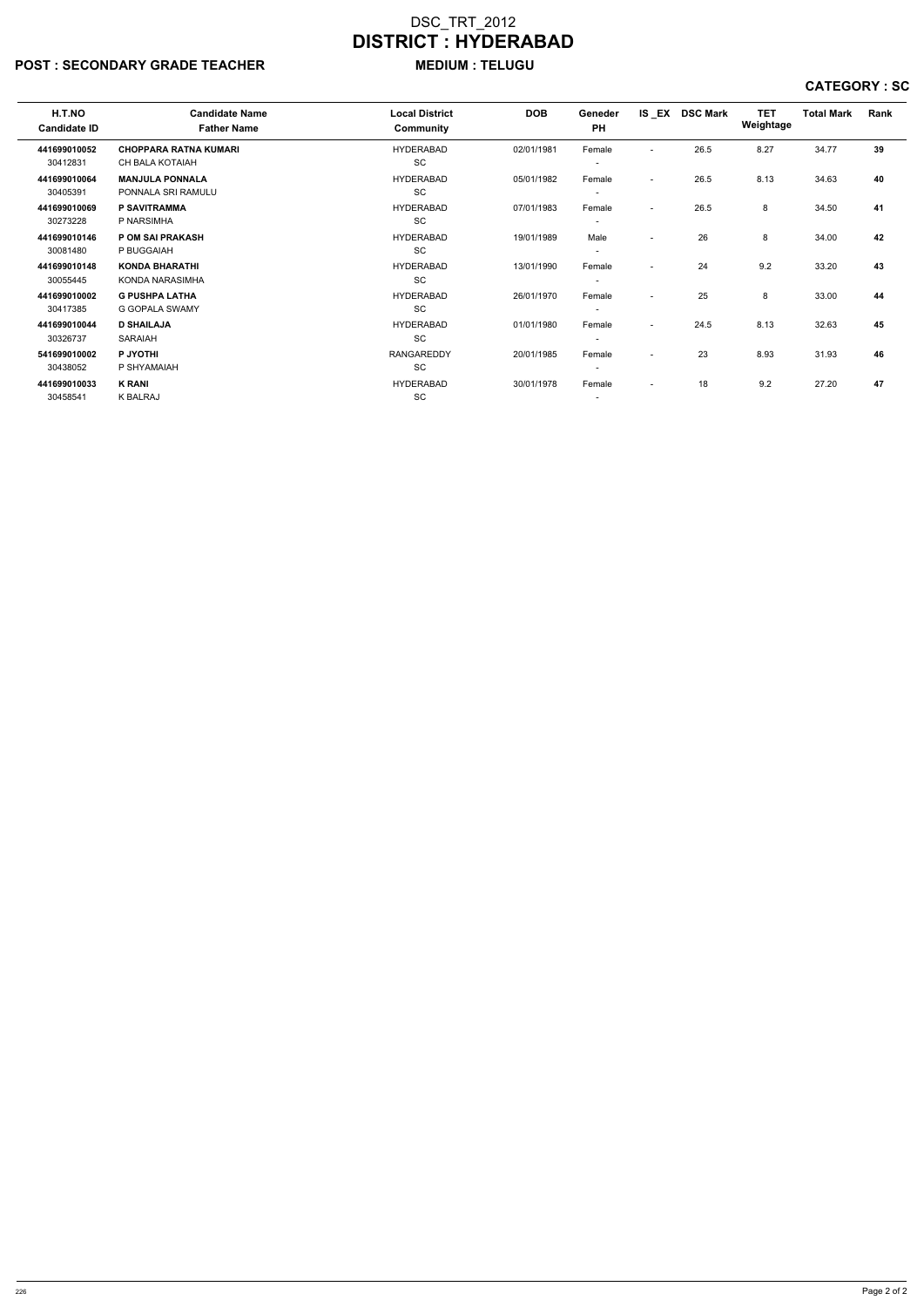# POST : SECONDARY GRADE TEACHER MEDIUM : TELUGU

| H.T.NO<br><b>Candidate ID</b> | <b>Candidate Name</b><br><b>Father Name</b>      | <b>Local District</b><br><b>Community</b> | <b>DOB</b> | Geneder<br>PH                      |                          | IS_EX DSC Mark | <b>TET</b><br>Weightage | <b>Total Mark</b> | Rank             |
|-------------------------------|--------------------------------------------------|-------------------------------------------|------------|------------------------------------|--------------------------|----------------|-------------------------|-------------------|------------------|
| 441699010084                  | <b>B JAGADISH KUMAR</b>                          | <b>RANGAREDDY</b>                         | 05/01/1985 | Male                               | $\sim$                   | 55.5           | 14.53                   | 70.03             | $\mathbf{1}$     |
| 30085662                      | <b>GANGADHAR RAO</b>                             | BC-A                                      |            | $\blacksquare$                     |                          |                |                         |                   |                  |
| 441699010166<br>30126644      | <b>KOPPALA HARANADHA RAO</b><br>ANANDA RAO       | SRIKAKULAM<br>BC-A                        | 01/01/1991 | Male                               | $\overline{\phantom{a}}$ | 46.5           | 14.27                   | 60.77             | $\boldsymbol{2}$ |
| 441699010066<br>30402903      | <b>J LINGAIAH</b><br>ABBAIAH                     | <b>NALGONDA</b><br>BC-A                   | 19/01/1983 | Male<br>$\blacksquare$             | $\overline{\phantom{a}}$ | 46             | 12.93                   | 58.93             | $\mathbf{3}$     |
| 441699010123<br>30255555      | <b>G ANANTA RAO</b><br>APPA RAO                  | SRIKAKULAM<br>BC-A                        | 14/01/1988 | Male<br>$\blacksquare$             | $\overline{a}$           | 45             | 12.8                    | 57.80             | 4                |
| 441699010022<br>30083045      | <b>KARUKOLA TIRUMALA RAO</b><br>THANDAVA KRISHNA | <b>SRIKAKULAM</b><br>BC-A                 | 08/01/1977 | Male<br>$\overline{\phantom{a}}$   | $\sim$                   | 43.5           | 12.67                   | 56.17             | 5                |
| 441699010040<br>30437431      | <b>K MALATHI DEVI</b><br><b>K RAJAIAH</b>        | <b>KARIMNAGAR</b><br>BC-A                 | 04/01/1979 | Female<br>$\sim$                   | $\overline{\phantom{a}}$ | 40             | 12.53                   | 52.53             | 6                |
| 441699010061<br>30262642      | <b>P SARITHA</b><br><b>NEELAIAH</b>              | <b>HYDERABAD</b><br>BC-A                  | 10/01/1982 | Female<br>$\overline{\phantom{a}}$ | $\overline{\phantom{a}}$ | 40             | 11.6                    | 51.60             | $\overline{7}$   |
| 441699010016<br>30402358      | <b>G KIRAN KUMAR</b><br><b>G MARAIAH</b>         | <b>NALGONDA</b><br>BC-A                   | 15/01/1975 | Male                               | $\overline{\phantom{a}}$ | 41             | 10.27                   | 51.27             | 8                |
| 441699010147<br>30049735      | <b>RAJANI KUMARI V</b><br><b>ESWARA RAO</b>      | <b>SRIKAKULAM</b><br>BC-A                 | 13/01/1990 | Female                             | $\tilde{\phantom{a}}$    | 38.5           | 11.87                   | 50.37             | 9                |
| 441699010067<br>30389140      | <b>C SUNANDA</b><br>C SATYANARAYAN               | <b>HYDERABAD</b><br>BC-A                  | 12/01/1983 | Female<br>$\overline{\phantom{a}}$ | $\tilde{\phantom{a}}$    | 38.5           | 10.93                   | 49.43             | 10               |
| 441699010013<br>30469279      | <b>PAMPARI VIJAYA</b><br>PAMPARI MALLAIAH        | NIZAMABAD<br>BC-A                         | 18/01/1975 | Female<br>$\overline{\phantom{a}}$ | ÷,                       | 39             | 10.27                   | 49.27             | 11               |
| 441699010158<br>30197351      | <b>METTA YAMINI</b><br>RAMACHANDRA RAO           | <b>HYDERABAD</b><br>BC-A                  | 19/01/1991 | Female<br>$\sim$                   | $\overline{\phantom{a}}$ | 35.5           | 12.53                   | 48.03             | 12               |
| 441699010117<br>30134973      | <b>K HEMALATHA</b><br>SAYANNA K                  | <b>HYDERABAD</b><br>BC-A                  | 01/01/1988 | Female<br>$\sim$                   | $\overline{\phantom{a}}$ | 36             | 11.87                   | 47.87             | 13               |
| 441699010161<br>30108812      | <b>BELEGE PRIYANKA</b><br>BELEGE HANUMANTH RAO   | <b>HYDERABAD</b><br>BC-A                  | 04/01/1991 | Female                             | $\overline{\phantom{a}}$ | 32.5           | 10                      | 42.50             | 14               |
| 441699010164<br>30453716      | <b>JAMPULA SWATHI</b><br>J BALNARI               | <b>HYDERABAD</b><br>BC-A                  | 22/01/1991 | Female                             | $\overline{\phantom{a}}$ | 30.5           | 10.93                   | 41.43             | 15               |
| 441699010054<br>30215867      | <b>NAGAMANIP</b><br>P ANJAIAH                    | <b>NALGONDA</b><br>BC-A                   | 12/01/1982 | Female                             | $\overline{\phantom{a}}$ | 30             | 10.4                    | 40.40             | 16               |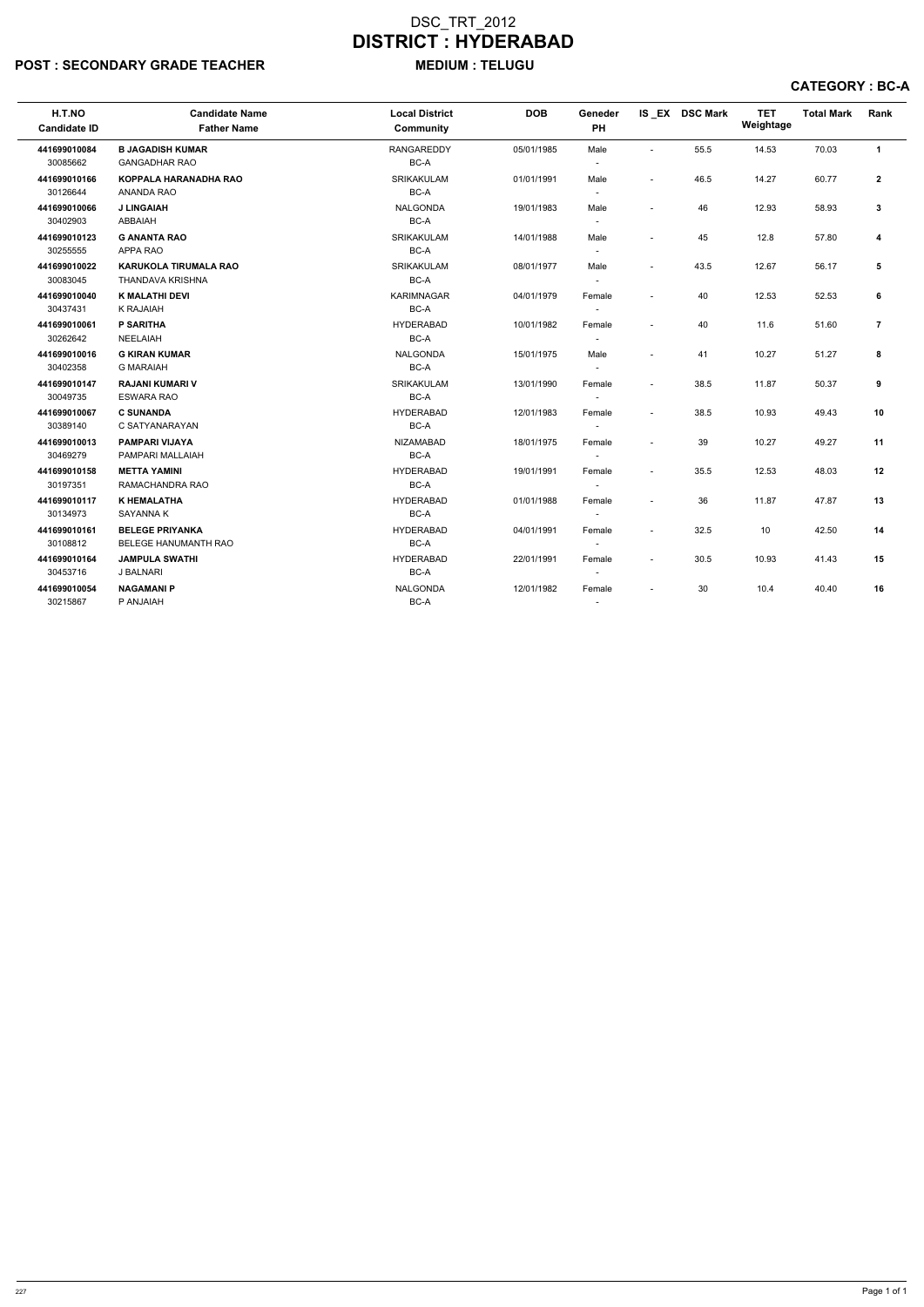# POST : SECONDARY GRADE TEACHER MEDIUM : TELUGU

| H.T.NO<br><b>Candidate ID</b> | <b>Candidate Name</b><br><b>Father Name</b>             | <b>Local District</b><br>Community | <b>DOB</b> | Geneder<br>PH |                          | IS EX DSC Mark | <b>TET</b><br>Weightage | <b>Total Mark</b> | Rank           |
|-------------------------------|---------------------------------------------------------|------------------------------------|------------|---------------|--------------------------|----------------|-------------------------|-------------------|----------------|
| 441699010110<br>30313987      | <b>SRIVARDHAN THUMMANAPELLY</b><br><b>ANANTHA SWAMY</b> | <b>KARIMNAGAR</b><br>BC-B          | 04/01/1987 | Male          |                          | 46             | 13.6                    | 59.60             | $\mathbf{1}$   |
| 441699010088<br>30154320      | <b>CHINNARAMULU MOTURI</b><br><b>BUDDAIAH</b>           | <b>NALGONDA</b><br>BC-B            | 08/01/1985 | Male          | $\overline{\phantom{0}}$ | 46             | 12.93                   | 58.93             | $\mathbf{2}$   |
| 441699010140<br>30403249      | <b>NALLAPU ASHAJYOTHI</b><br>NALLAPU NARASIMHA RAO      | <b>NALGONDA</b><br>BC-B            | 17/01/1989 | Female        | ٠                        | 41             | 12.13                   | 53.13             | $\mathbf{3}$   |
| 441699010094<br>30330033      | <b>MANNEPALLI NARASIMHULU</b><br>M RAJAIAH              | <b>KADAPA</b><br>BC-B              | 08/01/1986 | Male          | $\blacksquare$           | 37.5           | 13.2                    | 50.70             | 4              |
| 441699010075<br>30251022      | <b>G SHARATH KUMAR</b><br>SUDHAKAR GOUD                 | <b>HYDERABAD</b><br>BC-B           | 10/01/1984 | Male          | $\blacksquare$           | 34             | 12.4                    | 46.40             | 5              |
| 441699010051<br>30030172      | <b>MALLIKARJUN CH</b><br>VENKATRAMULU                   | <b>NALGONDA</b><br>BC-B            | 08/01/1981 | Male          |                          | 34             | 10.67                   | 44.67             | 6              |
| 441699010186<br>30467708      | <b>BALAGA RAJESH</b><br><b>APPALACHARI</b>              | VIZIANAGARAM<br>BC-B               | 12/01/1993 | Male          | $\blacksquare$           | 34.5           | 10.13                   | 44.63             | $\overline{7}$ |
| 441699010111<br>30414377      | <b>K REKHA SANTHOSHI</b><br>K VISWANADHAM               | <b>WEST GODAVARI</b><br>BC-B       | 27/01/1987 | Female        | $\blacksquare$           | 33             | 11.2                    | 44.20             | 8              |
| 441699010070<br>30325362      | <b>KONDAPARTHI UDAYA SREE</b><br>K VENKATESHWARLU       | <b>HYDERABAD</b><br>BC-B           | 10/01/1983 | Female        | $\overline{a}$           | 32.5           | 10.93                   | 43.43             | 9              |
| 441699010142<br>30191084      | <b>BHUMANDLA SUSHMA</b><br><b>BHUMANDLA ISTHARI</b>     | <b>HYDERABAD</b><br>BC-B           | 07/01/1989 | Female        |                          | 32             | 10.67                   | 42.67             | 10             |
| 441699010136<br>30432172      | <b>CHITYALA PANDARI</b><br><b>VITTAL</b>                | <b>MEDAK</b><br>BC-B               | 07/01/1989 | Male          | $\overline{a}$           | 30             | 10.93                   | 40.93             | 11             |
| 441699010135<br>30157149      | <b>MAMILLAPALLI SATHISH</b><br><b>KOTA CHARY</b>        | <b>KHAMMAM</b><br>BC-B             | 08/01/1989 | Male          | $\overline{\phantom{a}}$ | 25             | 10.93                   | 35.93             | 12             |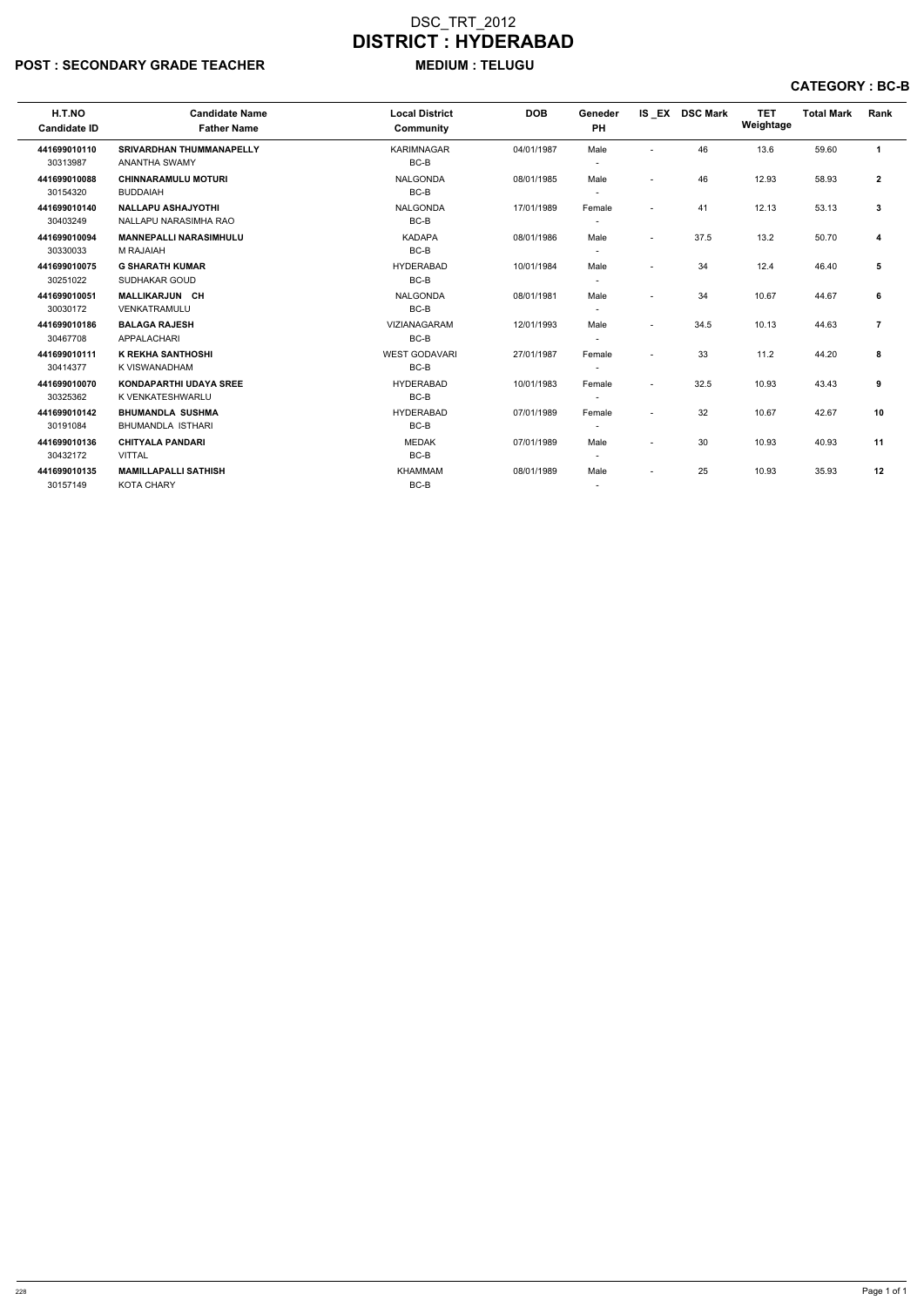## POST : SECONDARY GRADE TEACHER MEDIUM : TELUGU

| H.T.NO<br><b>Candidate ID</b> | <b>Candidate Name</b><br><b>Father Name</b>  | <b>Local District</b><br>Community | <b>DOB</b> | Geneder<br><b>PH</b>               | IS EX                    | <b>DSC Mark</b> | <b>TET</b><br>Weightage | <b>Total Mark</b> | Rank   |
|-------------------------------|----------------------------------------------|------------------------------------|------------|------------------------------------|--------------------------|-----------------|-------------------------|-------------------|--------|
|                               | <b>D SUSHMA</b>                              | KHAMMAM                            | 16/01/1978 |                                    |                          | 39.5            |                         |                   |        |
| 441699010034<br>30227836      | D XAVIER                                     | BC-C                               |            | Female<br>$\overline{\phantom{a}}$ | $\overline{\phantom{0}}$ |                 | 12.13                   | 51.63             |        |
| 441699010096<br>30416391      | <b>M HEPSHIBA</b><br>M MOGULAIAH             | <b>HYDERABAD</b><br>BC-C           | 21/01/1986 | Female<br>$\overline{\phantom{a}}$ | $\overline{\phantom{0}}$ | 36              | 11.73                   | 47.73             | ົ<br>◢ |
| 441699010076<br>30079581      | <b>T THERESA</b><br>T PARAM JYOTHI           | <b>HYDERABAD</b><br>BC-C           | 26/01/1984 | Female<br>$\overline{\phantom{0}}$ | $\overline{\phantom{0}}$ | 27.5            | 11.2                    | 38.70             | 3      |
| 441699010001<br>30453680      | <b>B SHERIN MONICA</b><br><b>B S JOHNSON</b> | <b>HYDERABAD</b><br>BC-C           | 17/01/1969 | Female<br>$\overline{\phantom{a}}$ | $\overline{\phantom{0}}$ | 23              | 10.8                    | 33.80             |        |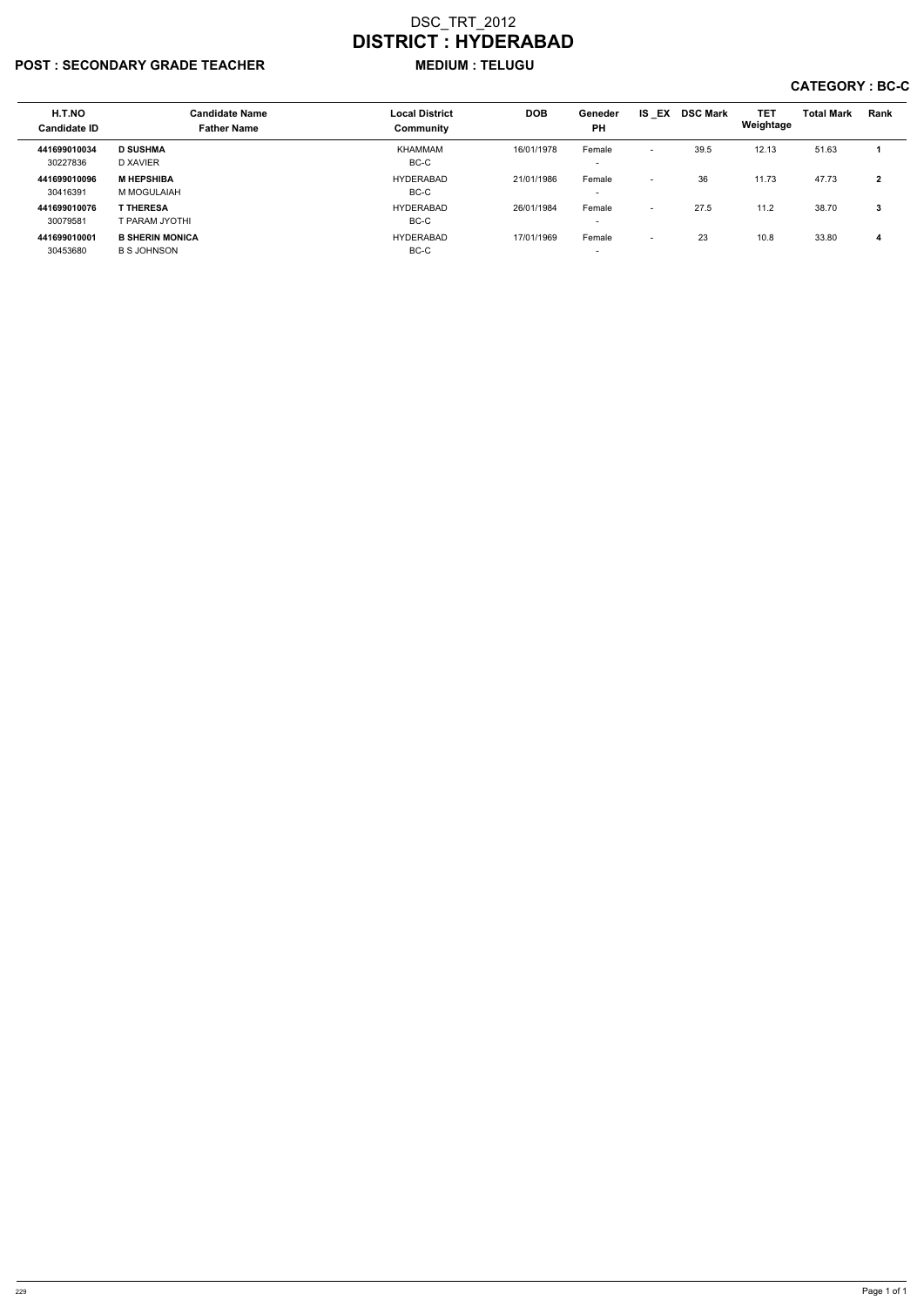# POST : SECONDARY GRADE TEACHER MEDIUM : TELUGU

| H.T.NO<br><b>Candidate ID</b> | <b>Candidate Name</b><br><b>Father Name</b>           | <b>Local District</b><br><b>Community</b> | <b>DOB</b> | Geneder<br>PH                      |                          | IS_EX DSC Mark | <b>TET</b><br>Weightage | <b>Total Mark</b> | Rank           |  |
|-------------------------------|-------------------------------------------------------|-------------------------------------------|------------|------------------------------------|--------------------------|----------------|-------------------------|-------------------|----------------|--|
| 441699010115                  | <b>THELU SAIDULU</b>                                  | <b>NALGONDA</b>                           | 03/01/1988 | Male                               |                          | 53             | 14                      | 67.00             | $\mathbf{1}$   |  |
| 30451733<br>441699010062      | VENKATRAMULU<br>PILLI CHANDHRA SHEKAR                 | BC-D<br><b>NALGONDA</b>                   | 13/01/1982 | $\overline{\phantom{a}}$<br>Male   | $\overline{\phantom{a}}$ | 50             | 12.4                    | 62.40             | $\mathbf{2}$   |  |
| 30409627<br>441699010171      | <b>VENKANNA</b><br>KOTLA VINAY KUMAR                  | BC-D<br>VIZIANAGARAM                      | 14/01/1991 | $\overline{\phantom{a}}$<br>Male   | $\overline{\phantom{a}}$ | 48             | 14.4                    | 62.40             | 3              |  |
| 30250342<br>441699010108      | <b>SATYARAO</b><br><b>KANTUBUKTA PHALGUNA RAO</b>     | BC-D<br><b>HYDERABAD</b>                  | 10/01/1987 | Male                               | $\overline{\phantom{a}}$ | 42             | 14.4                    | 56.40             | 4              |  |
| 30283132<br>441699010125      | <b>RAMARAO</b><br><b>V LOKESHWARA RAO</b>             | BC-D<br><b>RANGAREDDY</b>                 | 30/01/1988 | $\overline{\phantom{a}}$<br>Male   | $\overline{\phantom{a}}$ | 41             | 14.67                   | 55.67             | 5              |  |
| 30120926<br>441699010058      | UPENDRA RAO<br><b>GOGADA SANKARARAO</b>               | BC-D<br>VIZIANAGARAM                      | 05/01/1982 | $\overline{\phantom{a}}$<br>Male   |                          | 41             | 13.2                    | 54.20             | 6              |  |
| 30061887<br>441699010182      | <b>DEVUDU</b><br>KONDRAJU RAMALAXMI                   | BC-D<br><b>KARIMNAGAR</b>                 | 03/01/1993 | $\overline{\phantom{a}}$<br>Female | $\overline{\phantom{a}}$ | 40.5           | 12.93                   | 53.43             | $\overline{7}$ |  |
| 30442040<br>441699010045      | KONDRAJU HAZARATHAIAH<br><b>SREERAMA MURTY GEDELA</b> | BC-D<br>VIZIANAGARAM                      | 05/01/1980 | Male                               |                          | 39             | 14                      | 53.00             | 8              |  |
| 30307270<br>441699010181      | <b>GEDELA YERNAIDU</b><br><b>KOLA MAMATHA</b>         | BC-D<br><b>HYDERABAD</b>                  | 20/01/1992 | $\overline{\phantom{a}}$<br>Female |                          | 40             | 12.93                   | 52.93             | 9              |  |
| 30460934<br>441699010106      | <b>SRINIVAS</b><br><b>SWAMY JAKKALA</b>               | BC-D<br><b>NALGONDA</b>                   | 07/01/1987 | $\overline{\phantom{a}}$<br>Male   | $\overline{\phantom{a}}$ | 39.5           | 12.8                    | 52.30             | 10             |  |
| 30436943<br>441699010032      | KASHAIAH<br><b>KUMARI VINODA</b>                      | BC-D<br><b>MEDAK</b>                      | 31/01/1978 | $\overline{\phantom{a}}$<br>Female |                          | 39             | 12.8                    | 51.80             | 11             |  |
| 30413742<br>441699010179      | <b>RAMAIAH</b><br><b>ANITHA</b>                       | BC-D<br><b>HYDERABAD</b>                  | 10/01/1992 | Female                             | $\overline{\phantom{a}}$ | 37.5           | 13.87                   | 51.37             | 12             |  |
| 30454026<br>441699010159      | ANANTHAPPA<br><b>POLEMONI KALPANA</b>                 | BC-D<br><b>HYDERABAD</b>                  | 25/01/1991 | Female                             |                          | 41             | 10.27                   | 51.27             | 13             |  |
| 30456791<br>441699010119      | POLEMONI RAMULU<br><b>KOTTALI ARASAVILLI</b>          | BC-D<br>VIZIANAGARAM                      | 01/01/1988 | $\overline{\phantom{a}}$<br>Male   | $\overline{\phantom{a}}$ | 38             | 12.8                    | 50.80             | 14             |  |
| 30076470<br>441699010080      | APPALASURYA NARAYANA<br><b>K JAGAN MOHAN</b>          | BC-D<br>MAHABUBNAGAR                      | 18/01/1984 | $\sim$<br>Male                     | $\overline{\phantom{a}}$ | 37             | 13.07                   | 50.07             | 15             |  |
| 30264031<br>441699010118      | K LAXMANNA<br>P RAJENDAR                              | BC-D<br>MAHABUBNAGAR                      | 08/01/1988 | $\overline{\phantom{a}}$<br>Male   |                          | 37.5           | 12.53                   | 50.03             | 16             |  |
| 30416749                      | P NIRANJAN                                            | BC-D                                      |            | $\overline{\phantom{a}}$           |                          |                |                         |                   |                |  |
| 441699010039<br>30426953      | <b>SASIKALA P</b><br>BHIKSHAPATHI                     | KHAMMAM<br>BC-D                           | 09/01/1979 | Female<br>$\sim$                   |                          | 36             | 13.73                   | 49.73             | 17             |  |
| 441699010015<br>30443987      | PENAGANTI SRINIVASA RAO<br><b>APPALA NAIDU</b>        | <b>VIZIANAGARAM</b><br>BC-D               | 18/01/1975 | Male                               |                          | 39             | 10.4                    | 49.40             | 18             |  |
| 441699010074<br>30449400      | RAGHUMANDA DHANALAKSHMI<br>SURIAPPALANAIDU            | VIZIANAGARAM<br>BC-D                      | 05/01/1984 | Female                             | $\overline{\phantom{a}}$ | 38             | 11.33                   | 49.33             | 19             |  |
| 441699010083<br>30406107      | <b>JAGADEESWARARAO GANTEDA</b><br>KOTESWARARAO NAIDU  | <b>VIZIANAGARAM</b><br>BC-D               | 01/01/1985 | Male<br>$\overline{\phantom{a}}$   | $\sim$                   | 33.5           | 13.87                   | 47.37             | 20             |  |
| 441699010180<br>30460506      | <b>SADDA SUPRIYA</b><br>SADDA THIRUPAL                | <b>HYDERABAD</b><br>BC-D                  | 19/01/1992 | Female<br>$\sim$                   | $\overline{\phantom{a}}$ | 36             | 11.33                   | 47.33             | 21             |  |
| 441699010026<br>30089254      | <b>G SULOCHANA</b><br>SATYANARAYANA                   | <b>HYDERABAD</b><br>BC-D                  | 11/01/1977 | Female                             | $\overline{\phantom{a}}$ | 37             | 10.13                   | 47.13             | 22             |  |
| 441699010124<br>30436324      | <b>ALEKHYA GUDIVADA</b><br>V SREERAMULU NAIDU         | VIZIANAGARAM<br>BC-D                      | 15/01/1988 | Female                             | $\sim$                   | 34.5           | 12.53                   | 47.03             | 23             |  |
| 441699010174<br>30276685      | <b>CH SONIA</b><br><b>CH GANGANNA</b>                 | <b>HYDERABAD</b><br>BC-D                  | 26/01/1992 | Female<br>$\sim$                   | $\overline{\phantom{a}}$ | 34             | 12.53                   | 46.53             | 24             |  |
| 441699010029<br>30437046      | <b>SRIDEVI</b><br>K RAGHUPATHI                        | <b>HYDERABAD</b><br>BC-D                  | 04/01/1977 | Female<br>$\overline{\phantom{a}}$ | $\overline{\phantom{a}}$ | 35             | 10.93                   | 45.93             | 25             |  |
| 441699010126<br>30025562      | <b>D PRASANNA KUMARI</b><br>D PANDU RANGAM            | <b>HYDERABAD</b><br>BC-D                  | 12/01/1988 | Female<br>$\sim$                   | $\overline{\phantom{a}}$ | 34             | 11.07                   | 45.07             | 26             |  |
| 441699010005<br>30160195      | <b>M VANDHANA</b><br>M MASAIAH                        | <b>HYDERABAD</b><br>BC-D                  | 21/01/1972 | Female                             | $\overline{\phantom{a}}$ | 34.5           | 10.53                   | 45.03             | 27             |  |
| 441699010089<br>30186385      | <b>M SUBHADRA</b><br>M SATYANARAYANA                  | <b>HYDERABAD</b><br>BC-D                  | 29/01/1985 | Female<br>$\overline{\phantom{a}}$ | $\overline{\phantom{a}}$ | 34             | 10.93                   | 44.93             | 28             |  |
| 441699010103                  | <b>SUMALATHA T</b>                                    | <b>HYDERABAD</b>                          | 10/01/1987 | Female                             | $\sim$                   | 33.5           | 11.2                    | 44.70             | 29             |  |
| 30422126<br>441699010150      | SHANTHAIAH T<br><b>V SANGEETHA</b>                    | BC-D<br><b>HYDERABAD</b>                  | 18/01/1990 | $\sim$<br>Female                   | $\overline{\phantom{a}}$ | 33.5           | 10.27                   | 43.77             | 30             |  |
| 30200610<br>441699010162      | V SUBBA RAO<br><b>P SHIVA KUMAR</b>                   | BC-D<br><b>HYDERABAD</b>                  | 09/01/1991 | $\sim$<br>Male                     | $\sim$                   | 32.5           | 10.27                   | 42.77             | 31             |  |
| 30466441<br>441699010112      | RAVI<br><b>H RESHMA</b>                               | BC-D<br><b>HYDERABAD</b>                  | 10/01/1987 | $\sim$<br>Female                   | $\sim$                   | 31.5           | 10.4                    | 41.90             | 32             |  |
| 30307211<br>441699010129      | H NAGENDER RAO<br><b>JAYANTHI AVITI</b>               | BC-D<br><b>HYDERABAD</b>                  | 20/01/1988 | Female                             | $\sim$                   | 31             | 10.53                   | 41.53             | 33             |  |
| 30110453<br>441699010157      | <b>MAHADEV</b><br>P RAMUDU                            | BC-D<br><b>HYDERABAD</b>                  | 06/01/1991 | $\sim$<br>Male                     | $\overline{\phantom{a}}$ | 28.5           | 10                      | 38.50             | 34             |  |
| 30469004                      | P VENKATA SWAMY                                       | BC-D                                      |            | $\overline{\phantom{a}}$           |                          |                |                         |                   |                |  |
| 441699010059<br>30243161      | <b>MALLESU JAVANA</b><br><b>SURI</b>                  | SRIKAKULAM<br>BC-D                        | 05/01/1982 | Male<br>OH                         | $\overline{\phantom{a}}$ | 26.5           | 10                      | 36.50             | 35             |  |
| 441699010155<br>30025792      | E JYOTHI<br>E SRINIVASULU                             | <b>HYDERABAD</b><br>BC-D                  | 21/01/1990 | Female<br>$\overline{\phantom{a}}$ | $\overline{\phantom{a}}$ | 24.5           | 10.53                   | 35.03             | 36             |  |
| 441699010003<br>30424361      | A ARAVINDA KUMAR<br>A VENKATRAMAIAH                   | <b>NALGONDA</b><br>BC-D                   | 12/01/1971 | Male<br>$\sim$                     | $\overline{\phantom{a}}$ | 22             | 10.93                   | 32.93             | 37             |  |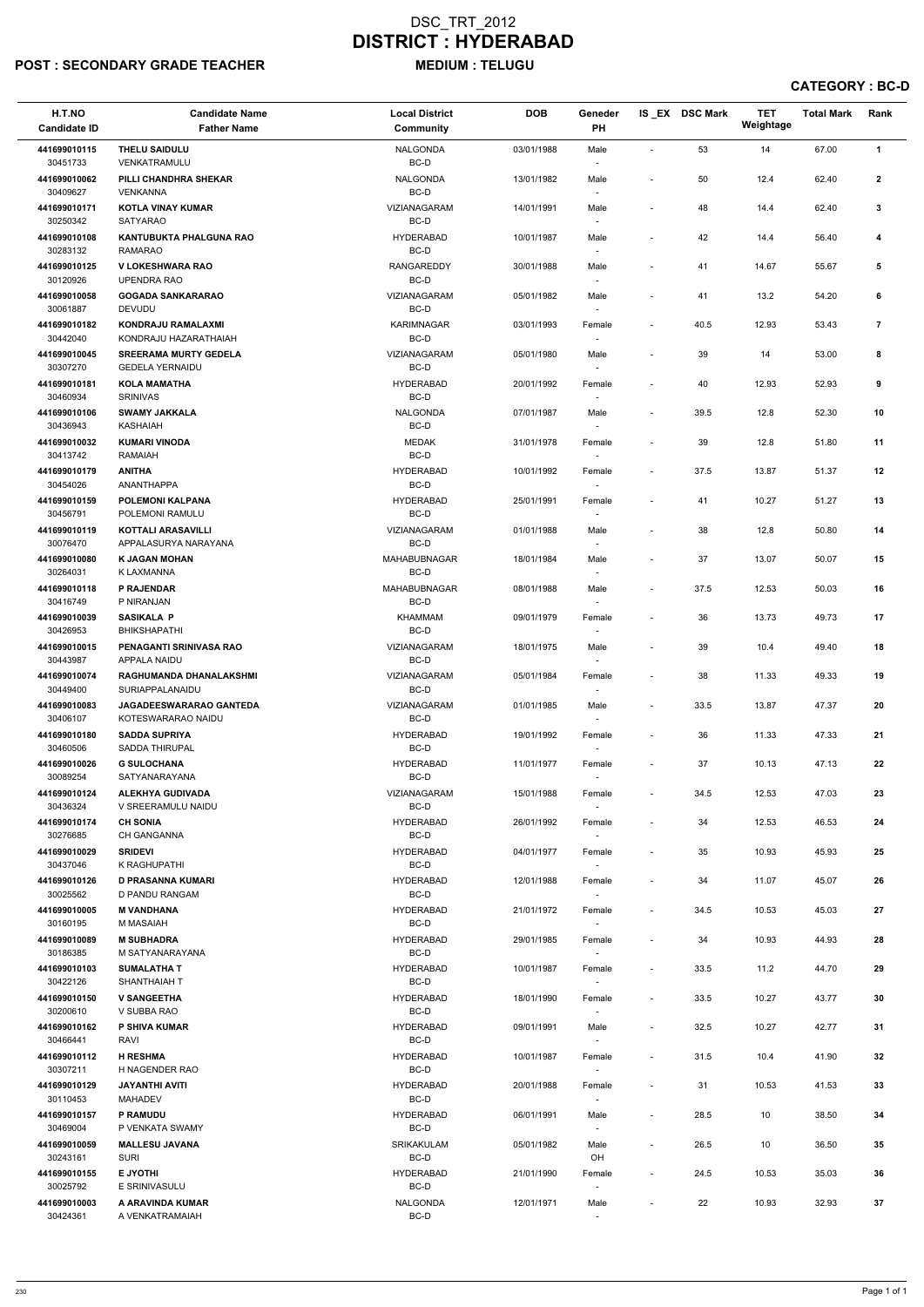# POST : SECONDARY GRADE TEACHER MEDIUM : TELUGU

| H.T.NO<br><b>Candidate ID</b> | <b>Candidate Name</b><br><b>Father Name</b>    | <b>Local District</b><br>Community | <b>DOB</b> | Geneder<br><b>PH</b>               | <b>IS EX</b>             | <b>DSC Mark</b> | <b>TET</b><br>Weightage | <b>Total Mark</b> | <b>Rank</b> |
|-------------------------------|------------------------------------------------|------------------------------------|------------|------------------------------------|--------------------------|-----------------|-------------------------|-------------------|-------------|
| 441699010109<br>30442626      | <b>JAKEERA SULTANA MD</b><br>AHAMMAD BASHA     | <b>GUNTUR</b><br>BC-E              | 01/01/1987 | Female<br>$\overline{\phantom{0}}$ | $\overline{\phantom{0}}$ | 45              | 12.67                   | 57.67             |             |
| 441699010047<br>30450937      | <b>MD EHETHESHAM HUSSAIN</b><br>JAFFER HUSSAIN | WARANGAL<br>BC-E                   | 22/01/1980 | Male<br>$\overline{\phantom{0}}$   | $\overline{\phantom{0}}$ | 37.5            | 10.8                    | 48.30             | ົ           |
| 441699010012<br>30448779      | <b>SHAIK NOORAFSHA</b><br>ABDUL RAHEEM         | <b>GUNTUR</b><br>BC-E              | 02/01/1975 | Female<br>$\overline{\phantom{a}}$ | $\overline{\phantom{a}}$ | 27              | 10.4                    | 37.40             | ∍<br>J.     |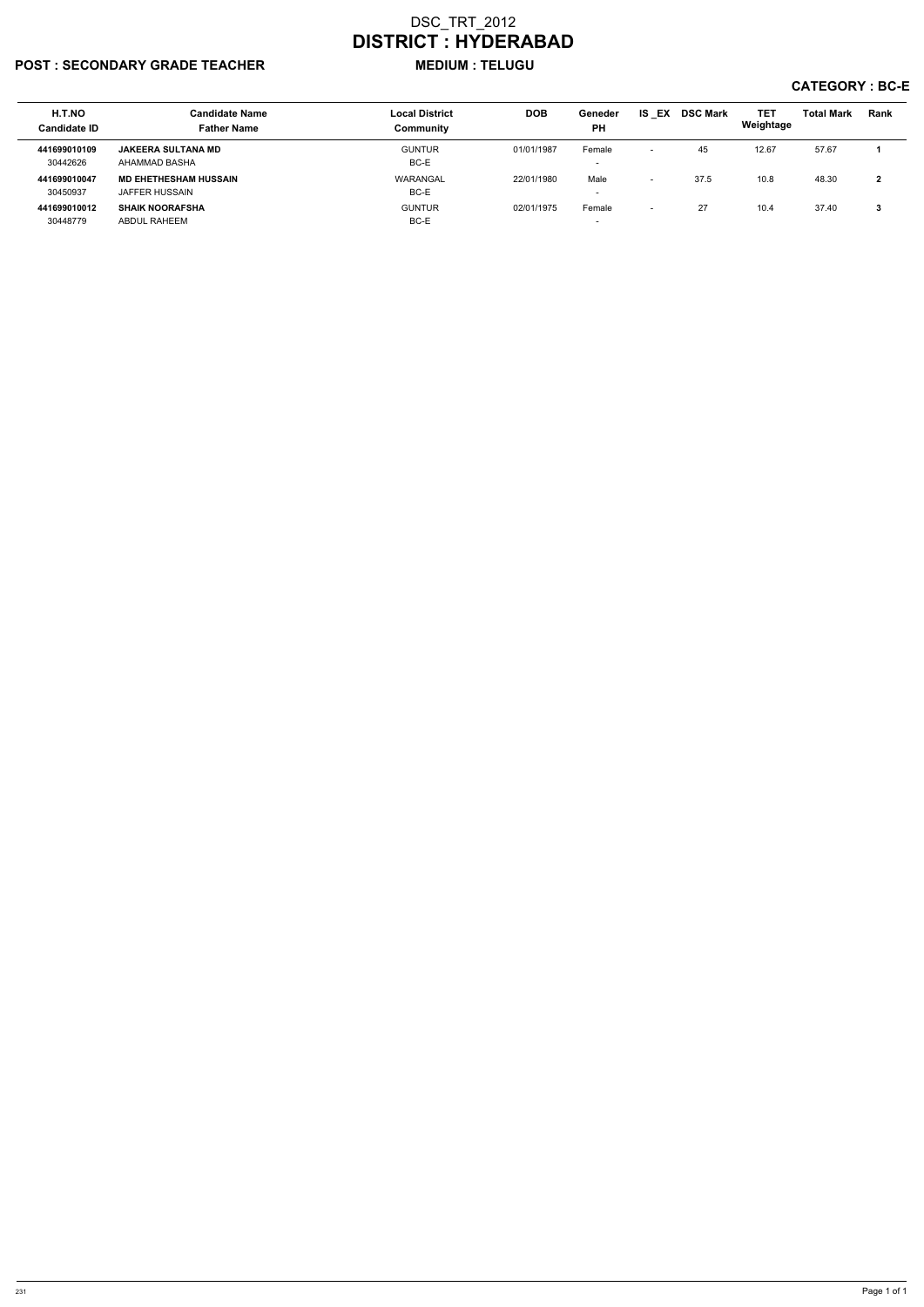### POST : SECONDARY GRADE TEACHER MEDIUM : URDU

| H.T.NO<br><b>Candidate ID</b> | <b>Candidate Name</b><br><b>Father Name</b> | <b>Local District</b><br>Community | <b>DOB</b> | Geneder<br><b>PH</b> | EX<br>IS | <b>DSC Mark</b> | TE <sub>1</sub><br>Weightage | <b>Total Mark</b> | Rank |
|-------------------------------|---------------------------------------------|------------------------------------|------------|----------------------|----------|-----------------|------------------------------|-------------------|------|
| 441699020311<br>30415661      | KODIREKKA RAJASEKHAR<br>YOHAN               | <b>GUNTUR</b><br>SC                | 12/01/1992 | Male                 |          | 24              | 9.47                         | 33.47             |      |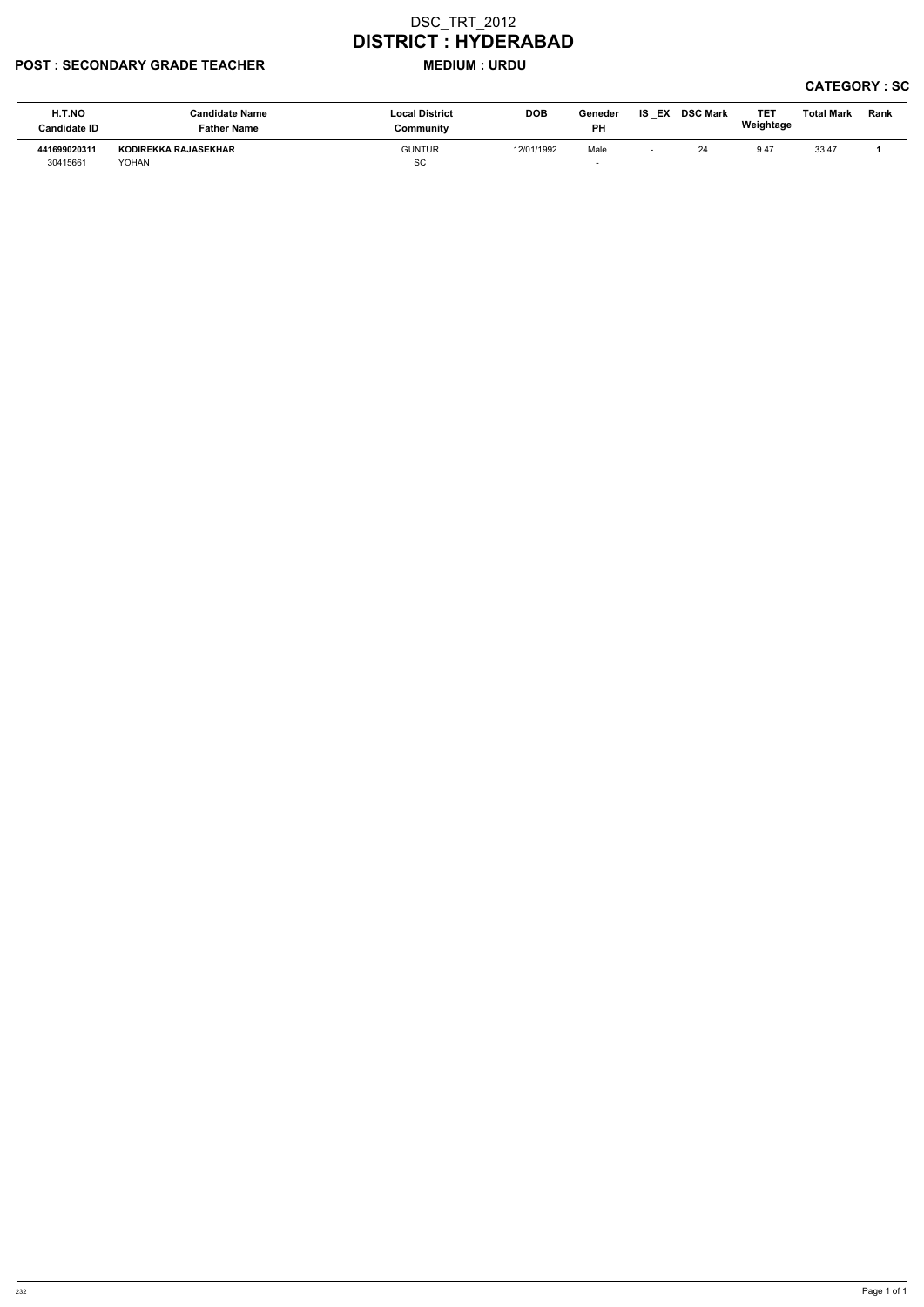### POST : SECONDARY GRADE TEACHER MEDIUM : URDU

| H.T.NO<br><b>Candidate ID</b> | <b>Candidate Name</b><br>Father Name | <b>Local District</b><br>Community | <b>DOB</b> | Geneder<br>РH | IS EX DSC Mark | <b>TE1</b><br>Weightage | Total Mark | <b>Rank</b> |
|-------------------------------|--------------------------------------|------------------------------------|------------|---------------|----------------|-------------------------|------------|-------------|
| 441699020119                  | <b>SHAIK YASMIN</b>                  | PRAKASAM                           | 19/01/1984 | Female        | 34             | 12.53                   | 46.53      |             |
| 30027610                      | <b>SHAIK HAFEEZ</b>                  | BC-A                               |            |               |                |                         |            |             |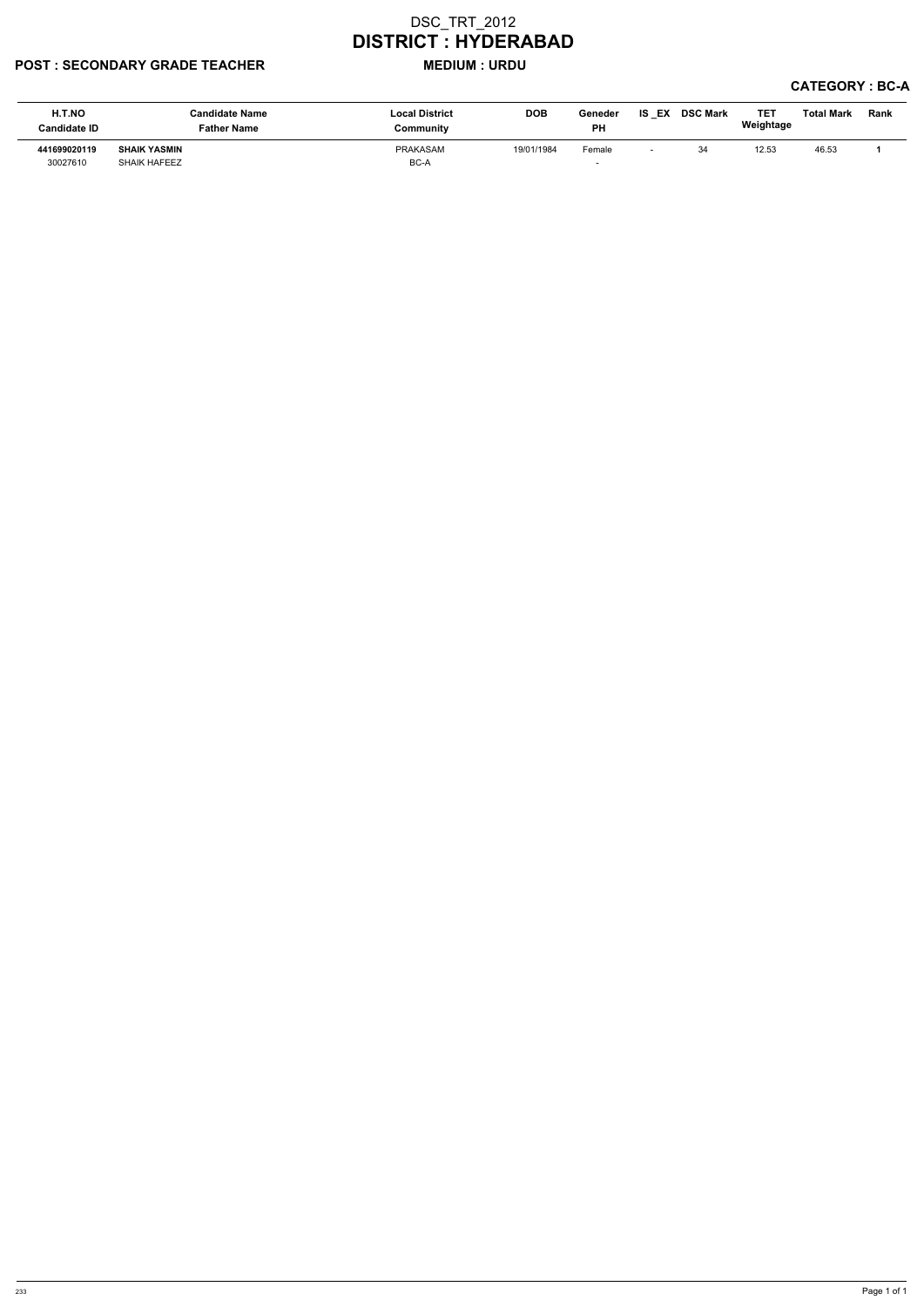# POST : SECONDARY GRADE TEACHER MEDIUM : URDU

| H.T.NO<br><b>Candidate ID</b> | <b>Candidate Name</b><br><b>Father Name</b>         | <b>Local District</b><br><b>Community</b> | <b>DOB</b> | Geneder<br>PH    |                          | IS EX DSC Mark | <b>TET</b><br>Weightage | <b>Total Mark</b> | Rank           |
|-------------------------------|-----------------------------------------------------|-------------------------------------------|------------|------------------|--------------------------|----------------|-------------------------|-------------------|----------------|
| 441699020269<br>30062776      | <b>ZOHRA AHMADI</b><br>ABID ALI BAIG                | <b>MEDAK</b><br>$BC-B$                    | 11/01/1989 | Female           | $\overline{\phantom{a}}$ | 39             | 13.47                   | 52.47             | $\mathbf{1}$   |
| 441699020070<br>30389776      | <b>MOHD KHAJA MOINUDDIN</b><br>MOHD ALA UDDIN       | <b>HYDERABAD</b><br>BC-B                  | 04/01/1983 | Male             | $\overline{\phantom{a}}$ | 38.5           | 12.4                    | 50.90             | $\mathbf{2}$   |
| 441699020294<br>30083398      | <b>SIDDIQUA BEGUM</b><br>MOHD QUADER ALI            | <b>HYDERABAD</b><br>$BC-B$                | 07/01/1991 | Female           | $\blacksquare$           | 37             | 13.87                   | 50.87             | 3              |
| 441699020115<br>30218436      | <b>ISHRATH UNNISA</b><br>NAZEER AHAMMED             | <b>HYDERABAD</b><br>BC-B                  | 12/01/1984 | Female<br>$\sim$ | $\blacksquare$           | 39.5           | 11.33                   | 50.83             | 4              |
| 441699020149<br>30196354      | <b>FARHAT NAAZ</b><br>ABDUL QADAR                   | ADILABAD<br>BC-B                          | 22/01/1985 | Female<br>$\sim$ | $\blacksquare$           | 39.5           | 10.4                    | 49.90             | 5              |
| 441699020303<br>30080170      | <b>KANEEZ FATIMA</b><br>MOHAMMED AZMATH ALI         | <b>HYDERABAD</b><br>BC-B                  | 15/01/1991 | Female<br>$\sim$ | $\blacksquare$           | 38.5           | 11.07                   | 49.57             | 6              |
| 441699020108<br>30336626      | <b>JUVERIA SHABNAM</b><br>MD GHYASUDDIN             | NALGONDA<br>BC-B                          | 12/01/1984 | Female           | $\blacksquare$           | 34.5           | 11.87                   | 46.37             | $\overline{7}$ |
| 441699020245<br>30028193      | <b>SHABANA BEGUM</b><br>MOHD MEHBOOB ALI            | <b>HYDERABAD</b><br>BC-B                  | 12/01/1988 | Female           | $\overline{\phantom{a}}$ | 35.5           | 10.67                   | 46.17             | 8              |
| 441699020290<br>30103449      | <b>HAJERA SULTANA</b><br>MOHAMMED SHAMSUDDIN        | <b>HYDERABAD</b><br>BC-B                  | 07/01/1991 | Female<br>$\sim$ | $\overline{\phantom{a}}$ | 33.5           | 12.53                   | 46.03             | 9              |
| 441699020110<br>30467085      | <b>AFZIYA AYESHA</b><br><b>MA NAYEEM</b>            | <b>NALGONDA</b><br>BC-B                   | 01/01/1984 | Female<br>$\sim$ | $\sim$                   | 34             | 12                      | 46.00             | 10             |
| 441699020020<br>30342650      | <b>SHAISTHATABASSUM</b><br>M A SAMAD                | <b>HYDERABAD</b><br>BC-B                  | 26/01/1979 | Female           | $\overline{\phantom{a}}$ | 33             | 11.73                   | 44.73             | 11             |
| 441699020249<br>30327306      | <b>RAZIA SULTANA</b><br>SHAH MEER BAIG              | ADILABAD<br>$BC-B$                        | 06/01/1988 | Female           | $\overline{\phantom{a}}$ | 34             | 10                      | 44.00             | 12             |
| 441699020135<br>30187528      | <b>ASMA JABEEN</b><br><b>MOHD SHAFI</b>             | <b>NALGONDA</b><br>BC-B                   | 09/01/1985 | Female<br>$\sim$ | $\overline{\phantom{a}}$ | 33.5           | 10.13                   | 43.63             | 13             |
| 441699020310<br>30216754      | <b>SHAISTA SAMREEN</b><br><b>MOHD SHARFUDDIN</b>    | KARIMNAGAR<br>BC-B                        | 20/01/1992 | Female<br>$\sim$ | $\blacksquare$           | 32.5           | 11.07                   | 43.57             | 14             |
| 441699020279<br>30028089      | <b>MUBEENA BEGUM</b><br>MD MAHBOOB ALI              | <b>HYDERABAD</b><br>BC-B                  | 16/01/1989 | Female           | $\sim$                   | 32             | 11.33                   | 43.33             | 15             |
| 441699020312<br>30334518      | <b>NASREEN SULTANA</b><br>SHAIK MAHMOOD             | WARANGAL<br>BC-B                          | 10/01/1992 | Female           | $\overline{\phantom{a}}$ | 32             | 11.2                    | 43.20             | 16             |
| 441699020121<br>30243205      | <b>SUMAYA TASLEEM</b><br><b>MOHD RAHEEM UDDIN</b>   | KARIMNAGAR<br>BC-B                        | 08/01/1985 | Female<br>$\sim$ | $\overline{\phantom{a}}$ | 32.5           | 10.4                    | 42.90             | 17             |
| 441699020163<br>30273545      | <b>ARSHIYA MUBEEN</b><br><b>GULAM MOHIUDDIN</b>     | <b>NALGONDA</b><br>BC-B                   | 06/01/1986 | Female           | $\overline{\phantom{a}}$ | 31.5           | 11.2                    | 42.70             | 18             |
| 441699020253<br>30427383      | <b>MOHD RAFI</b><br><b>MOHD QUASIM</b>              | <b>HYDERABAD</b><br>BC-B                  | 20/01/1988 | Male<br>$\sim$   | $\blacksquare$           | 32.5           | 10                      | 42.50             | 19             |
| 441699020027<br>30054434      | <b>MARAJUNNISA</b><br><b>MOHD NAWAZ</b>             | WARANGAL<br>BC-B                          | 01/01/1980 | Female<br>OH     | $\overline{\phantom{a}}$ | 32.5           | 9.2                     | 41.70             | 20             |
| 441699020166<br>30471496      | <b>SAMEENA ZAFERA UZMA</b><br>MOHAMMED ABDUL HAKEEM | <b>HYDERABAD</b><br>BC-B                  | 04/01/1986 | Female<br>$\sim$ | $\blacksquare$           | 30.5           | 10.67                   | 41.17             | 21             |
| 441699020296<br>30070211      | <b>ANJUM SIDDIQUA</b><br><b>SK IBRAHIM</b>          | <b>NALGONDA</b><br>BC-B                   | 18/01/1991 | Female<br>$\sim$ | $\overline{\phantom{a}}$ | 30.5           | 10.67                   | 41.17             | 22             |
| 441699020142<br>30326445      | <b>TANVEER TABASSUM</b><br>KHAJA SHAFIUDDIN         | <b>NALGONDA</b><br>BC-B                   | 23/01/1985 | Female           | $\blacksquare$           | 29             | 10.93                   | 39.93             | 23             |
| 441699020008<br>30408949      | <b>MOHD FAROOQ</b><br><b>NASER MOHD</b>             | <b>HYDERABAD</b><br>BC-B                  | 15/01/1977 | Male<br>$\sim$   | $\sim$                   | 27.5           | 12                      | 39.50             | 24             |
| 441699020096<br>30087073      | <b>SALMA KAUSER</b><br><b>MD YOUSUF</b>             | <b>HYDERABAD</b><br>BC-B                  | 05/01/1984 | Female<br>$\sim$ | $\blacksquare$           | 29.5           | 10                      | 39.50             | 25             |
| 441699020160<br>30408118      | <b>FARHATUNNISA BEGUM</b><br>SHAIK SHABBEER ALI     | <b>NALGONDA</b><br>BC-B                   | 30/01/1986 | Female<br>$\sim$ | $\blacksquare$           | 28.5           | 10.8                    | 39.30             | 26             |
| 441699020065<br>30390791      | <b>SAMEENA SULTANA</b><br><b>MD MEERANSAB</b>       | <b>HYDERABAD</b><br>BC-B                  | 24/01/1982 | Female           | $\overline{\phantom{a}}$ | 29             | 10.27                   | 39.27             | 27             |
| 441699020083<br>30099439      | <b>SAMEENA SULTANA</b><br>MOHD ABDUL QADEER         | <b>HYDERABAD</b><br>BC-B                  | 10/01/1983 | Female<br>$\sim$ | $\blacksquare$           | 27.5           | 10.4                    | 37.90             | 28             |
| 441699020063<br>30061679      | <b>IRFANA BEGUM</b><br>MD ZAINUDDIN                 | <b>HYDERABAD</b><br>BC-B                  | 07/01/1982 | Female           | $\sim$                   | 27.5           | 10                      | 37.50             | 29             |

| 441699020082 | <b>SYED HASEEB</b>    | <b>HYDERABAD</b> | 06/01/1983 | Male                     | $\overline{\phantom{0}}$ | 24.5 | 11.07 | 35.57 | 30 |
|--------------|-----------------------|------------------|------------|--------------------------|--------------------------|------|-------|-------|----|
| 30430651     | SYED HAFEEZ           | BC-B             |            |                          |                          |      |       |       |    |
| 441699020313 | <b>RAFATH BEGUM</b>   | HYDERABAD        | 12/01/1992 | Female                   | $\overline{\phantom{0}}$ | 24.5 | 10.8  | 35.30 | 31 |
| 30388894     | <b>HAMED ALI BAIG</b> | BC-B             |            | $\overline{\phantom{0}}$ |                          |      |       |       |    |
| 441699020282 | <b>KOUSAR BANU</b>    | KARIMNAGAR       | 21/01/1990 | Female                   | $\overline{\phantom{0}}$ | 24   | 10.4  | 34.40 | 32 |
| 30444108     | MOHD SALAHUDDIN       | BC-B             |            | $\overline{\phantom{a}}$ |                          |      |       |       |    |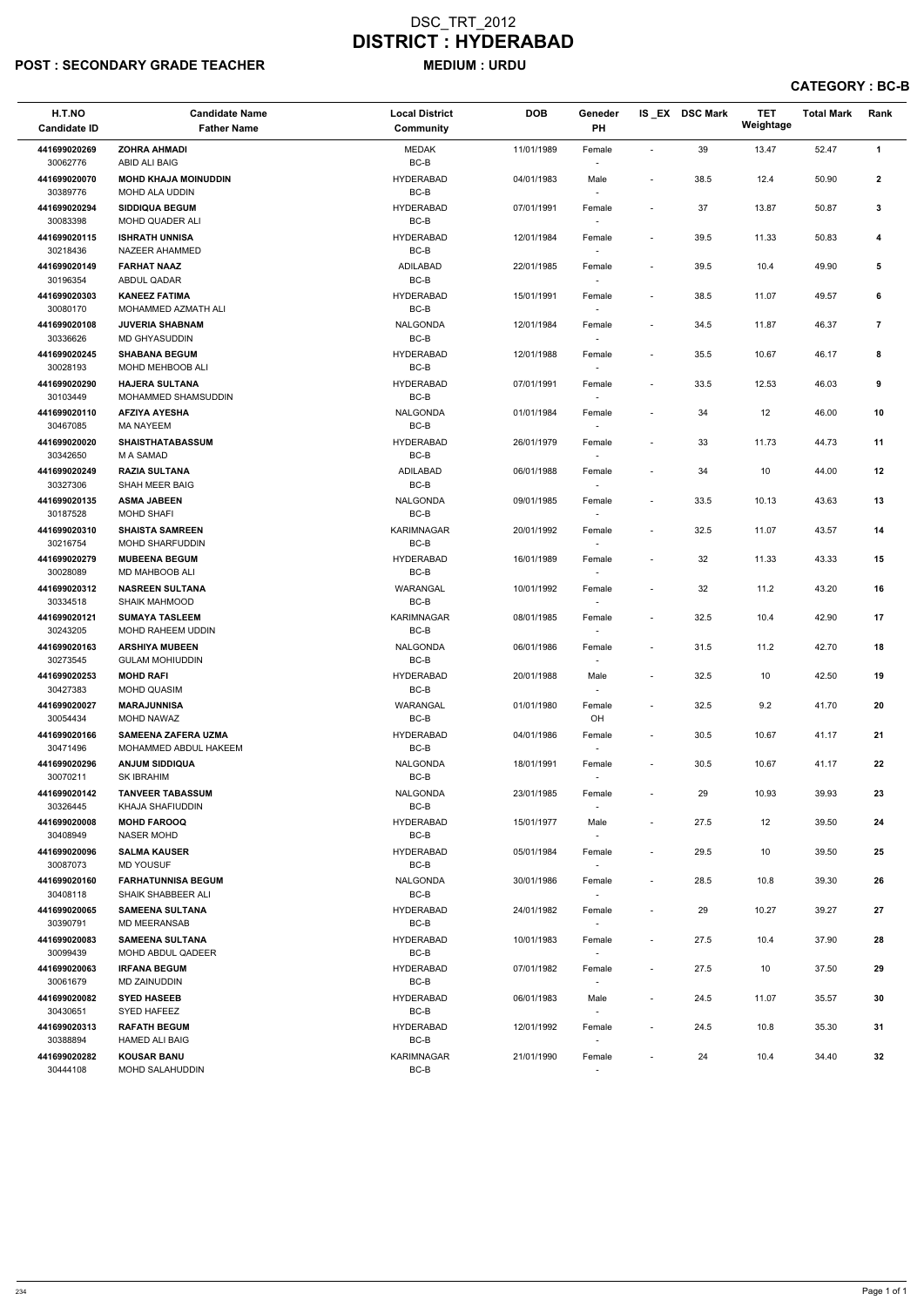### POST : SECONDARY GRADE TEACHER MEDIUM : URDU

| H.T.NO<br><b>Candidate ID</b> | <b>Candidate Name</b><br><b>Father Name</b>      | <b>Local District</b><br>Community | <b>DOB</b> | Geneder<br>PН | IS<br>EX | <b>DSC Mark</b> | <b>TE1</b><br>Weightage | Total Mark | Rank |
|-------------------------------|--------------------------------------------------|------------------------------------|------------|---------------|----------|-----------------|-------------------------|------------|------|
| 441699020273<br>30404254      | GOTHULA ANANTHALAKSHMI<br><b>GOTHULA BALAIAH</b> | PRAKASAM<br>BC-D                   | 09/01/1989 | Female        |          | 22<br><u>__</u> | 11.6                    | 33.60      |      |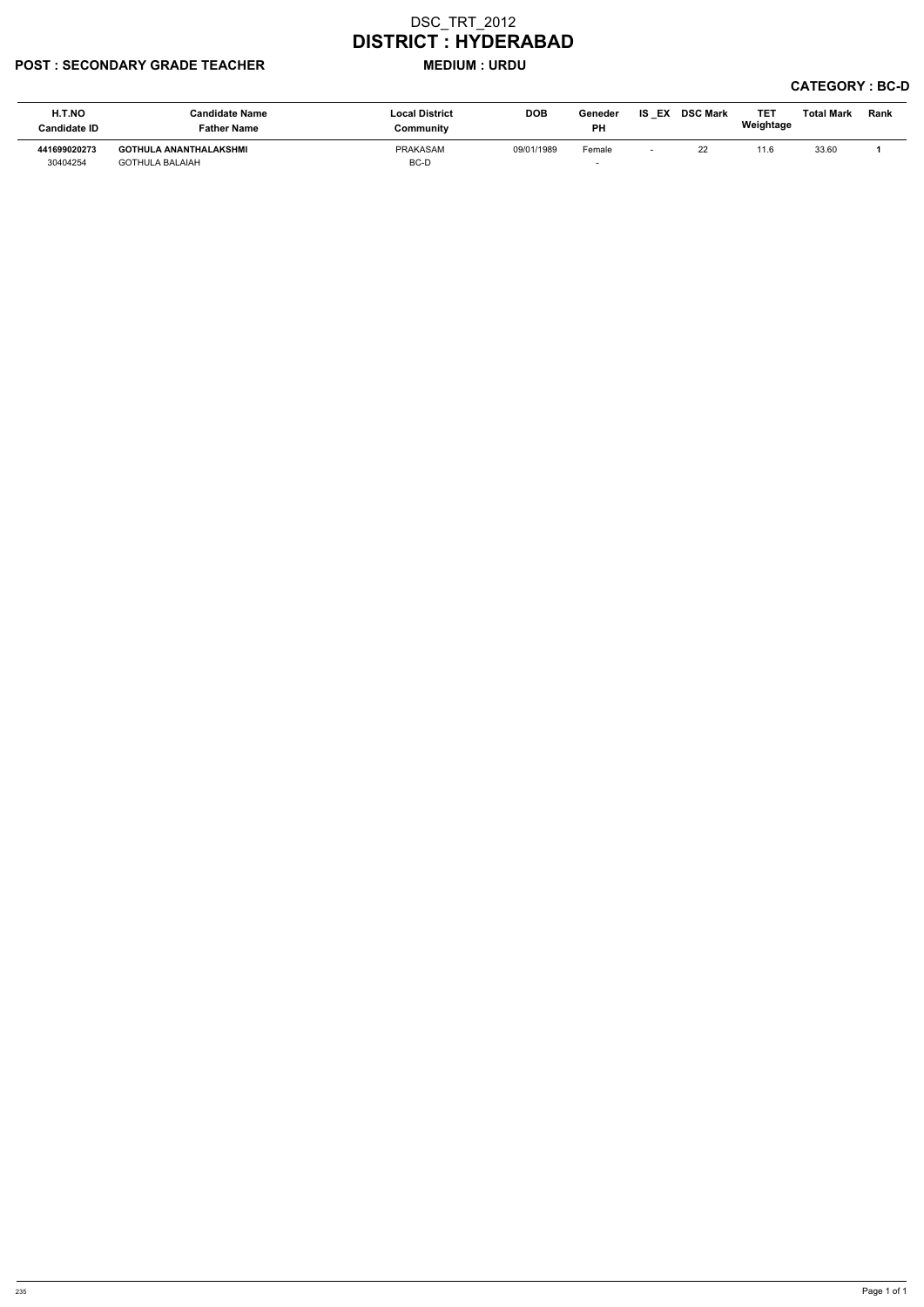# POST : SECONDARY GRADE TEACHER MEDIUM : URDU

| H.T.NO<br><b>Candidate ID</b> | <b>Candidate Name</b><br><b>Father Name</b>          | <b>Local District</b><br><b>Community</b> | <b>DOB</b> | Geneder<br>PH                      |                          | IS_EX DSC Mark | <b>TET</b><br>Weightage | <b>Total Mark</b> | Rank           |
|-------------------------------|------------------------------------------------------|-------------------------------------------|------------|------------------------------------|--------------------------|----------------|-------------------------|-------------------|----------------|
| 441699020240                  | <b>MOHD WAHED</b>                                    | <b>HYDERABAD</b>                          | 05/01/1988 | Male                               | $\blacksquare$           | 49             | 14                      | 63.00             | $\mathbf{1}$   |
| 30062325                      | <b>MOHD MASTAN</b>                                   | BC-E                                      |            | $\overline{\phantom{a}}$           |                          |                |                         |                   |                |
| 441699020128<br>30329555      | <b>IQBAL HUSSAIN</b><br><b>MOHD HUSSAIN</b>          | <b>ADILABAD</b><br>$BC-E$                 | 02/01/1985 | Male                               | $\overline{\phantom{a}}$ | 46.5           | 12                      | 58.50             | $\mathbf{2}$   |
| 441699020193                  | <b>AYESHA FARHEEN</b>                                | WARANGAL                                  | 24/01/1987 | Female                             | $\overline{\phantom{a}}$ | 43.5           | 13.87                   | 57.37             | $\mathbf{3}$   |
| 30110268<br>441699020226      | MOHD ABDUL KHADAR<br><b>MOHD SHAHED</b>              | $BC-E$<br><b>HYDERABAD</b>                | 17/01/1988 | Male                               | $\overline{\phantom{a}}$ | 43.5           | 12.53                   | 56.03             | 4              |
| 30072855                      | MOHD IBRAHIM                                         | BC-E                                      |            |                                    |                          |                |                         |                   |                |
| 441699020192<br>30040803      | <b>MIRZA RAHMATH ALI BAIG</b><br><b>MOHD ISMAIL</b>  | <b>HYDERABAD</b><br>BC-E                  | 03/01/1987 | Male<br>$\overline{\phantom{a}}$   | $\overline{\phantom{a}}$ | 43.5           | 11.87                   | 55.37             | 5              |
| 441699020066<br>30297617      | <b>SHAIK SHAHEED ALI</b><br><b>SHAIK SADIQ</b>       | ADILABAD<br>BC-E                          | 02/01/1982 | Male                               |                          | 42             | 12.13                   | 54.13             | 6              |
| 441699020123<br>30147409      | <b>SHAIK MUNEER</b><br><b>SHAIK HUSSAIN</b>          | ADILABAD<br>BC-E                          | 19/01/1985 | Male                               | $\overline{\phantom{a}}$ | 42             | 11.73                   | 53.73             | $\overline{7}$ |
| 441699020276<br>30112968      | <b>TANVEER FATIMA</b><br><b>MOHD RAHEEM UDDIN</b>    | <b>HYDERABAD</b><br>BC-E                  | 15/01/1989 | Female<br>$\overline{\phantom{a}}$ | $\overline{\phantom{a}}$ | 41.5           | 11.07                   | 52.57             | 8              |
| 441699020292<br>30098386      | <b>TAYYABA NISHAT</b><br>MAHMOOD ALI ABID            | <b>HYDERABAD</b><br>BC-E                  | 01/01/1991 | Female                             | $\overline{\phantom{a}}$ | 39.5           | 13.07                   | 52.57             | 9              |
| 441699020314                  | <b>SHAHEEN FARHANA</b>                               | <b>HYDERABAD</b>                          | 14/01/1992 | Female                             | $\overline{\phantom{a}}$ | 40.5           | 12                      | 52.50             | 10             |
| 30421448                      | MOHD GHOUSE                                          | BC-E                                      |            | $\overline{\phantom{a}}$           |                          |                |                         |                   |                |
| 441699020241<br>30062751      | <b>MOHD ZAHED</b><br>MOHD MASTAN                     | <b>HYDERABAD</b><br>BC-E                  | 05/01/1988 | Male<br>OH                         | $\overline{\phantom{a}}$ | 39.5           | 12.8                    | 52.30             | 11             |
| 441699020172                  | <b>MOHD IRFANUDDIN</b>                               | ADILABAD                                  | 25/01/1986 | Male                               | $\overline{\phantom{a}}$ | 39.5           | 12.67                   | 52.17             | 12             |
| 30281038<br>441699020049      | MOHD IHSANUDDIN<br><b>FARHEEN SULTHANA</b>           | BC-E<br>KARIMNAGAR                        | 22/01/1982 | $\overline{\phantom{a}}$<br>Female | $\blacksquare$           | 39             | 12.93                   | 51.93             | 13             |
| 30186792                      | ABU TALHA ALI                                        | BC-E                                      |            | $\overline{\phantom{a}}$           |                          |                |                         |                   |                |
| 441699020229<br>30444175      | <b>ABDUL MALIK</b><br><b>ABDUL SALEEM</b>            | <b>ADILABAD</b><br>BC-E                   | 15/01/1988 | Male<br>$\overline{\phantom{a}}$   | $\overline{\phantom{a}}$ | 38.5           | 13.2                    | 51.70             | 14             |
| 441699020186<br>30248873      | <b>AMREEN FATIMA</b><br>YAKOOB SHAREEF               | <b>HYDERABAD</b><br>BC-E                  | 01/01/1987 | Female                             | $\overline{\phantom{a}}$ | 39             | 12.67                   | 51.67             | 15             |
| 441699020158<br>30308275      | <b>MEER IRFAN ALI</b><br><b>MEER KAZIM ALI</b>       | <b>ADILABAD</b><br>BC-E                   | 01/01/1986 | Male<br>$\overline{\phantom{a}}$   | $\overline{\phantom{a}}$ | 39.5           | 12.13                   | 51.63             | 16             |
| 441699020177<br>30226475      | <b>KAHKSHAN KHATOON</b><br>MOHD MAQDOOM              | ADILABAD<br>BC-E                          | 16/01/1986 | Female<br>$\overline{\phantom{a}}$ | $\overline{\phantom{a}}$ | 40.5           | 11.07                   | 51.57             | 17             |
| 441699020056                  | <b>SYED MOHSEEN ALI</b>                              | ADILABAD                                  | 08/01/1982 | Male                               | $\overline{\phantom{a}}$ | 40             | 11.2                    | 51.20             | 18             |
| 30460739<br>441699020295      | SYED MAHABOOB ALI<br><b>AYMAN TAMKANATH</b>          | BC-E<br><b>HYDERABAD</b>                  | 17/01/1991 | Female                             | $\overline{\phantom{a}}$ | 38.5           | 12.67                   | 51.17             | 19             |
| 30190060                      | MD ABU TAHER                                         | BC-E                                      |            | $\sim$                             |                          |                |                         |                   |                |
| 441699020189<br>30183647      | <b>ZAKIA FATIMA</b><br>MOHD MASTAN                   | <b>HYDERABAD</b><br>BC-E                  | 02/01/1987 | Female                             | $\overline{\phantom{a}}$ | 39.5           | 11.33                   | 50.83             | 20             |
| 441699020202<br>30332184      | <b>MOHD ABDUL NAJEEB</b><br>MOHD ABDUL QUADAR        | ADILABAD<br>BC-E                          | 15/01/1987 | Male<br>$\sim$                     | $\overline{\phantom{a}}$ | 38             | 12.8                    | 50.80             | 21             |
| 441699020045                  | <b>FAREEDA BEGUM</b>                                 | ADILABAD                                  | 25/01/1982 | Female                             | $\overline{\phantom{a}}$ | 38.5           | 12.27                   | 50.77             | 22             |
| 30298143<br>441699020042      | SALAHUDDIN<br><b>BADER BEGUM</b>                     | BC-E<br><b>HYDERABAD</b>                  | 14/01/1981 | Female                             | $\overline{\phantom{a}}$ | 38.5           | 12                      | 50.50             | 23             |
| 30447446                      | <b>SHAIK OMER</b>                                    | BC-E                                      |            |                                    |                          |                |                         |                   |                |
| 441699020264<br>30320583      | <b>SADIYA</b><br>MOHD ASADULLAH SHAREEF              | <b>HYDERABAD</b><br>BC-E                  | 11/01/1989 | Female<br>$\sim$                   | $\overline{\phantom{a}}$ | 39             | 11.47                   | 50.47             | 24             |
| 441699020143<br>30160777      | <b>MD AZHERUDDIN</b><br><b>MD FAREED UDDIN</b>       | ADILABAD<br>BC-E                          | 19/01/1985 | Male<br>$\sim$                     | $\overline{\phantom{a}}$ | 38             | 12.4                    | 50.40             | 25             |
| 441699020016<br>30447576      | <b>MERAJ MUJASSAM</b><br>MOHD SADATHULLAH            | WARANGAL<br>BC-E                          | 26/01/1979 | Female<br>$\overline{\phantom{a}}$ | $\overline{\phantom{a}}$ | 38.5           | 11.73                   | 50.23             | 26             |
| 441699020152                  | <b>MOHD MOHSIN</b>                                   | <b>HYDERABAD</b>                          | 03/01/1986 | Male                               | $\overline{\phantom{a}}$ | 38             | 12.13                   | 50.13             | 27             |
| 30402706<br>441699020217      | MOHD YOUSUF<br><b>HUMERA SHIREEN</b>                 | BC-E<br>KARIMNAGAR                        | 05/01/1987 | Female                             | $\overline{\phantom{a}}$ | 38             | 11.87                   | 49.87             | 28             |
| 30207364                      | MOHD SAMEEMUDDIN                                     | BC-E                                      |            | $\sim$                             |                          |                |                         |                   |                |
| 441699020266<br>30056134      | <b>SAYIQA BEGUM</b><br>KABEER UDDIN SUFI             | <b>HYDERABAD</b><br>BC-E                  | 03/01/1989 | Female                             | $\overline{\phantom{a}}$ | 38.5           | 11.07                   | 49.57             | 29             |
| 441699020107                  | <b>AMINA BINTE SAAD</b>                              | <b>HYDERABAD</b><br>BC-E                  | 10/01/1984 | Female                             | $\overline{\phantom{a}}$ | 37             | 12.53                   | 49.53             | 30             |
| 30158039<br>441699020028      | SAAD BIN ALI<br><b>SOHELA SHEREEN</b>                | <b>HYDERABAD</b>                          | 01/01/1980 | $\overline{\phantom{a}}$<br>Female | $\overline{\phantom{a}}$ | 39             | 10.4                    | 49.40             | 31             |
| 30102913<br>441699020231      | <b>MOHD JAHANGIR</b><br>YASMEEN BEGUM                | BC-E<br><b>HYDERABAD</b>                  | 12/01/1988 | Female                             | $\overline{\phantom{a}}$ | 39             | 10.13                   | 49.13             | 32             |
| 30098232                      | <b>MD YAKOOB</b>                                     | BC-E                                      |            |                                    |                          |                |                         |                   |                |
| 441699020256<br>30042401      | <b>MASARATH BEGUM</b><br><b>ABDUL GANI</b>           | <b>HYDERABAD</b><br>BC-E                  | 07/01/1989 | Female<br>$\overline{\phantom{a}}$ | $\overline{\phantom{a}}$ | 38             | 11.07                   | 49.07             | 33             |
| 441699020002<br>30188292      | <b>NAHEED AKHTER</b><br><b>MALIK MOHD SHAFIUDDIN</b> | <b>HYDERABAD</b><br>BC-E                  | 03/01/1973 | Female                             | $\overline{\phantom{a}}$ | 37             | 12                      | 49.00             | 34             |
| 441699020073<br>30308000      | <b>MOHD ISHTIAQ UDDIN</b><br>MOHD MOINUDDIN          | ADILABAD<br>BC-E                          | 10/01/1983 | Male<br>$\sim$                     | $\overline{\phantom{a}}$ | 37             | 12                      | 49.00             | 35             |
| 441699020035                  | <b>MAHBOOB UNNISA</b>                                | <b>HYDERABAD</b>                          | 06/01/1980 | Female                             | $\overline{\phantom{a}}$ | 37.5           | 11.47                   | 48.97             | 36             |
| 30284118<br>441699020262      | <b>ABDUL RAOOF</b><br><b>MOHD ASLAM</b>              | BC-E<br><b>HYDERABAD</b>                  | 27/01/1989 | $\sim$<br>Male                     | $\overline{\phantom{a}}$ | 38             | 10.8                    | 48.80             | 37             |
| 30266696<br>441699020297      | ABDUL AZIZ<br><b>ASHMEENA BEGUM</b>                  | BC-E<br>KARIMNAGAR                        | 18/01/1991 | $\sim$<br>Female                   |                          | 38             | 10.67                   | 48.67             | 38             |
| 30467158                      | <b>GOUSE PASHA</b>                                   | BC-E                                      |            | $\overline{\phantom{a}}$           |                          |                |                         |                   |                |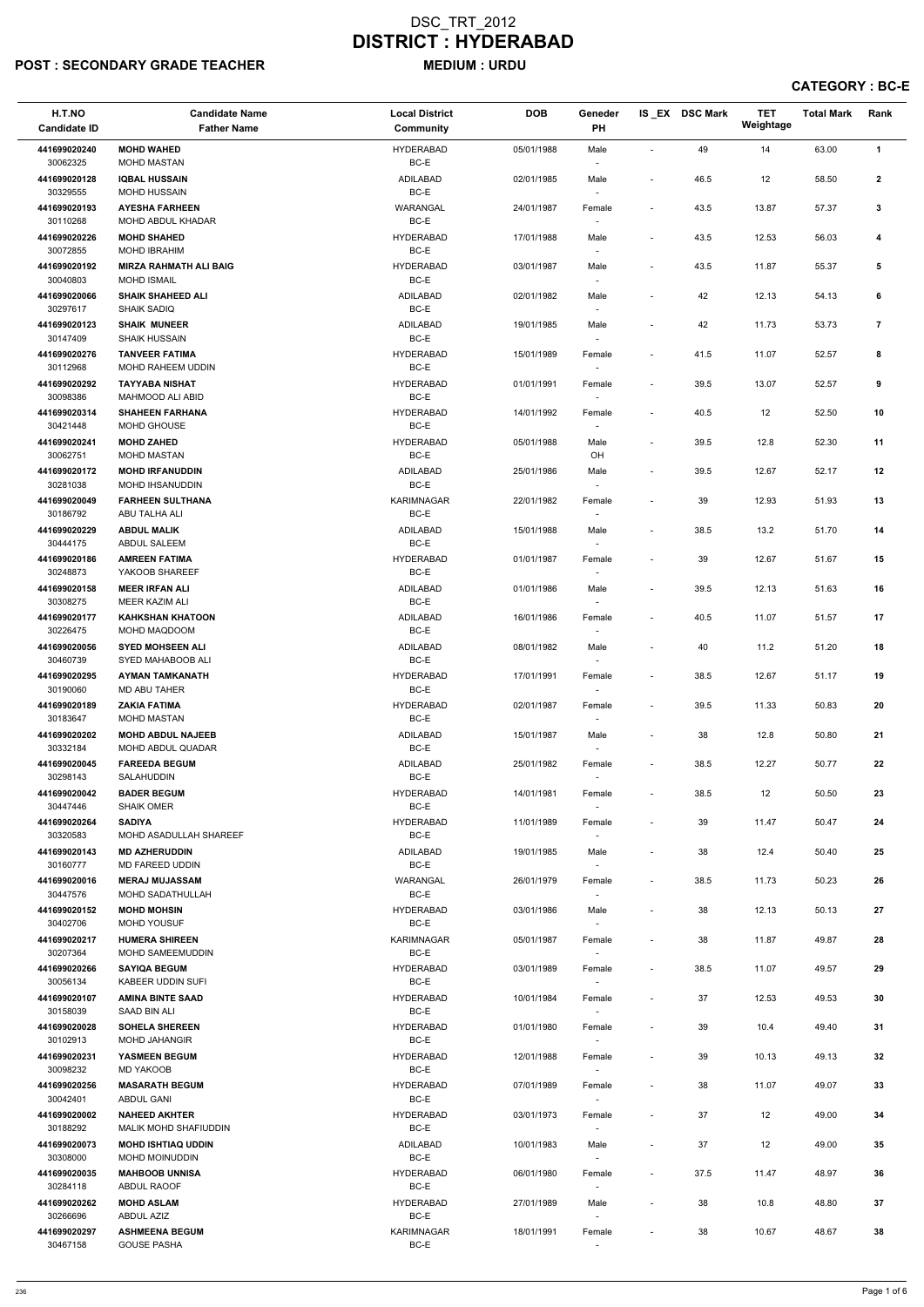## POST : SECONDARY GRADE TEACHER MEDIUM : URDU

| H.T.NO<br><b>Candidate ID</b> | <b>Candidate Name</b><br><b>Father Name</b>             | <b>Local District</b><br><b>Community</b> | <b>DOB</b> | Geneder<br>PH                      |                              | IS_EX DSC Mark | <b>TET</b><br>Weightage | <b>Total Mark</b> | Rank |
|-------------------------------|---------------------------------------------------------|-------------------------------------------|------------|------------------------------------|------------------------------|----------------|-------------------------|-------------------|------|
| 441699020203<br>30408311      | <b>SHI REEN SULTANA</b><br><b>FAHIM AHMED</b>           | ADILABAD<br>$BC-E$                        | 15/01/1987 | Female                             | $\sim$                       | 37.5           | 10.93                   | 48.43             | 39   |
| 441699020194<br>30024603      | <b>SAFIA BEGUM</b><br><b>MD SHABBIR ALI</b>             | <b>HYDERABAD</b><br>BC-E                  | 10/01/1987 | Female                             | $\blacksquare$               | 36.5           | 11.87                   | 48.37             | 40   |
| 441699020252                  | <b>AMATUL ALEEM</b>                                     | <b>HYDERABAD</b>                          | 12/01/1988 | Female                             | $\blacksquare$               | 36.5           | 11.87                   | 48.37             | 41   |
| 30301712<br>441699020087      | MD ABDUL MAJEED<br><b>TASNEEM SARWAT</b>                | BC-E<br>ADILABAD                          | 15/01/1983 | $\sim$<br>Female                   | $\blacksquare$               | 37.5           | 10.8                    | 48.30             | 42   |
| 30449910                      | <b>ASHRAF ALI BAIG</b>                                  | BC-E                                      |            | $\sim$                             |                              |                |                         |                   |      |
| 441699020215<br>30124532      | <b>AZHAR UNNISA</b><br>MOHD MAQBOOL AHMED               | <b>NALGONDA</b><br>BC-E                   | 14/01/1987 | Female                             | $\blacksquare$               | 36.5           | 11.73                   | 48.23             | 43   |
| 441699020025                  | <b>ILYAS AHMED</b>                                      | ADILABAD                                  | 06/01/1980 | $\sim$<br>Male                     | $\overline{\phantom{a}}$     | 37.5           | 10.67                   | 48.17             | 44   |
| 30272455                      | <b>SHAIK FAREED</b>                                     | $BC-E$                                    |            |                                    |                              |                |                         |                   |      |
| 441699020259<br>30044813      | <b>ARSHIYA SULTANA</b><br>MAQSOOD ALI                   | <b>HYDERABAD</b><br>BC-E                  | 12/01/1989 | Female                             | $\overline{\phantom{a}}$     | 35.5           | 12.67                   | 48.17             | 45   |
| 441699020104<br>30061393      | <b>SK MUNAWAR JAHAN</b><br>SK ABDUL SALAM               | <b>HYDERABAD</b><br>BC-E                  | 07/01/1984 | Female<br>$\overline{\phantom{a}}$ | $\overline{\phantom{a}}$     | 36.5           | 11.6                    | 48.10             | 46   |
| 441699020146<br>30445184      | <b>NAZIA BEGUM</b><br><b>MOHD YUSUF</b>                 | ADILABAD<br>BC-E                          | 20/01/1985 | Female                             | $\blacksquare$               | 37             | 11.07                   | 48.07             | 47   |
| 441699020024                  | <b>MOHD MOIZUR RAHMAN</b>                               | <b>HYDERABAD</b>                          | 20/01/1980 | Male                               | $\overline{\phantom{a}}$     | 37.5           | 10.4                    | 47.90             | 48   |
| 30102334<br>441699020088      | <b>MOHD ABDUL KAREEM</b><br><b>AMTUL RAQHEEB IFFATH</b> | BC-E<br><b>KARIMNAGAR</b>                 | 20/01/1983 | Female                             | $\blacksquare$               | 37.5           | 10.4                    | 47.90             | 49   |
| 30444625                      | MD KAZIMUDDIN                                           | BC-E                                      |            |                                    |                              |                |                         |                   |      |
| 441699020309<br>30266220      | <b>FIRDOUS SULTANA</b><br>ABDUL QUDDUS                  | ADILABAD<br>BC-E                          | 14/01/1992 | Female<br>$\sim$                   | $\overline{\phantom{a}}$     | 36.5           | 11.33                   | 47.83             | 50   |
| 441699020102                  | <b>AFSHAN BEGUM</b>                                     | ADILABAD                                  | 05/01/1984 | Female                             | $\overline{\phantom{a}}$     | 37             | 10.8                    | 47.80             | 51   |
| 30406840<br>441699020247      | MOHD NIYAZ AHMED<br><b>AYESHA SIDDIQUA</b>              | BC-E<br><b>HYDERABAD</b>                  | 22/01/1988 | Female                             | $\overline{\phantom{a}}$     | 36.5           | 11.2                    | 47.70             | 52   |
| 30109259                      | ABDUL HAMEED                                            | BC-E                                      |            | $\sim$                             |                              |                |                         |                   |      |
| 441699020069<br>30204881      | <b>FARHA NAZ</b><br><b>MOHD AMJED</b>                   | <b>KARIMNAGAR</b><br>BC-E                 | 02/01/1983 | Female                             | $\overline{\phantom{a}}$     | 35             | 12.67                   | 47.67             | 53   |
| 441699020237<br>30456221      | <b>NAZIMA ANJUM</b><br>MOHD ABDUL RAFI                  | <b>ADILABAD</b><br>BC-E                   | 10/01/1988 | Female                             | $\overline{\phantom{a}}$     | 35             | 12.67                   | 47.67             | 54   |
| 441699020047<br>30298651      | <b>MOHD MANSOOR AHMED</b><br><b>MOHD YOUSUF</b>         | <b>HYDERABAD</b><br>BC-E                  | 02/01/1982 | Male                               | $\overline{\phantom{a}}$     | 35.5           | 12.13                   | 47.63             | 55   |
| 441699020132                  | <b>HUMERA QUADEER</b>                                   | <b>HYDERABAD</b>                          | 18/01/1985 | Female                             | $\blacksquare$               | 37.5           | 10.13                   | 47.63             | 56   |
| 30421487<br>441699020133      | ABDUL QUADEER<br><b>JABEEN BANU</b>                     | BC-E<br><b>HYDERABAD</b>                  | 18/01/1985 | Female                             | $\overline{\phantom{a}}$     | 35.5           | 12.13                   | 47.63             | 57   |
| 30107954                      | C MOHD AHMED HUSSAIN                                    | BC-E                                      |            | $\overline{\phantom{a}}$           |                              |                |                         |                   |      |
| 441699020029<br>30038190      | <b>AFSAR BEGUM</b><br><b>MD QASIM TAJ</b>               | <b>HYDERABAD</b><br>BC-E                  | 03/01/1980 | Female<br>$\sim$                   | $\blacksquare$               | 36             | 11.6                    | 47.60             | 58   |
| 441699020100<br>30404560      | <b>SHAIK IMAM</b><br><b>MOHD YOUSUF</b>                 | <b>HYDERABAD</b><br>BC-E                  | 24/01/1984 | Male<br>$\sim$                     | $\blacksquare$               | 37.5           | 10                      | 47.50             | 59   |
| 441699020257                  | <b>ALIYA BEGUM</b>                                      | <b>HYDERABAD</b>                          | 08/01/1989 | Female                             | $\overline{\phantom{a}}$     | 36.5           | 10.93                   | 47.43             | 60   |
| 30057110<br>441699020289      | <b>MOHD GHOUSE</b><br><b>HUMERA KOUSER</b>              | BC-E<br><b>HYDERABAD</b>                  | 16/01/1990 | Female                             | $\sim$                       | 36.5           | 10.93                   | 47.43             | 61   |
| 30040629                      | MD MOIZUDDIN                                            | BC-E                                      |            | $\sim$                             |                              |                |                         |                   |      |
| 441699020103<br>30206741      | <b>MOHAMMADI BEGUM</b><br>ABDUL WAHAB                   | <b>HYDERABAD</b><br>BC-E                  | 06/01/1984 | Female<br>$\overline{\phantom{a}}$ | $\blacksquare$               | 36             | 11.33                   | 47.33             | 62   |
| 441699020023<br>30240800      | <b>SYED JAFER HUSSAINI</b><br>SYED MUSTAFA HUSSAIN      | KARIMNAGAR<br>BC-E                        | 02/01/1980 | Male<br>OH                         | $\blacksquare$               | 37             | 10.27                   | 47.27             | 63   |
| 441699020278                  | <b>KHURSHIDA IQBAL</b>                                  | KARIMNAGAR                                | 30/01/1989 | Female                             | $\blacksquare$               | 37             | 10.27                   | 47.27             | 64   |
| 30326489<br>441699020159      | MOHD SADATH ALI<br><b>NIKHAT FATIMA</b>                 | BC-E<br><b>HYDERABAD</b>                  | 26/01/1986 | Female                             | $\blacksquare$               | 34             | 13.07                   | 47.07             | 65   |
| 30047977                      | <b>SHAIK JAMAL</b>                                      | BC-E                                      |            |                                    |                              |                |                         |                   |      |
| 441699020178<br>30061073      | <b>NUSRAT FARHANA</b><br>ABDUL KAREEM                   | <b>HYDERABAD</b><br>BC-E                  | 25/01/1986 | Female<br>$\sim$                   | $\blacksquare$               | 36.5           | 10.4                    | 46.90             | 66   |
| 441699020223                  | <b>TALATH BANU</b>                                      | ADILABAD<br>BC-E                          | 13/01/1988 | Female                             | $\overline{\phantom{a}}$     | 35             | 11.87                   | 46.87             | 67   |
| 30249161<br>441699020109      | <b>SK MOINUDDIN</b><br><b>ASIYA BEGUM</b>               | <b>HYDERABAD</b>                          | 14/01/1984 | $\sim$<br>Female                   | $\sim$                       | 34.5           | 12.27                   | 46.77             | 68   |
| 30056610                      | <b>SHAIK MOHAMMED</b>                                   | BC-E                                      |            | $\overline{\phantom{a}}$           |                              |                |                         |                   |      |
| 441699020007<br>30451228      | <b>ZOHRA JABEEN</b><br>KHAJA SHAMSUDDIN                 | WARANGAL<br>BC-E                          | 12/01/1976 | Female                             | $\overline{\phantom{a}}$     | 35.5           | 11.2                    | 46.70             | 69   |
| 441699020216                  | <b>MUNEERA ZAINAB</b>                                   | <b>NALGONDA</b>                           | 20/01/1987 | Female                             | $\sim$                       | 34             | 12.53                   | 46.53             | 70   |
| 30050146<br>441699020236      | MOHD NAZEERUDDIN<br><b>S BILQUIS JEHAN</b>              | BC-E<br><b>KURNOOL</b>                    | 02/01/1988 | $\overline{\phantom{a}}$<br>Female |                              | 36             | 10.53                   | 46.53             | 71   |
| 30219692                      | M SYED AHMED                                            | BC-E                                      |            | $\overline{\phantom{a}}$           |                              |                |                         |                   |      |
| 441699020281<br>30072922      | <b>SHAHEEN BEGUM</b><br>ABDUL SATTAR                    | <b>HYDERABAD</b><br>BC-E                  | 09/01/1990 | Female                             | $\qquad \qquad \blacksquare$ | 34.5           | 12                      | 46.50             | 72   |
| 441699020055<br>30408414      | <b>IMRANA BEGUM</b><br>MD JAFFER                        | <b>HYDERABAD</b><br>BC-E                  | 01/01/1982 | Female<br>$\overline{\phantom{a}}$ |                              | 35             | 11.33                   | 46.33             | 73   |
| 441699020092                  | <b>MOHD ABDUL QUAYYOOM</b><br>MOHD ABDUL JALEEL         | <b>HYDERABAD</b>                          | 30/01/1983 | Male                               | $\blacksquare$               | 35.5           | 10.8                    | 46.30             | 74   |
| 30062552<br>441699020040      | <b>MOHD MAJID</b>                                       | BC-E<br><b>HYDERABAD</b>                  | 01/01/1981 | $\sim$<br>Male                     | $\overline{\phantom{a}}$     | 35             | 11.2                    | 46.20             | 75   |
| 30122229<br>441699020051      | MOHD MANSOOR AHMED<br><b>MD ZAKIR</b>                   | BC-E<br>KARIMNAGAR                        | 07/01/1982 | $\overline{\phantom{a}}$<br>Male   | $\overline{\phantom{a}}$     | 35             | 11.2                    | 46.20             | 76   |
| 30041238                      | <b>MD JALEEL</b>                                        | $BC-E$                                    |            | $\sim$                             |                              |                |                         |                   |      |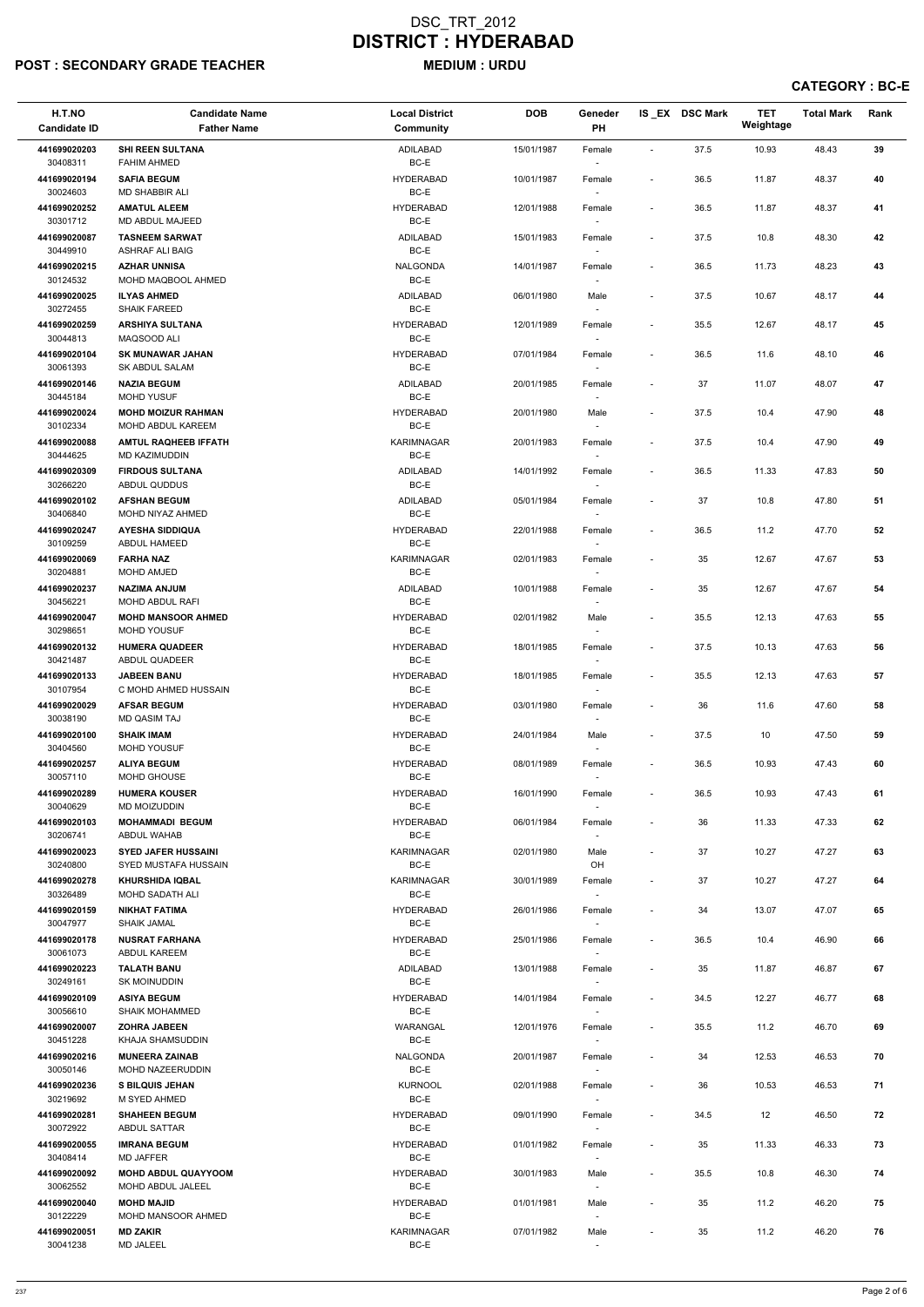# POST : SECONDARY GRADE TEACHER MEDIUM : URDU

| H.T.NO<br><b>Candidate ID</b> | <b>Candidate Name</b><br><b>Father Name</b>       | <b>Local District</b><br><b>Community</b> | <b>DOB</b> | Geneder<br>PH                      |                          | IS_EX DSC Mark | <b>TET</b><br>Weightage | <b>Total Mark</b> | Rank |
|-------------------------------|---------------------------------------------------|-------------------------------------------|------------|------------------------------------|--------------------------|----------------|-------------------------|-------------------|------|
| 441699020097<br>30333412      | <b>MEHERUNNISA BEGUM</b><br><b>SHAIK MAJEED</b>   | <b>ADILABAD</b><br>BC-E                   | 15/01/1984 | Female                             | $\overline{\phantom{a}}$ | 35.5           | 10.53                   | 46.03             | 77   |
| 441699020080<br>30076751      | <b>MD ABID ALI</b><br>MD ABBAS ALI                | ADILABAD<br>BC-E                          | 04/01/1983 | Male                               | $\overline{\phantom{a}}$ | 34.5           | 11.47                   | 45.97             | 78   |
| 441699020234<br>30028761      | <b>JUVERIA RAHMAN</b><br>MOHD HABEEB UR RAHMAN    | <b>HYDERABAD</b><br>BC-E                  | 01/01/1988 | Female<br>$\overline{\phantom{a}}$ | $\overline{\phantom{a}}$ | 34.5           | 11.33                   | 45.83             | 79   |
| 441699020034<br>30331137      | <b>HAJERA MAHEEN</b><br>MD SAYEEDUDDIN            | <b>HYDERABAD</b><br>BC-E                  | 20/01/1980 | Female<br>$\sim$                   | $\overline{\phantom{a}}$ | 35.5           | 10.27                   | 45.77             | 80   |
| 441699020155                  | <b>SHAMEEM SULTANA</b>                            | WARANGAL                                  | 08/01/1986 | Female                             | $\overline{\phantom{a}}$ | 31.5           | 14.27                   | 45.77             | 81   |
| 30043419                      | MOHD FAQRUDDIN                                    | BC-E                                      |            |                                    |                          |                |                         |                   |      |
| 441699020179                  | <b>SAFIA SIDDIQUA</b>                             | <b>HYDERABAD</b>                          | 29/01/1986 | Female                             | $\overline{\phantom{a}}$ | 35.5           | 10.27                   | 45.77             | 82   |
| 30249534<br>441699020184      | MOHD SADEQ SHAREEF<br><b>MOHD ABDULLAH MAZHER</b> | BC-E<br><b>HYDERABAD</b>                  | 12/01/1987 | Male                               | $\overline{\phantom{a}}$ | 33.5           | 12.27                   | 45.77             | 83   |
| 30103797                      | MOHD ABDULLAH MUTAHHAR                            | BC-E                                      |            | $\sim$                             |                          |                |                         |                   |      |
| 441699020291<br>30387275      | <b>MUNAZZAH FATIMA</b><br>MOHD SADIQ ALI          | <b>HYDERABAD</b><br>BC-E                  | 01/01/1991 | Female<br>$\sim$                   | $\blacksquare$           | 35.5           | 10.27                   | 45.77             | 84   |
| 441699020233                  | <b>SHANAZ BEGUM</b>                               | <b>HYDERABAD</b>                          | 20/01/1988 | Female                             | $\blacksquare$           | 35             | 10.53                   | 45.53             | 85   |
| 30254889                      | <b>WALI MOHAMMED</b>                              | BC-E                                      |            | $\sim$                             |                          |                |                         |                   |      |
| 441699020043<br>30282382      | <b>SHAHEDA BEGUM</b><br>SK RAHEEM SHAREEF         | OTHER THAN AP<br>BC-E                     | 19/01/1981 | Female                             | $\blacksquare$           | 33.5           | 12                      | 45.50             | 86   |
| 441699020284<br>30051589      | <b>NASEEM BEGUM</b><br>MOHD IQBAL AHMED           | <b>KARIMNAGAR</b><br>BC-E                 | 05/01/1990 | Female                             | $\overline{\phantom{a}}$ | 34             | 11.47                   | 45.47             | 87   |
| 441699020120<br>30284389      | <b>AMTUL MUJEEB SARWATH</b><br>MOHD KAZIMUDDIN    | KARIMNAGAR<br>BC-E                        | 18/01/1985 | Female<br>$\sim$                   | $\blacksquare$           | 34.5           | 10.67                   | 45.17             | 88   |
| 441699020126                  | <b>AZRA TABASSUM</b>                              | <b>MAHABUBNAGAR</b>                       | 10/01/1985 | Female                             | $\overline{\phantom{a}}$ | 34.5           | 10.67                   | 45.17             | 89   |
| 30304625                      | MOHD ABDUL WAHAB                                  | BC-E                                      |            |                                    |                          |                |                         |                   |      |
| 441699020222<br>30115225      | <b>AMREEN SULTANA</b><br><b>MD AZEEMUDDIN</b>     | <b>HYDERABAD</b><br>BC-E                  | 01/01/1988 | Female                             | $\overline{\phantom{a}}$ | 35             | 10.13                   | 45.13             | 90   |
| 441699020175                  | <b>MOHD MANSOOR AHMED</b>                         | <b>ADILABAD</b>                           | 18/01/1986 | Male                               | $\overline{\phantom{a}}$ | 34.5           | 10.53                   | 45.03             | 91   |
| 30320489                      | MOHD MUQTAR AHMED                                 | BC-E                                      |            |                                    |                          |                |                         |                   |      |
| 441699020308<br>30053828      | <b>HABEEBA BEGUM</b><br><b>MOHD HASHIM</b>        | <b>HYDERABAD</b><br>BC-E                  | 24/01/1992 | Female                             | $\overline{\phantom{a}}$ | 34.5           | 10.53                   | 45.03             | 92   |
| 441699020039<br>30032023      | <b>SIDDIQA YASMEEN</b><br>KHAJA MOIN UDDIN        | <b>HYDERABAD</b><br>BC-E                  | 30/01/1981 | Female                             | $\overline{\phantom{m}}$ | 35             | 10                      | 45.00             | 93   |
| 441699020244                  | <b>SHAZIA SAMREEN</b>                             | ADILABAD                                  | 31/01/1988 | Female                             | $\overline{\phantom{a}}$ | 35             | 10                      | 45.00             | 94   |
| 30287209                      | <b>MOHD ABDUL GHANI</b>                           | BC-E                                      |            |                                    |                          |                |                         |                   |      |
| 441699020277<br>30155444      | <b>ASRA FATIMA</b><br>KHAJA RAFEEQ AHMED          | HYDERABAD<br>BC-E                         | 25/01/1989 | Female<br>$\overline{\phantom{a}}$ | $\overline{\phantom{a}}$ | 33.5           | 11.47                   | 44.97             | 95   |
| 441699020036<br>30115096      | <b>ZULEKHA BEGUM</b><br><b>IQBAL AHMED</b>        | HYDERABAD<br>BC-E                         | 14/01/1981 | Female<br>$\sim$                   | $\overline{\phantom{a}}$ | 33             | 11.87                   | 44.87             | 96   |
| 441699020113<br>30300531      | <b>ROQAIYA BEGUM</b><br><b>MOHD MAHMOOD ALI</b>   | ADILABAD<br>BC-E                          | 10/01/1984 | Female<br>$\overline{\phantom{a}}$ | $\blacksquare$           | 34             | 10.8                    | 44.80             | 97   |
| 441699020198                  | <b>TARANNUM SULTANA</b>                           | RANGAREDDY                                | 07/01/1987 | Female                             | $\overline{\phantom{a}}$ | 33.5           | 11.2                    | 44.70             | 98   |
| 30324588                      | <b>MATEEN MOHIUDDIN AHMED</b>                     | BC-E                                      |            |                                    |                          |                |                         |                   |      |
| 441699020207<br>30266652      | <b>MINHAJ SULTANA</b><br>ABDUL QUDDUS             | ADILABAD<br>BC-E                          | 10/01/1987 | Female<br>$\sim$                   | $\overline{\phantom{a}}$ | 33.5           | 11.2                    | 44.70             | 99   |
| 441699020118                  | <b>FARZANA BEGUM</b>                              | <b>HYDERABAD</b>                          | 05/01/1984 | Female                             | $\overline{\phantom{a}}$ | 33.5           | 10.93                   | 44.43             | 100  |
| 30413866                      | MOHD ANSAR ALI                                    | BC-E                                      |            | $\sim$                             |                          |                |                         |                   |      |
| 441699020169                  | <b>SHAHMAZ FATIMA</b>                             | ADILABAD                                  | 05/01/1986 | Female                             | $\overline{\phantom{a}}$ | 32             | 12.4                    | 44.40             | 101  |
| 30248886                      | ABDUL MAJEES<br><b>HAJI BEGUM</b>                 | BC-E<br><b>HYDERABAD</b>                  |            | $\sim$                             |                          |                |                         |                   |      |
| 441699020068<br>30062975      | M A AZIZ                                          | BC-E                                      | 03/01/1983 | Female                             | $\overline{\phantom{a}}$ | 33             | 11.33                   | 44.33             | 102  |
| 441699020191                  | <b>SAJIDA BEGUM</b>                               | HYDERABAD                                 | 02/01/1987 | Female                             | $\overline{\phantom{a}}$ | 34             | 10.27                   | 44.27             | 103  |
| 30326785<br>441699020010      | <b>SHAIK BABU MIAN</b><br><b>MOHAMMADI BEGUM</b>  | BC-E<br>HYDERABAD                         | 10/01/1977 | $\sim$<br>Female                   | $\blacksquare$           | 34.5           | 9.73                    | 44.23             | 104  |
| 30113794                      | <b>MOSIN ALI</b>                                  | BC-E                                      |            | OH                                 |                          |                |                         |                   |      |
| 441699020105<br>30017728      | <b>ASIFA TABASSUM</b><br><b>RASHEED AHMED</b>     | <b>HYDERABAD</b><br>BC-E                  | 21/01/1984 | Female<br>$\sim$                   | $\overline{\phantom{a}}$ | 33             | 11.07                   | 44.07             | 105  |
| 441699020227                  | <b>MD HAFEEZ KHAN</b>                             | ADILABAD                                  | 28/01/1988 | Male                               | $\overline{\phantom{a}}$ | 33             | 11.07                   | 44.07             | 106  |
| 30432971                      | MD MUMTAZ KHAN                                    | BC-E                                      |            |                                    |                          |                |                         |                   |      |
| 441699020014                  | <b>GHOUSIA BEGUM</b>                              | <b>HYDERABAD</b>                          | 16/01/1978 | Female                             | $\overline{\phantom{a}}$ | 33.5           | 10.53                   | 44.03             | 107  |
| 30083971<br>441699020182      | MOHD OSMAN<br><b>ZAHID WAJIDA</b>                 | BC-E<br><b>HYDERABAD</b>                  | 09/01/1987 | Female                             | $\overline{\phantom{a}}$ | 33             | 10.93                   | 43.93             | 108  |
| 30234939                      | MOHD GHOUSE                                       | BC-E                                      |            | $\overline{\phantom{a}}$           |                          |                |                         |                   |      |
| 441699020067                  | <b>IFFATH BEGUM</b>                               | <b>HYDERABAD</b>                          | 18/01/1983 | Female                             |                          | 33.5           | 10.4                    | 43.90             | 109  |
| 30319750                      | SHAIK NIYAZUDDIN                                  | BC-E                                      |            | $\overline{\phantom{a}}$           |                          |                |                         |                   |      |
| 441699020272<br>30438152      | <b>SIDDIQUEPASHA</b><br><b>MAHMOOD ALI</b>        | ADILABAD<br>BC-E                          | 29/01/1989 | Male<br>$\sim$                     | $\overline{\phantom{a}}$ | 33.5           | 10.4                    | 43.90             | 110  |
| 441699020061<br>30432323      | <b>TABASSUM SULTANA</b><br>MATEEN MOHIUDDIN AHMED | HYDERABAD<br>BC-E                         | 10/01/1982 | Female                             | $\overline{\phantom{a}}$ | 32.5           | 11.2                    | 43.70             | 111  |
| 441699020076                  | <b>SHABANA BEGUM</b>                              | ADILABAD                                  | 17/01/1983 | $\overline{\phantom{a}}$<br>Female | $\overline{\phantom{a}}$ | 33             | 10.67                   | 43.67             | 112  |
| 30316846                      | <b>MOHAMMED ASGAR</b>                             | BC-E                                      |            | $\overline{\phantom{a}}$           |                          |                |                         |                   |      |
| 441699020101<br>30387302      | <b>SHABANA BEGUM</b><br><b>ABDUR RASHEED</b>      | <b>HYDERABAD</b><br>BC-E                  | 04/01/1984 | Female                             | $\overline{\phantom{a}}$ | 33             | 10.67                   | 43.67             | 113  |
| 441699020209                  | <b>JUVERIYA FIRDOUSE</b>                          | <b>HYDERABAD</b>                          | 13/01/1987 | Female                             | $\overline{\phantom{a}}$ | 33             | 10.67                   | 43.67             | 114  |
| 30041902                      | <b>MA SUBOOR</b>                                  | BC-E                                      |            | $\overline{\phantom{a}}$           |                          |                |                         |                   |      |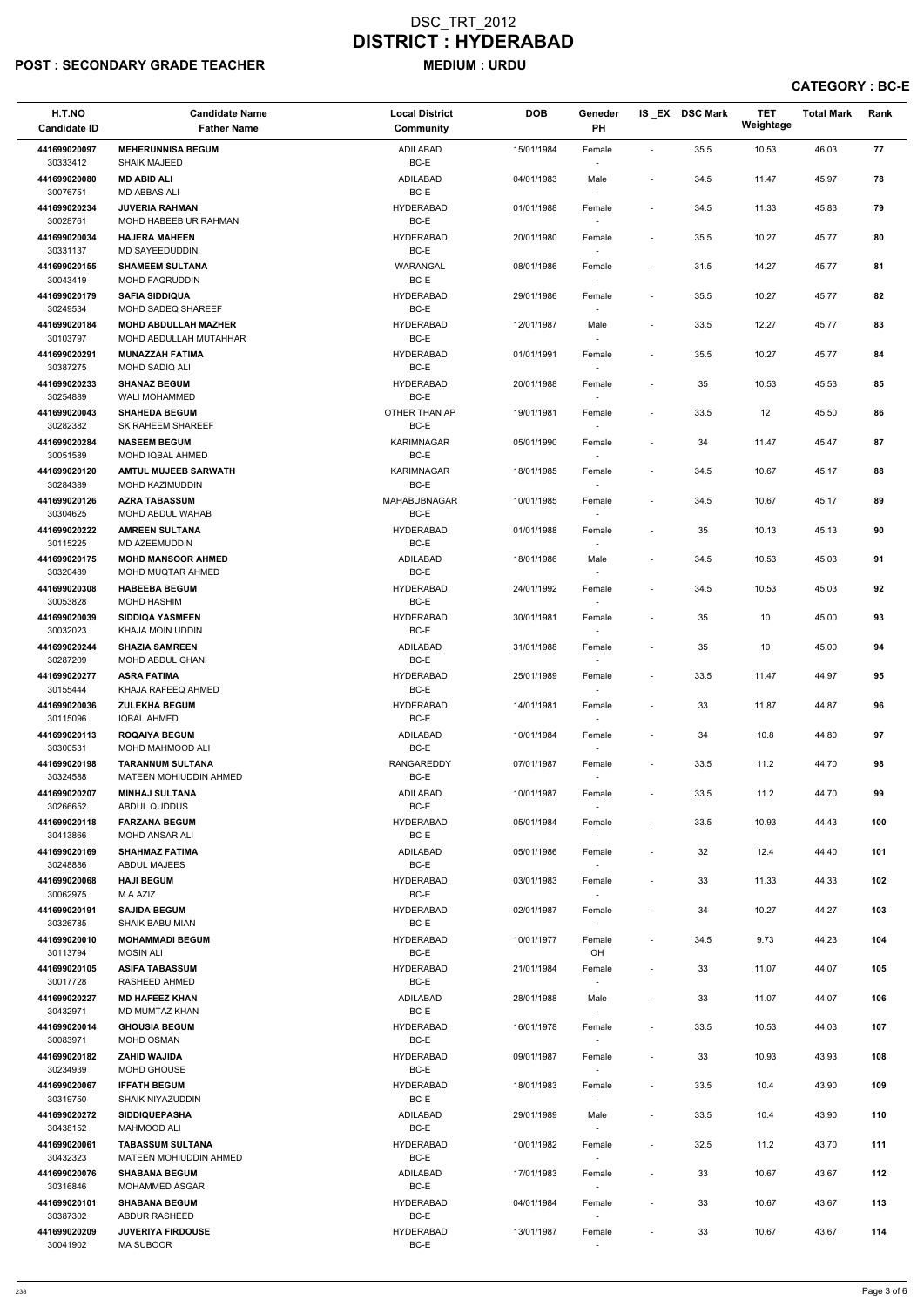# POST : SECONDARY GRADE TEACHER MEDIUM : URDU

| H.T.NO<br><b>Candidate ID</b> | <b>Candidate Name</b><br><b>Father Name</b>                   | <b>Local District</b><br>Community | <b>DOB</b> | Geneder<br><b>PH</b>               |                          | IS_EX DSC Mark | <b>TET</b><br>Weightage | <b>Total Mark</b> | Rank |
|-------------------------------|---------------------------------------------------------------|------------------------------------|------------|------------------------------------|--------------------------|----------------|-------------------------|-------------------|------|
| 441699020183<br>30314881      | <b>SHAIK NAZEEMA</b><br><b>SK CHAN BASHA</b>                  | <b>KRISHNA</b><br>BC-E             | 11/01/1987 | Female<br>$\sim$                   | $\sim$                   | 32             | 11.6                    | 43.60             | 115  |
| 441699020270<br>30460678      | <b>FARHANA BEGUM</b><br><b>MOHD ISMAIL</b>                    | <b>ADILABAD</b><br>BC-E            | 15/01/1989 | Female                             | $\blacksquare$           | 32             | 11.6                    | 43.60             | 116  |
| 441699020293<br>30050817      | <b>SHIMROZ SULTANA</b><br>LATE ABDUL SATTAR                   | <b>HYDERABAD</b><br>BC-E           | 05/01/1991 | Female                             | $\blacksquare$           | 32.5           | 11.07                   | 43.57             | 117  |
| 441699020145                  | <b>FARHEEN SULTANA</b>                                        | <b>WARANGAL</b>                    | 20/01/1985 | $\overline{\phantom{a}}$<br>Female | $\blacksquare$           | 33.5           | 10                      | 43.50             | 118  |
| 30296761<br>441699020221      | MD ALEEMUDDIN<br><b>FARZANA BEGUM</b>                         | BC-E<br><b>HYDERABAD</b>           | 24/01/1987 | $\overline{\phantom{a}}$<br>Female | $\blacksquare$           | 33.5           | 10                      | 43.50             | 119  |
| 30048044                      | MOHD SADEQ ALI                                                | BC-E                               |            | $\sim$                             |                          |                |                         |                   |      |
| 441699020263<br>30393192      | <b>TAHSEEN BEGUM</b><br><b>MOHD MOOSA</b>                     | <b>HYDERABAD</b><br>BC-E           | 01/01/1989 | Female<br>$\overline{\phantom{a}}$ | $\blacksquare$           | 33.5           | 10                      | 43.50             | 120  |
| 441699020274<br>30187485      | <b>QUAZI MOHAMMAD SHAJIUDDIN</b><br>QUAZI MOHAMMAD SHAFIUDDIN | <b>KARIMNAGAR</b><br>BC-E          | 20/01/1989 | Male<br>$\overline{\phantom{a}}$   | $\overline{\phantom{a}}$ | 32             | 11.47                   | 43.47             | 121  |
| 441699020228<br>30113119      | YASMEEN FATIMA<br>MOHD RAHEEM UDDIN                           | <b>HYDERABAD</b><br>BC-E           | 05/01/1988 | Female<br>$\sim$                   | $\blacksquare$           | 32.5           | 10.93                   | 43.43             | 122  |
| 441699020130<br>30298251      | <b>SHAHEEN BEGUM</b>                                          | ADILABAD<br>BC-E                   | 04/01/1985 | Female                             | $\blacksquare$           | 33             | 10.4                    | 43.40             | 123  |
| 441699020098                  | ABDUL RAHEEM<br><b>RAHELA BEGUM</b>                           | <b>HYDERABAD</b>                   | 15/01/1984 | $\sim$<br>Female                   | $\blacksquare$           | 32             | 11.33                   | 43.33             | 124  |
| 30099984                      | MD YAQOOB                                                     | BC-E<br><b>HYDERABAD</b>           |            | $\overline{\phantom{a}}$           |                          |                |                         |                   |      |
| 441699020298<br>30421484      | <b>NAUSHEEN RIZWANA</b><br>MOHD GHOUSE                        | BC-E                               | 18/01/1991 | Female                             | $\sim$                   | 32             | 11.33                   | 43.33             | 125  |
| 441699020117<br>30401154      | <b>ABEDA JABEEN</b><br><b>MUSLIM BIN AMAR</b>                 | <b>HYDERABAD</b><br>BC-E           | 25/01/1984 | Female<br>$\sim$                   | $\overline{\phantom{a}}$ | 32.5           | 10.67                   | 43.17             | 126  |
| 441699020054                  | <b>AMTUL ZAHRA FATIMA</b>                                     | <b>HYDERABAD</b>                   | 01/01/1982 | Female                             | $\sim$                   | 32.5           | 10.53                   | 43.03             | 127  |
| 30042084<br>441699020255      | MD NOORUL ATQUIA SARWARI<br><b>BEEBI HAFSA AMTUL ZAHOOR</b>   | BC-E<br><b>HYDERABAD</b>           | 29/01/1988 | $\sim$<br>Female                   | $\sim$                   | 32.5           | 10.53                   | 43.03             | 128  |
| 30031590                      | <b>ISHTIAQ HUSSAIN JUNAIDI</b>                                | BC-E                               |            | $\overline{\phantom{a}}$           |                          |                |                         |                   |      |
| 441699020271<br>30463316      | <b>BIBI HAJRA BEGUM</b><br>MANZOOR AHMEDKHAN                  | ADILABAD<br>BC-E                   | 21/01/1989 | Female                             | $\blacksquare$           | 32.5           | 10.53                   | 43.03             | 129  |
| 441699020033<br>30393278      | <b>AYESHA BEGUM</b><br>MOHD MAHBOOB ALI                       | <b>HYDERABAD</b><br>BC-E           | 20/01/1980 | Female<br>$\sim$                   | $\blacksquare$           | 33             | 10                      | 43.00             | 130  |
| 441699020288<br>30392119      | <b>SHAHREEN SULTANA</b><br>MOHD RASOOL KHAN                   | ADILABAD<br>BC-E                   | 12/01/1990 | Female<br>$\sim$                   | $\blacksquare$           | 31.5           | 11.47                   | 42.97             | 131  |
| 441699020137<br>30397360      | <b>KALEEMA BEGUM</b><br><b>SYED MUMTAZ UDDIN</b>              | <b>HYDERABAD</b><br>BC-E           | 19/01/1985 | Female                             | $\overline{\phantom{a}}$ | 32             | 10.93                   | 42.93             | 132  |
| 441699020287<br>30132261      | <b>KANEEZ FATHIMA</b><br><b>MOHD FAQRUDDIN</b>                | <b>HYDERABAD</b><br>BC-E           | 02/01/1990 | Female<br>$\sim$                   | $\sim$                   | 32             | 10.93                   | 42.93             | 133  |
| 441699020219                  | <b>HUMERA FATHIMA</b>                                         | <b>HYDERABAD</b>                   | 28/01/1987 | Female                             | $\sim$                   | 32             | 10.8                    | 42.80             | 134  |
| 30284380<br>441699020009      | <b>WALI MOHD</b><br><b>NIKHATH RANA</b>                       | BC-E<br><b>KARIMNAGAR</b>          | 21/01/1977 | $\sim$<br>Female                   | $\overline{\phantom{a}}$ | 32.5           | 10.27                   | 42.77             | 135  |
| 30326649<br>441699020154      | MOHD AZMATH ULLAH<br><b>ANJUM BEGUM</b>                       | BC-E<br><b>HYDERABAD</b>           | 02/01/1986 | $\sim$<br>Female                   | $\sim$                   | 32.5           | 10.27                   | 42.77             | 136  |
| 30296440                      | MOHD LATEEF AHMED                                             | BC-E                               |            | $\overline{\phantom{a}}$           |                          |                |                         |                   |      |
| 441699020235<br>30455610      | <b>AFREEN BEGUM</b><br>MD BASHEER AHMED                       | ADILABAD<br>BC-E                   | 10/01/1988 | Female<br>$\overline{\phantom{a}}$ | $\sim$                   | 31.5           | 11.07                   | 42.57             | 137  |
| 441699020114<br>30317361      | <b>RUQSANA BEGUM</b><br><b>MOHD SHARFUDDIN</b>                | ADILABAD<br>BC-E                   | 06/01/1984 | Female<br>$\sim$                   | $\overline{\phantom{a}}$ | 32             | 10.53                   | 42.53             | 138  |
| 441699020201<br>30140130      | <b>MOHD ABDUL KALEEM</b><br>MOHD ABDUL ALEEM                  | <b>KARIMNAGAR</b><br>BC-E          | 15/01/1987 | Male<br>$\sim$                     | $\blacksquare$           | 32.5           | 10                      | 42.50             | 139  |
| 441699020248                  | <b>TAHSEEN BEGUM</b>                                          | <b>HYDERABAD</b>                   | 25/01/1988 | Female                             | $\sim$                   | 31.5           | 10.8                    | 42.30             | 140  |
| 30401705<br>441699020267      | MOHD PASHA MIYA<br><b>NASEHA FIRDOUS</b>                      | BC-E<br>ADILABAD                   | 05/01/1989 | $\sim$<br>Female                   | $\sim$                   | 31.5           | 10.53                   | 42.03             | 141  |
| 30236220<br>441699020165      | M A KAREEM<br><b>SUMMIYAH NOURAS</b>                          | BC-E<br><b>HYDERABAD</b>           | 26/01/1986 | Female                             | $\overline{\phantom{a}}$ | 32             | 10                      | 42.00             | 142  |
| 30041923                      | <b>MA SUBOOR</b>                                              | BC-E                               |            | $\sim$                             |                          |                |                         |                   |      |
| 441699020205<br>30132980      | <b>FARHEEN TARANNUM</b><br>MOHAMMED RIYAZ UDDIN               | <b>HYDERABAD</b><br>BC-E           | 30/01/1987 | Female<br>$\sim$                   | $\overline{\phantom{a}}$ | 31.5           | 10.4                    | 41.90             | 143  |
| 441699020319<br>30461533      | <b>ASFIA KULSUM</b><br>MOHAMMED ZAFFER JAHANGIR               | <b>HYDERABAD</b><br>BC-E           | 11/01/1993 | Female<br>$\sim$                   | $\sim$                   | 31             | 10.8                    | 41.80             | 144  |
| 441699020046                  | <b>FIRDOUSE FATIMA</b>                                        | <b>HYDERABAD</b>                   | 02/01/1982 | Female                             | $\sim$                   | 30.5           | 11.2                    | 41.70             | 145  |
| 30447866<br>441699020232      | <b>MOHD ABDUL QADER</b><br><b>BI BI AYESHA NAAZ</b>           | BC-E<br><b>HYDERABAD</b>           | 14/01/1988 | $\overline{\phantom{a}}$<br>Female | $\overline{\phantom{a}}$ | 30.5           | 11.2                    | 41.70             | 146  |
| 30318159                      | <b>MOHD IQBAL NADEEM</b>                                      | BC-E                               |            |                                    |                          |                |                         |                   |      |
| 441699020275<br>30306114      | <b>MAJIDA TASNEEM</b><br>SHAIK ANWAR HUSSAIN                  | ADILABAD<br>BC-E                   | 05/01/1989 | Female<br>$\sim$                   | $\sim$                   | 30.5           | 11.2                    | 41.70             | 147  |
| 441699020006<br>30045807      | <b>FAHMEEDA BANO</b><br>MOHAMMED MOHIUDDIN SIDDIQI            | <b>HYDERABAD</b><br>BC-E           | 25/01/1975 | Female<br>$\overline{\phantom{a}}$ | $\overline{\phantom{a}}$ | 31.5           | 10.13                   | 41.63             | 148  |
| 441699020212<br>30441385      | <b>TABASSUM NAAZ</b><br><b>M A MUMEET</b>                     | ADILABAD<br>BC-E                   | 20/01/1987 | Female<br>$\sim$                   | $\overline{\phantom{a}}$ | 31.5           | 10.13                   | 41.63             | 149  |
| 441699020301<br>30291647      | <b>ASMA JAVERIYA</b>                                          | <b>HYDERABAD</b><br>BC-E           | 06/01/1991 | Female                             | $\sim$                   | 31.5           | 10.13                   | 41.63             | 150  |
| 441699020026<br>30420155      | MOHD ISMAL<br><b>MOHD YOUSUFUDDIN</b><br>M AMEERUDDIN         | ADILABAD<br>BC-E                   | 11/01/1980 | $\sim$<br>Male<br>$\sim$           | $\overline{\phantom{a}}$ | 31             | 10.53                   | 41.53             | 151  |
| 441699020150                  | <b>NUSRATH BEGUM</b>                                          | <b>HYDERABAD</b>                   | 17/01/1985 | Female                             | $\overline{\phantom{a}}$ | 31.5           | 10                      | 41.50             | 152  |
| 30210193                      | KHAJA NASEER UDDIN                                            | BC-E                               |            | $\overline{\phantom{a}}$           |                          |                |                         |                   |      |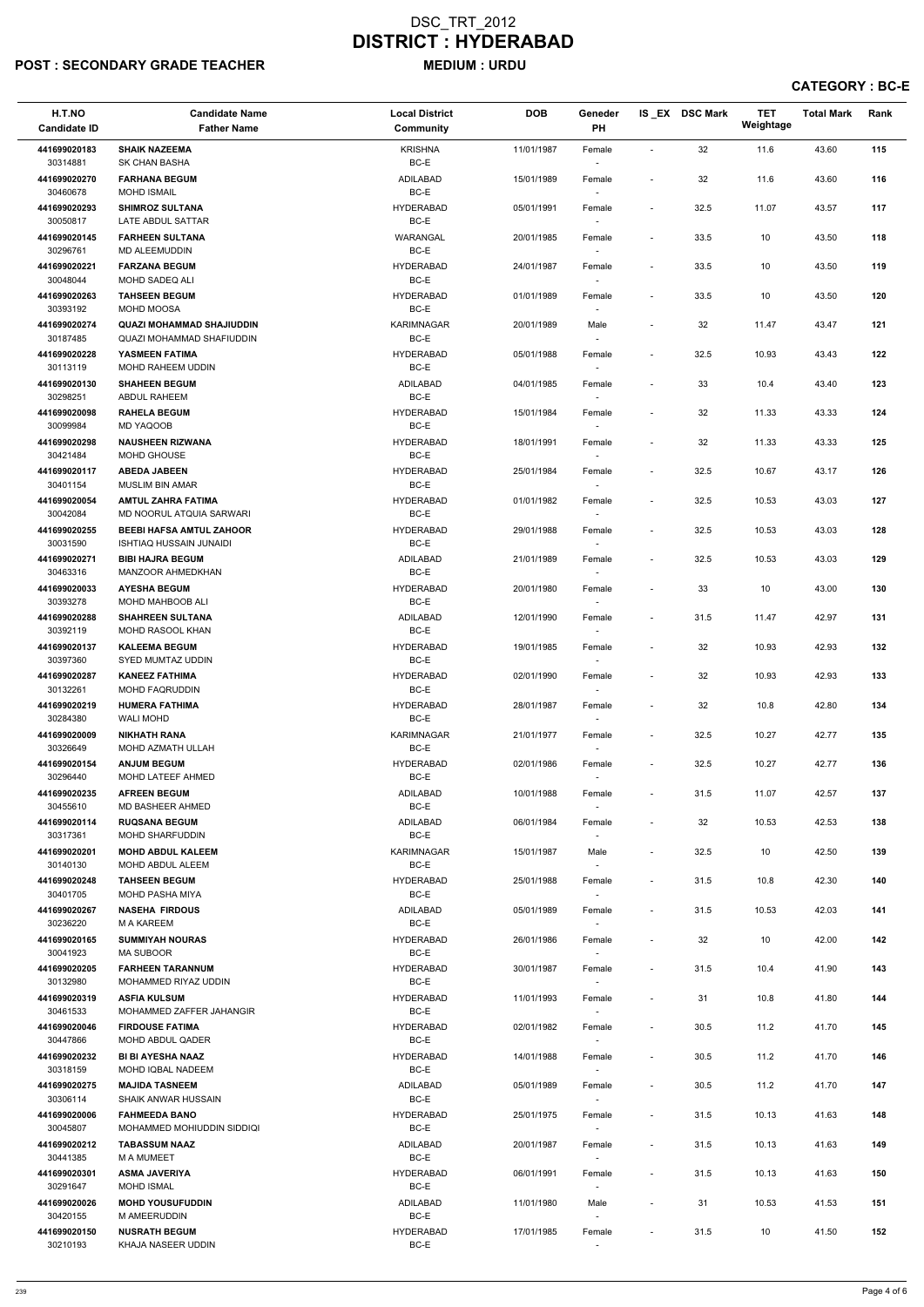# POST : SECONDARY GRADE TEACHER MEDIUM : URDU

| 30<br>41.47<br><b>MOHAMMED MUDABBIR UDDIN</b><br>ADILABAD<br>26/01/1982<br>11.47<br>441699020057<br>Male<br>$\overline{\phantom{a}}$<br>BC-E<br>30310546<br>MOHD MUNTAJABUDDIN SABIR<br>$\sim$<br>441699020147<br>ADILABAD<br>30.5<br>10.8<br>41.30<br><b>ABDUL RIYAZ AHMED</b><br>05/01/1985<br>Male<br>$\overline{\phantom{a}}$<br>BC-E<br>30460131<br>ABDUL RAHEEM<br>$\overline{\phantom{a}}$<br><b>HYDERABAD</b><br>441699020138<br><b>FARZANA BEGUM</b><br>12/01/1985<br>31<br>10.13<br>41.13<br>Female<br>$\overline{\phantom{a}}$<br>30387469<br>BC-E<br><b>ABDUL RASHEED</b><br>$\sim$<br><b>HYDERABAD</b><br>31<br>41.00<br>441699020139<br>YASMEEN BEGUM<br>12/01/1985<br>10<br>Female<br>$\blacksquare$<br>30055322<br>BC-E<br>MOHD JEELANI<br>$\sim$<br>441699020095<br><b>ABDUL SAJID</b><br>ADILABAD<br>31.5<br>9.47<br>40.97<br>17/01/1984<br>Male<br>$\sim$<br>BC-E<br>30281294<br>OH<br>ABDUL WAJID<br>ADILABAD<br>441699020286<br><b>AMENA BEGUM</b><br>12/01/1990<br>30.5<br>10.4<br>40.90<br>Female<br>$\blacksquare$<br>BC-E<br>30316953<br>MOHAMMED NAFEES<br><b>WEST GODAVARI</b><br>441699020258<br><b>KAREEMA BEGUM</b><br>26/01/1989<br>30.5<br>10.27<br>40.77<br>Female<br>$\blacksquare$<br>BC-E<br>30430727<br><b>KHADAR</b><br>$\overline{\phantom{a}}$<br>$30.5\,$<br>441699020304<br><b>NEHA KOUSER</b><br><b>HYDERABAD</b><br>30/01/1991<br>10.13<br>40.63<br>Female<br>$\blacksquare$<br>BC-E<br>30429643<br>ABDUL MAJEED<br>$\sim$<br>29.5<br>11.07<br>40.57<br>441699020211<br><b>HUMERA SULTANA</b><br><b>HYDERABAD</b><br>20/01/1987<br>Female<br>$\blacksquare$<br>30277263<br>BC-E<br><b>MOHD ISHAQUE</b><br>$\sim$<br>30<br>10.53<br>40.53<br>441699020300<br><b>NAGHMA FIRADOUS</b><br><b>HYDERABAD</b><br>21/01/1991<br>Female<br>$\blacksquare$<br>30233889<br>BC-E<br><b>SHAIK QASIM</b><br>$\sim$<br>ADILABAD<br>441699020141<br><b>SYED ABDULLAH</b><br>16/01/1985<br>Male<br>30.5<br>10<br>40.50<br>$\blacksquare$<br>BC-E<br>30321653<br>SYED AHMED<br>$\overline{\phantom{a}}$<br>441699020305<br><b>KARIMNAGAR</b><br>29<br><b>QAMAR SULTANA</b><br>10/01/1991<br>11.47<br>40.47<br>Female<br>$\overline{\phantom{a}}$<br>30051494<br>BC-E<br>KHAJA RIAZUDDIN<br>$\sim$<br><b>ARSHIYA BEGUM</b><br><b>HYDERABAD</b><br>29.5<br>40.43<br>441699020106<br>26/01/1984<br>10.93<br>Female<br>$\overline{\phantom{a}}$<br>30280363<br>BC-E<br><b>GHULAM AHMED</b><br>$\overline{\phantom{a}}$<br><b>ARSHIYA NAAZ</b><br>16/01/1991<br>40.40<br>441699020306<br><b>HYDERABAD</b><br>30<br>10.4<br>Female<br>$\overline{\phantom{a}}$<br>BC-E<br>30451946<br><b>MOHD SHABBIR ALI</b><br>$\overline{\phantom{a}}$<br><b>HYDERABAD</b><br>441699020176<br><b>RABIA SULTANA</b><br>07/01/1986<br>28.5<br>11.73<br>40.23<br>Female<br>$\sim$<br>30333980<br>BC-E<br><b>MIRZA GAFFAR BAIG</b><br>441699020018<br><b>WAHEDA BEGUM</b><br>ADILABAD<br>08/01/1979<br>30<br>10.13<br>40.13<br>Female<br>$\overline{\phantom{a}}$<br>30444948<br><b>SHAMSHUDDIN</b><br>BC-E<br>$\overline{\phantom{a}}$<br><b>NAZIMA BEGUM</b><br><b>HYDERABAD</b><br>30<br>10.13<br>40.13<br>441699020250<br>30/01/1988<br>Female<br>$\overline{\phantom{a}}$<br>BC-E<br>30416363<br><b>MD MUKHTAR</b><br>$\overline{\phantom{a}}$<br>29.5<br>441699020075<br><b>SYED MOIN PASHA</b><br>ADILABAD<br>12/01/1983<br>10.53<br>40.03<br>Male<br>$\blacksquare$<br>BC-E<br>30243293<br><b>SYED IKRAM</b><br>OH<br>441699020200<br><b>NAFEES BEGUM</b><br><b>HYDERABAD</b><br>14/01/1987<br>29.5<br>10.53<br>40.03<br>Female<br>$\blacksquare$<br>BC-E<br>30113492<br><b>MOHD ISHAQ</b><br>$\sim$<br>441699020224<br><b>FARHANA ANJUM</b><br><b>HYDERABAD</b><br>16/01/1988<br>30<br>10<br>40.00<br>Female<br>$\overline{\phantom{a}}$<br>30053516<br><b>MOHD FAIZUDDIN</b><br>BC-E<br>$\sim$<br><b>PARVEEN BEGUM</b><br>441699020251<br><b>HYDERABAD</b><br>30<br>10<br>40.00<br>07/01/1988<br>Female<br>$\sim$<br>BC-E<br>30101480<br><b>MOHD SARDAR</b><br>$\sim$<br>441699020062<br><b>SHABANA TABASSUM</b><br>ADILABAD<br>29.5<br>10.4<br>39.90<br>22/01/1982<br>Female<br>$\overline{\phantom{a}}$<br>BC-E<br>30413592<br>ALI MOHAMMED<br><b>ARIFA BEGUM</b><br>441699020268<br><b>HYDERABAD</b><br>10/01/1989<br>29.5<br>10.4<br>39.90<br>Female<br>$\overline{\phantom{a}}$<br>BC-E<br>30404471<br>ABDUL HAMEED<br>$\sim$ | 153<br>154<br>155<br>156<br>157<br>158<br>159<br>160<br>161<br>162<br>163<br>164 |
|-------------------------------------------------------------------------------------------------------------------------------------------------------------------------------------------------------------------------------------------------------------------------------------------------------------------------------------------------------------------------------------------------------------------------------------------------------------------------------------------------------------------------------------------------------------------------------------------------------------------------------------------------------------------------------------------------------------------------------------------------------------------------------------------------------------------------------------------------------------------------------------------------------------------------------------------------------------------------------------------------------------------------------------------------------------------------------------------------------------------------------------------------------------------------------------------------------------------------------------------------------------------------------------------------------------------------------------------------------------------------------------------------------------------------------------------------------------------------------------------------------------------------------------------------------------------------------------------------------------------------------------------------------------------------------------------------------------------------------------------------------------------------------------------------------------------------------------------------------------------------------------------------------------------------------------------------------------------------------------------------------------------------------------------------------------------------------------------------------------------------------------------------------------------------------------------------------------------------------------------------------------------------------------------------------------------------------------------------------------------------------------------------------------------------------------------------------------------------------------------------------------------------------------------------------------------------------------------------------------------------------------------------------------------------------------------------------------------------------------------------------------------------------------------------------------------------------------------------------------------------------------------------------------------------------------------------------------------------------------------------------------------------------------------------------------------------------------------------------------------------------------------------------------------------------------------------------------------------------------------------------------------------------------------------------------------------------------------------------------------------------------------------------------------------------------------------------------------------------------------------------------------------------------------------------------------------------------------------------------------------------------------------------------------------------------------------------------------------------------------------------------------------------------------------------------------------------------------------------------------------------------------------------------------------------------------------------------------------------------------------------------------------------------------------------------------------------------------------------------------------------------------------------------------------------------------------------------------------------------------------------------------------------------------------------------------------------------------------|----------------------------------------------------------------------------------|
|                                                                                                                                                                                                                                                                                                                                                                                                                                                                                                                                                                                                                                                                                                                                                                                                                                                                                                                                                                                                                                                                                                                                                                                                                                                                                                                                                                                                                                                                                                                                                                                                                                                                                                                                                                                                                                                                                                                                                                                                                                                                                                                                                                                                                                                                                                                                                                                                                                                                                                                                                                                                                                                                                                                                                                                                                                                                                                                                                                                                                                                                                                                                                                                                                                                                                                                                                                                                                                                                                                                                                                                                                                                                                                                                                                                                                                                                                                                                                                                                                                                                                                                                                                                                                                                                                                                                                 |                                                                                  |
|                                                                                                                                                                                                                                                                                                                                                                                                                                                                                                                                                                                                                                                                                                                                                                                                                                                                                                                                                                                                                                                                                                                                                                                                                                                                                                                                                                                                                                                                                                                                                                                                                                                                                                                                                                                                                                                                                                                                                                                                                                                                                                                                                                                                                                                                                                                                                                                                                                                                                                                                                                                                                                                                                                                                                                                                                                                                                                                                                                                                                                                                                                                                                                                                                                                                                                                                                                                                                                                                                                                                                                                                                                                                                                                                                                                                                                                                                                                                                                                                                                                                                                                                                                                                                                                                                                                                                 |                                                                                  |
|                                                                                                                                                                                                                                                                                                                                                                                                                                                                                                                                                                                                                                                                                                                                                                                                                                                                                                                                                                                                                                                                                                                                                                                                                                                                                                                                                                                                                                                                                                                                                                                                                                                                                                                                                                                                                                                                                                                                                                                                                                                                                                                                                                                                                                                                                                                                                                                                                                                                                                                                                                                                                                                                                                                                                                                                                                                                                                                                                                                                                                                                                                                                                                                                                                                                                                                                                                                                                                                                                                                                                                                                                                                                                                                                                                                                                                                                                                                                                                                                                                                                                                                                                                                                                                                                                                                                                 |                                                                                  |
|                                                                                                                                                                                                                                                                                                                                                                                                                                                                                                                                                                                                                                                                                                                                                                                                                                                                                                                                                                                                                                                                                                                                                                                                                                                                                                                                                                                                                                                                                                                                                                                                                                                                                                                                                                                                                                                                                                                                                                                                                                                                                                                                                                                                                                                                                                                                                                                                                                                                                                                                                                                                                                                                                                                                                                                                                                                                                                                                                                                                                                                                                                                                                                                                                                                                                                                                                                                                                                                                                                                                                                                                                                                                                                                                                                                                                                                                                                                                                                                                                                                                                                                                                                                                                                                                                                                                                 |                                                                                  |
|                                                                                                                                                                                                                                                                                                                                                                                                                                                                                                                                                                                                                                                                                                                                                                                                                                                                                                                                                                                                                                                                                                                                                                                                                                                                                                                                                                                                                                                                                                                                                                                                                                                                                                                                                                                                                                                                                                                                                                                                                                                                                                                                                                                                                                                                                                                                                                                                                                                                                                                                                                                                                                                                                                                                                                                                                                                                                                                                                                                                                                                                                                                                                                                                                                                                                                                                                                                                                                                                                                                                                                                                                                                                                                                                                                                                                                                                                                                                                                                                                                                                                                                                                                                                                                                                                                                                                 |                                                                                  |
|                                                                                                                                                                                                                                                                                                                                                                                                                                                                                                                                                                                                                                                                                                                                                                                                                                                                                                                                                                                                                                                                                                                                                                                                                                                                                                                                                                                                                                                                                                                                                                                                                                                                                                                                                                                                                                                                                                                                                                                                                                                                                                                                                                                                                                                                                                                                                                                                                                                                                                                                                                                                                                                                                                                                                                                                                                                                                                                                                                                                                                                                                                                                                                                                                                                                                                                                                                                                                                                                                                                                                                                                                                                                                                                                                                                                                                                                                                                                                                                                                                                                                                                                                                                                                                                                                                                                                 |                                                                                  |
|                                                                                                                                                                                                                                                                                                                                                                                                                                                                                                                                                                                                                                                                                                                                                                                                                                                                                                                                                                                                                                                                                                                                                                                                                                                                                                                                                                                                                                                                                                                                                                                                                                                                                                                                                                                                                                                                                                                                                                                                                                                                                                                                                                                                                                                                                                                                                                                                                                                                                                                                                                                                                                                                                                                                                                                                                                                                                                                                                                                                                                                                                                                                                                                                                                                                                                                                                                                                                                                                                                                                                                                                                                                                                                                                                                                                                                                                                                                                                                                                                                                                                                                                                                                                                                                                                                                                                 |                                                                                  |
|                                                                                                                                                                                                                                                                                                                                                                                                                                                                                                                                                                                                                                                                                                                                                                                                                                                                                                                                                                                                                                                                                                                                                                                                                                                                                                                                                                                                                                                                                                                                                                                                                                                                                                                                                                                                                                                                                                                                                                                                                                                                                                                                                                                                                                                                                                                                                                                                                                                                                                                                                                                                                                                                                                                                                                                                                                                                                                                                                                                                                                                                                                                                                                                                                                                                                                                                                                                                                                                                                                                                                                                                                                                                                                                                                                                                                                                                                                                                                                                                                                                                                                                                                                                                                                                                                                                                                 |                                                                                  |
|                                                                                                                                                                                                                                                                                                                                                                                                                                                                                                                                                                                                                                                                                                                                                                                                                                                                                                                                                                                                                                                                                                                                                                                                                                                                                                                                                                                                                                                                                                                                                                                                                                                                                                                                                                                                                                                                                                                                                                                                                                                                                                                                                                                                                                                                                                                                                                                                                                                                                                                                                                                                                                                                                                                                                                                                                                                                                                                                                                                                                                                                                                                                                                                                                                                                                                                                                                                                                                                                                                                                                                                                                                                                                                                                                                                                                                                                                                                                                                                                                                                                                                                                                                                                                                                                                                                                                 |                                                                                  |
|                                                                                                                                                                                                                                                                                                                                                                                                                                                                                                                                                                                                                                                                                                                                                                                                                                                                                                                                                                                                                                                                                                                                                                                                                                                                                                                                                                                                                                                                                                                                                                                                                                                                                                                                                                                                                                                                                                                                                                                                                                                                                                                                                                                                                                                                                                                                                                                                                                                                                                                                                                                                                                                                                                                                                                                                                                                                                                                                                                                                                                                                                                                                                                                                                                                                                                                                                                                                                                                                                                                                                                                                                                                                                                                                                                                                                                                                                                                                                                                                                                                                                                                                                                                                                                                                                                                                                 |                                                                                  |
|                                                                                                                                                                                                                                                                                                                                                                                                                                                                                                                                                                                                                                                                                                                                                                                                                                                                                                                                                                                                                                                                                                                                                                                                                                                                                                                                                                                                                                                                                                                                                                                                                                                                                                                                                                                                                                                                                                                                                                                                                                                                                                                                                                                                                                                                                                                                                                                                                                                                                                                                                                                                                                                                                                                                                                                                                                                                                                                                                                                                                                                                                                                                                                                                                                                                                                                                                                                                                                                                                                                                                                                                                                                                                                                                                                                                                                                                                                                                                                                                                                                                                                                                                                                                                                                                                                                                                 |                                                                                  |
|                                                                                                                                                                                                                                                                                                                                                                                                                                                                                                                                                                                                                                                                                                                                                                                                                                                                                                                                                                                                                                                                                                                                                                                                                                                                                                                                                                                                                                                                                                                                                                                                                                                                                                                                                                                                                                                                                                                                                                                                                                                                                                                                                                                                                                                                                                                                                                                                                                                                                                                                                                                                                                                                                                                                                                                                                                                                                                                                                                                                                                                                                                                                                                                                                                                                                                                                                                                                                                                                                                                                                                                                                                                                                                                                                                                                                                                                                                                                                                                                                                                                                                                                                                                                                                                                                                                                                 |                                                                                  |
|                                                                                                                                                                                                                                                                                                                                                                                                                                                                                                                                                                                                                                                                                                                                                                                                                                                                                                                                                                                                                                                                                                                                                                                                                                                                                                                                                                                                                                                                                                                                                                                                                                                                                                                                                                                                                                                                                                                                                                                                                                                                                                                                                                                                                                                                                                                                                                                                                                                                                                                                                                                                                                                                                                                                                                                                                                                                                                                                                                                                                                                                                                                                                                                                                                                                                                                                                                                                                                                                                                                                                                                                                                                                                                                                                                                                                                                                                                                                                                                                                                                                                                                                                                                                                                                                                                                                                 |                                                                                  |
|                                                                                                                                                                                                                                                                                                                                                                                                                                                                                                                                                                                                                                                                                                                                                                                                                                                                                                                                                                                                                                                                                                                                                                                                                                                                                                                                                                                                                                                                                                                                                                                                                                                                                                                                                                                                                                                                                                                                                                                                                                                                                                                                                                                                                                                                                                                                                                                                                                                                                                                                                                                                                                                                                                                                                                                                                                                                                                                                                                                                                                                                                                                                                                                                                                                                                                                                                                                                                                                                                                                                                                                                                                                                                                                                                                                                                                                                                                                                                                                                                                                                                                                                                                                                                                                                                                                                                 |                                                                                  |
|                                                                                                                                                                                                                                                                                                                                                                                                                                                                                                                                                                                                                                                                                                                                                                                                                                                                                                                                                                                                                                                                                                                                                                                                                                                                                                                                                                                                                                                                                                                                                                                                                                                                                                                                                                                                                                                                                                                                                                                                                                                                                                                                                                                                                                                                                                                                                                                                                                                                                                                                                                                                                                                                                                                                                                                                                                                                                                                                                                                                                                                                                                                                                                                                                                                                                                                                                                                                                                                                                                                                                                                                                                                                                                                                                                                                                                                                                                                                                                                                                                                                                                                                                                                                                                                                                                                                                 |                                                                                  |
|                                                                                                                                                                                                                                                                                                                                                                                                                                                                                                                                                                                                                                                                                                                                                                                                                                                                                                                                                                                                                                                                                                                                                                                                                                                                                                                                                                                                                                                                                                                                                                                                                                                                                                                                                                                                                                                                                                                                                                                                                                                                                                                                                                                                                                                                                                                                                                                                                                                                                                                                                                                                                                                                                                                                                                                                                                                                                                                                                                                                                                                                                                                                                                                                                                                                                                                                                                                                                                                                                                                                                                                                                                                                                                                                                                                                                                                                                                                                                                                                                                                                                                                                                                                                                                                                                                                                                 | 165                                                                              |
|                                                                                                                                                                                                                                                                                                                                                                                                                                                                                                                                                                                                                                                                                                                                                                                                                                                                                                                                                                                                                                                                                                                                                                                                                                                                                                                                                                                                                                                                                                                                                                                                                                                                                                                                                                                                                                                                                                                                                                                                                                                                                                                                                                                                                                                                                                                                                                                                                                                                                                                                                                                                                                                                                                                                                                                                                                                                                                                                                                                                                                                                                                                                                                                                                                                                                                                                                                                                                                                                                                                                                                                                                                                                                                                                                                                                                                                                                                                                                                                                                                                                                                                                                                                                                                                                                                                                                 | 166                                                                              |
|                                                                                                                                                                                                                                                                                                                                                                                                                                                                                                                                                                                                                                                                                                                                                                                                                                                                                                                                                                                                                                                                                                                                                                                                                                                                                                                                                                                                                                                                                                                                                                                                                                                                                                                                                                                                                                                                                                                                                                                                                                                                                                                                                                                                                                                                                                                                                                                                                                                                                                                                                                                                                                                                                                                                                                                                                                                                                                                                                                                                                                                                                                                                                                                                                                                                                                                                                                                                                                                                                                                                                                                                                                                                                                                                                                                                                                                                                                                                                                                                                                                                                                                                                                                                                                                                                                                                                 | 167                                                                              |
|                                                                                                                                                                                                                                                                                                                                                                                                                                                                                                                                                                                                                                                                                                                                                                                                                                                                                                                                                                                                                                                                                                                                                                                                                                                                                                                                                                                                                                                                                                                                                                                                                                                                                                                                                                                                                                                                                                                                                                                                                                                                                                                                                                                                                                                                                                                                                                                                                                                                                                                                                                                                                                                                                                                                                                                                                                                                                                                                                                                                                                                                                                                                                                                                                                                                                                                                                                                                                                                                                                                                                                                                                                                                                                                                                                                                                                                                                                                                                                                                                                                                                                                                                                                                                                                                                                                                                 |                                                                                  |
|                                                                                                                                                                                                                                                                                                                                                                                                                                                                                                                                                                                                                                                                                                                                                                                                                                                                                                                                                                                                                                                                                                                                                                                                                                                                                                                                                                                                                                                                                                                                                                                                                                                                                                                                                                                                                                                                                                                                                                                                                                                                                                                                                                                                                                                                                                                                                                                                                                                                                                                                                                                                                                                                                                                                                                                                                                                                                                                                                                                                                                                                                                                                                                                                                                                                                                                                                                                                                                                                                                                                                                                                                                                                                                                                                                                                                                                                                                                                                                                                                                                                                                                                                                                                                                                                                                                                                 | 168                                                                              |
|                                                                                                                                                                                                                                                                                                                                                                                                                                                                                                                                                                                                                                                                                                                                                                                                                                                                                                                                                                                                                                                                                                                                                                                                                                                                                                                                                                                                                                                                                                                                                                                                                                                                                                                                                                                                                                                                                                                                                                                                                                                                                                                                                                                                                                                                                                                                                                                                                                                                                                                                                                                                                                                                                                                                                                                                                                                                                                                                                                                                                                                                                                                                                                                                                                                                                                                                                                                                                                                                                                                                                                                                                                                                                                                                                                                                                                                                                                                                                                                                                                                                                                                                                                                                                                                                                                                                                 | 169                                                                              |
|                                                                                                                                                                                                                                                                                                                                                                                                                                                                                                                                                                                                                                                                                                                                                                                                                                                                                                                                                                                                                                                                                                                                                                                                                                                                                                                                                                                                                                                                                                                                                                                                                                                                                                                                                                                                                                                                                                                                                                                                                                                                                                                                                                                                                                                                                                                                                                                                                                                                                                                                                                                                                                                                                                                                                                                                                                                                                                                                                                                                                                                                                                                                                                                                                                                                                                                                                                                                                                                                                                                                                                                                                                                                                                                                                                                                                                                                                                                                                                                                                                                                                                                                                                                                                                                                                                                                                 | 170                                                                              |
|                                                                                                                                                                                                                                                                                                                                                                                                                                                                                                                                                                                                                                                                                                                                                                                                                                                                                                                                                                                                                                                                                                                                                                                                                                                                                                                                                                                                                                                                                                                                                                                                                                                                                                                                                                                                                                                                                                                                                                                                                                                                                                                                                                                                                                                                                                                                                                                                                                                                                                                                                                                                                                                                                                                                                                                                                                                                                                                                                                                                                                                                                                                                                                                                                                                                                                                                                                                                                                                                                                                                                                                                                                                                                                                                                                                                                                                                                                                                                                                                                                                                                                                                                                                                                                                                                                                                                 | 171                                                                              |
|                                                                                                                                                                                                                                                                                                                                                                                                                                                                                                                                                                                                                                                                                                                                                                                                                                                                                                                                                                                                                                                                                                                                                                                                                                                                                                                                                                                                                                                                                                                                                                                                                                                                                                                                                                                                                                                                                                                                                                                                                                                                                                                                                                                                                                                                                                                                                                                                                                                                                                                                                                                                                                                                                                                                                                                                                                                                                                                                                                                                                                                                                                                                                                                                                                                                                                                                                                                                                                                                                                                                                                                                                                                                                                                                                                                                                                                                                                                                                                                                                                                                                                                                                                                                                                                                                                                                                 | 172                                                                              |
|                                                                                                                                                                                                                                                                                                                                                                                                                                                                                                                                                                                                                                                                                                                                                                                                                                                                                                                                                                                                                                                                                                                                                                                                                                                                                                                                                                                                                                                                                                                                                                                                                                                                                                                                                                                                                                                                                                                                                                                                                                                                                                                                                                                                                                                                                                                                                                                                                                                                                                                                                                                                                                                                                                                                                                                                                                                                                                                                                                                                                                                                                                                                                                                                                                                                                                                                                                                                                                                                                                                                                                                                                                                                                                                                                                                                                                                                                                                                                                                                                                                                                                                                                                                                                                                                                                                                                 | 173                                                                              |
|                                                                                                                                                                                                                                                                                                                                                                                                                                                                                                                                                                                                                                                                                                                                                                                                                                                                                                                                                                                                                                                                                                                                                                                                                                                                                                                                                                                                                                                                                                                                                                                                                                                                                                                                                                                                                                                                                                                                                                                                                                                                                                                                                                                                                                                                                                                                                                                                                                                                                                                                                                                                                                                                                                                                                                                                                                                                                                                                                                                                                                                                                                                                                                                                                                                                                                                                                                                                                                                                                                                                                                                                                                                                                                                                                                                                                                                                                                                                                                                                                                                                                                                                                                                                                                                                                                                                                 |                                                                                  |
|                                                                                                                                                                                                                                                                                                                                                                                                                                                                                                                                                                                                                                                                                                                                                                                                                                                                                                                                                                                                                                                                                                                                                                                                                                                                                                                                                                                                                                                                                                                                                                                                                                                                                                                                                                                                                                                                                                                                                                                                                                                                                                                                                                                                                                                                                                                                                                                                                                                                                                                                                                                                                                                                                                                                                                                                                                                                                                                                                                                                                                                                                                                                                                                                                                                                                                                                                                                                                                                                                                                                                                                                                                                                                                                                                                                                                                                                                                                                                                                                                                                                                                                                                                                                                                                                                                                                                 | 174                                                                              |
|                                                                                                                                                                                                                                                                                                                                                                                                                                                                                                                                                                                                                                                                                                                                                                                                                                                                                                                                                                                                                                                                                                                                                                                                                                                                                                                                                                                                                                                                                                                                                                                                                                                                                                                                                                                                                                                                                                                                                                                                                                                                                                                                                                                                                                                                                                                                                                                                                                                                                                                                                                                                                                                                                                                                                                                                                                                                                                                                                                                                                                                                                                                                                                                                                                                                                                                                                                                                                                                                                                                                                                                                                                                                                                                                                                                                                                                                                                                                                                                                                                                                                                                                                                                                                                                                                                                                                 | 175                                                                              |
|                                                                                                                                                                                                                                                                                                                                                                                                                                                                                                                                                                                                                                                                                                                                                                                                                                                                                                                                                                                                                                                                                                                                                                                                                                                                                                                                                                                                                                                                                                                                                                                                                                                                                                                                                                                                                                                                                                                                                                                                                                                                                                                                                                                                                                                                                                                                                                                                                                                                                                                                                                                                                                                                                                                                                                                                                                                                                                                                                                                                                                                                                                                                                                                                                                                                                                                                                                                                                                                                                                                                                                                                                                                                                                                                                                                                                                                                                                                                                                                                                                                                                                                                                                                                                                                                                                                                                 |                                                                                  |
| 29.5<br>441699020214<br><b>HUMERA FATIMA</b><br><b>HYDERABAD</b><br>05/01/1987<br>10.13<br>39.63<br>Female<br>$\sim$<br>30311096<br>AKBER KHAN<br>BC-E<br>$\sim$                                                                                                                                                                                                                                                                                                                                                                                                                                                                                                                                                                                                                                                                                                                                                                                                                                                                                                                                                                                                                                                                                                                                                                                                                                                                                                                                                                                                                                                                                                                                                                                                                                                                                                                                                                                                                                                                                                                                                                                                                                                                                                                                                                                                                                                                                                                                                                                                                                                                                                                                                                                                                                                                                                                                                                                                                                                                                                                                                                                                                                                                                                                                                                                                                                                                                                                                                                                                                                                                                                                                                                                                                                                                                                                                                                                                                                                                                                                                                                                                                                                                                                                                                                                | 176                                                                              |
| 441699020037<br><b>ATHERUDDIN RASHEED</b><br>ADILABAD<br>03/01/1981<br>29<br>10.53<br>39.53<br>Male<br>$\sim$<br>BC-E<br>30227840<br>MD QUAMERUDDIN<br>$\sim$                                                                                                                                                                                                                                                                                                                                                                                                                                                                                                                                                                                                                                                                                                                                                                                                                                                                                                                                                                                                                                                                                                                                                                                                                                                                                                                                                                                                                                                                                                                                                                                                                                                                                                                                                                                                                                                                                                                                                                                                                                                                                                                                                                                                                                                                                                                                                                                                                                                                                                                                                                                                                                                                                                                                                                                                                                                                                                                                                                                                                                                                                                                                                                                                                                                                                                                                                                                                                                                                                                                                                                                                                                                                                                                                                                                                                                                                                                                                                                                                                                                                                                                                                                                   | 177                                                                              |
| <b>MOHD AFZAL</b><br>39.27<br>441699020013<br>WARANGAL<br>29<br>10.27<br>12/01/1978<br>Male<br>$\overline{\phantom{a}}$<br>30327095<br>BC-E<br><b>MOHD YAKOUB</b><br>$\sim$                                                                                                                                                                                                                                                                                                                                                                                                                                                                                                                                                                                                                                                                                                                                                                                                                                                                                                                                                                                                                                                                                                                                                                                                                                                                                                                                                                                                                                                                                                                                                                                                                                                                                                                                                                                                                                                                                                                                                                                                                                                                                                                                                                                                                                                                                                                                                                                                                                                                                                                                                                                                                                                                                                                                                                                                                                                                                                                                                                                                                                                                                                                                                                                                                                                                                                                                                                                                                                                                                                                                                                                                                                                                                                                                                                                                                                                                                                                                                                                                                                                                                                                                                                     | 178                                                                              |
| <b>HYDERABAD</b><br>441699020079<br><b>ABDUL HAFEEZ</b><br>01/01/1983<br>29<br>10.27<br>39.27<br>Male<br>$\blacksquare$<br>BC-E<br>30182132<br>ABDUL RAZZAQ<br>$\sim$                                                                                                                                                                                                                                                                                                                                                                                                                                                                                                                                                                                                                                                                                                                                                                                                                                                                                                                                                                                                                                                                                                                                                                                                                                                                                                                                                                                                                                                                                                                                                                                                                                                                                                                                                                                                                                                                                                                                                                                                                                                                                                                                                                                                                                                                                                                                                                                                                                                                                                                                                                                                                                                                                                                                                                                                                                                                                                                                                                                                                                                                                                                                                                                                                                                                                                                                                                                                                                                                                                                                                                                                                                                                                                                                                                                                                                                                                                                                                                                                                                                                                                                                                                           | 179                                                                              |
| <b>HYDERABAD</b><br>39.27<br>441699020153<br><b>ARFANUZ ZAMAN</b><br>04/01/1986<br>29<br>10.27<br>Female<br>$\blacksquare$<br>30114410<br><b>MOHD YOUSUF</b><br>BC-E<br>$\sim$                                                                                                                                                                                                                                                                                                                                                                                                                                                                                                                                                                                                                                                                                                                                                                                                                                                                                                                                                                                                                                                                                                                                                                                                                                                                                                                                                                                                                                                                                                                                                                                                                                                                                                                                                                                                                                                                                                                                                                                                                                                                                                                                                                                                                                                                                                                                                                                                                                                                                                                                                                                                                                                                                                                                                                                                                                                                                                                                                                                                                                                                                                                                                                                                                                                                                                                                                                                                                                                                                                                                                                                                                                                                                                                                                                                                                                                                                                                                                                                                                                                                                                                                                                  | 180                                                                              |
| 27.5<br>441699020084<br><b>NAJMUNNISA BEGUM</b><br>WARANGAL<br>17/01/1983<br>11.6<br>39.10<br>Female<br>$\blacksquare$                                                                                                                                                                                                                                                                                                                                                                                                                                                                                                                                                                                                                                                                                                                                                                                                                                                                                                                                                                                                                                                                                                                                                                                                                                                                                                                                                                                                                                                                                                                                                                                                                                                                                                                                                                                                                                                                                                                                                                                                                                                                                                                                                                                                                                                                                                                                                                                                                                                                                                                                                                                                                                                                                                                                                                                                                                                                                                                                                                                                                                                                                                                                                                                                                                                                                                                                                                                                                                                                                                                                                                                                                                                                                                                                                                                                                                                                                                                                                                                                                                                                                                                                                                                                                          | 181                                                                              |
| BC-E<br>30148818<br><b>MD ALEEMUDDIN</b><br>$\sim$                                                                                                                                                                                                                                                                                                                                                                                                                                                                                                                                                                                                                                                                                                                                                                                                                                                                                                                                                                                                                                                                                                                                                                                                                                                                                                                                                                                                                                                                                                                                                                                                                                                                                                                                                                                                                                                                                                                                                                                                                                                                                                                                                                                                                                                                                                                                                                                                                                                                                                                                                                                                                                                                                                                                                                                                                                                                                                                                                                                                                                                                                                                                                                                                                                                                                                                                                                                                                                                                                                                                                                                                                                                                                                                                                                                                                                                                                                                                                                                                                                                                                                                                                                                                                                                                                              |                                                                                  |
| <b>MUBEENA BEGUM</b><br><b>HYDERABAD</b><br>38.93<br>441699020112<br>08/01/1984<br>28<br>10.93<br>Female<br>$\blacksquare$<br>BC-E<br>30318455<br><b>MD SHAFI</b><br>$\sim$                                                                                                                                                                                                                                                                                                                                                                                                                                                                                                                                                                                                                                                                                                                                                                                                                                                                                                                                                                                                                                                                                                                                                                                                                                                                                                                                                                                                                                                                                                                                                                                                                                                                                                                                                                                                                                                                                                                                                                                                                                                                                                                                                                                                                                                                                                                                                                                                                                                                                                                                                                                                                                                                                                                                                                                                                                                                                                                                                                                                                                                                                                                                                                                                                                                                                                                                                                                                                                                                                                                                                                                                                                                                                                                                                                                                                                                                                                                                                                                                                                                                                                                                                                     | 182                                                                              |
| <b>HYDERABAD</b><br>441699020021<br><b>TAHMINA NASRIN</b><br>28.5<br>10.27<br>38.77<br>30/01/1979<br>Female<br>$\overline{\phantom{a}}$                                                                                                                                                                                                                                                                                                                                                                                                                                                                                                                                                                                                                                                                                                                                                                                                                                                                                                                                                                                                                                                                                                                                                                                                                                                                                                                                                                                                                                                                                                                                                                                                                                                                                                                                                                                                                                                                                                                                                                                                                                                                                                                                                                                                                                                                                                                                                                                                                                                                                                                                                                                                                                                                                                                                                                                                                                                                                                                                                                                                                                                                                                                                                                                                                                                                                                                                                                                                                                                                                                                                                                                                                                                                                                                                                                                                                                                                                                                                                                                                                                                                                                                                                                                                         | 183                                                                              |
| 30420787<br>BC-E<br>MOHD ABDUL GHANI<br>441699020030<br><b>AMTHUL RAHMAN</b><br><b>HYDERABAD</b><br>03/01/1980<br>28.5<br>10.13<br>38.63<br>Female<br>$\sim$                                                                                                                                                                                                                                                                                                                                                                                                                                                                                                                                                                                                                                                                                                                                                                                                                                                                                                                                                                                                                                                                                                                                                                                                                                                                                                                                                                                                                                                                                                                                                                                                                                                                                                                                                                                                                                                                                                                                                                                                                                                                                                                                                                                                                                                                                                                                                                                                                                                                                                                                                                                                                                                                                                                                                                                                                                                                                                                                                                                                                                                                                                                                                                                                                                                                                                                                                                                                                                                                                                                                                                                                                                                                                                                                                                                                                                                                                                                                                                                                                                                                                                                                                                                    | 184                                                                              |
| BC-E<br>30399534<br><b>SHAIK HABEEB AHMED</b><br>$\sim$                                                                                                                                                                                                                                                                                                                                                                                                                                                                                                                                                                                                                                                                                                                                                                                                                                                                                                                                                                                                                                                                                                                                                                                                                                                                                                                                                                                                                                                                                                                                                                                                                                                                                                                                                                                                                                                                                                                                                                                                                                                                                                                                                                                                                                                                                                                                                                                                                                                                                                                                                                                                                                                                                                                                                                                                                                                                                                                                                                                                                                                                                                                                                                                                                                                                                                                                                                                                                                                                                                                                                                                                                                                                                                                                                                                                                                                                                                                                                                                                                                                                                                                                                                                                                                                                                         |                                                                                  |
| <b>HYDERABAD</b><br>15/01/1980<br>28.5<br>441699020031<br><b>PARVEEN BEGUM</b><br>10.13<br>38.63<br>Female<br>$\sim$<br>BC-E<br>30068578<br>PASHA MD<br>$\overline{\phantom{a}}$                                                                                                                                                                                                                                                                                                                                                                                                                                                                                                                                                                                                                                                                                                                                                                                                                                                                                                                                                                                                                                                                                                                                                                                                                                                                                                                                                                                                                                                                                                                                                                                                                                                                                                                                                                                                                                                                                                                                                                                                                                                                                                                                                                                                                                                                                                                                                                                                                                                                                                                                                                                                                                                                                                                                                                                                                                                                                                                                                                                                                                                                                                                                                                                                                                                                                                                                                                                                                                                                                                                                                                                                                                                                                                                                                                                                                                                                                                                                                                                                                                                                                                                                                                | 185                                                                              |
| <b>ILYAS AHMED</b><br>28.5<br>10.13<br>38.63<br>441699020091<br><b>HYDERABAD</b><br>26/01/1983<br>Male<br>$\sim$<br>BC-E<br>30067622<br>LATE ABDUL SATTAR<br>$\overline{\phantom{a}}$                                                                                                                                                                                                                                                                                                                                                                                                                                                                                                                                                                                                                                                                                                                                                                                                                                                                                                                                                                                                                                                                                                                                                                                                                                                                                                                                                                                                                                                                                                                                                                                                                                                                                                                                                                                                                                                                                                                                                                                                                                                                                                                                                                                                                                                                                                                                                                                                                                                                                                                                                                                                                                                                                                                                                                                                                                                                                                                                                                                                                                                                                                                                                                                                                                                                                                                                                                                                                                                                                                                                                                                                                                                                                                                                                                                                                                                                                                                                                                                                                                                                                                                                                           | 186                                                                              |
| 28.5<br>441699020220<br><b>AMINA BEGUM</b><br><b>HYDERABAD</b><br>03/01/1987<br>10.13<br>38.63<br>Female<br>$\overline{\phantom{a}}$                                                                                                                                                                                                                                                                                                                                                                                                                                                                                                                                                                                                                                                                                                                                                                                                                                                                                                                                                                                                                                                                                                                                                                                                                                                                                                                                                                                                                                                                                                                                                                                                                                                                                                                                                                                                                                                                                                                                                                                                                                                                                                                                                                                                                                                                                                                                                                                                                                                                                                                                                                                                                                                                                                                                                                                                                                                                                                                                                                                                                                                                                                                                                                                                                                                                                                                                                                                                                                                                                                                                                                                                                                                                                                                                                                                                                                                                                                                                                                                                                                                                                                                                                                                                            | 187                                                                              |
| 30110549<br>KHAJA HABEEBUDDIN<br>BC-E<br>$\sim$<br>29<br>9.2<br>38.20<br>441699020317<br><b>TABASSUM JAHAN</b><br><b>HYDERABAD</b><br>21/01/1992<br>Female<br>$\overline{\phantom{a}}$                                                                                                                                                                                                                                                                                                                                                                                                                                                                                                                                                                                                                                                                                                                                                                                                                                                                                                                                                                                                                                                                                                                                                                                                                                                                                                                                                                                                                                                                                                                                                                                                                                                                                                                                                                                                                                                                                                                                                                                                                                                                                                                                                                                                                                                                                                                                                                                                                                                                                                                                                                                                                                                                                                                                                                                                                                                                                                                                                                                                                                                                                                                                                                                                                                                                                                                                                                                                                                                                                                                                                                                                                                                                                                                                                                                                                                                                                                                                                                                                                                                                                                                                                          | 188                                                                              |
| BC-E<br>30463256<br>MOHD ABDUL GHAFOOR<br>OH                                                                                                                                                                                                                                                                                                                                                                                                                                                                                                                                                                                                                                                                                                                                                                                                                                                                                                                                                                                                                                                                                                                                                                                                                                                                                                                                                                                                                                                                                                                                                                                                                                                                                                                                                                                                                                                                                                                                                                                                                                                                                                                                                                                                                                                                                                                                                                                                                                                                                                                                                                                                                                                                                                                                                                                                                                                                                                                                                                                                                                                                                                                                                                                                                                                                                                                                                                                                                                                                                                                                                                                                                                                                                                                                                                                                                                                                                                                                                                                                                                                                                                                                                                                                                                                                                                    |                                                                                  |
| 28<br>441699020299<br><b>AMEENA AMTUL GAFOOR</b><br><b>HYDERABAD</b><br>03/01/1991<br>10.13<br>38.13<br>Female<br>$\overline{\phantom{a}}$<br>30100057<br>BC-E<br>MOHD MAZHAR UL BAQUI<br>$\overline{\phantom{a}}$                                                                                                                                                                                                                                                                                                                                                                                                                                                                                                                                                                                                                                                                                                                                                                                                                                                                                                                                                                                                                                                                                                                                                                                                                                                                                                                                                                                                                                                                                                                                                                                                                                                                                                                                                                                                                                                                                                                                                                                                                                                                                                                                                                                                                                                                                                                                                                                                                                                                                                                                                                                                                                                                                                                                                                                                                                                                                                                                                                                                                                                                                                                                                                                                                                                                                                                                                                                                                                                                                                                                                                                                                                                                                                                                                                                                                                                                                                                                                                                                                                                                                                                              | 189                                                                              |
| 28<br>441699020208<br><b>ARJUMAND AFSHAN</b><br><b>HYDERABAD</b><br>10<br>38.00<br>13/01/1987<br>Female<br>$\overline{\phantom{a}}$<br>BC-E<br>30390343<br>MOHD ZAHEERUDDIN<br>$\sim$                                                                                                                                                                                                                                                                                                                                                                                                                                                                                                                                                                                                                                                                                                                                                                                                                                                                                                                                                                                                                                                                                                                                                                                                                                                                                                                                                                                                                                                                                                                                                                                                                                                                                                                                                                                                                                                                                                                                                                                                                                                                                                                                                                                                                                                                                                                                                                                                                                                                                                                                                                                                                                                                                                                                                                                                                                                                                                                                                                                                                                                                                                                                                                                                                                                                                                                                                                                                                                                                                                                                                                                                                                                                                                                                                                                                                                                                                                                                                                                                                                                                                                                                                           | 190                                                                              |